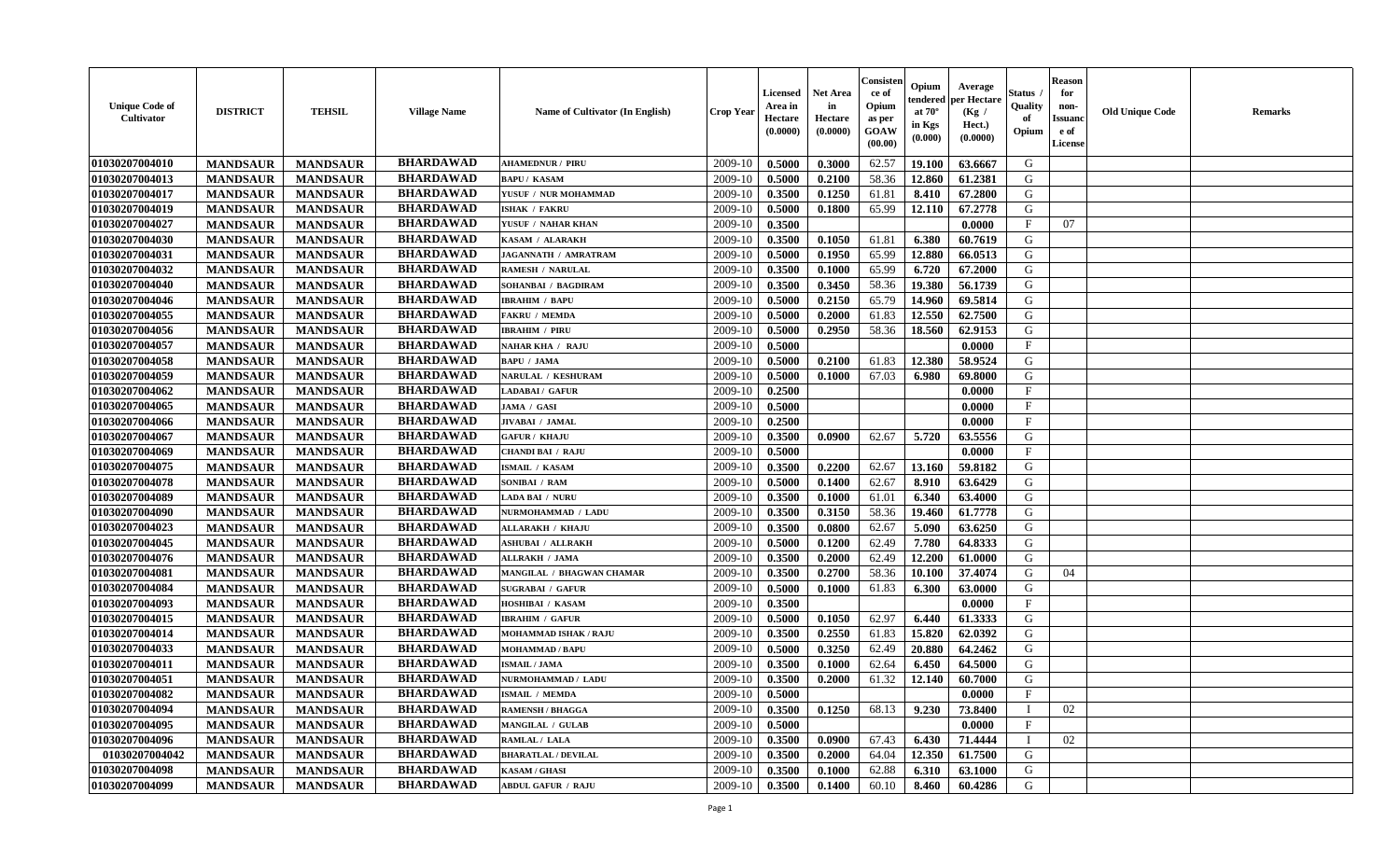| <b>Unique Code of</b><br><b>Cultivator</b> | <b>DISTRICT</b> | <b>TEHSIL</b>   | <b>Village Name</b> | Name of Cultivator (In English)  | <b>Crop Year</b> | <b>Licensed</b><br>Area in<br>Hectare<br>(0.0000) | <b>Net Area</b><br>in<br>Hectare<br>(0.0000) | Consisteı<br>ce of<br>Opium<br>as per<br><b>GOAW</b><br>(00.00) | Opium<br>endered<br>at $70^\circ$<br>in Kgs<br>(0.000) | Average<br>per Hectare<br>(Kg /<br>Hect.)<br>(0.0000) | Status<br>Quality<br>of<br>Opium | <b>Reason</b><br>for<br>non-<br>Issuan<br>e of<br>License | <b>Old Unique Code</b> | <b>Remarks</b>     |
|--------------------------------------------|-----------------|-----------------|---------------------|----------------------------------|------------------|---------------------------------------------------|----------------------------------------------|-----------------------------------------------------------------|--------------------------------------------------------|-------------------------------------------------------|----------------------------------|-----------------------------------------------------------|------------------------|--------------------|
| 01030207004100                             | <b>MANDSAUR</b> | <b>MANDSAUR</b> | <b>BHARDAWAD</b>    | <b>KASAM / KHAJU</b>             | 2009-10          | 0.5000                                            |                                              |                                                                 |                                                        | 0.0000                                                | $\mathbf{F}$                     |                                                           |                        |                    |
| 01030207004034                             | <b>MANDSAUR</b> | <b>MANDSAUR</b> | <b>BHARDAWAD</b>    | ONKARLAL / KACHRULAL             | 2009-10          | 0.2500                                            | 0.1350                                       | 61.70                                                           | 8.280                                                  | 61.3333                                               |                                  | 02                                                        |                        |                    |
| 01030207004073                             | <b>MANDSAUR</b> | <b>MANDSAUR</b> | <b>BHARDAWAD</b>    | <b>GUDDIBAI / NANURAM</b>        | 2009-10          | 0.2500                                            | 0.1050                                       | 63.17                                                           | 6.580                                                  | 62.6667                                               | G                                |                                                           |                        |                    |
| 01030207004086                             | <b>MANDSAUR</b> | <b>MANDSAUR</b> | <b>BHARDAWAD</b>    | <b>AZIZ KHAN / SAMANDAR KHAN</b> | 2009-10          | 0.2500                                            |                                              |                                                                 |                                                        | 0.0000                                                | $\mathbf{F}$                     |                                                           |                        |                    |
| 01030207004003                             | <b>MANDSAUR</b> | <b>MANDSAUR</b> | <b>BHARDAWAD</b>    | <b>IBRAHIM / ALLARAKH</b>        | 2009-10          | 0.2500                                            |                                              |                                                                 |                                                        | 0.0000                                                | $\mathbf{F}$                     |                                                           |                        |                    |
| 01030207004007                             | <b>MANDSAUR</b> | <b>MANDSAUR</b> | <b>BHARDAWAD</b>    | <b>ISMAIL / FAKARU HAJI</b>      | 2009-10          | 0.2500                                            |                                              |                                                                 |                                                        | 0.0000                                                | $\mathbf{F}$                     |                                                           |                        |                    |
| 01030207004008                             | <b>MANDSAUR</b> | <b>MANDSAUR</b> | <b>BHARDAWAD</b>    | <b>SITABAI/KALU</b>              | 2009-10          | 0.2500                                            |                                              |                                                                 |                                                        | 0.0000                                                | $\mathbf{F}$                     |                                                           |                        |                    |
| 01030207004009                             | <b>MANDSAUR</b> | <b>MANDSAUR</b> | <b>BHARDAWAD</b>    | <b>KALABAI/BHANWARLAL</b>        | 2009-10          | 0.2500                                            | 0.0900                                       | 63.17                                                           | 5.800                                                  | 64.4444                                               | G                                |                                                           |                        |                    |
| 01030207004016                             | <b>MANDSAUR</b> | <b>MANDSAUR</b> | <b>BHARDAWAD</b>    | <b>NARU KHAN/ KASAM KHAN</b>     | 2009-10          | 0.2500                                            |                                              |                                                                 |                                                        | 0.0000                                                | $_{\rm F}$                       |                                                           |                        |                    |
| 01030207004020                             | <b>MANDSAUR</b> | <b>MANDSAUR</b> | <b>BHARDAWAD</b>    | <b>GOPAL / TULSIRAM</b>          | 2009-10          | 0.2500                                            |                                              |                                                                 |                                                        | 0.0000                                                | $_{\rm F}$                       |                                                           |                        |                    |
| 01030207004021                             | <b>MANDSAUR</b> | <b>MANDSAUR</b> | <b>BHARDAWAD</b>    | <b>MOHANDAS / NANURAMDAS</b>     | 2009-10          | 0.2500                                            |                                              |                                                                 |                                                        | 0.0000                                                | $\mathbf{F}$                     |                                                           |                        |                    |
| 01030207004025                             | <b>MANDSAUR</b> | <b>MANDSAUR</b> | <b>BHARDAWAD</b>    | <b>RAJARAM / BALARAM</b>         | 2009-10          | 0.2500                                            |                                              |                                                                 |                                                        | 0.0000                                                | $\mathbf{F}$                     |                                                           |                        |                    |
| 01030207004028                             | <b>MANDSAUR</b> | <b>MANDSAUR</b> | <b>BHARDAWAD</b>    | <b>IBRAHIM / ALLRAKH</b>         | 2009-10          | 0.2500                                            | 0.2050                                       | 65.85                                                           | 12.930                                                 | 63.0732                                               | G                                |                                                           |                        |                    |
| 01030207004036                             | <b>MANDSAUR</b> | <b>MANDSAUR</b> | <b>BHARDAWAD</b>    | NANDRAM / TULSIRAM               | 2009-10          | 0.2500                                            | 0.1350                                       | 57.41                                                           | 7.910                                                  | 58.5926                                               | G                                |                                                           |                        |                    |
| 01030207004043                             | <b>MANDSAUR</b> | <b>MANDSAUR</b> | <b>BHARDAWAD</b>    | <b>KESURAM / LALA</b>            | 2009-10          | 0.2500                                            |                                              |                                                                 |                                                        | 0.0000                                                | $\mathbf{F}$                     |                                                           |                        |                    |
| 01030207004047                             | <b>MANDSAUR</b> | <b>MANDSAUR</b> | <b>BHARDAWAD</b>    | NURMOHAMMAD / NATHU              | 2009-10          | 0.2500                                            |                                              |                                                                 |                                                        | 0.0000                                                | F                                |                                                           |                        |                    |
| 01030207004049                             | <b>MANDSAUR</b> | <b>MANDSAUR</b> | <b>BHARDAWAD</b>    | MANGILAL / KISHNALAL             | 2009-10          | 0.2500                                            | 0.2400                                       | 57.41                                                           | 13.720                                                 | 57.1667                                               | G                                |                                                           |                        |                    |
| 01030207004050                             | <b>MANDSAUR</b> | <b>MANDSAUR</b> | <b>BHARDAWAD</b>    | PYARIBAI / BAPU                  | 2009-10          | 0.2500                                            | 0.1050                                       | 57.41                                                           | 6.360                                                  | 60.5714                                               | G                                |                                                           |                        |                    |
| 01030207004079                             | <b>MANDSAUR</b> | <b>MANDSAUR</b> | <b>BHARDAWAD</b>    | RAJU / GHASI                     | 2009-10          | 0.2500                                            | 0.1150                                       | 57.41                                                           | 6.590                                                  | 57.3043                                               | G                                |                                                           |                        |                    |
| 01030207004026                             | <b>MANDSAUR</b> | <b>MANDSAUR</b> | <b>BHARDAWAD</b>    | YUSUF / KHAJU                    | 2009-10          | 0.2500                                            |                                              |                                                                 |                                                        | 0.0000                                                | $\mathbf{F}$                     |                                                           |                        |                    |
| 01030207004048                             | <b>MANDSAUR</b> | <b>MANDSAUR</b> | <b>BHARDAWAD</b>    | <b>FAKRU / MEMDA CHOUHAN</b>     | 2009-10          | 0.2500                                            | 0.2050                                       | 63.17                                                           | 12.800                                                 | 62.4390                                               | G                                |                                                           |                        |                    |
| 01030207004061                             | <b>MANDSAUR</b> | <b>MANDSAUR</b> | <b>BHARDAWAD</b>    | KALIBAI / KHAJU                  | 2009-10          | 0.2500                                            |                                              |                                                                 |                                                        | 0.0000                                                | $\mathbf{F}$                     |                                                           |                        |                    |
| 01030207004064                             | <b>MANDSAUR</b> | <b>MANDSAUR</b> | <b>BHARDAWAD</b>    | <b>ALLRAKH / LADU</b>            | 2009-10          | 0.2500                                            | 0.1200                                       | 60.58                                                           | 7.410                                                  | 61.7500                                               | G                                |                                                           |                        |                    |
| 01030207004071                             | <b>MANDSAUR</b> | <b>MANDSAUR</b> | <b>BHARDAWAD</b>    | <b>GAFUR / BHIMA</b>             | 2009-10          | 0.2500                                            |                                              |                                                                 |                                                        | 0.0000                                                | $\mathbf{F}$                     |                                                           |                        |                    |
| 01030207004074                             | <b>MANDSAUR</b> | <b>MANDSAUR</b> | <b>BHARDAWAD</b>    | <b>MANIBAI / ALLARAKH</b>        | 2009-10          | 0.2500                                            | 0.1400                                       | 63.17                                                           | 8.450                                                  | 60.3571                                               | G                                |                                                           |                        |                    |
| 01030207004063                             | <b>MANDSAUR</b> | <b>MANDSAUR</b> | <b>BHARDAWAD</b>    | TAYYAB / LADU                    | 2009-10          | 0.2500                                            |                                              |                                                                 |                                                        | 0.0000                                                | $\mathbf{F}$                     |                                                           |                        |                    |
| 01030207004005                             | <b>MANDSAUR</b> | <b>MANDSAUR</b> | <b>BHARDAWAD</b>    | <b>SHABBIR / RAJU</b>            | 2009-10          | 0.2500                                            | 0.2500                                       | 60.53                                                           | 15.360                                                 | 61.4400                                               | G                                |                                                           |                        |                    |
| 01030207004038                             | <b>MANDSAUR</b> | <b>MANDSAUR</b> | <b>BHARDAWAD</b>    | RANGLAL / BHANWARLAL             | 2009-10          | 0.2500                                            | 0.1800                                       | 66.71                                                           | 12.070                                                 | 67.0556                                               | $\blacksquare$                   | 02                                                        |                        |                    |
| 01030207004087                             | <b>MANDSAUR</b> | <b>MANDSAUR</b> | <b>BHARDAWAD</b>    | PYARA / BHERA                    | 2009-10          | 0.2500                                            | 0.1850                                       | 58.63                                                           | 5.120                                                  | 27.6757                                               | - 1                              | 02                                                        |                        |                    |
| 01030207004101                             | <b>MANDSAUR</b> | <b>MANDSAUR</b> | <b>BHARDAWAD</b>    | <b>BHERULAL / SUNDARBAI</b>      | 2009-10          | 0.2500                                            | 0.2000                                       | 47.66                                                           | 5.660                                                  | 28.3000                                               | G                                | 04                                                        | 01030207015010         |                    |
| 01030207004102                             | <b>MANDSAUR</b> | <b>MANDSAUR</b> | <b>BHARDAWAD</b>    | KAMAL KUNWAR / DULE SINGH        | 2009-10          | 0.2500                                            | 0.2500                                       | 60.53                                                           | 15.210                                                 | 60.8400                                               | G                                |                                                           | 01030207015020         | <b>NAME CHANGE</b> |
| 01030207004103                             | <b>MANDSAUR</b> | <b>MANDSAUR</b> | <b>BHARDAWAD</b>    | <b>NURI BAI / PYARA</b>          | 2009-10          | 0.2500                                            |                                              |                                                                 |                                                        | 0.0000                                                | $\mathbf{F}$                     |                                                           | 01030207018008         |                    |
| 01030207004104                             | <b>MANDSAUR</b> | <b>MANDSAUR</b> | <b>BHARDAWAD</b>    | PAWAN KUNWAR / BHERU SINGH       | 2009-10          | 0.2500                                            | 0.1400                                       | 60.53                                                           | 8.530                                                  | 60.9286                                               | G                                |                                                           | 01030207018010         |                    |
| 01030207005002                             | <b>MANDSAUR</b> | <b>MANDSAUR</b> | <b>BHUNIYAKHEDI</b> | KISHNIBAI / RAMLAL               | 2009-10          | 0.3500                                            |                                              |                                                                 |                                                        | 0.0000                                                | F                                | 07                                                        |                        |                    |
| 01030207005004                             | <b>MANDSAUR</b> | <b>MANDSAUR</b> | <b>BHUNIYAKHEDI</b> | <b>BADRILAL / ONKARLAL</b>       | 2009-10          | 0.5000                                            |                                              |                                                                 |                                                        | 0.0000                                                | $\mathbf{F}$                     |                                                           |                        |                    |
| 01030207005009                             | <b>MANDSAUR</b> | <b>MANDSAUR</b> | <b>BHUNIYAKHEDI</b> | <b>GANGA BAI / RATANLAL</b>      | $2009-10$ 0.3500 |                                                   | 0.1950                                       | 61.62                                                           | 11.700                                                 | 60.0000                                               | G                                |                                                           |                        |                    |
| 01030207005010                             | <b>MANDSAUR</b> | <b>MANDSAUR</b> | <b>BHUNIYAKHEDI</b> | RAMCHANDRA / BHIMA               | 2009-10          | 0.3500                                            | 0.1200                                       | 63.57                                                           | 8.030                                                  | 66.9167                                               | G                                |                                                           |                        |                    |
| 01030207005012                             | <b>MANDSAUR</b> | <b>MANDSAUR</b> | <b>BHUNIYAKHEDI</b> | KAMLA BAI / RAMLAL               | 2009-10          | 0.3500                                            | 0.1950                                       | 62.34                                                           | 3.620                                                  | 18.5641                                               |                                  | 02                                                        |                        |                    |
| 01030207005017                             | <b>MANDSAUR</b> | <b>MANDSAUR</b> | <b>BHUNIYAKHEDI</b> | <b>BHANWARLAL / LAXMAN</b>       | 2009-10          | 0.2500                                            |                                              |                                                                 |                                                        | 0.0000                                                | $\mathbf{F}$                     |                                                           |                        |                    |
| 01030207005021                             | <b>MANDSAUR</b> | <b>MANDSAUR</b> | <b>BHUNIYAKHEDI</b> | <b>KANVARLAL / LAKSHMAN</b>      | 2009-10          | 0.2500                                            |                                              |                                                                 |                                                        | 0.0000                                                | $\mathbf{F}$                     |                                                           |                        |                    |
| 01030207005001                             | <b>MANDSAUR</b> | <b>MANDSAUR</b> | <b>BHUNIYAKHEDI</b> | <b>GANPAT / JAGANNATH</b>        | 2009-10          | 0.2500                                            |                                              |                                                                 |                                                        | 0.0000                                                | $\mathbf{F}$                     |                                                           |                        |                    |
| 01030207005011                             | <b>MANDSAUR</b> | <b>MANDSAUR</b> | <b>BHUNIYAKHEDI</b> | <b>RATANLAL / BHIMA</b>          | 2009-10          | 0.2500                                            |                                              |                                                                 |                                                        | 0.0000                                                | $\mathbf{F}$                     |                                                           |                        |                    |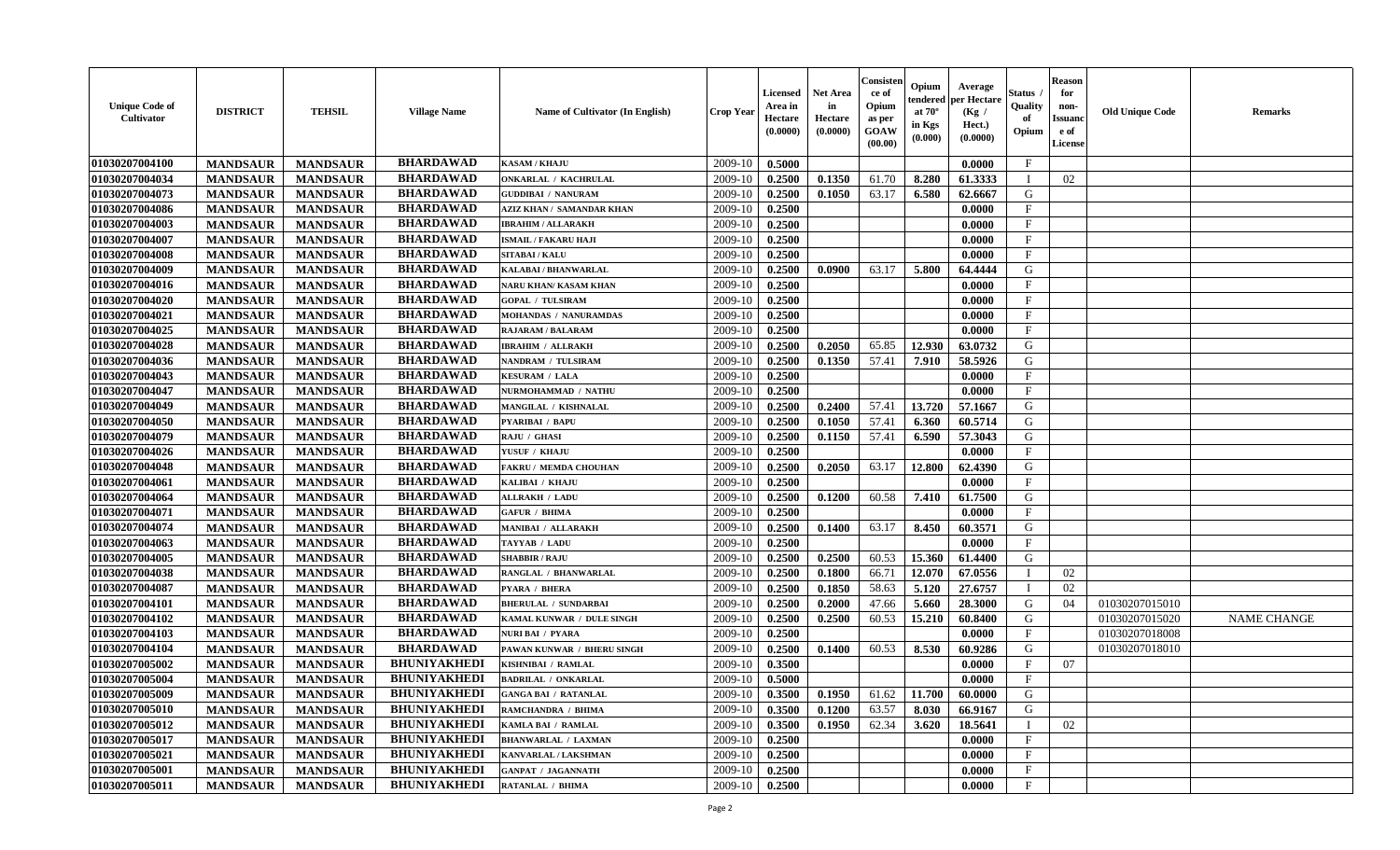| <b>Unique Code of</b><br><b>Cultivator</b> | <b>DISTRICT</b> | <b>TEHSIL</b>   | <b>Village Name</b> | Name of Cultivator (In English)     | <b>Crop Year</b> | <b>Licensed</b><br>Area in<br>Hectare<br>(0.0000) | <b>Net Area</b><br>in<br>Hectare<br>(0.0000) | Consisteı<br>ce of<br>Opium<br>as per<br><b>GOAW</b><br>(00.00) | Opium<br>endered<br>at $70^\circ$<br>in Kgs<br>(0.000) | Average<br>per Hectare<br>(Kg /<br>Hect.)<br>(0.0000) | Status<br>Quality<br>of<br>Opium | <b>Reason</b><br>for<br>non-<br>Issuan<br>e of<br>License | <b>Old Unique Code</b> | <b>Remarks</b>     |
|--------------------------------------------|-----------------|-----------------|---------------------|-------------------------------------|------------------|---------------------------------------------------|----------------------------------------------|-----------------------------------------------------------------|--------------------------------------------------------|-------------------------------------------------------|----------------------------------|-----------------------------------------------------------|------------------------|--------------------|
| 01030207005019                             | <b>MANDSAUR</b> | <b>MANDSAUR</b> | <b>BHUNIYAKHEDI</b> | HEMANT KUMAR / ANTARSINGH           | 2009-10          | 0.2500                                            |                                              |                                                                 |                                                        | 0.0000                                                | $\mathbf{F}$                     |                                                           |                        |                    |
| 01030207005020                             | <b>MANDSAUR</b> | <b>MANDSAUR</b> | <b>BHUNIYAKHEDI</b> | <b>BHERU SINGH / SAWARUP SINGH</b>  | 2009-10          | 0.2500                                            |                                              |                                                                 |                                                        | 0.0000                                                | $_{\rm F}$                       |                                                           |                        |                    |
| 01030207005030                             | <b>MANDSAUR</b> | <b>MANDSAUR</b> | <b>BHUNIYAKHEDI</b> | KANCHAN BAI / SHAMBHULAL            | 2009-10          | 0.2500                                            |                                              |                                                                 |                                                        | 0.0000                                                | $\mathbf{F}$                     |                                                           |                        |                    |
| 01030207005015                             | <b>MANDSAUR</b> | <b>MANDSAUR</b> | <b>BHUNIYAKHEDI</b> | RADHESHYAM / SHANKRLAL              | 2009-10          | 0.2500                                            |                                              |                                                                 |                                                        | 0.0000                                                | $\mathbf{F}$                     |                                                           |                        |                    |
| 01030207002001                             | <b>MANDSAUR</b> | <b>MANDSAUR</b> | <b>BUGLIYA</b>      | <b>BADRILAL / HIRALAL</b>           | 2009-10          | 0.3500                                            |                                              |                                                                 |                                                        | 0.0000                                                | $_{\rm F}$                       |                                                           |                        |                    |
| 01030207002009                             | <b>MANDSAUR</b> | <b>MANDSAUR</b> | <b>BUGLIYA</b>      | SHIVNARAYAN / JAYRAM                | 2009-10          | 0.5000                                            |                                              |                                                                 |                                                        | 0.0000                                                | $\mathbf{F}$                     |                                                           |                        |                    |
| 01030207002018                             | <b>MANDSAUR</b> | <b>MANDSAUR</b> | <b>BUGLIYA</b>      | <b>AMBALAL / MULCHAND</b>           | 2009-10          | 0.5000                                            |                                              |                                                                 |                                                        | 0.0000                                                | $\mathbf{F}$                     |                                                           |                        |                    |
| 01030207002026                             | <b>MANDSAUR</b> | <b>MANDSAUR</b> | <b>BUGLIYA</b>      | <b>BABULAL / RAMLAL</b>             | 2009-10          | 0.3500                                            |                                              |                                                                 |                                                        | 0.0000                                                | $\mathbf{F}$                     |                                                           |                        |                    |
| 01030207002038                             | <b>MANDSAUR</b> | <b>MANDSAUR</b> | <b>BUGLIYA</b>      | <b>HIRABAI / HEMRAJ</b>             | 2009-10          | 0.5000                                            |                                              |                                                                 |                                                        | 0.0000                                                | $_{\rm F}$                       |                                                           |                        |                    |
| 01030207002016                             | <b>MANDSAUR</b> | <b>MANDSAUR</b> | <b>BUGLIYA</b>      | AMBABI BAI / BHERULAL               | 2009-10          | 0.2500                                            |                                              |                                                                 |                                                        | 0.0000                                                | $_{\rm F}$                       |                                                           |                        |                    |
| 01030207002002                             | <b>MANDSAUR</b> | <b>MANDSAUR</b> | <b>BUGLIYA</b>      | <b>BAPULAL / KALU</b>               | 2009-10          | 0.2500                                            |                                              |                                                                 |                                                        | 0.0000                                                | $\mathbf{F}$                     |                                                           |                        |                    |
| 01030207002031                             | <b>MANDSAUR</b> | <b>MANDSAUR</b> | <b>BUGLIYA</b>      | SOHANBAI / RAMCHANDRA               | 2009-10          | 0.2500                                            |                                              |                                                                 |                                                        | 0.0000                                                | $\mathbf{F}$                     |                                                           |                        |                    |
| 01030207007006                             | <b>MANDSAUR</b> | <b>MANDSAUR</b> | <b>DAWOODKHEDI</b>  | PRABHULAL / CHUNILAL                | 2009-10          | 0.5000                                            | 0.1400                                       | 62.42                                                           | 9.340                                                  | 66.7143                                               | G                                |                                                           |                        |                    |
| 01030207007008                             | <b>MANDSAUR</b> | <b>MANDSAUR</b> | <b>DAWOODKHEDI</b>  | KANCHAN BAI / RAMLAL                | 2009-10          | 0.5000                                            | 0.1850                                       | 62.42                                                           | 11.560                                                 | 62.4865                                               | G                                |                                                           |                        |                    |
| 01030207007009                             | <b>MANDSAUR</b> | <b>MANDSAUR</b> | <b>DAWOODKHEDI</b>  | JAGANANTH / CHUNILAL                | 2009-10          | 0.5000                                            |                                              |                                                                 |                                                        | 0.0000                                                | $\mathbf{F}$                     |                                                           |                        |                    |
| 01030207007010                             | <b>MANDSAUR</b> | <b>MANDSAUR</b> | <b>DAWOODKHEDI</b>  | SITARAM / CHUNILAL                  | 2009-10          | 0.3500                                            | 0.1850                                       | 61.19                                                           | 11.450                                                 | 61.8919                                               | G                                |                                                           |                        |                    |
| 01030207007011                             | <b>MANDSAUR</b> | <b>MANDSAUR</b> | <b>DAWOODKHEDI</b>  | MAGANIRAM / CHUNILAL                | 2009-10          | 0.3500                                            |                                              |                                                                 |                                                        | 0.0000                                                | $\mathbf{F}$                     |                                                           |                        |                    |
| 01030207007023                             | <b>MANDSAUR</b> | <b>MANDSAUR</b> | <b>DAWOODKHEDI</b>  | RAMIBAI / MOTILAL                   | 2009-10          | 0.3500                                            |                                              |                                                                 |                                                        | 0.0000                                                | $\mathbf F$                      |                                                           |                        |                    |
| 01030207007024                             | <b>MANDSAUR</b> | <b>MANDSAUR</b> | <b>DAWOODKHEDI</b>  | <b>BHARATLAL / UDAYRAM</b>          | 2009-10          | 0.3500                                            |                                              |                                                                 |                                                        | 0.0000                                                | $_{\rm F}$                       |                                                           |                        |                    |
| 01030207007022                             | <b>MANDSAUR</b> | <b>MANDSAUR</b> | <b>DAWOODKHEDI</b>  | <b>BHANWARLAL / NANDA</b>           | 2009-10          | 0.2500                                            |                                              |                                                                 |                                                        | 0.0000                                                | $_{\rm F}$                       |                                                           |                        |                    |
| 01030207007016                             | <b>MANDSAUR</b> | <b>MANDSAUR</b> | <b>DAWOODKHEDI</b>  | RAMLAL / BHUWAN                     | 2009-10          | 0.2500                                            |                                              |                                                                 |                                                        | 0.0000                                                | F                                |                                                           |                        |                    |
| 01030207007018                             | <b>MANDSAUR</b> | <b>MANDSAUR</b> | <b>DAWOODKHEDI</b>  | <b>BHERULAL / NANDA</b>             | 2009-10          | 0.2500                                            |                                              |                                                                 |                                                        | 0.0000                                                | $\mathbf{F}$                     |                                                           |                        |                    |
| 01030207007014                             | <b>MANDSAUR</b> | <b>MANDSAUR</b> | <b>DAWOODKHEDI</b>  | RAJARAM / ONKARLAL                  | 2009-10          | 0.2500                                            |                                              |                                                                 |                                                        | 0.0000                                                | $\mathbf{F}$                     |                                                           |                        |                    |
| 01030207007021                             | <b>MANDSAUR</b> | <b>MANDSAUR</b> | <b>DAWOODKHEDI</b>  | KANKUBAI / MODA                     | 2009-10          | 0.2500                                            | 0.2200                                       | 60.14                                                           | 8.240                                                  | 37.4545                                               | G                                | 04                                                        |                        |                    |
| 01030207010004                             | <b>MANDSAUR</b> | <b>MANDSAUR</b> | <b>DHARIYAKHEDI</b> | MOKAMSINGH / LALSINGH               | 2009-10          | 0.5000                                            |                                              |                                                                 |                                                        | 0.0000                                                | $\mathbf{F}$                     |                                                           |                        | <b>NAME CHANGE</b> |
| 01030207010005                             | <b>MANDSAUR</b> | <b>MANDSAUR</b> | <b>DHARIYAKHEDI</b> | <b>MANGILAL / NANURAM</b>           | 2009-10          | 0.5000                                            |                                              |                                                                 |                                                        | 0.0000                                                | $\mathbf{F}$                     |                                                           |                        |                    |
| 01030207010006                             | <b>MANDSAUR</b> | <b>MANDSAUR</b> | <b>DHARIYAKHEDI</b> | DAYAL SINGH / BHARAT SINGH          | 2009-10          | 0.5000                                            |                                              |                                                                 |                                                        | 0.0000                                                | $_{\rm F}$                       |                                                           |                        |                    |
| 01030207010007                             | <b>MANDSAUR</b> | <b>MANDSAUR</b> | <b>DHARIYAKHEDI</b> | RAMCHANDRA / KHIMA                  | 2009-10          | 0.5000                                            | 0.2800                                       | 66.57                                                           | 18.330                                                 | 65.4643                                               | G                                |                                                           |                        |                    |
| 01030207010012                             | <b>MANDSAUR</b> | <b>MANDSAUR</b> | <b>DHARIYAKHEDI</b> | NATHULAL / BHAGCHAND                | 2009-10          | 0.5000                                            | 0.1200                                       | 66.95                                                           | 7.940                                                  | 66.1667                                               | G                                |                                                           |                        |                    |
| 01030207010013                             | <b>MANDSAUR</b> | <b>MANDSAUR</b> | <b>DHARIYAKHEDI</b> | <b>BHANWARSINGH / BALWANT SINGH</b> | 2009-10          | 0.5000                                            |                                              |                                                                 |                                                        | 0.0000                                                | $_{\rm F}$                       |                                                           |                        |                    |
| 01030207010014                             | <b>MANDSAUR</b> | <b>MANDSAUR</b> | <b>DHARIYAKHEDI</b> | HUKUM SINGH / MADHO SINGH           | 2009-10          | 0.5000                                            |                                              |                                                                 |                                                        | 0.0000                                                | $_{\rm F}$                       |                                                           |                        |                    |
| 01030207010016                             | <b>MANDSAUR</b> | <b>MANDSAUR</b> | <b>DHARIYAKHEDI</b> | PRATAPSINGH / TAKHATSINGH           | 2009-10          | 0.2500                                            |                                              |                                                                 |                                                        | 0.0000                                                | $\mathbf{F}$                     |                                                           |                        |                    |
| 01030207010019                             | <b>MANDSAUR</b> | <b>MANDSAUR</b> | <b>DHARIYAKHEDI</b> | <b>RUP SINGH / RAM SINGH</b>        | 2009-10          | 0.5000                                            | 0.2050                                       | 64.95                                                           | 12.500                                                 | 60.9756                                               | G                                |                                                           |                        |                    |
| 01030207010022                             | <b>MANDSAUR</b> | <b>MANDSAUR</b> | <b>DHARIYAKHEDI</b> | PRAHLAD SINGH / RAMLAL              | 2009-10          | 0.5000                                            | 0.0950                                       | 64.95                                                           | 6.660                                                  | 70.1053                                               | G                                |                                                           |                        |                    |
| 01030207010025                             | <b>MANDSAUR</b> | <b>MANDSAUR</b> | <b>DHARIYAKHEDI</b> | LAKSHMIBAI / JAYASHNKAR             | 2009-10          | 0.5000                                            |                                              |                                                                 |                                                        | 0.0000                                                | $\mathbf{F}$                     |                                                           |                        |                    |
| <b>01030207010028</b>                      | <b>MANDSAUR</b> | <b>MANDSAUR</b> | <b>DHARIYAKHEDI</b> | <b>DEVILAL / KANA</b>               | $2009-10$ 0.5000 |                                                   | 0.1000                                       | 66.95                                                           | $6.790$                                                | 67.9000                                               | G                                |                                                           |                        |                    |
| 01030207010029                             | <b>MANDSAUR</b> | <b>MANDSAUR</b> | <b>DHARIYAKHEDI</b> | <b>BHANWAR SINGH / DEVI SINGH</b>   | 2009-10          | 0.5000                                            | 0.4300                                       | 56.49                                                           | 10.690                                                 | 24.8605                                               | G                                | 04                                                        |                        |                    |
| <b>01030207010032</b>                      | <b>MANDSAUR</b> | <b>MANDSAUR</b> | <b>DHARIYAKHEDI</b> | <b>CHAGANLAL / RAMBAKSH</b>         | 2009-10          | 0.5000                                            | 0.2300                                       | 66.95                                                           | 15.750                                                 | 68.4783                                               | G                                |                                                           |                        |                    |
| 01030207010035                             | <b>MANDSAUR</b> | <b>MANDSAUR</b> | <b>DHARIYAKHEDI</b> | <b>BHANWARLAL / BHAGIRATH</b>       | 2009-10          | 0.3500                                            | 0.1500                                       | 66.95                                                           | 10.390                                                 | 69.2667                                               | G                                |                                                           |                        |                    |
| 01030207010037                             | <b>MANDSAUR</b> | <b>MANDSAUR</b> | <b>DHARIYAKHEDI</b> | <b>CHENRAM / KHIMA</b>              | 2009-10          | 0.5000                                            | 0.2950                                       | 69.19                                                           | 20.260                                                 | 68.6780                                               | G                                |                                                           |                        |                    |
| 01030207010038                             | <b>MANDSAUR</b> | <b>MANDSAUR</b> | <b>DHARIYAKHEDI</b> | <b>BHERULAL / KISHAN</b>            | 2009-10          | 0.3500                                            | 0.1200                                       | 67.79                                                           | 8.980                                                  | 74.8333                                               | G                                |                                                           |                        |                    |
| 01030207010042                             | <b>MANDSAUR</b> | <b>MANDSAUR</b> | <b>DHARIYAKHEDI</b> | <b>BADRILAL / PRABHULAL</b>         | 2009-10          | 0.5000                                            |                                              |                                                                 |                                                        | 0.0000                                                | $\mathbf{F}$                     |                                                           |                        |                    |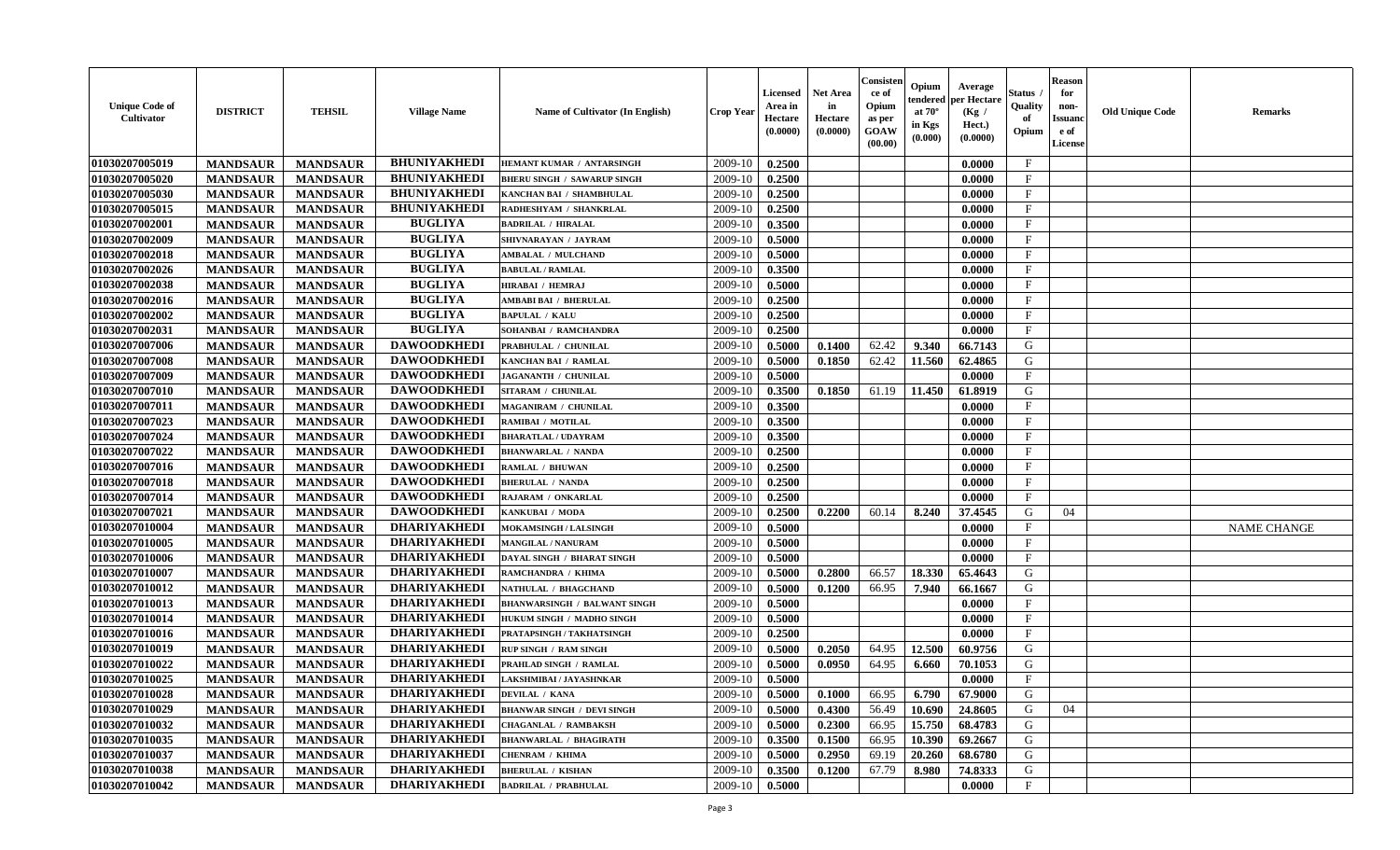| <b>Unique Code of</b><br>Cultivator | <b>DISTRICT</b> | <b>TEHSIL</b>   | <b>Village Name</b> | <b>Name of Cultivator (In English)</b>  | <b>Crop Year</b> | Licensed<br>Area in<br>Hectare<br>(0.0000) | <b>Net Area</b><br>in<br>Hectare<br>(0.0000) | Consister<br>ce of<br>Opium<br>as per<br><b>GOAW</b><br>(00.00) | Opium<br>endered<br>at $70^{\circ}$<br>in Kgs<br>(0.000) | Average<br>per Hectare<br>(Kg /<br>Hect.)<br>(0.0000) | Status<br>Quality<br>of<br>Opium | <b>Reason</b><br>for<br>non-<br><b>Issuano</b><br>e of<br>License | <b>Old Unique Code</b> | <b>Remarks</b> |
|-------------------------------------|-----------------|-----------------|---------------------|-----------------------------------------|------------------|--------------------------------------------|----------------------------------------------|-----------------------------------------------------------------|----------------------------------------------------------|-------------------------------------------------------|----------------------------------|-------------------------------------------------------------------|------------------------|----------------|
| 01030207010043                      | <b>MANDSAUR</b> | <b>MANDSAUR</b> | <b>DHARIYAKHEDI</b> | MAN SINGH / SHAMBHU SINGH               | 2009-10          | 0.5000                                     |                                              |                                                                 |                                                          | 0.0000                                                | $\mathbf{F}$                     |                                                                   |                        |                |
| 01030207010046                      | <b>MANDSAUR</b> | <b>MANDSAUR</b> | <b>DHARIYAKHEDI</b> | <b>BALURAM / HARLAL</b>                 | 2009-10          | 0.5000                                     | 0.1050                                       | 67.79                                                           | 6.740                                                    | 64.1905                                               | G                                |                                                                   |                        |                |
| 01030207010047                      | <b>MANDSAUR</b> | <b>MANDSAUR</b> | <b>DHARIYAKHEDI</b> | <b>HARLAL / BHERULAL</b>                | 2009-10          | 0.5000                                     | 0.1000                                       | 67.79                                                           | 6.670                                                    | 66.7000                                               | G                                |                                                                   |                        |                |
| 01030207010048                      | <b>MANDSAUR</b> | <b>MANDSAUR</b> | <b>DHARIYAKHEDI</b> | <b>BALWANT SINGH / BALBAHADUR SINGH</b> | 2009-10          | 0.5000                                     |                                              |                                                                 |                                                          | 0.0000                                                | $\mathbf{F}$                     |                                                                   |                        |                |
| 01030207010049                      | <b>MANDSAUR</b> | <b>MANDSAUR</b> | <b>DHARIYAKHEDI</b> | RAMCHANDSINGH / BALBAHADURSINGH         | 2009-10          | 0.5000                                     |                                              |                                                                 |                                                          | 0.0000                                                | $\mathbf F$                      |                                                                   |                        |                |
| 01030207010050                      | <b>MANDSAUR</b> | <b>MANDSAUR</b> | <b>DHARIYAKHEDI</b> | <b>CHENSINGH / TAKHATSINGH</b>          | 2009-10          | 0.5000                                     | 0.2600                                       | 64.95                                                           | 17.260                                                   | 66.3846                                               | G                                |                                                                   |                        |                |
| 01030207010052                      | <b>MANDSAUR</b> | <b>MANDSAUR</b> | <b>DHARIYAKHEDI</b> | NEPAL SINGH / RANJIT SINGH              | 2009-10          | 0.5000                                     |                                              |                                                                 |                                                          | 0.0000                                                | $\mathbf{F}$                     |                                                                   |                        |                |
| 01030207010054                      | <b>MANDSAUR</b> | <b>MANDSAUR</b> | <b>DHARIYAKHEDI</b> | <b>GAJRAJ SINGH / MANGU SINGH</b>       | 2009-10          | 0.5000                                     | 0.2950                                       | 67.79                                                           | 13.580                                                   | 46.0339                                               | G                                | 04                                                                |                        |                |
| 01030207010055                      | <b>MANDSAUR</b> | <b>MANDSAUR</b> | <b>DHARIYAKHEDI</b> | KUSHAL SINGH / BHAGWAN SINGH            | 2009-10          | 0.5000                                     |                                              |                                                                 |                                                          | 0.0000                                                | $_{\rm F}$                       |                                                                   |                        |                |
| 01030207010056                      | <b>MANDSAUR</b> | <b>MANDSAUR</b> | <b>DHARIYAKHEDI</b> | NATHULAL / RAM                          | 2009-10          | 0.3500                                     | 0.1900                                       | 67.79                                                           | 6.100                                                    | 32.1053                                               | G                                | 04                                                                |                        |                |
| 01030207010061                      | <b>MANDSAUR</b> | <b>MANDSAUR</b> | <b>DHARIYAKHEDI</b> | <b>JETRAM / MANNA</b>                   | 2009-10          | 0.5000                                     |                                              |                                                                 |                                                          | 0.0000                                                | $\mathbf{F}$                     |                                                                   |                        |                |
| 01030207010065                      | <b>MANDSAUR</b> | <b>MANDSAUR</b> | <b>DHARIYAKHEDI</b> | <b>DASHRATH SINGH / BHARAT SINGH</b>    | 2009-10          | 0.5000                                     |                                              |                                                                 |                                                          | 0.0000                                                | $\mathbf{F}$                     |                                                                   |                        |                |
| 01030207010066                      | <b>MANDSAUR</b> | <b>MANDSAUR</b> | <b>DHARIYAKHEDI</b> | <b>GANESHRAM / MAGANIRAM</b>            | 2009-10          | 0.3500                                     | 0.1500                                       | 64.95                                                           | 9.300                                                    | 62.0000                                               | G                                |                                                                   |                        |                |
| 01030207010073                      | <b>MANDSAUR</b> | <b>MANDSAUR</b> | <b>DHARIYAKHEDI</b> | MADHAVLAL / KANA                        | 2009-10          | 0.5000                                     | 0.3000                                       | 67.95                                                           | 20.620                                                   | 68.7333                                               | G                                |                                                                   |                        |                |
| 01030207010074                      | <b>MANDSAUR</b> | <b>MANDSAUR</b> | <b>DHARIYAKHEDI</b> | <b>BADRILAL / BALURAM</b>               | 2009-10          | 0.5000                                     |                                              |                                                                 |                                                          | 0.0000                                                | $\mathbf{F}$                     |                                                                   |                        |                |
| 01030207010077                      | <b>MANDSAUR</b> | <b>MANDSAUR</b> | <b>DHARIYAKHEDI</b> | AMAR SINGH / BHAGWAN SINGH              | 2009-10          | 0.3500                                     | 0.2200                                       | 69.52                                                           | 14.340                                                   | 65.1818                                               | G                                |                                                                   |                        |                |
| 01030207010078                      | <b>MANDSAUR</b> | <b>MANDSAUR</b> | <b>DHARIYAKHEDI</b> | <b>OMPRAKASH / SALAGRAM</b>             | 2009-10          | 0.5000                                     | 0.1100                                       | 64.95                                                           | 7.600                                                    | 69.0909                                               | G                                |                                                                   |                        |                |
| 01030207010079                      | <b>MANDSAUR</b> | <b>MANDSAUR</b> | <b>DHARIYAKHEDI</b> | <b>GOPAL / BASANTILAL</b>               | 2009-10          | 0.5000                                     |                                              |                                                                 |                                                          | 0.0000                                                | $\mathbf{F}$                     |                                                                   |                        |                |
| 01030207010081                      | <b>MANDSAUR</b> | <b>MANDSAUR</b> | <b>DHARIYAKHEDI</b> | <b>JAWAHARLAL / JAGDISH</b>             | 2009-10          | 0.5000                                     | 0.2600                                       | 69.19                                                           | 18.150                                                   | 69.8077                                               | G                                |                                                                   |                        |                |
| 01030207010082                      | <b>MANDSAUR</b> | <b>MANDSAUR</b> | <b>DHARIYAKHEDI</b> | PANNALAL / HIRALAL                      | 2009-10          | 0.3500                                     | 0.2000                                       | 62.67                                                           | 12.710                                                   | 63.5500                                               | G                                |                                                                   |                        |                |
| 01030207010084                      | <b>MANDSAUR</b> | <b>MANDSAUR</b> | <b>DHARIYAKHEDI</b> | KACHRU SINGH / MANOHAR SINGH            | 2009-10          | 0.3500                                     |                                              |                                                                 |                                                          | 0.0000                                                | F                                |                                                                   |                        |                |
| 01030207010086                      | <b>MANDSAUR</b> | <b>MANDSAUR</b> | <b>DHARIYAKHEDI</b> | MANOHAR SINGH / LAL SINGH               | 2009-10          | 0.5000                                     |                                              |                                                                 |                                                          | 0.0000                                                | $\mathbf{F}$                     |                                                                   |                        |                |
| 01030207010089                      | <b>MANDSAUR</b> | <b>MANDSAUR</b> | <b>DHARIYAKHEDI</b> | KAILASH / RAMLAL                        | 2009-10          | 0.5000                                     |                                              |                                                                 |                                                          | 0.0000                                                | $\mathbf{F}$                     |                                                                   |                        |                |
| 01030207010090                      | <b>MANDSAUR</b> | <b>MANDSAUR</b> | <b>DHARIYAKHEDI</b> | <b>CHEN SINGH / PRATAP SINGH</b>        | 2009-10          | 0.5000                                     | 0.1050                                       | 69.19                                                           | 6.840                                                    | 65.1429                                               | G                                |                                                                   |                        |                |
| 01030207010106                      | <b>MANDSAUR</b> | <b>MANDSAUR</b> | <b>DHARIYAKHEDI</b> | JMABAI / RAJENDRA SINGH                 | 2009-10          | 0.5000                                     |                                              |                                                                 |                                                          | 0.0000                                                | $\mathbf{F}$                     |                                                                   |                        |                |
| 01030207010110                      | <b>MANDSAUR</b> | <b>MANDSAUR</b> | <b>DHARIYAKHEDI</b> | <b>GUDDIBAI / RAMESHCHANDRA</b>         | 2009-10          | 0.3500                                     | 0.1000                                       | 67.95                                                           | 6.800                                                    | 68.0000                                               | G                                |                                                                   |                        |                |
| 01030207010115                      | <b>MANDSAUR</b> | <b>MANDSAUR</b> | <b>DHARIYAKHEDI</b> | JAGDISH / JAYSHANKAR SHARMA             | 2009-10          | 0.3500                                     | 0.0750                                       | 67.95                                                           | 4.870                                                    | 64.9333                                               | G                                |                                                                   |                        |                |
| 01030207010119                      | <b>MANDSAUR</b> | <b>MANDSAUR</b> | <b>DHARIYAKHEDI</b> | <b>CHAMANLAL / PRABHULAL</b>            | 2009-10          | 0.5000                                     | 0.2100                                       | 66.32                                                           | 14.600                                                   | 69.5238                                               | G                                |                                                                   |                        |                |
| 01030207010120                      | <b>MANDSAUR</b> | <b>MANDSAUR</b> | <b>DHARIYAKHEDI</b> | <b>JAGDISH / RATANLAL</b>               | 2009-10          | 0.5000                                     | 0.1500                                       | 67.95                                                           | 9.870                                                    | 65.8000                                               | G                                |                                                                   |                        |                |
| 01030207010121                      | <b>MANDSAUR</b> | <b>MANDSAUR</b> | <b>DHARIYAKHEDI</b> | KALU SINGH / HUKUM SINGH                | 2009-10          | 0.5000                                     | 0.2000                                       | 69.62                                                           | 13.950                                                   | 69.7500                                               | G                                |                                                                   |                        |                |
| 01030207010122                      | <b>MANDSAUR</b> | <b>MANDSAUR</b> | <b>DHARIYAKHEDI</b> | SAMRATHMAL / DEVILAL                    | 2009-10          | 0.3500                                     | 0.1550                                       | 67.95                                                           | 10.720                                                   | 69.1613                                               | G                                |                                                                   |                        |                |
| 01030207010126                      | <b>MANDSAUR</b> | <b>MANDSAUR</b> | <b>DHARIYAKHEDI</b> | <b>BANSHILAL / BHERULAL</b>             | 2009-10          | 0.5000                                     | 0.2050                                       | 66.87                                                           | 14.040                                                   | 68.4878                                               | G                                |                                                                   |                        |                |
| 01030207010128                      | <b>MANDSAUR</b> | <b>MANDSAUR</b> | <b>DHARIYAKHEDI</b> | <b>BHAGWAN SINGH / TAKHAT SINGH</b>     | 2009-10          | 0.3500                                     | 0.1500                                       | 69.62                                                           | 9.890                                                    | 65.9333                                               | G                                |                                                                   |                        |                |
| 01030207010130                      | <b>MANDSAUR</b> | <b>MANDSAUR</b> | <b>DHARIYAKHEDI</b> | TANKU BAI / BALU                        | 2009-10          | 0.5000                                     |                                              |                                                                 |                                                          | 0.0000                                                | F                                |                                                                   |                        |                |
| 01030207010136                      | <b>MANDSAUR</b> | <b>MANDSAUR</b> | <b>DHARIYAKHEDI</b> | SHIVNARAYAN / KALU                      | 2009-10          | 0.5000                                     |                                              |                                                                 |                                                          | 0.0000                                                | $\mathbf{F}$                     |                                                                   |                        |                |
| 01030207010137                      | <b>MANDSAUR</b> | <b>MANDSAUR</b> | DHARIYAKHEDI        | <b>SAREKUNWAR / BHANWAR SINGH</b>       | $2009-10$        | 0.5000                                     | 0.3050                                       | 62.67                                                           |                                                          | $19.160 \cdot 62.8197$                                | G                                |                                                                   |                        |                |
| 01030207010142                      | <b>MANDSAUR</b> | <b>MANDSAUR</b> | <b>DHARIYAKHEDI</b> | <b>MOHAN / KACHRU</b>                   | 2009-10          | 0.5000                                     | 0.3100                                       | 66.87                                                           | 20.090                                                   | 64.8065                                               | G                                |                                                                   |                        |                |
| 01030207010143                      | <b>MANDSAUR</b> | <b>MANDSAUR</b> | <b>DHARIYAKHEDI</b> | AMBALAL / KISHANLAL                     | 2009-10          | 0.5000                                     |                                              |                                                                 |                                                          | 0.0000                                                | $\mathbf F$                      |                                                                   |                        |                |
| 01030207010144                      | <b>MANDSAUR</b> | <b>MANDSAUR</b> | <b>DHARIYAKHEDI</b> | <b>RAMESHWAR / PRABHULAL</b>            | 2009-10          | 0.5000                                     |                                              |                                                                 |                                                          | 0.0000                                                | $\mathbf{F}$                     |                                                                   |                        |                |
| 01030207010147                      | <b>MANDSAUR</b> | <b>MANDSAUR</b> | <b>DHARIYAKHEDI</b> | <b>GORDHAN / KALU</b>                   | 2009-10          | 0.3500                                     |                                              |                                                                 |                                                          | 0.0000                                                | $\mathbf{F}$                     | 07                                                                |                        |                |
| 01030207010149                      | <b>MANDSAUR</b> | <b>MANDSAUR</b> | <b>DHARIYAKHEDI</b> | <b>BALARAM / RAMBAKSH</b>               | 2009-10          | 0.3500                                     | 0.0300                                       | 69.62                                                           | 2.210                                                    | 73.6667                                               | G                                |                                                                   |                        |                |
| 01030207010152                      | <b>MANDSAUR</b> | <b>MANDSAUR</b> | <b>DHARIYAKHEDI</b> | <b>SHETAN KUNVAR / KALUSINGH</b>        | 2009-10          | 0.3500                                     | 0.1000                                       | 66.87                                                           | 6.800                                                    | 68.0000                                               | G                                |                                                                   |                        |                |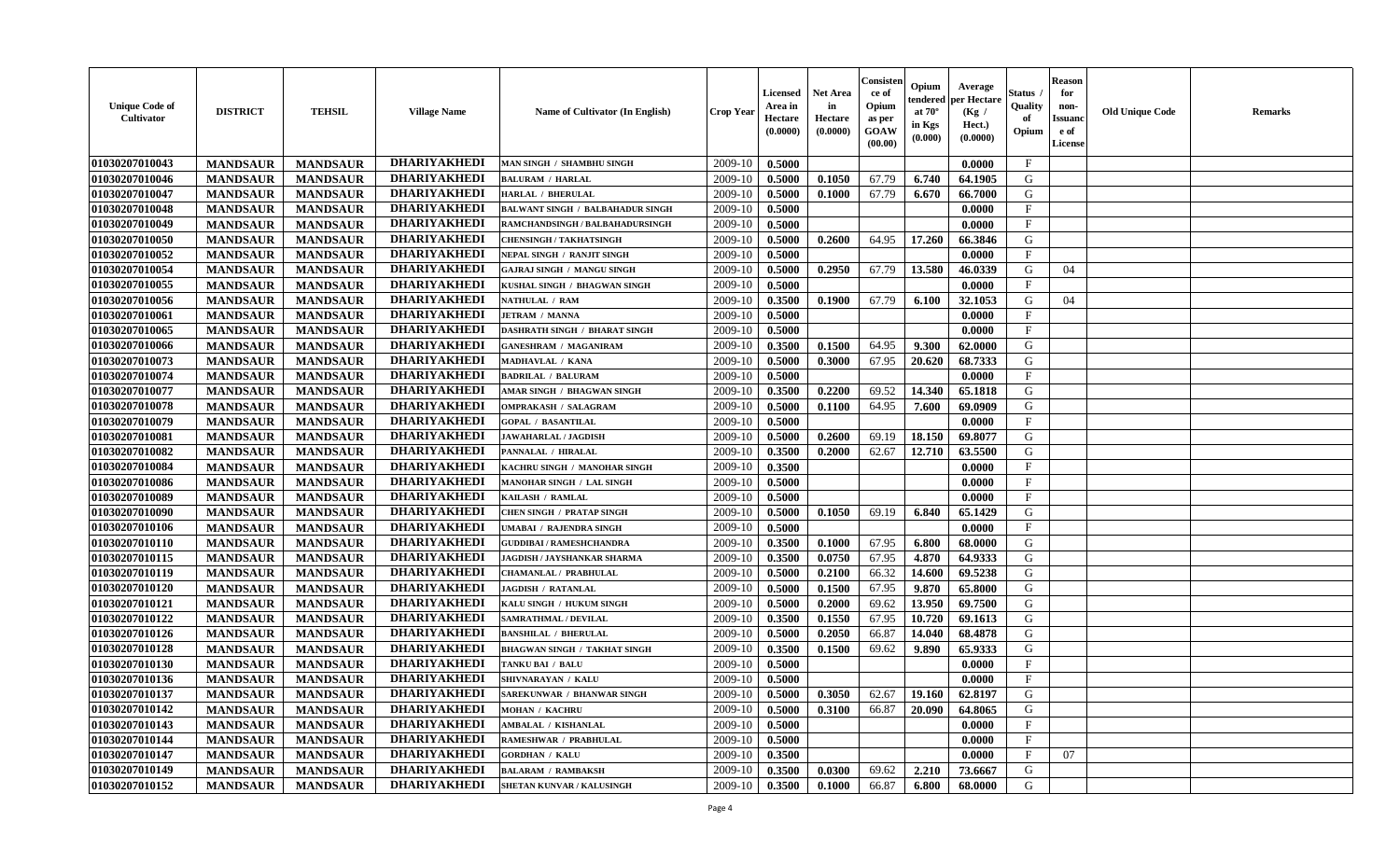| <b>Unique Code of</b><br><b>Cultivator</b> | <b>DISTRICT</b> | <b>TEHSIL</b>   | <b>Village Name</b> | Name of Cultivator (In English)    | <b>Crop Year</b> | <b>Licensed</b><br>Area in<br>Hectare<br>(0.0000) | <b>Net Area</b><br>in<br>Hectare<br>(0.0000) | Consisteı<br>ce of<br>Opium<br>as per<br><b>GOAW</b><br>(00.00) | Opium<br>endered<br>at $70^\circ$<br>in Kgs<br>$(\mathbf{0.000})$ | Average<br>per Hectare<br>(Kg /<br>Hect.)<br>(0.0000) | Status<br>Quality<br>of<br>Opium | Reason<br>for<br>non-<br>Issuan<br>e of<br>License | <b>Old Unique Code</b> | <b>Remarks</b> |
|--------------------------------------------|-----------------|-----------------|---------------------|------------------------------------|------------------|---------------------------------------------------|----------------------------------------------|-----------------------------------------------------------------|-------------------------------------------------------------------|-------------------------------------------------------|----------------------------------|----------------------------------------------------|------------------------|----------------|
| 01030207010153                             | <b>MANDSAUR</b> | <b>MANDSAUR</b> | <b>DHARIYAKHEDI</b> | <b>SURAJ BAI / ROD SINGH</b>       | 2009-10          | 0.5000                                            | 0.1000                                       | 65.61                                                           | 6.740                                                             | 67.4000                                               | G                                |                                                    |                        |                |
| 01030207010165                             | <b>MANDSAUR</b> | <b>MANDSAUR</b> | <b>DHARIYAKHEDI</b> | RUKMAN BAI / JAGANNATH             | 2009-10          | 0.5000                                            | 0.1150                                       | 66.87                                                           | 7.800                                                             | 67.8261                                               | G                                |                                                    |                        |                |
| 01030207010175                             | <b>MANDSAUR</b> | <b>MANDSAUR</b> | <b>DHARIYAKHEDI</b> | KAMLASHANKAR / CHAMPALAL           | 2009-10          | 0.3500                                            | 0.0950                                       | 69.62                                                           | 6.990                                                             | 73.5789                                               | G                                |                                                    |                        |                |
| 01030207010176                             | <b>MANDSAUR</b> | <b>MANDSAUR</b> | <b>DHARIYAKHEDI</b> | MANGI BAI / MADANLAL               | 2009-10          | 0.3500                                            |                                              |                                                                 |                                                                   | 0.0000                                                | $_{\rm F}$                       |                                                    |                        |                |
| 01030207010182                             | <b>MANDSAUR</b> | <b>MANDSAUR</b> | <b>DHARIYAKHEDI</b> | SHAMBHUSINGH / MADANSINGH          | 2009-10          | 0.2500                                            |                                              |                                                                 |                                                                   | 0.0000                                                | $\mathbf{F}$                     |                                                    |                        |                |
| 01030207010183                             | <b>MANDSAUR</b> | <b>MANDSAUR</b> | <b>DHARIYAKHEDI</b> | TEJRAM / RAMCHANDRA                | 2009-10          | 0.5000                                            |                                              |                                                                 |                                                                   | 0.0000                                                | $\mathbf{F}$                     |                                                    |                        |                |
| 01030207010188                             | <b>MANDSAUR</b> | <b>MANDSAUR</b> | <b>DHARIYAKHEDI</b> | TULSIRAM / KANA                    | 2009-10          | 0.3500                                            | 0.2450                                       | 65.61                                                           | 16.590                                                            | 67.7143                                               | G                                |                                                    |                        |                |
| 01030207010189                             | <b>MANDSAUR</b> | <b>MANDSAUR</b> | <b>DHARIYAKHEDI</b> | <b>CHENARAM / JAGANNATH</b>        | 2009-10          | 0.5000                                            | 0.2000                                       | 65.61                                                           | 13.080                                                            | 65.4000                                               | G                                |                                                    |                        |                |
| 01030207010191                             | <b>MANDSAUR</b> | <b>MANDSAUR</b> | <b>DHARIYAKHEDI</b> | <b>BHERU SINGH / HINDU SINGH</b>   | 2009-10          | 0.3500                                            | 0.1950                                       | 66.31                                                           | 11.760                                                            | 60.3077                                               | G                                |                                                    |                        |                |
| 01030207010192                             | <b>MANDSAUR</b> | <b>MANDSAUR</b> | <b>DHARIYAKHEDI</b> | YUSUF KHA / BASHIR KHA             | 2009-10          | 0.5000                                            |                                              |                                                                 |                                                                   | 0.0000                                                | $\mathbf{F}$                     |                                                    |                        |                |
| 01030207010193                             | <b>MANDSAUR</b> | <b>MANDSAUR</b> | <b>DHARIYAKHEDI</b> | DASHRATH / MANGILAL                | 2009-10          | 0.3500                                            |                                              |                                                                 |                                                                   | 0.0000                                                | $\mathbf{F}$                     | 07                                                 |                        |                |
| 01030207010195                             | <b>MANDSAUR</b> | <b>MANDSAUR</b> | <b>DHARIYAKHEDI</b> | <b>GOVIND SINGH / LAL SINGH</b>    | 2009-10          | 0.5000                                            | 0.1000                                       | 65.86                                                           | 6.490                                                             | 64.9000                                               | G                                |                                                    |                        |                |
| 01030207010202                             | <b>MANDSAUR</b> | <b>MANDSAUR</b> | <b>DHARIYAKHEDI</b> | <b>BHERULAL / KACHRULAL</b>        | 2009-10          | 0.5000                                            | 0.2300                                       | 64.71                                                           | 14.030                                                            | 61.0000                                               | G                                |                                                    |                        |                |
| 01030207010204                             | <b>MANDSAUR</b> | <b>MANDSAUR</b> | <b>DHARIYAKHEDI</b> | MOHANLAL / KASHIRAM                | 2009-10          | 0.5000                                            | 0.1400                                       | 66.31                                                           | 9.760                                                             | 69.7143                                               | G                                |                                                    |                        |                |
| 01030207010205                             | <b>MANDSAUR</b> | <b>MANDSAUR</b> | <b>DHARIYAKHEDI</b> | <b>CHAINRAM / RUGNATH</b>          | 2009-10          | 0.5000                                            | 0.2400                                       | 61.27                                                           | 14.610                                                            | 60.8750                                               | G                                |                                                    |                        |                |
| 01030207010207                             | <b>MANDSAUR</b> | <b>MANDSAUR</b> | <b>DHARIYAKHEDI</b> | <b>SURATRAM / NANURAM</b>          | 2009-10          | 0.5000                                            |                                              |                                                                 |                                                                   | 0.0000                                                | F                                |                                                    |                        |                |
| 01030207010208                             | <b>MANDSAUR</b> | <b>MANDSAUR</b> | <b>DHARIYAKHEDI</b> | <b>ISHWARLAL / RAJARAM</b>         | 2009-10          | 0.5000                                            | 0.1300                                       | 64.71                                                           | 8.160                                                             | 62.7692                                               | G                                |                                                    |                        |                |
| 01030207010124                             | <b>MANDSAUR</b> | <b>MANDSAUR</b> | <b>DHARIYAKHEDI</b> | <b>BHERULAL / MANGILAL</b>         | 2009-10          | 0.5000                                            | 0.0700                                       | 61.97                                                           | 4.420                                                             | 63.1429                                               | G                                |                                                    |                        |                |
| 01030207010034                             | <b>MANDSAUR</b> | <b>MANDSAUR</b> | <b>DHARIYAKHEDI</b> | NARAYANBAI / VARDICHAND            | 2009-10          | 0.5000                                            |                                              |                                                                 |                                                                   | 0.0000                                                | F                                |                                                    |                        |                |
| 01030207010118                             | <b>MANDSAUR</b> | <b>MANDSAUR</b> | <b>DHARIYAKHEDI</b> | YASHPALSINGH / SHIVPALSINGH        | 2009-10          | 0.5000                                            |                                              |                                                                 |                                                                   | 0.0000                                                | $_{\rm F}$                       |                                                    |                        |                |
| 01030207010092                             | <b>MANDSAUR</b> | <b>MANDSAUR</b> | <b>DHARIYAKHEDI</b> | JALAM SINGH / RAM SINGH            | 2009-10          | 0.5000                                            | 0.2400                                       | 66.31                                                           | 15.170                                                            | 63.2083                                               | G                                |                                                    |                        |                |
| 01030207010093                             | <b>MANDSAUR</b> | <b>MANDSAUR</b> | <b>DHARIYAKHEDI</b> | <b>GAJRAJ SINGH / BHOPAL SINGH</b> | 2009-10          | 0.5000                                            |                                              |                                                                 |                                                                   | 0.0000                                                | $\mathbf{F}$                     |                                                    |                        |                |
| 01030207010155                             | <b>MANDSAUR</b> | <b>MANDSAUR</b> | <b>DHARIYAKHEDI</b> | <b>HULASIBAI / RAMESHWAR</b>       | 2009-10          | 0.3500                                            |                                              |                                                                 |                                                                   | 0.0000                                                | F.                               |                                                    |                        |                |
| 01030207010123                             | <b>MANDSAUR</b> | <b>MANDSAUR</b> | <b>DHARIYAKHEDI</b> | <b>GITA BAI / ONKAR</b>            | 2009-10          | 0.5000                                            | 0.1600                                       | 67.63                                                           | 10.770                                                            | 67.3125                                               | G                                |                                                    |                        |                |
| 01030207010011                             | <b>MANDSAUR</b> | <b>MANDSAUR</b> | <b>DHARIYAKHEDI</b> | PRABHULAL / HIRALAL                | 2009-10          | 0.5000                                            |                                              |                                                                 |                                                                   | 0.0000                                                | $\mathbf{F}$                     |                                                    |                        |                |
| 01030207010162                             | <b>MANDSAUR</b> | <b>MANDSAUR</b> | <b>DHARIYAKHEDI</b> | VINODKUMAR / KANHAIYALAL           | 2009-10          | 0.3500                                            |                                              |                                                                 |                                                                   | 0.0000                                                | $_{\rm F}$                       | 07                                                 |                        |                |
| 01030207010125                             | <b>MANDSAUR</b> | <b>MANDSAUR</b> | <b>DHARIYAKHEDI</b> | MANGILAL / JAMNASHANKAR            | 2009-10          | 0.5000                                            |                                              |                                                                 |                                                                   | 0.0000                                                | $_{\rm F}$                       |                                                    |                        |                |
| 01030207010116                             | <b>MANDSAUR</b> | <b>MANDSAUR</b> | <b>DHARIYAKHEDI</b> | <b>AHSAN / NIJAM SHAH</b>          | 2009-10          | 0.5000                                            |                                              |                                                                 |                                                                   | 0.0000                                                | $\mathbf{F}$                     |                                                    |                        |                |
| 01030207010196                             | <b>MANDSAUR</b> | <b>MANDSAUR</b> | <b>DHARIYAKHEDI</b> | USMAN / NIJAM SHAH                 | 2009-10          | 0.5000                                            |                                              |                                                                 |                                                                   | 0.0000                                                | $\mathbf{F}$                     |                                                    |                        |                |
| 01030207010094                             | <b>MANDSAUR</b> | <b>MANDSAUR</b> | <b>DHARIYAKHEDI</b> | <b>BHOPAL SINGH / BHARAT SINGH</b> | 2009-10          | 0.5000                                            |                                              |                                                                 |                                                                   | 0.0000                                                | $\mathbf{F}$                     |                                                    |                        |                |
| 01030207010009                             | <b>MANDSAUR</b> | <b>MANDSAUR</b> | <b>DHARIYAKHEDI</b> | <b>BADRILAL / KACHRU</b>           | 2009-10          | 0.5000                                            | 0.1700                                       | 64.71                                                           | 10.270                                                            | 60.4118                                               | G                                |                                                    |                        |                |
| 01030207010001                             | <b>MANDSAUR</b> | <b>MANDSAUR</b> | <b>DHARIYAKHEDI</b> | SHAMBHU LAL / BHANWARLAL           | 2009-10          | 0.5000                                            |                                              |                                                                 |                                                                   | 0.0000                                                | $\mathbf{F}$                     |                                                    |                        |                |
| 01030207010080                             | <b>MANDSAUR</b> | <b>MANDSAUR</b> | <b>DHARIYAKHEDI</b> | RAMESHCHANDRA / SHAMBHULAL         | 2009-10          | 0.5000                                            | 0.2450                                       | 66.31                                                           | 14.950                                                            | 61.0204                                               | G                                |                                                    |                        |                |
| 01030207010021                             | <b>MANDSAUR</b> | <b>MANDSAUR</b> | <b>DHARIYAKHEDI</b> | MANGIBAI / BANSHILAL               | 2009-10          | 0.5000                                            | 0.1150                                       | 65.65                                                           | 7.380                                                             | 64.1739                                               | G                                |                                                    |                        |                |
| 01030207010148                             | <b>MANDSAUR</b> | <b>MANDSAUR</b> | <b>DHARIYAKHEDI</b> | <b>SURAJBAI / DEVILAL</b>          | 2009-10          | 0.5000                                            | 0.1300                                       | 65.65                                                           | 8.690                                                             | 66.8462                                               | G                                |                                                    |                        |                |
| 01030207010177                             | <b>MANDSAUR</b> | <b>MANDSAUR</b> | <b>DHARIYAKHEDI</b> | <b>GOPAL SINGH / RAM SINGH</b>     | $2009-10$ 0.5000 |                                                   | 0.2000                                       |                                                                 |                                                                   | $64.71$   12.430   62.1500                            | G                                |                                                    |                        |                |
| 01030207010209                             | <b>MANDSAUR</b> | <b>MANDSAUR</b> | <b>DHARIYAKHEDI</b> | <b>BANOBEE / BASHIR</b>            | 2009-10          | 0.5000                                            |                                              |                                                                 |                                                                   | 0.0000                                                | $_{\rm F}$                       |                                                    |                        |                |
| 01030207010024                             | <b>MANDSAUR</b> | <b>MANDSAUR</b> | <b>DHARIYAKHEDI</b> | SAJJANSINGH / NAGUSINGH            | 2009-10          | 0.5000                                            |                                              |                                                                 |                                                                   | 0.0000                                                | $\mathbf{F}$                     |                                                    |                        |                |
| 01030207010064                             | <b>MANDSAUR</b> | <b>MANDSAUR</b> | <b>DHARIYAKHEDI</b> | <b>MANOHAR SINGH / NATHU SINGH</b> | 2009-10          | 0.5000                                            |                                              |                                                                 |                                                                   | 0.0000                                                | $\mathbf{F}$                     |                                                    |                        |                |
| 01030207010190                             | <b>MANDSAUR</b> | <b>MANDSAUR</b> | <b>DHARIYAKHEDI</b> | <b>GAJRAJ SINGH / BHERU SINGH</b>  | 2009-10          | 0.3500                                            | 0.1200                                       | 67.06                                                           | 7.480                                                             | 62.3333                                               | G                                |                                                    |                        |                |
| 01030207010018                             | <b>MANDSAUR</b> | <b>MANDSAUR</b> | <b>DHARIYAKHEDI</b> | PREM SINGH / SHANKAR SINGH         | 2009-10          | 0.5000                                            |                                              |                                                                 |                                                                   | 0.0000                                                | $\mathbf{F}$                     |                                                    |                        |                |
| 01030207010109                             | <b>MANDSAUR</b> | <b>MANDSAUR</b> | <b>DHARIYAKHEDI</b> | KANHEYALAL / PYARCHANDRA           | 2009-10          | 0.3500                                            |                                              |                                                                 |                                                                   | 0.0000                                                | $\mathbf{F}$                     | 07                                                 |                        |                |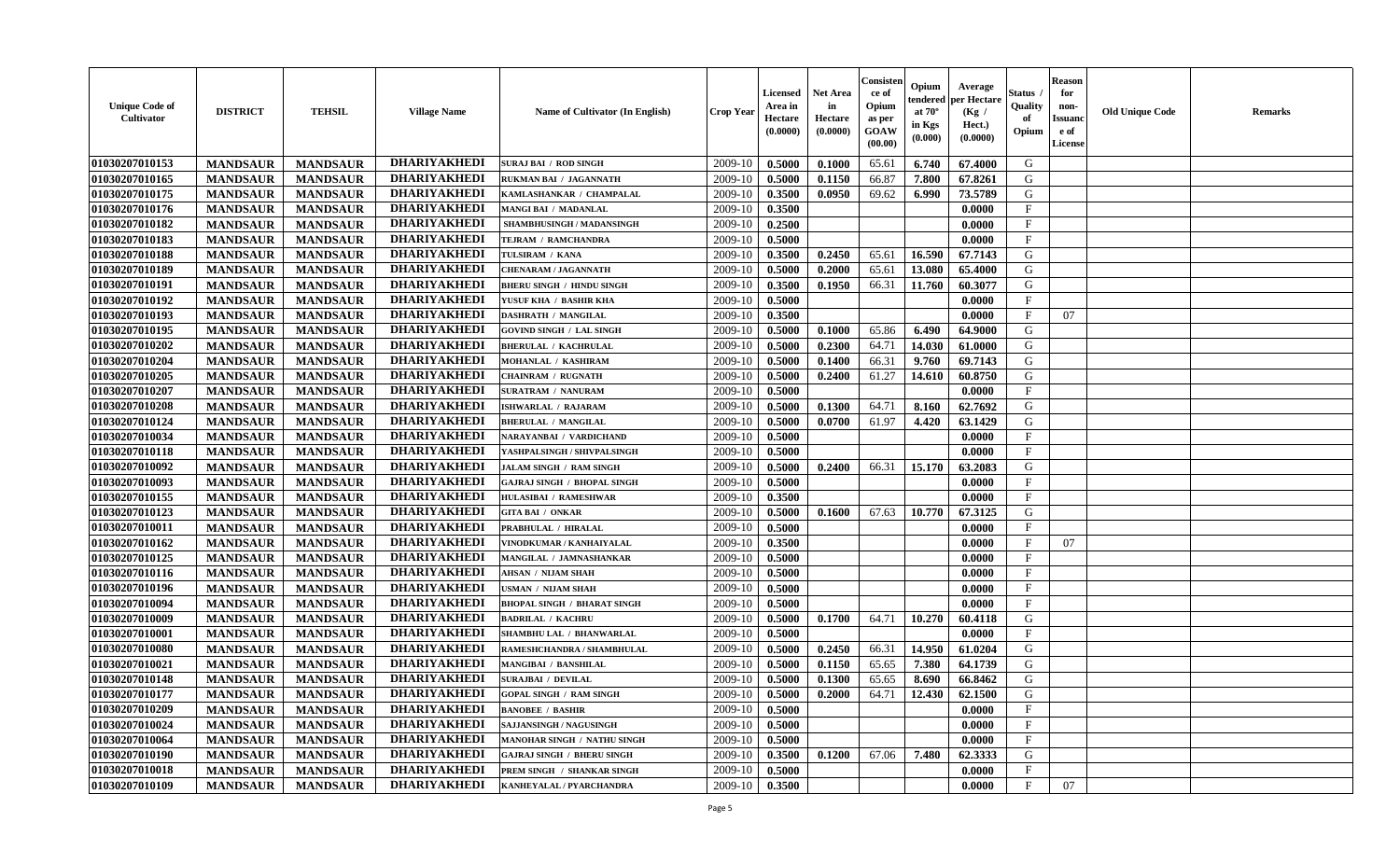| <b>Unique Code of</b><br><b>Cultivator</b> | <b>DISTRICT</b> | <b>TEHSIL</b>   | <b>Village Name</b> | Name of Cultivator (In English)      | <b>Crop Year</b> | <b>Licensed</b><br>Area in<br>Hectare<br>(0.0000) | <b>Net Area</b><br>in<br>Hectare<br>(0.0000) | Consister<br>ce of<br>Opium<br>as per<br>GOAW<br>(00.00) | Opium<br>endered<br>at $70^\circ$<br>in Kgs<br>(0.000) | Average<br>per Hectare<br>(Kg /<br>Hect.)<br>(0.0000) | Status<br>Quality<br>of<br>Opium | <b>Reason</b><br>for<br>non-<br><b>Issuand</b><br>e of<br>License | <b>Old Unique Code</b> | <b>Remarks</b> |
|--------------------------------------------|-----------------|-----------------|---------------------|--------------------------------------|------------------|---------------------------------------------------|----------------------------------------------|----------------------------------------------------------|--------------------------------------------------------|-------------------------------------------------------|----------------------------------|-------------------------------------------------------------------|------------------------|----------------|
| 01030207010198                             | <b>MANDSAUR</b> | <b>MANDSAUR</b> | <b>DHARIYAKHEDI</b> | <b>SURESH KUMAR / CHAGANLAL</b>      | 2009-10          | 0.5000                                            | 0.1200                                       | 67.63                                                    | 8.400                                                  | 70.0000                                               | G                                |                                                                   |                        |                |
| 01030207010138                             | <b>MANDSAUR</b> | <b>MANDSAUR</b> | <b>DHARIYAKHEDI</b> | LAKSHMIBAI / KANA                    | 2009-10          | 0.5000                                            | 0.1350                                       | 64.71                                                    | 8.960                                                  | 66.3704                                               | G                                |                                                                   |                        |                |
| 01030207010150                             | <b>MANDSAUR</b> | <b>MANDSAUR</b> | <b>DHARIYAKHEDI</b> | <b>BHANWAR SINGH / BAHADUR SINGH</b> | 2009-10          | 0.3500                                            | 0.1000                                       | 65.65                                                    | 6.600                                                  | 66.0000                                               | G                                |                                                                   |                        |                |
| 01030207010002                             | <b>MANDSAUR</b> | <b>MANDSAUR</b> | <b>DHARIYAKHEDI</b> | KALURAM / NANURAM                    | 2009-10          | 0.5000                                            |                                              |                                                          |                                                        | 0.0000                                                | $\mathbf{F}$                     |                                                                   |                        |                |
| 01030207010161                             | <b>MANDSAUR</b> | <b>MANDSAUR</b> | <b>DHARIYAKHEDI</b> | <b>GOPAL / NATHU</b>                 | 2009-10          | 0.5000                                            | 0.1150                                       | 65.65                                                    | 7.280                                                  | 63.3043                                               | G                                |                                                                   |                        |                |
| 01030207010184                             | <b>MANDSAUR</b> | <b>MANDSAUR</b> | <b>DHARIYAKHEDI</b> | <b>RAMPRASAD / MANGILAL</b>          | 2009-10          | 0.5000                                            |                                              |                                                          |                                                        | 0.0000                                                | $\mathbf{F}$                     | 07                                                                |                        |                |
| 01030207010211                             | <b>MANDSAUR</b> | <b>MANDSAUR</b> | <b>DHARIYAKHEDI</b> | SOHAN KUNWAR / BAPU SINGH            | 2009-10          | 0.3500                                            | 0.0250                                       | 72.88                                                    | 1.650                                                  | 66.0000                                               | G                                |                                                                   |                        |                |
| 01030207010212                             | <b>MANDSAUR</b> | <b>MANDSAUR</b> | <b>DHARIYAKHEDI</b> | ARJUN SINGH / MANGU SINGH            | 2009-10          | 0.3500                                            | 0.0200                                       | 69.31                                                    | 1.400                                                  | 70.0000                                               | G                                |                                                                   |                        |                |
| 01030207010213                             | <b>MANDSAUR</b> | <b>MANDSAUR</b> | <b>DHARIYAKHEDI</b> | CHAMANLAL URF CHIMAN / RATANLAL      | 2009-10          | 0.5000                                            |                                              |                                                          |                                                        | 0.0000                                                | $_{\rm F}$                       |                                                                   |                        |                |
| 01030207010053                             | <b>MANDSAUR</b> | <b>MANDSAUR</b> | <b>DHARIYAKHEDI</b> | PARWAT SINGH / RANJIT SINGH          | 2009-10          | 0.2500                                            |                                              |                                                          |                                                        | 0.0000                                                | $\mathbf{F}$                     |                                                                   |                        |                |
| 01030207010129                             | <b>MANDSAUR</b> | <b>MANDSAUR</b> | <b>DHARIYAKHEDI</b> | <b>SHAMBHU SINGH / ARJUN SINGH</b>   | 2009-10          | 0.2500                                            |                                              |                                                          |                                                        | 0.0000                                                | F                                |                                                                   |                        |                |
| 01030207010131                             | <b>MANDSAUR</b> | <b>MANDSAUR</b> | <b>DHARIYAKHEDI</b> | <b>GITA BAI / KALU SINGH</b>         | 2009-10          | 0.2500                                            |                                              |                                                          |                                                        | 0.0000                                                | F                                |                                                                   |                        |                |
| 01030207010201                             | <b>MANDSAUR</b> | <b>MANDSAUR</b> | <b>DHARIYAKHEDI</b> | NANDU BAI / ONKARLAL                 | 2009-10          | 0.2500                                            |                                              |                                                          |                                                        | 0.0000                                                | $_{\rm F}$                       |                                                                   |                        |                |
| 01030207010033                             | <b>MANDSAUR</b> | <b>MANDSAUR</b> | <b>DHARIYAKHEDI</b> | RAJ KUNWAR / RAGUNATH SINGH          | 2009-10          | 0.2500                                            |                                              |                                                          |                                                        | 0.0000                                                | $\mathbf{F}$                     |                                                                   |                        |                |
| 01030207010100                             | <b>MANDSAUR</b> | <b>MANDSAUR</b> | <b>DHARIYAKHEDI</b> | <b>RUKMAN BAI / MANNALAL</b>         | 2009-10          | 0.2500                                            | 0.0950                                       | 68.02                                                    | 6.790                                                  | 71.4737                                               | G                                |                                                                   |                        |                |
| 01030207010127                             | <b>MANDSAUR</b> | <b>MANDSAUR</b> | <b>DHARIYAKHEDI</b> | <b>AMRATRAM / DHURA</b>              | 2009-10          | 0.2500                                            |                                              |                                                          |                                                        | 0.0000                                                | $\rm F$                          |                                                                   |                        |                |
| 01030207010154                             | <b>MANDSAUR</b> | <b>MANDSAUR</b> | <b>DHARIYAKHEDI</b> | <b>MODIRAM / DEVA</b>                | 2009-10          | 0.2500                                            |                                              |                                                          |                                                        | 0.0000                                                | $\mathbf{F}$                     |                                                                   |                        |                |
| 01030207010171                             |                 |                 | <b>DHARIYAKHEDI</b> |                                      | 2009-10          |                                                   |                                              |                                                          |                                                        | 0.0000                                                | $\mathbf{F}$                     |                                                                   |                        |                |
|                                            | <b>MANDSAUR</b> | <b>MANDSAUR</b> | <b>DHARIYAKHEDI</b> | <b>LAXMAN SINGH / AMAR SINGH</b>     |                  | 0.2500                                            |                                              |                                                          |                                                        |                                                       |                                  |                                                                   |                        |                |
| 01030207010017                             | <b>MANDSAUR</b> | <b>MANDSAUR</b> | <b>DHARIYAKHEDI</b> | <b>BAPULAL / RANGLAL</b>             | 2009-10          | 0.2500                                            | 0.1950                                       | 68.02                                                    | 13.500                                                 | 69.2308                                               | G                                |                                                                   |                        |                |
| 01030207010015                             | <b>MANDSAUR</b> | <b>MANDSAUR</b> |                     | KUSHAL SINGH / NAHAR SINGH           | 2009-10          | 0.2500                                            |                                              |                                                          |                                                        | 0.0000                                                | $\mathbf{F}$                     |                                                                   |                        |                |
| 01030207010060                             | <b>MANDSAUR</b> | <b>MANDSAUR</b> | <b>DHARIYAKHEDI</b> | DILIP SINGH / SHAMBHU SINGH          | 2009-10          | 0.2500                                            | 0.1000                                       | 67.63                                                    | 6.930                                                  | 69.3000                                               | G                                |                                                                   |                        |                |
| 01030207010087                             | <b>MANDSAUR</b> | <b>MANDSAUR</b> | <b>DHARIYAKHEDI</b> | RAJENDRA SINGH / LAXMAN SINGH        | 2009-10          | 0.2500                                            |                                              |                                                          |                                                        | 0.0000                                                | $\mathbf{F}$                     |                                                                   |                        |                |
| 01030207010102                             | <b>MANDSAUR</b> | <b>MANDSAUR</b> | <b>DHARIYAKHEDI</b> | SATYANARAYAN / MOTILAL               | 2009-10          | 0.2500                                            |                                              |                                                          |                                                        | 0.0000                                                | $\mathbf{F}$                     |                                                                   |                        |                |
| 01030207010135                             | <b>MANDSAUR</b> | <b>MANDSAUR</b> | <b>DHARIYAKHEDI</b> | <b>AVANTIBAI / KALURAM</b>           | 2009-10          | 0.2500                                            | 0.1000                                       | 67.63                                                    | 6.610                                                  | 66.1000                                               | G                                |                                                                   |                        |                |
| 01030207010117                             | <b>MANDSAUR</b> | <b>MANDSAUR</b> | <b>DHARIYAKHEDI</b> | <b>DURGASHANKAR / KALURAM</b>        | 2009-10          | 0.2500                                            | 0.1050                                       | 68.02                                                    | 7.080                                                  | 67.4286                                               | G                                |                                                                   |                        |                |
| 01030207010214                             | <b>MANDSAUR</b> | <b>MANDSAUR</b> | <b>DHARIYAKHEDI</b> | <b>BALMUKUND / DEVA JI</b>           | 2009-10          | 0.2500                                            |                                              |                                                          |                                                        | 0.0000                                                | $\mathbf F$                      |                                                                   | 01030207053010         |                |
| 01030207010215                             | <b>MANDSAUR</b> | <b>MANDSAUR</b> | <b>DHARIYAKHEDI</b> | <b>RAMVILAS / BAPULAL</b>            | 2009-10          | 0.5000                                            |                                              |                                                          |                                                        | 0.0000                                                | $\mathbf{F}$                     |                                                                   | 01040209048052         |                |
| 01030207012001                             | <b>MANDSAUR</b> | <b>MANDSAUR</b> | <b>GUJRADA</b>      | RAMKISHAN / NANDRAM                  | 2009-10          | 0.5000                                            |                                              |                                                          |                                                        | 0.0000                                                | $\mathbf{F}$                     |                                                                   |                        |                |
| 01030207012002                             | <b>MANDSAUR</b> | <b>MANDSAUR</b> | <b>GUJRADA</b>      | RAJARAM / FAKIRCHAND                 | 2009-10          | 0.3500                                            | 0.0850                                       | 64.84                                                    | 5.060                                                  | 59.5294                                               | G                                |                                                                   |                        |                |
| 01030207012004                             | <b>MANDSAUR</b> | <b>MANDSAUR</b> | <b>GUJRADA</b>      | <b>BHANVARLAL / NANDRAM</b>          | 2009-10          | 0.3500                                            | 0.2150                                       | 61.03                                                    | 6.330                                                  | 29.4419                                               | G                                | 04                                                                |                        |                |
| 01030207012006                             | <b>MANDSAUR</b> | <b>MANDSAUR</b> | <b>GUJRADA</b>      | <b>AMRITRAM / NANDA</b>              | 2009-10          | 0.2500                                            |                                              |                                                          |                                                        | 0.0000                                                | $\mathbf{F}$                     |                                                                   |                        |                |
| 01030207012009                             | <b>MANDSAUR</b> | <b>MANDSAUR</b> | <b>GUJRADA</b>      | <b>AMBALAL / NANDRAM</b>             | 2009-10          | 0.3500                                            | 0.1500                                       | 64.84                                                    | 9.600                                                  | 64.0000                                               | G                                |                                                                   |                        |                |
| 01030207012010                             | <b>MANDSAUR</b> | <b>MANDSAUR</b> | <b>GUJRADA</b>      | <b>GANGARAM / BHERA</b>              | 2009-10          | 0.3500                                            | 0.2350                                       | 61.03                                                    | 14.040                                                 | 59.7447                                               | G                                |                                                                   |                        |                |
| 01030207012007                             | <b>MANDSAUR</b> | <b>MANDSAUR</b> | <b>GUJRADA</b>      | <b>BAGDIRAM / NANDRAM</b>            | 2009-10          | 0.3500                                            | 0.0200                                       | 62.46                                                    | 1.230                                                  | 61.5000                                               | G                                |                                                                   |                        |                |
| 01030207012011                             | <b>MANDSAUR</b> | <b>MANDSAUR</b> | <b>GUJRADA</b>      | <b>BHARATSINGH / AMARSINGH</b>       | 2009-10          | 0.3500                                            | 0.0200                                       | 64.75                                                    | 1.430                                                  | 71.5000                                               | G                                |                                                                   |                        |                |
| 01030207012012                             | <b>MANDSAUR</b> | <b>MANDSAUR</b> | <b>GUJRADA</b>      | SHANKARLAL / NANDRAM                 | 2009-10          | 0.3500                                            | 0.0400                                       | 56.24                                                    | 2.320                                                  | 58.0000                                               | G                                |                                                                   |                        |                |
| 01030207012013                             | <b>MANDSAUR</b> | <b>MANDSAUR</b> | <b>GUJRADA</b>      | <b>AMRITRAM / BHERULAL</b>           | 2009-10          | 0.5000                                            | 0.1900                                       | 63.78                                                    | 12.720                                                 | 66.9474                                               | G                                |                                                                   |                        |                |
| 01030207012016                             | <b>MANDSAUR</b> | <b>MANDSAUR</b> | <b>GUJRADA</b>      | <b>HARIRAM / BHAGIRATH</b>           | 2009-10          | 0.3500                                            | 0.0200                                       | 64.01                                                    | 1.320                                                  | 66.0000                                               | $\mathbf{I}$                     | 02                                                                |                        |                |
| 01030207012017                             | <b>MANDSAUR</b> | <b>MANDSAUR</b> | <b>GUJRADA</b>      | <b>JAGANNATH / KISHANLAL</b>         | 2009-10          | 0.3500                                            | 0.0500                                       | 66.57                                                    | 3.360                                                  | 67.2000                                               | G                                |                                                                   |                        |                |
| 01030207012018                             | <b>MANDSAUR</b> | <b>MANDSAUR</b> | <b>GUJRADA</b>      | RAMLAL / CHUNNILAL                   | 2009-10          | 0.3500                                            | 0.1900                                       | 64.46                                                    | 12.740                                                 | 67.0526                                               | G                                |                                                                   |                        |                |
| 01030207012020                             | <b>MANDSAUR</b> | <b>MANDSAUR</b> | <b>GUJRADA</b>      | <b>RAMRATAN / KISAN</b>              | 2009-10          | 0.3500                                            | 0.2000                                       | 65.01                                                    | 12.950                                                 | 64.7500                                               |                                  | 02                                                                |                        |                |
| 01030207012030                             | <b>MANDSAUR</b> | <b>MANDSAUR</b> | <b>GUJRADA</b>      | <b>HULASIBAI / MANGILAL</b>          | 2009-10          | 0.3500                                            | 0.2000                                       | 58.75                                                    | 12.090                                                 | 60.4500                                               | G                                |                                                                   |                        |                |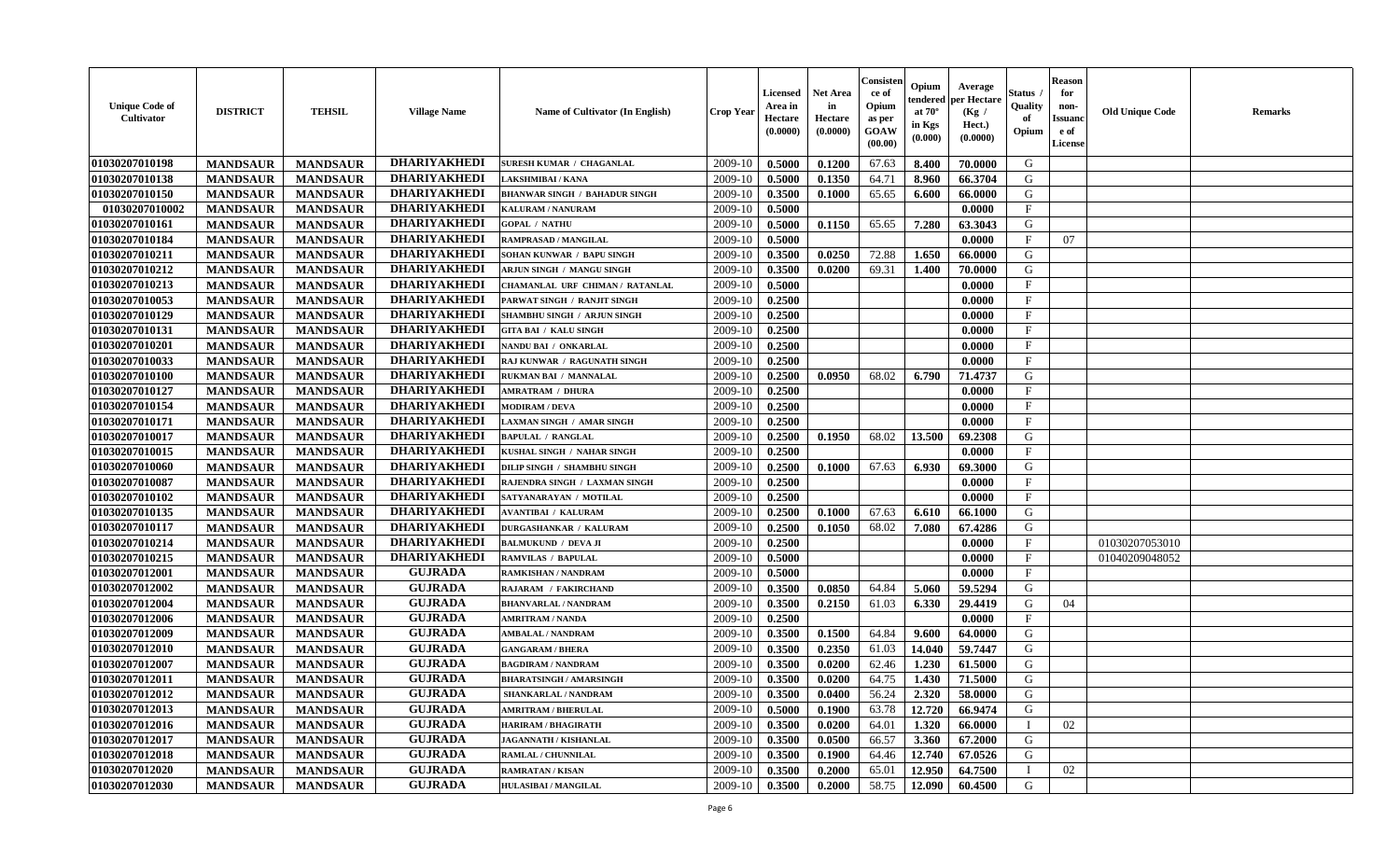| <b>Unique Code of</b><br>Cultivator | <b>DISTRICT</b> | <b>TEHSIL</b>   | <b>Village Name</b>  | <b>Name of Cultivator (In English)</b> | <b>Crop Year</b> | Licensed<br>Area in<br>Hectare<br>(0.0000) | Net Area<br>in<br>Hectare<br>(0.0000) | Consisten<br>ce of<br>Opium<br>as per<br><b>GOAW</b><br>(00.00) | Opium<br>tendered<br>at $70^\circ$<br>in Kgs<br>$(\mathbf{0.000})$ | Average<br>per Hectare<br>(Kg /<br>Hect.)<br>(0.0000) | Status<br>Quality<br>of<br>Opium | <b>Reason</b><br>for<br>non-<br>Issuan<br>e of<br>License | <b>Old Unique Code</b> | Remarks |
|-------------------------------------|-----------------|-----------------|----------------------|----------------------------------------|------------------|--------------------------------------------|---------------------------------------|-----------------------------------------------------------------|--------------------------------------------------------------------|-------------------------------------------------------|----------------------------------|-----------------------------------------------------------|------------------------|---------|
| 01030207012035                      | <b>MANDSAUR</b> | <b>MANDSAUR</b> | <b>GUJRADA</b>       | <b>RAMLAL / GULAB</b>                  | 2009-10          | 0.3500                                     | 0.0200                                | 66.41                                                           | 1.330                                                              | 66.5000                                               | G                                |                                                           |                        |         |
| 01030207012038                      | <b>MANDSAUR</b> | <b>MANDSAUR</b> | <b>GUJRADA</b>       | <b>HEMRAJ / KALU</b>                   | 2009-10          | 0.5000                                     | 0.1650                                | 58.75                                                           | 10.890                                                             | 66.0000                                               | G                                |                                                           |                        |         |
| 01030207012042                      | <b>MANDSAUR</b> | <b>MANDSAUR</b> | <b>GUJRADA</b>       | <b>CHUNNILAL / FAKIRLAL</b>            | 2009-10          | 0.3500                                     | 0.2000                                | 66.34                                                           | 12.070                                                             | 60.3500                                               | G                                |                                                           |                        |         |
| 01030207012044                      | <b>MANDSAUR</b> | <b>MANDSAUR</b> | <b>GUJRADA</b>       | <b>BABULAL / KACHRU</b>                | 2009-10          | 0.3500                                     | 0.1000                                | 58.75                                                           | 5.960                                                              | 59.6000                                               | G                                |                                                           |                        |         |
| 01030207012050                      | <b>MANDSAUR</b> | <b>MANDSAUR</b> | <b>GUJRADA</b>       | NANDRAM / LACCHIRAM                    | 2009-10          | 0.5000                                     | 0.3250                                | 59.22                                                           | 20.240                                                             | 62.2769                                               | G                                |                                                           |                        |         |
| 01030207012052                      | <b>MANDSAUR</b> | <b>MANDSAUR</b> | <b>GUJRADA</b>       | <b>RAMLAL / BHAGIRATH</b>              | 2009-10          | 0.5000                                     |                                       |                                                                 |                                                                    | 0.0000                                                | $\mathbf F$                      |                                                           |                        |         |
| 01030207012060                      | <b>MANDSAUR</b> | <b>MANDSAUR</b> | <b>GUJRADA</b>       | <b>RAMPRATAP / KALU</b>                | 2009-10          | 0.3500                                     | 0.0200                                | 62.34                                                           | 1.260                                                              | 63.0000                                               | G                                |                                                           |                        |         |
| 01030207012065                      | <b>MANDSAUR</b> | <b>MANDSAUR</b> | <b>GUJRADA</b>       | NANDUBAI / LAKSHMAN BAIRAGI            | 2009-10          | 0.2500                                     |                                       |                                                                 |                                                                    | 0.0000                                                | $\mathbf{F}$                     |                                                           |                        |         |
| 01030207012067                      | <b>MANDSAUR</b> | <b>MANDSAUR</b> | <b>GUJRADA</b>       | <b>AMARSINGH / JUJHARSINGH</b>         | 2009-10          | 0.3500                                     | 0.2500                                | 55.44                                                           | 5.400                                                              | 21.6000                                               | G                                | 04                                                        |                        |         |
| 01030207012068                      | <b>MANDSAUR</b> | <b>MANDSAUR</b> | <b>GUJRADA</b>       | <b>BALARAM / MANGILAL JAT</b>          | 2009-10          | 0.3500                                     | 0.2350                                | 63.78                                                           | 5.440                                                              | 23.1489                                               | G                                | 04                                                        |                        |         |
| 01030207012070                      | <b>MANDSAUR</b> | <b>MANDSAUR</b> | <b>GUJRADA</b>       | <b>DEVRAM / BHERULAL</b>               | 2009-10          | 0.5000                                     |                                       |                                                                 |                                                                    | 0.0000                                                | $\mathbf{F}$                     |                                                           |                        |         |
| 01030207012040                      | <b>MANDSAUR</b> | <b>MANDSAUR</b> | <b>GUJRADA</b>       | <b>BHAGWANTIBAI / MOHANLAL</b>         | 2009-10          | 0.2500                                     |                                       |                                                                 |                                                                    | 0.0000                                                | $\mathbf{F}$                     |                                                           |                        |         |
| 01030207012015                      | <b>MANDSAUR</b> | <b>MANDSAUR</b> | <b>GUJRADA</b>       | <b>SUHAGBAI / GANESHRAM</b>            | 2009-10          | 0.2500                                     |                                       |                                                                 |                                                                    | 0.0000                                                | F                                |                                                           |                        |         |
| 01030207012003                      | <b>MANDSAUR</b> | <b>MANDSAUR</b> | <b>GUJRADA</b>       | <b>CHAMPALAL / RAMLAL</b>              | 2009-10          | 0.2500                                     | 0.2400                                | 61.04                                                           | 14.130                                                             | 58.8750                                               | G                                |                                                           |                        |         |
| 01030207012037                      | <b>MANDSAUR</b> | <b>MANDSAUR</b> | <b>GUJRADA</b>       | <b>GULABKUNVAR / BHANVARSINGH</b>      | 2009-10          | 0.2500                                     |                                       |                                                                 |                                                                    | 0.0000                                                | $\mathbf F$                      |                                                           |                        |         |
| 01030207012043                      | <b>MANDSAUR</b> | <b>MANDSAUR</b> | <b>GUJRADA</b>       | KALU / NANDA GAYARI                    | 2009-10          | 0.2500                                     | 0.2400                                | 59.22                                                           | 14.020                                                             | 58.4167                                               | G                                |                                                           |                        |         |
| 01030207012074                      | <b>MANDSAUR</b> | <b>MANDSAUR</b> | <b>GUJRADA</b>       | SHANTILAL / KISHANLAL                  | 2009-10          | 0.2500                                     | 0.1500                                | 63.40                                                           | 8.890                                                              | 59.2667                                               | G                                |                                                           |                        |         |
| 01030207012025                      | <b>MANDSAUR</b> | <b>MANDSAUR</b> | <b>GUJRADA</b>       | <b>MANGILAL / HIRALAL</b>              | 2009-10          | 0.2500                                     |                                       |                                                                 |                                                                    | 0.0000                                                | $\mathbf F$                      |                                                           |                        |         |
| 01030207012046                      | <b>MANDSAUR</b> | <b>MANDSAUR</b> | <b>GUJRADA</b>       | <b>RAMIBAI / RATANLAL</b>              | 2009-10          | 0.2500                                     | 0.1000                                | 66.12                                                           | 6.730                                                              | 67.3000                                               |                                  | 02                                                        |                        |         |
| 01030207012049                      | <b>MANDSAUR</b> | <b>MANDSAUR</b> | <b>GUJRADA</b>       | KACHRU / CHATURBHUJ                    | 2009-10          | 0.2500                                     | 0.1000                                | 59.22                                                           | 6.170                                                              | 61.7000                                               | G                                | 08                                                        |                        |         |
| 01030207013001                      | <b>MANDSAUR</b> | <b>MANDSAUR</b> | <b>GURADIYA DEDA</b> | HUKMICHANDRA / LAXMINARAYAN            | 2009-10          | 0.5000                                     | 0.1000                                | 66.31                                                           | 6.370                                                              | 63.7000                                               | G                                |                                                           |                        |         |
| 01030207013002                      | <b>MANDSAUR</b> | <b>MANDSAUR</b> | <b>GURADIYA DEDA</b> | <b>BHERULAL / BHANVARLAL</b>           | 2009-10          | 0.5000                                     |                                       |                                                                 |                                                                    | 0.0000                                                | F                                |                                                           |                        |         |
| 01030207013003                      | <b>MANDSAUR</b> | <b>MANDSAUR</b> | <b>GURADIYA DEDA</b> | <b>GOPALKRISHAN / BAPULAL</b>          | 2009-10          | 0.5000                                     |                                       |                                                                 |                                                                    | 0.0000                                                | $\mathbf F$                      |                                                           |                        |         |
| 01030207013004                      | <b>MANDSAUR</b> | <b>MANDSAUR</b> | <b>GURADIYA DEDA</b> | RAMKUNWARBAI/ RAMLAL                   | 2009-10          | 0.3500                                     |                                       |                                                                 |                                                                    | 0.0000                                                | $\mathbf{F}$                     | 07                                                        |                        |         |
| 01030207013005                      | <b>MANDSAUR</b> | <b>MANDSAUR</b> | <b>GURADIYA DEDA</b> | <b>HIRALAL / BAPULAL</b>               | 2009-10          | 0.5000                                     |                                       |                                                                 |                                                                    | 0.0000                                                | $\mathbf{F}$                     |                                                           |                        |         |
| 01030207013006                      | <b>MANDSAUR</b> | <b>MANDSAUR</b> | <b>GURADIYA DEDA</b> | RAMNIVAS / SHOBHARAM                   | 2009-10          | 0.3500                                     | 0.3450                                | 62.37                                                           | 5.930                                                              | 17.1884                                               | G                                | 04                                                        |                        |         |
| 01030207013008                      | <b>MANDSAUR</b> | <b>MANDSAUR</b> | <b>GURADIYA DEDA</b> | <b>JMMEDRAM / SHOBHARAM</b>            | 2009-10          | 0.5000                                     | 0.1650                                | 57.42                                                           | 9.400                                                              | 56.9697                                               | G                                |                                                           |                        |         |
| 01030207013015                      | <b>MANDSAUR</b> | <b>MANDSAUR</b> | <b>GURADIYA DEDA</b> | <b>BAGDIRAM / AASHARAM</b>             | 2009-10          | 0.5000                                     |                                       |                                                                 |                                                                    | 0.0000                                                | $\mathbf{F}$                     |                                                           |                        |         |
| 01030207013016                      | <b>MANDSAUR</b> | <b>MANDSAUR</b> | <b>GURADIYA DEDA</b> | <b>MANGILAL / BHUVANIRAM</b>           | 2009-10          | 0.5000                                     | 0.1800                                | 67.36                                                           | 11.610                                                             | 64.5000                                               | G                                |                                                           |                        |         |
| 01030207013021                      | <b>MANDSAUR</b> | <b>MANDSAUR</b> | <b>GURADIYA DEDA</b> | <b>JAGDISH / NATHULAL</b>              | 2009-10          | 0.5000                                     |                                       |                                                                 |                                                                    | 0.0000                                                | $\mathbf{F}$                     |                                                           |                        |         |
| 01030207013022                      | <b>MANDSAUR</b> | <b>MANDSAUR</b> | <b>GURADIYA DEDA</b> | <b>BANSHILAL / SHIVNARAYAN</b>         | 2009-10          | 0.5000                                     |                                       |                                                                 |                                                                    | 0.0000                                                | $_{\rm F}$                       |                                                           |                        |         |
| 01030207013023                      | <b>MANDSAUR</b> | <b>MANDSAUR</b> | <b>GURADIYA DEDA</b> | MANGILAL / NANDRAM                     | 2009-10          | 0.3500                                     | 0.0200                                | 65.68                                                           | 1.210                                                              | 60.5000                                               | G                                |                                                           |                        |         |
| 01030207013024                      | <b>MANDSAUR</b> | <b>MANDSAUR</b> | <b>GURADIYA DEDA</b> | RAMDAYAL / KALURAM                     | 2009-10          | 0.3500                                     | 0.2000                                | 66.69                                                           | 12.560                                                             | 62.8000                                               | G                                |                                                           |                        |         |
| 01030207013027                      | <b>MANDSAUR</b> | <b>MANDSAUR</b> | <b>GURADIYA DEDA</b> | <b>BAGDIRAM / KALU</b>                 | 2009-10          | 0.3500                                     | 0.2350                                | 60.25                                                           | 4.510                                                              | 19.1915                                               | G                                | 04                                                        |                        |         |
| 01030207013029                      | <b>MANDSAUR</b> | <b>MANDSAUR</b> | <b>GURADIYA DEDA</b> | <b>GIRDHARI / KALU</b>                 | 2009-10          | 0.3500                                     |                                       |                                                                 |                                                                    | 0.0000                                                | F                                | 07                                                        |                        |         |
| 01030207013034                      | <b>MANDSAUR</b> | <b>MANDSAUR</b> | <b>GURADIYA DEDA</b> | KANVARLAL / KASHIRAM                   | 2009-10 0.5000   |                                            | 0.2000                                |                                                                 |                                                                    | $60.25$   11.650   58.2500                            | G                                |                                                           |                        |         |
| 01030207013040                      | <b>MANDSAUR</b> | <b>MANDSAUR</b> | <b>GURADIYA DEDA</b> | KAILASHCHANDRA / SHIVLAL               | 2009-10          | 0.5000                                     |                                       |                                                                 |                                                                    | 0.0000                                                | $\mathbf F$                      |                                                           |                        |         |
| 01030207013041                      | <b>MANDSAUR</b> | <b>MANDSAUR</b> | <b>GURADIYA DEDA</b> | <b>BHAGATRAM / KALURAM</b>             | 2009-10          | 0.5000                                     | 0.0750                                | 60.71                                                           | 4.400                                                              | 58.6667                                               | G                                |                                                           |                        |         |
| 01030207013046                      | <b>MANDSAUR</b> | <b>MANDSAUR</b> | <b>GURADIYA DEDA</b> | LAKSHMINARAYAN / BAPULAL               | 2009-10          | 0.5000                                     | 0.2250                                | 65.91                                                           | 13.430                                                             | 59.6889                                               | G                                |                                                           |                        |         |
| 01030207013047                      | <b>MANDSAUR</b> | <b>MANDSAUR</b> | <b>GURADIYA DEDA</b> | PANNALAL / GOTAM                       | 2009-10          | 0.5000                                     | 0.2500                                | 66.69                                                           | 16.340                                                             | 65.3600                                               | G                                |                                                           |                        |         |
| 01030207013049                      | <b>MANDSAUR</b> | <b>MANDSAUR</b> | <b>GURADIYA DEDA</b> | SHYAMSUNDAR / RATANLAL                 | 2009-10          | 0.5000                                     | 0.1900                                | 66.69                                                           | 13.540                                                             | 71.2632                                               | G                                |                                                           |                        |         |
| 01030207013050                      | <b>MANDSAUR</b> | <b>MANDSAUR</b> | <b>GURADIYA DEDA</b> | <b>BHERULAL / CHAMANLAL</b>            | 2009-10          | 0.5000                                     | 0.1850                                | 66.69                                                           |                                                                    | 12.260 66.2703                                        | G                                |                                                           |                        |         |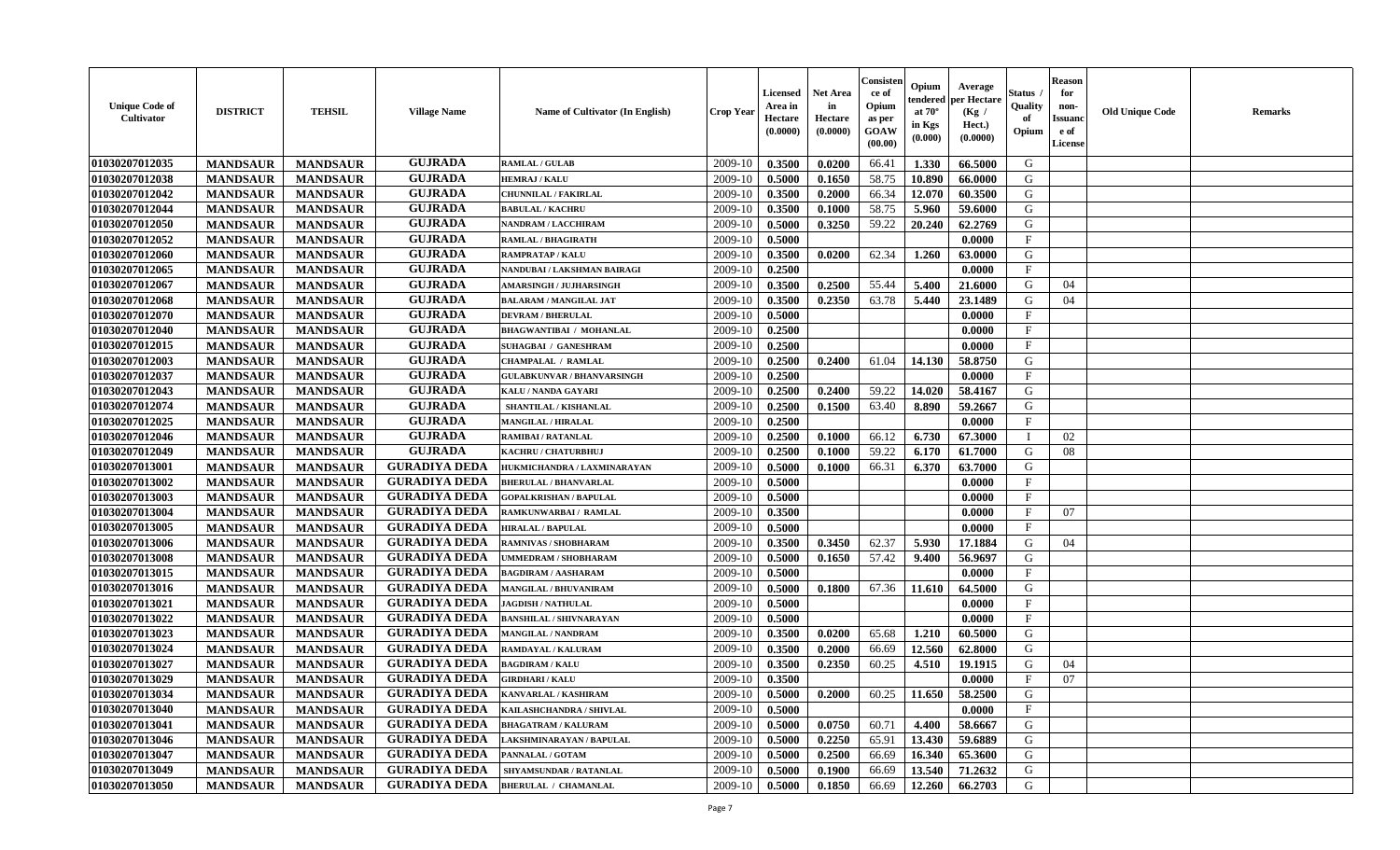| <b>Unique Code of</b><br>Cultivator | <b>DISTRICT</b> | <b>TEHSIL</b>   | <b>Village Name</b>  | <b>Name of Cultivator (In English)</b> | <b>Crop Year</b> | Licensed<br>Area in<br>Hectare<br>(0.0000) | <b>Net Area</b><br>in<br>Hectare<br>(0.0000) | Consister<br>ce of<br>Opium<br>as per<br><b>GOAW</b><br>(00.00) | Opium<br>tendered<br>at $70^{\circ}$<br>in Kgs<br>(0.000) | Average<br>per Hectare<br>(Kg /<br>Hect.)<br>(0.0000) | Status<br>Quality<br>of<br>Opium | <b>Reason</b><br>for<br>non-<br><b>Issuano</b><br>e of<br>License | <b>Old Unique Code</b> | <b>Remarks</b> |
|-------------------------------------|-----------------|-----------------|----------------------|----------------------------------------|------------------|--------------------------------------------|----------------------------------------------|-----------------------------------------------------------------|-----------------------------------------------------------|-------------------------------------------------------|----------------------------------|-------------------------------------------------------------------|------------------------|----------------|
| 01030207013055                      | <b>MANDSAUR</b> | <b>MANDSAUR</b> | <b>GURADIYA DEDA</b> | RADHESHYAM / BHUVANIRAM                | 2009-10          | 0.5000                                     |                                              |                                                                 |                                                           | 0.0000                                                | $\mathbf{F}$                     |                                                                   |                        |                |
| 01030207013058                      | <b>MANDSAUR</b> | <b>MANDSAUR</b> | <b>GURADIYA DEDA</b> | <b>GANGARAM / JAGANNATH</b>            | 2009-10          | 0.3500                                     | 0.1800                                       | 65.36                                                           | 11.060                                                    | 61.4444                                               | G                                |                                                                   |                        |                |
| 01030207013061                      | <b>MANDSAUR</b> | <b>MANDSAUR</b> | <b>GURADIYA DEDA</b> | <b>BANSHILAL / MANGILAL</b>            | 2009-10          | 0.5000                                     |                                              |                                                                 |                                                           | 0.0000                                                | $\mathbf{F}$                     |                                                                   |                        |                |
| 01030207013063                      | <b>MANDSAUR</b> | <b>MANDSAUR</b> | <b>GURADIYA DEDA</b> | <b>BAPULAL / MANNALAL</b>              | 2009-10          | 0.5000                                     |                                              |                                                                 |                                                           | 0.0000                                                | $\mathbf{F}$                     |                                                                   |                        |                |
| 01030207013065                      | <b>MANDSAUR</b> | <b>MANDSAUR</b> | <b>GURADIYA DEDA</b> | <b>HIRALAL / BHUVANIRAM</b>            | 2009-10          | 0.5000                                     |                                              |                                                                 |                                                           | 0.0000                                                | $\mathbf{F}$                     |                                                                   |                        |                |
| 01030207013071                      | <b>MANDSAUR</b> | <b>MANDSAUR</b> | <b>GURADIYA DEDA</b> | CHAMPABAI / DHANRAJ                    | 2009-10          | 0.5000                                     | 0.1200                                       | 65.91                                                           | 7.930                                                     | 66.0833                                               | G                                |                                                                   |                        |                |
| 01030207013072                      | <b>MANDSAUR</b> | <b>MANDSAUR</b> | <b>GURADIYA DEDA</b> | RAMESHCHANDRA / DAULATRAM              | 2009-10          | 0.3500                                     |                                              |                                                                 |                                                           | 0.0000                                                | $\mathbf{F}$                     | 07                                                                |                        |                |
| 01030207013073                      | <b>MANDSAUR</b> | <b>MANDSAUR</b> | <b>GURADIYA DEDA</b> | KESHARBAI / BHAGIRATH                  | 2009-10          | 0.5000                                     | 0.1000                                       | 65.36                                                           | 6.280                                                     | 62.8000                                               | G                                |                                                                   |                        |                |
| 01030207013076                      | <b>MANDSAUR</b> | <b>MANDSAUR</b> | <b>GURADIYA DEDA</b> | <b>MADANLAL / KASHIRAM</b>             | 2009-10          | 0.5000                                     |                                              |                                                                 |                                                           | 0.0000                                                | $_{\rm F}$                       |                                                                   |                        |                |
| 01030207013079                      | <b>MANDSAUR</b> | <b>MANDSAUR</b> | <b>GURADIYA DEDA</b> | SHANTILAL / RATANLAL                   | 2009-10          | 0.5000                                     |                                              |                                                                 |                                                           | 0.0000                                                | F                                |                                                                   |                        |                |
| 01030207013081                      | <b>MANDSAUR</b> | <b>MANDSAUR</b> | <b>GURADIYA DEDA</b> | <b>OMPRAKASH / MANNALAL</b>            | 2009-10          | 0.3500                                     |                                              |                                                                 |                                                           | 0.0000                                                | $\mathbf{F}$                     | 07                                                                |                        |                |
| 01030207013082                      | <b>MANDSAUR</b> | <b>MANDSAUR</b> | <b>GURADIYA DEDA</b> | PUSHKARLAL / LAXMINARAYAN              | 2009-10          | 0.5000                                     | 0.1400                                       | 65.91                                                           | 9.200                                                     | 65.7143                                               | G                                |                                                                   |                        |                |
| 01030207013084                      | <b>MANDSAUR</b> | <b>MANDSAUR</b> | <b>GURADIYA DEDA</b> | SUBHASHCHANDRA / PARASRAM              | 2009-10          | 0.5000                                     |                                              |                                                                 |                                                           | 0.0000                                                | $\mathbf{F}$                     |                                                                   |                        |                |
| 01030207013088                      | <b>MANDSAUR</b> | <b>MANDSAUR</b> | <b>GURADIYA DEDA</b> | <b>VIKRAM / NANDKISHOR</b>             | 2009-10          | 0.5000                                     |                                              |                                                                 |                                                           | 0.0000                                                | $\mathbf{F}$                     |                                                                   |                        |                |
| 01030207013093                      | <b>MANDSAUR</b> | <b>MANDSAUR</b> | <b>GURADIYA DEDA</b> | SUGAN KUNWAR / BHUWANI SINGH           | 2009-10          | 0.3500                                     | 0.1000                                       | 62.91                                                           | 6.180                                                     | 61.8000                                               | G                                |                                                                   |                        |                |
| 01030207013094                      | <b>MANDSAUR</b> | <b>MANDSAUR</b> | <b>GURADIYA DEDA</b> | <b>DASHRATH / MANNALAL</b>             | 2009-10          | 0.5000                                     |                                              |                                                                 |                                                           | 0.0000                                                | F                                |                                                                   |                        |                |
| 01030207013095                      | <b>MANDSAUR</b> | <b>MANDSAUR</b> | <b>GURADIYA DEDA</b> | <b>RAMESHVAR / KALURAM</b>             | 2009-10          | 0.3500                                     | 0.2400                                       | 62.91                                                           | 14.220                                                    | 59.2500                                               | G                                |                                                                   |                        |                |
| 01030207013099                      | <b>MANDSAUR</b> | <b>MANDSAUR</b> | <b>GURADIYA DEDA</b> | SHIVNARAYAN / PRABHULAL                | 2009-10          | 0.3500                                     |                                              |                                                                 |                                                           | 0.0000                                                | $\mathbf{F}$                     | 07                                                                |                        |                |
| 01030207013100                      | <b>MANDSAUR</b> | <b>MANDSAUR</b> | <b>GURADIYA DEDA</b> | PUSHKARLAL / RAMPRASAD                 | 2009-10          | 0.5000                                     |                                              |                                                                 |                                                           | 0.0000                                                | $\mathbf{F}$                     |                                                                   |                        |                |
| 01030207013104                      | <b>MANDSAUR</b> | <b>MANDSAUR</b> | <b>GURADIYA DEDA</b> | <b>GOPAL / RAJARAM</b>                 | 2009-10          | 0.5000                                     | 0.2250                                       | 60.25                                                           | 13.050                                                    | 58.0000                                               | G                                |                                                                   |                        |                |
| 01030207013106                      | <b>MANDSAUR</b> | <b>MANDSAUR</b> | <b>GURADIYA DEDA</b> | <b>CHANDMAL / AMRITRAM</b>             | 2009-10          | 0.5000                                     |                                              |                                                                 |                                                           | 0.0000                                                | F                                |                                                                   |                        |                |
| 01030207013107                      | <b>MANDSAUR</b> | <b>MANDSAUR</b> | <b>GURADIYA DEDA</b> | <b>KISHOR / KANVARLAL</b>              | 2009-10          | 0.5000                                     | 0.1100                                       | 65.36                                                           | 6.830                                                     | 62.0909                                               | G                                |                                                                   |                        |                |
| 01030207013114                      | <b>MANDSAUR</b> | <b>MANDSAUR</b> | <b>GURADIYA DEDA</b> | SAMPATBAI / BHANVARLAL                 | 2009-10          | 0.5000                                     |                                              |                                                                 |                                                           | 0.0000                                                | $\mathbf{F}$                     |                                                                   |                        |                |
| 01030207013116                      | <b>MANDSAUR</b> | <b>MANDSAUR</b> | <b>GURADIYA DEDA</b> | RAMRATAN / CHENRAM                     | 2009-10          | 0.5000                                     |                                              |                                                                 |                                                           | 0.0000                                                | $\mathbf{F}$                     |                                                                   |                        |                |
| 01030207013119                      | <b>MANDSAUR</b> | <b>MANDSAUR</b> | <b>GURADIYA DEDA</b> | <b>BANSHILAL / BHERULAL</b>            | 2009-10          | 0.3500                                     | 0.3200                                       | 59.86                                                           | 5.400                                                     | 16.8750                                               | G                                | 04                                                                |                        |                |
| 01030207013121                      | <b>MANDSAUR</b> | <b>MANDSAUR</b> | <b>GURADIYA DEDA</b> | <b>AMRITLAL / ONKARLAL</b>             | 2009-10          | 0.3500                                     |                                              |                                                                 |                                                           | 0.0000                                                | $\mathbf F$                      | 07                                                                |                        |                |
| 01030207013122                      | <b>MANDSAUR</b> | <b>MANDSAUR</b> | <b>GURADIYA DEDA</b> | RUKAMNIBAI / RAMCHANDRA                | 2009-10          | 0.5000                                     |                                              |                                                                 |                                                           | 0.0000                                                | F                                |                                                                   |                        |                |
| 01030207013126                      | <b>MANDSAUR</b> | <b>MANDSAUR</b> | <b>GURADIYA DEDA</b> | <b>BHERULAL / BALU JI</b>              | 2009-10          | 0.3500                                     |                                              |                                                                 |                                                           | 0.0000                                                | $\mathbf{F}$                     |                                                                   |                        |                |
| 01030207013128                      | <b>MANDSAUR</b> | <b>MANDSAUR</b> | <b>GURADIYA DEDA</b> | PUSHKAR / RAMPRASD VYAPARI             | 2009-10          | 0.5000                                     |                                              |                                                                 |                                                           | 0.0000                                                | $\mathbf{F}$                     |                                                                   |                        |                |
| 01030207013142                      | <b>MANDSAUR</b> | <b>MANDSAUR</b> | <b>GURADIYA DEDA</b> | KAMLESH / SHYAMSUNDAR                  | 2009-10          | 0.3500                                     |                                              |                                                                 |                                                           | 0.0000                                                | $\mathbf{F}$                     | 07                                                                |                        |                |
| 01030207013144                      | <b>MANDSAUR</b> | <b>MANDSAUR</b> | <b>GURADIYA DEDA</b> | SHYAMSUNDAR / GOPALKRISHAN             | 2009-10          | 0.5000                                     | 0.2450                                       | 65.13                                                           | 14.880                                                    | 60.7347                                               | G                                |                                                                   |                        |                |
| 01030207013145                      | <b>MANDSAUR</b> | <b>MANDSAUR</b> | <b>GURADIYA DEDA</b> | <b>DVARKAPRASAD / HIRALAL</b>          | 2009-10          | 0.3500                                     |                                              |                                                                 |                                                           | 0.0000                                                | $\mathbf F$                      | 07                                                                |                        |                |
| 01030207013146                      | <b>MANDSAUR</b> | <b>MANDSAUR</b> | <b>GURADIYA DEDA</b> | <b>BANVARILAL / RADHESHYAM</b>         | 2009-10          | 0.5000                                     |                                              |                                                                 |                                                           | 0.0000                                                | $\mathbf{F}$                     |                                                                   |                        |                |
| 01030207013148                      | <b>MANDSAUR</b> | <b>MANDSAUR</b> | <b>GURADIYA DEDA</b> | <b>GANESHRAM / JAGANNATH</b>           | 2009-10          | 0.3500                                     |                                              |                                                                 |                                                           | 0.0000                                                | $_{\rm F}$                       | 07                                                                |                        |                |
| 01030207013151                      | <b>MANDSAUR</b> | <b>MANDSAUR</b> | <b>GURADIYA DEDA</b> | SATYNARAYAN / BHAIRULAL                | 2009-10          | 0.5000                                     | 0.1150                                       | 65.36                                                           | 7.430                                                     | 64.6087                                               | G                                |                                                                   |                        |                |
| 01030207013152                      | <b>MANDSAUR</b> | <b>MANDSAUR</b> | GURADIYA DEDA        | RAJMAL / LAKSHMINARAYAN                | $2009-10$ 0.3500 |                                            | 0.2250                                       |                                                                 |                                                           | $65.27$   13.570   60.3111                            | G                                |                                                                   |                        |                |
| 01030207013159                      | <b>MANDSAUR</b> | <b>MANDSAUR</b> | <b>GURADIYA DEDA</b> | <b>KALURAM / HIRALAL</b>               | 2009-10          | 0.5000                                     |                                              |                                                                 |                                                           | 0.0000                                                | $_{\rm F}$                       |                                                                   |                        |                |
| 01030207013162                      | <b>MANDSAUR</b> | <b>MANDSAUR</b> | <b>GURADIYA DEDA</b> | <b>SAMRATHLAL / BHUVANIRAM</b>         | 2009-10          | 0.5000                                     | 0.2500                                       | 63.98                                                           | 15.650                                                    | 62.6000                                               |                                  | 02                                                                |                        |                |
| 01030207013168                      | <b>MANDSAUR</b> | <b>MANDSAUR</b> | <b>GURADIYA DEDA</b> | HARIPRASAD / RAMDAYAL                  | 2009-10          | 0.3500                                     |                                              |                                                                 |                                                           | 0.0000                                                | $\mathbf{F}$                     | 07                                                                |                        |                |
| 01030207013171                      | <b>MANDSAUR</b> | <b>MANDSAUR</b> | <b>GURADIYA DEDA</b> | PREMSUKH / BHAGATRAM                   | 2009-10          | 0.5000                                     | 0.3000                                       | 65.27                                                           | 18.760                                                    | 62.5333                                               | G                                |                                                                   |                        |                |
| 01030207013111                      | <b>MANDSAUR</b> | <b>MANDSAUR</b> | <b>GURADIYA DEDA</b> | <b>KESHURAM / FAKIRCHANDRA</b>         | 2009-10          | 0.3500                                     |                                              |                                                                 |                                                           | 0.0000                                                | $\mathbf{F}$                     | 07                                                                |                        |                |
| 01030207013143                      | <b>MANDSAUR</b> | <b>MANDSAUR</b> | <b>GURADIYA DEDA</b> | RANJITKUMAR / MADANLAL                 | 2009-10          | 0.5000                                     |                                              |                                                                 |                                                           | 0.0000                                                | $\mathbf{F}$                     |                                                                   |                        |                |
|                                     |                 |                 |                      |                                        |                  |                                            |                                              |                                                                 |                                                           |                                                       |                                  |                                                                   |                        |                |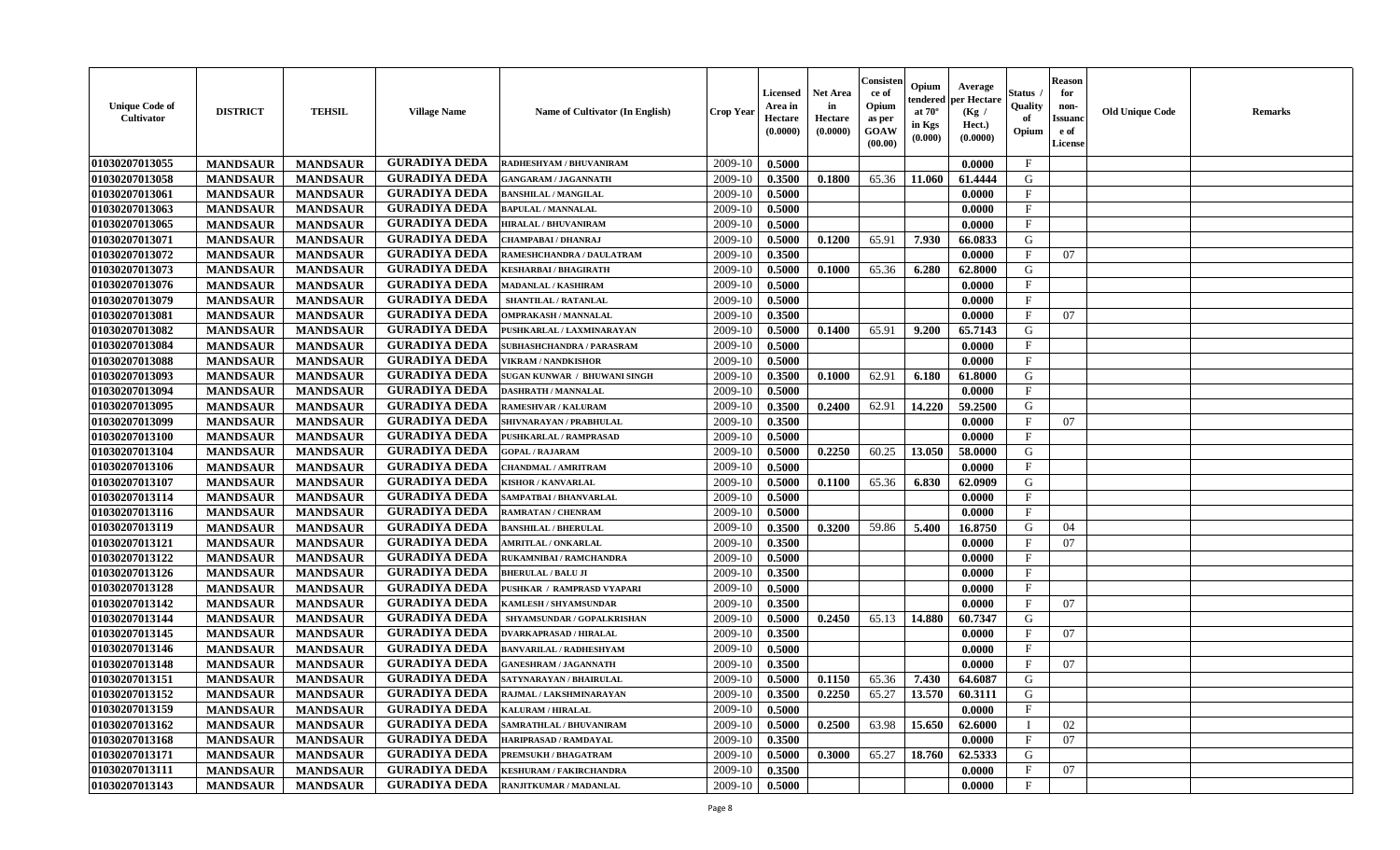| <b>Unique Code of</b><br><b>Cultivator</b> | <b>DISTRICT</b> | <b>TEHSIL</b>   | <b>Village Name</b>  | Name of Cultivator (In English)   | <b>Crop Year</b> | <b>Licensed</b><br>Area in<br>Hectare<br>(0.0000) | <b>Net Area</b><br>in<br>Hectare<br>(0.0000) | Consister<br>ce of<br>Opium<br>as per<br>GOAW<br>(00.00) | Opium<br>endered<br>at $70^\circ$<br>in Kgs<br>(0.000) | Average<br>oer Hectare<br>(Kg /<br>Hect.)<br>(0.0000) | Status<br>Quality<br>of<br>Opium | <b>Reason</b><br>for<br>non-<br><b>Issuand</b><br>e of<br>License | <b>Old Unique Code</b> | Remarks            |
|--------------------------------------------|-----------------|-----------------|----------------------|-----------------------------------|------------------|---------------------------------------------------|----------------------------------------------|----------------------------------------------------------|--------------------------------------------------------|-------------------------------------------------------|----------------------------------|-------------------------------------------------------------------|------------------------|--------------------|
| 01030207013113                             | <b>MANDSAUR</b> | <b>MANDSAUR</b> | <b>GURADIYA DEDA</b> | RADHESHYAM / KANHAIYALAL          | 2009-10          | 0.2500                                            |                                              |                                                          |                                                        | 0.0000                                                | $\mathbf{F}$                     |                                                                   |                        |                    |
| 01030207013155                             | <b>MANDSAUR</b> | <b>MANDSAUR</b> | <b>GURADIYA DEDA</b> | KANCHANBAI / KANHAIYALAL          | 2009-10          | 0.2500                                            |                                              |                                                          |                                                        | 0.0000                                                | $\mathbf{F}$                     |                                                                   |                        |                    |
| 01030207013164                             | <b>MANDSAUR</b> | <b>MANDSAUR</b> | <b>GURADIYA DEDA</b> | <b>GOTAMLAL / SUKHLAL</b>         | 2009-10          | 0.2500                                            |                                              |                                                          |                                                        | 0.0000                                                | $\mathbf{F}$                     |                                                                   |                        |                    |
| 01030207013075                             | <b>MANDSAUR</b> | <b>MANDSAUR</b> | <b>GURADIYA DEDA</b> | <b>BASANTIBAI / HIRALAL</b>       | 2009-10          | 0.2500                                            |                                              |                                                          |                                                        | 0.0000                                                | $\mathbf{F}$                     |                                                                   |                        |                    |
| 01030207013026                             | <b>MANDSAUR</b> | <b>MANDSAUR</b> | <b>GURADIYA DEDA</b> | RAMNARYAN / PYARCHANDRA           | 2009-10          | 0.2500                                            |                                              |                                                          |                                                        | 0.0000                                                | $_{\rm F}$                       |                                                                   |                        |                    |
| 01030207013053                             | <b>MANDSAUR</b> | <b>MANDSAUR</b> | <b>GURADIYA DEDA</b> | GHISIBAI / LAXMINARAYAN           | 2009-10          | 0.2500                                            |                                              |                                                          |                                                        | 0.0000                                                | F                                |                                                                   |                        |                    |
| 01030207013059                             | <b>MANDSAUR</b> | <b>MANDSAUR</b> | <b>GURADIYA DEDA</b> | <b>NATHULAL / BHUVANIRAM</b>      | 2009-10          | 0.2500                                            |                                              |                                                          |                                                        | 0.0000                                                | $\mathbf{F}$                     |                                                                   |                        |                    |
| 01030207013060                             | <b>MANDSAUR</b> | <b>MANDSAUR</b> | <b>GURADIYA DEDA</b> | <b>NANDRAM / GOBA</b>             | 2009-10          | 0.2500                                            |                                              |                                                          |                                                        | 0.0000                                                | $\mathbf{F}$                     |                                                                   |                        |                    |
| 01030207013066                             | <b>MANDSAUR</b> | <b>MANDSAUR</b> | <b>GURADIYA DEDA</b> | <b>MADANLAL / RATANLAL</b>        | 2009-10          | 0.2500                                            | 0.1700                                       | 66.67                                                    | 11.270                                                 | 66.2941                                               | G                                |                                                                   |                        |                    |
| 01030207013086                             | <b>MANDSAUR</b> | <b>MANDSAUR</b> | <b>GURADIYA DEDA</b> | <b>SUGRABAI/ ABDUL KARIM</b>      | 2009-10          | 0.2500                                            |                                              |                                                          |                                                        | 0.0000                                                | $_{\rm F}$                       |                                                                   |                        |                    |
| 01030207013097                             | <b>MANDSAUR</b> | <b>MANDSAUR</b> | <b>GURADIYA DEDA</b> | <b>SURAJBAI / JAGANNATH</b>       | 2009-10          | 0.2500                                            |                                              |                                                          |                                                        | 0.0000                                                | F                                |                                                                   |                        |                    |
| 01030207013105                             | <b>MANDSAUR</b> | <b>MANDSAUR</b> | <b>GURADIYA DEDA</b> | <b>RAMESH / BHUVANIRAM</b>        | 2009-10          | 0.2500                                            |                                              |                                                          |                                                        | 0.0000                                                | $_{\rm F}$                       |                                                                   |                        |                    |
| 01030207013108                             | <b>MANDSAUR</b> | <b>MANDSAUR</b> | <b>GURADIYA DEDA</b> | MANGILAL / RAMNARAYAN             | 2009-10          | 0.2500                                            |                                              |                                                          |                                                        | 0.0000                                                | $\mathbf{F}$                     |                                                                   |                        |                    |
| 01030207013110                             | <b>MANDSAUR</b> | <b>MANDSAUR</b> | <b>GURADIYA DEDA</b> | RADHESHYAM / MANGILAL             | 2009-10          | 0.2500                                            |                                              |                                                          |                                                        | 0.0000                                                | $\mathbf{F}$                     |                                                                   |                        |                    |
| 01030207013130                             | <b>MANDSAUR</b> | <b>MANDSAUR</b> | <b>GURADIYA DEDA</b> | KANVARLAL / DALURAM               | 2009-10          | 0.2500                                            | 0.1100                                       | 62.72                                                    | 6.800                                                  | 61.8182                                               | $\mathbf G$                      |                                                                   |                        |                    |
| 01030207013147                             | <b>MANDSAUR</b> | <b>MANDSAUR</b> | <b>GURADIYA DEDA</b> | <b>DEVILAL / BADRILAL</b>         | 2009-10          | 0.2500                                            |                                              |                                                          |                                                        | 0.0000                                                | $\mathbf{F}$                     |                                                                   |                        |                    |
| 01030207013150                             | <b>MANDSAUR</b> | <b>MANDSAUR</b> | <b>GURADIYA DEDA</b> | SATAYNARAYAN / MANGILAL           | 2009-10          | 0.2500                                            |                                              |                                                          |                                                        | 0.0000                                                | $\mathbf{F}$                     |                                                                   |                        |                    |
| 01030207013154                             | <b>MANDSAUR</b> | <b>MANDSAUR</b> | <b>GURADIYA DEDA</b> | <b>MANGILAL / BHUVANIRAM</b>      | 2009-10          | 0.2500                                            | 0.1500                                       | 63.56                                                    | 9.210                                                  | 61.4000                                               | $\mathbf{I}$                     | 02                                                                |                        |                    |
| 01030207013156                             | <b>MANDSAUR</b> | <b>MANDSAUR</b> | <b>GURADIYA DEDA</b> | SHIVNARAYAN / MANSHARAM           | 2009-10          | 0.2500                                            |                                              |                                                          |                                                        | 0.0000                                                | $\mathbf{F}$                     |                                                                   |                        |                    |
| 01030207013163                             | <b>MANDSAUR</b> | <b>MANDSAUR</b> | <b>GURADIYA DEDA</b> | <b>DINDAYAL / MANGILAL</b>        | 2009-10          | 0.2500                                            |                                              |                                                          |                                                        | 0.0000                                                | $\mathbf{F}$                     |                                                                   |                        |                    |
| 01030207013165                             | <b>MANDSAUR</b> | <b>MANDSAUR</b> | <b>GURADIYA DEDA</b> | KALURAM / BHAGATRAM               | 2009-10          | 0.2500                                            | 0.1050                                       | 63.05                                                    | 6.630                                                  | 63.1429                                               | $\mathbf{I}$                     | 02                                                                |                        |                    |
| 01030207013167                             | <b>MANDSAUR</b> | <b>MANDSAUR</b> | <b>GURADIYA DEDA</b> | <b>NATHULAL / GOBA</b>            | 2009-10          | 0.2500                                            |                                              |                                                          |                                                        | 0.0000                                                | $_{\rm F}$                       |                                                                   |                        | <b>NAME CHANGE</b> |
| 01030207013169                             | <b>MANDSAUR</b> | <b>MANDSAUR</b> | <b>GURADIYA DEDA</b> | AXMINARAYAN / BHAGWANLAL          | 2009-10          | 0.2500                                            |                                              |                                                          |                                                        | 0.0000                                                | F                                |                                                                   |                        |                    |
| 01030207013067                             | <b>MANDSAUR</b> | <b>MANDSAUR</b> | <b>GURADIYA DEDA</b> | <b>BHAGATRAM / SHIVALAL</b>       | 2009-10          | 0.2500                                            |                                              |                                                          |                                                        | 0.0000                                                | $\mathbf{F}$                     |                                                                   |                        |                    |
| 01030207013175                             | <b>MANDSAUR</b> | <b>MANDSAUR</b> | <b>GURADIYA DEDA</b> | <b>ABDUL / IBRAHIM</b>            | 2009-10          | 0.3500                                            | 0.2000                                       | 65.28                                                    | 13.000                                                 | 65.0000                                               | T                                | 02                                                                | 01030207023013         |                    |
| 01030207013176                             | <b>MANDSAUR</b> | <b>MANDSAUR</b> | <b>GURADIYA DEDA</b> | NIJAMUDDIN / MANGIYA              | 2009-10          | 0.5000                                            |                                              |                                                          |                                                        | 0.0000                                                | $\mathbf{F}$                     |                                                                   | 01030207023022         |                    |
| 01030207013177                             | <b>MANDSAUR</b> | <b>MANDSAUR</b> | <b>GURADIYA DEDA</b> | <b>HALIMAN BI / MUSTAK</b>        | 2009-10          | 0.5000                                            |                                              |                                                          |                                                        | 0.0000                                                | F                                |                                                                   | 01030207023066         |                    |
| 01030207017001                             | <b>MANDSAUR</b> | <b>MANDSAUR</b> | <b>KAROLI</b>        | PANNALAL / VARDICHANDRA           | 2009-10          | 0.5000                                            | 0.1500                                       | 64.12                                                    | 10.440                                                 | 69.6000                                               | G                                |                                                                   |                        |                    |
| 01030207017002                             | <b>MANDSAUR</b> | <b>MANDSAUR</b> | <b>KAROLI</b>        | <b>GIRDHARILAL / VARDICHANDRA</b> | 2009-10          | 0.5000                                            | 0.3500                                       | 64.12                                                    | 22.790                                                 | 65.1143                                               | G                                |                                                                   |                        |                    |
| 01030207017006                             | <b>MANDSAUR</b> | <b>MANDSAUR</b> | <b>KAROLI</b>        | NANDIBAI / BHANWARLAL             | 2009-10          | 0.5000                                            | 0.1600                                       | 64.53                                                    | 11.280                                                 | 70.5000                                               | G                                |                                                                   |                        |                    |
| 01030207017009                             | <b>MANDSAUR</b> | <b>MANDSAUR</b> | <b>KAROLI</b>        | <b>MANGILAL / DOLATRAM</b>        | 2009-10          | 0.5000                                            | 0.3100                                       | 60.92                                                    | 20.230                                                 | 65.2581                                               | G                                |                                                                   |                        |                    |
| 01030207017011                             | <b>MANDSAUR</b> | <b>MANDSAUR</b> | <b>KAROLI</b>        | RESHMKUNWAR / HIMMATSINGH         | 2009-10          | 0.5000                                            | 0.4050                                       | 64.12                                                    | 27.110                                                 | 66.9383                                               | G                                |                                                                   |                        |                    |
| 01030207017013                             | <b>MANDSAUR</b> | <b>MANDSAUR</b> | <b>KAROLI</b>        | NARAYANSINGH / UDAYSINGH          | 2009-10          | 0.3500                                            | 0.3450                                       | 62.57                                                    | 22.050                                                 | 63.9130                                               | G                                |                                                                   |                        |                    |
| 01030207017014                             | <b>MANDSAUR</b> | <b>MANDSAUR</b> | <b>KAROLI</b>        | <b>MANGILAL / RAMLAL</b>          | 2009-10          | 0.5000                                            | 0.2350                                       | 60.92                                                    | 14.730                                                 | 62.6809                                               | G                                |                                                                   |                        |                    |
| 01030207017017                             | <b>MANDSAUR</b> | <b>MANDSAUR</b> | <b>KAROLI</b>        | <b>BHOPATSINGH / RAMSINGH</b>     | 2009-10          | 0.5000                                            | 0.4900                                       | 62.51                                                    | 32.460                                                 | 66.2449                                               | G                                |                                                                   |                        |                    |
| 01030207017018                             | <b>MANDSAUR</b> | <b>MANDSAUR</b> | <b>KAROLI</b>        | <b>NATHUSINGH / SAJJANSINGH</b>   | 2009-10          | 0.5000                                            | 0.3500                                       | 62.57                                                    | 22.530                                                 | 64.3714                                               | G                                |                                                                   |                        |                    |
| 01030207017020                             | <b>MANDSAUR</b> | <b>MANDSAUR</b> | <b>KAROLI</b>        | MANGILAL / VARDICHADRA            | 2009-10          | 0.5000                                            | 0.3350                                       | 62.57                                                    | 21.770                                                 | 64.9851                                               | G                                |                                                                   |                        |                    |
| 01030207017021                             | <b>MANDSAUR</b> | <b>MANDSAUR</b> | <b>KAROLI</b>        | <b>RAMSINGH / SAJJANSINGH</b>     | 2009-10          | 0.5000                                            | 0.1350                                       | 62.57                                                    | 8.750                                                  | 64.8148                                               | G                                |                                                                   |                        |                    |
| 01030207017022                             | <b>MANDSAUR</b> | <b>MANDSAUR</b> | <b>KAROLI</b>        | <b>BHULIBAI / AMBALAL</b>         | 2009-10          | 0.5000                                            | 0.4750                                       | 65.68                                                    | 33.240                                                 | 69.9789                                               | G                                |                                                                   |                        |                    |
| 01030207017024                             | <b>MANDSAUR</b> | <b>MANDSAUR</b> | <b>KAROLI</b>        | RAMKISHAN / SHANKARLAL            | 2009-10          | 0.5000                                            | 0.3200                                       | 59.63                                                    | 20.080                                                 | 62.7500                                               | ${\bf G}$                        |                                                                   |                        |                    |
| 01030207017025                             | <b>MANDSAUR</b> | <b>MANDSAUR</b> | <b>KAROLI</b>        | SHANKARLAL / NATHULAL             | 2009-10          | 0.5000                                            | 0.2200                                       | 63.58                                                    | 14.140                                                 | 64.2727                                               | G                                |                                                                   |                        |                    |
| 01030207017027                             | <b>MANDSAUR</b> | <b>MANDSAUR</b> | <b>KAROLI</b>        | <b>RAJULAL / MODIRAM</b>          | 2009-10          | 0.5000                                            | 0.1550                                       | 64.18                                                    | 10.770                                                 | 69.4839                                               | G                                |                                                                   |                        |                    |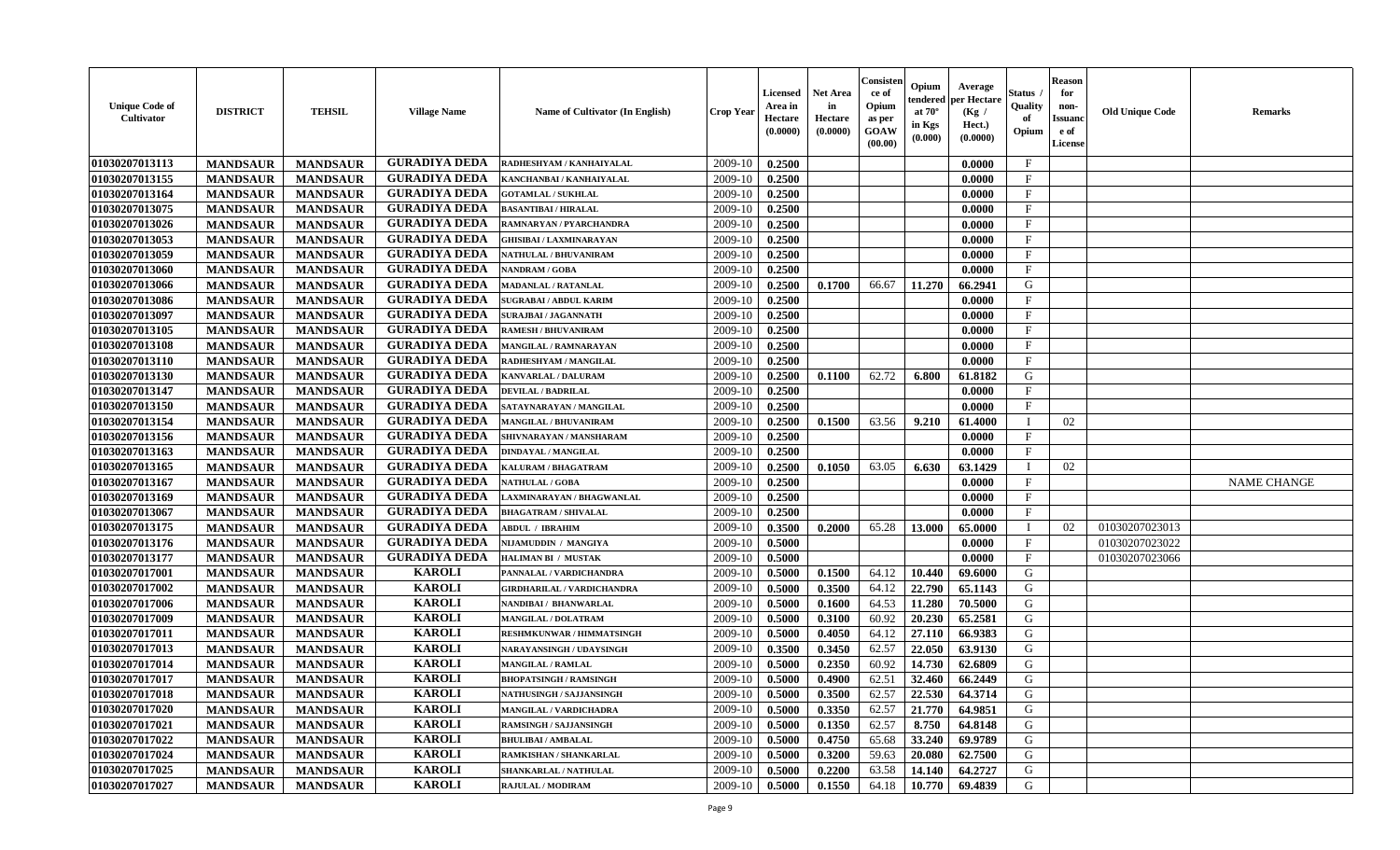| <b>Unique Code of</b><br><b>Cultivator</b> | <b>DISTRICT</b> | <b>TEHSIL</b>   | <b>Village Name</b> | <b>Name of Cultivator (In English)</b> | <b>Crop Year</b> | <b>Licensed</b><br>Area in<br>Hectare<br>(0.0000) | <b>Net Area</b><br>in<br>Hectare<br>(0.0000) | Consister<br>ce of<br>Opium<br>as per<br>GOAW<br>(00.00) | Opium<br>endered<br>at $70^\circ$<br>in Kgs<br>$(\mathbf{0.000})$ | Average<br>per Hectare<br>(Kg)<br>Hect.)<br>(0.0000) | Status<br>Quality<br>of<br>Opium | <b>Reason</b><br>for<br>non-<br><b>Issuano</b><br>e of<br>License | <b>Old Unique Code</b> | <b>Remarks</b> |
|--------------------------------------------|-----------------|-----------------|---------------------|----------------------------------------|------------------|---------------------------------------------------|----------------------------------------------|----------------------------------------------------------|-------------------------------------------------------------------|------------------------------------------------------|----------------------------------|-------------------------------------------------------------------|------------------------|----------------|
| 01030207017029                             | <b>MANDSAUR</b> | <b>MANDSAUR</b> | <b>KAROLI</b>       | MANGUSINGH / AMARSINGH                 | 2009-10          | 0.5000                                            | 0.4950                                       | 60.44                                                    | 32.610                                                            | 65.8788                                              | G                                |                                                                   |                        |                |
| 01030207017031                             | <b>MANDSAUR</b> | <b>MANDSAUR</b> | <b>KAROLI</b>       | <b>CHENSINGH / UDAYSINGH</b>           | 2009-10          | 0.5000                                            | 0.3100                                       | 63.58                                                    | 21.520                                                            | 69.4194                                              | G                                |                                                                   |                        |                |
| 01030207017032                             | <b>MANDSAUR</b> | <b>MANDSAUR</b> | <b>KAROLI</b>       | <b>DEVATSINGH / GULABSINGH</b>         | 2009-10          | 0.5000                                            | 0.4000                                       | 59.63                                                    | 27.510                                                            | 68.7750                                              | G                                |                                                                   |                        |                |
| 01030207017033                             | <b>MANDSAUR</b> | <b>MANDSAUR</b> | <b>KAROLI</b>       | KARUSINGH / GULABSINGH                 | 2009-10          | 0.5000                                            | 0.1000                                       | 59.63                                                    | 6.350                                                             | 63.5000                                              | G                                |                                                                   |                        |                |
| 01030207017038                             | <b>MANDSAUR</b> | <b>MANDSAUR</b> | <b>KAROLI</b>       | VISHNUKNUWAR / KUSHALSINGH             | 2009-10          | 0.5000                                            | 0.5050                                       | 60.17                                                    | 33.300                                                            | 65.9406                                              | G                                |                                                                   |                        |                |
| 01030207017041                             | <b>MANDSAUR</b> | <b>MANDSAUR</b> | <b>KAROLI</b>       | <b>KRISHNABAI / NANALAL</b>            | 2009-10          | 0.5000                                            | 0.3000                                       | 63.58                                                    | 20.900                                                            | 69.6667                                              | G                                |                                                                   |                        |                |
| 01030207017043                             | <b>MANDSAUR</b> | <b>MANDSAUR</b> | <b>KAROLI</b>       | <b>AMRITRAM / PANNALAL</b>             | 2009-10          | 0.5000                                            | 0.2550                                       | 68.45                                                    | 17.940                                                            | 70.3529                                              | G                                |                                                                   |                        |                |
| 01030207017045                             | <b>MANDSAUR</b> | <b>MANDSAUR</b> | <b>KAROLI</b>       | <b>BHAGIRATH / PANNALAL</b>            | 2009-10          | 0.5000                                            | 0.3550                                       | 64.18                                                    | 24.040                                                            | 67.7183                                              | G                                |                                                                   |                        |                |
| 01030207017046                             | <b>MANDSAUR</b> | <b>MANDSAUR</b> | <b>KAROLI</b>       | RAJULAL / BALMUKAND                    | 2009-10          | 0.5000                                            | 0.4400                                       | 60.42                                                    | 29.100                                                            | 66.1364                                              | G                                |                                                                   |                        |                |
| 01030207017047                             | <b>MANDSAUR</b> | <b>MANDSAUR</b> | <b>KAROLI</b>       | DASHRATHLAL / BALMUKAND                | 2009-10          | 0.5000                                            | 0.2200                                       | 63.58                                                    | 15.490                                                            | 70.4091                                              | G                                |                                                                   |                        |                |
| 01030207017048                             | <b>MANDSAUR</b> | <b>MANDSAUR</b> | <b>KAROLI</b>       | ISHWAR SINGH / AMAR SINGH              | 2009-10          | 0.5000                                            | 0.2050                                       | 64.18                                                    | 14.170                                                            | 69.1220                                              | G                                |                                                                   |                        |                |
| 01030207017049                             | <b>MANDSAUR</b> | <b>MANDSAUR</b> | <b>KAROLI</b>       | <b>KANTIBAI / TULSIRAM</b>             | 2009-10          | 0.5000                                            | 0.1800                                       | 68.45                                                    | 12.790                                                            | 71.0556                                              | G                                |                                                                   |                        |                |
| 01030207017050                             | <b>MANDSAUR</b> | <b>MANDSAUR</b> | <b>KAROLI</b>       | <b>MANUBAI/DEVILAL</b>                 | 2009-10          | 0.5000                                            | 0.4750                                       | 64.18                                                    | 31.360                                                            | 66.0211                                              | G                                |                                                                   |                        |                |
| 01030207017058                             | <b>MANDSAUR</b> | <b>MANDSAUR</b> | <b>KAROLI</b>       | SHYAMKUNWAR / JASVANTSINGH             | 2009-10          | 0.5000                                            | 0.4850                                       | 64.11                                                    | 31.820                                                            | 65.6082                                              | G                                |                                                                   |                        |                |
| 01030207017059                             | <b>MANDSAUR</b> | <b>MANDSAUR</b> | <b>KAROLI</b>       | NARENDRASINGH / BHNUVANISINGH          | 2009-10          | 0.5000                                            | 0.3400                                       | 62.24                                                    | 22.340                                                            | 65.7059                                              | G                                |                                                                   |                        |                |
| 01030207017061                             | <b>MANDSAUR</b> | <b>MANDSAUR</b> | <b>KAROLI</b>       | KHUMANSINGH / UKARSINGH                | 2009-10          | 0.5000                                            | 0.4350                                       | 62.24                                                    | 28.280                                                            | 65.0115                                              | G                                |                                                                   |                        |                |
| 01030207017062                             | <b>MANDSAUR</b> | <b>MANDSAUR</b> | <b>KAROLI</b>       | <b>GOPALSINGH / BHUVANSINGH</b>        | 2009-10          | 0.5000                                            | 0.2000                                       | 62.24                                                    | 12.900                                                            | 64.5000                                              | G                                |                                                                   |                        |                |
| 01030207017028                             | <b>MANDSAUR</b> | <b>MANDSAUR</b> | <b>KAROLI</b>       | <b>KISHOR / ONKARLAL</b>               | 2009-10          | 0.5000                                            | 0.1600                                       | 62.24                                                    | 10.110                                                            | 63.1875                                              | G                                |                                                                   |                        |                |
| 01030207017037                             | <b>MANDSAUR</b> | <b>MANDSAUR</b> | <b>KAROLI</b>       | ONKARLAL / GORDHANLAL                  | 2009-10          | 0.5000                                            | 0.1850                                       | 62.28                                                    | 12.120                                                            | 65.5135                                              | G                                |                                                                   |                        |                |
| 01030207017053                             | <b>MANDSAUR</b> | <b>MANDSAUR</b> | <b>KAROLI</b>       | KAILASHKUNWAR / BHAGVANSINGH           | 2009-10          | 0.5000                                            | 0.4050                                       | 62.28                                                    | 27.070                                                            | 66.8395                                              | G                                |                                                                   |                        |                |
| 01030207017063                             | <b>MANDSAUR</b> | <b>MANDSAUR</b> | <b>KAROLI</b>       | KANWARLAL / DOLATRAM                   | 2009-10          | 0.5000                                            | 0.3900                                       | 62.28                                                    | 25.940                                                            | 66.5128                                              | G                                |                                                                   |                        |                |
| 01030207017012                             | <b>MANDSAUR</b> | <b>MANDSAUR</b> | <b>KAROLI</b>       | MODIRAM / GORDHANLAL                   | 2009-10          | 0.5000                                            | 0.1550                                       | 68.45                                                    | 11.400                                                            | 73.5484                                              | G                                |                                                                   |                        |                |
| 01030207017026                             | <b>MANDSAUR</b> | <b>MANDSAUR</b> | <b>KAROLI</b>       | LAKSHMINARAYAN / MODIRAM               | 2009-10          | 0.5000                                            | 0.1850                                       | 62.28                                                    | 11.820                                                            | 63.8919                                              | G                                |                                                                   |                        |                |
| 01030207017055                             | <b>MANDSAUR</b> | <b>MANDSAUR</b> | <b>KAROLI</b>       | <b>SHRIRAM / RATANLAL</b>              | 2009-10          | 0.5000                                            | 0.3100                                       | 60.42                                                    | 19.680                                                            | 63.4839                                              | G                                |                                                                   |                        |                |
| 01030207017054                             | <b>MANDSAUR</b> | <b>MANDSAUR</b> | <b>KAROLI</b>       | <b>AMARSINGH / BALVANTSINGH</b>        | 2009-10          | 0.5000                                            | 0.2950                                       | 62.51                                                    | 19.960                                                            | 67.6610                                              | G                                |                                                                   |                        |                |
| 01030207017035                             | <b>MANDSAUR</b> | <b>MANDSAUR</b> | <b>KAROLI</b>       | <b>BHERUSINGH / MOTISINGH</b>          | 2009-10          | 0.5000                                            | 0.3900                                       | 62.51                                                    | 27.260                                                            | 69.8974                                              | G                                |                                                                   |                        |                |
| 01030207017044                             | <b>MANDSAUR</b> | <b>MANDSAUR</b> | <b>KAROLI</b>       | <b>RAGHUVIRSINGH / RAMSINGH</b>        | 2009-10          | 0.5000                                            |                                              |                                                          |                                                                   | 0.0000                                               | $\mathbf{F}$                     |                                                                   |                        |                |
| 01030207017036                             | <b>MANDSAUR</b> | <b>MANDSAUR</b> | <b>KAROLI</b>       | <b>GOVINDSINGH / BHUVANSINGH</b>       | 2009-10          | 0.5000                                            | 0.3600                                       | 58.62                                                    | 22.990                                                            | 63.8611                                              | G                                |                                                                   |                        |                |
| 01030207017040                             | <b>MANDSAUR</b> | <b>MANDSAUR</b> | <b>KAROLI</b>       | NISHABAI / SHIVLAL                     | 2009-10          | 0.5000                                            | 0.1500                                       | 62.51                                                    | 9.630                                                             | 64.2000                                              | G                                |                                                                   |                        |                |
| 01030207017004                             | <b>MANDSAUR</b> | <b>MANDSAUR</b> | <b>KAROLI</b>       | <b>AMBALAL / BAGDIRAM</b>              | 2009-10          | 0.2500                                            | 0.1550                                       | 62.51                                                    | 10.830                                                            | 69.8710                                              | G                                |                                                                   |                        |                |
| 01030207017015                             | <b>MANDSAUR</b> | <b>MANDSAUR</b> | <b>KAROLI</b>       | <b>BALMUKUND / DOLATRAM</b>            | 2009-10          | 0.2500                                            | 0.2500                                       | 64.53                                                    | 18.460                                                            | 73.8400                                              | G                                |                                                                   |                        |                |
| 01030207023004                             | <b>MANDSAUR</b> | <b>MANDSAUR</b> | <b>MULTANPURA</b>   | <b>MUKTIYAR / IBRAHIM</b>              | 2009-10          | 0.5000                                            | 0.3200                                       | 55.59                                                    | 17.770                                                            | 55.5313                                              | G                                | 04                                                                |                        |                |
| 01030207023008                             | <b>MANDSAUR</b> | <b>MANDSAUR</b> | <b>MULTANPURA</b>   | <b>HASMATBAI/SHABBIR</b>               | 2009-10          | 0.3500                                            |                                              |                                                          |                                                                   | 0.0000                                               | $_{\rm F}$                       |                                                                   |                        |                |
| 01030207023009                             | <b>MANDSAUR</b> | <b>MANDSAUR</b> | <b>MULTANPURA</b>   | <b>IBRAHIM / ABDUL RAHMAN</b>          | 2009-10          | 0.5000                                            | 0.4500                                       | 62.89                                                    | 10.560                                                            | 23.4667                                              | G                                | 04                                                                |                        |                |
| 01030207023011                             | <b>MANDSAUR</b> | <b>MANDSAUR</b> | <b>MULTANPURA</b>   | <b>RAHIM / IMAMBAKSH</b>               | 2009-10          | 0.3500                                            |                                              |                                                          |                                                                   | 0.0000                                               | $\mathbf{F}$                     |                                                                   |                        |                |
| 01030207023018                             | <b>MANDSAUR</b> | <b>MANDSAUR</b> | <b>MULTANPURA</b>   | <b>SUGRABAI/ABDUL</b>                  | $2009-10$ 0.5000 |                                                   | 0.1100                                       | 62.89                                                    |                                                                   | $6.340$   57.6364                                    | G                                |                                                                   |                        |                |
| 01030207023021                             | <b>MANDSAUR</b> | <b>MANDSAUR</b> | <b>MULTANPURA</b>   | <b>BABULAL / BHANVARLAL</b>            | 2009-10          | 0.5000                                            |                                              |                                                          |                                                                   | 0.0000                                               | $\mathbf{F}$                     |                                                                   |                        |                |
| 01030207023024                             | <b>MANDSAUR</b> | <b>MANDSAUR</b> | <b>MULTANPURA</b>   | <b>HASMATBAI/MAJID KHAN</b>            | 2009-10          | 0.3500                                            |                                              |                                                          |                                                                   | 0.0000                                               | $\mathbf{F}$                     |                                                                   |                        |                |
| 01030207023034                             | <b>MANDSAUR</b> | <b>MANDSAUR</b> | <b>MULTANPURA</b>   | SAIDIBAI / MOHAMMAD TIMARI             | 2009-10          | 0.5000                                            | 0.3900                                       | 62.89                                                    | 24.000                                                            | 61.5385                                              | G                                |                                                                   |                        |                |
| 01030207023038                             | <b>MANDSAUR</b> | <b>MANDSAUR</b> | <b>MULTANPURA</b>   | <b>AHMAD / VALI MOHAMMAD</b>           | 2009-10          | 0.5000                                            |                                              |                                                          |                                                                   | 0.0000                                               | $\mathbf{F}$                     |                                                                   |                        |                |
| 01030207023039                             | <b>MANDSAUR</b> | <b>MANDSAUR</b> | <b>MULTANPURA</b>   | SHOKATSHAH / YASINSHAH                 | 2009-10          | 0.3500                                            |                                              |                                                          |                                                                   | 0.0000                                               | $\mathbf F$                      |                                                                   |                        |                |
| 01030207023075                             | <b>MANDSAUR</b> | <b>MANDSAUR</b> | <b>MULTANPURA</b>   | <b>GORDHAN / GANGARAM</b>              | 2009-10          | 0.5000                                            |                                              |                                                          |                                                                   | 0.0000                                               | $\mathbf{F}$                     |                                                                   |                        |                |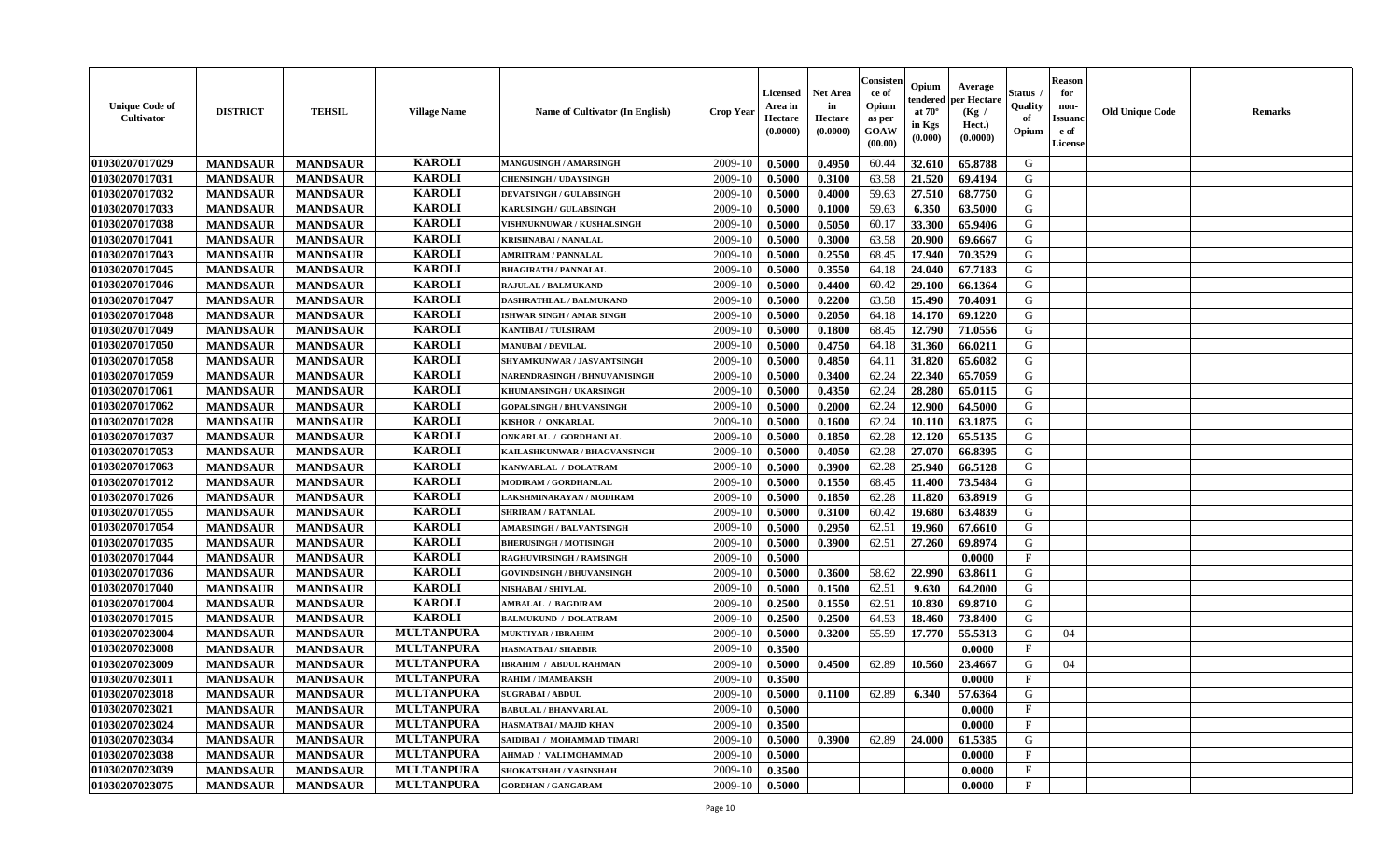| <b>Unique Code of</b><br><b>Cultivator</b> | <b>DISTRICT</b> | <b>TEHSIL</b>   | <b>Village Name</b> | Name of Cultivator (In English)    | <b>Crop Year</b> | Licensed<br>Area in<br>Hectare<br>(0.0000) | <b>Net Area</b><br>in<br>Hectare<br>(0.0000) | Consisteı<br>ce of<br>Opium<br>as per<br>GOAW<br>(00.00) | Opium<br>endered<br>at $70^\circ$<br>in Kgs<br>(0.000) | Average<br>per Hectare<br>(Kg /<br>Hect.)<br>(0.0000) | Status<br>Quality<br>of<br>Opium | <b>Reason</b><br>for<br>non-<br><b>Issuand</b><br>e of<br>License | <b>Old Unique Code</b> | Remarks             |
|--------------------------------------------|-----------------|-----------------|---------------------|------------------------------------|------------------|--------------------------------------------|----------------------------------------------|----------------------------------------------------------|--------------------------------------------------------|-------------------------------------------------------|----------------------------------|-------------------------------------------------------------------|------------------------|---------------------|
| 01030207023082                             | <b>MANDSAUR</b> | <b>MANDSAUR</b> | <b>MULTANPURA</b>   | <b>BHERULAL / BABRU</b>            | 2009-10          | 0.3500                                     | 0.3000                                       | 65.03                                                    | 17.920                                                 | 59.7333                                               | G                                |                                                                   |                        |                     |
| 01030207023072                             | <b>MANDSAUR</b> | <b>MANDSAUR</b> | <b>MULTANPURA</b>   | <b>GOPAL / CHHOGU</b>              | 2009-10          | 0.5000                                     |                                              |                                                          |                                                        | 0.0000                                                | $\mathbf{F}$                     |                                                                   |                        |                     |
| 01030207023096                             | <b>MANDSAUR</b> | <b>MANDSAUR</b> | <b>MULTANPURA</b>   | <b>JUMMA / ABDUL RAHMAN</b>        | 2009-10          | 0.3500                                     | 0.0200                                       | 70.77                                                    | 2.010                                                  | 100.5000                                              | G                                |                                                                   |                        |                     |
| 01030207023097                             | <b>MANDSAUR</b> | <b>MANDSAUR</b> | <b>MULTANPURA</b>   | <b>FARUKH/AYYUB RODA</b>           | 2009-10          | 0.5000                                     | 0.2200                                       | 64.44                                                    | 13.990                                                 | 63.5909                                               | $\mathbf{I}$                     | 02                                                                |                        |                     |
| 01030207023073                             | <b>MANDSAUR</b> | <b>MANDSAUR</b> | <b>MULTANPURA</b>   | RAMESHCHANDRA / BALARAM            | 2009-10          | 0.3500                                     |                                              |                                                          |                                                        | 0.0000                                                | $\mathbf{F}$                     |                                                                   |                        |                     |
| 01030207023098                             | <b>MANDSAUR</b> | <b>MANDSAUR</b> | <b>MULTANPURA</b>   | <b>FATAMA BAI / SHAKUR</b>         | 2009-10          | 0.5000                                     |                                              |                                                          |                                                        | 0.0000                                                | F                                |                                                                   |                        |                     |
| 01030207023045                             | <b>MANDSAUR</b> | <b>MANDSAUR</b> | <b>MULTANPURA</b>   | <b>NATHULAL / BADRILAL</b>         | 2009-10          | 0.5000                                     |                                              |                                                          |                                                        | 0.0000                                                | $\mathbf{F}$                     |                                                                   |                        |                     |
| 01030207023101                             | <b>MANDSAUR</b> | <b>MANDSAUR</b> | <b>MULTANPURA</b>   | <b>RAMLAL / JAGDISH</b>            | 2009-10          | 0.5000                                     |                                              |                                                          |                                                        | 0.0000                                                | $\mathbf{F}$                     |                                                                   |                        |                     |
| 01030207023103                             | <b>MANDSAUR</b> | <b>MANDSAUR</b> | <b>MULTANPURA</b>   | RAMPRSAD / MADANLAL                | 2009-10          | 0.3500                                     | 0.0200                                       | 63.87                                                    | 1.650                                                  | 82.5000                                               | G                                |                                                                   |                        |                     |
| 01030207023104                             | <b>MANDSAUR</b> | <b>MANDSAUR</b> | <b>MULTANPURA</b>   | <b>DHAPU BAI / RAMCHANDRA</b>      | 2009-10          | 0.5000                                     |                                              |                                                          |                                                        | 0.0000                                                | $_{\rm F}$                       |                                                                   |                        |                     |
| 01030207023105                             | <b>MANDSAUR</b> | <b>MANDSAUR</b> | <b>MULTANPURA</b>   | NANDRAM / ONKARLAL                 | 2009-10          | 0.5000                                     |                                              |                                                          |                                                        | 0.0000                                                | F                                |                                                                   |                        |                     |
| 01030207023094                             | <b>MANDSAUR</b> | <b>MANDSAUR</b> | <b>MULTANPURA</b>   | FAIZ MOHAMMAD / KUDHBAKSH          | 2009-10          | 0.2500                                     |                                              |                                                          |                                                        | 0.0000                                                | $_{\rm F}$                       |                                                                   |                        |                     |
| 01030207023084                             | <b>MANDSAUR</b> | <b>MANDSAUR</b> | <b>MULTANPURA</b>   | <b>AKHTAR HUSAIN / ISMAL</b>       | 2009-10          | 0.2500                                     |                                              |                                                          |                                                        | 0.0000                                                | $\mathbf{F}$                     |                                                                   |                        |                     |
| 01030207023071                             | <b>MANDSAUR</b> | <b>MANDSAUR</b> | <b>MULTANPURA</b>   | <b>BHANWARLAL / JAGANATH</b>       | 2009-10          | 0.2500                                     |                                              |                                                          |                                                        | 0.0000                                                | $\mathbf{F}$                     |                                                                   |                        |                     |
| 01030207023037                             | <b>MANDSAUR</b> | <b>MANDSAUR</b> | <b>MULTANPURA</b>   | <b>JAMILA BI/BABU</b>              | 2009-10          | 0.2500                                     |                                              |                                                          |                                                        | 0.0000                                                | F                                |                                                                   |                        |                     |
| 01030207023093                             | <b>MANDSAUR</b> | <b>MANDSAUR</b> | <b>MULTANPURA</b>   | <b>MO. RAFIK / IBRAHIM</b>         | 2009-10          | 0.2500                                     | 0.1150                                       | 64.41                                                    | 7.440                                                  | 64.6957                                               |                                  | 02                                                                |                        |                     |
| 01030207023095                             | <b>MANDSAUR</b> | <b>MANDSAUR</b> | <b>MULTANPURA</b>   | <b>BEGAMBAI / HAFIJ AHAMAD</b>     | 2009-10          | 0.2500                                     | 0.2300                                       | 63.70                                                    | 14.920                                                 | 64.8696                                               | T                                | 02                                                                |                        |                     |
| 01030207023090                             | <b>MANDSAUR</b> | <b>MANDSAUR</b> | <b>MULTANPURA</b>   | MOHAMMAD SALIM / JAN MOHAMMAD      | 2009-10          | 0.2500                                     |                                              |                                                          |                                                        | 0.0000                                                | $\mathbf N$                      | 11                                                                |                        |                     |
| 01030207023081                             | <b>MANDSAUR</b> | <b>MANDSAUR</b> | <b>MULTANPURA</b>   | <b>LJHAR HUSEN / SHAKUR</b>        | 2009-10          | 0.2500                                     |                                              |                                                          |                                                        | 0.0000                                                | $\mathbf{F}$                     |                                                                   |                        |                     |
| 01030207023023                             | <b>MANDSAUR</b> | <b>MANDSAUR</b> | <b>MULTANPURA</b>   | <b>JUMMA / IBRAHIM</b>             | 2009-10          | 0.2500                                     | 0.1700                                       | 61.80                                                    | 10.480                                                 | 61.6471                                               | G                                |                                                                   |                        |                     |
| 01030207023089                             | <b>MANDSAUR</b> | <b>MANDSAUR</b> | <b>MULTANPURA</b>   | <b>SALAMUDDIN / IBRAHIM</b>        | 2009-10          | 0.2500                                     | 0.1200                                       | 63.69                                                    | 7.520                                                  | 62.6667                                               | $\mathbf I$                      | 02                                                                |                        |                     |
| 01030207023106                             | <b>MANDSAUR</b> | <b>MANDSAUR</b> | <b>MULTANPURA</b>   | KULSAMBAI / SALAMUDDIN             | 2009-10          | 0.2500                                     | 0.2000                                       | 59.27                                                    | 11.460                                                 | 57.3000                                               | G                                |                                                                   | 01030207009003         |                     |
| 01030207023107                             | <b>MANDSAUR</b> | <b>MANDSAUR</b> | <b>MULTANPURA</b>   | <b>SHYAMLAL / BHERULAL</b>         | 2009-10          | 0.2500                                     |                                              |                                                          |                                                        | 0.0000                                                | F                                |                                                                   | 01030207027033         |                     |
| 01030207023108                             | <b>MANDSAUR</b> | <b>MANDSAUR</b> | <b>MULTANPURA</b>   | KANHAIYALAL / BAGIRAM              | 2009-10          | 0.2500                                     |                                              |                                                          |                                                        | 0.0000                                                | $\rm F$                          |                                                                   | 01030207027147         |                     |
| 01030207023033                             | <b>MANDSAUR</b> | <b>MANDSAUR</b> | <b>MULTANPURA</b>   | <b>JETUNABAI / DHILLU</b>          | 2009-10          | 0.5000                                     |                                              |                                                          |                                                        | 0.0000                                                | $\mathbf N$                      | 11                                                                |                        |                     |
| 01030207023085                             | <b>MANDSAUR</b> | <b>MANDSAUR</b> | <b>MULTANPURA</b>   | HUSAINBAKSH / FAKIR MO.            | 2009-10          | 0.2500                                     |                                              |                                                          |                                                        | 0.0000                                                | $\mathbf{F}$                     |                                                                   |                        |                     |
| 01030207023005                             | <b>MANDSAUR</b> | <b>MANDSAUR</b> | <b>MULTANPURA</b>   | RADHI BAI / NANDRAM                | 2009-10          | 0.2500                                     |                                              |                                                          |                                                        | 0.0000                                                | F                                |                                                                   |                        | TRANSFER/PITHAKHEDI |
| 01030207025002                             | <b>MANDSAUR</b> | <b>MANDSAUR</b> | <b>NOGANVA</b>      | <b>MANGILAL / DOLATRAM</b>         | 2009-10          | 0.5000                                     |                                              |                                                          |                                                        | 0.0000                                                | $\mathbf{F}$                     |                                                                   |                        |                     |
| 01030207025003                             | <b>MANDSAUR</b> | <b>MANDSAUR</b> | <b>NOGANVA</b>      | SOHANBAI / VISHNULAL               | 2009-10          | 0.5000                                     | 0.1450                                       | 59.49                                                    | 8.600                                                  | 59.3103                                               | G                                |                                                                   |                        |                     |
| 01030207025005                             | <b>MANDSAUR</b> | <b>MANDSAUR</b> | <b>NOGANVA</b>      | <b>BHURIBAI / BAGDIRAM</b>         | 2009-10          | 0.5000                                     | 0.5000                                       | 60.46                                                    | 31.400                                                 | 62.8000                                               | G                                |                                                                   |                        |                     |
| 01030207025006                             | <b>MANDSAUR</b> | <b>MANDSAUR</b> | <b>NOGANVA</b>      | <b>MADANLAL / LAKSHMAN</b>         | 2009-10          | 0.5000                                     | 0.3500                                       | 62.60                                                    | 21.870                                                 | 62.4857                                               | G                                |                                                                   |                        |                     |
| 01030207025008                             | <b>MANDSAUR</b> | <b>MANDSAUR</b> | <b>NOGANVA</b>      | <b>BHANWAR SINGH / BHERU SINGH</b> | 2009-10          | 0.5000                                     |                                              |                                                          |                                                        | 0.0000                                                | $\mathbf{F}$                     |                                                                   |                        |                     |
| 01030207025009                             | <b>MANDSAUR</b> | <b>MANDSAUR</b> | <b>NOGANVA</b>      | <b>MANGIBAI/AMBALAL</b>            | 2009-10          | 0.5000                                     | 0.4550                                       | 60.32                                                    | 27.620                                                 | 60.7033                                               | G                                |                                                                   |                        |                     |
| 01030207025010                             | <b>MANDSAUR</b> | <b>MANDSAUR</b> | <b>NOGANVA</b>      | <b>PYARCHAND / BHUWAN</b>          | 2009-10          | 0.5000                                     |                                              |                                                          |                                                        | 0.0000                                                | $\mathbf{F}$                     |                                                                   |                        |                     |
| 01030207025011                             | <b>MANDSAUR</b> | <b>MANDSAUR</b> | <b>NOGANVA</b>      | <b>SURATRAM / AMRITRAM</b>         | 2009-10          | 0.5000                                     | 0.2400                                       | 63.51                                                    | 14.310                                                 | 59.6250                                               | G                                |                                                                   |                        |                     |
| 01030207025012                             | <b>MANDSAUR</b> | <b>MANDSAUR</b> | <b>NOGANVA</b>      | <b>BAPULAL / JAYCHAND</b>          | 2009-10          | 0.5000                                     | 0.4900                                       | 65.39                                                    | 31.800                                                 | 64.8980                                               | G                                |                                                                   |                        |                     |
| 01030207025013                             | <b>MANDSAUR</b> | <b>MANDSAUR</b> | <b>NOGANVA</b>      | <b>HIRABAI/LABHCHANDRA</b>         | 2009-10          | 0.5000                                     |                                              |                                                          |                                                        | 0.0000                                                | $\rm F$                          |                                                                   |                        |                     |
| 01030207025014                             | <b>MANDSAUR</b> | <b>MANDSAUR</b> | <b>NOGANVA</b>      | PRATAPBAI / PRABHULAL              | 2009-10          | 0.5000                                     | 0.4800                                       | 60.32                                                    | 29.360                                                 | 61.1667                                               | G                                |                                                                   |                        |                     |
| 01030207025015                             | <b>MANDSAUR</b> | <b>MANDSAUR</b> | <b>NOGANVA</b>      | CHIMANLAL / CHATURBHUJ             | 2009-10          | 0.5000                                     | 0.3700                                       | 63.73                                                    | 22.780                                                 | 61.5676                                               | G                                |                                                                   |                        |                     |
| 01030207025016                             | <b>MANDSAUR</b> | <b>MANDSAUR</b> | <b>NOGANVA</b>      | DINDAYAL / SHIVSHANKAR             | 2009-10          | 0.5000                                     | 0.2600                                       | 60.32                                                    | 15.400                                                 | 59.2308                                               | ${\bf G}$                        |                                                                   |                        |                     |
| 01030207025019                             | <b>MANDSAUR</b> | <b>MANDSAUR</b> | <b>NOGANVA</b>      | KASTURIBAI / BHERULAL              | 2009-10          | 0.5000                                     | 0.2700                                       | 63.73                                                    | 17.240                                                 | 63.8519                                               | G                                |                                                                   |                        |                     |
| 01030207025020                             | <b>MANDSAUR</b> | <b>MANDSAUR</b> | <b>NOGANVA</b>      | <b>HIRALAL / BHANVARLAL</b>        | 2009-10          | 0.5000                                     | 0.4650                                       | 65.63                                                    | 29.180                                                 | 62.7527                                               | G                                |                                                                   |                        |                     |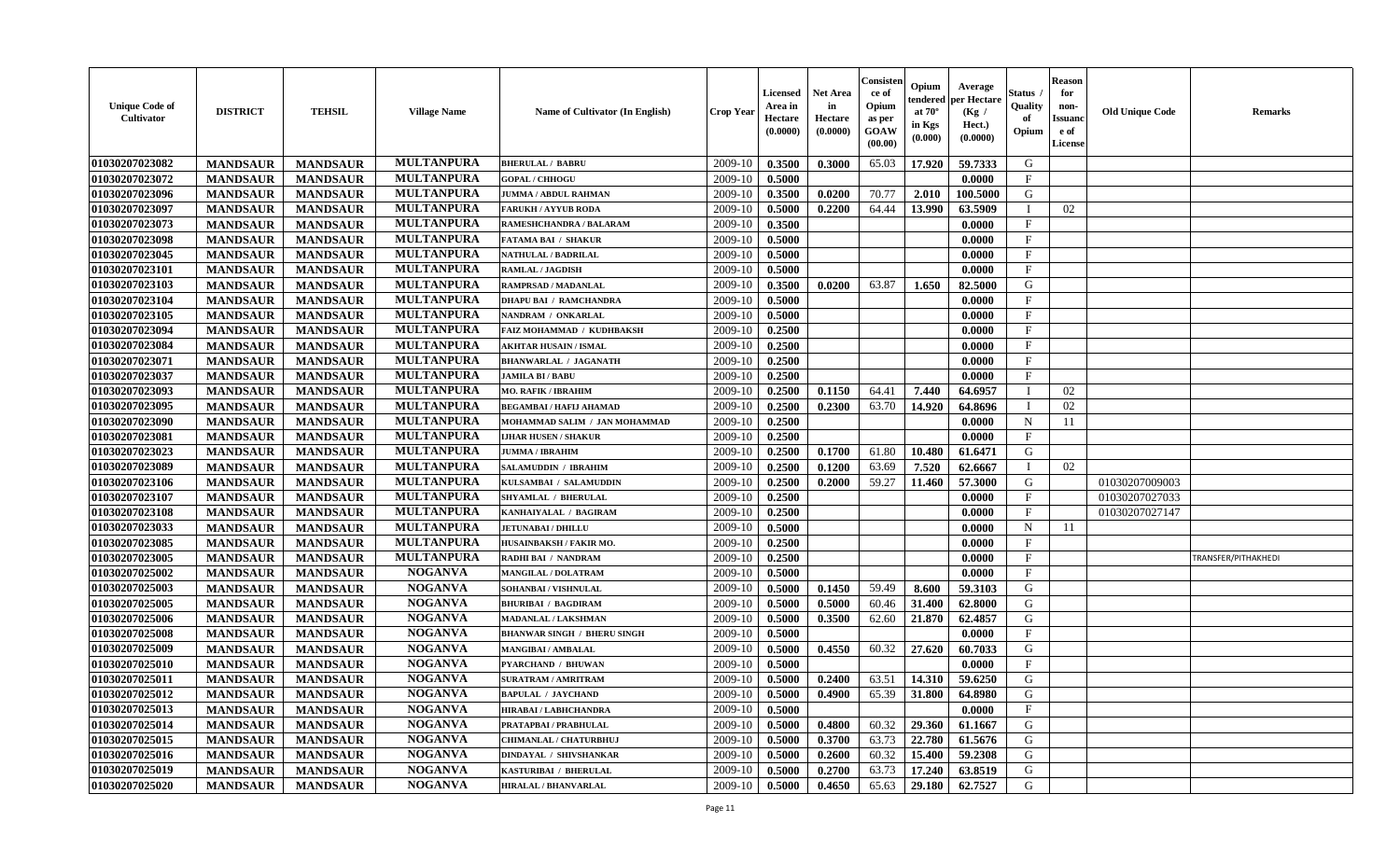| <b>Unique Code of</b><br><b>Cultivator</b> | <b>DISTRICT</b> | <b>TEHSIL</b>   | <b>Village Name</b> | Name of Cultivator (In English)         | <b>Crop Year</b> | Licensed<br>Area in<br>Hectare<br>(0.0000) | <b>Net Area</b><br>in<br>Hectare<br>(0.0000) | Consisteı<br>ce of<br>Opium<br>as per<br>GOAW<br>(00.00) | Opium<br>endered<br>at $70^\circ$<br>in Kgs<br>(0.000) | Average<br>per Hectare<br>(Kg /<br>Hect.)<br>(0.0000) | Status<br>Quality<br>of<br>Opium | <b>Reason</b><br>for<br>non-<br><b>Issuand</b><br>e of<br><b>License</b> | <b>Old Unique Code</b> | <b>Remarks</b> |
|--------------------------------------------|-----------------|-----------------|---------------------|-----------------------------------------|------------------|--------------------------------------------|----------------------------------------------|----------------------------------------------------------|--------------------------------------------------------|-------------------------------------------------------|----------------------------------|--------------------------------------------------------------------------|------------------------|----------------|
| 01030207025023                             | <b>MANDSAUR</b> | <b>MANDSAUR</b> | <b>NOGANVA</b>      | RAGURAJ SINGH / SAJJAN SINGH            | 2009-10          | 0.3500                                     | 0.1500                                       | 60.32                                                    | 9.190                                                  | 61.2667                                               | G                                |                                                                          |                        |                |
| 01030207025025                             | <b>MANDSAUR</b> | <b>MANDSAUR</b> | <b>NOGANVA</b>      | NARAYANSINGH / NAHARSINGH               | 2009-10          | 0.5000                                     | 0.1400                                       | 62.19                                                    | 8.800                                                  | 62.8571                                               | G                                |                                                                          |                        |                |
| 01030207025026                             | <b>MANDSAUR</b> | <b>MANDSAUR</b> | <b>NOGANVA</b>      | <b>BALMUKUND / BHUWAN</b>               | 2009-10          | 0.5000                                     | 0.3700                                       | 63.73                                                    | 22.620                                                 | 61.1351                                               | G                                |                                                                          |                        |                |
| 01030207025027                             | <b>MANDSAUR</b> | <b>MANDSAUR</b> | <b>NOGANVA</b>      | <b>BALARAM / LAXMICHAND</b>             | 2009-10          | 0.5000                                     |                                              |                                                          |                                                        | 0.0000                                                | $\mathbf{F}$                     |                                                                          |                        |                |
| 01030207025028                             | <b>MANDSAUR</b> | <b>MANDSAUR</b> | <b>NOGANVA</b>      | RUKMAN BAI / UDAYRAM                    | 2009-10          | 0.5000                                     |                                              |                                                          |                                                        | 0.0000                                                | $\mathbf{F}$                     |                                                                          |                        |                |
| 01030207025029                             | <b>MANDSAUR</b> | <b>MANDSAUR</b> | <b>NOGANVA</b>      | <b>SUKHIBAI / LAKSHMICHND</b>           | 2009-10          | 0.5000                                     | 0.2850                                       | 63.73                                                    | 17.710                                                 | 62.1404                                               | G                                |                                                                          |                        |                |
| 01030207025030                             | <b>MANDSAUR</b> | <b>MANDSAUR</b> | <b>NOGANVA</b>      | <b>HIRALAL / BHERULAL</b>               | 2009-10          | 0.5000                                     | 0.3000                                       | 65.63                                                    | 20.120                                                 | 67.0667                                               | G                                |                                                                          |                        |                |
| 01030207025031                             | <b>MANDSAUR</b> | <b>MANDSAUR</b> | <b>NOGANVA</b>      | MANGIBAI / NIRBHERAM                    | 2009-10          | 0.5000                                     | 0.2900                                       | 61.02                                                    | 17.840                                                 | 61.5172                                               | G                                |                                                                          |                        |                |
| 01030207025033                             | <b>MANDSAUR</b> | <b>MANDSAUR</b> | <b>NOGANVA</b>      | <b>KESHARBAI/NANDA</b>                  | 2009-10          | 0.5000                                     | 0.4950                                       | 61.02                                                    | 30.030                                                 | 60.6667                                               | G                                |                                                                          |                        |                |
| 01030207025037                             | <b>MANDSAUR</b> | <b>MANDSAUR</b> | <b>NOGANVA</b>      | TULSIRAM / NANDRAM                      | 2009-10          | 0.5000                                     | 0.2900                                       | 61.84                                                    | 18.130                                                 | 62.5172                                               | G                                |                                                                          |                        |                |
| 01030207025038                             | <b>MANDSAUR</b> | <b>MANDSAUR</b> | <b>NOGANVA</b>      | <b>HIRALAL / JAGANNATH</b>              | 2009-10          | 0.5000                                     |                                              |                                                          |                                                        | 0.0000                                                | F                                |                                                                          |                        |                |
| 01030207025042                             | <b>MANDSAUR</b> | <b>MANDSAUR</b> | <b>NOGANVA</b>      | <b>GENDIBAI / BHAGIRATH</b>             | 2009-10          | 0.5000                                     |                                              |                                                          |                                                        | 0.0000                                                | $_{\rm F}$                       |                                                                          |                        |                |
| 01030207025044                             | <b>MANDSAUR</b> | <b>MANDSAUR</b> | <b>NOGANVA</b>      | <b>TARABAI/BHERULAL</b>                 | 2009-10          | 0.5000                                     | 0.2000                                       | 65.63                                                    | 13.140                                                 | 65.7000                                               | G                                |                                                                          |                        |                |
| 01030207025046                             | <b>MANDSAUR</b> | <b>MANDSAUR</b> | <b>NOGANVA</b>      | KALABAI / SAVRAM                        | 2009-10          | 0.5000                                     | 0.1800                                       | 59.03                                                    | 10.540                                                 | 58.5556                                               | G                                |                                                                          |                        |                |
| 01030207025050                             | <b>MANDSAUR</b> | <b>MANDSAUR</b> | <b>NOGANVA</b>      | <b>SHANTILAL / LABCHAND</b>             | 2009-10          | 0.3500                                     | 0.0400                                       | 68.07                                                    | 3.340                                                  | 83.5000                                               | G                                |                                                                          |                        |                |
| 01030207025051                             | <b>MANDSAUR</b> | <b>MANDSAUR</b> | <b>NOGANVA</b>      | MOHANPAL SINGH / LAXMAN SINGH           | 2009-10          | 0.5000                                     | 0.2000                                       | 63.25                                                    | 12.790                                                 | 63.9500                                               | G                                |                                                                          |                        |                |
| 01030207025059                             | <b>MANDSAUR</b> | <b>MANDSAUR</b> | <b>NOGANVA</b>      | <b>JAGDISH / MANGILAL</b>               | 2009-10          | 0.5000                                     | 0.4700                                       | 59.95                                                    | 28.430                                                 | 60.4894                                               | G                                |                                                                          |                        |                |
| 01030207025062                             | <b>MANDSAUR</b> | <b>MANDSAUR</b> | <b>NOGANVA</b>      | SURESHKUMAR / LAXMINARAYAN              | 2009-10          | 0.5000                                     | 0.1450                                       | 59.95                                                    | 8.680                                                  | 59.8621                                               | G                                |                                                                          |                        |                |
| 01030207025063                             | <b>MANDSAUR</b> | <b>MANDSAUR</b> | <b>NOGANVA</b>      | <b>BABULAL / LAXMINARAYAN</b>           | 2009-10          | 0.5000                                     | 0.2600                                       | 59.95                                                    | 15.410                                                 | 59.2692                                               | G                                |                                                                          |                        |                |
| 01030207025070                             | <b>MANDSAUR</b> | <b>MANDSAUR</b> | <b>NOGANVA</b>      | LAXMAN SINGH / SAJJAN SINGH             | 2009-10          | 0.5000                                     | 0.4600                                       | 59.78                                                    | 27.470                                                 | 59.7174                                               | G                                |                                                                          |                        |                |
| 01030207025071                             | <b>MANDSAUR</b> | <b>MANDSAUR</b> | <b>NOGANVA</b>      | KOMAL SINGH / BHANWAR SINGH             | 2009-10          | 0.5000                                     | 0.1200                                       | 63.25                                                    | 7.680                                                  | 64.0000                                               | G                                |                                                                          |                        |                |
| 01030207025072                             | <b>MANDSAUR</b> | <b>MANDSAUR</b> | <b>NOGANVA</b>      | <b>DASHRATH SINGH / BHARAT SINGH</b>    | 2009-10          | 0.5000                                     |                                              |                                                          |                                                        | 0.0000                                                | $\mathbf{F}$                     |                                                                          |                        |                |
| 01030207025078                             | <b>MANDSAUR</b> | <b>MANDSAUR</b> | <b>NOGANVA</b>      | PANNALAL / BHAGIRATH                    | 2009-10          | 0.5000                                     | 0.1450                                       | 63.25                                                    | 9.180                                                  | 63.3103                                               | G                                |                                                                          |                        |                |
| 01030207025079                             | <b>MANDSAUR</b> | <b>MANDSAUR</b> | <b>NOGANVA</b>      | <b>BHANVARLAL / RADHU</b>               | 2009-10          | 0.5000                                     | 0.3350                                       | 59.18                                                    | 4.130                                                  | 12.3284                                               | G                                | 04                                                                       |                        |                |
| 01030207025084                             | <b>MANDSAUR</b> | <b>MANDSAUR</b> | <b>NOGANVA</b>      | <b>BHUWAN / BHERULAL</b>                | 2009-10          | 0.5000                                     | 0.4150                                       | 59.18                                                    | 24.810                                                 | 59.7831                                               | G                                |                                                                          |                        |                |
| 01030207025085                             | <b>MANDSAUR</b> | <b>MANDSAUR</b> | <b>NOGANVA</b>      | SAMPATBAI / HAJARILAL                   | 2009-10          | 0.5000                                     | 0.4750                                       | 65.39                                                    | 28.490                                                 | 59.9789                                               | G                                |                                                                          |                        |                |
| 01030207025086                             | <b>MANDSAUR</b> | <b>MANDSAUR</b> | <b>NOGANVA</b>      | <b>HAKUBAI/VARADA</b>                   | 2009-10          | 0.5000                                     | 0.3000                                       | 63.06                                                    | 19.260                                                 | 64.2000                                               | $\mathbf{I}$                     | 02                                                                       |                        |                |
| 01030207025091                             | <b>MANDSAUR</b> | <b>MANDSAUR</b> | <b>NOGANVA</b>      | PARVATSINGH / NATHUSINGH                | 2009-10          | 0.5000                                     |                                              |                                                          |                                                        | 0.0000                                                | $\mathbf{F}$                     |                                                                          |                        |                |
| 01030207025095                             | <b>MANDSAUR</b> | <b>MANDSAUR</b> | <b>NOGANVA</b>      | <b>KANCHAN BAI / NATHU</b>              | 2009-10          | 0.5000                                     | 0.4150                                       | 59.78                                                    | 24.430                                                 | 58.8675                                               | G                                |                                                                          |                        |                |
| 01030207025099                             | <b>MANDSAUR</b> | <b>MANDSAUR</b> | <b>NOGANVA</b>      | MOHAN KUNWAR / MAHIPAL SINGH            | 2009-10          | 0.5000                                     | 0.1400                                       | 59.18                                                    | 8.450                                                  | 60.3571                                               | G                                |                                                                          |                        |                |
| 01030207025100                             | <b>MANDSAUR</b> | <b>MANDSAUR</b> | <b>NOGANVA</b>      | <b>HIRALAL / SHOBHARAM</b>              | 2009-10          | 0.5000                                     | 0.1600                                       | 62.60                                                    | 10.080                                                 | 63.0000                                               | G                                |                                                                          |                        |                |
| 01030207025032                             | <b>MANDSAUR</b> | <b>MANDSAUR</b> | <b>NOGANVA</b>      | VAJABAI / BHURIYA                       | 2009-10          | 0.2500                                     |                                              |                                                          |                                                        | 0.0000                                                | $_{\rm F}$                       |                                                                          |                        |                |
| 01030207025067                             | <b>MANDSAUR</b> | <b>MANDSAUR</b> | <b>NOGANVA</b>      | <b>GUNWANT SINGH / RAGURAJ SINGH</b>    | 2009-10          | 0.5000                                     | 0.2500                                       | 57.92                                                    | 14.700                                                 | 58.8000                                               | $\mathbf I$                      | 02                                                                       |                        |                |
| 01030207025069                             | <b>MANDSAUR</b> | <b>MANDSAUR</b> | <b>NOGANVA</b>      | <b>BHANUPRATAP SINGH / SAJJAN SINGH</b> | 2009-10          | 0.5000                                     | 0.4000                                       | 55.91                                                    | 8.110                                                  | 20.2750                                               | $\mathbf{I}$                     | 02                                                                       |                        |                |
| 01030207025001                             | <b>MANDSAUR</b> | <b>MANDSAUR</b> | <b>NOGANVA</b>      | <b>BHARATSINGH / NAHARSINGH</b>         | 2009-10          | 0.5000                                     | 0.2000                                       | 55.59                                                    | 11.280                                                 | 56.4000                                               | G                                |                                                                          |                        |                |
| 01030207025024                             | <b>MANDSAUR</b> | <b>MANDSAUR</b> | <b>NOGANVA</b>      | <b>ONKARLAL / AMARCHAND</b>             | 2009-10          | 0.5000                                     | 0.2450                                       | 62.60                                                    | 15.870                                                 | 64.7755                                               | G                                |                                                                          |                        |                |
| 01030207025004                             | <b>MANDSAUR</b> | <b>MANDSAUR</b> | <b>NOGANVA</b>      | RADHESHYAM / NANDA                      | 2009-10          | 0.5000                                     | 0.2500                                       | 59.18                                                    | 14.660                                                 | 58.6400                                               | G                                |                                                                          |                        |                |
| 01030207025101                             | <b>MANDSAUR</b> | <b>MANDSAUR</b> | <b>NOGANVA</b>      | PUNAMCHANDRA / HIRALAL                  | 2009-10          | 0.5000                                     | 0.2500                                       | 59.49                                                    | 14.910                                                 | 59.6400                                               | G                                |                                                                          |                        |                |
| 01030207025102                             | <b>MANDSAUR</b> | <b>MANDSAUR</b> | <b>NOGANVA</b>      | <b>AMRITRAM / NANDA</b>                 | 2009-10          | 0.5000                                     | 0.2600                                       | 59.49                                                    | 15.140                                                 | 58.2308                                               | G                                |                                                                          |                        |                |
| 01030207025040                             | <b>MANDSAUR</b> | <b>MANDSAUR</b> | <b>NOGANVA</b>      | <b>SURESHKUMAR / HIRALAL</b>            | 2009-10          | 0.5000                                     | 0.1550                                       | 59.49                                                    | 9.270                                                  | 59.8065                                               | G                                |                                                                          |                        |                |
| 01030207025017                             | <b>MANDSAUR</b> | <b>MANDSAUR</b> | <b>NOGANVA</b>      | <b>RUKMANIBAI / RAMLAL</b>              | 2009-10          | 0.5000                                     | 0.2000                                       | 59.49                                                    | 12.270                                                 | 61.3500                                               | G                                |                                                                          |                        |                |
| 01030207025018                             | <b>MANDSAUR</b> | <b>MANDSAUR</b> | <b>NOGANVA</b>      | <b>KISHANLAL / GOBA</b>                 | 2009-10          | 0.5000                                     | 0.3250                                       | 62.60                                                    | 20.280                                                 | 62.4000                                               | G                                |                                                                          |                        |                |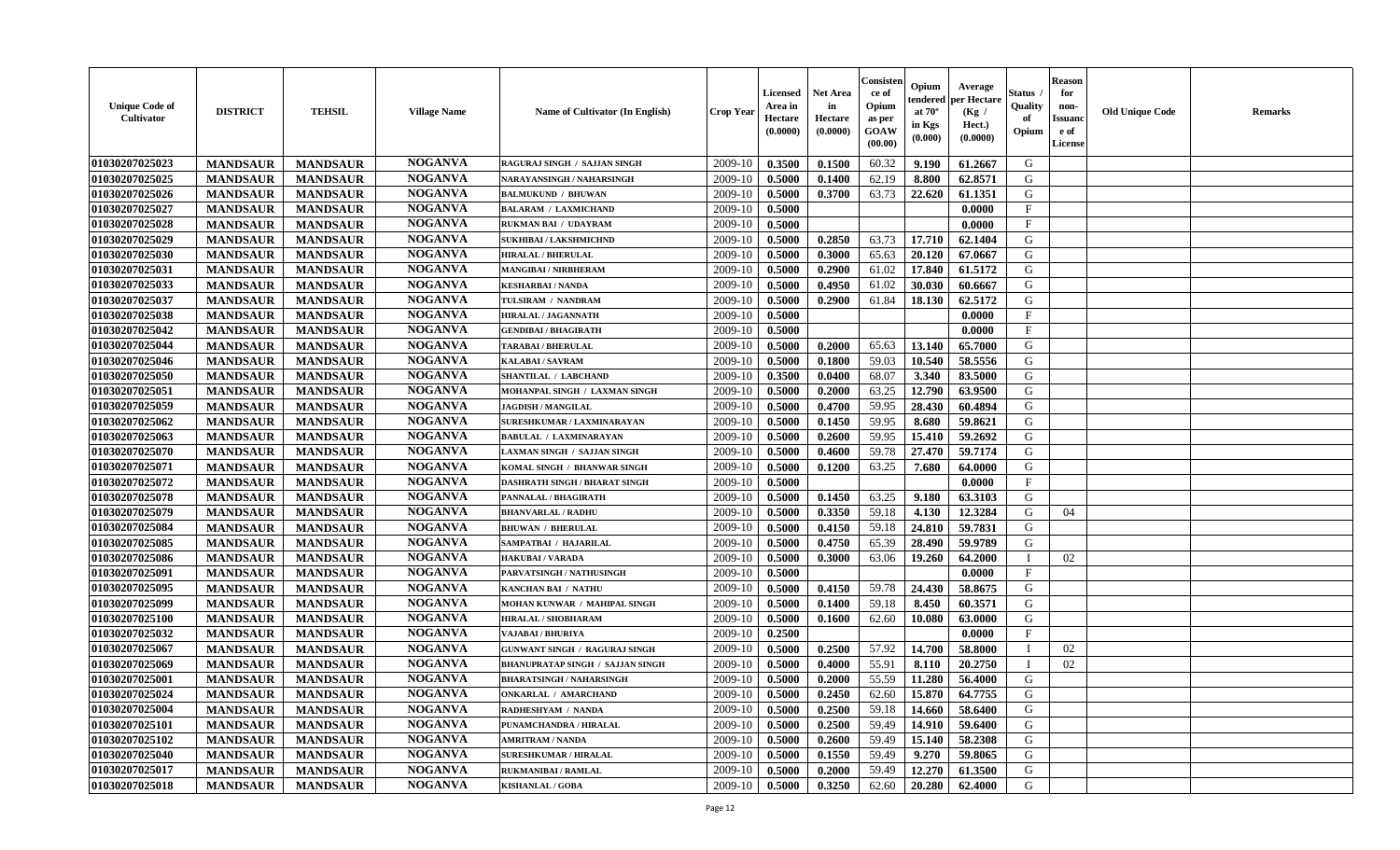| <b>Unique Code of</b><br><b>Cultivator</b> | <b>DISTRICT</b> | <b>TEHSIL</b>   | <b>Village Name</b> | Name of Cultivator (In English)    | <b>Crop Year</b> | <b>Licensed</b><br>Area in<br>Hectare<br>(0.0000) | <b>Net Area</b><br>in<br>Hectare<br>(0.0000) | Consister<br>ce of<br>Opium<br>as per<br><b>GOAW</b><br>(00.00) | Opium<br>endered<br>at $70^\circ$<br>in Kgs<br>$(\mathbf{0.000})$ | Average<br>per Hectare<br>(Kg)<br>Hect.)<br>(0.0000) | Status<br>Quality<br>of<br>Opium | Reason<br>for<br>non-<br>Issuan<br>e of<br><b>License</b> | <b>Old Unique Code</b> | <b>Remarks</b> |
|--------------------------------------------|-----------------|-----------------|---------------------|------------------------------------|------------------|---------------------------------------------------|----------------------------------------------|-----------------------------------------------------------------|-------------------------------------------------------------------|------------------------------------------------------|----------------------------------|-----------------------------------------------------------|------------------------|----------------|
| 01030207025080                             | <b>MANDSAUR</b> | <b>MANDSAUR</b> | <b>NOGANVA</b>      | <b>MOTILAL / RANGLAL</b>           | 2009-10          | 0.2500                                            | 0.2400                                       | 41.26                                                           | 4.890                                                             | 20.3750                                              |                                  | 02                                                        |                        |                |
| 01030207025077                             | <b>MANDSAUR</b> | <b>MANDSAUR</b> | <b>NOGANVA</b>      | KALABAI / GOPAL                    | 2009-10          | 0.2500                                            | 0.2400                                       | 54.51                                                           | 13.180                                                            | 54.9167                                              |                                  | 02                                                        |                        |                |
| 01030207026001                             | <b>MANDSAUR</b> | <b>MANDSAUR</b> | <b>PITHAKHEDI</b>   | PANKESH / MOTILAL                  | 2009-10          | 0.3500                                            | 0.1100                                       | 72.73                                                           | 7.740                                                             | 70.3636                                              | G                                |                                                           |                        |                |
| 01030207026002                             | <b>MANDSAUR</b> | <b>MANDSAUR</b> | <b>PITHAKHEDI</b>   | MANGILAL URF MAHADEV / PRAYRCHAND  | 2009-10          | 0.3500                                            |                                              |                                                                 |                                                                   | 0.0000                                               | $\mathbf{F}$                     |                                                           |                        |                |
| 01030207026004                             | <b>MANDSAUR</b> | <b>MANDSAUR</b> | <b>PITHAKHEDI</b>   | <b>BHERULAL / TULSIRAM</b>         | 2009-10          | 0.3500                                            |                                              |                                                                 |                                                                   | 0.0000                                               | $_{\rm F}$                       | 07                                                        |                        |                |
| 01030207026005                             | <b>MANDSAUR</b> | <b>MANDSAUR</b> | <b>PITHAKHEDI</b>   | <b>GOPAL / KISHNALAL</b>           | 2009-10          | 0.5000                                            | 0.3000                                       | 67.51                                                           | 20.200                                                            | 67.3333                                              | G                                |                                                           |                        |                |
| 01030207026006                             | <b>MANDSAUR</b> | <b>MANDSAUR</b> | <b>PITHAKHEDI</b>   | <b>NARAYANSINGH / BALWANTSINGH</b> | 2009-10          | 0.3500                                            | 0.3400                                       | 68.32                                                           | 21.730                                                            | 63.9118                                              | G                                |                                                           |                        |                |
| 01030207026009                             | <b>MANDSAUR</b> | <b>MANDSAUR</b> | <b>PITHAKHEDI</b>   | MANGIBAI / CHUNILAL                | 2009-10          | 0.5000                                            | 0.4300                                       | 63.62                                                           | 26.150                                                            | 60.8140                                              | G                                |                                                           |                        |                |
| 01030207026012                             | <b>MANDSAUR</b> | <b>MANDSAUR</b> | <b>PITHAKHEDI</b>   | NIRMALAKUNWAR / SHYAMSINGH         | 2009-10          | 0.5000                                            |                                              |                                                                 |                                                                   | 0.0000                                               | $_{\rm F}$                       |                                                           |                        |                |
| 01030207026013                             | <b>MANDSAUR</b> | <b>MANDSAUR</b> | <b>PITHAKHEDI</b>   | GOVINDSINGH / MANOHARSINGH         | 2009-10          | 0.5000                                            | 0.1600                                       | 72.73                                                           | 10.860                                                            | 67.8750                                              | G                                |                                                           |                        |                |
| 01030207026014                             | <b>MANDSAUR</b> | <b>MANDSAUR</b> | <b>PITHAKHEDI</b>   | <b>BHUWAN / BHERA</b>              | 2009-10          | 0.3500                                            | 0.2650                                       | 65.21                                                           | 3.750                                                             | 14.1509                                              | G                                | 04                                                        |                        |                |
| 01030207026017                             | <b>MANDSAUR</b> | <b>MANDSAUR</b> | <b>PITHAKHEDI</b>   | <b>JAGDISH / BHUWAN</b>            | 2009-10          | 0.3500                                            |                                              |                                                                 |                                                                   | 0.0000                                               | $_{\rm F}$                       |                                                           |                        |                |
| 01030207026024                             | <b>MANDSAUR</b> | <b>MANDSAUR</b> | <b>PITHAKHEDI</b>   | SHNKARLAL / PYARCHAND              | 2009-10          | 0.5000                                            | 0.1450                                       | 67.51                                                           | 8.920                                                             | 61.5172                                              | G                                |                                                           |                        |                |
| 01030207026025                             | <b>MANDSAUR</b> | <b>MANDSAUR</b> | <b>PITHAKHEDI</b>   | KISHOR / CHUNILAL                  | 2009-10          | 0.5000                                            | 0.1600                                       | 67.51                                                           | 10.260                                                            | 64.1250                                              | G                                |                                                           |                        |                |
| 01030207026027                             | <b>MANDSAUR</b> | <b>MANDSAUR</b> | <b>PITHAKHEDI</b>   | TAMUSINGH / LAKSHMANSINGH          | 2009-10          | 0.3500                                            | 0.3050                                       | 63.62                                                           | 18.550                                                            | 60.8197                                              | G                                |                                                           |                        |                |
| 01030207026031                             | <b>MANDSAUR</b> | <b>MANDSAUR</b> | <b>PITHAKHEDI</b>   | <b>BHANWAR SINGH / MANGU SINGH</b> | 2009-10          | 0.5000                                            | 0.2350                                       | 63.62                                                           | 14.500                                                            | 61.7021                                              | G                                |                                                           |                        |                |
| 01030207026032                             | <b>MANDSAUR</b> | <b>MANDSAUR</b> | <b>PITHAKHEDI</b>   | DEVI SINGH / KALU SINGH            | 2009-10          | 0.5000                                            | 0.2000                                       | 63.62                                                           | 4.110                                                             | 20.5500                                              | G                                | 04                                                        |                        |                |
| 01030207026033                             | <b>MANDSAUR</b> | <b>MANDSAUR</b> | <b>PITHAKHEDI</b>   | <b>NAGU SINGH / PRATAP SINGH</b>   | 2009-10          | 0.5000                                            | 0.2200                                       | 67.51                                                           | 14.140                                                            | 64.2727                                              | G                                |                                                           |                        |                |
| 01030207026034                             | <b>MANDSAUR</b> | <b>MANDSAUR</b> | <b>PITHAKHEDI</b>   | LAXMINARAYAN / TULSIRAM            | 2009-10          | 0.5000                                            | 0.2500                                       | 67.51                                                           | 15.100                                                            | 60.4000                                              | G                                |                                                           |                        |                |
| 01030207026035                             | <b>MANDSAUR</b> | <b>MANDSAUR</b> | <b>PITHAKHEDI</b>   | <b>JAGDISH / JAYRAM</b>            | 2009-10          | 0.5000                                            |                                              |                                                                 |                                                                   | 0.0000                                               | F                                |                                                           |                        |                |
| 01030207026036                             | <b>MANDSAUR</b> | <b>MANDSAUR</b> | <b>PITHAKHEDI</b>   | MAHENDRA SINGH / DAYAL SINGH       | 2009-10          | 0.5000                                            |                                              |                                                                 |                                                                   | 0.0000                                               | $_{\rm F}$                       |                                                           |                        |                |
| 01030207026038                             | <b>MANDSAUR</b> | <b>MANDSAUR</b> | <b>PITHAKHEDI</b>   | LOKENDRASINGH / DASHRATHSINGH      | 2009-10          | 0.5000                                            | 0.4650                                       | 62.34                                                           | 8.050                                                             | 17.3118                                              | G                                | 04                                                        |                        |                |
| 01030207026039                             | <b>MANDSAUR</b> | <b>MANDSAUR</b> | <b>PITHAKHEDI</b>   | <b>GAJRAJ SINGH / DAYAL SINGH</b>  | 2009-10          | 0.5000                                            | 0.2600                                       | 69.41                                                           | 16.840                                                            | 64.7692                                              | G                                |                                                           |                        |                |
| 01030207026040                             | <b>MANDSAUR</b> | <b>MANDSAUR</b> | <b>PITHAKHEDI</b>   | <b>BABULAL / RAMLAL</b>            | 2009-10          | 0.3500                                            | 0.0900                                       | 67.92                                                           | 5.600                                                             | 62.2222                                              | G                                |                                                           |                        |                |
| 01030207026042                             | <b>MANDSAUR</b> | <b>MANDSAUR</b> | <b>PITHAKHEDI</b>   | KAILASHCHANDRA / BHURALAL          | 2009-10          | 0.5000                                            |                                              |                                                                 |                                                                   | 0.0000                                               | $\mathbf{F}$                     |                                                           |                        |                |
| 01030207026043                             | <b>MANDSAUR</b> | <b>MANDSAUR</b> | <b>PITHAKHEDI</b>   | <b>MUBARIK / MANGTU</b>            | 2009-10          | 0.3500                                            | 0.1250                                       | 59.82                                                           | 7.930                                                             | 63.4400                                              | G                                |                                                           |                        |                |
| 01030207026045                             | <b>MANDSAUR</b> | <b>MANDSAUR</b> | <b>PITHAKHEDI</b>   | PREM SINGH / MOHAN SINGH           | 2009-10          | 0.5000                                            |                                              |                                                                 |                                                                   | 0.0000                                               | $_{\rm F}$                       |                                                           |                        |                |
| 01030207026046                             | <b>MANDSAUR</b> | <b>MANDSAUR</b> | <b>PITHAKHEDI</b>   | <b>RAKESH / MANGILAL</b>           | 2009-10          | 0.3500                                            |                                              |                                                                 |                                                                   | 0.0000                                               | $\mathbf{F}$                     | 07                                                        |                        |                |
| 01030207026050                             | <b>MANDSAUR</b> | <b>MANDSAUR</b> | <b>PITHAKHEDI</b>   | <b>BHAGWANSINGH / NAHARSINGH</b>   | 2009-10          | 0.5000                                            | 0.3000                                       | 62.34                                                           | 18.280                                                            | 60.9333                                              | G                                |                                                           |                        |                |
| 01030207026056                             | <b>MANDSAUR</b> | <b>MANDSAUR</b> | <b>PITHAKHEDI</b>   | <b>ONKARSINGH / NARAYANSINGH</b>   | 2009-10          | 0.3500                                            | 0.2200                                       | 63.62                                                           | 12.650                                                            | 57.5000                                              | G                                |                                                           |                        |                |
| 01030207026057                             | <b>MANDSAUR</b> | <b>MANDSAUR</b> | <b>PITHAKHEDI</b>   | TAMMU BAI / GHASIRAM               | 2009-10          | 0.3500                                            |                                              |                                                                 |                                                                   | 0.0000                                               | $_{\rm F}$                       | 07                                                        |                        |                |
| 01030207026058                             | <b>MANDSAUR</b> | <b>MANDSAUR</b> | <b>PITHAKHEDI</b>   | KAILASH / BHERULAL                 | 2009-10          | 0.5000                                            | 0.4500                                       | 67.92                                                           | 30.450                                                            | 67.6667                                              | G                                |                                                           |                        |                |
| 01030207026059                             | <b>MANDSAUR</b> | <b>MANDSAUR</b> | <b>PITHAKHEDI</b>   | DAYAL SINGH / RAM SINGH            | 2009-10          | 0.5000                                            |                                              |                                                                 |                                                                   | 0.0000                                               | $\mathbf{F}$                     |                                                           |                        |                |
| 01030207026060                             | <b>MANDSAUR</b> | <b>MANDSAUR</b> | <b>PITHAKHEDI</b>   | <b>RAGHUVIR SINGH / RAM SINGH</b>  | 2009-10          | 0.5000                                            | 0.1000                                       | 67.92                                                           | 6.260                                                             | 62.6000                                              | G                                |                                                           |                        |                |
| 01030207026065                             | <b>MANDSAUR</b> | <b>MANDSAUR</b> | <b>PITHAKHEDI</b>   | <b>RAGHUNATH / RAM SINGH</b>       | 2009-10          | 0.5000                                            | 0.4050                                       | 67.92                                                           | 26.200                                                            | 64.6914                                              | G                                |                                                           |                        |                |
| 01030207026066                             | <b>MANDSAUR</b> | <b>MANDSAUR</b> | PITHAKHEDI          | PRAHLADSINGH / HUKUM SINGH         | $2009-10$ 0.3500 |                                                   | 0.1050                                       | 66.87                                                           | $6.780$                                                           | 64.5714                                              | G                                |                                                           |                        |                |
| 01030207026098                             | <b>MANDSAUR</b> | <b>MANDSAUR</b> | <b>PITHAKHEDI</b>   | RAMESHVAR / LAKSHMAN               | 2009-10          | 0.5000                                            |                                              |                                                                 |                                                                   | 0.0000                                               | $\mathbf{F}$                     |                                                           |                        |                |
| 01030207026099                             | <b>MANDSAUR</b> | <b>MANDSAUR</b> | <b>PITHAKHEDI</b>   | SHANKARLAL / BHURALAL              | 2009-10          | 0.5000                                            |                                              |                                                                 |                                                                   | 0.0000                                               | $\mathbf{F}$                     |                                                           |                        |                |
| 01030207026100                             | <b>MANDSAUR</b> | <b>MANDSAUR</b> | <b>PITHAKHEDI</b>   | MADANLAL / LAXMAN                  | 2009-10          | 0.5000                                            | 0.4000                                       | 59.82                                                           | 8.380                                                             | 20.9500                                              | G                                | 04                                                        |                        |                |
| 01030207026101                             | <b>MANDSAUR</b> | <b>MANDSAUR</b> | <b>PITHAKHEDI</b>   | JAGDISHCHAND / BHURALAL            | 2009-10          | 0.5000                                            |                                              |                                                                 |                                                                   | 0.0000                                               | $\mathbf{F}$                     |                                                           |                        |                |
| 01030207026102                             | <b>MANDSAUR</b> | <b>MANDSAUR</b> | <b>PITHAKHEDI</b>   | MUNSHILAL / GANGARAM               | 2009-10          | 0.5000                                            |                                              |                                                                 |                                                                   | 0.0000                                               | $\mathbf{F}$                     |                                                           |                        |                |
| 01030207026103                             | <b>MANDSAUR</b> | <b>MANDSAUR</b> | <b>PITHAKHEDI</b>   | PRAHLAD / MOHANLAL                 | 2009-10          | 0.5000                                            |                                              |                                                                 |                                                                   | 0.0000                                               | $\mathbf{F}$                     |                                                           |                        |                |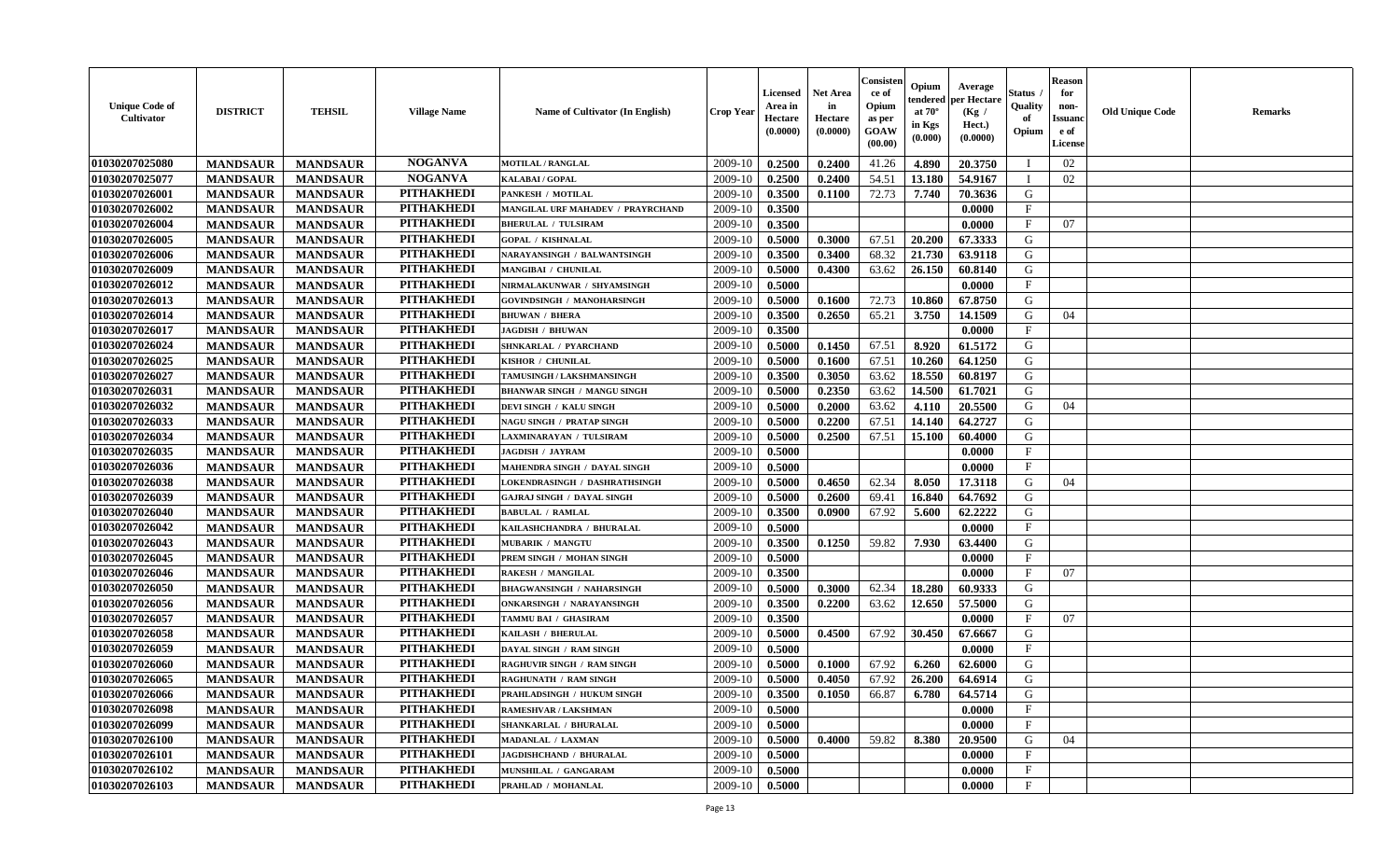| <b>Unique Code of</b><br>Cultivator | <b>DISTRICT</b> | <b>TEHSIL</b>   | <b>Village Name</b> | <b>Name of Cultivator (In English)</b> | <b>Crop Year</b> | <b>Licensed</b><br>Area in<br>Hectare<br>(0.0000) | <b>Net Area</b><br>in<br>Hectare<br>(0.0000) | Consister<br>ce of<br>Opium<br>as per<br><b>GOAW</b><br>(00.00) | Opium<br>endered<br>at $70^{\circ}$<br>in Kgs<br>(0.000) | Average<br>per Hectare<br>(Kg /<br>Hect.)<br>(0.0000) | <b>Status</b><br>Quality<br>of<br>Opium | <b>Reason</b><br>for<br>non-<br><b>Issuand</b><br>e of<br>License | <b>Old Unique Code</b> | <b>Remarks</b>      |
|-------------------------------------|-----------------|-----------------|---------------------|----------------------------------------|------------------|---------------------------------------------------|----------------------------------------------|-----------------------------------------------------------------|----------------------------------------------------------|-------------------------------------------------------|-----------------------------------------|-------------------------------------------------------------------|------------------------|---------------------|
| 01030207026104                      | <b>MANDSAUR</b> | <b>MANDSAUR</b> | <b>PITHAKHEDI</b>   | <b>SHRIRAM / BHERULAL</b>              | 2009-10          | 0.3500                                            | 0.3050                                       | 68.32                                                           | 19.510                                                   | 63.9672                                               | G                                       |                                                                   |                        |                     |
| 01030207026105                      | <b>MANDSAUR</b> | <b>MANDSAUR</b> | <b>PITHAKHEDI</b>   | PRABHULAL / BHURULAL                   | 2009-10          | 0.3500                                            | 0.2050                                       | 66.87                                                           | 12.980                                                   | 63.3171                                               | G                                       |                                                                   |                        |                     |
| 01030207026026                      | <b>MANDSAUR</b> | <b>MANDSAUR</b> | <b>PITHAKHEDI</b>   | <b>GANGASINGH / KALUSINGH</b>          | 2009-10          | 0.2500                                            | 0.2500                                       | 64.79                                                           | 14.640                                                   | 58.5600                                               | G                                       |                                                                   |                        |                     |
| 01030207026028                      | <b>MANDSAUR</b> | <b>MANDSAUR</b> | <b>PITHAKHEDI</b>   | HANSRAJ SINGH / KALU SINGH             | 2009-10          | 0.2500                                            | 0.2500                                       | 66.87                                                           | 15.290                                                   | 61.1600                                               | G                                       |                                                                   |                        |                     |
| 01030207026106                      | <b>MANDSAUR</b> | <b>MANDSAUR</b> | <b>PITHAKHEDI</b>   | <b>GOPAL / KARULAL</b>                 | 2009-10          | 0.2500                                            |                                              |                                                                 |                                                          | 0.0000                                                | $\mathbf{F}$                            |                                                                   | 01030207023087         |                     |
| 01030207026107                      | <b>MANDSAUR</b> | <b>MANDSAUR</b> | <b>PITHAKHEDI</b>   | <b>AHMAD / IMAM BAKSH</b>              | 2009-10          | 0.2500                                            |                                              |                                                                 |                                                          | 0.0000                                                | $\mathbf{F}$                            |                                                                   | 01030207023040         |                     |
| 01030207026108                      | <b>MANDSAUR</b> | <b>MANDSAUR</b> | <b>PITHAKHEDI</b>   | LAKSHMINARAYAN / NANDA                 | 2009-10          | 0.2500                                            | 0.2350                                       | 64.79                                                           | 14.600                                                   | 62.1277                                               | G                                       |                                                                   | 01030207023099         |                     |
| 01030207026109                      | <b>MANDSAUR</b> | <b>MANDSAUR</b> | <b>PITHAKHEDI</b>   | <b>AVANTI BAI / LAXMINARAYAN</b>       | 2009-10          | 0.2500                                            |                                              |                                                                 |                                                          | 0.0000                                                | $\mathbf{F}$                            |                                                                   | 01030207027070         |                     |
| 01030207026110                      | <b>MANDSAUR</b> | <b>MANDSAUR</b> | <b>PITHAKHEDI</b>   | KHEMRAJ / BHERULAL                     | 2009-10          | 0.5000                                            |                                              |                                                                 |                                                          | 0.0000                                                | F                                       |                                                                   | 01040209047031         |                     |
| 01030207027006                      | <b>MANDSAUR</b> | <b>MANDSAUR</b> | <b>RALAYATA</b>     | <b>BADRILAL / NANDA</b>                | 2009-10          | 0.3500                                            | 0.2550                                       | 66.21                                                           | 3.550                                                    | 13.9216                                               | G                                       | 04                                                                |                        |                     |
| 01030207027009                      | <b>MANDSAUR</b> | <b>MANDSAUR</b> | <b>RALAYATA</b>     | RAMLAL / FAKIRCHAND                    | 2009-10          | 0.5000                                            |                                              |                                                                 |                                                          | 0.0000                                                | $\mathbf{F}$                            |                                                                   |                        |                     |
| 01030207027014                      | <b>MANDSAUR</b> | <b>MANDSAUR</b> | <b>RALAYATA</b>     | <b>BABULAL / HEMRAJ</b>                | 2009-10          | 0.5000                                            |                                              |                                                                 |                                                          | 0.0000                                                | $\mathbf{F}$                            |                                                                   |                        |                     |
| 01030207027040                      | <b>MANDSAUR</b> | <b>MANDSAUR</b> | <b>RALAYATA</b>     | KRISHANKANHAIYA / RAMNARAYAN           | 2009-10          | 0.5000                                            | 0.4450                                       | 67.82                                                           | 6.620                                                    | 14.8764                                               |                                         | 02                                                                |                        |                     |
| 01030207027068                      | <b>MANDSAUR</b> | <b>MANDSAUR</b> | <b>RALAYATA</b>     | RAMESHVAR / GOVARDHAN                  | 2009-10          | 0.5000                                            | 0.0850                                       | 60.25                                                           | 5.590                                                    | 65.7647                                               | G                                       |                                                                   |                        |                     |
| 01030207027074                      | <b>MANDSAUR</b> | <b>MANDSAUR</b> | <b>RALAYATA</b>     | <b>BABULAL / MANGILAL</b>              | 2009-10          | 0.3500                                            |                                              |                                                                 |                                                          | 0.0000                                                | $\mathbf{F}$                            |                                                                   |                        |                     |
| 01030207027076                      | <b>MANDSAUR</b> | <b>MANDSAUR</b> | <b>RALAYATA</b>     | PAPPUBAI / NANURAM                     | 2009-10          | 0.5000                                            |                                              |                                                                 |                                                          | 0.0000                                                | $\mathbf{F}$                            |                                                                   |                        |                     |
| 01030207027077                      | <b>MANDSAUR</b> | <b>MANDSAUR</b> | <b>RALAYATA</b>     | LALIBAI / MANGILAL                     | 2009-10          | 0.5000                                            |                                              |                                                                 |                                                          | 0.0000                                                | $\mathbf{F}$                            |                                                                   |                        |                     |
| 01030207027090                      | <b>MANDSAUR</b> | <b>MANDSAUR</b> | <b>RALAYATA</b>     | <b>OMPRAKASH / HARIRAM</b>             | 2009-10          | 0.5000                                            |                                              |                                                                 |                                                          | 0.0000                                                | $\mathbf{F}$                            |                                                                   |                        |                     |
| 01030207027091                      | <b>MANDSAUR</b> | <b>MANDSAUR</b> | <b>RALAYATA</b>     | VARDICHAND / FAKIRCHAND                | 2009-10          | 0.3500                                            |                                              |                                                                 |                                                          | 0.0000                                                | $\mathbf{F}$                            |                                                                   |                        |                     |
| 01030207027098                      | <b>MANDSAUR</b> | <b>MANDSAUR</b> | <b>RALAYATA</b>     | KAVERIBAI / BADRILAL                   | 2009-10          | 0.3500                                            | 0.2450                                       | 60.71                                                           | 15.020                                                   | 61.3061                                               | G                                       |                                                                   |                        |                     |
| 01030207027126                      | <b>MANDSAUR</b> | <b>MANDSAUR</b> | <b>RALAYATA</b>     | RAMLAL / MODA                          | 2009-10          | 0.5000                                            |                                              |                                                                 |                                                          | 0.0000                                                | F                                       |                                                                   |                        |                     |
| 01030207027004                      | <b>MANDSAUR</b> | <b>MANDSAUR</b> | <b>RALAYATA</b>     | SHANTIBAI / MOHANLAL                   | 2009-10          | 0.5000                                            |                                              |                                                                 |                                                          | 0.0000                                                | $\mathbf{F}$                            |                                                                   |                        |                     |
| 01030207027106                      | <b>MANDSAUR</b> | <b>MANDSAUR</b> | <b>RALAYATA</b>     | SHYAMLAL / MANGILAL                    | 2009-10          | 0.5000                                            |                                              |                                                                 |                                                          | 0.0000                                                | $\mathbf{F}$                            |                                                                   |                        |                     |
| 01030207027005                      | <b>MANDSAUR</b> | <b>MANDSAUR</b> | <b>RALAYATA</b>     | MANGILAL / RAMCHANDRA                  | 2009-10          | 0.5000                                            |                                              |                                                                 |                                                          | 0.0000                                                | $\mathbf{F}$                            |                                                                   |                        |                     |
| 01030207027154                      | <b>MANDSAUR</b> | <b>MANDSAUR</b> | <b>RALAYATA</b>     | KANHAIYALAL / KALURAM                  | 2009-10          | 0.2500                                            |                                              |                                                                 |                                                          | 0.0000                                                | $\mathbf F$                             |                                                                   | 01030207008015         |                     |
| 01030207027119                      | <b>MANDSAUR</b> | <b>MANDSAUR</b> | <b>RALAYATA</b>     | <b>AVANTIBAI / HIRALAL</b>             | 2009-10          | 0.2500                                            |                                              |                                                                 |                                                          | 0.0000                                                | $\mathbf{F}$                            |                                                                   |                        | <b>NAME CHANGE</b>  |
| 01030207027139                      | <b>MANDSAUR</b> | <b>MANDSAUR</b> | <b>RALAYATA</b>     | <b>KESHURAM / RAMLAL</b>               | 2009-10          | 0.2500                                            | 0.2050                                       | 62.45                                                           | 3.020                                                    | 14.7317                                               | G                                       | 04                                                                |                        |                     |
| 01030207027152                      | <b>MANDSAUR</b> | <b>MANDSAUR</b> | <b>RALAYATA</b>     | <b>DHURA / KACHRU</b>                  | 2009-10          | 0.2500                                            |                                              |                                                                 |                                                          | 0.0000                                                | $\mathbf{F}$                            |                                                                   |                        |                     |
| 01030207027089                      | <b>MANDSAUR</b> | <b>MANDSAUR</b> | <b>RALAYATA</b>     | <b>ASHOKKUMAR / MOHANLAL</b>           | 2009-10          | 0.2500                                            |                                              |                                                                 |                                                          | 0.0000                                                | $\mathbf{F}$                            |                                                                   |                        | TRANSFER/PITHAKHEDI |
| 01030207027142                      | <b>MANDSAUR</b> | <b>MANDSAUR</b> | <b>RALAYATA</b>     | RAMCHADNRA / GOPI                      | 2009-10          | 0.2500                                            |                                              |                                                                 |                                                          | 0.0000                                                | $\mathbf{F}$                            |                                                                   |                        |                     |
| 01030207027075                      | <b>MANDSAUR</b> | <b>MANDSAUR</b> | <b>RALAYATA</b>     | <b>MANGILAL / NANDA</b>                | 2009-10          | 0.2500                                            | 0.1000                                       | 63.94                                                           | 6.250                                                    | 62.5000                                               | G                                       |                                                                   |                        |                     |
| 01030207027082                      | <b>MANDSAUR</b> | <b>MANDSAUR</b> | <b>RALAYATA</b>     | <b>PRATAP / BABRU</b>                  | 2009-10          | 0.2500                                            |                                              |                                                                 |                                                          | 0.0000                                                | $\mathbf{F}$                            |                                                                   |                        |                     |
| 01030207027117                      | <b>MANDSAUR</b> | <b>MANDSAUR</b> | <b>RALAYATA</b>     | VARDIBAI / BABRU                       | 2009-10          | 0.2500                                            |                                              |                                                                 |                                                          | 0.0000                                                | $\mathbf{F}$                            |                                                                   |                        |                     |
| 01030207027125                      | <b>MANDSAUR</b> | <b>MANDSAUR</b> | <b>RALAYATA</b>     | KISHANLAL / UDA                        | 2009-10          | 0.2500                                            | 0.2450                                       | 61.81                                                           | 4.560                                                    | 18.6122                                               | G                                       | 04                                                                |                        |                     |
| 01030207027141                      | <b>MANDSAUR</b> | <b>MANDSAUR</b> | <b>RALAYATA</b>     | <b>GANPATLAL / VARDICHAND</b>          | 2009-10          | 0.2500                                            |                                              |                                                                 |                                                          | 0.0000                                                | $\mathbf{F}$                            |                                                                   |                        | TRANSFER/MULTANPURA |
| 01030207027109                      | <b>MANDSAUR</b> | MANDSAUR        | RALAYATA            | <b>SHANTIBAI / KAILASH</b>             |                  | $2009-10$ 0.2500                                  |                                              |                                                                 |                                                          | 0.0000                                                | F                                       |                                                                   |                        |                     |
| 01030207027115                      | <b>MANDSAUR</b> | <b>MANDSAUR</b> | <b>RALAYATA</b>     | <b>BHULIBAI / CHATRBHUJ</b>            | 2009-10          | 0.2500                                            |                                              |                                                                 |                                                          | 0.0000                                                | $_{\rm F}$                              |                                                                   |                        |                     |
| 01030207027138                      | <b>MANDSAUR</b> | <b>MANDSAUR</b> | <b>RALAYATA</b>     | <b>GIRDHARI / LALA</b>                 | 2009-10          | 0.2500                                            |                                              |                                                                 |                                                          | 0.0000                                                | $\mathbf F$                             |                                                                   |                        |                     |
| 01030207027021                      | <b>MANDSAUR</b> | <b>MANDSAUR</b> | <b>RALAYATA</b>     | <b>GOPAL / MOHANLAL</b>                | 2009-10          | 0.5000                                            |                                              |                                                                 |                                                          | 0.0000                                                | $\mathbf{F}$                            | 01                                                                |                        |                     |
| 01030207027118                      | <b>MANDSAUR</b> | <b>MANDSAUR</b> | <b>RALAYATA</b>     | RAGHUNANDAN / TEKCHAND                 | 2009-10          | 0.2500                                            | 0.2050                                       | 70.77                                                           | 3.440                                                    | 16.7805                                               | G                                       | 04                                                                |                        |                     |
| 01030207030001                      | <b>MANDSAUR</b> | <b>MANDSAUR</b> | <b>RINDWAN</b>      | <b>BALWANT SINGH / BAHADUR SINGH</b>   | 2009-10          | 0.5000                                            | 0.1950                                       | 63.69                                                           | 11.920                                                   | 61.1282                                               | G                                       |                                                                   |                        |                     |
| 01030207030033                      | <b>MANDSAUR</b> | <b>MANDSAUR</b> | <b>RINDWAN</b>      | KAMAL SINGH / BALWANT SINGH            | 2009-10          | 0.3500                                            | 0.2000                                       | 65.32                                                           | 2.580                                                    | 12.9000                                               | G                                       | 04                                                                |                        |                     |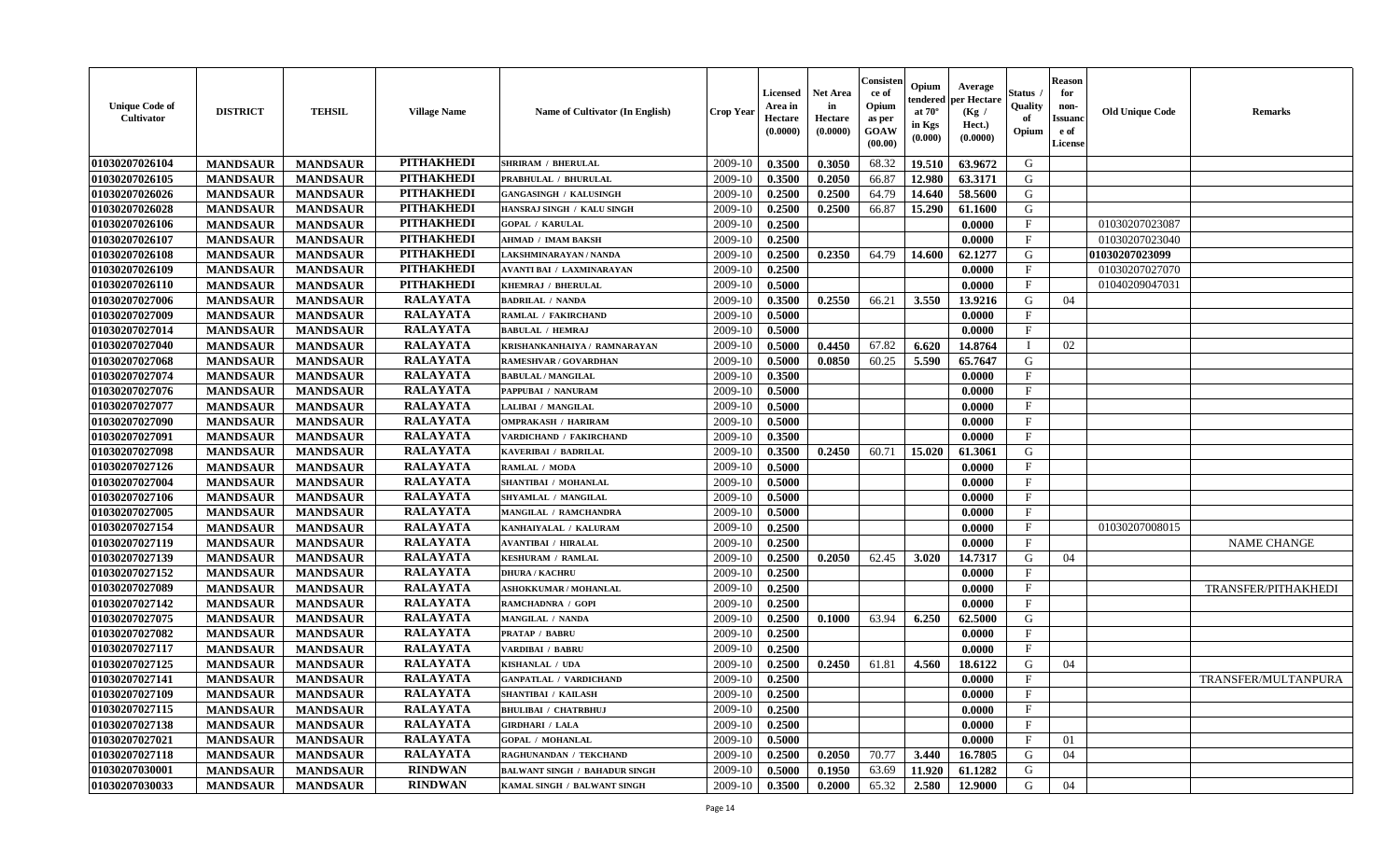| <b>Unique Code of</b><br><b>Cultivator</b> | <b>DISTRICT</b> | <b>TEHSIL</b>   | <b>Village Name</b> | Name of Cultivator (In English)     | <b>Crop Year</b> | <b>Licensed</b><br>Area in<br>Hectare<br>(0.0000) | Net Area<br>in<br>Hectare<br>(0.0000) | Consisteı<br>ce of<br>Opium<br>as per<br>GOAW<br>(00.00) | Opium<br>endered<br>at $70^\circ$<br>in Kgs<br>(0.000) | Average<br>per Hectare<br>(Kg /<br>Hect.)<br>(0.0000) | Status<br>Quality<br>of<br>Opium | <b>Reason</b><br>for<br>non-<br><b>Issuanc</b><br>e of<br>License | <b>Old Unique Code</b> | Remarks |
|--------------------------------------------|-----------------|-----------------|---------------------|-------------------------------------|------------------|---------------------------------------------------|---------------------------------------|----------------------------------------------------------|--------------------------------------------------------|-------------------------------------------------------|----------------------------------|-------------------------------------------------------------------|------------------------|---------|
| 01030207030004                             | <b>MANDSAUR</b> | <b>MANDSAUR</b> | <b>RINDWAN</b>      | <b>BAGDIRAM / JIVA</b>              | 2009-10          | 0.5000                                            | 0.1700                                | 66.14                                                    | 11.440                                                 | 67.2941                                               | G                                |                                                                   |                        |         |
| 01030207030006                             | <b>MANDSAUR</b> | <b>MANDSAUR</b> | <b>RINDWAN</b>      | <b>BALWANT SINGH / JUJHAR SINGH</b> | 2009-10          | 0.5000                                            |                                       |                                                          |                                                        | 0.0000                                                | $\mathbf{F}$                     |                                                                   |                        |         |
| 01030207030007                             | <b>MANDSAUR</b> | <b>MANDSAUR</b> | <b>RINDWAN</b>      | <b>GOPAL / MATHURALAL</b>           | 2009-10          | 0.5000                                            | 0.1950                                | 66.14                                                    | 13.710                                                 | 70.3077                                               | G                                |                                                                   |                        |         |
| 01030207030010                             | <b>MANDSAUR</b> | <b>MANDSAUR</b> | <b>RINDWAN</b>      | FULCHAND / KISHANLAL                | 2009-10          | 0.5000                                            | 0.2500                                | 66.14                                                    | 17.350                                                 | 69.4000                                               | G                                |                                                                   |                        |         |
| 01030207030013                             | <b>MANDSAUR</b> | <b>MANDSAUR</b> | <b>RINDWAN</b>      | NANDRAM / DHANNA                    | 2009-10          | 0.5000                                            | 0.1000                                | 63.25                                                    | 6.820                                                  | 68.2000                                               | G                                |                                                                   |                        |         |
| 01030207030014                             | <b>MANDSAUR</b> | <b>MANDSAUR</b> | <b>RINDWAN</b>      | <b>BHANWARLAL / HAJARILAL</b>       | 2009-10          | 0.5000                                            | 0.3050                                | 66.14                                                    | 20.130                                                 | 66.0000                                               | G                                |                                                                   |                        |         |
| 01030207030019                             | <b>MANDSAUR</b> | <b>MANDSAUR</b> | <b>RINDWAN</b>      | <b>BHERULAL / RAMLAL</b>            | 2009-10          | 0.5000                                            | 0.2900                                | 62.54                                                    | 18.710                                                 | 64.5172                                               | G                                |                                                                   |                        |         |
| 01030207030020                             | <b>MANDSAUR</b> | <b>MANDSAUR</b> | <b>RINDWAN</b>      | <b>CHAINRAM / BHERULAL</b>          | 2009-10          | 0.5000                                            | 0.1550                                | 66.03                                                    | 10.570                                                 | 68.1935                                               | G                                |                                                                   |                        |         |
| 01030207030022                             | <b>MANDSAUR</b> | <b>MANDSAUR</b> | <b>RINDWAN</b>      | <b>BANSHILAL / MOTILAL</b>          | 2009-10          | 0.5000                                            | 0.3900                                | 65.12                                                    | 25.090                                                 | 64.3333                                               | G                                |                                                                   |                        |         |
| 01030207030023                             | <b>MANDSAUR</b> | <b>MANDSAUR</b> | <b>RINDWAN</b>      | <b>BHANWARLAL / BHERULAL</b>        | 2009-10          | 0.5000                                            | 0.2050                                | 60.04                                                    | 12.520                                                 | 61.0732                                               | G                                |                                                                   |                        |         |
| 01030207030024                             | <b>MANDSAUR</b> | <b>MANDSAUR</b> | <b>RINDWAN</b>      | <b>FATE SINGH / JUJHAR SINGH</b>    | 2009-10          | 0.5000                                            |                                       |                                                          |                                                        | 0.0000                                                | F                                |                                                                   |                        |         |
| 01030207030025                             | <b>MANDSAUR</b> | <b>MANDSAUR</b> | <b>RINDWAN</b>      | <b>GENDKUNWAR / BHERUSINGH</b>      | 2009-10          | 0.5000                                            | 0.1250                                | 65.12                                                    | 8.240                                                  | 65.9200                                               | G                                |                                                                   |                        |         |
| 01030207030026                             | <b>MANDSAUR</b> | <b>MANDSAUR</b> | <b>RINDWAN</b>      | <b>GOVINDSINGH / BALWANT SINGH</b>  | 2009-10          | 0.5000                                            | 0.3000                                | 59.86                                                    | 18.270                                                 | 60.9000                                               | G                                |                                                                   |                        |         |
| 01030207030029                             | <b>MANDSAUR</b> | <b>MANDSAUR</b> | <b>RINDWAN</b>      | <b>BHANWARLAL / DHURA</b>           | 2009-10          | 0.5000                                            | 0.1500                                | 65.12                                                    | 10.040                                                 | 66.9333                                               | G                                |                                                                   |                        |         |
| 01030207030030                             | <b>MANDSAUR</b> | <b>MANDSAUR</b> | <b>RINDWAN</b>      | <b>BHUWANI SINGH / RATAN SINGH</b>  | 2009-10          | 0.5000                                            | 0.3900                                | 66.03                                                    | 25.950                                                 | 66.5385                                               | $\mathbf G$                      |                                                                   |                        |         |
| 01030207030035                             | <b>MANDSAUR</b> | <b>MANDSAUR</b> | <b>RINDWAN</b>      | HANGAMI BAI / CHATARBHUJ            | 2009-10          | 0.5000                                            | 0.1300                                | 65.12                                                    | 8.530                                                  | 65.6154                                               | G                                |                                                                   |                        |         |
| 01030207030036                             | <b>MANDSAUR</b> | <b>MANDSAUR</b> | <b>RINDWAN</b>      | <b>NARAYAN / BHUWAN</b>             | 2009-10          | 0.5000                                            | 0.1500                                | 61.08                                                    | 9.330                                                  | 62.2000                                               | G                                |                                                                   |                        |         |
| 01030207030039                             | <b>MANDSAUR</b> | <b>MANDSAUR</b> | <b>RINDWAN</b>      | <b>GOPAL / VARDICHAND</b>           | 2009-10          | 0.5000                                            | 0.1950                                | 62.54                                                    | 12.260                                                 | 62.8718                                               | G                                |                                                                   |                        |         |
| 01030207030042                             | <b>MANDSAUR</b> | <b>MANDSAUR</b> | <b>RINDWAN</b>      | RANVIR SINGH / LAL SINGH            | 2009-10          | 0.3500                                            |                                       |                                                          |                                                        | 0.0000                                                | F                                |                                                                   |                        |         |
| 01030207030043                             | <b>MANDSAUR</b> | <b>MANDSAUR</b> | <b>RINDWAN</b>      | <b>GHANSHYAM / VARDICHAND</b>       | 2009-10          | 0.5000                                            | 0.2000                                | 66.03                                                    | 13.240                                                 | 66.2000                                               | G                                |                                                                   |                        |         |
| 01030207030044                             | <b>MANDSAUR</b> | <b>MANDSAUR</b> | <b>RINDWAN</b>      | PUNAMCHNAD / RAMNARAYAN             | 2009-10          | 0.5000                                            | 0.2050                                | 61.08                                                    | 12.620                                                 | 61.5610                                               | G                                |                                                                   |                        |         |
| 01030207030017                             | <b>MANDSAUR</b> | <b>MANDSAUR</b> | <b>RINDWAN</b>      | <b>BHERULAL / DOULATRAM</b>         | 2009-10          | 0.5000                                            | 0.1950                                | 66.03                                                    | 12.890                                                 | 66.1026                                               | G                                |                                                                   |                        |         |
| 01030207030015                             | <b>MANDSAUR</b> | <b>MANDSAUR</b> | <b>RINDWAN</b>      | RAMESHWAR / KISHANLAL               | 2009-10          | 0.5000                                            | 0.2050                                | 66.03                                                    | 13.690                                                 | 66.7805                                               | G                                |                                                                   |                        |         |
| 01030207030012                             | <b>MANDSAUR</b> | <b>MANDSAUR</b> | <b>RINDWAN</b>      | UDAYRAM / KISHANLAL                 | 2009-10          | 0.5000                                            | 0.2000                                | 63.69                                                    | 12.570                                                 | 62.8500                                               | G                                |                                                                   |                        |         |
| 01030207030021                             | <b>MANDSAUR</b> | <b>MANDSAUR</b> | <b>RINDWAN</b>      | LAXMINARAYAN / HIRALAL              | 2009-10          | 0.2500                                            | 0.1400                                | 62.22                                                    | 8.880                                                  | 63.4286                                               | G                                |                                                                   |                        |         |
| 01030207030016                             | <b>MANDSAUR</b> | <b>MANDSAUR</b> | <b>RINDWAN</b>      | KISHANLAL / SURATRAM                | 2009-10          | 0.2500                                            | 0.1850                                | 64.72                                                    | 12.330                                                 | 66.6486                                               | G                                |                                                                   |                        |         |
| 01030207030008                             | <b>MANDSAUR</b> | <b>MANDSAUR</b> | <b>RINDWAN</b>      | <b>BHERU SINGH / PRATAP SINGH</b>   | 2009-10          | 0.2500                                            |                                       |                                                          |                                                        | 0.0000                                                | F                                |                                                                   |                        |         |
| 01030207030005                             | <b>MANDSAUR</b> | <b>MANDSAUR</b> | <b>RINDWAN</b>      | AMBALAL / KESHURAM                  | 2009-10          | 0.2500                                            |                                       |                                                          |                                                        | 0.0000                                                | $\mathbf{F}$                     |                                                                   |                        |         |
| 01030207028001                             | <b>MANDSAUR</b> | <b>MANDSAUR</b> | <b>REWASDEWDA</b>   | <b>NANALAL / RAMLAL</b>             | 2009-10          | 0.5000                                            | 0.2600                                | 65.34                                                    | 17.910                                                 | 68.8846                                               | G                                |                                                                   |                        |         |
| 01030207028003                             | <b>MANDSAUR</b> | <b>MANDSAUR</b> | <b>REWASDEWDA</b>   | SOHANBAI / PUNAMCHNAD               | 2009-10          | 0.5000                                            | 0.4050                                | 60.86                                                    | 25.380                                                 | 62.6667                                               | G                                |                                                                   |                        |         |
| 01030207028005                             | <b>MANDSAUR</b> | <b>MANDSAUR</b> | <b>REWASDEWDA</b>   | <b>GOPAL / RUPA</b>                 | 2009-10          | 0.5000                                            | 0.4950                                | 61.02                                                    | 32.620                                                 | 65.8990                                               | G                                |                                                                   |                        |         |
| 01030207028007                             | <b>MANDSAUR</b> | <b>MANDSAUR</b> | <b>REWASDEWDA</b>   | LAXMICHNAD / PANNALAL               | 2009-10          | 0.3500                                            | 0.0950                                | 65.34                                                    | 5.830                                                  | 61.3684                                               | G                                |                                                                   |                        |         |
| 01030207028009                             | <b>MANDSAUR</b> | <b>MANDSAUR</b> | <b>REWASDEWDA</b>   | MOHANLAL / MATHURALAL               | 2009-10          | 0.5000                                            | 0.2000                                | 62.86                                                    | 12.870                                                 | 64.3500                                               | G                                |                                                                   |                        |         |
| 01030207028010                             | <b>MANDSAUR</b> | <b>MANDSAUR</b> | <b>REWASDEWDA</b>   | <b>DIWAN / BHUWAN</b>               | 2009-10          | 0.5000                                            | 0.3000                                | 65.34                                                    | 19.830                                                 | 66.1000                                               | G                                |                                                                   |                        |         |
| 01030207028011                             | <b>MANDSAUR</b> | <b>MANDSAUR</b> | <b>REWASDEWDA</b>   | <b>MAGANIBAI / NANDA</b>            | 2009-10          | 0.5000                                            | 0.4200                                | 62.86                                                    | 28.160                                                 | 67.0476                                               | G                                |                                                                   |                        |         |
| 01030207028013                             | <b>MANDSAUR</b> | <b>MANDSAUR</b> | <b>REWASDEWDA</b>   | PARMANAND / CHUNILAL                | 2009-10          | 0.5000                                            | 0.3100                                | 59.72                                                    | 18.310                                                 | 59.0645                                               | G                                |                                                                   |                        |         |
| 01030207028014                             | <b>MANDSAUR</b> | <b>MANDSAUR</b> | <b>REWASDEWDA</b>   | <b>GOVARDHAN / BHERULAL</b>         | 2009-10          | 0.5000                                            | 0.2400                                | 65.34                                                    | 16.660                                                 | 69.4167                                               | G                                |                                                                   |                        |         |
| 01030207028015                             | <b>MANDSAUR</b> | <b>MANDSAUR</b> | <b>REWASDEWDA</b>   | RADHESHYAM / MANGILAL               | 2009-10          | 0.5000                                            | 0.2400                                | 59.72                                                    | 14.960                                                 | 62.3333                                               | G                                |                                                                   |                        |         |
| 01030207028016                             | <b>MANDSAUR</b> | <b>MANDSAUR</b> | <b>REWASDEWDA</b>   | KAVERI BAI / PANNALAL               | 2009-10          | 0.5000                                            | 0.3050                                | 62.86                                                    | 20.050                                                 | 65.7377                                               | G                                |                                                                   |                        |         |
| 01030207028017                             | <b>MANDSAUR</b> | <b>MANDSAUR</b> | <b>REWASDEWDA</b>   | PANIBAI / BHERULAL                  | 2009-10          | 0.5000                                            | 0.1900                                | 59.72                                                    | 11.720                                                 | 61.6842                                               | ${\bf G}$                        |                                                                   |                        |         |
| 01030207028104                             | <b>MANDSAUR</b> | <b>MANDSAUR</b> | <b>REWASDEWDA</b>   | MODIRAM / GANPAT                    | 2009-10          | 0.5000                                            | 0.2650                                | 62.86                                                    | 16.510                                                 | 62.3019                                               | G                                |                                                                   |                        |         |
| 01030207028111                             | <b>MANDSAUR</b> | <b>MANDSAUR</b> | <b>REWASDEWDA</b>   | RAMCHAND / GOPAL                    | 2009-10          | 0.5000                                            | 0.5000                                | 61.18                                                    | 32.910                                                 | 65.8200                                               | G                                |                                                                   |                        |         |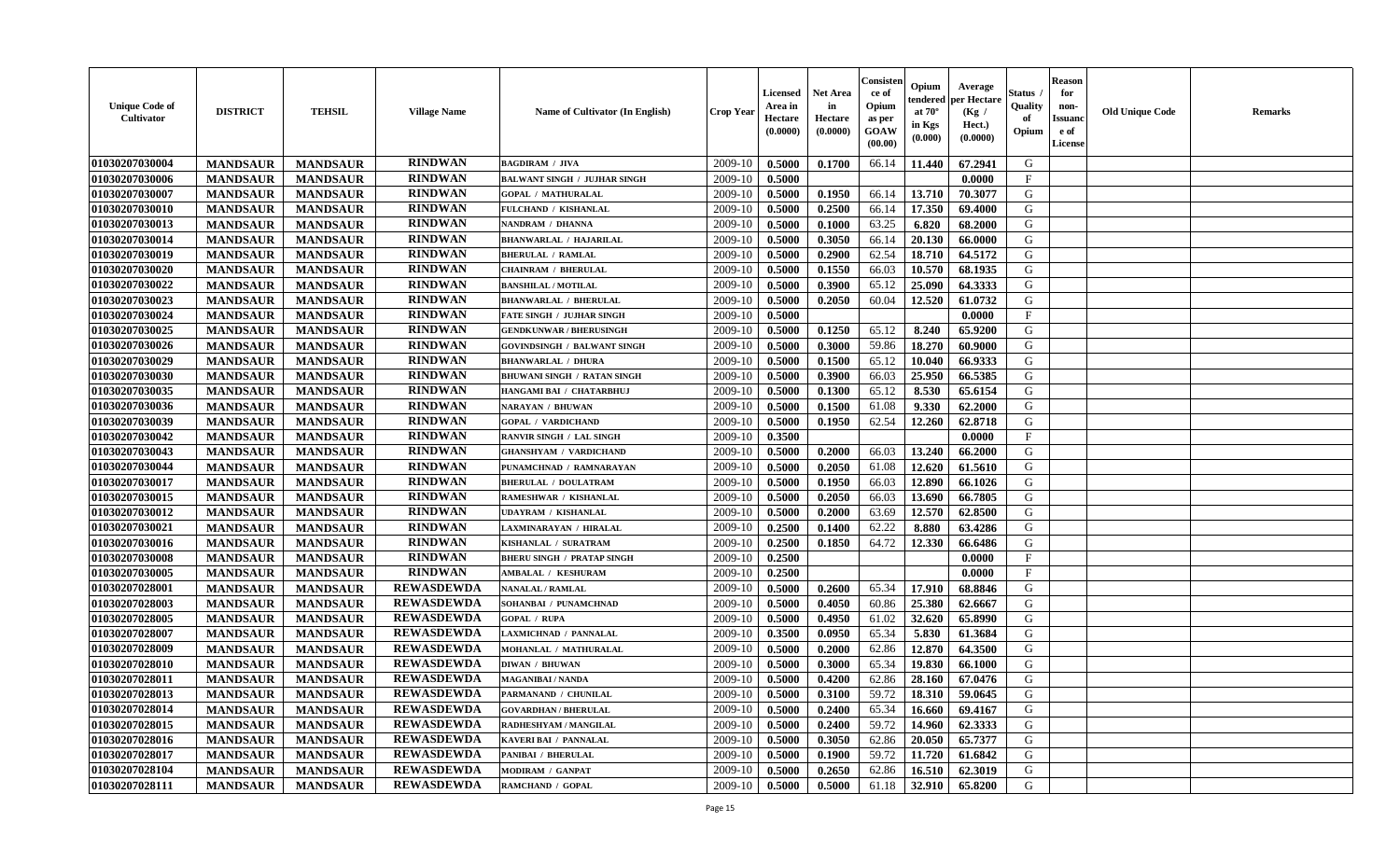| <b>Unique Code of</b><br>Cultivator | <b>DISTRICT</b> | <b>TEHSIL</b>   | <b>Village Name</b> | <b>Name of Cultivator (In English)</b> | <b>Crop Year</b> | <b>Licensed</b><br>Area in<br>Hectare<br>(0.0000) | <b>Net Area</b><br>in<br>Hectare<br>(0.0000) | Consister<br>ce of<br>Opium<br>as per<br>GOAW<br>(00.00) | Opium<br>endered<br>at $70^\circ$<br>in Kgs<br>$(\mathbf{0.000})$ | Average<br>per Hectare<br>(Kg /<br>Hect.)<br>(0.0000) | <b>Status</b> .<br>Quality<br>of<br>Opium | <b>Reason</b><br>for<br>non-<br><b>Issuanc</b><br>e of<br>License | <b>Old Unique Code</b> | <b>Remarks</b> |
|-------------------------------------|-----------------|-----------------|---------------------|----------------------------------------|------------------|---------------------------------------------------|----------------------------------------------|----------------------------------------------------------|-------------------------------------------------------------------|-------------------------------------------------------|-------------------------------------------|-------------------------------------------------------------------|------------------------|----------------|
| 01030207028021                      | <b>MANDSAUR</b> | <b>MANDSAUR</b> | <b>REWASDEWDA</b>   | <b>GOVERDHAN SINGH / PARVAT SINGH</b>  | 2009-10          | 0.5000                                            | 0.5000                                       | 64.05                                                    | 30.450                                                            | 60.9000                                               | G                                         |                                                                   |                        |                |
| 01030207028023                      | <b>MANDSAUR</b> | <b>MANDSAUR</b> | <b>REWASDEWDA</b>   | <b>SURATRAM / BHAGIRATH</b>            | 2009-10          | 0.5000                                            | 0.4400                                       | 65.86                                                    | 30.120                                                            | 68.4545                                               | G                                         |                                                                   |                        |                |
| 01030207028026                      | <b>MANDSAUR</b> | <b>MANDSAUR</b> | <b>REWASDEWDA</b>   | <b>DHPUBAI / VARDA</b>                 | 2009-10          | 0.5000                                            | 0.1800                                       | 64.05                                                    | 11.720                                                            | 65.1111                                               | G                                         |                                                                   |                        |                |
| 01030207028027                      | <b>MANDSAUR</b> | <b>MANDSAUR</b> | <b>REWASDEWDA</b>   | RADHESHYAM / CHUNILAL                  | 2009-10          | 0.3500                                            | 0.3200                                       | 60.63                                                    | 18.740                                                            | 58.5625                                               | G                                         |                                                                   |                        |                |
| 01030207028028                      | <b>MANDSAUR</b> | <b>MANDSAUR</b> | <b>REWASDEWDA</b>   | <b>FAKIRCHAND / NANURAM</b>            | 2009-10          | 0.5000                                            | 0.2050                                       | 64.05                                                    | 13.070                                                            | 63.7561                                               | G                                         |                                                                   |                        |                |
| 01030207028029                      | <b>MANDSAUR</b> | <b>MANDSAUR</b> | <b>REWASDEWDA</b>   | <b>HIRALAL / PANNALAL</b>              | 2009-10          | 0.5000                                            | 0.3000                                       | 64.05                                                    | 20.010                                                            | 66.7000                                               | G                                         |                                                                   |                        |                |
| 01030207028030                      | <b>MANDSAUR</b> | <b>MANDSAUR</b> | <b>REWASDEWDA</b>   | <b>GANESHRAM / VARDA</b>               | 2009-10          | 0.5000                                            | 0.2550                                       | 65.86                                                    | 16.810                                                            | 65.9216                                               | G                                         |                                                                   |                        |                |
| 01030207028032                      | <b>MANDSAUR</b> | <b>MANDSAUR</b> | <b>REWASDEWDA</b>   | KISHANLAL / MATHURALAL                 | 2009-10          | 0.5000                                            | 0.4150                                       | 60.66                                                    | 25.930                                                            | 62.4819                                               | G                                         |                                                                   |                        |                |
| 01030207028033                      | <b>MANDSAUR</b> | <b>MANDSAUR</b> | <b>REWASDEWDA</b>   | <b>CHAGANIBAI / MANGILAL</b>           | 2009-10          | 0.5000                                            | 0.2550                                       | 63.34                                                    | 16.890                                                            | 66.2353                                               | G                                         |                                                                   |                        |                |
| 01030207028034                      | <b>MANDSAUR</b> | <b>MANDSAUR</b> | <b>REWASDEWDA</b>   | <b>KANKUBAI/TAIKA</b>                  | 2009-10          | 0.3500                                            | 0.2750                                       | 60.17                                                    | 16.920                                                            | 61.5273                                               | G                                         |                                                                   |                        |                |
| 01030207028036                      | <b>MANDSAUR</b> | <b>MANDSAUR</b> | <b>REWASDEWDA</b>   | CHAMPALAL / KESARIMAL / SUNDARBAI      | 2009-10          | 0.3500                                            | 0.2000                                       | 65.86                                                    | 13.130                                                            | 65.6500                                               | G                                         |                                                                   |                        |                |
| 01030207028037                      | <b>MANDSAUR</b> | <b>MANDSAUR</b> | <b>REWASDEWDA</b>   | MANGILAL / RAMLAL                      | 2009-10          | 0.5000                                            | 0.2950                                       | 64.81                                                    | 19.670                                                            | 66.6780                                               | G                                         |                                                                   |                        |                |
| 01030207028040                      | <b>MANDSAUR</b> | <b>MANDSAUR</b> | <b>REWASDEWDA</b>   | KANHAIYALAL / AMRITRAM                 | 2009-10          | 0.5000                                            | 0.1000                                       | 64.76                                                    | 6.950                                                             | 69.5000                                               | G                                         |                                                                   |                        |                |
| 01030207028041                      | <b>MANDSAUR</b> | <b>MANDSAUR</b> | <b>REWASDEWDA</b>   | RATANLAL / MOTILAL                     | 2009-10          | 0.5000                                            | 0.2200                                       | 63.34                                                    | 14.000                                                            | 63.6364                                               | G                                         |                                                                   |                        |                |
| 01030207028043                      | <b>MANDSAUR</b> | <b>MANDSAUR</b> | <b>REWASDEWDA</b>   | AXMIBAI / BHGWATILAL                   | 2009-10          | 0.5000                                            | 0.1800                                       | 63.34                                                    | 11.450                                                            | 63.6111                                               | ${\bf G}$                                 |                                                                   |                        |                |
| 01030207028044                      | <b>MANDSAUR</b> | <b>MANDSAUR</b> | <b>REWASDEWDA</b>   | MULCHAND / KALURAM                     | 2009-10          | 0.5000                                            | 0.2250                                       | 56.71                                                    | 12.730                                                            | 56.5778                                               | G                                         |                                                                   |                        |                |
| 01030207028046                      | <b>MANDSAUR</b> | <b>MANDSAUR</b> | <b>REWASDEWDA</b>   | LAXMINARAYAN / CHUNILAL                | 2009-10          | 0.5000                                            | 0.2700                                       | 63.34                                                    | 16.870                                                            | 62.4815                                               | G                                         |                                                                   |                        |                |
| 01030207028054                      | <b>MANDSAUR</b> | <b>MANDSAUR</b> | <b>REWASDEWDA</b>   | CHAGANLAL / PANNALAL                   | 2009-10          | 0.5000                                            | 0.2000                                       | 60.48                                                    | 12.360                                                            | 61.8000                                               | G                                         |                                                                   |                        |                |
| 01030207028056                      | <b>MANDSAUR</b> | <b>MANDSAUR</b> | <b>REWASDEWDA</b>   | MANGIBAI / RATANLAL                    | 2009-10          | 0.5000                                            | 0.4200                                       | 60.72                                                    | 26.720                                                            | 63.6190                                               | G                                         |                                                                   |                        |                |
|                                     |                 |                 | <b>REWASDEWDA</b>   |                                        |                  |                                                   |                                              |                                                          | 19.890                                                            | 64.1613                                               | G                                         |                                                                   |                        |                |
| 01030207028061                      | <b>MANDSAUR</b> | <b>MANDSAUR</b> | <b>REWASDEWDA</b>   | <b>BASANTIBAI / AMBARAM</b>            | 2009-10          | 0.5000                                            | 0.3100                                       | 63.97                                                    |                                                                   |                                                       |                                           |                                                                   |                        |                |
| 01030207028062                      | <b>MANDSAUR</b> | <b>MANDSAUR</b> |                     | TULSIRAMDAS / RAMDAS                   | 2009-10          | 0.5000                                            | 0.2100                                       | 59.28                                                    | 12.510                                                            | 59.5714                                               | G                                         |                                                                   |                        |                |
| 01030207028067                      | <b>MANDSAUR</b> | <b>MANDSAUR</b> | <b>REWASDEWDA</b>   | <b>HIRALAL / NANALAL</b>               | 2009-10          | 0.5000                                            | 0.3900                                       | 63.97                                                    | 26.590                                                            | 68.1795                                               | G                                         |                                                                   |                        |                |
| 01030207028068                      | <b>MANDSAUR</b> | <b>MANDSAUR</b> | <b>REWASDEWDA</b>   | <b>GOPAL / RAMLAL</b>                  | 2009-10          | 0.5000                                            | 0.2000                                       | 63.97                                                    | 13.350                                                            | 66.7500                                               | ${\bf G}$                                 |                                                                   |                        |                |
| 01030207028069                      | <b>MANDSAUR</b> | <b>MANDSAUR</b> | <b>REWASDEWDA</b>   | KISHANLAL / BHAGWAN                    | 2009-10          | 0.5000                                            | 0.5000                                       | 65.73                                                    | 32.400                                                            | 64.8000                                               | ${\bf G}$                                 |                                                                   |                        |                |
| 01030207028071                      | <b>MANDSAUR</b> | <b>MANDSAUR</b> | <b>REWASDEWDA</b>   | KAILASH / HARIRAM                      | 2009-10          | 0.5000                                            | 0.3500                                       | 63.97                                                    | 23.050                                                            | 65.8571                                               | G                                         |                                                                   |                        |                |
| 01030207028073                      | <b>MANDSAUR</b> | <b>MANDSAUR</b> | <b>REWASDEWDA</b>   | VINOD / RAMCHAND                       | 2009-10          | 0.5000                                            | 0.2550                                       | 65.73                                                    | 17.110                                                            | 67.0980                                               | G                                         |                                                                   |                        |                |
| 01030207028074                      | <b>MANDSAUR</b> | <b>MANDSAUR</b> | <b>REWASDEWDA</b>   | <b>BANSHILAL / RAMCHAND</b>            | 2009-10          | 0.5000                                            | 0.2550                                       | 65.73                                                    | 17.160                                                            | 67.2941                                               | G                                         |                                                                   |                        |                |
| 01030207028075                      | <b>MANDSAUR</b> | <b>MANDSAUR</b> | <b>REWASDEWDA</b>   | KANWARLAL / RAMCHAND                   | 2009-10          | 0.5000                                            | 0.2800                                       | 64.70                                                    | 18.100                                                            | 64.6429                                               | G                                         |                                                                   |                        |                |
| 01030207028076                      | <b>MANDSAUR</b> | <b>MANDSAUR</b> | <b>REWASDEWDA</b>   | KARULAL / BHAGWATILAL                  | 2009-10          | 0.5000                                            | 0.3450                                       | 62.99                                                    | 20.900                                                            | 60.5797                                               | G                                         |                                                                   |                        |                |
| 01030207028082                      | <b>MANDSAUR</b> | <b>MANDSAUR</b> | <b>REWASDEWDA</b>   | <b>MANMAL / SHANTILAL</b>              | 2009-10          | 0.5000                                            | 0.2950                                       | 60.75                                                    | 18.430                                                            | 62.4746                                               | G                                         |                                                                   |                        |                |
| 01030207028083                      | <b>MANDSAUR</b> | <b>MANDSAUR</b> | <b>REWASDEWDA</b>   | RAMNATH / DALAMCHANDRA                 | 2009-10          | 0.5000                                            | 0.2650                                       | 62.99                                                    | 17.410                                                            | 65.6981                                               | G                                         |                                                                   |                        |                |
| 01030207028086                      | <b>MANDSAUR</b> | <b>MANDSAUR</b> | <b>REWASDEWDA</b>   | <b>GOPAL / RATANLAL</b>                | 2009-10          | 0.5000                                            | 0.1950                                       | 60.75                                                    | 12.420                                                            | 63.6923                                               | G                                         |                                                                   |                        |                |
| 01030207028087                      | <b>MANDSAUR</b> | <b>MANDSAUR</b> | <b>REWASDEWDA</b>   | KAMLA BAI / GANESHRAM                  | 2009-10          | 0.5000                                            | 0.2900                                       | 61.17                                                    | 18.100                                                            | 62.4138                                               | G                                         |                                                                   |                        |                |
| 01030207028092                      | <b>MANDSAUR</b> | <b>MANDSAUR</b> | <b>REWASDEWDA</b>   | <b>GANESHRAM / DIWAN</b>               | 2009-10          | 0.5000                                            | 0.2100                                       | 62.99                                                    | 13.700                                                            | 65.2381                                               | G                                         |                                                                   |                        |                |
| 01030207028102                      | <b>MANDSAUR</b> | <b>MANDSAUR</b> | <b>REWASDEWDA</b>   | <b>GANESHRAM / MAGANRAM</b>            | 2009-10          | 0.5000                                            | 0.4850                                       | 61.44                                                    | 29.960                                                            | 61.7732                                               | ${\bf G}$                                 |                                                                   |                        |                |
| 01030207028105                      | <b>MANDSAUR</b> | <b>MANDSAUR</b> | <b>REWASDEWDA</b>   | SUBHASH / NANALAL                      | 2009-10          | 0.5000                                            | 0.3000                                       | 62.99                                                    | 19.810                                                            | 66.0333                                               | G                                         |                                                                   |                        |                |
| 01030207028110                      | <b>MANDSAUR</b> | <b>MANDSAUR</b> | <b>REWASDEWDA</b>   | <b>BASANTILAL / KISHNA</b>             | 2009-10          | 0.5000                                            | 0.2400                                       | 63.88                                                    | 15.930                                                            | 66.3750                                               | G                                         |                                                                   |                        |                |
| 01030207028114                      | <b>MANDSAUR</b> | <b>MANDSAUR</b> | <b>REWASDEWDA</b>   | <b>GOVINDRAM CHUNILAL</b>              | 2009-10          | 0.5000                                            | 0.3100                                       | 61.17                                                    | 19.330                                                            | 62.3548                                               | G                                         |                                                                   |                        |                |
| 01030207028116                      | <b>MANDSAUR</b> | <b>MANDSAUR</b> | <b>REWASDEWDA</b>   | PANNALAL / CHUNILAL                    | 2009-10          | 0.5000                                            | 0.2600                                       | 61.17                                                    | 16.340                                                            | 62.8462                                               | G                                         |                                                                   |                        |                |
| 01030207028117                      | <b>MANDSAUR</b> | <b>MANDSAUR</b> | <b>REWASDEWDA</b>   | <b>KAILASH / BHERULAL</b>              | 2009-10          | 0.5000                                            | 0.1000                                       | 64.70                                                    | 6.660                                                             | 66.6000                                               | ${\bf G}$                                 |                                                                   |                        |                |
| 01030207028120                      | <b>MANDSAUR</b> | <b>MANDSAUR</b> | <b>REWASDEWDA</b>   | KANHAIYALAL / VARDICHAND               | 2009-10          | 0.5000                                            | 0.1500                                       | 64.70                                                    | 9.970                                                             | 66.4667                                               | G                                         |                                                                   |                        |                |
| 01030207028123                      | <b>MANDSAUR</b> | <b>MANDSAUR</b> | <b>REWASDEWDA</b>   | NIHALCHAND / KANHAIYALAL               | 2009-10          | 0.5000                                            | 0.4350                                       | 63.88                                                    | 28.840                                                            | 66.2989                                               | G                                         |                                                                   |                        |                |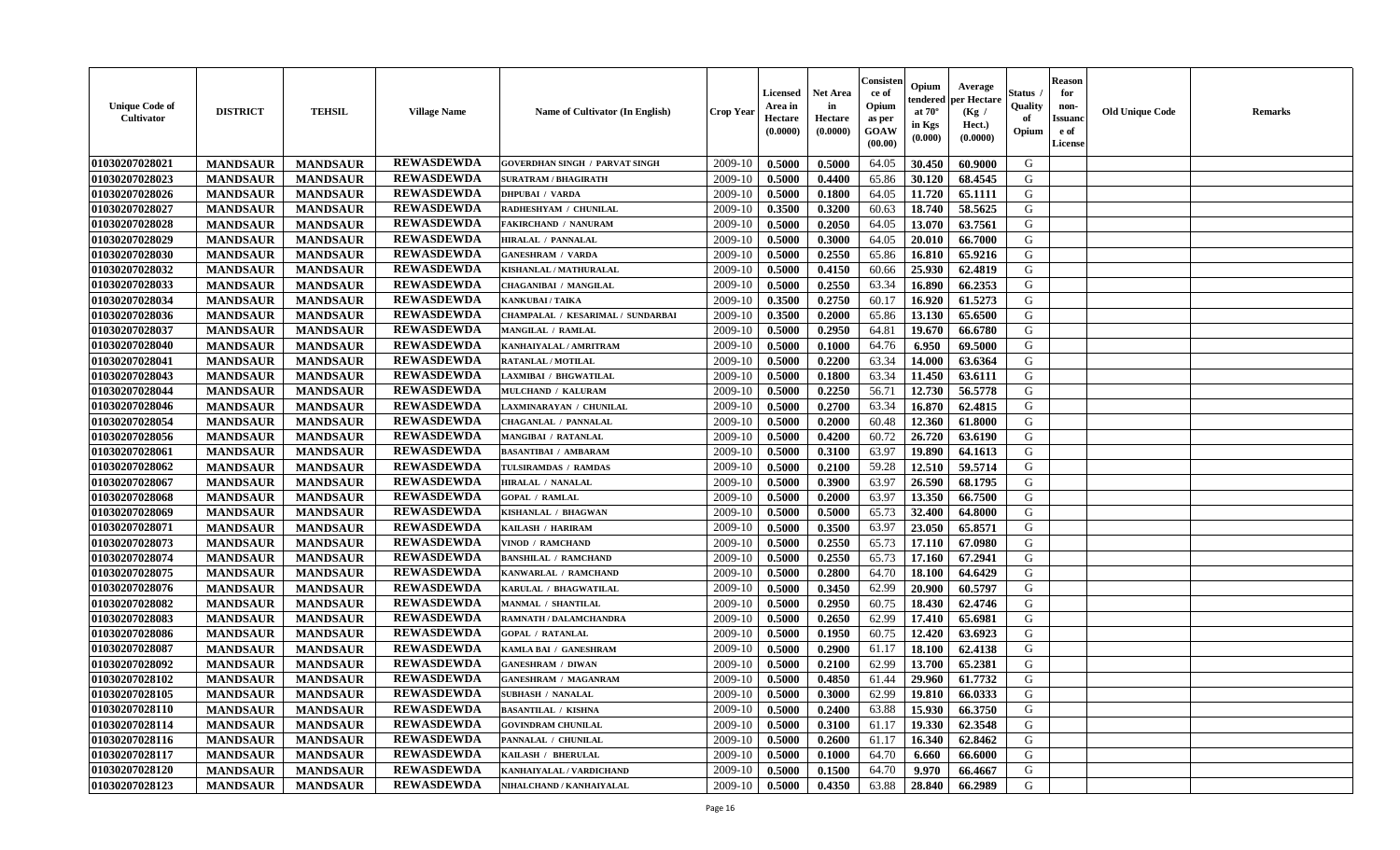| <b>Unique Code of</b><br>Cultivator | <b>DISTRICT</b> | <b>TEHSIL</b>   | <b>Village Name</b> | Name of Cultivator (In English)  | <b>Crop Year</b> | <b>Licensed</b><br>Area in<br>Hectare<br>(0.0000) | <b>Net Area</b><br>in<br>Hectare<br>(0.0000) | Consister<br>ce of<br>Opium<br>as per<br>GOAW<br>(00.00) | Opium<br>endered<br>at $70^\circ$<br>in Kgs<br>(0.000) | Average<br>per Hectare<br>(Kg /<br>Hect.)<br>(0.0000) | <b>Status</b><br>Quality<br>of<br>Opium | <b>Reason</b><br>for<br>non-<br><b>Issuanc</b><br>e of<br>License | <b>Old Unique Code</b> | <b>Remarks</b>     |
|-------------------------------------|-----------------|-----------------|---------------------|----------------------------------|------------------|---------------------------------------------------|----------------------------------------------|----------------------------------------------------------|--------------------------------------------------------|-------------------------------------------------------|-----------------------------------------|-------------------------------------------------------------------|------------------------|--------------------|
| 01030207028125                      | <b>MANDSAUR</b> | <b>MANDSAUR</b> | <b>REWASDEWDA</b>   | SUKHLAL / LAXMICHNAD             | 2009-10          | 0.5000                                            | 0.2950                                       | 61.92                                                    | 18.340                                                 | 62.1695                                               | G                                       |                                                                   |                        |                    |
| 01030207028129                      | <b>MANDSAUR</b> | <b>MANDSAUR</b> | <b>REWASDEWDA</b>   | RAMNATH / MATHURALAL             | 2009-10          | 0.5000                                            | 0.2950                                       | 64.70                                                    | 19.730                                                 | 66.8814                                               | G                                       |                                                                   |                        |                    |
| 01030207028131                      | <b>MANDSAUR</b> | <b>MANDSAUR</b> | <b>REWASDEWDA</b>   | <b>BADRILAL / JAGNATH</b>        | 2009-10          | 0.5000                                            | 0.3100                                       | 58.66                                                    | 18.810                                                 | 60.6774                                               | G                                       |                                                                   |                        |                    |
| 01030207028133                      | <b>MANDSAUR</b> | <b>MANDSAUR</b> | <b>REWASDEWDA</b>   | <b>HIRALAL / RATANLAL</b>        | 2009-10          | 0.5000                                            | 0.4000                                       | 60.62                                                    | 25.240                                                 | 63.1000                                               | G                                       |                                                                   |                        |                    |
| 01030207028138                      | <b>MANDSAUR</b> | <b>MANDSAUR</b> | <b>REWASDEWDA</b>   | MOHANLAL / RADHAKISHAN           | 2009-10          | 0.5000                                            | 0.2800                                       | 60.62                                                    | 16.080                                                 | 57.4286                                               | G                                       |                                                                   |                        |                    |
| 01030207028142                      | <b>MANDSAUR</b> | <b>MANDSAUR</b> | <b>REWASDEWDA</b>   | <b>MADANLAL / NANDUBAI</b>       | 2009-10          | 0.5000                                            | 0.4450                                       | 63.88                                                    | 28.480                                                 | 64.0000                                               | G                                       |                                                                   |                        |                    |
| 01030207028149                      | <b>MANDSAUR</b> | <b>MANDSAUR</b> | <b>REWASDEWDA</b>   | <b>GITA BAI / LAXMINARAYAN</b>   | 2009-10          | 0.5000                                            | 0.3800                                       | 60.62                                                    | 22.980                                                 | 60.4737                                               | G                                       |                                                                   |                        |                    |
| 01030207028154                      | <b>MANDSAUR</b> | <b>MANDSAUR</b> | <b>REWASDEWDA</b>   | <b>JAGDISH / BHAGIRATH</b>       | 2009-10          | 0.3500                                            | 0.2650                                       | 59.87                                                    | 15.570                                                 | 58.7547                                               | G                                       |                                                                   |                        |                    |
| 01030207028160                      | <b>MANDSAUR</b> | <b>MANDSAUR</b> | <b>REWASDEWDA</b>   | <b>GHISIBAI / HIRALAL</b>        | 2009-10          | 0.5000                                            | 0.2750                                       | 63.44                                                    | 18.230                                                 | 66.2909                                               | G                                       |                                                                   |                        |                    |
| 01030207028165                      | <b>MANDSAUR</b> | <b>MANDSAUR</b> | <b>REWASDEWDA</b>   | <b>BHAGIRATH / DADAMCHAND</b>    | 2009-10          | 0.5000                                            | 0.2700                                       | 59.87                                                    | 16.710                                                 | 61.8889                                               | G                                       |                                                                   |                        |                    |
| 01030207028168                      | <b>MANDSAUR</b> | <b>MANDSAUR</b> | <b>REWASDEWDA</b>   | <b>GANGABAI / RAMCHAND</b>       | 2009-10          | 0.5000                                            | 0.3750                                       | 63.44                                                    | 24.910                                                 | 66.4267                                               | G                                       |                                                                   |                        |                    |
| 01030207028173                      | <b>MANDSAUR</b> | <b>MANDSAUR</b> | <b>REWASDEWDA</b>   | MAGANIBAI / KACHRUMAL            | 2009-10          | 0.5000                                            | 0.1500                                       | 66.05                                                    | 10.190                                                 | 67.9333                                               | G                                       |                                                                   |                        |                    |
| 01030207028176                      | <b>MANDSAUR</b> | <b>MANDSAUR</b> | <b>REWASDEWDA</b>   | <b>AMBALAL / TRILOK</b>          | 2009-10          | 0.5000                                            | 0.3000                                       | 66.05                                                    | 18.260                                                 | 60.8667                                               | G                                       |                                                                   |                        |                    |
| 01030207028180                      | <b>MANDSAUR</b> | <b>MANDSAUR</b> | <b>REWASDEWDA</b>   | ONKAR / JAGANATH                 | 2009-10          | 0.5000                                            | 0.4900                                       | 65.78                                                    | 34.060                                                 | 69.5102                                               | G                                       |                                                                   |                        |                    |
| 01030207028185                      | <b>MANDSAUR</b> | <b>MANDSAUR</b> | <b>REWASDEWDA</b>   | <b>BADRILAL / RAMLAL</b>         | 2009-10          | 0.5000                                            | 0.1950                                       | 57.80                                                    | 11.610                                                 | 59.5385                                               | G                                       |                                                                   |                        |                    |
| 01030207028186                      | <b>MANDSAUR</b> | <b>MANDSAUR</b> | <b>REWASDEWDA</b>   | <b>DURGABAI/KISHANLAL</b>        | 2009-10          | 0.5000                                            | 0.2450                                       | 60.22                                                    | 15.140                                                 | 61.7959                                               | G                                       |                                                                   |                        |                    |
| 01030207028192                      | <b>MANDSAUR</b> | <b>MANDSAUR</b> | <b>REWASDEWDA</b>   | KANWARLAL / NANURAM              | 2009-10          | 0.5000                                            | 0.3000                                       | 60.22                                                    | 19.250                                                 | 64.1667                                               | G                                       |                                                                   |                        |                    |
| 01030207028213                      | <b>MANDSAUR</b> | <b>MANDSAUR</b> | <b>REWASDEWDA</b>   | NONDRAM / PANNALAL               | 2009-10          | 0.5000                                            | 0.2000                                       | 60.22                                                    | 12.440                                                 | 62.2000                                               | G                                       |                                                                   |                        |                    |
|                                     |                 |                 | <b>REWASDEWDA</b>   |                                  |                  |                                                   |                                              |                                                          |                                                        |                                                       | G                                       |                                                                   |                        |                    |
| 01030207028214                      | <b>MANDSAUR</b> | <b>MANDSAUR</b> | <b>REWASDEWDA</b>   | KANHAIYALAL / RAMCHAND           | 2009-10          | 0.5000                                            | 0.3100                                       | 63.44                                                    | 19.330                                                 | 62.3548                                               |                                         |                                                                   |                        |                    |
| 01030207028216                      | <b>MANDSAUR</b> | <b>MANDSAUR</b> |                     | VIDHYABAI / BHANWARLAL           | 2009-10          | 0.5000                                            | 0.2000                                       | 63.44                                                    | 12.970                                                 | 64.8500                                               | G                                       |                                                                   |                        |                    |
| 01030207028217                      | <b>MANDSAUR</b> | <b>MANDSAUR</b> | <b>REWASDEWDA</b>   | KANHAIYALAL / NANDA              | 2009-10          | 0.5000                                            | 0.4850                                       | 64.28                                                    | 33.720                                                 | 69.5258                                               | G                                       |                                                                   |                        |                    |
| 01030207028218                      | <b>MANDSAUR</b> | <b>MANDSAUR</b> | <b>REWASDEWDA</b>   | <b>JAGANATH / KANIRAM</b>        | 2009-10          | 0.5000                                            | 0.3100                                       | 62.63                                                    | 19.790                                                 | 63.8387                                               | G                                       |                                                                   |                        |                    |
| 01030207028085                      | <b>MANDSAUR</b> | <b>MANDSAUR</b> | <b>REWASDEWDA</b>   | <b>CHAMPALAL / BHAG SINGH</b>    | 2009-10          | 0.5000                                            | 0.2000                                       | 60.34                                                    | 12.280                                                 | 61.4000                                               |                                         | 02                                                                |                        |                    |
| 01030207028190                      | <b>MANDSAUR</b> | <b>MANDSAUR</b> | <b>REWASDEWDA</b>   | <b>BADRILAL / KASTURCHAND</b>    | 2009-10          | 0.2500                                            | 0.0950                                       | 62.63                                                    | 6.030                                                  | 63.4737                                               | G                                       |                                                                   |                        |                    |
| 01030207028206                      | <b>MANDSAUR</b> | <b>MANDSAUR</b> | <b>REWASDEWDA</b>   | <b>DHARAMCHAND / PANNALAL</b>    | 2009-10          | 0.5000                                            | 0.2000                                       | 56.88                                                    | 11.780                                                 | 58.9000                                               | G                                       |                                                                   |                        |                    |
| 01030207028205                      | <b>MANDSAUR</b> | <b>MANDSAUR</b> | <b>REWASDEWDA</b>   | MANGILAL / DEVILAL               | 2009-10          | 0.5000                                            | 0.2800                                       | 65.26                                                    | 18.640                                                 | 66.5714                                               | G                                       |                                                                   |                        |                    |
| 01030207028220                      | <b>MANDSAUR</b> | <b>MANDSAUR</b> | <b>REWASDEWDA</b>   | <b>JAGDISH / MANGILAL</b>        | 2009-10          | 0.5000                                            | 0.2950                                       | 64.12                                                    | 19.180                                                 | 65.0169                                               | G                                       |                                                                   |                        |                    |
| 01030207028058                      | <b>MANDSAUR</b> | <b>MANDSAUR</b> | <b>REWASDEWDA</b>   | <b>JAGDISH / NANURAM</b>         | 2009-10          | 0.5000                                            | 0.1200                                       | 60.22                                                    | 7.140                                                  | 59.5000                                               | G                                       |                                                                   |                        |                    |
| 01030207028179                      | <b>MANDSAUR</b> | <b>MANDSAUR</b> | <b>REWASDEWDA</b>   | LAXMNA / MATHURALAL              | 2009-10          | 0.5000                                            | 0.2950                                       | 60.52                                                    | 18.080                                                 | 61.2881                                               | G                                       |                                                                   |                        |                    |
| 01030207028209                      | <b>MANDSAUR</b> | <b>MANDSAUR</b> | <b>REWASDEWDA</b>   | JAGDISH / NANALAL                | 2009-10          | 0.5000                                            | 0.2600                                       | 65.26                                                    | 19.600                                                 | 75.3846                                               | G                                       |                                                                   |                        |                    |
| 01030207028064                      | <b>MANDSAUR</b> | <b>MANDSAUR</b> | <b>REWASDEWDA</b>   | RUPNARAYAN / RAMESHCHAND         | 2009-10          | 0.5000                                            | 0.2600                                       | 68.03                                                    | 18.720                                                 | 72.0000                                               | G                                       |                                                                   |                        |                    |
| 01030207028049                      | <b>MANDSAUR</b> | <b>MANDSAUR</b> | <b>REWASDEWDA</b>   | <b>BHUWANISHANKAR / RATANLAL</b> | 2009-10          | 0.5000                                            | 0.3000                                       | 62.63                                                    | 19.120                                                 | 63.7333                                               | ${\bf G}$                               |                                                                   |                        | <b>NAME CHANGE</b> |
| 01030207028197                      | <b>MANDSAUR</b> | <b>MANDSAUR</b> | <b>REWASDEWDA</b>   | NANURAM / PYARAJI                | 2009-10          | 0.5000                                            | 0.2600                                       | 65.26                                                    | 17.270                                                 | 66.4231                                               | G                                       |                                                                   |                        |                    |
| 01030207028170                      | <b>MANDSAUR</b> | <b>MANDSAUR</b> | <b>REWASDEWDA</b>   | RATANLAL / NARAYAN               | 2009-10          | 0.5000                                            | 0.2500                                       | 64.12                                                    | 16.450                                                 | 65.8000                                               | G                                       |                                                                   |                        |                    |
| 01030207028122                      | <b>MANDSAUR</b> | <b>MANDSAUR</b> | <b>REWASDEWDA</b>   | RAMNARAYAN / NANURAM             | 2009-10          | 0.5000                                            | 0.4800                                       | 65.26                                                    | 31.260                                                 | 65.1250                                               | G                                       |                                                                   |                        |                    |
| 01030207028097                      | <b>MANDSAUR</b> | <b>MANDSAUR</b> | <b>REWASDEWDA</b>   | KAMAL / BHERULAL                 | 2009-10          | 0.5000                                            | 0.2700                                       | 65.48                                                    | 18.340                                                 | 67.9259                                               | G                                       |                                                                   |                        |                    |
| 01030207028163                      | <b>MANDSAUR</b> | <b>MANDSAUR</b> | <b>REWASDEWDA</b>   | <b>DHAPU BAI / MANNALAL</b>      | 2009-10          | 0.5000                                            | 0.2250                                       | 64.12                                                    | 15.050                                                 | 66.8889                                               | G                                       |                                                                   |                        |                    |
| 01030207028066                      | <b>MANDSAUR</b> | <b>MANDSAUR</b> | <b>REWASDEWDA</b>   | <b>JAMANABAI / PURANMAL</b>      | 2009-10          | 0.5000                                            | 0.2950                                       | 62.63                                                    | 19.910                                                 | 67.4915                                               | G                                       |                                                                   |                        |                    |
| 01030207028159                      | <b>MANDSAUR</b> | <b>MANDSAUR</b> | <b>REWASDEWDA</b>   | <b>NANURAM / NATHU</b>           | 2009-10          | 0.5000                                            | 0.5000                                       | 59.61                                                    | 30.350                                                 | 60.7000                                               | G                                       |                                                                   |                        |                    |
| 01030207028063                      | <b>MANDSAUR</b> | <b>MANDSAUR</b> | <b>REWASDEWDA</b>   | <b>KESARBAI / MADANLAL</b>       | 2009-10          | 0.5000                                            | 0.3600                                       | 64.59                                                    | 24.050                                                 | 66.8056                                               | G                                       |                                                                   |                        |                    |
| 01030207028006                      | <b>MANDSAUR</b> | <b>MANDSAUR</b> | <b>REWASDEWDA</b>   | <b>BHAGWAN / RUPA</b>            | 2009-10          | 0.5000                                            | 0.3950                                       | 61.11                                                    | 25.990                                                 | 65.7975                                               | G                                       |                                                                   |                        | <b>NAME CHANGE</b> |
| 01030207028080                      | <b>MANDSAUR</b> | <b>MANDSAUR</b> | <b>REWASDEWDA</b>   | MUNNIBAI / DHANNALAL             | 2009-10          | 0.5000                                            | 0.2600                                       | 57.42                                                    | 15.720                                                 | 60.4615                                               | G                                       |                                                                   |                        |                    |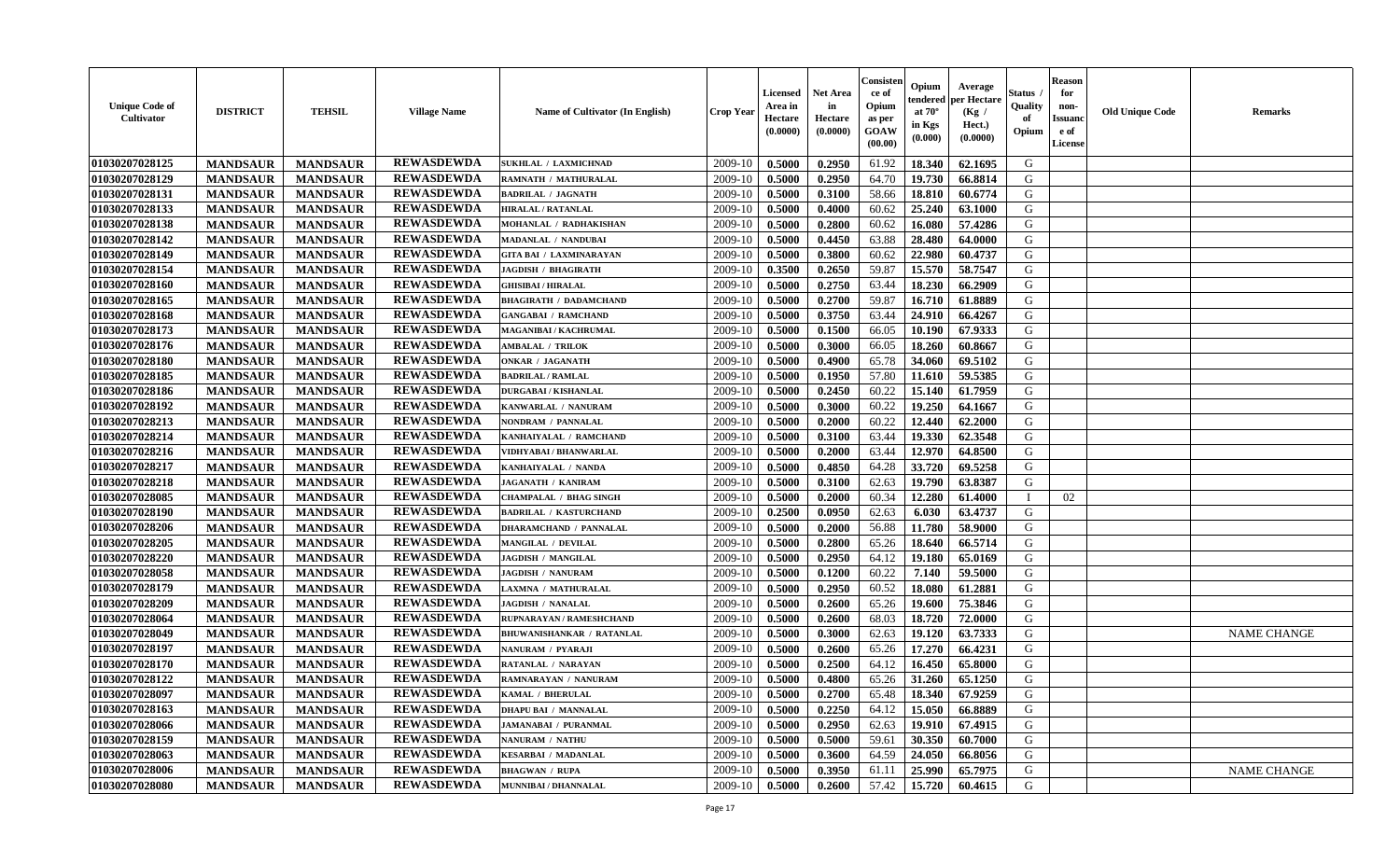| <b>Unique Code of</b><br>Cultivator | <b>DISTRICT</b> | <b>TEHSIL</b>   | <b>Village Name</b> | Name of Cultivator (In English)     | <b>Crop Year</b> | <b>Licensed</b><br>Area in<br>Hectare<br>(0.0000) | <b>Net Area</b><br>in<br>Hectare<br>(0.0000) | Consister<br>ce of<br>Opium<br>as per<br>GOAW<br>(00.00) | Opium<br>endered<br>at $70^\circ$<br>in Kgs<br>(0.000) | Average<br>per Hectare<br>(Kg /<br>Hect.)<br>(0.0000) | Status .<br>Quality<br>of<br>Opium | <b>Reason</b><br>for<br>non-<br><b>Issuanc</b><br>e of<br>License | <b>Old Unique Code</b> | <b>Remarks</b>     |
|-------------------------------------|-----------------|-----------------|---------------------|-------------------------------------|------------------|---------------------------------------------------|----------------------------------------------|----------------------------------------------------------|--------------------------------------------------------|-------------------------------------------------------|------------------------------------|-------------------------------------------------------------------|------------------------|--------------------|
| 01030207028124                      | <b>MANDSAUR</b> | <b>MANDSAUR</b> | <b>REWASDEWDA</b>   | NYAYSHANKAR / MANGILAL              | 2009-10          | 0.5000                                            | 0.4050                                       | 64.76                                                    | 26.630                                                 | 65.7531                                               | G                                  |                                                                   |                        |                    |
| 01030207028132                      | <b>MANDSAUR</b> | <b>MANDSAUR</b> | <b>REWASDEWDA</b>   | <b>GITABAI / MANGILAL</b>           | 2009-10          | 0.5000                                            | 0.3400                                       | 62.94                                                    | 21.300                                                 | 62.6471                                               | G                                  |                                                                   |                        |                    |
| 01030207028152                      | <b>MANDSAUR</b> | <b>MANDSAUR</b> | <b>REWASDEWDA</b>   | <b>GODAWRIBAI / RATANLAL</b>        | 2009-10          | 0.5000                                            | 0.2350                                       | 62.94                                                    | 14.510                                                 | 61.7447                                               | G                                  |                                                                   |                        |                    |
| 01030207028008                      | <b>MANDSAUR</b> | <b>MANDSAUR</b> | <b>REWASDEWDA</b>   | <b>RUGHNATH / RUPA</b>              | 2009-10          | 0.5000                                            | 0.2550                                       | 62.94                                                    | 15.500                                                 | 60.7843                                               | G                                  |                                                                   |                        |                    |
| 01030207028050                      | <b>MANDSAUR</b> | <b>MANDSAUR</b> | <b>REWASDEWDA</b>   | MULCHAND / MANGILAL                 | 2009-10          | 0.5000                                            | 0.1800                                       | 62.94                                                    | 11.520                                                 | 64.0000                                               | G                                  |                                                                   |                        |                    |
| 01030207028182                      | <b>MANDSAUR</b> | <b>MANDSAUR</b> | <b>REWASDEWDA</b>   | <b>MANGILAL / KHYALIRAM</b>         | 2009-10          | 0.5000                                            | 0.2950                                       | 60.72                                                    | 17.820                                                 | 60.4068                                               | G                                  |                                                                   |                        |                    |
| 01030207028072                      | <b>MANDSAUR</b> | <b>MANDSAUR</b> | <b>REWASDEWDA</b>   | <b>AMBARAM / HIRALAL</b>            | 2009-10          | 0.5000                                            | 0.4000                                       | 64.76                                                    | 27.010                                                 | 67.5250                                               | G                                  |                                                                   |                        |                    |
| 01030207028022                      | <b>MANDSAUR</b> | <b>MANDSAUR</b> | <b>REWASDEWDA</b>   | NOJIBAI / KISHANLAL                 | 2009-10          | 0.5000                                            | 0.1450                                       | 60.72                                                    | 8.900                                                  | 61.3793                                               | G                                  |                                                                   |                        |                    |
| 01030207028089                      | <b>MANDSAUR</b> | <b>MANDSAUR</b> | <b>REWASDEWDA</b>   | <b>BHANWAR SINGH / KISHOR SINGH</b> | 2009-10          | 0.5000                                            | 0.3200                                       | 60.72                                                    | 19.920                                                 | 62.2500                                               | G                                  |                                                                   |                        |                    |
| 01030207028167                      | <b>MANDSAUR</b> | <b>MANDSAUR</b> | <b>REWASDEWDA</b>   | RUKMANIBAI / AMRATRAM               | 2009-10          | 0.5000                                            | 0.1450                                       | 55.69                                                    | 8.740                                                  | 60.2759                                               | G                                  |                                                                   |                        |                    |
| 01030207028024                      | <b>MANDSAUR</b> | <b>MANDSAUR</b> | <b>REWASDEWDA</b>   | NANDUBAI / VARDICHANDRA             | 2009-10          | 0.5000                                            | 0.2350                                       | 63.84                                                    | 15.350                                                 | 65.3191                                               | G                                  |                                                                   |                        |                    |
| 01030207028128                      | <b>MANDSAUR</b> | <b>MANDSAUR</b> | <b>REWASDEWDA</b>   | <b>RAMNRAYAN / BHERULAL</b>         | 2009-10          | 0.5000                                            | 0.2500                                       | 64.76                                                    | 16.440                                                 | 65.7600                                               | G                                  |                                                                   |                        |                    |
| 01030207028171                      | <b>MANDSAUR</b> | <b>MANDSAUR</b> | <b>REWASDEWDA</b>   | <b>NANURAM / HIRALAL</b>            | 2009-10          | 0.5000                                            | 0.2900                                       | 63.84                                                    | 18.540                                                 | 63.9310                                               | G                                  |                                                                   |                        |                    |
| 01030207028094                      | <b>MANDSAUR</b> | <b>MANDSAUR</b> | <b>REWASDEWDA</b>   | DALLA / KISHAN                      | 2009-10          | 0.5000                                            | 0.3100                                       | 62.02                                                    | 18.780                                                 | 60.5806                                               | G                                  |                                                                   |                        | <b>NAME CHANGE</b> |
| 01030207028121                      | <b>MANDSAUR</b> | <b>MANDSAUR</b> | <b>REWASDEWDA</b>   | <b>AMBALAL / DEVA</b>               | 2009-10          | 0.2500                                            |                                              |                                                          |                                                        | 0.0000                                                | $\mathbf{F}$                       |                                                                   |                        |                    |
| 01030207028198                      | <b>MANDSAUR</b> | <b>MANDSAUR</b> | <b>REWASDEWDA</b>   | RUPA / TULSIRAM                     | 2009-10          | 0.5000                                            | 0.2600                                       | 62.02                                                    | 16.470                                                 | 63.3462                                               | G                                  |                                                                   |                        |                    |
| 01030207028115                      | <b>MANDSAUR</b> | <b>MANDSAUR</b> | <b>REWASDEWDA</b>   | MANGIBAI / SHIVNARAYAN              | 2009-10          | 0.2500                                            | 0.1400                                       | 63.84                                                    | 9.100                                                  | 65.0000                                               | G                                  |                                                                   |                        |                    |
| 01030207028084                      | <b>MANDSAUR</b> | <b>MANDSAUR</b> | <b>REWASDEWDA</b>   | <b>MANAK / MOHANLAL</b>             | 2009-10          | 0.2500                                            | 0.1000                                       | 62.02                                                    | 6.410                                                  | 64.1000                                               | G                                  |                                                                   |                        |                    |
| 01030207028107                      | <b>MANDSAUR</b> | <b>MANDSAUR</b> | <b>REWASDEWDA</b>   | MAHAVIR PRASAD / GOUTAM LAL         | 2009-10          | 0.2500                                            |                                              |                                                          |                                                        | 0.0000                                                | $\mathbf{F}$                       |                                                                   |                        |                    |
| 01030207028144                      | <b>MANDSAUR</b> | <b>MANDSAUR</b> | <b>REWASDEWDA</b>   | MUNNALAL / NANDA                    | 2009-10          | 0.2500                                            | 0.1350                                       | 63.84                                                    | 8.600                                                  | 63.7037                                               | G                                  |                                                                   |                        |                    |
| 01030207028155                      | <b>MANDSAUR</b> | <b>MANDSAUR</b> | <b>REWASDEWDA</b>   | <b>GOTAM / TRILOKCHANDRA</b>        | 2009-10          | 0.2500                                            | 0.1800                                       | 62.02                                                    | 12.020                                                 | 66.7778                                               | G                                  |                                                                   |                        |                    |
| 01030207028004                      | <b>MANDSAUR</b> | <b>MANDSAUR</b> | <b>REWASDEWDA</b>   | MANGILAL / MANNALAL                 | 2009-10          | 0.2500                                            |                                              |                                                          |                                                        | 0.0000                                                | F                                  |                                                                   |                        |                    |
| 01030207028042                      | <b>MANDSAUR</b> | <b>MANDSAUR</b> | <b>REWASDEWDA</b>   | <b>KESARBAI / RADHAKISHAN</b>       | 2009-10          | 0.2500                                            | 0.2050                                       | 58.84                                                    | 12.670                                                 | 61.8049                                               | G                                  |                                                                   |                        |                    |
| 01030207028187                      | <b>MANDSAUR</b> | <b>MANDSAUR</b> | <b>REWASDEWDA</b>   | RAMRATAN / KISHANLAL                | 2009-10          | 0.2500                                            | 0.2400                                       | 62.59                                                    | 16.010                                                 | 66.7083                                               | G                                  |                                                                   |                        |                    |
| 01030207028203                      | <b>MANDSAUR</b> | <b>MANDSAUR</b> | <b>REWASDEWDA</b>   | KARULAL / BAGDIRAM                  | 2009-10          | 0.2500                                            | 0.2000                                       | 62.59                                                    | 13.050                                                 | 65.2500                                               | G                                  |                                                                   |                        |                    |
| 01030207028139                      | <b>MANDSAUR</b> | <b>MANDSAUR</b> | <b>REWASDEWDA</b>   | <b>GOPAL / DADAMCHAND</b>           | 2009-10          | 0.2500                                            | 0.1500                                       | 60.08                                                    | 9.130                                                  | 60.8667                                               | G                                  |                                                                   |                        |                    |
| 01030207028208                      | <b>MANDSAUR</b> | <b>MANDSAUR</b> | <b>REWASDEWDA</b>   | <b>DULICHAND / RATANLAL</b>         | 2009-10          | 0.2500                                            | 0.1300                                       | 64.22                                                    | 8.830                                                  | 67.9231                                               | ${\bf G}$                          |                                                                   |                        |                    |
| 01030207028212                      | <b>MANDSAUR</b> | <b>MANDSAUR</b> | <b>REWASDEWDA</b>   | NANDLAL / NANALAL                   | 2009-10          | 0.2500                                            | 0.0950                                       | 66.05                                                    | 6.640                                                  | 69.8947                                               | G                                  |                                                                   |                        |                    |
| 01030207028060                      | <b>MANDSAUR</b> | <b>MANDSAUR</b> | <b>REWASDEWDA</b>   | <b>BHUWANIBAI / RAMESHCHAND</b>     | 2009-10          | 0.2500                                            | 0.1500                                       | 62.59                                                    | 9.680                                                  | 64.5333                                               | G                                  |                                                                   |                        |                    |
| 01030207028195                      | <b>MANDSAUR</b> | <b>MANDSAUR</b> | <b>REWASDEWDA</b>   | <b>BAPULAL / BHAGIRATH</b>          | 2009-10          | 0.2500                                            | 0.2350                                       | 60.08                                                    | 14.730                                                 | 62.6809                                               | G                                  |                                                                   |                        |                    |
| 01030207028077                      | <b>MANDSAUR</b> | <b>MANDSAUR</b> | <b>REWASDEWDA</b>   | <b>SUBHASH / DALAMCHANDRA</b>       | 2009-10          | 0.2500                                            | 0.1350                                       | 60.08                                                    | 8.660                                                  | 64.1481                                               | G                                  |                                                                   |                        |                    |
| 01030207028181                      | <b>MANDSAUR</b> | <b>MANDSAUR</b> | <b>REWASDEWDA</b>   | SALIM KHA / D.P. GAFURAN BI         | 2009-10          | 0.2500                                            | 0.1950                                       | 60.08                                                    | 12.060                                                 | 61.8462                                               | G                                  |                                                                   |                        |                    |
| 01030207028053                      | <b>MANDSAUR</b> | <b>MANDSAUR</b> | <b>REWASDEWDA</b>   | KAILASH / NANDA                     | 2009-10          | 0.2500                                            | 0.2050                                       | 59.87                                                    | 12.260                                                 | 59.8049                                               | G                                  |                                                                   |                        |                    |
| 01030207028221                      | <b>MANDSAUR</b> | <b>MANDSAUR</b> | <b>REWASDEWDA</b>   | <b>GITABAI / RAMLAL</b>             | 2009-10          | 0.2500                                            | 0.1550                                       | 62.59                                                    | 9.320                                                  | 60.1290                                               | G                                  |                                                                   |                        |                    |
| 01030207028136                      | <b>MANDSAUR</b> | <b>MANDSAUR</b> | <b>REWASDEWDA</b>   | <b>BHERULAL / DEVA</b>              | 2009-10          | 0.2500                                            | 0.1000                                       | 59.87                                                    | 6.130                                                  | 61.3000                                               | G                                  |                                                                   |                        |                    |
| 01030207028134                      | <b>MANDSAUR</b> | <b>MANDSAUR</b> | <b>REWASDEWDA</b>   | <b>HULASIBAI / SAGARMAL</b>         | 2009-10          | 0.2500                                            | 0.1050                                       | 65.24                                                    | 6.810                                                  | 64.8571                                               |                                    | 02                                                                |                        |                    |
| 01030207031003                      | <b>MANDSAUR</b> | <b>MANDSAUR</b> | <b>SABAKHEDA</b>    | <b>BAGDIBAI / SHANKARLAL</b>        | 2009-10          | 0.2500                                            |                                              |                                                          |                                                        | 0.0000                                                | $\mathbf N$                        |                                                                   |                        |                    |
| 01030207031012                      | <b>MANDSAUR</b> | <b>MANDSAUR</b> | <b>SABAKHEDA</b>    | <b>BHAGIRATH / MANGILAL</b>         | 2009-10          | 0.5000                                            |                                              |                                                          |                                                        | 0.0000                                                | $\mathbf{F}$                       |                                                                   |                        |                    |
| 01030207031007                      | <b>MANDSAUR</b> | <b>MANDSAUR</b> | <b>SABAKHEDA</b>    | <b>JAMANALAL / MANGILAL</b>         | 2009-10          | 0.2500                                            |                                              |                                                          |                                                        | 0.0000                                                | $\mathbf{F}$                       |                                                                   |                        |                    |
| 01030207031016                      | <b>MANDSAUR</b> | <b>MANDSAUR</b> | <b>SABAKHEDA</b>    | KOMALRAM / MANGILAL                 | 2009-10          | 0.5000                                            |                                              |                                                          |                                                        | 0.0000                                                | F                                  |                                                                   |                        |                    |
| 01030207031017                      | <b>MANDSAUR</b> | <b>MANDSAUR</b> | <b>SABAKHEDA</b>    | MOHANBAI / GOVINDRAM                | 2009-10          | 0.5000                                            | 0.2350                                       | 62.40                                                    | 13.820                                                 | 58.8085                                               | G                                  |                                                                   |                        | <b>NAME CHANGE</b> |
| 01030207031024                      | <b>MANDSAUR</b> | <b>MANDSAUR</b> | <b>SABAKHEDA</b>    | <b>GHANSHYAM / CHAMPALAL</b>        | 2009-10          | 0.3500                                            | 0.1600                                       | 62.40                                                    | 10.220                                                 | 63.8750                                               | G                                  |                                                                   |                        |                    |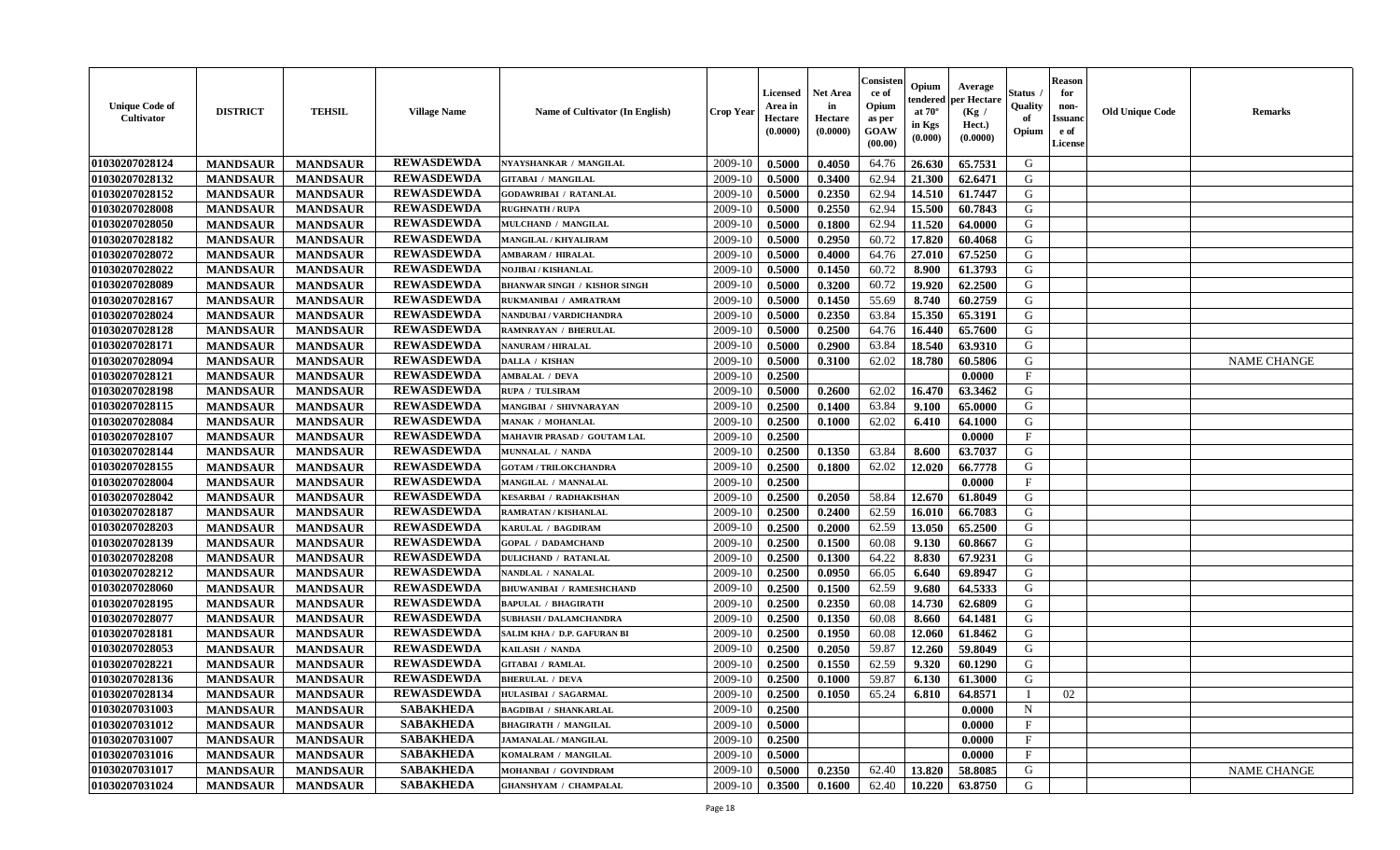| <b>Unique Code of</b><br><b>Cultivator</b> | <b>DISTRICT</b> | <b>TEHSIL</b>   | <b>Village Name</b> | Name of Cultivator (In English) | <b>Crop Year</b> | <b>Licensed</b><br>Area in<br>Hectare<br>(0.0000) | Net Area<br>in<br>Hectare<br>(0.0000) | Consister<br>ce of<br>Opium<br>as per<br>GOAW<br>(00.00) | Opium<br>endered<br>at $70^\circ$<br>in Kgs<br>(0.000) | Average<br>per Hectare<br>(Kg /<br>Hect.)<br>(0.0000) | Status<br>Quality<br>of<br>Opium | <b>Reason</b><br>for<br>non-<br><b>Issuand</b><br>e of<br>License | <b>Old Unique Code</b> | Remarks |
|--------------------------------------------|-----------------|-----------------|---------------------|---------------------------------|------------------|---------------------------------------------------|---------------------------------------|----------------------------------------------------------|--------------------------------------------------------|-------------------------------------------------------|----------------------------------|-------------------------------------------------------------------|------------------------|---------|
| 01030207031028                             | <b>MANDSAUR</b> | <b>MANDSAUR</b> | <b>SABAKHEDA</b>    | JHAMAKLAL / MOTILAL             | 2009-10          | 0.5000                                            |                                       |                                                          |                                                        | 0.0000                                                | $\mathbf{F}$                     |                                                                   |                        |         |
| 01030207031031                             | <b>MANDSAUR</b> | <b>MANDSAUR</b> | <b>SABAKHEDA</b>    | MOHAMMAD SHAH / NAHAR SHAH      | 2009-10          | 0.3500                                            |                                       |                                                          |                                                        | 0.0000                                                | $\mathbf{F}$                     | 07                                                                |                        |         |
| 01030207031034                             | <b>MANDSAUR</b> | <b>MANDSAUR</b> | <b>SABAKHEDA</b>    | <b>GOBARLAL / NIMBAJI</b>       | 2009-10          | 0.3500                                            | 0.1700                                | 62.40                                                    | 10.310                                                 | 60.6471                                               | G                                |                                                                   |                        |         |
| 01030207031037                             | <b>MANDSAUR</b> | <b>MANDSAUR</b> | <b>SABAKHEDA</b>    | KOMALRAM / BADRILAL             | 2009-10          | 0.5000                                            | 0.1800                                | 64.74                                                    | 11.560                                                 | 64.2222                                               | G                                |                                                                   |                        |         |
| 01030207031042                             | <b>MANDSAUR</b> | <b>MANDSAUR</b> | <b>SABAKHEDA</b>    | RAMCHADNRA / KACHARMAL          | 2009-10          | 0.5000                                            |                                       |                                                          |                                                        | 0.0000                                                | $_{\rm F}$                       |                                                                   |                        |         |
| 01030207031044                             | <b>MANDSAUR</b> | <b>MANDSAUR</b> | <b>SABAKHEDA</b>    | JHAMKUBAI / LAXMINARAYAN        | 2009-10          | 0.5000                                            |                                       |                                                          |                                                        | 0.0000                                                | $\mathbf{F}$                     |                                                                   |                        |         |
| 01030207031045                             | <b>MANDSAUR</b> | <b>MANDSAUR</b> | <b>SABAKHEDA</b>    | <b>RAMESHCHNAD / BABRU</b>      | 2009-10          | 0.5000                                            |                                       |                                                          |                                                        | 0.0000                                                | $\mathbf{F}$                     |                                                                   |                        |         |
| 01030207031047                             | <b>MANDSAUR</b> | <b>MANDSAUR</b> | <b>SABAKHEDA</b>    | RAMKISHAN / KALU                | 2009-10          | 0.3500                                            | 0.0200                                | 75.96                                                    | 1.390                                                  | 69.5000                                               | G                                |                                                                   |                        |         |
| 01030207031048                             | <b>MANDSAUR</b> | <b>MANDSAUR</b> | <b>SABAKHEDA</b>    | <b>KESHURAM / DALU</b>          | 2009-10          | 0.5000                                            | 0.1050                                | 64.74                                                    | 6.860                                                  | 65.3333                                               | G                                |                                                                   |                        |         |
| 01030207031049                             | <b>MANDSAUR</b> | <b>MANDSAUR</b> | <b>SABAKHEDA</b>    | <b>BHERULAL / SAMDA</b>         | 2009-10          | 0.5000                                            | 0.2000                                | 62.88                                                    | 13.140                                                 | 65.7000                                               | G                                |                                                                   |                        |         |
| 01030207031051                             | <b>MANDSAUR</b> | <b>MANDSAUR</b> | <b>SABAKHEDA</b>    | <b>ONKARLAL / RATANLAL</b>      | 2009-10          | 0.5000                                            | 0.4750                                | 62.88                                                    | 30.160                                                 | 63.4947                                               | G                                |                                                                   |                        |         |
| 01030207031052                             | <b>MANDSAUR</b> | <b>MANDSAUR</b> | <b>SABAKHEDA</b>    | <b>AMBALAL / MOTILAL</b>        | 2009-10          | 0.5000                                            |                                       |                                                          |                                                        | 0.0000                                                | $_{\rm F}$                       |                                                                   |                        |         |
| 01030207031053                             | <b>MANDSAUR</b> | <b>MANDSAUR</b> | <b>SABAKHEDA</b>    | KANHAIYALAL / BHANWARLAL        | 2009-10          | 0.5000                                            | 0.2400                                | 67.64                                                    | 15.890                                                 | 66.2083                                               | G                                |                                                                   |                        |         |
| 01030207031054                             | <b>MANDSAUR</b> | <b>MANDSAUR</b> | <b>SABAKHEDA</b>    | <b>ONKARLAL / CHAINRAM</b>      | 2009-10          | 0.5000                                            |                                       |                                                          |                                                        | 0.0000                                                | $\mathbf{F}$                     |                                                                   |                        |         |
| 01030207031055                             | <b>MANDSAUR</b> | <b>MANDSAUR</b> | <b>SABAKHEDA</b>    | HAJARILAL / BHERULAL            | 2009-10          | 0.5000                                            | 0.2250                                | 65.47                                                    | 14.990                                                 | 66.6222                                               | $\mathbf G$                      |                                                                   |                        |         |
| 01030207031059                             | <b>MANDSAUR</b> | <b>MANDSAUR</b> | <b>SABAKHEDA</b>    | <b>RATANBAI / SURATRAM</b>      | 2009-10          | 0.5000                                            | 0.4200                                | 58.32                                                    | 5.290                                                  | 12.5952                                               | G                                | 04                                                                |                        |         |
| 01030207031060                             | <b>MANDSAUR</b> | <b>MANDSAUR</b> | <b>SABAKHEDA</b>    | <b>JAN KUNWAR / BHAGIRATH</b>   | 2009-10          | 0.5000                                            |                                       |                                                          |                                                        | 0.0000                                                | $\mathbf{F}$                     |                                                                   |                        |         |
| 01030207031061                             | <b>MANDSAUR</b> | <b>MANDSAUR</b> | <b>SABAKHEDA</b>    | <b>DEVRAM / JAYRAM</b>          | 2009-10          | 0.3500                                            | 0.2450                                | 67.75                                                    | 3.790                                                  | 15.4694                                               | $\mathbf{I}$                     | 02                                                                |                        |         |
| 01030207031069                             | <b>MANDSAUR</b> | <b>MANDSAUR</b> | <b>SABAKHEDA</b>    | NANI BAI / KISHAN LAL           | 2009-10          | 0.5000                                            | 0.0900                                | 62.88                                                    | 5.680                                                  | 63.1111                                               | G                                |                                                                   |                        |         |
| 01030207031072                             | <b>MANDSAUR</b> | <b>MANDSAUR</b> | <b>SABAKHEDA</b>    | <b>RAMNIWAS / DEVRAM</b>        | 2009-10          | 0.5000                                            |                                       |                                                          |                                                        | 0.0000                                                | $\mathbf{F}$                     |                                                                   |                        |         |
| 01030207031073                             | <b>MANDSAUR</b> | <b>MANDSAUR</b> | <b>SABAKHEDA</b>    | KANKUBAI / MANGU                | 2009-10          | 0.3500                                            | 0.3300                                | 62.88                                                    | 21.310                                                 | 64.5758                                               | G                                |                                                                   |                        |         |
| 01030207031076                             | <b>MANDSAUR</b> | <b>MANDSAUR</b> | <b>SABAKHEDA</b>    | LALIBAI / MANGILAL              | 2009-10          | 0.5000                                            |                                       |                                                          |                                                        | 0.0000                                                | $_{\rm F}$                       |                                                                   |                        |         |
| 01030207031077                             | <b>MANDSAUR</b> | <b>MANDSAUR</b> | <b>SABAKHEDA</b>    | <b>CHATRA NAND / VARDIBAI</b>   | 2009-10          | 0.5000                                            |                                       |                                                          |                                                        | 0.0000                                                | F                                |                                                                   |                        |         |
| 01030207031080                             | <b>MANDSAUR</b> | <b>MANDSAUR</b> | <b>SABAKHEDA</b>    | PARASRAM / RATANLAL             | 2009-10          | 0.5000                                            | 0.1950                                | 67.79                                                    | 13.110                                                 | 67.2308                                               |                                  | 02                                                                |                        |         |
| 01030207031083                             | <b>MANDSAUR</b> | <b>MANDSAUR</b> | <b>SABAKHEDA</b>    | NATHU / JAGANATH                | 2009-10          | 0.5000                                            |                                       |                                                          |                                                        | 0.0000                                                | $\mathbf{F}$                     |                                                                   |                        |         |
| 01030207031085                             | <b>MANDSAUR</b> | <b>MANDSAUR</b> | <b>SABAKHEDA</b>    | RAM KUNWAR / VARDICHAND         | 2009-10          | 0.3500                                            | 0.1800                                | 61.83                                                    | 10.630                                                 | 59.0556                                               | G                                |                                                                   |                        |         |
| 01030207031088                             | <b>MANDSAUR</b> | <b>MANDSAUR</b> | <b>SABAKHEDA</b>    | FULCHAND / JAYRAM               | 2009-10          | 0.5000                                            | 0.2800                                | 56.22                                                    | 3.480                                                  | 12.4286                                               | $\mathbf I$                      | 02                                                                |                        |         |
| 01030207031089                             | <b>MANDSAUR</b> | <b>MANDSAUR</b> | <b>SABAKHEDA</b>    | <b>BHAGATRAM / BHAGWAN</b>      | 2009-10          | 0.3500                                            |                                       |                                                          |                                                        | 0.0000                                                | $\mathbf{F}$                     |                                                                   |                        |         |
| 01030207031091                             | <b>MANDSAUR</b> | <b>MANDSAUR</b> | <b>SABAKHEDA</b>    | <b>SAVIBAI / HEMA BHIL</b>      | 2009-10          | 0.3500                                            | 0.1300                                | 66.26                                                    | 8.640                                                  | 66.4615                                               | G                                |                                                                   |                        |         |
| 01030207031097                             | <b>MANDSAUR</b> | <b>MANDSAUR</b> | <b>SABAKHEDA</b>    | <b>MOHANBAI/RAMCHANDRA</b>      | 2009-10          | 0.3500                                            | 0.1050                                | 66.07                                                    | 6.850                                                  | 65.2381                                               | G                                |                                                                   |                        |         |
| 01030207031098                             | <b>MANDSAUR</b> | <b>MANDSAUR</b> | <b>SABAKHEDA</b>    | SHYAMSUNDAR / SALAGRAM          | 2009-10          | 0.5000                                            |                                       |                                                          |                                                        | 0.0000                                                | $\mathbf{F}$                     |                                                                   |                        |         |
| 01030207031103                             | <b>MANDSAUR</b> | <b>MANDSAUR</b> | <b>SABAKHEDA</b>    | <b>BALURAM / KISHANLAL</b>      | 2009-10          | 0.5000                                            |                                       |                                                          |                                                        | 0.0000                                                | $\mathbf{F}$                     |                                                                   |                        |         |
| 01030207031111                             | <b>MANDSAUR</b> | <b>MANDSAUR</b> | <b>SABAKHEDA</b>    | <b>BHANWARLAL / KACHRU</b>      | 2009-10          | 0.3500                                            | 0.1400                                | 59.22                                                    | 7.770                                                  | 55.5000                                               | G                                | 04                                                                |                        |         |
| 01030207031112                             | <b>MANDSAUR</b> | <b>MANDSAUR</b> | <b>SABAKHEDA</b>    | KALU / BHERA                    | 2009-10          | 0.5000                                            |                                       |                                                          |                                                        | 0.0000                                                | $\mathbf{F}$                     |                                                                   |                        |         |
| 01030207031113                             | <b>MANDSAUR</b> | <b>MANDSAUR</b> | <b>SABAKHEDA</b>    | <b>CHANDRABAI / RAGHUNATH</b>   | 2009-10          | 0.5000                                            |                                       |                                                          |                                                        | 0.0000                                                | $_{\rm F}$                       |                                                                   |                        |         |
| 01030207031116                             | <b>MANDSAUR</b> | <b>MANDSAUR</b> | <b>SABAKHEDA</b>    | RAMESHCHAND / UDAYRAM           | 2009-10          | 0.5000                                            |                                       |                                                          |                                                        | 0.0000                                                | $\mathbf{F}$                     |                                                                   |                        |         |
| 01030207031117                             | <b>MANDSAUR</b> | <b>MANDSAUR</b> | <b>SABAKHEDA</b>    | RAMESHCHAND / RAMKISHAN         | 2009-10          | 0.5000                                            | 0.1650                                | 64.53                                                    | 10.570                                                 | 64.0606                                               | G                                |                                                                   |                        |         |
| 01030207031121                             | <b>MANDSAUR</b> | <b>MANDSAUR</b> | <b>SABAKHEDA</b>    | RAMCHANDRAIBAI / MANGILAL       | 2009-10          | 0.5000                                            |                                       |                                                          |                                                        | 0.0000                                                | $\mathbf{F}$                     |                                                                   |                        |         |
| 01030207031123                             | <b>MANDSAUR</b> | <b>MANDSAUR</b> | <b>SABAKHEDA</b>    | <b>SITARAM / RAMCHAND</b>       | 2009-10          | 0.5000                                            |                                       |                                                          |                                                        | 0.0000                                                | $\mathbf{F}$                     |                                                                   |                        |         |
| 01030207031124                             | <b>MANDSAUR</b> | <b>MANDSAUR</b> | <b>SABAKHEDA</b>    | MANGILAL / SALAGRAM             | 2009-10          | 0.5000                                            | 0.1050                                | 62.03                                                    | 6.410                                                  | 61.0476                                               | G                                |                                                                   |                        |         |
| 01030207031128                             | <b>MANDSAUR</b> | <b>MANDSAUR</b> | <b>SABAKHEDA</b>    | <b>DHAKHIBAI / BAPULAL</b>      | 2009-10          | 0.3500                                            |                                       |                                                          |                                                        | 0.0000                                                | N                                |                                                                   |                        |         |
| 01030207031140                             | <b>MANDSAUR</b> | <b>MANDSAUR</b> | <b>SABAKHEDA</b>    | <b>GHANSHYAM / ONKARLAL</b>     | 2009-10          | 0.5000                                            |                                       |                                                          |                                                        | 0.0000                                                | $\mathbf{F}$                     |                                                                   |                        |         |
|                                            |                 |                 |                     |                                 |                  |                                                   |                                       |                                                          |                                                        |                                                       |                                  |                                                                   |                        |         |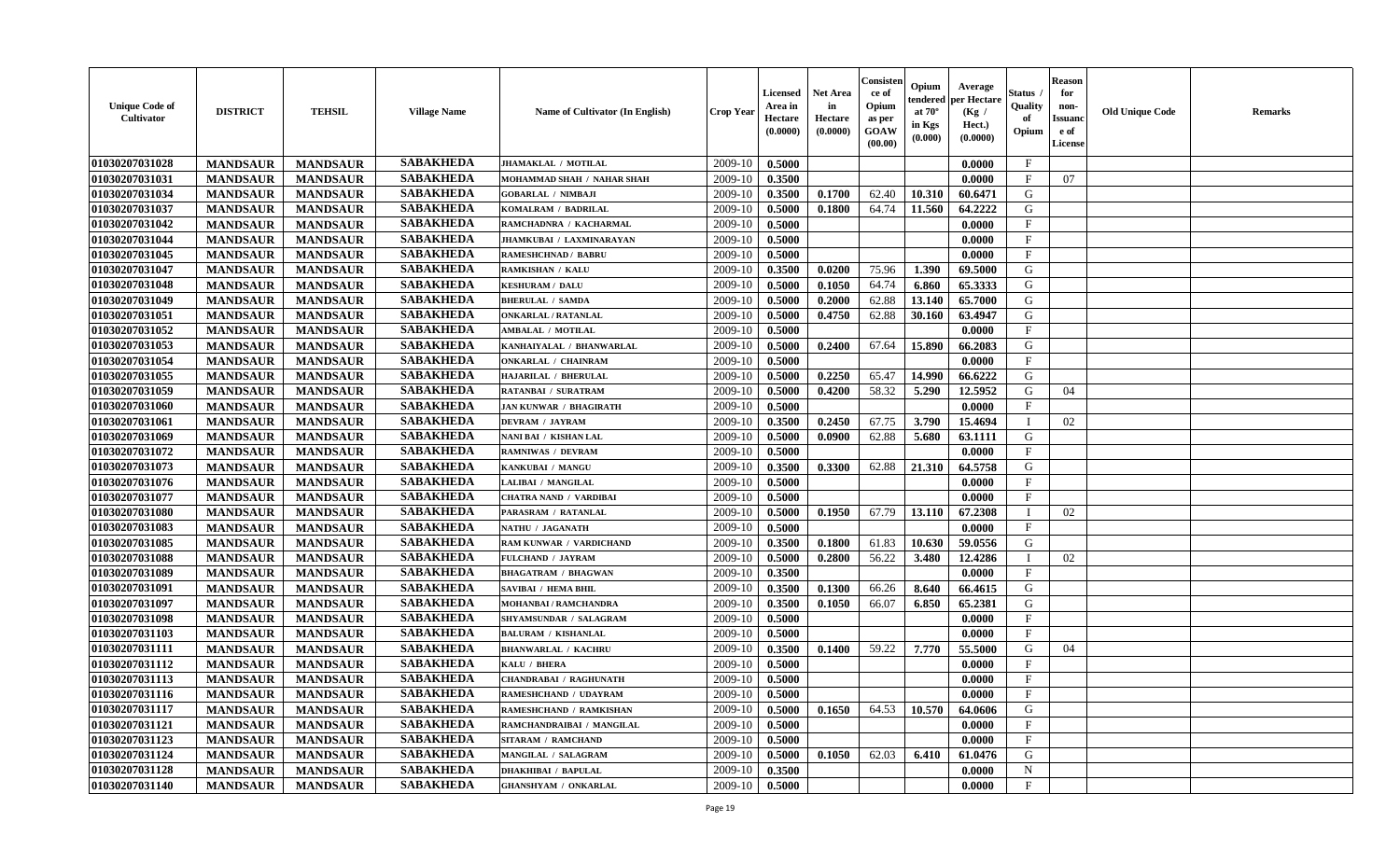| <b>Unique Code of</b><br><b>Cultivator</b> | <b>DISTRICT</b> | <b>TEHSIL</b>   | <b>Village Name</b> | Name of Cultivator (In English) | <b>Crop Year</b> | <b>Licensed</b><br>Area in<br>Hectare<br>(0.0000) | <b>Net Area</b><br>in<br>Hectare<br>(0.0000) | Consisteı<br>ce of<br>Opium<br>as per<br><b>GOAW</b><br>(00.00) | Opium<br>endered<br>at $70^\circ$<br>in Kgs<br>$(\mathbf{0.000})$ | Average<br>per Hectare<br>(Kg /<br>Hect.)<br>(0.0000) | Status<br>Quality<br>of<br>Opium | Reason<br>for<br>non-<br>Issuan<br>e of<br>License | <b>Old Unique Code</b> | <b>Remarks</b>     |
|--------------------------------------------|-----------------|-----------------|---------------------|---------------------------------|------------------|---------------------------------------------------|----------------------------------------------|-----------------------------------------------------------------|-------------------------------------------------------------------|-------------------------------------------------------|----------------------------------|----------------------------------------------------|------------------------|--------------------|
| 01030207031142                             | <b>MANDSAUR</b> | <b>MANDSAUR</b> | <b>SABAKHEDA</b>    | <b>JANIBAI / RAGHUNATH</b>      | 2009-10          | 0.3500                                            |                                              |                                                                 |                                                                   | 0.0000                                                | $\mathbf{F}$                     |                                                    |                        |                    |
| 01030207031143                             | <b>MANDSAUR</b> | <b>MANDSAUR</b> | <b>SABAKHEDA</b>    | <b>SURAJMAL / RAMCHAND</b>      | 2009-10          | 0.5000                                            |                                              |                                                                 |                                                                   | 0.0000                                                | $\mathbf{F}$                     |                                                    |                        |                    |
| 01030207031145                             | <b>MANDSAUR</b> | <b>MANDSAUR</b> | <b>SABAKHEDA</b>    | PARMANAND / RAMCHANDRA          | 2009-10          | 0.5000                                            |                                              |                                                                 |                                                                   | 0.0000                                                | $\mathbf{F}$                     |                                                    |                        |                    |
| 01030207031146                             | <b>MANDSAUR</b> | <b>MANDSAUR</b> | <b>SABAKHEDA</b>    | <b>GOPILAL / MANNALAL</b>       | 2009-10          | 0.5000                                            | 0.2900                                       | 60.36                                                           | 18.220                                                            | 62.8276                                               | G                                |                                                    |                        |                    |
| 01030207031150                             | <b>MANDSAUR</b> | <b>MANDSAUR</b> | <b>SABAKHEDA</b>    | RAMESHCHAND / JAGDISH           | 2009-10          | 0.5000                                            | 0.1450                                       | 65.87                                                           | 10.110                                                            | 69.7241                                               | G                                |                                                    |                        |                    |
| 01030207031152                             | <b>MANDSAUR</b> | <b>MANDSAUR</b> | <b>SABAKHEDA</b>    | LAXMINARAYAN / RAMNIWAS         | 2009-10          | 0.5000                                            |                                              |                                                                 |                                                                   | 0.0000                                                | $_{\rm F}$                       |                                                    |                        |                    |
| 01030207031153                             | <b>MANDSAUR</b> | <b>MANDSAUR</b> | <b>SABAKHEDA</b>    | SHIVLAL / BASANTILAL            | 2009-10          | 0.5000                                            |                                              |                                                                 |                                                                   | 0.0000                                                | $\mathbf{F}$                     |                                                    |                        |                    |
| 01030207031158                             | <b>MANDSAUR</b> | <b>MANDSAUR</b> | <b>SABAKHEDA</b>    | RAM LAL / MANGILAL              | 2009-10          | 0.5000                                            |                                              |                                                                 |                                                                   | 0.0000                                                | $\mathbf{F}$                     |                                                    |                        |                    |
| 01030207031160                             | <b>MANDSAUR</b> | <b>MANDSAUR</b> | <b>SABAKHEDA</b>    | PARASRAM / TULSIRAM             | 2009-10          | 0.3500                                            | 0.1050                                       | 65.87                                                           | 6.820                                                             | 64.9524                                               | G                                |                                                    |                        |                    |
| 01030207031162                             | <b>MANDSAUR</b> | <b>MANDSAUR</b> | <b>SABAKHEDA</b>    | <b>AMRATRAM / RAGHUNATH</b>     | 2009-10          | 0.3500                                            | 0.1000                                       | 60.36                                                           | 5.850                                                             | 58.5000                                               | G                                |                                                    |                        |                    |
| 01030207031165                             | <b>MANDSAUR</b> | <b>MANDSAUR</b> | <b>SABAKHEDA</b>    | RAMKUNWAR / SHANKARLAL          | 2009-10          | 0.5000                                            |                                              |                                                                 |                                                                   | 0.0000                                                | $\mathbf{F}$                     |                                                    |                        |                    |
| 01030207031167                             | <b>MANDSAUR</b> | <b>MANDSAUR</b> | <b>SABAKHEDA</b>    | MOHANBAI / KESHURAM             | 2009-10          | 0.3500                                            |                                              |                                                                 |                                                                   | 0.0000                                                | $_{\rm F}$                       |                                                    |                        |                    |
| 01030207031169                             | <b>MANDSAUR</b> | <b>MANDSAUR</b> | <b>SABAKHEDA</b>    | <b>DINESHKUMAR / MANALAL</b>    | 2009-10          | 0.3500                                            | 0.1150                                       | 71.62                                                           | 8.260                                                             | 71.8261                                               | $\blacksquare$                   | 02                                                 |                        |                    |
| 01030207031173                             | <b>MANDSAUR</b> | <b>MANDSAUR</b> | <b>SABAKHEDA</b>    | RAJMAL / HIRALAL                | 2009-10          | 0.5000                                            | 0.1950                                       | 62.03                                                           | 13.260                                                            | 68.0000                                               | G                                |                                                    |                        |                    |
| 01030207031183                             | <b>MANDSAUR</b> | <b>MANDSAUR</b> | <b>SABAKHEDA</b>    | JUGALKISHOR / RAMNARAYAN        | 2009-10          | 0.3500                                            |                                              |                                                                 |                                                                   | 0.0000                                                | $\mathbf{F}$                     |                                                    |                        |                    |
| 01030207031186                             | <b>MANDSAUR</b> | <b>MANDSAUR</b> | <b>SABAKHEDA</b>    | LAXMINARAYAN / RADHESHYAM       | 2009-10          | 0.5000                                            | 0.1800                                       | 65.87                                                           | 12.230                                                            | 67.9444                                               | G                                |                                                    |                        |                    |
| 01030207031187                             | <b>MANDSAUR</b> | <b>MANDSAUR</b> | <b>SABAKHEDA</b>    | RAMESHCHAND / SALAGRAM          | 2009-10          | 0.5000                                            |                                              |                                                                 |                                                                   | 0.0000                                                | $\mathbf F$                      |                                                    |                        |                    |
| 01030207031190                             | <b>MANDSAUR</b> | <b>MANDSAUR</b> | <b>SABAKHEDA</b>    | HIRALAL / GOBA                  | 2009-10          | 0.3500                                            | 0.1150                                       | 62.31                                                           | 7.330                                                             | 63.7391                                               | G                                |                                                    |                        |                    |
| 01030207031191                             | <b>MANDSAUR</b> | <b>MANDSAUR</b> | <b>SABAKHEDA</b>    | PANNALAL / GOPILAL              | 2009-10          | 0.5000                                            | 0.4000                                       | 62.25                                                           | 5.600                                                             | 14.0000                                               |                                  | 02                                                 |                        |                    |
| 01030207031195                             | <b>MANDSAUR</b> | <b>MANDSAUR</b> | <b>SABAKHEDA</b>    | PRAHLAD / KACHRMAL              | 2009-10          | 0.5000                                            | 0.1200                                       | 59.32                                                           | 7.240                                                             | 60.3333                                               | G                                |                                                    |                        |                    |
| 01030207031200                             | <b>MANDSAUR</b> | <b>MANDSAUR</b> | <b>SABAKHEDA</b>    | <b>BHAGATRAM / ONKARLAL</b>     | 2009-10          | 0.3500                                            | 0.1100                                       | 65.87                                                           | 7.540                                                             | 68.5455                                               | G                                |                                                    |                        |                    |
| 01030207031205                             | <b>MANDSAUR</b> | <b>MANDSAUR</b> | <b>SABAKHEDA</b>    | NIRMAL / RAMJAS                 | 2009-10          | 0.3500                                            | 0.1000                                       | 66.90                                                           | 6.530                                                             | 65.3000                                               | - 1                              | 02                                                 |                        |                    |
| 01030207031207                             | <b>MANDSAUR</b> | <b>MANDSAUR</b> | <b>SABAKHEDA</b>    | <b>GHISALAL / DEVRAM</b>        | 2009-10          | 0.3500                                            | 0.3000                                       | 66.39                                                           | 20.230                                                            | 67.4333                                               | G                                |                                                    |                        |                    |
| 01030207031208                             | <b>MANDSAUR</b> | <b>MANDSAUR</b> | <b>SABAKHEDA</b>    | <b>BALMUKUND / MODIRAM</b>      | 2009-10          | 0.5000                                            | 0.1250                                       | 59.32                                                           | 7.450                                                             | 59.6000                                               | G                                |                                                    |                        |                    |
| 01030207031211                             | <b>MANDSAUR</b> | <b>MANDSAUR</b> | <b>SABAKHEDA</b>    | MUNNABAI / RAMNIWAS             | 2009-10          | 0.5000                                            |                                              |                                                                 |                                                                   | 0.0000                                                | $\mathbf{F}$                     |                                                    |                        |                    |
| 01030207031213                             | <b>MANDSAUR</b> | <b>MANDSAUR</b> | <b>SABAKHEDA</b>    | <b>GOPAL / CHAMPALAL</b>        | 2009-10          | 0.5000                                            | 0.4350                                       | 62.31                                                           | 27.350                                                            | 62.8736                                               | G                                |                                                    |                        |                    |
| 01030207031215                             | <b>MANDSAUR</b> | <b>MANDSAUR</b> | <b>SABAKHEDA</b>    | TULSIBAI / SHAMBHULAL           | 2009-10          | 0.5000                                            | 0.1900                                       | 62.31                                                           | 11.720                                                            | 61.6842                                               | G                                |                                                    |                        |                    |
| 01030207031216                             | <b>MANDSAUR</b> | <b>MANDSAUR</b> | <b>SABAKHEDA</b>    | <b>INDARMAL / HIRALAL</b>       | 2009-10          | 0.5000                                            | 0.2050                                       | 65.98                                                           | 13.490                                                            | 65.8049                                               | G                                |                                                    |                        |                    |
| 01030207031221                             | <b>MANDSAUR</b> | <b>MANDSAUR</b> | <b>SABAKHEDA</b>    | YASHWANT / PRAHLAD              | 2009-10          | 0.5000                                            | 0.1200                                       | 68.08                                                           | 8.330                                                             | 69.4167                                               | G                                |                                                    |                        |                    |
| 01030207031224                             | <b>MANDSAUR</b> | <b>MANDSAUR</b> | <b>SABAKHEDA</b>    | DINESH KUMAR / KANHAIYALAL      | 2009-10          | 0.5000                                            |                                              |                                                                 |                                                                   | 0.0000                                                | $\mathbf{F}$                     |                                                    |                        |                    |
| 01030207031225                             | <b>MANDSAUR</b> | <b>MANDSAUR</b> | <b>SABAKHEDA</b>    | <b>MOHANBAI / BHERULAL</b>      | 2009-10          | 0.5000                                            | 0.3700                                       | 62.40                                                           | 23.260                                                            | 62.8649                                               | G                                |                                                    |                        |                    |
| 01030207031228                             | <b>MANDSAUR</b> | <b>MANDSAUR</b> | <b>SABAKHEDA</b>    | KISHORILAL / MANGILAL           | 2009-10          | 0.5000                                            | 0.2050                                       | 59.32                                                           | 12.720                                                            | 62.0488                                               | G                                |                                                    |                        |                    |
| 01030207031229                             | <b>MANDSAUR</b> | <b>MANDSAUR</b> | <b>SABAKHEDA</b>    | <b>DEVRAM / PITHA</b>           | 2009-10          | 0.5000                                            |                                              |                                                                 |                                                                   | 0.0000                                                | $\mathbf{F}$                     |                                                    |                        |                    |
| 01030207031231                             | <b>MANDSAUR</b> | <b>MANDSAUR</b> | <b>SABAKHEDA</b>    | <b>ASHOK KUMAR / LAXMAN</b>     | 2009-10          | 0.5000                                            | 0.3200                                       | 65.31                                                           | 4.910                                                             | 15.3438                                               | G                                | 04                                                 |                        |                    |
| 01030207031232                             | <b>MANDSAUR</b> | <b>MANDSAUR</b> | <b>SABAKHEDA</b>    | RATANLAL / BHANWARLAL           | 2009-10          | 0.3500                                            |                                              |                                                                 |                                                                   | 0.0000                                                | $\mathbf{F}$                     |                                                    |                        |                    |
| 01030207031236                             | <b>MANDSAUR</b> | <b>MANDSAUR</b> | <b>SABAKHEDA</b>    | SATAYNARAYAN / HIRALAL          | $2009-10$ 0.3500 |                                                   | 0.2100                                       |                                                                 |                                                                   | 64.74   13.750   65.4762                              | G                                |                                                    |                        |                    |
| 01030207031237                             | <b>MANDSAUR</b> | <b>MANDSAUR</b> | <b>SABAKHEDA</b>    | KARULAL / JAGANNATH             | 2009-10          | 0.3500                                            | 0.1900                                       | 59.32                                                           | 11.020                                                            | 58.0000                                               | G                                |                                                    |                        |                    |
| 01030207031238                             | <b>MANDSAUR</b> | <b>MANDSAUR</b> | <b>SABAKHEDA</b>    | RAJENDRA KUMAR / AMBALAL        | 2009-10          | 0.5000                                            | 0.3050                                       | 64.74                                                           | 19.900                                                            | 65.2459                                               | G                                |                                                    |                        |                    |
| 01030207031240                             | <b>MANDSAUR</b> | <b>MANDSAUR</b> | <b>SABAKHEDA</b>    | <b>HIRALAL / BADRILAL</b>       | 2009-10          | 0.3500                                            | 0.2500                                       | 62.33                                                           | 3.720                                                             | 14.8800                                               | G                                | 04                                                 |                        |                    |
| 01030207031244                             | <b>MANDSAUR</b> | <b>MANDSAUR</b> | <b>SABAKHEDA</b>    | <b>OMPRAKASH / GOPILAL</b>      | 2009-10          | 0.5000                                            |                                              |                                                                 |                                                                   | 0.0000                                                | $\mathbf{F}$                     |                                                    |                        |                    |
| 01030207031245                             | <b>MANDSAUR</b> | <b>MANDSAUR</b> | <b>SABAKHEDA</b>    | MADANLAL / RAMKISHAN            | 2009-10          | 0.3500                                            |                                              |                                                                 |                                                                   | 0.0000                                                | $\mathbf{F}$                     |                                                    |                        |                    |
| 01030207031246                             | <b>MANDSAUR</b> | <b>MANDSAUR</b> | <b>SABAKHEDA</b>    | RADHESHYAM / RATANLAL           | 2009-10          | 0.5000                                            | 0.2250                                       | 66.67                                                           | 15.150                                                            | 67.3333                                               | G                                |                                                    |                        | <b>NAME CHANGE</b> |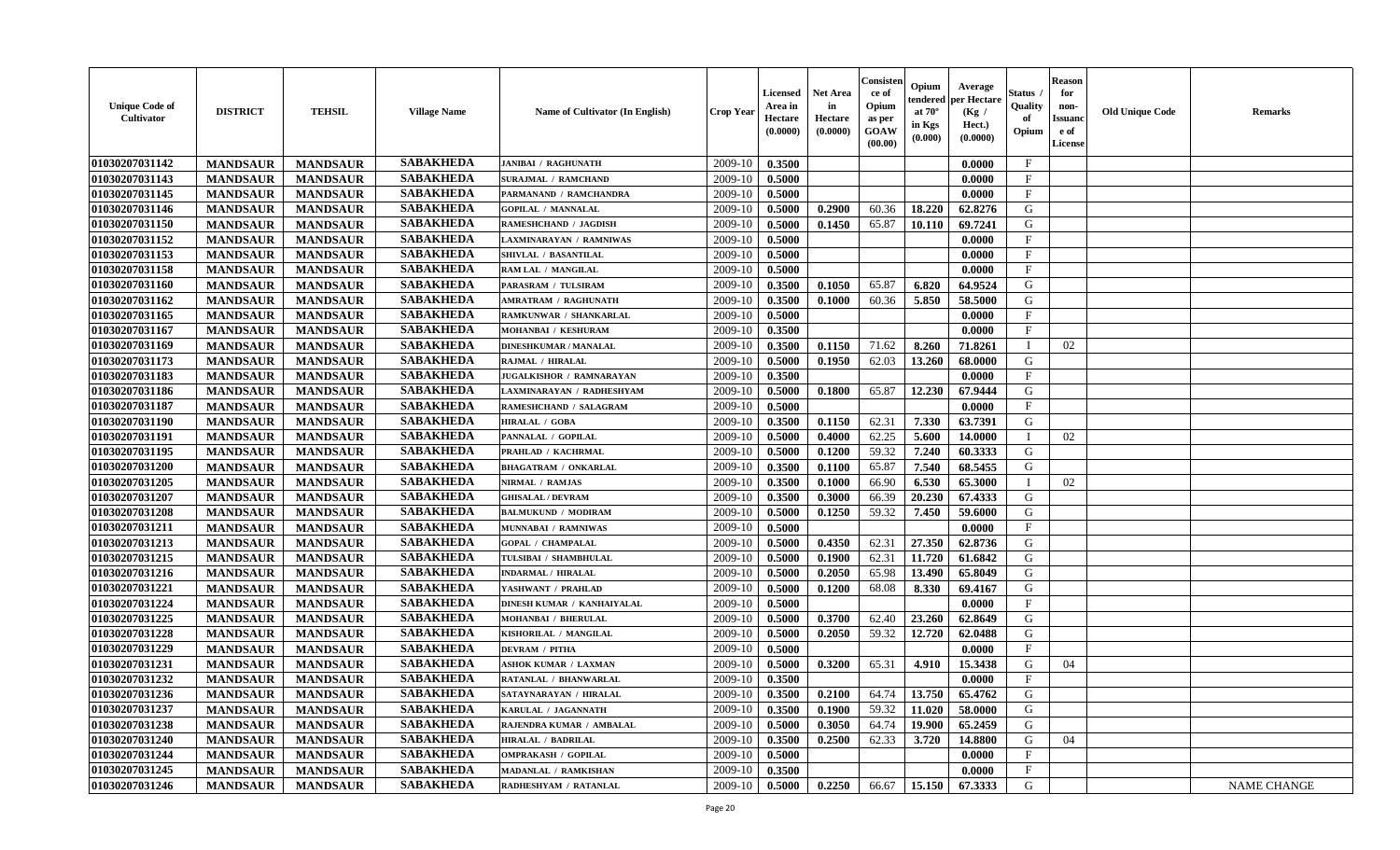| <b>SABAKHEDA</b><br>01030207031255<br>2009-10<br>0.5000<br>$\mathbf{F}$<br><b>MANDSAUR</b><br><b>MANDSAUR</b><br>0.0000<br>RAJENDRA KUMAR / LAXMINARAYAN<br>01030207031259<br><b>SABAKHEDA</b><br>2009-10<br>G<br><b>MANDSAUR</b><br><b>MANDSAUR</b><br>0.0150<br>70.74<br>1.030<br><b>NAR SINGH / RAMNARAYAN</b><br>0.3500<br>68.6667<br><b>SABAKHEDA</b><br>01030207031261<br><b>MANDSAUR</b><br>2009-10<br>$\mathbf{F}$<br><b>MANDSAUR</b><br><b>GOPAL / NANURAM</b><br>0.5000<br>0.0000<br><b>SABAKHEDA</b><br>01030207031263<br><b>MANDSAUR</b><br><b>MANDSAUR</b><br>2009-10<br>0.5000<br>$\mathbf{F}$<br>RAMESHCHAND / NANURAM<br>0.0000<br><b>SABAKHEDA</b><br>01030207031264<br><b>MANDSAUR</b><br><b>MANDSAUR</b><br>2009-10<br>0.5000<br>0.0000<br>$\mathbf N$<br>NARENDRA / RAMESHCHAND<br><b>SABAKHEDA</b><br>01030207031105<br><b>MANDSAUR</b><br><b>MANDSAUR</b><br>0.3500<br>2.180<br>72.6667<br>G<br>2009-10<br>0.0300<br>71.08<br>LAXMINARAYAN / MOHANLAL<br><b>SABAKHEDA</b><br>01030207031134<br><b>MANDSAUR</b><br><b>MANDSAUR</b><br>65.92<br>7.950<br>66.2500<br>G<br><b>DASHRATH / ONKARLAL</b><br>2009-10<br>0.3500<br>0.1200<br>01030207031266<br><b>SABAKHEDA</b><br><b>MANDSAUR</b><br><b>MANDSAUR</b><br>2009-10<br>0.3500<br>0.0200<br>71.94<br>1.730<br>86.5000<br>G<br><b>FAKIRCHAND / HARLAL</b><br>01030207031269<br><b>SABAKHEDA</b><br>2009-10<br>59.30<br><b>MANDSAUR</b><br><b>MANDSAUR</b><br>0.3500<br>0.0950<br>5.740<br>60.4211<br>G<br><b>RAMESHVAR / NARAYAN</b><br><b>SABAKHEDA</b><br>01030207031273<br>2009-10<br>$\mathbf{F}$<br><b>MANDSAUR</b><br><b>MANDSAUR</b><br>0.5000<br>MAHESH KUMAR / GORISHANKAR<br>0.0000<br><b>SABAKHEDA</b><br>01030207031281<br>F<br><b>MANDSAUR</b><br><b>MANDSAUR</b><br><b>DEVIRAM / UDAYRAM</b><br>2009-10<br>0.5000<br>0.0000<br><b>SABAKHEDA</b><br>01030207031283<br><b>MANDSAUR</b><br><b>MANDSAUR</b><br>RADHSHYAM / RAMKISHAN<br>2009-10<br>0.3500<br>0.0000<br>$\mathbf{F}$<br><b>SABAKHEDA</b><br>01030207031285<br><b>MANDSAUR</b><br><b>MANDSAUR</b><br>PRABHULAL / CHAMPALAL<br>2009-10<br>0.5000<br>0.1800<br>63.89<br>11.700<br>65.0000<br>G<br><b>SABAKHEDA</b><br>01030207031293<br><b>MANDSAUR</b><br><b>MANDSAUR</b><br>0.5000<br>32.400<br>64.8000<br>G<br><b>RAKESH KUMAR / RAMESH CHAND</b><br>2009-10<br>0.5000<br>64.31<br><b>SABAKHEDA</b><br>01030207031294<br>7.800<br>$\mathbf G$<br><b>MANDSAUR</b><br><b>MANDSAUR</b><br>0.1200<br>64.12<br>65.0000<br>RAMDAYAL / JHAMAKLAL<br>2009-10<br>0.5000<br><b>SABAKHEDA</b><br>01030207031296<br><b>MANDSAUR</b><br>17.820<br>63.6429<br>G<br><b>MANDSAUR</b><br>2009-10<br>0.5000<br>0.2800<br>61.83<br><b>CHAINRAM / HAJARILAL</b><br><b>SABAKHEDA</b><br>01030207031298<br>2009-10<br>63.89<br>2.560<br>G<br><b>MANDSAUR</b><br><b>MANDSAUR</b><br>0.3500<br>0.0400<br>64.0000<br>SHANTILAL / KESHURAM GAYARI<br>01030207031303<br><b>SABAKHEDA</b><br><b>MANDSAUR</b><br>2009-10<br>$_{\rm F}$<br><b>MANDSAUR</b><br>0.5000<br>0.0000<br><b>BHAGIRATH / KESHURAM</b><br><b>SABAKHEDA</b><br>01030207031305<br>$\mathbf{F}$<br><b>MANDSAUR</b><br><b>MANDSAUR</b><br><b>SURESHCHAND / DEVRAM</b><br>2009-10<br>0.5000<br>0.0000<br><b>SABAKHEDA</b><br>01030207031310<br><b>MANDSAUR</b><br>2009-10<br>0.1800<br>11.700<br><b>MANDSAUR</b><br>NIRBHAYRAM / MANGILAL<br>0.3500<br>64.31<br>65.0000<br>G<br><b>SABAKHEDA</b><br>01030207031311<br><b>MANDSAUR</b><br><b>MANDSAUR</b><br>2009-10<br>3.900<br>G<br>SHYAMLAL / BHAGWAN<br>0.5000<br>0.0600<br>64.33<br>65.0000<br>01030207031023<br><b>SABAKHEDA</b><br><b>MANDSAUR</b><br><b>MANDSAUR</b><br>2009-10<br>0.3500<br>0.1250<br>61.83<br>7.380<br>59.0400<br>G<br><b>BABULAL / SALAGRAM</b><br><b>SABAKHEDA</b><br>01030207031092<br><b>MANDSAUR</b><br>1.550<br>77.5000<br>G<br><b>MANDSAUR</b><br>2009-10<br>0.3500<br>0.0200<br>72.94<br><b>SITABAI / CHENRAM</b><br><b>SABAKHEDA</b><br>G<br>01030207031136<br>2009-10<br>63.89<br><b>MANDSAUR</b><br><b>MANDSAUR</b><br>0.5000<br>0.1900<br>11.320<br>59.5789<br>RAVINDRA KUMAR / OMPRAKASH<br><b>SABAKHEDA</b><br>01030207031320<br><b>MANDSAUR</b><br><b>MANDSAUR</b><br>2009-10<br>$_{\rm F}$<br><b>SAMRATH / AMBALAL</b><br>0.3500<br>0.0000<br>01030207031029<br><b>SABAKHEDA</b><br><b>MANDSAUR</b><br>2009-10<br>0.3500<br>$_{\rm F}$<br>08<br><b>MANDSAUR</b><br>0.0000<br><b>RAM SINGH / PARTHA</b><br><b>SABAKHEDA</b><br>01030207031203<br><b>MANDSAUR</b><br>2009-10<br>0.3500<br>$_{\rm F}$<br><b>MANDSAUR</b><br><b>LAXMINARAYAN / DEVRAM</b><br>0.0000<br><b>SABAKHEDA</b><br>01030207031288<br><b>MANDSAUR</b><br>2009-10<br>0.0000<br>$\mathbf{F}$<br><b>MANDSAUR</b><br><b>BALMUKUND / HIRALAL</b><br>0.5000<br><b>SABAKHEDA</b><br>01030207031331<br><b>MANDSAUR</b><br><b>MANDSAUR</b><br>2009-10<br>0.3500<br>0.2050<br>68.86<br>14.050<br>68.5366<br>G<br><b>BANSHILAL / GANPAT</b><br><b>SABAKHEDA</b><br>01030207031278<br><b>MANDSAUR</b><br><b>MANDSAUR</b><br>SANJAY / BHAGATRAM<br>2009-10<br>0.3500<br>0.0000<br>$_{\rm F}$<br><b>SABAKHEDA</b><br>01030207031015<br><b>MANDSAUR</b><br><b>MANDSAUR</b><br>0.3500<br>8.330<br>64.0769<br>G<br>2009-10<br>0.1300<br>64.31<br><b>RAMRATAN / GANGARAM</b><br><b>SABAKHEDA</b><br>01030207031212<br>G<br><b>MANDSAUR</b><br><b>MANDSAUR</b><br>2009-10<br>0.2000<br>63.89<br>12.760<br>63.8000<br><b>BHANWARLAL / HIRALAL</b><br>0.5000<br><b>SABAKHEDA</b><br>01030207031220<br><b>MANDSAUR</b><br><b>MANDSAUR</b><br>2009-10<br>0.5000<br>0.1000<br>69.98<br>7.080<br>G<br><b>DEVILAL / GOPILAL</b><br>70.8000<br><b>SABAKHEDA</b><br>01030207031176<br><b>MANDSAUR</b><br>63.55<br><b>MANDSAUR</b><br><b>BHERULAL / KESHURAM</b><br>2009-10<br>0.5000<br>0.1000<br>6.620<br>66.2000<br>G<br><b>SABAKHEDA</b><br>01030207031206<br><b>MANDSAUR</b><br><b>MANDSAUR</b><br>2009-10<br>0.1150<br>63.14<br>7.270<br>63.2174<br>G<br><b>BADRILAL / RAMJAS</b><br>0.5000<br><b>SABAKHEDA</b><br>01030207031247<br>G<br><b>MANDSAUR</b><br><b>MANDSAUR</b><br>2009-10<br>0.0200<br>70.10<br>1.390<br>69.5000<br><b>UDAYRAM / RAMCHANDRA</b><br>0.3500<br><b>SABAKHEDA</b><br>01030207031157<br>$\rm F$<br><b>MANDSAUR</b><br><b>MANDSAUR</b><br>TULSIRAM / RAMA<br>2009-10<br>0.5000<br>0.0000<br><b>SABAKHEDA</b><br>01030207031194<br><b>MANDSAUR</b><br><b>MANDSAUR</b><br>$\mathbf{F}$<br>KANHAIYALAL / BADRILAL<br>2009-10<br>0.3500<br>0.0000<br>01030207031258<br><b>SABAKHEDA</b><br><b>MANDSAUR</b><br><b>MANDSAUR</b><br>0.3400<br>61.83<br>20.990<br>61.7353<br>G<br><b>DINESH / RAMLAL</b><br>2009-10<br>0.5000<br>01030207031277<br><b>SABAKHEDA</b><br>12.200<br>${\bf G}$<br><b>MANDSAUR</b><br><b>MANDSAUR</b><br>0.1900<br>63.83<br>64.2105<br>2009-10<br>0.5000<br>SATAYNARAYAN / CHAINRAM<br><b>SABAKHEDA</b><br>01030207031164<br>$\mathbf{F}$<br><b>MANDSAUR</b><br>2009-10<br>0.3500<br>0.0000<br><b>MANDSAUR</b><br>RAJMAL / BHAGATRAM<br><b>SABAKHEDA</b><br>01030207031040<br>2009-10<br>0.5000<br>63.14<br>G<br><b>MANDSAUR</b><br><b>MANDSAUR</b><br><b>SUBHASHCHAND / BANSHILAL</b><br>0.2100<br>13.460<br>64.0952 | <b>Unique Code of</b><br><b>Cultivator</b> | <b>DISTRICT</b> | <b>TEHSIL</b> | <b>Village Name</b> | Name of Cultivator (In English) | <b>Crop Year</b> | <b>Licensed</b><br>Area in<br>Hectare<br>(0.0000) | Net Area<br>in<br>Hectare<br>(0.0000) | Consister<br>ce of<br>Opium<br>as per<br>GOAW<br>(00.00) | Opium<br>endered<br>at $70^\circ$<br>in Kgs<br>(0.000) | Average<br>per Hectare<br>(Kg /<br>Hect.)<br>(0.0000) | Status<br>Quality<br>of<br>Opium | <b>Reason</b><br>for<br>non-<br><b>Issuand</b><br>e of<br>License | <b>Old Unique Code</b> | Remarks |
|--------------------------------------------------------------------------------------------------------------------------------------------------------------------------------------------------------------------------------------------------------------------------------------------------------------------------------------------------------------------------------------------------------------------------------------------------------------------------------------------------------------------------------------------------------------------------------------------------------------------------------------------------------------------------------------------------------------------------------------------------------------------------------------------------------------------------------------------------------------------------------------------------------------------------------------------------------------------------------------------------------------------------------------------------------------------------------------------------------------------------------------------------------------------------------------------------------------------------------------------------------------------------------------------------------------------------------------------------------------------------------------------------------------------------------------------------------------------------------------------------------------------------------------------------------------------------------------------------------------------------------------------------------------------------------------------------------------------------------------------------------------------------------------------------------------------------------------------------------------------------------------------------------------------------------------------------------------------------------------------------------------------------------------------------------------------------------------------------------------------------------------------------------------------------------------------------------------------------------------------------------------------------------------------------------------------------------------------------------------------------------------------------------------------------------------------------------------------------------------------------------------------------------------------------------------------------------------------------------------------------------------------------------------------------------------------------------------------------------------------------------------------------------------------------------------------------------------------------------------------------------------------------------------------------------------------------------------------------------------------------------------------------------------------------------------------------------------------------------------------------------------------------------------------------------------------------------------------------------------------------------------------------------------------------------------------------------------------------------------------------------------------------------------------------------------------------------------------------------------------------------------------------------------------------------------------------------------------------------------------------------------------------------------------------------------------------------------------------------------------------------------------------------------------------------------------------------------------------------------------------------------------------------------------------------------------------------------------------------------------------------------------------------------------------------------------------------------------------------------------------------------------------------------------------------------------------------------------------------------------------------------------------------------------------------------------------------------------------------------------------------------------------------------------------------------------------------------------------------------------------------------------------------------------------------------------------------------------------------------------------------------------------------------------------------------------------------------------------------------------------------------------------------------------------------------------------------------------------------------------------------------------------------------------------------------------------------------------------------------------------------------------------------------------------------------------------------------------------------------------------------------------------------------------------------------------------------------------------------------------------------------------------------------------------------------------------------------------------------------------------------------------------------------------------------------------------------------------------------------------------------------------------------------------------------------------------------------------------------------------------------------------------------------------------------------------------------------------------------------------------------------------------------------------------------------------------------------------------------------------------------------------------------------------------------------------------------------------------------------------------------------------------------------------------------------------------------------------------------------------------------------------------------------------------------------------------------------------------------------------------------------------------------------------------------------------------------------------------------------------------------------------------------------------------------------------------------------------------------------------------------------------------------------------------------------------------------------------------------------------------------------------------------------------------------------------------------------------------------------------------------------------------------------------------------------------------------------------------------------------------------------------------------------------------------------------------------------------------------------------------------------------------------------------------------------------------------------------|--------------------------------------------|-----------------|---------------|---------------------|---------------------------------|------------------|---------------------------------------------------|---------------------------------------|----------------------------------------------------------|--------------------------------------------------------|-------------------------------------------------------|----------------------------------|-------------------------------------------------------------------|------------------------|---------|
|                                                                                                                                                                                                                                                                                                                                                                                                                                                                                                                                                                                                                                                                                                                                                                                                                                                                                                                                                                                                                                                                                                                                                                                                                                                                                                                                                                                                                                                                                                                                                                                                                                                                                                                                                                                                                                                                                                                                                                                                                                                                                                                                                                                                                                                                                                                                                                                                                                                                                                                                                                                                                                                                                                                                                                                                                                                                                                                                                                                                                                                                                                                                                                                                                                                                                                                                                                                                                                                                                                                                                                                                                                                                                                                                                                                                                                                                                                                                                                                                                                                                                                                                                                                                                                                                                                                                                                                                                                                                                                                                                                                                                                                                                                                                                                                                                                                                                                                                                                                                                                                                                                                                                                                                                                                                                                                                                                                                                                                                                                                                                                                                                                                                                                                                                                                                                                                                                                                                                                                                                                                                                                                                                                                                                                                                                                                                                                                                                                                                                                                                                                                                                                                                                                                                                                                                                                                                                                                                                                                                                                                                                            |                                            |                 |               |                     |                                 |                  |                                                   |                                       |                                                          |                                                        |                                                       |                                  |                                                                   |                        |         |
|                                                                                                                                                                                                                                                                                                                                                                                                                                                                                                                                                                                                                                                                                                                                                                                                                                                                                                                                                                                                                                                                                                                                                                                                                                                                                                                                                                                                                                                                                                                                                                                                                                                                                                                                                                                                                                                                                                                                                                                                                                                                                                                                                                                                                                                                                                                                                                                                                                                                                                                                                                                                                                                                                                                                                                                                                                                                                                                                                                                                                                                                                                                                                                                                                                                                                                                                                                                                                                                                                                                                                                                                                                                                                                                                                                                                                                                                                                                                                                                                                                                                                                                                                                                                                                                                                                                                                                                                                                                                                                                                                                                                                                                                                                                                                                                                                                                                                                                                                                                                                                                                                                                                                                                                                                                                                                                                                                                                                                                                                                                                                                                                                                                                                                                                                                                                                                                                                                                                                                                                                                                                                                                                                                                                                                                                                                                                                                                                                                                                                                                                                                                                                                                                                                                                                                                                                                                                                                                                                                                                                                                                                            |                                            |                 |               |                     |                                 |                  |                                                   |                                       |                                                          |                                                        |                                                       |                                  |                                                                   |                        |         |
|                                                                                                                                                                                                                                                                                                                                                                                                                                                                                                                                                                                                                                                                                                                                                                                                                                                                                                                                                                                                                                                                                                                                                                                                                                                                                                                                                                                                                                                                                                                                                                                                                                                                                                                                                                                                                                                                                                                                                                                                                                                                                                                                                                                                                                                                                                                                                                                                                                                                                                                                                                                                                                                                                                                                                                                                                                                                                                                                                                                                                                                                                                                                                                                                                                                                                                                                                                                                                                                                                                                                                                                                                                                                                                                                                                                                                                                                                                                                                                                                                                                                                                                                                                                                                                                                                                                                                                                                                                                                                                                                                                                                                                                                                                                                                                                                                                                                                                                                                                                                                                                                                                                                                                                                                                                                                                                                                                                                                                                                                                                                                                                                                                                                                                                                                                                                                                                                                                                                                                                                                                                                                                                                                                                                                                                                                                                                                                                                                                                                                                                                                                                                                                                                                                                                                                                                                                                                                                                                                                                                                                                                                            |                                            |                 |               |                     |                                 |                  |                                                   |                                       |                                                          |                                                        |                                                       |                                  |                                                                   |                        |         |
|                                                                                                                                                                                                                                                                                                                                                                                                                                                                                                                                                                                                                                                                                                                                                                                                                                                                                                                                                                                                                                                                                                                                                                                                                                                                                                                                                                                                                                                                                                                                                                                                                                                                                                                                                                                                                                                                                                                                                                                                                                                                                                                                                                                                                                                                                                                                                                                                                                                                                                                                                                                                                                                                                                                                                                                                                                                                                                                                                                                                                                                                                                                                                                                                                                                                                                                                                                                                                                                                                                                                                                                                                                                                                                                                                                                                                                                                                                                                                                                                                                                                                                                                                                                                                                                                                                                                                                                                                                                                                                                                                                                                                                                                                                                                                                                                                                                                                                                                                                                                                                                                                                                                                                                                                                                                                                                                                                                                                                                                                                                                                                                                                                                                                                                                                                                                                                                                                                                                                                                                                                                                                                                                                                                                                                                                                                                                                                                                                                                                                                                                                                                                                                                                                                                                                                                                                                                                                                                                                                                                                                                                                            |                                            |                 |               |                     |                                 |                  |                                                   |                                       |                                                          |                                                        |                                                       |                                  |                                                                   |                        |         |
|                                                                                                                                                                                                                                                                                                                                                                                                                                                                                                                                                                                                                                                                                                                                                                                                                                                                                                                                                                                                                                                                                                                                                                                                                                                                                                                                                                                                                                                                                                                                                                                                                                                                                                                                                                                                                                                                                                                                                                                                                                                                                                                                                                                                                                                                                                                                                                                                                                                                                                                                                                                                                                                                                                                                                                                                                                                                                                                                                                                                                                                                                                                                                                                                                                                                                                                                                                                                                                                                                                                                                                                                                                                                                                                                                                                                                                                                                                                                                                                                                                                                                                                                                                                                                                                                                                                                                                                                                                                                                                                                                                                                                                                                                                                                                                                                                                                                                                                                                                                                                                                                                                                                                                                                                                                                                                                                                                                                                                                                                                                                                                                                                                                                                                                                                                                                                                                                                                                                                                                                                                                                                                                                                                                                                                                                                                                                                                                                                                                                                                                                                                                                                                                                                                                                                                                                                                                                                                                                                                                                                                                                                            |                                            |                 |               |                     |                                 |                  |                                                   |                                       |                                                          |                                                        |                                                       |                                  |                                                                   |                        |         |
|                                                                                                                                                                                                                                                                                                                                                                                                                                                                                                                                                                                                                                                                                                                                                                                                                                                                                                                                                                                                                                                                                                                                                                                                                                                                                                                                                                                                                                                                                                                                                                                                                                                                                                                                                                                                                                                                                                                                                                                                                                                                                                                                                                                                                                                                                                                                                                                                                                                                                                                                                                                                                                                                                                                                                                                                                                                                                                                                                                                                                                                                                                                                                                                                                                                                                                                                                                                                                                                                                                                                                                                                                                                                                                                                                                                                                                                                                                                                                                                                                                                                                                                                                                                                                                                                                                                                                                                                                                                                                                                                                                                                                                                                                                                                                                                                                                                                                                                                                                                                                                                                                                                                                                                                                                                                                                                                                                                                                                                                                                                                                                                                                                                                                                                                                                                                                                                                                                                                                                                                                                                                                                                                                                                                                                                                                                                                                                                                                                                                                                                                                                                                                                                                                                                                                                                                                                                                                                                                                                                                                                                                                            |                                            |                 |               |                     |                                 |                  |                                                   |                                       |                                                          |                                                        |                                                       |                                  |                                                                   |                        |         |
|                                                                                                                                                                                                                                                                                                                                                                                                                                                                                                                                                                                                                                                                                                                                                                                                                                                                                                                                                                                                                                                                                                                                                                                                                                                                                                                                                                                                                                                                                                                                                                                                                                                                                                                                                                                                                                                                                                                                                                                                                                                                                                                                                                                                                                                                                                                                                                                                                                                                                                                                                                                                                                                                                                                                                                                                                                                                                                                                                                                                                                                                                                                                                                                                                                                                                                                                                                                                                                                                                                                                                                                                                                                                                                                                                                                                                                                                                                                                                                                                                                                                                                                                                                                                                                                                                                                                                                                                                                                                                                                                                                                                                                                                                                                                                                                                                                                                                                                                                                                                                                                                                                                                                                                                                                                                                                                                                                                                                                                                                                                                                                                                                                                                                                                                                                                                                                                                                                                                                                                                                                                                                                                                                                                                                                                                                                                                                                                                                                                                                                                                                                                                                                                                                                                                                                                                                                                                                                                                                                                                                                                                                            |                                            |                 |               |                     |                                 |                  |                                                   |                                       |                                                          |                                                        |                                                       |                                  |                                                                   |                        |         |
|                                                                                                                                                                                                                                                                                                                                                                                                                                                                                                                                                                                                                                                                                                                                                                                                                                                                                                                                                                                                                                                                                                                                                                                                                                                                                                                                                                                                                                                                                                                                                                                                                                                                                                                                                                                                                                                                                                                                                                                                                                                                                                                                                                                                                                                                                                                                                                                                                                                                                                                                                                                                                                                                                                                                                                                                                                                                                                                                                                                                                                                                                                                                                                                                                                                                                                                                                                                                                                                                                                                                                                                                                                                                                                                                                                                                                                                                                                                                                                                                                                                                                                                                                                                                                                                                                                                                                                                                                                                                                                                                                                                                                                                                                                                                                                                                                                                                                                                                                                                                                                                                                                                                                                                                                                                                                                                                                                                                                                                                                                                                                                                                                                                                                                                                                                                                                                                                                                                                                                                                                                                                                                                                                                                                                                                                                                                                                                                                                                                                                                                                                                                                                                                                                                                                                                                                                                                                                                                                                                                                                                                                                            |                                            |                 |               |                     |                                 |                  |                                                   |                                       |                                                          |                                                        |                                                       |                                  |                                                                   |                        |         |
|                                                                                                                                                                                                                                                                                                                                                                                                                                                                                                                                                                                                                                                                                                                                                                                                                                                                                                                                                                                                                                                                                                                                                                                                                                                                                                                                                                                                                                                                                                                                                                                                                                                                                                                                                                                                                                                                                                                                                                                                                                                                                                                                                                                                                                                                                                                                                                                                                                                                                                                                                                                                                                                                                                                                                                                                                                                                                                                                                                                                                                                                                                                                                                                                                                                                                                                                                                                                                                                                                                                                                                                                                                                                                                                                                                                                                                                                                                                                                                                                                                                                                                                                                                                                                                                                                                                                                                                                                                                                                                                                                                                                                                                                                                                                                                                                                                                                                                                                                                                                                                                                                                                                                                                                                                                                                                                                                                                                                                                                                                                                                                                                                                                                                                                                                                                                                                                                                                                                                                                                                                                                                                                                                                                                                                                                                                                                                                                                                                                                                                                                                                                                                                                                                                                                                                                                                                                                                                                                                                                                                                                                                            |                                            |                 |               |                     |                                 |                  |                                                   |                                       |                                                          |                                                        |                                                       |                                  |                                                                   |                        |         |
|                                                                                                                                                                                                                                                                                                                                                                                                                                                                                                                                                                                                                                                                                                                                                                                                                                                                                                                                                                                                                                                                                                                                                                                                                                                                                                                                                                                                                                                                                                                                                                                                                                                                                                                                                                                                                                                                                                                                                                                                                                                                                                                                                                                                                                                                                                                                                                                                                                                                                                                                                                                                                                                                                                                                                                                                                                                                                                                                                                                                                                                                                                                                                                                                                                                                                                                                                                                                                                                                                                                                                                                                                                                                                                                                                                                                                                                                                                                                                                                                                                                                                                                                                                                                                                                                                                                                                                                                                                                                                                                                                                                                                                                                                                                                                                                                                                                                                                                                                                                                                                                                                                                                                                                                                                                                                                                                                                                                                                                                                                                                                                                                                                                                                                                                                                                                                                                                                                                                                                                                                                                                                                                                                                                                                                                                                                                                                                                                                                                                                                                                                                                                                                                                                                                                                                                                                                                                                                                                                                                                                                                                                            |                                            |                 |               |                     |                                 |                  |                                                   |                                       |                                                          |                                                        |                                                       |                                  |                                                                   |                        |         |
|                                                                                                                                                                                                                                                                                                                                                                                                                                                                                                                                                                                                                                                                                                                                                                                                                                                                                                                                                                                                                                                                                                                                                                                                                                                                                                                                                                                                                                                                                                                                                                                                                                                                                                                                                                                                                                                                                                                                                                                                                                                                                                                                                                                                                                                                                                                                                                                                                                                                                                                                                                                                                                                                                                                                                                                                                                                                                                                                                                                                                                                                                                                                                                                                                                                                                                                                                                                                                                                                                                                                                                                                                                                                                                                                                                                                                                                                                                                                                                                                                                                                                                                                                                                                                                                                                                                                                                                                                                                                                                                                                                                                                                                                                                                                                                                                                                                                                                                                                                                                                                                                                                                                                                                                                                                                                                                                                                                                                                                                                                                                                                                                                                                                                                                                                                                                                                                                                                                                                                                                                                                                                                                                                                                                                                                                                                                                                                                                                                                                                                                                                                                                                                                                                                                                                                                                                                                                                                                                                                                                                                                                                            |                                            |                 |               |                     |                                 |                  |                                                   |                                       |                                                          |                                                        |                                                       |                                  |                                                                   |                        |         |
|                                                                                                                                                                                                                                                                                                                                                                                                                                                                                                                                                                                                                                                                                                                                                                                                                                                                                                                                                                                                                                                                                                                                                                                                                                                                                                                                                                                                                                                                                                                                                                                                                                                                                                                                                                                                                                                                                                                                                                                                                                                                                                                                                                                                                                                                                                                                                                                                                                                                                                                                                                                                                                                                                                                                                                                                                                                                                                                                                                                                                                                                                                                                                                                                                                                                                                                                                                                                                                                                                                                                                                                                                                                                                                                                                                                                                                                                                                                                                                                                                                                                                                                                                                                                                                                                                                                                                                                                                                                                                                                                                                                                                                                                                                                                                                                                                                                                                                                                                                                                                                                                                                                                                                                                                                                                                                                                                                                                                                                                                                                                                                                                                                                                                                                                                                                                                                                                                                                                                                                                                                                                                                                                                                                                                                                                                                                                                                                                                                                                                                                                                                                                                                                                                                                                                                                                                                                                                                                                                                                                                                                                                            |                                            |                 |               |                     |                                 |                  |                                                   |                                       |                                                          |                                                        |                                                       |                                  |                                                                   |                        |         |
|                                                                                                                                                                                                                                                                                                                                                                                                                                                                                                                                                                                                                                                                                                                                                                                                                                                                                                                                                                                                                                                                                                                                                                                                                                                                                                                                                                                                                                                                                                                                                                                                                                                                                                                                                                                                                                                                                                                                                                                                                                                                                                                                                                                                                                                                                                                                                                                                                                                                                                                                                                                                                                                                                                                                                                                                                                                                                                                                                                                                                                                                                                                                                                                                                                                                                                                                                                                                                                                                                                                                                                                                                                                                                                                                                                                                                                                                                                                                                                                                                                                                                                                                                                                                                                                                                                                                                                                                                                                                                                                                                                                                                                                                                                                                                                                                                                                                                                                                                                                                                                                                                                                                                                                                                                                                                                                                                                                                                                                                                                                                                                                                                                                                                                                                                                                                                                                                                                                                                                                                                                                                                                                                                                                                                                                                                                                                                                                                                                                                                                                                                                                                                                                                                                                                                                                                                                                                                                                                                                                                                                                                                            |                                            |                 |               |                     |                                 |                  |                                                   |                                       |                                                          |                                                        |                                                       |                                  |                                                                   |                        |         |
|                                                                                                                                                                                                                                                                                                                                                                                                                                                                                                                                                                                                                                                                                                                                                                                                                                                                                                                                                                                                                                                                                                                                                                                                                                                                                                                                                                                                                                                                                                                                                                                                                                                                                                                                                                                                                                                                                                                                                                                                                                                                                                                                                                                                                                                                                                                                                                                                                                                                                                                                                                                                                                                                                                                                                                                                                                                                                                                                                                                                                                                                                                                                                                                                                                                                                                                                                                                                                                                                                                                                                                                                                                                                                                                                                                                                                                                                                                                                                                                                                                                                                                                                                                                                                                                                                                                                                                                                                                                                                                                                                                                                                                                                                                                                                                                                                                                                                                                                                                                                                                                                                                                                                                                                                                                                                                                                                                                                                                                                                                                                                                                                                                                                                                                                                                                                                                                                                                                                                                                                                                                                                                                                                                                                                                                                                                                                                                                                                                                                                                                                                                                                                                                                                                                                                                                                                                                                                                                                                                                                                                                                                            |                                            |                 |               |                     |                                 |                  |                                                   |                                       |                                                          |                                                        |                                                       |                                  |                                                                   |                        |         |
|                                                                                                                                                                                                                                                                                                                                                                                                                                                                                                                                                                                                                                                                                                                                                                                                                                                                                                                                                                                                                                                                                                                                                                                                                                                                                                                                                                                                                                                                                                                                                                                                                                                                                                                                                                                                                                                                                                                                                                                                                                                                                                                                                                                                                                                                                                                                                                                                                                                                                                                                                                                                                                                                                                                                                                                                                                                                                                                                                                                                                                                                                                                                                                                                                                                                                                                                                                                                                                                                                                                                                                                                                                                                                                                                                                                                                                                                                                                                                                                                                                                                                                                                                                                                                                                                                                                                                                                                                                                                                                                                                                                                                                                                                                                                                                                                                                                                                                                                                                                                                                                                                                                                                                                                                                                                                                                                                                                                                                                                                                                                                                                                                                                                                                                                                                                                                                                                                                                                                                                                                                                                                                                                                                                                                                                                                                                                                                                                                                                                                                                                                                                                                                                                                                                                                                                                                                                                                                                                                                                                                                                                                            |                                            |                 |               |                     |                                 |                  |                                                   |                                       |                                                          |                                                        |                                                       |                                  |                                                                   |                        |         |
|                                                                                                                                                                                                                                                                                                                                                                                                                                                                                                                                                                                                                                                                                                                                                                                                                                                                                                                                                                                                                                                                                                                                                                                                                                                                                                                                                                                                                                                                                                                                                                                                                                                                                                                                                                                                                                                                                                                                                                                                                                                                                                                                                                                                                                                                                                                                                                                                                                                                                                                                                                                                                                                                                                                                                                                                                                                                                                                                                                                                                                                                                                                                                                                                                                                                                                                                                                                                                                                                                                                                                                                                                                                                                                                                                                                                                                                                                                                                                                                                                                                                                                                                                                                                                                                                                                                                                                                                                                                                                                                                                                                                                                                                                                                                                                                                                                                                                                                                                                                                                                                                                                                                                                                                                                                                                                                                                                                                                                                                                                                                                                                                                                                                                                                                                                                                                                                                                                                                                                                                                                                                                                                                                                                                                                                                                                                                                                                                                                                                                                                                                                                                                                                                                                                                                                                                                                                                                                                                                                                                                                                                                            |                                            |                 |               |                     |                                 |                  |                                                   |                                       |                                                          |                                                        |                                                       |                                  |                                                                   |                        |         |
|                                                                                                                                                                                                                                                                                                                                                                                                                                                                                                                                                                                                                                                                                                                                                                                                                                                                                                                                                                                                                                                                                                                                                                                                                                                                                                                                                                                                                                                                                                                                                                                                                                                                                                                                                                                                                                                                                                                                                                                                                                                                                                                                                                                                                                                                                                                                                                                                                                                                                                                                                                                                                                                                                                                                                                                                                                                                                                                                                                                                                                                                                                                                                                                                                                                                                                                                                                                                                                                                                                                                                                                                                                                                                                                                                                                                                                                                                                                                                                                                                                                                                                                                                                                                                                                                                                                                                                                                                                                                                                                                                                                                                                                                                                                                                                                                                                                                                                                                                                                                                                                                                                                                                                                                                                                                                                                                                                                                                                                                                                                                                                                                                                                                                                                                                                                                                                                                                                                                                                                                                                                                                                                                                                                                                                                                                                                                                                                                                                                                                                                                                                                                                                                                                                                                                                                                                                                                                                                                                                                                                                                                                            |                                            |                 |               |                     |                                 |                  |                                                   |                                       |                                                          |                                                        |                                                       |                                  |                                                                   |                        |         |
|                                                                                                                                                                                                                                                                                                                                                                                                                                                                                                                                                                                                                                                                                                                                                                                                                                                                                                                                                                                                                                                                                                                                                                                                                                                                                                                                                                                                                                                                                                                                                                                                                                                                                                                                                                                                                                                                                                                                                                                                                                                                                                                                                                                                                                                                                                                                                                                                                                                                                                                                                                                                                                                                                                                                                                                                                                                                                                                                                                                                                                                                                                                                                                                                                                                                                                                                                                                                                                                                                                                                                                                                                                                                                                                                                                                                                                                                                                                                                                                                                                                                                                                                                                                                                                                                                                                                                                                                                                                                                                                                                                                                                                                                                                                                                                                                                                                                                                                                                                                                                                                                                                                                                                                                                                                                                                                                                                                                                                                                                                                                                                                                                                                                                                                                                                                                                                                                                                                                                                                                                                                                                                                                                                                                                                                                                                                                                                                                                                                                                                                                                                                                                                                                                                                                                                                                                                                                                                                                                                                                                                                                                            |                                            |                 |               |                     |                                 |                  |                                                   |                                       |                                                          |                                                        |                                                       |                                  |                                                                   |                        |         |
|                                                                                                                                                                                                                                                                                                                                                                                                                                                                                                                                                                                                                                                                                                                                                                                                                                                                                                                                                                                                                                                                                                                                                                                                                                                                                                                                                                                                                                                                                                                                                                                                                                                                                                                                                                                                                                                                                                                                                                                                                                                                                                                                                                                                                                                                                                                                                                                                                                                                                                                                                                                                                                                                                                                                                                                                                                                                                                                                                                                                                                                                                                                                                                                                                                                                                                                                                                                                                                                                                                                                                                                                                                                                                                                                                                                                                                                                                                                                                                                                                                                                                                                                                                                                                                                                                                                                                                                                                                                                                                                                                                                                                                                                                                                                                                                                                                                                                                                                                                                                                                                                                                                                                                                                                                                                                                                                                                                                                                                                                                                                                                                                                                                                                                                                                                                                                                                                                                                                                                                                                                                                                                                                                                                                                                                                                                                                                                                                                                                                                                                                                                                                                                                                                                                                                                                                                                                                                                                                                                                                                                                                                            |                                            |                 |               |                     |                                 |                  |                                                   |                                       |                                                          |                                                        |                                                       |                                  |                                                                   |                        |         |
|                                                                                                                                                                                                                                                                                                                                                                                                                                                                                                                                                                                                                                                                                                                                                                                                                                                                                                                                                                                                                                                                                                                                                                                                                                                                                                                                                                                                                                                                                                                                                                                                                                                                                                                                                                                                                                                                                                                                                                                                                                                                                                                                                                                                                                                                                                                                                                                                                                                                                                                                                                                                                                                                                                                                                                                                                                                                                                                                                                                                                                                                                                                                                                                                                                                                                                                                                                                                                                                                                                                                                                                                                                                                                                                                                                                                                                                                                                                                                                                                                                                                                                                                                                                                                                                                                                                                                                                                                                                                                                                                                                                                                                                                                                                                                                                                                                                                                                                                                                                                                                                                                                                                                                                                                                                                                                                                                                                                                                                                                                                                                                                                                                                                                                                                                                                                                                                                                                                                                                                                                                                                                                                                                                                                                                                                                                                                                                                                                                                                                                                                                                                                                                                                                                                                                                                                                                                                                                                                                                                                                                                                                            |                                            |                 |               |                     |                                 |                  |                                                   |                                       |                                                          |                                                        |                                                       |                                  |                                                                   |                        |         |
|                                                                                                                                                                                                                                                                                                                                                                                                                                                                                                                                                                                                                                                                                                                                                                                                                                                                                                                                                                                                                                                                                                                                                                                                                                                                                                                                                                                                                                                                                                                                                                                                                                                                                                                                                                                                                                                                                                                                                                                                                                                                                                                                                                                                                                                                                                                                                                                                                                                                                                                                                                                                                                                                                                                                                                                                                                                                                                                                                                                                                                                                                                                                                                                                                                                                                                                                                                                                                                                                                                                                                                                                                                                                                                                                                                                                                                                                                                                                                                                                                                                                                                                                                                                                                                                                                                                                                                                                                                                                                                                                                                                                                                                                                                                                                                                                                                                                                                                                                                                                                                                                                                                                                                                                                                                                                                                                                                                                                                                                                                                                                                                                                                                                                                                                                                                                                                                                                                                                                                                                                                                                                                                                                                                                                                                                                                                                                                                                                                                                                                                                                                                                                                                                                                                                                                                                                                                                                                                                                                                                                                                                                            |                                            |                 |               |                     |                                 |                  |                                                   |                                       |                                                          |                                                        |                                                       |                                  |                                                                   |                        |         |
|                                                                                                                                                                                                                                                                                                                                                                                                                                                                                                                                                                                                                                                                                                                                                                                                                                                                                                                                                                                                                                                                                                                                                                                                                                                                                                                                                                                                                                                                                                                                                                                                                                                                                                                                                                                                                                                                                                                                                                                                                                                                                                                                                                                                                                                                                                                                                                                                                                                                                                                                                                                                                                                                                                                                                                                                                                                                                                                                                                                                                                                                                                                                                                                                                                                                                                                                                                                                                                                                                                                                                                                                                                                                                                                                                                                                                                                                                                                                                                                                                                                                                                                                                                                                                                                                                                                                                                                                                                                                                                                                                                                                                                                                                                                                                                                                                                                                                                                                                                                                                                                                                                                                                                                                                                                                                                                                                                                                                                                                                                                                                                                                                                                                                                                                                                                                                                                                                                                                                                                                                                                                                                                                                                                                                                                                                                                                                                                                                                                                                                                                                                                                                                                                                                                                                                                                                                                                                                                                                                                                                                                                                            |                                            |                 |               |                     |                                 |                  |                                                   |                                       |                                                          |                                                        |                                                       |                                  |                                                                   |                        |         |
|                                                                                                                                                                                                                                                                                                                                                                                                                                                                                                                                                                                                                                                                                                                                                                                                                                                                                                                                                                                                                                                                                                                                                                                                                                                                                                                                                                                                                                                                                                                                                                                                                                                                                                                                                                                                                                                                                                                                                                                                                                                                                                                                                                                                                                                                                                                                                                                                                                                                                                                                                                                                                                                                                                                                                                                                                                                                                                                                                                                                                                                                                                                                                                                                                                                                                                                                                                                                                                                                                                                                                                                                                                                                                                                                                                                                                                                                                                                                                                                                                                                                                                                                                                                                                                                                                                                                                                                                                                                                                                                                                                                                                                                                                                                                                                                                                                                                                                                                                                                                                                                                                                                                                                                                                                                                                                                                                                                                                                                                                                                                                                                                                                                                                                                                                                                                                                                                                                                                                                                                                                                                                                                                                                                                                                                                                                                                                                                                                                                                                                                                                                                                                                                                                                                                                                                                                                                                                                                                                                                                                                                                                            |                                            |                 |               |                     |                                 |                  |                                                   |                                       |                                                          |                                                        |                                                       |                                  |                                                                   |                        |         |
|                                                                                                                                                                                                                                                                                                                                                                                                                                                                                                                                                                                                                                                                                                                                                                                                                                                                                                                                                                                                                                                                                                                                                                                                                                                                                                                                                                                                                                                                                                                                                                                                                                                                                                                                                                                                                                                                                                                                                                                                                                                                                                                                                                                                                                                                                                                                                                                                                                                                                                                                                                                                                                                                                                                                                                                                                                                                                                                                                                                                                                                                                                                                                                                                                                                                                                                                                                                                                                                                                                                                                                                                                                                                                                                                                                                                                                                                                                                                                                                                                                                                                                                                                                                                                                                                                                                                                                                                                                                                                                                                                                                                                                                                                                                                                                                                                                                                                                                                                                                                                                                                                                                                                                                                                                                                                                                                                                                                                                                                                                                                                                                                                                                                                                                                                                                                                                                                                                                                                                                                                                                                                                                                                                                                                                                                                                                                                                                                                                                                                                                                                                                                                                                                                                                                                                                                                                                                                                                                                                                                                                                                                            |                                            |                 |               |                     |                                 |                  |                                                   |                                       |                                                          |                                                        |                                                       |                                  |                                                                   |                        |         |
|                                                                                                                                                                                                                                                                                                                                                                                                                                                                                                                                                                                                                                                                                                                                                                                                                                                                                                                                                                                                                                                                                                                                                                                                                                                                                                                                                                                                                                                                                                                                                                                                                                                                                                                                                                                                                                                                                                                                                                                                                                                                                                                                                                                                                                                                                                                                                                                                                                                                                                                                                                                                                                                                                                                                                                                                                                                                                                                                                                                                                                                                                                                                                                                                                                                                                                                                                                                                                                                                                                                                                                                                                                                                                                                                                                                                                                                                                                                                                                                                                                                                                                                                                                                                                                                                                                                                                                                                                                                                                                                                                                                                                                                                                                                                                                                                                                                                                                                                                                                                                                                                                                                                                                                                                                                                                                                                                                                                                                                                                                                                                                                                                                                                                                                                                                                                                                                                                                                                                                                                                                                                                                                                                                                                                                                                                                                                                                                                                                                                                                                                                                                                                                                                                                                                                                                                                                                                                                                                                                                                                                                                                            |                                            |                 |               |                     |                                 |                  |                                                   |                                       |                                                          |                                                        |                                                       |                                  |                                                                   |                        |         |
|                                                                                                                                                                                                                                                                                                                                                                                                                                                                                                                                                                                                                                                                                                                                                                                                                                                                                                                                                                                                                                                                                                                                                                                                                                                                                                                                                                                                                                                                                                                                                                                                                                                                                                                                                                                                                                                                                                                                                                                                                                                                                                                                                                                                                                                                                                                                                                                                                                                                                                                                                                                                                                                                                                                                                                                                                                                                                                                                                                                                                                                                                                                                                                                                                                                                                                                                                                                                                                                                                                                                                                                                                                                                                                                                                                                                                                                                                                                                                                                                                                                                                                                                                                                                                                                                                                                                                                                                                                                                                                                                                                                                                                                                                                                                                                                                                                                                                                                                                                                                                                                                                                                                                                                                                                                                                                                                                                                                                                                                                                                                                                                                                                                                                                                                                                                                                                                                                                                                                                                                                                                                                                                                                                                                                                                                                                                                                                                                                                                                                                                                                                                                                                                                                                                                                                                                                                                                                                                                                                                                                                                                                            |                                            |                 |               |                     |                                 |                  |                                                   |                                       |                                                          |                                                        |                                                       |                                  |                                                                   |                        |         |
|                                                                                                                                                                                                                                                                                                                                                                                                                                                                                                                                                                                                                                                                                                                                                                                                                                                                                                                                                                                                                                                                                                                                                                                                                                                                                                                                                                                                                                                                                                                                                                                                                                                                                                                                                                                                                                                                                                                                                                                                                                                                                                                                                                                                                                                                                                                                                                                                                                                                                                                                                                                                                                                                                                                                                                                                                                                                                                                                                                                                                                                                                                                                                                                                                                                                                                                                                                                                                                                                                                                                                                                                                                                                                                                                                                                                                                                                                                                                                                                                                                                                                                                                                                                                                                                                                                                                                                                                                                                                                                                                                                                                                                                                                                                                                                                                                                                                                                                                                                                                                                                                                                                                                                                                                                                                                                                                                                                                                                                                                                                                                                                                                                                                                                                                                                                                                                                                                                                                                                                                                                                                                                                                                                                                                                                                                                                                                                                                                                                                                                                                                                                                                                                                                                                                                                                                                                                                                                                                                                                                                                                                                            |                                            |                 |               |                     |                                 |                  |                                                   |                                       |                                                          |                                                        |                                                       |                                  |                                                                   |                        |         |
|                                                                                                                                                                                                                                                                                                                                                                                                                                                                                                                                                                                                                                                                                                                                                                                                                                                                                                                                                                                                                                                                                                                                                                                                                                                                                                                                                                                                                                                                                                                                                                                                                                                                                                                                                                                                                                                                                                                                                                                                                                                                                                                                                                                                                                                                                                                                                                                                                                                                                                                                                                                                                                                                                                                                                                                                                                                                                                                                                                                                                                                                                                                                                                                                                                                                                                                                                                                                                                                                                                                                                                                                                                                                                                                                                                                                                                                                                                                                                                                                                                                                                                                                                                                                                                                                                                                                                                                                                                                                                                                                                                                                                                                                                                                                                                                                                                                                                                                                                                                                                                                                                                                                                                                                                                                                                                                                                                                                                                                                                                                                                                                                                                                                                                                                                                                                                                                                                                                                                                                                                                                                                                                                                                                                                                                                                                                                                                                                                                                                                                                                                                                                                                                                                                                                                                                                                                                                                                                                                                                                                                                                                            |                                            |                 |               |                     |                                 |                  |                                                   |                                       |                                                          |                                                        |                                                       |                                  |                                                                   |                        |         |
|                                                                                                                                                                                                                                                                                                                                                                                                                                                                                                                                                                                                                                                                                                                                                                                                                                                                                                                                                                                                                                                                                                                                                                                                                                                                                                                                                                                                                                                                                                                                                                                                                                                                                                                                                                                                                                                                                                                                                                                                                                                                                                                                                                                                                                                                                                                                                                                                                                                                                                                                                                                                                                                                                                                                                                                                                                                                                                                                                                                                                                                                                                                                                                                                                                                                                                                                                                                                                                                                                                                                                                                                                                                                                                                                                                                                                                                                                                                                                                                                                                                                                                                                                                                                                                                                                                                                                                                                                                                                                                                                                                                                                                                                                                                                                                                                                                                                                                                                                                                                                                                                                                                                                                                                                                                                                                                                                                                                                                                                                                                                                                                                                                                                                                                                                                                                                                                                                                                                                                                                                                                                                                                                                                                                                                                                                                                                                                                                                                                                                                                                                                                                                                                                                                                                                                                                                                                                                                                                                                                                                                                                                            |                                            |                 |               |                     |                                 |                  |                                                   |                                       |                                                          |                                                        |                                                       |                                  |                                                                   |                        |         |
|                                                                                                                                                                                                                                                                                                                                                                                                                                                                                                                                                                                                                                                                                                                                                                                                                                                                                                                                                                                                                                                                                                                                                                                                                                                                                                                                                                                                                                                                                                                                                                                                                                                                                                                                                                                                                                                                                                                                                                                                                                                                                                                                                                                                                                                                                                                                                                                                                                                                                                                                                                                                                                                                                                                                                                                                                                                                                                                                                                                                                                                                                                                                                                                                                                                                                                                                                                                                                                                                                                                                                                                                                                                                                                                                                                                                                                                                                                                                                                                                                                                                                                                                                                                                                                                                                                                                                                                                                                                                                                                                                                                                                                                                                                                                                                                                                                                                                                                                                                                                                                                                                                                                                                                                                                                                                                                                                                                                                                                                                                                                                                                                                                                                                                                                                                                                                                                                                                                                                                                                                                                                                                                                                                                                                                                                                                                                                                                                                                                                                                                                                                                                                                                                                                                                                                                                                                                                                                                                                                                                                                                                                            |                                            |                 |               |                     |                                 |                  |                                                   |                                       |                                                          |                                                        |                                                       |                                  |                                                                   |                        |         |
|                                                                                                                                                                                                                                                                                                                                                                                                                                                                                                                                                                                                                                                                                                                                                                                                                                                                                                                                                                                                                                                                                                                                                                                                                                                                                                                                                                                                                                                                                                                                                                                                                                                                                                                                                                                                                                                                                                                                                                                                                                                                                                                                                                                                                                                                                                                                                                                                                                                                                                                                                                                                                                                                                                                                                                                                                                                                                                                                                                                                                                                                                                                                                                                                                                                                                                                                                                                                                                                                                                                                                                                                                                                                                                                                                                                                                                                                                                                                                                                                                                                                                                                                                                                                                                                                                                                                                                                                                                                                                                                                                                                                                                                                                                                                                                                                                                                                                                                                                                                                                                                                                                                                                                                                                                                                                                                                                                                                                                                                                                                                                                                                                                                                                                                                                                                                                                                                                                                                                                                                                                                                                                                                                                                                                                                                                                                                                                                                                                                                                                                                                                                                                                                                                                                                                                                                                                                                                                                                                                                                                                                                                            |                                            |                 |               |                     |                                 |                  |                                                   |                                       |                                                          |                                                        |                                                       |                                  |                                                                   |                        |         |
|                                                                                                                                                                                                                                                                                                                                                                                                                                                                                                                                                                                                                                                                                                                                                                                                                                                                                                                                                                                                                                                                                                                                                                                                                                                                                                                                                                                                                                                                                                                                                                                                                                                                                                                                                                                                                                                                                                                                                                                                                                                                                                                                                                                                                                                                                                                                                                                                                                                                                                                                                                                                                                                                                                                                                                                                                                                                                                                                                                                                                                                                                                                                                                                                                                                                                                                                                                                                                                                                                                                                                                                                                                                                                                                                                                                                                                                                                                                                                                                                                                                                                                                                                                                                                                                                                                                                                                                                                                                                                                                                                                                                                                                                                                                                                                                                                                                                                                                                                                                                                                                                                                                                                                                                                                                                                                                                                                                                                                                                                                                                                                                                                                                                                                                                                                                                                                                                                                                                                                                                                                                                                                                                                                                                                                                                                                                                                                                                                                                                                                                                                                                                                                                                                                                                                                                                                                                                                                                                                                                                                                                                                            |                                            |                 |               |                     |                                 |                  |                                                   |                                       |                                                          |                                                        |                                                       |                                  |                                                                   |                        |         |
|                                                                                                                                                                                                                                                                                                                                                                                                                                                                                                                                                                                                                                                                                                                                                                                                                                                                                                                                                                                                                                                                                                                                                                                                                                                                                                                                                                                                                                                                                                                                                                                                                                                                                                                                                                                                                                                                                                                                                                                                                                                                                                                                                                                                                                                                                                                                                                                                                                                                                                                                                                                                                                                                                                                                                                                                                                                                                                                                                                                                                                                                                                                                                                                                                                                                                                                                                                                                                                                                                                                                                                                                                                                                                                                                                                                                                                                                                                                                                                                                                                                                                                                                                                                                                                                                                                                                                                                                                                                                                                                                                                                                                                                                                                                                                                                                                                                                                                                                                                                                                                                                                                                                                                                                                                                                                                                                                                                                                                                                                                                                                                                                                                                                                                                                                                                                                                                                                                                                                                                                                                                                                                                                                                                                                                                                                                                                                                                                                                                                                                                                                                                                                                                                                                                                                                                                                                                                                                                                                                                                                                                                                            |                                            |                 |               |                     |                                 |                  |                                                   |                                       |                                                          |                                                        |                                                       |                                  |                                                                   |                        |         |
|                                                                                                                                                                                                                                                                                                                                                                                                                                                                                                                                                                                                                                                                                                                                                                                                                                                                                                                                                                                                                                                                                                                                                                                                                                                                                                                                                                                                                                                                                                                                                                                                                                                                                                                                                                                                                                                                                                                                                                                                                                                                                                                                                                                                                                                                                                                                                                                                                                                                                                                                                                                                                                                                                                                                                                                                                                                                                                                                                                                                                                                                                                                                                                                                                                                                                                                                                                                                                                                                                                                                                                                                                                                                                                                                                                                                                                                                                                                                                                                                                                                                                                                                                                                                                                                                                                                                                                                                                                                                                                                                                                                                                                                                                                                                                                                                                                                                                                                                                                                                                                                                                                                                                                                                                                                                                                                                                                                                                                                                                                                                                                                                                                                                                                                                                                                                                                                                                                                                                                                                                                                                                                                                                                                                                                                                                                                                                                                                                                                                                                                                                                                                                                                                                                                                                                                                                                                                                                                                                                                                                                                                                            |                                            |                 |               |                     |                                 |                  |                                                   |                                       |                                                          |                                                        |                                                       |                                  |                                                                   |                        |         |
|                                                                                                                                                                                                                                                                                                                                                                                                                                                                                                                                                                                                                                                                                                                                                                                                                                                                                                                                                                                                                                                                                                                                                                                                                                                                                                                                                                                                                                                                                                                                                                                                                                                                                                                                                                                                                                                                                                                                                                                                                                                                                                                                                                                                                                                                                                                                                                                                                                                                                                                                                                                                                                                                                                                                                                                                                                                                                                                                                                                                                                                                                                                                                                                                                                                                                                                                                                                                                                                                                                                                                                                                                                                                                                                                                                                                                                                                                                                                                                                                                                                                                                                                                                                                                                                                                                                                                                                                                                                                                                                                                                                                                                                                                                                                                                                                                                                                                                                                                                                                                                                                                                                                                                                                                                                                                                                                                                                                                                                                                                                                                                                                                                                                                                                                                                                                                                                                                                                                                                                                                                                                                                                                                                                                                                                                                                                                                                                                                                                                                                                                                                                                                                                                                                                                                                                                                                                                                                                                                                                                                                                                                            |                                            |                 |               |                     |                                 |                  |                                                   |                                       |                                                          |                                                        |                                                       |                                  |                                                                   |                        |         |
|                                                                                                                                                                                                                                                                                                                                                                                                                                                                                                                                                                                                                                                                                                                                                                                                                                                                                                                                                                                                                                                                                                                                                                                                                                                                                                                                                                                                                                                                                                                                                                                                                                                                                                                                                                                                                                                                                                                                                                                                                                                                                                                                                                                                                                                                                                                                                                                                                                                                                                                                                                                                                                                                                                                                                                                                                                                                                                                                                                                                                                                                                                                                                                                                                                                                                                                                                                                                                                                                                                                                                                                                                                                                                                                                                                                                                                                                                                                                                                                                                                                                                                                                                                                                                                                                                                                                                                                                                                                                                                                                                                                                                                                                                                                                                                                                                                                                                                                                                                                                                                                                                                                                                                                                                                                                                                                                                                                                                                                                                                                                                                                                                                                                                                                                                                                                                                                                                                                                                                                                                                                                                                                                                                                                                                                                                                                                                                                                                                                                                                                                                                                                                                                                                                                                                                                                                                                                                                                                                                                                                                                                                            |                                            |                 |               |                     |                                 |                  |                                                   |                                       |                                                          |                                                        |                                                       |                                  |                                                                   |                        |         |
|                                                                                                                                                                                                                                                                                                                                                                                                                                                                                                                                                                                                                                                                                                                                                                                                                                                                                                                                                                                                                                                                                                                                                                                                                                                                                                                                                                                                                                                                                                                                                                                                                                                                                                                                                                                                                                                                                                                                                                                                                                                                                                                                                                                                                                                                                                                                                                                                                                                                                                                                                                                                                                                                                                                                                                                                                                                                                                                                                                                                                                                                                                                                                                                                                                                                                                                                                                                                                                                                                                                                                                                                                                                                                                                                                                                                                                                                                                                                                                                                                                                                                                                                                                                                                                                                                                                                                                                                                                                                                                                                                                                                                                                                                                                                                                                                                                                                                                                                                                                                                                                                                                                                                                                                                                                                                                                                                                                                                                                                                                                                                                                                                                                                                                                                                                                                                                                                                                                                                                                                                                                                                                                                                                                                                                                                                                                                                                                                                                                                                                                                                                                                                                                                                                                                                                                                                                                                                                                                                                                                                                                                                            |                                            |                 |               |                     |                                 |                  |                                                   |                                       |                                                          |                                                        |                                                       |                                  |                                                                   |                        |         |
|                                                                                                                                                                                                                                                                                                                                                                                                                                                                                                                                                                                                                                                                                                                                                                                                                                                                                                                                                                                                                                                                                                                                                                                                                                                                                                                                                                                                                                                                                                                                                                                                                                                                                                                                                                                                                                                                                                                                                                                                                                                                                                                                                                                                                                                                                                                                                                                                                                                                                                                                                                                                                                                                                                                                                                                                                                                                                                                                                                                                                                                                                                                                                                                                                                                                                                                                                                                                                                                                                                                                                                                                                                                                                                                                                                                                                                                                                                                                                                                                                                                                                                                                                                                                                                                                                                                                                                                                                                                                                                                                                                                                                                                                                                                                                                                                                                                                                                                                                                                                                                                                                                                                                                                                                                                                                                                                                                                                                                                                                                                                                                                                                                                                                                                                                                                                                                                                                                                                                                                                                                                                                                                                                                                                                                                                                                                                                                                                                                                                                                                                                                                                                                                                                                                                                                                                                                                                                                                                                                                                                                                                                            |                                            |                 |               |                     |                                 |                  |                                                   |                                       |                                                          |                                                        |                                                       |                                  |                                                                   |                        |         |
|                                                                                                                                                                                                                                                                                                                                                                                                                                                                                                                                                                                                                                                                                                                                                                                                                                                                                                                                                                                                                                                                                                                                                                                                                                                                                                                                                                                                                                                                                                                                                                                                                                                                                                                                                                                                                                                                                                                                                                                                                                                                                                                                                                                                                                                                                                                                                                                                                                                                                                                                                                                                                                                                                                                                                                                                                                                                                                                                                                                                                                                                                                                                                                                                                                                                                                                                                                                                                                                                                                                                                                                                                                                                                                                                                                                                                                                                                                                                                                                                                                                                                                                                                                                                                                                                                                                                                                                                                                                                                                                                                                                                                                                                                                                                                                                                                                                                                                                                                                                                                                                                                                                                                                                                                                                                                                                                                                                                                                                                                                                                                                                                                                                                                                                                                                                                                                                                                                                                                                                                                                                                                                                                                                                                                                                                                                                                                                                                                                                                                                                                                                                                                                                                                                                                                                                                                                                                                                                                                                                                                                                                                            |                                            |                 |               |                     |                                 |                  |                                                   |                                       |                                                          |                                                        |                                                       |                                  |                                                                   |                        |         |
|                                                                                                                                                                                                                                                                                                                                                                                                                                                                                                                                                                                                                                                                                                                                                                                                                                                                                                                                                                                                                                                                                                                                                                                                                                                                                                                                                                                                                                                                                                                                                                                                                                                                                                                                                                                                                                                                                                                                                                                                                                                                                                                                                                                                                                                                                                                                                                                                                                                                                                                                                                                                                                                                                                                                                                                                                                                                                                                                                                                                                                                                                                                                                                                                                                                                                                                                                                                                                                                                                                                                                                                                                                                                                                                                                                                                                                                                                                                                                                                                                                                                                                                                                                                                                                                                                                                                                                                                                                                                                                                                                                                                                                                                                                                                                                                                                                                                                                                                                                                                                                                                                                                                                                                                                                                                                                                                                                                                                                                                                                                                                                                                                                                                                                                                                                                                                                                                                                                                                                                                                                                                                                                                                                                                                                                                                                                                                                                                                                                                                                                                                                                                                                                                                                                                                                                                                                                                                                                                                                                                                                                                                            |                                            |                 |               |                     |                                 |                  |                                                   |                                       |                                                          |                                                        |                                                       |                                  |                                                                   |                        |         |
|                                                                                                                                                                                                                                                                                                                                                                                                                                                                                                                                                                                                                                                                                                                                                                                                                                                                                                                                                                                                                                                                                                                                                                                                                                                                                                                                                                                                                                                                                                                                                                                                                                                                                                                                                                                                                                                                                                                                                                                                                                                                                                                                                                                                                                                                                                                                                                                                                                                                                                                                                                                                                                                                                                                                                                                                                                                                                                                                                                                                                                                                                                                                                                                                                                                                                                                                                                                                                                                                                                                                                                                                                                                                                                                                                                                                                                                                                                                                                                                                                                                                                                                                                                                                                                                                                                                                                                                                                                                                                                                                                                                                                                                                                                                                                                                                                                                                                                                                                                                                                                                                                                                                                                                                                                                                                                                                                                                                                                                                                                                                                                                                                                                                                                                                                                                                                                                                                                                                                                                                                                                                                                                                                                                                                                                                                                                                                                                                                                                                                                                                                                                                                                                                                                                                                                                                                                                                                                                                                                                                                                                                                            |                                            |                 |               |                     |                                 |                  |                                                   |                                       |                                                          |                                                        |                                                       |                                  |                                                                   |                        |         |
|                                                                                                                                                                                                                                                                                                                                                                                                                                                                                                                                                                                                                                                                                                                                                                                                                                                                                                                                                                                                                                                                                                                                                                                                                                                                                                                                                                                                                                                                                                                                                                                                                                                                                                                                                                                                                                                                                                                                                                                                                                                                                                                                                                                                                                                                                                                                                                                                                                                                                                                                                                                                                                                                                                                                                                                                                                                                                                                                                                                                                                                                                                                                                                                                                                                                                                                                                                                                                                                                                                                                                                                                                                                                                                                                                                                                                                                                                                                                                                                                                                                                                                                                                                                                                                                                                                                                                                                                                                                                                                                                                                                                                                                                                                                                                                                                                                                                                                                                                                                                                                                                                                                                                                                                                                                                                                                                                                                                                                                                                                                                                                                                                                                                                                                                                                                                                                                                                                                                                                                                                                                                                                                                                                                                                                                                                                                                                                                                                                                                                                                                                                                                                                                                                                                                                                                                                                                                                                                                                                                                                                                                                            |                                            |                 |               |                     |                                 |                  |                                                   |                                       |                                                          |                                                        |                                                       |                                  |                                                                   |                        |         |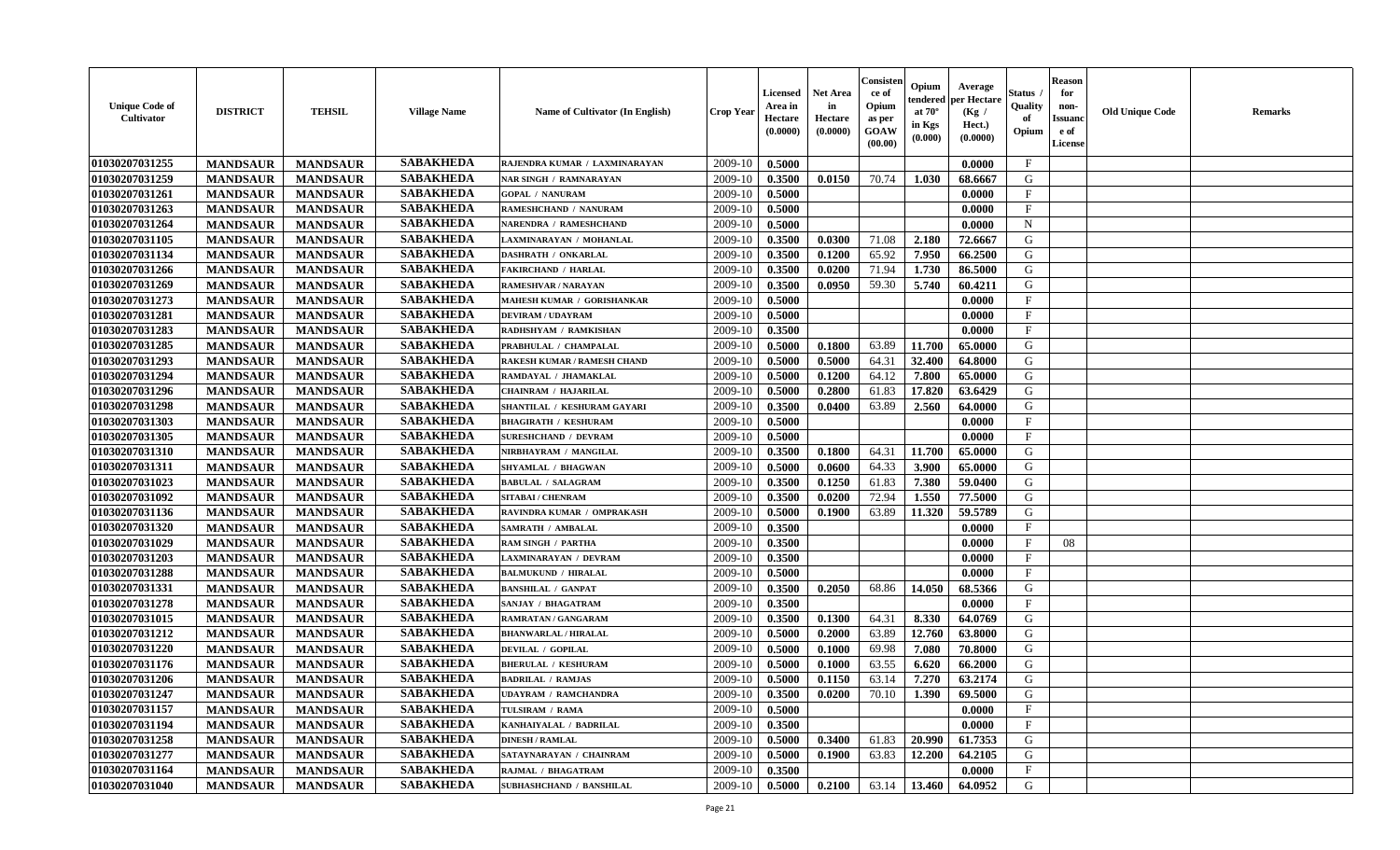| <b>Unique Code of</b><br><b>Cultivator</b> | <b>DISTRICT</b> | <b>TEHSIL</b>   | <b>Village Name</b> | Name of Cultivator (In English) | <b>Crop Year</b> | <b>Licensed</b><br>Area in<br>Hectare<br>(0.0000) | <b>Net Area</b><br>in<br>Hectare<br>(0.0000) | Consister<br>ce of<br>Opium<br>as per<br><b>GOAW</b><br>(00.00) | Opium<br>endered<br>at $70^\circ$<br>in Kgs<br>$(\mathbf{0.000})$ | Average<br>per Hectare<br>(Kg /<br>Hect.)<br>(0.0000) | Status<br>Quality<br>of<br>Opium | <b>Reason</b><br>for<br>non-<br>Issuan<br>e of<br>License | <b>Old Unique Code</b> | <b>Remarks</b>     |
|--------------------------------------------|-----------------|-----------------|---------------------|---------------------------------|------------------|---------------------------------------------------|----------------------------------------------|-----------------------------------------------------------------|-------------------------------------------------------------------|-------------------------------------------------------|----------------------------------|-----------------------------------------------------------|------------------------|--------------------|
| 01030207031217                             | <b>MANDSAUR</b> | <b>MANDSAUR</b> | <b>SABAKHEDA</b>    | MAN KUNWARBAI / ONKARLAL        | 2009-10          | 0.5000                                            | 0.1850                                       | 68.86                                                           | 12.610                                                            | 68.1622                                               | G                                |                                                           |                        |                    |
| 01030207031118                             | <b>MANDSAUR</b> | <b>MANDSAUR</b> | <b>SABAKHEDA</b>    | MOHANLAL / PRAYAGBAI            | 2009-10          | 0.3500                                            |                                              |                                                                 |                                                                   | 0.0000                                                | $\mathbf{F}$                     |                                                           |                        |                    |
| 01030207031189                             | <b>MANDSAUR</b> | <b>MANDSAUR</b> | <b>SABAKHEDA</b>    | <b>LILASHANKAR / SHIVLAL</b>    | 2009-10          | 0.5000                                            | 0.1950                                       | 62.90                                                           | 12.540                                                            | 64.3077                                               | G                                |                                                           |                        |                    |
| 01030207031196                             | <b>MANDSAUR</b> | <b>MANDSAUR</b> | <b>SABAKHEDA</b>    | PRAHLAD / GOPAL                 | 2009-10          | 0.3500                                            |                                              |                                                                 |                                                                   | 0.0000                                                | $\mathbf{F}$                     |                                                           |                        |                    |
| 01030207031185                             | <b>MANDSAUR</b> | <b>MANDSAUR</b> | <b>SABAKHEDA</b>    | MADANLAL / RAMCHANDRA           | 2009-10          | 0.3500                                            | 0.2850                                       | 63.06                                                           | 3.810                                                             | 13.3684                                               | $\blacksquare$                   | 02                                                        |                        |                    |
| 01030207031267                             | <b>MANDSAUR</b> | <b>MANDSAUR</b> | <b>SABAKHEDA</b>    | KANHAIYALAL / HARLAL            | 2009-10          | 0.3500                                            |                                              |                                                                 |                                                                   | 0.0000                                                | $\mathbf{F}$                     |                                                           |                        |                    |
| 01030207031065                             | <b>MANDSAUR</b> | <b>MANDSAUR</b> | <b>SABAKHEDA</b>    | NANDLAL / SHIVLAL               | 2009-10          | 0.3500                                            | 0.1200                                       | 68.86                                                           | 7.810                                                             | 65.0833                                               | G                                |                                                           |                        |                    |
| 01030207031078                             | <b>MANDSAUR</b> | <b>MANDSAUR</b> | <b>SABAKHEDA</b>    | RAMLAL / PRABHULAL              | 2009-10          | 0.5000                                            |                                              |                                                                 |                                                                   | 0.0000                                                | $\mathbf{F}$                     |                                                           |                        |                    |
| 01030207031086                             | <b>MANDSAUR</b> | <b>MANDSAUR</b> | <b>SABAKHEDA</b>    | <b>SURESH / CHAINRAM</b>        | 2009-10          | 0.3500                                            | 0.0650                                       | 62.15                                                           | 4.160                                                             | 64.0000                                               | G                                |                                                           |                        |                    |
| 01030207031334                             | <b>MANDSAUR</b> | <b>MANDSAUR</b> | <b>SABAKHEDA</b>    | <b>BAGDIRAM / KARULAL</b>       | 2009-10          | 0.3500                                            | 0.1400                                       | 62.90                                                           | 8.720                                                             | 62.2857                                               | G                                |                                                           |                        |                    |
| 01030207031335                             | <b>MANDSAUR</b> | <b>MANDSAUR</b> | <b>SABAKHEDA</b>    | SAHAYTABAI / GOTAMLAL           | 2009-10          | 0.3500                                            | 0.2000                                       | 67.60                                                           | 3.680                                                             | 18.4000                                               | G                                | 04                                                        |                        |                    |
| 01030207031336                             | <b>MANDSAUR</b> | <b>MANDSAUR</b> | <b>SABAKHEDA</b>    | <b>BHAGIRATH / KALU</b>         | 2009-10          | 0.5000                                            |                                              |                                                                 |                                                                   | 0.0000                                                | $\mathbf N$                      |                                                           |                        |                    |
| 01030207031338                             | <b>MANDSAUR</b> | <b>MANDSAUR</b> | <b>SABAKHEDA</b>    | KARULAL / CHAMPALAL             | 2009-10          | 0.5000                                            | 0.0900                                       | 62.90                                                           | 5.690                                                             | 63.2222                                               | G                                |                                                           |                        |                    |
| 01030207031001                             | <b>MANDSAUR</b> | <b>MANDSAUR</b> | <b>SABAKHEDA</b>    | RATANBAI / MANGILAL             | 2009-10          | 0.2500                                            |                                              |                                                                 |                                                                   | 0.0000                                                | $\mathbf{F}$                     |                                                           |                        |                    |
| 01030207031025                             | <b>MANDSAUR</b> | <b>MANDSAUR</b> | <b>SABAKHEDA</b>    | NARAYAN / MOTILAL               | 2009-10          | 0.2500                                            | 0.1950                                       | 62.90                                                           | 12.450                                                            | 63.8462                                               | G                                |                                                           |                        |                    |
| 01030207031226                             | <b>MANDSAUR</b> | <b>MANDSAUR</b> | <b>SABAKHEDA</b>    | <b>GANESHRAM / KASHIRAM</b>     | 2009-10          | 0.2500                                            | 0.1000                                       | 51.94                                                           | 1.940                                                             | 19.4000                                               | G                                | 04                                                        |                        |                    |
| 01030207031297                             | <b>MANDSAUR</b> | <b>MANDSAUR</b> | <b>SABAKHEDA</b>    | <b>BADRILAL / CHIMANLAL</b>     | 2009-10          | 0.2500                                            |                                              |                                                                 |                                                                   | 0.0000                                                | $\mathbf{F}$                     |                                                           |                        |                    |
| 01030207031151                             | <b>MANDSAUR</b> | <b>MANDSAUR</b> | <b>SABAKHEDA</b>    | SATAYNARAYAN / LAXMINARAYAN     | 2009-10          | 0.2500                                            | 0.2250                                       | 66.95                                                           | 14.880                                                            | 66.1333                                               | G                                |                                                           |                        |                    |
| 01030207031026                             | <b>MANDSAUR</b> | <b>MANDSAUR</b> | <b>SABAKHEDA</b>    | PRAHLAD / GANGARAM              | 2009-10          | 0.2500                                            |                                              |                                                                 |                                                                   | 0.0000                                                | $_{\rm F}$                       |                                                           |                        |                    |
| 01030207031041                             | <b>MANDSAUR</b> | <b>MANDSAUR</b> | <b>SABAKHEDA</b>    | VINOD KUMAR / ONKARLAL          | 2009-10          | 0.2500                                            | 0.1050                                       | 71.19                                                           | 7.390                                                             | 70.3810                                               | G                                |                                                           |                        |                    |
| 01030207031062                             | <b>MANDSAUR</b> | <b>MANDSAUR</b> | <b>SABAKHEDA</b>    | PYARIBAI / MOHANLAL             | 2009-10          | 0.2500                                            | 0.1100                                       | 64.95                                                           | 7.190                                                             | 65.3636                                               | G                                |                                                           |                        |                    |
| 01030207031067                             | <b>MANDSAUR</b> | <b>MANDSAUR</b> | <b>SABAKHEDA</b>    | NANDUBAI / PANNALAL             | 2009-10          | 0.2500                                            |                                              |                                                                 |                                                                   | 0.0000                                                | $\mathbf{F}$                     |                                                           |                        |                    |
| 01030207031084                             | <b>MANDSAUR</b> | <b>MANDSAUR</b> | <b>SABAKHEDA</b>    | <b>MOHAN / PRABHULAL</b>        | 2009-10          | 0.2500                                            |                                              |                                                                 |                                                                   | 0.0000                                                | $\mathbf{F}$                     |                                                           |                        |                    |
| 01030207031094                             | <b>MANDSAUR</b> | <b>MANDSAUR</b> | <b>SABAKHEDA</b>    | JHAMAKLAL / SALAGRAM            | 2009-10          | 0.2500                                            | 0.1000                                       | 64.95                                                           | 7.110                                                             | 71.1000                                               | G                                |                                                           |                        |                    |
| 01030207031096                             | <b>MANDSAUR</b> | <b>MANDSAUR</b> | <b>SABAKHEDA</b>    | RAMLAL / MAGNIRAM               | 2009-10          | 0.2500                                            |                                              |                                                                 |                                                                   | 0.0000                                                | $\mathbf{F}$                     |                                                           |                        |                    |
| 01030207031102                             | <b>MANDSAUR</b> | <b>MANDSAUR</b> | <b>SABAKHEDA</b>    | <b>GANGARAM / CHAMPALAL</b>     | 2009-10          | 0.2500                                            |                                              |                                                                 |                                                                   | 0.0000                                                | $\mathbf{F}$                     |                                                           |                        |                    |
| 01030207031106                             | <b>MANDSAUR</b> | <b>MANDSAUR</b> | <b>SABAKHEDA</b>    | <b>BAGADIBAI/GODHA</b>          | 2009-10          | 0.2500                                            | 0.2250                                       | 63.83                                                           | 14.430                                                            | 64.1333                                               | G                                |                                                           |                        |                    |
| 01030207031138                             | <b>MANDSAUR</b> | <b>MANDSAUR</b> | <b>SABAKHEDA</b>    | PANNALAL / LAXMAN               | 2009-10          | 0.2500                                            | 0.1800                                       | 67.78                                                           | 12.540                                                            | 69.6667                                               | G                                |                                                           |                        |                    |
| 01030207031166                             | <b>MANDSAUR</b> | <b>MANDSAUR</b> | <b>SABAKHEDA</b>    | <b>CHENRAM / NIMBA</b>          | 2009-10          | 0.2500                                            | 0.0950                                       | 63.10                                                           | 5.640                                                             | 59.3684                                               | G                                |                                                           |                        |                    |
| 01030207031172                             | <b>MANDSAUR</b> | <b>MANDSAUR</b> | <b>SABAKHEDA</b>    | JAMNALAL / RAIKLAL              | 2009-10          | 0.2500                                            | 0.1550                                       | 63.83                                                           | 9.670                                                             | 62.3871                                               | G                                |                                                           |                        |                    |
| 01030207031234                             | <b>MANDSAUR</b> | <b>MANDSAUR</b> | <b>SABAKHEDA</b>    | MADANLAL / GOUTAM               | 2009-10          | 0.2500                                            | 0.1900                                       | 57.93                                                           | 11.150                                                            | 58.6842                                               | G                                |                                                           |                        |                    |
| 01030207031295                             | <b>MANDSAUR</b> | <b>MANDSAUR</b> | <b>SABAKHEDA</b>    | KARULAL / MADHU GAYARI          | 2009-10          | 0.2500                                            | 0.1000                                       | 63.83                                                           | 6.190                                                             | 61.9000                                               | G                                |                                                           |                        |                    |
| 01030207031306                             | <b>MANDSAUR</b> | <b>MANDSAUR</b> | <b>SABAKHEDA</b>    | ANIL KUMAR / PARMANAND          | 2009-10          | 0.2500                                            |                                              |                                                                 |                                                                   | 0.0000                                                | $\mathbf{F}$                     |                                                           |                        |                    |
| 01030207031307                             | <b>MANDSAUR</b> | <b>MANDSAUR</b> | <b>SABAKHEDA</b>    | RAJENDRA KUMAR / VINDO KUMAR    | 2009-10          | 0.2500                                            |                                              |                                                                 |                                                                   | 0.0000                                                | $_{\rm F}$                       |                                                           |                        |                    |
| 01030207031095                             | <b>MANDSAUR</b> | <b>MANDSAUR</b> | <b>SABAKHEDA</b>    | RADHESHYAM / MANGILAL           | 2009-10          | 0.2500                                            | 0.2050                                       | 64.95                                                           | 13.410                                                            | 65.4146                                               | G                                |                                                           |                        |                    |
| 01030207031318                             | <b>MANDSAUR</b> | <b>MANDSAUR</b> | <b>SABAKHEDA</b>    | <b>SUNIL / GOPAL</b>            | $2009-10$ 0.2500 |                                                   |                                              |                                                                 |                                                                   | 0.0000                                                | F                                |                                                           |                        |                    |
| 01030207031243                             | <b>MANDSAUR</b> | <b>MANDSAUR</b> | <b>SABAKHEDA</b>    | <b>GHANSHYAM / NARAYAN</b>      | 2009-10          | 0.2500                                            |                                              |                                                                 |                                                                   | 0.0000                                                | $_{\rm F}$                       |                                                           |                        |                    |
| 01030207031071                             | <b>MANDSAUR</b> | <b>MANDSAUR</b> | <b>SABAKHEDA</b>    | <b>BHAGATRAM / DALURAM</b>      | 2009-10          | 0.2500                                            | 0.1750                                       | 60.10                                                           | 10.530                                                            | 60.1714                                               | G                                |                                                           |                        |                    |
| 01030207031009                             | <b>MANDSAUR</b> | <b>MANDSAUR</b> | <b>SABAKHEDA</b>    | KANWARLAL / CHUNILAL            | 2009-10          | 0.2500                                            | 0.1000                                       | 64.95                                                           | 6.500                                                             | 65.0000                                               | G                                |                                                           |                        |                    |
| 01030207031099                             | <b>MANDSAUR</b> | <b>MANDSAUR</b> | <b>SABAKHEDA</b>    | VINOD / SALAGRAM                | 2009-10          | 0.2500                                            |                                              |                                                                 |                                                                   | 0.0000                                                | $\mathbf{F}$                     |                                                           |                        |                    |
| 01030207031101                             | <b>MANDSAUR</b> | <b>MANDSAUR</b> | <b>SABAKHEDA</b>    | <b>SHANTIBAI / BADRILAL</b>     | 2009-10          | 0.5000                                            |                                              |                                                                 |                                                                   | 0.0000                                                | $\mathbf{F}$                     |                                                           |                        | <b>NAME CHANGE</b> |
| 01030207031122                             | <b>MANDSAUR</b> | <b>MANDSAUR</b> | <b>SABAKHEDA</b>    | NANDA / BHUWAN                  | 2009-10          | 0.2500                                            | 0.1000                                       | 62.89                                                           | 6.420                                                             | 64.2000                                               | G                                |                                                           |                        | NAME CHANGE        |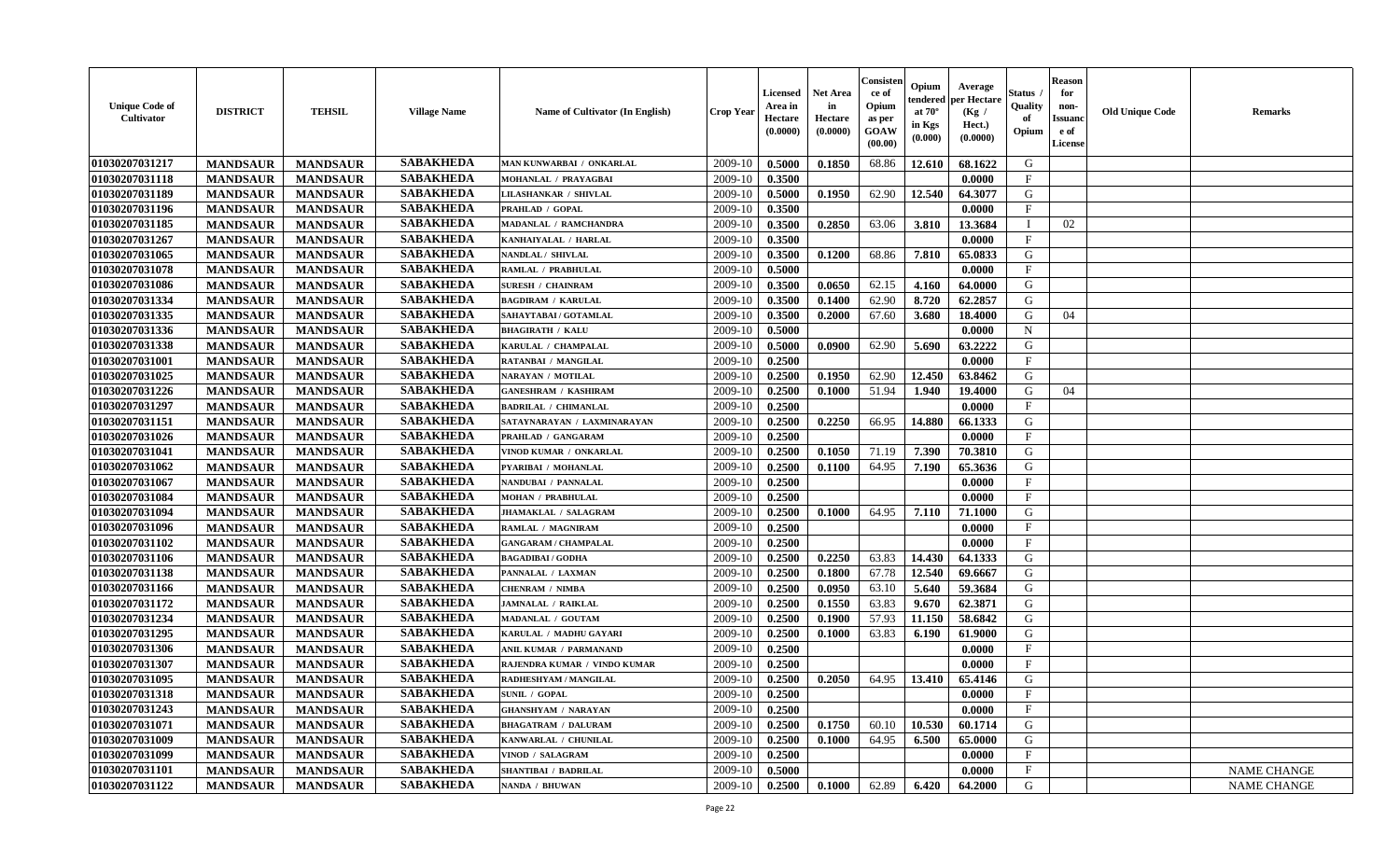| <b>Unique Code of</b><br><b>Cultivator</b> | <b>DISTRICT</b> | <b>TEHSIL</b>   | <b>Village Name</b> | Name of Cultivator (In English)        | <b>Crop Year</b> | Licensed<br>Area in<br>Hectare<br>(0.0000) | <b>Net Area</b><br>in<br>Hectare<br>(0.0000) | Consister<br>ce of<br>Opium<br>as per<br>GOAW<br>(00.00) | Opium<br>endered<br>at $70^\circ$<br>in Kgs<br>(0.000) | Average<br>per Hectare<br>(Kg /<br>Hect.)<br>(0.0000) | Status<br>Quality<br>of<br>Opium | <b>Reason</b><br>for<br>non-<br><b>Issuand</b><br>e of<br>License | <b>Old Unique Code</b> | <b>Remarks</b> |
|--------------------------------------------|-----------------|-----------------|---------------------|----------------------------------------|------------------|--------------------------------------------|----------------------------------------------|----------------------------------------------------------|--------------------------------------------------------|-------------------------------------------------------|----------------------------------|-------------------------------------------------------------------|------------------------|----------------|
| 01030207031137                             | <b>MANDSAUR</b> | <b>MANDSAUR</b> | <b>SABAKHEDA</b>    | RAMDAYAL / BAPULAL                     | 2009-10          | 0.2500                                     | 0.1900                                       | 67.98                                                    | 13.550                                                 | 71.3158                                               | G                                |                                                                   |                        |                |
| 01030207031197                             | <b>MANDSAUR</b> | <b>MANDSAUR</b> | <b>SABAKHEDA</b>    | <b>BHERULAL / BADRILAL</b>             | 2009-10          | 0.2500                                     |                                              |                                                          |                                                        | 0.0000                                                | $\mathbf{F}$                     |                                                                   |                        |                |
| 01030207031262                             | <b>MANDSAUR</b> | <b>MANDSAUR</b> | <b>SABAKHEDA</b>    | CHAGANLAL / NANURAM                    | 2009-10          | 0.2500                                     |                                              |                                                          |                                                        | 0.0000                                                | $_{\rm F}$                       |                                                                   |                        |                |
| 01030207031300                             | <b>MANDSAUR</b> | <b>MANDSAUR</b> | <b>SABAKHEDA</b>    | PRAHLAD / BHERULAL                     | 2009-10          | 0.2500                                     | 0.1850                                       | 65.18                                                    | 11.270                                                 | 60.9189                                               | G                                |                                                                   |                        |                |
| 01030207031321                             | <b>MANDSAUR</b> | <b>MANDSAUR</b> | <b>SABAKHEDA</b>    | MANOHARLAL / ONKARLAL                  | 2009-10          | 0.2500                                     | 0.1400                                       | 62.57                                                    | 8.410                                                  | 60.0714                                               | G                                |                                                                   |                        |                |
| 01030207031087                             | <b>MANDSAUR</b> | <b>MANDSAUR</b> | <b>SABAKHEDA</b>    | <b>GOTAM / AMRITRAM</b>                | 2009-10          | 0.2500                                     | 0.1900                                       | 58.11                                                    | 2.470                                                  | 13.0000                                               | G                                | 04                                                                |                        |                |
| 01030207031339                             | <b>MANDSAUR</b> | <b>MANDSAUR</b> | <b>SABAKHEDA</b>    | <b>BHAGWAN / RAMA</b>                  | 2009-10          | 0.5000                                     |                                              |                                                          |                                                        | 0.0000                                                | $\rm F$                          |                                                                   | 01030207161014         |                |
| 01030207031275                             | <b>MANDSAUR</b> | <b>MANDSAUR</b> | <b>SABAKHEDA</b>    | PARMANAND / KISHANLAL                  | 2009-10          | 0.2500                                     |                                              |                                                          |                                                        | 0.0000                                                | $\mathbf{F}$                     |                                                                   |                        |                |
| 01030207031301                             | <b>MANDSAUR</b> | <b>MANDSAUR</b> | <b>SABAKHEDA</b>    | <b>BHERULAL / BHANWARLAL</b>           | 2009-10          | 0.2500                                     |                                              |                                                          |                                                        | 0.0000                                                | $\mathbf{F}$                     |                                                                   |                        |                |
| 01030207031317                             | <b>MANDSAUR</b> | <b>MANDSAUR</b> | <b>SABAKHEDA</b>    | VASHUDEV / NANDKISHOR                  | 2009-10          | 0.2500                                     |                                              |                                                          |                                                        | 0.0000                                                | $\mathbf{F}$                     |                                                                   |                        |                |
| 01030207031199                             | <b>MANDSAUR</b> | <b>MANDSAUR</b> | <b>SABAKHEDA</b>    | NANDKISHOR / GANPATLAL                 | 2009-10          | 0.2500                                     |                                              |                                                          |                                                        | 0.0000                                                | F                                |                                                                   |                        |                |
| 01030207032006                             | <b>MANDSAUR</b> | <b>MANDSAUR</b> | <b>SINDPAN</b>      | NANDRAM / DHURA                        | 2009-10          | 0.3500                                     | 0.3500                                       | 62.82                                                    | 21.960                                                 | 62.7429                                               | G                                |                                                                   |                        |                |
| 01030207032009                             | <b>MANDSAUR</b> | <b>MANDSAUR</b> | <b>SINDPAN</b>      | <b>SUKHIBAI / KANIRAM</b>              | 2009-10          | 0.2500                                     |                                              |                                                          |                                                        | 0.0000                                                | $_{\rm F}$                       |                                                                   |                        |                |
| 01030207032011                             | <b>MANDSAUR</b> | <b>MANDSAUR</b> | <b>SINDPAN</b>      | NANDRAM / NARAYAN                      | 2009-10          | 0.3500                                     | 0.3000                                       | 61.60                                                    | 17.680                                                 | 58.9333                                               | G                                |                                                                   |                        |                |
| 01030207032017                             | <b>MANDSAUR</b> | <b>MANDSAUR</b> | <b>SINDPAN</b>      | RUKMANBAI / RAJARAM                    | 2009-10          | 0.5000                                     | 0.4700                                       | 67.56                                                    | 32.130                                                 | 68.3617                                               | G                                |                                                                   |                        |                |
| 01030207032021                             | <b>MANDSAUR</b> | <b>MANDSAUR</b> | <b>SINDPAN</b>      | MODIRAM / CHAMPALAL                    | 2009-10          | 0.5000                                     | 0.4950                                       | 59.49                                                    | 29.990                                                 | 60.5859                                               | G                                |                                                                   |                        |                |
| 01030207032028                             | <b>MANDSAUR</b> | <b>MANDSAUR</b> | <b>SINDPAN</b>      | <b>GHANSHYAM / KANWARLAL</b>           | 2009-10          | 0.3500                                     | 0.1200                                       | 68.13                                                    | 8.230                                                  | 68.5833                                               | <sup>1</sup>                     | 02                                                                |                        |                |
| 01030207032027                             | <b>MANDSAUR</b> | <b>MANDSAUR</b> | <b>SINDPAN</b>      | RAMESHWAR / KISHANLAL                  | 2009-10          | 0.3500                                     | 0.2500                                       | 61.73                                                    | 15.380                                                 | 61.5200                                               | G                                |                                                                   |                        |                |
| 01030207032031                             | <b>MANDSAUR</b> | <b>MANDSAUR</b> | <b>SINDPAN</b>      | <b>BHAGWAN / POKHAR</b>                | 2009-10          | 0.3500                                     | 0.1500                                       | 62.62                                                    | 9.410                                                  | 62.7333                                               | G                                |                                                                   |                        |                |
| 01030207032035                             | <b>MANDSAUR</b> | <b>MANDSAUR</b> | <b>SINDPAN</b>      | <b>DOULATRAM / BHERULAL</b>            | 2009-10          | 0.3500                                     | 0.3300                                       | 62.85                                                    | 5.540                                                  | 16.7879                                               | G                                | 04                                                                |                        |                |
| 01030207032066                             | <b>MANDSAUR</b> | <b>MANDSAUR</b> | <b>SINDPAN</b>      | PRAHLAD / MOHANLAL                     | 2009-10          | 0.3500                                     | 0.3000                                       | 63.22                                                    | 18.600                                                 | 62.0000                                               | G                                |                                                                   |                        |                |
| 01030207032067                             | <b>MANDSAUR</b> | <b>MANDSAUR</b> | <b>SINDPAN</b>      | KANHAIYALAL / MOHANLAL                 | 2009-10          | 0.3500                                     | 0.2200                                       | 63.22                                                    | 13.700                                                 | 62.2727                                               | G                                |                                                                   |                        |                |
| 01030207032069                             | <b>MANDSAUR</b> | <b>MANDSAUR</b> | <b>SINDPAN</b>      | <b>BAPULAL / MOTILAL</b>               | 2009-10          | 0.5000                                     |                                              |                                                          |                                                        | 0.0000                                                | $\mathbf{F}$                     |                                                                   |                        |                |
| 01030207032075                             | <b>MANDSAUR</b> | <b>MANDSAUR</b> | <b>SINDPAN</b>      | RADHESHYAM / KACHRULAL                 | 2009-10          | 0.3500                                     | 0.2000                                       | 62.90                                                    | 12.920                                                 | 64.6000                                               | G                                |                                                                   |                        |                |
| 01030207032093                             | <b>MANDSAUR</b> | <b>MANDSAUR</b> | <b>SINDPAN</b>      | RADHESHYAM./ NANDA                     | 2009-10          | 0.3500                                     |                                              |                                                          |                                                        | 0.0000                                                | $\mathbf{F}$                     |                                                                   |                        |                |
| 01030207032104                             | <b>MANDSAUR</b> | <b>MANDSAUR</b> | <b>SINDPAN</b>      | <b>OMPRAKASH / NANDRAM</b>             | 2009-10          | 0.3500                                     | 0.3000                                       | 62.90                                                    | 19.050                                                 | 63.5000                                               | G                                |                                                                   |                        |                |
| 01030207032107                             | <b>MANDSAUR</b> | <b>MANDSAUR</b> | <b>SINDPAN</b>      | KISHOR / KANHAIYALAL                   | 2009-10          | 0.5000                                     |                                              |                                                          |                                                        | 0.0000                                                | $\mathbf{F}$                     |                                                                   |                        |                |
| 01030207032051                             | <b>MANDSAUR</b> | <b>MANDSAUR</b> | <b>SINDPAN</b>      | MANGILAL / KACHRU                      | 2009-10          | 0.2500                                     |                                              |                                                          |                                                        | 0.0000                                                | $_{\rm F}$                       |                                                                   |                        |                |
| 01030207032022                             | <b>MANDSAUR</b> | <b>MANDSAUR</b> | <b>SINDPAN</b>      | KACHRU / BHANWARLAL                    | 2009-10          | 0.2500                                     |                                              |                                                          |                                                        | 0.0000                                                | $\mathbf{F}$                     |                                                                   |                        |                |
| 01030207032037                             | <b>MANDSAUR</b> | <b>MANDSAUR</b> | <b>SINDPAN</b>      | RAMESHWAR / ONKARLAL                   | 2009-10          | 0.2500                                     | 0.1000                                       | 43.70                                                    | 2.040                                                  | 20.4000                                               | G                                | 04                                                                |                        |                |
| 01030207032018                             | <b>MANDSAUR</b> | <b>MANDSAUR</b> | <b>SINDPAN</b>      | KANCHANBAI / BHERULAL                  | 2009-10          | 0.2500                                     | 0.1200                                       | 59.36                                                    | 6.990                                                  | 58.2500                                               | G                                |                                                                   |                        |                |
| 01030207032019                             | <b>MANDSAUR</b> | <b>MANDSAUR</b> | <b>SINDPAN</b>      | <b>MANGIBAI / HIRALAL</b>              | 2009-10          | 0.2500                                     | 0.2000                                       | 64.06                                                    | 13.610                                                 | 68.0500                                               | G                                |                                                                   |                        |                |
| 01030207032032                             | <b>MANDSAUR</b> | <b>MANDSAUR</b> | <b>SINDPAN</b>      | <b>DULICHAND / KISHAN</b>              | 2009-10          | 0.2500                                     | 0.2000                                       | 62.22                                                    | 4.400                                                  | 22.0000                                               | G                                | 04                                                                |                        |                |
| 01030207032046                             | <b>MANDSAUR</b> | <b>MANDSAUR</b> | <b>SINDPAN</b>      | <b>GOVERDHAN SINGH / BHANWAR SINGH</b> | 2009-10          | 0.2500                                     |                                              |                                                          |                                                        | 0.0000                                                | $\mathbf F$                      |                                                                   |                        |                |
| 01030207032057                             | <b>MANDSAUR</b> | <b>MANDSAUR</b> | <b>SINDPAN</b>      | <b>SURESH KUMAR / GOPILAL</b>          | 2009-10          | 0.2500                                     | 0.1350                                       | 59.49                                                    | 8.510                                                  | 63.0370                                               | G                                |                                                                   |                        |                |
| 01030207032089                             | <b>MANDSAUR</b> | <b>MANDSAUR</b> | <b>SINDPAN</b>      | <b>RAM LAL / RAGHUNATH</b>             | 2009-10          | 0.2500                                     | 0.1850                                       | 57.05                                                    | 3.260                                                  | 17.6216                                               | G                                | 04                                                                |                        |                |
| 01030207032094                             | <b>MANDSAUR</b> | <b>MANDSAUR</b> | <b>SINDPAN</b>      | <b>BHANWARLAL / BHUWAN</b>             | 2009-10          | 0.2500                                     | 0.1050                                       | 59.49                                                    | 6.550                                                  | 62.3810                                               | G                                |                                                                   |                        |                |
| 01030207032053                             | <b>MANDSAUR</b> | <b>MANDSAUR</b> | <b>SINDPAN</b>      | <b>ATAMARAM / RAMCHAND</b>             | 2009-10          | 0.2500                                     |                                              |                                                          |                                                        | 0.0000                                                | F                                |                                                                   |                        |                |
| 01030207032072                             | <b>MANDSAUR</b> | <b>MANDSAUR</b> | <b>SINDPAN</b>      | <b>VISHNULAL / RAMESHWER</b>           | 2009-10          | 0.2500                                     | 0.1000                                       | 62.22                                                    | 6.850                                                  | 68.5000                                               | G                                |                                                                   |                        |                |
| 01030207032086                             | <b>MANDSAUR</b> | <b>MANDSAUR</b> | <b>SINDPAN</b>      | NATHIBAI / MOTILAL                     | 2009-10          | 0.2500                                     | 0.1850                                       | 73.17                                                    | 1.060                                                  | 5.7297                                                |                                  | 02                                                                |                        |                |
| 01030207032102                             | <b>MANDSAUR</b> | <b>MANDSAUR</b> | <b>SINDPAN</b>      | <b>MANGILAL / BHERULAL</b>             | 2009-10          | 0.2500                                     | 0.2200                                       | 61.67                                                    | 5.440                                                  | 24.7273                                               | G                                | 04                                                                |                        |                |
| 01030207032001                             | <b>MANDSAUR</b> | <b>MANDSAUR</b> | <b>SINDPAN</b>      | KALU / BHUWAN                          | 2009-10          | 0.2500                                     |                                              |                                                          |                                                        | 0.0000                                                | $\mathbf{F}$                     |                                                                   |                        |                |
|                                            |                 |                 |                     |                                        |                  |                                            |                                              |                                                          |                                                        |                                                       |                                  |                                                                   |                        |                |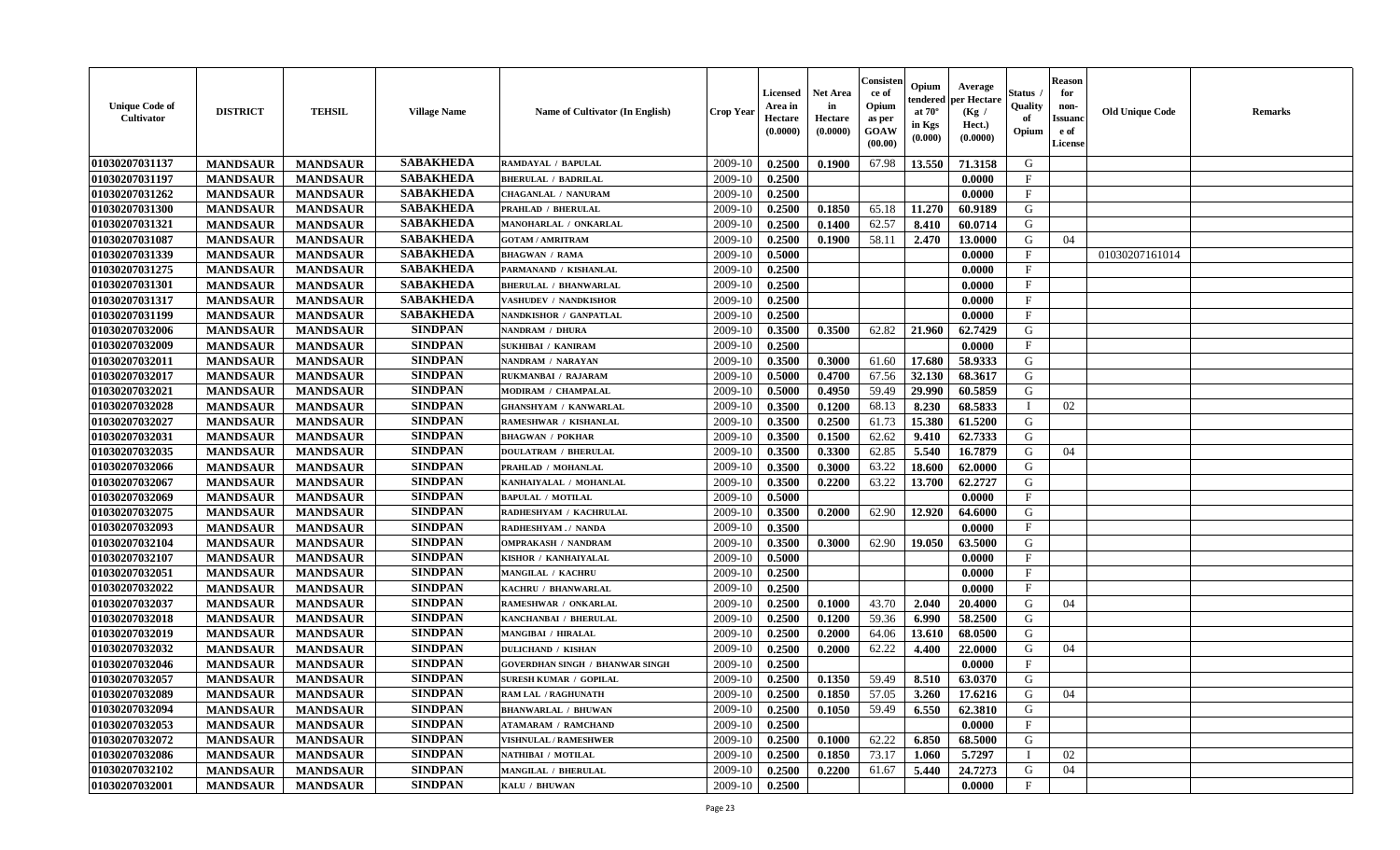| <b>Unique Code of</b><br>Cultivator | <b>DISTRICT</b> | <b>TEHSIL</b>   | <b>Village Name</b> | Name of Cultivator (In English)  | <b>Crop Year</b> | Licensed<br>Area in<br>Hectare<br>(0.0000) | <b>Net Area</b><br>in<br>Hectare<br>(0.0000) | Consister<br>ce of<br>Opium<br>as per<br>GOAW<br>(00.00) | Opium<br>endered<br>at $70^{\circ}$<br>in Kgs<br>$(\mathbf{0.000})$ | Average<br>per Hectare<br>(Kg /<br>Hect.)<br>(0.0000) | <b>Status</b> .<br>Quality<br>of<br>Opium | <b>Reason</b><br>for<br>non-<br><b>Issuand</b><br>e of<br>License | <b>Old Unique Code</b> | <b>Remarks</b> |
|-------------------------------------|-----------------|-----------------|---------------------|----------------------------------|------------------|--------------------------------------------|----------------------------------------------|----------------------------------------------------------|---------------------------------------------------------------------|-------------------------------------------------------|-------------------------------------------|-------------------------------------------------------------------|------------------------|----------------|
| 01030207032013                      | <b>MANDSAUR</b> | <b>MANDSAUR</b> | <b>SINDPAN</b>      | ONKARLAL / NANDA                 | 2009-10          | 0.2500                                     |                                              |                                                          |                                                                     | 0.0000                                                | $\mathbf{F}$                              |                                                                   |                        |                |
| 01030207032043                      | <b>MANDSAUR</b> | <b>MANDSAUR</b> | <b>SINDPAN</b>      | SHANKARLAL / KASHIRAM            | 2009-10          | 0.2500                                     |                                              |                                                          |                                                                     | 0.0000                                                | $\mathbf{F}$                              |                                                                   | 01040209117087         |                |
| 01030207032036                      | <b>MANDSAUR</b> | <b>MANDSAUR</b> | <b>SINDPAN</b>      | <b>BABULAL / MANGILAL</b>        | 2009-10          | 0.2500                                     |                                              |                                                          |                                                                     | 0.0000                                                | $\mathbf{F}$                              |                                                                   |                        |                |
| 01030207032038                      | <b>MANDSAUR</b> | <b>MANDSAUR</b> | <b>SINDPAN</b>      | <b>BANSHILAL / MANGILAL</b>      | 2009-10          | 0.2500                                     |                                              |                                                          |                                                                     | 0.0000                                                | $\mathbf{F}$                              |                                                                   |                        |                |
| 01030207032060                      | <b>MANDSAUR</b> | <b>MANDSAUR</b> | <b>SINDPAN</b>      | RAMESHCHAND / KACHRU             | 2009-10          | 0.2500                                     |                                              |                                                          |                                                                     | 0.0000                                                | $\mathbf F$                               |                                                                   |                        |                |
| 01030207032090                      | <b>MANDSAUR</b> | <b>MANDSAUR</b> | <b>SINDPAN</b>      | PANIBAI / UDA                    | 2009-10          | 0.2500                                     |                                              |                                                          |                                                                     | 0.0000                                                | $\mathbf F$                               |                                                                   |                        |                |
| 01030207032029                      | <b>MANDSAUR</b> | <b>MANDSAUR</b> | <b>SINDPAN</b>      | SHIVNARAYAN / SHANKARLAL         | 2009-10          | 0.2500                                     |                                              |                                                          |                                                                     | 0.0000                                                | $\mathbf F$                               |                                                                   |                        |                |
| 01030207032039                      | <b>MANDSAUR</b> | <b>MANDSAUR</b> | <b>SINDPAN</b>      | <b>FAKIRCHAND / DEVILAL</b>      | 2009-10          | 0.2500                                     |                                              |                                                          |                                                                     | 0.0000                                                | $\mathbf{F}$                              |                                                                   |                        |                |
| 01030207032048                      | <b>MANDSAUR</b> | <b>MANDSAUR</b> | <b>SINDPAN</b>      | MISHRILAL / CHAMPALAL            | 2009-10          | 0.2500                                     |                                              |                                                          |                                                                     | 0.0000                                                | F                                         |                                                                   |                        |                |
| 01030207032054                      | <b>MANDSAUR</b> | <b>MANDSAUR</b> | <b>SINDPAN</b>      | <b>BHERULAL / KANIRAM</b>        | 2009-10          | 0.2500                                     |                                              |                                                          |                                                                     | 0.0000                                                | $\mathbf{F}$                              |                                                                   |                        |                |
| 01030207032111                      | <b>MANDSAUR</b> | <b>MANDSAUR</b> | <b>SINDPAN</b>      | MADANLAL / JAGANATH              | 2009-10          | 0.2500                                     |                                              |                                                          |                                                                     | 0.0000                                                | $\rm F$                                   |                                                                   | 01030207018035         |                |
| 01030207033038                      | <b>MANDSAUR</b> | <b>MANDSAUR</b> | <b>ACHERA</b>       | <b>BHERULAL / NANURAM</b>        | 2009-10          | 0.2500                                     |                                              |                                                          |                                                                     | 0.0000                                                | $\mathbf F$                               |                                                                   | 01030207039038         |                |
| 01030207033039                      | <b>MANDSAUR</b> | <b>MANDSAUR</b> | <b>ACHERA</b>       | <b>IBRAHIM / GHASI</b>           | 2009-10          | 0.2500                                     |                                              |                                                          |                                                                     | 0.0000                                                | N                                         | 11                                                                | 01030207039039         |                |
| 01030207033005                      | <b>MANDSAUR</b> | <b>MANDSAUR</b> | <b>ACHERA</b>       | PRABHULAL / AMRATRAM             | 2009-10          | 0.2500                                     |                                              |                                                          |                                                                     | 0.0000                                                | $\mathbf{F}$                              |                                                                   |                        |                |
| 01030207033033                      | <b>MANDSAUR</b> | <b>MANDSAUR</b> | <b>ACHERA</b>       | RUKAMAN BAI / PURANMAL           | 2009-10          | 0.2500                                     |                                              |                                                          |                                                                     | 0.0000                                                | $\mathbf{F}$                              |                                                                   | 01030207052060         |                |
| 01030207033025                      | <b>MANDSAUR</b> | <b>MANDSAUR</b> | <b>ACHERA</b>       | <b>HABIB / GULSHERKHAN</b>       | 2009-10          | 0.3500                                     |                                              |                                                          |                                                                     | 0.0000                                                | $\mathbf F$                               |                                                                   | 01030207052059         |                |
| 01030207033028                      | <b>MANDSAUR</b> | <b>MANDSAUR</b> | <b>ACHERA</b>       | MANGILAL / GORDHAN               | 2009-10          | 0.2500                                     |                                              |                                                          |                                                                     | 0.0000                                                | $\mathbf{F}$                              |                                                                   | 01030207012080         |                |
| 01030207033031                      | <b>MANDSAUR</b> | <b>MANDSAUR</b> | <b>ACHERA</b>       | KANWARLAL / GORDHAN              | 2009-10          | 0.2500                                     |                                              |                                                          |                                                                     | 0.0000                                                | $\mathbf{F}$                              |                                                                   |                        |                |
| 01030207036003                      | <b>MANDSAUR</b> | <b>MANDSAUR</b> | <b>AGHORIYA</b>     | VAKTA / KACHARU                  | 2009-10          | 0.5000                                     | 0.4000                                       | 67.32                                                    | 27.150                                                              | 67.8750                                               | G                                         |                                                                   |                        |                |
|                                     |                 |                 |                     |                                  |                  |                                            |                                              | 67.32                                                    | 19.580                                                              |                                                       | G                                         |                                                                   |                        |                |
| 01030207036009                      | <b>MANDSAUR</b> | <b>MANDSAUR</b> | <b>AGHORIYA</b>     | RAMCHANDRA / KACHARU             | 2009-10          | 0.5000                                     | 0.3200                                       |                                                          |                                                                     | 61.1875                                               |                                           |                                                                   |                        |                |
| 01030207036014                      | <b>MANDSAUR</b> | <b>MANDSAUR</b> | <b>AGHORIYA</b>     | JANIBAI / BHERA                  | 2009-10          | 0.5000                                     | 0.2650                                       | 68.60                                                    | 18.180                                                              | 68.6038                                               | G                                         |                                                                   |                        |                |
| 01030207036005                      | <b>MANDSAUR</b> | <b>MANDSAUR</b> | <b>AGHORIYA</b>     | BHNVARIBAI / NATHIBAI / MANGILAL | 2009-10          | 0.5000                                     | 0.2500                                       | 63.62                                                    | 16.230                                                              | 64.9200                                               | G                                         |                                                                   |                        |                |
| 01030207036013                      | <b>MANDSAUR</b> | <b>MANDSAUR</b> | <b>AGHORIYA</b>     | SHNBHULAL / RAJARAM              | 2009-10          | 0.5000                                     | 0.3250                                       | 60.77                                                    | 20.110                                                              | 61.8769                                               | ${\bf G}$                                 |                                                                   |                        |                |
| 01030207036010                      | <b>MANDSAUR</b> | <b>MANDSAUR</b> | <b>AGHORIYA</b>     | SITABAI / GIRADHARI              | 2009-10          | 0.5000                                     | 0.2000                                       | 62.49                                                    | 12.940                                                              | 64.7000                                               | ${\bf G}$                                 |                                                                   |                        |                |
| 01030207036030                      | <b>MANDSAUR</b> | <b>MANDSAUR</b> | <b>AGHORIYA</b>     | AMBALAL / HARLAL                 | 2009-10          | 0.3500                                     | 0.1950                                       | 63.89                                                    | 11.170                                                              | 57.2821                                               | G                                         |                                                                   |                        |                |
| 01030207036039                      | <b>MANDSAUR</b> | <b>MANDSAUR</b> | <b>AGHORIYA</b>     | SHANTILAL / MANGILAL             | 2009-10          | 0.5000                                     | 0.4500                                       | 63.89                                                    | 30.060                                                              | 66.8000                                               | $\mathsf G$                               |                                                                   |                        |                |
| 01030207036025                      | <b>MANDSAUR</b> | <b>MANDSAUR</b> | <b>AGHORIYA</b>     | MANGILAL / FAKIRCHAND            | 2009-10          | 0.2500                                     | 0.1500                                       | 67.32                                                    | 9.970                                                               | 66.4667                                               | G                                         |                                                                   |                        |                |
| 01030207036012                      | <b>MANDSAUR</b> | <b>MANDSAUR</b> | <b>AGHORIYA</b>     | TULASIRAM / VARADA               | 2009-10          | 0.2500                                     | 0.1850                                       | 62.49                                                    | 10.550                                                              | 57.0270                                               | G                                         |                                                                   |                        |                |
| 01030207036004                      | <b>MANDSAUR</b> | <b>MANDSAUR</b> | <b>AGHORIYA</b>     | KASTURIBAI / RAJARAM             | 2009-10          | 0.2500                                     | 0.2400                                       | 56.22                                                    | 11.980                                                              | 49.9167                                               | G                                         | 04                                                                |                        |                |
| 01030207036001                      | <b>MANDSAUR</b> | <b>MANDSAUR</b> | <b>AGHORIYA</b>     | LAXMINARAYAN / KACHRI            | 2009-10          | 0.2500                                     |                                              |                                                          |                                                                     | 0.0000                                                | $_{\rm F}$                                |                                                                   |                        |                |
| 01030207036029                      | <b>MANDSAUR</b> | <b>MANDSAUR</b> | <b>AGHORIYA</b>     | NARAYANADAS / MOHANADAS          | 2009-10          | 0.2500                                     | 0.1500                                       | 67.32                                                    | 10.330                                                              | 68.8667                                               | G                                         |                                                                   |                        |                |
| 01030207036022                      | <b>MANDSAUR</b> | <b>MANDSAUR</b> | <b>AGHORIYA</b>     | DEVILAL / BHANVARLAL             | 2009-10          | 0.2500                                     | 0.2350                                       | 59.27                                                    | 13.160                                                              | 56.0000                                               | G                                         |                                                                   |                        |                |
| 01030207037001                      | <b>MANDSAUR</b> | <b>MANDSAUR</b> | <b>AMLAWAD</b>      | <b>HASTIMAL BAGMAL</b>           | 2009-10          | 0.5000                                     | 0.3550                                       | 63.32                                                    | 23.080                                                              | 65.0141                                               | G                                         |                                                                   |                        |                |
| 01030207037003                      | <b>MANDSAUR</b> | <b>MANDSAUR</b> | <b>AMLAWAD</b>      | <b>BALARAM BAGDIRAM</b>          | 2009-10          | 0.5000                                     | 0.2550                                       | 65.64                                                    | 17.110                                                              | 67.0980                                               | G                                         |                                                                   |                        |                |
| 01030207037004                      | <b>MANDSAUR</b> | <b>MANDSAUR</b> | <b>AMLAWAD</b>      | <b>GANGARAM / RAMCHANDRA</b>     | 2009-10          | 0.5000                                     | 0.4500                                       | 63.32                                                    | 28.810                                                              | 64.0222                                               | ${\bf G}$                                 |                                                                   |                        |                |
| 01030207037010                      | <b>MANDSAUR</b> | <b>MANDSAUR</b> | <b>AMLAWAD</b>      | <b>NAGULAL CHUNNILAL</b>         | 2009-10          | 0.5000                                     | 0.3550                                       | 63.32                                                    | 21.840                                                              | 61.5211                                               | G                                         |                                                                   |                        |                |
| 01030207037011                      | <b>MANDSAUR</b> | <b>MANDSAUR</b> | <b>AMLAWAD</b>      | <b>CHUNNILAL DEVRAM</b>          | 2009-10          | 0.5000                                     | 0.2000                                       | 65.64                                                    | 13.520                                                              | 67.6000                                               | G                                         |                                                                   |                        |                |
| 01030207037013                      | <b>MANDSAUR</b> | <b>MANDSAUR</b> | <b>AMLAWAD</b>      | LAKSHMAN MANGILAL                | 2009-10          | 0.5000                                     | 0.2300                                       | 64.42                                                    | 14.920                                                              | 64.8696                                               | G                                         |                                                                   |                        |                |
| 01030207037015                      | <b>MANDSAUR</b> | <b>MANDSAUR</b> | <b>AMLAWAD</b>      | SHARDA KUNWAR / GAJEDNRA SINGH   | 2009-10          | 0.5000                                     | 0.1000                                       | 68.29                                                    | 6.800                                                               | 68.0000                                               |                                           | 02                                                                |                        |                |
| 01030207037017                      | <b>MANDSAUR</b> | <b>MANDSAUR</b> | <b>AMLAWAD</b>      | <b>GOVERDHANLAL VARDICHANDRA</b> | 2009-10          | 0.5000                                     | 0.2150                                       | 61.88                                                    | 13.330                                                              | 62.0000                                               | G                                         |                                                                   |                        |                |
| 01030207037019                      | <b>MANDSAUR</b> | <b>MANDSAUR</b> | <b>AMLAWAD</b>      | <b>MANJU MAGANLAL</b>            | 2009-10          | 0.5000                                     | 0.1300                                       | 64.42                                                    | 8.350                                                               | 64.2308                                               | G                                         |                                                                   |                        |                |
| 01030207037020                      | <b>MANDSAUR</b> | <b>MANDSAUR</b> | <b>AMLAWAD</b>      | <b>RAMESHCHAND / KARULAL</b>     | 2009-10          | 0.5000                                     | 0.3100                                       | 65.64                                                    | 20.200                                                              | 65.1613                                               | G                                         |                                                                   |                        |                |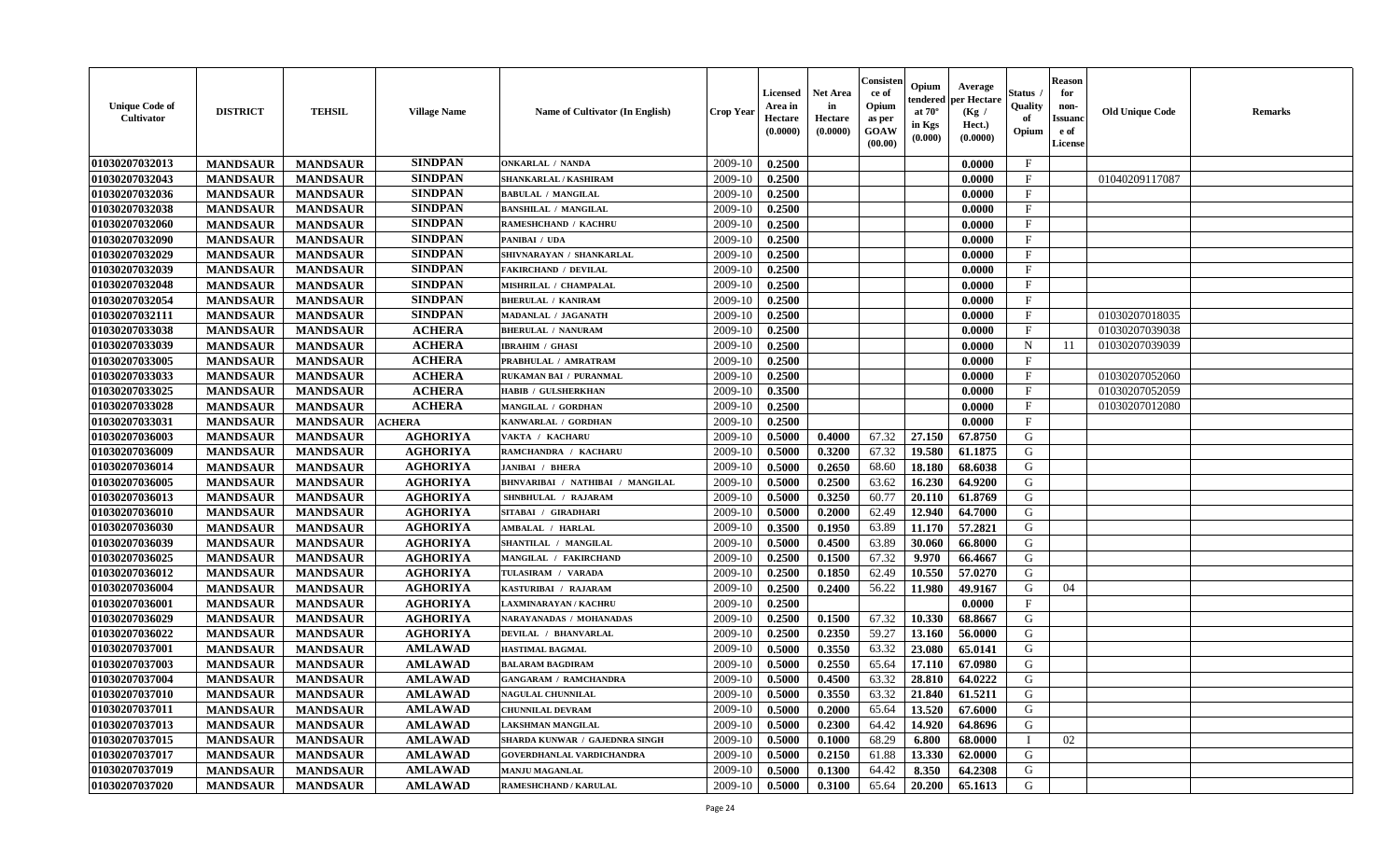| <b>Unique Code of</b><br><b>Cultivator</b> | <b>DISTRICT</b> | <b>TEHSIL</b>   | <b>Village Name</b> | Name of Cultivator (In English)    | Crop Year | <b>Licensed</b><br>Area in<br>Hectare<br>(0.0000) | <b>Net Area</b><br>in<br>Hectare<br>(0.0000) | Consister<br>ce of<br>Opium<br>as per<br>GOAW<br>(00.00) | Opium<br>tendered<br>at $70^{\circ}$<br>in Kgs<br>(0.000) | Average<br>oer Hectare<br>(Kg /<br>Hect.)<br>(0.0000) | Status<br>Quality<br>of<br>Opium | <b>Reason</b><br>for<br>non-<br><b>Issuand</b><br>e of<br>License | <b>Old Unique Code</b> | Remarks            |
|--------------------------------------------|-----------------|-----------------|---------------------|------------------------------------|-----------|---------------------------------------------------|----------------------------------------------|----------------------------------------------------------|-----------------------------------------------------------|-------------------------------------------------------|----------------------------------|-------------------------------------------------------------------|------------------------|--------------------|
| 01030207037022                             | <b>MANDSAUR</b> | <b>MANDSAUR</b> | <b>AMLAWAD</b>      | <b>GOPALDAS / AMARDAS</b>          | 2009-10   | 0.5000                                            | 0.2500                                       | 66.64                                                    | 15.330                                                    | 61.3200                                               | G                                |                                                                   |                        |                    |
| 01030207037024                             | <b>MANDSAUR</b> | <b>MANDSAUR</b> | <b>AMLAWAD</b>      | PRAHLAD / LAXMAN                   | 2009-10   | 0.5000                                            | 0.4000                                       | 61.88                                                    | 24.760                                                    | 61.9000                                               | G                                |                                                                   |                        |                    |
| 01030207037025                             | <b>MANDSAUR</b> | <b>MANDSAUR</b> | <b>AMLAWAD</b>      | PRAHLAD / KANHAIYALAL              | 2009-10   | 0.5000                                            | 0.2050                                       | 65.64                                                    | 13.600                                                    | 66.3415                                               | G                                |                                                                   |                        |                    |
| 01030207037026                             | <b>MANDSAUR</b> | <b>MANDSAUR</b> | <b>AMLAWAD</b>      | KHAYALIRAM / VARDICHAND            | 2009-10   | 0.5000                                            | 0.1700                                       | 65.64                                                    | 10.920                                                    | 64.2353                                               | G                                |                                                                   |                        |                    |
| 01030207037028                             | <b>MANDSAUR</b> | <b>MANDSAUR</b> | <b>AMLAWAD</b>      | <b>GANPAT / HIRALAL</b>            | 2009-10   | 0.5000                                            | 0.2900                                       | 61.88                                                    | 17.980                                                    | 62.0000                                               | G                                |                                                                   |                        |                    |
| 01030207037029                             | <b>MANDSAUR</b> | <b>MANDSAUR</b> | <b>AMLAWAD</b>      | DASHRATH / KANHAIYALAL             | 2009-10   | 0.5000                                            | 0.2150                                       | 65.00                                                    | 14.020                                                    | 65.2093                                               | G                                |                                                                   |                        |                    |
| 01030207037030                             | <b>MANDSAUR</b> | <b>MANDSAUR</b> | <b>AMLAWAD</b>      | <b>GOPAL BHANWARLAL</b>            | 2009-10   | 0.5000                                            | 0.2950                                       | 65.00                                                    | 18.760                                                    | 63.5932                                               | G                                |                                                                   |                        |                    |
| 01030207037031                             | <b>MANDSAUR</b> | <b>MANDSAUR</b> | <b>AMLAWAD</b>      | PRAHLAD / BHANWARLAL               | 2009-10   | 0.5000                                            | 0.2050                                       | 65.72                                                    | 13.220                                                    | 64.4878                                               | G                                |                                                                   |                        |                    |
| 01030207037035                             | <b>MANDSAUR</b> | <b>MANDSAUR</b> | <b>AMLAWAD</b>      | <b>JAGDISH / MANALAL</b>           | 2009-10   | 0.5000                                            | 0.2900                                       | 66.64                                                    | 18.940                                                    | 65.3103                                               | G                                |                                                                   |                        |                    |
| 01030207037036                             | <b>MANDSAUR</b> | <b>MANDSAUR</b> | <b>AMLAWAD</b>      | <b>BALARAM / RADHAKISHAN</b>       | 2009-10   | 0.5000                                            | 0.2500                                       | 64.42                                                    | 16.610                                                    | 66.4400                                               | G                                |                                                                   |                        |                    |
| 01030207037038                             | <b>MANDSAUR</b> | <b>MANDSAUR</b> | <b>AMLAWAD</b>      | SHIVLAL / BHERULAL                 | 2009-10   | 0.5000                                            | 0.2050                                       | 64.42                                                    | 13.110                                                    | 63.9512                                               | G                                |                                                                   |                        |                    |
| 01030207037039                             | <b>MANDSAUR</b> | <b>MANDSAUR</b> | <b>AMLAWAD</b>      | <b>BHAGIRATH / RAMLAL</b>          | 2009-10   | 0.5000                                            | 0.3150                                       | 66.64                                                    | 19.800                                                    | 62.8571                                               | G                                |                                                                   |                        |                    |
| 01030207037040                             | <b>MANDSAUR</b> | <b>MANDSAUR</b> | <b>AMLAWAD</b>      | <b>GOPAL / RADHAKISHNA</b>         | 2009-10   | 0.2500                                            |                                              |                                                          |                                                           | 0.0000                                                | $\mathbf{F}$                     |                                                                   |                        |                    |
| 01030207037041                             | <b>MANDSAUR</b> | <b>MANDSAUR</b> | <b>AMLAWAD</b>      | LAXMINARAYAN / SHOBHARAM           | 2009-10   | 0.5000                                            | 0.3500                                       | 65.72                                                    | 22.920                                                    | 65.4857                                               | G                                |                                                                   |                        |                    |
| 01030207037043                             | <b>MANDSAUR</b> | <b>MANDSAUR</b> | <b>AMLAWAD</b>      | <b>RAMPRASAD / RAM LAL</b>         | 2009-10   | 0.5000                                            | 0.5050                                       | 64.42                                                    | 31.630                                                    | 62.6337                                               | G                                |                                                                   |                        |                    |
| 01030207037046                             | <b>MANDSAUR</b> | <b>MANDSAUR</b> | <b>AMLAWAD</b>      | <b>DASHRATH / RAMLAL</b>           | 2009-10   | 0.5000                                            | 0.4900                                       | 61.88                                                    | 30.400                                                    | 62.0408                                               | G                                |                                                                   |                        |                    |
| 01030207037047                             | <b>MANDSAUR</b> | <b>MANDSAUR</b> | <b>AMLAWAD</b>      | <b>JAGDISH / PRATHVIRAJ</b>        | 2009-10   | 0.5000                                            | 0.1950                                       | 65.72                                                    | 13.120                                                    | 67.2821                                               | G                                |                                                                   |                        |                    |
| 01030207037048                             | <b>MANDSAUR</b> | <b>MANDSAUR</b> | <b>AMLAWAD</b>      | <b>BHAGATRAM / RAMLAL</b>          | 2009-10   | 0.5000                                            | 0.1600                                       | 63.56                                                    | 9.870                                                     | 61.6875                                               | G                                |                                                                   |                        |                    |
| 01030207037049                             | <b>MANDSAUR</b> | <b>MANDSAUR</b> | <b>AMLAWAD</b>      | MANJU BAI / VANSHI LAL             | 2009-10   | 0.5000                                            | 0.2450                                       | 65.72                                                    | 15.700                                                    | 64.0816                                               | G                                |                                                                   |                        | <b>NAME CHANGE</b> |
| 01030207037051                             | <b>MANDSAUR</b> | <b>MANDSAUR</b> | <b>AMLAWAD</b>      | <b>BAPULAL / PRATHVIRAJ</b>        | 2009-10   | 0.5000                                            | 0.2500                                       | 66.01                                                    | 15.860                                                    | 63.4400                                               | G                                |                                                                   |                        |                    |
| 01030207037052                             | <b>MANDSAUR</b> | <b>MANDSAUR</b> | <b>AMLAWAD</b>      | KARULAL / JUJHAR                   | 2009-10   | 0.5000                                            | 0.1900                                       | 63.56                                                    | 12.360                                                    | 65.0526                                               | G                                |                                                                   |                        |                    |
| 01030207037059                             | <b>MANDSAUR</b> | <b>MANDSAUR</b> | <b>AMLAWAD</b>      | SHANTILAL / MOHANALAL              | 2009-10   | 0.5000                                            | 0.3200                                       | 66.64                                                    | 20.750                                                    | 64.8438                                               | G                                |                                                                   |                        |                    |
| 01030207037060                             | <b>MANDSAUR</b> | <b>MANDSAUR</b> | <b>AMLAWAD</b>      | <b>OMPRAKASH / RAMCHANDRAA</b>     | 2009-10   | 0.5000                                            | 0.2550                                       | 62.26                                                    | 16.020                                                    | 62.8235                                               | G                                |                                                                   |                        |                    |
| 01030207037061                             | <b>MANDSAUR</b> | <b>MANDSAUR</b> | <b>AMLAWAD</b>      | <b>GOPAL / BAPULAL</b>             | 2009-10   | 0.5000                                            | 0.1500                                       | 68.51                                                    | 10.140                                                    | 67.6000                                               | G                                |                                                                   |                        |                    |
| 01030207037062                             | <b>MANDSAUR</b> | <b>MANDSAUR</b> | <b>AMLAWAD</b>      | HARISH KUMAR / RATANLAL            | 2009-10   | 0.5000                                            | 0.2000                                       | 66.84                                                    | 14.030                                                    | 70.1500                                               | G                                |                                                                   |                        |                    |
| 01030207037064                             | <b>MANDSAUR</b> | <b>MANDSAUR</b> | <b>AMLAWAD</b>      | <b>GHANSHYAM PURI / PRABHUPURI</b> | 2009-10   | 0.5000                                            | 0.3500                                       | 66.01                                                    | 23.220                                                    | 66.3429                                               | G                                |                                                                   |                        |                    |
| 01030207037066                             | <b>MANDSAUR</b> | <b>MANDSAUR</b> | <b>AMLAWAD</b>      | KANTILAL / CHAGANLAL               | 2009-10   | 0.5000                                            | 0.2250                                       | 68.51                                                    | 15.010                                                    | 66.7111                                               | G                                |                                                                   |                        |                    |
| 01030207037069                             | <b>MANDSAUR</b> | <b>MANDSAUR</b> | <b>AMLAWAD</b>      | DEVKANYABAI / RAMLAL               | 2009-10   | 0.5000                                            | 0.2950                                       | 63.56                                                    | 18.790                                                    | 63.6949                                               | G                                |                                                                   |                        |                    |
| 01030207037070                             | <b>MANDSAUR</b> | <b>MANDSAUR</b> | <b>AMLAWAD</b>      | <b>DASHRATH / GANGARAM</b>         | 2009-10   | 0.5000                                            |                                              |                                                          |                                                           | 0.0000                                                | $\mathbf{F}$                     |                                                                   |                        |                    |
| 01030207037072                             | <b>MANDSAUR</b> | <b>MANDSAUR</b> | <b>AMLAWAD</b>      | SHYAMSUNDAR / NARAYAN              | 2009-10   | 0.5000                                            | 0.3050                                       | 66.01                                                    | 19.600                                                    | 64.2623                                               | G                                |                                                                   |                        |                    |
| 01030207037073                             | <b>MANDSAUR</b> | <b>MANDSAUR</b> | <b>AMLAWAD</b>      | NARAYAN / DHANRAJ                  | 2009-10   | 0.5000                                            | 0.2300                                       | 68.51                                                    | 15.440                                                    | 67.1304                                               | G                                |                                                                   |                        |                    |
| 01030207037079                             | <b>MANDSAUR</b> | <b>MANDSAUR</b> | <b>AMLAWAD</b>      | NATHULAL / HIRALAL                 | 2009-10   | 0.5000                                            | 0.2400                                       | 68.51                                                    | 16.180                                                    | 67.4167                                               | G                                |                                                                   |                        |                    |
| 01030207037080                             | <b>MANDSAUR</b> | <b>MANDSAUR</b> | <b>AMLAWAD</b>      | <b>BHANWARLAL / BHERULAL</b>       | 2009-10   | 0.5000                                            | 0.4350                                       | 66.01                                                    | 27.710                                                    | 63.7011                                               | G                                |                                                                   |                        |                    |
| 01030207037081                             | <b>MANDSAUR</b> | <b>MANDSAUR</b> | <b>AMLAWAD</b>      | <b>NAGESHWAR / BAGDIRAM</b>        | 2009-10   | 0.3500                                            | 0.1800                                       | 62.18                                                    | 11.390                                                    | 63.2778                                               | G                                |                                                                   |                        |                    |
| 01030207037082                             | <b>MANDSAUR</b> | <b>MANDSAUR</b> | <b>AMLAWAD</b>      | NANIBAI / MANGILAL                 | 2009-10   | 0.5000                                            | 0.1200                                       | 66.01                                                    | 8.150                                                     | 67.9167                                               | G                                |                                                                   |                        |                    |
| 01030207037085                             | <b>MANDSAUR</b> | <b>MANDSAUR</b> | <b>AMLAWAD</b>      | RAMGOPAL / BADRILAL                | 2009-10   | 0.5000                                            | 0.2200                                       | 69.48                                                    | 15.510                                                    | 70.5000                                               | G                                |                                                                   |                        |                    |
| 01030207037087                             | <b>MANDSAUR</b> | <b>MANDSAUR</b> | <b>AMLAWAD</b>      | <b>SAGARBAI / RATANLAL</b>         | 2009-10   | 0.5000                                            | 0.3300                                       | 63.56                                                    | 21.320                                                    | 64.6061                                               | G                                |                                                                   |                        | TRANSFER/LALAKHEDA |
| 01030207037088                             | <b>MANDSAUR</b> | <b>MANDSAUR</b> | <b>AMLAWAD</b>      | KANCHANBAI / PRATHVIRAJ            | 2009-10   | 0.5000                                            | 0.2100                                       | 66.84                                                    | 14.410                                                    | 68.6190                                               | G                                |                                                                   |                        |                    |
| 01030207037089                             | <b>MANDSAUR</b> | <b>MANDSAUR</b> | <b>AMLAWAD</b>      | MADANLAL / NARAYAN                 | 2009-10   | 0.5000                                            | 0.1800                                       | 66.84                                                    | 11.740                                                    | 65.2222                                               | G                                |                                                                   |                        |                    |
| 01030207037091                             | <b>MANDSAUR</b> | <b>MANDSAUR</b> | <b>AMLAWAD</b>      | <b>GORDHAN / NARAYAN</b>           | 2009-10   | 0.5000                                            | 0.3400                                       | 66.84                                                    | 22.820                                                    | 67.1176                                               | G                                |                                                                   |                        |                    |
| 01030207037092                             | <b>MANDSAUR</b> | <b>MANDSAUR</b> | <b>AMLAWAD</b>      | <b>DHANSHUK / KANTILAL</b>         | 2009-10   | 0.5000                                            | 0.1300                                       | 69.48                                                    | 8.500                                                     | 65.3846                                               | G                                |                                                                   |                        |                    |
| 01030207037096                             | <b>MANDSAUR</b> | <b>MANDSAUR</b> | <b>AMLAWAD</b>      | KANCHANBAI / RATANLAL              | 2009-10   | 0.5000                                            | 0.1000                                       | 69.48                                                    | 6.780                                                     | 67.8000                                               | G                                |                                                                   |                        | <b>NAME CHANGE</b> |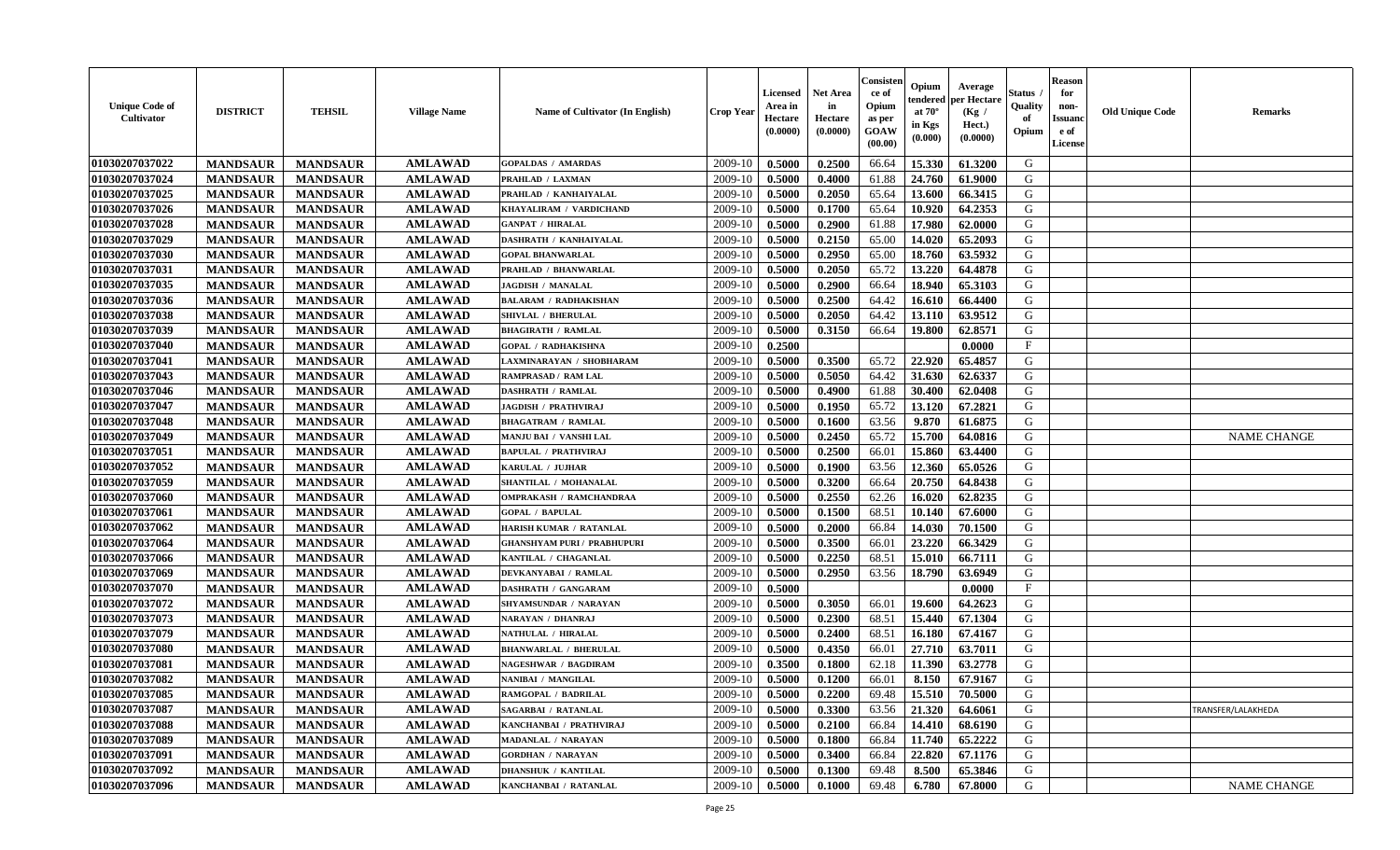| <b>Unique Code of</b><br>Cultivator | <b>DISTRICT</b> | <b>TEHSIL</b>   | <b>Village Name</b> | Name of Cultivator (In English) | <b>Crop Year</b> | <b>Licensed</b><br>Area in<br>Hectare<br>(0.0000) | <b>Net Area</b><br>in<br>Hectare<br>(0.0000) | Consister<br>ce of<br>Opium<br>as per<br><b>GOAW</b><br>(00.00) | Opium<br>endered<br>at $70^{\circ}$<br>in Kgs<br>$(\mathbf{0.000})$ | Average<br>per Hectare<br>(Kg /<br>Hect.)<br>(0.0000) | <b>Status</b><br>Quality<br>of<br>Opium | <b>Reason</b><br>for<br>non-<br><b>Issuanc</b><br>e of<br>License | <b>Old Unique Code</b> | <b>Remarks</b>     |
|-------------------------------------|-----------------|-----------------|---------------------|---------------------------------|------------------|---------------------------------------------------|----------------------------------------------|-----------------------------------------------------------------|---------------------------------------------------------------------|-------------------------------------------------------|-----------------------------------------|-------------------------------------------------------------------|------------------------|--------------------|
| 01030207037099                      | <b>MANDSAUR</b> | <b>MANDSAUR</b> | <b>AMLAWAD</b>      | <b>BAGMAL / RAKHABDAS</b>       | 2009-10          | 0.5000                                            | 0.3350                                       | 62.26                                                           | 21.270                                                              | 63.4925                                               | G                                       |                                                                   |                        |                    |
| 01030207037100                      | <b>MANDSAUR</b> | <b>MANDSAUR</b> | <b>AMLAWAD</b>      | <b>BANSHILAL / BHERULAL</b>     | 2009-10          | 0.5000                                            | 0.1250                                       | 65.35                                                           | 8.070                                                               | 64.5600                                               | G                                       |                                                                   |                        |                    |
| 01030207037103                      | <b>MANDSAUR</b> | <b>MANDSAUR</b> | <b>AMLAWAD</b>      | SHOBHARAM / MANALAL             | 2009-10          | 0.5000                                            | 0.2500                                       | 65.35                                                           | 16.230                                                              | 64.9200                                               | G                                       |                                                                   |                        |                    |
| 01030207037104                      | <b>MANDSAUR</b> | <b>MANDSAUR</b> | <b>AMLAWAD</b>      | <b>BADRILAL / VARDICHAND</b>    | 2009-10          | 0.5000                                            | 0.1850                                       | 65.79                                                           | 12.810                                                              | 69.2432                                               | G                                       |                                                                   |                        |                    |
| 01030207037116                      | <b>MANDSAUR</b> | <b>MANDSAUR</b> | <b>AMLAWAD</b>      | LAXMINARAYAN / HIRALAL          | 2009-10          | 0.3500                                            | 0.1850                                       | 63.97                                                           | 12.040                                                              | 65.0811                                               | G                                       |                                                                   |                        |                    |
| 01030207037105                      | <b>MANDSAUR</b> | <b>MANDSAUR</b> | <b>AMLAWAD</b>      | RADHESHYAM / HIRALAL            | 2009-10          | 0.5000                                            | 0.3600                                       | 62.26                                                           | 22.410                                                              | 62.2500                                               | G                                       |                                                                   |                        |                    |
| 01030207037106                      | <b>MANDSAUR</b> | <b>MANDSAUR</b> | <b>AMLAWAD</b>      | <b>GIRJABAI / GHANSHYAM</b>     | 2009-10          | 0.5000                                            | 0.4650                                       | 64.80                                                           | 29.440                                                              | 63.3118                                               | G                                       |                                                                   |                        |                    |
| 01030207037108                      | <b>MANDSAUR</b> | <b>MANDSAUR</b> | <b>AMLAWAD</b>      | RAMLAL / BHANWARLAL             | 2009-10          | 0.5000                                            | 0.3800                                       | 64.73                                                           | 24.940                                                              | 65.6316                                               | G                                       |                                                                   |                        |                    |
| 01030207037109                      | <b>MANDSAUR</b> | <b>MANDSAUR</b> | <b>AMLAWAD</b>      | MOHANBAI / HARIRAM              | 2009-10          | 0.5000                                            | 0.2050                                       | 64.73                                                           | 13.290                                                              | 64.8293                                               | G                                       |                                                                   |                        |                    |
| 01030207037111                      | <b>MANDSAUR</b> | <b>MANDSAUR</b> | <b>AMLAWAD</b>      | VARDIBAI / KACHRU               | 2009-10          | 0.5000                                            | 0.3050                                       | 64.73                                                           | 19.770                                                              | 64.8197                                               | G                                       |                                                                   |                        |                    |
| 01030207037115                      | <b>MANDSAUR</b> | <b>MANDSAUR</b> | <b>AMLAWAD</b>      | KANHAIYALAL / MAGANIRAM         | 2009-10          | 0.5000                                            | 0.2500                                       | 64.73                                                           | 16.340                                                              | 65.3600                                               | G                                       |                                                                   |                        |                    |
| 01030207037119                      | <b>MANDSAUR</b> | <b>MANDSAUR</b> | <b>AMLAWAD</b>      | <b>DHURIBAI / CHAGANLAL</b>     | 2009-10          | 0.5000                                            | 0.1750                                       | 64.73                                                           | 10.710                                                              | 61.2000                                               | G                                       |                                                                   |                        |                    |
| 01030207037120                      | <b>MANDSAUR</b> | <b>MANDSAUR</b> | <b>AMLAWAD</b>      | MADANLAL / CHAGANLAL            | 2009-10          | 0.5000                                            | 0.1700                                       | 67.71                                                           | 11.550                                                              | 67.9412                                               | G                                       |                                                                   |                        |                    |
| 01030207037122                      | <b>MANDSAUR</b> | <b>MANDSAUR</b> | <b>AMLAWAD</b>      | <b>BAPULAL / MANALAL</b>        | 2009-10          | 0.5000                                            | 0.2800                                       | 69.37                                                           | 17.700                                                              | 63.2143                                               | G                                       |                                                                   |                        |                    |
| 01030207037124                      | <b>MANDSAUR</b> | <b>MANDSAUR</b> | <b>AMLAWAD</b>      | SOHANBAI / RAMCHANDRAA          | 2009-10          | 0.5000                                            |                                              |                                                                 |                                                                     | 0.0000                                                | $\mathbf{F}$                            |                                                                   |                        |                    |
| 01030207037125                      | <b>MANDSAUR</b> | <b>MANDSAUR</b> | <b>AMLAWAD</b>      | MULCHAND / MANALAL              | 2009-10          | 0.5000                                            | 0.4100                                       | 67.91                                                           | 26.390                                                              | 64.3659                                               | G                                       |                                                                   |                        |                    |
| 01030207037126                      | <b>MANDSAUR</b> | <b>MANDSAUR</b> | <b>AMLAWAD</b>      | <b>DHAPUBAI / KANHAIYALAL</b>   | 2009-10          | 0.5000                                            | 0.0950                                       | 63.97                                                           | 6.290                                                               | 66.2105                                               | G                                       |                                                                   |                        |                    |
| 01030207037127                      | <b>MANDSAUR</b> | <b>MANDSAUR</b> | <b>AMLAWAD</b>      | <b>BHERULAL / GOBA</b>          | 2009-10          | 0.5000                                            | 0.3700                                       | 65.33                                                           | 24.020                                                              | 64.9189                                               | G                                       |                                                                   |                        |                    |
| 01030207037131                      | <b>MANDSAUR</b> | <b>MANDSAUR</b> | <b>AMLAWAD</b>      | <b>DEVRAM / BHERULAL</b>        | 2009-10          | 0.5000                                            | 0.2000                                       | 65.35                                                           | 12.360                                                              | 61.8000                                               | G                                       |                                                                   |                        |                    |
| 01030207037132                      | <b>MANDSAUR</b> | <b>MANDSAUR</b> | <b>AMLAWAD</b>      | <b>GIRJABAI / BADRILAL</b>      | 2009-10          | 0.5000                                            | 0.3000                                       | 65.79                                                           | 19.750                                                              | 65.8333                                               | G                                       |                                                                   |                        |                    |
| 01030207037134                      | <b>MANDSAUR</b> | <b>MANDSAUR</b> | <b>AMLAWAD</b>      | RADHESHYAM / BOTLAL             | 2009-10          | 0.5000                                            |                                              |                                                                 |                                                                     | 0.0000                                                | $\mathbf{F}$                            |                                                                   |                        |                    |
| 01030207037135                      | <b>MANDSAUR</b> | <b>MANDSAUR</b> | <b>AMLAWAD</b>      | KANHAIYALAL / NANDA             | 2009-10          | 0.5000                                            |                                              |                                                                 |                                                                     | 0.0000                                                | $\mathbf{F}$                            |                                                                   |                        |                    |
| 01030207037139                      | <b>MANDSAUR</b> | <b>MANDSAUR</b> | <b>AMLAWAD</b>      | <b>BABULAL / NATHULAL</b>       | 2009-10          | 0.5000                                            | 0.3650                                       | 63.97                                                           | 23.700                                                              | 64.9315                                               | G                                       |                                                                   |                        |                    |
| 01030207037140                      | <b>MANDSAUR</b> | <b>MANDSAUR</b> | <b>AMLAWAD</b>      | RAMESHCHAND / BOTLAL            | 2009-10          | 0.5000                                            | 0.1650                                       | 65.79                                                           | 10.870                                                              | 65.8788                                               | G                                       |                                                                   |                        |                    |
| 01030207037144                      | <b>MANDSAUR</b> | <b>MANDSAUR</b> | <b>AMLAWAD</b>      | NANDUBAI / MOHANLAL             | 2009-10          | 0.5000                                            | 0.2900                                       | 64.99                                                           | 18.970                                                              | 65.4138                                               | G                                       |                                                                   |                        |                    |
| 01030207037149                      | <b>MANDSAUR</b> | <b>MANDSAUR</b> | <b>AMLAWAD</b>      | RAMCHANDRAA / PYARCHAND         | 2009-10          | 0.5000                                            | 0.1050                                       | 65.35                                                           | 6.760                                                               | 64.3810                                               | G                                       |                                                                   |                        |                    |
| 01030207037151                      | <b>MANDSAUR</b> | <b>MANDSAUR</b> | <b>AMLAWAD</b>      | SAMANDARABAI / NADARAM          | 2009-10          | 0.5000                                            | 0.3000                                       | 63.97                                                           | 19.240                                                              | 64.1333                                               | G                                       |                                                                   |                        |                    |
| 01030207037152                      | <b>MANDSAUR</b> | <b>MANDSAUR</b> | <b>AMLAWAD</b>      | <b>NAGUDAS / RAMDAS</b>         | 2009-10          | 0.5000                                            | 0.3900                                       | 65.79                                                           | 25.870                                                              | 66.3333                                               | G                                       |                                                                   |                        |                    |
| 01030207037158                      | <b>MANDSAUR</b> | <b>MANDSAUR</b> | <b>AMLAWAD</b>      | <b>GULABBAI / NANURAM</b>       | 2009-10          | 0.5000                                            |                                              |                                                                 |                                                                     | 0.0000                                                | $\mathbf{F}$                            |                                                                   |                        | <b>NAME CHANGE</b> |
| 01030207037159                      | <b>MANDSAUR</b> | <b>MANDSAUR</b> | <b>AMLAWAD</b>      | <b>GHISIBAI / / KHYALIRAM</b>   | 2009-10          | 0.3500                                            | 0.3350                                       | 59.96                                                           | 13.680                                                              | 40.8358                                               | G                                       | 04                                                                |                        |                    |
| 01030207037163                      | <b>MANDSAUR</b> | <b>MANDSAUR</b> | <b>AMLAWAD</b>      | RAMCHANDRAA / VARDICHAND        | 2009-10          | 0.5000                                            | 0.2400                                       | 65.25                                                           | 16.060                                                              | 66.9167                                               | G                                       |                                                                   |                        |                    |
| 01030207037164                      | <b>MANDSAUR</b> | <b>MANDSAUR</b> | <b>AMLAWAD</b>      | <b>DOLIRAM / BHANWARLAL</b>     | 2009-10          | 0.5000                                            | 0.2350                                       | 65.35                                                           | 15.020                                                              | 63.9149                                               | G                                       |                                                                   |                        |                    |
| 01030207037169                      | <b>MANDSAUR</b> | <b>MANDSAUR</b> | <b>AMLAWAD</b>      | SURAJBAI / SHANKARLAL           | 2009-10          | 0.5000                                            | 0.2000                                       | 63.11                                                           | 11.590                                                              | 57.9500                                               | G                                       |                                                                   |                        |                    |
| 01030207037170                      | <b>MANDSAUR</b> | <b>MANDSAUR</b> | <b>AMLAWAD</b>      | NARAYAN / BAGDIRAM              | 2009-10          | 0.5000                                            | 0.1900                                       | 65.25                                                           | 10.870                                                              | 57.2105                                               | G                                       |                                                                   |                        |                    |
| 01030207037172                      | <b>MANDSAUR</b> | <b>MANDSAUR</b> | <b>AMLAWAD</b>      | <b>HIRALAL / MAGANIRAM</b>      | 2009-10          | 0.5000                                            |                                              |                                                                 |                                                                     | 0.0000                                                | $\mathbf{F}$                            |                                                                   |                        |                    |
| 01030207037178                      | <b>MANDSAUR</b> | MANDSAUR        | AMLAWAD             | RATANBAI / MANGILAL             | $2009-10$ 0.5000 |                                                   |                                              |                                                                 |                                                                     | 0.0000                                                | F                                       |                                                                   |                        |                    |
| 01030207037050                      | <b>MANDSAUR</b> | <b>MANDSAUR</b> | <b>AMLAWAD</b>      | RAJ KUMAR / KANHAIYALAL         | 2009-10          | 0.5000                                            | 0.2700                                       | 63.11                                                           | 17.150                                                              | 63.5185                                               | G                                       |                                                                   |                        |                    |
| 01030207037177                      | <b>MANDSAUR</b> | <b>MANDSAUR</b> | <b>AMLAWAD</b>      | <b>RODA / DALU</b>              | 2009-10          | 0.5000                                            | 0.3000                                       | 67.91                                                           | 19.080                                                              | 63.6000                                               | G                                       |                                                                   |                        |                    |
| 01030207037175                      | <b>MANDSAUR</b> | <b>MANDSAUR</b> | <b>AMLAWAD</b>      | <b>UDAYRAM / DHURA</b>          | 2009-10          | 0.5000                                            | 0.2050                                       | 65.25                                                           | 13.510                                                              | 65.9024                                               | G                                       |                                                                   |                        |                    |
| 01030207037021                      | <b>MANDSAUR</b> | <b>MANDSAUR</b> | <b>AMLAWAD</b>      | <b>SHYAMKUMAR / BABULAL</b>     | 2009-10          | 0.5000                                            | 0.2600                                       | 63.11                                                           | 16.030                                                              | 61.6538                                               | G                                       |                                                                   |                        |                    |
| 01030207037084                      | <b>MANDSAUR</b> | <b>MANDSAUR</b> | <b>AMLAWAD</b>      | RAMIBAI / RAMCHANDRA            | 2009-10          | 0.5000                                            | 0.1950                                       | 63.11                                                           | 12.410                                                              | 63.6410                                               | G                                       |                                                                   |                        |                    |
| 01030207037101                      | <b>MANDSAUR</b> | <b>MANDSAUR</b> | <b>AMLAWAD</b>      | LALUBAI / MAGANIRAM             | 2009-10          | 0.5000                                            | 0.4600                                       | 63.25                                                           | 29.300                                                              | 63.6957                                               | G                                       |                                                                   |                        | NAME CHANGE        |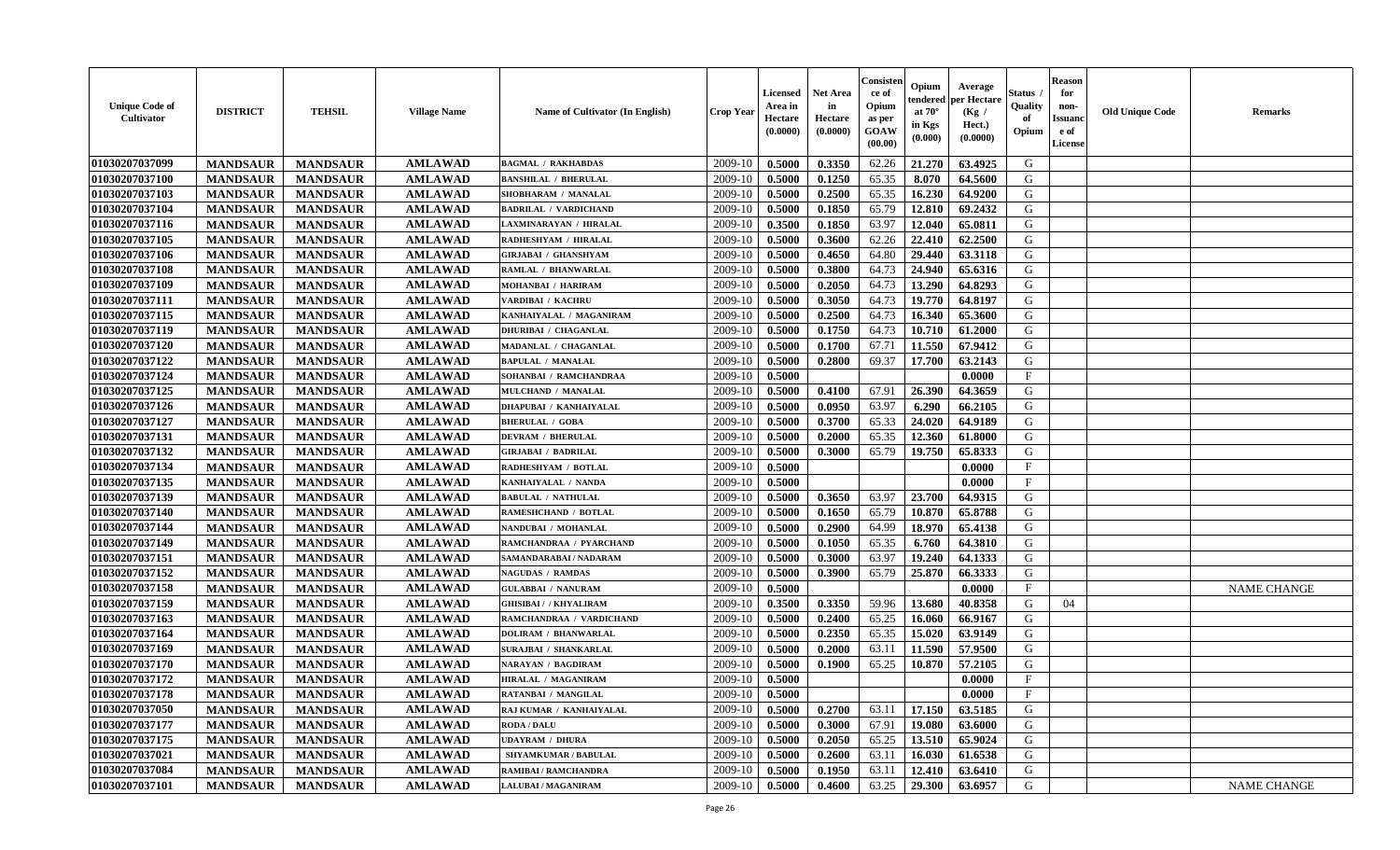| <b>Unique Code of</b><br>Cultivator | <b>DISTRICT</b> | <b>TEHSIL</b>   | <b>Village Name</b> | Name of Cultivator (In English)   | <b>Crop Year</b> | <b>Licensed</b><br>Area in<br>Hectare<br>(0.0000) | <b>Net Area</b><br>in<br>Hectare<br>(0.0000) | Consisten<br>ce of<br>Opium<br>as per<br><b>GOAW</b><br>(00.00) | Opium<br>tendered<br>at $70^\circ$<br>in Kgs<br>$(\mathbf{0.000})$ | Average<br>per Hectare<br>(Kg /<br>Hect.)<br>(0.0000) | Status .<br>Quality<br>of<br>Opium | <b>Reason</b><br>for<br>non-<br><b>Issuanc</b><br>e of<br>License | <b>Old Unique Code</b> | <b>Remarks</b>            |
|-------------------------------------|-----------------|-----------------|---------------------|-----------------------------------|------------------|---------------------------------------------------|----------------------------------------------|-----------------------------------------------------------------|--------------------------------------------------------------------|-------------------------------------------------------|------------------------------------|-------------------------------------------------------------------|------------------------|---------------------------|
| 01030207037027                      | <b>MANDSAUR</b> | <b>MANDSAUR</b> | <b>AMLAWAD</b>      | KAMALABAI / ISHWARLAL             | 2009-10          | 0.3500                                            | 0.1000                                       | 64.36                                                           | 6.110                                                              | 61.1000                                               | G                                  |                                                                   |                        |                           |
| 01030207037078                      | <b>MANDSAUR</b> | <b>MANDSAUR</b> | <b>AMLAWAD</b>      | <b>RAMLAL / BABRU</b>             | 2009-10          | 0.3500                                            | 0.3350                                       | 64.36                                                           | 20.320                                                             | 60.6567                                               | G                                  |                                                                   |                        |                           |
| 01030207037045                      | <b>MANDSAUR</b> | <b>MANDSAUR</b> | <b>AMLAWAD</b>      | OMPRAKASH / MANGILAL              | 2009-10          | 0.5000                                            | 0.3100                                       | 64.36                                                           | 19.930                                                             | 64.2903                                               | G                                  |                                                                   |                        |                           |
| 01030207037067                      | <b>MANDSAUR</b> | <b>MANDSAUR</b> | <b>AMLAWAD</b>      | <b>DEVILAL / NAGULAL</b>          | 2009-10          | 0.5000                                            | 0.2100                                       | 65.77                                                           | 13.290                                                             | 63.2857                                               | G                                  |                                                                   |                        |                           |
| 01030207037094                      | <b>MANDSAUR</b> | <b>MANDSAUR</b> | <b>AMLAWAD</b>      | DEVRAM / RADHAKISHAN              | 2009-10          | 0.5000                                            |                                              |                                                                 |                                                                    | 0.0000                                                | $\mathbf{F}$                       |                                                                   |                        |                           |
| 01030207037192                      | <b>MANDSAUR</b> | <b>MANDSAUR</b> | <b>AMLAWAD</b>      | PREMCHANDRAA / CHENRAM            | 2009-10          | 0.5000                                            | 0.1950                                       | 64.36                                                           | 12.750                                                             | 65.3846                                               | G                                  |                                                                   |                        |                           |
| 01030207037098                      | <b>MANDSAUR</b> | <b>MANDSAUR</b> | <b>AMLAWAD</b>      | <b>MANGILAL / BHERULAL</b>        | 2009-10          | 0.5000                                            | 0.2900                                       | 63.25                                                           | 17.380                                                             | 59.9310                                               | G                                  |                                                                   |                        |                           |
| 01030207037176                      | <b>MANDSAUR</b> | <b>MANDSAUR</b> | <b>AMLAWAD</b>      | NANALAL / GANESHRAM               | 2009-10          | 0.5000                                            | 0.1950                                       | 63.25                                                           | 12.170                                                             | 62.4103                                               | G                                  |                                                                   |                        |                           |
| 01030207037032                      | <b>MANDSAUR</b> | <b>MANDSAUR</b> | <b>AMLAWAD</b>      | <b>SUMITRABAI / KOMAL</b>         | 2009-10          | 0.5000                                            | 0.3700                                       | 66.15                                                           | 24.300                                                             | 65.6757                                               | G                                  |                                                                   |                        |                           |
| 01030207037133                      | <b>MANDSAUR</b> | <b>MANDSAUR</b> | <b>AMLAWAD</b>      | SHIVNARAYAN / KANHAIYALAL         | 2009-10          | 0.5000                                            | 0.3050                                       | 64.36                                                           | 19.040                                                             | 62.4262                                               | G                                  |                                                                   |                        |                           |
| 01030207037123                      | <b>MANDSAUR</b> | <b>MANDSAUR</b> | <b>AMLAWAD</b>      | <b>BAGMAL / RATANLAL</b>          | 2009-10          | 0.5000                                            | 0.2300                                       | 63.25                                                           | 14.750                                                             | 64.1304                                               | G                                  |                                                                   |                        |                           |
| 01030207037016                      | <b>MANDSAUR</b> | <b>MANDSAUR</b> | <b>AMLAWAD</b>      | SAJJAN SINGH / MOD SINGH          | 2009-10          | 0.2500                                            | 0.1000                                       | 67.91                                                           | 6.770                                                              | 67.7000                                               | G                                  |                                                                   |                        |                           |
| 01030207037037                      | <b>MANDSAUR</b> | <b>MANDSAUR</b> | <b>AMLAWAD</b>      | VIJAY KUMAR / KANWARLAL           | 2009-10          | 0.2500                                            | 0.2300                                       | 63.25                                                           | 13.620                                                             | 59.2174                                               | G                                  |                                                                   |                        |                           |
| 01030207037160                      | <b>MANDSAUR</b> | <b>MANDSAUR</b> | <b>AMLAWAD</b>      | SHAMBHUPURI / GOPAL PURI          | 2009-10          | 0.2500                                            |                                              |                                                                 |                                                                    | 0.0000                                                | $\mathbf{F}$                       |                                                                   |                        |                           |
| 01030207037191                      | <b>MANDSAUR</b> | <b>MANDSAUR</b> | <b>AMLAWAD</b>      | NATHULAL / MOHANLAL               | 2009-10          | 0.2500                                            | 0.2100                                       | 67.91                                                           | 13.660                                                             | 65.0476                                               | G                                  |                                                                   |                        |                           |
| 01030207037128                      | <b>MANDSAUR</b> | <b>MANDSAUR</b> | <b>AMLAWAD</b>      | <b>PRABHUPURI / TULSIPURI</b>     | 2009-10          | 0.2500                                            | 0.1000                                       | 63.45                                                           | 6.510                                                              | 65.1000                                               | G                                  |                                                                   |                        |                           |
| 01030207037090                      | <b>MANDSAUR</b> | <b>MANDSAUR</b> | <b>AMLAWAD</b>      | NATHU / NAWALRAM                  | 2009-10          | 0.2500                                            | 0.2000                                       | 66.15                                                           | 12.310                                                             | 61.5500                                               | G                                  |                                                                   |                        |                           |
| 01030207037107                      | <b>MANDSAUR</b> | <b>MANDSAUR</b> | <b>AMLAWAD</b>      | <b>JAGANNATH / DALLA</b>          | 2009-10          | 0.2500                                            | 0.2050                                       | 68.84                                                           | 14.160                                                             | 69.0732                                               | G                                  |                                                                   |                        |                           |
| 01030207037117                      | <b>MANDSAUR</b> | <b>MANDSAUR</b> | <b>AMLAWAD</b>      | MANGILAL / PYARCHAND              | 2009-10          | 0.2500                                            | 0.1250                                       | 59.96                                                           | 6.920                                                              | 55.3600                                               | G                                  | 04                                                                |                        |                           |
| 01030207037182                      | <b>MANDSAUR</b> | <b>MANDSAUR</b> | <b>AMLAWAD</b>      | SHYAMSUNDAR / MANAKLAL            | 2009-10          | 0.2500                                            | 0.1450                                       | 65.25                                                           | 10.070                                                             | 69.4483                                               | G                                  |                                                                   |                        |                           |
| 01030207037002                      | <b>MANDSAUR</b> | <b>MANDSAUR</b> | <b>AMLAWAD</b>      | <b>KOMAL MANAKLAL</b>             | 2009-10          | 0.2500                                            | 0.1450                                       | 65.25                                                           | 9.330                                                              | 64.3448                                               | G                                  |                                                                   |                        |                           |
| 01030207037193                      | <b>MANDSAUR</b> | <b>MANDSAUR</b> | <b>AMLAWAD</b>      | <b>NAGULAL / RAM</b>              | 2009-10          | 0.2500                                            | 0.1500                                       | 56.79                                                           | 8.750                                                              | 58.3333                                               | G                                  |                                                                   | 01030208067025         | <b>TRANSFER/BANIKHEDI</b> |
| 01030207040002                      | <b>MANDSAUR</b> | <b>MANDSAUR</b> | <b>BADAKHEDI</b>    | MOHAMMAD / KASAM                  | 2009-10          | 0.5000                                            |                                              |                                                                 |                                                                    | 0.0000                                                | $\mathbf{F}$                       |                                                                   |                        |                           |
| 01030207040003                      | <b>MANDSAUR</b> | <b>MANDSAUR</b> | <b>BADAKHEDI</b>    | <b>NASRUDDIN / FAKIRA</b>         | 2009-10          | 0.5000                                            | 0.1550                                       | 63.54                                                           | 9.870                                                              | 63.6774                                               | G                                  |                                                                   |                        |                           |
| 01030207040004                      | <b>MANDSAUR</b> | <b>MANDSAUR</b> | <b>BADAKHEDI</b>    | <b>JANNATBAI / PIR SHAH FAKIR</b> | 2009-10          | 0.3500                                            | 0.0850                                       | 65.57                                                           | 5.590                                                              | 65.7647                                               | G                                  |                                                                   |                        |                           |
| 01030207040007                      | <b>MANDSAUR</b> | <b>MANDSAUR</b> | <b>BADAKHEDI</b>    | <b>HABIB / KASAM GAHALOT</b>      | 2009-10          | 0.5000                                            |                                              |                                                                 |                                                                    | 0.0000                                                | F                                  |                                                                   |                        |                           |
| 01030207040008                      | <b>MANDSAUR</b> | <b>MANDSAUR</b> | <b>BADAKHEDI</b>    | <b>YUSUF / KASAM</b>              | 2009-10          | 0.5000                                            |                                              |                                                                 |                                                                    | 0.0000                                                | $\mathbf{F}$                       |                                                                   |                        |                           |
| 01030207040012                      | <b>MANDSAUR</b> | <b>MANDSAUR</b> | <b>BADAKHEDI</b>    | ISMAIL / FAKRU JAMA               | 2009-10          | 0.5000                                            |                                              |                                                                 |                                                                    | 0.0000                                                | $\mathbf{F}$                       |                                                                   |                        |                           |
| 01030207040017                      | <b>MANDSAUR</b> | <b>MANDSAUR</b> | <b>BADAKHEDI</b>    | SATTAR / HAJI MOHAMMAD            | 2009-10          | 0.5000                                            |                                              |                                                                 |                                                                    | 0.0000                                                | $\mathbf{F}$                       |                                                                   |                        |                           |
| 01030207040019                      | <b>MANDSAUR</b> | <b>MANDSAUR</b> | <b>BADAKHEDI</b>    | <b>GAPHUR / KASAM</b>             | 2009-10          | 0.5000                                            |                                              |                                                                 |                                                                    | 0.0000                                                | $\mathbf{F}$                       |                                                                   |                        |                           |
| 01030207040021                      | <b>MANDSAUR</b> | <b>MANDSAUR</b> | <b>BADAKHEDI</b>    | <b>BAPU / FAKRU</b>               | 2009-10          | 0.5000                                            | 0.4900                                       | 62.60                                                           | 30.670                                                             | 62.5918                                               | G                                  |                                                                   |                        |                           |
| 01030207040024                      | <b>MANDSAUR</b> | <b>MANDSAUR</b> | <b>BADAKHEDI</b>    | <b>SNTOSHABAI / BHERU</b>         | 2009-10          | 0.5000                                            | 0.2450                                       | 62.60                                                           | 15.020                                                             | 61.3061                                               | G                                  |                                                                   |                        |                           |
| 01030207040026                      | <b>MANDSAUR</b> | <b>MANDSAUR</b> | <b>BADAKHEDI</b>    | KASAM / ALLARAKH                  | 2009-10          | 0.5000                                            |                                              |                                                                 |                                                                    | 0.0000                                                | $\mathbf{F}$                       |                                                                   |                        |                           |
| 01030207040027                      | <b>MANDSAUR</b> | <b>MANDSAUR</b> | <b>BADAKHEDI</b>    | PIR MOHAMMAD / KHAJU              | 2009-10          | 0.5000                                            | 0.2050                                       | 62.60                                                           | 13.070                                                             | 63.7561                                               | G                                  |                                                                   |                        |                           |
| 01030207040028                      | <b>MANDSAUR</b> | <b>MANDSAUR</b> | <b>BADAKHEDI</b>    | PIRU / ALLARAKH                   | 2009-10          | 0.5000                                            | 0.2000                                       | 60.96                                                           | 12.660                                                             | 63.3000                                               | G                                  |                                                                   |                        |                           |
| 01030207040029                      | <b>MANDSAUR</b> | <b>MANDSAUR</b> | <b>BADAKHEDI</b>    | NURIBAI / KASAM JAMA              |                  | $2009-10$ 0.5000                                  | 0.1750                                       | 62.60                                                           | 10.790                                                             | 61.6571                                               | G                                  |                                                                   |                        |                           |
| 01030207040033                      | <b>MANDSAUR</b> | <b>MANDSAUR</b> | <b>BADAKHEDI</b>    | <b>NATHU / RAJU</b>               | 2009-10          | 0.5000                                            |                                              |                                                                 |                                                                    | 0.0000                                                | $\mathbf{F}$                       |                                                                   |                        |                           |
| 01030207040034                      | <b>MANDSAUR</b> | <b>MANDSAUR</b> | <b>BADAKHEDI</b>    | <b>JIVA / RAJU</b>                | 2009-10          | 0.5000                                            |                                              |                                                                 |                                                                    | 0.0000                                                | $\mathbf{F}$                       |                                                                   |                        |                           |
| 01030207040041                      | <b>MANDSAUR</b> | <b>MANDSAUR</b> | <b>BADAKHEDI</b>    | <b>ISMAIL / KHAJU</b>             | 2009-10          | 0.5000                                            | 0.2900                                       | 60.96                                                           | 17.930                                                             | 61.8276                                               | G                                  |                                                                   |                        |                           |
| 01030207040042                      | <b>MANDSAUR</b> | <b>MANDSAUR</b> | <b>BADAKHEDI</b>    | NUR MOHAMMAD / ALLARAKH           | 2009-10          | 0.5000                                            | 0.1700                                       | 63.97                                                           | 10.930                                                             | 64.2941                                               | G                                  |                                                                   |                        |                           |
| 01030207040047                      | <b>MANDSAUR</b> | <b>MANDSAUR</b> | <b>BADAKHEDI</b>    | <b>NURIBAI / KASAM HAFIJ</b>      | 2009-10          | 0.5000                                            | 0.1050                                       | 65.57                                                           | 6.980                                                              | 66.4762                                               | G                                  |                                                                   |                        |                           |
| 01030207040049                      | <b>MANDSAUR</b> | <b>MANDSAUR</b> | <b>BADAKHEDI</b>    | <b>BHULIBAI / LADU</b>            | 2009-10          | 0.5000                                            |                                              |                                                                 |                                                                    | 0.0000                                                | $\mathbf{F}$                       |                                                                   |                        |                           |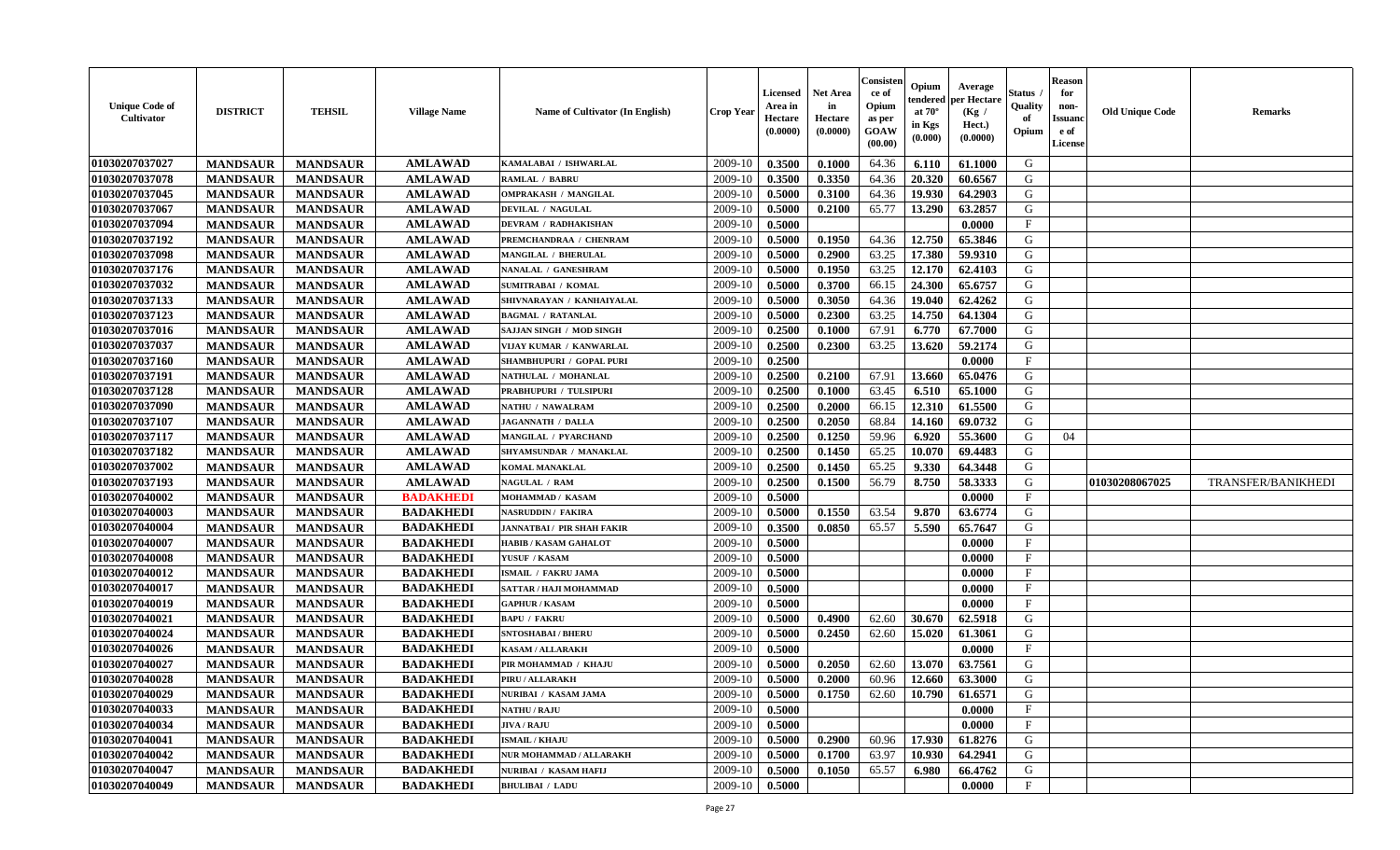| <b>Unique Code of</b><br><b>Cultivator</b> | <b>DISTRICT</b> | <b>TEHSIL</b>   | <b>Village Name</b> | Name of Cultivator (In English)        | <b>Crop Year</b> | <b>Licensed</b><br>Area in<br>Hectare<br>(0.0000) | Net Area<br>in<br>Hectare<br>(0.0000) | Consisteı<br>ce of<br>Opium<br>as per<br>GOAW<br>(00.00) | Opium<br>endered<br>at $70^\circ$<br>in Kgs<br>(0.000) | Average<br>per Hectare<br>(Kg /<br>Hect.)<br>(0.0000) | Status<br>Quality<br>of<br>Opium | <b>Reason</b><br>for<br>non-<br>Issuano<br>e of<br>License | <b>Old Unique Code</b> | Remarks            |
|--------------------------------------------|-----------------|-----------------|---------------------|----------------------------------------|------------------|---------------------------------------------------|---------------------------------------|----------------------------------------------------------|--------------------------------------------------------|-------------------------------------------------------|----------------------------------|------------------------------------------------------------|------------------------|--------------------|
| 01030207040050                             | <b>MANDSAUR</b> | <b>MANDSAUR</b> | <b>BADAKHEDI</b>    | PYARA / KASAM                          | 2009-10          | 0.5000                                            |                                       |                                                          |                                                        | 0.0000                                                | $\mathbf{F}$                     |                                                            |                        |                    |
| 01030207040052                             | <b>MANDSAUR</b> | <b>MANDSAUR</b> | <b>BADAKHEDI</b>    | <b>ISMAIL / FAKIRA IMLIWALA</b>        | 2009-10          | 0.5000                                            | 0.1000                                | 65.85                                                    | 6.570                                                  | 65.7000                                               | G                                |                                                            |                        |                    |
| 01030207040057                             | <b>MANDSAUR</b> | <b>MANDSAUR</b> | <b>BADAKHEDI</b>    | HAMID SHAH / RAMJAN SHAH FAKIR PIRSHAH | 2009-10          | 0.5000                                            |                                       |                                                          |                                                        | 0.0000                                                | $\mathbf{F}$                     |                                                            |                        |                    |
| 01030207040059                             | <b>MANDSAUR</b> | <b>MANDSAUR</b> | <b>BADAKHEDI</b>    | YUSUF / ALLARAKH                       | 2009-10          | 0.5000                                            | 0.2000                                | 56.78                                                    | 11.690                                                 | 58.4500                                               | G                                |                                                            |                        |                    |
| 01030207040068                             | <b>MANDSAUR</b> | <b>MANDSAUR</b> | <b>BADAKHEDI</b>    | <b>NURI BAI / BHIMA</b>                | 2009-10          | 0.3500                                            | 0.1950                                | 63.97                                                    | 12.310                                                 | 63.1282                                               | G                                |                                                            |                        |                    |
| 01030207040072                             | <b>MANDSAUR</b> | <b>MANDSAUR</b> | <b>BADAKHEDI</b>    | MEHBUB / MOHAMMAD GEHLOD               | 2009-10          | 0.5000                                            | 0.4800                                | 65.85                                                    | 31.850                                                 | 66.3542                                               | G                                |                                                            |                        |                    |
| 01030207040073                             | <b>MANDSAUR</b> | <b>MANDSAUR</b> | <b>BADAKHEDI</b>    | <b>BABU / IBRAHIM</b>                  | 2009-10          | 0.5000                                            | 0.1950                                | 65.78                                                    | 13.000                                                 | 66.6667                                               | G                                |                                                            |                        |                    |
| 01030207040077                             | <b>MANDSAUR</b> | <b>MANDSAUR</b> | <b>BADAKHEDI</b>    | <b>MUBARIK HUSEN / PHAKARU</b>         | 2009-10          | 0.5000                                            |                                       |                                                          |                                                        | 0.0000                                                | $\mathbf{F}$                     |                                                            |                        |                    |
| 01030207040078                             | <b>MANDSAUR</b> | <b>MANDSAUR</b> | <b>BADAKHEDI</b>    | <b>GAPHUR / ALLARAKH PATEL</b>         | 2009-10          | 0.5000                                            | 0.2900                                | 63.97                                                    | 19.120                                                 | 65.9310                                               | G                                |                                                            |                        | <b>NAME CHANGE</b> |
| 01030207040079                             | <b>MANDSAUR</b> | <b>MANDSAUR</b> | <b>BADAKHEDI</b>    | SABIR HUSSAIN / FAKRU                  | 2009-10          | 0.5000                                            | 0.1700                                | 63.97                                                    | 10.660                                                 | 62.7059                                               | G                                |                                                            |                        |                    |
| 01030207040080                             | <b>MANDSAUR</b> | <b>MANDSAUR</b> | <b>BADAKHEDI</b>    | <b>HAPHIJ GAPHUR / NATHU JI</b>        | 2009-10          | 0.3500                                            | 0.1350                                | 60.96                                                    | 8.330                                                  | 61.7037                                               | G                                |                                                            |                        |                    |
| 01030207040086                             | <b>MANDSAUR</b> | <b>MANDSAUR</b> | <b>BADAKHEDI</b>    | TAJU / JAMA                            | 2009-10          | 0.3500                                            |                                       |                                                          |                                                        | 0.0000                                                | $\mathbf{F}$                     |                                                            |                        |                    |
| 01030207040046                             | <b>MANDSAUR</b> | <b>MANDSAUR</b> | <b>BADAKHEDI</b>    | <b>SUGARABAI/KHAJU</b>                 | 2009-10          | 0.5000                                            | 0.2600                                | 63.74                                                    | 16.750                                                 | 64.4231                                               | G                                |                                                            |                        |                    |
| 01030207040010                             | <b>MANDSAUR</b> | <b>MANDSAUR</b> | <b>BADAKHEDI</b>    | <b>MUBARIK / FAKARU</b>                | 2009-10          | 0.5000                                            | 0.1950                                | 61.63                                                    | 12.850                                                 | 65.8974                                               | G                                |                                                            |                        |                    |
| 01030207040009                             | <b>MANDSAUR</b> | <b>MANDSAUR</b> | <b>BADAKHEDI</b>    | <b>NARU / KAMRU FAKRU</b>              | 2009-10          | 0.5000                                            | 0.1500                                | 65.85                                                    | 9.880                                                  | 65.8667                                               | ${\bf G}$                        |                                                            |                        |                    |
| 01030207040063                             | <b>MANDSAUR</b> | <b>MANDSAUR</b> | <b>BADAKHEDI</b>    | <b>SATTAR / KASAM MUNSHI</b>           | 2009-10          | 0.5000                                            | 0.4800                                | 56.19                                                    | 27.440                                                 | 57.1667                                               | G                                |                                                            |                        |                    |
| 01030207040013                             | <b>MANDSAUR</b> | <b>MANDSAUR</b> | <b>BADAKHEDI</b>    | YUSUPH / KHAJU                         | 2009-10          | 0.5000                                            |                                       |                                                          |                                                        | 0.0000                                                | $\mathbf{F}$                     |                                                            |                        |                    |
| 01030207040084                             | <b>MANDSAUR</b> | <b>MANDSAUR</b> | <b>BADAKHEDI</b>    | KAYYUM / LADU                          | 2009-10          | 0.3500                                            | 0.0300                                | 65.85                                                    | 1.920                                                  | 64.0000                                               | G                                |                                                            |                        |                    |
| 01030207040023                             | <b>MANDSAUR</b> | <b>MANDSAUR</b> | <b>BADAKHEDI</b>    | RAJU / ALLARAKH                        | 2009-10          | 0.3500                                            |                                       |                                                          |                                                        | 0.0000                                                | F                                |                                                            |                        |                    |
| 01030207040076                             | <b>MANDSAUR</b> | <b>MANDSAUR</b> | <b>BADAKHEDI</b>    | <b>ISHAK / LADU</b>                    | 2009-10          | 0.5000                                            |                                       |                                                          |                                                        | 0.0000                                                | $\mathbf{F}$                     |                                                            |                        |                    |
| 01030207040096                             | <b>MANDSAUR</b> | <b>MANDSAUR</b> | <b>BADAKHEDI</b>    | <b>FAKRU / NATHU</b>                   | 2009-10          | 0.5000                                            |                                       |                                                          |                                                        | 0.0000                                                | $\mathbf{F}$                     |                                                            |                        |                    |
| 01030207040020                             | <b>MANDSAUR</b> | <b>MANDSAUR</b> | <b>BADAKHEDI</b>    | NUR MOHAMMAD / FAKRU                   | 2009-10          | 0.5000                                            | 0.4050                                | 63.74                                                    | 26.060                                                 | 64.3457                                               | G                                |                                                            |                        |                    |
| 01030207040005                             | <b>MANDSAUR</b> | <b>MANDSAUR</b> | <b>BADAKHEDI</b>    | HAMID / LADU                           | 2009-10          | 0.5000                                            | 0.3750                                | 60.51                                                    | 22.960                                                 | 61.2267                                               | G                                |                                                            |                        |                    |
| 01030207040098                             | <b>MANDSAUR</b> | <b>MANDSAUR</b> | <b>BADAKHEDI</b>    | ISHAK / NUR MOHAMMAD                   | 2009-10          | 0.5000                                            | 0.4800                                | 64.99                                                    | 31.370                                                 | 65.3542                                               | G                                |                                                            |                        |                    |
| 01030207040071                             | <b>MANDSAUR</b> | <b>MANDSAUR</b> | <b>BADAKHEDI</b>    | KAYYUM / NUR MOHAMMAD                  | 2009-10          | 0.5000                                            | 0.3600                                | 65.09                                                    | 23.740                                                 | 65.9444                                               | G                                |                                                            |                        |                    |
| 01030207040100                             | <b>MANDSAUR</b> | <b>MANDSAUR</b> | <b>BADAKHEDI</b>    | HASAM / GAFUR                          | 2009-10          | 0.5000                                            |                                       |                                                          |                                                        | 0.0000                                                | $\mathbf{F}$                     |                                                            |                        |                    |
| 01030207040067                             | <b>MANDSAUR</b> | <b>MANDSAUR</b> | <b>BADAKHEDI</b>    | <b>BAPU SATTAR DHARIWAL</b>            | 2009-10          | 0.2500                                            | 0.2450                                | 63.74                                                    | 15.960                                                 | 65.1429                                               | G                                |                                                            |                        |                    |
| 01030207040081                             | <b>MANDSAUR</b> | <b>MANDSAUR</b> | <b>BADAKHEDI</b>    | KASAM / ALLARAKH GHISI MOHAMMAD        | 2009-10          | 0.2500                                            | 0.1150                                | 60.46                                                    | 6.790                                                  | 59.0435                                               | G                                |                                                            |                        |                    |
| 01030207040053                             | <b>MANDSAUR</b> | <b>MANDSAUR</b> | <b>BADAKHEDI</b>    | <b>FAKARU / KHAJU</b>                  | 2009-10          | 0.2500                                            | 0.2500                                | 63.74                                                    | 16.390                                                 | 65.5600                                               | G                                |                                                            |                        |                    |
| 01030207040060                             | <b>MANDSAUR</b> | <b>MANDSAUR</b> | <b>BADAKHEDI</b>    | <b>MAHAMMAD URF MEHBUB / FAKIRA</b>    | 2009-10          | 0.2500                                            |                                       |                                                          |                                                        | 0.0000                                                | $_{\rm F}$                       |                                                            |                        |                    |
| 01030207040045                             | <b>MANDSAUR</b> | <b>MANDSAUR</b> | <b>BADAKHEDI</b>    | SHARIPHANABAI / YASIN                  | 2009-10          | 0.2500                                            | 0.2450                                | 56.13                                                    | 13.660                                                 | 55.7551                                               | G                                | 04                                                         |                        |                    |
| 01030207040025                             | <b>MANDSAUR</b> | <b>MANDSAUR</b> | <b>BADAKHEDI</b>    | <b>SHNKAR / BAGDIRAM</b>               | 2009-10          | 0.2500                                            | 0.1050                                | 63.78                                                    | 6.920                                                  | 65.9048                                               | G                                |                                                            |                        |                    |
| 01030207040044                             | <b>MANDSAUR</b> | <b>MANDSAUR</b> | <b>BADAKHEDI</b>    | <b>AHAMADANUR / JIVA</b>               | 2009-10          | 0.2500                                            | 0.2200                                | 56.57                                                    | 12.280                                                 | 55.8182                                               | G                                | 04                                                         |                        |                    |
| 01030207040066                             | <b>MANDSAUR</b> | <b>MANDSAUR</b> | <b>BADAKHEDI</b>    | <b>RAMLAL / BHUVAN</b>                 | 2009-10          | 0.2500                                            | 0.1950                                | 60.46                                                    | 12.040                                                 | 61.7436                                               | G                                |                                                            |                        |                    |
| 01030207040069                             | <b>MANDSAUR</b> | <b>MANDSAUR</b> | <b>BADAKHEDI</b>    | <b>AHAMADANUR / BHIMA</b>              | 2009-10          | 0.2500                                            | 0.1450                                | 63.78                                                    | 9.180                                                  | 63.3103                                               | G                                |                                                            |                        |                    |
| 01030207040048                             | <b>MANDSAUR</b> | <b>MANDSAUR</b> | <b>BADAKHEDI</b>    | <b>HASAM / ALLARAKH</b>                | 2009-10          | 0.2500                                            | 0.2350                                | 60.46                                                    | 13.780                                                 | 58.6383                                               | G                                |                                                            |                        |                    |
| 01030207040037                             | <b>MANDSAUR</b> | <b>MANDSAUR</b> | <b>BADAKHEDI</b>    | <b>ABBAS / TAJU</b>                    | 2009-10          | 0.2500                                            |                                       |                                                          |                                                        | 0.0000                                                | $\rm F$                          |                                                            |                        |                    |
| 01030207040082                             | <b>MANDSAUR</b> | <b>MANDSAUR</b> | <b>BADAKHEDI</b>    | <b>ISMAIL / KASAM AJAMERI</b>          | 2009-10          | 0.2500                                            |                                       |                                                          |                                                        | 0.0000                                                | $\mathbf{F}$                     |                                                            |                        |                    |
| 01030207040075                             | <b>MANDSAUR</b> | <b>MANDSAUR</b> | <b>BADAKHEDI</b>    | <b>MUSTAK / KASAM SHAH</b>             | 2009-10          | 0.2500                                            | 0.1950                                | 55.24                                                    | 10.880                                                 | 55.7949                                               | G                                | 04                                                         |                        |                    |
| 01030207040085                             | <b>MANDSAUR</b> | <b>MANDSAUR</b> | <b>BADAKHEDI</b>    | <b>BABU/HASAM</b>                      | 2009-10          | 0.2500                                            |                                       |                                                          |                                                        | 0.0000                                                | F                                |                                                            |                        |                    |
| 01030207040006                             | <b>MANDSAUR</b> | <b>MANDSAUR</b> | <b>BADAKHEDI</b>    | <b>MO.HUSEN / NUR MOHAMMAD</b>         | 2009-10          | 0.2500                                            | 0.2500                                | 63.78                                                    | 16.250                                                 | 65.0000                                               | G                                |                                                            |                        |                    |
| 01030207040102                             | <b>MANDSAUR</b> | <b>MANDSAUR</b> | <b>BADAKHEDI</b>    | <b>JETUN / TAJU</b>                    | 2009-10          | 0.2500                                            | 0.1150                                | 63.78                                                    | 7.300                                                  | 63.4783                                               | G                                |                                                            | 01030207118032         |                    |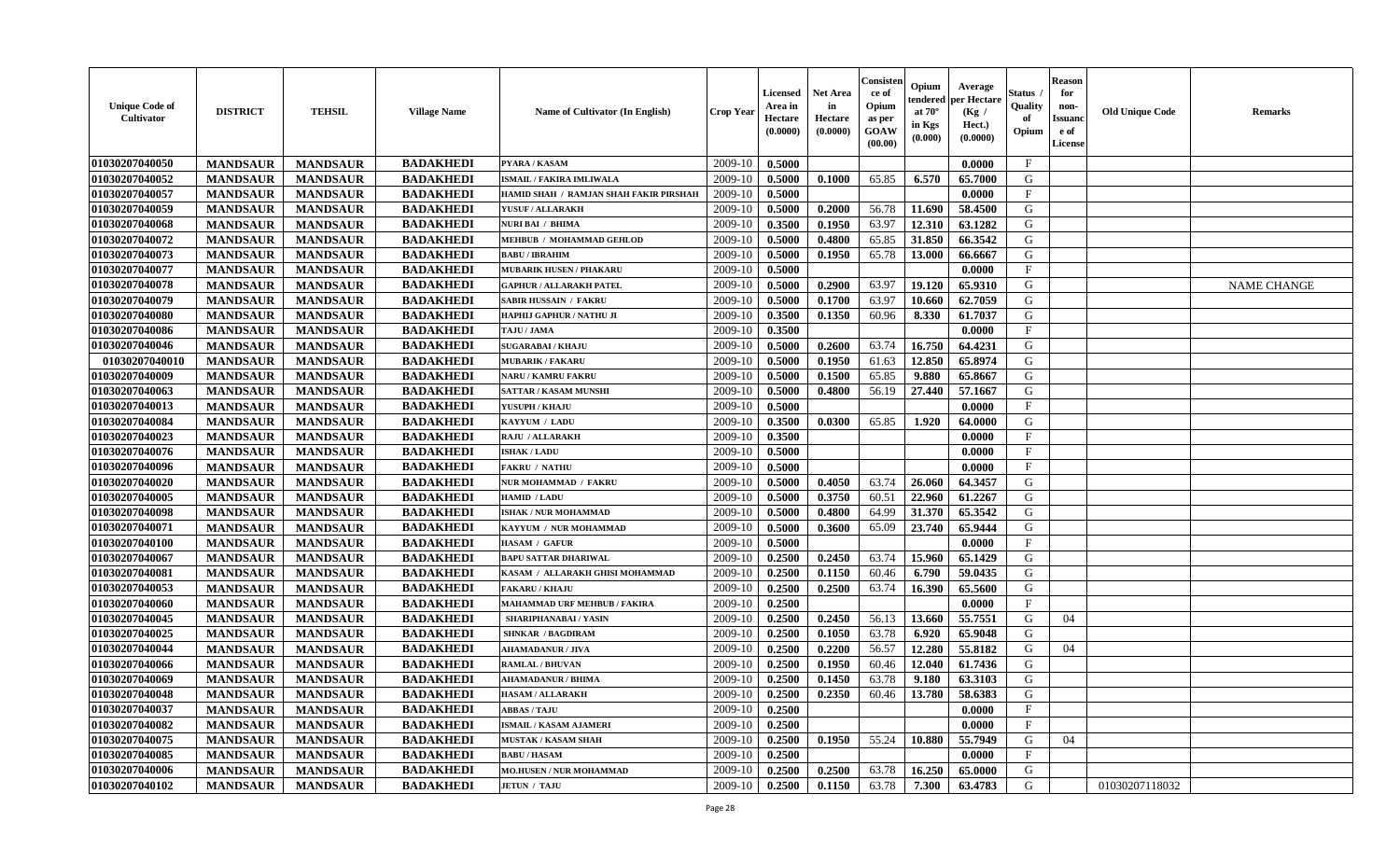| <b>Unique Code of</b><br><b>Cultivator</b> | <b>DISTRICT</b> | <b>TEHSIL</b>   | <b>Village Name</b> | Name of Cultivator (In English)  | <b>Crop Year</b> | <b>Licensed</b><br>Area in<br>Hectare<br>(0.0000) | <b>Net Area</b><br>in<br>Hectare<br>(0.0000) | Consister<br>ce of<br>Opium<br>as per<br><b>GOAW</b><br>(00.00) | Opium<br>endered<br>at $70^{\circ}$<br>in Kgs<br>$(\mathbf{0.000})$ | Average<br>per Hectare<br>(Kg)<br>Hect.)<br>(0.0000) | Status<br>Quality<br>of<br>Opium | <b>Reason</b><br>for<br>non-<br><b>Issuano</b><br>e of<br>License | <b>Old Unique Code</b> | <b>Remarks</b> |
|--------------------------------------------|-----------------|-----------------|---------------------|----------------------------------|------------------|---------------------------------------------------|----------------------------------------------|-----------------------------------------------------------------|---------------------------------------------------------------------|------------------------------------------------------|----------------------------------|-------------------------------------------------------------------|------------------------|----------------|
| 01030207040103                             | <b>MANDSAUR</b> | <b>MANDSAUR</b> | <b>BADAKHEDI</b>    | <b>NURI BAI / MOHAMMAD</b>       | 2009-10          | 0.2500                                            | 0.0800                                       | 62.74                                                           | 5.090                                                               | 63.6250                                              | G                                |                                                                   | 01030207039019         |                |
| 01030207040074                             | <b>MANDSAUR</b> | <b>MANDSAUR</b> | <b>BADAKHEDI</b>    | LAL MOHAMMAD URF LADU/ KHAJU     | 2009-10          | 0.2500                                            |                                              |                                                                 |                                                                     | 0.0000                                               | $\mathbf{F}$                     |                                                                   |                        |                |
| 01030207041031                             | <b>MANDSAUR</b> | <b>MANDSAUR</b> | <b>BHALOT</b>       | <b>BADRILAL / TULSIRAM</b>       | 2009-10          | 0.5000                                            | 0.1700                                       | 62.27                                                           | 10.600                                                              | 62.3529                                              | G                                |                                                                   |                        |                |
| 01030207041003                             | <b>MANDSAUR</b> | <b>MANDSAUR</b> | <b>BHALOT</b>       | RAMCHANDRA / BHUWAN              | 2009-10          | 0.5000                                            | 0.3100                                       | 66.07                                                           | 19.490                                                              | 62.8710                                              | G                                |                                                                   |                        |                |
| 01030207041009                             | <b>MANDSAUR</b> | <b>MANDSAUR</b> | <b>BHALOT</b>       | <b>GOVINDRAM / GANGARAM</b>      | 2009-10          | 0.5000                                            | 0.4650                                       | 62.27                                                           | 30.330                                                              | 65,2258                                              | G                                |                                                                   |                        |                |
| 01030207041010                             | <b>MANDSAUR</b> | <b>MANDSAUR</b> | <b>BHALOT</b>       | <b>DEVILAL / BHAGWAN</b>         | 2009-10          | 0.3500                                            | 0.3500                                       | 62.27                                                           | 20.980                                                              | 59.9429                                              | G                                |                                                                   |                        |                |
| 01030207041011                             | <b>MANDSAUR</b> | <b>MANDSAUR</b> | <b>BHALOT</b>       | KANWARLAL / MANGILAL             | 2009-10          | 0.5000                                            | 0.4950                                       | 61.01                                                           | 31.700                                                              | 64.0404                                              | G                                |                                                                   |                        |                |
| 01030207041012                             | <b>MANDSAUR</b> | <b>MANDSAUR</b> | <b>BHALOT</b>       | NATHULAL / GANGARAM              | 2009-10          | 0.5000                                            | 0.3000                                       | 62.69                                                           | 19.030                                                              | 63.4333                                              | G                                |                                                                   |                        |                |
| 01030207041013                             | <b>MANDSAUR</b> | <b>MANDSAUR</b> | <b>BHALOT</b>       | <b>BHAGWAN / JASRAJ</b>          | 2009-10          | 0.5000                                            | 0.2900                                       | 62.69                                                           | 18.690                                                              | 64.4483                                              | G                                |                                                                   |                        |                |
| 01030207041014                             | <b>MANDSAUR</b> | <b>MANDSAUR</b> | <b>BHALOT</b>       | <b>JAGDISH / RAGUNATH</b>        | 2009-10          | 0.5000                                            | 0.2050                                       | 62.69                                                           | 13.480                                                              | 65.7561                                              | G                                |                                                                   |                        |                |
| 01030207041015                             | <b>MANDSAUR</b> | <b>MANDSAUR</b> | <b>BHALOT</b>       | HIRANATH / ONKARNATH             | 2009-10          | 0.5000                                            | 0.2000                                       | 66.07                                                           | 12.050                                                              | 60.2500                                              | G                                |                                                                   |                        |                |
| 01030207041016                             | <b>MANDSAUR</b> | <b>MANDSAUR</b> | <b>BHALOT</b>       | SHANTILAL / BHAGIRATH            | 2009-10          | 0.5000                                            | 0.4150                                       | 63.66                                                           | 28.140                                                              | 67.8072                                              | G                                |                                                                   |                        |                |
| 01030207041017                             | <b>MANDSAUR</b> | <b>MANDSAUR</b> | <b>BHALOT</b>       | <b>BHARAT SINGH / HARI SINGH</b> | 2009-10          | 0.3500                                            | 0.2900                                       | 55.54                                                           | 13.860                                                              | 47.7931                                              | G                                | 04                                                                |                        |                |
| 01030207041020                             | <b>MANDSAUR</b> | <b>MANDSAUR</b> | <b>BHALOT</b>       | MANGILAL / GANGARAM              | 2009-10          | 0.5000                                            | 0.2500                                       | 66.07                                                           | 17.540                                                              | 70.1600                                              | G                                |                                                                   |                        |                |
| 01030207041021                             | <b>MANDSAUR</b> | <b>MANDSAUR</b> | <b>BHALOT</b>       | AMRATRAM / BAGDIRAM              | 2009-10          | 0.5000                                            |                                              |                                                                 |                                                                     | 0.0000                                               | $_{\rm F}$                       |                                                                   |                        |                |
| 01030207041023                             | <b>MANDSAUR</b> | <b>MANDSAUR</b> | <b>BHALOT</b>       | ONKARLAL / MODAJI                | 2009-10          | 0.5000                                            |                                              |                                                                 |                                                                     | 0.0000                                               | $\mathbf{F}$                     |                                                                   |                        |                |
| 01030207041024                             | <b>MANDSAUR</b> | <b>MANDSAUR</b> | <b>BHALOT</b>       | <b>DINDAYAL / AMRU</b>           | 2009-10          | 0.3500                                            | 0.2850                                       | 62.49                                                           | 17.790                                                              | 62.4211                                              | G                                |                                                                   |                        |                |
| 01030207041025                             | <b>MANDSAUR</b> | <b>MANDSAUR</b> | <b>BHALOT</b>       | <b>UDAYRAM / KESHURAM</b>        | 2009-10          | 0.5000                                            | 0.2100                                       | 60.81                                                           | 12.950                                                              | 61.6667                                              | G                                |                                                                   |                        |                |
| 01030207041026                             | <b>MANDSAUR</b> | <b>MANDSAUR</b> | <b>BHALOT</b>       | HUKUM SINGH / GORDHAN SINGH      | 2009-10          | 0.5000                                            | 0.3900                                       | 62.49                                                           | 9.910                                                               | 25.4103                                              | G                                | 04                                                                |                        |                |
| 01030207041027                             | <b>MANDSAUR</b> | <b>MANDSAUR</b> | <b>BHALOT</b>       | <b>PREMCHAND / BAGDIRAM</b>      | 2009-10          | 0.5000                                            | 0.3950                                       | 62.49                                                           | 24.610                                                              | 62.3038                                              | G                                |                                                                   |                        |                |
| 01030207041029                             | <b>MANDSAUR</b> | <b>MANDSAUR</b> | <b>BHALOT</b>       | SHYAMLAL / BHERULAL              | 2009-10          | 0.5000                                            | 0.5000                                       | 63.46                                                           | 33.350                                                              | 66.7000                                              | G                                |                                                                   |                        |                |
| 01030207041030                             | <b>MANDSAUR</b> | <b>MANDSAUR</b> | <b>BHALOT</b>       | KACHRU / NANURAM                 | 2009-10          | 0.2500                                            | 0.1100                                       | 63.46                                                           | 7.230                                                               | 65.7273                                              | G                                |                                                                   |                        |                |
| 01030207041032                             | <b>MANDSAUR</b> | <b>MANDSAUR</b> | <b>BHALOT</b>       | <b>GANGARAM / FATTA</b>          | 2009-10          | 0.5000                                            | 0.2400                                       | 63.46                                                           | 16.300                                                              | 67.9167                                              | G                                |                                                                   |                        |                |
| 01030207041033                             | <b>MANDSAUR</b> | <b>MANDSAUR</b> | <b>BHALOT</b>       | <b>SHANTILAL / TEKA</b>          | 2009-10          | 0.5000                                            | 0.1900                                       | 69.41                                                           | 14.400                                                              | 75.7895                                              | G                                |                                                                   |                        |                |
| 01030207041034                             | <b>MANDSAUR</b> | <b>MANDSAUR</b> | <b>BHALOT</b>       | <b>RUPLAL / BHUWAN</b>           | 2009-10          | 0.5000                                            | 0.4550                                       | 55.12                                                           | 24.910                                                              | 54.7473                                              | G                                | 04                                                                |                        |                |
| 01030207041035                             | <b>MANDSAUR</b> | <b>MANDSAUR</b> | <b>BHALOT</b>       | MANGILAL / TEKA (SUTHAR)         | 2009-10          | 0.5000                                            | 0.2000                                       | 59.97                                                           | 12.410                                                              | 62.0500                                              | G                                |                                                                   |                        |                |
| 01030207041036                             | <b>MANDSAUR</b> | <b>MANDSAUR</b> | <b>BHALOT</b>       | UDAYLAL / HANSRAJ                | 2009-10          | 0.5000                                            | 0.3150                                       | 63.86                                                           | 21.000                                                              | 66.6667                                              | G                                |                                                                   |                        |                |
| 01030207041038                             | <b>MANDSAUR</b> | <b>MANDSAUR</b> | <b>BHALOT</b>       | RAMPRASAD / AMRU                 | 2009-10          | 0.5000                                            | 0.2800                                       | 63.86                                                           | 17.860                                                              | 63.7857                                              | G                                |                                                                   |                        |                |
| 01030207041041                             | <b>MANDSAUR</b> | <b>MANDSAUR</b> | <b>BHALOT</b>       | <b>BHERULAL / BHUWAN</b>         | 2009-10          | 0.5000                                            |                                              |                                                                 |                                                                     | 0.0000                                               | $_{\rm F}$                       |                                                                   |                        |                |
| 01030207041046                             | <b>MANDSAUR</b> | <b>MANDSAUR</b> | <b>BHALOT</b>       | RATANLAL / RAMCHANDRAA           | 2009-10          | 0.5000                                            | 0.2100                                       | 62.70                                                           | 13.200                                                              | 62.8571                                              | G                                |                                                                   |                        |                |
| 01030207041048                             | <b>MANDSAUR</b> | <b>MANDSAUR</b> | <b>BHALOT</b>       | KHEMRAJ / RAMCHANDRA             | 2009-10          | 0.3500                                            | 0.1400                                       | 59.97                                                           | 7.470                                                               | 53.3571                                              | G                                | 04                                                                |                        |                |
| 01030207041051                             | <b>MANDSAUR</b> | <b>MANDSAUR</b> | <b>BHALOT</b>       | <b>BADRILAL / TEKA</b>           | 2009-10          | 0.5000                                            | 0.3500                                       | 63.86                                                           | 22.400                                                              | 64.0000                                              | G                                |                                                                   |                        |                |
| 01030207041054                             | <b>MANDSAUR</b> | <b>MANDSAUR</b> | <b>BHALOT</b>       | KESHIBAI / NARAYAN               | 2009-10          | 0.5000                                            | 0.2500                                       | 63.86                                                           | 16.010                                                              | 64.0400                                              | G                                |                                                                   |                        |                |
| 01030207041057                             | <b>MANDSAUR</b> | <b>MANDSAUR</b> | <b>BHALOT</b>       | <b>GANGARAM / BHUWAN</b>         | 2009-10          | 0.5000                                            | 0.5050                                       | 61.31                                                           | 32.380                                                              | 64.1188                                              | G                                |                                                                   |                        |                |
| 01030207041060                             | <b>MANDSAUR</b> | <b>MANDSAUR</b> | <b>BHALOT</b>       | RAM KUNWAR / VISHNU              | 2009-10          | 0.5000                                            | 0.1700                                       | 62.94                                                           | 12.440                                                              | 73.1765                                              | G                                |                                                                   |                        |                |
| 01030207041067                             | <b>MANDSAUR</b> | <b>MANDSAUR</b> | <b>BHALOT</b>       | RUPLAL / BHORIRAM                | $2009-10$ 0.5000 |                                                   | 0.1000                                       | 62.94                                                           | 6.570                                                               | 65.7000                                              | G                                |                                                                   |                        |                |
| 01030207041069                             | <b>MANDSAUR</b> | <b>MANDSAUR</b> | <b>BHALOT</b>       | SHYAMLAL / NEMICHAND             | 2009-10          | 0.5000                                            | 0.3150                                       | 60.81                                                           | 19.020                                                              | 60.3810                                              | G                                |                                                                   |                        |                |
| 01030207041073                             | <b>MANDSAUR</b> | <b>MANDSAUR</b> | <b>BHALOT</b>       | NANDRAM / BHERULAL               | 2009-10          | 0.3500                                            | 0.1000                                       | 58.76                                                           | 6.420                                                               | 64.2000                                              | G                                |                                                                   |                        |                |
| 01030207041077                             | <b>MANDSAUR</b> | <b>MANDSAUR</b> | <b>BHALOT</b>       | <b>AMARU / KESHURAM</b>          | 2009-10          | 0.5000                                            |                                              |                                                                 |                                                                     | 0.0000                                               | $\mathbf{F}$                     |                                                                   |                        |                |
| 01030207041080                             | <b>MANDSAUR</b> | <b>MANDSAUR</b> | <b>BHALOT</b>       | <b>DEVA / BHERA</b>              | 2009-10          | 0.5000                                            |                                              |                                                                 |                                                                     | 0.0000                                               | $\mathbf{F}$                     |                                                                   |                        |                |
| 01030207041084                             | <b>MANDSAUR</b> | <b>MANDSAUR</b> | <b>BHALOT</b>       | KAMALNATH / SHAMBHUNATH          | 2009-10          | 0.3500                                            | 0.2450                                       | 60.81                                                           | 14.170                                                              | 57.8367                                              | G                                |                                                                   |                        |                |
| 01030207041088                             | <b>MANDSAUR</b> | <b>MANDSAUR</b> | <b>BHALOT</b>       | SITABAI / KESHURAM               | 2009-10          | 0.3500                                            | 0.0500                                       | 62.94                                                           | 3.160                                                               | 63.2000                                              | G                                |                                                                   |                        |                |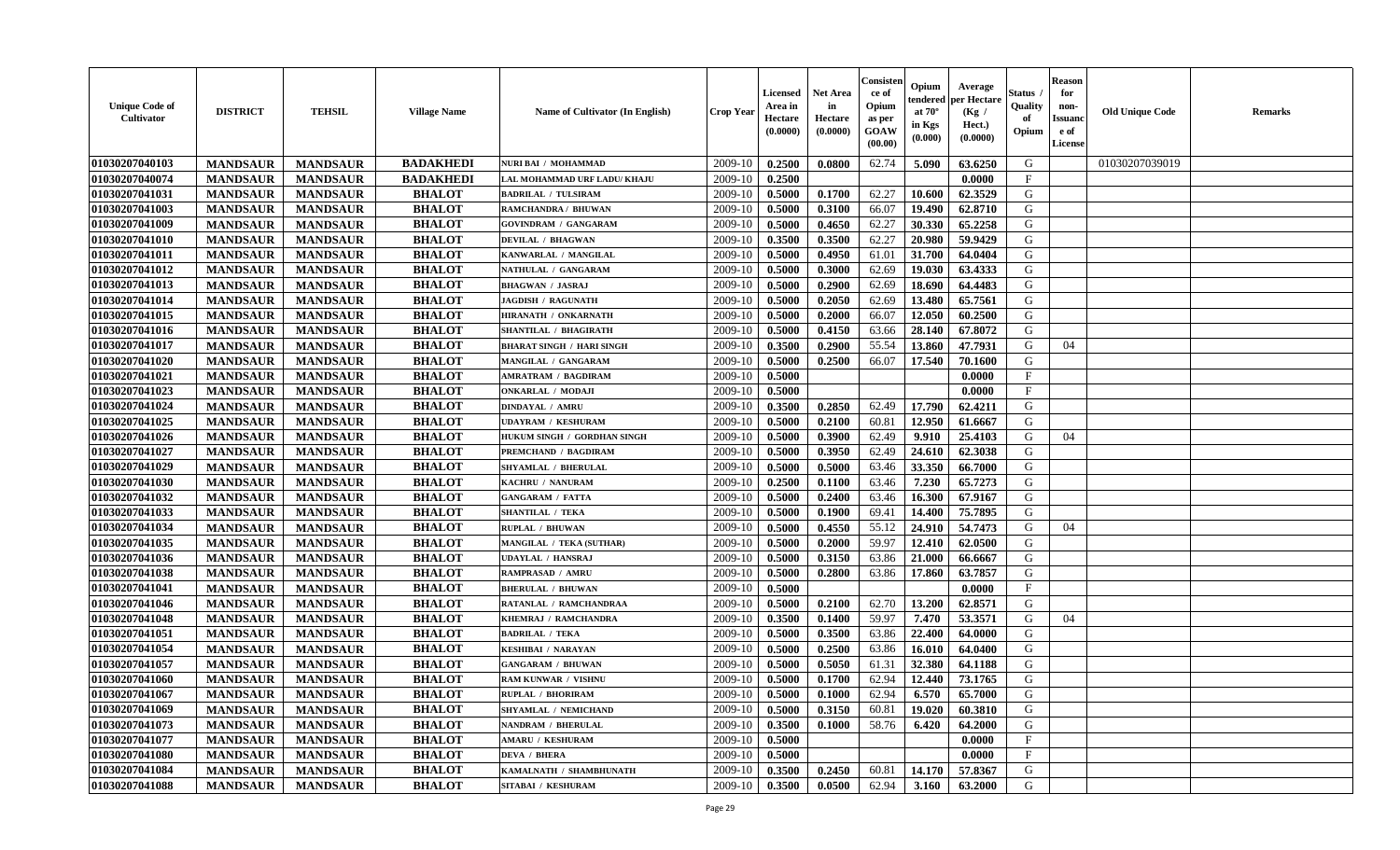| <b>Unique Code of</b><br>Cultivator | <b>DISTRICT</b> | <b>TEHSIL</b>   | <b>Village Name</b> | Name of Cultivator (In English) | <b>Crop Year</b> | <b>Licensed</b><br>Area in<br>Hectare<br>(0.0000) | <b>Net Area</b><br>in<br>Hectare<br>(0.0000) | Consisten<br>ce of<br>Opium<br>as per<br><b>GOAW</b><br>(00.00) | Opium<br>endered<br>at $70^\circ$<br>in Kgs<br>(0.000) | Average<br>per Hectare<br>(Kg /<br>Hect.)<br>(0.0000) | Status ,<br>Quality<br>of<br>Opium | <b>Reason</b><br>for<br>non-<br><b>Issuanc</b><br>e of<br><b>License</b> | <b>Old Unique Code</b> | <b>Remarks</b>     |
|-------------------------------------|-----------------|-----------------|---------------------|---------------------------------|------------------|---------------------------------------------------|----------------------------------------------|-----------------------------------------------------------------|--------------------------------------------------------|-------------------------------------------------------|------------------------------------|--------------------------------------------------------------------------|------------------------|--------------------|
| 01030207041092                      | <b>MANDSAUR</b> | <b>MANDSAUR</b> | <b>BHALOT</b>       | <b>RAMIBAI / BHERULAL</b>       | 2009-10          | 0.5000                                            | 0.3000                                       | 59.02                                                           | 17.590                                                 | 58.6333                                               | G                                  |                                                                          |                        |                    |
| 01030207041098                      | <b>MANDSAUR</b> | <b>MANDSAUR</b> | <b>BHALOT</b>       | <b>DIPAKUVNR / HARASINGH</b>    | 2009-10          | 0.5000                                            | 0.2100                                       | 55.85                                                           | 11.080                                                 | 52.7619                                               | G                                  | 04                                                                       |                        |                    |
| 01030207041103                      | <b>MANDSAUR</b> | <b>MANDSAUR</b> | <b>BHALOT</b>       | NANDIBAI / JASRAJ               | 2009-10          | 0.3500                                            | 0.2000                                       | 60.20                                                           | 12.420                                                 | 62.1000                                               | G                                  |                                                                          |                        |                    |
| 01030207041107                      | <b>MANDSAUR</b> | <b>MANDSAUR</b> | <b>BHALOT</b>       | <b>BHANWARLAL / PANNALAL</b>    | 2009-10          | 0.3500                                            |                                              |                                                                 |                                                        | 0.0000                                                | $\mathbf{F}$                       |                                                                          |                        |                    |
| 01030207041115                      | <b>MANDSAUR</b> | <b>MANDSAUR</b> | <b>BHALOT</b>       | DEVA / GOPAL                    | 2009-10          | 0.5000                                            | 0.1550                                       | 59.97                                                           | 8.840                                                  | 57.0323                                               | G                                  |                                                                          |                        |                    |
| 01030207041126                      | <b>MANDSAUR</b> | <b>MANDSAUR</b> | <b>BHALOT</b>       | <b>BHERULAL / MODA</b>          | 2009-10          | 0.5000                                            |                                              |                                                                 |                                                        | 0.0000                                                | $\mathbf{F}$                       |                                                                          |                        |                    |
| 01030207041127                      | <b>MANDSAUR</b> | <b>MANDSAUR</b> | <b>BHALOT</b>       | <b>BAGDIRAM / BHERA</b>         | 2009-10          | 0.5000                                            | 0.3550                                       | 65.41                                                           | 22.120                                                 | 62.3099                                               | G                                  |                                                                          |                        |                    |
| 01030207041128                      | <b>MANDSAUR</b> | <b>MANDSAUR</b> | <b>BHALOT</b>       | KANHAIYALAL / CHUNILAL          | 2009-10          | 0.3500                                            |                                              |                                                                 |                                                        | 0.0000                                                | $\mathbf{F}$                       | 07                                                                       |                        |                    |
| 01030207041133                      | <b>MANDSAUR</b> | <b>MANDSAUR</b> | <b>BHALOT</b>       | <b>HARIRAM / DEVA</b>           | 2009-10          | 0.5000                                            | 0.1800                                       | 64.21                                                           | 5.010                                                  | 27.8333                                               | G                                  | 04                                                                       |                        |                    |
| 01030207041134                      | <b>MANDSAUR</b> | <b>MANDSAUR</b> | <b>BHALOT</b>       | RAMCHANDRA / DHURA              | 2009-10          | 0.5000                                            | 0.2800                                       | 59.80                                                           | 16.450                                                 | 58.7500                                               | G                                  |                                                                          |                        |                    |
| 01030207041137                      | <b>MANDSAUR</b> | <b>MANDSAUR</b> | <b>BHALOT</b>       | <b>UDA / GOPAL</b>              | 2009-10          | 0.3500                                            | 0.1950                                       | 64.89                                                           | 12.700                                                 | 65.1282                                               | G                                  |                                                                          |                        | <b>NAME CHANGE</b> |
| 01030207041144                      | <b>MANDSAUR</b> | <b>MANDSAUR</b> | <b>BHALOT</b>       | <b>RAMESHWAR / NATHU</b>        | 2009-10          | 0.5000                                            | 0.2450                                       | 61.93                                                           | 15.130                                                 | 61.7551                                               | G                                  |                                                                          |                        |                    |
| 01030207041145                      | <b>MANDSAUR</b> | <b>MANDSAUR</b> | <b>BHALOT</b>       | <b>JANIBAI / BHERA</b>          | 2009-10          | 0.5000                                            | 0.2200                                       | 61.93                                                           | 12.910                                                 | 58.6818                                               | G                                  |                                                                          |                        |                    |
| 01030207041147                      | <b>MANDSAUR</b> | <b>MANDSAUR</b> | <b>BHALOT</b>       | <b>MANGILAL / RAMCHANDRA</b>    | 2009-10          | 0.3500                                            |                                              |                                                                 |                                                        | 0.0000                                                | $\mathbf{F}$                       |                                                                          |                        |                    |
| 01030207041149                      | <b>MANDSAUR</b> | <b>MANDSAUR</b> | <b>BHALOT</b>       | DALU / MANNA                    | 2009-10          | 0.5000                                            | 0.1500                                       | 62.35                                                           | 9.440                                                  | 62.9333                                               | ${\bf G}$                          |                                                                          |                        |                    |
| 01030207041152                      | <b>MANDSAUR</b> | <b>MANDSAUR</b> | <b>BHALOT</b>       | <b>MANGILAL / BAGDIRAM</b>      | 2009-10          | 0.5000                                            | 0.3750                                       | 61.05                                                           | 22.860                                                 | 60.9600                                               | G                                  |                                                                          |                        |                    |
| 01030207041167                      | <b>MANDSAUR</b> | <b>MANDSAUR</b> | <b>BHALOT</b>       | <b>BAPULAL / DHURA</b>          | 2009-10          | 0.5000                                            |                                              |                                                                 |                                                        | 0.0000                                                | $\mathbf{F}$                       |                                                                          |                        |                    |
| 01030207041172                      | <b>MANDSAUR</b> | <b>MANDSAUR</b> | <b>BHALOT</b>       | RAMIBAI / PUNAMCHANDRA          | 2009-10          | 0.5000                                            | 0.3700                                       | 59.22                                                           | 22.030                                                 | 59.5405                                               | T                                  | 02                                                                       |                        |                    |
| 01030207041179                      | <b>MANDSAUR</b> | <b>MANDSAUR</b> | <b>BHALOT</b>       | <b>SITABAI/TULSIRAM</b>         | 2009-10          | 0.5000                                            | 0.3200                                       | 60.60                                                           | 19.360                                                 | 60.5000                                               | G                                  |                                                                          |                        |                    |
| 01030207041188                      | <b>MANDSAUR</b> | <b>MANDSAUR</b> | <b>BHALOT</b>       | <b>BAPULAL / KANHAIYALAL</b>    | 2009-10          | 0.3500                                            | 0.1000                                       | 64.89                                                           | 6.760                                                  | 67.6000                                               | G                                  |                                                                          |                        |                    |
| 01030207041190                      | <b>MANDSAUR</b> | <b>MANDSAUR</b> | <b>BHALOT</b>       | <b>MANGILAL / BHAGIRATH</b>     | 2009-10          | 0.5000                                            | 0.3200                                       | 60.20                                                           | 19.080                                                 | 59.6250                                               | G                                  |                                                                          |                        |                    |
| 01030207041191                      | <b>MANDSAUR</b> | <b>MANDSAUR</b> | <b>BHALOT</b>       | RAMPRATAPIBAI / CHUNNILAL       | 2009-10          | 0.5000                                            | 0.2050                                       | 67.04                                                           | 13.830                                                 | 67.4634                                               | G                                  |                                                                          |                        |                    |
| 01030207041204                      | <b>MANDSAUR</b> | <b>MANDSAUR</b> | <b>BHALOT</b>       | <b>DULICHAND / BAGDIRAM</b>     | 2009-10          | 0.5000                                            | 0.4500                                       | 64.89                                                           | 28.380                                                 | 63.0667                                               | G                                  |                                                                          |                        |                    |
| 01030207041208                      | <b>MANDSAUR</b> | <b>MANDSAUR</b> | <b>BHALOT</b>       | ISHWARDAS / LAXMANDAS           | 2009-10          | 0.5000                                            | 0.4650                                       | 53.58                                                           | 11.960                                                 | 25.7204                                               | G                                  | 04                                                                       |                        |                    |
| 01030207041221                      | <b>MANDSAUR</b> | <b>MANDSAUR</b> | <b>BHALOT</b>       | <b>OMPRAKASH / NANDRAM</b>      | 2009-10          | 0.5000                                            |                                              |                                                                 |                                                        | 0.0000                                                | $\mathbf{F}$                       |                                                                          |                        |                    |
| 01030207041227                      | <b>MANDSAUR</b> | <b>MANDSAUR</b> | <b>BHALOT</b>       | <b>BHERA / KISHAN</b>           | 2009-10          | 0.5000                                            | 0.4850                                       | 62.27                                                           | 29.980                                                 | 61.8144                                               | G                                  |                                                                          |                        |                    |
| 01030207041049                      | <b>MANDSAUR</b> | <b>MANDSAUR</b> | <b>BHALOT</b>       | TAMA BAI / BAJERAM              | 2009-10          | 0.5000                                            | 0.4100                                       | 59.51                                                           | 24.380                                                 | 59.4634                                               | G                                  |                                                                          |                        |                    |
| 01030207041058                      | <b>MANDSAUR</b> | <b>MANDSAUR</b> | <b>BHALOT</b>       | KALU / BHUWAN                   | 2009-10          | 0.5000                                            | 0.3050                                       | 59.35                                                           | 17.980                                                 | 58.9508                                               | G                                  |                                                                          |                        |                    |
| 01030207041055                      | <b>MANDSAUR</b> | <b>MANDSAUR</b> | <b>BHALOT</b>       | <b>MANNALAL / BHAGWAN</b>       | 2009-10          | 0.5000                                            | 0.4900                                       | 60.66                                                           | 30.390                                                 | 62.0204                                               | G                                  |                                                                          |                        |                    |
| 01030207041108                      | <b>MANDSAUR</b> | <b>MANDSAUR</b> | <b>BHALOT</b>       | <b>MANNALAL / JAYRAM</b>        | 2009-10          | 0.5000                                            | 0.1500                                       | 61.05                                                           | 9.350                                                  | 62.3333                                               | G                                  |                                                                          |                        |                    |
| 01030207041224                      | <b>MANDSAUR</b> | <b>MANDSAUR</b> | <b>BHALOT</b>       | PRABHULAL / HARLAL              | 2009-10          | 0.5000                                            | 0.4900                                       | 61.05                                                           | 30.460                                                 | 62.1633                                               | G                                  |                                                                          |                        |                    |
| 01030207041096                      | <b>MANDSAUR</b> | <b>MANDSAUR</b> | <b>BHALOT</b>       | HARLAL / CHAMPALAL              | 2009-10          | 0.5000                                            |                                              |                                                                 |                                                        | 0.0000                                                | $_{\rm F}$                         |                                                                          |                        |                    |
| 01030207041083                      | <b>MANDSAUR</b> | <b>MANDSAUR</b> | <b>BHALOT</b>       | <b>BALURAM / TULSIRAM</b>       | 2009-10          | 0.5000                                            | 0.4450                                       | 61.93                                                           | 27.850                                                 | 62.5843                                               | G                                  |                                                                          |                        |                    |
| 01030207041087                      | <b>MANDSAUR</b> | <b>MANDSAUR</b> | <b>BHALOT</b>       | VISHNULAL / BHAGWANLAL          | 2009-10          | 0.5000                                            | 0.4100                                       | 59.07                                                           | 25.910                                                 | 63.1951                                               | G                                  |                                                                          |                        |                    |
| 01030207041064                      | <b>MANDSAUR</b> | <b>MANDSAUR</b> | <b>BHALOT</b>       | TULSIRAM / MOTI                 | 2009-10          | 0.5000                                            | 0.1950                                       | 63.70                                                           | 12.800                                                 | 65.6410                                               | G                                  |                                                                          |                        |                    |
| 01030207041222                      | <b>MANDSAUR</b> | <b>MANDSAUR</b> | <b>BHALOT</b>       | RAMRATAN / MOHANLAL             | 2009-10          | 0.5000                                            | 0.1000                                       | 61.05                                                           | 6.160                                                  | 61.6000                                               | G                                  |                                                                          |                        |                    |
| 01030207041043                      | <b>MANDSAUR</b> | <b>MANDSAUR</b> | <b>BHALOT</b>       | DEVA / KASTURA (KUMAWAT)        | 2009-10          | 0.5000                                            | 0.1950                                       | 60.20                                                           | 11.430                                                 | 58.6154                                               | G                                  |                                                                          |                        |                    |
| 01030207041125                      | <b>MANDSAUR</b> | <b>MANDSAUR</b> | <b>BHALOT</b>       | <b>MANIBAI / KISHANLAL</b>      | 2009-10          | 0.5000                                            |                                              |                                                                 |                                                        | 0.0000                                                | $\mathbf{F}$                       |                                                                          |                        |                    |
| 01030207041231                      | <b>MANDSAUR</b> | <b>MANDSAUR</b> | <b>BHALOT</b>       | <b>SHYAMLAL / KACHRULAL</b>     | 2009-10          | 0.5000                                            | 0.1500                                       | 63.70                                                           | 10.100                                                 | 67.3333                                               | G                                  |                                                                          |                        |                    |
| 01030207041207                      | <b>MANDSAUR</b> | <b>MANDSAUR</b> | <b>BHALOT</b>       | <b>MANGIBAI / DHANA</b>         | 2009-10          | 0.3500                                            | 0.2650                                       | 59.80                                                           | 15.600                                                 | 58.8679                                               | G                                  |                                                                          |                        |                    |
| 01030207041232                      | <b>MANDSAUR</b> | <b>MANDSAUR</b> | <b>BHALOT</b>       | <b>RATAN / RAM</b>              | 2009-10          | 0.3500                                            | 0.2000                                       | 62.63                                                           | 12.630                                                 | 63.1500                                               | G                                  |                                                                          |                        |                    |
| 01030207041117                      | <b>MANDSAUR</b> | <b>MANDSAUR</b> | <b>BHALOT</b>       | LILABAI / DHANRAJ               | 2009-10          | 0.2500                                            | 0.2350                                       | 59.80                                                           | 4.560                                                  | 19.4043                                               | G                                  | 04                                                                       |                        |                    |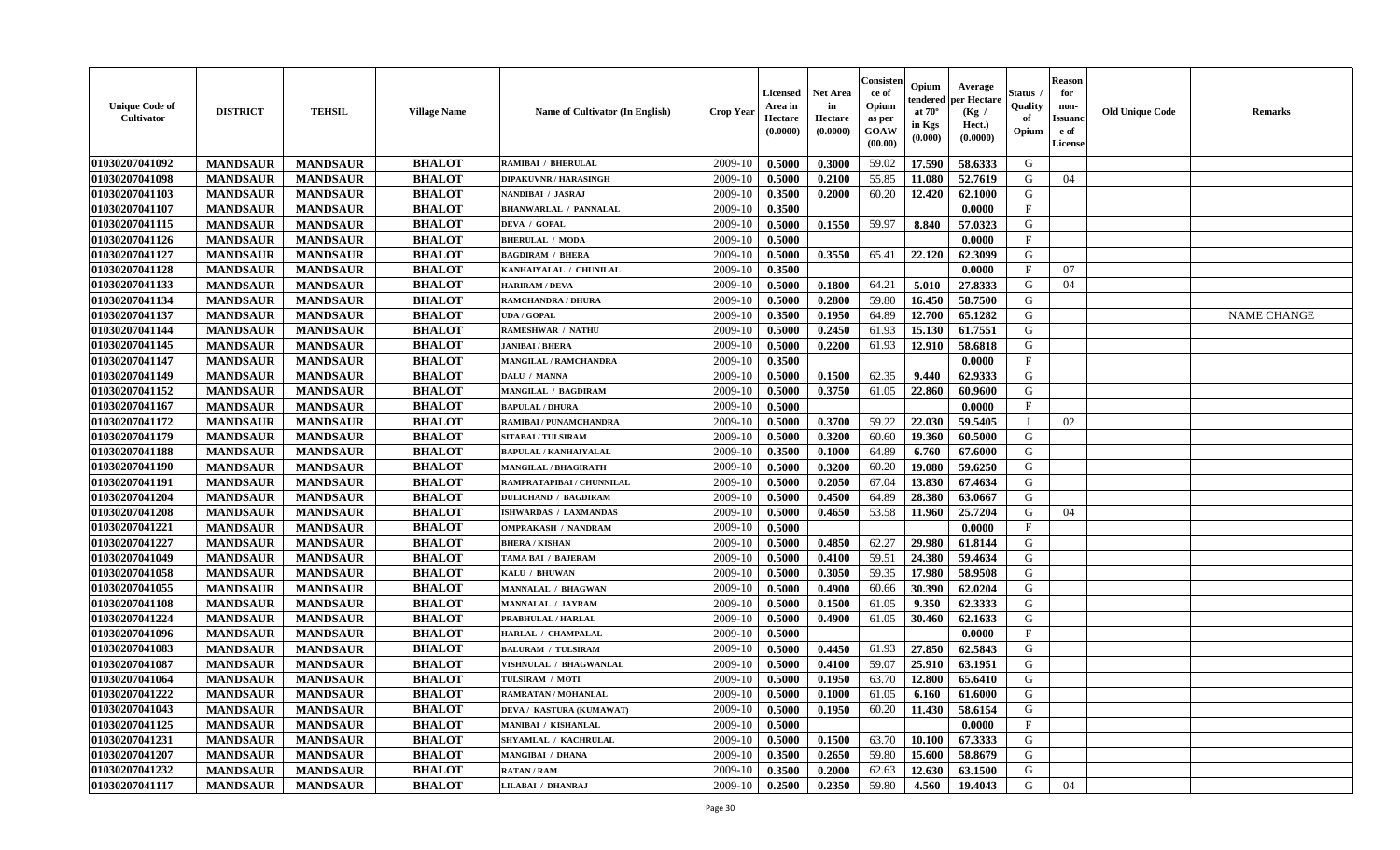| <b>Unique Code of</b><br><b>Cultivator</b> | <b>DISTRICT</b> | <b>TEHSIL</b>   | <b>Village Name</b> | Name of Cultivator (In English)     | <b>Crop Year</b> | Licensed<br>Area in<br>Hectare<br>(0.0000) | <b>Net Area</b><br>in<br>Hectare<br>(0.0000) | Consisteı<br>ce of<br>Opium<br>as per<br>GOAW<br>(00.00) | Opium<br>endered<br>at $70^\circ$<br>in Kgs<br>(0.000) | Average<br>per Hectare<br>(Kg /<br>Hect.)<br>(0.0000) | Status<br>Quality<br>of<br>Opium | <b>Reason</b><br>for<br>non-<br><b>Issuand</b><br>e of<br><b>License</b> | <b>Old Unique Code</b> | <b>Remarks</b>     |
|--------------------------------------------|-----------------|-----------------|---------------------|-------------------------------------|------------------|--------------------------------------------|----------------------------------------------|----------------------------------------------------------|--------------------------------------------------------|-------------------------------------------------------|----------------------------------|--------------------------------------------------------------------------|------------------------|--------------------|
| 01030207041089                             | <b>MANDSAUR</b> | <b>MANDSAUR</b> | <b>BHALOT</b>       | <b>BHANWARKUNWAR / TAKHAT SINGH</b> | 2009-10          | 0.2500                                     | 0.2200                                       | 61.45                                                    | 11.740                                                 | 53.3636                                               | G                                | 04                                                                       |                        |                    |
| 01030207041053                             | <b>MANDSAUR</b> | <b>MANDSAUR</b> | <b>BHALOT</b>       | MANGILAL / CHAMPALAL                | 2009-10          | 0.2500                                     | 0.2000                                       | 54.31                                                    | 6.350                                                  | 31.7500                                               | G                                | 04                                                                       |                        |                    |
| 01030207041070                             | <b>MANDSAUR</b> | <b>MANDSAUR</b> | <b>BHALOT</b>       | NATHULAL / RAMLAL                   | 2009-10          | 0.2500                                     |                                              |                                                          |                                                        | 0.0000                                                | $_{\rm F}$                       |                                                                          |                        |                    |
| 01030207041072                             | <b>MANDSAUR</b> | <b>MANDSAUR</b> | <b>BHALOT</b>       | <b>GANESHRAM / RATAN</b>            | 2009-10          | 0.2500                                     | 0.1700                                       | 66.07                                                    | 11.890                                                 | 69.9412                                               | G                                |                                                                          |                        |                    |
| 01030207041136                             | <b>MANDSAUR</b> | <b>MANDSAUR</b> | <b>BHALOT</b>       | <b>RAGHUNATH / ONKAR</b>            | 2009-10          | 0.2500                                     | 0.1000                                       | 66.35                                                    | 6.830                                                  | 68.3000                                               | G                                |                                                                          |                        |                    |
| 01030207041156                             | <b>MANDSAUR</b> | <b>MANDSAUR</b> | <b>BHALOT</b>       | <b>ONKARNATH / SHAMBHUNATH</b>      | 2009-10          | 0.2500                                     | 0.2000                                       | 59.80                                                    | 3.850                                                  | 19.2500                                               | G                                | 04                                                                       |                        |                    |
| 01030207041159                             | <b>MANDSAUR</b> | <b>MANDSAUR</b> | <b>BHALOT</b>       | VARDI BAI / RAMLAL                  | 2009-10          | 0.2500                                     |                                              |                                                          |                                                        | 0.0000                                                | $\rm F$                          |                                                                          |                        |                    |
| 01030207041162                             | <b>MANDSAUR</b> | <b>MANDSAUR</b> | <b>BHALOT</b>       | <b>MOHANLAL / DEVA</b>              | 2009-10          | 0.2500                                     | 0.1200                                       | 65.44                                                    | 8.290                                                  | 69.0833                                               | G                                |                                                                          |                        |                    |
| 01030207041135                             | <b>MANDSAUR</b> | <b>MANDSAUR</b> | <b>BHALOT</b>       | KOMALSINGH / FULCHAND               | 2009-10          | 0.2500                                     |                                              |                                                          |                                                        | 0.0000                                                | $_{\rm F}$                       |                                                                          |                        |                    |
| 01030207041212                             | <b>MANDSAUR</b> | <b>MANDSAUR</b> | <b>BHALOT</b>       | NATHIBAI / HIRA                     | 2009-10          | 0.2500                                     |                                              |                                                          |                                                        | 0.0000                                                | $\mathbf{F}$                     |                                                                          |                        |                    |
| 01030207041199                             | <b>MANDSAUR</b> | <b>MANDSAUR</b> | <b>BHALOT</b>       | <b>SHNKARLAL / NATHU</b>            | 2009-10          | 0.2500                                     | 0.2350                                       | 62.94                                                    | 15.730                                                 | 66.9362                                               | G                                |                                                                          |                        |                    |
| 01030207041044                             | <b>MANDSAUR</b> | <b>MANDSAUR</b> | <b>BHALOT</b>       | <b>GORDHAN / RATANLAL</b>           | 2009-10          | 0.2500                                     | 0.2100                                       | 65.78                                                    | 13.960                                                 | 66.4762                                               | G                                |                                                                          |                        | <b>NAME CHANGE</b> |
| 01030207041050                             | <b>MANDSAUR</b> | <b>MANDSAUR</b> | <b>BHALOT</b>       | <b>DEVILAL / FATTA</b>              | 2009-10          | 0.2500                                     | 0.2350                                       | 66.83                                                    | 15.620                                                 | 66.4681                                               | G                                |                                                                          |                        |                    |
| 01030207041097                             | <b>MANDSAUR</b> | <b>MANDSAUR</b> | <b>BHALOT</b>       | <b>GANESHRAM / KESHURAM</b>         | 2009-10          | 0.2500                                     |                                              |                                                          |                                                        | 0.0000                                                | F                                |                                                                          |                        |                    |
| 01030207041131                             | <b>MANDSAUR</b> | <b>MANDSAUR</b> | <b>BHALOT</b>       | <b>BAGDIRAM / BHAGIRATH</b>         | 2009-10          | 0.2500                                     | 0.2000                                       | 65.78                                                    | 13.450                                                 | 67.2500                                               | G                                |                                                                          |                        |                    |
| 01030207041148                             | <b>MANDSAUR</b> | <b>MANDSAUR</b> | <b>BHALOT</b>       | <b>BADAMABAI/BHERULAL</b>           | 2009-10          | 0.2500                                     | 0.1200                                       | 65.78                                                    | 8.010                                                  | 66.7500                                               | G                                |                                                                          |                        |                    |
| 01030207041160                             | <b>MANDSAUR</b> | <b>MANDSAUR</b> | <b>BHALOT</b>       | SITARAM / CHUNNILAL                 | 2009-10          | 0.2500                                     | 0.2200                                       | 65.56                                                    | 15.040                                                 | 68.3636                                               | G                                |                                                                          |                        |                    |
| 01030207041165                             | <b>MANDSAUR</b> | <b>MANDSAUR</b> | <b>BHALOT</b>       | <b>RAMIBAI/KESHURAM</b>             | 2009-10          | 0.2500                                     | 0.1950                                       | 61.75                                                    | 12.470                                                 | 63.9487                                               | G                                |                                                                          |                        |                    |
| 01030207041218                             | <b>MANDSAUR</b> | <b>MANDSAUR</b> | <b>BHALOT</b>       | <b>RUKMAN BAI / BADRILAL</b>        | 2009-10          | 0.2500                                     | 0.2500                                       | 60.21                                                    | 15.920                                                 | 63.6800                                               | G                                |                                                                          |                        |                    |
| 01030207041112                             | <b>MANDSAUR</b> | <b>MANDSAUR</b> | <b>BHALOT</b>       | <b>GEND KUNWAR / KALU SINGH</b>     | 2009-10          | 0.2500                                     | 0.2500                                       | 60.21                                                    | 15.920                                                 | 63.6800                                               | G                                |                                                                          |                        | <b>NAME CHANGE</b> |
| 01030207041175                             | <b>MANDSAUR</b> | <b>MANDSAUR</b> | <b>BHALOT</b>       | RUKMANI BAI / RAMCHANDRA TELI       | 2009-10          | 0.2500                                     |                                              |                                                          |                                                        | 0.0000                                                | F                                |                                                                          |                        |                    |
| 01030207041163                             | <b>MANDSAUR</b> | <b>MANDSAUR</b> | <b>BHALOT</b>       | <b>BHAGIRATH / NATHU</b>            | 2009-10          | 0.2500                                     | 0.2350                                       | 65.78                                                    | 16.610                                                 | 70.6809                                               | G                                |                                                                          |                        |                    |
| 01030207041065                             | <b>MANDSAUR</b> | <b>MANDSAUR</b> | <b>BHALOT</b>       | <b>BHAGWAN / MANNA</b>              | 2009-10          | 0.2500                                     | 0.2200                                       | 61.75                                                    | 13.830                                                 | 62.8636                                               | G                                |                                                                          |                        |                    |
| 01030207041111                             | <b>MANDSAUR</b> | <b>MANDSAUR</b> | <b>BHALOT</b>       | <b>BADRILAL / PANNALAL</b>          | 2009-10          | 0.2500                                     | 0.2250                                       | 66.35                                                    | 14.670                                                 | 65.2000                                               | G                                |                                                                          |                        |                    |
| 01030207041228                             | <b>MANDSAUR</b> | <b>MANDSAUR</b> | <b>BHALOT</b>       | SALAGRAM / AASHARAM                 | 2009-10          | 0.2500                                     | 0.1950                                       | 66.35                                                    | 13.460                                                 | 69.0256                                               | G                                |                                                                          |                        |                    |
| 01030207041075                             | <b>MANDSAUR</b> | <b>MANDSAUR</b> | <b>BHALOT</b>       | <b>RATAN LAL / NARAYAN</b>          | 2009-10          | 0.2500                                     | 0.1200                                       | 61.75                                                    | 7.720                                                  | 64.3333                                               | G                                |                                                                          |                        |                    |
| 01030207041202                             | <b>MANDSAUR</b> | <b>MANDSAUR</b> | <b>BHALOT</b>       | <b>SITARAM / DALU</b>               | 2009-10          | 0.2500                                     | 0.2500                                       | 61.75                                                    | 15.990                                                 | 63.9600                                               | G                                |                                                                          |                        |                    |
| 01030207041047                             | <b>MANDSAUR</b> | <b>MANDSAUR</b> | <b>BHALOT</b>       | <b>SAJJANBAI / BHERULAL</b>         | 2009-10          | 0.2500                                     | 0.1250                                       | 60.21                                                    | 7.460                                                  | 59.6800                                               | G                                |                                                                          |                        |                    |
| 01030207041215                             | <b>MANDSAUR</b> | <b>MANDSAUR</b> | <b>BHALOT</b>       | RUKMANI BAI / RAMCHAND GAYARI       | 2009-10          | 0.2500                                     |                                              |                                                          |                                                        | 0.0000                                                | $\mathbf{F}$                     |                                                                          |                        |                    |
| 01030207041233                             | <b>MANDSAUR</b> | <b>MANDSAUR</b> | <b>BHALOT</b>       | <b>DURGASHANKAR / NATHULAL</b>      | 2009-10          | 0.5000                                     |                                              |                                                          |                                                        | 0.0000                                                | $\mathbf{F}$                     |                                                                          | 01030207038014         |                    |
| 01030208043003                             | <b>MANDSAUR</b> | <b>DALODA</b>   | <b>CHOUSLA</b>      | <b>MOHAN / KACHRU</b>               | 2009-10          | 0.5000                                     | 0.1100                                       | 72.53                                                    | 8.140                                                  | 74.0000                                               | ${\bf G}$                        |                                                                          |                        |                    |
| 01030208043006                             | <b>MANDSAUR</b> | <b>DALODA</b>   | <b>CHOUSLA</b>      | <b>BAGDIRAM / RAM CHAMAR</b>        | 2009-10          | 0.5000                                     | 0.1000                                       | 63.00                                                    | 6.600                                                  | 66.0000                                               | G                                |                                                                          |                        |                    |
| 01030208043007                             | <b>MANDSAUR</b> | <b>DALODA</b>   | <b>CHOUSLA</b>      | <b>GOPAL SINGH / BHERU SINGH</b>    | 2009-10          | 0.5000                                     | 0.4450                                       | 64.99                                                    | 27.690                                                 | 62.2247                                               | G                                |                                                                          |                        |                    |
| 01030208043008                             | <b>MANDSAUR</b> | <b>DALODA</b>   | <b>CHOUSLA</b>      | RAMESHWAR / UDAYRAM                 | 2009-10          | 0.5000                                     | 0.3300                                       | 69.89                                                    | 22.660                                                 | 68.6667                                               | G                                |                                                                          |                        |                    |
| 01030208043009                             | <b>MANDSAUR</b> | <b>DALODA</b>   | <b>CHOUSLA</b>      | <b>MOHANLAL / RATANLAL</b>          | 2009-10          | 0.5000                                     | 0.2200                                       | 68.25                                                    | 14.830                                                 | 67.4091                                               | G                                |                                                                          |                        |                    |
| 01030208043011                             | <b>MANDSAUR</b> | <b>DALODA</b>   | <b>CHOUSLA</b>      | <b>JAMANA BAI / DOULATRAM</b>       | 2009-10          | 0.5000                                     | 0.2000                                       | 71.26                                                    | 14.510                                                 | 72.5500                                               | G                                |                                                                          |                        |                    |
| 01030208043013                             | <b>MANDSAUR</b> | <b>DALODA</b>   | <b>CHOUSLA</b>      | <b>MOHAN SINGH / HARI SINGH</b>     | 2009-10          | 0.5000                                     | 0.4300                                       | 61.24                                                    | 26.420                                                 | 61.4419                                               | G                                |                                                                          |                        |                    |
| 01030208043016                             | <b>MANDSAUR</b> | <b>DALODA</b>   | <b>CHOUSLA</b>      | PRAKASH / MOHANLAL                  | 2009-10          | 0.5000                                     | 0.4000                                       | 62.98                                                    | 26.060                                                 | 65.1500                                               | G                                |                                                                          |                        |                    |
| 01030208043021                             | <b>MANDSAUR</b> | <b>DALODA</b>   | <b>CHOUSLA</b>      | <b>MANGILAL / BAJERAM</b>           | 2009-10          | 0.5000                                     | 0.4800                                       | 62.54                                                    | 30.290                                                 | 63.1042                                               | G                                |                                                                          |                        |                    |
| 01030208043022                             | <b>MANDSAUR</b> | <b>DALODA</b>   | <b>CHOUSLA</b>      | NATHU / RAMCHAND                    | 2009-10          | 0.3500                                     | 0.2300                                       | 62.54                                                    | 14.420                                                 | 62.6957                                               | G                                |                                                                          |                        |                    |
| 01030208043025                             | <b>MANDSAUR</b> | <b>DALODA</b>   | <b>CHOUSLA</b>      | LALU / TULSIRAM                     | 2009-10          | 0.3500                                     | 0.3300                                       | 62.54                                                    | 20.310                                                 | 61.5455                                               | G                                |                                                                          |                        |                    |
| 01030208043028                             | <b>MANDSAUR</b> | <b>DALODA</b>   | <b>CHOUSLA</b>      | SHYAMLAL / SAJJANLAL                | 2009-10          | 0.5000                                     |                                              |                                                          |                                                        | 0.0000                                                | F                                |                                                                          |                        |                    |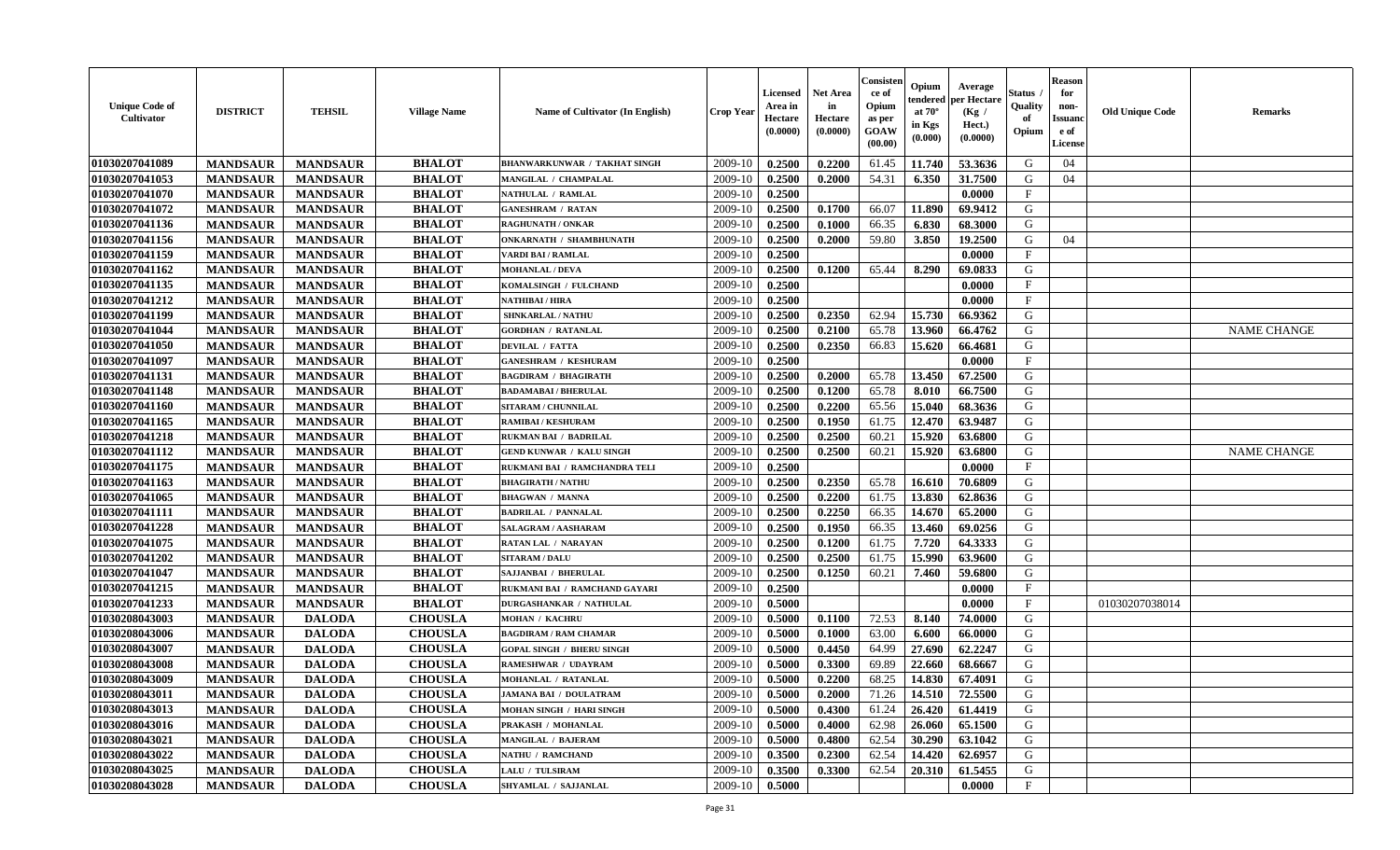| <b>Unique Code of</b><br>Cultivator | <b>DISTRICT</b> | <b>TEHSIL</b> | <b>Village Name</b> | Name of Cultivator (In English) | <b>Crop Year</b> | <b>Licensed</b><br>Area in<br>Hectare<br>(0.0000) | <b>Net Area</b><br>in<br>Hectare<br>(0.0000) | Consister<br>ce of<br>Opium<br>as per<br><b>GOAW</b><br>(00.00) | Opium<br>endered<br>at $70^{\circ}$<br>in Kgs<br>$(\mathbf{0.000})$ | Average<br>per Hectare<br>(Kg /<br>Hect.)<br>(0.0000) | Status<br>Quality<br>of<br>Opium | <b>Reason</b><br>for<br>non-<br><b>Issuanc</b><br>e of<br>License | <b>Old Unique Code</b> | <b>Remarks</b>     |
|-------------------------------------|-----------------|---------------|---------------------|---------------------------------|------------------|---------------------------------------------------|----------------------------------------------|-----------------------------------------------------------------|---------------------------------------------------------------------|-------------------------------------------------------|----------------------------------|-------------------------------------------------------------------|------------------------|--------------------|
| 01030208043032                      | <b>MANDSAUR</b> | <b>DALODA</b> | <b>CHOUSLA</b>      | <b>BHAGIRATH / TULSIRAM</b>     | 2009-10          | 0.5000                                            | 0.3300                                       | 60.11                                                           | 20.050                                                              | 60.7576                                               | G                                |                                                                   |                        |                    |
| 01030208043035                      | <b>MANDSAUR</b> | <b>DALODA</b> | <b>CHOUSLA</b>      | <b>DHANNA / CHAINARAM</b>       | 2009-10          | 0.5000                                            | 0.4650                                       | 62.79                                                           | 28.280                                                              | 60.8172                                               | G                                |                                                                   |                        |                    |
| 01030208043052                      | <b>MANDSAUR</b> | <b>DALODA</b> | <b>CHOUSLA</b>      | <b>RATNI BAI / RAM SINGH</b>    | 2009-10          | 0.5000                                            | 0.2000                                       | 62.79                                                           | 13.210                                                              | 66.0500                                               | G                                |                                                                   |                        |                    |
| 01030208043060                      | <b>MANDSAUR</b> | <b>DALODA</b> | <b>CHOUSLA</b>      | SANTOSHABAI / BALAMUKAND        | 2009-10          | 0.5000                                            | 0.1050                                       | 61.24                                                           | 6.670                                                               | 63.5238                                               | G                                |                                                                   |                        |                    |
| 01030208043026                      | <b>MANDSAUR</b> | <b>DALODA</b> | <b>CHOUSLA</b>      | NANDUBAI / MOTI                 | 2009-10          | 0.3500                                            | 0.2950                                       | 56.14                                                           | 17.750                                                              | 60.1695                                               | G                                |                                                                   |                        |                    |
| 01030208043072                      | <b>MANDSAUR</b> | <b>DALODA</b> | <b>CHOUSLA</b>      | NANDRAM / SHAMBHULAL            | 2009-10          | 0.5000                                            | 0.2300                                       | 62.79                                                           | 14.520                                                              | 63.1304                                               | G                                |                                                                   |                        |                    |
| 01030208043073                      | <b>MANDSAUR</b> | <b>DALODA</b> | <b>CHOUSLA</b>      | RAMESHWAR / BHAGIRATH           | 2009-10          | 0.5000                                            | 0.5000                                       | 63.03                                                           | 31.640                                                              | 63.2800                                               | G                                |                                                                   |                        |                    |
| 01030208043074                      | <b>MANDSAUR</b> | <b>DALODA</b> | <b>CHOUSLA</b>      | SHAMBHULAL / NANDRAM            | 2009-10          | 0.5000                                            | 0.2850                                       | 62.20                                                           | 17.970                                                              | 63.0526                                               | G                                |                                                                   |                        |                    |
| 01030208043015                      | <b>MANDSAUR</b> | <b>DALODA</b> | <b>CHOUSLA</b>      | NANDA / GANGARAM                | 2009-10          | 0.2500                                            | 0.2050                                       | 61.72                                                           | 12.490                                                              | 60.9268                                               |                                  | 02                                                                |                        |                    |
| 01030208043020                      | <b>MANDSAUR</b> | <b>DALODA</b> | <b>CHOUSLA</b>      | NAGULAL / NANURAM               | 2009-10          | 0.2500                                            | 0.2450                                       | 65.30                                                           | 16.330                                                              | 66.6531                                               | G                                |                                                                   |                        |                    |
| 01030208043068                      | <b>MANDSAUR</b> | <b>DALODA</b> | <b>CHOUSLA</b>      | <b>BALKISHAN / SALAGRAM</b>     | 2009-10          | 0.2500                                            | 0.2400                                       | 66.18                                                           | 16.500                                                              | 68.7500                                               | G                                |                                                                   |                        |                    |
| 01030208043004                      | <b>MANDSAUR</b> | <b>DALODA</b> | <b>CHOUSLA</b>      | <b>BAHADUR SINGH / UDAYRAM</b>  | 2009-10          | 0.2500                                            | 0.1500                                       | 72.60                                                           | 12.280                                                              | 81.8667                                               | G                                |                                                                   | 01030207043004         |                    |
| 01030208043027                      | <b>MANDSAUR</b> | <b>DALODA</b> | <b>CHOUSLA</b>      | SAJJAN BAI / GOPAL              | 2009-10          | 0.2500                                            | 0.2550                                       | 63.40                                                           | 16.150                                                              | 63.3333                                               | G                                |                                                                   |                        |                    |
| 01030208043001                      | <b>MANDSAUR</b> | <b>DALODA</b> | <b>CHOUSLA</b>      | RAM SINGH / LAL SINGH           | 2009-10          | 0.2500                                            | 0.2450                                       | 65.34                                                           | 15.510                                                              | 63.3061                                               | G                                |                                                                   | 01030207043001         |                    |
| 01030208043019                      | <b>MANDSAUR</b> | <b>DALODA</b> | <b>CHOUSLA</b>      | DEVRAM / CHAMPALAL              | 2009-10          | 0.2500                                            | 0.2350                                       | 68.45                                                           | 17.080                                                              | 72.6809                                               | G                                |                                                                   |                        |                    |
| 01030208043005                      | <b>MANDSAUR</b> | <b>DALODA</b> | <b>CHOUSLA</b>      | <b>SHALIBAI / KISHAN</b>        | 2009-10          | 0.2500                                            |                                              |                                                                 |                                                                     | 0.0000                                                | $\mathbf{F}$                     |                                                                   | 01030207043005         |                    |
| 01030208044011                      | <b>MANDSAUR</b> | <b>DALODA</b> | <b>DORANA</b>       | PREMDAS / DAWARKADAS            | 2009-10          | 0.5000                                            | 0.2000                                       | 65.73                                                           | 13.350                                                              | 66.7500                                               | G                                |                                                                   |                        |                    |
| 01030208044003                      | <b>MANDSAUR</b> | <b>DALODA</b> | <b>DORANA</b>       | KASAM / HUSSAIN                 | 2009-10          | 0.3500                                            | 0.3200                                       | 55.61                                                           | 18.270                                                              | 57.0938                                               | G                                |                                                                   |                        |                    |
| 01030208044020                      | <b>MANDSAUR</b> | <b>DALODA</b> | <b>DORANA</b>       | <b>JHAMKUBAI / BHERULAL</b>     | 2009-10          | 0.5000                                            | 0.2550                                       | 64.94                                                           | 16.670                                                              | 65.3725                                               | G                                |                                                                   |                        |                    |
| 01030208044028                      | <b>MANDSAUR</b> | <b>DALODA</b> | <b>DORANA</b>       | <b>MANNALAL / BAGDIRAM</b>      | 2009-10          | 0.3500                                            |                                              |                                                                 |                                                                     | 0.0000                                                | F                                |                                                                   |                        |                    |
| 01030208044040                      | <b>MANDSAUR</b> | <b>DALODA</b> | <b>DORANA</b>       | HASIRANBAI / NUR MO.            | 2009-10          | 0.5000                                            |                                              |                                                                 |                                                                     | 0.0000                                                | $\mathbf F$                      |                                                                   |                        |                    |
| 01030208044044                      | <b>MANDSAUR</b> | <b>DALODA</b> | <b>DORANA</b>       | <b>BASANTIBAI / BHUVAN</b>      | 2009-10          | 0.3500                                            |                                              |                                                                 |                                                                     | 0.0000                                                | $\mathbf{F}$                     | 07                                                                |                        |                    |
| 01030208044041                      | <b>MANDSAUR</b> | <b>DALODA</b> | <b>DORANA</b>       | <b>PREMSINGH / BAHADURSINGH</b> | 2009-10          | 0.3500                                            | 0.2450                                       | 61.03                                                           | 14.430                                                              | 58.8980                                               | G                                |                                                                   |                        |                    |
| 01030208044024                      | <b>MANDSAUR</b> | <b>DALODA</b> | <b>DORANA</b>       | <b>DHAPUBAI / AMARA</b>         | 2009-10          | 0.5000                                            |                                              |                                                                 |                                                                     | 0.0000                                                | $_{\rm F}$                       |                                                                   |                        |                    |
| 01030208044039                      | <b>MANDSAUR</b> | <b>DALODA</b> | <b>DORANA</b>       | MANGILAL / SUKHA                | 2009-10          | 0.5000                                            | 0.3900                                       | 61.61                                                           | 24.050                                                              | 61.6667                                               | G                                |                                                                   |                        |                    |
| 01030208044022                      | <b>MANDSAUR</b> | <b>DALODA</b> | <b>DORANA</b>       | <b>MARIYAMBEE / BASHIR</b>      | 2009-10          | 0.3500                                            |                                              |                                                                 |                                                                     | 0.0000                                                | $\mathbf{F}$                     |                                                                   |                        |                    |
| 01030208044067                      | <b>MANDSAUR</b> | <b>DALODA</b> | <b>DORANA</b>       | <b>MANGIBAI / BHERULAL</b>      | 2009-10          | 0.5000                                            |                                              |                                                                 |                                                                     | 0.0000                                                | $\mathbf F$                      |                                                                   |                        |                    |
| 01030208044017                      | <b>MANDSAUR</b> | <b>DALODA</b> | <b>DORANA</b>       | <b>BADRILAL / GIRDHARI</b>      | 2009-10          | 0.5000                                            | 0.4000                                       | 60.34                                                           | 23.670                                                              | 59.1750                                               | G                                |                                                                   |                        |                    |
| 01030208044016                      | <b>MANDSAUR</b> | <b>DALODA</b> | <b>DORANA</b>       | <b>MATHURALAL / JIVAJI</b>      | 2009-10          | 0.5000                                            | 0.1950                                       | 64.94                                                           | 12.520                                                              | 64.2051                                               | G                                |                                                                   |                        | <b>NAME CHANGE</b> |
| 01030208044025                      | <b>MANDSAUR</b> | <b>DALODA</b> | <b>DORANA</b>       | MOHANSINGH / BHAGVATSINGH       | 2009-10          | 0.5000                                            | 0.4450                                       | 61.61                                                           | 28.380                                                              | 63.7753                                               | G                                |                                                                   |                        |                    |
| 01030208044073                      | <b>MANDSAUR</b> | <b>DALODA</b> | <b>DORANA</b>       | MOHANBAI / NATHULAL             | 2009-10          | 0.3500                                            | 0.2900                                       | 59.22                                                           | 6.150                                                               | 21.2069                                               | G                                | 04                                                                |                        |                    |
| 01030208044050                      | <b>MANDSAUR</b> | <b>DALODA</b> | <b>DORANA</b>       | RUKAMANBAI / KASHIRAM           | 2009-10          | 0.2500                                            |                                              |                                                                 |                                                                     | 0.0000                                                | F                                |                                                                   |                        |                    |
| 01030208044060                      | <b>MANDSAUR</b> | <b>DALODA</b> | <b>DORANA</b>       | RAMCHANDRA / FAKIRA             | 2009-10          | 0.2500                                            | 0.1450                                       | 59.14                                                           | 8.750                                                               | 60.3448                                               | G                                |                                                                   |                        |                    |
| 01030208044058                      | <b>MANDSAUR</b> | <b>DALODA</b> | <b>DORANA</b>       | SITABAI / MOTILAL               | 2009-10          | 0.2500                                            |                                              |                                                                 |                                                                     | 0.0000                                                | F                                |                                                                   |                        |                    |
| 01030208044005                      | <b>MANDSAUR</b> | <b>DALODA</b> | <b>DORANA</b>       | <b>BILAL HUSEN / ISMAIL</b>     | 2009-10          | 0.2500                                            |                                              |                                                                 |                                                                     | 0.0000                                                | $\mathbf{F}$                     |                                                                   |                        |                    |
| 01030208044070                      | <b>MANDSAUR</b> | <b>DALODA</b> | DORANA              | <b>SHERSHAH / HABIB SHAH</b>    |                  | $2009-10$ 0.2500                                  |                                              |                                                                 |                                                                     | 0.0000                                                | F                                |                                                                   |                        |                    |
| 01030208044021                      | <b>MANDSAUR</b> | <b>DALODA</b> | <b>DORANA</b>       | <b>MANGILAL / BAGDIRAM</b>      | 2009-10          | 0.2500                                            | 0.2400                                       | 64.94                                                           | 15.990                                                              | 66.6250                                               | G                                |                                                                   |                        |                    |
| 01030208044032                      | <b>MANDSAUR</b> | <b>DALODA</b> | <b>DORANA</b>       | <b>RATAN / DALU</b>             | 2009-10          | 0.5000                                            | 0.2050                                       | 66.74                                                           | 13.900                                                              | 67.8049                                               | G                                |                                                                   | 01030207038022         |                    |
| 01030208044074                      | <b>MANDSAUR</b> | <b>DALODA</b> | <b>DORANA</b>       | <b>SHANKAR / MOTI</b>           | 2009-10          | 0.5000                                            | 0.1100                                       | 64.15                                                           | 6.770                                                               | 61.5455                                               |                                  | 02                                                                | 01030207038004         |                    |
| 01030208044061                      | <b>MANDSAUR</b> | <b>DALODA</b> | <b>DORANA</b>       | <b>GANGARAM / SAVA</b>          | 2009-10          | 0.2500                                            |                                              |                                                                 |                                                                     | 0.0000                                                | $\mathbf{F}$                     |                                                                   | 01030207038026         |                    |
| 01030208044075                      | <b>MANDSAUR</b> | <b>DALODA</b> | <b>DORANA</b>       | <b>DHANNALAL / BAGDIRAM</b>     | 2009-10          | 0.2500                                            |                                              |                                                                 |                                                                     | 0.0000                                                | $\mathbf{F}$                     |                                                                   | 01030207038007         |                    |
| 01030208045019                      | <b>MANDSAUR</b> | <b>DALODA</b> | <b>FATEHGARH</b>    | SHANKARLAL / PUNAMCHANDRA       | 2009-10          | 0.3500                                            | 0.2950                                       | 61.94                                                           | 17.170                                                              | 58.2034                                               | G                                |                                                                   |                        |                    |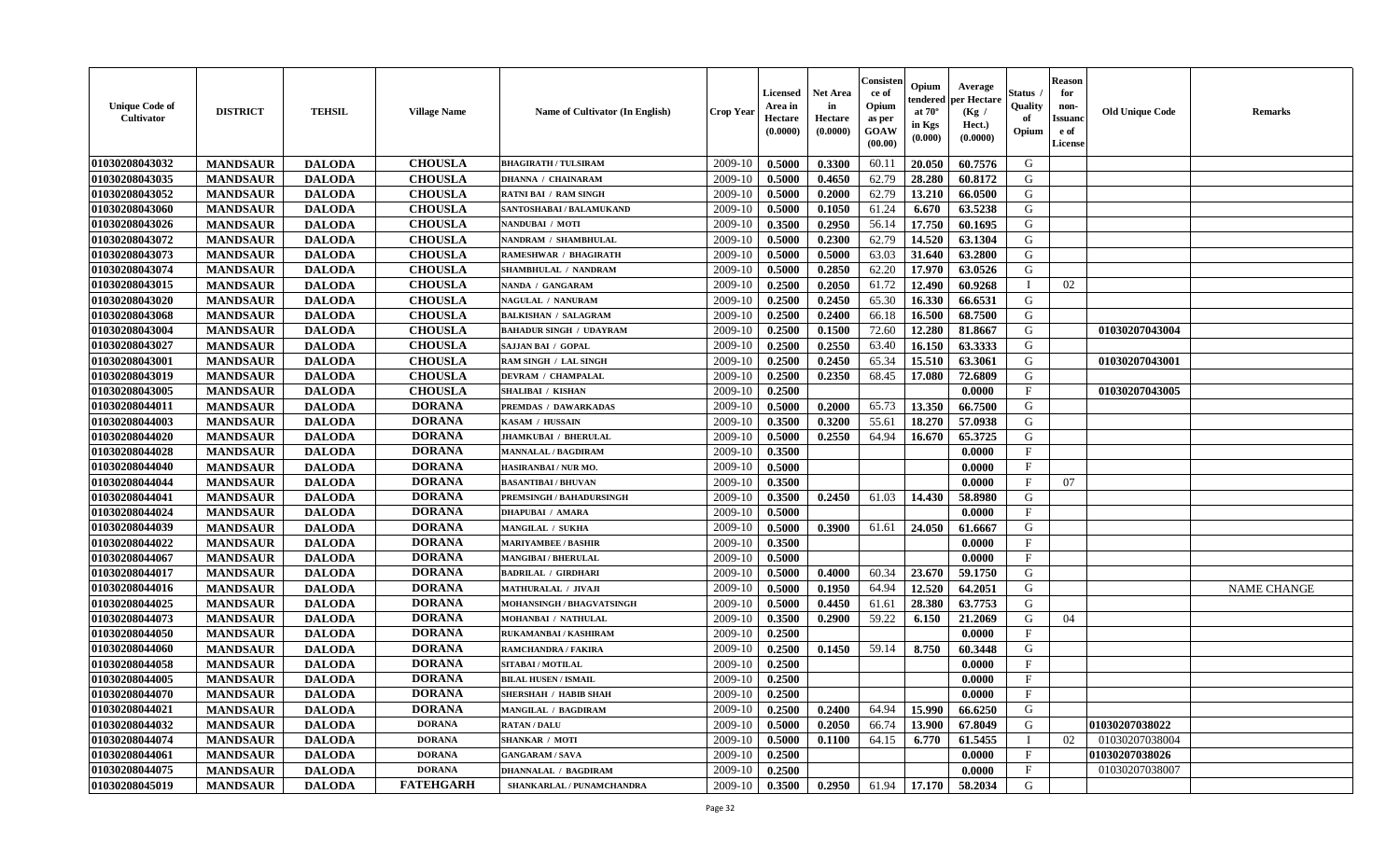| <b>Unique Code of</b><br><b>Cultivator</b> | <b>DISTRICT</b> | <b>TEHSIL</b> | <b>Village Name</b> | Name of Cultivator (In English)   | <b>Crop Year</b> | <b>Licensed</b><br>Area in<br>Hectare<br>(0.0000) | <b>Net Area</b><br>in<br>Hectare<br>(0.0000) | Consister<br>ce of<br>Opium<br>as per<br><b>GOAW</b><br>(00.00) | Opium<br>endered<br>at $70^\circ$<br>in Kgs<br>$(\mathbf{0.000})$ | Average<br>per Hectare<br>(Kg)<br>Hect.)<br>(0.0000) | Status<br>Quality<br>of<br>Opium | <b>Reason</b><br>for<br>non-<br><b>Issuano</b><br>e of<br>License | <b>Old Unique Code</b> | <b>Remarks</b>     |
|--------------------------------------------|-----------------|---------------|---------------------|-----------------------------------|------------------|---------------------------------------------------|----------------------------------------------|-----------------------------------------------------------------|-------------------------------------------------------------------|------------------------------------------------------|----------------------------------|-------------------------------------------------------------------|------------------------|--------------------|
| 01030208045001                             | <b>MANDSAUR</b> | <b>DALODA</b> | <b>FATEHGARH</b>    | <b>NAGULAL / NATHULAL</b>         | 2009-10          | 0.5000                                            | 0.4950                                       | 63.62                                                           | 31.790                                                            | 64.2222                                              | G                                |                                                                   |                        |                    |
| 01030208045002                             | <b>MANDSAUR</b> | <b>DALODA</b> | <b>FATEHGARH</b>    | RAMESHACHANDRA / MANSHARAM        | 2009-10          | 0.5000                                            | 0.4500                                       | 61.50                                                           | 27.660                                                            | 61.4667                                              | G                                |                                                                   |                        |                    |
| 01030208045003                             | <b>MANDSAUR</b> | <b>DALODA</b> | <b>FATEHGARH</b>    | <b>RAMSUKH / PANNALAL</b>         | 2009-10          | 0.5000                                            | 0.1500                                       | 65.48                                                           | 9.750                                                             | 65.0000                                              | G                                |                                                                   |                        |                    |
| 01030208045005                             | <b>MANDSAUR</b> | <b>DALODA</b> | <b>FATEHGARH</b>    | <b>NANDALAL / SHAVLAL</b>         | 2009-10          | 0.5000                                            | 0.2450                                       | 61.50                                                           | 15.440                                                            | 63.0204                                              | G                                |                                                                   |                        |                    |
| 01030208045015                             | <b>MANDSAUR</b> | <b>DALODA</b> | <b>FATEHGARH</b>    | RAMESHVAR / KANIRAM               | 2009-10          | 0.3500                                            | 0.3450                                       | 61.50                                                           | 20.190                                                            | 58.5217                                              | G                                |                                                                   |                        |                    |
| 01030208045024                             | <b>MANDSAUR</b> | <b>DALODA</b> | <b>FATEHGARH</b>    | <b>BANSHILAL NANURAM</b>          | 2009-10          | 0.5000                                            | 0.1600                                       | 65.48                                                           | 10.370                                                            | 64.8125                                              | G                                |                                                                   |                        |                    |
| 01030208045025                             | <b>MANDSAUR</b> | <b>DALODA</b> | <b>FATEHGARH</b>    | KARULAL / JAGANNATH               | 2009-10          | 0.5000                                            | 0.2500                                       | 61.50                                                           | 15.470                                                            | 61.8800                                              | G                                |                                                                   |                        |                    |
| 01030208045010                             | <b>MANDSAUR</b> | <b>DALODA</b> | <b>FATEHGARH</b>    | RAMKANYABAI / RAMCHANDRA          | 2009-10          | 0.5000                                            | 0.3000                                       | 65.48                                                           | 18.910                                                            | 63.0333                                              | G                                |                                                                   |                        |                    |
| 01030208045007                             | <b>MANDSAUR</b> | <b>DALODA</b> | <b>FATEHGARH</b>    | <b>BASNTIBAI / NATHULAL</b>       | 2009-10          | 0.2500                                            | 0.2000                                       | 58.52                                                           | 11.750                                                            | 58.7500                                              | G                                |                                                                   |                        |                    |
| 01030208047003                             | <b>MANDSAUR</b> | <b>DALODA</b> | <b>GYANPURA</b>     | <b>GANGARAM / BHANVARLAL</b>      | 2009-10          | 0.5000                                            | 0.5000                                       | 64.44                                                           | 32.510                                                            | 65.0200                                              | G                                |                                                                   |                        |                    |
| 01030208047001                             | <b>MANDSAUR</b> | <b>DALODA</b> | <b>GYANPURA</b>     | <b>SULEMAN / NABI BAKSH</b>       | 2009-10          | 0.5000                                            |                                              |                                                                 |                                                                   | 0.0000                                               | $_{\rm F}$                       |                                                                   |                        |                    |
| 01030208047005                             | <b>MANDSAUR</b> | <b>DALODA</b> | <b>GYANPURA</b>     | <b>CHUNNILAL / NANDA</b>          | 2009-10          | 0.5000                                            | 0.4100                                       | 57.75                                                           | 23.880                                                            | 58.2439                                              | G                                |                                                                   |                        |                    |
| 01030208047008                             | <b>MANDSAUR</b> | <b>DALODA</b> | <b>GYANPURA</b>     | <b>VAJERAM / PYARCHANDRA</b>      | 2009-10          | 0.5000                                            | 0.5000                                       | 60.86                                                           | 30.930                                                            | 61.8600                                              | G                                |                                                                   |                        |                    |
| 01030208047011                             | <b>MANDSAUR</b> | <b>DALODA</b> | <b>GYANPURA</b>     | <b>GOTAMLAL / LAKSHMAN</b>        | 2009-10          | 0.5000                                            | 0.3000                                       | 60.86                                                           | 17.880                                                            | 59.6000                                              | G                                |                                                                   |                        |                    |
| 01030208047015                             | <b>MANDSAUR</b> | <b>DALODA</b> | <b>GYANPURA</b>     | <b>GOVINDRAM / UDA</b>            | 2009-10          | 0.3500                                            | 0.2550                                       | 62.02                                                           | 15.870                                                            | 62.2353                                              | G                                |                                                                   |                        |                    |
| 01030208047017                             | <b>MANDSAUR</b> | <b>DALODA</b> | <b>GYANPURA</b>     | MAGILAL / GORDHANLAL              | 2009-10          | 0.5000                                            | 0.4050                                       | 63.07                                                           | 25.750                                                            | 63.5802                                              | G                                |                                                                   |                        |                    |
| 01030208047002                             | <b>MANDSAUR</b> | <b>DALODA</b> | <b>GYANPURA</b>     | <b>GORISHANKAR / GANGARAM</b>     | 2009-10          | 0.5000                                            | 0.2050                                       | 62.02                                                           | 12.640                                                            | 61.6585                                              | G                                |                                                                   |                        |                    |
| 01030208047023                             | <b>MANDSAUR</b> | <b>DALODA</b> | <b>GYANPURA</b>     | PREMBAI / MEVALAL                 | 2009-10          | 0.5000                                            | 0.1100                                       | 62.02                                                           | 7.080                                                             | 64.3636                                              | G                                |                                                                   |                        | TRANSFER/JAWASIYA  |
| 01030208047004                             | <b>MANDSAUR</b> | <b>DALODA</b> | <b>GYANPURA</b>     | UDAYRAM / GANGARAM                | 2009-10          | 0.3500                                            | 0.2500                                       | 63.07                                                           | 15.030                                                            | 60.1200                                              | G                                |                                                                   |                        |                    |
| 01030208047010                             | <b>MANDSAUR</b> | <b>DALODA</b> | <b>GYANPURA</b>     | PANNALAL / BHANVARLAL             | 2009-10          | 0.5000                                            | 0.3850                                       | 64.44                                                           | 25.810                                                            | 67.0390                                              | G                                |                                                                   |                        |                    |
| 01030208047006                             | <b>MANDSAUR</b> | <b>DALODA</b> | <b>GYANPURA</b>     | <b>JUJHAR / BALU</b>              | 2009-10          | 0.2500                                            | 0.2050                                       | 63.07                                                           | 13.360                                                            | 65.1707                                              | G                                |                                                                   |                        |                    |
| 01030208047025                             | <b>MANDSAUR</b> | <b>DALODA</b> | <b>GYANPURA</b>     | MANGILAL / NANURAM                | 2009-10          | 0.5000                                            | 0.0800                                       | 60.95                                                           | 4.950                                                             | 61.8750                                              | G                                |                                                                   | 01030208050051         |                    |
| 01030208047020                             | <b>MANDSAUR</b> | <b>DALODA</b> | <b>GYANPURA</b>     | LAKSHMINARAYAN / VAJERAM          | 2009-10          | 0.5000                                            |                                              |                                                                 |                                                                   | 0.0000                                               | $\mathbf{F}$                     |                                                                   | 01030208050138         |                    |
| 01030208049018                             | <b>MANDSAUR</b> | <b>DALODA</b> | <b>HANUMANTI</b>    | <b>KISHANLAL / KASHIRAM</b>       | 2009-10          | 0.3500                                            | 0.2900                                       | 68.02                                                           | 19.920                                                            | 68.6897                                              | G                                |                                                                   |                        |                    |
| 01030208049003                             | <b>MANDSAUR</b> | <b>DALODA</b> | <b>HANUMANTI</b>    | SHYAMSUNDAR / KISHANLAL           | 2009-10          | 0.5000                                            | 0.2500                                       | 66.60                                                           | 15.900                                                            | 63.6000                                              | G                                |                                                                   |                        |                    |
| 01030208049008                             | <b>MANDSAUR</b> | <b>DALODA</b> | <b>HANUMANTI</b>    | <b>JUJHARSINGH / BHANVARSINGH</b> | 2009-10          | 0.5000                                            | 0.1500                                       | 68.11                                                           | 9.960                                                             | 66.4000                                              | G                                |                                                                   |                        |                    |
| 01030208049010                             | <b>MANDSAUR</b> | <b>DALODA</b> | <b>HANUMANTI</b>    | <b>RAMPRASAD / MADHODAS</b>       | 2009-10          | 0.5000                                            | 0.1200                                       | 66.60                                                           | 7.930                                                             | 66.0833                                              | G                                |                                                                   |                        |                    |
| 01030208049012                             | <b>MANDSAUR</b> | <b>DALODA</b> | <b>HANUMANTI</b>    | FULKUNWAR BAI / BHAGATRAM         | 2009-10          | 0.3500                                            | 0.2300                                       | 61.45                                                           | 14.160                                                            | 61.5652                                              | G                                |                                                                   |                        |                    |
| 01030208049013                             | <b>MANDSAUR</b> | <b>DALODA</b> | <b>HANUMANTI</b>    | <b>DEVRAM / ONKARLAL</b>          | 2009-10          | 0.5000                                            | 0.3950                                       | 62.79                                                           | 24.970                                                            | 63.2152                                              | G                                |                                                                   |                        | <b>NAME CHANGE</b> |
| 01030208049016                             | <b>MANDSAUR</b> | <b>DALODA</b> | <b>HANUMANTI</b>    | <b>GOPAL / BHERULAL</b>           | 2009-10          | 0.3500                                            | 0.1950                                       | 66.33                                                           | 12.830                                                            | 65.7949                                              | G                                |                                                                   |                        |                    |
| 01030208049017                             | <b>MANDSAUR</b> | <b>DALODA</b> | <b>HANUMANTI</b>    | <b>DHAPUBAI/BHERULAL</b>          | 2009-10          | 0.5000                                            | 0.3000                                       | 66.33                                                           | 18.480                                                            | 61.6000                                              | G                                |                                                                   |                        |                    |
| 01030208049021                             | <b>MANDSAUR</b> | <b>DALODA</b> | <b>HANUMANTI</b>    | <b>RAMRATAN / MANGILAL</b>        | 2009-10          | 0.5000                                            | 0.2900                                       | 66.60                                                           | 19.590                                                            | 67.5517                                              | G                                |                                                                   |                        |                    |
| 01030208049022                             | <b>MANDSAUR</b> | <b>DALODA</b> | <b>HANUMANTI</b>    | <b>VENIRAM / FULCHAND</b>         | 2009-10          | 0.5000                                            | 0.3100                                       | 66.33                                                           | 19.450                                                            | 62.7419                                              | G                                |                                                                   |                        |                    |
| 01030208049025                             | <b>MANDSAUR</b> | <b>DALODA</b> | <b>HANUMANTI</b>    | JAGANNATH / MADHULAL              | 2009-10          | 0.5000                                            | 0.2450                                       | 66.33                                                           | 16.470                                                            | 67.2245                                              | G                                |                                                                   |                        |                    |
| 01030208049039                             | <b>MANDSAUR</b> | <b>DALODA</b> | <b>HANUMANTI</b>    | <b>JAGDISH / DEVRAM</b>           | 2009-10          | 0.5000                                            |                                              |                                                                 |                                                                   | 0.0000                                               | $\mathbf{F}$                     |                                                                   |                        |                    |
| 01030208049040                             | <b>MANDSAUR</b> | <b>DALODA</b> | <b>HANUMANTI</b>    | <b>LAXMAN SINGH / MANGU SINGH</b> | $2009-10$        | 0.5000                                            |                                              |                                                                 |                                                                   | 0.0000                                               | $\mathbf{F}$                     |                                                                   |                        |                    |
| 01030208049041                             | <b>MANDSAUR</b> | <b>DALODA</b> | <b>HANUMANTI</b>    | RAGHUVIRSINGH / AMARSINGH         | 2009-10          | 0.5000                                            | 0.2900                                       | 66.33                                                           | 18.560                                                            | 64.0000                                              | G                                |                                                                   |                        |                    |
| 01030208049042                             | <b>MANDSAUR</b> | <b>DALODA</b> | <b>HANUMANTI</b>    | SALAGRAM / BHANVARLAL             | 2009-10          | 0.2500                                            |                                              |                                                                 |                                                                   | 0.0000                                               | $\mathbf{F}$                     |                                                                   |                        |                    |
| 01030208049043                             | <b>MANDSAUR</b> | <b>DALODA</b> | <b>HANUMANTI</b>    | RAMCHANDRA / MOTILAL              | 2009-10          | 0.5000                                            | 0.1350                                       | 66.33                                                           | 8.770                                                             | 64.9630                                              | G                                |                                                                   |                        |                    |
| 01030208049044                             | <b>MANDSAUR</b> | <b>DALODA</b> | <b>HANUMANTI</b>    | <b>MUKESHKUMAR / RAMRATAN</b>     | 2009-10          | 0.3500                                            | 0.2600                                       | 66.33                                                           | 16.560                                                            | 63.6923                                              | G                                |                                                                   |                        |                    |
| 01030208049046                             | <b>MANDSAUR</b> | <b>DALODA</b> | <b>HANUMANTI</b>    | <b>BADRILAL / KANHAIYALAL</b>     | 2009-10          | 0.5000                                            |                                              |                                                                 |                                                                   | 0.0000                                               | $\mathbf F$                      |                                                                   |                        |                    |
| 01030208049006                             | <b>MANDSAUR</b> | <b>DALODA</b> | <b>HANUMANTI</b>    | <b>SURESHCHANDRA / RAMRATAN</b>   | 2009-10          | 0.5000                                            |                                              |                                                                 |                                                                   | 0.0000                                               | $\mathbf{F}$                     |                                                                   |                        |                    |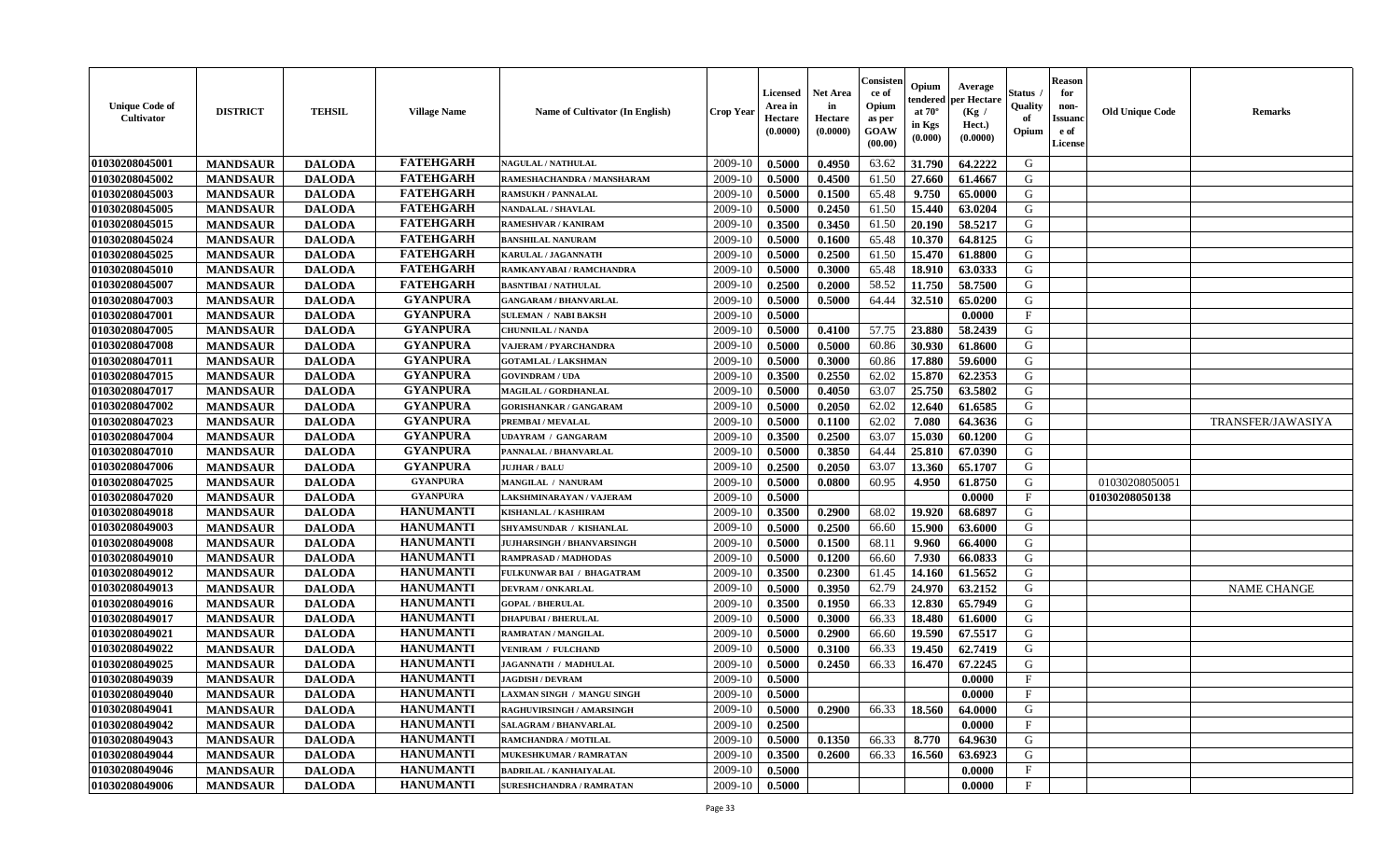| <b>Unique Code of</b><br>Cultivator | <b>DISTRICT</b> | <b>TEHSIL</b> | <b>Village Name</b> | Name of Cultivator (In English) | <b>Crop Year</b> | Licensed<br>Area in<br>Hectare<br>(0.0000) | <b>Net Area</b><br>in<br>Hectare<br>(0.0000) | Consisten<br>ce of<br>Opium<br>as per<br>GOAW<br>(00.00) | Opium<br>tendered<br>at $70^\circ$<br>in Kgs<br>(0.000) | Average<br>per Hectare<br>(Kg /<br>Hect.)<br>(0.0000) | Status<br><b>Quality</b><br>of<br>Opium | Reason<br>for<br>non-<br>Issuanc<br>e of<br>License | <b>Old Unique Code</b> | <b>Remarks</b>     |
|-------------------------------------|-----------------|---------------|---------------------|---------------------------------|------------------|--------------------------------------------|----------------------------------------------|----------------------------------------------------------|---------------------------------------------------------|-------------------------------------------------------|-----------------------------------------|-----------------------------------------------------|------------------------|--------------------|
| 01030208049014                      | <b>MANDSAUR</b> | <b>DALODA</b> | <b>HANUMANTI</b>    | <b>KASHIRAM / DHANNA</b>        | 2009-10          | 0.5000                                     | 0.1600                                       | 66.33                                                    | 10.560                                                  | 66.0000                                               | G                                       |                                                     |                        |                    |
| 01030208049015                      | <b>MANDSAUR</b> | <b>DALODA</b> | <b>HANUMANTI</b>    | LAXMINARAYAN / BHANWARLAL       | 2009-10          | 0.5000                                     | 0.2650                                       | 63.05                                                    | 16.780                                                  | 63.3208                                               | G                                       |                                                     |                        |                    |
| 01030208049019                      | <b>MANDSAUR</b> | <b>DALODA</b> | <b>HANUMANTI</b>    | <b>HARLAL / BHAGVAN</b>         | 2009-10          | 0.5000                                     | 0.2200                                       | 64.27                                                    | 13.520                                                  | 61.4545                                               | G                                       |                                                     |                        |                    |
| 01030208049020                      | <b>MANDSAUR</b> | <b>DALODA</b> | <b>HANUMANTI</b>    | <b>RAMRATAN / RAMLAL</b>        | 2009-10          | 0.5000                                     | 0.2150                                       | 66.81                                                    | 14.400                                                  | 66.9767                                               | G                                       |                                                     |                        |                    |
| 01030208049049                      | <b>MANDSAUR</b> | <b>DALODA</b> | <b>HANUMANTI</b>    | <b>RAMESHVAR / RAGHUNATH</b>    | 2009-10          | 0.3500                                     | 0.2400                                       | 66.81                                                    | 16.000                                                  | 66.6667                                               | G                                       |                                                     |                        |                    |
| 01030208049036                      | <b>MANDSAUR</b> | <b>DALODA</b> | <b>HANUMANTI</b>    | <b>PREMCHAND / VAJERAM</b>      | 2009-10          | 0.5000                                     | 0.1950                                       | 66.81                                                    | 13.090                                                  | 67.1282                                               | G                                       |                                                     |                        |                    |
| 01030208049050                      | <b>MANDSAUR</b> | <b>DALODA</b> | <b>HANUMANTI</b>    | <b>MANGILAL / PUNAMCHANDRA</b>  | 2009-10          | 0.5000                                     |                                              |                                                          |                                                         | 0.0000                                                | $\mathbf{F}$                            |                                                     |                        |                    |
| 01030208049051                      | <b>MANDSAUR</b> | <b>DALODA</b> | <b>HANUMANTI</b>    | <b>NANDKISHOR / GULABBAI</b>    | 2009-10          | 0.3500                                     | 0.1200                                       | 67.06                                                    | 9.290                                                   | 77.4167                                               | G                                       |                                                     |                        | <b>NAME CHANGE</b> |
| 01030208049052                      | <b>MANDSAUR</b> | <b>DALODA</b> | <b>HANUMANTI</b>    | <b>BHERULAL / HIRALAL</b>       | 2009-10          | 0.3500                                     | 0.3150                                       | 64.27                                                    | 18.640                                                  | 59.1746                                               | G                                       |                                                     |                        |                    |
| 01030208049053                      | <b>MANDSAUR</b> | <b>DALODA</b> | <b>HANUMANTI</b>    | LAKSHMINARAYAN / RAMLAL         | 2009-10          | 0.3500                                     |                                              |                                                          |                                                         | 0.0000                                                | $\mathbf{F}$                            |                                                     |                        |                    |
| 01030208049005                      | <b>MANDSAUR</b> | <b>DALODA</b> | <b>HANUMANTI</b>    | MANMOHAN / LAKSHMINARAYAN       | 2009-10          | 0.3500                                     | 0.2600                                       | 66.81                                                    | 16.650                                                  | 64.0385                                               | G                                       |                                                     |                        |                    |
| 01030208049024                      | <b>MANDSAUR</b> | <b>DALODA</b> | <b>HANUMANTI</b>    | <b>BHAGIRATH / GOTAMLAL</b>     | 2009-10          | 0.5000                                     | 0.2000                                       | 68.11                                                    | 13.800                                                  | 69.0000                                               | G                                       |                                                     |                        |                    |
| 01030208049054                      | <b>MANDSAUR</b> | <b>DALODA</b> | <b>HANUMANTI</b>    | <b>NAVALRAM / RAMLAL</b>        | 2009-10          | 0.5000                                     | 0.2000                                       | 67.46                                                    | 13.560                                                  | 67.8000                                               | G                                       |                                                     |                        |                    |
| 01030208049057                      | <b>MANDSAUR</b> | <b>DALODA</b> | <b>HANUMANTI</b>    | MANOHARLAL / NAVALRAM           | 2009-10          | 0.5000                                     | 0.1850                                       | 67.46                                                    | 12.290                                                  | 66.4324                                               | G                                       |                                                     |                        |                    |
| 01030208049001                      | <b>MANDSAUR</b> | <b>DALODA</b> | <b>HANUMANTI</b>    | <b>MADANLAL / VENIRAM</b>       | 2009-10          | 0.2500                                     | 0.2000                                       | 67.46                                                    | 13.240                                                  | 66.2000                                               | G                                       |                                                     |                        |                    |
| 01030208049058                      | <b>MANDSAUR</b> | <b>DALODA</b> | <b>HANUMANTI</b>    | <b>SHANKARLAL / DALU</b>        | 2009-10          | 0.2500                                     | 0.0950                                       | 63.98                                                    | 5.750                                                   | 60.5263                                               | $\mathbf I$                             | 02                                                  | 01030207038012         |                    |
| 01030208050001                      | <b>MANDSAUR</b> | <b>DALODA</b> | <b>JAWASIYA</b>     | <b>BALKRISHAN / MAGANIRAM</b>   | 2009-10          | 0.5000                                     | 0.5000                                       | 66.15                                                    | 35.400                                                  | 70.8000                                               | G                                       |                                                     |                        |                    |
| 01030208050002                      | <b>MANDSAUR</b> | <b>DALODA</b> | <b>JAWASIYA</b>     | <b>GOPAL / NATHU</b>            | 2009-10          | 0.5000                                     | 0.1050                                       | 63.70                                                    | 6.400                                                   | 60.9524                                               | G                                       |                                                     |                        |                    |
| 01030208050003                      | <b>MANDSAUR</b> | <b>DALODA</b> | <b>JAWASIYA</b>     | <b>GENDALAL / MAGANIRAM</b>     | 2009-10          | 0.5000                                     | 0.2050                                       | 63.38                                                    | 13.150                                                  | 64.1463                                               | G                                       |                                                     |                        |                    |
| 01030208050009                      | <b>MANDSAUR</b> | <b>DALODA</b> | <b>JAWASIYA</b>     | KACHRIBAI / GOPAL               | 2009-10          | 0.3500                                     | 0.1200                                       | 53.74                                                    | 6.380                                                   | 53.1667                                               | G                                       | 04                                                  |                        |                    |
| 01030208050010                      | <b>MANDSAUR</b> | <b>DALODA</b> | <b>JAWASIYA</b>     | PRAHLAD / BALARAM               | 2009-10          | 0.5000                                     | 0.3050                                       | 63.27                                                    | 19.260                                                  | 63.1475                                               | G                                       |                                                     |                        |                    |
| 01030208050011                      | <b>MANDSAUR</b> | <b>DALODA</b> | <b>JAWASIYA</b>     | DASHRATH / LAXMINARAYAN         | 2009-10          | 0.5000                                     | 0.4450                                       | 59.96                                                    | 26.860                                                  | 60.3596                                               | G                                       |                                                     |                        |                    |
| 01030208050014                      | <b>MANDSAUR</b> | <b>DALODA</b> | <b>JAWASIYA</b>     | MANOHARLAL / AMBALAL            | 2009-10          | 0.5000                                     | 0.4550                                       | 66.46                                                    | 30.230                                                  | 66.4396                                               |                                         | 02                                                  |                        |                    |
| 01030208050015                      | <b>MANDSAUR</b> | <b>DALODA</b> | <b>JAWASIYA</b>     | RADHESHYAM / GANGARAM           | 2009-10          | 0.5000                                     | 0.2150                                       | 63.38                                                    | 13.890                                                  | 64.6047                                               | G                                       |                                                     |                        |                    |
| 01030208050016                      | <b>MANDSAUR</b> | <b>DALODA</b> | <b>JAWASIYA</b>     | NIRBHAYRAM / BALARAM            | 2009-10          | 0.5000                                     | 0.1400                                       | 66.50                                                    | 9.450                                                   | 67.5000                                               | G                                       |                                                     |                        |                    |
| 01030208050020                      | <b>MANDSAUR</b> | <b>DALODA</b> | <b>JAWASIYA</b>     | PRABHULAL / RAMLAL              | 2009-10          | 0.5000                                     | 0.3300                                       | 63.70                                                    | 21.630                                                  | 65.5455                                               | G                                       |                                                     |                        |                    |
| 01030208050021                      | <b>MANDSAUR</b> | <b>DALODA</b> | <b>JAWASIYA</b>     | <b>BHERULAL / RATANLAL</b>      | 2009-10          | 0.3500                                     | 0.2000                                       | 65.64                                                    | 13.320                                                  | 66.6000                                               | G                                       |                                                     |                        |                    |
| 01030208050022                      | <b>MANDSAUR</b> | <b>DALODA</b> | <b>JAWASIYA</b>     | <b>JASVANT / LAXMINARAYAN</b>   | 2009-10          | 0.5000                                     | 0.2700                                       | 59.96                                                    | 16.280                                                  | 60.2963                                               | G                                       |                                                     |                        |                    |
| 01030208050024                      | <b>MANDSAUR</b> | <b>DALODA</b> | <b>JAWASIYA</b>     | RAMLAL / GANESHRAM              | 2009-10          | 0.5000                                     | 0.1250                                       | 65.64                                                    | 8.390                                                   | 67.1200                                               | G                                       |                                                     |                        |                    |
| 01030208050025                      | <b>MANDSAUR</b> | <b>DALODA</b> | <b>JAWASIYA</b>     | JAWAHARLAL / MOHANLAL           | 2009-10          | 0.5000                                     | 0.2000                                       | 63.38                                                    | 12.990                                                  | 64.9500                                               | G                                       |                                                     |                        |                    |
| 01030208050027                      | <b>MANDSAUR</b> | <b>DALODA</b> | <b>JAWASIYA</b>     | <b>KESHURAM / DEVA</b>          | 2009-10          | 0.5000                                     | 0.3850                                       | 63.38                                                    | 24.220                                                  | 62.9091                                               | G                                       |                                                     |                        |                    |
| 01030208050029                      | <b>MANDSAUR</b> | <b>DALODA</b> | <b>JAWASIYA</b>     | SHYAMSUNDAR / NATHULAL          | 2009-10          | 0.5000                                     | 0.3850                                       | 65.64                                                    | 25.230                                                  | 65.5325                                               | G                                       |                                                     |                        |                    |
| 01030208050030                      | <b>MANDSAUR</b> | <b>DALODA</b> | <b>JAWASIYA</b>     | RAMESHCHANDRA / BALARAM         | 2009-10          | 0.5000                                     | 0.1450                                       | 65.64                                                    | 9.930                                                   | 68.4828                                               | G                                       |                                                     |                        |                    |
| 01030208050031                      | <b>MANDSAUR</b> | <b>DALODA</b> | <b>JAWASIYA</b>     | <b>BALARAM / BHAGIRATH</b>      | 2009-10          | 0.5000                                     | 0.4950                                       | 61.58                                                    | 30.700                                                  | 62.0202                                               | G                                       |                                                     |                        |                    |
| 01030208050032                      | <b>MANDSAUR</b> | <b>DALODA</b> | <b>JAWASIYA</b>     | <b>SHANTIBAI / BAPULAL</b>      | 2009-10          | 0.5000                                     | 0.4300                                       | 63.38                                                    | 27.430                                                  | 63.7907                                               | G                                       |                                                     |                        |                    |
| 01030208050035                      | <b>MANDSAUR</b> | <b>DALODA</b> | <b>JAWASIYA</b>     | <b>AMBALAL / SHRILAL</b>        | 2009-10          | 0.5000                                     | 0.2300                                       | 66.50                                                    | 15.570                                                  | 67.6957                                               | G                                       |                                                     |                        |                    |
| 01030208050037                      | <b>MANDSAUR</b> | <b>DALODA</b> | <b>JAWASIYA</b>     | <b>LILABAI/DEVRAM</b>           | 2009-10          | 0.5000                                     | 0.4950                                       | 61.58                                                    | 30.920                                                  | 62.4646                                               | G                                       |                                                     |                        |                    |
| 01030208050038                      | <b>MANDSAUR</b> | <b>DALODA</b> | <b>JAWASIYA</b>     | PRABHULAL / PRITHVIRAJ          | 2009-10          | 0.5000                                     | 0.4950                                       | 63.70                                                    | 31.290                                                  | 63.2121                                               | G                                       |                                                     |                        |                    |
| 01030208050039                      | <b>MANDSAUR</b> | <b>DALODA</b> | <b>JAWASIYA</b>     | <b>BHERULAL / BHANWARLAL</b>    | 2009-10          | 0.5000                                     | 0.3700                                       | 63.70                                                    | 24.110                                                  | 65.1622                                               | G                                       |                                                     |                        |                    |
| 01030208050040                      | <b>MANDSAUR</b> | <b>DALODA</b> | <b>JAWASIYA</b>     | PANNALAL / SHOBHARAM            | 2009-10          | 0.5000                                     | 0.3500                                       | 61.58                                                    | 21.250                                                  | 60.7143                                               | G                                       |                                                     |                        |                    |
| 01030208050043                      | <b>MANDSAUR</b> | <b>DALODA</b> | <b>JAWASIYA</b>     | SAIDANBAI / ABDUL               | 2009-10          | 0.3500                                     | 0.1450                                       | 56.18                                                    | 3.190                                                   | 22.0000                                               | G                                       | 04                                                  |                        |                    |
| 01030208050047                      | <b>MANDSAUR</b> | <b>DALODA</b> | <b>JAWASIYA</b>     | <b>BHERA / KANIRAM</b>          | 2009-10          | 0.5000                                     | 0.2300                                       | 63.59                                                    | 14.340                                                  | 62.3478                                               | G                                       |                                                     |                        |                    |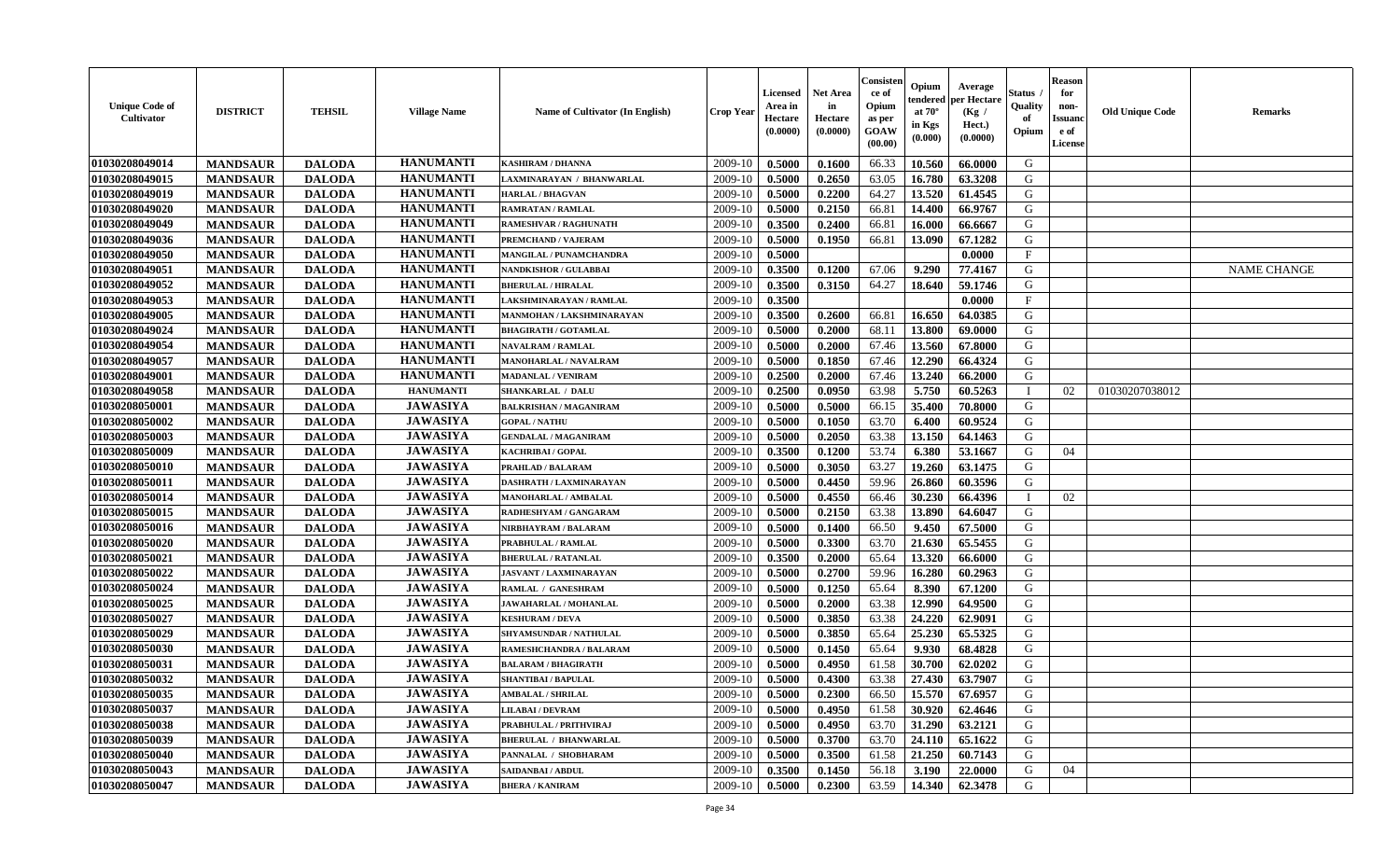| <b>Unique Code of</b><br>Cultivator | <b>DISTRICT</b> | <b>TEHSIL</b> | <b>Village Name</b> | <b>Name of Cultivator (In English)</b> | <b>Crop Year</b> | <b>Licensed</b><br>Area in<br>Hectare<br>(0.0000) | <b>Net Area</b><br>in<br>Hectare<br>(0.0000) | Consisten<br>ce of<br>Opium<br>as per<br><b>GOAW</b><br>(00.00) | Opium<br>endered<br>at $70^\circ$<br>in Kgs<br>(0.000) | Average<br>per Hectare<br>(Kg /<br>Hect.)<br>(0.0000) | <b>Status</b><br>Quality<br>of<br>Opium | <b>Reason</b><br>for<br>non-<br><b>Issuand</b><br>e of<br>License | <b>Old Unique Code</b> | <b>Remarks</b>     |
|-------------------------------------|-----------------|---------------|---------------------|----------------------------------------|------------------|---------------------------------------------------|----------------------------------------------|-----------------------------------------------------------------|--------------------------------------------------------|-------------------------------------------------------|-----------------------------------------|-------------------------------------------------------------------|------------------------|--------------------|
| 01030208050053                      | <b>MANDSAUR</b> | <b>DALODA</b> | <b>JAWASIYA</b>     | <b>CHATURBHUJ / NANURAM</b>            | 2009-10          | 0.5000                                            | 0.2600                                       | 59.55                                                           | 15.300                                                 | 58.8462                                               | G                                       |                                                                   |                        |                    |
| 01030208050058                      | <b>MANDSAUR</b> | <b>DALODA</b> | <b>JAWASIYA</b>     | MOHANLAL / KISHANLAL                   | 2009-10          | 0.5000                                            | 0.2000                                       | 66.05                                                           | 13.370                                                 | 66.8500                                               | G                                       |                                                                   |                        |                    |
| 01030208050059                      | <b>MANDSAUR</b> | <b>DALODA</b> | <b>JAWASIYA</b>     | <b>NATHULAL / TEKA</b>                 | 2009-10          | 0.5000                                            | 0.2150                                       | 53.21                                                           | 11.550                                                 | 53.7209                                               | G                                       | 04                                                                |                        |                    |
| 01030208050060                      | <b>MANDSAUR</b> | <b>DALODA</b> | <b>JAWASIYA</b>     | <b>KACHRU / ONKAR</b>                  | 2009-10          | 0.5000                                            | 0.2000                                       | 62.76                                                           | 12.980                                                 | 64.9000                                               | G                                       |                                                                   |                        |                    |
| 01030208050069                      | <b>MANDSAUR</b> | <b>DALODA</b> | <b>JAWASIYA</b>     | <b>BHAGATRAM / BALARAM</b>             | 2009-10          | 0.5000                                            | 0.2950                                       | 62.76                                                           | 18.770                                                 | 63.6271                                               | G                                       |                                                                   |                        |                    |
| 01030208050070                      | <b>MANDSAUR</b> | <b>DALODA</b> | <b>JAWASIYA</b>     | <b>MOHANLAL / JAGDISH</b>              | 2009-10          | 0.5000                                            | 0.1900                                       | 62.76                                                           | 12.170                                                 | 64.0526                                               | G                                       |                                                                   |                        |                    |
| 01030208050072                      | <b>MANDSAUR</b> | <b>DALODA</b> | <b>JAWASIYA</b>     | SHANKARLAL / KAWARLAL (REWA)           | 2009-10          | 0.5000                                            | 0.2500                                       | 65.41                                                           | 16.420                                                 | 65.6800                                               | G                                       |                                                                   |                        |                    |
| 01030208050074                      | <b>MANDSAUR</b> | <b>DALODA</b> | <b>JAWASIYA</b>     | <b>BAPULAL / BALARAM</b>               | 2009-10          | 0.5000                                            | 0.4150                                       | 59.55                                                           | 24.790                                                 | 59.7349                                               | G                                       |                                                                   |                        |                    |
| 01030208050077                      | <b>MANDSAUR</b> | <b>DALODA</b> | <b>JAWASIYA</b>     | UMMEDRAM / KISHANLAL                   | 2009-10          | 0.3500                                            | 0.3500                                       | 57.93                                                           | 20.810                                                 | 59.4571                                               | G                                       |                                                                   |                        |                    |
| 01030208050078                      | <b>MANDSAUR</b> | <b>DALODA</b> | <b>JAWASIYA</b>     | <b>DASHRATH / PYARCHAND</b>            | 2009-10          | 0.5000                                            | 0.4000                                       | 67.29                                                           | 26.830                                                 | 67.0750                                               | G                                       |                                                                   |                        |                    |
| 01030208050079                      | <b>MANDSAUR</b> | <b>DALODA</b> | <b>JAWASIYA</b>     | PRAKASH / CHAMPALAL                    | 2009-10          | 0.5000                                            | 0.1600                                       | 66.49                                                           | 11.080                                                 | 69.2500                                               | G                                       |                                                                   |                        |                    |
| 01030208050081                      | <b>MANDSAUR</b> | <b>DALODA</b> | <b>JAWASIYA</b>     | <b>GANGARAM / NAGULAL</b>              | 2009-10          | 0.5000                                            | 0.4200                                       | 56.79                                                           | 24.680                                                 | 58.7619                                               | G                                       |                                                                   |                        |                    |
| 01030208050084                      | <b>MANDSAUR</b> | <b>DALODA</b> | <b>JAWASIYA</b>     | <b>BALARAM / GORDHAN</b>               | 2009-10          | 0.5000                                            | 0.4250                                       | 62.76                                                           | 26.140                                                 | 61.5059                                               | G                                       |                                                                   |                        |                    |
| 01030208050085                      | <b>MANDSAUR</b> | <b>DALODA</b> | <b>JAWASIYA</b>     | MADANLAL / KANWARLAI                   | 2009-10          | 0.5000                                            | 0.1450                                       | 66.32                                                           | 10.320                                                 | 71.1724                                               | G                                       |                                                                   |                        |                    |
| 01030208050086                      | <b>MANDSAUR</b> | <b>DALODA</b> | <b>JAWASIYA</b>     | RAMKANYABAI / PRITHVIRAJ               | 2009-10          | 0.5000                                            | 0.2150                                       | 59.55                                                           | 12.850                                                 | 59.7674                                               | G                                       |                                                                   |                        |                    |
| 01030208050087                      | <b>MANDSAUR</b> | <b>DALODA</b> | <b>JAWASIYA</b>     | <b>BHANWARLAL / HIRALAL</b>            | 2009-10          | 0.5000                                            | 0.2550                                       | 59.55                                                           | 15.690                                                 | 61.5294                                               | G                                       |                                                                   |                        |                    |
| 01030208050088                      | <b>MANDSAUR</b> | <b>DALODA</b> | <b>JAWASIYA</b>     | SHANKARLAL / KANWARLAL                 | 2009-10          | 0.5000                                            | 0.4900                                       | 62.76                                                           | 31.230                                                 | 63.7347                                               | G                                       |                                                                   |                        |                    |
| 01030208050090                      | <b>MANDSAUR</b> | <b>DALODA</b> | <b>JAWASIYA</b>     | <b>GENDALAL / KANWARLAL</b>            | 2009-10          | 0.5000                                            | 0.3100                                       | 65.17                                                           | 20.340                                                 | 65.6129                                               | G                                       |                                                                   |                        |                    |
| 01030208050091                      | <b>MANDSAUR</b> | <b>DALODA</b> | <b>JAWASIYA</b>     | <b>SAMPAT BAI / BHAGATRAM</b>          | 2009-10          | 0.5000                                            | 0.5000                                       | 65.17                                                           | 33.080                                                 | 66.1600                                               | G                                       |                                                                   |                        |                    |
| 01030208050092                      | <b>MANDSAUR</b> | <b>DALODA</b> | <b>JAWASIYA</b>     | KASTURCHAND / DHURA                    | 2009-10          | 0.5000                                            | 0.3000                                       | 62.93                                                           | 19.090                                                 | 63.6333                                               | G                                       |                                                                   |                        |                    |
| 01030208050093                      | <b>MANDSAUR</b> | <b>DALODA</b> | <b>JAWASIYA</b>     | <b>BALARAM / SURATRAM</b>              | 2009-10          | 0.5000                                            | 0.1700                                       | 60.10                                                           | 10.630                                                 | 62.5294                                               | G                                       |                                                                   |                        |                    |
| 01030208050094                      | <b>MANDSAUR</b> | <b>DALODA</b> | <b>JAWASIYA</b>     | <b>MANGILAL / DEVA</b>                 | 2009-10          | 0.3500                                            | 0.2900                                       | 65.17                                                           | 19.280                                                 | 66.4828                                               | G                                       |                                                                   |                        |                    |
| 01030208050095                      | <b>MANDSAUR</b> | <b>DALODA</b> | <b>JAWASIYA</b>     | RAMESHCHNDRA / MOTILAL                 | 2009-10          | 0.3500                                            | 0.0900                                       | 67.29                                                           | 6.070                                                  | 67.4444                                               | G                                       |                                                                   |                        |                    |
| 01030208050098                      | <b>MANDSAUR</b> | <b>DALODA</b> | <b>JAWASIYA</b>     | <b>BALARAM / BAPULAL</b>               | 2009-10          | 0.5000                                            | 0.2700                                       | 62.93                                                           | 17.270                                                 | 63.9630                                               | G                                       |                                                                   |                        |                    |
| 01030208050099                      | <b>MANDSAUR</b> | <b>DALODA</b> | <b>JAWASIYA</b>     | MANGILAL / GENDALAL                    | 2009-10          | 0.5000                                            | 0.2750                                       | 65.17                                                           | 17.820                                                 | 64.8000                                               | G                                       |                                                                   |                        |                    |
| 01030208050101                      | <b>MANDSAUR</b> | <b>DALODA</b> | <b>JAWASIYA</b>     | PYARCHAND / NANURAM                    | 2009-10          | 0.5000                                            | 0.1850                                       | 59.73                                                           | 11.080                                                 | 59.8919                                               | G                                       |                                                                   |                        |                    |
| 01030208050102                      | <b>MANDSAUR</b> | <b>DALODA</b> | <b>JAWASIYA</b>     | <b>JAWAHARLAL / TEKA</b>               | 2009-10          | 0.5000                                            | 0.1850                                       | 62.93                                                           | 11.790                                                 | 63.7297                                               | G                                       |                                                                   |                        |                    |
| 01030208050104                      | <b>MANDSAUR</b> | <b>DALODA</b> | <b>JAWASIYA</b>     | MANSUKHLAL / PRATHVIRAJ                | 2009-10          | 0.5000                                            | 0.3500                                       | 62.93                                                           | 22.140                                                 | 63.2571                                               | G                                       |                                                                   |                        |                    |
| 01030208050105                      | <b>MANDSAUR</b> | <b>DALODA</b> | <b>JAWASIYA</b>     | <b>BADRILAL / NANURAM</b>              | 2009-10          | 0.5000                                            | 0.4150                                       | 65.17                                                           | 27.030                                                 | 65.1325                                               | G                                       |                                                                   |                        |                    |
| 01030208050106                      | <b>MANDSAUR</b> | <b>DALODA</b> | <b>JAWASIYA</b>     | <b>MANGILAL / BHERA</b>                | 2009-10          | 0.5000                                            | 0.2750                                       | 65.27                                                           | 18.610                                                 | 67.6727                                               | G                                       |                                                                   |                        | <b>NAME CHANGE</b> |
| 01030208050107                      | <b>MANDSAUR</b> | <b>DALODA</b> | <b>JAWASIYA</b>     | RAMCHANDRI BAI / KISHANLAL             | 2009-10          | 0.5000                                            | 0.2700                                       | 63.70                                                           | 17.230                                                 | 63.8148                                               | G                                       |                                                                   |                        |                    |
| 01030208050108                      | <b>MANDSAUR</b> | <b>DALODA</b> | <b>JAWASIYA</b>     | <b>KACHRU / DHULIBAI</b>               | 2009-10          | 0.5000                                            | 0.1500                                       | 66.50                                                           | 10.430                                                 | 69.5333                                               | G                                       |                                                                   |                        |                    |
| 01030208050109                      | <b>MANDSAUR</b> | <b>DALODA</b> | <b>JAWASIYA</b>     | <b>MANGILAL / SALAGRAM</b>             | 2009-10          | 0.5000                                            | 0.3850                                       | 63.26                                                           | 22.660                                                 | 58.8571                                               | G                                       |                                                                   |                        |                    |
| 01030208050110                      | <b>MANDSAUR</b> | <b>DALODA</b> | <b>JAWASIYA</b>     | <b>BALARAM / GULABCHAND</b>            | 2009-10          | 0.5000                                            | 0.3900                                       | 63.26                                                           | 24.450                                                 | 62.6923                                               | G                                       |                                                                   |                        |                    |
| 01030208050111                      | <b>MANDSAUR</b> | <b>DALODA</b> | <b>JAWASIYA</b>     | <b>BHERULAL / DHANNA</b>               | 2009-10          | 0.5000                                            | 0.5000                                       | 65.91                                                           | 32.970                                                 | 65.9400                                               | G                                       |                                                                   |                        |                    |
| 01030208050112                      |                 |               | <b>JAWASIYA</b>     | PARMANAND / RAMLAL                     | 2009-10          | 0.5000                                            | 0.2500                                       | 63.26                                                           | 15.940                                                 | 63.7600                                               | G                                       |                                                                   |                        |                    |
| 01030208050113                      | <b>MANDSAUR</b> | <b>DALODA</b> | <b>JAWASIYA</b>     | VARADLAL / LAXMICHAND                  | 2009-10          |                                                   | 0.4850                                       |                                                                 |                                                        | 65.3814                                               | G                                       |                                                                   |                        | <b>NAME CHANGE</b> |
|                                     | <b>MANDSAUR</b> | <b>DALODA</b> | <b>JAWASIYA</b>     | <b>GANGABAI / DEVRAM</b>               | 2009-10          | 0.5000                                            |                                              | 61.31                                                           | 31.710                                                 | 0.0000                                                | $\mathbf{F}$                            |                                                                   |                        |                    |
| 01030208050114                      | <b>MANDSAUR</b> | <b>DALODA</b> | <b>JAWASIYA</b>     |                                        |                  | 0.2500                                            |                                              |                                                                 |                                                        |                                                       | G                                       |                                                                   |                        |                    |
| 01030208050115                      | <b>MANDSAUR</b> | <b>DALODA</b> | <b>JAWASIYA</b>     | <b>MAGANIRAM / TEKA</b>                | 2009-10          | 0.5000                                            | 0.1400                                       | 63.26                                                           | 9.080                                                  | 64.8571                                               |                                         |                                                                   |                        |                    |
| 01030208050116                      | <b>MANDSAUR</b> | <b>DALODA</b> |                     | <b>HIRALAL / DHURA</b>                 | 2009-10          | 0.5000                                            | 0.2400                                       | 66.95                                                           | 16.260                                                 | 67.7500                                               | G                                       |                                                                   |                        |                    |
| 01030208050119                      | <b>MANDSAUR</b> | <b>DALODA</b> | <b>JAWASIYA</b>     | <b>BALARAM / DEVA</b>                  | 2009-10          | 0.3500                                            | 0.3350                                       | 56.79                                                           | 19.100                                                 | 57.0149                                               | G                                       |                                                                   |                        | <b>NAME CHANGE</b> |
| 01030208050120                      | <b>MANDSAUR</b> | <b>DALODA</b> | <b>JAWASIYA</b>     | <b>MANGILAL / LAXMAN</b>               | 2009-10          | 0.5000                                            | 0.2450                                       | 64.21                                                           | 16.020                                                 | 65.3878                                               | G                                       |                                                                   |                        |                    |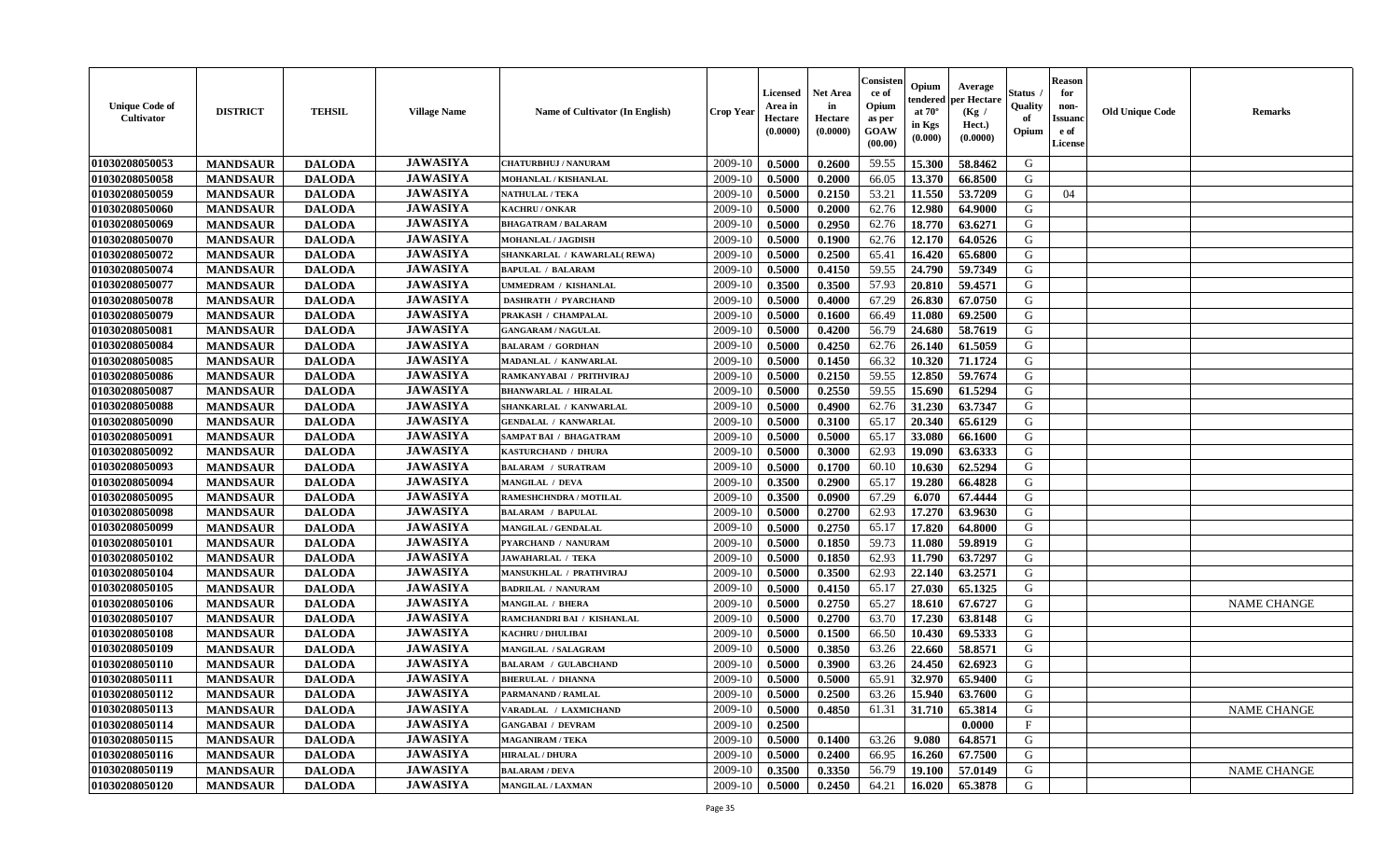| <b>Unique Code of</b><br>Cultivator | <b>DISTRICT</b> | <b>TEHSIL</b> | <b>Village Name</b> | Name of Cultivator (In English) | <b>Crop Year</b> | <b>Licensed</b><br>Area in<br>Hectare<br>(0.0000) | <b>Net Area</b><br>in<br>Hectare<br>(0.0000) | Consisteı<br>ce of<br>Opium<br>as per<br><b>GOAW</b><br>(00.00) | Opium<br>endered<br>at $70^\circ$<br>in Kgs<br>(0.000) | Average<br>oer Hectare<br>(Kg /<br>Hect.)<br>(0.0000) | Status<br>Quality<br>of<br>Opium | <b>Reason</b><br>for<br>non-<br><b>Issuano</b><br>e of<br>License | <b>Old Unique Code</b> | <b>Remarks</b>     |
|-------------------------------------|-----------------|---------------|---------------------|---------------------------------|------------------|---------------------------------------------------|----------------------------------------------|-----------------------------------------------------------------|--------------------------------------------------------|-------------------------------------------------------|----------------------------------|-------------------------------------------------------------------|------------------------|--------------------|
| 01030208050121                      | <b>MANDSAUR</b> | <b>DALODA</b> | <b>JAWASIYA</b>     | LAXMIBAI / BHERULAL             | 2009-10          | 0.3500                                            | 0.3600                                       | 64.21                                                           | 23.000                                                 | 63.8889                                               | G                                |                                                                   |                        |                    |
| 01030208050127                      | <b>MANDSAUR</b> | <b>DALODA</b> | <b>JAWASIYA</b>     | <b>BALARAM / HIRALAL</b>        | 2009-10          | 0.5000                                            | 0.2000                                       | 65.12                                                           | 13.240                                                 | 66.2000                                               | G                                |                                                                   |                        |                    |
| 01030208050129                      | <b>MANDSAUR</b> | <b>DALODA</b> | <b>JAWASIYA</b>     | <b>NAGULAL / BASANTILAL</b>     | 2009-10          | 0.5000                                            | 0.2100                                       | 59.81                                                           | 13.510                                                 | 64.3333                                               | G                                |                                                                   |                        |                    |
| 01030208050130                      | <b>MANDSAUR</b> | <b>DALODA</b> | <b>JAWASIYA</b>     | <b>GANESHRAM / CHAMPALAL</b>    | 2009-10          | 0.5000                                            | 0.4500                                       | 59.81                                                           | 26.740                                                 | 59.4222                                               | G                                |                                                                   |                        |                    |
| 01030208050131                      | <b>MANDSAUR</b> | <b>DALODA</b> | <b>JAWASIYA</b>     | <b>MANGILAL / BHAGIRATH</b>     | 2009-10          | 0.5000                                            | 0.3050                                       | 59.81                                                           | 18.410                                                 | 60.3607                                               | G                                |                                                                   |                        |                    |
| 01030208050133                      | <b>MANDSAUR</b> | <b>DALODA</b> | <b>JAWASIYA</b>     | RADHESHYAM / GORISHANKAR        | 2009-10          | 0.5000                                            | 0.4950                                       | 67.77                                                           | 34.230                                                 | 69.1515                                               | G                                |                                                                   |                        |                    |
| 01030208050134                      | <b>MANDSAUR</b> | <b>DALODA</b> | <b>JAWASIYA</b>     | <b>ONKAR / BHAGGA</b>           | 2009-10          | 0.5000                                            | 0.1800                                       | 59.81                                                           | 10.790                                                 | 59.9444                                               | $\mathbf G$                      |                                                                   |                        |                    |
| 01030208050135                      | <b>MANDSAUR</b> | <b>DALODA</b> | <b>JAWASIYA</b>     | <b>GATTUBAI/HIRALAL</b>         | 2009-10          | 0.5000                                            | 0.4100                                       | 59.81                                                           | 25.060                                                 | 61.1220                                               | G                                |                                                                   |                        | <b>NAME CHANGE</b> |
| 01030208050137                      | <b>MANDSAUR</b> | <b>DALODA</b> | <b>JAWASIYA</b>     | SHANKARLAL / GANESHRAM          | 2009-10          | 0.5000                                            | 0.1850                                       | 64.21                                                           | 12.860                                                 | 69.5135                                               | G                                |                                                                   |                        |                    |
| 01030208050139                      | <b>MANDSAUR</b> | <b>DALODA</b> | <b>JAWASIYA</b>     | <b>MEHTABBAI/RAMLAL</b>         | 2009-10          | 0.5000                                            | 0.3000                                       | 66.50                                                           | 20.680                                                 | 68.9333                                               | G                                |                                                                   |                        |                    |
| 01030208050141                      | <b>MANDSAUR</b> | <b>DALODA</b> | <b>JAWASIYA</b>     | KANWARLAL / MODIRAM             | 2009-10          | 0.3500                                            | 0.0200                                       | 67.77                                                           | 1.510                                                  | 75.5000                                               | G                                |                                                                   |                        |                    |
| 01030208050143                      | <b>MANDSAUR</b> | <b>DALODA</b> | <b>JAWASIYA</b>     | JAWAHARLAL / BHANNA             | 2009-10          | 0.5000                                            | 0.3500                                       | 63.26                                                           | 21.710                                                 | 62.0286                                               | G                                |                                                                   |                        |                    |
| 01030208050145                      | <b>MANDSAUR</b> | <b>DALODA</b> | <b>JAWASIYA</b>     | VIJAYSHANKAR / GULABCHAND       | 2009-10          | 0.5000                                            | 0.5050                                       | 62.05                                                           | 32.220                                                 | 63.8020                                               | G                                |                                                                   |                        |                    |
| 01030208050148                      | <b>MANDSAUR</b> | <b>DALODA</b> | <b>JAWASIYA</b>     | <b>BHAGATRAM / BHANWARLAL</b>   | 2009-10          | 0.5000                                            | 0.5050                                       | 60.31                                                           | 31.290                                                 | 61.9604                                               | G                                |                                                                   |                        |                    |
| 01030208050149                      | <b>MANDSAUR</b> | <b>DALODA</b> | <b>JAWASIYA</b>     | SITABAI / PYARCHAND             | 2009-10          | 0.5000                                            | 0.4250                                       | 64.21                                                           | 27.760                                                 | 65.3176                                               | ${\bf G}$                        |                                                                   |                        |                    |
| 01030208050150                      | <b>MANDSAUR</b> | <b>DALODA</b> | <b>JAWASIYA</b>     | <b>KANWARLAL / RAMLAL</b>       | 2009-10          | 0.5000                                            | 0.4950                                       | 64.14                                                           | 32.020                                                 | 64.6869                                               | G                                |                                                                   |                        |                    |
| 01030208050151                      | <b>MANDSAUR</b> | <b>DALODA</b> | <b>JAWASIYA</b>     | <b>GANGABAI / KANWARLAL</b>     | 2009-10          | 0.5000                                            | 0.4850                                       | 64.14                                                           | 31.690                                                 | 65.3402                                               | G                                |                                                                   |                        |                    |
| 01030208050152                      | <b>MANDSAUR</b> | <b>DALODA</b> | <b>JAWASIYA</b>     | MANGIBAI / BHAGATRAM            | 2009-10          | 0.5000                                            | 0.3450                                       | 64.14                                                           | 22.130                                                 | 64.1449                                               | G                                |                                                                   |                        |                    |
| 01030208050153                      | <b>MANDSAUR</b> | <b>DALODA</b> | <b>JAWASIYA</b>     | <b>DURGABAI/BAPULAL</b>         | 2009-10          | 0.5000                                            | 0.5000                                       | 62.93                                                           | 31.900                                                 | 63.8000                                               | G                                |                                                                   |                        |                    |
| 01030208050154                      | <b>MANDSAUR</b> | <b>DALODA</b> | <b>JAWASIYA</b>     | <b>BHULIBAI / BHAGATRAM</b>     | 2009-10          | 0.5000                                            | 0.4250                                       | 59.55                                                           | 24.950                                                 | 58.7059                                               | G                                |                                                                   |                        |                    |
| 01030208050155                      | <b>MANDSAUR</b> | <b>DALODA</b> | <b>JAWASIYA</b>     | <b>MOHANLAL / KALU</b>          | 2009-10          | 0.5000                                            | 0.3400                                       | 59.73                                                           | 21.180                                                 | 62.2941                                               | G                                |                                                                   |                        |                    |
| 01030208050156                      | <b>MANDSAUR</b> | <b>DALODA</b> | <b>JAWASIYA</b>     | MOHANLAL / BHERULAL             | 2009-10          | 0.5000                                            | 0.1400                                       | 63.78                                                           | 9.440                                                  | 67.4286                                               | G                                |                                                                   |                        |                    |
| 01030208050157                      | <b>MANDSAUR</b> | <b>DALODA</b> | <b>JAWASIYA</b>     | RAMNARAYAN / BHAGIRATH          | 2009-10          | 0.5000                                            | 0.3750                                       | 58.84                                                           | 23.070                                                 | 61.5200                                               | ${\bf G}$                        |                                                                   |                        |                    |
| 01030208050158                      | <b>MANDSAUR</b> | <b>DALODA</b> | <b>JAWASIYA</b>     | <b>HARDERAM / AMBALAL</b>       | 2009-10          | 0.3500                                            | 0.3000                                       | 58.84                                                           | 18.730                                                 | 62.4333                                               | G                                |                                                                   |                        |                    |
| 01030208050159                      | <b>MANDSAUR</b> | <b>DALODA</b> | <b>JAWASIYA</b>     | <b>GANGABAI / RADHAKISHAN</b>   | 2009-10          | 0.3500                                            | 0.1000                                       | 58.84                                                           | 5.900                                                  | 59.0000                                               | G                                |                                                                   |                        |                    |
| 01030208050160                      | <b>MANDSAUR</b> | <b>DALODA</b> | <b>JAWASIYA</b>     | <b>BAPULAL / BHAGIRATH</b>      | 2009-10          | 0.5000                                            | 0.4900                                       | 63.78                                                           | 31.900                                                 | 65.1020                                               | G                                |                                                                   |                        |                    |
| 01030208050162                      | <b>MANDSAUR</b> | <b>DALODA</b> | <b>JAWASIYA</b>     | AMBALAL / BHERA (PATIDAR)       | 2009-10          | 0.5000                                            | 0.3150                                       | 58.84                                                           | 18.440                                                 | 58.5397                                               | G                                |                                                                   |                        |                    |
| 01030208050167                      | <b>MANDSAUR</b> | <b>DALODA</b> | <b>JAWASIYA</b>     | TEJRAM / SHIVRAM                | 2009-10          | 0.5000                                            | 0.5000                                       | 63.78                                                           | 31.440                                                 | 62.8800                                               | G                                |                                                                   |                        |                    |
| 01030208050168                      | <b>MANDSAUR</b> | <b>DALODA</b> | <b>JAWASIYA</b>     | <b>ASHOK / BHERULAL</b>         | 2009-10          | 0.5000                                            | 0.4000                                       | 59.73                                                           | 25.180                                                 | 62.9500                                               | G                                |                                                                   |                        |                    |
| 01030208050170                      | <b>MANDSAUR</b> | <b>DALODA</b> | <b>JAWASIYA</b>     | <b>BHERULAL / MANGILAL</b>      | 2009-10          | 0.5000                                            | 0.2000                                       | 63.78                                                           | 13.280                                                 | 66.4000                                               | G                                |                                                                   |                        |                    |
| 01030208050173                      | <b>MANDSAUR</b> | <b>DALODA</b> | <b>JAWASIYA</b>     | HANSIBAI / UDA                  | 2009-10          | 0.3500                                            | 0.3150                                       | 61.15                                                           | 19.070                                                 | 60.5397                                               | G                                |                                                                   |                        |                    |
| 01030208050176                      | <b>MANDSAUR</b> | <b>DALODA</b> | <b>JAWASIYA</b>     | NANDRAM / BAGDIRAM              | 2009-10          | 0.3500                                            | 0.1450                                       | 61.15                                                           | 8.460                                                  | 58.3448                                               | G                                |                                                                   |                        |                    |
| 01030208050177                      | <b>MANDSAUR</b> | <b>DALODA</b> | <b>JAWASIYA</b>     | LAKSHMINARAYAN / MOTI           | 2009-10          | 0.5000                                            | 0.3750                                       | 58.84                                                           | 22.230                                                 | 59.2800                                               | G                                |                                                                   |                        |                    |
| 01030208050178                      | <b>MANDSAUR</b> | <b>DALODA</b> | <b>JAWASIYA</b>     | <b>GOPAL / DHAPUBAI</b>         | 2009-10          | 0.3500                                            | 0.3350                                       | 61.15                                                           | 20.130                                                 | 60.0896                                               | G                                |                                                                   |                        |                    |
| 01030208050180                      | <b>MANDSAUR</b> | <b>DALODA</b> | <b>JAWASIYA</b>     | DHURALAL / GANESHARAM           | 2009-10          | 0.5000                                            | 0.4000                                       | 63.78                                                           | 25.320                                                 | 63.3000                                               | G                                |                                                                   |                        |                    |
| 01030208050184                      | <b>MANDSAUR</b> | <b>DALODA</b> | <b>JAWASIYA</b>     | NANDKISHOR / BADAMIBAI          | 2009-10          | 0.5000                                            | 0.2400                                       | 65.09                                                           | 15.690                                                 | 65.3750                                               | G                                |                                                                   |                        |                    |
| 01030208050013                      | <b>MANDSAUR</b> | <b>DALODA</b> | <b>JAWASIYA</b>     | PRAKASH / AMBALAL               | 2009-10          | 0.5000                                            | 0.3350                                       | 65.09                                                           | 22.390                                                 | 66.8358                                               | G                                |                                                                   |                        |                    |
| 01030208050192                      | <b>MANDSAUR</b> | <b>DALODA</b> | <b>JAWASIYA</b>     | RAGHUNATH / AMBALAL             | 2009-10          | 0.3500                                            | 0.3250                                       | 62.25                                                           | 21.010                                                 | 64.6462                                               | G                                |                                                                   |                        |                    |
| 01030208050123                      | <b>MANDSAUR</b> | <b>DALODA</b> | <b>JAWASIYA</b>     | <b>AMRITRAM / NANDA</b>         | 2009-10          | 0.5000                                            | 0.3100                                       | 65.09                                                           | 20.330                                                 | 65.5806                                               | $\mathbf G$                      |                                                                   |                        |                    |
| 01030208050017                      | <b>MANDSAUR</b> | <b>DALODA</b> | <b>JAWASIYA</b>     | PREMSHANKAR / GANGARAM          | 2009-10          | 0.5000                                            | 0.3000                                       | 65.09                                                           | 19.690                                                 | 65.6333                                               | G                                |                                                                   |                        |                    |
| 01030208050172                      | <b>MANDSAUR</b> | <b>DALODA</b> | <b>JAWASIYA</b>     | <b>SHOKINDAS / GOPIDAS</b>      | 2009-10          | 0.5000                                            |                                              |                                                                 |                                                        | 0.0000                                                | $_{\rm F}$                       |                                                                   |                        |                    |
| 01030208050005                      | <b>MANDSAUR</b> | <b>DALODA</b> | <b>JAWASIYA</b>     | RADHESHYAM / MOHANLAL           | 2009-10          | 0.5000                                            | 0.4200                                       | 62.25                                                           | 27.090                                                 | 64.5000                                               | G                                |                                                                   |                        |                    |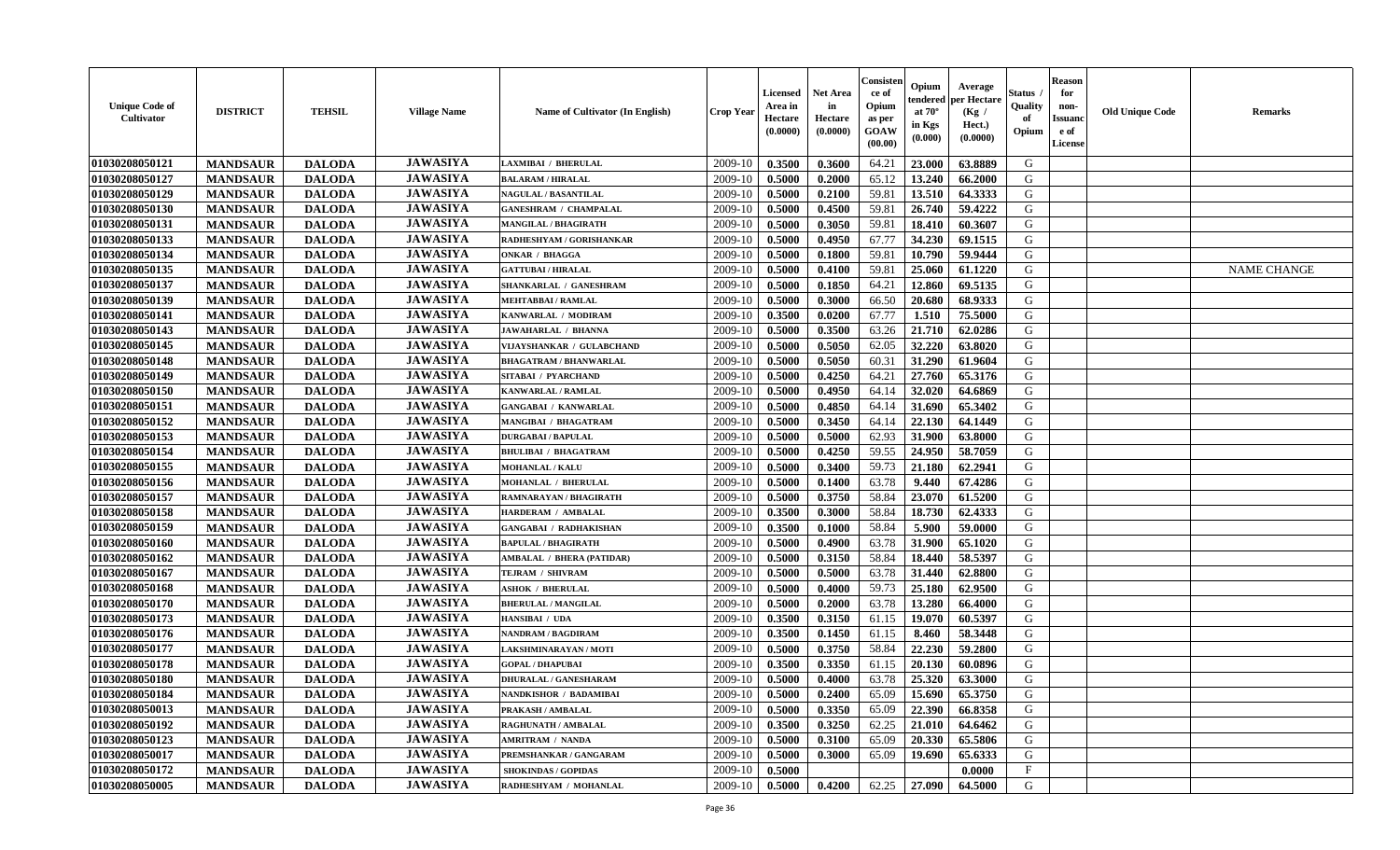| <b>Unique Code of</b><br><b>Cultivator</b> | <b>DISTRICT</b> | <b>TEHSIL</b> | <b>Village Name</b> | Name of Cultivator (In English) | <b>Crop Year</b> | Licensed<br>Area in<br>Hectare<br>(0.0000) | Net Area<br>in<br>Hectare<br>(0.0000) | Consisteı<br>ce of<br>Opium<br>as per<br>GOAW<br>(00.00) | Opium<br>endered<br>at $70^\circ$<br>in Kgs<br>(0.000) | Average<br>per Hectare<br>(Kg /<br>Hect.)<br>(0.0000) | Status<br>Quality<br>of<br>Opium | <b>Reason</b><br>for<br>non-<br>Issuano<br>e of<br>License | <b>Old Unique Code</b> | Remarks                  |
|--------------------------------------------|-----------------|---------------|---------------------|---------------------------------|------------------|--------------------------------------------|---------------------------------------|----------------------------------------------------------|--------------------------------------------------------|-------------------------------------------------------|----------------------------------|------------------------------------------------------------|------------------------|--------------------------|
| 01030208050174                             | <b>MANDSAUR</b> | <b>DALODA</b> | <b>JAWASIYA</b>     | <b>BHERULAL / RATANLAL</b>      | 2009-10          | 0.5000                                     | 0.3000                                | 65.09                                                    | 19.400                                                 | 64.6667                                               | G                                |                                                            |                        |                          |
| 01030208050179                             | <b>MANDSAUR</b> | <b>DALODA</b> | <b>JAWASIYA</b>     | NARAMDASHANKAR / RADHA BAI      | 2009-10          | 0.3500                                     | 0.1500                                | 62.25                                                    | 9.110                                                  | 60.7333                                               | G                                |                                                            |                        |                          |
| 01030208050194                             | <b>MANDSAUR</b> | <b>DALODA</b> | <b>JAWASIYA</b>     | <b>GITABAI/BHAGVATILAL</b>      | 2009-10          | 0.2500                                     |                                       |                                                          |                                                        | 0.0000                                                | $\mathbf{F}$                     |                                                            |                        |                          |
| 01030208050052                             | <b>MANDSAUR</b> | <b>DALODA</b> | <b>JAWASIYA</b>     | <b>RAMIBAI / BHERULAL</b>       | 2009-10          | 0.5000                                     | 0.2550                                | 63.10                                                    | 16.250                                                 | 63.7255                                               | G                                |                                                            |                        |                          |
| 01030208050012                             | <b>MANDSAUR</b> | <b>DALODA</b> | <b>JAWASIYA</b>     | <b>MANGILAL / CHAMPALAL</b>     | 2009-10          | 0.5000                                     | 0.1900                                | 63.10                                                    | 12.300                                                 | 64.7368                                               | G                                |                                                            |                        |                          |
| 01030208050144                             | <b>MANDSAUR</b> | <b>DALODA</b> | <b>JAWASIYA</b>     | RAMNARAYAN / PRATHVIRAJ         | 2009-10          | 0.5000                                     | 0.2000                                | 63.10                                                    | 12.720                                                 | 63.6000                                               | G                                |                                                            |                        |                          |
| 01030208050146                             | <b>MANDSAUR</b> | <b>DALODA</b> | <b>JAWASIYA</b>     | <b>GULABCHAND / BAGDIRAM</b>    | 2009-10          | 0.5000                                     | 0.3650                                | 63.10                                                    | 23.050                                                 | 63.1507                                               | G                                |                                                            |                        |                          |
| 01030208050163                             | <b>MANDSAUR</b> | <b>DALODA</b> | <b>JAWASIYA</b>     | RAMRATAN / MODIRAM              | 2009-10          | 0.3500                                     | 0.0250                                | 63.56                                                    | 1.730                                                  | 69.2000                                               | G                                |                                                            |                        |                          |
| 01030208050200                             | <b>MANDSAUR</b> | <b>DALODA</b> | <b>JAWASIYA</b>     | MATHURALAL / BHANWARLAL         | 2009-10          | 0.5000                                     |                                       |                                                          |                                                        | 0.0000                                                | $\mathbf{F}$                     |                                                            |                        | <b>TRANSFER/MANGROLA</b> |
| 01030208050042                             | <b>MANDSAUR</b> | <b>DALODA</b> | <b>JAWASIYA</b>     | KISHANLAL / JAGNATH             | 2009-10          | 0.5000                                     | 0.4600                                | 63.10                                                    | 30.230                                                 | 65.7174                                               | G                                |                                                            |                        |                          |
| 01030208050201                             | <b>MANDSAUR</b> | <b>DALODA</b> | <b>JAWASIYA</b>     | <b>BHAGWATILAL MANGILAL</b>     | 2009-10          | 0.5000                                     |                                       |                                                          |                                                        | 0.0000                                                | F                                |                                                            |                        |                          |
| 01030208050067                             | <b>MANDSAUR</b> | <b>DALODA</b> | <b>JAWASIYA</b>     | <b>AMBALAL / DHURALAL</b>       | 2009-10          | 0.5000                                     | 0.1950                                | 61.15                                                    | 12.530                                                 | 64.2564                                               | G                                |                                                            |                        |                          |
| 01030208050103                             | <b>MANDSAUR</b> | <b>DALODA</b> | <b>JAWASIYA</b>     | KISHANLAL / GANESHRAM           | 2009-10          | 0.5000                                     | 0.3150                                | 61.15                                                    | 19.320                                                 | 61.3333                                               | G                                |                                                            |                        |                          |
| 01030208050185                             | <b>MANDSAUR</b> | <b>DALODA</b> | <b>JAWASIYA</b>     | RAMNARAYAN / DEVRAM             | 2009-10          | 0.5000                                     | 0.2400                                | 60.29                                                    | 14.310                                                 | 59.6250                                               | G                                |                                                            |                        |                          |
| 01030208050175                             | <b>MANDSAUR</b> | <b>DALODA</b> | <b>JAWASIYA</b>     | <b>GOPALBAI/MURALIDAS</b>       | 2009-10          | 0.5000                                     |                                       |                                                          |                                                        | 0.0000                                                | N                                |                                                            |                        |                          |
| 01030208050169                             | <b>MANDSAUR</b> | <b>DALODA</b> | <b>JAWASIYA</b>     | <b>BHERULAL / BHAGATRAM</b>     | 2009-10          | 0.5000                                     | 0.4800                                | 63.90                                                    | 30.430                                                 | 63.3958                                               | G                                |                                                            |                        |                          |
| 01030208050125                             | <b>MANDSAUR</b> | <b>DALODA</b> | <b>JAWASIYA</b>     | <b>RAMRATAN / PYARCHAND</b>     | 2009-10          | 0.3500                                     | 0.3500                                | 63.56                                                    | 22.540                                                 | 64.4000                                               | G                                |                                                            |                        |                          |
| 01030208050023                             | <b>MANDSAUR</b> | <b>DALODA</b> | <b>JAWASIYA</b>     | <b>BHANWARLAL / KESHURAM</b>    | 2009-10          | 0.5000                                     | 0.4050                                | 60.61                                                    | 24.650                                                 | 60.8642                                               | G                                |                                                            |                        |                          |
| 01030208050202                             | <b>MANDSAUR</b> | <b>DALODA</b> | <b>JAWASIYA</b>     | <b>GANPATLAL / MOTI</b>         | 2009-10          | 0.5000                                     | 0.2300                                | 60.61                                                    | 14.660                                                 | 63.7391                                               | G                                |                                                            |                        |                          |
| 01030208050118                             | <b>MANDSAUR</b> | <b>DALODA</b> | <b>JAWASIYA</b>     | <b>KISHANLAL / HARIRAM</b>      | 2009-10          | 0.5000                                     | 0.3100                                | 60.61                                                    | 18.940                                                 | 61.0968                                               | G                                |                                                            |                        |                          |
| 01030208050041                             | <b>MANDSAUR</b> | <b>DALODA</b> | <b>JAWASIYA</b>     | <b>GORDHAN / BHAGIRATH</b>      | 2009-10          | 0.5000                                     | 0.3450                                | 62.25                                                    | 20.770                                                 | 60.2029                                               | G                                |                                                            |                        |                          |
| 01030208050089                             | <b>MANDSAUR</b> | <b>DALODA</b> | <b>JAWASIYA</b>     | <b>MOHANLAL / NANDA</b>         | 2009-10          | 0.2500                                     | 0.1000                                | 67.97                                                    | 7.160                                                  | 71.6000                                               | G                                |                                                            |                        |                          |
| 01030208050096                             | <b>MANDSAUR</b> | <b>DALODA</b> | <b>JAWASIYA</b>     | SUNDARBAI / CHAMPALAL           | 2009-10          | 0.2500                                     | 0.1300                                | 63.56                                                    | 8.680                                                  | 66.7692                                               | G                                |                                                            |                        |                          |
| 01030208050171                             | <b>MANDSAUR</b> | <b>DALODA</b> | <b>JAWASIYA</b>     | SAJJANBAI / GANGARAM            | 2009-10          | 0.2500                                     | 0.1950                                | 63.56                                                    | 13.140                                                 | 67.3846                                               | G                                |                                                            |                        |                          |
| 01030208050182                             | <b>MANDSAUR</b> | <b>DALODA</b> | <b>JAWASIYA</b>     | <b>KALURAM / KHIMA</b>          | 2009-10          | 0.2500                                     | 0.2000                                | 63.56                                                    | 12.880                                                 | 64.4000                                               | G                                |                                                            |                        |                          |
| 01030208050136                             | <b>MANDSAUR</b> | <b>DALODA</b> | <b>JAWASIYA</b>     | MOHANBAI / MANGILAL             | 2009-10          | 0.2500                                     | 0.1050                                | 62.01                                                    | 6.540                                                  | 62.2857                                               | G                                |                                                            |                        |                          |
| 01030208050056                             | <b>MANDSAUR</b> | <b>DALODA</b> | <b>JAWASIYA</b>     | <b>BALARAM / LAXMAN</b>         | 2009-10          | 0.2500                                     | 0.2400                                | 61.84                                                    | 14.980                                                 | 62.4167                                               | $\mathbf I$                      | 02                                                         |                        |                          |
| 01030208050203                             | <b>MANDSAUR</b> | <b>DALODA</b> | <b>JAWASIYA</b>     | KAMALSINGH / NAHARSINGH         | 2009-10          | 0.2500                                     | 0.2350                                | 60.85                                                    | 14.530                                                 | 61.8298                                               | G                                |                                                            |                        |                          |
| 01030208050204                             | <b>MANDSAUR</b> | <b>DALODA</b> | <b>JAWASIYA</b>     | VARDICHAND / PRABHU             | 2009-10          | 0.2500                                     | 0.1200                                | 62.25                                                    | 7.390                                                  | 61.5833                                               | G                                |                                                            |                        |                          |
| 01030208050036                             | <b>MANDSAUR</b> | <b>DALODA</b> | <b>JAWASIYA</b>     | <b>BASANTIBAI/DEVILAL</b>       | 2009-10          | 0.2500                                     | 0.2450                                | 60.03                                                    | 16.070                                                 | 65.5918                                               | G                                |                                                            |                        |                          |
| 01030208050057                             | <b>MANDSAUR</b> | <b>DALODA</b> | <b>JAWASIYA</b>     | <b>RAMNIVAS / NATHU</b>         | 2009-10          | 0.2500                                     |                                       |                                                          |                                                        | 0.0000                                                | $\mathbf{F}$                     |                                                            |                        |                          |
| 01030208050207                             | <b>MANDSAUR</b> | <b>DALODA</b> | <b>JAWASIYA</b>     | TAKHAT SINGH / JORAWAR SINGH    | 2009-10          | 0.2500                                     | 0.1250                                | 60.07                                                    | 7.950                                                  | 63.6000                                               |                                  | 02                                                         | 01030207061004         |                          |
| 01030208051002                             | <b>MANDSAUR</b> | <b>DALODA</b> | <b>KARNAKHEDI</b>   | <b>JAGDISH / RUPRAM</b>         | 2009-10          | 0.5000                                     | 0.3050                                | 68.77                                                    | 20.510                                                 | 67.2459                                               | G                                |                                                            |                        |                          |
| 01030208051003                             | <b>MANDSAUR</b> | <b>DALODA</b> | <b>KARNAKHEDI</b>   | RAMESHVAR / RUPRAM GHATIWALA    | 2009-10          | 0.3500                                     | 0.2600                                | 68.77                                                    | 17.560                                                 | 67.5385                                               | G                                |                                                            |                        |                          |
| 01030208051006                             | <b>MANDSAUR</b> | <b>DALODA</b> | <b>KARNAKHEDI</b>   | <b>RAMNIVAS / SALAGRAM</b>      | 2009-10          | 0.5000                                     | 0.5050                                | 65.35                                                    | 33.270                                                 | 65.8812                                               | G                                |                                                            |                        |                          |
| 01030208051007                             | <b>MANDSAUR</b> | <b>DALODA</b> | <b>KARNAKHEDI</b>   | <b>DEVILAL / RUPRAM</b>         | 2009-10          | 0.5000                                     | 0.2400                                | 68.77                                                    | 16.590                                                 | 69.1250                                               | G                                |                                                            |                        |                          |
| 01030208051009                             | <b>MANDSAUR</b> | <b>DALODA</b> | <b>KARNAKHEDI</b>   | RADHESHYAM / TARACHANDRA        | 2009-10          | 0.5000                                     | 0.3150                                | 70.49                                                    | 21.490                                                 | 68.2222                                               | G                                |                                                            |                        |                          |
| 01030208051010                             | <b>MANDSAUR</b> | <b>DALODA</b> | <b>KARNAKHEDI</b>   | <b>JAGDISH / BHERULAL</b>       | 2009-10          | 0.5000                                     | 0.3200                                | 65.98                                                    | 21.900                                                 | 68.4375                                               | G                                |                                                            |                        |                          |
| 01030208051011                             | <b>MANDSAUR</b> | <b>DALODA</b> | <b>KARNAKHEDI</b>   | <b>DEVRAM / HARIRAM</b>         | 2009-10          | 0.5000                                     | 0.2450                                | 68.77                                                    | 17.030                                                 | 69.5102                                               | G                                |                                                            |                        |                          |
| 01030208051014                             | <b>MANDSAUR</b> | <b>DALODA</b> | <b>KARNAKHEDI</b>   | <b>BHANVARLAL / RUPRAM</b>      | 2009-10          | 0.3500                                     | 0.1950                                | 65.98                                                    | 13.070                                                 | 67.0256                                               | ${\bf G}$                        |                                                            |                        |                          |
| 01030208051016                             | <b>MANDSAUR</b> | <b>DALODA</b> | <b>KARNAKHEDI</b>   | <b>KESARBAI/GOTAMLAL</b>        | 2009-10          | 0.3500                                     | 0.2800                                | 65.98                                                    | 17.670                                                 | 63.1071                                               | G                                |                                                            |                        |                          |
| 01030208051017                             | <b>MANDSAUR</b> | <b>DALODA</b> | <b>KARNAKHEDI</b>   | <b>JAGDISH / HIRALAL</b>        | 2009-10          | 0.5000                                     | 0.2550                                | 68.77                                                    | 17.660                                                 | 69.2549                                               | G                                |                                                            |                        |                          |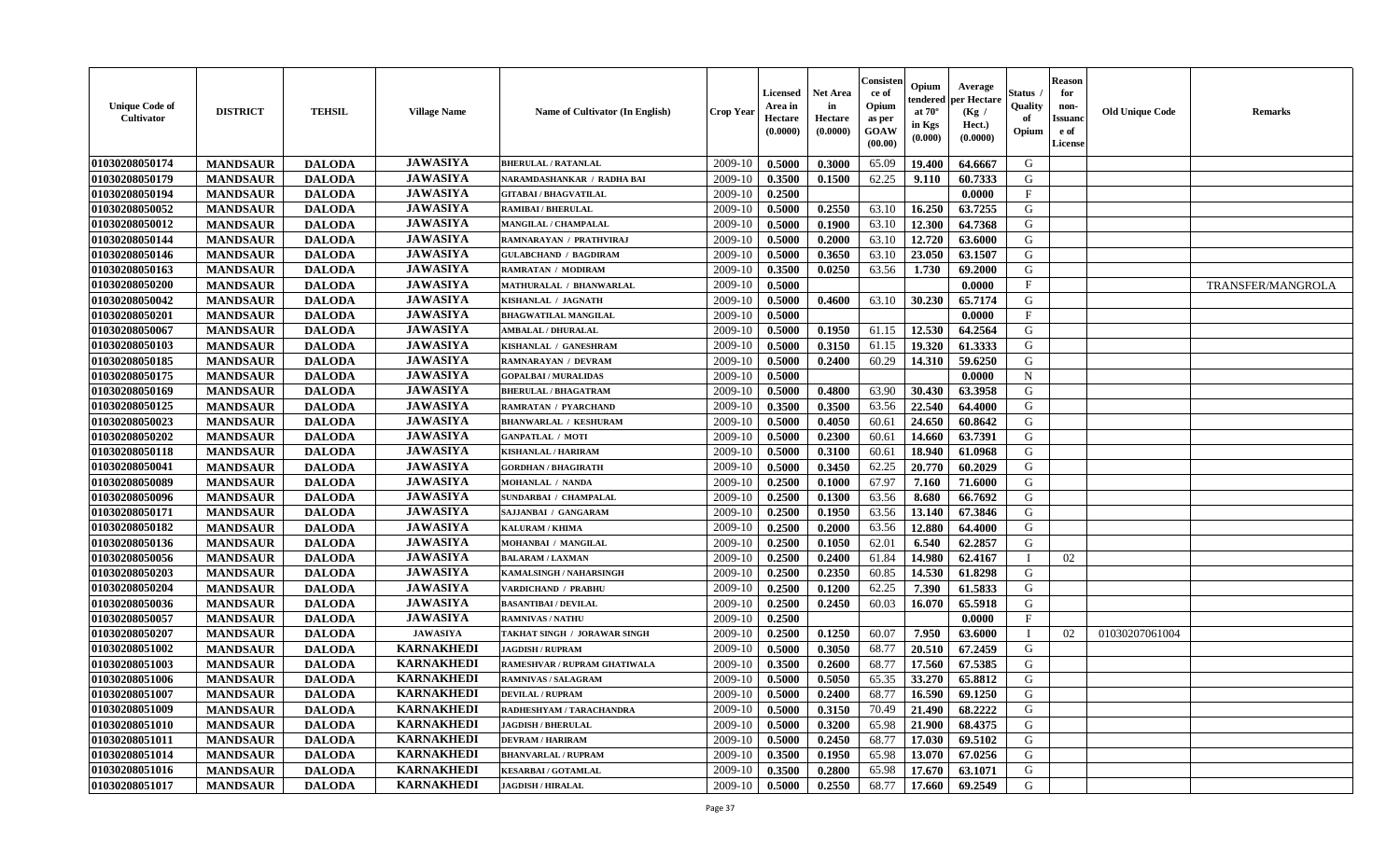| <b>Unique Code of</b><br><b>Cultivator</b> | <b>DISTRICT</b> | <b>TEHSIL</b> | <b>Village Name</b>                    | Name of Cultivator (In English)                        | <b>Crop Year</b> | <b>Licensed</b><br>Area in<br>Hectare<br>(0.0000) | <b>Net Area</b><br>in<br>Hectare<br>(0.0000) | Consister<br>ce of<br>Opium<br>as per<br><b>GOAW</b><br>(00.00) | Opium<br>endered<br>at $70^\circ$<br>in Kgs<br>(0.000) | Average<br>per Hectare<br>(Kg /<br>Hect.)<br>(0.0000) | Status<br>Quality<br>of<br>Opium | <b>Reason</b><br>for<br>non-<br><b>Issuand</b><br>e of<br><b>License</b> | <b>Old Unique Code</b> | <b>Remarks</b> |
|--------------------------------------------|-----------------|---------------|----------------------------------------|--------------------------------------------------------|------------------|---------------------------------------------------|----------------------------------------------|-----------------------------------------------------------------|--------------------------------------------------------|-------------------------------------------------------|----------------------------------|--------------------------------------------------------------------------|------------------------|----------------|
| 01030208051021                             | <b>MANDSAUR</b> | <b>DALODA</b> | <b>KARNAKHEDI</b>                      | <b>SHIVNARAYAN / RUPRAM</b>                            | 2009-10          | 0.5000                                            | 0.1950                                       | 68.96                                                           | 13.920                                                 | 71.3846                                               | G                                |                                                                          |                        |                |
| 01030208051023                             | <b>MANDSAUR</b> | <b>DALODA</b> | <b>KARNAKHEDI</b>                      | <b>BALARAM / DEVRAM</b>                                | 2009-10          | 0.3500                                            |                                              |                                                                 |                                                        | 0.0000                                                | $\mathbf{F}$                     |                                                                          |                        |                |
| 01030208051024                             | <b>MANDSAUR</b> | <b>DALODA</b> | <b>KARNAKHEDI</b>                      | <b>RUGNATH / GIRDHARI</b>                              | 2009-10          | 0.5000                                            | 0.2050                                       | 68.96                                                           | 14.650                                                 | 71.4634                                               | G                                |                                                                          |                        |                |
| 01030208051027                             | <b>MANDSAUR</b> | <b>DALODA</b> | <b>KARNAKHEDI</b>                      | <b>BALARAM / NANDA</b>                                 | 2009-10          | 0.5000                                            | 0.4550                                       | 65.98                                                           | 30.030                                                 | 66.0000                                               | G                                |                                                                          |                        |                |
| 01030208051004                             | <b>MANDSAUR</b> | <b>DALODA</b> | <b>KARNAKHEDI</b>                      | <b>JAGDISH / RUPRAM (RAWAT)</b>                        | 2009-10          | 0.5000                                            | 0.4100                                       | 65.98                                                           | 26.360                                                 | 64.2927                                               | G                                |                                                                          |                        |                |
| 01030208051029                             | <b>MANDSAUR</b> | <b>DALODA</b> | <b>KARNAKHEDI</b>                      | <b>HARIRAM / DHANNA</b>                                | 2009-10          | 0.5000                                            | 0.1900                                       | 66.53                                                           | 13.180                                                 | 69.3684                                               | G                                |                                                                          |                        |                |
| 01030208051030                             | <b>MANDSAUR</b> | <b>DALODA</b> | <b>KARNAKHEDI</b>                      | RAMCHANDRAA / DHURA                                    | 2009-10          | 0.5000                                            | 0.2000                                       | 68.21                                                           | 14.080                                                 | 70.4000                                               | ${\bf G}$                        |                                                                          |                        |                |
| 01030208051032                             | <b>MANDSAUR</b> | <b>DALODA</b> | <b>KARNAKHEDI</b>                      | <b>JAGDISH / GIRDHARI</b>                              | 2009-10          | 0.5000                                            |                                              |                                                                 |                                                        | 0.0000                                                | $\mathbf{F}$                     |                                                                          |                        |                |
| 01030208051033                             | <b>MANDSAUR</b> | <b>DALODA</b> | <b>KARNAKHEDI</b>                      | MUNNIBAI / KACHRULAL                                   | 2009-10          | 0.5000                                            | 0.2550                                       | 68.96                                                           | 17.900                                                 | 70.1961                                               | G                                |                                                                          |                        |                |
| 01030208051034                             | <b>MANDSAUR</b> | <b>DALODA</b> | <b>KARNAKHEDI</b>                      | RAMNARAYAN / RATANLAL                                  | 2009-10          | 0.5000                                            | 0.1600                                       | 68.96                                                           | 10.430                                                 | 65.1875                                               | G                                |                                                                          |                        |                |
| 01030208051035                             | <b>MANDSAUR</b> | <b>DALODA</b> | <b>KARNAKHEDI</b>                      | <b>TARACHANDRA / VARDA</b>                             | 2009-10          | 0.3500                                            | 0.2500                                       | 68.96                                                           | 17.340                                                 | 69.3600                                               | G                                |                                                                          |                        |                |
| 01030208051036                             | <b>MANDSAUR</b> | <b>DALODA</b> | <b>KARNAKHEDI</b>                      | <b>BULAKBAI/SALAGRAM</b>                               | 2009-10          | 0.5000                                            | 0.4750                                       | 66.53                                                           | 31.940                                                 | 67.2421                                               | G                                |                                                                          |                        |                |
| 01030208051037                             | <b>MANDSAUR</b> | <b>DALODA</b> | <b>KARNAKHEDI</b>                      | <b>JAGANNATH / BAGDIRAM</b>                            | 2009-10          | 0.5000                                            | 0.2500                                       | 66.81                                                           | 16.740                                                 | 66.9600                                               | $\mathbf I$                      | 02                                                                       |                        |                |
| 01030208051038                             | <b>MANDSAUR</b> | <b>DALODA</b> | <b>KARNAKHEDI</b>                      | <b>CHETRAM / KISHANLAL</b>                             | 2009-10          | 0.3500                                            | 0.2450                                       | 68.03                                                           | 16.240                                                 | 66.2857                                               | G                                |                                                                          |                        |                |
| 01030208051039                             | <b>MANDSAUR</b> | <b>DALODA</b> | <b>KARNAKHEDI</b>                      | <b>BALARAM / SALAGRAM</b>                              | 2009-10          | 0.5000                                            | 0.1450                                       | 68.75                                                           | 10.630                                                 | 73.3103                                               | ${\bf G}$                        |                                                                          |                        |                |
| 01030208051042                             | <b>MANDSAUR</b> | <b>DALODA</b> | <b>KARNAKHEDI</b>                      | LAKHMICHANDRA / NANDA                                  | 2009-10          | 0.5000                                            | 0.4800                                       | 70.49                                                           | 32.590                                                 | 67.8958                                               | G                                |                                                                          |                        |                |
| 01030208051044                             | <b>MANDSAUR</b> | <b>DALODA</b> | <b>KARNAKHEDI</b>                      | <b>BAPULAL / TARACHANDRA</b>                           | 2009-10          | 0.5000                                            | 0.3000                                       | 68.21                                                           | 19.530                                                 | 65.1000                                               | G                                |                                                                          |                        |                |
| 01030208051045                             | <b>MANDSAUR</b> | <b>DALODA</b> | <b>KARNAKHEDI</b>                      | <b>KALABAI/BHUVAN</b>                                  | 2009-10          | 0.5000                                            | 0.3000                                       | 66.53                                                           | 20.150                                                 | 67.1667                                               | G                                |                                                                          |                        |                |
| 01030208051046                             | <b>MANDSAUR</b> | <b>DALODA</b> | <b>KARNAKHEDI</b>                      | KANVERIBAI / HIRALAL                                   | 2009-10          | 0.5000                                            | 0.3100                                       | 66.53                                                           | 20.950                                                 | 67.5806                                               | G                                |                                                                          |                        |                |
| 01030208051047                             | <b>MANDSAUR</b> | <b>DALODA</b> | <b>KARNAKHEDI</b>                      | <b>BASANTIBAI / NANDRAM</b>                            | 2009-10          | 0.5000                                            | 0.1800                                       | 66.53                                                           | 11.550                                                 | 64.1667                                               | G                                |                                                                          |                        |                |
| 01030208051051                             | <b>MANDSAUR</b> | <b>DALODA</b> | <b>KARNAKHEDI</b>                      | <b>NAGUDAS / RODIDAS</b>                               | 2009-10          | 0.5000                                            | 0.2750                                       | 64.13                                                           | 18.380                                                 | 66.8364                                               | G                                |                                                                          |                        |                |
| 01030208051052                             | <b>MANDSAUR</b> | <b>DALODA</b> | <b>KARNAKHEDI</b>                      | <b>RAMESHWAR / BAGDIRAM</b>                            | 2009-10          | 0.5000                                            | 0.4150                                       | 65.92                                                           | 28.150                                                 | 67.8313                                               | G                                |                                                                          |                        |                |
| 01030208051067                             | <b>MANDSAUR</b> | <b>DALODA</b> | <b>KARNAKHEDI</b>                      | PARVATIBAI / GHANSHYAM                                 | 2009-10          | 0.5000                                            |                                              |                                                                 |                                                        | 0.0000                                                | $\mathbf F$                      |                                                                          |                        |                |
| 01030208051080                             | <b>MANDSAUR</b> | <b>DALODA</b> | <b>KARNAKHEDI</b>                      | <b>SHANTILAL / RAMLAL</b>                              | 2009-10          | 0.5000                                            | 0.4200                                       | 65.92                                                           | 25.930                                                 | 61.7381                                               | G                                |                                                                          |                        |                |
| 01030208051082                             | <b>MANDSAUR</b> | <b>DALODA</b> | <b>KARNAKHEDI</b>                      | <b>BHERULAL / DEVRAM</b>                               | 2009-10          | 0.3500                                            | 0.3400                                       | 64.21                                                           | 21.220                                                 | 62.4118                                               | G                                |                                                                          |                        |                |
| 01030208051083                             | <b>MANDSAUR</b> | <b>DALODA</b> | <b>KARNAKHEDI</b>                      | RAMCHANDRA / AMBARAM                                   | 2009-10          | 0.5000                                            | 0.4850                                       | 63.95                                                           | 28.990                                                 | 59.7732                                               | G                                |                                                                          |                        |                |
| 01030208051084                             | <b>MANDSAUR</b> | <b>DALODA</b> | <b>KARNAKHEDI</b>                      | MANGILAL / NAGULAL                                     | 2009-10          | 0.3500                                            | 0.3350                                       | 68.21                                                           | 22.670                                                 | 67.6716                                               | G                                |                                                                          |                        |                |
| 01030208051089                             | <b>MANDSAUR</b> | <b>DALODA</b> | <b>KARNAKHEDI</b>                      | PRABHULAL / AASHARAM                                   | 2009-10          | 0.3500                                            | 0.3050                                       | 63.60                                                           | 19.670                                                 | 64.4918                                               | G                                |                                                                          |                        |                |
| 01030208051090                             | <b>MANDSAUR</b> | <b>DALODA</b> | <b>KARNAKHEDI</b>                      | <b>DHAPUBAI/GANESHRAM</b>                              | 2009-10          | 0.5000                                            | 0.2000                                       | 68.41                                                           | 13.230                                                 | 66.1500                                               | G                                |                                                                          |                        |                |
| 01030208051091                             | <b>MANDSAUR</b> | <b>DALODA</b> | <b>KARNAKHEDI</b>                      | <b>RAMIBAI / RAMKUNWAR</b>                             | 2009-10          | 0.3500                                            | 0.2000                                       | 68.21                                                           | 13.530                                                 | 67.6500                                               | G                                |                                                                          |                        |                |
| 01030208051094                             | <b>MANDSAUR</b> | <b>DALODA</b> | <b>KARNAKHEDI</b>                      | RAMA / VARDA MALI                                      | 2009-10          | 0.3500                                            | 0.2850                                       | 65.92                                                           | 19.510                                                 | 68.4561                                               | $\mathbf G$                      |                                                                          |                        |                |
| 01030208051095                             | <b>MANDSAUR</b> | <b>DALODA</b> | <b>KARNAKHEDI</b>                      | <b>BHUVANIRAM / DEVRAM</b>                             | 2009-10          | 0.5000                                            | 0.0950                                       | 66.17                                                           | 6.390                                                  | 67.2632                                               | G                                |                                                                          |                        |                |
| 01030208051101                             |                 |               | <b>KARNAKHEDI</b>                      |                                                        | 2009-10          |                                                   |                                              | 66.17                                                           |                                                        |                                                       | G                                |                                                                          |                        |                |
| 01030208051103                             | <b>MANDSAUR</b> | <b>DALODA</b> | <b>KARNAKHEDI</b>                      | <b>BHERULAL / KISHANLAL</b>                            | 2009-10          | 0.5000<br>0.3500                                  | 0.4000                                       | 66.17                                                           | 25.420<br>22.390                                       | 63.5500<br>64.8986                                    | G                                |                                                                          |                        |                |
|                                            | <b>MANDSAUR</b> | <b>DALODA</b> | <b>KARNAKHEDI</b>                      | <b>BHAGUBAI / NANURAM</b><br><b>KASHIRAM / SHIVRAM</b> |                  |                                                   | 0.3450                                       |                                                                 |                                                        |                                                       | G                                |                                                                          |                        |                |
| 01030208051104                             | <b>MANDSAUR</b> | <b>DALODA</b> |                                        |                                                        | 2009-10          | 0.5000                                            | 0.2100                                       | 68.21                                                           | 14.410                                                 | 68.6190                                               |                                  |                                                                          |                        |                |
| 01030208051105                             | <b>MANDSAUR</b> | <b>DALODA</b> | <b>KARNAKHEDI</b><br><b>KARNAKHEDI</b> | NANURAM / MAGANA                                       | 2009-10          | 0.5000                                            | 0.1450                                       | 66.17                                                           | 10.180                                                 | 70.2069                                               | G                                |                                                                          |                        |                |
| 01030208051109                             | <b>MANDSAUR</b> | <b>DALODA</b> |                                        | <b>GUNDILAL / BHUVAN</b>                               | 2009-10          | 0.5000                                            | 0.4650                                       | 68.02                                                           | 32.290                                                 | 69.4409                                               | G                                |                                                                          |                        |                |
| 01030208051111                             | <b>MANDSAUR</b> | <b>DALODA</b> | <b>KARNAKHEDI</b>                      | <b>MANGILAL / RAMLAL</b>                               | 2009-10          | 0.3500                                            | 0.1300                                       | 64.21                                                           | 8.800                                                  | 67.6923                                               | G                                |                                                                          |                        |                |
| 01030208051113                             | <b>MANDSAUR</b> | <b>DALODA</b> | <b>KARNAKHEDI</b>                      | KASHIRAM / NANURAM                                     | 2009-10          | 0.3500                                            | 0.1900                                       | 66.17                                                           | 12.870                                                 | 67.7368                                               | G                                |                                                                          |                        |                |
| 01030208051114                             | <b>MANDSAUR</b> | <b>DALODA</b> | <b>KARNAKHEDI</b>                      | <b>SALAGRAM / NANURAM</b>                              | 2009-10          | 0.5000                                            | 0.3750                                       | 68.02                                                           | 25.650                                                 | 68.4000                                               | G                                |                                                                          |                        |                |
| 01030208051121                             | <b>MANDSAUR</b> | <b>DALODA</b> | <b>KARNAKHEDI</b>                      | SAKURANBANO / ALLABAKSH                                | 2009-10          | 0.5000                                            | 0.2700                                       | 66.17                                                           | 17.940                                                 | 66.4444                                               | G                                |                                                                          |                        |                |
| 01030208051124                             | <b>MANDSAUR</b> | <b>DALODA</b> | <b>KARNAKHEDI</b>                      | <b>KACHRU / HARIRAM</b>                                | 2009-10          | 0.5000                                            | 0.4900                                       | 65.36                                                           | 32.820                                                 | 66.9796                                               | G                                |                                                                          |                        |                |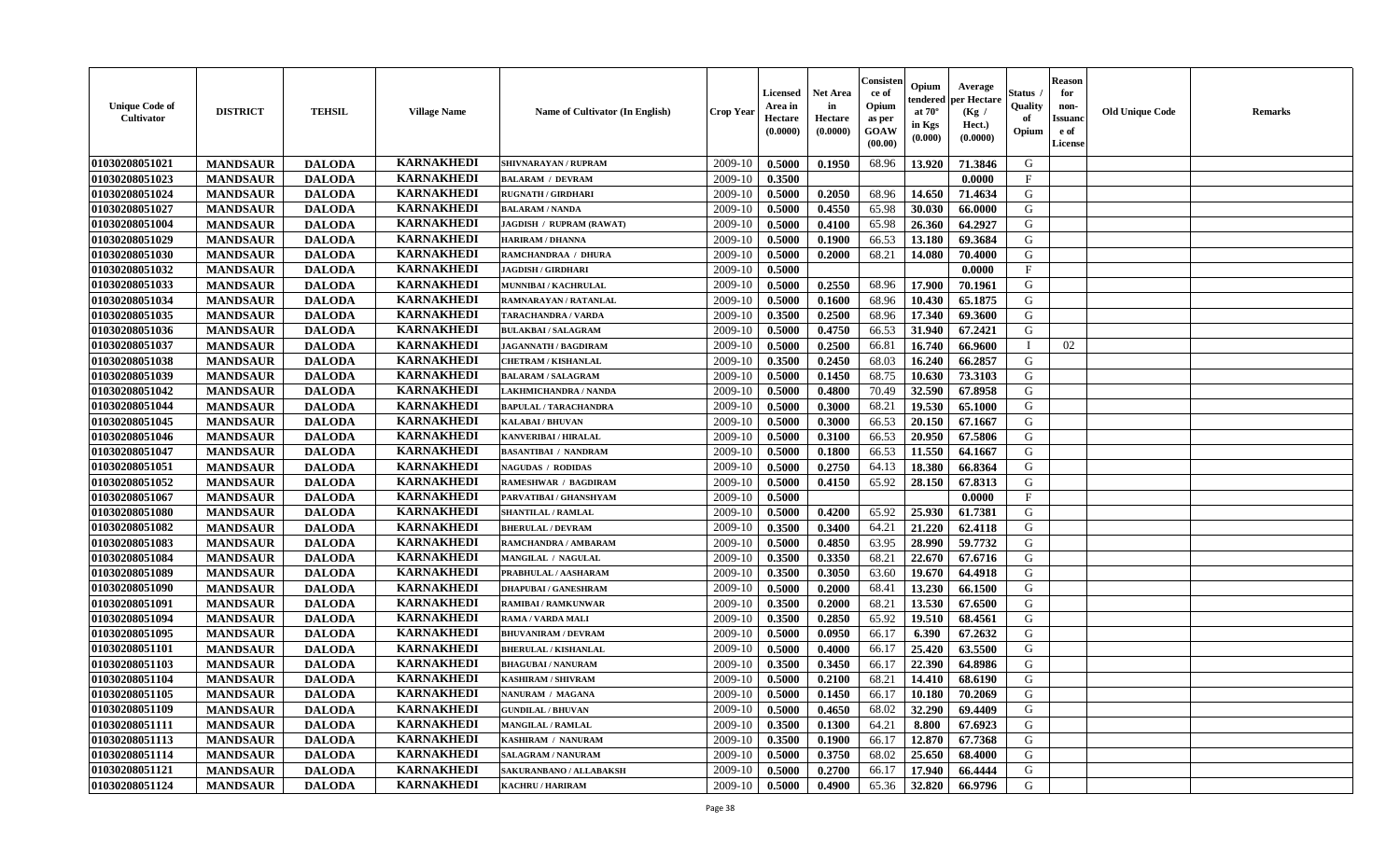| <b>Unique Code of</b><br><b>Cultivator</b> | <b>DISTRICT</b> | <b>TEHSIL</b> | <b>Village Name</b> | Name of Cultivator (In English) | <b>Crop Year</b> | <b>Licensed</b><br>Area in<br>Hectare<br>(0.0000) | <b>Net Area</b><br>in<br>Hectare<br>(0.0000) | Consisteı<br>ce of<br>Opium<br>as per<br>GOAW<br>(00.00) | Opium<br>endered<br>at $70^\circ$<br>in Kgs<br>(0.000) | Average<br>per Hectare<br>(Kg /<br>Hect.)<br>(0.0000) | Status<br>Quality<br>of<br>Opium | <b>Reason</b><br>for<br>non-<br><b>Issuand</b><br>e of<br>License | <b>Old Unique Code</b> | <b>Remarks</b> |
|--------------------------------------------|-----------------|---------------|---------------------|---------------------------------|------------------|---------------------------------------------------|----------------------------------------------|----------------------------------------------------------|--------------------------------------------------------|-------------------------------------------------------|----------------------------------|-------------------------------------------------------------------|------------------------|----------------|
| 01030208051127                             | <b>MANDSAUR</b> | <b>DALODA</b> | <b>KARNAKHEDI</b>   | <b>DEVRAM / NANURAM</b>         | 2009-10          | 0.5000                                            | 0.2500                                       | 65.92                                                    | 17.720                                                 | 70.8800                                               | G                                |                                                                   |                        |                |
| 01030208051128                             | <b>MANDSAUR</b> | <b>DALODA</b> | <b>KARNAKHEDI</b>   | KACHRU / BHUWAN                 | 2009-10          | 0.5000                                            | 0.3850                                       | 68.02                                                    | 24.730                                                 | 64.2338                                               | G                                |                                                                   |                        |                |
| 01030208051135                             | <b>MANDSAUR</b> | <b>DALODA</b> | <b>KARNAKHEDI</b>   | <b>TULSIBAI / BHERU</b>         | 2009-10          | 0.5000                                            | 0.2900                                       | 60.69                                                    | 17.760                                                 | 61.2414                                               | G                                |                                                                   |                        |                |
| 01030208051138                             | <b>MANDSAUR</b> | <b>DALODA</b> | <b>KARNAKHEDI</b>   | KANHAIYALAL / NANDRAM           | 2009-10          | 0.3500                                            | 0.1100                                       | 68.02                                                    | 7.660                                                  | 69.6364                                               | G                                |                                                                   |                        |                |
| 01030208051141                             | <b>MANDSAUR</b> | <b>DALODA</b> | <b>KARNAKHEDI</b>   | RADHESHYAM / SAGU JI            | 2009-10          | 0.5000                                            | 0.3600                                       | 65.36                                                    | 23.820                                                 | 66.1667                                               | G                                |                                                                   |                        |                |
| 01030208051143                             | <b>MANDSAUR</b> | <b>DALODA</b> | <b>KARNAKHEDI</b>   | RAMDAYAL / SURATRAM             | 2009-10          | 0.3500                                            | 0.2400                                       | 68.14                                                    | 16.990                                                 | 70.7917                                               | G                                |                                                                   |                        |                |
| 01030208051144                             | <b>MANDSAUR</b> | <b>DALODA</b> | <b>KARNAKHEDI</b>   | <b>BADRILAL / RAMLAL</b>        | 2009-10          | 0.5000                                            | 0.1950                                       | 65.92                                                    | 12.360                                                 | 63.3846                                               | G                                |                                                                   |                        |                |
| 01030208051146                             | <b>MANDSAUR</b> | <b>DALODA</b> | <b>KARNAKHEDI</b>   | RAGHUNATH / MANGILAL            | 2009-10          | 0.3500                                            | 0.1450                                       | 64.21                                                    | 9.950                                                  | 68.6207                                               | G                                |                                                                   |                        |                |
| 01030208051148                             | <b>MANDSAUR</b> | <b>DALODA</b> | <b>KARNAKHEDI</b>   | KACHRULAL / GANESHRAM           | 2009-10          | 0.5000                                            | 0.1900                                       | 68.26                                                    | 13.000                                                 | 68.4211                                               | G                                |                                                                   |                        |                |
| 01030208051149                             | <b>MANDSAUR</b> | <b>DALODA</b> | <b>KARNAKHEDI</b>   | RAMKUNWARBAI / GORDHANLAL       | 2009-10          | 0.5000                                            | 0.2100                                       | 68.26                                                    | 14.230                                                 | 67.7619                                               | G                                |                                                                   |                        |                |
| 01030208051153                             | <b>MANDSAUR</b> | <b>DALODA</b> | <b>KARNAKHEDI</b>   | KANWARLAL / NAGULAL             | 2009-10          | 0.3500                                            | 0.2000                                       | 64.21                                                    | 12.490                                                 | 62.4500                                               | $\mathbf G$                      |                                                                   |                        |                |
| 01030208051154                             | <b>MANDSAUR</b> | <b>DALODA</b> | <b>KARNAKHEDI</b>   | <b>NAGULAL / RAMCHANDRA</b>     | 2009-10          | 0.5000                                            | 0.3250                                       | 65.36                                                    | 21.810                                                 | 67.1077                                               | G                                |                                                                   |                        |                |
| 01030208051155                             | <b>MANDSAUR</b> | <b>DALODA</b> | <b>KARNAKHEDI</b>   | <b>NAGU / KESHURAM</b>          | 2009-10          | 0.5000                                            | 0.3750                                       | 64.21                                                    | 24.380                                                 | 65.0133                                               | G                                |                                                                   |                        |                |
| 01030208051156                             | <b>MANDSAUR</b> | <b>DALODA</b> | <b>KARNAKHEDI</b>   | <b>BAPULAL / SALAGRAM</b>       | 2009-10          | 0.3500                                            | 0.3350                                       | 63.87                                                    | 21.570                                                 | 64.3881                                               | G                                |                                                                   |                        |                |
| 01030208051157                             | <b>MANDSAUR</b> | <b>DALODA</b> | <b>KARNAKHEDI</b>   | <b>JAGDISH / KACHRU</b>         | 2009-10          | 0.5000                                            | 0.0700                                       | 67.44                                                    | 4.830                                                  | 69.0000                                               | G                                |                                                                   |                        |                |
| 01030208051159                             | <b>MANDSAUR</b> | <b>DALODA</b> | <b>KARNAKHEDI</b>   | <b>BALARAM / CHUNNILAL</b>      | 2009-10          | 0.5000                                            | 0.1800                                       | 68.26                                                    | 12.150                                                 | 67.5000                                               | G                                |                                                                   |                        |                |
| 01030208051160                             | <b>MANDSAUR</b> | <b>DALODA</b> | <b>KARNAKHEDI</b>   | FULKUNWARBAI / BHERULAL         | 2009-10          | 0.5000                                            | 0.2000                                       | 64.15                                                    | 12.760                                                 | 63.8000                                               | G                                |                                                                   |                        |                |
| 01030208051164                             | <b>MANDSAUR</b> | <b>DALODA</b> | <b>KARNAKHEDI</b>   | <b>MOHANLAL / DOLATRAM</b>      | 2009-10          | 0.5000                                            | 0.5000                                       | 65.36                                                    | 33.200                                                 | 66.4000                                               | G                                |                                                                   |                        |                |
| 01030208051166                             | <b>MANDSAUR</b> | <b>DALODA</b> | <b>KARNAKHEDI</b>   | RAJAMAL / PANNALAL              | 2009-10          | 0.5000                                            | 0.2450                                       | 65.17                                                    | 16.260                                                 | 66.3673                                               | G                                |                                                                   |                        |                |
| 01030208051167                             | <b>MANDSAUR</b> | <b>DALODA</b> | <b>KARNAKHEDI</b>   | <b>RAMLAL / BHERULAL</b>        | 2009-10          | 0.5000                                            | 0.3050                                       | 63.76                                                    | 19.810                                                 | 64.9508                                               | G                                |                                                                   |                        |                |
| 01030208051054                             | <b>MANDSAUR</b> | <b>DALODA</b> | <b>KARNAKHEDI</b>   | <b>SHANKARLAL / NATHU</b>       | 2009-10          | 0.5000                                            | 0.2150                                       | 63.87                                                    | 14.030                                                 | 65.2558                                               | G                                |                                                                   |                        |                |
| 01030208051008                             | <b>MANDSAUR</b> | <b>DALODA</b> | <b>KARNAKHEDI</b>   | <b>DASHRATH / AMRITRAM</b>      | 2009-10          | 0.3500                                            | 0.0950                                       | 68.04                                                    | 6.680                                                  | 70.3158                                               | G                                |                                                                   |                        |                |
| 01030208051019                             | <b>MANDSAUR</b> | <b>DALODA</b> | <b>KARNAKHEDI</b>   | <b>BHUVANIRAM / RAMESHVAR</b>   | 2009-10          | 0.3500                                            | 0.2200                                       | 68.26                                                    | 15.350                                                 | 69.7727                                               | G                                |                                                                   |                        |                |
| 01030208051063                             | <b>MANDSAUR</b> | <b>DALODA</b> | <b>KARNAKHEDI</b>   | <b>BHUWANIBAI / HIRALAL</b>     | 2009-10          | 0.5000                                            | 0.4800                                       | 63.87                                                    | 28.660                                                 | 59.7083                                               | G                                |                                                                   |                        |                |
| 01030208051078                             | <b>MANDSAUR</b> | <b>DALODA</b> | <b>KARNAKHEDI</b>   | <b>SUKHIBAI / JANKIDAS</b>      | 2009-10          | 0.3500                                            | 0.2500                                       | 64.48                                                    | 15.830                                                 | 63.3200                                               | G                                |                                                                   |                        |                |
| 01030208051086                             | <b>MANDSAUR</b> | <b>DALODA</b> | <b>KARNAKHEDI</b>   | RADHESHYAM / NANURAM            | 2009-10          | 0.3500                                            | 0.2950                                       | 63.50                                                    | 18.580                                                 | 62.9831                                               | $\mathbf{I}$                     | 02                                                                |                        |                |
| 01030208051096                             | <b>MANDSAUR</b> | <b>DALODA</b> | <b>KARNAKHEDI</b>   | <b>BHERULAL / BAGDIRAM</b>      | 2009-10          | 0.5000                                            | 0.3550                                       | 64.48                                                    | 23.420                                                 | 65.9718                                               | G                                |                                                                   |                        |                |
| 01030208051106                             | <b>MANDSAUR</b> | <b>DALODA</b> | <b>KARNAKHEDI</b>   | SHANTIBAI / SAJJANRAM           | 2009-10          | 0.5000                                            | 0.3050                                       | 64.48                                                    | 20.170                                                 | 66.1311                                               | G                                |                                                                   |                        |                |
| 01030208051110                             | <b>MANDSAUR</b> | <b>DALODA</b> | <b>KARNAKHEDI</b>   | <b>KISHAN / KESHURAM</b>        | 2009-10          | 0.5000                                            | 0.3050                                       | 63.87                                                    | 19.090                                                 | 62.5902                                               | G                                |                                                                   |                        |                |
| 01030208051116                             | <b>MANDSAUR</b> | <b>DALODA</b> | <b>KARNAKHEDI</b>   | <b>BAGDIRAM / NANDA DHOBI</b>   | 2009-10          | 0.5000                                            | 0.1500                                       | 70.49                                                    | 10.740                                                 | 71.6000                                               | G                                |                                                                   |                        |                |
| 01030208051122                             | <b>MANDSAUR</b> | <b>DALODA</b> | <b>KARNAKHEDI</b>   | RAMA / NANDA                    | 2009-10          | 0.3500                                            | 0.1850                                       | 59.42                                                    | 10.560                                                 | 57.0811                                               | ${\bf G}$                        |                                                                   |                        |                |
| 01030208051130                             | <b>MANDSAUR</b> | <b>DALODA</b> | <b>KARNAKHEDI</b>   | NANDRAM / JAGANNATH             | 2009-10          | 0.5000                                            | 0.2900                                       | 65.56                                                    | 18.600                                                 | 64.1379                                               | G                                |                                                                   |                        |                |
| 01030208051133                             | <b>MANDSAUR</b> | <b>DALODA</b> | <b>KARNAKHEDI</b>   | <b>MANNALAL / NANDA</b>         | 2009-10          | 0.5000                                            | 0.1900                                       | 64.93                                                    | 12.820                                                 | 67.4737                                               | G                                |                                                                   |                        |                |
| 01030208051134                             | <b>MANDSAUR</b> | <b>DALODA</b> | <b>KARNAKHEDI</b>   | <b>SAJJANBAI / GAUTAM</b>       | 2009-10          | 0.3500                                            | 0.3500                                       | 64.48                                                    | 22.740                                                 | 64.9714                                               | G                                |                                                                   |                        |                |
| 01030208051139                             | <b>MANDSAUR</b> | <b>DALODA</b> | <b>KARNAKHEDI</b>   | KISHANLAL / NATHULAL            | 2009-10          | 0.3500                                            |                                              |                                                          |                                                        | 0.0000                                                | $\mathbf{F}$                     |                                                                   |                        |                |
| 01030208051147                             | <b>MANDSAUR</b> | <b>DALODA</b> | <b>KARNAKHEDI</b>   | <b>DEVRAM / NANDRAM</b>         | 2009-10          | 0.3500                                            | 0.3100                                       | 63.87                                                    | 17.970                                                 | 57.9677                                               | G                                |                                                                   |                        |                |
| 01030208051108                             | <b>MANDSAUR</b> | <b>DALODA</b> | <b>KARNAKHEDI</b>   | <b>RAMCHANDRA / MAGAN</b>       | 2009-10          | 0.3500                                            | 0.1800                                       | 64.48                                                    | 11.970                                                 | 66.5000                                               | G                                |                                                                   |                        |                |
| 01030208051075                             | <b>MANDSAUR</b> | <b>DALODA</b> | <b>KARNAKHEDI</b>   | <b>BHAGATRAM / SHAVRAM</b>      | 2009-10          | 0.3500                                            | 0.1000                                       | 64.02                                                    | 6.350                                                  | 63.5000                                               | G                                |                                                                   |                        |                |
| 01030208051013                             | <b>MANDSAUR</b> | <b>DALODA</b> | <b>KARNAKHEDI</b>   | <b>GOPAL / RAMNARAYAN</b>       | 2009-10          | 0.3500                                            | 0.2450                                       | 64.38                                                    | 15.320                                                 | 62.5306                                               | G                                |                                                                   |                        |                |
| 01030208051015                             | <b>MANDSAUR</b> | <b>DALODA</b> | <b>KARNAKHEDI</b>   | <b>ONKARLAL / PANNALAL</b>      | 2009-10          | 0.3500                                            | 0.2850                                       | 64.02                                                    | 17.620                                                 | 61.8246                                               | G                                |                                                                   |                        |                |
| 01030208051040                             | <b>MANDSAUR</b> | <b>DALODA</b> | <b>KARNAKHEDI</b>   | <b>RUPRAM / BAGDIRAM</b>        | 2009-10          | 0.3500                                            | 0.2500                                       | 66.78                                                    | 16.510                                                 | 66.0400                                               | G                                |                                                                   |                        |                |
| 01030208051059                             | <b>MANDSAUR</b> | <b>DALODA</b> | <b>KARNAKHEDI</b>   | MANGILAL / RAM                  | 2009-10          | 0.5000                                            | 0.2600                                       | 64.02                                                    | 15.780                                                 | 60.6923                                               | G                                |                                                                   |                        |                |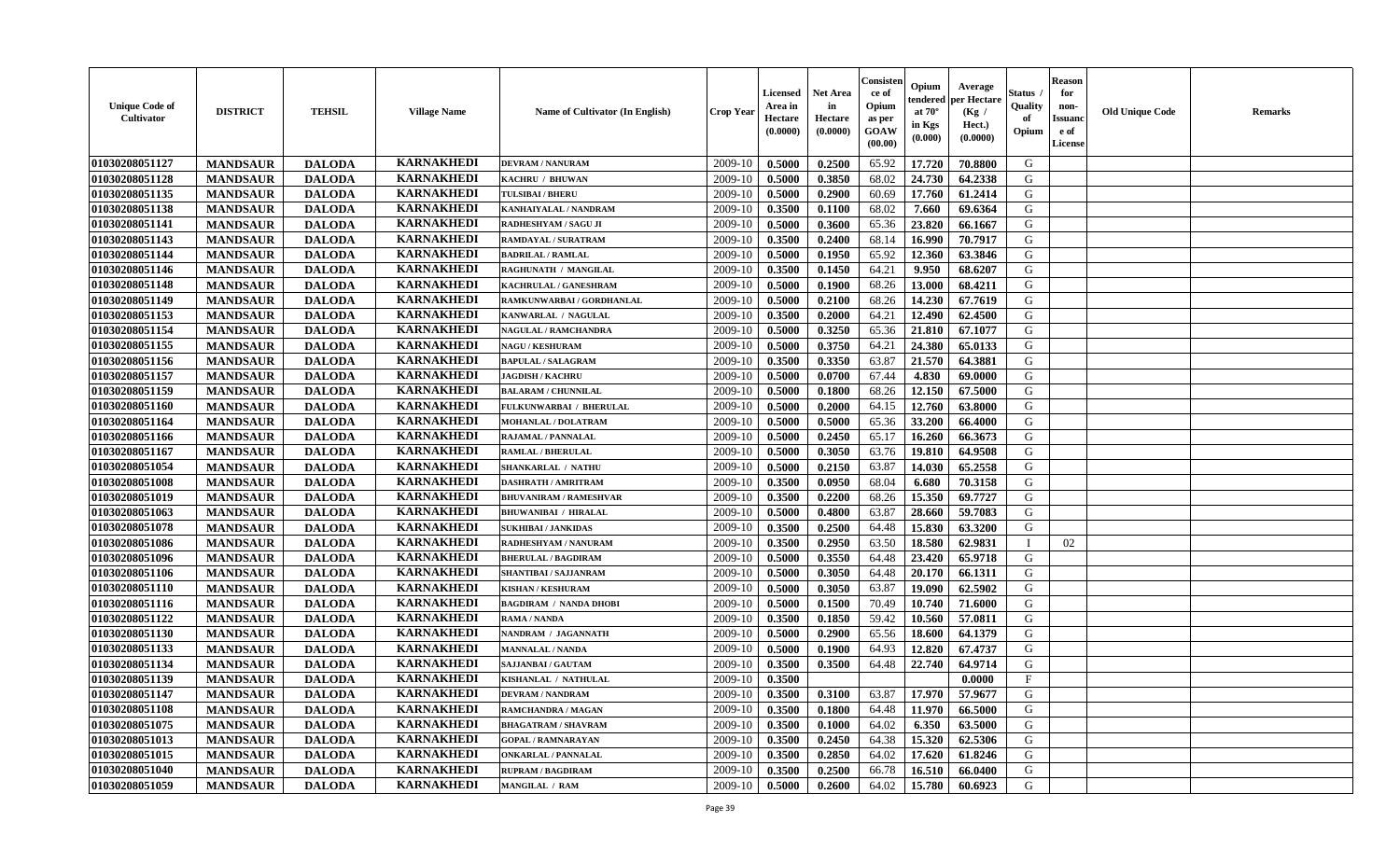| <b>Unique Code of</b><br>Cultivator | <b>DISTRICT</b> | <b>TEHSIL</b>   | <b>Village Name</b>    | Name of Cultivator (In English) | Crop Year | Licensed<br>Area in<br>Hectare<br>(0.0000) | Net Area<br>in<br>Hectare<br>(0.0000) | Consisten<br>ce of<br>Opium<br>as per<br><b>GOAW</b><br>(00.00) | Opium<br>endered<br>at $70^\circ$<br>in Kgs<br>$(\mathbf{0.000})$ | Average<br>per Hectaro<br>(Kg /<br>Hect.)<br>(0.0000) | Status<br>Quality<br>Opium | <b>Reason</b><br>for<br>non-<br><b>Issuanc</b><br>e of<br><b>License</b> | <b>Old Unique Code</b> | Remarks |
|-------------------------------------|-----------------|-----------------|------------------------|---------------------------------|-----------|--------------------------------------------|---------------------------------------|-----------------------------------------------------------------|-------------------------------------------------------------------|-------------------------------------------------------|----------------------------|--------------------------------------------------------------------------|------------------------|---------|
| 01030208051169                      | <b>MANDSAUR</b> | <b>DALODA</b>   | <b>KARNAKHEDI</b>      | <b>BHAGATRAM / MAGNIRAM</b>     | 2009-10   | 0.5000                                     | 0.1350                                | 59.13                                                           | 8.200                                                             | 60.7407                                               | G                          |                                                                          |                        |         |
| 01030208051085                      | <b>MANDSAUR</b> | <b>DALODA</b>   | <b>KARNAKHEDI</b>      | <b>BHERULAL / SUKHLAL</b>       | 2009-10   | 0.5000                                     | 0.4000                                | 66.78                                                           | 25.620                                                            | 64.0500                                               | G                          |                                                                          |                        |         |
| 01030208051068                      | <b>MANDSAUR</b> | <b>DALODA</b>   | <b>KARNAKHEDI</b>      | <b>RAMESHVAR / NANDA</b>        | 2009-10   | 0.3500                                     | 0.2750                                | 69.16                                                           | 18.310                                                            | 66.5818                                               | G                          |                                                                          |                        |         |
| 01030208051020                      | <b>MANDSAUR</b> | <b>DALODA</b>   | <b>KARNAKHEDI</b>      | PUSHKAR / GANPATLAL             | 2009-10   | 0.5000                                     | 0.4200                                | 64.02                                                           | 27.190                                                            | 64.7381                                               | G                          |                                                                          |                        |         |
| 01030208051026                      | <b>MANDSAUR</b> | <b>DALODA</b>   | <b>KARNAKHEDI</b>      | RAMESHVAR / RUPRAM DHARIWAL     | 2009-10   | 0.2500                                     | 0.1450                                | 67.33                                                           | 9.960                                                             | 68.6897                                               | G                          |                                                                          |                        |         |
| 01030208051031                      | <b>MANDSAUR</b> | <b>DALODA</b>   | <b>KARNAKHEDI</b>      | <b>KACHRU / PANNALAL TELI</b>   | 2009-10   | 0.2500                                     | 0.1500                                | 69.16                                                           | 10.290                                                            | 68.6000                                               | G                          |                                                                          |                        |         |
| 01030208051049                      | <b>MANDSAUR</b> | <b>DALODA</b>   | <b>KARNAKHEDI</b>      | DEVRAM / BAGDIRAM (GAYARI)      | 2009-10   | 0.2500                                     | 0.2500                                | 66.78                                                           | 16.730                                                            | 66.9200                                               | G                          |                                                                          |                        |         |
| 01030208051088                      | <b>MANDSAUR</b> | <b>DALODA</b>   | <b>KARNAKHEDI</b>      | SHIVNARAYAN / KANCHANBAI        | 2009-10   | 0.2500                                     | 0.2100                                | 66.78                                                           | 15.330                                                            | 73.0000                                               | G                          |                                                                          |                        |         |
| 01030208051012                      | <b>MANDSAUR</b> | <b>DALODA</b>   | <b>KARNAKHEDI</b>      | <b>BALARAM / NANDA TELI</b>     | 2009-10   | 0.2500                                     | 0.2150                                | 65.89                                                           | 14.530                                                            | 67.5814                                               | G                          |                                                                          |                        |         |
| 01030208051048                      | <b>MANDSAUR</b> | <b>DALODA</b>   | <b>KARNAKHEDI</b>      | <b>SUKHDEV JAYKISHAN</b>        | 2009-10   | 0.2500                                     | 0.2300                                | 63.48                                                           | 15.010                                                            | 65.2609                                               | G                          |                                                                          |                        |         |
| 01030208051057                      | <b>MANDSAUR</b> | <b>DALODA</b>   | <b>KARNAKHEDI</b>      | <b>HIRALAL / PARATHA</b>        | 2009-10   | 0.2500                                     | 0.2400                                | 65.89                                                           | 16.240                                                            | 67.6667                                               | G                          |                                                                          |                        |         |
| 01030208051073                      | <b>MANDSAUR</b> | <b>DALODA</b>   | <b>KARNAKHEDI</b>      | <b>KANCHANBAI / BHERULAL</b>    | 2009-10   | 0.2500                                     | 0.2300                                | 64.02                                                           | 13.610                                                            | 59.1739                                               | G                          |                                                                          |                        |         |
| 01030208051126                      | <b>MANDSAUR</b> | <b>DALODA</b>   | <b>KARNAKHEDI</b>      | KANVARLAL / KASHIRAM            | 2009-10   | 0.2500                                     | 0.2400                                | 65.89                                                           | 16.410                                                            | 68.3750                                               | G                          |                                                                          |                        |         |
| 01030208051058                      | <b>MANDSAUR</b> | <b>DALODA</b>   | <b>KARNAKHEDI</b>      | <b>BAPULAL / ONKAR</b>          | 2009-10   | 0.2500                                     | 0.1300                                | 65.89                                                           | 8.710                                                             | 67.0000                                               | ${\bf G}$                  |                                                                          |                        |         |
| 01030208051117                      | <b>MANDSAUR</b> | <b>DALODA</b>   | <b>KARNAKHEDI</b>      | RAMKANYABAI / RADHESHYAM        | 2009-10   | 0.2500                                     | 0.1900                                | 70.33                                                           | 13.680                                                            | 72.0000                                               | G                          |                                                                          |                        |         |
| 01030208051107                      | <b>MANDSAUR</b> | <b>DALODA</b>   | <b>KARNAKHEDI</b>      | RAMLAL / KASHIRAM               | 2009-10   | 0.3500                                     | 0.2200                                | 69.16                                                           | 14.880                                                            | 67.6364                                               | G                          |                                                                          | 01030207137229         |         |
| 01030207052001                      | <b>MANDSAUR</b> | <b>MANDSAUR</b> | KHAJURI BADALYA        | MANGILAL / BHERA                | 2009-10   | 0.3500                                     | 0.3050                                | 54.46                                                           | 16.910                                                            | 55.4426                                               | G                          | 04                                                                       |                        |         |
| 01030207052006                      | <b>MANDSAUR</b> | <b>MANDSAUR</b> | <b>KHAJURI BADALYA</b> | PANNALAL / MODIRAM              | 2009-10   | 0.5000                                     | 0.2900                                | 62.33                                                           | 18.230                                                            | 62.8621                                               | G                          |                                                                          |                        |         |
| 01030207052008                      | <b>MANDSAUR</b> | <b>MANDSAUR</b> | <b>KHAJURI BADALYA</b> | AKSHMINARAYAN / PYARCHANDRA     | 2009-10   | 0.5000                                     |                                       |                                                                 |                                                                   | 0.0000                                                | F                          |                                                                          |                        |         |
| 01030207052009                      | <b>MANDSAUR</b> | <b>MANDSAUR</b> | KHAJURI BADALYA        | RUKAMANABAI / GHASI             | 2009-10   | 0.2500                                     |                                       |                                                                 |                                                                   | 0.0000                                                | F                          |                                                                          |                        |         |
| 01030207052017                      | <b>MANDSAUR</b> | <b>MANDSAUR</b> | KHAJURI BADALYA        | <b>KHAJU / PIRU</b>             | 2009-10   | 0.3500                                     |                                       |                                                                 |                                                                   | 0.0000                                                | $\mathbf F$                |                                                                          |                        |         |
| 01030207052030                      | <b>MANDSAUR</b> | <b>MANDSAUR</b> | KHAJURI BADALYA        | SAGA / DEVA JI                  | 2009-10   | 0.3500                                     |                                       |                                                                 |                                                                   | 0.0000                                                | $\mathbf F$                |                                                                          |                        |         |
| 01030207052039                      | <b>MANDSAUR</b> | <b>MANDSAUR</b> | <b>KHAJURI BADALYA</b> | SALIM / HUSSAIN                 | 2009-10   | 0.5000                                     |                                       |                                                                 |                                                                   | 0.0000                                                | $\mathbf{F}$               |                                                                          |                        |         |
| 01030207052041                      | <b>MANDSAUR</b> | <b>MANDSAUR</b> | KHAJURI BADALYA        | <b>FAKRU / ALLARAKH</b>         | 2009-10   | 0.3500                                     |                                       |                                                                 |                                                                   | 0.0000                                                | $\mathbf F$                | 07                                                                       |                        |         |
| 01030207052049                      | <b>MANDSAUR</b> | <b>MANDSAUR</b> | KHAJURI BADALYA        | PYARIBAI / LALU                 | 2009-10   | 0.5000                                     |                                       |                                                                 |                                                                   | 0.0000                                                | $\mathbf{F}$               |                                                                          |                        |         |
| 01030207052018                      | <b>MANDSAUR</b> | <b>MANDSAUR</b> | KHAJURI BADALYA        | <b>BHERULAL / PANNALAL</b>      | 2009-10   | 0.2500                                     | 0.2550                                | 54.46                                                           | 13.750                                                            | 53.9216                                               | G                          | 04                                                                       |                        |         |
| 01030207052026                      | <b>MANDSAUR</b> | <b>MANDSAUR</b> | KHAJURI BADALYA        | <b>BADAMBAI / NATHU</b>         | 2009-10   | 0.2500                                     |                                       |                                                                 |                                                                   | 0.0000                                                | F                          |                                                                          |                        |         |
| 01030207052010                      | <b>MANDSAUR</b> | <b>MANDSAUR</b> | <b>KHAJURI BADALYA</b> | GAFUR / PIRU                    | 2009-10   | 0.2500                                     |                                       |                                                                 |                                                                   | 0.0000                                                | $\mathbf{F}$               |                                                                          |                        |         |
| 01030207052042                      | <b>MANDSAUR</b> | <b>MANDSAUR</b> | KHAJURI BADALYA        | AFSARSHAH / YASINSHAH           | 2009-10   | 0.2500                                     |                                       |                                                                 |                                                                   | 0.0000                                                | $\mathbf{F}$               |                                                                          |                        |         |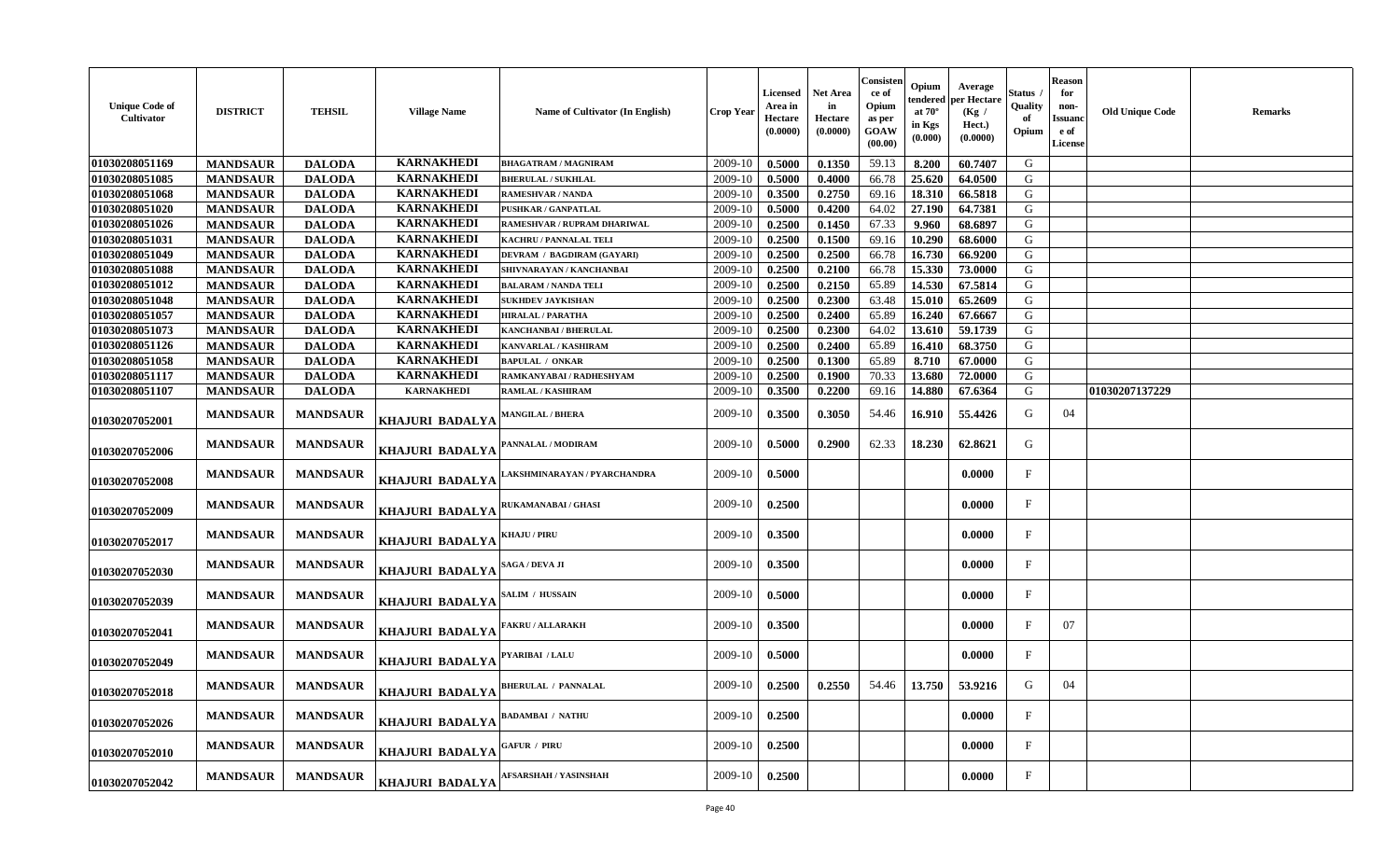| <b>Unique Code of</b><br><b>Cultivator</b> | <b>DISTRICT</b> | <b>TEHSIL</b>   | <b>Village Name</b> | Name of Cultivator (In English)    | <b>Crop Year</b> | Licensed<br>Area in<br>Hectare<br>(0.0000) | <b>Net Area</b><br>in<br>Hectare<br>(0.0000) | Consisteı<br>ce of<br>Opium<br>as per<br>GOAW<br>(00.00) | Opium<br>endered<br>at $70^\circ$<br>in Kgs<br>(0.000) | Average<br>per Hectare<br>(Kg /<br>Hect.)<br>(0.0000) | Status<br>Quality<br>of<br>Opium | <b>Reason</b><br>for<br>non-<br>Issuano<br>e of<br>License | <b>Old Unique Code</b> | <b>Remarks</b>       |
|--------------------------------------------|-----------------|-----------------|---------------------|------------------------------------|------------------|--------------------------------------------|----------------------------------------------|----------------------------------------------------------|--------------------------------------------------------|-------------------------------------------------------|----------------------------------|------------------------------------------------------------|------------------------|----------------------|
| 01030208054026                             | <b>MANDSAUR</b> | <b>DALODA</b>   | <b>MANGROLA</b>     | PREMSINGH / PRATAPSINGH            | 2009-10          | 0.2500                                     |                                              |                                                          |                                                        | 0.0000                                                | $\mathbf{F}$                     |                                                            |                        |                      |
| 01030208054001                             | <b>MANDSAUR</b> | <b>DALODA</b>   | <b>MANGROLA</b>     | <b>AMARSINGH / UKARSINGH</b>       | 2009-10          | 0.3500                                     | 0.1100                                       | 67.77                                                    | 7.170                                                  | 65.1818                                               | G                                |                                                            |                        |                      |
| 01030208054003                             | <b>MANDSAUR</b> | <b>DALODA</b>   | <b>MANGROLA</b>     | <b>JAGDISH / KESHURAM</b>          | 2009-10          | 0.5000                                     | 0.4800                                       | 67.77                                                    | 32.130                                                 | 66.9375                                               | G                                |                                                            |                        |                      |
| 01030208054005                             | <b>MANDSAUR</b> | <b>DALODA</b>   | <b>MANGROLA</b>     | <b>KASHIRAM / BHERA</b>            | 2009-10          | 0.5000                                     | 0.2450                                       | 64.81                                                    | 15.800                                                 | 64.4898                                               | G                                |                                                            |                        |                      |
| 01030208054008                             | <b>MANDSAUR</b> | <b>DALODA</b>   | <b>MANGROLA</b>     | <b>SHIVRAM / NANURAM</b>           | 2009-10          | 0.5000                                     | 0.2100                                       | 62.91                                                    | 12.540                                                 | 59.7143                                               | G                                |                                                            |                        |                      |
| 01030208054012                             | <b>MANDSAUR</b> | <b>DALODA</b>   | <b>MANGROLA</b>     | <b>BHANWARSINGH / ARJUNSINGH</b>   | 2009-10          | 0.3500                                     | 0.2900                                       | 59.86                                                    | 17.800                                                 | 61.3793                                               | G                                |                                                            |                        |                      |
| 01030208054013                             | <b>MANDSAUR</b> | <b>DALODA</b>   | <b>MANGROLA</b>     | <b>KACHRULAL / BHANVARLAL</b>      | 2009-10          | 0.5000                                     | 0.3000                                       | 66.08                                                    | 19.560                                                 | 65.2000                                               | G                                |                                                            |                        |                      |
| 01030208054014                             | <b>MANDSAUR</b> | <b>DALODA</b>   | <b>MANGROLA</b>     | <b>RAMA / KISHAN</b>               | 2009-10          | 0.5000                                     | 0.4000                                       | 62.91                                                    | 25.610                                                 | 64.0250                                               | G                                |                                                            |                        |                      |
| 01030208054019                             | <b>MANDSAUR</b> | <b>DALODA</b>   | <b>MANGROLA</b>     | <b>BASNTILAL / VENIRAM</b>         | 2009-10          | 0.2500                                     |                                              |                                                          |                                                        | 0.0000                                                | $\mathbf{F}$                     |                                                            |                        |                      |
| 01030208054020                             | <b>MANDSAUR</b> | <b>DALODA</b>   | <b>MANGROLA</b>     | <b>MIRABAI/KANWARLAL</b>           | 2009-10          | 0.3500                                     | 0.2450                                       | 64.81                                                    | 16.070                                                 | 65.5918                                               | G                                |                                                            |                        |                      |
| 01030208054029                             | <b>MANDSAUR</b> | <b>DALODA</b>   | <b>MANGROLA</b>     | <b>GANESHRAM / BHAGVAN</b>         | 2009-10          | 0.3500                                     | 0.1100                                       | 63.85                                                    | 7.070                                                  | 64.2727                                               | $\mathbf G$                      |                                                            |                        |                      |
| 01030208054030                             | <b>MANDSAUR</b> | <b>DALODA</b>   | <b>MANGROLA</b>     | KACHRULAL / SHIVLAL                | 2009-10          | 0.3500                                     | 0.2000                                       | 63.85                                                    | 11.460                                                 | 57.3000                                               | G                                |                                                            |                        |                      |
| 01030208054031                             | <b>MANDSAUR</b> | <b>DALODA</b>   | <b>MANGROLA</b>     | <b>CHAMPABAI/MULCHANDRA</b>        | 2009-10          | 0.5000                                     | 0.2050                                       | 63.85                                                    | 13.500                                                 | 65.8537                                               | G                                |                                                            |                        |                      |
| 01030208054048                             | <b>MANDSAUR</b> | <b>DALODA</b>   | <b>MANGROLA</b>     | <b>MAINABAI/MANNALAL</b>           | 2009-10          | 0.5000                                     | 0.3050                                       | 62.68                                                    | 18.960                                                 | 62.1639                                               | G                                |                                                            |                        |                      |
| 01030208054049                             | <b>MANDSAUR</b> | <b>DALODA</b>   | <b>MANGROLA</b>     | GOTAMLAL / CHATARBHUJ              | 2009-10          | 0.5000                                     |                                              |                                                          |                                                        | 0.0000                                                | $\mathbf{F}$                     |                                                            |                        |                      |
| 01030208054035                             | <b>MANDSAUR</b> | <b>DALODA</b>   | <b>MANGROLA</b>     | <b>HIRALAL / DEVRAM</b>            | 2009-10          | 0.5000                                     | 0.1500                                       | 64.96                                                    | 9.890                                                  | 65.9333                                               | G                                |                                                            |                        |                      |
| 01030208054011                             | <b>MANDSAUR</b> | <b>DALODA</b>   | <b>MANGROLA</b>     | <b>KASHIBAI / HIRALAL</b>          | 2009-10          | 0.5000                                     | 0.4750                                       | 62.66                                                    | 28.110                                                 | 59.1789                                               | <sup>1</sup>                     | 02                                                         |                        |                      |
| 01030208054004                             | <b>MANDSAUR</b> | <b>DALODA</b>   | <b>MANGROLA</b>     | AMBALAL / SHOBHARAM                | 2009-10          | 0.3500                                     | 0.0600                                       | 64.96                                                    | 3.650                                                  | 60.8333                                               | G                                |                                                            |                        |                      |
| 01030208054022                             | <b>MANDSAUR</b> | <b>DALODA</b>   | <b>MANGROLA</b>     | <b>BHERU MANNA</b>                 | 2009-10          | 0.2500                                     | 0.1200                                       | 67.29                                                    | 8.080                                                  | 67.3333                                               | G                                |                                                            |                        |                      |
| 01030207055001                             | <b>MANDSAUR</b> | <b>MANDSAUR</b> | <b>MIRZAPURA</b>    | VARDIBAI / MANGILAL                | 2009-10          | 0.3500                                     |                                              |                                                          |                                                        | 0.0000                                                | $\mathbf{F}$                     |                                                            |                        | TRANSFER/BHARDAWAD   |
| 01030207055019                             | <b>MANDSAUR</b> | <b>MANDSAUR</b> | <b>MIRZAPURA</b>    | <b>NAHAR KHA / NATHU KHA</b>       | 2009-10          | 0.3500                                     |                                              |                                                          |                                                        | 0.0000                                                | F                                |                                                            |                        | TRANSFER/BHARDAWAD   |
| 01030207055020                             | <b>MANDSAUR</b> | <b>MANDSAUR</b> | <b>MIRZAPURA</b>    | PIRU / JAMAL                       | 2009-10          | 0.3500                                     |                                              |                                                          |                                                        | 0.0000                                                | $\mathbf{F}$                     | 07                                                         |                        |                      |
| 01030207055021                             | <b>MANDSAUR</b> | <b>MANDSAUR</b> | <b>MIRZAPURA</b>    | NAHARU / PIR MOHAMMAD              | 2009-10          | 0.3500                                     |                                              |                                                          |                                                        | 0.0000                                                | $\mathbf{F}$                     | 07                                                         |                        |                      |
| 01030207055015                             | <b>MANDSAUR</b> | <b>MANDSAUR</b> | <b>MIRZAPURA</b>    | SONIBAI / NANDA                    | 2009-10          | 0.2500                                     |                                              |                                                          |                                                        | 0.0000                                                | $\mathbf{F}$                     |                                                            |                        | <b>TRANSFER/SURI</b> |
| 01030207055014                             | <b>MANDSAUR</b> | <b>MANDSAUR</b> | <b>MIRZAPURA</b>    | <b>KAMLABAI/BAGDIRAM</b>           | 2009-10          | 0.2500                                     | 0.2550                                       | 49.01                                                    | 11.890                                                 | 46.6275                                               | G                                | 04                                                         |                        |                      |
| 01030208057022                             | <b>MANDSAUR</b> | <b>DALODA</b>   | <b>NANDAWATA</b>    | SHANTILAL / BAHADURSINGH           | 2009-10          | 0.5000                                     | 0.1550                                       | 63.52                                                    | 8.530                                                  | 55.0323                                               | G                                | 04                                                         |                        |                      |
| 01030208057002                             | <b>MANDSAUR</b> | <b>DALODA</b>   | <b>NANDAWATA</b>    | <b>BHAGIRATH / VARADA</b>          | 2009-10          | 0.3500                                     | 0.0350                                       | 65.52                                                    | 2.420                                                  | 69.1429                                               | G                                |                                                            |                        |                      |
| 01030208057019                             | <b>MANDSAUR</b> | <b>DALODA</b>   | <b>NANDAWATA</b>    | <b>BALARAM / ONKAR</b>             | 2009-10          | 0.5000                                     | 0.2000                                       | 63.52                                                    | 12.990                                                 | 64.9500                                               | G                                |                                                            |                        |                      |
| 01030208057023                             | <b>MANDSAUR</b> | <b>DALODA</b>   | <b>NANDAWATA</b>    | <b>BHAGVANSINGH / BAHADURSINGH</b> | 2009-10          | 0.3500                                     | 0.1650                                       | 59.41                                                    | 9.420                                                  | 57.0909                                               | G                                |                                                            |                        |                      |
| 01030208057024                             | <b>MANDSAUR</b> | <b>DALODA</b>   | <b>NANDAWATA</b>    | <b>SHAVRAM / VAJERAM</b>           | 2009-10          | 0.3500                                     | 0.2650                                       | 60.29                                                    | 16.260                                                 | 61.3585                                               | G                                |                                                            |                        |                      |
| 01030208057025                             | <b>MANDSAUR</b> | <b>DALODA</b>   | <b>NANDAWATA</b>    | <b>SURAJBAI / MANGILAL</b>         | 2009-10          | 0.2500                                     |                                              |                                                          |                                                        | 0.0000                                                | $\mathbf F$                      |                                                            |                        |                      |
| 01030208057029                             | <b>MANDSAUR</b> | <b>DALODA</b>   | <b>NANDAWATA</b>    | KAMLABAI / LAKSHMINARAYAN          | 2009-10          | 0.5000                                     | 0.2050                                       | 60.29                                                    | 12.280                                                 | 59.9024                                               | G                                |                                                            |                        |                      |
| 01030208057031                             | <b>MANDSAUR</b> | <b>DALODA</b>   | <b>NANDAWATA</b>    | SAMPATBAI / AMRITRAM               | 2009-10          | 0.5000                                     | 0.2050                                       | 65.52                                                    | 13.450                                                 | 65.6098                                               | G                                |                                                            |                        |                      |
| 01030208057036                             | <b>MANDSAUR</b> | <b>DALODA</b>   | <b>NANDAWATA</b>    | FULKUNVAR / RATANLAL               | 2009-10          | 0.3500                                     |                                              |                                                          |                                                        | 0.0000                                                | $\mathbf{F}$                     |                                                            |                        |                      |
| 01030208057037                             | <b>MANDSAUR</b> | <b>DALODA</b>   | <b>NANDAWATA</b>    | <b>KANVERIBAI / RODA</b>           | 2009-10          | 0.3500                                     | 0.1000                                       | 65.52                                                    | 6.900                                                  | 69.0000                                               | G                                |                                                            |                        |                      |
| 01030208057038                             | <b>MANDSAUR</b> | <b>DALODA</b>   | <b>NANDAWATA</b>    | <b>RATANLAL / TULSIRAM</b>         | 2009-10          | 0.3500                                     | 0.1950                                       | 59.46                                                    | 10.720                                                 | 54.9744                                               | G                                | 04                                                         |                        |                      |
| 01030208057042                             | <b>MANDSAUR</b> | <b>DALODA</b>   | <b>NANDAWATA</b>    | <b>BANSHILAL / VARDA</b>           | 2009-10          | 0.5000                                     | 0.2050                                       | 59.41                                                    | 13.050                                                 | 63.6585                                               | G                                |                                                            |                        |                      |
| 01030208057043                             | <b>MANDSAUR</b> | <b>DALODA</b>   | <b>NANDAWATA</b>    | <b>BHAGVANTIBAI / RADHESHYAM</b>   | 2009-10          | 0.5000                                     | 0.1800                                       | 63.52                                                    | 11.460                                                 | 63.6667                                               | G                                |                                                            |                        |                      |
| 01030208057053                             | <b>MANDSAUR</b> | <b>DALODA</b>   | <b>NANDAWATA</b>    | <b>BHERULAL / DHURA JI</b>         | 2009-10          | 0.5000                                     | 0.1500                                       | 63.52                                                    | 9.810                                                  | 65.4000                                               | G                                |                                                            |                        | <b>NAME CHANGE</b>   |
| 01030208057054                             | <b>MANDSAUR</b> | <b>DALODA</b>   | <b>NANDAWATA</b>    | MOHANBAI / RAMLAL                  | 2009-10          | 0.3500                                     | 0.1000                                       | 60.29                                                    | 6.060                                                  | 60.6000                                               | G                                |                                                            |                        |                      |
| 01030208057055                             | <b>MANDSAUR</b> | <b>DALODA</b>   | <b>NANDAWATA</b>    | LAKSHMINARAYAN / AMBARAM           | 2009-10          | 0.2500                                     |                                              |                                                          |                                                        | 0.0000                                                | $\mathbf{F}$                     |                                                            |                        |                      |
| 01030208057062                             | <b>MANDSAUR</b> | <b>DALODA</b>   | <b>NANDAWATA</b>    | <b>RATANBAI/BHERULAL</b>           | 2009-10          | 0.5000                                     | 0.3550                                       | 60.29                                                    | 19.660                                                 | 55.3803                                               | G                                | 04                                                         |                        |                      |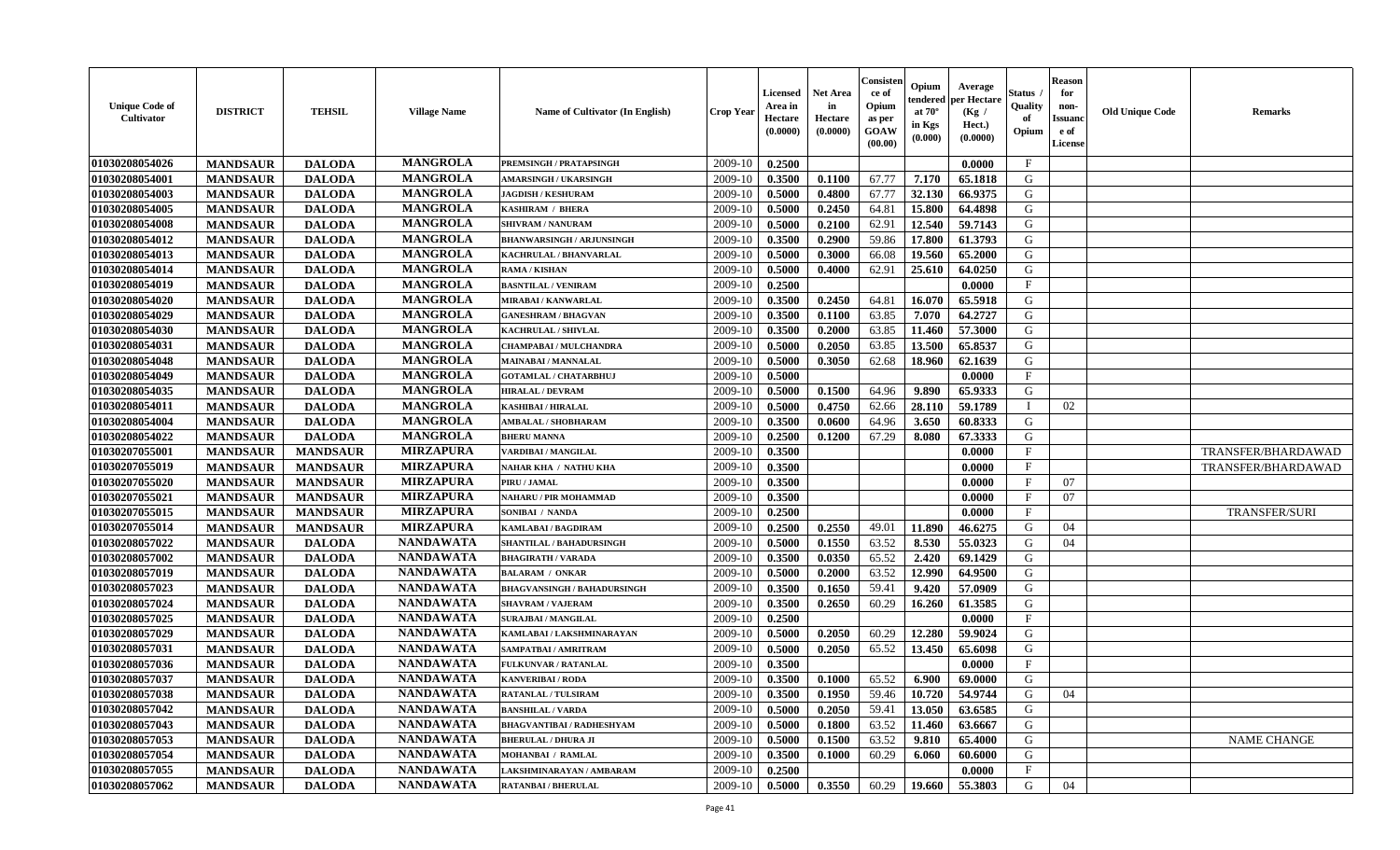| <b>Unique Code of</b><br><b>Cultivator</b> | <b>DISTRICT</b> | <b>TEHSIL</b> | <b>Village Name</b> | Name of Cultivator (In English)   | <b>Crop Year</b> | <b>Licensed</b><br>Area in<br>Hectare<br>(0.0000) | <b>Net Area</b><br>in<br>Hectare<br>(0.0000) | Consisteı<br>ce of<br>Opium<br>as per<br><b>GOAW</b><br>(00.00) | Opium<br>endered<br>at $70^\circ$<br>in Kgs<br>$(\mathbf{0.000})$ | Average<br>per Hectare<br>(Kg /<br>Hect.)<br>(0.0000) | Status<br>Quality<br>of<br>Opium | <b>Reason</b><br>for<br>non-<br>Issuan<br>e of<br><b>License</b> | <b>Old Unique Code</b> | <b>Remarks</b> |
|--------------------------------------------|-----------------|---------------|---------------------|-----------------------------------|------------------|---------------------------------------------------|----------------------------------------------|-----------------------------------------------------------------|-------------------------------------------------------------------|-------------------------------------------------------|----------------------------------|------------------------------------------------------------------|------------------------|----------------|
| 01030208057065                             | <b>MANDSAUR</b> | <b>DALODA</b> | <b>NANDAWATA</b>    | NANDA / MOTI                      | 2009-10          | 0.5000                                            |                                              |                                                                 |                                                                   | 0.0000                                                | $\mathbf{F}$                     |                                                                  |                        |                |
| 01030208057066                             | <b>MANDSAUR</b> | <b>DALODA</b> | <b>NANDAWATA</b>    | NANDI BAI / BHUVAN                | 2009-10          | 0.3500                                            | 0.1400                                       | 63.70                                                           | 9.420                                                             | 67.2857                                               | G                                |                                                                  |                        |                |
| 01030208057067                             | <b>MANDSAUR</b> | <b>DALODA</b> | <b>NANDAWATA</b>    | <b>GUL MOHAMMAD / ALLANUR</b>     | 2009-10          | 0.5000                                            | 0.2950                                       | 63.32                                                           | 18.840                                                            | 63.8644                                               | G                                |                                                                  |                        |                |
| 01030208057070                             | <b>MANDSAUR</b> | <b>DALODA</b> | <b>NANDAWATA</b>    | <b>RATANLAL / DEVRAM</b>          | 2009-10          | 0.5000                                            | 0.3000                                       | 63.70                                                           | 19.350                                                            | 64.5000                                               | G                                |                                                                  |                        |                |
| 01030208057072                             | <b>MANDSAUR</b> | <b>DALODA</b> | <b>NANDAWATA</b>    | SITABAI / BANSHILAL               | 2009-10          | 0.2500                                            |                                              |                                                                 |                                                                   | 0.0000                                                | $\mathbf{F}$                     |                                                                  |                        |                |
| 01030208057079                             | <b>MANDSAUR</b> | <b>DALODA</b> | <b>NANDAWATA</b>    | RAJENDRA / MOHANLAL               | 2009-10          | 0.3500                                            | 0.1600                                       | 65.52                                                           | 10.040                                                            | 62.7500                                               | G                                |                                                                  |                        |                |
| 01030208057005                             | <b>MANDSAUR</b> | <b>DALODA</b> | <b>NANDAWATA</b>    | <b>MOHANLAL / BHERULAL</b>        | 2009-10          | 0.5000                                            | 0.1250                                       | 63.70                                                           | 8.050                                                             | 64.4000                                               | G                                |                                                                  |                        |                |
| 01030208057006                             | <b>MANDSAUR</b> | <b>DALODA</b> | <b>NANDAWATA</b>    | <b>SHANTILAL / BHERULAL</b>       | 2009-10          | 0.5000                                            | 0.1350                                       | 63.70                                                           | 8.540                                                             | 63.2593                                               | G                                |                                                                  |                        |                |
| 01030208057008                             | <b>MANDSAUR</b> | <b>DALODA</b> | <b>NANDAWATA</b>    | <b>GANPAT SINGH / BHOM SINGH</b>  | 2009-10          | 0.2500                                            |                                              |                                                                 |                                                                   | 0.0000                                                | $_{\rm F}$                       |                                                                  |                        |                |
| 01030208057011                             | <b>MANDSAUR</b> | <b>DALODA</b> | <b>NANDAWATA</b>    | RAMESHCHANDRA / BHERULAL          | 2009-10          | 0.2500                                            | 0.1150                                       | 61.73                                                           | 7.770                                                             | 67.5652                                               | G                                |                                                                  |                        |                |
| 01030208057027                             | <b>MANDSAUR</b> | <b>DALODA</b> | <b>NANDAWATA</b>    | <b>GOPAL / RAMLAL</b>             | 2009-10          | 0.3500                                            | 0.2400                                       | 64.86                                                           | 15.630                                                            | 65.1250                                               | G                                |                                                                  |                        |                |
| 01030208057035                             | <b>MANDSAUR</b> | <b>DALODA</b> | <b>NANDAWATA</b>    | <b>MANGILAL / BHAGWAN</b>         | 2009-10          | 0.3500                                            | 0.2350                                       | 66.09                                                           | 15.660                                                            | 66.6383                                               | G                                |                                                                  |                        |                |
| 01030208057047                             | <b>MANDSAUR</b> | <b>DALODA</b> | <b>NANDAWATA</b>    | <b>BHERULAL / KACHRU</b>          | 2009-10          | 0.5000                                            | 0.3550                                       | 59.66                                                           | 21.320                                                            | 60.0563                                               | G                                |                                                                  |                        |                |
| 01030208057048                             | <b>MANDSAUR</b> | <b>DALODA</b> | <b>NANDAWATA</b>    | CHENRAM / RATANLAL                | 2009-10          | 0.5000                                            | 0.3750                                       | 62.91                                                           | 23.230                                                            | 61.9467                                               | G                                |                                                                  |                        |                |
| 01030208057049                             | <b>MANDSAUR</b> | <b>DALODA</b> | <b>NANDAWATA</b>    | CHNDABAI / SALAGRAM / BAGDIBAI    | 2009-10          | 0.3500                                            | 0.3500                                       | 59.79                                                           | 20.850                                                            | 59.5714                                               | G                                |                                                                  |                        |                |
| 01030208057074                             | <b>MANDSAUR</b> | <b>DALODA</b> | <b>NANDAWATA</b>    | KAMLABAI / RAMPRATAP              | 2009-10          | 0.3500                                            | 0.2100                                       | 60.64                                                           | 12.870                                                            | 61.2857                                               | G                                |                                                                  |                        |                |
| 01030208057077                             | <b>MANDSAUR</b> | <b>DALODA</b> | <b>NANDAWATA</b>    | MOHANLAL / JAGANNATH              | 2009-10          | 0.3500                                            | 0.1950                                       | 62.91                                                           | 11.840                                                            | 60.7179                                               | G                                |                                                                  |                        |                |
| 01030208057088                             | <b>MANDSAUR</b> | <b>DALODA</b> | <b>NANDAWATA</b>    | <b>ASHARAM / KALURAM</b>          | 2009-10          | 0.3500                                            | 0.2900                                       | 63.29                                                           | 18.560                                                            | 64.0000                                               | G                                |                                                                  |                        |                |
| 01030208057004                             | <b>MANDSAUR</b> | <b>DALODA</b> | <b>NANDAWATA</b>    | LAKSHMINARAYAN / BHERULAL         | 2009-10          | 0.3500                                            | 0.1450                                       | 63.29                                                           | 9.690                                                             | 66.8276                                               | G                                |                                                                  |                        |                |
| 01030208057073                             | <b>MANDSAUR</b> | <b>DALODA</b> | <b>NANDAWATA</b>    | <b>SUNDARBAI / SUKHLAL</b>        | 2009-10          | 0.3500                                            | 0.2600                                       | 63.29                                                           | 16.490                                                            | 63.4231                                               | G                                |                                                                  |                        |                |
| 01030208057078                             | <b>MANDSAUR</b> | <b>DALODA</b> | <b>NANDAWATA</b>    | <b>GANGARAM / BAGDIRAM</b>        | 2009-10          | 0.5000                                            | 0.3150                                       | 63.29                                                           | 19.870                                                            | 63.0794                                               | G                                |                                                                  |                        |                |
| 01030208057084                             | <b>MANDSAUR</b> | <b>DALODA</b> | <b>NANDAWATA</b>    | PYARIBAI / RUGANATH               | 2009-10          | 0.5000                                            |                                              |                                                                 |                                                                   | 0.0000                                                | $\mathbf{F}$                     |                                                                  |                        |                |
| 01030208057090                             | <b>MANDSAUR</b> | <b>DALODA</b> | <b>NANDAWATA</b>    | <b>BAPULAL / LALU</b>             | 2009-10          | 0.3500                                            | 0.2550                                       | 63.19                                                           | 16.810                                                            | 65.9216                                               | G                                |                                                                  |                        |                |
| 01030208057092                             | <b>MANDSAUR</b> | <b>DALODA</b> | <b>NANDAWATA</b>    | <b>ONKARLAL / GANGARAM</b>        | 2009-10          | 0.3500                                            | 0.1000                                       | 65.45                                                           | 6.310                                                             | 63.1000                                               | G                                |                                                                  |                        |                |
| 01030208057094                             | <b>MANDSAUR</b> | <b>DALODA</b> | <b>NANDAWATA</b>    | <b>HIRALAL / DHAPUBAI</b>         | 2009-10          | 0.3500                                            | 0.0350                                       | 66.04                                                           | 2.350                                                             | 67.1429                                               | G                                |                                                                  |                        |                |
| 01030208057104                             | <b>MANDSAUR</b> | <b>DALODA</b> | <b>NANDAWATA</b>    | SAMPATBAI / BHAGVANSINGH          | 2009-10          | 0.3500                                            | 0.1850                                       | 63.19                                                           | 11.600                                                            | 62.7027                                               | G                                |                                                                  |                        |                |
| 01030208057109                             | <b>MANDSAUR</b> | <b>DALODA</b> | <b>NANDAWATA</b>    | HUSSAIN/HAMIRBAI/ ALLANUR         | 2009-10          | 0.5000                                            |                                              |                                                                 |                                                                   | 0.0000                                                | $_{\rm F}$                       |                                                                  |                        |                |
| 01030208057181                             | <b>MANDSAUR</b> | <b>DALODA</b> | <b>NANDAWATA</b>    | <b>BHERULAL / SUKHLAL (BADA)</b>  | 2009-10          | 0.3500                                            | 0.1700                                       | 60.45                                                           | 10.140                                                            | 59.6471                                               | G                                |                                                                  |                        |                |
| 01030208057032                             | <b>MANDSAUR</b> | <b>DALODA</b> | <b>NANDAWATA</b>    | <b>BHERULAL / SUKHLAL (CHOTA)</b> | 2009-10          | 0.3500                                            | 0.1950                                       | 60.56                                                           | 4.470                                                             | 22,9231                                               | G                                | 04                                                               |                        |                |
| 01030208057111                             | <b>MANDSAUR</b> | <b>DALODA</b> | <b>NANDAWATA</b>    | <b>BAPULAL / BHANWARLAL</b>       | 2009-10          | 0.5000                                            | 0.1000                                       | 67.14                                                           | 6.860                                                             | 68.6000                                               | G                                |                                                                  |                        |                |
| 01030208057113                             | <b>MANDSAUR</b> | <b>DALODA</b> | <b>NANDAWATA</b>    | <b>BAGDIBAI / DEV JI</b>          | 2009-10          | 0.5000                                            |                                              |                                                                 |                                                                   | 0.0000                                                | $_{\rm F}$                       |                                                                  |                        |                |
| 01030208057116                             | <b>MANDSAUR</b> | <b>DALODA</b> | <b>NANDAWATA</b>    | SHANKARLAL / GANGARAM             | 2009-10          | 0.5000                                            | 0.1700                                       | 63.19                                                           | 11.000                                                            | 64.7059                                               | G                                |                                                                  |                        |                |
| 01030208057124                             | <b>MANDSAUR</b> | <b>DALODA</b> | <b>NANDAWATA</b>    | <b>BALKUNWAR / BASANTILAL</b>     | 2009-10          | 0.5000                                            | 0.2900                                       | 57.20                                                           | 16.610                                                            | 57,2759                                               | G                                |                                                                  |                        |                |
| 01030208057127                             | <b>MANDSAUR</b> | <b>DALODA</b> | <b>NANDAWATA</b>    | FAKIR MOHAMMAD / GUL MOHAMMAD     | 2009-10          | 0.3500                                            | 0.2400                                       | 63.19                                                           | 15.150                                                            | 63.1250                                               | G                                |                                                                  |                        |                |
| 01030208057140                             | <b>MANDSAUR</b> | <b>DALODA</b> | <b>NANDAWATA</b>    | <b>BADRILAL / KACHRU</b>          | 2009-10          | 0.5000                                            |                                              |                                                                 |                                                                   | 0.0000                                                | $\mathbf{F}$                     |                                                                  |                        |                |
| 01030208057145                             | <b>MANDSAUR</b> | <b>DALODA</b> | <b>NANDAWATA</b>    | KAMALSINGH / BHAGVANSINGH         | $2009-10$ 0.3500 |                                                   |                                              |                                                                 |                                                                   | 0.0000                                                | F                                |                                                                  |                        |                |
| 01030208057146                             | <b>MANDSAUR</b> | <b>DALODA</b> | <b>NANDAWATA</b>    | <b>RUGANATH / DHURA</b>           | 2009-10          | 0.5000                                            |                                              |                                                                 |                                                                   | 0.0000                                                | $_{\rm F}$                       |                                                                  |                        |                |
| 01030208057147                             | <b>MANDSAUR</b> | <b>DALODA</b> | <b>NANDAWATA</b>    | <b>MOHANALAL / GHASI</b>          | 2009-10          | 0.3500                                            | 0.2500                                       | 65.45                                                           | 15.880                                                            | 63.5200                                               | G                                |                                                                  |                        |                |
| 01030208057156                             | <b>MANDSAUR</b> | <b>DALODA</b> | <b>NANDAWATA</b>    | <b>SURATRAM / VARDICHAND</b>      | 2009-10          | 0.5000                                            | 0.4200                                       | 59.76                                                           | 25.100                                                            | 59.7619                                               | G                                |                                                                  |                        |                |
| 01030208057161                             | <b>MANDSAUR</b> | <b>DALODA</b> | <b>NANDAWATA</b>    | <b>GANESHRAM / DHURA</b>          | 2009-10          |                                                   | 0.1850                                       | 62.81                                                           | 10.940                                                            | 59.1351                                               | G                                |                                                                  |                        |                |
| 01030208057163                             |                 |               | <b>NANDAWATA</b>    |                                   | 2009-10          | 0.3500                                            |                                              |                                                                 |                                                                   |                                                       | $\mathbf{F}$                     |                                                                  |                        |                |
| 01030208057166                             | <b>MANDSAUR</b> | <b>DALODA</b> | <b>NANDAWATA</b>    | PARVATSINGH / BHAGVANSINGH        |                  | 0.3500                                            |                                              |                                                                 |                                                                   | 0.0000                                                | $\mathbf{F}$                     |                                                                  |                        |                |
|                                            | <b>MANDSAUR</b> | <b>DALODA</b> |                     | PYARCHAND KANA GAYARI             | 2009-10          | 0.5000                                            |                                              |                                                                 |                                                                   | 0.0000                                                |                                  |                                                                  |                        |                |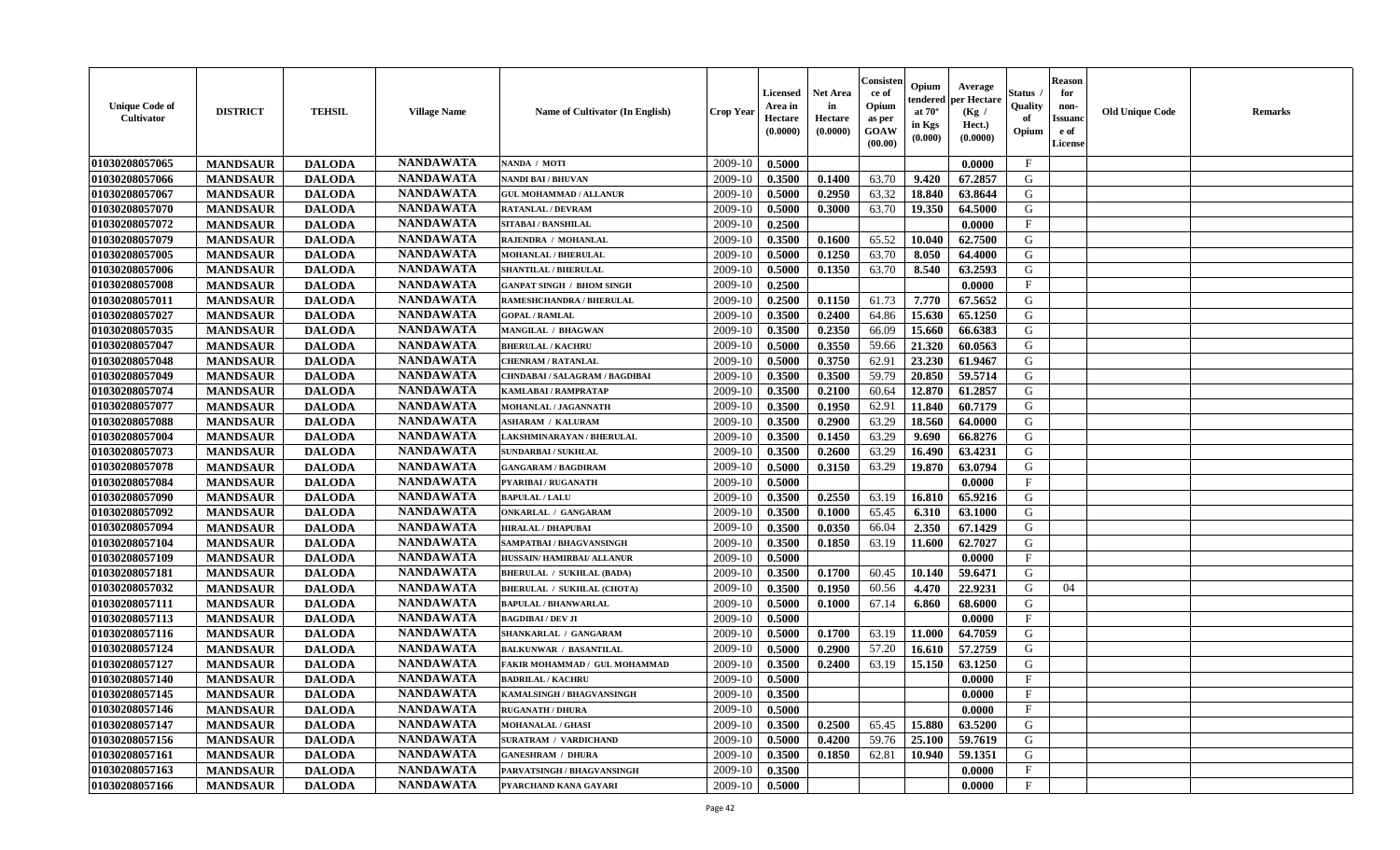| <b>Unique Code of</b><br><b>Cultivator</b> | <b>DISTRICT</b> | <b>TEHSIL</b> | <b>Village Name</b> | Name of Cultivator (In English)      | <b>Crop Year</b> | <b>Licensed</b><br>Area in<br>Hectare<br>(0.0000) | Net Area<br>in<br>Hectare<br>(0.0000) | Consister<br>ce of<br>Opium<br>as per<br>GOAW<br>(00.00) | Opium<br>endered<br>at $70^\circ$<br>in Kgs<br>(0.000) | Average<br>per Hectare<br>(Kg /<br>Hect.)<br>(0.0000) | Status<br>Quality<br>of<br>Opium | <b>Reason</b><br>for<br>non-<br><b>Issuand</b><br>e of<br>License | <b>Old Unique Code</b> | Remarks |
|--------------------------------------------|-----------------|---------------|---------------------|--------------------------------------|------------------|---------------------------------------------------|---------------------------------------|----------------------------------------------------------|--------------------------------------------------------|-------------------------------------------------------|----------------------------------|-------------------------------------------------------------------|------------------------|---------|
| 01030208057168                             | <b>MANDSAUR</b> | <b>DALODA</b> | <b>NANDAWATA</b>    | NIRMALAKUMAR / KANHAIYALAL           | 2009-10          | 0.3500                                            | 0.0400                                | 65.45                                                    | 2.910                                                  | 72.7500                                               | G                                |                                                                   |                        |         |
| 01030208057105                             | <b>MANDSAUR</b> | <b>DALODA</b> | <b>NANDAWATA</b>    | <b>BHANWARLA / RAMNARAYAN</b>        | 2009-10          | 0.5000                                            | 0.4200                                | 66.06                                                    | 27.470                                                 | 65.4048                                               | G                                |                                                                   |                        |         |
| 01030208057112                             | <b>MANDSAUR</b> | <b>DALODA</b> | <b>NANDAWATA</b>    | HAKLAL / GANGARAM                    | 2009-10          | 0.5000                                            |                                       |                                                          |                                                        | 0.0000                                                | $\mathbf{F}$                     |                                                                   |                        |         |
| 01030208057118                             | <b>MANDSAUR</b> | <b>DALODA</b> | <b>NANDAWATA</b>    | RADHABAI / PYARCHANDRA               | 2009-10          | 0.3500                                            | 0.1450                                | 66.04                                                    | 9.740                                                  | 67.1724                                               | G                                |                                                                   |                        |         |
| 01030208057123                             | <b>MANDSAUR</b> | <b>DALODA</b> | <b>NANDAWATA</b>    | PARVATI BAI / BALU                   | 2009-10          | 0.5000                                            | 0.2000                                | 66.04                                                    | 13.260                                                 | 66.3000                                               | G                                |                                                                   |                        |         |
| 01030208057137                             | <b>MANDSAUR</b> | <b>DALODA</b> | <b>NANDAWATA</b>    | <b>RAMESHVAR / KALU</b>              | 2009-10          | 0.3500                                            | 0.1550                                | 62.81                                                    | 10.070                                                 | 64.9677                                               | G                                |                                                                   |                        |         |
| 01030208057138                             | <b>MANDSAUR</b> | <b>DALODA</b> | <b>NANDAWATA</b>    | <b>BAPULAL / SHANTILAL</b>           | 2009-10          | 0.3500                                            | 0.0400                                | 65.94                                                    | 2.890                                                  | 72.2500                                               | G                                |                                                                   |                        |         |
| 01030208057142                             | <b>MANDSAUR</b> | <b>DALODA</b> | <b>NANDAWATA</b>    | <b>BALU / GANGARAM</b>               | 2009-10          | 0.5000                                            | 0.1950                                | 60.56                                                    | 11.970                                                 | 61.3846                                               | G                                |                                                                   |                        |         |
| 01030208057150                             | <b>MANDSAUR</b> | <b>DALODA</b> | <b>NANDAWATA</b>    | <b>MADHUSUDHAN / DEVRAM</b>          | 2009-10          | 0.5000                                            | 0.1300                                | 65.30                                                    | 8.610                                                  | 66.2308                                               | G                                |                                                                   |                        |         |
| 01030208057154                             | <b>MANDSAUR</b> | <b>DALODA</b> | <b>NANDAWATA</b>    | PARASHRAM / MATHURALAL               | 2009-10          | 0.3500                                            | 0.0550                                | 66.20                                                    | 3.920                                                  | 71.2727                                               | G                                |                                                                   |                        |         |
| 01030208057157                             | <b>MANDSAUR</b> | <b>DALODA</b> | <b>NANDAWATA</b>    | <b>RANCHHOD / PANNALAL</b>           | 2009-10          | 0.3500                                            | 0.1000                                | 66.98                                                    | 6.610                                                  | 66.1000                                               | G                                |                                                                   |                        |         |
| 01030208057167                             | <b>MANDSAUR</b> | <b>DALODA</b> | <b>NANDAWATA</b>    | PREMCHAND / KISHANALAL               | 2009-10          | 0.5000                                            |                                       |                                                          |                                                        | 0.0000                                                | $_{\rm F}$                       |                                                                   |                        |         |
| 01030208057061                             | <b>MANDSAUR</b> | <b>DALODA</b> | <b>NANDAWATA</b>    | NANDLAL / KANJI                      | 2009-10          | 0.5000                                            | 0.2650                                | 60.56                                                    | 15.000                                                 | 56.6038                                               | G                                |                                                                   |                        |         |
| 01030208057135                             | <b>MANDSAUR</b> | <b>DALODA</b> | <b>NANDAWATA</b>    | RAMKUNWARBAI / ATAMARAM              | 2009-10          | 0.5000                                            | 0.1500                                | 60.56                                                    | 9.100                                                  | 60.6667                                               | G                                |                                                                   |                        |         |
| 01030208057139                             | <b>MANDSAUR</b> | <b>DALODA</b> | <b>NANDAWATA</b>    | <b>NANDIBAI / PRITHVIRAJ</b>         | 2009-10          | 0.5000                                            | 0.1500                                | 65.57                                                    | 9.750                                                  | 65.0000                                               | $\mathbf G$                      |                                                                   |                        |         |
| 01030208057001                             | <b>MANDSAUR</b> | <b>DALODA</b> | <b>NANDAWATA</b>    | <b>BHAGIRATH / BHERULAL</b>          | 2009-10          | 0.3500                                            | 0.2300                                | 64.86                                                    | 15.470                                                 | 67.2609                                               | G                                |                                                                   |                        |         |
| 01030208057058                             | <b>MANDSAUR</b> | <b>DALODA</b> | <b>NANDAWATA</b>    | KACHRULAL / KANA                     | 2009-10          | 0.5000                                            |                                       |                                                          |                                                        | 0.0000                                                | $\mathbf{F}$                     |                                                                   |                        |         |
| 01030208057085                             | <b>MANDSAUR</b> | <b>DALODA</b> | <b>NANDAWATA</b>    | <b>LAXMAN / BHERA</b>                | 2009-10          | 0.3500                                            | 0.1200                                | 64.86                                                    | 7.610                                                  | 63.4167                                               | G                                |                                                                   |                        |         |
| 01030208057164                             | <b>MANDSAUR</b> | <b>DALODA</b> | <b>NANDAWATA</b>    | <b>BALARAM / MAGANIRAM</b>           | 2009-10          | 0.3500                                            |                                       |                                                          |                                                        | 0.0000                                                | F                                |                                                                   |                        |         |
| 01030208057080                             | <b>MANDSAUR</b> | <b>DALODA</b> | <b>NANDAWATA</b>    | SHRIPAL / UMMEDRAM                   | 2009-10          | 0.5000                                            | 0.1950                                | 59.66                                                    | 12.130                                                 | 62.2051                                               | G                                |                                                                   |                        |         |
| 01030208057108                             | <b>MANDSAUR</b> | <b>DALODA</b> | <b>NANDAWATA</b>    | <b>NANURAM / VARDA</b>               | 2009-10          | 0.3500                                            |                                       |                                                          |                                                        | 0.0000                                                | $\mathbf{F}$                     |                                                                   |                        |         |
| 01030208057095                             | <b>MANDSAUR</b> | <b>DALODA</b> | <b>NANDAWATA</b>    | RAKESH KUMAR / BHAGWATIPRASAD        | 2009-10          | 0.5000                                            | 0.2750                                | 64.47                                                    | 18.440                                                 | 67.0545                                               | G                                |                                                                   |                        |         |
| 01030208057172                             | <b>MANDSAUR</b> | <b>DALODA</b> | <b>NANDAWATA</b>    | RAMPRASAD / NIRBHAYRAM               | 2009-10          | 0.5000                                            | 0.2000                                | 64.86                                                    | 12.770                                                 | 63.8500                                               | G                                |                                                                   |                        |         |
| 01030208057173                             | <b>MANDSAUR</b> | <b>DALODA</b> | <b>NANDAWATA</b>    | <b>BHERULAL / NIRBHAYRAM</b>         | 2009-10          | 0.5000                                            | 0.2000                                | 63.04                                                    | 12.700                                                 | 63.5000                                               | G                                |                                                                   |                        |         |
| 01030208057174                             | <b>MANDSAUR</b> | <b>DALODA</b> | <b>NANDAWATA</b>    | <b>MEVALAL / NATHU</b>               | 2009-10          | 0.3500                                            | 0.2000                                | 62.91                                                    | 12.730                                                 | 63.6500                                               | G                                |                                                                   |                        |         |
| 01030208057175                             | <b>MANDSAUR</b> | <b>DALODA</b> | <b>NANDAWATA</b>    | PREMRAJ / MOTILAL                    | 2009-10          | 0.3500                                            | 0.2550                                | 59.66                                                    | 14.220                                                 | 55.7647                                               | G                                | 04                                                                |                        |         |
| 01030208057176                             | <b>MANDSAUR</b> | <b>DALODA</b> | <b>NANDAWATA</b>    | SHOBHARAM / CHUNNILAL                | 2009-10          | 0.3500                                            | 0.1950                                | 59.66                                                    | 11.310                                                 | 58.0000                                               | G                                |                                                                   |                        |         |
| 01030208057143                             | <b>MANDSAUR</b> | <b>DALODA</b> | <b>NANDAWATA</b>    | NANDIBAI / HAKLAL                    | 2009-10          | 0.5000                                            | 0.1050                                | 59.54                                                    | 6.180                                                  | 58.8571                                               | $\mathbf{I}$                     | 02                                                                |                        |         |
| 01030208057052                             | <b>MANDSAUR</b> | <b>DALODA</b> | <b>NANDAWATA</b>    | SHOBHARAM / ONKARLAL                 | 2009-10          | 0.5000                                            | 0.2150                                | 65.01                                                    | 14.140                                                 | 65.7674                                               | G                                |                                                                   |                        |         |
| 01030208057017                             | <b>MANDSAUR</b> | <b>DALODA</b> | <b>NANDAWATA</b>    | <b>UDAYLAL / RAGHUNATH</b>           | 2009-10          | 0.5000                                            | 0.3050                                | 62.91                                                    | 19.200                                                 | 62.9508                                               | G                                |                                                                   |                        |         |
| 01030208057125                             | <b>MANDSAUR</b> | <b>DALODA</b> | <b>NANDAWATA</b>    | <b>HIMMATSINGH / SHIVSINGH</b>       | 2009-10          | 0.5000                                            | 0.2850                                | 65.45                                                    | 19.710                                                 | 69.1579                                               | G                                |                                                                   |                        |         |
| 01030208057117                             | <b>MANDSAUR</b> | <b>DALODA</b> | <b>NANDAWATA</b>    | <b>DALU / SALAGRAM</b>               | 2009-10          | 0.2500                                            | 0.1100                                | 64.55                                                    | 7.390                                                  | 67.1818                                               | G                                |                                                                   |                        |         |
| 01030208057128                             | <b>MANDSAUR</b> | <b>DALODA</b> | <b>NANDAWATA</b>    | KALABAI/AMBALAL                      | 2009-10          | 0.5000                                            | 0.2150                                | 64.65                                                    | 13.920                                                 | 64.7442                                               | G                                |                                                                   |                        |         |
| 01030208057103                             | <b>MANDSAUR</b> | <b>DALODA</b> | <b>NANDAWATA</b>    | LAXMINARAYAN / SHOBHARAM             | 2009-10          | 0.5000                                            | 0.3750                                | 61.56                                                    | 23.060                                                 | 61.4933                                               | G                                |                                                                   |                        |         |
| 01030208057180                             | <b>MANDSAUR</b> | <b>DALODA</b> | <b>NANDAWATA</b>    | SHANKARLAL / BAHADURSINGH            | 2009-10          | 0.3500                                            |                                       |                                                          |                                                        | 0.0000                                                | $_{\rm F}$                       | 07                                                                |                        |         |
| 01030208057186                             | <b>MANDSAUR</b> | <b>DALODA</b> | <b>NANDAWATA</b>    | <b>JAGDISH / BHANVARLAL</b>          | 2009-10          | 0.3500                                            | 0.1000                                | 62.29                                                    | 6.260                                                  | 62.6000                                               | G                                |                                                                   |                        |         |
| 01030208057131                             | <b>MANDSAUR</b> | <b>DALODA</b> | <b>NANDAWATA</b>    | <b>JAWAHARLAL / GABBA</b>            | 2009-10          | 0.3500                                            | 0.1900                                | 63.35                                                    | 11.600                                                 | 61.0526                                               | G                                |                                                                   |                        |         |
| 01030208057187                             | <b>MANDSAUR</b> | <b>DALODA</b> | <b>NANDAWATA</b>    | <b>BHAGATRAM / DEVRAM</b>            | 2009-10          | 0.2500                                            | 0.1350                                | 60.45                                                    | 7.970                                                  | 59.0370                                               | G                                |                                                                   |                        |         |
| 01030208057158                             | <b>MANDSAUR</b> | <b>DALODA</b> | <b>NANDAWATA</b>    | NAGULAL URAF NAGESHWAR PITA SURATRAM | 2009-10          | 0.3500                                            | 0.3400                                | 60.45                                                    | 20.790                                                 | 61.1471                                               | G                                |                                                                   |                        |         |
| 01030208057189                             | <b>MANDSAUR</b> | <b>DALODA</b> | <b>NANDAWATA</b>    | MANKUNWARBAI / ATAMARAM              | 2009-10          | 0.5000                                            | 0.1000                                | 67.14                                                    | 6.900                                                  | 69.0000                                               | ${\bf G}$                        |                                                                   |                        |         |
| 01030208057013                             | <b>MANDSAUR</b> | <b>DALODA</b> | <b>NANDAWATA</b>    | RADHESHYAMPURI / MADHOPURI           | 2009-10          | 0.3500                                            | 0.1600                                | 63.35                                                    | 10.930                                                 | 68.3125                                               | G                                |                                                                   |                        |         |
| 01030208057012                             | <b>MANDSAUR</b> | <b>DALODA</b> | <b>NANDAWATA</b>    | <b>CHUNNILAL / DURGA</b>             | 2009-10          | 0.2500                                            |                                       |                                                          |                                                        | 0.0000                                                | $\mathbf{F}$                     |                                                                   |                        |         |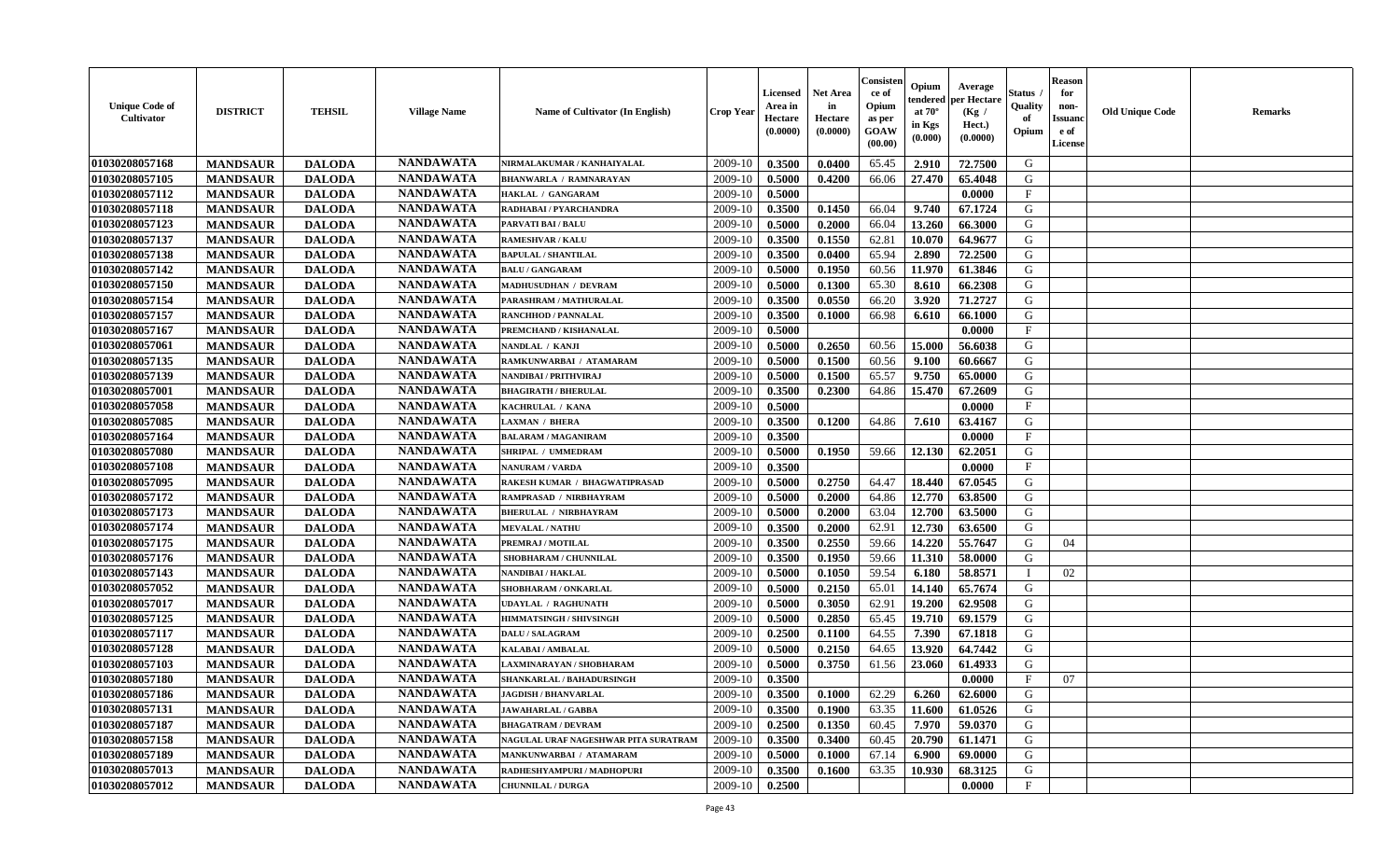| <b>Unique Code of</b><br>Cultivator | <b>DISTRICT</b> | <b>TEHSIL</b>   | <b>Village Name</b> | Name of Cultivator (In English) | <b>Crop Year</b> | <b>Licensed</b><br>Area in<br>Hectare<br>(0.0000) | <b>Net Area</b><br>in<br>Hectare<br>(0.0000) | Consisteı<br>ce of<br>Opium<br>as per<br>GOAW<br>(00.00) | Opium<br>endered<br>at 70°<br>in Kgs<br>(0.000) | Average<br>er Hectare<br>(Kg /<br>Hect.)<br>(0.0000) | Status<br>Quality<br>of<br>Opium | <b>Reason</b><br>for<br>non-<br><b>Issuand</b><br>e of<br>License | <b>Old Unique Code</b> | Remarks            |
|-------------------------------------|-----------------|-----------------|---------------------|---------------------------------|------------------|---------------------------------------------------|----------------------------------------------|----------------------------------------------------------|-------------------------------------------------|------------------------------------------------------|----------------------------------|-------------------------------------------------------------------|------------------------|--------------------|
| 01030208057153                      | <b>MANDSAUR</b> | <b>DALODA</b>   | <b>NANDAWATA</b>    | MANGIBAI / VARDICHANDRA         | 2009-10          | 0.2500                                            |                                              |                                                          |                                                 | 0.0000                                               | $\mathbf{F}$                     |                                                                   |                        |                    |
| 01030208057030                      | <b>MANDSAUR</b> | <b>DALODA</b>   | <b>NANDAWATA</b>    | <b>MANGU / NANDA BALAI</b>      | 2009-10          | 0.2500                                            | 0.2450                                       | 62.29                                                    | 15.360                                          | 62.6939                                              | G                                |                                                                   |                        |                    |
| 01030208057122                      | <b>MANDSAUR</b> | <b>DALODA</b>   | <b>NANDAWATA</b>    | <b>BAPULAL / KESHURAM</b>       | 2009-10          | 0.2500                                            | 0.2300                                       | 62.29                                                    | 14.320                                          | 62.2609                                              | G                                |                                                                   |                        |                    |
| 01030208057155                      | <b>MANDSAUR</b> | <b>DALODA</b>   | <b>NANDAWATA</b>    | <b>TULSIRAM / BABRU</b>         | 2009-10          | 0.2500                                            | 0.1000                                       | 62.29                                                    | 6.420                                           | 64.2000                                              | G                                |                                                                   |                        |                    |
| 01030208057039                      | <b>MANDSAUR</b> | <b>DALODA</b>   | <b>NANDAWATA</b>    | <b>MANGILAL / BAGDIRAM</b>      | 2009-10          | 0.2500                                            | 0.1800                                       | 60.45                                                    | 10.970                                          | 60.9444                                              | G                                |                                                                   |                        |                    |
| 01030208057060                      | <b>MANDSAUR</b> | <b>DALODA</b>   | <b>NANDAWATA</b>    | <b>BABULAL / HIRALAL</b>        | 2009-10          | 0.2500                                            | 0.1900                                       | 62.29                                                    | 12.080                                          | 63.5789                                              | G                                |                                                                   |                        |                    |
| 01030208057068                      | <b>MANDSAUR</b> | <b>DALODA</b>   | <b>NANDAWATA</b>    | <b>DEVBAI / NANURAM</b>         | 2009-10          | 0.2500                                            |                                              |                                                          |                                                 | 0.0000                                               | $\mathbf{F}$                     |                                                                   |                        |                    |
| 01030208057009                      | <b>MANDSAUR</b> | <b>DALODA</b>   | <b>NANDAWATA</b>    | <b>CHANDMAL / MANGILAL</b>      | 2009-10          | 0.2500                                            | 0.2450                                       | 64.55                                                    | 15.040                                          | 61.3878                                              | G                                |                                                                   |                        |                    |
| 01030208057177                      | <b>MANDSAUR</b> | <b>DALODA</b>   | <b>NANDAWATA</b>    | SITABAI / BAGDIRAM              | 2009-10          | 0.2500                                            |                                              |                                                          |                                                 | 0.0000                                               | $_{\rm F}$                       |                                                                   |                        | <b>NAME CHANGE</b> |
| 01030208057015                      | <b>MANDSAUR</b> | <b>DALODA</b>   | <b>NANDAWATA</b>    | <b>KESHURAM / LACHHIRAM</b>     | 2009-10          | 0.2500                                            |                                              |                                                          |                                                 | 0.0000                                               | $\mathbf{F}$                     |                                                                   |                        |                    |
| 01030208057003                      | <b>MANDSAUR</b> | <b>DALODA</b>   | <b>NANDAWATA</b>    | RUGNATHPURI / MOHANPURI         | 2009-10          | 0.2500                                            | 0.1500                                       | 64.55                                                    | 9.840                                           | 65.6000                                              | G                                |                                                                   |                        |                    |
| 01030208057059                      | <b>MANDSAUR</b> | <b>DALODA</b>   | <b>NANDAWATA</b>    | RAMNARAYAN / KALURAM            | 2009-10          | 0.2500                                            |                                              |                                                          |                                                 | 0.0000                                               | $\mathbf F$                      |                                                                   |                        |                    |
| 01030208057130                      | <b>MANDSAUR</b> | <b>DALODA</b>   | <b>NANDAWATA</b>    | <b>BALU / BHERA BALAI</b>       | 2009-10          | 0.2500                                            |                                              |                                                          |                                                 | 0.0000                                               | $\rm F$                          |                                                                   |                        |                    |
| 01030208057098                      | <b>MANDSAUR</b> | <b>DALODA</b>   | <b>NANDAWATA</b>    | <b>CHUNNILAL / BHAIRA</b>       | 2009-10          | 0.2500                                            | 0.1450                                       | 64.55                                                    | 9.930                                           | 68.4828                                              | G                                |                                                                   | 01030207057098         |                    |
| 01030208057120                      | <b>MANDSAUR</b> | <b>DALODA</b>   | <b>NANDAWATA</b>    | <b>NATHU / KISHANLAL</b>        | 2009-10          | 0.2500                                            | 0.1600                                       | 62.15                                                    | 10.330                                          | 64.5625                                              | $\mathbf G$                      |                                                                   |                        |                    |
| 01030208057190                      | <b>MANDSAUR</b> | <b>DALODA</b>   | <b>NANDAWATA</b>    | SHRIPAL / SHOBHAGMAL            | 2009-10          | 0.3500                                            | 0.1800                                       | 60.45                                                    | 10.690                                          | 59.3889                                              | G                                |                                                                   | 01030208054015         |                    |
| 01030208057171                      | <b>MANDSAUR</b> | <b>DALODA</b>   | <b>NANDAWATA</b>    | <b>TULSIRAM / BHIMSINGH</b>     | 2009-10          | 0.2500                                            |                                              |                                                          |                                                 | 0.0000                                               | $\mathbf{F}$                     |                                                                   |                        |                    |
| 01030208057076                      | <b>MANDSAUR</b> | <b>DALODA</b>   | <b>NANDAWATA</b>    | PARVATIBAI / BHANVARLAL         | 2009-10          | 0.2500                                            |                                              |                                                          |                                                 | 0.0000                                               | $\mathbf F$                      |                                                                   |                        |                    |
| 01030208057096                      | <b>MANDSAUR</b> | <b>DALODA</b>   | <b>NANDAWATA</b>    | NABINUR / ALLBAKSH              | 2009-10          | 0.2500                                            |                                              |                                                          |                                                 | 0.0000                                               | F                                |                                                                   | 01030207057096         |                    |
| 01030208057121                      | <b>MANDSAUR</b> | <b>DALODA</b>   | <b>NANDAWATA</b>    | <b>CHAGANLAL / LACCHIRAM</b>    | 2009-10          | 0.2500                                            |                                              |                                                          |                                                 | 0.0000                                               | $\mathbf{F}$                     |                                                                   |                        |                    |
| 01030208057106                      | <b>MANDSAUR</b> | <b>DALODA</b>   | <b>NANDAWATA</b>    | <b>BADRILAL / SUKHLAL</b>       | 2009-10          | 0.2500                                            |                                              |                                                          |                                                 | 0.0000                                               | $\mathbf{F}$                     |                                                                   |                        |                    |
| 01030208057134                      | <b>MANDSAUR</b> | <b>DALODA</b>   | <b>NANDAWATA</b>    | <b>BHANWARLAL / SUKHLAL</b>     | 2009-10          | 0.2500                                            |                                              |                                                          |                                                 | 0.0000                                               | $\mathbf{F}$                     |                                                                   |                        |                    |
| 01030208057041                      | <b>MANDSAUR</b> | <b>DALODA</b>   | <b>NANDAWATA</b>    | MANGILAL / RAMLAL               | 2009-10          | 0.2500                                            |                                              |                                                          |                                                 | 0.0000                                               | F                                |                                                                   |                        |                    |
| 01030207059001                      | <b>MANDSAUR</b> | <b>MANDSAUR</b> | <b>RAJAKHEDI</b>    | KISHAN SINGH / DEVIDAN          | 2009-10          | 0.3500                                            | 0.2900                                       | 65.30                                                    | 19.430                                          | 67.0000                                              | G                                |                                                                   |                        |                    |
| 01030207059003                      | <b>MANDSAUR</b> | <b>MANDSAUR</b> | <b>RAJAKHEDI</b>    | <b>GOPALDAN / KARNIDAN</b>      | 2009-10          | 0.3500                                            | 0.3450                                       | 65.30                                                    | 22.660                                          | 65.6812                                              | G                                |                                                                   |                        |                    |
| 01030207059004                      | <b>MANDSAUR</b> | <b>MANDSAUR</b> | <b>RAJAKHEDI</b>    | <b>INDARSINGH / DEVIDAN JI</b>  | 2009-10          | 0.5000                                            | 0.3150                                       | 60.24                                                    | 19.290                                          | 61.2381                                              | G                                |                                                                   |                        |                    |
| 01030207059005                      | <b>MANDSAUR</b> | <b>MANDSAUR</b> | <b>RAJAKHEDI</b>    | <b>GOPAL / AMBARAM</b>          | 2009-10          | 0.5000                                            | 0.2550                                       | 65.03                                                    | 16.710                                          | 65.5294                                              | G                                |                                                                   |                        |                    |
| 01030207059008                      | <b>MANDSAUR</b> | <b>MANDSAUR</b> | <b>RAJAKHEDI</b>    | <b>GOPAL / MANGU</b>            | 2009-10          | 0.5000                                            | 0.1150                                       | 60.24                                                    | 7.380                                           | 64.1739                                              | G                                |                                                                   |                        |                    |
| 01030207059009                      | <b>MANDSAUR</b> | <b>MANDSAUR</b> | <b>RAJAKHEDI</b>    | <b>BHERULAL / MODIRAM</b>       | 2009-10          | 0.5000                                            | 0.2000                                       | 62.11                                                    | 12.060                                          | 60.3000                                              | G                                |                                                                   |                        |                    |
| 01030207059010                      | <b>MANDSAUR</b> | <b>MANDSAUR</b> | <b>RAJAKHEDI</b>    | PUNAMCHAND / PANNALAL           | 2009-10          | 0.5000                                            | 0.1100                                       | 62.11                                                    | 6.550                                           | 59.5455                                              | G                                |                                                                   |                        |                    |
| 01030207059011                      | <b>MANDSAUR</b> | <b>MANDSAUR</b> | <b>RAJAKHEDI</b>    | <b>BAPULAL / RAM LAL</b>        | 2009-10          | 0.5000                                            | 0.4500                                       | 60.55                                                    | 26.660                                          | 59.2444                                              | G                                |                                                                   |                        |                    |
| 01030207059013                      | <b>MANDSAUR</b> | <b>MANDSAUR</b> | <b>RAJAKHEDI</b>    | RAMLAL / KANIRAM                | 2009-10          | 0.5000                                            | 0.2300                                       | 62.11                                                    | 14.860                                          | 64.6087                                              | G                                |                                                                   |                        |                    |
| 01030207059014                      | <b>MANDSAUR</b> | <b>MANDSAUR</b> | <b>RAJAKHEDI</b>    | HIRALAL / RADHESHYAM            | 2009-10          | 0.5000                                            |                                              |                                                          |                                                 | 0.0000                                               | $\mathbf{F}$                     |                                                                   |                        |                    |
| 01030207059015                      | <b>MANDSAUR</b> | <b>MANDSAUR</b> | <b>RAJAKHEDI</b>    | <b>BALUDAS / GOPALDAS</b>       | 2009-10          | 0.5000                                            | 0.4100                                       | 63.65                                                    | 25.330                                          | 61.7805                                              | G                                |                                                                   |                        |                    |
| 01030207059016                      | <b>MANDSAUR</b> | <b>MANDSAUR</b> | <b>RAJAKHEDI</b>    | PARWAT SINGH / RUP SINGH        | 2009-10          | 0.5000                                            | 0.2200                                       | 63.20                                                    | 14.310                                          | 65.0455                                              | G                                |                                                                   |                        |                    |
| 01030207059017                      | <b>MANDSAUR</b> | <b>MANDSAUR</b> | <b>RAJAKHEDI</b>    | <b>BALMUKAND / LAKSHMAN</b>     | 2009-10          | 0.5000                                            | 0.4900                                       | 60.55                                                    | 29.750                                          | 60.7143                                              | G                                |                                                                   |                        |                    |
| 01030207059018                      | <b>MANDSAUR</b> | <b>MANDSAUR</b> | <b>RAJAKHEDI</b>    | RADHESHYAM / GANGARAM           | 2009-10          | 0.5000                                            | 0.2050                                       | 63.65                                                    | 13.330                                          | 65.0244                                              | G                                |                                                                   |                        |                    |
| 01030207059019                      | <b>MANDSAUR</b> | <b>MANDSAUR</b> | <b>RAJAKHEDI</b>    | <b>BHULIBAI / GOUTAM</b>        | 2009-10          | 0.5000                                            | 0.2650                                       | 51.89                                                    | 6.920                                           | 26.1132                                              | G                                | 04                                                                |                        |                    |
| 01030207059020                      | <b>MANDSAUR</b> | <b>MANDSAUR</b> | <b>RAJAKHEDI</b>    | RAMNIVAS / SUKHA JI             | 2009-10          | 0.5000                                            | 0.4100                                       | 60.55                                                    | 26.350                                          | 64.2683                                              | G                                |                                                                   |                        |                    |
| 01030207059024                      | <b>MANDSAUR</b> | <b>MANDSAUR</b> | <b>RAJAKHEDI</b>    | <b>BALCHAND / GIRDHARI</b>      | 2009-10          | 0.5000                                            | 0.2050                                       | 65.03                                                    | 13.570                                          | 66.1951                                              | ${\bf G}$                        |                                                                   |                        |                    |
| 01030207059025                      | <b>MANDSAUR</b> | <b>MANDSAUR</b> | <b>RAJAKHEDI</b>    | <b>SHANTILAL / BHERULAL</b>     | 2009-10          | 0.5000                                            |                                              |                                                          |                                                 | 0.0000                                               | $\mathbf{F}$                     |                                                                   |                        |                    |
| 01030207059030                      | <b>MANDSAUR</b> | <b>MANDSAUR</b> | <b>RAJAKHEDI</b>    | TULSIRAM / PRABHULAL            | 2009-10          | 0.5000                                            | 0.3100                                       | 60.55                                                    | 18.900                                          | 60.9677                                              | G                                |                                                                   |                        |                    |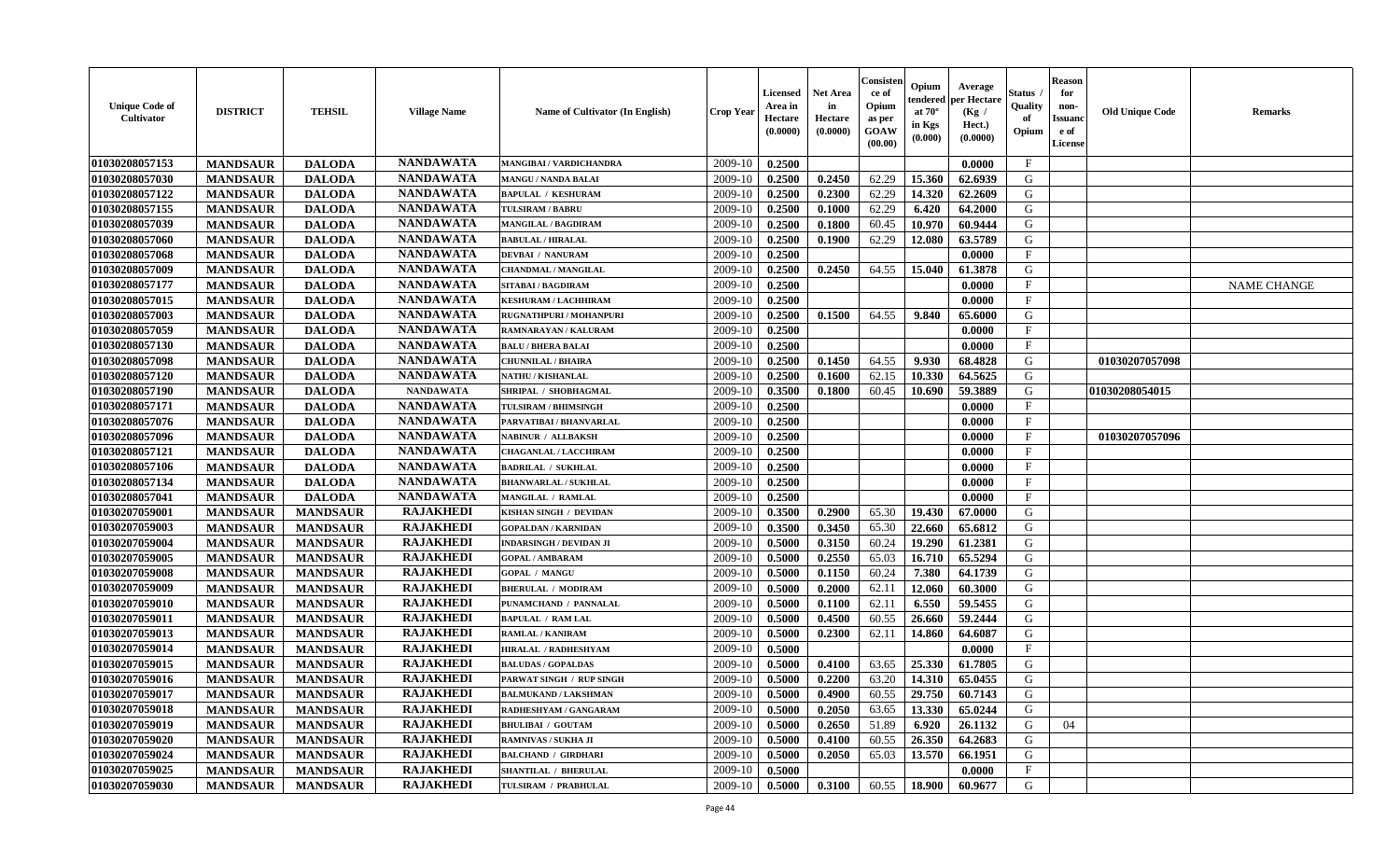| <b>Unique Code of</b><br>Cultivator | <b>DISTRICT</b> | <b>TEHSIL</b>   | <b>Village Name</b> | Name of Cultivator (In English) | <b>Crop Year</b> | <b>Licensed</b><br>Area in<br>Hectare<br>(0.0000) | <b>Net Area</b><br>in<br>Hectare<br>(0.0000) | Consister<br>ce of<br>Opium<br>as per<br>GOAW<br>(00.00) | Opium<br>endered<br>at $70^\circ$<br>in Kgs<br>(0.000) | Average<br>per Hectare<br>(Kg /<br>Hect.)<br>(0.0000) | <b>Status</b> .<br>Quality<br>of<br>Opium | <b>Reason</b><br>for<br>non-<br><b>Issuanc</b><br>e of<br>License | <b>Old Unique Code</b> | <b>Remarks</b>     |
|-------------------------------------|-----------------|-----------------|---------------------|---------------------------------|------------------|---------------------------------------------------|----------------------------------------------|----------------------------------------------------------|--------------------------------------------------------|-------------------------------------------------------|-------------------------------------------|-------------------------------------------------------------------|------------------------|--------------------|
| 01030207059031                      | <b>MANDSAUR</b> | <b>MANDSAUR</b> | <b>RAJAKHEDI</b>    | KANWARLAL / VARDA               | 2009-10          | 0.5000                                            | 0.3000                                       | 63.65                                                    | 19.280                                                 | 64.2667                                               | G                                         |                                                                   |                        |                    |
| 01030207059032                      | <b>MANDSAUR</b> | <b>MANDSAUR</b> | <b>RAJAKHEDI</b>    | <b>AMBALAL / VARDA</b>          | 2009-10          | 0.5000                                            | 0.2000                                       | 65.03                                                    | 13.420                                                 | 67.1000                                               | G                                         |                                                                   |                        |                    |
| 01030207059033                      | <b>MANDSAUR</b> | <b>MANDSAUR</b> | <b>RAJAKHEDI</b>    | SHAMBHULAL / JAGANNATH          | 2009-10          | 0.5000                                            | 0.2600                                       | 65.03                                                    | 17.500                                                 | 67.3077                                               | G                                         |                                                                   |                        |                    |
| 01030207059035                      | <b>MANDSAUR</b> | <b>MANDSAUR</b> | <b>RAJAKHEDI</b>    | LAXMINARAYAN / BHERULAL         | 2009-10          | 0.5000                                            | 0.1600                                       | 63.65                                                    | 10.560                                                 | 66.0000                                               | G                                         |                                                                   |                        |                    |
| 01030207059036                      | <b>MANDSAUR</b> | <b>MANDSAUR</b> | <b>RAJAKHEDI</b>    | <b>BABULAL / NANDA</b>          | 2009-10          | 0.5000                                            | 0.3900                                       | 64.34                                                    | 25.420                                                 | 65.1795                                               | G                                         |                                                                   |                        |                    |
| 01030207059037                      | <b>MANDSAUR</b> | <b>MANDSAUR</b> | <b>RAJAKHEDI</b>    | RAMESH / JAGANATH               | 2009-10          | 0.5000                                            | 0.1450                                       | 64.34                                                    | 9.290                                                  | 64.0690                                               | G                                         |                                                                   |                        |                    |
| 01030207059038                      | <b>MANDSAUR</b> | <b>MANDSAUR</b> | <b>RAJAKHEDI</b>    | <b>VISHNU / RAJARAM</b>         | 2009-10          | 0.5000                                            | 0.1600                                       | 64.34                                                    | 10.460                                                 | 65.3750                                               | G                                         |                                                                   |                        |                    |
| 01030207059039                      | <b>MANDSAUR</b> | <b>MANDSAUR</b> | <b>RAJAKHEDI</b>    | <b>DEVRAM / BAGDIRAM</b>        | 2009-10          | 0.5000                                            | 0.5000                                       | 61.09                                                    | 30.560                                                 | 61.1200                                               | G                                         |                                                                   |                        |                    |
| 01030207059042                      | <b>MANDSAUR</b> | <b>MANDSAUR</b> | <b>RAJAKHEDI</b>    | <b>GORDHAN / GANGARAM</b>       | 2009-10          | 0.5000                                            | 0.1700                                       | 64.34                                                    | 10.970                                                 | 64.5294                                               | G                                         |                                                                   |                        |                    |
| 01030207059043                      | <b>MANDSAUR</b> | <b>MANDSAUR</b> | <b>RAJAKHEDI</b>    | <b>JAGDISH / BAGDIRAM</b>       | 2009-10          | 0.5000                                            | 0.1600                                       | 58.37                                                    | 9.010                                                  | 56.3125                                               | G                                         |                                                                   |                        |                    |
| 01030207059046                      | <b>MANDSAUR</b> | <b>MANDSAUR</b> | <b>RAJAKHEDI</b>    | <b>BADRILAL / GIRDHARI</b>      | 2009-10          | 0.5000                                            | 0.2450                                       | 61.09                                                    | 15.010                                                 | 61.2653                                               | G                                         |                                                                   |                        |                    |
| 01030207059047                      | <b>MANDSAUR</b> | <b>MANDSAUR</b> | <b>RAJAKHEDI</b>    | <b>GOPAL / NARSINGH</b>         | 2009-10          | 0.5000                                            | 0.1750                                       | 62.78                                                    | 11.100                                                 | 63.4286                                               | G                                         |                                                                   |                        |                    |
| 01030207059048                      | <b>MANDSAUR</b> | <b>MANDSAUR</b> | <b>RAJAKHEDI</b>    | <b>RAMCHANDRA / BHERULAL</b>    | 2009-10          | 0.5000                                            |                                              |                                                          |                                                        | 0.0000                                                | $\mathbf{F}$                              |                                                                   |                        |                    |
| 01030207059049                      | <b>MANDSAUR</b> | <b>MANDSAUR</b> | <b>RAJAKHEDI</b>    | <b>BALARAM / KANHIYALAL</b>     | 2009-10          | 0.5000                                            | 0.3400                                       | 61.09                                                    | 20.750                                                 | 61.0294                                               | G                                         |                                                                   |                        |                    |
| 01030207059050                      | <b>MANDSAUR</b> | <b>MANDSAUR</b> | <b>RAJAKHEDI</b>    | <b>BALARAM / PANNALAL</b>       | 2009-10          | 0.5000                                            | 0.1300                                       | 61.09                                                    | 8.080                                                  | 62.1538                                               | ${\bf G}$                                 |                                                                   |                        |                    |
| 01030207059053                      | <b>MANDSAUR</b> | <b>MANDSAUR</b> | <b>RAJAKHEDI</b>    | <b>BAGDIRAM / DOLA</b>          | 2009-10          | 0.5000                                            |                                              |                                                          |                                                        | 0.0000                                                | $\mathbf{F}$                              |                                                                   |                        |                    |
| 01030207059054                      | <b>MANDSAUR</b> | <b>MANDSAUR</b> | <b>RAJAKHEDI</b>    | <b>DEUBAI / VARDA</b>           | 2009-10          | 0.5000                                            | 0.0950                                       | 67.79                                                    | 6.820                                                  | 71.7895                                               | G                                         |                                                                   |                        |                    |
| 01030207059055                      | <b>MANDSAUR</b> | <b>MANDSAUR</b> | <b>RAJAKHEDI</b>    | <b>MODIRAM / DEVA</b>           | 2009-10          | 0.5000                                            | 0.1800                                       | 65.73                                                    | 12.000                                                 | 66.6667                                               | G                                         |                                                                   |                        |                    |
| 01030207059059                      | <b>MANDSAUR</b> | <b>MANDSAUR</b> | <b>RAJAKHEDI</b>    | <b>JAGDISH / GIRDHARI</b>       | 2009-10          | 0.5000                                            | 0.2300                                       | 60.75                                                    | 13.890                                                 | 60.3913                                               | G                                         |                                                                   |                        |                    |
| 01030207059060                      | <b>MANDSAUR</b> | <b>MANDSAUR</b> | <b>RAJAKHEDI</b>    | MATHURALAL / LAXMAN             | 2009-10          | 0.5000                                            | 0.3150                                       | 62.78                                                    | 19.180                                                 | 60.8889                                               | G                                         |                                                                   |                        |                    |
| 01030207059061                      | <b>MANDSAUR</b> | <b>MANDSAUR</b> | <b>RAJAKHEDI</b>    | <b>BAGDIRAM / KACHRU</b>        | 2009-10          | 0.5000                                            | 0.1050                                       | 62.78                                                    | 6.710                                                  | 63.9048                                               | G                                         |                                                                   |                        | <b>NAME CHANGE</b> |
| 01030207059063                      | <b>MANDSAUR</b> | <b>MANDSAUR</b> | <b>RAJAKHEDI</b>    | <b>JAGANNATH / BALARAM</b>      | 2009-10          | 0.5000                                            | 0.2000                                       | 60.75                                                    | 12.680                                                 | 63.4000                                               | G                                         |                                                                   |                        |                    |
|                                     |                 |                 | <b>RAJAKHEDI</b>    |                                 |                  |                                                   |                                              |                                                          |                                                        |                                                       | G                                         |                                                                   |                        |                    |
| 01030207059065                      | <b>MANDSAUR</b> | <b>MANDSAUR</b> |                     | <b>GANGARAM / NANURAM</b>       | 2009-10          | 0.5000                                            | 0.2000                                       | 62.78                                                    | 12.830                                                 | 64.1500                                               |                                           |                                                                   |                        |                    |
| 01030207059066                      | <b>MANDSAUR</b> | <b>MANDSAUR</b> | <b>RAJAKHEDI</b>    | MANGIBAI / LAKSHMAN             | 2009-10          | 0.5000                                            | 0.2800                                       | 62.86                                                    | 17.590                                                 | 62.8214                                               | ${\bf G}$                                 |                                                                   |                        |                    |
| 01030207059068                      | <b>MANDSAUR</b> | <b>MANDSAUR</b> | <b>RAJAKHEDI</b>    | SHIVNARAYAN / NANDA             | 2009-10          | 0.5000                                            | 0.1200                                       | 64.90                                                    | 8.270                                                  | 68.9167                                               | G                                         |                                                                   |                        |                    |
| 01030207059070                      | <b>MANDSAUR</b> | <b>MANDSAUR</b> | <b>RAJAKHEDI</b>    | RADHESHYAM / MODA               | 2009-10          | 0.5000                                            |                                              |                                                          |                                                        | 0.0000                                                | $\mathbf F$                               |                                                                   |                        |                    |
| 01030207059072                      | <b>MANDSAUR</b> | <b>MANDSAUR</b> | <b>RAJAKHEDI</b>    | <b>NARSINGH / BHAGVAN</b>       | 2009-10          | 0.5000                                            | 0.3050                                       | 62.86                                                    | 19.040                                                 | 62.4262                                               | G                                         |                                                                   |                        |                    |
| 01030207059075                      | <b>MANDSAUR</b> | <b>MANDSAUR</b> | <b>RAJAKHEDI</b>    | AMBALAL / BALU                  | 2009-10          | 0.5000                                            | 0.2850                                       | 63.43                                                    | 18.660                                                 | 65.4737                                               | G                                         |                                                                   |                        |                    |
| 01030207059077                      | <b>MANDSAUR</b> | <b>MANDSAUR</b> | <b>RAJAKHEDI</b>    | <b>DEVIDAN / KANIDAN</b>        | 2009-10          | 0.3500                                            | 0.3000                                       | 63.43                                                    | 19.050                                                 | 63.5000                                               | G                                         |                                                                   |                        |                    |
| 01030207059078                      | <b>MANDSAUR</b> | <b>MANDSAUR</b> | <b>RAJAKHEDI</b>    | <b>SITABAI / BALU</b>           | 2009-10          | 0.5000                                            | 0.2150                                       | 60.24                                                    | 12.230                                                 | 56.8837                                               | G                                         | 08                                                                |                        |                    |
| 01030207059080                      | <b>MANDSAUR</b> | <b>MANDSAUR</b> | <b>RAJAKHEDI</b>    | <b>DINESH / GOPILAL</b>         | 2009-10          | 0.5000                                            |                                              |                                                          |                                                        | 0.0000                                                | $\mathbf{F}$                              |                                                                   |                        |                    |
| 01030207059081                      | <b>MANDSAUR</b> | <b>MANDSAUR</b> | <b>RAJAKHEDI</b>    | <b>GITABAI / GIRDHARI</b>       | 2009-10          | 0.5000                                            | 0.2050                                       | 63.43                                                    | 13.420                                                 | 65.4634                                               | G                                         |                                                                   |                        |                    |
| 01030207059082                      | <b>MANDSAUR</b> | <b>MANDSAUR</b> | <b>RAJAKHEDI</b>    | PURALAL / LALARAM               | 2009-10          | 0.5000                                            | 0.1500                                       | 67.67                                                    | 9.750                                                  | 65.0000                                               | G                                         |                                                                   |                        | <b>NAME CHANGE</b> |
| 01030207059083                      | <b>MANDSAUR</b> | <b>MANDSAUR</b> | <b>RAJAKHEDI</b>    | <b>NARSINGH / MODIRAM</b>       | 2009-10          | 0.5000                                            | 0.1500                                       | 64.90                                                    | 10.080                                                 | 67.2000                                               | G                                         |                                                                   |                        |                    |
| 01030207059086                      | <b>MANDSAUR</b> | <b>MANDSAUR</b> | <b>RAJAKHEDI</b>    | <b>MOHANLAL / KESHURAM</b>      | 2009-10          | 0.5000                                            | 0.1850                                       | 67.79                                                    | 12.190                                                 | 65.8919                                               | ${\bf G}$                                 |                                                                   |                        |                    |
| 01030207059088                      | <b>MANDSAUR</b> | <b>MANDSAUR</b> | <b>RAJAKHEDI</b>    | NATHULAL / LAXMAN               | 2009-10          | 0.5000                                            | 0.1700                                       | 63.43                                                    | 10.850                                                 | 63.8235                                               | G                                         |                                                                   |                        |                    |
| 01030207059089                      | <b>MANDSAUR</b> | <b>MANDSAUR</b> | <b>RAJAKHEDI</b>    | <b>MANGILAL / RUPA JI</b>       | 2009-10          | 0.5000                                            | 0.1700                                       | 64.90                                                    | 11.180                                                 | 65.7647                                               | G                                         |                                                                   |                        |                    |
| 01030207059093                      | <b>MANDSAUR</b> | <b>MANDSAUR</b> | <b>RAJAKHEDI</b>    | <b>JAGANNATH / BHERULAL</b>     | 2009-10          | 0.5000                                            | 0.2550                                       | 64.39                                                    | 17.090                                                 | 67.0196                                               | G                                         |                                                                   |                        |                    |
| 01030207059107                      | <b>MANDSAUR</b> | <b>MANDSAUR</b> | <b>RAJAKHEDI</b>    | <b>BAGDIBAI / PANNALAL</b>      | 2009-10          | 0.5000                                            | 0.4850                                       | 60.24                                                    | 13.890                                                 | 28.6392                                               | G                                         | 04                                                                |                        |                    |
| 01030207059108                      | <b>MANDSAUR</b> | <b>MANDSAUR</b> | <b>RAJAKHEDI</b>    | PARASRAM / BHERULAL             | 2009-10          | 0.5000                                            | 0.2950                                       | 64.39                                                    | 19.230                                                 | 65.1864                                               | ${\bf G}$                                 |                                                                   |                        |                    |
| 01030207059109                      | <b>MANDSAUR</b> | <b>MANDSAUR</b> | RAJAKHEDI           | <b>AMBALAL / RODA</b>           | 2009-10          | 0.5000                                            | 0.2050                                       | 64.39                                                    | 13.270                                                 | 64.7317                                               | G                                         |                                                                   |                        |                    |
| 01030207059110                      | <b>MANDSAUR</b> | <b>MANDSAUR</b> | <b>RAJAKHEDI</b>    | TAKHATKUNVAR / GOVINDSINGH      | 2009-10          | 0.3500                                            | 0.1050                                       | 64.39                                                    | 6.670                                                  | 63.5238                                               | G                                         |                                                                   |                        |                    |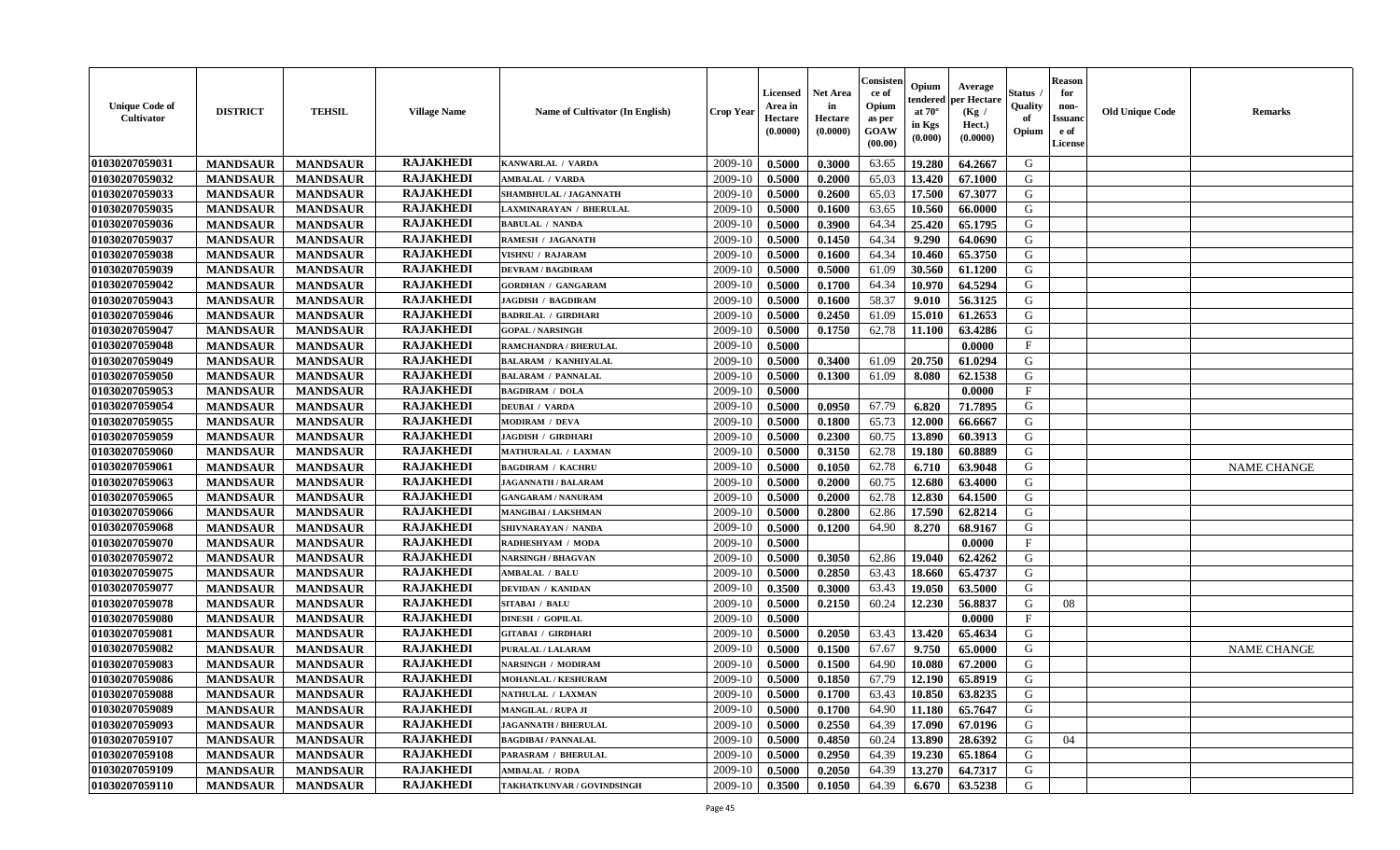| <b>Unique Code of</b><br><b>Cultivator</b> | <b>DISTRICT</b> | <b>TEHSIL</b>   | <b>Village Name</b> | Name of Cultivator (In English) | <b>Crop Year</b> | <b>Licensed</b><br>Area in<br>Hectare<br>(0.0000) | <b>Net Area</b><br>in<br>Hectare<br>(0.0000) | Consister<br>ce of<br>Opium<br>as per<br>GOAW<br>(00.00) | Opium<br>endered<br>at $70^\circ$<br>in Kgs<br>(0.000) | Average<br>per Hectare<br>(Kg /<br>Hect.)<br>(0.0000) | <b>Status</b> .<br>Quality<br>of<br>Opium | <b>Reason</b><br>for<br>non-<br><b>Issuand</b><br>e of<br>License | <b>Old Unique Code</b> | <b>Remarks</b>     |
|--------------------------------------------|-----------------|-----------------|---------------------|---------------------------------|------------------|---------------------------------------------------|----------------------------------------------|----------------------------------------------------------|--------------------------------------------------------|-------------------------------------------------------|-------------------------------------------|-------------------------------------------------------------------|------------------------|--------------------|
| 01030207059111                             | <b>MANDSAUR</b> | <b>MANDSAUR</b> | <b>RAJAKHEDI</b>    | SOHANBAI / KACHRU               | 2009-10          | 0.3500                                            | 0.1950                                       | 53.20                                                    | 9.120                                                  | 46.7692                                               | G                                         | 04                                                                |                        |                    |
| 01030207059115                             | <b>MANDSAUR</b> | <b>MANDSAUR</b> | <b>RAJAKHEDI</b>    | <b>MOHANLAL / RODA</b>          | 2009-10          | 0.5000                                            | 0.1900                                       | 62.86                                                    | 12.680                                                 | 66.7368                                               | G                                         |                                                                   |                        |                    |
| 01030207059116                             | <b>MANDSAUR</b> | <b>MANDSAUR</b> | <b>RAJAKHEDI</b>    | KAMLASHANKAR / HARIRAM          | 2009-10          | 0.5000                                            | 0.2050                                       | 65.30                                                    | 13.840                                                 | 67.5122                                               | G                                         |                                                                   |                        |                    |
| 01030207059118                             | <b>MANDSAUR</b> | <b>MANDSAUR</b> | <b>RAJAKHEDI</b>    | RAMCHANDRA / NARAYAN            | 2009-10          | 0.5000                                            | 0.1850                                       | 62.86                                                    | 11.810                                                 | 63.8378                                               | G                                         |                                                                   |                        |                    |
| 01030207059119                             | <b>MANDSAUR</b> | <b>MANDSAUR</b> | <b>RAJAKHEDI</b>    | SHIVNARAYAN / HARIRAM           | 2009-10          | 0.5000                                            | 0.1750                                       | 62.86                                                    | 11.150                                                 | 63.7143                                               | G                                         |                                                                   |                        |                    |
| 01030207059121                             | <b>MANDSAUR</b> | <b>MANDSAUR</b> | <b>RAJAKHEDI</b>    | RADHAKISHAN / BHANVARLAL        | 2009-10          | 0.5000                                            | 0.4000                                       | 65.30                                                    | 25.930                                                 | 64.8250                                               | G                                         |                                                                   |                        |                    |
| 01030207059041                             | <b>MANDSAUR</b> | <b>MANDSAUR</b> | <b>RAJAKHEDI</b>    | <b>HARIRAM / NATHU</b>          | 2009-10          | 0.5000                                            | 0.2150                                       | 62.86                                                    | 13.890                                                 | 64.6047                                               | G                                         |                                                                   |                        |                    |
| 01030207059090                             | <b>MANDSAUR</b> | <b>MANDSAUR</b> | <b>RAJAKHEDI</b>    | KISHAN / SAVA                   | 2009-10          | 0.5000                                            | 0.2800                                       | 62.11                                                    | 16.620                                                 | 59.3571                                               | G                                         |                                                                   |                        |                    |
| 01030207059117                             | <b>MANDSAUR</b> | <b>MANDSAUR</b> | <b>RAJAKHEDI</b>    | JAGDISH / RODA                  | 2009-10          | 0.5000                                            | 0.3000                                       | 60.01                                                    | 18.530                                                 | 61.7667                                               | G                                         |                                                                   |                        |                    |
| 01030207059056                             | <b>MANDSAUR</b> | <b>MANDSAUR</b> | <b>RAJAKHEDI</b>    | <b>BANSHIDAS / RAMDAS</b>       | 2009-10          | 0.5000                                            | 0.1750                                       | 60.41                                                    | 10.510                                                 | 60.0571                                               | G                                         |                                                                   |                        |                    |
| 01030207059071                             | <b>MANDSAUR</b> | <b>MANDSAUR</b> | <b>RAJAKHEDI</b>    | RADHIBAI / BAGDIRAM             | 2009-10          | 0.5000                                            | 0.1600                                       | 64.84                                                    | 10.040                                                 | 62.7500                                               | G                                         |                                                                   |                        |                    |
| 01030207059076                             | <b>MANDSAUR</b> | <b>MANDSAUR</b> | <b>RAJAKHEDI</b>    | RAJENDRA SINGH / MADHU SINGH    | 2009-10          | 0.5000                                            |                                              |                                                          |                                                        | 0.0000                                                | $\mathbf F$                               |                                                                   |                        |                    |
| 01030207059103                             | <b>MANDSAUR</b> | <b>MANDSAUR</b> | <b>RAJAKHEDI</b>    | KANIRAM / CHUNNILAL             | 2009-10          | 0.5000                                            | 0.2500                                       | 64.84                                                    | 16.720                                                 | 66.8800                                               | G                                         |                                                                   |                        |                    |
| 01030207059069                             | <b>MANDSAUR</b> | <b>MANDSAUR</b> | <b>RAJAKHEDI</b>    | RADHESHYAM / LAXMAN             | 2009-10          | 0.2500                                            |                                              |                                                          |                                                        | 0.0000                                                | $\mathbf F$                               |                                                                   |                        |                    |
| 01030207059123                             | <b>MANDSAUR</b> | <b>MANDSAUR</b> | <b>RAJAKHEDI</b>    | <b>ISHWARLAL / MODIRAM</b>      | 2009-10          | 0.5000                                            | 0.1950                                       | 64.84                                                    | 12.490                                                 | 64.0513                                               | ${\bf G}$                                 |                                                                   |                        |                    |
| 01030207059124                             | <b>MANDSAUR</b> | <b>MANDSAUR</b> | <b>RAJAKHEDI</b>    | <b>BHANVARIBAI/RODA</b>         | 2009-10          | 0.5000                                            |                                              |                                                          |                                                        | 0.0000                                                | $\mathbf{F}$                              |                                                                   |                        |                    |
| 01030207059125                             | <b>MANDSAUR</b> | <b>MANDSAUR</b> | <b>RAJAKHEDI</b>    | <b>BHANWARIBAI / KANIRAM</b>    | 2009-10          | 0.5000                                            | 0.1750                                       | 62.11                                                    | 10.890                                                 | 62.2286                                               | G                                         |                                                                   |                        |                    |
| 01030207059126                             | <b>MANDSAUR</b> | <b>MANDSAUR</b> | <b>RAJAKHEDI</b>    | MANGILAL / RAMLAL               | 2009-10          | 0.5000                                            | 0.1950                                       | 62.11                                                    | 12.340                                                 | 63.2821                                               | G                                         |                                                                   |                        |                    |
|                                            |                 |                 | <b>RAJAKHEDI</b>    | <b>MODIRAM / KACHRU</b>         |                  |                                                   |                                              |                                                          |                                                        |                                                       | G                                         |                                                                   |                        |                    |
| 01030207059127                             | <b>MANDSAUR</b> | <b>MANDSAUR</b> | <b>RAJAKHEDI</b>    |                                 | 2009-10          | 0.5000                                            | 0.2150                                       | 62.11                                                    | 13.470                                                 | 62.6512                                               |                                           |                                                                   |                        |                    |
| 01030207059128                             | <b>MANDSAUR</b> | <b>MANDSAUR</b> |                     | <b>SUGANBAI / RAJARAM</b>       | 2009-10          | 0.5000                                            | 0.1750                                       | 63.21                                                    | 11.250                                                 | 64.2857                                               | G                                         |                                                                   |                        |                    |
| 01030207059129                             | <b>MANDSAUR</b> | <b>MANDSAUR</b> | <b>RAJAKHEDI</b>    | KANIRAM / ONKAR                 | 2009-10          | 0.5000                                            | 0.3600                                       | 60.41                                                    | 20.210                                                 | 56.1389                                               | G                                         |                                                                   |                        |                    |
| 01030207059130                             | <b>MANDSAUR</b> | <b>MANDSAUR</b> | <b>RAJAKHEDI</b>    | <b>GIRDHARI / DUGGA</b>         | 2009-10          | 0.5000                                            | 0.2000                                       | 60.41                                                    | 12.200                                                 | 61.0000                                               | G                                         |                                                                   |                        | <b>NAME CHANGE</b> |
| 01030207059131                             | <b>MANDSAUR</b> | <b>MANDSAUR</b> | <b>RAJAKHEDI</b>    | <b>BHANWARIBAI / AMBALAL</b>    | 2009-10          | 0.5000                                            |                                              |                                                          |                                                        | 0.0000                                                | $\mathbf{F}$                              |                                                                   |                        |                    |
| 01030207059132                             | <b>MANDSAUR</b> | <b>MANDSAUR</b> | <b>RAJAKHEDI</b>    | <b>GOPAL / KANIRAM</b>          | 2009-10          | 0.5000                                            | 0.1550                                       | 63.21                                                    | 10.260                                                 | 66.1935                                               | $\mathsf G$                               |                                                                   |                        |                    |
| 01030207059133                             | <b>MANDSAUR</b> | <b>MANDSAUR</b> | <b>RAJAKHEDI</b>    | <b>NARAYAN / DUGGA</b>          | 2009-10          | 0.5000                                            | 0.1700                                       | 60.41                                                    | 9.980                                                  | 58.7059                                               | G                                         |                                                                   |                        |                    |
| 01030207059134                             | <b>MANDSAUR</b> | <b>MANDSAUR</b> | <b>RAJAKHEDI</b>    | <b>MOHANLAL / VARDA</b>         | 2009-10          | 0.5000                                            | 0.1100                                       | 64.84                                                    | 7.360                                                  | 66.9091                                               | G                                         |                                                                   |                        |                    |
| 01030207059112                             | <b>MANDSAUR</b> | <b>MANDSAUR</b> | <b>RAJAKHEDI</b>    | <b>BADRILAL / VARDA</b>         | 2009-10          | 0.5000                                            | 0.1200                                       | 63.21                                                    | 8.060                                                  | 67.1667                                               | G                                         |                                                                   |                        |                    |
| 01030207059040                             | <b>MANDSAUR</b> | <b>MANDSAUR</b> | <b>RAJAKHEDI</b>    | KANHAIYALAL / VARDA             | 2009-10          | 0.5000                                            | 0.1700                                       | 63.96                                                    | 11.040                                                 | 64.9412                                               | G                                         |                                                                   |                        |                    |
| 01030207059067                             | <b>MANDSAUR</b> | <b>MANDSAUR</b> | <b>RAJAKHEDI</b>    | <b>BHERULAL / KESHURAM</b>      | 2009-10          | 0.5000                                            |                                              |                                                          |                                                        | 0.0000                                                | $\mathbf{F}$                              |                                                                   |                        |                    |
| 01030207059034                             | <b>MANDSAUR</b> | <b>MANDSAUR</b> | <b>RAJAKHEDI</b>    | RADHESHYAM / BHERULAL           | 2009-10          | 0.5000                                            | 0.1750                                       | 63.96                                                    | 11.580                                                 | 66.1714                                               | G                                         |                                                                   |                        |                    |
| 01030207059084                             | <b>MANDSAUR</b> | <b>MANDSAUR</b> | <b>RAJAKHEDI</b>    | <b>ONKAR / KACHRU</b>           | 2009-10          | 0.5000                                            | 0.1250                                       | 58.55                                                    | 7.310                                                  | 58.4800                                               | G                                         |                                                                   |                        |                    |
| 01030207059094                             | <b>MANDSAUR</b> | <b>MANDSAUR</b> | <b>RAJAKHEDI</b>    | SATYNARAYAN / ISHWARDAS         | 2009-10          | 0.5000                                            | 0.2550                                       | 63.96                                                    | 16.760                                                 | 65.7255                                               | G                                         |                                                                   |                        |                    |
| 01030207059064                             | <b>MANDSAUR</b> | <b>MANDSAUR</b> | <b>RAJAKHEDI</b>    | <b>GHISIBAI / BAGDIBAI</b>      | 2009-10          | 0.5000                                            | 0.1200                                       | 62.88                                                    | 7.410                                                  | 61.7500                                               | G                                         |                                                                   |                        |                    |
| 01030207059135                             | <b>MANDSAUR</b> | <b>MANDSAUR</b> | <b>RAJAKHEDI</b>    | <b>BHANWARLAL / KANIRAM</b>     | 2009-10          | 0.5000                                            | 0.3250                                       | 62.86                                                    | 20.050                                                 | 61.6923                                               | G                                         |                                                                   |                        |                    |
| 01030207059002                             | <b>MANDSAUR</b> | <b>MANDSAUR</b> | <b>RAJAKHEDI</b>    | <b>BHARAT SINGH / DEVIDAN</b>   | 2009-10          | 0.5000                                            | 0.1300                                       | 62.86                                                    | 8.580                                                  | 66.0000                                               | ${\bf G}$                                 |                                                                   |                        |                    |
| 01030207059106                             | <b>MANDSAUR</b> | <b>MANDSAUR</b> | <b>RAJAKHEDI</b>    | RATAN KUNWAR / PRAHLADSINGH     | 2009-10          | 0.2500                                            |                                              |                                                          |                                                        | 0.0000                                                | F                                         |                                                                   |                        |                    |
| 01030207059100                             | <b>MANDSAUR</b> | <b>MANDSAUR</b> | <b>RAJAKHEDI</b>    | RAMKANYABAI / BAGDIRAM          | 2009-10          | 0.2500                                            | 0.1200                                       | 64.90                                                    | 7.960                                                  | 66.3333                                               | G                                         |                                                                   |                        |                    |
| 01030207059023                             | <b>MANDSAUR</b> | <b>MANDSAUR</b> | <b>RAJAKHEDI</b>    | HAKIM KHA / GULAB KHA           | 2009-10          | 0.2500                                            | 0.1500                                       | 57.50                                                    | 7.900                                                  | 52.6667                                               | G                                         | 04                                                                |                        |                    |
| 01030207059052                             | <b>MANDSAUR</b> | <b>MANDSAUR</b> | <b>RAJAKHEDI</b>    | <b>SHYAMLAL / BAGDIRAM</b>      | 2009-10          | 0.2500                                            | 0.2500                                       | 67.79                                                    | 16.770                                                 | 67.0800                                               | G                                         |                                                                   |                        |                    |
| 01030207059027                             | <b>MANDSAUR</b> | <b>MANDSAUR</b> | <b>RAJAKHEDI</b>    | <b>SURYPAL / UMRAVSINGH</b>     | 2009-10          | 0.2500                                            |                                              |                                                          |                                                        | 0.0000                                                | F                                         |                                                                   |                        |                    |
| 01030207059097                             | <b>MANDSAUR</b> | <b>MANDSAUR</b> | <b>RAJAKHEDI</b>    | <b>HARIRAM / BALCHAND</b>       | 2009-10          | 0.2500                                            |                                              |                                                          |                                                        | 0.0000                                                | $\mathbf{F}$                              |                                                                   |                        |                    |
| 01030207062005                             | <b>MANDSAUR</b> | <b>MANDSAUR</b> | <b>SEJPURIYA</b>    | MANGILAL / GANPATLAL            | 2009-10          | 0.5000                                            | 0.4000                                       | 64.53                                                    | 26.180                                                 | 65.4500                                               | G                                         |                                                                   |                        |                    |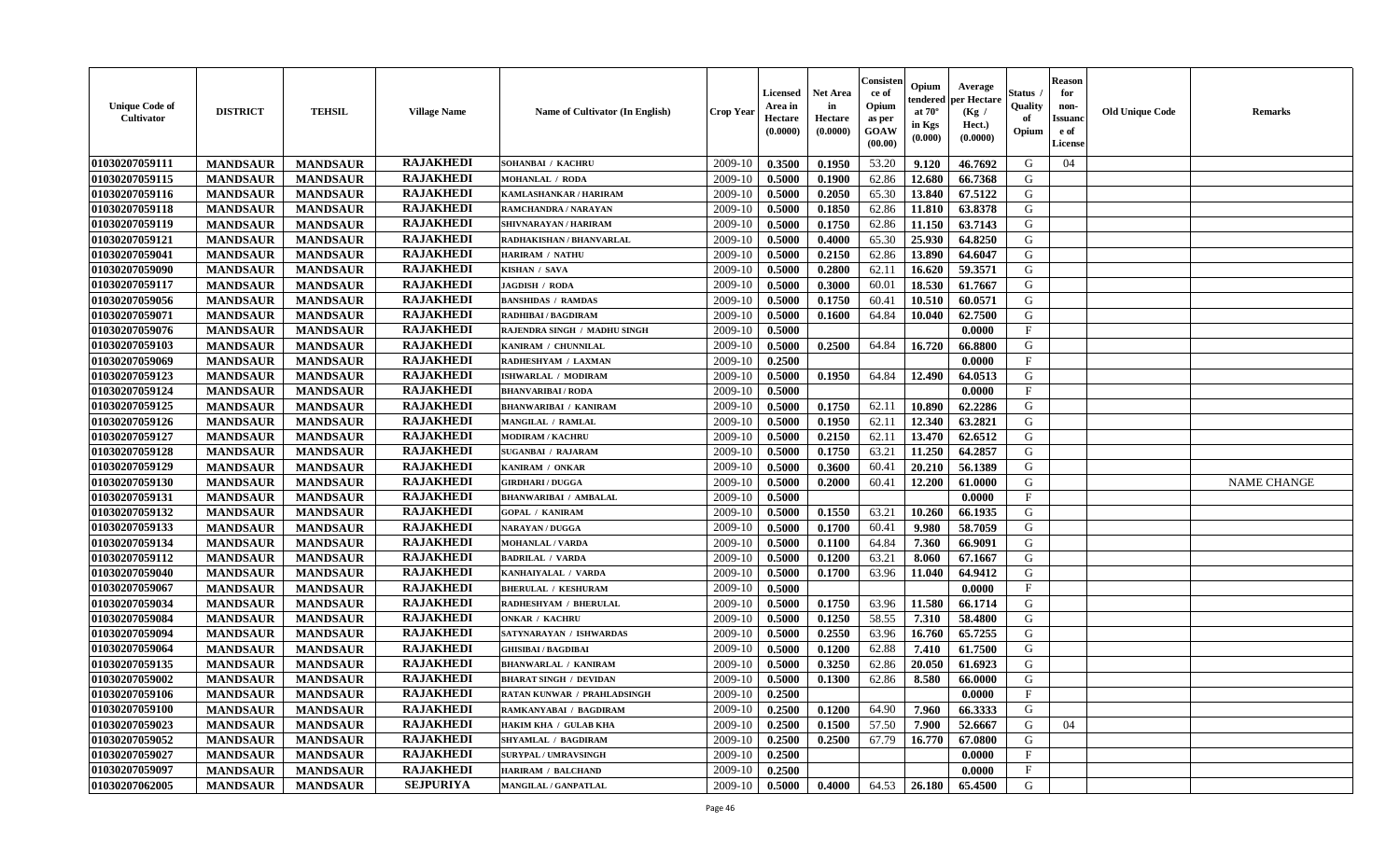| <b>Unique Code of</b><br><b>Cultivator</b> | <b>DISTRICT</b> | <b>TEHSIL</b>   | <b>Village Name</b> | <b>Name of Cultivator (In English)</b> | <b>Crop Year</b> | <b>Licensed</b><br>Area in<br>Hectare<br>(0.0000) | Net Area<br>in<br>Hectare<br>(0.0000) | Consisteı<br>ce of<br>Opium<br>as per<br>GOAW<br>(00.00) | Opium<br>endered<br>at $70^\circ$<br>in Kgs<br>(0.000) | Average<br>per Hectare<br>(Kg /<br>Hect.)<br>(0.0000) | Status<br>Quality<br>of<br>Opium | <b>Reason</b><br>for<br>non-<br><b>Issuand</b><br>e of<br>License | <b>Old Unique Code</b> | Remarks            |
|--------------------------------------------|-----------------|-----------------|---------------------|----------------------------------------|------------------|---------------------------------------------------|---------------------------------------|----------------------------------------------------------|--------------------------------------------------------|-------------------------------------------------------|----------------------------------|-------------------------------------------------------------------|------------------------|--------------------|
| 01030207062001                             | <b>MANDSAUR</b> | <b>MANDSAUR</b> | <b>SEJPURIYA</b>    | <b>CHAMPALAL / BHUWAN</b>              | 2009-10          | 0.5000                                            | 0.1500                                | 64.72                                                    | 9.980                                                  | 66.5333                                               | G                                |                                                                   |                        |                    |
| 01030207062004                             | <b>MANDSAUR</b> | <b>MANDSAUR</b> | <b>SEJPURIYA</b>    | <b>NANDKISHOR / BALMUKUND</b>          | 2009-10          | 0.5000                                            | 0.3200                                | 64.72                                                    | 19.980                                                 | 62.4375                                               | G                                |                                                                   |                        |                    |
| 01030207062009                             | <b>MANDSAUR</b> | <b>MANDSAUR</b> | <b>SEJPURIYA</b>    | NARAYAN / GANGARAM                     | 2009-10          | 0.5000                                            | 0.1400                                | 64.72                                                    | 9.240                                                  | 66.0000                                               | G                                |                                                                   |                        |                    |
| 01030207062010                             | <b>MANDSAUR</b> | <b>MANDSAUR</b> | <b>SEJPURIYA</b>    | <b>GOPAL / BHERULAL</b>                | 2009-10          | 0.5000                                            |                                       |                                                          |                                                        | 0.0000                                                | $\mathbf{F}$                     |                                                                   |                        |                    |
| 01030207062016                             | <b>MANDSAUR</b> | <b>MANDSAUR</b> | <b>SEJPURIYA</b>    | RAMESH / SHANKARLAL                    | 2009-10          | 0.5000                                            | 0.4300                                | 63.79                                                    | 27.950                                                 | 65.0000                                               | G                                |                                                                   |                        |                    |
| 01030207062017                             | <b>MANDSAUR</b> | <b>MANDSAUR</b> | <b>SEJPURIYA</b>    | <b>BHANWARBAI / RAMCHANDRA</b>         | 2009-10          | 0.5000                                            | 0.2950                                | 63.79                                                    | 17.290                                                 | 58.6102                                               | G                                |                                                                   |                        |                    |
| 01030207062018                             | <b>MANDSAUR</b> | <b>MANDSAUR</b> | <b>SEJPURIYA</b>    | SUGAN KUNWAR / BHANWAR SINGH           | 2009-10          | 0.5000                                            |                                       |                                                          |                                                        | 0.0000                                                | $\mathbf{F}$                     |                                                                   |                        |                    |
| 01030207062022                             | <b>MANDSAUR</b> | <b>MANDSAUR</b> | <b>SEJPURIYA</b>    | LILABAI / NANDLAL                      | 2009-10          | 0.5000                                            | 0.2300                                | 64.72                                                    | 15.140                                                 | 65.8261                                               | G                                |                                                                   |                        |                    |
| 01030207062023                             | <b>MANDSAUR</b> | <b>MANDSAUR</b> | <b>SEJPURIYA</b>    | <b>GOPAL / NANDRAM</b>                 | 2009-10          | 0.5000                                            | 0.3700                                | 67.48                                                    | 23.620                                                 | 63.8378                                               | G                                |                                                                   |                        |                    |
| 01030207062024                             | <b>MANDSAUR</b> | <b>MANDSAUR</b> | <b>SEJPURIYA</b>    | PRABHULAL / NANDRAM                    | 2009-10          | 0.2500                                            |                                       |                                                          |                                                        | 0.0000                                                | $\mathbf{F}$                     |                                                                   |                        |                    |
| 01030207062026                             | <b>MANDSAUR</b> | <b>MANDSAUR</b> | <b>SEJPURIYA</b>    | MOHANLAL / VARDICHAND                  | 2009-10          | 0.5000                                            |                                       |                                                          |                                                        | 0.0000                                                | F                                |                                                                   |                        |                    |
| 01030207062028                             | <b>MANDSAUR</b> | <b>MANDSAUR</b> | <b>SEJPURIYA</b>    | <b>BHANWARLAL / MOHANLAL</b>           | 2009-10          | 0.5000                                            | 0.1000                                | 65.18                                                    | 7.360                                                  | 73.6000                                               | G                                |                                                                   |                        |                    |
| 01030207062030                             | <b>MANDSAUR</b> | <b>MANDSAUR</b> | <b>SEJPURIYA</b>    | <b>JAGDISH / MATHURALAL</b>            | 2009-10          | 0.2500                                            | 0.1000                                | 63.79                                                    | 6.650                                                  | 66.5000                                               | G                                |                                                                   |                        |                    |
| 01030207062034                             | <b>MANDSAUR</b> | <b>MANDSAUR</b> | <b>SEJPURIYA</b>    | <b>BHERULAL / HIRALAL</b>              | 2009-10          | 0.5000                                            | 0.1950                                | 69.52                                                    | 14.530                                                 | 74.5128                                               | G                                |                                                                   |                        |                    |
| 01030207062035                             | <b>MANDSAUR</b> | <b>MANDSAUR</b> | <b>SEJPURIYA</b>    | <b>MANGILAL / NATHU</b>                | 2009-10          | 0.5000                                            | 0.1150                                | 67.48                                                    | 7.850                                                  | 68.2609                                               | $\mathbf G$                      |                                                                   |                        |                    |
| 01030207062036                             | <b>MANDSAUR</b> | <b>MANDSAUR</b> | <b>SEJPURIYA</b>    | <b>SHANTIBAI / RATANLAL</b>            | 2009-10          | 0.5000                                            | 0.2000                                | 63.79                                                    | 12.790                                                 | 63.9500                                               | G                                |                                                                   |                        |                    |
| 01030207062043                             | <b>MANDSAUR</b> | <b>MANDSAUR</b> | <b>SEJPURIYA</b>    | SHANTILAL / NANDRAM                    | 2009-10          | 0.5000                                            | 0.2500                                | 65.18                                                    | 16.570                                                 | 66.2800                                               | G                                |                                                                   |                        |                    |
| 01030207062047                             | <b>MANDSAUR</b> | <b>MANDSAUR</b> | <b>SEJPURIYA</b>    | <b>CHENGIR / NANDGIR</b>               | 2009-10          | 0.3500                                            | 0.2050                                | 61.28                                                    | 13.460                                                 | 65.6585                                               | G                                |                                                                   |                        |                    |
| 01030207062048                             | <b>MANDSAUR</b> | <b>MANDSAUR</b> | <b>SEJPURIYA</b>    | <b>BADRILAL / MANGILAL</b>             | 2009-10          | 0.3500                                            | 0.3000                                | 65.18                                                    | 19.470                                                 | 64.9000                                               | G                                |                                                                   |                        |                    |
| 01030207062050                             | <b>MANDSAUR</b> | <b>MANDSAUR</b> | <b>SEJPURIYA</b>    | SURENDRA KUMAR / RANJIT SINGH          | 2009-10          | 0.5000                                            | 0.3000                                | 63.52                                                    | 19.560                                                 | 65.2000                                               | G                                |                                                                   |                        |                    |
| 01030207062051                             | <b>MANDSAUR</b> | <b>MANDSAUR</b> | <b>SEJPURIYA</b>    | HIRALAL / KHEMRAJ                      | 2009-10          | 0.5000                                            | 0.2000                                | 63.52                                                    | 13.080                                                 | 65.4000                                               | G                                |                                                                   |                        |                    |
| 01030207062052                             | <b>MANDSAUR</b> | <b>MANDSAUR</b> | <b>SEJPURIYA</b>    | RAMNARAYAN / RATANLAL                  | 2009-10          | 0.5000                                            | 0.1550                                | 63.52                                                    | 9.980                                                  | 64.3871                                               | G                                |                                                                   |                        |                    |
| 01030207062058                             | <b>MANDSAUR</b> | <b>MANDSAUR</b> | <b>SEJPURIYA</b>    | PRAKASH / MANGILAL                     | 2009-10          | 0.5000                                            | 0.4550                                | 64.33                                                    | 29.360                                                 | 64.5275                                               | G                                |                                                                   |                        |                    |
| 01030207062061                             | <b>MANDSAUR</b> | <b>MANDSAUR</b> | <b>SEJPURIYA</b>    | RAMLAL / BHERULAL                      | 2009-10          | 0.5000                                            | 0.2000                                | 64.33                                                    | 13.310                                                 | 66.5500                                               | G                                |                                                                   |                        |                    |
| 01030207062062                             | <b>MANDSAUR</b> | <b>MANDSAUR</b> | <b>SEJPURIYA</b>    | <b>RAMESHVAR / UDA</b>                 | 2009-10          | 0.5000                                            | 0.3000                                | 64.33                                                    | 19.940                                                 | 66.4667                                               | G                                |                                                                   |                        |                    |
| 01030207062063                             | <b>MANDSAUR</b> | <b>MANDSAUR</b> | <b>SEJPURIYA</b>    | SAMPATBAI / MATHURALAL                 | 2009-10          | 0.5000                                            | 0.2600                                | 64.91                                                    | 16.820                                                 | 64.6923                                               | G                                |                                                                   |                        |                    |
| 01030207062064                             | <b>MANDSAUR</b> | <b>MANDSAUR</b> | <b>SEJPURIYA</b>    | <b>GANGARAM / PARTHA</b>               | 2009-10          | 0.5000                                            | 0.2400                                | 67.48                                                    | 16.040                                                 | 66.8333                                               | G                                |                                                                   |                        |                    |
| 01030207062070                             | <b>MANDSAUR</b> | <b>MANDSAUR</b> | <b>SEJPURIYA</b>    | <b>BADRILAL / KANIRAM</b>              | 2009-10          | 0.5000                                            | 0.3850                                | 61.28                                                    | 23.870                                                 | 62.0000                                               | G                                |                                                                   |                        |                    |
| 01030207062072                             | <b>MANDSAUR</b> | <b>MANDSAUR</b> | <b>SEJPURIYA</b>    | SAJJANBAI / SHANKARLAL                 | 2009-10          | 0.5000                                            |                                       |                                                          |                                                        | 0.0000                                                | $\mathbf{F}$                     |                                                                   |                        |                    |
| 01030207062075                             | <b>MANDSAUR</b> | <b>MANDSAUR</b> | <b>SEJPURIYA</b>    | <b>DHURALAL / RODA</b>                 | 2009-10          | 0.5000                                            |                                       |                                                          |                                                        | 0.0000                                                | $_{\rm F}$                       |                                                                   |                        |                    |
| 01030207062081                             | <b>MANDSAUR</b> | <b>MANDSAUR</b> | <b>SEJPURIYA</b>    | <b>BANSHILAL / NANDRAM</b>             | 2009-10          | 0.5000                                            | 0.2050                                | 67.07                                                    | 14.310                                                 | 69.8049                                               | G                                |                                                                   |                        |                    |
| 01030207062083                             | <b>MANDSAUR</b> | <b>MANDSAUR</b> | <b>SEJPURIYA</b>    | SHYAMLAL / HARIRAM                     | 2009-10          | 0.5000                                            | 0.2150                                | 58.62                                                    | 12.440                                                 | 57.8605                                               | G                                |                                                                   |                        |                    |
| 01030207062084                             | <b>MANDSAUR</b> | <b>MANDSAUR</b> | <b>SEJPURIYA</b>    | SITABAI / RATANLAL                     | 2009-10          | 0.5000                                            | 0.4000                                | 61.28                                                    | 24.900                                                 | 62.2500                                               | G                                |                                                                   |                        | <b>NAME CHANGE</b> |
| 01030207062086                             | <b>MANDSAUR</b> | <b>MANDSAUR</b> | <b>SEJPURIYA</b>    | <b>GOPAL / RAMCHANDRA</b>              | 2009-10          | 0.3500                                            | 0.0600                                | 64.91                                                    | 3.930                                                  | 65.5000                                               | G                                |                                                                   |                        |                    |
| 01030207062087                             | <b>MANDSAUR</b> | <b>MANDSAUR</b> | <b>SEJPURIYA</b>    | <b>BHANWARIBAI / PANNALAL</b>          | 2009-10          | 0.5000                                            | 0.2000                                | 64.91                                                    | 12.920                                                 | 64.6000                                               | G                                |                                                                   |                        |                    |
| 01030207062090                             | <b>MANDSAUR</b> | <b>MANDSAUR</b> | <b>SEJPURIYA</b>    | <b>MANGUBAI/GORDHAN</b>                | 2009-10          | 0.5000                                            | 0.4050                                | 61.70                                                    | 25.090                                                 | 61.9506                                               | G                                |                                                                   |                        |                    |
| 01030207062094                             | <b>MANDSAUR</b> | <b>MANDSAUR</b> | <b>SEJPURIYA</b>    | PARMANAND / GANESHRAM                  | 2009-10          | 0.5000                                            | 0.3200                                | 64.51                                                    | 21.500                                                 | 67.1875                                               | G                                |                                                                   |                        |                    |
| 01030207062100                             | <b>MANDSAUR</b> | <b>MANDSAUR</b> | <b>SEJPURIYA</b>    | <b>KISHANLAL / BAGDIRAM</b>            | 2009-10          | 0.5000                                            | 0.2050                                | 64.51                                                    | 13.810                                                 | 67.3659                                               | G                                |                                                                   |                        |                    |
| 01030207062112                             | <b>MANDSAUR</b> | <b>MANDSAUR</b> | <b>SEJPURIYA</b>    | <b>RUGNATH / BHUVNISINGH</b>           | 2009-10          | 0.5000                                            | 0.4050                                | 61.70                                                    | 8.780                                                  | 21.6790                                               | G                                | 04                                                                |                        |                    |
| 01030207062118                             | <b>MANDSAUR</b> | <b>MANDSAUR</b> | <b>SEJPURIYA</b>    | PRATAPBAI / BIHARILAL                  | 2009-10          | 0.5000                                            | 0.3900                                | 64.51                                                    | 26.030                                                 | 66.7436                                               | ${\bf G}$                        |                                                                   |                        |                    |
| 01030207062122                             | <b>MANDSAUR</b> | <b>MANDSAUR</b> | <b>SEJPURIYA</b>    | <b>RATAN / PARTHA</b>                  | 2009-10          | 0.5000                                            | 0.2000                                | 65.45                                                    | 12.710                                                 | 63.5500                                               | G                                |                                                                   |                        |                    |
| 01030207062123                             | <b>MANDSAUR</b> | <b>MANDSAUR</b> | <b>SEJPURIYA</b>    | <b>BAGDIBAI/DEVRAM</b>                 | 2009-10          | 0.5000                                            | 0.2400                                | 67.45                                                    | 14.830                                                 | 61.7917                                               | G                                |                                                                   |                        |                    |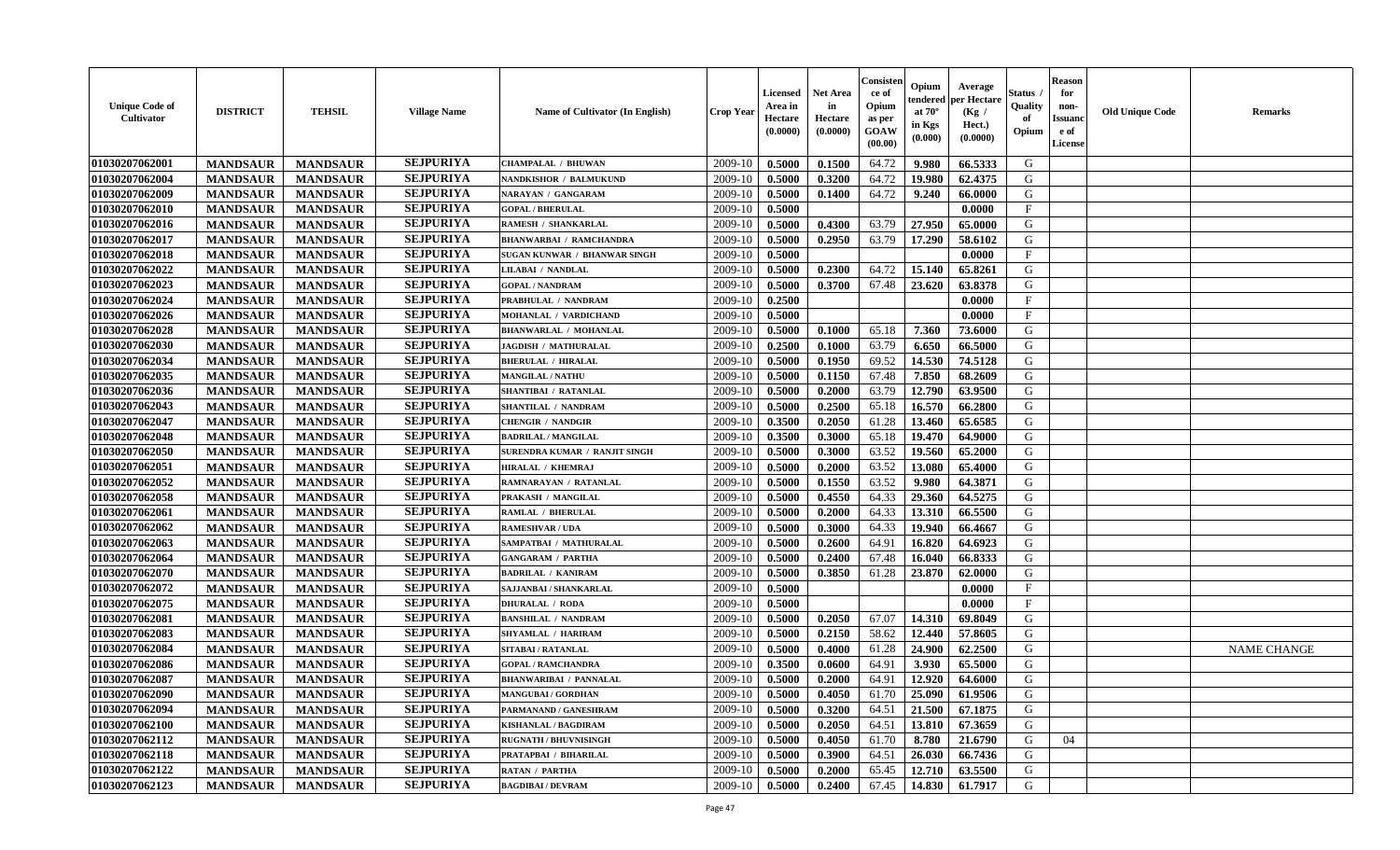| <b>Unique Code of</b><br><b>Cultivator</b> | <b>DISTRICT</b> | <b>TEHSIL</b>   | <b>Village Name</b> | Name of Cultivator (In English)    | <b>Crop Year</b> | <b>Licensed</b><br>Area in<br>Hectare<br>(0.0000) | Net Area<br>in<br>Hectare<br>(0.0000) | Consisteı<br>ce of<br>Opium<br>as per<br>GOAW<br>(00.00) | Opium<br>endered<br>at $70^\circ$<br>in Kgs<br>(0.000) | Average<br>per Hectare<br>(Kg /<br>Hect.)<br>(0.0000) | Status<br>Quality<br>of<br>Opium | <b>Reason</b><br>for<br>non-<br>Issuano<br>e of<br>License | <b>Old Unique Code</b> | Remarks            |
|--------------------------------------------|-----------------|-----------------|---------------------|------------------------------------|------------------|---------------------------------------------------|---------------------------------------|----------------------------------------------------------|--------------------------------------------------------|-------------------------------------------------------|----------------------------------|------------------------------------------------------------|------------------------|--------------------|
| 01030207062135                             | <b>MANDSAUR</b> | <b>MANDSAUR</b> | <b>SEJPURIYA</b>    | MOHANBAI / MOHANLAL                | 2009-10          | 0.5000                                            | 0.3100                                | 61.34                                                    | 19.310                                                 | 62.2903                                               | G                                |                                                            |                        |                    |
| 01030207062060                             | <b>MANDSAUR</b> | <b>MANDSAUR</b> | <b>SEJPURIYA</b>    | <b>BADRILAL / KESHURAM</b>         | 2009-10          | 0.5000                                            | 0.3000                                | 67.45                                                    | 20.690                                                 | 68.9667                                               | G                                |                                                            |                        |                    |
| 01030207062111                             | <b>MANDSAUR</b> | <b>MANDSAUR</b> | <b>SEJPURIYA</b>    | PANNALAL / BHERA                   | 2009-10          | 0.5000                                            | 0.4400                                | 61.34                                                    | 27.260                                                 | 61.9545                                               | G                                |                                                            |                        |                    |
| 01030207062040                             | <b>MANDSAUR</b> | <b>MANDSAUR</b> | <b>SEJPURIYA</b>    | <b>BALURAM / BAGDIRAM</b>          | 2009-10          | 0.5000                                            |                                       |                                                          |                                                        | 0.0000                                                | $\mathbf{F}$                     |                                                            |                        |                    |
| 01030207062038                             | <b>MANDSAUR</b> | <b>MANDSAUR</b> | <b>SEJPURIYA</b>    | <b>JASWANT SINGH / BEGAM SINGH</b> | 2009-10          | 0.5000                                            | 0.5050                                | 60.81                                                    | 31.330                                                 | 62.0396                                               | G                                |                                                            |                        |                    |
| 01030207062104                             | <b>MANDSAUR</b> | <b>MANDSAUR</b> | <b>SEJPURIYA</b>    | MADAN / ONKAR                      | 2009-10          | 0.2500                                            |                                       |                                                          |                                                        | 0.0000                                                | $\mathbf N$                      |                                                            |                        |                    |
| 01030207062129                             | <b>MANDSAUR</b> | <b>MANDSAUR</b> | <b>SEJPURIYA</b>    | <b>JAMNABAI/NANDA</b>              | 2009-10          | 0.5000                                            | 0.2850                                | 61.34                                                    | 7.850                                                  | 27.5439                                               | G                                | 04                                                         |                        |                    |
| 01030207062006                             | <b>MANDSAUR</b> | <b>MANDSAUR</b> | <b>SEJPURIYA</b>    | <b>GITABAI / JIVRAM</b>            | 2009-10          | 0.5000                                            | 0.4800                                | 59.33                                                    | 30.640                                                 | 63.8333                                               | G                                |                                                            |                        | <b>NAME CHANGE</b> |
| 01030207062044                             | <b>MANDSAUR</b> | <b>MANDSAUR</b> | <b>SEJPURIYA</b>    | <b>BHERULAL / KISHANLAL</b>        | 2009-10          | 0.5000                                            | 0.5000                                | 62.73                                                    | 30.890                                                 | 61.7800                                               | G                                |                                                            |                        |                    |
| 01030207062076                             | <b>MANDSAUR</b> | <b>MANDSAUR</b> | <b>SEJPURIYA</b>    | KHUMAN SINGH / GOVIND SINGH        | 2009-10          | 0.5000                                            |                                       |                                                          |                                                        | 0.0000                                                | $\mathbf{F}$                     |                                                            |                        |                    |
| 01030207062141                             | <b>MANDSAUR</b> | <b>MANDSAUR</b> | <b>SEJPURIYA</b>    | <b>CHENSINGH / SAJJANSINGH</b>     | 2009-10          | 0.3500                                            | 0.0950                                | 69.87                                                    | 6.770                                                  | 71.2632                                               | G                                |                                                            |                        |                    |
| 01030207062155                             | <b>MANDSAUR</b> | <b>MANDSAUR</b> | <b>SEJPURIYA</b>    | <b>SAMPATBAI/NANDA</b>             | 2009-10          | 0.5000                                            | 0.2000                                | 65.45                                                    | 13.450                                                 | 67.2500                                               | G                                |                                                            |                        |                    |
| 01030207062007                             | <b>MANDSAUR</b> | <b>MANDSAUR</b> | <b>SEJPURIYA</b>    | <b>BHAGIRATH / DEVRAM</b>          | 2009-10          | 0.2500                                            | 0.1950                                | 65.45                                                    | 13.220                                                 | 67.7949                                               | G                                |                                                            |                        |                    |
| 01030207062033                             | <b>MANDSAUR</b> | <b>MANDSAUR</b> | <b>SEJPURIYA</b>    | <b>LAXMICHAND / UDA</b>            | 2009-10          | 0.2500                                            | 0.2050                                | 62.73                                                    | 13.420                                                 | 65.4634                                               | G                                |                                                            |                        |                    |
| 01030207062147                             | <b>MANDSAUR</b> | <b>MANDSAUR</b> | <b>SEJPURIYA</b>    | AMAR SINGH / SAJJAN SINGH          | 2009-10          | 0.2500                                            | 0.1900                                | 62.73                                                    | 12.160                                                 | 64.0000                                               | $\mathbf G$                      |                                                            |                        |                    |
| 01030207062002                             | <b>MANDSAUR</b> | <b>MANDSAUR</b> | <b>SEJPURIYA</b>    | SITABAI / MANGILAL                 | 2009-10          | 0.2500                                            | 0.2300                                | 62.79                                                    | 14.070                                                 | 61.1739                                               | G                                |                                                            |                        |                    |
| 01030207062003                             | <b>MANDSAUR</b> | <b>MANDSAUR</b> | <b>SEJPURIYA</b>    | <b>GOPAL / VARDICHAND</b>          | 2009-10          | 0.2500                                            | 0.2050                                | 62.79                                                    | 4.990                                                  | 24.3415                                               | G                                | 04                                                         |                        |                    |
| 01030207062021                             | <b>MANDSAUR</b> | <b>MANDSAUR</b> | <b>SEJPURIYA</b>    | HARISHANKAR / GANPATLAL            | 2009-10          | 0.2500                                            | 0.1500                                | 62.79                                                    | 9.950                                                  | 66.3333                                               | G                                |                                                            |                        |                    |
| 01030207062037                             | <b>MANDSAUR</b> | <b>MANDSAUR</b> | <b>SEJPURIYA</b>    | RUKMANBAI / BHERULAL               | 2009-10          | 0.2500                                            | 0.2450                                | 66.65                                                    | 16.730                                                 | 68.2857                                               | G                                |                                                            |                        |                    |
| 01030207062049                             | <b>MANDSAUR</b> | <b>MANDSAUR</b> | <b>SEJPURIYA</b>    | KANWARLAL / AATMARAM               | 2009-10          | 0.2500                                            | 0.2100                                | 66.65                                                    | 14.410                                                 | 68.6190                                               | G                                |                                                            |                        |                    |
| 01030207062069                             | <b>MANDSAUR</b> | <b>MANDSAUR</b> | <b>SEJPURIYA</b>    | <b>MOHANBAI / RODA</b>             | 2009-10          | 0.2500                                            | 0.2000                                | 66.65                                                    | 13.510                                                 | 67.5500                                               | G                                |                                                            |                        |                    |
| 01030207062082                             | <b>MANDSAUR</b> | <b>MANDSAUR</b> | <b>SEJPURIYA</b>    | KACHRU / KHEMRAJ                   | 2009-10          | 0.2500                                            | 0.2100                                | 66.28                                                    | 14.140                                                 | 67.3333                                               | G                                |                                                            |                        |                    |
| 01030207062085                             | <b>MANDSAUR</b> | <b>MANDSAUR</b> | <b>SEJPURIYA</b>    | <b>GOPAL / MOHANLAL</b>            | 2009-10          | 0.2500                                            | 0.2450                                | 67.45                                                    | 17.940                                                 | 73.2245                                               | G                                |                                                            |                        |                    |
| 01030207062088                             | <b>MANDSAUR</b> | <b>MANDSAUR</b> | <b>SEJPURIYA</b>    | <b>GIRDHARILAL / BHAGWAN</b>       | 2009-10          | 0.2500                                            |                                       |                                                          |                                                        | 0.0000                                                | $\rm F$                          |                                                            |                        |                    |
| 01030207062091                             | <b>MANDSAUR</b> | <b>MANDSAUR</b> | <b>SEJPURIYA</b>    | MANGIBAI / RAMLAL                  | 2009-10          | 0.2500                                            | 0.1050                                | 59.69                                                    | 6.340                                                  | 60.3810                                               | G                                |                                                            |                        |                    |
| 01030207062092                             | <b>MANDSAUR</b> | <b>MANDSAUR</b> | <b>SEJPURIYA</b>    | <b>LALURAM / PYARCHANDRA</b>       | 2009-10          | 0.2500                                            |                                       |                                                          |                                                        | 0.0000                                                | $\mathbf{F}$                     |                                                            |                        |                    |
| 01030207062096                             | <b>MANDSAUR</b> | <b>MANDSAUR</b> | <b>SEJPURIYA</b>    | PYARIBAI / NANDRAM                 | 2009-10          | 0.2500                                            | 0.1950                                | 64.21                                                    | 12.390                                                 | 63.5385                                               | G                                |                                                            |                        | <b>NAME CHANGE</b> |
| 01030207062098                             | <b>MANDSAUR</b> | <b>MANDSAUR</b> | <b>SEJPURIYA</b>    | PURILAL / BAGDIRAM                 | 2009-10          | 0.2500                                            | 0.2250                                | 66.28                                                    | 14.900                                                 | 66.2222                                               | G                                |                                                            |                        |                    |
| 01030207062105                             | <b>MANDSAUR</b> | <b>MANDSAUR</b> | <b>SEJPURIYA</b>    | SHIVLAL / SAMRATHLAL               | 2009-10          | 0.2500                                            | 0.2400                                | 66.28                                                    | 14.690                                                 | 61.2083                                               | G                                |                                                            |                        |                    |
| 01030207062106                             | <b>MANDSAUR</b> | <b>MANDSAUR</b> | <b>SEJPURIYA</b>    | <b>BAGDIRAM / NANURAM</b>          | 2009-10          | 0.2500                                            | 0.1500                                | 68.63                                                    | 10.960                                                 | 73.0667                                               | G                                |                                                            |                        |                    |
| 01030207062108                             | <b>MANDSAUR</b> | <b>MANDSAUR</b> | <b>SEJPURIYA</b>    | <b>DEVRAM / BHAGIRATH</b>          | 2009-10          | 0.2500                                            |                                       |                                                          |                                                        | 0.0000                                                | $\mathbf{F}$                     |                                                            |                        |                    |
| 01030207062131                             | <b>MANDSAUR</b> | <b>MANDSAUR</b> | <b>SEJPURIYA</b>    | <b>DEUBAI/KANIRAM</b>              | 2009-10          | 0.2500                                            | 0.2250                                | 62.00                                                    | 14.250                                                 | 63.3333                                               | G                                |                                                            |                        |                    |
| 01030207062140                             | <b>MANDSAUR</b> | <b>MANDSAUR</b> | <b>SEJPURIYA</b>    | <b>KANHAIYALAL / BHERA</b>         | 2009-10          | 0.2500                                            | 0.2050                                | 62.00                                                    | 12.940                                                 | 63.1220                                               | G                                |                                                            |                        |                    |
| 01030207062093                             | <b>MANDSAUR</b> | <b>MANDSAUR</b> | <b>SEJPURIYA</b>    | <b>GORDHAN / KHESHURAM</b>         | 2009-10          | 0.2500                                            | 0.2000                                | 64.21                                                    | 13.020                                                 | 65.1000                                               | G                                |                                                            |                        |                    |
| 01030207062153                             | <b>MANDSAUR</b> | <b>MANDSAUR</b> | <b>SEJPURIYA</b>    | KAMLABAI / NANDGIR                 | 2009-10          | 0.2500                                            | 0.2500                                | 62.00                                                    | 15.230                                                 | 60.9200                                               | G                                |                                                            |                        |                    |
| 01030207062156                             | <b>MANDSAUR</b> | <b>MANDSAUR</b> | <b>SEJPURIYA</b>    | <b>PYARA / RAM</b>                 | 2009-10          | 0.3500                                            | 0.2000                                | 59.93                                                    | 12.450                                                 | 62.2500                                               | G                                |                                                            | 01030207004070         |                    |
| 01030208064003                             | <b>MANDSAUR</b> | <b>DALODA</b>   | <b>TOLKHEDI</b>     | <b>GANESHRAM / UDA</b>             | 2009-10          | 0.5000                                            | 0.4750                                | 63.03                                                    | 29.380                                                 | 61.8526                                               | G                                |                                                            |                        |                    |
| 01030208064007                             | <b>MANDSAUR</b> | <b>DALODA</b>   | <b>TOLKHEDI</b>     | NANDA / GULAB                      | 2009-10          | 0.5000                                            | 0.2350                                | 59.00                                                    | 13.900                                                 | 59.1489                                               | G                                |                                                            |                        | <b>NAME CHANGE</b> |
| 01030208064012                             | <b>MANDSAUR</b> | <b>DALODA</b>   | <b>TOLKHEDI</b>     | LAXMINARAYAN / MANGILAL            | 2009-10          | 0.5000                                            | 0.4350                                | 63.03                                                    | 27.520                                                 | 63.2644                                               | G                                |                                                            |                        |                    |
| 01030208064013                             | <b>MANDSAUR</b> | <b>DALODA</b>   | <b>TOLKHEDI</b>     | <b>MULCHAND / BHUWAN</b>           | 2009-10          | 0.5000                                            | 0.3250                                | 63.03                                                    | 19.790                                                 | 60.8923                                               | G                                |                                                            |                        |                    |
| 01030208064017                             | <b>MANDSAUR</b> | <b>DALODA</b>   | <b>TOLKHEDI</b>     | KACHRU / GOVINDRAM                 | 2009-10          | 0.5000                                            |                                       |                                                          |                                                        | 0.0000                                                | $\mathbf{F}$                     |                                                            |                        |                    |
| 01030208064020                             | <b>MANDSAUR</b> | <b>DALODA</b>   | <b>TOLKHEDI</b>     | <b>MOHANLAL / BABRU</b>            | 2009-10          | 0.5000                                            | 0.2950                                | 63.60                                                    | 17.430                                                 | 59.0847                                               | G                                |                                                            |                        |                    |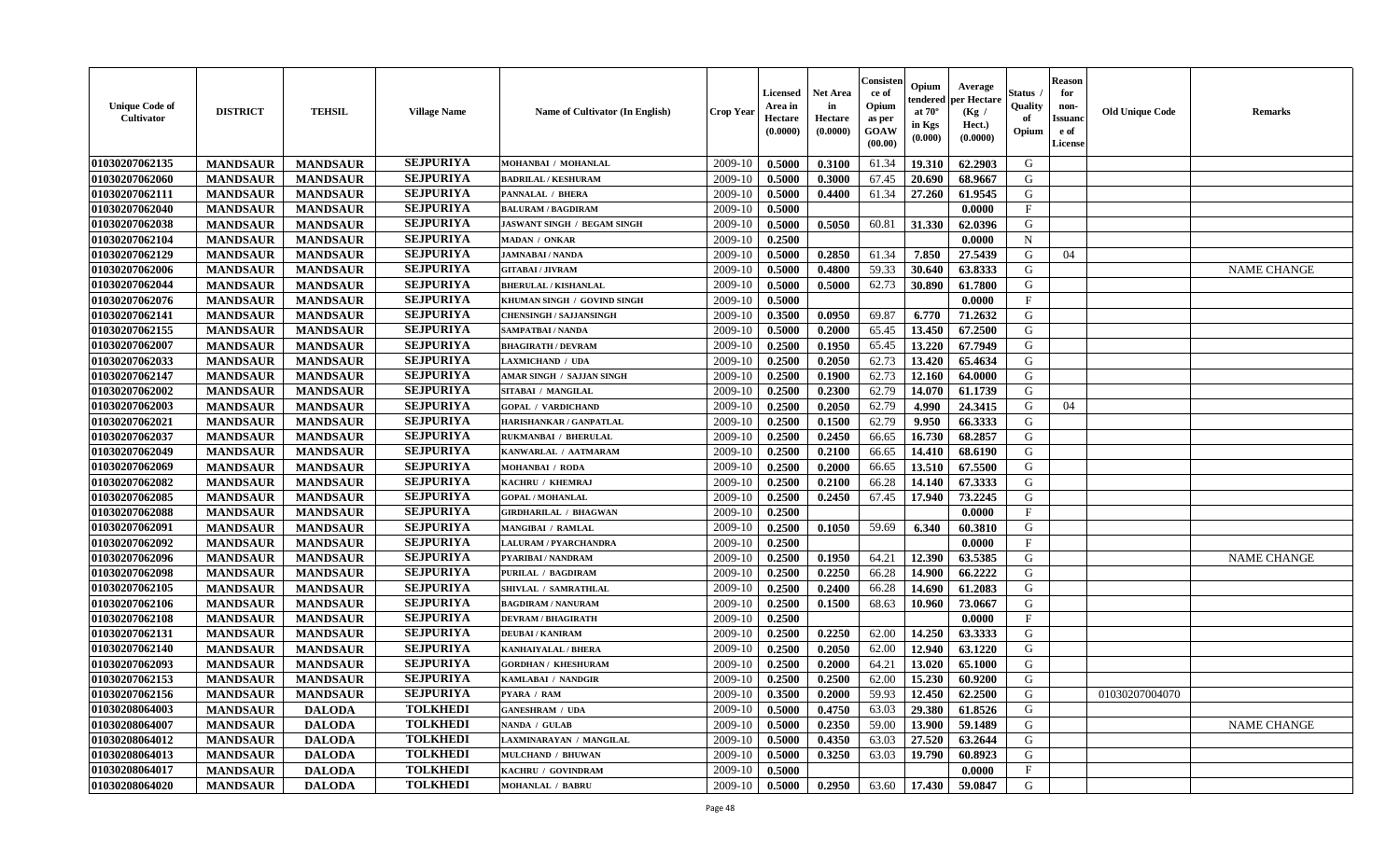| <b>Unique Code of</b><br><b>Cultivator</b> | <b>DISTRICT</b> | <b>TEHSIL</b> | <b>Village Name</b> | <b>Name of Cultivator (In English)</b> | <b>Crop Year</b> | Licensed<br>Area in<br>Hectare<br>(0.0000) | <b>Net Area</b><br>in<br>Hectare<br>(0.0000) | Consister<br>ce of<br>Opium<br>as per<br>GOAW<br>(00.00) | Opium<br>endered<br>at $70^\circ$<br>in Kgs<br>(0.000) | Average<br>per Hectare<br>(Kg /<br>Hect.)<br>(0.0000) | Status<br>Quality<br>of<br>Opium | <b>Reason</b><br>for<br>non-<br><b>Issuanc</b><br>e of<br><b>License</b> | <b>Old Unique Code</b> | <b>Remarks</b> |
|--------------------------------------------|-----------------|---------------|---------------------|----------------------------------------|------------------|--------------------------------------------|----------------------------------------------|----------------------------------------------------------|--------------------------------------------------------|-------------------------------------------------------|----------------------------------|--------------------------------------------------------------------------|------------------------|----------------|
| 01030208064023                             | <b>MANDSAUR</b> | <b>DALODA</b> | <b>TOLKHEDI</b>     | KALU / BHAGCHANDRA                     | 2009-10          | 0.3500                                     | 0.3250                                       | 63.60                                                    | 9.110                                                  | 28.0308                                               | G                                | 04                                                                       |                        |                |
| 01030208064002                             | <b>MANDSAUR</b> | <b>DALODA</b> | <b>TOLKHEDI</b>     | CHUNILAL / VAKTA                       | 2009-10          | 0.2500                                     |                                              |                                                          |                                                        | 0.0000                                                | $\mathbf{F}$                     |                                                                          |                        |                |
| 01030208064009                             | <b>MANDSAUR</b> | <b>DALODA</b> | <b>TOLKHEDI</b>     | RAMPRATAP / HEMRAJ                     | 2009-10          | 0.2500                                     | 0.2300                                       | 62.21                                                    | 14.600                                                 | 63.4783                                               | G                                |                                                                          |                        |                |
| 01030208064011                             | <b>MANDSAUR</b> | <b>DALODA</b> | <b>TOLKHEDI</b>     | DEVKARAN / RADHAKISHAN                 | 2009-10          | 0.2500                                     |                                              |                                                          |                                                        | 0.0000                                                | $\mathbf{F}$                     |                                                                          |                        |                |
| 01030208064022                             | <b>MANDSAUR</b> | <b>DALODA</b> | <b>TOLKHEDI</b>     | <b>DALURAM / BHERULAL</b>              | 2009-10          | 0.2500                                     | 0.2350                                       | 59.49                                                    | 13.920                                                 | 59.2340                                               | G                                |                                                                          |                        |                |
| 01030208064026                             | <b>MANDSAUR</b> | <b>DALODA</b> | <b>TOLKHEDI</b>     | SITARAM / ABJI                         | 2009-10          | 0.3500                                     | 0.3250                                       | 63.60                                                    | 19.880                                                 | 61.1692                                               | G                                |                                                                          | 01030208045027         |                |
| 01030208065161                             | <b>MANDSAUR</b> | <b>DALODA</b> | <b>AKODARA</b>      | SAJJANALAL / UDAYALAL                  | 2009-10          | 0.5000                                     | 0.1500                                       | 69.41                                                    | 10.420                                                 | 69.4667                                               | G                                |                                                                          |                        |                |
| 01030208065001                             | <b>MANDSAUR</b> | <b>DALODA</b> | <b>AKODARA</b>      | NABINUR / MOHAMMAD HUSSAIN             | 2009-10          | 0.5000                                     | 0.3350                                       | 63.06                                                    | 23.130                                                 | 69.0448                                               | G                                |                                                                          |                        |                |
| 01030208065002                             | <b>MANDSAUR</b> | <b>DALODA</b> | <b>AKODARA</b>      | JAWARLAL / SHANKARLAL                  | 2009-10          | 0.5000                                     | 0.1750                                       | 69.41                                                    | 11.670                                                 | 66.6857                                               | G                                |                                                                          |                        |                |
| 01030208065006                             | <b>MANDSAUR</b> | <b>DALODA</b> | <b>AKODARA</b>      | <b>RAMESHWAR / KACHRU</b>              | 2009-10          | 0.5000                                     | 0.3650                                       | 69.41                                                    | 23.160                                                 | 63.4521                                               | G                                |                                                                          |                        |                |
| 01030208065007                             | <b>MANDSAUR</b> | <b>DALODA</b> | <b>AKODARA</b>      | KANHAIYALAL / KACHRU                   | 2009-10          | 0.5000                                     | 0.2400                                       | 64.87                                                    | 16.040                                                 | 66.8333                                               | $\mathbf G$                      |                                                                          |                        |                |
| 01030208065008                             | <b>MANDSAUR</b> | <b>DALODA</b> | <b>AKODARA</b>      | <b>DHANRAJ / BHERULAL</b>              | 2009-10          | 0.5000                                     | 0.2400                                       | 69.28                                                    | 16.080                                                 | 67.0000                                               | G                                |                                                                          |                        |                |
| 01030208065009                             | <b>MANDSAUR</b> | <b>DALODA</b> | <b>AKODARA</b>      | <b>BABULAL / BHERULAL</b>              | 2009-10          | 0.5000                                     | 0.3200                                       | 63.04                                                    | 19.880                                                 | 62.1250                                               | G                                |                                                                          |                        |                |
| 01030208065010                             | <b>MANDSAUR</b> | <b>DALODA</b> | <b>AKODARA</b>      | RAMNIWAS / RADHESHYAM                  | 2009-10          | 0.5000                                     | 0.2050                                       | 68.22                                                    | 13.660                                                 | 66.6341                                               | G                                |                                                                          |                        |                |
| 01030208065012                             | <b>MANDSAUR</b> | <b>DALODA</b> | <b>AKODARA</b>      | KARULAL / BADRILAL                     | 2009-10          | 0.5000                                     | 0.1400                                       | 64.87                                                    | 9.450                                                  | 67.5000                                               | G                                |                                                                          |                        |                |
| 01030208065013                             | <b>MANDSAUR</b> | <b>DALODA</b> | <b>AKODARA</b>      | <b>MUNIBAI / BALARAM</b>               | 2009-10          | 0.5000                                     | 0.0950                                       | 64.87                                                    | 6.090                                                  | 64.1053                                               | G                                |                                                                          |                        |                |
| 01030208065014                             | <b>MANDSAUR</b> | <b>DALODA</b> | <b>AKODARA</b>      | <b>GORDHAN / RAMCHANDRA</b>            | 2009-10          | 0.5000                                     | 0.1800                                       | 64.87                                                    | 11.440                                                 | 63.5556                                               | G                                |                                                                          |                        |                |
| 01030208065017                             | <b>MANDSAUR</b> | <b>DALODA</b> | <b>AKODARA</b>      | <b>BALARAM / BHANWARLAL</b>            | 2009-10          | 0.5000                                     | 0.4100                                       | 68.22                                                    | 27.610                                                 | 67.3415                                               | G                                |                                                                          |                        |                |
| 01030208065018                             | <b>MANDSAUR</b> | <b>DALODA</b> | <b>AKODARA</b>      | KARULAL / BHANWARLAL                   | 2009-10          | 0.5000                                     | 0.2000                                       | 64.28                                                    | 12.560                                                 | 62.8000                                               | G                                |                                                                          |                        |                |
| 01030208065020                             | <b>MANDSAUR</b> | <b>DALODA</b> | <b>AKODARA</b>      | <b>BALARAM / RAMLAL</b>                | 2009-10          | 0.5000                                     | 0.2200                                       | 64.28                                                    | 14.440                                                 | 65.6364                                               | G                                |                                                                          |                        |                |
| 01030208065021                             | <b>MANDSAUR</b> | <b>DALODA</b> | <b>AKODARA</b>      | LACHIRAM / RAMCHANDRAA                 | 2009-10          | 0.5000                                     | 0.1950                                       | 68.22                                                    | 13.500                                                 | 69.2308                                               | G                                |                                                                          |                        |                |
| 01030208065022                             | <b>MANDSAUR</b> | <b>DALODA</b> | <b>AKODARA</b>      | <b>BHULIBAI / ONKAR</b>                | 2009-10          | 0.5000                                     | 0.4000                                       | 68.22                                                    | 26.650                                                 | 66.6250                                               | G                                |                                                                          |                        |                |
| 01030208065026                             | <b>MANDSAUR</b> | <b>DALODA</b> | <b>AKODARA</b>      | MODIRAM / NANURAM                      | 2009-10          | 0.5000                                     | 0.4400                                       | 61.45                                                    | 27.600                                                 | 62.7273                                               | G                                |                                                                          |                        |                |
| 01030208065029                             | <b>MANDSAUR</b> | <b>DALODA</b> | <b>AKODARA</b>      | <b>BHANWARLAL / RAJARAM</b>            | 2009-10          | 0.5000                                     | 0.3200                                       | 70.56                                                    | 21.180                                                 | 66.1875                                               | G                                |                                                                          |                        |                |
| 01030208065031                             | <b>MANDSAUR</b> | <b>DALODA</b> | <b>AKODARA</b>      | AHMAD NUR / MOHD. HUSSAIN              | 2009-10          | 0.5000                                     | 0.3100                                       | 64.28                                                    | 19.910                                                 | 64.2258                                               | G                                |                                                                          |                        |                |
| 01030208065032                             | <b>MANDSAUR</b> | <b>DALODA</b> | <b>AKODARA</b>      | SHANKARLAL / DHANA BABRI               | 2009-10          | 0.5000                                     | 0.2500                                       | 67.87                                                    | 17.680                                                 | 70.7200                                               | G                                |                                                                          |                        |                |
| 01030208065033                             | <b>MANDSAUR</b> | <b>DALODA</b> | <b>AKODARA</b>      | KANTABAI / FULCHAND                    | 2009-10          | 0.5000                                     | 0.2050                                       | 65.94                                                    | 13.390                                                 | 65.3171                                               | G                                |                                                                          |                        |                |
| 01030208065034                             | <b>MANDSAUR</b> | <b>DALODA</b> | <b>AKODARA</b>      | LAXMINARAYAN / KISHAN                  | 2009-10          | 0.5000                                     | 0.4950                                       | 63.04                                                    | 31.260                                                 | 63.1515                                               | G                                |                                                                          |                        |                |
| 01030208065035                             | <b>MANDSAUR</b> | <b>DALODA</b> | <b>AKODARA</b>      | LALUPRASAD / BHUWANIRAM                | 2009-10          | 0.5000                                     | 0.2700                                       | 70.56                                                    | 19.630                                                 | 72.7037                                               | G                                |                                                                          |                        |                |
| 01030208065036                             | <b>MANDSAUR</b> | <b>DALODA</b> | <b>AKODARA</b>      | PRAKASH / BHUWANIRAM                   | 2009-10          | 0.5000                                     | 0.2600                                       | 67.87                                                    | 16.930                                                 | 65.1154                                               | G                                |                                                                          |                        |                |
| 01030208065038                             | <b>MANDSAUR</b> | <b>DALODA</b> | <b>AKODARA</b>      | <b>GANPAT / BHAGIRATH</b>              | 2009-10          | 0.5000                                     | 0.2600                                       | 64.28                                                    | 16.770                                                 | 64.5000                                               | ${\bf G}$                        |                                                                          |                        |                |
| 01030208065039                             | <b>MANDSAUR</b> | <b>DALODA</b> | <b>AKODARA</b>      | <b>MANGILAL / DEVRAM</b>               | 2009-10          | 0.5000                                     | 0.2000                                       | 67.87                                                    | 13.390                                                 | 66.9500                                               | G                                |                                                                          |                        |                |
| 01030208065040                             | <b>MANDSAUR</b> | <b>DALODA</b> | <b>AKODARA</b>      | RAJKUNWARBAI / DOULATRAM               | 2009-10          | 0.5000                                     | 0.1850                                       | 67.87                                                    | 12.950                                                 | 70.0000                                               | G                                |                                                                          |                        |                |
| 01030208065041                             | <b>MANDSAUR</b> | <b>DALODA</b> | <b>AKODARA</b>      | <b>JAGDISH / BHUWANIRAM</b>            | 2009-10          | 0.5000                                     | 0.5000                                       | 63.04                                                    | 30.810                                                 | 61.6200                                               | G                                |                                                                          |                        |                |
| 01030208065042                             | <b>MANDSAUR</b> | <b>DALODA</b> | <b>AKODARA</b>      | <b>UDAYLAL / RAMESHWAR</b>             | 2009-10          | 0.5000                                     | 0.1400                                       | 65.94                                                    | 9.650                                                  | 68.9286                                               | G                                |                                                                          |                        |                |
| 01030208065043                             | <b>MANDSAUR</b> | <b>DALODA</b> | <b>AKODARA</b>      | VARDICHAND / BHERULAL                  | 2009-10          | 0.5000                                     | 0.2000                                       | 68.28                                                    | 13.600                                                 | 68.0000                                               | G                                |                                                                          |                        |                |
| 01030208065044                             | <b>MANDSAUR</b> | <b>DALODA</b> | <b>AKODARA</b>      | RAMPRASAD / SALAGRAM                   | 2009-10          | 0.3500                                     | 0.3050                                       | 63.04                                                    | 19.680                                                 | 64.5246                                               | G                                |                                                                          |                        |                |
| 01030208065049                             | <b>MANDSAUR</b> | <b>DALODA</b> | <b>AKODARA</b>      | <b>BALKRISHAN / KACHRI</b>             | 2009-10          | 0.5000                                     | 0.2050                                       | 63.82                                                    | 12.440                                                 | 60.6829                                               | G                                |                                                                          |                        |                |
| 01030208065052                             | <b>MANDSAUR</b> | <b>DALODA</b> | <b>AKODARA</b>      | SATYANRAYAN / MANGILAL                 | 2009-10          | 0.5000                                     | 0.2150                                       | 68.28                                                    | 14.830                                                 | 68.9767                                               | G                                |                                                                          |                        |                |
| 01030208065053                             | <b>MANDSAUR</b> | <b>DALODA</b> | <b>AKODARA</b>      | <b>DHAPUBAI / SHANTILAL</b>            | 2009-10          | 0.5000                                     | 0.1500                                       | 65.94                                                    | 9.930                                                  | 66.2000                                               | G                                |                                                                          |                        |                |
| 01030208065055                             | <b>MANDSAUR</b> | <b>DALODA</b> | <b>AKODARA</b>      | <b>BHUWANIRAM / RAMLAL</b>             | 2009-10          | 0.5000                                     | 0.1400                                       | 65.94                                                    | 9.370                                                  | 66.9286                                               | G                                |                                                                          |                        |                |
| 01030208065057                             | <b>MANDSAUR</b> | <b>DALODA</b> | <b>AKODARA</b>      | <b>BAPULAL / DHANNA</b>                | 2009-10          | 0.5000                                     | 0.4950                                       | 64.43                                                    | 31.360                                                 | 63.3535                                               | G                                |                                                                          |                        |                |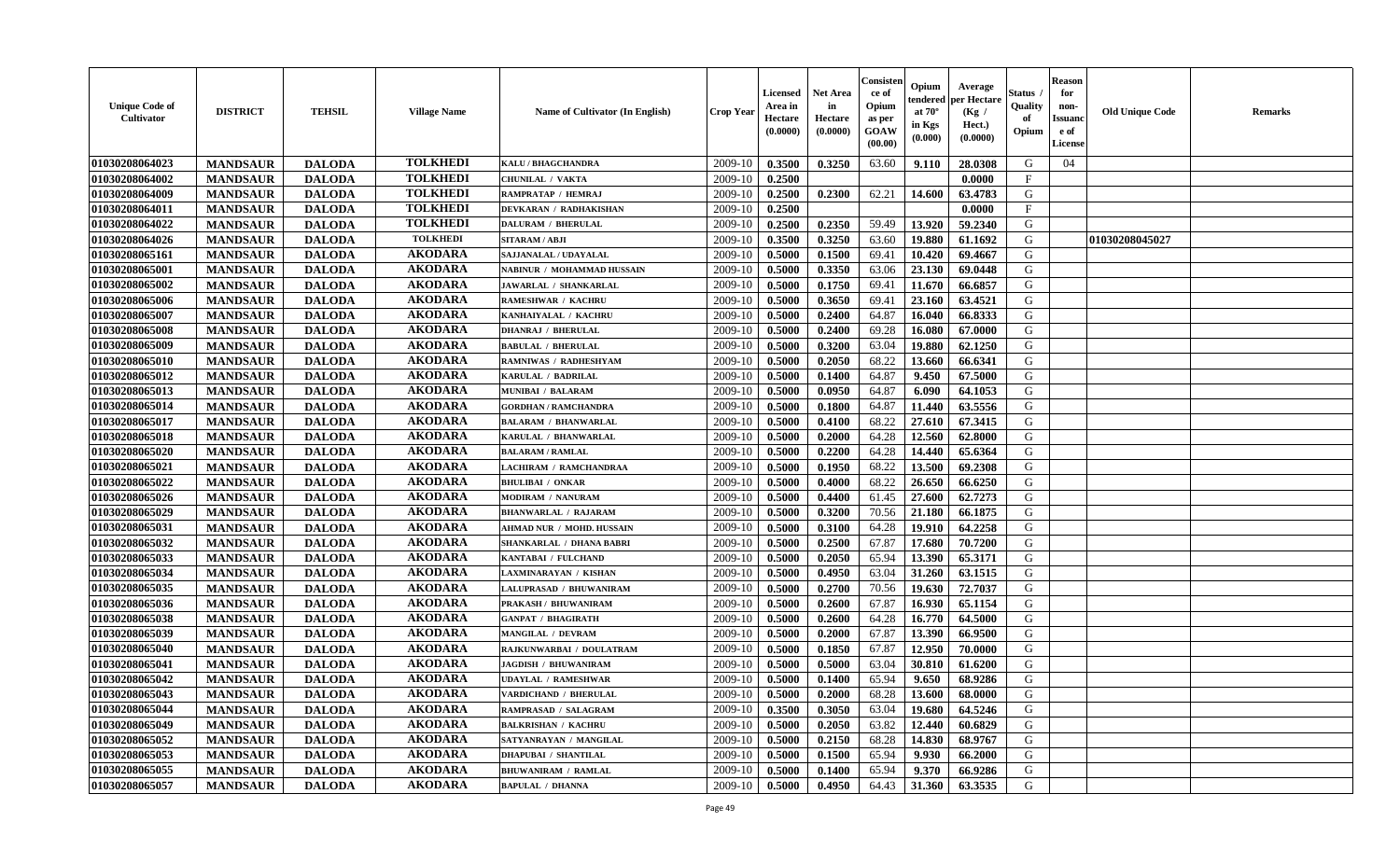| <b>Unique Code of</b><br>Cultivator | <b>DISTRICT</b> | <b>TEHSIL</b> | <b>Village Name</b> | Name of Cultivator (In English) | <b>Crop Year</b> | Licensed<br>Area in<br>Hectare<br>(0.0000) | <b>Net Area</b><br>in<br>Hectare<br>(0.0000) | Consister<br>ce of<br>Opium<br>as per<br>GOAW<br>(00.00) | Opium<br>endered<br>at $70^\circ$<br>in Kgs<br>(0.000) | Average<br>per Hectare<br>(Kg /<br>Hect.)<br>(0.0000) | <b>Status</b><br>Quality<br>of<br>Opium | <b>Reason</b><br>for<br>non-<br><b>Issuanc</b><br>e of<br>License | <b>Old Unique Code</b> | <b>Remarks</b>     |
|-------------------------------------|-----------------|---------------|---------------------|---------------------------------|------------------|--------------------------------------------|----------------------------------------------|----------------------------------------------------------|--------------------------------------------------------|-------------------------------------------------------|-----------------------------------------|-------------------------------------------------------------------|------------------------|--------------------|
| 01030208065058                      | <b>MANDSAUR</b> | <b>DALODA</b> | <b>AKODARA</b>      | <b>SURESH / CHAINRAM</b>        | 2009-10          | 0.5000                                     | 0.1650                                       | 64.83                                                    | 10.530                                                 | 63.8182                                               | G                                       |                                                                   |                        |                    |
| 01030208065064                      | <b>MANDSAUR</b> | <b>DALODA</b> | <b>AKODARA</b>      | MOHAMMAD HUSSAIN / ISMAIL       | 2009-10          | 0.5000                                     | 0.3000                                       | 64.83                                                    | 19.340                                                 | 64.4667                                               | G                                       |                                                                   |                        |                    |
| 01030208065065                      | <b>MANDSAUR</b> | <b>DALODA</b> | <b>AKODARA</b>      | <b>BALARAM / GANGARAM</b>       | 2009-10          | 0.5000                                     | 0.4900                                       | 64.83                                                    | 30.790                                                 | 62.8367                                               | G                                       |                                                                   |                        |                    |
| 01030208065066                      | <b>MANDSAUR</b> | <b>DALODA</b> | <b>AKODARA</b>      | <b>BADRILAL / HIRALAL</b>       | 2009-10          | 0.5000                                     | 0.2000                                       | 64.83                                                    | 13.240                                                 | 66.2000                                               | G                                       |                                                                   |                        |                    |
| 01030208065067                      | <b>MANDSAUR</b> | <b>DALODA</b> | <b>AKODARA</b>      | <b>MANGILAL / BHAGCHAND</b>     | 2009-10          | 0.5000                                     | 0.2700                                       | 65.50                                                    | 17.710                                                 | 65.5926                                               | G                                       |                                                                   |                        |                    |
| 01030208065068                      | <b>MANDSAUR</b> | <b>DALODA</b> | <b>AKODARA</b>      | NANDLAL / KISHANLAL             | 2009-10          | 0.5000                                     | 0.2900                                       | 68.28                                                    | 19.500                                                 | 67.2414                                               | G                                       |                                                                   |                        |                    |
| 01030208065069                      | <b>MANDSAUR</b> | <b>DALODA</b> | <b>AKODARA</b>      | <b>SUBHASH / BHUWANIRAM</b>     | 2009-10          | 0.5000                                     | 0.3000                                       | 69.50                                                    | 20.430                                                 | 68.1000                                               | G                                       |                                                                   |                        |                    |
| 01030208065070                      | <b>MANDSAUR</b> | <b>DALODA</b> | <b>AKODARA</b>      | DEVENDRA / RAMCHANDRAA          | 2009-10          | 0.5000                                     | 0.1200                                       | 69.50                                                    | 7.990                                                  | 66.5833                                               | G                                       |                                                                   |                        |                    |
| 01030208065071                      | <b>MANDSAUR</b> | <b>DALODA</b> | <b>AKODARA</b>      | <b>BHUWANIRAM / SURATRAM</b>    | 2009-10          | 0.5000                                     | 0.3050                                       | 65.50                                                    | 19.900                                                 | 65.2459                                               | G                                       |                                                                   |                        |                    |
| 01030208065075                      | <b>MANDSAUR</b> | <b>DALODA</b> | <b>AKODARA</b>      | GIRDHARI / HAJARI               | 2009-10          | 0.5000                                     | 0.3400                                       | 63.82                                                    | 21.660                                                 | 63.7059                                               | G                                       |                                                                   |                        |                    |
| 01030208065078                      | <b>MANDSAUR</b> | <b>DALODA</b> | <b>AKODARA</b>      | RAMCHANDRIBAI / NATHULAL        | 2009-10          | 0.5000                                     | 0.0800                                       | 71.33                                                    | 5.760                                                  | 72.0000                                               | G                                       |                                                                   |                        |                    |
| 01030208065080                      | <b>MANDSAUR</b> | <b>DALODA</b> | <b>AKODARA</b>      | <b>JAGDISH / UMMEDRAM</b>       | 2009-10          | 0.5000                                     | 0.2050                                       | 69.50                                                    | 12.830                                                 | 62.5854                                               | G                                       |                                                                   |                        |                    |
| 01030208065081                      | <b>MANDSAUR</b> | <b>DALODA</b> | <b>AKODARA</b>      | <b>DALURAM / BHUWANIRAM</b>     | 2009-10          | 0.5000                                     | 0.1950                                       | 65.50                                                    | 12.610                                                 | 64.6667                                               | G                                       |                                                                   |                        |                    |
| 01030208065082                      | <b>MANDSAUR</b> | <b>DALODA</b> | <b>AKODARA</b>      | <b>RAMESHWAR / HIRALAL</b>      | 2009-10          | 0.5000                                     | 0.3900                                       | 66.59                                                    | 26.200                                                 | 67.1795                                               | G                                       |                                                                   |                        |                    |
| 01030208065083                      | <b>MANDSAUR</b> | <b>DALODA</b> | <b>AKODARA</b>      | VINOD KUMAR / BHANWARLAL        | 2009-10          | 0.5000                                     | 0.2650                                       | 71.33                                                    | 19.010                                                 | 71.7358                                               | G                                       |                                                                   |                        |                    |
| 01030208065084                      | <b>MANDSAUR</b> | <b>DALODA</b> | <b>AKODARA</b>      | NANDA / SURATRAM                | 2009-10          | 0.5000                                     | 0.3050                                       | 64.99                                                    | 19.740                                                 | 64.7213                                               | G                                       |                                                                   |                        |                    |
| 01030208065086                      | <b>MANDSAUR</b> | <b>DALODA</b> | <b>AKODARA</b>      | <b>BHERULAL / GANGARAM</b>      | 2009-10          | 0.5000                                     | 0.4500                                       | 67.84                                                    | 28.550                                                 | 63.4444                                               | G                                       |                                                                   |                        |                    |
| 01030208065087                      | <b>MANDSAUR</b> | <b>DALODA</b> | <b>AKODARA</b>      | RAJENDRA / BHANWARLAL           | 2009-10          | 0.5000                                     | 0.1550                                       | 67.84                                                    | 10.390                                                 | 67.0323                                               | G                                       |                                                                   |                        |                    |
| 01030208065088                      | <b>MANDSAUR</b> | <b>DALODA</b> | <b>AKODARA</b>      | <b>DHANA / CHAMNA</b>           | 2009-10          | 0.2500                                     | 0.1000                                       | 69.50                                                    | 6.750                                                  | 67.5000                                               | G                                       |                                                                   |                        |                    |
| 01030208065090                      | <b>MANDSAUR</b> | <b>DALODA</b> | <b>AKODARA</b>      | SHRILAL / SALAGRAM              | 2009-10          | 0.5000                                     | 0.1550                                       | 68.55                                                    | 10.870                                                 | 70.1290                                               | G                                       |                                                                   |                        |                    |
|                                     |                 |               | <b>AKODARA</b>      | <b>INDRAJIT / SAJJANALAL</b>    | 2009-10          | 0.5000                                     |                                              |                                                          |                                                        |                                                       | G                                       |                                                                   |                        |                    |
| 01030208065091                      | <b>MANDSAUR</b> | <b>DALODA</b> | <b>AKODARA</b>      |                                 |                  |                                            | 0.2650                                       | 68.28                                                    | 19.760                                                 | 74.5660                                               | G                                       |                                                                   |                        |                    |
| 01030208065092                      | <b>MANDSAUR</b> | <b>DALODA</b> |                     | UDAYLAL / ASHARAM               | 2009-10          | 0.5000                                     | 0.2050                                       | 64.99                                                    | 13.010                                                 | 63.4634                                               |                                         |                                                                   |                        |                    |
| 01030208065093                      | <b>MANDSAUR</b> | <b>DALODA</b> | <b>AKODARA</b>      | MOTYABAI / MOHANLAL             | 2009-10          | 0.5000                                     | 0.2500                                       | 64.99                                                    | 15.500                                                 | 62.0000                                               | ${\bf G}$                               |                                                                   |                        |                    |
| 01030208065094                      | <b>MANDSAUR</b> | <b>DALODA</b> | <b>AKODARA</b>      | SHANKARLAL / NANURAM            | 2009-10          | 0.5000                                     | 0.2800                                       | 68.55                                                    | 19.080                                                 | 68.1429                                               | G                                       |                                                                   |                        |                    |
| 01030208065095                      | <b>MANDSAUR</b> | <b>DALODA</b> | <b>AKODARA</b>      | <b>BHAGIRATH / SURATRAM</b>     | 2009-10          | 0.5000                                     | 0.1200                                       | 67.84                                                    | 8.300                                                  | 69.1667                                               | G                                       |                                                                   |                        |                    |
| 01030208065097                      | <b>MANDSAUR</b> | <b>DALODA</b> | <b>AKODARA</b>      | <b>BHUWANIRAM / BALARAM</b>     | 2009-10          | 0.5000                                     | 0.1750                                       | 66.17                                                    | 11.820                                                 | 67.5429                                               | G                                       |                                                                   |                        |                    |
| 01030208065098                      | <b>MANDSAUR</b> | <b>DALODA</b> | <b>AKODARA</b>      | NIRBHAYRAM / RATANLAL           | 2009-10          | 0.5000                                     | 0.1900                                       | 62.52                                                    | 12.070                                                 | 63.5263                                               | G                                       |                                                                   |                        |                    |
| 01030208065099                      | <b>MANDSAUR</b> | <b>DALODA</b> | <b>AKODARA</b>      | <b>DALURAM / NANURAM</b>        | 2009-10          | 0.5000                                     | 0.1550                                       | 64.00                                                    | 10.910                                                 | 70.3871                                               | G                                       |                                                                   |                        |                    |
| 01030208065100                      | <b>MANDSAUR</b> | <b>DALODA</b> | <b>AKODARA</b>      | VISHNULAL / KISHANLAL           | 2009-10          | 0.5000                                     | 0.4050                                       | 65.06                                                    | 26.290                                                 | 64.9136                                               | G                                       |                                                                   |                        |                    |
| 01030208065102                      | <b>MANDSAUR</b> | <b>DALODA</b> | <b>AKODARA</b>      | KALURAM / DHURILAL              | 2009-10          | 0.3500                                     | 0.2000                                       | 67.06                                                    | 13.250                                                 | 66.2500                                               | G                                       |                                                                   |                        |                    |
| 01030208065103                      | <b>MANDSAUR</b> | <b>DALODA</b> | <b>AKODARA</b>      | <b>DILIP KUMAR / KALURAM</b>    | 2009-10          | 0.5000                                     | 0.0500                                       | 67.82                                                    | 3.610                                                  | 72.2000                                               | G                                       |                                                                   |                        |                    |
| 01030208065105                      | <b>MANDSAUR</b> | <b>DALODA</b> | <b>AKODARA</b>      | SATYANARAYAN / BHUWANIRAM       | 2009-10          | 0.5000                                     | 0.1500                                       | 68.09                                                    | 10.430                                                 | 69.5333                                               | G                                       |                                                                   |                        |                    |
| 01030208065106                      | <b>MANDSAUR</b> | <b>DALODA</b> | <b>AKODARA</b>      | RAMESHWAR / BHAGTRAM            | 2009-10          | 0.5000                                     | 0.3450                                       | 65.06                                                    | 22.470                                                 | 65.1304                                               | G                                       |                                                                   |                        | <b>NAME CHANGE</b> |
| 01030208065109                      | <b>MANDSAUR</b> | <b>DALODA</b> | <b>AKODARA</b>      | <b>BHERU / KISHANLAL</b>        | 2009-10          | 0.5000                                     | 0.2550                                       | 68.09                                                    | 17.360                                                 | 68.0784                                               | G                                       |                                                                   |                        |                    |
| 01030208065110                      | <b>MANDSAUR</b> | <b>DALODA</b> | <b>AKODARA</b>      | <b>GOPAL / ONKARLAL</b>         | 2009-10          | 0.5000                                     | 0.1150                                       | 68.09                                                    | 8.010                                                  | 69.6522                                               | G                                       |                                                                   |                        | <b>NAME CHANGE</b> |
| 01030208065111                      | <b>MANDSAUR</b> | <b>DALODA</b> | <b>AKODARA</b>      | <b>BHERULAL / BABRU</b>         | 2009-10          | 0.5000                                     | 0.1600                                       | 67.06                                                    | 10.830                                                 | 67.6875                                               | G                                       |                                                                   |                        |                    |
| 01030208065113                      | <b>MANDSAUR</b> | <b>DALODA</b> | <b>AKODARA</b>      | VALIBAI / RAGHUNATH             | 2009-10          | 0.5000                                     | 0.3050                                       | 67.06                                                    | 20.290                                                 | 66.5246                                               | G                                       |                                                                   |                        |                    |
| 01030208065115                      | <b>MANDSAUR</b> | <b>DALODA</b> | <b>AKODARA</b>      | KAMALABAI / GIRADHARILAL        | 2009-10          | 0.5000                                     | 0.2400                                       | 62.52                                                    | 14.610                                                 | 60.8750                                               | G                                       |                                                                   |                        |                    |
| 01030208065116                      | <b>MANDSAUR</b> | <b>DALODA</b> | <b>AKODARA</b>      | SHIVNARAYAN / RAMLAL            | 2009-10          | 0.3500                                     | 0.1800                                       | 65.06                                                    | 11.480                                                 | 63.7778                                               | G                                       |                                                                   |                        |                    |
| 01030208065117                      | <b>MANDSAUR</b> | <b>DALODA</b> | <b>AKODARA</b>      | <b>RANCHOD / SHRIRAM</b>        | 2009-10          | 0.5000                                     | 0.3100                                       | 65.06                                                    | 19.620                                                 | 63.2903                                               | G                                       |                                                                   |                        | <b>NAME CHANGE</b> |
| 01030208065119                      | <b>MANDSAUR</b> | <b>DALODA</b> | <b>AKODARA</b>      | <b>AMBALAL / BHUWANILAL</b>     | 2009-10          | 0.5000                                     |                                              |                                                          |                                                        | 0.0000                                                | $\mathbf{F}$                            |                                                                   |                        |                    |
| 01030208065120                      | <b>MANDSAUR</b> | <b>DALODA</b> | <b>AKODARA</b>      | <b>BHUWANIRAM / SHOBHARAM</b>   | 2009-10          | 0.5000                                     | 0.5000                                       | 62.52                                                    | 30.600                                                 | 61.2000                                               | G                                       |                                                                   |                        |                    |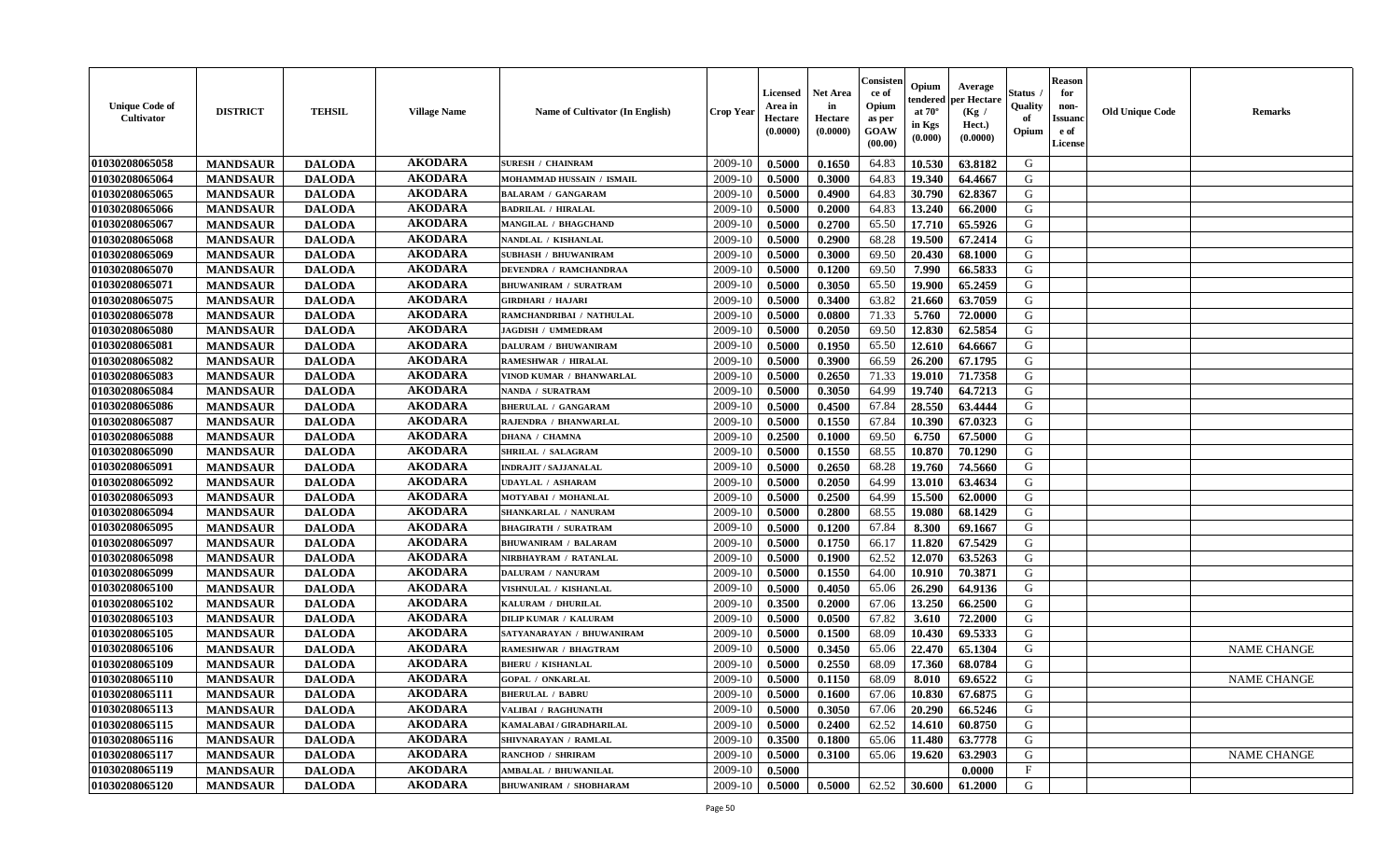| <b>Unique Code of</b><br><b>Cultivator</b> | <b>DISTRICT</b> | <b>TEHSIL</b> | <b>Village Name</b> | Name of Cultivator (In English)  | <b>Crop Year</b> | Licensed<br>Area in<br>Hectare<br>(0.0000) | <b>Net Area</b><br>in<br>Hectare<br>(0.0000) | Consisteı<br>ce of<br>Opium<br>as per<br>GOAW<br>(00.00) | Opium<br>endered<br>at $70^\circ$<br>in Kgs<br>(0.000) | Average<br>per Hectare<br>(Kg /<br>Hect.)<br>(0.0000) | Status<br>Quality<br>of<br>Opium | <b>Reason</b><br>for<br>non-<br><b>Issuand</b><br>e of<br><b>License</b> | <b>Old Unique Code</b> | <b>Remarks</b> |
|--------------------------------------------|-----------------|---------------|---------------------|----------------------------------|------------------|--------------------------------------------|----------------------------------------------|----------------------------------------------------------|--------------------------------------------------------|-------------------------------------------------------|----------------------------------|--------------------------------------------------------------------------|------------------------|----------------|
| 01030208065123                             | <b>MANDSAUR</b> | <b>DALODA</b> | <b>AKODARA</b>      | <b>GOUTAM / BHANWARLAL</b>       | 2009-10          | 0.5000                                     | 0.4400                                       | 67.06                                                    | 29.000                                                 | 65.9091                                               | G                                |                                                                          |                        |                |
| 01030208065125                             | <b>MANDSAUR</b> | <b>DALODA</b> | <b>AKODARA</b>      | <b>JASKUNWAR / BHUWAN</b>        | 2009-10          | 0.5000                                     | 0.2750                                       | 66.17                                                    | 18.100                                                 | 65.8182                                               | G                                |                                                                          |                        |                |
| 01030208065126                             | <b>MANDSAUR</b> | <b>DALODA</b> | <b>AKODARA</b>      | MOHANLAL / ASHARAM               | 2009-10          | 0.5000                                     |                                              |                                                          |                                                        | 0.0000                                                | $\mathbf{F}$                     |                                                                          |                        |                |
| 01030208065127                             | <b>MANDSAUR</b> | <b>DALODA</b> | <b>AKODARA</b>      | <b>DEVRAM / PARASARAM</b>        | 2009-10          | 0.5000                                     | 0.2900                                       | 62.52                                                    | 17.680                                                 | 60.9655                                               | G                                |                                                                          |                        |                |
| 01030208065129                             | <b>MANDSAUR</b> | <b>DALODA</b> | <b>AKODARA</b>      | <b>MANGILAL / AMRITRAM</b>       | 2009-10          | 0.5000                                     | 0.2250                                       | 66.17                                                    | 15.020                                                 | 66.7556                                               | G                                |                                                                          |                        |                |
| 01030208065130                             | <b>MANDSAUR</b> | <b>DALODA</b> | <b>AKODARA</b>      | PRABHULAL / RATANLAL             | 2009-10          | 0.5000                                     | 0.1850                                       | 66.17                                                    | 12.270                                                 | 66.3243                                               | G                                |                                                                          |                        |                |
| 01030208065131                             | <b>MANDSAUR</b> | <b>DALODA</b> | <b>AKODARA</b>      | MANGILAL / BHANWARLAL            | 2009-10          | 0.5000                                     | 0.1500                                       | 66.17                                                    | 10.040                                                 | 66.9333                                               | G                                |                                                                          |                        |                |
| 01030208065132                             | <b>MANDSAUR</b> | <b>DALODA</b> | <b>AKODARA</b>      | RADHESHYAM / PARWATIBAI          | 2009-10          | 0.5000                                     | 0.2200                                       | 66.66                                                    | 14.820                                                 | 67.3636                                               | G                                |                                                                          |                        |                |
| 01030208065133                             | <b>MANDSAUR</b> | <b>DALODA</b> | <b>AKODARA</b>      | <b>CHOTE KHA / ISMAIL KHA</b>    | 2009-10          | 0.5000                                     | 0.5000                                       | 66.66                                                    | 33.450                                                 | 66.9000                                               | G                                |                                                                          |                        |                |
| 01030208065134                             | <b>MANDSAUR</b> | <b>DALODA</b> | <b>AKODARA</b>      | <b>SHANKAR / BHERA</b>           | 2009-10          | 0.5000                                     | 0.1500                                       | 67.84                                                    | 10.080                                                 | 67.2000                                               | G                                |                                                                          |                        |                |
| 01030208065136                             | <b>MANDSAUR</b> | <b>DALODA</b> | <b>AKODARA</b>      | RUKMANIBAI / DEVRAM              | 2009-10          | 0.5000                                     | 0.2000                                       | 67.84                                                    | 13.330                                                 | 66.6500                                               | G                                |                                                                          |                        |                |
| 01030208065137                             | <b>MANDSAUR</b> | <b>DALODA</b> | <b>AKODARA</b>      | RADHAKISHAN / BHUWANILAL         | 2009-10          | 0.5000                                     | 0.1500                                       | 66.66                                                    | 10.410                                                 | 69.4000                                               | G                                |                                                                          |                        |                |
| 01030208065139                             | <b>MANDSAUR</b> | <b>DALODA</b> | <b>AKODARA</b>      | <b>BALARAM / DAYARAM</b>         | 2009-10          | 0.5000                                     | 0.2250                                       | 66.66                                                    | 15.090                                                 | 67.0667                                               | G                                |                                                                          |                        |                |
| 01030208065140                             | <b>MANDSAUR</b> | <b>DALODA</b> | <b>AKODARA</b>      | <b>GORISHANKAR / NANURAM</b>     | 2009-10          | 0.5000                                     | 0.2950                                       | 66.66                                                    | 19.220                                                 | 65.1525                                               | G                                |                                                                          |                        |                |
| 01030208065142                             | <b>MANDSAUR</b> | <b>DALODA</b> | <b>AKODARA</b>      | JAGANATH / HIRALAL               | 2009-10          | 0.5000                                     | 0.2500                                       | 66.15                                                    | 16.300                                                 | 65.2000                                               | G                                |                                                                          |                        |                |
| 01030208065143                             | <b>MANDSAUR</b> | <b>DALODA</b> | <b>AKODARA</b>      | <b>RAMLAL / BAGDIRAM</b>         | 2009-10          | 0.5000                                     | 0.1550                                       | 68.09                                                    | 10.290                                                 | 66.3871                                               | G                                |                                                                          |                        |                |
| 01030208065146                             | <b>MANDSAUR</b> | <b>DALODA</b> | <b>AKODARA</b>      | <b>RAJARAM / KACHRU</b>          | 2009-10          | 0.5000                                     | 0.2650                                       | 66.15                                                    | 17.420                                                 | 65.7358                                               | G                                |                                                                          |                        |                |
| 01030208065147                             | <b>MANDSAUR</b> | <b>DALODA</b> | <b>AKODARA</b>      | <b>BHUWANIBAI / MANGILAL</b>     | 2009-10          | 0.5000                                     | 0.1550                                       | 66.15                                                    | 10.230                                                 | 66.0000                                               | G                                |                                                                          |                        |                |
| 01030208065148                             | <b>MANDSAUR</b> | <b>DALODA</b> | <b>AKODARA</b>      | SHOBHARAM / NANURAM              | 2009-10          | 0.3500                                     | 0.1300                                       | 63.06                                                    | 10.010                                                 | 77.0000                                               | G                                |                                                                          |                        |                |
| 01030208065150                             | <b>MANDSAUR</b> | <b>DALODA</b> | <b>AKODARA</b>      | <b>BHANWARLAL / PARASRAM</b>     | 2009-10          | 0.3500                                     | 0.2200                                       | 66.82                                                    | 13.530                                                 | 61.5000                                               | G                                |                                                                          |                        |                |
| 01030208065152                             | <b>MANDSAUR</b> | <b>DALODA</b> | <b>AKODARA</b>      | NANURAM / GANESHRAM              | 2009-10          | 0.5000                                     | 0.2200                                       | 63.06                                                    | 13.910                                                 | 63.2273                                               | G                                |                                                                          |                        |                |
| 01030208065153                             | <b>MANDSAUR</b> | <b>DALODA</b> | <b>AKODARA</b>      | <b>BANSHILAL / BHAGATRAM</b>     | 2009-10          | 0.5000                                     | 0.2050                                       | 66.82                                                    | 13.770                                                 | 67.1707                                               | G                                |                                                                          |                        |                |
| 01030208065155                             | <b>MANDSAUR</b> | <b>DALODA</b> | <b>AKODARA</b>      | DAYARAM / BHANWARLAL             | 2009-10          | 0.5000                                     | 0.3250                                       | 66.15                                                    | 20.870                                                 | 64.2154                                               | G                                |                                                                          |                        |                |
| 01030208065156                             | <b>MANDSAUR</b> | <b>DALODA</b> | <b>AKODARA</b>      | NARENDRA KUMAR / SHANKARLAL      | 2009-10          | 0.5000                                     | 0.1450                                       | 62.73                                                    | 9.110                                                  | 62.8276                                               | G                                |                                                                          |                        |                |
| 01030208065157                             | <b>MANDSAUR</b> | <b>DALODA</b> | <b>AKODARA</b>      | <b>BHARATRAM / PARTHA SASARI</b> | 2009-10          | 0.5000                                     |                                              |                                                          |                                                        | 0.0000                                                | $\mathbf{F}$                     | 07                                                                       |                        |                |
| 01030208065158                             | <b>MANDSAUR</b> | <b>DALODA</b> | <b>AKODARA</b>      | <b>BHERULAL / RATANLAL</b>       | 2009-10          | 0.5000                                     | 0.1950                                       | 66.82                                                    | 13.350                                                 | 68.4615                                               | G                                |                                                                          |                        |                |
| 01030208065159                             | <b>MANDSAUR</b> | <b>DALODA</b> | <b>AKODARA</b>      | NATHULAL / BHUWAN                | 2009-10          | 0.5000                                     | 0.2000                                       | 66.82                                                    | 12.790                                                 | 63.9500                                               | G                                |                                                                          |                        |                |
| 01030208065163                             | <b>MANDSAUR</b> | <b>DALODA</b> | <b>AKODARA</b>      | MOHANLAL / NANDRAM               | 2009-10          | 0.5000                                     | 0.1500                                       | 66.82                                                    | 10.160                                                 | 67.7333                                               | G                                |                                                                          |                        |                |
| 01030208065164                             | <b>MANDSAUR</b> | <b>DALODA</b> | <b>AKODARA</b>      | <b>GANESHRAM / BHUWANILAL</b>    | 2009-10          | 0.5000                                     | 0.1100                                       | 63.06                                                    | 7.320                                                  | 66.5455                                               | G                                |                                                                          |                        |                |
| 01030208065166                             | <b>MANDSAUR</b> | <b>DALODA</b> | <b>AKODARA</b>      | MAHENDRA KUMAR / BHAGWATILAL     | 2009-10          | 0.5000                                     | 0.3050                                       | 65.06                                                    | 19.620                                                 | 64.3279                                               | G                                |                                                                          |                        |                |
| 01030208065170                             | <b>MANDSAUR</b> | <b>DALODA</b> | <b>AKODARA</b>      | JAGANNATH / BHUWANIRAM           | 2009-10          | 0.5000                                     | 0.0900                                       | 66.53                                                    | 5.740                                                  | 63.7778                                               | ${\bf G}$                        |                                                                          |                        |                |
| 01030208065173                             | <b>MANDSAUR</b> | <b>DALODA</b> | <b>AKODARA</b>      | RUKAMANIBAI / KARULAL            | 2009-10          | 0.5000                                     | 0.1500                                       | 68.09                                                    | 10.220                                                 | 68.1333                                               | G                                |                                                                          |                        |                |
| 01030208065174                             | <b>MANDSAUR</b> | <b>DALODA</b> | <b>AKODARA</b>      | RATANLAL / CHUNNILAL             | 2009-10          | 0.5000                                     | 0.1800                                       | 62.52                                                    | 10.960                                                 | 60.8889                                               | G                                |                                                                          |                        |                |
| 01030208065175                             | <b>MANDSAUR</b> | <b>DALODA</b> | <b>AKODARA</b>      | <b>CHANDRAASHEKHAR / JITMAL</b>  | 2009-10          | 0.5000                                     | 0.1000                                       | 65.77                                                    | 6.730                                                  | 67.3000                                               | G                                |                                                                          |                        |                |
| 01030208065176                             | <b>MANDSAUR</b> | <b>DALODA</b> | <b>AKODARA</b>      | KALABAI / BHUWANIRAM             | 2009-10          | 0.5000                                     | 0.2400                                       | 65.77                                                    | 15.440                                                 | 64.3333                                               | G                                |                                                                          |                        |                |
| 01030208065177                             | <b>MANDSAUR</b> | <b>DALODA</b> | <b>AKODARA</b>      | <b>DEVRAM / SURATRAM</b>         | 2009-10          | 0.5000                                     | 0.4700                                       | 63.36                                                    | 29.990                                                 | 63.8085                                               | G                                |                                                                          |                        |                |
| 01030208065178                             | <b>MANDSAUR</b> | <b>DALODA</b> | <b>AKODARA</b>      | RAMIBAI / NIRBHAYRAM             | 2009-10          | 0.5000                                     | 0.2700                                       | 65.77                                                    | 17.370                                                 | 64.3333                                               | G                                |                                                                          |                        |                |
| 01030208065179                             | <b>MANDSAUR</b> | <b>DALODA</b> | <b>AKODARA</b>      | SAJJANBAI / MADHULAL             | 2009-10          | 0.5000                                     | 0.2350                                       | 67.06                                                    | 15.570                                                 | 66.2553                                               | G                                |                                                                          |                        |                |
| 01030208065181                             | <b>MANDSAUR</b> | <b>DALODA</b> | <b>AKODARA</b>      | <b>BALARAM / NANURAM</b>         | 2009-10          | 0.5000                                     |                                              |                                                          |                                                        | 0.0000                                                | F                                | 07                                                                       |                        |                |
| 01030208065182                             | <b>MANDSAUR</b> | <b>DALODA</b> | <b>AKODARA</b>      | VARDICHANDRAA / RAJARAM          | 2009-10          | 0.5000                                     | 0.1350                                       | 65.77                                                    | 9.110                                                  | 67.4815                                               | G                                |                                                                          |                        |                |
| 01030208065187                             | <b>MANDSAUR</b> | <b>DALODA</b> | <b>AKODARA</b>      | <b>BALU / SUKHA</b>              | 2009-10          | 0.3500                                     | 0.3000                                       | 68.07                                                    | 20.440                                                 | 68.1333                                               | G                                |                                                                          |                        |                |
| 01030208065188                             | <b>MANDSAUR</b> | <b>DALODA</b> | <b>AKODARA</b>      | LAXMINARAYAN / BAPULAL GAYARI    | 2009-10          | 0.3500                                     | 0.2950                                       | 65.77                                                    | 18.110                                                 | 61.3898                                               | G                                |                                                                          |                        |                |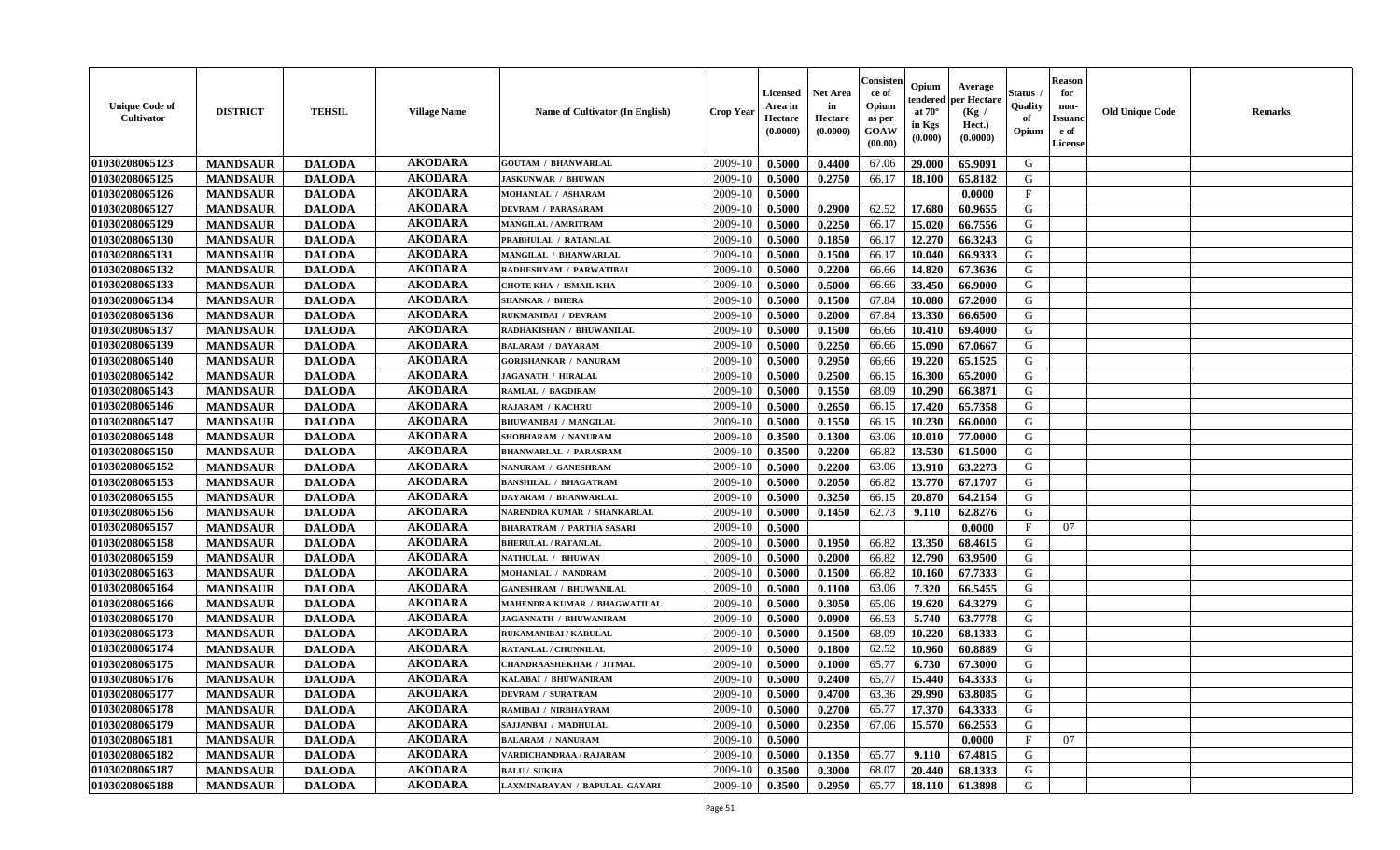| <b>Unique Code of</b><br>Cultivator | <b>DISTRICT</b> | <b>TEHSIL</b> | <b>Village Name</b> | Name of Cultivator (In English) | <b>Crop Year</b> | Licensed<br>Area in<br>Hectare<br>(0.0000) | <b>Net Area</b><br>in<br>Hectare<br>(0.0000) | Consister<br>ce of<br>Opium<br>as per<br>GOAW<br>(00.00) | Opium<br>endered<br>at $70^\circ$<br>in Kgs<br>(0.000) | Average<br>per Hectare<br>(Kg /<br>Hect.)<br>(0.0000) | Status<br>Quality<br>of<br>Opium | <b>Reason</b><br>for<br>non-<br><b>Issuanc</b><br>e of<br>License | <b>Old Unique Code</b> | Remarks            |
|-------------------------------------|-----------------|---------------|---------------------|---------------------------------|------------------|--------------------------------------------|----------------------------------------------|----------------------------------------------------------|--------------------------------------------------------|-------------------------------------------------------|----------------------------------|-------------------------------------------------------------------|------------------------|--------------------|
| 01030208065189                      | <b>MANDSAUR</b> | <b>DALODA</b> | <b>AKODARA</b>      | KISHANLAL / HIRALAL             | 2009-10          | 0.5000                                     | 0.2400                                       | 64.57                                                    | 15.330                                                 | 63.8750                                               | G                                |                                                                   |                        |                    |
| 01030208065191                      | <b>MANDSAUR</b> | <b>DALODA</b> | <b>AKODARA</b>      | <b>BHERULAL / DHURA</b>         | 2009-10          | 0.5000                                     | 0.2250                                       | 64.57                                                    | 14.450                                                 | 64.2222                                               | G                                |                                                                   |                        |                    |
| 01030208065193                      | <b>MANDSAUR</b> | <b>DALODA</b> | <b>AKODARA</b>      | <b>BHANVARABAI/NANDARAM</b>     | 2009-10          | 0.5000                                     | 0.1500                                       | 65.43                                                    | 9.900                                                  | 66.0000                                               | G                                |                                                                   |                        |                    |
| 01030208065194                      | <b>MANDSAUR</b> | <b>DALODA</b> | <b>AKODARA</b>      | RAMKISHAN / BAPULAL             | 2009-10          | 0.3500                                     | 0.3450                                       | 66.16                                                    | 21.220                                                 | 61.5072                                               | G                                |                                                                   |                        |                    |
| 01030208065196                      | <b>MANDSAUR</b> | <b>DALODA</b> | <b>AKODARA</b>      | RADHESHYAM / BHERULAL           | 2009-10          | 0.5000                                     | 0.1800                                       | 68.07                                                    | 12.070                                                 | 67.0556                                               | G                                |                                                                   |                        |                    |
| 01030208065200                      | <b>MANDSAUR</b> | <b>DALODA</b> | <b>AKODARA</b>      | <b>BHAGVANTABAI / NANDA</b>     | 2009-10          | 0.3500                                     | 0.0500                                       | 63.36                                                    | 3.210                                                  | 64.2000                                               | G                                |                                                                   |                        | <b>NAME CHANGE</b> |
| 01030208065201                      | <b>MANDSAUR</b> | <b>DALODA</b> | <b>AKODARA</b>      | <b>BADRILAL / GANESHRAM</b>     | 2009-10          | 0.3500                                     | 0.3100                                       | 64.57                                                    | 19.960                                                 | 64.3871                                               | G                                |                                                                   |                        |                    |
| 01030208065205                      | <b>MANDSAUR</b> | <b>DALODA</b> | <b>AKODARA</b>      | <b>CHAGANLAL / BHUWANIRAM</b>   | 2009-10          | 0.5000                                     |                                              |                                                          |                                                        | 0.0000                                                | $\mathbf{F}$                     |                                                                   |                        |                    |
| 01030208065208                      | <b>MANDSAUR</b> | <b>DALODA</b> | <b>AKODARA</b>      | <b>BABULAL / GIRDHARILAL</b>    | 2009-10          | 0.5000                                     | 0.2150                                       | 65.43                                                    | 14.250                                                 | 66.2791                                               | G                                |                                                                   |                        |                    |
| 01030208065209                      | <b>MANDSAUR</b> | <b>DALODA</b> | <b>AKODARA</b>      | <b>FULCHAND / SHRIRAM</b>       | 2009-10          | 0.5000                                     | 0.2250                                       | 64.57                                                    | 14.830                                                 | 65.9111                                               | G                                |                                                                   |                        |                    |
| 01030208065212                      | <b>MANDSAUR</b> | <b>DALODA</b> | <b>AKODARA</b>      | <b>NATHU / PREMA</b>            | 2009-10          | 0.5000                                     | 0.2550                                       | 63.09                                                    | 16.610                                                 | 65.1373                                               | G                                |                                                                   |                        |                    |
| 01030208065213                      | <b>MANDSAUR</b> | <b>DALODA</b> | <b>AKODARA</b>      | KANWARLAL / DEVRAM              | 2009-10          | 0.3500                                     | 0.2950                                       | 68.07                                                    | 19.660                                                 | 66.6441                                               | G                                |                                                                   |                        |                    |
| 01030208065214                      | <b>MANDSAUR</b> | <b>DALODA</b> | <b>AKODARA</b>      | RAMCHANDRA / SHANKARALAL        | 2009-10          | 0.5000                                     | 0.2150                                       | 63.36                                                    | 13.410                                                 | 62.3721                                               | G                                |                                                                   |                        |                    |
| 01030208065215                      | <b>MANDSAUR</b> | <b>DALODA</b> | <b>AKODARA</b>      | <b>BABULAL / LAXMINARAYAN</b>   | 2009-10          | 0.5000                                     | 0.2000                                       | 64.57                                                    | 13.090                                                 | 65.4500                                               | G                                |                                                                   |                        |                    |
| 01030208065216                      | <b>MANDSAUR</b> | <b>DALODA</b> | <b>AKODARA</b>      | <b>BHAGWAN / RATANLAL</b>       | 2009-10          | 0.5000                                     | 0.1900                                       | 68.07                                                    | 13.080                                                 | 68.8421                                               | G                                |                                                                   |                        |                    |
| 01030208065218                      | <b>MANDSAUR</b> | <b>DALODA</b> | <b>AKODARA</b>      | <b>BHUWANIRAM / MOHANLAL</b>    | 2009-10          | 0.5000                                     | 0.1500                                       | 68.07                                                    | 10.000                                                 | 66.6667                                               | G                                |                                                                   |                        |                    |
| 01030208065219                      | <b>MANDSAUR</b> | <b>DALODA</b> | <b>AKODARA</b>      | AMBARAM / BHUWANIRAM KACHNADIYA | 2009-10          | 0.5000                                     | 0.3700                                       | 68.99                                                    | 25.970                                                 | 70.1892                                               | G                                |                                                                   |                        |                    |
| 01030208065221                      | <b>MANDSAUR</b> | <b>DALODA</b> | <b>AKODARA</b>      | DAYARAM / BHAGATRAM             | 2009-10          | 0.5000                                     | 0.2700                                       | 65.43                                                    | 17.940                                                 | 66.4444                                               | G                                |                                                                   |                        |                    |
| 01030208065222                      | <b>MANDSAUR</b> | <b>DALODA</b> | <b>AKODARA</b>      | KANTILAL / AMBALAL              | 2009-10          | 0.5000                                     | 0.2600                                       | 68.99                                                    | 17.440                                                 | 67.0769                                               | G                                |                                                                   |                        |                    |
| 01030208065223                      | <b>MANDSAUR</b> | <b>DALODA</b> | <b>AKODARA</b>      | <b>DEVILAL / KARULAL</b>        | 2009-10          | 0.5000                                     | 0.1600                                       | 68.99                                                    | 11.040                                                 | 69.0000                                               | G                                |                                                                   |                        |                    |
| 01030208065226                      | <b>MANDSAUR</b> | <b>DALODA</b> | <b>AKODARA</b>      | <b>RAMNIVAS / MANGILAL</b>      | 2009-10          | 0.5000                                     | 0.2100                                       | 68.99                                                    | 14.920                                                 | 71.0476                                               | G                                |                                                                   |                        |                    |
| 01030208065227                      | <b>MANDSAUR</b> | <b>DALODA</b> | <b>AKODARA</b>      | <b>RAMNIVAS / JAGANNATH</b>     | 2009-10          | 0.5000                                     | 0.4250                                       | 70.27                                                    | 29.590                                                 | 69.6235                                               | G                                |                                                                   |                        |                    |
| 01030208065232                      | <b>MANDSAUR</b> | <b>DALODA</b> | <b>AKODARA</b>      | MUKESH KUMAR / SHIVNARAYAN      | 2009-10          | 0.5000                                     | 0.1500                                       | 65.43                                                    | 9.970                                                  | 66.4667                                               | G                                |                                                                   |                        |                    |
| 01030208065233                      | <b>MANDSAUR</b> | <b>DALODA</b> | <b>AKODARA</b>      | SHIVPRASAD / RATANLAL           | 2009-10          | 0.5000                                     | 0.3050                                       | 65.43                                                    | 19.520                                                 | 64.0000                                               | G                                |                                                                   |                        |                    |
| 01030208065235                      | <b>MANDSAUR</b> | <b>DALODA</b> | <b>AKODARA</b>      | HARISH KUMAR / GORISHANKAR      | 2009-10          | 0.5000                                     |                                              |                                                          |                                                        | 0.0000                                                | $\mathbf F$                      |                                                                   |                        |                    |
| 01030208065236                      | <b>MANDSAUR</b> | <b>DALODA</b> | <b>AKODARA</b>      | <b>NARAYAN / HARDEVRAM</b>      | 2009-10          | 0.5000                                     | 0.1050                                       | 68.99                                                    | 7.420                                                  | 70.6667                                               | G                                |                                                                   |                        |                    |
| 01030208065237                      | <b>MANDSAUR</b> | <b>DALODA</b> | <b>AKODARA</b>      | RAMPRASAD / RATANLAL            | 2009-10          | 0.5000                                     | 0.2000                                       | 66.28                                                    | 12.920                                                 | 64.6000                                               | G                                |                                                                   |                        |                    |
| 01030208065238                      | <b>MANDSAUR</b> | <b>DALODA</b> | <b>AKODARA</b>      | <b>GOPILAL / GIRDHARILAL</b>    | 2009-10          | 0.5000                                     | 0.2950                                       | 67.88                                                    | 20.650                                                 | 70.0000                                               | G                                |                                                                   |                        |                    |
| 01030208065239                      | <b>MANDSAUR</b> | <b>DALODA</b> | <b>AKODARA</b>      | <b>SHANTILAL / DEVRAM</b>       | 2009-10          | 0.3500                                     | 0.3000                                       | 63.36                                                    | 18.260                                                 | 60.8667                                               | G                                |                                                                   |                        |                    |
| 01030208065240                      | <b>MANDSAUR</b> | <b>DALODA</b> | <b>AKODARA</b>      | <b>RAMESHWAR / DHURAJI</b>      | 2009-10          | 0.5000                                     | 0.2100                                       | 66.28                                                    | 13.190                                                 | 62.8095                                               | G                                |                                                                   |                        |                    |
| 01030208065241                      | <b>MANDSAUR</b> | <b>DALODA</b> | <b>AKODARA</b>      | KACHRULAL / RAMSHUKH            | 2009-10          | 0.5000                                     | 0.4000                                       | 63.36                                                    | 25.010                                                 | 62.5250                                               | G                                |                                                                   |                        |                    |
| 01030208065242                      | <b>MANDSAUR</b> | <b>DALODA</b> | <b>AKODARA</b>      | MANGILAL / MOHANLAL             | 2009-10          | 0.5000                                     | 0.2000                                       | 66.28                                                    | 12.850                                                 | 64.2500                                               | G                                |                                                                   |                        |                    |
| 01030208065243                      | <b>MANDSAUR</b> | <b>DALODA</b> | <b>AKODARA</b>      | <b>BABULAL / RAMLAL</b>         | 2009-10          | 0.5000                                     | 0.2250                                       | 66.28                                                    | 15.050                                                 | 66.8889                                               | G                                |                                                                   |                        |                    |
| 01030208065244                      | <b>MANDSAUR</b> | <b>DALODA</b> | <b>AKODARA</b>      | <b>BASANTILAL / BHUWANIRAM</b>  | 2009-10          | 0.5000                                     |                                              |                                                          |                                                        | 0.0000                                                | $\mathbf{F}$                     |                                                                   |                        |                    |
| 01030208065245                      | <b>MANDSAUR</b> | <b>DALODA</b> | <b>AKODARA</b>      | <b>JAGDISH / MANGILAL</b>       | 2009-10          | 0.5000                                     | 0.2850                                       | 67.88                                                    | 19.500                                                 | 68.4211                                               | G                                |                                                                   |                        |                    |
| 01030208065062                      | <b>MANDSAUR</b> | <b>DALODA</b> | <b>AKODARA</b>      | NARENDRA KUMAR / LAXMINARAYAN   | 2009-10          | 0.5000                                     | 0.2500                                       | 63.09                                                    | 14.740                                                 | 58.9600                                               | G                                |                                                                   |                        |                    |
| 01030208065211                      | <b>MANDSAUR</b> | <b>DALODA</b> | <b>AKODARA</b>      | YOGESHAKUMAR / BANSHILAL        | 2009-10          | 0.5000                                     | 0.2000                                       | 67.88                                                    | 12.900                                                 | 64.5000                                               | G                                |                                                                   |                        |                    |
| 01030208065202                      | <b>MANDSAUR</b> | <b>DALODA</b> | <b>AKODARA</b>      | <b>DALURAM / NANDRAM</b>        | 2009-10          | 0.5000                                     | 0.1500                                       | 61.64                                                    | 9.260                                                  | 61.7333                                               | G                                |                                                                   |                        |                    |
| 01030208065003                      | <b>MANDSAUR</b> | <b>DALODA</b> | <b>AKODARA</b>      | SHYAMABAI / ONKARLAL            | 2009-10          | 0.5000                                     | 0.3000                                       | 63.74                                                    | 19.190                                                 | 63.9667                                               | G                                |                                                                   |                        |                    |
| 01030208065011                      | <b>MANDSAUR</b> | <b>DALODA</b> | <b>AKODARA</b>      | <b>GOPILAL / KACHRU</b>         | 2009-10          | 0.5000                                     | 0.2700                                       | 67.88                                                    | 19.290                                                 | 71.4444                                               | ${\bf G}$                        |                                                                   |                        |                    |
| 01030208065045                      | <b>MANDSAUR</b> | <b>DALODA</b> | <b>AKODARA</b>      | <b>GOVINDRAM / JADAWCHAND</b>   | 2009-10          | 0.3500                                     | 0.3000                                       | 61.64                                                    | 18.540                                                 | 61.8000                                               | G                                |                                                                   |                        |                    |
| 01030208065206                      | <b>MANDSAUR</b> | <b>DALODA</b> | <b>AKODARA</b>      | <b>MOHANALAL / CHUNNILAL</b>    | 2009-10          | 0.5000                                     | 0.1000                                       | 61.64                                                    | 6.450                                                  | 64.5000                                               | G                                |                                                                   |                        |                    |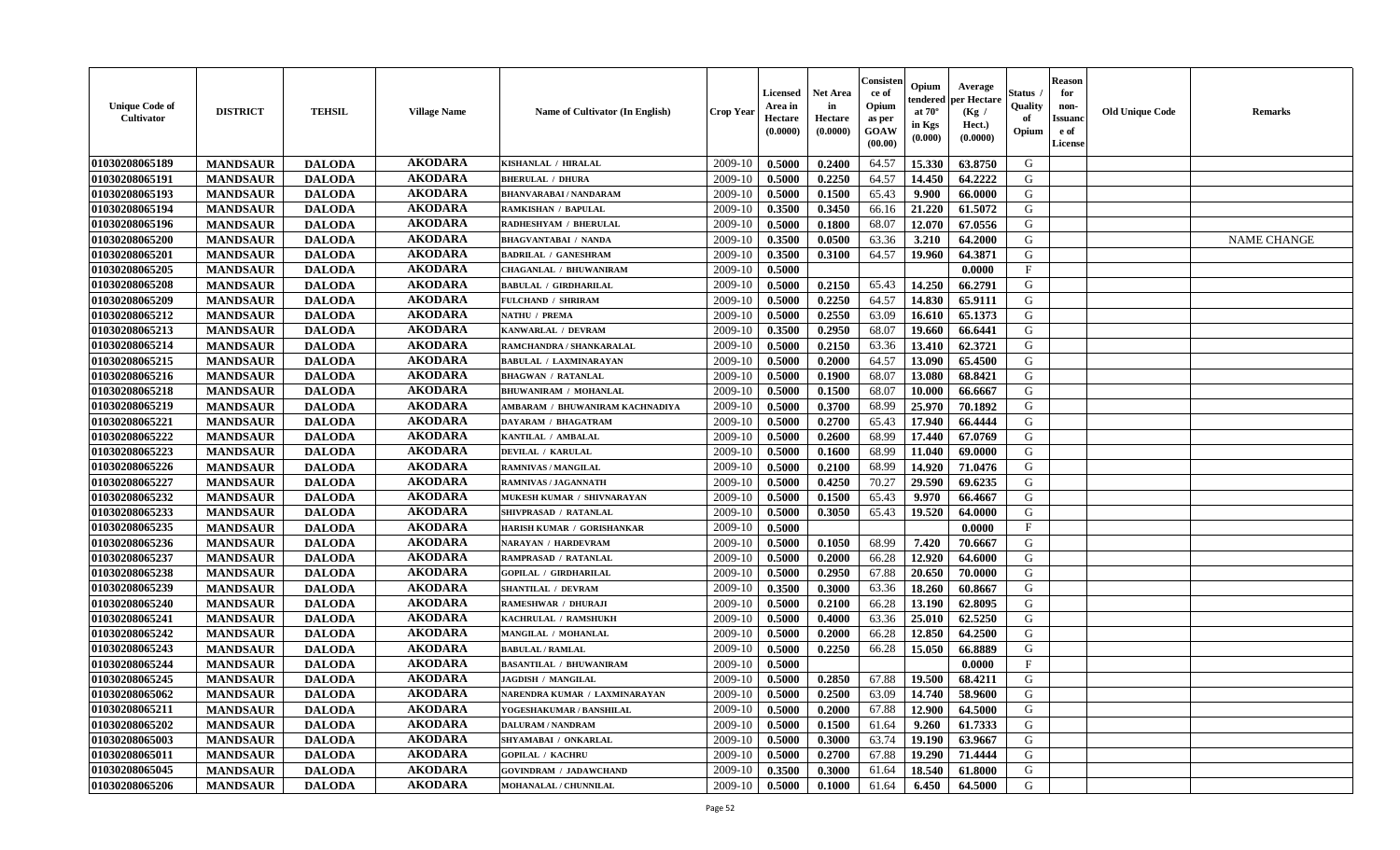| <b>Unique Code of</b><br><b>Cultivator</b> | <b>DISTRICT</b> | <b>TEHSIL</b> | <b>Village Name</b> | Name of Cultivator (In English)        | <b>Crop Year</b> | <b>Licensed</b><br>Area in<br>Hectare<br>(0.0000) | <b>Net Area</b><br>in<br>Hectare<br>(0.0000) | Consister<br>ce of<br>Opium<br>as per<br><b>GOAW</b><br>(00.00) | Opium<br>endered<br>at $70^{\circ}$<br>in Kgs<br>$(\mathbf{0.000})$ | Average<br>per Hectare<br>(Kg)<br>Hect.)<br>(0.0000) | Status<br>Quality<br>of<br>Opium | <b>Reason</b><br>for<br>non-<br><b>Issuano</b><br>e of<br>License | <b>Old Unique Code</b> | <b>Remarks</b>     |
|--------------------------------------------|-----------------|---------------|---------------------|----------------------------------------|------------------|---------------------------------------------------|----------------------------------------------|-----------------------------------------------------------------|---------------------------------------------------------------------|------------------------------------------------------|----------------------------------|-------------------------------------------------------------------|------------------------|--------------------|
| 01030208065184                             | <b>MANDSAUR</b> | <b>DALODA</b> | <b>AKODARA</b>      | <b>SHANKARLAL / BAGDIRAM</b>           | 2009-10          | 0.5000                                            | 0.1250                                       | 68.41                                                           | 8.430                                                               | 67.4400                                              | G                                |                                                                   |                        |                    |
| 01030208065199                             | <b>MANDSAUR</b> | <b>DALODA</b> | <b>AKODARA</b>      | CHANDABAI / BHUVANIRAM                 | 2009-10          | 0.3500                                            | 0.1850                                       | 62.02                                                           | 11.040                                                              | 59.6757                                              | G                                |                                                                   |                        |                    |
| 01030208065037                             | <b>MANDSAUR</b> | <b>DALODA</b> | <b>AKODARA</b>      | <b>BHANWARLAL / MANGILAL</b>           | 2009-10          | 0.5000                                            | 0.1500                                       | 65.81                                                           | 9.450                                                               | 63.0000                                              | G                                |                                                                   |                        |                    |
| 01030208065050                             | <b>MANDSAUR</b> | <b>DALODA</b> | <b>AKODARA</b>      | <b>MADANLAL / BHUWANILAL</b>           | 2009-10          | 0.5000                                            | 0.3050                                       | 68.41                                                           | 19.200                                                              | 62.9508                                              | G                                |                                                                   |                        |                    |
| 01030208065060                             | <b>MANDSAUR</b> | <b>DALODA</b> | <b>AKODARA</b>      | KANHAIYALAL / RADHAKISHAN              | 2009-10          | 0.5000                                            | 0.2550                                       | 65.82                                                           | 16.510                                                              | 64.7451                                              | G                                |                                                                   |                        |                    |
| 01030208065246                             | <b>MANDSAUR</b> | <b>DALODA</b> | <b>AKODARA</b>      | SHOBHABAI / RATANLAL                   | 2009-10          | 0.3500                                            | 0.1000                                       | 63.10                                                           | 6.270                                                               | 62.7000                                              | G                                |                                                                   |                        |                    |
| 01030208065220                             | <b>MANDSAUR</b> | <b>DALODA</b> | <b>AKODARA</b>      | <b>DINESH KUMAR / BHANWARLAL</b>       | 2009-10          | 0.5000                                            | 0.3350                                       | 68.41                                                           | 21.630                                                              | 64.5672                                              | G                                |                                                                   |                        |                    |
| 01030208065128                             | <b>MANDSAUR</b> | <b>DALODA</b> | <b>AKODARA</b>      | <b>DROPATIBAI / RADHESHYAM</b>         | 2009-10          | 0.5000                                            | 0.1100                                       | 65.81                                                           | 7.420                                                               | 67.4545                                              | G                                |                                                                   |                        |                    |
| 01030208065252                             | <b>MANDSAUR</b> | <b>DALODA</b> | <b>AKODARA</b>      | <b>BAPULAL / NANDLAL</b>               | 2009-10          | 0.3500                                            | 0.1800                                       | 67.52                                                           | 11.530                                                              | 64.0556                                              | G                                |                                                                   |                        |                    |
| 01030208065225                             | <b>MANDSAUR</b> | <b>DALODA</b> | <b>AKODARA</b>      | <b>ONKARALAL / PRABHULAL</b>           | 2009-10          | 0.5000                                            | 0.2400                                       | 67.52                                                           | 15.740                                                              | 65.5833                                              | G                                |                                                                   |                        |                    |
| 01030208065027                             | <b>MANDSAUR</b> | <b>DALODA</b> | <b>AKODARA</b>      | <b>GHANSHYAM / SHRILAL</b>             | 2009-10          | 0.5000                                            | 0.1500                                       | 63.10                                                           | 9.480                                                               | 63.2000                                              | G                                |                                                                   |                        |                    |
| 01030208065253                             | <b>MANDSAUR</b> | <b>DALODA</b> | <b>AKODARA</b>      | PRAKASH / BAPULAL                      | 2009-10          | 0.5000                                            | 0.1950                                       | 60.37                                                           | 12,420                                                              | 63.6923                                              | G                                |                                                                   |                        |                    |
| 01030208065089                             | <b>MANDSAUR</b> | <b>DALODA</b> | <b>AKODARA</b>      | <b>KESHRUM / CHOTELAL</b>              | 2009-10          | 0.3500                                            | 0.3100                                       | 63.10                                                           | 19.470                                                              | 62.8065                                              | G                                |                                                                   |                        |                    |
| 01030208065254                             | <b>MANDSAUR</b> | <b>DALODA</b> | <b>AKODARA</b>      | <b>GOPILAL / SHOBHARAM</b>             | 2009-10          | 0.3500                                            | 0.2800                                       | 65.81                                                           | 17.830                                                              | 63.6786                                              | G                                |                                                                   |                        |                    |
| 01030208065255                             | <b>MANDSAUR</b> | <b>DALODA</b> | <b>AKODARA</b>      | <b>SURESH / SHOBHARAM</b>              | 2009-10          | 0.5000                                            | 0.1200                                       | 65.81                                                           | 7.860                                                               | 65.5000                                              | G                                |                                                                   |                        | <b>NAME CHANGE</b> |
| 01030208065230                             | <b>MANDSAUR</b> | <b>DALODA</b> | <b>AKODARA</b>      | SURESH KUMAR / SHANKARLAL              | 2009-10          | 0.5000                                            | 0.3000                                       | 63.50                                                           | 19.050                                                              | 63.5000                                              | G                                |                                                                   |                        |                    |
| 01030208065074                             | <b>MANDSAUR</b> | <b>DALODA</b> | <b>AKODARA</b>      | SONIBAI / DEVRAM                       | 2009-10          | 0.2500                                            | 0.2500                                       | 63.50                                                           | 15.530                                                              | 62.1200                                              | G                                |                                                                   | 01030207065074         |                    |
| 01030208065101                             | <b>MANDSAUR</b> | <b>DALODA</b> | <b>AKODARA</b>      | <b>BHAGATRAM / PARSARAM</b>            | 2009-10          | 0.2500                                            | 0.1950                                       | 66.86                                                           | 13.120                                                              | 67.2821                                              | G                                |                                                                   | 01030207065101         |                    |
| 01030208065229                             | <b>MANDSAUR</b> | <b>DALODA</b> | <b>AKODARA</b>      | NARENDRA KUMAR / MADANLAL              | 2009-10          | 0.2500                                            | 0.2450                                       | 73.51                                                           | 18.170                                                              | 74.1633                                              | G                                |                                                                   | 01030207065229         |                    |
| 01030208065061                             | <b>MANDSAUR</b> | <b>DALODA</b> | <b>AKODARA</b>      | LAXMINARAYAN / BAPULAL                 | 2009-10          | 0.2500                                            | 0.2400                                       | 63.10                                                           | 14.190                                                              | 59.1250                                              | G                                |                                                                   |                        |                    |
| 01030208065048                             | <b>MANDSAUR</b> | <b>DALODA</b> | <b>AKODARA</b>      | SATYANRAYAN / RAMKISHAN D.P. BANSHILAL | 2009-10          | 0.2500                                            | 0.1200                                       | 70.27                                                           | 7.650                                                               | 63.7500                                              | G                                |                                                                   |                        | <b>NAME CHANGE</b> |
| 01030208066002                             | <b>MANDSAUR</b> | <b>DALODA</b> | <b>AILCHI</b>       | KISHANALAL / KESHURAM                  | 2009-10          | 0.5000                                            | 0.3400                                       | 61.19                                                           | 20.450                                                              | 60.1471                                              | G                                |                                                                   |                        |                    |
| 01030208066004                             | <b>MANDSAUR</b> | <b>DALODA</b> | <b>AILCHI</b>       | <b>HARIRAM / MOTI MALI</b>             | 2009-10          | 0.5000                                            | 0.4850                                       | 67.18                                                           | 33.340                                                              | 68.7423                                              | G                                |                                                                   |                        |                    |
| 01030208066006                             | <b>MANDSAUR</b> | <b>DALODA</b> | <b>AILCHI</b>       | <b>DULESINGH / KARANASINGH</b>         | 2009-10          | 0.5000                                            | 0.2050                                       | 64.90                                                           | 12.200                                                              | 59.5122                                              | G                                |                                                                   |                        |                    |
| 01030208066007                             | <b>MANDSAUR</b> | <b>DALODA</b> | <b>AILCHI</b>       | <b>BHERULAL / HIRALAL</b>              | 2009-10          | 0.3500                                            | 0.0800                                       | 64.90                                                           | 5.250                                                               | 65.6250                                              | G                                |                                                                   |                        |                    |
| 01030208066009                             | <b>MANDSAUR</b> | <b>DALODA</b> | <b>AILCHI</b>       | <b>AMARIBAI/KESHURAM</b>               | 2009-10          | 0.5000                                            | 0.1950                                       | 66.64                                                           | 11.960                                                              | 61.3333                                              | G                                |                                                                   |                        |                    |
| 01030208066010                             | <b>MANDSAUR</b> | <b>DALODA</b> | <b>AILCHI</b>       | <b>MOTILAL / BHERULAL</b>              | 2009-10          | 0.5000                                            | 0.3550                                       | 64.90                                                           | 23.330                                                              | 65.7183                                              | G                                |                                                                   |                        |                    |
| 01030208066013                             | <b>MANDSAUR</b> | <b>DALODA</b> | <b>AILCHI</b>       | NANDARAM / PRABHULAL                   | 2009-10          | 0.3500                                            | 0.3300                                       | 60.25                                                           | 19.660                                                              | 59.5758                                              | G                                |                                                                   |                        |                    |
| 01030208066014                             | <b>MANDSAUR</b> | <b>DALODA</b> | <b>AILCHI</b>       | RAMKUNWARBAI / BHERULAL                | 2009-10          | 0.5000                                            | 0.4900                                       | 65.02                                                           | 31.890                                                              | 65.0816                                              | G                                |                                                                   |                        |                    |
| 01030208066015                             | <b>MANDSAUR</b> | <b>DALODA</b> | <b>AILCHI</b>       | RAMCHANDRA / MAGANIRAM                 | 2009-10          | 0.5000                                            | 0.3450                                       | 65.02                                                           | 22.380                                                              | 64.8696                                              | G                                |                                                                   |                        |                    |
| 01030208066016                             | <b>MANDSAUR</b> | <b>DALODA</b> | <b>AILCHI</b>       | <b>BALU / BHERULAL</b>                 | 2009-10          | 0.5000                                            | 0.4950                                       | 63.81                                                           | 32.040                                                              | 64.7273                                              | G                                |                                                                   |                        |                    |
| 01030208066022                             | <b>MANDSAUR</b> | <b>DALODA</b> | <b>AILCHI</b>       | <b>SURAJBAI / DASHRATH</b>             | 2009-10          | 0.3500                                            | 0.2550                                       | 63.81                                                           | 16.350                                                              | 64.1176                                              | G                                |                                                                   |                        |                    |
| 01030208066028                             | <b>MANDSAUR</b> | <b>DALODA</b> | <b>AILCHI</b>       | RATANLAL / LAXMAN                      | 2009-10          | 0.5000                                            | 0.1300                                       | 63.81                                                           | 8.540                                                               | 65.6923                                              | G                                |                                                                   |                        |                    |
| 01030208066032                             | <b>MANDSAUR</b> | <b>DALODA</b> | <b>AILCHI</b>       | LALAKUNVAR / KALUSINGH                 | 2009-10          | 0.3500                                            | 0.3250                                       | 64.92                                                           | 20.460                                                              | 62.9538                                              | G                                |                                                                   |                        |                    |
| 01030208066034                             | <b>MANDSAUR</b> | <b>DALODA</b> | <b>AILCHI</b>       | RADHESHYAM / BALARAM                   | 2009-10          | 0.5000                                            | 0.0750                                       | 63.81                                                           | 4.940                                                               | 65.8667                                              | G                                |                                                                   |                        |                    |
| 01030208066035                             | <b>MANDSAUR</b> | <b>DALODA</b> | <b>AILCHI</b>       | RAGHUNATH / MAGANIRAM                  | $2009-10$ 0.5000 |                                                   | 0.3700                                       |                                                                 | 65.74 24.630                                                        | 66.5676                                              | G                                |                                                                   |                        |                    |
| 01030208066036                             | <b>MANDSAUR</b> | <b>DALODA</b> | <b>AILCHI</b>       | <b>LALACHAND / DHURA</b>               | 2009-10          | 0.5000                                            |                                              |                                                                 |                                                                     | 0.0000                                               | $\mathbf F$                      |                                                                   |                        |                    |
| 01030208066040                             | <b>MANDSAUR</b> | <b>DALODA</b> | <b>AILCHI</b>       | LACHCHHIBAI / ONKARALAL                | 2009-10          | 0.5000                                            | 0.2000                                       | 63.65                                                           | 12.940                                                              | 64.7000                                              | G                                |                                                                   |                        |                    |
| 01030208066043                             | <b>MANDSAUR</b> | <b>DALODA</b> | <b>AILCHI</b>       | <b>MANNUBAI / RATAN</b>                | 2009-10          | 0.3500                                            | 0.2150                                       | 63.65                                                           | 13.320                                                              | 61.9535                                              | G                                |                                                                   |                        |                    |
| 01030208066045                             | <b>MANDSAUR</b> | <b>DALODA</b> | <b>AILCHI</b>       | <b>RAMLAL / NATHU</b>                  | 2009-10          | 0.5000                                            | 0.5000                                       | 65.63                                                           | 31.710                                                              | 63.4200                                              | П                                | 02                                                                |                        |                    |
| 01030208066046                             | <b>MANDSAUR</b> | <b>DALODA</b> | <b>AILCHI</b>       | RADHABAI / MANAKALAL                   | 2009-10          | 0.5000                                            | 0.2050                                       | 60.64                                                           | 12.460                                                              | 60.7805                                              | G                                |                                                                   |                        |                    |
| 01030208066048                             | <b>MANDSAUR</b> | <b>DALODA</b> | <b>AILCHI</b>       | <b>UMMEDARAM / NABBIBAI</b>            | 2009-10          | 0.5000                                            | 0.3900                                       | 66.51                                                           | 26.200                                                              | 67.1795                                              | $\mathbf I$                      | 02                                                                |                        |                    |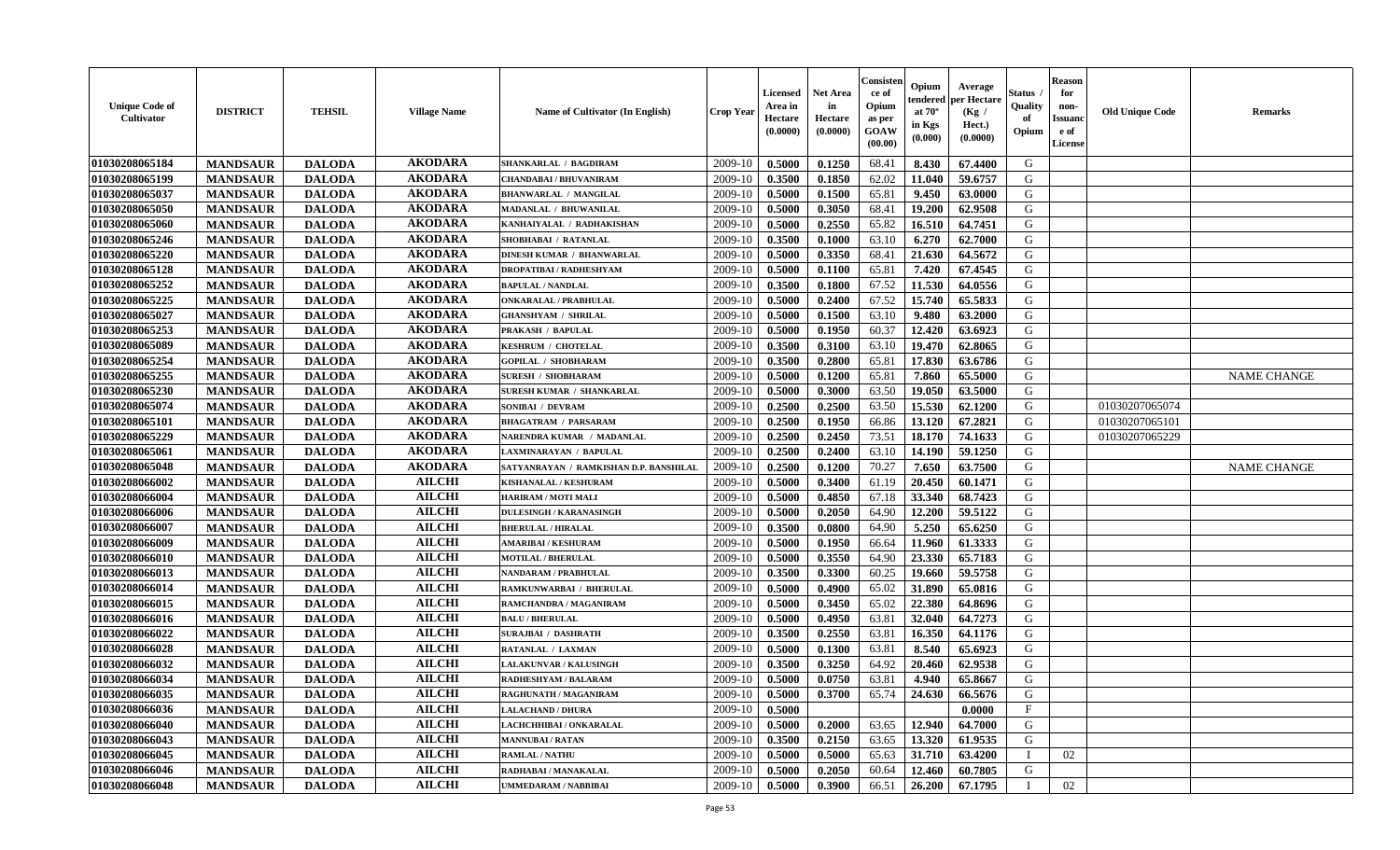| <b>Unique Code of</b><br>Cultivator | <b>DISTRICT</b> | <b>TEHSIL</b> | <b>Village Name</b> | <b>Name of Cultivator (In English)</b> | <b>Crop Year</b> | Licensed<br>Area in<br>Hectare<br>(0.0000) | Net Area<br>in<br>Hectare<br>(0.0000) | Consister<br>ce of<br>Opium<br>as per<br>GOAW<br>(00.00) | Opium<br>endered<br>at $70^{\circ}$<br>in Kgs<br>(0.000) | Average<br>per Hectare<br>(Kg /<br>Hect.)<br>(0.0000) | Status<br>Quality<br>of<br>Opium | <b>Reason</b><br>for<br>non-<br><b>Issuano</b><br>e of<br>License | <b>Old Unique Code</b> | <b>Remarks</b> |
|-------------------------------------|-----------------|---------------|---------------------|----------------------------------------|------------------|--------------------------------------------|---------------------------------------|----------------------------------------------------------|----------------------------------------------------------|-------------------------------------------------------|----------------------------------|-------------------------------------------------------------------|------------------------|----------------|
| 01030208066051                      | <b>MANDSAUR</b> | <b>DALODA</b> | <b>AILCHI</b>       | SAMPATABAI / MOHAN                     | 2009-10          | 0.5000                                     |                                       |                                                          |                                                          | 0.0000                                                | $\mathbf{F}$                     |                                                                   |                        |                |
| 01030208066055                      | <b>MANDSAUR</b> | <b>DALODA</b> | <b>AILCHI</b>       | RAMKUNWARBAI / MANGILAL                | 2009-10          | 0.5000                                     | 0.2950                                | 63.67                                                    | 19.050                                                   | 64.5763                                               | G                                |                                                                   |                        |                |
| 01030208066057                      | <b>MANDSAUR</b> | <b>DALODA</b> | <b>AILCHI</b>       | <b>BHERUSINGH / RUPASINGH</b>          | 2009-10          | 0.5000                                     | 0.1300                                | 63.65                                                    | 8.220                                                    | 63.2308                                               | G                                |                                                                   |                        |                |
| 01030208066060                      | <b>MANDSAUR</b> | <b>DALODA</b> | <b>AILCHI</b>       | <b>BABU KHA / HURAMT KHAN</b>          | 2009-10          | 0.5000                                     | 0.1000                                | 62.42                                                    | 6.580                                                    | 65.8000                                               | G                                |                                                                   |                        |                |
| 01030208066062                      | <b>MANDSAUR</b> | <b>DALODA</b> | <b>AILCHI</b>       | MUNNIBAI / DIPACHANDRA                 | 2009-10          | 0.5000                                     | 0.5100                                | 60.64                                                    | 32.230                                                   | 63.1961                                               | G                                |                                                                   |                        |                |
| 01030208066064                      | <b>MANDSAUR</b> | <b>DALODA</b> | <b>AILCHI</b>       | <b>NATHULAL / KACHRU</b>               | 2009-10          | 0.3500                                     | 0.1550                                | 63.97                                                    | 10.140                                                   | 65.4194                                               | G                                |                                                                   |                        |                |
| 01030208066065                      | <b>MANDSAUR</b> | <b>DALODA</b> | <b>AILCHI</b>       | RAMCHANDRA / TULASIRAM                 | 2009-10          | 0.5000                                     | 0.0950                                | 65.74                                                    | 6.440                                                    | 67.7895                                               | G                                |                                                                   |                        |                |
| 01030208066069                      | <b>MANDSAUR</b> | <b>DALODA</b> | <b>AILCHI</b>       | <b>DEVARAM / MAGAN</b>                 | 2009-10          | 0.3500                                     | 0.2450                                | 60.64                                                    | 14.620                                                   | 59.6735                                               | G                                |                                                                   |                        |                |
| 01030208066070                      | <b>MANDSAUR</b> | <b>DALODA</b> | <b>AILCHI</b>       | <b>BALARAM / RATANLAL</b>              | 2009-10          | 0.5000                                     | 0.3450                                | 63.97                                                    | 22,400                                                   | 64.9275                                               | G                                |                                                                   |                        |                |
| 01030208066076                      | <b>MANDSAUR</b> | <b>DALODA</b> | <b>AILCHI</b>       | TAKHATSINGH / JUJHARSINGH              | 2009-10          | 0.3500                                     |                                       |                                                          |                                                          | 0.0000                                                | F                                |                                                                   |                        |                |
| 01030208066078                      | <b>MANDSAUR</b> | <b>DALODA</b> | <b>AILCHI</b>       | <b>HARISINGH / PARVATASINGH</b>        | 2009-10          | 0.5000                                     | 0.2050                                | 63.97                                                    | 12.810                                                   | 62.4878                                               | G                                |                                                                   |                        |                |
| 01030208066079                      | <b>MANDSAUR</b> | <b>DALODA</b> | <b>AILCHI</b>       | <b>BALU / NAVRATAN</b>                 | 2009-10          | 0.5000                                     |                                       |                                                          |                                                          | 0.0000                                                | $\mathbf{F}$                     |                                                                   |                        |                |
| 01030208066085                      | <b>MANDSAUR</b> | <b>DALODA</b> | <b>AILCHI</b>       | <b>RASHID KHAN / FULKHAN</b>           | 2009-10          | 0.5000                                     | 0.2050                                | 63.97                                                    | 13.240                                                   | 64.5854                                               | G                                |                                                                   |                        |                |
| 01030208066088                      | <b>MANDSAUR</b> | <b>DALODA</b> | <b>AILCHI</b>       | KAILASH / BAGDIRAM                     | 2009-10          | 0.5000                                     | 0.3050                                | 65.40                                                    | 20.240                                                   | 66.3607                                               | G                                |                                                                   |                        |                |
| 01030208066089                      | <b>MANDSAUR</b> | <b>DALODA</b> | <b>AILCHI</b>       | <b>BAJERAM / BAGDIRAM</b>              | 2009-10          | 0.5000                                     | 0.1550                                | 63.97                                                    | 10.330                                                   | 66.6452                                               | G                                |                                                                   |                        |                |
| 01030208066091                      | <b>MANDSAUR</b> | <b>DALODA</b> | <b>AILCHI</b>       | CHUNNILAL / VARDICHANDRA               | 2009-10          | 0.5000                                     | 0.4000                                | 66.95                                                    | 26.940                                                   | 67.3500                                               | G                                |                                                                   |                        |                |
| 01030208066093                      | <b>MANDSAUR</b> | <b>DALODA</b> | <b>AILCHI</b>       | LAXMINARAYAN / BAGDIRAM                | 2009-10          | 0.3500                                     | 0.3400                                | 48.90                                                    | 6.780                                                    | 19.9412                                               | G                                | 04                                                                |                        |                |
| 01030208066095                      | <b>MANDSAUR</b> | <b>DALODA</b> | <b>AILCHI</b>       | <b>BABULAL / FAKIRCHAND</b>            | 2009-10          | 0.5000                                     | 0.2200                                | 65.74                                                    | 14.710                                                   | 66.8636                                               | G                                |                                                                   |                        |                |
| 01030208066096                      | <b>MANDSAUR</b> | <b>DALODA</b> | <b>AILCHI</b>       | <b>MANAKLAL / BHERULAL</b>             | 2009-10          | 0.5000                                     | 0.4950                                | 65.11                                                    | 32.560                                                   | 65.7778                                               | G                                |                                                                   |                        |                |
| 01030208066098                      | <b>MANDSAUR</b> | <b>DALODA</b> | <b>AILCHI</b>       | <b>RAMRATAN / BHERULAL</b>             | 2009-10          | 0.5000                                     | 0.2950                                | 64.27                                                    | 19.060                                                   | 64.6102                                               | G                                |                                                                   |                        |                |
| 01030208066100                      | <b>MANDSAUR</b> | <b>DALODA</b> | <b>AILCHI</b>       | RODMAL / NANDRAM                       | 2009-10          | 0.5000                                     | 0.2050                                | 63.05                                                    | 12.820                                                   | 62.5366                                               | G                                |                                                                   |                        |                |
| 01030208066102                      | <b>MANDSAUR</b> | <b>DALODA</b> | <b>AILCHI</b>       | RAMKISHAN / MANAKLAL                   | 2009-10          | 0.5000                                     | 0.2150                                | 64.15                                                    | 13.620                                                   | 63.3488                                               | G                                |                                                                   |                        |                |
| 01030208066103                      | <b>MANDSAUR</b> | <b>DALODA</b> | <b>AILCHI</b>       | HANSRAJ / AMBARAM                      | 2009-10          | 0.3500                                     | 0.2050                                | 65.99                                                    | 13.660                                                   | 66.6341                                               | G                                |                                                                   |                        |                |
| 01030208066105                      | <b>MANDSAUR</b> | <b>DALODA</b> | <b>AILCHI</b>       | <b>GANESHRAM / RAMCHANDRA</b>          | 2009-10          | 0.5000                                     | 0.2150                                | 64.15                                                    | 13.410                                                   | 62.3721                                               | G                                |                                                                   |                        |                |
| 01030208066106                      | <b>MANDSAUR</b> | <b>DALODA</b> | <b>AILCHI</b>       | PANNALAL / MANAKLAL                    | 2009-10          | 0.5000                                     | 0.2600                                | 60.99                                                    | 15.610                                                   | 60.0385                                               | G                                |                                                                   |                        |                |
| 01030208066107                      | <b>MANDSAUR</b> | <b>DALODA</b> | <b>AILCHI</b>       | <b>ONKARLAL / RATANLAL</b>             | 2009-10          | 0.5000                                     | 0.2150                                | 63.66                                                    | 13.140                                                   | 61.1163                                               | G                                |                                                                   |                        |                |
| 01030208066108                      | <b>MANDSAUR</b> | <b>DALODA</b> | <b>AILCHI</b>       | SHAKUNTALABAI / BHAGIRATH              | 2009-10          | 0.5000                                     |                                       |                                                          |                                                          | 0.0000                                                | $_{\rm F}$                       |                                                                   |                        |                |
| 01030208066111                      | <b>MANDSAUR</b> | <b>DALODA</b> | <b>AILCHI</b>       | <b>DASHRATH / BALARAM</b>              | 2009-10          | 0.5000                                     | 0.2600                                | 64.15                                                    | 16.920                                                   | 65.0769                                               | G                                |                                                                   |                        |                |
| 01030208066112                      | <b>MANDSAUR</b> | <b>DALODA</b> | <b>AILCHI</b>       | <b>BABULAL / RAGHUNATH</b>             | 2009-10          | 0.5000                                     | 0.1900                                | 64.27                                                    | 12.380                                                   | 65.1579                                               | G                                |                                                                   |                        |                |
| 01030208066114                      | <b>MANDSAUR</b> | <b>DALODA</b> | <b>AILCHI</b>       | ISHWARLAL / AMBALAL                    | 2009-10          | 0.5000                                     | 0.4100                                | 60.51                                                    | 25.240                                                   | 61.5610                                               | G                                |                                                                   |                        |                |
| 01030208066115                      | <b>MANDSAUR</b> | <b>DALODA</b> | <b>AILCHI</b>       | KAMLESH / PRABHULAL                    | 2009-10          | 0.5000                                     | 0.2700                                | 67.03                                                    | 18.680                                                   | 69.1852                                               | G                                |                                                                   |                        |                |
| 01030208066117                      | <b>MANDSAUR</b> | <b>DALODA</b> | <b>AILCHI</b>       | <b>JAYRAM / LAXMAN</b>                 | 2009-10          | 0.5000                                     |                                       |                                                          |                                                          | 0.0000                                                | $\mathbf{F}$                     |                                                                   |                        |                |
| 01030208066119                      | <b>MANDSAUR</b> | <b>DALODA</b> | <b>AILCHI</b>       | KANWARLAL / CHAMPALAL                  | 2009-10          | 0.5000                                     | 0.3700                                | 64.15                                                    | 22.070                                                   | 59.6486                                               | G                                |                                                                   |                        |                |
| 01030208066120                      | <b>MANDSAUR</b> | <b>DALODA</b> | <b>AILCHI</b>       | TULSIRAM / LAXMAN                      | 2009-10          | 0.5000                                     | 0.1250                                | 64.27                                                    | 7.590                                                    | 60.7200                                               | G                                |                                                                   |                        |                |
| 01030208066121                      | <b>MANDSAUR</b> | <b>DALODA</b> | <b>AILCHI</b>       | KACHARMAL / NATHU                      | 2009-10          | 0.5000                                     | 0.1950                                | 60.51                                                    | 12.660                                                   | 64.9231                                               | G                                |                                                                   |                        |                |
| 01030208066122                      | <b>MANDSAUR</b> | <b>DALODA</b> | <b>AILCHI</b>       | RAMPRASAD / RAMCHADNRA                 | 2009-10          | 0.5000                                     | 0.3000                                |                                                          |                                                          | $64.27$   19.350   64.5000                            | G                                |                                                                   |                        |                |
| 01030208066123                      | <b>MANDSAUR</b> | <b>DALODA</b> | <b>AILCHI</b>       | KAILASHCHANDRA / BALARAM               | 2009-10          | 0.5000                                     |                                       |                                                          |                                                          | 0.0000                                                | $\mathbf{F}$                     |                                                                   |                        |                |
| 01030208066126                      | <b>MANDSAUR</b> | <b>DALODA</b> | <b>AILCHI</b>       | <b>JAKIR KHA / GUL KHA</b>             | 2009-10          | 0.5000                                     | 0.4100                                | 65.52                                                    | 26.660                                                   | 65.0244                                               | G                                |                                                                   |                        |                |
| 01030208066127                      | <b>MANDSAUR</b> | <b>DALODA</b> | <b>AILCHI</b>       | <b>BHANWARLAL / MANGILAL</b>           | 2009-10          | 0.5000                                     | 0.3100                                | 63.66                                                    | 20.020                                                   | 64.5806                                               | G                                |                                                                   |                        |                |
| 01030208066128                      | <b>MANDSAUR</b> | <b>DALODA</b> | <b>AILCHI</b>       | KANHAIYALAL / NATHU JI                 | 2009-10          | 0.5000                                     |                                       |                                                          |                                                          | 0.0000                                                | $\mathbf{F}$                     |                                                                   |                        |                |
| 01030208066125                      | <b>MANDSAUR</b> | <b>DALODA</b> | <b>AILCHI</b>       | <b>GOVINDRAM / PRABHULAL</b>           | 2009-10          | 0.3500                                     | 0.1850                                | 65.17                                                    | 11.930                                                   | 64.4865                                               | G                                |                                                                   |                        |                |
| 01030208066024                      | <b>MANDSAUR</b> | <b>DALODA</b> | <b>AILCHI</b>       | <b>SUNDARBAI / PRABHULAL</b>           | 2009-10          | 0.5000                                     | 0.2750                                | 65.52                                                    | 17.750                                                   | 64.5455                                               | G                                |                                                                   |                        |                |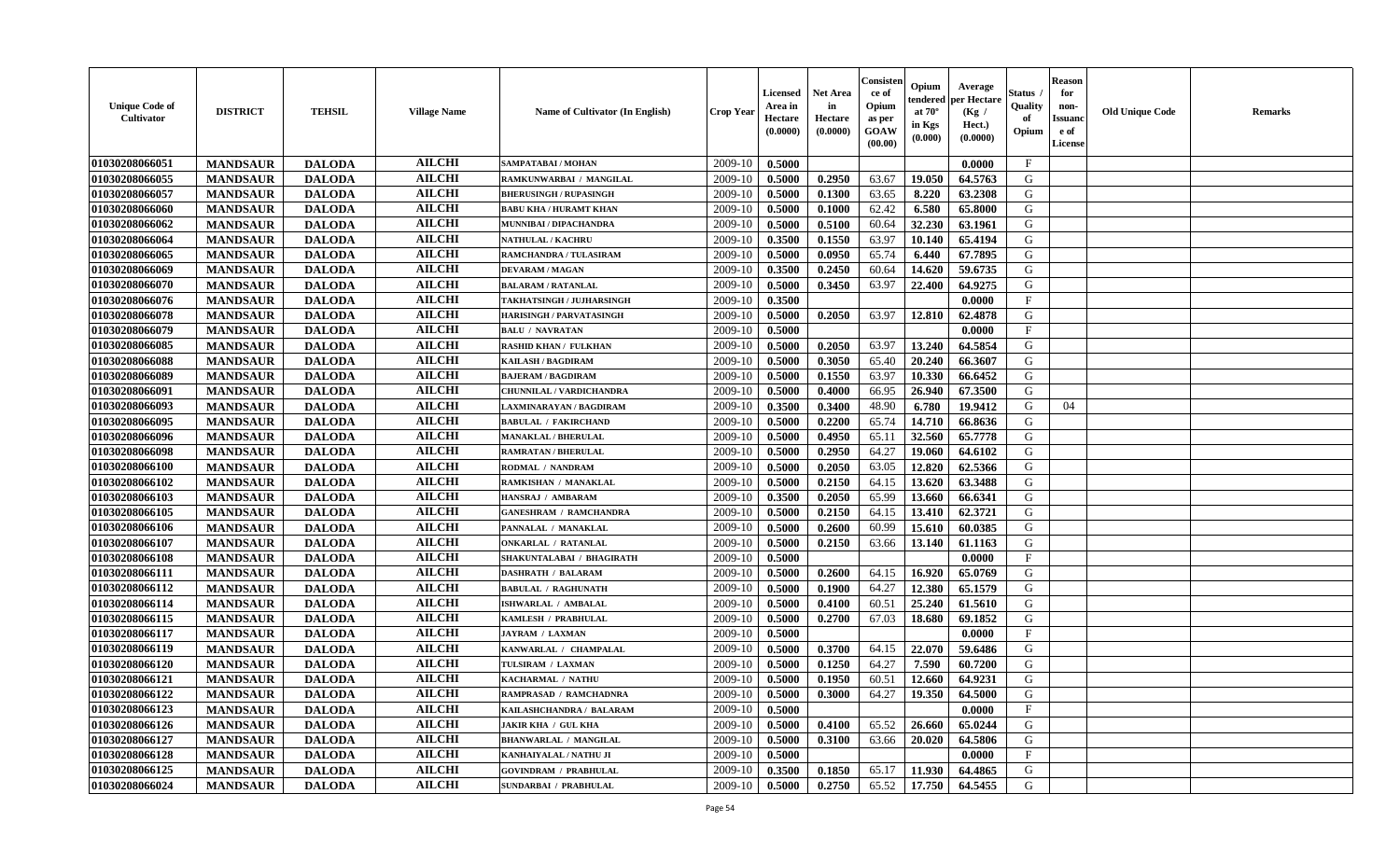| <b>Unique Code of</b><br><b>Cultivator</b> | <b>DISTRICT</b> | <b>TEHSIL</b> | <b>Village Name</b> | Name of Cultivator (In English) | <b>Crop Year</b> | Licensed<br>Area in<br>Hectare<br>(0.0000) | <b>Net Area</b><br>in<br>Hectare<br>(0.0000) | Consisteı<br>ce of<br>Opium<br>as per<br>GOAW<br>(00.00) | Opium<br>endered<br>at $70^\circ$<br>in Kgs<br>(0.000) | Average<br>per Hectare<br>(Kg /<br>Hect.)<br>(0.0000) | Status<br>Quality<br>of<br>Opium | <b>Reason</b><br>for<br>non-<br><b>Issuand</b><br>e of<br>License | <b>Old Unique Code</b> | <b>Remarks</b>     |
|--------------------------------------------|-----------------|---------------|---------------------|---------------------------------|------------------|--------------------------------------------|----------------------------------------------|----------------------------------------------------------|--------------------------------------------------------|-------------------------------------------------------|----------------------------------|-------------------------------------------------------------------|------------------------|--------------------|
| 01030208066118                             | <b>MANDSAUR</b> | <b>DALODA</b> | <b>AILCHI</b>       | <b>GOVINDRAM / BADRILAL</b>     | 2009-10          | 0.5000                                     | 0.3100                                       | 60.51                                                    | 19.160                                                 | 61.8065                                               | G                                |                                                                   |                        |                    |
| 01030208066003                             | <b>MANDSAUR</b> | <b>DALODA</b> | <b>AILCHI</b>       | <b>NATHUGIR / SHNKARAGIR</b>    | 2009-10          | 0.2500                                     | 0.2250                                       | 65.17                                                    | 14.620                                                 | 64.9778                                               | G                                |                                                                   | 01030207066003         |                    |
| 01030208066097                             | <b>MANDSAUR</b> | <b>DALODA</b> | <b>AILCHI</b>       | VARDICHAND / PRABHULAL          | 2009-10          | 0.2500                                     | 0.1300                                       | 65.12                                                    | 8.400                                                  | 64.6154                                               | G                                |                                                                   | 01030207066097         |                    |
| 01030208066073                             | <b>MANDSAUR</b> | <b>DALODA</b> | <b>AILCHI</b>       | <b>RAJKUNVAR / JUJHARSINGH</b>  | 2009-10          | 0.2500                                     | 0.1300                                       | 58.51                                                    | 2.670                                                  | 20.5385                                               | G                                | 04                                                                | 01030207066073         |                    |
| 01030208066023                             | <b>MANDSAUR</b> | <b>DALODA</b> | <b>AILCHI</b>       | <b>DAYARAM / BAGDIRAM</b>       | 2009-10          | 0.2500                                     | 0.1550                                       | 57.89                                                    | 9.350                                                  | 60.3226                                               | T                                | 02                                                                | 01030207066023         |                    |
| 01030208066030                             | <b>MANDSAUR</b> | <b>DALODA</b> | <b>AILCHI</b>       | <b>GANGABAI/SALAGRAM</b>        | 2009-10          | 0.2500                                     | 0.0350                                       | 65.17                                                    | 2.210                                                  | 63.1429                                               | G                                |                                                                   | 01030207066030         |                    |
| 01030208066033                             | <b>MANDSAUR</b> | <b>DALODA</b> | <b>AILCHI</b>       | <b>MANGIBAI / HIRALAL</b>       | 2009-10          | 0.2500                                     | 0.2100                                       | 59.46                                                    | 12.370                                                 | 58.9048                                               | G                                |                                                                   | 01030207066033         |                    |
| 01030208066012                             | <b>MANDSAUR</b> | <b>DALODA</b> | <b>AILCHI</b>       | <b>DHAPUBAI / CHAMPALAL</b>     | 2009-10          | 0.5000                                     |                                              |                                                          |                                                        | 0.0000                                                | $_{\rm F}$                       |                                                                   | 01030207066012         |                    |
| 01030208066130                             | <b>MANDSAUR</b> | <b>DALODA</b> | <b>AILCHI</b>       | <b>BHULIBAI / RADHESHYAM</b>    | 2009-10          | 0.2500                                     | 0.1700                                       | 67.10                                                    | 11.450                                                 | 67.3529                                               | G                                |                                                                   | 01030207066130         |                    |
| 01030208066135                             | <b>MANDSAUR</b> | <b>DALODA</b> | <b>AILCHI</b>       | TEKCHAND / RAJARAM              | 2009-10          | 0.2500                                     | 0.2350                                       | 65.17                                                    | 15.550                                                 | 66.1702                                               | G                                |                                                                   | 01030207066135         |                    |
| 01030208066136                             | <b>MANDSAUR</b> | <b>DALODA</b> | <b>AILCHI</b>       | <b>BHAGIRATH / RAJARAM</b>      | 2009-10          | 0.2500                                     | 0.2400                                       | 65.52                                                    | 15.980                                                 | 66.5833                                               | G                                |                                                                   | 01030207066136         |                    |
| 01030208066011                             | <b>MANDSAUR</b> | <b>DALODA</b> | <b>AILCHI</b>       | <b>BHANWARBAI / FAKIRCHAND</b>  | 2009-10          | 0.2500                                     | 0.2250                                       | 65.52                                                    | 14.040                                                 | 62.4000                                               | G                                |                                                                   | 01030207066011         |                    |
| 01030208066025                             | <b>MANDSAUR</b> | <b>DALODA</b> | <b>AILCHI</b>       | <b>BASHIRAKHAN / JAMAL KHAN</b> | 2009-10          | 0.2500                                     | 0.1100                                       | 65.45                                                    | 7.010                                                  | 63.7273                                               | G                                |                                                                   | 01030207066025         |                    |
| 01030208066037                             | <b>MANDSAUR</b> | <b>DALODA</b> | <b>AILCHI</b>       | <b>MANGILAL / BAGDIRAM</b>      | 2009-10          | 0.2500                                     | 0.2300                                       | 61.81                                                    | 14.470                                                 | 62.9130                                               | G                                |                                                                   | 01030207066037         |                    |
| 01030208066042                             | <b>MANDSAUR</b> | <b>DALODA</b> | <b>AILCHI</b>       | <b>PRABHULAL / NANDA</b>        | 2009-10          | 0.2500                                     | 0.2400                                       | 61.81                                                    | 15.970                                                 | 66.5417                                               | G                                |                                                                   | 01030207066042         |                    |
| 01030208066019                             | <b>MANDSAUR</b> | <b>DALODA</b> | <b>AILCHI</b>       | SALAGARAM / TULASIRAM           | 2009-10          | 0.2500                                     | 0.2450                                       | 63.66                                                    | 14.830                                                 | 60.5306                                               | G                                |                                                                   | 01030207066019         |                    |
| 01030208066131                             | <b>MANDSAUR</b> | <b>DALODA</b> | <b>AILCHI</b>       | KASTURIBAI / KISHANLAL          | 2009-10          | 0.5000                                     |                                              |                                                          |                                                        | 0.0000                                                | $\rm F$                          |                                                                   | 01030207066131         |                    |
| 01030208066075                             | <b>MANDSAUR</b> | <b>DALODA</b> | <b>AILCHI</b>       | PARVATI / BASANTILAL            | 2009-10          | 0.2500                                     |                                              |                                                          |                                                        | 0.0000                                                | $\mathbf{F}$                     |                                                                   | 01030207066075         |                    |
| 01030208068001                             | <b>MANDSAUR</b> | <b>DALODA</b> | <b>DALODA RAIL</b>  | RADHESHYAM / RAMLAL             | 2009-10          | 0.5000                                     |                                              |                                                          |                                                        | 0.0000                                                | $\mathbf{F}$                     |                                                                   |                        |                    |
| 01030208068005                             | <b>MANDSAUR</b> | <b>DALODA</b> | <b>DALODA RAIL</b>  | NIRBHYRAM / RAMNARAYAN          | 2009-10          | 0.3500                                     | 0.2400                                       | 67.91                                                    | 15.690                                                 | 65.3750                                               | G                                |                                                                   |                        |                    |
| 01030208068006                             | <b>MANDSAUR</b> | <b>DALODA</b> | <b>DALODA RAIL</b>  | <b>AMBARAM / RAMNARAYAN</b>     | 2009-10          | 0.5000                                     | 0.2000                                       | 67.47                                                    | 13.210                                                 | 66.0500                                               | G                                |                                                                   |                        |                    |
| 01030208068012                             | <b>MANDSAUR</b> | <b>DALODA</b> | <b>DALODA RAIL</b>  | RADHESHYAM / KHIMA              | 2009-10          | 0.5000                                     | 0.2500                                       | 61.92                                                    | 15.630                                                 | 62.5200                                               | G                                |                                                                   |                        |                    |
| 01030208068014                             | <b>MANDSAUR</b> | <b>DALODA</b> | <b>DALODA RAIL</b>  | KAILASHBAI / NANDKISHOR         | 2009-10          | 0.3500                                     | 0.3450                                       | 66.31                                                    | 21.740                                                 | 63.0145                                               | G                                |                                                                   |                        |                    |
| 01030208068018                             | <b>MANDSAUR</b> | <b>DALODA</b> | <b>DALODA RAIL</b>  | <b>BHERULAL / RAMNARAYAN</b>    | 2009-10          | 0.5000                                     | 0.3500                                       | 62.61                                                    | 21.910                                                 | 62.6000                                               | G                                |                                                                   |                        |                    |
| 01030208068019                             | <b>MANDSAUR</b> | <b>DALODA</b> | <b>DALODA RAIL</b>  | ISHWARLAL / MOHANLAL            | 2009-10          | 0.5000                                     | 0.2250                                       | 66.84                                                    | 15.300                                                 | 68.0000                                               | G                                |                                                                   |                        |                    |
| 01030208068021                             | <b>MANDSAUR</b> | <b>DALODA</b> | <b>DALODA RAIL</b>  | <b>BANKATLAL / AMBARAM</b>      | 2009-10          | 0.5000                                     | 0.1800                                       | 67.29                                                    | 11.860                                                 | 65.8889                                               | G                                |                                                                   |                        |                    |
| 01030208068023                             | <b>MANDSAUR</b> | <b>DALODA</b> | <b>DALODA RAIL</b>  | <b>BHANWARLAL / BHERULAL</b>    | 2009-10          | 0.3500                                     | 0.3200                                       | 66.31                                                    | 19.940                                                 | 62.3125                                               | G                                |                                                                   |                        |                    |
| 01030208068026                             | <b>MANDSAUR</b> | <b>DALODA</b> | <b>DALODA RAIL</b>  | MOHANLAL / HANSRAJ              | 2009-10          | 0.5000                                     | 0.3100                                       | 65.38                                                    | 20.490                                                 | 66.0968                                               | G                                |                                                                   |                        |                    |
| 01030208068027                             | <b>MANDSAUR</b> | <b>DALODA</b> | <b>DALODA RAIL</b>  | <b>BADRILAL / KALU</b>          | 2009-10          | 0.3500                                     | 0.2900                                       | 62.88                                                    | 18.330                                                 | 63.2069                                               | G                                |                                                                   |                        |                    |
| 01030208068029                             | <b>MANDSAUR</b> | <b>DALODA</b> | <b>DALODA RAIL</b>  | <b>BALARAM / KISHANLAL</b>      | 2009-10          | 0.5000                                     | 0.2550                                       | 63.21                                                    | 15.330                                                 | 60.1176                                               | $\mathbf{I}$                     | 02                                                                |                        |                    |
| 01030208068030                             | <b>MANDSAUR</b> | <b>DALODA</b> | <b>DALODA RAIL</b>  | SANTOSHBAI / SALAGRAM           | 2009-10          | 0.5000                                     | 0.3500                                       | 60.28                                                    | 8.890                                                  | 25.4000                                               |                                  | 02                                                                |                        |                    |
| 01030208068032                             | <b>MANDSAUR</b> | <b>DALODA</b> | <b>DALODA RAIL</b>  | <b>AMRITRAM / DEVICHAND</b>     | 2009-10          | 0.5000                                     | 0.2100                                       | 65.38                                                    | 13.800                                                 | 65.7143                                               | G                                |                                                                   |                        |                    |
| 01030208068034                             | <b>MANDSAUR</b> | <b>DALODA</b> | <b>DALODA RAIL</b>  | <b>BALU / NANDA MALI</b>        | 2009-10          | 0.5000                                     | 0.3900                                       | 65.38                                                    | 24.910                                                 | 63.8718                                               | G                                |                                                                   |                        |                    |
| 01030208068039                             | <b>MANDSAUR</b> | <b>DALODA</b> | <b>DALODA RAIL</b>  | MADANLAL / RAMKISHAN            | 2009-10          | 0.5000                                     | 0.2000                                       | 63.29                                                    | 12.710                                                 | 63.5500                                               | G                                |                                                                   |                        |                    |
| 01030208068041                             | <b>MANDSAUR</b> | <b>DALODA</b> | <b>DALODA RAIL</b>  | <b>BHERULAL / KISHANLAL</b>     | 2009-10          | 0.5000                                     | 0.2500                                       | 59.76                                                    | 15.180                                                 | 60.7200                                               | G                                |                                                                   |                        |                    |
| 01030208068042                             | <b>MANDSAUR</b> | <b>DALODA</b> | <b>DALODA RAIL</b>  | <b>BHANWARLAL / MOHANLAL</b>    | 2009-10          | 0.5000                                     | 0.1450                                       | 65.40                                                    | 9.620                                                  | 66.3448                                               | G                                |                                                                   |                        |                    |
| 01030208068047                             | <b>MANDSAUR</b> | <b>DALODA</b> | <b>DALODA RAIL</b>  | RADHIBAI / GOPAL                | 2009-10          | 0.5000                                     |                                              |                                                          |                                                        | 0.0000                                                | $\mathbf{F}$                     |                                                                   |                        | <b>NAME CHANGE</b> |
| 01030208068052                             | <b>MANDSAUR</b> | <b>DALODA</b> | <b>DALODA RAIL</b>  | <b>ATAMARAM / KALURAM</b>       | 2009-10          | 0.5000                                     | 0.4000                                       | 59.76                                                    | 24.140                                                 | 60.3500                                               | G                                |                                                                   |                        |                    |
| 01030208068056                             | <b>MANDSAUR</b> | <b>DALODA</b> | <b>DALODA RAIL</b>  | <b>RATAN BAI / MANGILAL</b>     | 2009-10          | 0.5000                                     | 0.1850                                       | 64.44                                                    | 12.030                                                 | 65.0270                                               | G                                |                                                                   |                        |                    |
| 01030208068058                             | <b>MANDSAUR</b> | <b>DALODA</b> | <b>DALODA RAIL</b>  | PRABHULAL / JANIBAI             | 2009-10          | 0.5000                                     | 0.1500                                       | 59.76                                                    | 9.020                                                  | 60.1333                                               | G                                |                                                                   |                        |                    |
| 01030208068061                             | <b>MANDSAUR</b> | <b>DALODA</b> | <b>DALODA RAIL</b>  | <b>BALURAM / UDA</b>            | 2009-10          | 0.5000                                     | 0.4350                                       | 64.44                                                    | 28.180                                                 | 64.7816                                               | G                                |                                                                   |                        |                    |
| 01030208068064                             | <b>MANDSAUR</b> | <b>DALODA</b> | <b>DALODA RAIL</b>  | NAGULAL / KACHRU / GOVINDRAM    | 2009-10          | 0.5000                                     | 0.1550                                       | 63.34                                                    | 10.090                                                 | 65.0968                                               | $\mathbf I$                      | 02                                                                |                        |                    |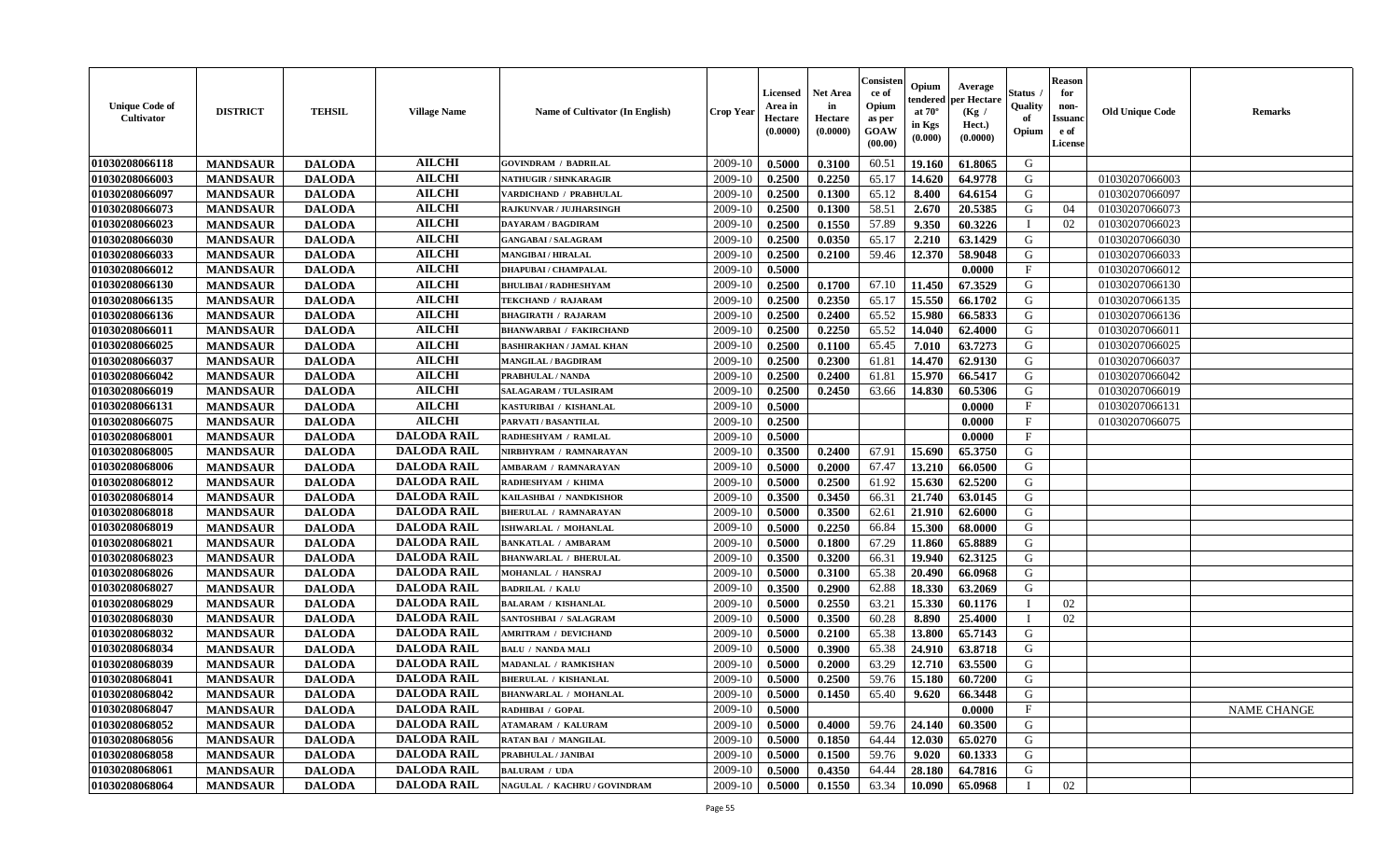| <b>Unique Code of</b><br>Cultivator | <b>DISTRICT</b> | <b>TEHSIL</b> | <b>Village Name</b> | <b>Name of Cultivator (In English)</b> | <b>Crop Year</b> | Licensed<br>Area in<br>Hectare<br>(0.0000) | <b>Net Area</b><br>in<br>Hectare<br>(0.0000) | Consister<br>ce of<br>Opium<br>as per<br><b>GOAW</b><br>(00.00) | Opium<br>endered<br>at $70^{\circ}$<br>in Kgs<br>(0.000) | Average<br>per Hectare<br>(Kg /<br>Hect.)<br>(0.0000) | Status<br>Quality<br>of<br>Opium | <b>Reason</b><br>for<br>non-<br><b>Issuano</b><br>e of<br>License | <b>Old Unique Code</b> | <b>Remarks</b> |
|-------------------------------------|-----------------|---------------|---------------------|----------------------------------------|------------------|--------------------------------------------|----------------------------------------------|-----------------------------------------------------------------|----------------------------------------------------------|-------------------------------------------------------|----------------------------------|-------------------------------------------------------------------|------------------------|----------------|
| 01030208068068                      | <b>MANDSAUR</b> | <b>DALODA</b> | <b>DALODA RAIL</b>  | SAMPATBAI / RAMNARAYAN                 | 2009-10          | 0.2500                                     |                                              |                                                                 |                                                          | 0.0000                                                | $\mathbf{F}$                     |                                                                   |                        |                |
| 01030208068069                      | <b>MANDSAUR</b> | <b>DALODA</b> | <b>DALODA RAIL</b>  | SAWARUP / GANGA                        | 2009-10          | 0.5000                                     |                                              |                                                                 |                                                          | 0.0000                                                | $\mathbf{F}$                     |                                                                   |                        |                |
| 01030208068071                      | <b>MANDSAUR</b> | <b>DALODA</b> | <b>DALODA RAIL</b>  | <b>BALDEV / MODIRAM</b>                | 2009-10          | 0.3500                                     | 0.2850                                       | 65.40                                                           | 18.550                                                   | 65.0877                                               | G                                |                                                                   |                        |                |
| 01030208068072                      | <b>MANDSAUR</b> | <b>DALODA</b> | <b>DALODA RAIL</b>  | <b>JAGDISH / RAMNARAYAN</b>            | 2009-10          | 0.5000                                     | 0.4500                                       | 63.29                                                           | 28.820                                                   | 64.0444                                               | G                                |                                                                   |                        |                |
| 01030208068076                      | <b>MANDSAUR</b> | <b>DALODA</b> | <b>DALODA RAIL</b>  | <b>GABRULAL / BAGDIRAM</b>             | 2009-10          | 0.5000                                     |                                              |                                                                 |                                                          | 0.0000                                                | $\mathbf N$                      |                                                                   |                        |                |
| 01030208068079                      | <b>MANDSAUR</b> | <b>DALODA</b> | <b>DALODA RAIL</b>  | RAMCHANDRA / GOPAL                     | 2009-10          | 0.5000                                     | 0.5000                                       | 63.29                                                           | 29.990                                                   | 59.9800                                               | G                                |                                                                   |                        |                |
| 01030208068081                      | <b>MANDSAUR</b> | <b>DALODA</b> | <b>DALODA RAIL</b>  | KAMAL SINGH / BHERU SINGH              | 2009-10          | 0.3500                                     | 0.1900                                       | 63.29                                                           | 12.440                                                   | 65.4737                                               | G                                |                                                                   |                        |                |
| 01030208068085                      | <b>MANDSAUR</b> | <b>DALODA</b> | <b>DALODA RAIL</b>  | MUKANDLAL / RODA JI                    | 2009-10          | 0.5000                                     | 0.3600                                       | 66.27                                                           | 21.520                                                   | 59.7778                                               | G                                |                                                                   |                        |                |
| 01030208068089                      | <b>MANDSAUR</b> | <b>DALODA</b> | <b>DALODA RAIL</b>  | <b>ONKARLAL / PRATHVIRAJ</b>           | 2009-10          | 0.5000                                     | 0.4500                                       | 63.76                                                           | 27.450                                                   | 61.0000                                               | G                                |                                                                   |                        |                |
| 01030208068093                      | <b>MANDSAUR</b> | <b>DALODA</b> | <b>DALODA RAIL</b>  | DEVRAM / KALURAM                       | 2009-10          | 0.5000                                     | 0.2000                                       | 65.29                                                           | 13.040                                                   | 65.2000                                               | G                                |                                                                   |                        |                |
| 01030208068097                      | <b>MANDSAUR</b> | <b>DALODA</b> | <b>DALODA RAIL</b>  | KAMLABAI / SHIVNARAYAN                 | 2009-10          | 0.3500                                     | 0.0300                                       | 65.40                                                           | 2.100                                                    | 70.0000                                               | G                                |                                                                   |                        |                |
| 01030208068102                      | <b>MANDSAUR</b> | <b>DALODA</b> | <b>DALODA RAIL</b>  | <b>MANGILAL / DEVRAM</b>               | 2009-10          | 0.5000                                     | 0.1400                                       | 68.97                                                           | 6.210                                                    | 44.3571                                               | - I                              | 02                                                                |                        |                |
| 01030208068109                      | <b>MANDSAUR</b> | <b>DALODA</b> | <b>DALODA RAIL</b>  | <b>BEGAM BI/AMIR KHAN</b>              | 2009-10          | 0.3500                                     | 0.1000                                       | 66.17                                                           | 6.630                                                    | 66.3000                                               | G                                |                                                                   |                        |                |
| 01030208068111                      | <b>MANDSAUR</b> | <b>DALODA</b> | <b>DALODA RAIL</b>  | KHIMA / GANGA                          | 2009-10          | 0.5000                                     | 0.3000                                       | 61.94                                                           | 19.130                                                   | 63.7667                                               |                                  | 02                                                                |                        |                |
| 01030208068123                      | <b>MANDSAUR</b> | <b>DALODA</b> | <b>DALODA RAIL</b>  | MANGILAL / KALURAM CHOUHAN             | 2009-10          | 0.5000                                     | 0.1050                                       | 59.09                                                           | 5.950                                                    | 56.6667                                               | G                                |                                                                   |                        |                |
| 01030208068128                      | <b>MANDSAUR</b> | <b>DALODA</b> | <b>DALODA RAIL</b>  | RAMPRASAD / PRATHVIRAJ                 | 2009-10          | 0.5000                                     | 0.3150                                       | 64.84                                                           | 20.860                                                   | 66.2222                                               | G                                |                                                                   |                        |                |
| 01030208068002                      | <b>MANDSAUR</b> | <b>DALODA</b> | <b>DALODA RAIL</b>  | RANCHODLAL / MOHANLAL                  | 2009-10          | 0.3500                                     | 0.1900                                       | 64.76                                                           | 12.660                                                   | 66.6316                                               | G                                |                                                                   |                        |                |
| 01030208068101                      | <b>MANDSAUR</b> | <b>DALODA</b> | <b>DALODA RAIL</b>  | RAMDAYAL / KALURAM                     | 2009-10          | 0.3500                                     | 0.2100                                       | 62.65                                                           | 13.340                                                   | 63.5238                                               | G                                |                                                                   |                        |                |
| 01030208068113                      | <b>MANDSAUR</b> | <b>DALODA</b> | <b>DALODA RAIL</b>  | <b>GITA BAI / RAMCHADNRA</b>           | 2009-10          | 0.5000                                     | 0.3000                                       | 68.48                                                           | 19.760                                                   | 65.8667                                               | G                                |                                                                   |                        |                |
| 01030208068132                      | <b>MANDSAUR</b> | <b>DALODA</b> | <b>DALODA RAIL</b>  | <b>RAMESHWAR / BHANA</b>               | 2009-10          | 0.5000                                     | 0.2050                                       | 66.05                                                           | 13.470                                                   | 65.7073                                               | G                                |                                                                   |                        |                |
| 01030208068133                      | <b>MANDSAUR</b> | <b>DALODA</b> | <b>DALODA RAIL</b>  | RADHESHYAM / BHAGIRATH                 | 2009-10          | 0.5000                                     | 0.2550                                       | 65.79                                                           | 16.240                                                   | 63.6863                                               | G                                |                                                                   |                        |                |
| 01030208068091                      | <b>MANDSAUR</b> | <b>DALODA</b> | <b>DALODA RAIL</b>  | <b>BAPULAL / PANNALAL</b>              | 2009-10          | 0.5000                                     | 0.2000                                       | 65.96                                                           | 13.460                                                   | 67.3000                                               | G                                |                                                                   |                        |                |
| 01030208068136                      | <b>MANDSAUR</b> | <b>DALODA</b> | <b>DALODA RAIL</b>  | <b>CHANDABAI / NAGULAL</b>             | 2009-10          | 0.5000                                     | 0.2100                                       | 59.79                                                           | 12.170                                                   | 57.9524                                               | $\blacksquare$                   | 02                                                                |                        |                |
| 01030208068051                      | <b>MANDSAUR</b> | <b>DALODA</b> | <b>DALODA RAIL</b>  | NATHU / PARTHA                         | 2009-10          | 0.2500                                     |                                              |                                                                 |                                                          | 0.0000                                                | $\mathbf{F}$                     |                                                                   | 01030207068051         |                |
| 01030208068088                      | <b>MANDSAUR</b> | <b>DALODA</b> | <b>DALODA RAIL</b>  | <b>BHAGIRATH / BHANWARLAL</b>          | 2009-10          | 0.2500                                     |                                              |                                                                 |                                                          | 0.0000                                                | $\mathbf{F}$                     |                                                                   | 01030207068088         |                |
| 01030208068054                      | <b>MANDSAUR</b> | <b>DALODA</b> | <b>DALODA RAIL</b>  | RAMESHWAR / GAMERLAL                   | 2009-10          | 0.2500                                     | 0.2350                                       | 67.00                                                           | 15.040                                                   | 64.0000                                               | G                                |                                                                   | 01030207068054         |                |
| 01030208068004                      | <b>MANDSAUR</b> | <b>DALODA</b> | <b>DALODA RAIL</b>  | <b>GOPAL / KESHURAM</b>                | 2009-10          | 0.2500                                     | 0.1800                                       | 64.84                                                           | 12.010                                                   | 66.7222                                               | G                                |                                                                   | 01030207068004         |                |
| 01030208068013                      | <b>MANDSAUR</b> | <b>DALODA</b> | <b>DALODA RAIL</b>  | <b>RAISH KHAN / AMIR KHAN</b>          | 2009-10          | 0.2500                                     | 0.1050                                       | 67.18                                                           | 7.150                                                    | 68.0952                                               | G                                | 08                                                                | 01030207068013         |                |
| 01030208068057                      | <b>MANDSAUR</b> | <b>DALODA</b> | <b>DALODA RAIL</b>  | <b>SITABAI / DEVRAM</b>                | 2009-10          | 0.2500                                     | 0.1800                                       | 66.80                                                           | 12.170                                                   | 67.6111                                               | G                                |                                                                   | 01030207068057         |                |
| 01030208068024                      | <b>MANDSAUR</b> | <b>DALODA</b> | <b>DALODA RAIL</b>  | <b>AMBARAM / BHERULAL</b>              | 2009-10          | 0.2500                                     |                                              |                                                                 |                                                          | 0.0000                                                | $\mathbf{F}$                     |                                                                   | 01030207068024         |                |
| 01030208068031                      | <b>MANDSAUR</b> | <b>DALODA</b> | <b>DALODA RAIL</b>  | <b>BAPULAL / ONKARLAL</b>              | 2009-10          | 0.2500                                     | 0.2000                                       | 65.34                                                           | 13.150                                                   | 65.7500                                               | G                                |                                                                   | 01030207068031         |                |
| 01030208068050                      | <b>MANDSAUR</b> | <b>DALODA</b> | <b>DALODA RAIL</b>  | <b>CHAGANLAL / RAMKUNWAR</b>           | 2009-10          | 0.2500                                     |                                              |                                                                 |                                                          | 0.0000                                                | $\mathbf{F}$                     |                                                                   | 01030207068050         |                |
| 01030208068065                      | <b>MANDSAUR</b> | <b>DALODA</b> | <b>DALODA RAIL</b>  | MUNNIBAI / BAGDIRAM                    | 2009-10          | 0.2500                                     | 0.2300                                       | 67.79                                                           | 15.110                                                   | 65.6957                                               | G                                |                                                                   | 01030207068065         |                |
| 01030208068077                      | <b>MANDSAUR</b> | <b>DALODA</b> | <b>DALODA RAIL</b>  | SHIVNARAYAN / BHERULAL                 | 2009-10          | 0.2500                                     | 0.1700                                       | 63.76                                                           | 10.990                                                   | 64.6471                                               | G                                |                                                                   | 01030207068077         |                |
| 01030208068120                      | <b>MANDSAUR</b> | <b>DALODA</b> | <b>DALODA RAIL</b>  | MANGILAL / HARIRAM                     | 2009-10          | 0.2500                                     | 0.2350                                       | 57.92                                                           | 6.160                                                    | 26.2128                                               | G                                | 04                                                                | 01030207068120         |                |
| 01030208068062                      | <b>MANDSAUR</b> | <b>DALODA</b> | DALODA RAIL         | <b>DHANNA / RAM</b>                    | $2009-10$ 0.2500 |                                            |                                              |                                                                 |                                                          | 0.0000                                                | F                                |                                                                   | 01030207068062         |                |
| 01030208068134                      | <b>MANDSAUR</b> | <b>DALODA</b> | <b>DALODA RAIL</b>  | RAMPRAHALAD / KISHANLAL                | 2009-10          | 0.2500                                     | 0.1950                                       | 63.76                                                           | 12.930                                                   | 66.3077                                               | G                                |                                                                   | 01030207068134         |                |
| 01030208068103                      | <b>MANDSAUR</b> | <b>DALODA</b> | <b>DALODA RAIL</b>  | <b>NANDIBAI / RUPA</b>                 | 2009-10          | 0.2500                                     |                                              |                                                                 |                                                          | 0.0000                                                | $\mathbf{F}$                     |                                                                   | 01030207068103         |                |
| 01030208068105                      | <b>MANDSAUR</b> | <b>DALODA</b> | <b>DALODA RAIL</b>  | <b>BHANWARLAL / RAMNARAYAN</b>         | 2009-10          | 0.2500                                     | 0.1000                                       | 64.84                                                           | 6.670                                                    | 66.7000                                               | G                                |                                                                   | 01030207068105         |                |
| 01030208068118                      | <b>MANDSAUR</b> | <b>DALODA</b> | <b>DALODA RAIL</b>  | KAMALABAI / GANGARAM                   | 2009-10          | 0.2500                                     | 0.2200                                       | 66.65                                                           | 4.700                                                    | 21.3636                                               | G                                | 04                                                                | 01030207068118         |                |
| 01030208068137                      | <b>MANDSAUR</b> | <b>DALODA</b> | <b>DALODA RAIL</b>  | <b>HAKKUBAI / NANDA</b>                | 2009-10          | 0.2500                                     | 0.2550                                       | 64.54                                                           | 16.140                                                   | 63.2941                                               |                                  | 02                                                                | 01030207068137         |                |
| 01030208068036                      | <b>MANDSAUR</b> | <b>DALODA</b> | <b>DALODA RAIL</b>  | NANDRAM / GANGARAM                     | 2009-10          | 0.2500                                     | 0.2000                                       | 59.09                                                           | 11.920                                                   | 59.6000                                               | G                                |                                                                   | 01030207068036         |                |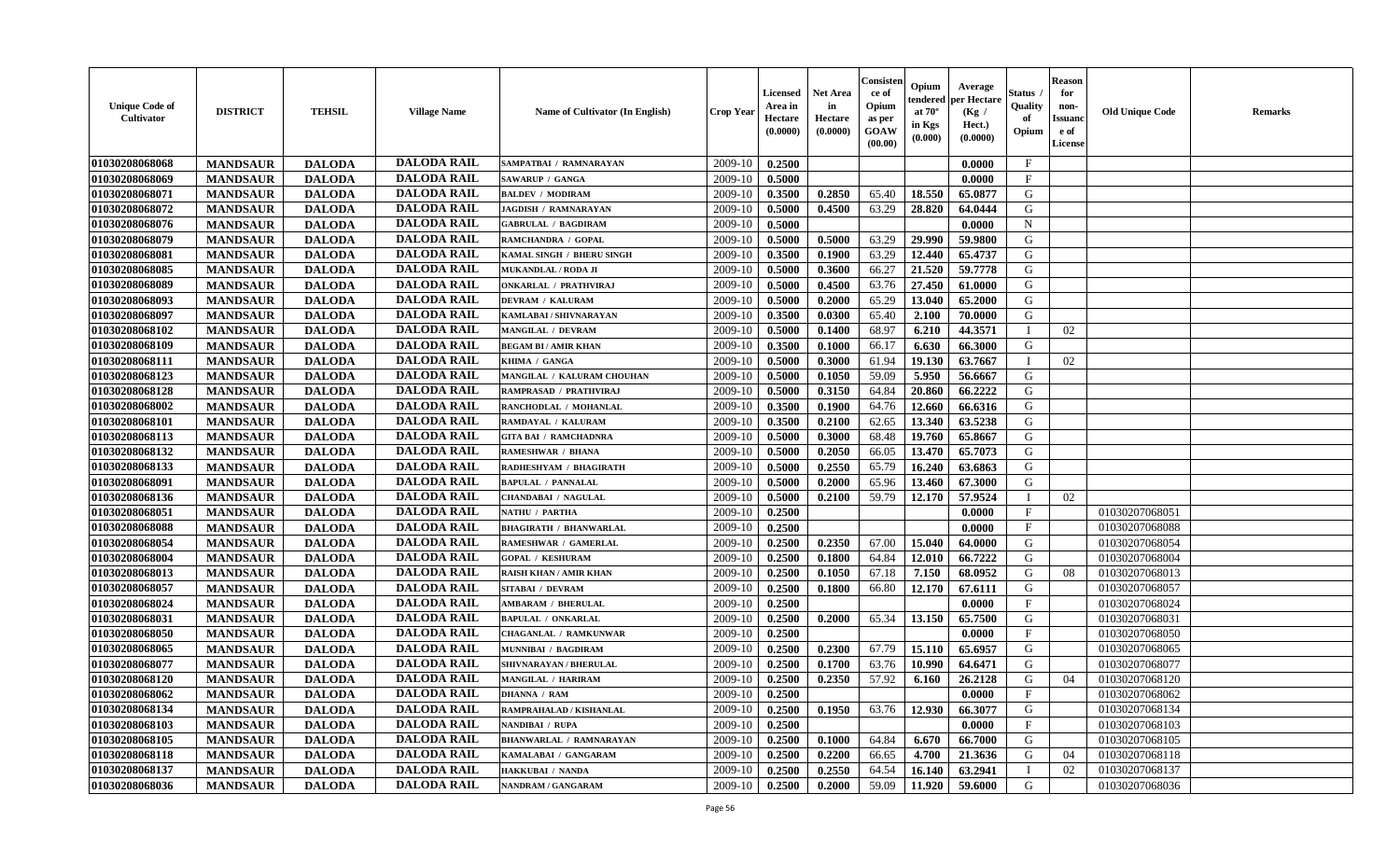| <b>Unique Code of</b><br>Cultivator | <b>DISTRICT</b> | <b>TEHSIL</b> | <b>Village Name</b>                          | Name of Cultivator (In English) | Crop Year | Licensed<br>Area in<br>Hectare<br>(0.0000) | <b>Net Area</b><br>in<br>Hectare<br>(0.0000) | Consisten<br>ce of<br>Opium<br>as per<br>GOAW<br>(00.00) | Opium<br>tendered<br>at $70^{\circ}$<br>in Kgs<br>(0.000) | Average<br>per Hectare<br>(Kg /<br>Hect.)<br>(0.0000) | Status<br>Quality<br>of<br>Opium | <b>Reason</b><br>for<br>non-<br><b>Issuand</b><br>e of<br>License | <b>Old Unique Code</b> | <b>Remarks</b>     |
|-------------------------------------|-----------------|---------------|----------------------------------------------|---------------------------------|-----------|--------------------------------------------|----------------------------------------------|----------------------------------------------------------|-----------------------------------------------------------|-------------------------------------------------------|----------------------------------|-------------------------------------------------------------------|------------------------|--------------------|
| 01030208072002                      | <b>MANDSAUR</b> | <b>DALODA</b> | <b>GURADIYA LALMUHA</b>                      | RAMLAL / BHANVARLAL             | 2009-10   | 0.5000                                     | 0.1050                                       | 63.78                                                    | 6.580                                                     | 62.6667                                               | G                                |                                                                   |                        |                    |
| 01030208072001                      | <b>MANDSAUR</b> | <b>DALODA</b> | <b>GURADIYA LALMUHA</b>                      | <b>BRADILAL / NANDA</b>         | 2009-10   | 0.5000                                     |                                              |                                                          |                                                           | 0.0000                                                | $\mathbf F$                      |                                                                   |                        |                    |
| 01030208072003                      | <b>MANDSAUR</b> | <b>DALODA</b> | <b>GURADIYA LALMUHA</b>                      | <b>DEVILAL / BALARAM</b>        | 2009-10   | 0.5000                                     | 0.1000                                       | 63.80                                                    | 6.540                                                     | 65.4000                                               | G                                |                                                                   |                        |                    |
| 01030208072005                      | <b>MANDSAUR</b> | <b>DALODA</b> | <b>GURADIYA LALMUHA</b>                      | <b>DEVRAM / PYARELAL</b>        | 2009-10   | 0.5000                                     | 0.1000                                       | 73.47                                                    | 7.560                                                     | 75.6000                                               | G                                |                                                                   |                        |                    |
| 01030208072007                      | <b>MANDSAUR</b> | <b>DALODA</b> | <b>GURADIYA LALMUHA</b>                      | SHOBHARAM / DALIRAM             | 2009-10   | 0.5000                                     | 0.1000                                       | 63.31                                                    | 6.470                                                     | 64.7000                                               | G                                |                                                                   |                        |                    |
| 01030208072008                      | <b>MANDSAUR</b> | <b>DALODA</b> | <b>GURADIYA LALMUHA</b>                      | TULSIRAM / MOTIRAM              | 2009-10   | 0.5000                                     | 0.3000                                       | 65.29                                                    | 20.200                                                    | 67.3333                                               | G                                |                                                                   |                        |                    |
| 01030208072010                      | <b>MANDSAUR</b> | <b>DALODA</b> | <b>GURADIYA LALMUHA</b>                      | <b>RAMCHANDRA / DALURAM</b>     | 2009-10   | 0.5000                                     | 0.3300                                       | 65.29                                                    | 21.460                                                    | 65.0303                                               | G                                |                                                                   |                        |                    |
| 01030208072011                      | <b>MANDSAUR</b> | <b>DALODA</b> | <b>GURADIYA LALMUHA</b>                      | RAMCHANDRIBAI / BHANWARLAL      | 2009-10   | 0.5000                                     | 0.1950                                       | 65.29                                                    | 13.150                                                    | 67.4359                                               | G                                |                                                                   |                        |                    |
| 01030208072012                      | <b>MANDSAUR</b> | <b>DALODA</b> | <b>GURADIYA LALMUHA</b>                      | KANHAIYALAL / HIRALAL           | 2009-10   | 0.5000                                     |                                              |                                                          |                                                           | 0.0000                                                | $\mathbf{F}$                     |                                                                   |                        |                    |
| 01030208072013                      | <b>MANDSAUR</b> | <b>DALODA</b> | <b>GURADIYA LALMUHA</b>                      | <b>CHATURBHUJ / VAJERAM</b>     | 2009-10   | 0.5000                                     | 0.3300                                       | 62.38                                                    | 19.040                                                    | 57.6970                                               | G                                |                                                                   |                        |                    |
| 01030208072015                      | <b>MANDSAUR</b> | <b>DALODA</b> | <b>GURADIYA LALMUHA</b>                      | <b>DHAPUBAI/SUKHLAL</b>         | 2009-10   | 0.5000                                     | 0.4900                                       | 65.11                                                    | 31.900                                                    | 65.1020                                               | G                                |                                                                   |                        |                    |
| 01030208072017                      | <b>MANDSAUR</b> | <b>DALODA</b> | <b>GURADIYA LALMUHA</b>                      | <b>BHAGIRATH / BHERA</b>        | 2009-10   | 0.5000                                     | 0.2750                                       | 65.11                                                    | 17.610                                                    | 64.0364                                               | G                                |                                                                   |                        |                    |
| 01030208072020                      | <b>MANDSAUR</b> | <b>DALODA</b> | <b>GURADIYA LALMUHA</b>                      | KAVERIBAI / ONKARLAL            | 2009-10   | 0.5000                                     | 0.1600                                       | 63.26                                                    | 9.850                                                     | 61.5625                                               | G                                |                                                                   |                        |                    |
| 01030208072021                      | <b>MANDSAUR</b> | <b>DALODA</b> | <b>GURADIYA LALMUHA</b>                      | RUKMANIBAI / GANGARAM           | 2009-10   | 0.5000                                     | 0.2200                                       | 65.11                                                    | 14.500                                                    | 65.9091                                               | G                                |                                                                   |                        |                    |
| 01030208072022                      | <b>MANDSAUR</b> | <b>DALODA</b> | <b>GURADIYA LALMUHA</b>                      | PAYARIBAI / RAMCHANDRA          | 2009-10   | 0.5000                                     | 0.1550                                       | 64.65                                                    | 10.280                                                    | 66.3226                                               | G                                |                                                                   |                        |                    |
| 01030208072023                      | <b>MANDSAUR</b> | <b>DALODA</b> | <b>GURADIYA LALMUHA</b>                      | <b>RAMLAL / GAMER</b>           | 2009-10   | 0.3500                                     | 0.2000                                       | 62.16                                                    | 12.810                                                    | 64.0500                                               | G                                |                                                                   |                        |                    |
| 01030208072024                      | <b>MANDSAUR</b> | <b>DALODA</b> | <b>GURADIYA LALMUHA</b>                      | <b>GANGABAI/ SITABAI</b>        | 2009-10   | 0.5000                                     | 0.2050                                       | 63.11                                                    | 13.080                                                    | 63.8049                                               | G                                |                                                                   |                        |                    |
| 01030208072026                      | <b>MANDSAUR</b> | <b>DALODA</b> | <b>GURADIYA LALMUHA</b>                      | SOHANBAI/AMBARAM                | 2009-10   | 0.5000                                     | 0.4300                                       | 63.11                                                    | 27.580                                                    | 64.1395                                               | G                                |                                                                   |                        |                    |
| 01030208072028                      | <b>MANDSAUR</b> | <b>DALODA</b> | <b>GURADIYA LALMUHA</b>                      | <b>NATHU / GAMERA</b>           | 2009-10   | 0.5000                                     | 0.2900                                       | 66.86                                                    | 18.240                                                    | 62.8966                                               | G                                |                                                                   |                        | <b>NAME CHANGE</b> |
| 01030208072030                      | <b>MANDSAUR</b> | <b>DALODA</b> | <b>GURADIYA LALMUHA</b>                      | RAMPRASAD / BHERUSHANKAR        | 2009-10   | 0.5000                                     | 0.0950                                       | 63.11                                                    | 5.990                                                     | 63.0526                                               | G                                |                                                                   |                        |                    |
| 01030208072032                      | <b>MANDSAUR</b> | <b>DALODA</b> | <b>GURADIYA LALMUHA</b>                      | PYARCHANDRA / BHORIRAM          | 2009-10   | 0.5000                                     | 0.1000                                       | 66.86                                                    | 7.060                                                     | 70.6000                                               | G                                |                                                                   |                        |                    |
| 01030208072036                      | <b>MANDSAUR</b> | <b>DALODA</b> | <b>GURADIYA LALMUHA</b>                      | MODIBAI / LAKSHMICHANDRA        | 2009-10   | 0.5000                                     | 0.2000                                       | 63.80                                                    | 12.770                                                    | 63.8500                                               | G                                |                                                                   |                        |                    |
| 01030208072039                      | <b>MANDSAUR</b> | <b>DALODA</b> | <b>GURADIYA LALMUHA</b>                      | RAMCHANDRA / SHIVLAL            | 2009-10   | 0.5000                                     | 0.0950                                       | 66.57                                                    | 6.440                                                     | 67.7895                                               | G                                |                                                                   |                        |                    |
| 01030208072041                      | <b>MANDSAUR</b> | <b>DALODA</b> | <b>GURADIYA LALMUHA</b>                      | SHANKARLAL / MOHANLAL           | 2009-10   | 0.5000                                     | 0.1100                                       | 66.86                                                    | 7.430                                                     | 67.5455                                               | G                                |                                                                   |                        |                    |
| 01030208072042                      | <b>MANDSAUR</b> | <b>DALODA</b> | <b>GURADIYA LALMUHA</b>                      | <b>DALURAM / BAGDIRAM</b>       | 2009-10   | 0.5000                                     | 0.1900                                       | 66.57                                                    | 12.770                                                    | 67.2105                                               | G                                |                                                                   |                        | <b>NAME CHANGE</b> |
| 01030208072043                      | <b>MANDSAUR</b> | <b>DALODA</b> | <b>GURADIYA LALMUHA</b>                      | <b>KANIRAM / NAVALRAM</b>       | 2009-10   | 0.5000                                     | 0.1300                                       | 64.03                                                    | 8.100                                                     | 62.3077                                               | G                                |                                                                   |                        |                    |
| 01030208072044                      | <b>MANDSAUR</b> | <b>DALODA</b> | <b>GURADIYA LALMUHA</b>                      | <b>BHAIRULAL / KESHURAM</b>     | 2009-10   | 0.5000                                     |                                              |                                                          |                                                           | 0.0000                                                | $\mathbf{F}$                     |                                                                   |                        |                    |
| 01030208072045                      | <b>MANDSAUR</b> | <b>DALODA</b> | <b>GURADIYA LALMUHA</b>                      | RAMKUVARBAI / RAMCHANDRA        | 2009-10   | 0.5000                                     | 0.2100                                       | 64.03                                                    | 14.170                                                    | 67.4762                                               | G                                |                                                                   |                        |                    |
| 01030208072047                      | <b>MANDSAUR</b> | <b>DALODA</b> | <b>GURADIYA LALMUHA</b>                      | <b>NANDLAL / MOTILAL</b>        | 2009-10   | 0.3500                                     | 0.3500                                       | 64.03                                                    | 22.220                                                    | 63.4857                                               | G                                |                                                                   |                        |                    |
| 01030208072049                      | <b>MANDSAUR</b> | <b>DALODA</b> | <b>GURADIYA LALMUHA</b>                      | LALCHANDRA / MOD JI             | 2009-10   | 0.5000                                     | 0.2400                                       | 62.81                                                    | 15.200                                                    | 63.3333                                               | G                                |                                                                   |                        |                    |
| 01030208072050                      | <b>MANDSAUR</b> | <b>DALODA</b> | <b>GURADIYA LALMUHA</b>                      | <b>BALARAM / DALURAM</b>        | 2009-10   | 0.5000                                     | 0.2450                                       | 64.44                                                    | 16.410                                                    | 66.9796                                               | G                                |                                                                   |                        |                    |
| 01030208072051                      | <b>MANDSAUR</b> | <b>DALODA</b> | <b>GURADIYA LALMUHA</b>                      | TULASIRAM / SUGANDHLAL          | 2009-10   | 0.5000                                     | 0.4000                                       | 66.41                                                    | 26.720                                                    | 66.8000                                               | G                                |                                                                   |                        |                    |
| 01030208072053                      | <b>MANDSAUR</b> | <b>DALODA</b> | <b>GURADIYA LALMUHA</b>                      | HARDEVRAM / CHUNNILAL           | 2009-10   | 0.5000                                     | 0.2600                                       | 66.41                                                    | 17.470                                                    | 67.1923                                               | G                                |                                                                   |                        |                    |
| 01030208072054                      | <b>MANDSAUR</b> | <b>DALODA</b> | <b>GURADIYA LALMUHA</b>                      | RAMCHANDRA / CHAMPALAL          | 2009-10   | 0.5000                                     |                                              |                                                          |                                                           | 0.0000                                                | $\mathbf{F}$                     |                                                                   |                        |                    |
| 01030208072062                      | <b>MANDSAUR</b> | <b>DALODA</b> | <b>GURADIYA LALMUHA  SARDABAI/BHANVARLAL</b> |                                 | 2009-10   | 0.5000                                     |                                              |                                                          |                                                           | 0.0000                                                | $\mathbf{F}$                     |                                                                   |                        |                    |
| 01030208072065                      | <b>MANDSAUR</b> | <b>DALODA</b> | <b>GURADIYA LALMUHA   KHEMIBAI / BALARAM</b> |                                 | 2009-10   | 0.5000                                     | 0.1700                                       | 62.81                                                    | 10.570                                                    | 62.1765                                               | G                                |                                                                   |                        |                    |
| 01030208072068                      | <b>MANDSAUR</b> | <b>DALODA</b> | <b>GURADIYA LALMUHA</b>                      | <b>RATANLAL / SAVRUPLAL</b>     | 2009-10   | 0.5000                                     | 0.2050                                       | 62.81                                                    | 12.990                                                    | 63.3659                                               | G                                |                                                                   |                        |                    |
| 01030208072069                      | <b>MANDSAUR</b> | <b>DALODA</b> | <b>GURADIYA LALMUHA</b>                      | <b>KESHARBAI / MUNNALAL</b>     | 2009-10   | 0.5000                                     | 0.1000                                       | 66.41                                                    | 6.770                                                     | 67.7000                                               | G                                |                                                                   |                        |                    |
| 01030208072071                      | <b>MANDSAUR</b> | <b>DALODA</b> | <b>GURADIYA LALMUHA</b>                      | <b>RAJMAL / MAGANIRAM</b>       | 2009-10   | 0.3500                                     | 0.1100                                       | 67.39                                                    | 7.300                                                     | 66.3636                                               | G                                |                                                                   |                        |                    |
| 01030208072072                      | <b>MANDSAUR</b> | <b>DALODA</b> | <b>GURADIYA LALMUHA</b>                      | <b>MOHANLAL / KESHURAM</b>      | 2009-10   | 0.3500                                     | 0.0600                                       | 65.40                                                    | 4.050                                                     | 67.5000                                               | G                                |                                                                   |                        |                    |
| 01030208072077                      | <b>MANDSAUR</b> | <b>DALODA</b> | <b>GURADIYA LALMUHA</b>                      | SHANKARLAL / BAGDIRAM           | 2009-10   | 0.5000                                     | 0.2250                                       | 67.89                                                    | 15.770                                                    | 70.0889                                               | G                                |                                                                   |                        |                    |
| 01030208072080                      | <b>MANDSAUR</b> | <b>DALODA</b> | <b>GURADIYA LALMUHA</b>                      | RAMCHANDRA / BAGDIRAM           | 2009-10   | 0.3500                                     | 0.2900                                       | 59.17                                                    | 16.910                                                    | 58.3103                                               | G                                |                                                                   |                        |                    |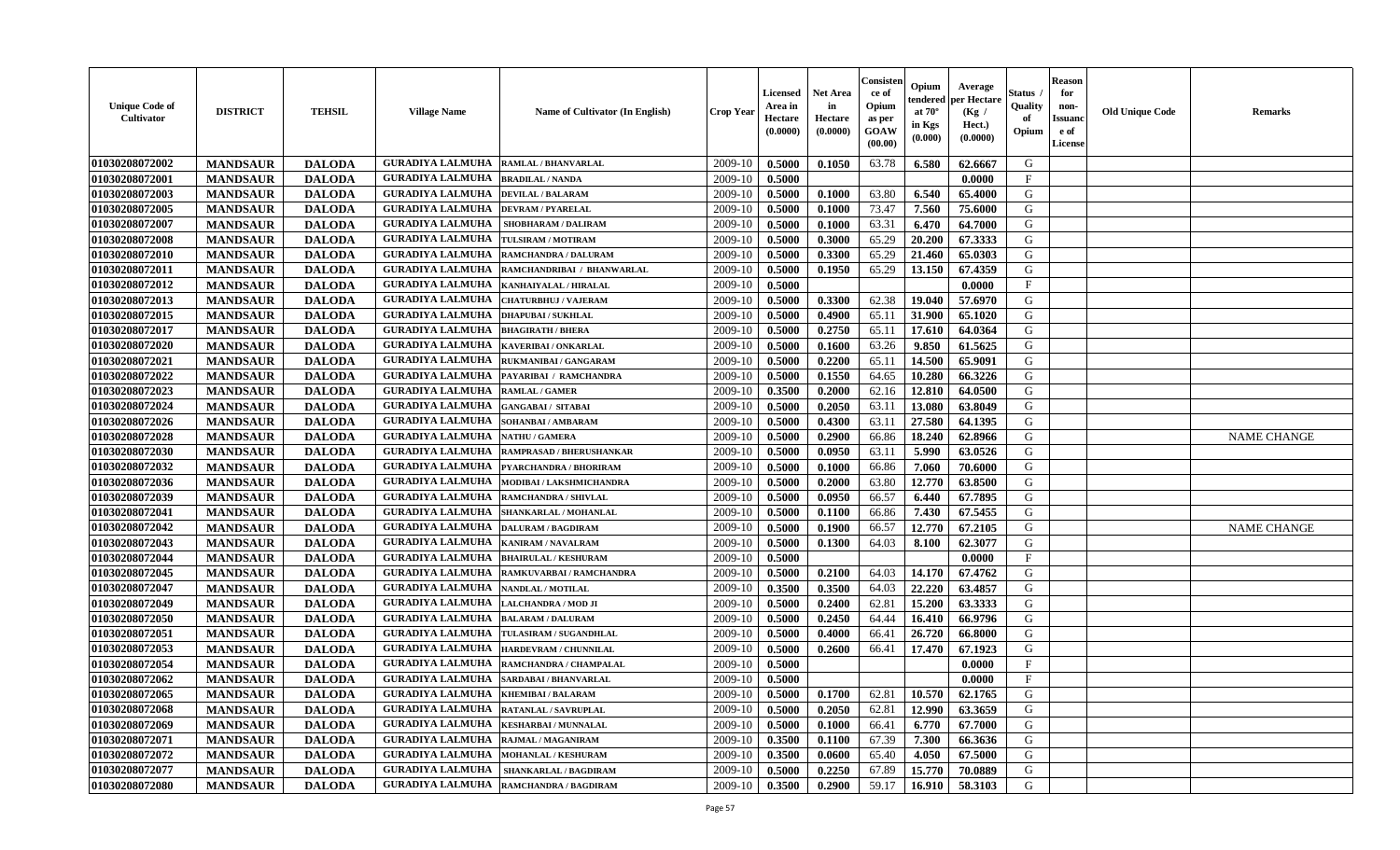| <b>Unique Code of</b><br>Cultivator | <b>DISTRICT</b> | <b>TEHSIL</b> | <b>Village Name</b>                          | Name of Cultivator (In English) | <b>Crop Year</b> | Licensed<br>Area in<br>Hectare<br>(0.0000) | <b>Net Area</b><br>in<br>Hectare<br>(0.0000) | Consisten<br>ce of<br>Opium<br>as per<br>GOAW<br>(00.00) | Opium<br>tendered<br>at $70^{\circ}$<br>in Kgs<br>(0.000) | Average<br>per Hectare<br>(Kg /<br>Hect.)<br>(0.0000) | Status<br>Quality<br>of<br>Opium | <b>Reason</b><br>for<br>non-<br><b>Issuand</b><br>e of<br>License | <b>Old Unique Code</b> | <b>Remarks</b> |
|-------------------------------------|-----------------|---------------|----------------------------------------------|---------------------------------|------------------|--------------------------------------------|----------------------------------------------|----------------------------------------------------------|-----------------------------------------------------------|-------------------------------------------------------|----------------------------------|-------------------------------------------------------------------|------------------------|----------------|
| 01030208072081                      | <b>MANDSAUR</b> | <b>DALODA</b> | <b>GURADIYA LALMUHA</b>                      | <b>PUNIBAI / KESHURAM</b>       | 2009-10          | 0.5000                                     | 0.1450                                       | 67.89                                                    | 10.220                                                    | 70.4828                                               | G                                |                                                                   |                        |                |
| 01030208072092                      | <b>MANDSAUR</b> | <b>DALODA</b> | <b>GURADIYA LALMUHA</b>                      | <b>NAGUDAS / BALARAMDAS</b>     | 2009-10          | 0.5000                                     |                                              |                                                          |                                                           | 0.0000                                                | $\mathbf{F}$                     |                                                                   |                        |                |
| 01030208072094                      | <b>MANDSAUR</b> | <b>DALODA</b> | <b>GURADIYA LALMUHA</b>                      | SALAGRAM / KISHANLAL            | 2009-10          | 0.3500                                     | 0.3600                                       | 59.27                                                    | 22.050                                                    | 61.2500                                               | G                                |                                                                   |                        |                |
| 01030208072104                      | <b>MANDSAUR</b> | <b>DALODA</b> | <b>GURADIYA LALMUHA</b>                      | <b>MULCHAND / PANNALAL</b>      | 2009-10          | 0.5000                                     | 0.3200                                       | 63.33                                                    | 20.410                                                    | 63.7813                                               | G                                |                                                                   |                        |                |
| 01030208072109                      | <b>MANDSAUR</b> | <b>DALODA</b> | <b>GURADIYA LALMUHA</b>                      | PARASRAM / KESHURAM             | 2009-10          | 0.5000                                     | 0.2400                                       | 62.69                                                    | 15.220                                                    | 63.4167                                               | G                                |                                                                   |                        |                |
| 01030208072120                      | <b>MANDSAUR</b> | <b>DALODA</b> | <b>GURADIYA LALMUHA</b>                      | <b>RAMPRASAD / DEVRAM</b>       | 2009-10          | 0.5000                                     | 0.2950                                       | 62.69                                                    | 18.780                                                    | 63.6610                                               | G                                |                                                                   |                        |                |
| 01030208072134                      | <b>MANDSAUR</b> | <b>DALODA</b> | <b>GURADIYA LALMUHA</b>                      | RAMESHVAR / PYARCHANDRA         | 2009-10          | 0.5000                                     | 0.1100                                       | 67.89                                                    | 7.780                                                     | 70.7273                                               | G                                |                                                                   |                        |                |
| 01030208072135                      | <b>MANDSAUR</b> | <b>DALODA</b> | <b>GURADIYA LALMUHA</b>                      | <b>MOTILAL / PYARELAL</b>       | 2009-10          | 0.5000                                     | 0.3050                                       | 65.94                                                    | 20.230                                                    | 66.3279                                               | G                                |                                                                   |                        |                |
| 01030208072136                      | <b>MANDSAUR</b> | <b>DALODA</b> | <b>GURADIYA LALMUHA</b>                      | <b>DEUBAI/HARDEVRAM</b>         | 2009-10          | 0.5000                                     | 0.2150                                       | 67.83                                                    | 14.480                                                    | 67.3488                                               | G                                |                                                                   |                        |                |
| 01030208072137                      | <b>MANDSAUR</b> | <b>DALODA</b> | <b>GURADIYA LALMUHA</b>                      | RAMLAL / SHOBHARAM              | 2009-10          | 0.5000                                     | 0.2000                                       | 68.24                                                    | 12.850                                                    | 64.2500                                               | G                                |                                                                   |                        |                |
| 01030208072208                      | <b>MANDSAUR</b> | <b>DALODA</b> | <b>GURADIYA LALMUHA</b>                      | <b>UDA / TEKA BALAI</b>         | 2009-10          | 0.3500                                     | 0.3100                                       | 61.79                                                    | 18.600                                                    | 60.0000                                               |                                  | 02                                                                |                        |                |
| 01030208072067                      | <b>MANDSAUR</b> | <b>DALODA</b> | <b>GURADIYA LALMUHA</b>                      | <b>SALAGRAM / RANCHHOD</b>      | 2009-10          | 0.5000                                     |                                              |                                                          |                                                           | 0.0000                                                | $\mathbf{F}$                     |                                                                   |                        |                |
| 01030208072139                      | <b>MANDSAUR</b> | <b>DALODA</b> | <b>GURADIYA LALMUHA</b>                      | <b>BALARAM / MOTILAL</b>        | 2009-10          | 0.5000                                     |                                              |                                                          |                                                           | 0.0000                                                | $\mathbf{F}$                     |                                                                   |                        |                |
| 01030208072140                      | <b>MANDSAUR</b> | <b>DALODA</b> | <b>GURADIYA LALMUHA</b>                      | SHIVLAL / KHEMRAJ               | 2009-10          | 0.5000                                     | 0.3100                                       | 65.94                                                    | 21.230                                                    | 68.4839                                               | G                                |                                                                   |                        |                |
| 01030208072142                      | <b>MANDSAUR</b> | <b>DALODA</b> | <b>GURADIYA LALMUHA</b>                      | MANSUKHLAL / BHUVANIRAM         | 2009-10          | 0.3500                                     | 0.2400                                       | 63.31                                                    | 15.210                                                    | 63.3750                                               | G                                |                                                                   |                        |                |
| 01030208072144                      | <b>MANDSAUR</b> | <b>DALODA</b> | <b>GURADIYA LALMUHA</b>                      | <b>ASHOKKUMAR / RUGANATH</b>    | 2009-10          | 0.5000                                     | 0.1950                                       | 60.93                                                    | 11.930                                                    | 61.1795                                               | G                                |                                                                   |                        |                |
| 01030208072145                      | <b>MANDSAUR</b> | <b>DALODA</b> | <b>GURADIYA LALMUHA</b>                      | <b>AMBARAM / BHANVARLAL</b>     | 2009-10          | 0.5000                                     | 0.2850                                       | 68.24                                                    | 19.800                                                    | 69,4737                                               | G                                |                                                                   |                        |                |
| 01030208072146                      | <b>MANDSAUR</b> | <b>DALODA</b> | <b>GURADIYA LALMUHA</b>                      | <b>DEVILAL / DOLATRAM</b>       | 2009-10          | 0.5000                                     | 0.2450                                       | 65.57                                                    | 16.660                                                    | 68.0000                                               | G                                |                                                                   |                        |                |
| 01030208072149                      | <b>MANDSAUR</b> | <b>DALODA</b> | <b>GURADIYA LALMUHA</b>                      | <b>JAGDISH / MANGILAL</b>       | 2009-10          | 0.5000                                     | 0.1250                                       | 55.95                                                    | 7.280                                                     | 58.2400                                               | G                                |                                                                   |                        |                |
| 01030208072150                      | <b>MANDSAUR</b> | <b>DALODA</b> | <b>GURADIYA LALMUHA</b>                      | <b>GOPAL / BHANVARLAL</b>       | 2009-10          | 0.5000                                     | 0.1000                                       | 69.34                                                    | 7.240                                                     | 72.4000                                               | G                                |                                                                   |                        |                |
| 01030208072151                      | <b>MANDSAUR</b> | <b>DALODA</b> | <b>GURADIYA LALMUHA</b>                      | TAJ MOHAMMAD / NANE KHAN        | 2009-10          | 0.3500                                     |                                              |                                                          |                                                           | 0.0000                                                | $\mathbf{F}$                     |                                                                   |                        |                |
| 01030208072155                      | <b>MANDSAUR</b> | <b>DALODA</b> | <b>GURADIYA LALMUHA</b>                      | <b>MANGILAL / BAGDIRAM</b>      | 2009-10          | 0.5000                                     | 0.2400                                       | 65.94                                                    | 15.510                                                    | 64.6250                                               | G                                |                                                                   |                        |                |
| 01030208072157                      | <b>MANDSAUR</b> | <b>DALODA</b> | <b>GURADIYA LALMUHA</b>                      | RAMDAYAL / PYARCHANDRA          | 2009-10          | 0.5000                                     | 0.1000                                       | 69.68                                                    | 7.210                                                     | 72.1000                                               | G                                |                                                                   |                        |                |
| 01030208072158                      | <b>MANDSAUR</b> | <b>DALODA</b> | <b>GURADIYA LALMUHA</b>                      | <b>JAGDISH / RAMCHANDRA</b>     | 2009-10          | 0.5000                                     | 0.2300                                       | 69.94                                                    | 16.440                                                    | 71.4783                                               | G                                |                                                                   |                        |                |
| 01030208072160                      | <b>MANDSAUR</b> | <b>DALODA</b> | <b>GURADIYA LALMUHA</b>                      | <b>KASHIRAM / ONKARLAL</b>      | 2009-10          | 0.3500                                     | 0.3150                                       | 62.46                                                    | 7.860                                                     | 24.9524                                               | G                                | 04                                                                |                        |                |
| 01030208072161                      | <b>MANDSAUR</b> | <b>DALODA</b> | <b>GURADIYA LALMUHA</b>                      | JAMNASHANKAR / SHIVNARAYAN      | 2009-10          | 0.5000                                     | 0.1800                                       | 67.40                                                    | 11.690                                                    | 64.9444                                               | G                                |                                                                   |                        |                |
| 01030208072162                      | <b>MANDSAUR</b> | <b>DALODA</b> | <b>GURADIYA LALMUHA</b>                      | RADHESHYAM / CHUNNILAL          | 2009-10          | 0.5000                                     | 0.1000                                       | 66.64                                                    | 6.870                                                     | 68.7000                                               | G                                |                                                                   |                        |                |
| 01030208072165                      | <b>MANDSAUR</b> | <b>DALODA</b> | <b>GURADIYA LALMUHA</b>                      | VIDHYABAI / SHAYAMLAL           | 2009-10          | 0.2500                                     |                                              |                                                          |                                                           | 0.0000                                                | $\mathbf{F}$                     |                                                                   |                        |                |
| 01030208072166                      | <b>MANDSAUR</b> | <b>DALODA</b> | <b>GURADIYA LALMUHA</b>                      | SAMANDBAI / MANGILAL            | 2009-10          | 0.3500                                     |                                              |                                                          |                                                           | 0.0000                                                | F                                |                                                                   |                        |                |
| 01030208072169                      | <b>MANDSAUR</b> | <b>DALODA</b> | <b>GURADIYA LALMUHA</b>                      | <b>ARJUNLAL / BHANVARLAL</b>    | 2009-10          | 0.5000                                     | 0.1500                                       | 66.20                                                    | 10.030                                                    | 66.8667                                               | G                                |                                                                   |                        |                |
| 01030208072170                      | <b>MANDSAUR</b> | <b>DALODA</b> | <b>GURADIYA LALMUHA</b>                      | LAKSHMINARAYAN / BHERULAL       | 2009-10          | 0.5000                                     | 0.1400                                       | 66.64                                                    | 9.380                                                     | 67.0000                                               | G                                |                                                                   |                        |                |
| 01030208072171                      | <b>MANDSAUR</b> | <b>DALODA</b> | <b>GURADIYA LALMUHA</b>                      | <b>GHANSHYAMDAS / ONKARDAS</b>  | 2009-10          | 0.5000                                     | 0.0950                                       | 62.46                                                    | 6.210                                                     | 65.3684                                               | G                                |                                                                   |                        |                |
| 01030208072175                      | <b>MANDSAUR</b> | <b>DALODA</b> | <b>GURADIYA LALMUHA</b>                      | <b>BANSHILAL / RATANLAL</b>     | 2009-10          | 0.5000                                     | 0.2450                                       | 67.40                                                    | 16.970                                                    | 69.2653                                               | G                                |                                                                   |                        |                |
| 01030208072178                      | <b>MANDSAUR</b> | <b>DALODA</b> | <b>GURADIYA LALMUHA</b>                      | KARULAL / MANGILAL              | 2009-10          | 0.5000                                     | 0.3400                                       | 66.64                                                    | 23.150                                                    | 68.0882                                               | G                                |                                                                   |                        |                |
| 01030208072180                      | <b>MANDSAUR</b> | <b>DALODA</b> | <b>GURADIYA LALMUHA</b>                      | VARDIBAI / BAPULAL              | 2009-10          | 0.5000                                     | 0.2550                                       | 65.67                                                    | 17.230                                                    | 67.5686                                               | G                                |                                                                   |                        |                |
| 01030208072181                      | <b>MANDSAUR</b> | <b>DALODA</b> | <b>GURADIYA LALMUHA   NANDRAM / BHERULAL</b> |                                 | 2009-10          | 0.5000                                     | 0.2050                                       | 65.67                                                    | 13.420                                                    | 65.4634                                               | G                                |                                                                   |                        |                |
| 01030208072182                      | <b>MANDSAUR</b> | <b>DALODA</b> | <b>GURADIYA LALMUHA</b>                      | <b>BHERULAL / SHAVRAM</b>       | 2009-10          | 0.5000                                     | 0.1350                                       | 62.24                                                    | 7.910                                                     | 58.5926                                               | G                                |                                                                   |                        |                |
| 01030208072183                      | <b>MANDSAUR</b> | <b>DALODA</b> | <b>GURADIYA LALMUHA</b>                      | <b>JODHRAM / HARIRAM</b>        | 2009-10          | 0.5000                                     | 0.4950                                       | 62.24                                                    | 30.880                                                    | 62.3838                                               | G                                |                                                                   |                        |                |
| 01030208072185                      | <b>MANDSAUR</b> | <b>DALODA</b> | <b>GURADIYA LALMUHA MOTILAL / BHANVARLAL</b> |                                 | 2009-10          | 0.5000                                     | 0.2150                                       | 64.74                                                    | 13.850                                                    | 64.4186                                               | G                                |                                                                   |                        |                |
| 01030208072193                      | <b>MANDSAUR</b> | <b>DALODA</b> | <b>GURADIYA LALMUHA</b>                      | YASHODABAI / HIRALAL            | 2009-10          | 0.5000                                     | 0.3050                                       | 61.28                                                    | 19.490                                                    | 63.9016                                               | G                                |                                                                   |                        |                |
| 01030208072194                      | <b>MANDSAUR</b> | <b>DALODA</b> | <b>GURADIYA LALMUHA</b>                      | <b>BALARAM / GANESHRAM</b>      | 2009-10          | 0.5000                                     | 0.2250                                       | 61.24                                                    | 13.830                                                    | 61.4667                                               | G                                |                                                                   |                        |                |
| 01030208072197                      | <b>MANDSAUR</b> | <b>DALODA</b> | <b>GURADIYA LALMUHA</b>                      | KUSHALIBAI / BHERUSHANKAR       | 2009-10          | 0.5000                                     | 0.2000                                       | 65.67                                                    | 13.490                                                    | 67.4500                                               | G                                |                                                                   |                        |                |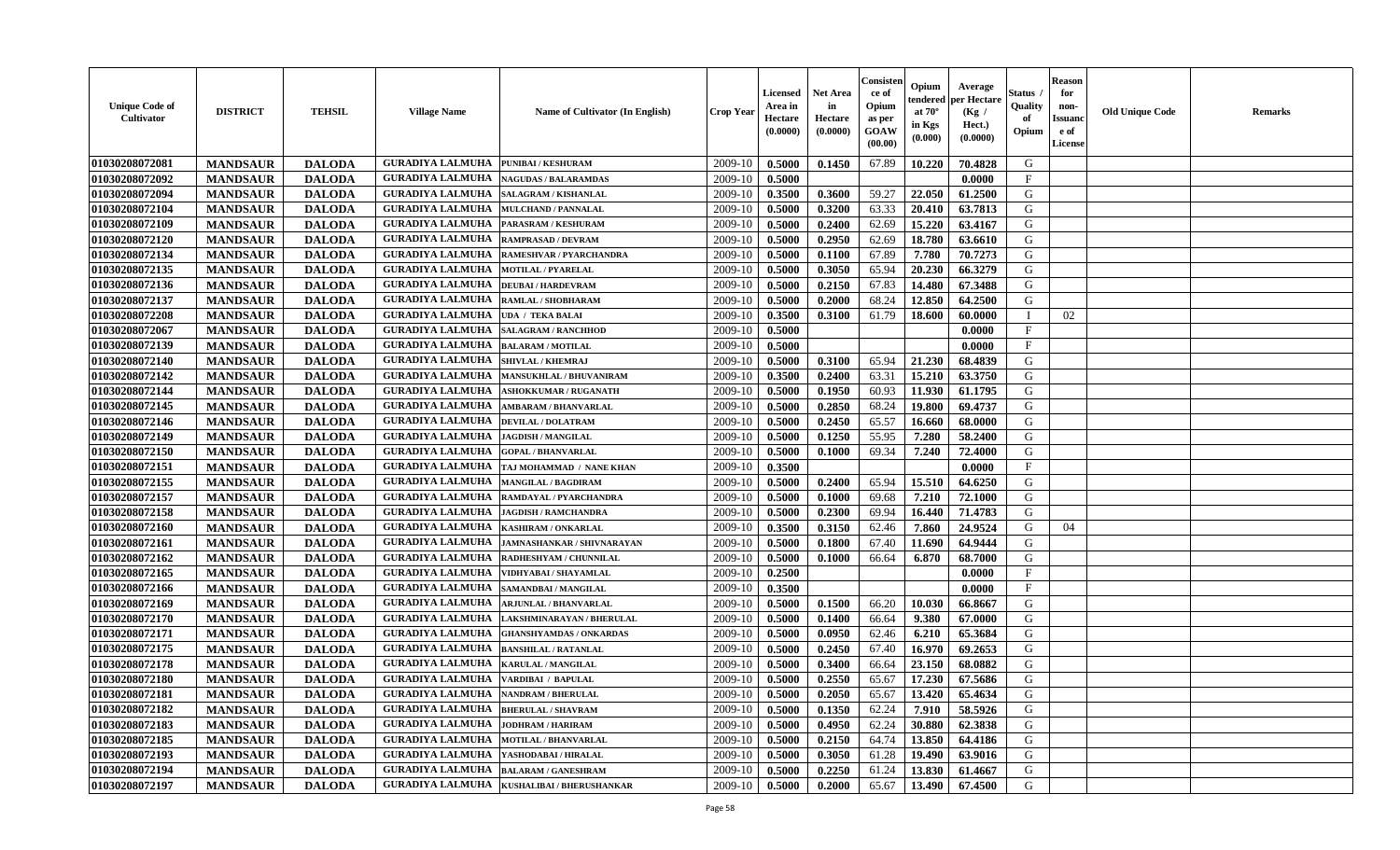| <b>Unique Code of</b><br>Cultivator | <b>DISTRICT</b> | <b>TEHSIL</b> | <b>Village Name</b>     | Name of Cultivator (In English) | <b>Crop Year</b> | <b>Licensed</b><br>Area in<br>Hectare<br>(0.0000) | <b>Net Area</b><br>in<br>Hectare<br>(0.0000) | Consisteı<br>ce of<br>Opium<br>as per<br>GOAW<br>(00.00) | Opium<br>endered<br>at 70°<br>in Kgs<br>(0.000) | Average<br>er Hectare<br>(Kg /<br>Hect.)<br>(0.0000) | Status<br>Quality<br>of<br>Opium | <b>Reason</b><br>for<br>non-<br><b>Issuand</b><br>e of<br>License | <b>Old Unique Code</b> | Remarks            |
|-------------------------------------|-----------------|---------------|-------------------------|---------------------------------|------------------|---------------------------------------------------|----------------------------------------------|----------------------------------------------------------|-------------------------------------------------|------------------------------------------------------|----------------------------------|-------------------------------------------------------------------|------------------------|--------------------|
| 01030208072009                      | <b>MANDSAUR</b> | <b>DALODA</b> | <b>GURADIYA LALMUHA</b> | <b>KANKUBAI / BHAIRULAL</b>     | 2009-10          | 0.5000                                            | 0.1650                                       | 63.56                                                    | 10.690                                          | 64.7879                                              | - 1                              | 02                                                                |                        |                    |
| 01030208072014                      | <b>MANDSAUR</b> | <b>DALODA</b> | <b>GURADIYA LALMUHA</b> | <b>DEVRAM / HIRALAL</b>         | 2009-10          | 0.5000                                            | 0.2000                                       | 66.35                                                    | 13.120                                          | 65.6000                                              | G                                |                                                                   |                        |                    |
| 01030208072027                      | <b>MANDSAUR</b> | <b>DALODA</b> | <b>GURADIYA LALMUHA</b> | <b>NANURAM / SAVA</b>           | 2009-10          | 0.3500                                            | 0.1950                                       | 64.32                                                    | 12.750                                          | 65.3846                                              | G                                |                                                                   |                        |                    |
| 01030208072037                      | <b>MANDSAUR</b> | <b>DALODA</b> | <b>GURADIYA LALMUHA</b> | UMMEDRAM / SHOBHARAM            | 2009-10          | 0.5000                                            | 0.2700                                       | 64.32                                                    | 17.720                                          | 65.6296                                              | G                                |                                                                   |                        |                    |
| 01030208072098                      | <b>MANDSAUR</b> | <b>DALODA</b> | <b>GURADIYA LALMUHA</b> | <b>RAMESHVAR / NARAYAN</b>      | 2009-10          | 0.5000                                            | 0.2400                                       | 66.35                                                    | 15.470                                          | 64.4583                                              | G                                |                                                                   |                        |                    |
| 01030208072107                      | <b>MANDSAUR</b> | <b>DALODA</b> | <b>GURADIYA LALMUHA</b> | PARMANAND / PRITHVIRAJ          | 2009-10          | 0.5000                                            | 0.2450                                       | 64.32                                                    | 15.550                                          | 63.4694                                              | G                                |                                                                   |                        |                    |
| 01030208072200                      | <b>MANDSAUR</b> | <b>DALODA</b> | <b>GURADIYA LALMUHA</b> | NAGESHVAR / NIRBHAYRAM          | 2009-10          | 0.3500                                            | 0.2500                                       | 73.12                                                    | 18.470                                          | 73.8800                                              | G                                |                                                                   |                        |                    |
| 01030208072201                      | <b>MANDSAUR</b> | <b>DALODA</b> | <b>GURADIYA LALMUHA</b> | LAKSHMINARAYAN / NANIBAI        | 2009-10          | 0.5000                                            | 0.1200                                       | 69.98                                                    | 8.550                                           | 71.2500                                              | G                                |                                                                   |                        |                    |
| 01030208072202                      | <b>MANDSAUR</b> | <b>DALODA</b> | <b>GURADIYA LALMUHA</b> | <b>RUKAMANIBAI / RAMLAL</b>     | 2009-10          | 0.5000                                            | 0.4250                                       | 64.32                                                    | 27.640                                          | 65.0353                                              | G                                |                                                                   |                        |                    |
| 01030208072064                      | <b>MANDSAUR</b> | <b>DALODA</b> | <b>GURADIYA LALMUHA</b> | KANVARLAL / NANURAM             | 2009-10          | 0.3500                                            | 0.3550                                       | 61.63                                                    | 22.080                                          | 62.1972                                              | G                                |                                                                   |                        |                    |
| 01030208072060                      | <b>MANDSAUR</b> | <b>DALODA</b> | <b>GURADIYA LALMUHA</b> | <b>BHUVANIRAM / DHANRAJ</b>     | 2009-10          | 0.5000                                            | 0.2350                                       | 69.98                                                    | 16.630                                          | 70.7660                                              | G                                |                                                                   |                        |                    |
| 01030208072206                      | <b>MANDSAUR</b> | <b>DALODA</b> | <b>GURADIYA LALMUHA</b> | <b>SURAJBAI / NANURAM</b>       | 2009-10          | 0.5000                                            | 0.1850                                       | 66.35                                                    | 12.280                                          | 66.3784                                              | G                                |                                                                   |                        |                    |
| 01030208072156                      | <b>MANDSAUR</b> | <b>DALODA</b> | <b>GURADIYA LALMUHA</b> | RAMESHVAR / LAKSHMICHANDRA      | 2009-10          | 0.5000                                            | 0.2600                                       | 69.98                                                    | 18.190                                          | 69.9615                                              | G                                |                                                                   |                        | <b>NAME CHANGE</b> |
| 01030208072152                      | <b>MANDSAUR</b> | <b>DALODA</b> | <b>GURADIYA LALMUHA</b> | KANHAIYALAL / BHANVARLAL        | 2009-10          | 0.5000                                            | 0.3100                                       | 66.35                                                    | 20.820                                          | 67.1613                                              | G                                |                                                                   |                        |                    |
| 01030208072203                      | <b>MANDSAUR</b> | <b>DALODA</b> | <b>GURADIYA LALMUHA</b> | RAMKUVARBAI / KISHANLAL         | 2009-10          | 0.5000                                            | 0.3000                                       | 64.32                                                    | 19.210                                          | 64.0333                                              | $\mathbf G$                      |                                                                   |                        |                    |
| 01030208072207                      | <b>MANDSAUR</b> | <b>DALODA</b> | <b>GURADIYA LALMUHA</b> | NATHURAM / TULSIRAM             | 2009-10          | 0.5000                                            |                                              |                                                          |                                                 | 0.0000                                               | $\mathbf F$                      |                                                                   |                        | <b>NAME CHANGE</b> |
| 01030208072095                      | <b>MANDSAUR</b> | <b>DALODA</b> | <b>GURADIYA LALMUHA</b> | <b>DEVRAM / NANURAM</b>         | 2009-10          | 0.5000                                            | 0.2050                                       | 66.35                                                    | 14.060                                          | 68.5854                                              | G                                |                                                                   |                        |                    |
| 01030208072018                      | <b>MANDSAUR</b> | <b>DALODA</b> | <b>GURADIYA LALMUHA</b> | <b>BASANTILAL / KHEMRAJ</b>     | 2009-10          | 0.2500                                            |                                              |                                                          |                                                 | 0.0000                                               | F                                |                                                                   | 01030207072018         |                    |
| 01030208072029                      | <b>MANDSAUR</b> | <b>DALODA</b> | <b>GURADIYA LALMUHA</b> | <b>RADHIBAI / MANGU</b>         | 2009-10          | 0.2500                                            |                                              |                                                          |                                                 | 0.0000                                               | $\mathbf{F}$                     |                                                                   | 01030207072029         |                    |
| 01030208072113                      | <b>MANDSAUR</b> | <b>DALODA</b> | <b>GURADIYA LALMUHA</b> | <b>KISHANLAL / NANURAM</b>      | 2009-10          | 0.2500                                            | 0.2050                                       | 63.54                                                    | 13.070                                          | 63.7561                                              | G                                |                                                                   | 01030207072113         |                    |
| 01030208072082                      | <b>MANDSAUR</b> | <b>DALODA</b> | <b>GURADIYA LALMUHA</b> | <b>CHUNNILAL / RATANLAL</b>     | 2009-10          | 0.2500                                            | 0.1900                                       | 66.48                                                    | 12.630                                          | 66.4737                                              | G                                |                                                                   | 01030207072082         |                    |
| 01030208072089                      | <b>MANDSAUR</b> | <b>DALODA</b> | <b>GURADIYA LALMUHA</b> | SAHIDANBAI / HUSSAINIBAI        | 2009-10          | 0.2500                                            | 0.1650                                       | 66.48                                                    | 10.870                                          | 65.8788                                              | G                                |                                                                   | 01030207072089         |                    |
| 01030208072110                      | <b>MANDSAUR</b> | <b>DALODA</b> | <b>GURADIYA LALMUHA</b> | RAMLAL / BABRU                  | 2009-10          | 0.2500                                            | 0.0750                                       | 63.54                                                    | 4.830                                           | 64.4000                                              | G                                |                                                                   | 01030207072110         |                    |
| 01030208072141                      | <b>MANDSAUR</b> | <b>DALODA</b> | <b>GURADIYA LALMUHA</b> | RAJU / JAVAHARLAL               | 2009-10          | 0.2500                                            | 0.1700                                       | 66.48                                                    | 11.460                                          | 67.4118                                              | ${\bf G}$                        |                                                                   | 01030207072141         |                    |
| 01030208072159                      | <b>MANDSAUR</b> | <b>DALODA</b> | <b>GURADIYA LALMUHA</b> | LAKSHMINARAYAN / BHERULAL       | 2009-10          | 0.2500                                            | 0.1700                                       | 66.48                                                    | 11.530                                          | 67.8235                                              | G                                |                                                                   | 01030207072159         |                    |
| 01030208072192                      | <b>MANDSAUR</b> | <b>DALODA</b> | <b>GURADIYA LALMUHA</b> | <b>BALARAM / AMRITRAM</b>       | 2009-10          | 0.5000                                            | 0.1750                                       | 69.98                                                    | 12.290                                          | 70.2286                                              | G                                |                                                                   |                        |                    |
| 01030208072090                      | <b>MANDSAUR</b> | <b>DALODA</b> | <b>GURADIYA LALMUHA</b> | <b>BHERULAL / PARASRAM</b>      | 2009-10          | 0.3500                                            | 0.2650                                       | 63.54                                                    | 16.890                                          | 63.7358                                              | ${\bf G}$                        |                                                                   | 01030208081188         |                    |
| 01030208072118                      | <b>MANDSAUR</b> | <b>DALODA</b> | <b>GURADIYA LALMUHA</b> | <b>AMRITRAM / SHAMBHU</b>       | 2009-10          | 0.2500                                            | 0.1000                                       | 65.57                                                    | 6.410                                           | 64.1000                                              | G                                |                                                                   | 01030207072118         |                    |
| 01030208074001                      | <b>MANDSAUR</b> | <b>DALODA</b> | <b>LALAKHEDA</b>        | <b>SURATRAM / DHANRAJ</b>       | 2009-10          | 0.5000                                            | 0.2300                                       | 66.98                                                    | 14.650                                          | 63.6957                                              | G                                |                                                                   |                        |                    |
| 01030208074004                      | <b>MANDSAUR</b> | <b>DALODA</b> | <b>LALAKHEDA</b>        | RAMIBAI / MANGILAL              | 2009-10          | 0.3500                                            | 0.3250                                       | 66.72                                                    | 20.530                                          | 63.1692                                              | G                                |                                                                   |                        |                    |
| 01030208074002                      | <b>MANDSAUR</b> | <b>DALODA</b> | <b>LALAKHEDA</b>        | <b>BHERULAL / NATHU</b>         | 2009-10          | 0.5000                                            | 0.3200                                       | 66.98                                                    | 21.490                                          | 67.1563                                              | G                                |                                                                   |                        |                    |
| 01030208074008                      | <b>MANDSAUR</b> | <b>DALODA</b> | <b>LALAKHEDA</b>        | <b>SURATRAM / KISHAN</b>        | 2009-10          | 0.5000                                            | 0.4200                                       | 67.33                                                    | 27.870                                          | 66.3571                                              | G                                |                                                                   |                        |                    |
| 01030208074009                      | <b>MANDSAUR</b> | <b>DALODA</b> | <b>LALAKHEDA</b>        | <b>RUGNATH / KANVARLAL</b>      | 2009-10          | 0.5000                                            | 0.2850                                       | 68.38                                                    | 19.880                                          | 69.7544                                              | G                                |                                                                   |                        |                    |
| 01030208074010                      | <b>MANDSAUR</b> | <b>DALODA</b> | <b>LALAKHEDA</b>        | <b>BHAGATRAM / TULSIRAM</b>     | 2009-10          | 0.5000                                            | 0.2900                                       | 67.43                                                    | 19.970                                          | 68.8621                                              | G                                |                                                                   |                        |                    |
| 01030208074012                      | <b>MANDSAUR</b> | <b>DALODA</b> | <b>LALAKHEDA</b>        | DAMARLAL / CHUNILAL             | 2009-10          | 0.5000                                            | 0.2400                                       | 67.43                                                    | 16.820                                          | 70.0833                                              | G                                |                                                                   |                        |                    |
| 01030208074015                      | <b>MANDSAUR</b> | <b>DALODA</b> | <b>LALAKHEDA</b>        | <b>BHAIRULAL / LACHIRAM</b>     | 2009-10          | 0.5000                                            | 0.3400                                       | 66.32                                                    | 22.560                                          | 66.3529                                              | G                                |                                                                   |                        |                    |
| 01030208074017                      | <b>MANDSAUR</b> | <b>DALODA</b> | <b>LALAKHEDA</b>        | <b>SHAVRAM / DHANRAJ</b>        | 2009-10          | 0.5000                                            | 0.2400                                       | 68.70                                                    | 15.970                                          | 66.5417                                              | G                                |                                                                   |                        | <b>NAME CHANGE</b> |
| 01030208074018                      | <b>MANDSAUR</b> | <b>DALODA</b> | <b>LALAKHEDA</b>        | <b>MAGNIRAM / KESHURAM</b>      | 2009-10          | 0.5000                                            | 0.1500                                       | 71.12                                                    | 10.650                                          | 71.0000                                              | G                                |                                                                   |                        |                    |
| 01030208074021                      | <b>MANDSAUR</b> | <b>DALODA</b> | <b>LALAKHEDA</b>        | <b>JAGDISH / TIKAMCHAND</b>     | 2009-10          | 0.2500                                            |                                              |                                                          |                                                 | 0.0000                                               | $\mathbf{F}$                     |                                                                   |                        |                    |
| 01030208074023                      | <b>MANDSAUR</b> | <b>DALODA</b> | <b>LALAKHEDA</b>        | KANWARLAL / KESHURAM            | 2009-10          | 0.3500                                            | 0.2000                                       | 66.76                                                    | 13.740                                          | 68.7000                                              | $\mathbf G$                      |                                                                   |                        |                    |
| 01030208074028                      | <b>MANDSAUR</b> | <b>DALODA</b> | <b>LALAKHEDA</b>        | <b>AMRITRAM / NANDA</b>         | 2009-10          | 0.5000                                            | 0.3500                                       | 66.32                                                    | 24.580                                          | 70.2286                                              | G                                |                                                                   |                        |                    |
| 01030208074031                      | <b>MANDSAUR</b> | <b>DALODA</b> | <b>LALAKHEDA</b>        | <b>BHUVANIRAM / SHOBHARAM</b>   | 2009-10          | 0.5000                                            | 0.2200                                       | 71.12                                                    | 16.110                                          | 73.2273                                              | G                                |                                                                   |                        |                    |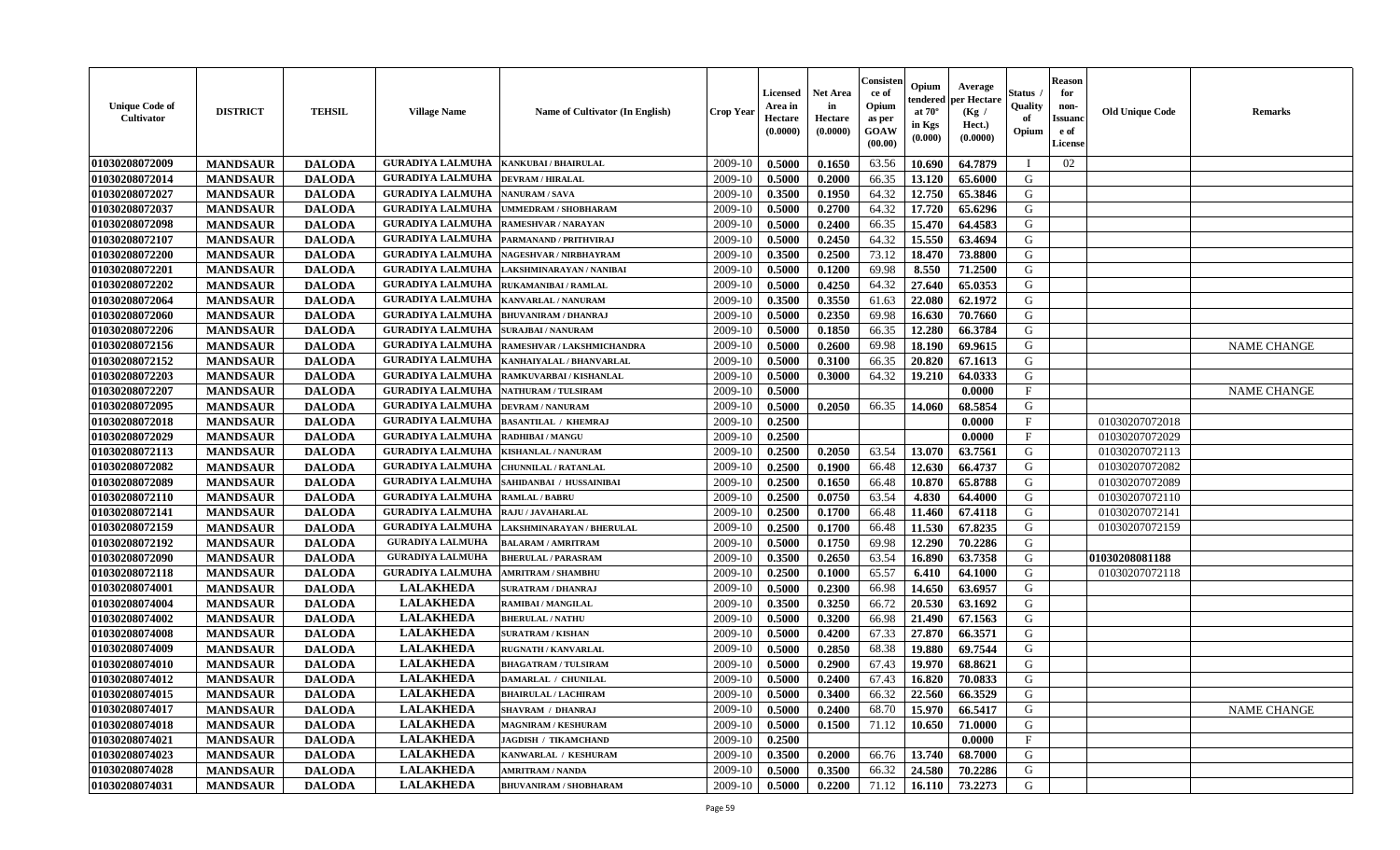| <b>Unique Code of</b><br><b>Cultivator</b> | <b>DISTRICT</b> | <b>TEHSIL</b> | <b>Village Name</b> | Name of Cultivator (In English)      | <b>Crop Year</b> | <b>Licensed</b><br>Area in<br>Hectare<br>(0.0000) | <b>Net Area</b><br>in<br>Hectare<br>(0.0000) | Consisteı<br>ce of<br>Opium<br>as per<br>GOAW<br>(00.00) | Opium<br>endered<br>at $70^\circ$<br>in Kgs<br>(0.000) | Average<br>per Hectare<br>(Kg /<br>Hect.)<br>(0.0000) | Status<br>Quality<br>of<br>Opium | <b>Reason</b><br>for<br>non-<br>Issuano<br>e of<br><b>License</b> | <b>Old Unique Code</b> | <b>Remarks</b> |
|--------------------------------------------|-----------------|---------------|---------------------|--------------------------------------|------------------|---------------------------------------------------|----------------------------------------------|----------------------------------------------------------|--------------------------------------------------------|-------------------------------------------------------|----------------------------------|-------------------------------------------------------------------|------------------------|----------------|
| 01030208074036                             | <b>MANDSAUR</b> | <b>DALODA</b> | <b>LALAKHEDA</b>    | MOHANBAI / UMMEDRAM                  | 2009-10          | 0.5000                                            | 0.2900                                       | 66.32                                                    | 19.640                                                 | 67.7241                                               | G                                |                                                                   |                        |                |
| 01030208074040                             | <b>MANDSAUR</b> | <b>DALODA</b> | <b>LALAKHEDA</b>    | HAJARILAL / MOTILAL                  | 2009-10          | 0.5000                                            | 0.2000                                       | 67.43                                                    | 13.250                                                 | 66.2500                                               | G                                |                                                                   |                        |                |
| 01030208074041                             | <b>MANDSAUR</b> | <b>DALODA</b> | <b>LALAKHEDA</b>    | <b>CHENRAM / DEVRAM</b>              | 2009-10          | 0.5000                                            | 0.0650                                       | 71.12                                                    | 4.500                                                  | 69.2308                                               | G                                |                                                                   |                        |                |
| 01030208074042                             | <b>MANDSAUR</b> | <b>DALODA</b> | <b>LALAKHEDA</b>    | KALAWATI BAI / PANNALAL              | 2009-10          | 0.5000                                            | 0.2250                                       | 67.43                                                    | 15.320                                                 | 68.0889                                               | G                                |                                                                   |                        |                |
| 01030208074049                             | <b>MANDSAUR</b> | <b>DALODA</b> | <b>LALAKHEDA</b>    | JAGDISHCHANDRA / BANSHILAL           | 2009-10          | 0.5000                                            | 0.1650                                       | 65.53                                                    | 11.020                                                 | 66.7879                                               | G                                |                                                                   |                        |                |
| 01030208074050                             | <b>MANDSAUR</b> | <b>DALODA</b> | <b>LALAKHEDA</b>    | <b>BALMUKAND / RAMLAL</b>            | 2009-10          | 0.5000                                            | 0.2200                                       | 68.30                                                    | 14.030                                                 | 63.7727                                               | G                                |                                                                   |                        |                |
| 01030208074054                             | <b>MANDSAUR</b> | <b>DALODA</b> | <b>LALAKHEDA</b>    | VARDICHANDRA / NANDRAM               | 2009-10          | 0.5000                                            | 0.2600                                       | 65.53                                                    | 16.680                                                 | 64.1538                                               | G                                |                                                                   |                        |                |
| 01030208074056                             | <b>MANDSAUR</b> | <b>DALODA</b> | <b>LALAKHEDA</b>    | <b>BHANVARBAI/BHERULAL</b>           | 2009-10          | 0.3500                                            | 0.2650                                       | 63.88                                                    | 17.380                                                 | 65.5849                                               | G                                |                                                                   |                        |                |
| 01030208074068                             | <b>MANDSAUR</b> | <b>DALODA</b> | <b>LALAKHEDA</b>    | SAMPATBAI / JAGANNATH                | 2009-10          | 0.5000                                            | 0.3550                                       | 66.94                                                    | 22.900                                                 | 64.5070                                               | G                                |                                                                   |                        |                |
| 01030208074069                             | <b>MANDSAUR</b> | <b>DALODA</b> | <b>LALAKHEDA</b>    | SHIVNARAYAN / SURATRAM               | 2009-10          | 0.5000                                            | 0.1600                                       | 67.43                                                    | 10.940                                                 | 68.3750                                               | G                                |                                                                   |                        |                |
| 01030208074070                             | <b>MANDSAUR</b> | <b>DALODA</b> | <b>LALAKHEDA</b>    | <b>BHANWARLAL / BHAGWAN</b>          | 2009-10          | 0.5000                                            | 0.1550                                       | 65.53                                                    | 10.410                                                 | 67.1613                                               | $\mathbf G$                      |                                                                   |                        |                |
| 01030208074071                             | <b>MANDSAUR</b> | <b>DALODA</b> | <b>LALAKHEDA</b>    | ANESHVARBAI / RAMESHVAR              | 2009-10          | 0.5000                                            | 0.2900                                       | 68.38                                                    | 18.510                                                 | 63.8276                                               | G                                |                                                                   |                        |                |
| 01030208074073                             | <b>MANDSAUR</b> | <b>DALODA</b> | <b>LALAKHEDA</b>    | <b>RAMPRATAP / KARULAL</b>           | 2009-10          | 0.5000                                            | 0.2450                                       | 65.53                                                    | 16.130                                                 | 65.8367                                               | G                                |                                                                   |                        |                |
| 01030208074074                             | <b>MANDSAUR</b> | <b>DALODA</b> | <b>LALAKHEDA</b>    | <b>MULCHANDRA / DEVRAM</b>           | 2009-10          | 0.5000                                            | 0.1500                                       | 68.38                                                    | 10.090                                                 | 67.2667                                               | G                                |                                                                   |                        |                |
| 01030208074078                             | <b>MANDSAUR</b> | <b>DALODA</b> | <b>LALAKHEDA</b>    | <b>RAMKARAN / SURATRAM</b>           | 2009-10          | 0.5000                                            | 0.2600                                       | 69.59                                                    | 17.310                                                 | 66.5769                                               | G                                |                                                                   |                        |                |
| 01030208074080                             | <b>MANDSAUR</b> | <b>DALODA</b> | <b>LALAKHEDA</b>    | <b>FULCHANDRA / PRITHVIRAJ</b>       | 2009-10          | 0.5000                                            | 0.2000                                       | 67.16                                                    | 13.180                                                 | 65.9000                                               | T                                | 02                                                                |                        |                |
| 01030208074082                             | <b>MANDSAUR</b> | <b>DALODA</b> | <b>LALAKHEDA</b>    | <b>CHAMPALAL / AMRATRAM</b>          | 2009-10          | 0.5000                                            | 0.1050                                       | 68.59                                                    | 7.470                                                  | 71.1429                                               | G                                |                                                                   |                        |                |
| 01030208074083                             | <b>MANDSAUR</b> | <b>DALODA</b> | <b>LALAKHEDA</b>    | <b>SHRIRAM / RAMNARAYAN</b>          | 2009-10          | 0.5000                                            | 0.3550                                       | 66.92                                                    | 23.580                                                 | 66.4225                                               | G                                |                                                                   |                        |                |
| 01030208074065                             | <b>MANDSAUR</b> | <b>DALODA</b> | <b>LALAKHEDA</b>    | <b>UKARLAL / PARTHA</b>              | 2009-10          | 0.3500                                            | 0.1550                                       | 63.74                                                    | 9.230                                                  | 59.5484                                               | G                                |                                                                   |                        |                |
| 01030208074086                             | <b>MANDSAUR</b> | <b>DALODA</b> | <b>LALAKHEDA</b>    | <b>RAMNIVAS / NATHU</b>              | 2009-10          | 0.5000                                            | 0.3050                                       | 64.94                                                    | 20.150                                                 | 66.0656                                               | G                                |                                                                   |                        |                |
| 01030208074029                             | <b>MANDSAUR</b> | <b>DALODA</b> | <b>LALAKHEDA</b>    | <b>DEVBAI / RAMLAL BALAI</b>         | 2009-10          | 0.5000                                            | 0.3000                                       | 63.74                                                    | 19.390                                                 | 64.6333                                               | G                                |                                                                   |                        |                |
| 01030208074032                             | <b>MANDSAUR</b> | <b>DALODA</b> | <b>LALAKHEDA</b>    | KUSHALBAI / RADHESHYAM               | 2009-10          | 0.2500                                            | 0.1550                                       | 67.33                                                    | 10.440                                                 | 67.3548                                               | G                                |                                                                   | 01030207074032         |                |
| 01030208074025                             | <b>MANDSAUR</b> | <b>DALODA</b> | <b>LALAKHEDA</b>    | <b>RAYSINGH / JUJHARSINGH</b>        | 2009-10          | 0.2500                                            | 0.1500                                       | 63.60                                                    | 9.990                                                  | 66.6000                                               | G                                |                                                                   | 01030207074025         |                |
| 01030208074084                             | <b>MANDSAUR</b> | <b>DALODA</b> | <b>LALAKHEDA</b>    | <b>MOHANBAI/MODIRAM</b>              | 2009-10          | 0.2500                                            | 0.1200                                       | 63.74                                                    | 7.690                                                  | 64.0833                                               | G                                |                                                                   | 01030207074084         |                |
| 01030208074076                             | <b>MANDSAUR</b> | <b>DALODA</b> | <b>LALAKHEDA</b>    | <b>KAILASH / KARULAL</b>             | 2009-10          | 0.2500                                            | 0.1000                                       | 68.38                                                    | 6.760                                                  | 67.6000                                               | G                                |                                                                   |                        |                |
| 01030208074055                             | <b>MANDSAUR</b> | <b>DALODA</b> | <b>LALAKHEDA</b>    | <b>BHERULAL / CHHAGANLAL</b>         | 2009-10          | 0.2500                                            | 0.2450                                       | 65.60                                                    | 15.930                                                 | 65.0204                                               | $\mathbf{I}$                     | 02                                                                | 01030207074055         |                |
| 01030208074064                             | <b>MANDSAUR</b> | <b>DALODA</b> | <b>LALAKHEDA</b>    | <b>JANKIDAS / RUPDAS</b>             | 2009-10          | 0.2500                                            | 0.1500                                       | 63.74                                                    | 9.420                                                  | 62.8000                                               | G                                |                                                                   | 01030207074064         |                |
| 01030208075080                             | <b>MANDSAUR</b> | <b>DALODA</b> | <b>MAJESARA</b>     | MOHANLAL / PUNAMCHAND                | 2009-10          | 0.5000                                            | 0.4050                                       | 65.55                                                    | 26.970                                                 | 66.5926                                               | G                                |                                                                   |                        |                |
| 01030208075001                             | <b>MANDSAUR</b> | <b>DALODA</b> | <b>MAJESARA</b>     | TOKENDRASINGH / RAYSINGH             | 2009-10          | 0.5000                                            | 0.2550                                       | 68.65                                                    | 16.480                                                 | 64.6275                                               | G                                |                                                                   |                        |                |
| 01030208075003                             | <b>MANDSAUR</b> | <b>DALODA</b> | <b>MAJESARA</b>     | <b>GOPALSINGH / RAYSINGH</b>         | 2009-10          | 0.5000                                            | 0.1000                                       | 63.07                                                    | 6.560                                                  | 65.6000                                               | G                                |                                                                   |                        |                |
| 01030208075004                             | <b>MANDSAUR</b> | <b>DALODA</b> | <b>MAJESARA</b>     | LILABAI / RAMCHANDRA                 | 2009-10          | 0.5000                                            | 0.2050                                       | 63.93                                                    | 13.370                                                 | 65.2195                                               | ${\bf G}$                        |                                                                   |                        |                |
| 01030208075005                             | <b>MANDSAUR</b> | <b>DALODA</b> | <b>MAJESARA</b>     | <b>BADRILAL / PUNIRAM</b>            | 2009-10          | 0.5000                                            | 0.3400                                       | 63.93                                                    | 20.860                                                 | 61.3529                                               | G                                |                                                                   |                        |                |
| 01030208075007                             | <b>MANDSAUR</b> | <b>DALODA</b> | <b>MAJESARA</b>     | SHANKARLAL / RAMSHUKH                | 2009-10          | 0.5000                                            | 0.4950                                       | 63.93                                                    | 32.200                                                 | 65.0505                                               | G                                |                                                                   |                        |                |
| 01030208075010                             | <b>MANDSAUR</b> | <b>DALODA</b> | <b>MAJESARA</b>     | SHANTILAL / RAMNARAYAN               | 2009-10          | 0.5000                                            | 0.3150                                       | 68.65                                                    | 20.730                                                 | 65.8095                                               | G                                |                                                                   |                        |                |
| 01030208075012                             | <b>MANDSAUR</b> | <b>DALODA</b> | <b>MAJESARA</b>     | KANWARLAL / BHANWARLAL               | 2009-10          | 0.5000                                            | 0.2000                                       | 68.42                                                    | 13.880                                                 | 69.4000                                               | G                                |                                                                   |                        |                |
| 01030208075013                             | <b>MANDSAUR</b> | <b>DALODA</b> | <b>MAJESARA</b>     | KANWARLAL / KISHANLAL                | 2009-10          | 0.5000                                            | 0.2000                                       | 62.52                                                    | 13.290                                                 | 66.4500                                               | G                                |                                                                   |                        |                |
| 01030208075014                             | <b>MANDSAUR</b> | <b>DALODA</b> | <b>MAJESARA</b>     | <b>SOHAN SINGH / BAHADUR SINGH</b>   | 2009-10          | 0.5000                                            | 0.2500                                       | 65.55                                                    | 15.520                                                 | 62.0800                                               | G                                |                                                                   |                        |                |
| 01030208075015                             | <b>MANDSAUR</b> | <b>DALODA</b> | <b>MAJESARA</b>     | <b>JARELAL / SHANKARLAL</b>          | 2009-10          | 0.5000                                            | 0.1600                                       | 63.93                                                    | 10.050                                                 | 62.8125                                               | G                                |                                                                   |                        |                |
| 01030208075016                             | <b>MANDSAUR</b> | <b>DALODA</b> | <b>MAJESARA</b>     | <b>BHANWAR SINGH / SHAMBHU SINGH</b> | 2009-10          | 0.5000                                            | 0.2000                                       | 64.97                                                    | 13.740                                                 | 68.7000                                               | G                                |                                                                   |                        |                |
| 01030208075017                             | <b>MANDSAUR</b> | <b>DALODA</b> | <b>MAJESARA</b>     | <b>AANNDILAL / GAMERA</b>            | 2009-10          | 0.5000                                            | 0.0700                                       | 62.25                                                    | 4.610                                                  | 65.8571                                               | G                                |                                                                   |                        |                |
| 01030208075019                             | <b>MANDSAUR</b> | <b>DALODA</b> | <b>MAJESARA</b>     | NAGUSINGH / SHAMBHUSINGH             | 2009-10          | 0.5000                                            | 0.4150                                       | 62.50                                                    | 26.010                                                 | 62.6747                                               | G                                |                                                                   |                        |                |
| 01030208075021                             | <b>MANDSAUR</b> | <b>DALODA</b> | <b>MAJESARA</b>     | DALPAT SINGH / LAL SINGH             | 2009-10          | 0.5000                                            | 0.1050                                       | 64.23                                                    | 6.910                                                  | 65.8095                                               | G                                |                                                                   |                        |                |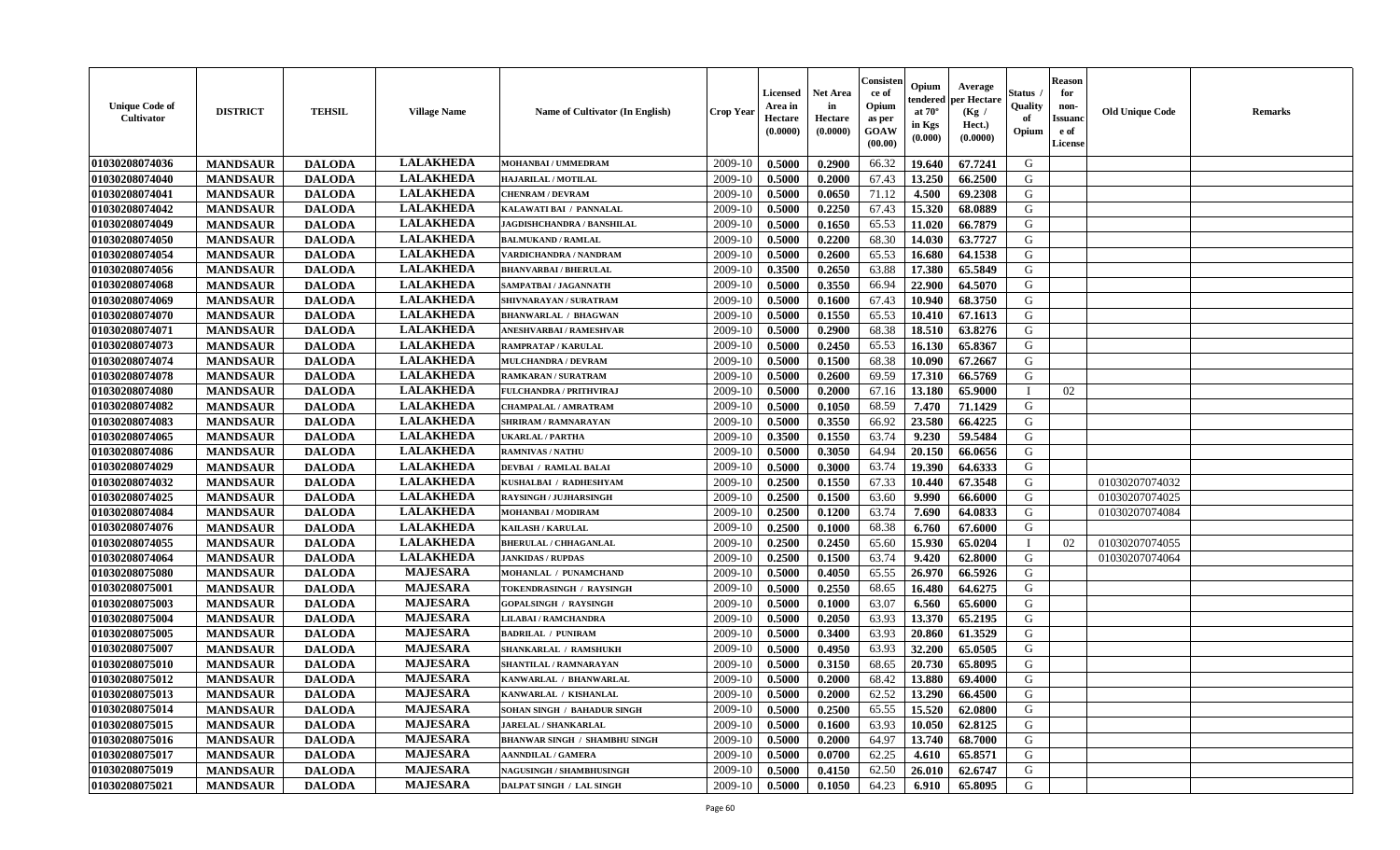| <b>Unique Code of</b><br><b>Cultivator</b> | <b>DISTRICT</b> | <b>TEHSIL</b> | <b>Village Name</b> | Name of Cultivator (In English)          | <b>Crop Year</b> | <b>Licensed</b><br>Area in<br>Hectare<br>(0.0000) | <b>Net Area</b><br>in<br>Hectare<br>(0.0000) | Consister<br>ce of<br>Opium<br>as per<br><b>GOAW</b><br>(00.00) | Opium<br>endered<br>at $70^{\circ}$<br>in Kgs<br>(0.000) | Average<br>per Hectare<br>(Kg)<br>Hect.)<br>(0.0000) | Status<br>Quality<br>of<br>Opium | <b>Reason</b><br>for<br>non-<br><b>Issuano</b><br>e of<br>License | <b>Old Unique Code</b> | <b>Remarks</b>     |
|--------------------------------------------|-----------------|---------------|---------------------|------------------------------------------|------------------|---------------------------------------------------|----------------------------------------------|-----------------------------------------------------------------|----------------------------------------------------------|------------------------------------------------------|----------------------------------|-------------------------------------------------------------------|------------------------|--------------------|
| 01030208075023                             | <b>MANDSAUR</b> | <b>DALODA</b> | <b>MAJESARA</b>     | <b>SHANKARLAL / BHAGATRAM</b>            | 2009-10          | 0.5000                                            | 0.2950                                       | 64.23                                                           | 18.270                                                   | 61.9322                                              | G                                |                                                                   |                        |                    |
| 01030208075031                             | <b>MANDSAUR</b> | <b>DALODA</b> | <b>MAJESARA</b>     | MANGILAL / KISHANLAL                     | 2009-10          | 0.5000                                            | 0.4850                                       | 64.97                                                           | 31.240                                                   | 64.4124                                              | G                                |                                                                   |                        |                    |
| 01030208075032                             | <b>MANDSAUR</b> | <b>DALODA</b> | <b>MAJESARA</b>     | <b>JARESINGH / NATHESINGH</b>            | 2009-10          | 0.5000                                            | 0.1400                                       | 63.09                                                           | 9.010                                                    | 64.3571                                              | G                                |                                                                   |                        |                    |
| 01030208075035                             | <b>MANDSAUR</b> | <b>DALODA</b> | <b>MAJESARA</b>     | <b>RAMVILAS / RAJARAM</b>                | 2009-10          | 0.5000                                            | 0.2100                                       | 64.97                                                           | 13.630                                                   | 64.9048                                              | G                                |                                                                   |                        |                    |
| 01030208075036                             | <b>MANDSAUR</b> | <b>DALODA</b> | <b>MAJESARA</b>     | NATHIBAI / BHANVARLAL                    | 2009-10          | 0.5000                                            | 0.2500                                       | 64.97                                                           | 15.710                                                   | 62.8400                                              | G                                |                                                                   |                        |                    |
| 01030208075037                             | <b>MANDSAUR</b> | <b>DALODA</b> | <b>MAJESARA</b>     | PARSADIBAI / RATANLAL                    | 2009-10          | 0.5000                                            | 0.2000                                       | 64.23                                                           | 12.500                                                   | 62.5000                                              | G                                |                                                                   |                        |                    |
| 01030208075040                             | <b>MANDSAUR</b> | <b>DALODA</b> | <b>MAJESARA</b>     | <b>BALU / UMMEDRAM</b>                   | 2009-10          | 0.5000                                            | 0.2000                                       | 68.65                                                           | 13.830                                                   | 69.1500                                              | G                                |                                                                   |                        |                    |
| 01030208075043                             | <b>MANDSAUR</b> | <b>DALODA</b> | <b>MAJESARA</b>     | <b>DASHRATH / DEVA DAROGA</b>            | 2009-10          | 0.5000                                            | 0.2000                                       | 68.65                                                           | 12.970                                                   | 64.8500                                              | G                                |                                                                   |                        |                    |
| 01030208075046                             | <b>MANDSAUR</b> | <b>DALODA</b> | <b>MAJESARA</b>     | PARWATIBAI / LALA                        | 2009-10          | 0.5000                                            | 0.3050                                       | 64.23                                                           | 19.460                                                   | 63.8033                                              | G                                |                                                                   |                        |                    |
| 01030208075047                             | <b>MANDSAUR</b> | <b>DALODA</b> | <b>MAJESARA</b>     | <b>JARESINGH / JUJHARSINGH</b>           | 2009-10          | 0.5000                                            | 0.1200                                       | 64.90                                                           | 7.870                                                    | 65.5833                                              | G                                |                                                                   |                        |                    |
| 01030208075048                             | <b>MANDSAUR</b> | <b>DALODA</b> | <b>MAJESARA</b>     | RAMNARAYAN / PUNIRAM                     | 2009-10          | 0.5000                                            | 0.3800                                       | 66.02                                                           | 25.240                                                   | 66.4211                                              | G                                |                                                                   |                        |                    |
| 01030208075049                             | <b>MANDSAUR</b> | <b>DALODA</b> | <b>MAJESARA</b>     | ANANT KUNVAR / VIKRAMSINGH               | 2009-10          | 0.3500                                            | 0.1650                                       | 66.28                                                           | 10.760                                                   | 65.2121                                              | G                                |                                                                   |                        |                    |
| 01030208075050                             | <b>MANDSAUR</b> | <b>DALODA</b> | <b>MAJESARA</b>     | RAMDAYAL / KESHURAM                      | 2009-10          | 0.5000                                            | 0.2000                                       | 65.47                                                           | 12.870                                                   | 64.3500                                              | G                                |                                                                   |                        |                    |
| 01030208075051                             | <b>MANDSAUR</b> | <b>DALODA</b> | <b>MAJESARA</b>     | NANDRAM / BHAGIRATH                      | 2009-10          | 0.5000                                            | 0.0900                                       | 68.65                                                           | 6.420                                                    | 71.3333                                              | G                                |                                                                   |                        |                    |
| 01030208075055                             | <b>MANDSAUR</b> | <b>DALODA</b> | <b>MAJESARA</b>     | DEVILAL / KANWARLAL                      | 2009-10          | 0.5000                                            |                                              |                                                                 |                                                          | 0.0000                                               | F                                |                                                                   |                        |                    |
| 01030208075057                             | <b>MANDSAUR</b> | <b>DALODA</b> | <b>MAJESARA</b>     | RAMESHDAS / BHAGWANDAS                   | 2009-10          | 0.5000                                            | 0.2000                                       | 64.94                                                           | 12.440                                                   | 62.2000                                              | G                                |                                                                   |                        |                    |
| 01030208075058                             | <b>MANDSAUR</b> | <b>DALODA</b> | <b>MAJESARA</b>     | <b>DHAPUBAI/NANDA</b>                    | 2009-10          | 0.5000                                            | 0.1500                                       | 66.91                                                           | 10.210                                                   | 68.0667                                              | G                                |                                                                   |                        |                    |
| 01030208075060                             | <b>MANDSAUR</b> | <b>DALODA</b> | <b>MAJESARA</b>     | <b>HASIBAI / CHAINRAM</b>                | 2009-10          | 0.5000                                            | 0.2250                                       | 66.02                                                           | 14.610                                                   | 64.9333                                              | G                                |                                                                   |                        |                    |
| 01030208075063                             | <b>MANDSAUR</b> | <b>DALODA</b> | <b>MAJESARA</b>     | <b>PREMSINGH / BAHADURSINGH</b>          | 2009-10          | 0.5000                                            | 0.1000                                       | 65.32                                                           | 6.300                                                    | 63.0000                                              | G                                |                                                                   |                        |                    |
| 01030208075065                             | <b>MANDSAUR</b> | <b>DALODA</b> | <b>MAJESARA</b>     | AYODHYABAI / RADHESHYAM                  | 2009-10          | 0.5000                                            | 0.3750                                       | 66.02                                                           | 25.280                                                   | 67.4133                                              | G                                |                                                                   |                        |                    |
| 01030208075075                             | <b>MANDSAUR</b> | <b>DALODA</b> | <b>MAJESARA</b>     | <b>RATANLAL / GOTAM</b>                  | 2009-10          | 0.3500                                            | 0.2950                                       | 64.90                                                           | 19.910                                                   | 67.4915                                              | G                                |                                                                   |                        | <b>NAME CHANGE</b> |
| 01030208075081                             | <b>MANDSAUR</b> | <b>DALODA</b> | <b>MAJESARA</b>     | BHUPENDRA SINGH / MOTYA KUNWAR           | 2009-10          | 0.5000                                            | 0.3050                                       | 62.64                                                           | 18.680                                                   | 61.2459                                              | G                                |                                                                   |                        |                    |
| 01030208075084                             | <b>MANDSAUR</b> | <b>DALODA</b> | <b>MAJESARA</b>     | <b>MANSINGH / BHAGVANSINGH</b>           | 2009-10          | 0.5000                                            | 0.2000                                       | 66.02                                                           | 13.220                                                   | 66.1000                                              | G                                |                                                                   |                        |                    |
| 01030208075087                             | <b>MANDSAUR</b> | <b>DALODA</b> | <b>MAJESARA</b>     | <b>BHANWAR SINGH / PREM SINGH</b>        | 2009-10          | 0.5000                                            | 0.1700                                       | 66.02                                                           | 11.350                                                   | 66.7647                                              | G                                |                                                                   |                        |                    |
| 01030208075089                             | <b>MANDSAUR</b> | <b>DALODA</b> | <b>MAJESARA</b>     | <b>LALSINGH / KHUMANSINGH</b>            | 2009-10          | 0.5000                                            | 0.2100                                       | 64.26                                                           | 13.070                                                   | 62.2381                                              | G                                |                                                                   |                        |                    |
| 01030208075090                             | <b>MANDSAUR</b> | <b>DALODA</b> | <b>MAJESARA</b>     | PREMSINGH / JARESINGH                    | 2009-10          | 0.5000                                            |                                              |                                                                 |                                                          | 0.0000                                               | F                                |                                                                   |                        |                    |
| 01030208075093                             | <b>MANDSAUR</b> | <b>DALODA</b> | <b>MAJESARA</b>     | <b>CHUNILAL / BHAGIRATH</b>              | 2009-10          | 0.5000                                            | 0.3000                                       | 64.26                                                           | 19.650                                                   | 65.5000                                              | G                                |                                                                   |                        |                    |
| 01030208075009                             | <b>MANDSAUR</b> | <b>DALODA</b> | <b>MAJESARA</b>     | <b>JAGDISH / RAMNARAYAN</b>              | 2009-10          | 0.5000                                            | 0.2800                                       | 65.32                                                           | 17.520                                                   | 62.5714                                              | G                                |                                                                   |                        |                    |
| 01030208075042                             | <b>MANDSAUR</b> | <b>DALODA</b> | <b>MAJESARA</b>     | <b>BHAGATRAM / GAMERLAL</b>              | 2009-10          | 0.3500                                            | 0.1400                                       | 66.91                                                           | 8.640                                                    | 61.7143                                              | G                                |                                                                   |                        |                    |
| 01030208075072                             | <b>MANDSAUR</b> | <b>DALODA</b> | <b>MAJESARA</b>     | PREMKUNVAR / BHERUSINGH                  | 2009-10          | 0.5000                                            | 0.2000                                       | 65.32                                                           | 12.490                                                   | 62.4500                                              | G                                |                                                                   |                        |                    |
| 01030208075082                             | <b>MANDSAUR</b> | <b>DALODA</b> | <b>MAJESARA</b>     | <b>VIRENDRSINGH / RAGHUVIRSINGH</b>      | 2009-10          | 0.2500                                            | 0.1650                                       | 65.32                                                           | 10.520                                                   | 63.7576                                              | G                                |                                                                   | 01030207075082         |                    |
| 01030208075085                             | <b>MANDSAUR</b> | <b>DALODA</b> | <b>MAJESARA</b>     | <b>RAMESHVAR / BALMUKAND</b>             | 2009-10          | 0.2500                                            | 0.0900                                       | 63.76                                                           | 5.980                                                    | 66.4444                                              | G                                |                                                                   | 01030207075085         |                    |
| 01030208075076                             | <b>MANDSAUR</b> | <b>DALODA</b> | <b>MAJESARA</b>     | <b>BALARAM / GANESHRAM</b>               | 2009-10          | 0.2500                                            |                                              |                                                                 |                                                          | 0.0000                                               | F                                |                                                                   | 01030207075076         |                    |
| 01030208076001                             | <b>MANDSAUR</b> | <b>DALODA</b> | <b>NIMBAKHEDI</b>   | <b>PRABHULAL / GULAB</b>                 | 2009-10          | 0.2500                                            |                                              |                                                                 |                                                          | 0.0000                                               | $\mathbf{F}$                     |                                                                   |                        |                    |
| 01030208076002                             | <b>MANDSAUR</b> | <b>DALODA</b> | <b>NIMBAKHEDI</b>   | <b>DALLIBAI/SHOBHARAM</b>                | 2009-10          | 0.5000                                            | 0.4900                                       | 59.66                                                           | 29.940                                                   | 61.1020                                              | G                                |                                                                   |                        |                    |
| 01030208076003                             | <b>MANDSAUR</b> | <b>DALODA</b> | <b>NIMBAKHEDI</b>   | <b>BABULAL URF RAMPRASAD/ GULABCHAND</b> | $2009-10$        | 0.5000                                            | 0.4850                                       | 65.27                                                           | 33.650                                                   | 69.3814                                              | G                                |                                                                   |                        |                    |
| 01030208076004                             | <b>MANDSAUR</b> | <b>DALODA</b> | <b>NIMBAKHEDI</b>   | <b>AVANTIBAI / BHUVANILAL</b>            | 2009-10          | 0.5000                                            | 0.2000                                       | 66.67                                                           | 13.610                                                   | 68.0500                                              | G                                |                                                                   |                        |                    |
| 01030208076006                             | <b>MANDSAUR</b> | <b>DALODA</b> | <b>NIMBAKHEDI</b>   | NARAYANSINGH / BHUVANISINGH              | 2009-10          | 0.5000                                            | 0.2100                                       | 64.53                                                           | 13.770                                                   | 65.5714                                              | G                                |                                                                   |                        |                    |
| 01030208076008                             | <b>MANDSAUR</b> | <b>DALODA</b> | <b>NIMBAKHEDI</b>   | RAJKUNVAR / UMRAVSINGH                   | 2009-10          | 0.3500                                            | 0.2500                                       | 61.04                                                           | 14.870                                                   | 59.4800                                              | G                                |                                                                   |                        |                    |
| 01030208076009                             | <b>MANDSAUR</b> | <b>DALODA</b> | <b>NIMBAKHEDI</b>   | <b>BABUKUNVAR / RATANSINGH</b>           | 2009-10          | 0.5000                                            |                                              |                                                                 |                                                          | 0.0000                                               | $\mathbf{F}$                     |                                                                   |                        |                    |
| 01030208076011                             | <b>MANDSAUR</b> | <b>DALODA</b> | <b>NIMBAKHEDI</b>   | <b>ABDUL SHAPHI / FATTEKHAN</b>          | 2009-10          | 0.5000                                            | 0.2050                                       | 64.53                                                           | 12.860                                                   | 62.7317                                              | G                                |                                                                   |                        |                    |
| 01030208076013                             | <b>MANDSAUR</b> | <b>DALODA</b> | <b>NIMBAKHEDI</b>   | NATHIBAI / PRITHVIRAJ                    | 2009-10          | 0.3500                                            | 0.2500                                       | 60.19                                                           | 6.780                                                    | 27.1200                                              | G                                | 04                                                                |                        |                    |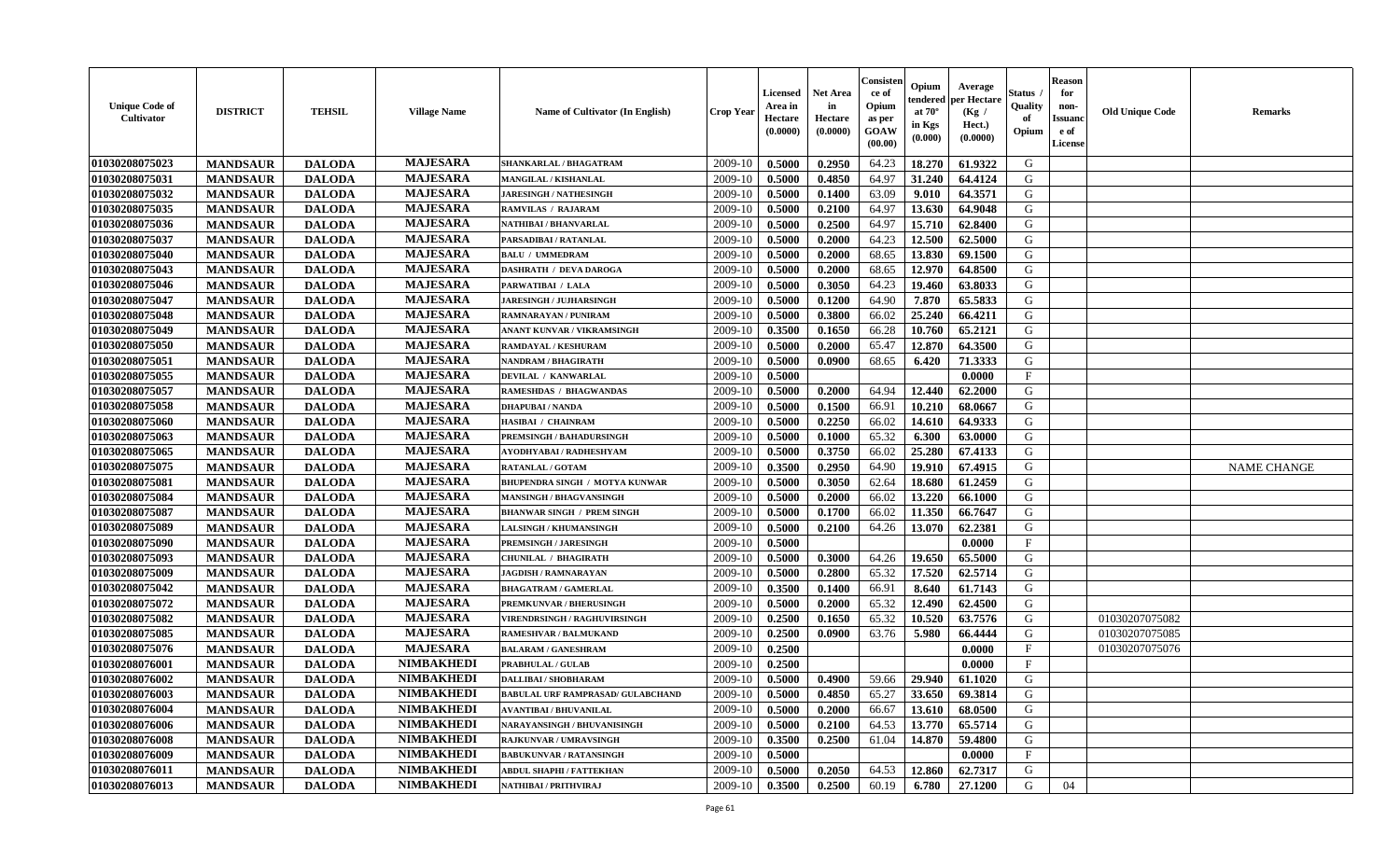| <b>Unique Code of</b><br>Cultivator | <b>DISTRICT</b> | <b>TEHSIL</b> | <b>Village Name</b>    | <b>Name of Cultivator (In English)</b> | <b>Crop Year</b> | <b>Licensed</b><br>Area in<br>Hectare<br>(0.0000) | <b>Net Area</b><br>in<br>Hectare<br>(0.0000) | Consisten<br>ce of<br>Opium<br>as per<br>GOAW<br>(00.00) | Opium<br>tendered<br>at $70^\circ$<br>in Kgs<br>(0.000) | Average<br>per Hectare<br>(Kg /<br>Hect.)<br>(0.0000) | Status<br>Quality<br>-of<br>Opium | <b>Reason</b><br>for<br>non-<br>Issuanc<br>e of<br><b>License</b> | <b>Old Unique Code</b> | Remarks            |
|-------------------------------------|-----------------|---------------|------------------------|----------------------------------------|------------------|---------------------------------------------------|----------------------------------------------|----------------------------------------------------------|---------------------------------------------------------|-------------------------------------------------------|-----------------------------------|-------------------------------------------------------------------|------------------------|--------------------|
| 01030208076015                      | <b>MANDSAUR</b> | <b>DALODA</b> | <b>NIMBAKHEDI</b>      | <b>MEHABUB KHAN / NATTHE KHAN</b>      | 2009-10          | 0.3500                                            | 0.2350                                       | 61.16                                                    | 14.200                                                  | 60.4255                                               | G                                 |                                                                   |                        |                    |
| 01030208076017                      | <b>MANDSAUR</b> | <b>DALODA</b> | <b>NIMBAKHEDI</b>      | RAJ KUNWAR / NATHU SINGH               | 2009-10          | 0.5000                                            | 0.2050                                       | 61.16                                                    | 12.510                                                  | 61.0244                                               | G                                 |                                                                   |                        |                    |
| 01030208076018                      | <b>MANDSAUR</b> | <b>DALODA</b> | <b>NIMBAKHEDI</b>      | <b>RAMKISHAN / RAMA</b>                | 2009-10          | 0.5000                                            |                                              |                                                          |                                                         | 0.0000                                                | $\mathbf{F}$                      |                                                                   |                        |                    |
| 01030208076025                      | <b>MANDSAUR</b> | <b>DALODA</b> | <b>NIMBAKHEDI</b>      | RATAN KUNWAR / JUJHAR SINGH            | 2009-10          | 0.5000                                            | 0.2000                                       | 61.16                                                    | 11.250                                                  | 56.2500                                               | G                                 |                                                                   |                        |                    |
| 01030208076027                      | <b>MANDSAUR</b> | <b>DALODA</b> | <b>NIMBAKHEDI</b>      | <b>BHERUSINGH / DATARSINGH</b>         | 2009-10          | 0.5000                                            | 0.2100                                       | 61.16                                                    | 13.070                                                  | 62.2381                                               | G                                 |                                                                   |                        |                    |
| 01030208076028                      | <b>MANDSAUR</b> | <b>DALODA</b> | <b>NIMBAKHEDI</b>      | <b>UDAYRAM / KISHANSINGH</b>           | 2009-10          | 0.5000                                            | 0.0700                                       | 59.66                                                    | 3.900                                                   | 55.7143                                               | G                                 | 04                                                                |                        |                    |
| 01030208076029                      | <b>MANDSAUR</b> | <b>DALODA</b> | <b>NIMBAKHEDI</b>      | RUKAMANBAI / MANGILAL                  | 2009-10          | 0.5000                                            | 0.2000                                       | 62.03                                                    | 12.660                                                  | 63.3000                                               | G                                 |                                                                   |                        | <b>NAME CHANGE</b> |
| 01030208076034                      | <b>MANDSAUR</b> | <b>DALODA</b> | <b>NIMBAKHEDI</b>      | SHAMBHUSINGH / BHANWARSINGH            | 2009-10          | 0.5000                                            | 0.1900                                       | 60.36                                                    | 11.240                                                  | 59.1579                                               | G                                 |                                                                   |                        |                    |
| 01030208076035                      | <b>MANDSAUR</b> | <b>DALODA</b> | <b>NIMBAKHEDI</b>      | <b>NANDIBAI / RAMLAL</b>               | 2009-10          | 0.3500                                            | 0.1500                                       | 59.66                                                    | 8.670                                                   | 57.8000                                               | G                                 |                                                                   |                        |                    |
| 01030208076042                      | <b>MANDSAUR</b> | <b>DALODA</b> | <b>NIMBAKHEDI</b>      | SHANTIBAI / BHANVARLAL                 | 2009-10          | 0.5000                                            |                                              |                                                          |                                                         | 0.0000                                                | $\mathbf{F}$                      |                                                                   |                        |                    |
| 01030208076043                      | <b>MANDSAUR</b> | <b>DALODA</b> | <b>NIMBAKHEDI</b>      | <b>KARULAL / GANGARAM</b>              | 2009-10          | 0.5000                                            |                                              |                                                          |                                                         | 0.0000                                                | $\mathbf{F}$                      |                                                                   |                        |                    |
| 01030208076044                      | <b>MANDSAUR</b> | <b>DALODA</b> | <b>NIMBAKHEDI</b>      | <b>DEVILAL / RAMESHVAR</b>             | 2009-10          | 0.5000                                            | 0.0500                                       | 64.53                                                    | 3.490                                                   | 69.8000                                               | G                                 |                                                                   |                        |                    |
| 01030208076038                      | <b>MANDSAUR</b> | <b>DALODA</b> | <b>NIMBAKHEDI</b>      | <b>BHANVARBAI/SAMMADBAI</b>            | 2009-10          | 0.5000                                            |                                              |                                                          |                                                         | 0.0000                                                | $\mathbf{F}$                      |                                                                   |                        |                    |
| 01030208076020                      | <b>MANDSAUR</b> | <b>DALODA</b> | <b>NIMBAKHEDI</b>      | YASINKHAN / BHUREKHAN                  | 2009-10          | 0.5000                                            |                                              |                                                          |                                                         | 0.0000                                                | $\mathbf{F}$                      |                                                                   |                        |                    |
| 01030208076040                      | <b>MANDSAUR</b> | <b>DALODA</b> | <b>NIMBAKHEDI</b>      | <b>SUSHILA BAI / MANGU SINGH</b>       | 2009-10          | 0.2500                                            | 0.2500                                       | 54.28                                                    | 5.180                                                   | 20.7200                                               | G                                 | 04                                                                | 01030207076040         |                    |
| 01030208076033                      | <b>MANDSAUR</b> | <b>DALODA</b> | <b>NIMBAKHEDI</b>      | PRAKASH / NAGULAL                      | 2009-10          | 0.2500                                            | 0.2050                                       | 62.03                                                    | 12.770                                                  | 62.2927                                               | G                                 |                                                                   | 01030207076033         |                    |
| 01030208076016                      | <b>MANDSAUR</b> | <b>DALODA</b> | <b>NIMBAKHEDI</b>      | <b>MANGILAL / BABRU</b>                | 2009-10          | 0.2500                                            | 0.2000                                       | 62.42                                                    | 12.510                                                  | 62.5500                                               | G                                 |                                                                   | 01030208067024         |                    |
| 01030208079001                      | <b>MANDSAUR</b> | <b>DALODA</b> | PADLIYA LALMUHA        | <b>BHAGWATILAL / CHUNILAL</b>          | 2009-10          | 0.5000                                            | 0.1150                                       | 66.87                                                    | 7.370                                                   | 64.0870                                               | G                                 |                                                                   |                        |                    |
| 01030208079003                      | <b>MANDSAUR</b> | <b>DALODA</b> | <b>PADLIYA LALMUHA</b> | <b>BHANWARBAI / UDAY SINGH</b>         | 2009-10          | 0.5000                                            | 0.4550                                       | 64.79                                                    | 26.750                                                  | 58.7912                                               | G                                 |                                                                   |                        |                    |
| 01030208079005                      | <b>MANDSAUR</b> | <b>DALODA</b> | PADLIYA LALMUHA        | <b>NANDIBAI / MOTI</b>                 | 2009-10          | 0.5000                                            | 0.4850                                       | 64.79                                                    | 31.620                                                  | 65.1959                                               | G                                 |                                                                   |                        |                    |
| 01030208079006                      | <b>MANDSAUR</b> | <b>DALODA</b> | PADLIYA LALMUHA        | <b>DEUBAI/VAKTIRAM</b>                 | 2009-10          | 0.5000                                            | 0.2800                                       | 64.66                                                    | 18.200                                                  | 65.0000                                               | G                                 |                                                                   |                        |                    |
| 01030208079007                      | <b>MANDSAUR</b> | <b>DALODA</b> | PADLIYA LALMUHA        | <b>BHABHUTLAL / GODA</b>               | 2009-10          | 0.5000                                            | 0.4200                                       | 66.87                                                    | 26.920                                                  | 64.0952                                               | G                                 |                                                                   |                        |                    |
| 01030208079008                      | <b>MANDSAUR</b> | <b>DALODA</b> | <b>PADLIYA LALMUHA</b> | TEJ SINGH / DEVI SINGH                 | 2009-10          | 0.5000                                            | 0.3400                                       | 60.71                                                    | 20.600                                                  | 60.5882                                               | G                                 |                                                                   |                        |                    |
| 01030208079010                      | <b>MANDSAUR</b> | <b>DALODA</b> | PADLIYA LALMUHA        | SOHANBAI / BADRILAL                    | 2009-10          | 0.3500                                            | 0.2900                                       | 62.34                                                    | 17.130                                                  | 59.0690                                               | G                                 |                                                                   |                        | <b>NAME CHANGE</b> |
| 01030208079013                      | <b>MANDSAUR</b> | <b>DALODA</b> | PADLIYA LALMUHA        | <b>KARANSINGH / RAMSINGH</b>           | 2009-10          | 0.5000                                            | 0.1950                                       | 64.66                                                    | 12.820                                                  | 65.7436                                               | G                                 |                                                                   |                        |                    |
| 01030208079015                      | <b>MANDSAUR</b> | <b>DALODA</b> | PADLIYA LALMUHA        | <b>DEVILAL / RAJARAM</b>               | 2009-10          | 0.5000                                            | 0.1850                                       | 64.66                                                    | 12.900                                                  | 69.7297                                               | G                                 |                                                                   |                        |                    |
| 01030208079016                      | <b>MANDSAUR</b> | <b>DALODA</b> | PADLIYA LALMUHA        | <b>GANGABAI / TULSIRAM</b>             | 2009-10          | 0.3500                                            | 0.2650                                       | 64.66                                                    | 16.450                                                  | 62.0755                                               | G                                 |                                                                   |                        |                    |
| 01030208079017                      | <b>MANDSAUR</b> | <b>DALODA</b> | PADLIYA LALMUHA        | NABIBAI / SAGU                         | 2009-10          | 0.3500                                            | 0.2650                                       | 62.34                                                    | 16.640                                                  | 62.7925                                               | G                                 |                                                                   |                        |                    |
| 01030208079018                      | <b>MANDSAUR</b> | <b>DALODA</b> | PADLIYA LALMUHA        | <b>GITABAI/BHERULAL</b>                | 2009-10          | 0.5000                                            | 0.1800                                       | 64.01                                                    | 11.430                                                  | 63.5000                                               | G                                 |                                                                   |                        |                    |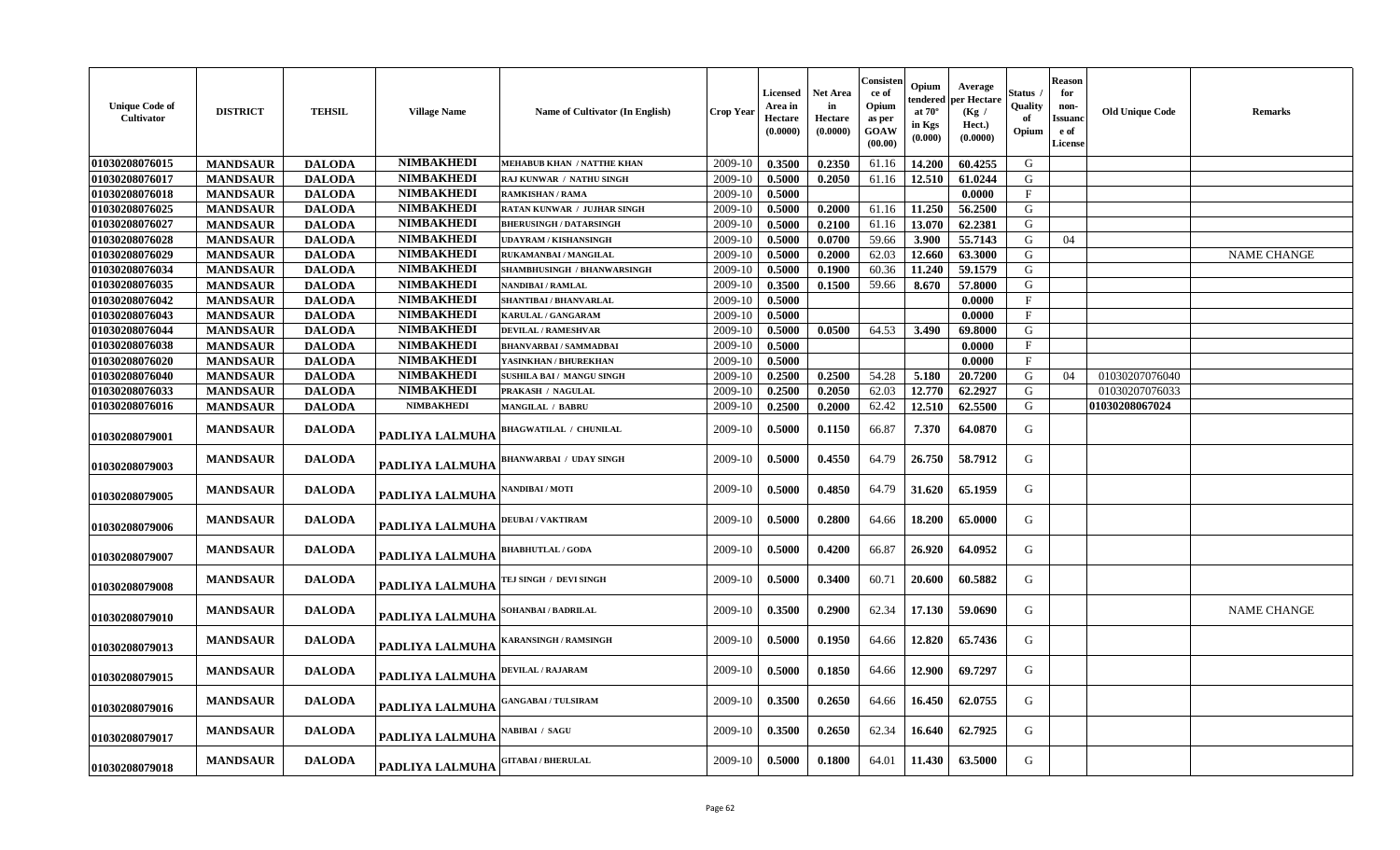| <b>Unique Code of</b><br>Cultivator | <b>DISTRICT</b> | <b>TEHSIL</b> | <b>Village Name</b>    | Name of Cultivator (In English)     | <b>Crop Year</b> | Licensed<br>Area in<br>Hectare<br>(0.0000) | Net Area<br>in<br>Hectare<br>(0.0000) | Consisten<br>ce of<br>Opium<br>as per<br><b>GOAW</b><br>(00.00) | Opium<br>tendered<br>at $70^\circ$<br>in Kgs<br>(0.000) | Average<br>per Hectare<br>(Kg /<br>Hect.)<br>(0.0000) | Status<br>Quality<br>of<br>Opium | <b>Reason</b><br>for<br>non-<br>Issuanc<br>e of<br>License | <b>Old Unique Code</b> | <b>Remarks</b> |
|-------------------------------------|-----------------|---------------|------------------------|-------------------------------------|------------------|--------------------------------------------|---------------------------------------|-----------------------------------------------------------------|---------------------------------------------------------|-------------------------------------------------------|----------------------------------|------------------------------------------------------------|------------------------|----------------|
| 01030208079020                      | <b>MANDSAUR</b> | <b>DALODA</b> | <b>PADLIYA LALMUHA</b> | <b>DMPRAKASH / DEVIDAS</b>          | 2009-10          | 0.5000                                     | 0.2950                                | 62.34                                                           | 18.300                                                  | 62.0339                                               | G                                |                                                            |                        |                |
| 01030208079021                      | <b>MANDSAUR</b> | <b>DALODA</b> | <b>PADLIYA LALMUHA</b> | <b>GITABAI / BALARAM</b>            | 2009-10          | 0.5000                                     | 0.4600                                | 64.01                                                           | 29.790                                                  | 64.7609                                               | G                                |                                                            |                        |                |
| 01030208079022                      | <b>MANDSAUR</b> | <b>DALODA</b> | <b>PADLIYA LALMUHA</b> | <b>/ARDIBAI / MANGILAL</b>          | 2009-10          | 0.5000                                     | 0.2700                                | 60.71                                                           | 16.160                                                  | 59.8519                                               | G                                |                                                            |                        |                |
| 01030208079023                      | <b>MANDSAUR</b> | <b>DALODA</b> | PADLIYA LALMUHA        | <b>CHAGANLAL / CHUNILAL</b>         | 2009-10          | 0.5000                                     |                                       |                                                                 |                                                         | 0.0000                                                | $\mathbf{F}$                     |                                                            |                        |                |
| 01030208079025                      | <b>MANDSAUR</b> | <b>DALODA</b> | PADLIYA LALMUHA        | <b>DHAPUBAI / KALU</b>              | 2009-10          | 0.5000                                     | 0.4000                                | 64.66                                                           | 25.580                                                  | 63.9500                                               | G                                |                                                            |                        |                |
| 01030208079029                      | <b>MANDSAUR</b> | <b>DALODA</b> | <b>PADLIYA LALMUHA</b> | <b>UJHARSINGH / NATHUSINGH</b>      | 2009-10          | 0.5000                                     | 0.3550                                | 63.02                                                           | 22.300                                                  | 62.8169                                               | G                                |                                                            |                        |                |
| 01030208079031                      | <b>MANDSAUR</b> | <b>DALODA</b> | PADLIYA LALMUHA        | <b>NAGUBAI / NAGULAL / GANGABAI</b> | 2009-10          | 0.5000                                     | 0.2500                                | 64.62                                                           | 16.000                                                  | 64.0000                                               | G                                |                                                            |                        |                |
| 01030208079032                      | <b>MANDSAUR</b> | <b>DALODA</b> | PADLIYA LALMUHA        | <b>MADANLAL / NANDLAL</b>           | 2009-10          | 0.5000                                     | 0.1450                                | 62.29                                                           | 9.160                                                   | 63.1724                                               | G                                |                                                            |                        |                |
| 01030208079034                      | <b>MANDSAUR</b> | <b>DALODA</b> | PADLIYA LALMUHA        | <b>ASHAKUNVAR / RAMESHVAR</b>       | 2009-10          | 0.5000                                     | 0.2500                                | 60.71                                                           | 15.390                                                  | 61.5600                                               | G                                |                                                            |                        |                |
| 01030208079035                      | <b>MANDSAUR</b> | <b>DALODA</b> | <b>PADLIYA LALMUHA</b> | <b>MANGIBAI/GOTAMLAL</b>            | 2009-10          | 0.5000                                     | 0.5000                                | 64.62                                                           | 31.740                                                  | 63.4800                                               | G                                |                                                            |                        |                |
| 01030208079037                      | <b>MANDSAUR</b> | <b>DALODA</b> | PADLIYA LALMUHA        | SHYAMUBAI / SITARAM                 | 2009-10          | 0.5000                                     | 0.4700                                | 59.82                                                           | 6.640                                                   | 14.1277                                               | G                                | 04                                                         |                        |                |
| 01030208079038                      | <b>MANDSAUR</b> | <b>DALODA</b> | PADLIYA LALMUHA        | <b>DEVRAM / GOPAL</b>               | 2009-10          | 0.5000                                     | 0.4350                                | 64.62                                                           | 8.450                                                   | 19.4253                                               | G                                | 04                                                         |                        |                |
| 01030208079041                      | <b>MANDSAUR</b> | <b>DALODA</b> | PADLIYA LALMUHA        | KARULAL / LACHIRAM                  | 2009-10          | 0.5000                                     | 0.2100                                | 64.01                                                           | 13.970                                                  | 66.5238                                               | G                                |                                                            |                        |                |
| 01030208079039                      | <b>MANDSAUR</b> | <b>DALODA</b> | PADLIYA LALMUHA        | <b>BHERULAL / KACHRU</b>            | 2009-10          | 0.5000                                     | 0.3050                                | 64.62                                                           | 19.310                                                  | 63.3115                                               | G                                |                                                            |                        |                |
| 01030208079042                      | <b>MANDSAUR</b> | <b>DALODA</b> | <b>PADLIYA LALMUHA</b> | RAMESHWAR / NAWAL                   | 2009-10          | 0.5000                                     | 0.2400                                | 57.64                                                           | 9.760                                                   | 40.6667                                               | G                                | 04                                                         |                        |                |
| 01030208079044                      | <b>MANDSAUR</b> | <b>DALODA</b> | PADLIYA LALMUHA        | <b>DEVILAL / KANWARLAL</b>          | 2009-10          | 0.2500                                     |                                       |                                                                 |                                                         | 0.0000                                                | $\mathbf{F}$                     |                                                            |                        |                |
| 01030208079049                      | <b>MANDSAUR</b> | <b>DALODA</b> | PADLIYA LALMUHA        | RUKMANIBAI / DHANA                  | 2009-10          | 0.5000                                     | 0.3350                                | 64.62                                                           | 21.380                                                  | 63.8209                                               | G                                |                                                            |                        |                |
| 01030208079052                      | <b>MANDSAUR</b> | <b>DALODA</b> | <b>PADLIYA LALMUHA</b> | RUKMANBAI / DEVRAM                  | 2009-10          | 0.3500                                     | 0.1500                                | 65.12                                                           | 9.890                                                   | 65.9333                                               | G                                |                                                            |                        |                |
| 01030208079055                      | <b>MANDSAUR</b> | <b>DALODA</b> | <b>PADLIYA LALMUHA</b> | PUNAM SINGH / LAXMAN SINGH          | 2009-10          | 0.5000                                     | 0.2450                                | 65.12                                                           | 15.120                                                  | 61.7143                                               | G                                |                                                            |                        |                |
| 01030208079057                      | <b>MANDSAUR</b> | <b>DALODA</b> | <b>PADLIYA LALMUHA</b> | KANWARLAL / BAJERAM                 | 2009-10          | 0.5000                                     |                                       |                                                                 |                                                         | 0.0000                                                | $_{\rm F}$                       |                                                            |                        |                |
| 01030208079058                      | <b>MANDSAUR</b> | <b>DALODA</b> | PADLIYA LALMUHA        | HEMKUNWAR / LAXMAN SINGH            | 2009-10          | 0.5000                                     | 0.3300                                | 65.12                                                           | 20.320                                                  | 61.5758                                               | G                                |                                                            |                        |                |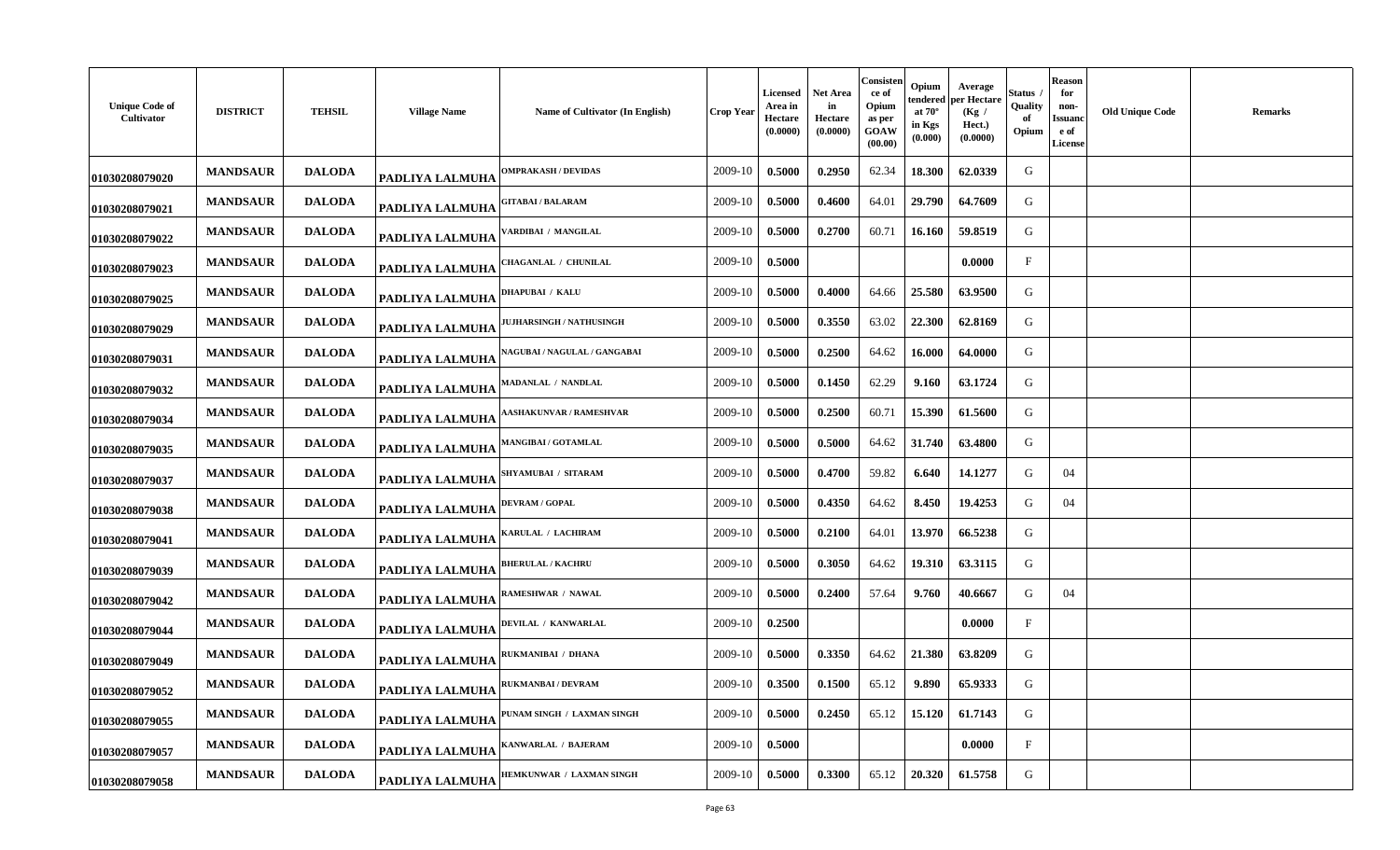| <b>Unique Code of</b><br>Cultivator | <b>DISTRICT</b> | <b>TEHSIL</b> | <b>Village Name</b>    | Name of Cultivator (In English)      | <b>Crop Year</b> | Licensed<br>Area in<br>Hectare<br>(0.0000) | <b>Net Area</b><br>in<br>Hectare<br>(0.0000) | Consisten<br>ce of<br>Opium<br>as per<br>GOAW<br>(00.00) | Opium<br>tendered<br>at $70^\circ$<br>in Kgs<br>(0.000) | Average<br>per Hectare<br>(Kg)<br>Hect.)<br>(0.0000) | štatus<br>Quality<br>-of<br>Opium | <b>Reason</b><br>for<br>non-<br><b>Issuand</b><br>e of<br>License | <b>Old Unique Code</b> | <b>Remarks</b> |
|-------------------------------------|-----------------|---------------|------------------------|--------------------------------------|------------------|--------------------------------------------|----------------------------------------------|----------------------------------------------------------|---------------------------------------------------------|------------------------------------------------------|-----------------------------------|-------------------------------------------------------------------|------------------------|----------------|
| 01030208079061                      | <b>MANDSAUR</b> | <b>DALODA</b> | PADLIYA LALMUHA        | KAMAL SINGH / AMAR SINGH             | 2009-10          | 0.5000                                     | 0.1950                                       | 60.71                                                    | 11.660                                                  | 59.7949                                              | G                                 |                                                                   |                        |                |
| 01030208079065                      | <b>MANDSAUR</b> | <b>DALODA</b> | PADLIYA LALMUHA        | KASTURIBAI / GANGARAM                | 2009-10          | 0.5000                                     | 0.1450                                       | 65.12                                                    | 9.440                                                   | 65.1034                                              | G                                 |                                                                   |                        |                |
| 01030208079067                      | <b>MANDSAUR</b> | <b>DALODA</b> | PADLIYA LALMUHA        | <b>ABHCHANDRA / DEVA</b>             | 2009-10          | 0.3500                                     |                                              |                                                          |                                                         | 0.0000                                               | $\mathbf{F}$                      |                                                                   |                        |                |
| 01030208079069                      | <b>MANDSAUR</b> | <b>DALODA</b> | PADLIYA LALMUHA        | <b>GAJENDRASINGH / VAKTAVARSINGH</b> | 2009-10          | 0.5000                                     | 0.4550                                       | 59.82                                                    | 24.760                                                  | 54.4176                                              | G                                 | 04                                                                |                        |                |
| 01030208079071                      | <b>MANDSAUR</b> | <b>DALODA</b> | PADLIYA LALMUHA        | <b>BHERULAL / RAMLAL</b>             | 2009-10          | 0.5000                                     | 0.0800                                       | 66.63                                                    | 5.210                                                   | 65.1250                                              | G                                 |                                                                   |                        |                |
| 01030208079073                      | <b>MANDSAUR</b> | <b>DALODA</b> | PADLIYA LALMUHA        | SUNDARBAI / RATANLAL                 | 2009-10          | 0.5000                                     | 0.3100                                       | 60.71                                                    | 17.880                                                  | 57.6774                                              | G                                 |                                                                   |                        |                |
| 01030208079074                      | <b>MANDSAUR</b> | <b>DALODA</b> | PADLIYA LALMUHA        | <b>TULSIRAM / VAKTA</b>              | 2009-10          | 0.5000                                     | 0.2100                                       | 62.17                                                    | 13.800                                                  | 65.7143                                              | G                                 |                                                                   |                        |                |
| 01030208079081                      | <b>MANDSAUR</b> | <b>DALODA</b> | PADLIYA LALMUHA        | <b>GOVINDRAM / VAKTA</b>             | 2009-10          | 0.3500                                     | 0.1300                                       | 62.17                                                    | 8.160                                                   | 62.7692                                              | G                                 |                                                                   |                        |                |
| 01030208079082                      | <b>MANDSAUR</b> | <b>DALODA</b> | PADLIYA LALMUHA        | RAJIBAI / KHEMRAJ                    | 2009-10          | 0.5000                                     | 0.2100                                       | 66.63                                                    | 13.600                                                  | 64.7619                                              | G                                 |                                                                   |                        |                |
| 01030208079085                      | <b>MANDSAUR</b> | <b>DALODA</b> | PADLIYA LALMUHA        | AXMINARAYAN / BHAGWANDAS             | 2009-10          | 0.5000                                     | 0.2800                                       | 62.17                                                    | 16.940                                                  | 60.5000                                              | G                                 |                                                                   |                        |                |
| 01030208079086                      | <b>MANDSAUR</b> | <b>DALODA</b> | PADLIYA LALMUHA        | <b>SITARAM / MANGILAL</b>            | 2009-10          | 0.5000                                     | 0.4750                                       | 61.53                                                    | 27.600                                                  | 58.1053                                              | G                                 |                                                                   |                        |                |
| 01030208079088                      | <b>MANDSAUR</b> | <b>DALODA</b> | PADLIYA LALMUHA        | KANWARLAL / MANGILAL                 | 2009-10          | 0.5000                                     | 0.3200                                       | 61.81                                                    | 20.490                                                  | 64.0313                                              | G                                 |                                                                   |                        |                |
| 01030208079099                      | <b>MANDSAUR</b> | <b>DALODA</b> | PADLIYA LALMUHA        | DALU / ONKARLAL                      | 2009-10          | 0.5000                                     | 0.2300                                       | 66.64                                                    | 15.240                                                  | 66.2609                                              | G                                 |                                                                   |                        |                |
| 01030208079101                      | <b>MANDSAUR</b> | <b>DALODA</b> | PADLIYA LALMUHA        | <b>JAWALRAM / ONKARLAL</b>           | 2009-10          | 0.5000                                     | 0.1500                                       | 66.64                                                    | 10.290                                                  | 68.6000                                              | G                                 |                                                                   |                        |                |
| 01030208079103                      | <b>MANDSAUR</b> | <b>DALODA</b> | PADLIYA LALMUHA        | <b>BHURIBAI / VARDICHANDRA</b>       | 2009-10          | 0.5000                                     | 0.2550                                       | 66.64                                                    | 16.430                                                  | 64.4314                                              | G                                 |                                                                   |                        |                |
| 01030208079104                      | <b>MANDSAUR</b> | <b>DALODA</b> | PADLIYA LALMUHA        | <b>BHANVARSINGH / FULSINGH</b>       | 2009-10          | 0.5000                                     | 0.1950                                       | 59.46                                                    | 11.590                                                  | 59.4359                                              | G                                 |                                                                   |                        |                |
| 01030208079026                      | <b>MANDSAUR</b> | <b>DALODA</b> | PADLIYA LALMUHA        | RUKMANBAI / DULICHAND                | 2009-10          | 0.2500                                     | 0.2300                                       | 60.02                                                    | 11.190                                                  | 48.6522                                              | G                                 | 04                                                                | 01030207079026         |                |
| 01030208079095                      | <b>MANDSAUR</b> | <b>DALODA</b> | PADLIYA LALMUHA        | <b>DEVILAL / CHAMPALAL</b>           | 2009-10          | 0.2500                                     | 0.1500                                       | 63.29                                                    | 9.270                                                   | 61.8000                                              | G                                 |                                                                   | 01030207079095         |                |
| 01030208079043                      | <b>MANDSAUR</b> | <b>DALODA</b> | <b>PADLIYA LALMUHA</b> | <b>MOHANLAL / KASHIRAM</b>           | 2009-10          | 0.2500                                     | 0.1650                                       | 64.17                                                    | 9.810                                                   | 59.4545                                              | G                                 |                                                                   | 01030207079043         |                |
| 01030208079048                      | <b>MANDSAUR</b> | <b>DALODA</b> | PADLIYA LALMUHA        | <b>BABULAL / BHANWARLAL</b>          | 2009-10          | 0.2500                                     | 0.2000                                       | 58.00                                                    | 9.700                                                   | 48.5000                                              | G                                 | 04                                                                | 01030207079048         |                |
| 01030208079087                      | <b>MANDSAUR</b> | <b>DALODA</b> | PADLIYA LALMUHA        | <b>MOHANBAI/BHERULAL</b>             | 2009-10          | 0.2500                                     | 0.2100                                       | 62.25                                                    | 12.490                                                  | 59.4762                                              | G                                 |                                                                   | 01030207079087         |                |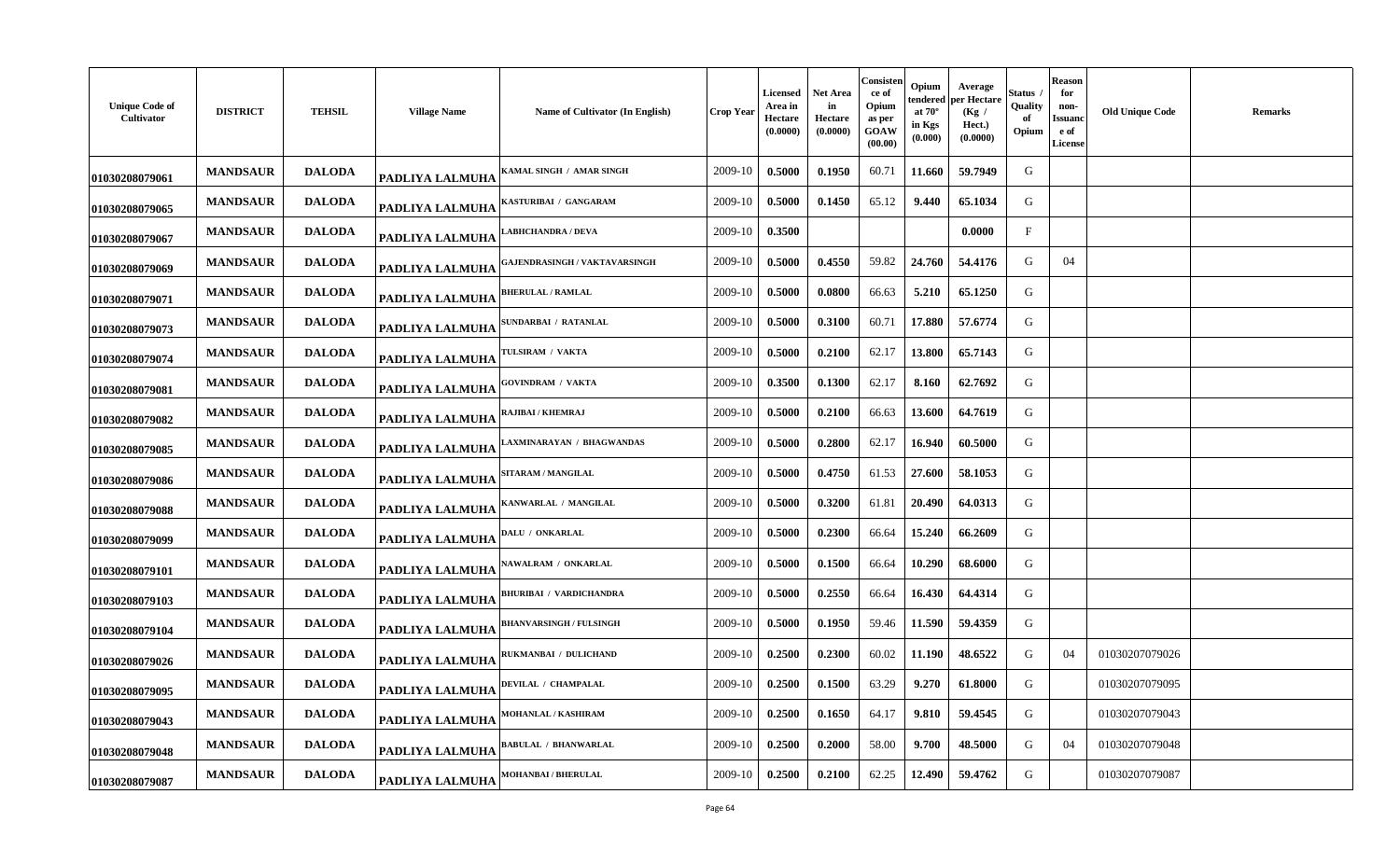| <b>MANDSAUR</b><br><b>DALODA</b><br>2009-10<br>0.2500<br>0.1900<br>62.25<br>61.3684<br>G<br>01030207079004<br><b>MARSINGH / NIRBHESINGH</b><br>11.660<br>PADLIYA LALMUHA<br>01030208079004<br>G<br><b>DALODA</b><br>0.2500<br>0.2400<br>67.95<br>67.4583<br><b>MANDSAUR</b><br>2009-10<br>16.190<br>01030207079053<br>'HUNNILAL / KALU<br>PADLIYA LALMUHA<br>01030208079053<br><b>MANDSAUR</b><br><b>DALODA</b><br>0.2500<br>0.2300<br>58.39<br>12.890<br>56.0435<br>2009-10<br>G<br>01030207079070<br>SAJJANBAI / RAMDAS<br>PADLIYA LALMUHA<br>01030208079070<br>0.2500<br>0.2200<br>62.25<br>61.0000<br><b>MANDSAUR</b><br><b>DALODA</b><br>2009-10<br>13.420<br>G<br>01030207079075<br>BHAGUBAI / NANDA<br>PADLIYA LALMUHA<br>01030208079075<br>2009-10<br>0.2500<br>0.1800<br>62.71<br>62.3889<br>G<br>01030207079077<br><b>MANDSAUR</b><br><b>DALODA</b><br>11.230<br>JORAWAR SINGH / UDAY SINGH<br>PADLIYA LALMUHA<br>01030208079077<br>0.1550<br>G<br>01030207079078<br><b>MANDSAUR</b><br><b>DALODA</b><br>2009-10<br>0.2500<br>66.64<br>9.480<br>61.1613<br>RUPLAL / ONKARLAL<br>PADLIYA LALMUHA<br>01030208079078<br>PADLIYA LALMUHA<br>0.5000<br>0.2650<br>17.070<br>64.4151<br>G<br>01030208079100<br><b>MANDSAUR</b><br><b>DALODA</b><br>2009-10<br>66.63<br>01030208079100<br>RAMLAL / NANURAM<br>PADLIYA LALMUHA<br>13.600<br>69.7436<br>01030208079105<br><b>MANDSAUR</b><br><b>DALODA</b><br>2009-10<br>0.5000<br>0.1950<br>66.64<br>G<br>01030208082059<br><b>GANGARAM / NANDRAM</b><br><b>MANDSAUR</b><br><b>DALODA</b><br><b>PATELA</b><br>0.5000<br>0.2900<br>17.770<br>61.2759<br>G<br>01030208078004<br>2009-10<br>65.65<br><b>DEVILAL / BHERULAL</b><br>01030208078001<br><b>PATELA</b><br>G<br><b>MANDSAUR</b><br><b>DALODA</b><br>2009-10<br>67.10<br>10.150<br>67.6667<br>0.5000<br>0.1500<br><b>MATHURALAL / TULSIRAM</b><br><b>PATELA</b><br>${\bf G}$<br>69.80<br>01030208078002<br><b>MANDSAUR</b><br><b>DALODA</b><br>2009-10<br>0.5000<br>0.1400<br>9.540<br>68.1429<br>LAKHMICHAND / RAMRATAN<br><b>PATELA</b><br>22.930<br>G<br>01030208078003<br><b>MANDSAUR</b><br><b>DALODA</b><br>2009-10<br>0.3500<br>65.65<br>65.5143<br>LILABAI / NAGULAL<br>0.5000<br><b>PATELA</b><br>01030208078006<br><b>MANDSAUR</b><br><b>DALODA</b><br>2009-10<br>0.5000<br>0.1650<br>59.98<br>9.670<br>58.6061<br>G<br><b>NARAYAN / PARTHA</b><br><b>PATELA</b><br>01030208078007<br>68.0000<br>G<br><b>MANDSAUR</b><br><b>DALODA</b><br>2009-10<br>0.5000<br>0.1050<br>67.10<br>7.140<br>KANWARLAL / TULSIRAM<br><b>PATELA</b><br>26.720<br>01030208078008<br><b>MANDSAUR</b><br><b>DALODA</b><br>2009-10<br>0.5000<br>0.3900<br>70.20<br>68.5128<br>G<br>RAMCHADNRA / SAWA<br><b>PATELA</b><br>G<br>01030208078010<br><b>MANDSAUR</b><br><b>DALODA</b><br>2009-10<br>0.3500<br>0.1850<br>65.65<br>11.600<br>62.7027<br>GHANSHYAM / LAXMINACHAND<br><b>MANDSAUR</b><br><b>PATELA</b><br>21.200<br>01030208078011<br><b>DALODA</b><br>2009-10<br>0.5000<br>0.3000<br>69.80<br>70.6667<br>G<br>RADHESHYAM / CHAGANLAL<br><b>PATELA</b><br>G<br>01030208078013<br><b>MANDSAUR</b><br><b>DALODA</b><br>2009-10<br>0.5000<br>0.1500<br>69.80<br>10.600<br>70.6667<br><b>NAGULAL / GULAB</b><br><b>PATELA</b><br>01030208078014<br>67.10<br>G<br><b>MANDSAUR</b><br><b>DALODA</b><br>2009-10<br>0.3500<br>9.980<br>62.3750<br>KASTURIBAI / RAMESHWAR<br>0.1600<br><b>PATELA</b><br><b>DALODA</b><br>0.5000<br>67.10<br>10.580<br>G<br>01030208078015<br><b>MANDSAUR</b><br>2009-10<br>0.1600<br>66.1250<br><b>DOLATRAM / DALURAM</b><br><b>PATELA</b><br>01030208078016<br><b>MANDSAUR</b><br><b>DALODA</b><br>2009-10<br>0.5000<br>0.2200<br>66.82<br>14.660<br>66.6364<br>G<br><b>GOUTAMLAL / BHERULAL</b><br><b>PATELA</b><br>0.3050<br>20.490<br>01030208078017<br><b>MANDSAUR</b><br><b>DALODA</b><br>2009-10<br>0.5000<br>66.82<br>67.1803<br>G<br>RAMDAYAL / DEVRAM<br><b>PATELA</b><br>2009-10<br>33.090<br>01030208078018<br><b>MANDSAUR</b><br><b>DALODA</b><br>0.5000<br>0.4950<br>66.82<br>66.8485<br>G<br><b>BHAGATRAM / BHANWARLAL</b><br><b>PATELA</b><br>01030208078019<br><b>MANDSAUR</b><br><b>DALODA</b><br>RAMESHWAR / PAYARCHAND<br>2009-10<br>0.5000<br>0.2600<br>66.82<br>17.640<br>67.8462<br>G<br><b>PATELA</b><br>01030208078020<br><b>MANDSAUR</b><br><b>DALODA</b><br>$\mathbf{F}$<br>2009-10<br>0.5000<br>0.0000<br><b>NAGULAL / KACHRU</b><br>01030208078021<br><b>PATELA</b><br>2009-10<br>66.82<br>11.520<br>G<br><b>MANDSAUR</b><br><b>DALODA</b><br>0.5000<br>0.1800<br>64.0000<br>SITABAI / GANESHRAM<br><b>PATELA</b><br>${\bf G}$<br>01030208078022<br>64.61<br>14.690<br><b>MANDSAUR</b><br><b>DALODA</b><br>2009-10<br>0.5000<br>0.2200<br>66.7727<br><b>JAGANATH / BHAGATRAM</b><br><b>PATELA</b><br>G<br>01030208078023<br><b>MANDSAUR</b><br><b>DALODA</b><br>2009-10<br>0.5000<br>0.2300<br>68.68<br>14.660<br>63.7391<br>KAWERIBAI / RUPRAM<br><b>PATELA</b><br>13.980<br>01030208078024<br><b>MANDSAUR</b><br><b>DALODA</b><br>0.5000<br>0.2050<br>68.68<br>68.1951<br>G<br>2009-10<br><b>BASANTILAL / NANDRAM</b><br><b>PATELA</b><br>01030208078025<br><b>MANDSAUR</b><br>2009-10<br>0.2650<br>62.6415<br><b>DALODA</b><br>0.5000<br>64.11<br>16.600<br>G<br><b>BHERULAL / GULAB KUMAWAT</b><br><b>PATELA</b><br>01030208078026<br><b>MANDSAUR</b><br><b>DALODA</b><br>2009-10<br>0.5000<br>0.4550<br>68.68<br>31.380<br>68.9670<br>G<br>ONKARLAL / RATANLAL<br><b>PATELA</b><br>67.3226<br>G<br>01030208078027<br><b>MANDSAUR</b><br><b>DALODA</b><br>DEVILAL / SUNDARBAI<br>2009-10<br>0.5000<br>0.3100<br>70.20<br>20.870<br>01030208078028<br><b>MANDSAUR</b><br><b>DALODA</b><br><b>PATELA</b><br>2009-10<br>0.3500<br>0.1450<br>68.68<br>9.150<br>63.1034<br>G<br><b>RAMNIWAS / SAVA</b><br><b>PATELA</b><br>01030208078029<br>24.150<br>62.7273<br>G<br><b>MANDSAUR</b><br><b>DALODA</b><br>2009-10<br>0.5000<br>0.3850<br>64.61<br><b>BHERULAL / KODAR</b><br><b>PATELA</b><br>01030208078031<br>G<br><b>DALODA</b><br>2009-10<br>0.2450<br>69.03<br>16.640<br>67.9184<br><b>MANDSAUR</b><br>RAMNARAYAN / KESHURAM<br>0.5000<br><b>PATELA</b><br>2009-10<br>61.41<br>18.210<br>G<br>01030208078032<br><b>SAVITRI / KARULAL</b> | <b>Unique Code of</b><br>Cultivator | <b>DISTRICT</b> | <b>TEHSIL</b> | <b>Village Name</b> | Name of Cultivator (In English) | <b>Crop Year</b> | <b>Licensed</b><br>Area in<br>Hectare<br>(0.0000) | <b>Net Area</b><br>in<br>Hectare<br>(0.0000) | Consisten<br>ce of<br>Opium<br>as per<br><b>GOAW</b><br>(00.00) | Opium<br>endered<br>at $70^\circ$<br>in Kgs<br>(0.000) | Average<br>per Hectare<br>(Kg)<br>Hect.)<br>(0.0000) | Status<br>Quality<br>of<br>Opium | <b>Reason</b><br>for<br>non-<br><b>Issuanc</b><br>e of<br><b>License</b> | <b>Old Unique Code</b> | <b>Remarks</b> |
|----------------------------------------------------------------------------------------------------------------------------------------------------------------------------------------------------------------------------------------------------------------------------------------------------------------------------------------------------------------------------------------------------------------------------------------------------------------------------------------------------------------------------------------------------------------------------------------------------------------------------------------------------------------------------------------------------------------------------------------------------------------------------------------------------------------------------------------------------------------------------------------------------------------------------------------------------------------------------------------------------------------------------------------------------------------------------------------------------------------------------------------------------------------------------------------------------------------------------------------------------------------------------------------------------------------------------------------------------------------------------------------------------------------------------------------------------------------------------------------------------------------------------------------------------------------------------------------------------------------------------------------------------------------------------------------------------------------------------------------------------------------------------------------------------------------------------------------------------------------------------------------------------------------------------------------------------------------------------------------------------------------------------------------------------------------------------------------------------------------------------------------------------------------------------------------------------------------------------------------------------------------------------------------------------------------------------------------------------------------------------------------------------------------------------------------------------------------------------------------------------------------------------------------------------------------------------------------------------------------------------------------------------------------------------------------------------------------------------------------------------------------------------------------------------------------------------------------------------------------------------------------------------------------------------------------------------------------------------------------------------------------------------------------------------------------------------------------------------------------------------------------------------------------------------------------------------------------------------------------------------------------------------------------------------------------------------------------------------------------------------------------------------------------------------------------------------------------------------------------------------------------------------------------------------------------------------------------------------------------------------------------------------------------------------------------------------------------------------------------------------------------------------------------------------------------------------------------------------------------------------------------------------------------------------------------------------------------------------------------------------------------------------------------------------------------------------------------------------------------------------------------------------------------------------------------------------------------------------------------------------------------------------------------------------------------------------------------------------------------------------------------------------------------------------------------------------------------------------------------------------------------------------------------------------------------------------------------------------------------------------------------------------------------------------------------------------------------------------------------------------------------------------------------------------------------------------------------------------------------------------------------------------------------------------------------------------------------------------------------------------------------------------------------------------------------------------------------------------------------------------------------------------------------------------------------------------------------------------------------------------------------------------------------------------------------------------------------------------------------------------------------------------------------------------------------------------------------------------------------------------------------------------------------------------------------------------------------------------------------------------------------------------------------------------------------------------------------------------------------------------------------------------------------------------------------------------------------------------------------------------------------------------------------------------------------------------------------------------------------------------------------------------------------------------------------------------------------------------------------------------------------------------------------------------------------------------|-------------------------------------|-----------------|---------------|---------------------|---------------------------------|------------------|---------------------------------------------------|----------------------------------------------|-----------------------------------------------------------------|--------------------------------------------------------|------------------------------------------------------|----------------------------------|--------------------------------------------------------------------------|------------------------|----------------|
|                                                                                                                                                                                                                                                                                                                                                                                                                                                                                                                                                                                                                                                                                                                                                                                                                                                                                                                                                                                                                                                                                                                                                                                                                                                                                                                                                                                                                                                                                                                                                                                                                                                                                                                                                                                                                                                                                                                                                                                                                                                                                                                                                                                                                                                                                                                                                                                                                                                                                                                                                                                                                                                                                                                                                                                                                                                                                                                                                                                                                                                                                                                                                                                                                                                                                                                                                                                                                                                                                                                                                                                                                                                                                                                                                                                                                                                                                                                                                                                                                                                                                                                                                                                                                                                                                                                                                                                                                                                                                                                                                                                                                                                                                                                                                                                                                                                                                                                                                                                                                                                                                                                                                                                                                                                                                                                                                                                                                                                                                                                                                                                                                                                                                                                                                                                                                                                                                                                                                                                                                                                                                                                                                                                                    |                                     |                 |               |                     |                                 |                  |                                                   |                                              |                                                                 |                                                        |                                                      |                                  |                                                                          |                        |                |
|                                                                                                                                                                                                                                                                                                                                                                                                                                                                                                                                                                                                                                                                                                                                                                                                                                                                                                                                                                                                                                                                                                                                                                                                                                                                                                                                                                                                                                                                                                                                                                                                                                                                                                                                                                                                                                                                                                                                                                                                                                                                                                                                                                                                                                                                                                                                                                                                                                                                                                                                                                                                                                                                                                                                                                                                                                                                                                                                                                                                                                                                                                                                                                                                                                                                                                                                                                                                                                                                                                                                                                                                                                                                                                                                                                                                                                                                                                                                                                                                                                                                                                                                                                                                                                                                                                                                                                                                                                                                                                                                                                                                                                                                                                                                                                                                                                                                                                                                                                                                                                                                                                                                                                                                                                                                                                                                                                                                                                                                                                                                                                                                                                                                                                                                                                                                                                                                                                                                                                                                                                                                                                                                                                                                    |                                     |                 |               |                     |                                 |                  |                                                   |                                              |                                                                 |                                                        |                                                      |                                  |                                                                          |                        |                |
|                                                                                                                                                                                                                                                                                                                                                                                                                                                                                                                                                                                                                                                                                                                                                                                                                                                                                                                                                                                                                                                                                                                                                                                                                                                                                                                                                                                                                                                                                                                                                                                                                                                                                                                                                                                                                                                                                                                                                                                                                                                                                                                                                                                                                                                                                                                                                                                                                                                                                                                                                                                                                                                                                                                                                                                                                                                                                                                                                                                                                                                                                                                                                                                                                                                                                                                                                                                                                                                                                                                                                                                                                                                                                                                                                                                                                                                                                                                                                                                                                                                                                                                                                                                                                                                                                                                                                                                                                                                                                                                                                                                                                                                                                                                                                                                                                                                                                                                                                                                                                                                                                                                                                                                                                                                                                                                                                                                                                                                                                                                                                                                                                                                                                                                                                                                                                                                                                                                                                                                                                                                                                                                                                                                                    |                                     |                 |               |                     |                                 |                  |                                                   |                                              |                                                                 |                                                        |                                                      |                                  |                                                                          |                        |                |
|                                                                                                                                                                                                                                                                                                                                                                                                                                                                                                                                                                                                                                                                                                                                                                                                                                                                                                                                                                                                                                                                                                                                                                                                                                                                                                                                                                                                                                                                                                                                                                                                                                                                                                                                                                                                                                                                                                                                                                                                                                                                                                                                                                                                                                                                                                                                                                                                                                                                                                                                                                                                                                                                                                                                                                                                                                                                                                                                                                                                                                                                                                                                                                                                                                                                                                                                                                                                                                                                                                                                                                                                                                                                                                                                                                                                                                                                                                                                                                                                                                                                                                                                                                                                                                                                                                                                                                                                                                                                                                                                                                                                                                                                                                                                                                                                                                                                                                                                                                                                                                                                                                                                                                                                                                                                                                                                                                                                                                                                                                                                                                                                                                                                                                                                                                                                                                                                                                                                                                                                                                                                                                                                                                                                    |                                     |                 |               |                     |                                 |                  |                                                   |                                              |                                                                 |                                                        |                                                      |                                  |                                                                          |                        |                |
|                                                                                                                                                                                                                                                                                                                                                                                                                                                                                                                                                                                                                                                                                                                                                                                                                                                                                                                                                                                                                                                                                                                                                                                                                                                                                                                                                                                                                                                                                                                                                                                                                                                                                                                                                                                                                                                                                                                                                                                                                                                                                                                                                                                                                                                                                                                                                                                                                                                                                                                                                                                                                                                                                                                                                                                                                                                                                                                                                                                                                                                                                                                                                                                                                                                                                                                                                                                                                                                                                                                                                                                                                                                                                                                                                                                                                                                                                                                                                                                                                                                                                                                                                                                                                                                                                                                                                                                                                                                                                                                                                                                                                                                                                                                                                                                                                                                                                                                                                                                                                                                                                                                                                                                                                                                                                                                                                                                                                                                                                                                                                                                                                                                                                                                                                                                                                                                                                                                                                                                                                                                                                                                                                                                                    |                                     |                 |               |                     |                                 |                  |                                                   |                                              |                                                                 |                                                        |                                                      |                                  |                                                                          |                        |                |
|                                                                                                                                                                                                                                                                                                                                                                                                                                                                                                                                                                                                                                                                                                                                                                                                                                                                                                                                                                                                                                                                                                                                                                                                                                                                                                                                                                                                                                                                                                                                                                                                                                                                                                                                                                                                                                                                                                                                                                                                                                                                                                                                                                                                                                                                                                                                                                                                                                                                                                                                                                                                                                                                                                                                                                                                                                                                                                                                                                                                                                                                                                                                                                                                                                                                                                                                                                                                                                                                                                                                                                                                                                                                                                                                                                                                                                                                                                                                                                                                                                                                                                                                                                                                                                                                                                                                                                                                                                                                                                                                                                                                                                                                                                                                                                                                                                                                                                                                                                                                                                                                                                                                                                                                                                                                                                                                                                                                                                                                                                                                                                                                                                                                                                                                                                                                                                                                                                                                                                                                                                                                                                                                                                                                    |                                     |                 |               |                     |                                 |                  |                                                   |                                              |                                                                 |                                                        |                                                      |                                  |                                                                          |                        |                |
|                                                                                                                                                                                                                                                                                                                                                                                                                                                                                                                                                                                                                                                                                                                                                                                                                                                                                                                                                                                                                                                                                                                                                                                                                                                                                                                                                                                                                                                                                                                                                                                                                                                                                                                                                                                                                                                                                                                                                                                                                                                                                                                                                                                                                                                                                                                                                                                                                                                                                                                                                                                                                                                                                                                                                                                                                                                                                                                                                                                                                                                                                                                                                                                                                                                                                                                                                                                                                                                                                                                                                                                                                                                                                                                                                                                                                                                                                                                                                                                                                                                                                                                                                                                                                                                                                                                                                                                                                                                                                                                                                                                                                                                                                                                                                                                                                                                                                                                                                                                                                                                                                                                                                                                                                                                                                                                                                                                                                                                                                                                                                                                                                                                                                                                                                                                                                                                                                                                                                                                                                                                                                                                                                                                                    |                                     |                 |               |                     |                                 |                  |                                                   |                                              |                                                                 |                                                        |                                                      |                                  |                                                                          |                        |                |
|                                                                                                                                                                                                                                                                                                                                                                                                                                                                                                                                                                                                                                                                                                                                                                                                                                                                                                                                                                                                                                                                                                                                                                                                                                                                                                                                                                                                                                                                                                                                                                                                                                                                                                                                                                                                                                                                                                                                                                                                                                                                                                                                                                                                                                                                                                                                                                                                                                                                                                                                                                                                                                                                                                                                                                                                                                                                                                                                                                                                                                                                                                                                                                                                                                                                                                                                                                                                                                                                                                                                                                                                                                                                                                                                                                                                                                                                                                                                                                                                                                                                                                                                                                                                                                                                                                                                                                                                                                                                                                                                                                                                                                                                                                                                                                                                                                                                                                                                                                                                                                                                                                                                                                                                                                                                                                                                                                                                                                                                                                                                                                                                                                                                                                                                                                                                                                                                                                                                                                                                                                                                                                                                                                                                    |                                     |                 |               |                     |                                 |                  |                                                   |                                              |                                                                 |                                                        |                                                      |                                  |                                                                          |                        |                |
|                                                                                                                                                                                                                                                                                                                                                                                                                                                                                                                                                                                                                                                                                                                                                                                                                                                                                                                                                                                                                                                                                                                                                                                                                                                                                                                                                                                                                                                                                                                                                                                                                                                                                                                                                                                                                                                                                                                                                                                                                                                                                                                                                                                                                                                                                                                                                                                                                                                                                                                                                                                                                                                                                                                                                                                                                                                                                                                                                                                                                                                                                                                                                                                                                                                                                                                                                                                                                                                                                                                                                                                                                                                                                                                                                                                                                                                                                                                                                                                                                                                                                                                                                                                                                                                                                                                                                                                                                                                                                                                                                                                                                                                                                                                                                                                                                                                                                                                                                                                                                                                                                                                                                                                                                                                                                                                                                                                                                                                                                                                                                                                                                                                                                                                                                                                                                                                                                                                                                                                                                                                                                                                                                                                                    |                                     |                 |               |                     |                                 |                  |                                                   |                                              |                                                                 |                                                        |                                                      |                                  |                                                                          |                        |                |
|                                                                                                                                                                                                                                                                                                                                                                                                                                                                                                                                                                                                                                                                                                                                                                                                                                                                                                                                                                                                                                                                                                                                                                                                                                                                                                                                                                                                                                                                                                                                                                                                                                                                                                                                                                                                                                                                                                                                                                                                                                                                                                                                                                                                                                                                                                                                                                                                                                                                                                                                                                                                                                                                                                                                                                                                                                                                                                                                                                                                                                                                                                                                                                                                                                                                                                                                                                                                                                                                                                                                                                                                                                                                                                                                                                                                                                                                                                                                                                                                                                                                                                                                                                                                                                                                                                                                                                                                                                                                                                                                                                                                                                                                                                                                                                                                                                                                                                                                                                                                                                                                                                                                                                                                                                                                                                                                                                                                                                                                                                                                                                                                                                                                                                                                                                                                                                                                                                                                                                                                                                                                                                                                                                                                    |                                     |                 |               |                     |                                 |                  |                                                   |                                              |                                                                 |                                                        |                                                      |                                  |                                                                          |                        |                |
|                                                                                                                                                                                                                                                                                                                                                                                                                                                                                                                                                                                                                                                                                                                                                                                                                                                                                                                                                                                                                                                                                                                                                                                                                                                                                                                                                                                                                                                                                                                                                                                                                                                                                                                                                                                                                                                                                                                                                                                                                                                                                                                                                                                                                                                                                                                                                                                                                                                                                                                                                                                                                                                                                                                                                                                                                                                                                                                                                                                                                                                                                                                                                                                                                                                                                                                                                                                                                                                                                                                                                                                                                                                                                                                                                                                                                                                                                                                                                                                                                                                                                                                                                                                                                                                                                                                                                                                                                                                                                                                                                                                                                                                                                                                                                                                                                                                                                                                                                                                                                                                                                                                                                                                                                                                                                                                                                                                                                                                                                                                                                                                                                                                                                                                                                                                                                                                                                                                                                                                                                                                                                                                                                                                                    |                                     |                 |               |                     |                                 |                  |                                                   |                                              |                                                                 |                                                        |                                                      |                                  |                                                                          |                        |                |
|                                                                                                                                                                                                                                                                                                                                                                                                                                                                                                                                                                                                                                                                                                                                                                                                                                                                                                                                                                                                                                                                                                                                                                                                                                                                                                                                                                                                                                                                                                                                                                                                                                                                                                                                                                                                                                                                                                                                                                                                                                                                                                                                                                                                                                                                                                                                                                                                                                                                                                                                                                                                                                                                                                                                                                                                                                                                                                                                                                                                                                                                                                                                                                                                                                                                                                                                                                                                                                                                                                                                                                                                                                                                                                                                                                                                                                                                                                                                                                                                                                                                                                                                                                                                                                                                                                                                                                                                                                                                                                                                                                                                                                                                                                                                                                                                                                                                                                                                                                                                                                                                                                                                                                                                                                                                                                                                                                                                                                                                                                                                                                                                                                                                                                                                                                                                                                                                                                                                                                                                                                                                                                                                                                                                    |                                     |                 |               |                     |                                 |                  |                                                   |                                              |                                                                 |                                                        |                                                      |                                  |                                                                          |                        |                |
|                                                                                                                                                                                                                                                                                                                                                                                                                                                                                                                                                                                                                                                                                                                                                                                                                                                                                                                                                                                                                                                                                                                                                                                                                                                                                                                                                                                                                                                                                                                                                                                                                                                                                                                                                                                                                                                                                                                                                                                                                                                                                                                                                                                                                                                                                                                                                                                                                                                                                                                                                                                                                                                                                                                                                                                                                                                                                                                                                                                                                                                                                                                                                                                                                                                                                                                                                                                                                                                                                                                                                                                                                                                                                                                                                                                                                                                                                                                                                                                                                                                                                                                                                                                                                                                                                                                                                                                                                                                                                                                                                                                                                                                                                                                                                                                                                                                                                                                                                                                                                                                                                                                                                                                                                                                                                                                                                                                                                                                                                                                                                                                                                                                                                                                                                                                                                                                                                                                                                                                                                                                                                                                                                                                                    |                                     |                 |               |                     |                                 |                  |                                                   |                                              |                                                                 |                                                        |                                                      |                                  |                                                                          |                        |                |
|                                                                                                                                                                                                                                                                                                                                                                                                                                                                                                                                                                                                                                                                                                                                                                                                                                                                                                                                                                                                                                                                                                                                                                                                                                                                                                                                                                                                                                                                                                                                                                                                                                                                                                                                                                                                                                                                                                                                                                                                                                                                                                                                                                                                                                                                                                                                                                                                                                                                                                                                                                                                                                                                                                                                                                                                                                                                                                                                                                                                                                                                                                                                                                                                                                                                                                                                                                                                                                                                                                                                                                                                                                                                                                                                                                                                                                                                                                                                                                                                                                                                                                                                                                                                                                                                                                                                                                                                                                                                                                                                                                                                                                                                                                                                                                                                                                                                                                                                                                                                                                                                                                                                                                                                                                                                                                                                                                                                                                                                                                                                                                                                                                                                                                                                                                                                                                                                                                                                                                                                                                                                                                                                                                                                    |                                     |                 |               |                     |                                 |                  |                                                   |                                              |                                                                 |                                                        |                                                      |                                  |                                                                          |                        |                |
|                                                                                                                                                                                                                                                                                                                                                                                                                                                                                                                                                                                                                                                                                                                                                                                                                                                                                                                                                                                                                                                                                                                                                                                                                                                                                                                                                                                                                                                                                                                                                                                                                                                                                                                                                                                                                                                                                                                                                                                                                                                                                                                                                                                                                                                                                                                                                                                                                                                                                                                                                                                                                                                                                                                                                                                                                                                                                                                                                                                                                                                                                                                                                                                                                                                                                                                                                                                                                                                                                                                                                                                                                                                                                                                                                                                                                                                                                                                                                                                                                                                                                                                                                                                                                                                                                                                                                                                                                                                                                                                                                                                                                                                                                                                                                                                                                                                                                                                                                                                                                                                                                                                                                                                                                                                                                                                                                                                                                                                                                                                                                                                                                                                                                                                                                                                                                                                                                                                                                                                                                                                                                                                                                                                                    |                                     |                 |               |                     |                                 |                  |                                                   |                                              |                                                                 |                                                        |                                                      |                                  |                                                                          |                        |                |
|                                                                                                                                                                                                                                                                                                                                                                                                                                                                                                                                                                                                                                                                                                                                                                                                                                                                                                                                                                                                                                                                                                                                                                                                                                                                                                                                                                                                                                                                                                                                                                                                                                                                                                                                                                                                                                                                                                                                                                                                                                                                                                                                                                                                                                                                                                                                                                                                                                                                                                                                                                                                                                                                                                                                                                                                                                                                                                                                                                                                                                                                                                                                                                                                                                                                                                                                                                                                                                                                                                                                                                                                                                                                                                                                                                                                                                                                                                                                                                                                                                                                                                                                                                                                                                                                                                                                                                                                                                                                                                                                                                                                                                                                                                                                                                                                                                                                                                                                                                                                                                                                                                                                                                                                                                                                                                                                                                                                                                                                                                                                                                                                                                                                                                                                                                                                                                                                                                                                                                                                                                                                                                                                                                                                    |                                     |                 |               |                     |                                 |                  |                                                   |                                              |                                                                 |                                                        |                                                      |                                  |                                                                          |                        |                |
|                                                                                                                                                                                                                                                                                                                                                                                                                                                                                                                                                                                                                                                                                                                                                                                                                                                                                                                                                                                                                                                                                                                                                                                                                                                                                                                                                                                                                                                                                                                                                                                                                                                                                                                                                                                                                                                                                                                                                                                                                                                                                                                                                                                                                                                                                                                                                                                                                                                                                                                                                                                                                                                                                                                                                                                                                                                                                                                                                                                                                                                                                                                                                                                                                                                                                                                                                                                                                                                                                                                                                                                                                                                                                                                                                                                                                                                                                                                                                                                                                                                                                                                                                                                                                                                                                                                                                                                                                                                                                                                                                                                                                                                                                                                                                                                                                                                                                                                                                                                                                                                                                                                                                                                                                                                                                                                                                                                                                                                                                                                                                                                                                                                                                                                                                                                                                                                                                                                                                                                                                                                                                                                                                                                                    |                                     |                 |               |                     |                                 |                  |                                                   |                                              |                                                                 |                                                        |                                                      |                                  |                                                                          |                        |                |
|                                                                                                                                                                                                                                                                                                                                                                                                                                                                                                                                                                                                                                                                                                                                                                                                                                                                                                                                                                                                                                                                                                                                                                                                                                                                                                                                                                                                                                                                                                                                                                                                                                                                                                                                                                                                                                                                                                                                                                                                                                                                                                                                                                                                                                                                                                                                                                                                                                                                                                                                                                                                                                                                                                                                                                                                                                                                                                                                                                                                                                                                                                                                                                                                                                                                                                                                                                                                                                                                                                                                                                                                                                                                                                                                                                                                                                                                                                                                                                                                                                                                                                                                                                                                                                                                                                                                                                                                                                                                                                                                                                                                                                                                                                                                                                                                                                                                                                                                                                                                                                                                                                                                                                                                                                                                                                                                                                                                                                                                                                                                                                                                                                                                                                                                                                                                                                                                                                                                                                                                                                                                                                                                                                                                    |                                     |                 |               |                     |                                 |                  |                                                   |                                              |                                                                 |                                                        |                                                      |                                  |                                                                          |                        |                |
|                                                                                                                                                                                                                                                                                                                                                                                                                                                                                                                                                                                                                                                                                                                                                                                                                                                                                                                                                                                                                                                                                                                                                                                                                                                                                                                                                                                                                                                                                                                                                                                                                                                                                                                                                                                                                                                                                                                                                                                                                                                                                                                                                                                                                                                                                                                                                                                                                                                                                                                                                                                                                                                                                                                                                                                                                                                                                                                                                                                                                                                                                                                                                                                                                                                                                                                                                                                                                                                                                                                                                                                                                                                                                                                                                                                                                                                                                                                                                                                                                                                                                                                                                                                                                                                                                                                                                                                                                                                                                                                                                                                                                                                                                                                                                                                                                                                                                                                                                                                                                                                                                                                                                                                                                                                                                                                                                                                                                                                                                                                                                                                                                                                                                                                                                                                                                                                                                                                                                                                                                                                                                                                                                                                                    |                                     |                 |               |                     |                                 |                  |                                                   |                                              |                                                                 |                                                        |                                                      |                                  |                                                                          |                        |                |
|                                                                                                                                                                                                                                                                                                                                                                                                                                                                                                                                                                                                                                                                                                                                                                                                                                                                                                                                                                                                                                                                                                                                                                                                                                                                                                                                                                                                                                                                                                                                                                                                                                                                                                                                                                                                                                                                                                                                                                                                                                                                                                                                                                                                                                                                                                                                                                                                                                                                                                                                                                                                                                                                                                                                                                                                                                                                                                                                                                                                                                                                                                                                                                                                                                                                                                                                                                                                                                                                                                                                                                                                                                                                                                                                                                                                                                                                                                                                                                                                                                                                                                                                                                                                                                                                                                                                                                                                                                                                                                                                                                                                                                                                                                                                                                                                                                                                                                                                                                                                                                                                                                                                                                                                                                                                                                                                                                                                                                                                                                                                                                                                                                                                                                                                                                                                                                                                                                                                                                                                                                                                                                                                                                                                    |                                     |                 |               |                     |                                 |                  |                                                   |                                              |                                                                 |                                                        |                                                      |                                  |                                                                          |                        |                |
|                                                                                                                                                                                                                                                                                                                                                                                                                                                                                                                                                                                                                                                                                                                                                                                                                                                                                                                                                                                                                                                                                                                                                                                                                                                                                                                                                                                                                                                                                                                                                                                                                                                                                                                                                                                                                                                                                                                                                                                                                                                                                                                                                                                                                                                                                                                                                                                                                                                                                                                                                                                                                                                                                                                                                                                                                                                                                                                                                                                                                                                                                                                                                                                                                                                                                                                                                                                                                                                                                                                                                                                                                                                                                                                                                                                                                                                                                                                                                                                                                                                                                                                                                                                                                                                                                                                                                                                                                                                                                                                                                                                                                                                                                                                                                                                                                                                                                                                                                                                                                                                                                                                                                                                                                                                                                                                                                                                                                                                                                                                                                                                                                                                                                                                                                                                                                                                                                                                                                                                                                                                                                                                                                                                                    |                                     |                 |               |                     |                                 |                  |                                                   |                                              |                                                                 |                                                        |                                                      |                                  |                                                                          |                        |                |
|                                                                                                                                                                                                                                                                                                                                                                                                                                                                                                                                                                                                                                                                                                                                                                                                                                                                                                                                                                                                                                                                                                                                                                                                                                                                                                                                                                                                                                                                                                                                                                                                                                                                                                                                                                                                                                                                                                                                                                                                                                                                                                                                                                                                                                                                                                                                                                                                                                                                                                                                                                                                                                                                                                                                                                                                                                                                                                                                                                                                                                                                                                                                                                                                                                                                                                                                                                                                                                                                                                                                                                                                                                                                                                                                                                                                                                                                                                                                                                                                                                                                                                                                                                                                                                                                                                                                                                                                                                                                                                                                                                                                                                                                                                                                                                                                                                                                                                                                                                                                                                                                                                                                                                                                                                                                                                                                                                                                                                                                                                                                                                                                                                                                                                                                                                                                                                                                                                                                                                                                                                                                                                                                                                                                    |                                     |                 |               |                     |                                 |                  |                                                   |                                              |                                                                 |                                                        |                                                      |                                  |                                                                          |                        |                |
|                                                                                                                                                                                                                                                                                                                                                                                                                                                                                                                                                                                                                                                                                                                                                                                                                                                                                                                                                                                                                                                                                                                                                                                                                                                                                                                                                                                                                                                                                                                                                                                                                                                                                                                                                                                                                                                                                                                                                                                                                                                                                                                                                                                                                                                                                                                                                                                                                                                                                                                                                                                                                                                                                                                                                                                                                                                                                                                                                                                                                                                                                                                                                                                                                                                                                                                                                                                                                                                                                                                                                                                                                                                                                                                                                                                                                                                                                                                                                                                                                                                                                                                                                                                                                                                                                                                                                                                                                                                                                                                                                                                                                                                                                                                                                                                                                                                                                                                                                                                                                                                                                                                                                                                                                                                                                                                                                                                                                                                                                                                                                                                                                                                                                                                                                                                                                                                                                                                                                                                                                                                                                                                                                                                                    |                                     |                 |               |                     |                                 |                  |                                                   |                                              |                                                                 |                                                        |                                                      |                                  |                                                                          |                        |                |
|                                                                                                                                                                                                                                                                                                                                                                                                                                                                                                                                                                                                                                                                                                                                                                                                                                                                                                                                                                                                                                                                                                                                                                                                                                                                                                                                                                                                                                                                                                                                                                                                                                                                                                                                                                                                                                                                                                                                                                                                                                                                                                                                                                                                                                                                                                                                                                                                                                                                                                                                                                                                                                                                                                                                                                                                                                                                                                                                                                                                                                                                                                                                                                                                                                                                                                                                                                                                                                                                                                                                                                                                                                                                                                                                                                                                                                                                                                                                                                                                                                                                                                                                                                                                                                                                                                                                                                                                                                                                                                                                                                                                                                                                                                                                                                                                                                                                                                                                                                                                                                                                                                                                                                                                                                                                                                                                                                                                                                                                                                                                                                                                                                                                                                                                                                                                                                                                                                                                                                                                                                                                                                                                                                                                    |                                     |                 |               |                     |                                 |                  |                                                   |                                              |                                                                 |                                                        |                                                      |                                  |                                                                          |                        |                |
|                                                                                                                                                                                                                                                                                                                                                                                                                                                                                                                                                                                                                                                                                                                                                                                                                                                                                                                                                                                                                                                                                                                                                                                                                                                                                                                                                                                                                                                                                                                                                                                                                                                                                                                                                                                                                                                                                                                                                                                                                                                                                                                                                                                                                                                                                                                                                                                                                                                                                                                                                                                                                                                                                                                                                                                                                                                                                                                                                                                                                                                                                                                                                                                                                                                                                                                                                                                                                                                                                                                                                                                                                                                                                                                                                                                                                                                                                                                                                                                                                                                                                                                                                                                                                                                                                                                                                                                                                                                                                                                                                                                                                                                                                                                                                                                                                                                                                                                                                                                                                                                                                                                                                                                                                                                                                                                                                                                                                                                                                                                                                                                                                                                                                                                                                                                                                                                                                                                                                                                                                                                                                                                                                                                                    |                                     |                 |               |                     |                                 |                  |                                                   |                                              |                                                                 |                                                        |                                                      |                                  |                                                                          |                        |                |
|                                                                                                                                                                                                                                                                                                                                                                                                                                                                                                                                                                                                                                                                                                                                                                                                                                                                                                                                                                                                                                                                                                                                                                                                                                                                                                                                                                                                                                                                                                                                                                                                                                                                                                                                                                                                                                                                                                                                                                                                                                                                                                                                                                                                                                                                                                                                                                                                                                                                                                                                                                                                                                                                                                                                                                                                                                                                                                                                                                                                                                                                                                                                                                                                                                                                                                                                                                                                                                                                                                                                                                                                                                                                                                                                                                                                                                                                                                                                                                                                                                                                                                                                                                                                                                                                                                                                                                                                                                                                                                                                                                                                                                                                                                                                                                                                                                                                                                                                                                                                                                                                                                                                                                                                                                                                                                                                                                                                                                                                                                                                                                                                                                                                                                                                                                                                                                                                                                                                                                                                                                                                                                                                                                                                    |                                     |                 |               |                     |                                 |                  |                                                   |                                              |                                                                 |                                                        |                                                      |                                  |                                                                          |                        |                |
|                                                                                                                                                                                                                                                                                                                                                                                                                                                                                                                                                                                                                                                                                                                                                                                                                                                                                                                                                                                                                                                                                                                                                                                                                                                                                                                                                                                                                                                                                                                                                                                                                                                                                                                                                                                                                                                                                                                                                                                                                                                                                                                                                                                                                                                                                                                                                                                                                                                                                                                                                                                                                                                                                                                                                                                                                                                                                                                                                                                                                                                                                                                                                                                                                                                                                                                                                                                                                                                                                                                                                                                                                                                                                                                                                                                                                                                                                                                                                                                                                                                                                                                                                                                                                                                                                                                                                                                                                                                                                                                                                                                                                                                                                                                                                                                                                                                                                                                                                                                                                                                                                                                                                                                                                                                                                                                                                                                                                                                                                                                                                                                                                                                                                                                                                                                                                                                                                                                                                                                                                                                                                                                                                                                                    |                                     |                 |               |                     |                                 |                  |                                                   |                                              |                                                                 |                                                        |                                                      |                                  |                                                                          |                        |                |
|                                                                                                                                                                                                                                                                                                                                                                                                                                                                                                                                                                                                                                                                                                                                                                                                                                                                                                                                                                                                                                                                                                                                                                                                                                                                                                                                                                                                                                                                                                                                                                                                                                                                                                                                                                                                                                                                                                                                                                                                                                                                                                                                                                                                                                                                                                                                                                                                                                                                                                                                                                                                                                                                                                                                                                                                                                                                                                                                                                                                                                                                                                                                                                                                                                                                                                                                                                                                                                                                                                                                                                                                                                                                                                                                                                                                                                                                                                                                                                                                                                                                                                                                                                                                                                                                                                                                                                                                                                                                                                                                                                                                                                                                                                                                                                                                                                                                                                                                                                                                                                                                                                                                                                                                                                                                                                                                                                                                                                                                                                                                                                                                                                                                                                                                                                                                                                                                                                                                                                                                                                                                                                                                                                                                    |                                     |                 |               |                     |                                 |                  |                                                   |                                              |                                                                 |                                                        |                                                      |                                  |                                                                          |                        |                |
|                                                                                                                                                                                                                                                                                                                                                                                                                                                                                                                                                                                                                                                                                                                                                                                                                                                                                                                                                                                                                                                                                                                                                                                                                                                                                                                                                                                                                                                                                                                                                                                                                                                                                                                                                                                                                                                                                                                                                                                                                                                                                                                                                                                                                                                                                                                                                                                                                                                                                                                                                                                                                                                                                                                                                                                                                                                                                                                                                                                                                                                                                                                                                                                                                                                                                                                                                                                                                                                                                                                                                                                                                                                                                                                                                                                                                                                                                                                                                                                                                                                                                                                                                                                                                                                                                                                                                                                                                                                                                                                                                                                                                                                                                                                                                                                                                                                                                                                                                                                                                                                                                                                                                                                                                                                                                                                                                                                                                                                                                                                                                                                                                                                                                                                                                                                                                                                                                                                                                                                                                                                                                                                                                                                                    |                                     |                 |               |                     |                                 |                  |                                                   |                                              |                                                                 |                                                        |                                                      |                                  |                                                                          |                        |                |
|                                                                                                                                                                                                                                                                                                                                                                                                                                                                                                                                                                                                                                                                                                                                                                                                                                                                                                                                                                                                                                                                                                                                                                                                                                                                                                                                                                                                                                                                                                                                                                                                                                                                                                                                                                                                                                                                                                                                                                                                                                                                                                                                                                                                                                                                                                                                                                                                                                                                                                                                                                                                                                                                                                                                                                                                                                                                                                                                                                                                                                                                                                                                                                                                                                                                                                                                                                                                                                                                                                                                                                                                                                                                                                                                                                                                                                                                                                                                                                                                                                                                                                                                                                                                                                                                                                                                                                                                                                                                                                                                                                                                                                                                                                                                                                                                                                                                                                                                                                                                                                                                                                                                                                                                                                                                                                                                                                                                                                                                                                                                                                                                                                                                                                                                                                                                                                                                                                                                                                                                                                                                                                                                                                                                    |                                     |                 |               |                     |                                 |                  |                                                   |                                              |                                                                 |                                                        |                                                      |                                  |                                                                          |                        |                |
|                                                                                                                                                                                                                                                                                                                                                                                                                                                                                                                                                                                                                                                                                                                                                                                                                                                                                                                                                                                                                                                                                                                                                                                                                                                                                                                                                                                                                                                                                                                                                                                                                                                                                                                                                                                                                                                                                                                                                                                                                                                                                                                                                                                                                                                                                                                                                                                                                                                                                                                                                                                                                                                                                                                                                                                                                                                                                                                                                                                                                                                                                                                                                                                                                                                                                                                                                                                                                                                                                                                                                                                                                                                                                                                                                                                                                                                                                                                                                                                                                                                                                                                                                                                                                                                                                                                                                                                                                                                                                                                                                                                                                                                                                                                                                                                                                                                                                                                                                                                                                                                                                                                                                                                                                                                                                                                                                                                                                                                                                                                                                                                                                                                                                                                                                                                                                                                                                                                                                                                                                                                                                                                                                                                                    |                                     |                 |               |                     |                                 |                  |                                                   |                                              |                                                                 |                                                        |                                                      |                                  |                                                                          |                        |                |
|                                                                                                                                                                                                                                                                                                                                                                                                                                                                                                                                                                                                                                                                                                                                                                                                                                                                                                                                                                                                                                                                                                                                                                                                                                                                                                                                                                                                                                                                                                                                                                                                                                                                                                                                                                                                                                                                                                                                                                                                                                                                                                                                                                                                                                                                                                                                                                                                                                                                                                                                                                                                                                                                                                                                                                                                                                                                                                                                                                                                                                                                                                                                                                                                                                                                                                                                                                                                                                                                                                                                                                                                                                                                                                                                                                                                                                                                                                                                                                                                                                                                                                                                                                                                                                                                                                                                                                                                                                                                                                                                                                                                                                                                                                                                                                                                                                                                                                                                                                                                                                                                                                                                                                                                                                                                                                                                                                                                                                                                                                                                                                                                                                                                                                                                                                                                                                                                                                                                                                                                                                                                                                                                                                                                    |                                     |                 |               |                     |                                 |                  |                                                   |                                              |                                                                 |                                                        |                                                      |                                  |                                                                          |                        |                |
|                                                                                                                                                                                                                                                                                                                                                                                                                                                                                                                                                                                                                                                                                                                                                                                                                                                                                                                                                                                                                                                                                                                                                                                                                                                                                                                                                                                                                                                                                                                                                                                                                                                                                                                                                                                                                                                                                                                                                                                                                                                                                                                                                                                                                                                                                                                                                                                                                                                                                                                                                                                                                                                                                                                                                                                                                                                                                                                                                                                                                                                                                                                                                                                                                                                                                                                                                                                                                                                                                                                                                                                                                                                                                                                                                                                                                                                                                                                                                                                                                                                                                                                                                                                                                                                                                                                                                                                                                                                                                                                                                                                                                                                                                                                                                                                                                                                                                                                                                                                                                                                                                                                                                                                                                                                                                                                                                                                                                                                                                                                                                                                                                                                                                                                                                                                                                                                                                                                                                                                                                                                                                                                                                                                                    |                                     |                 |               |                     |                                 |                  |                                                   |                                              |                                                                 |                                                        |                                                      |                                  |                                                                          |                        |                |
|                                                                                                                                                                                                                                                                                                                                                                                                                                                                                                                                                                                                                                                                                                                                                                                                                                                                                                                                                                                                                                                                                                                                                                                                                                                                                                                                                                                                                                                                                                                                                                                                                                                                                                                                                                                                                                                                                                                                                                                                                                                                                                                                                                                                                                                                                                                                                                                                                                                                                                                                                                                                                                                                                                                                                                                                                                                                                                                                                                                                                                                                                                                                                                                                                                                                                                                                                                                                                                                                                                                                                                                                                                                                                                                                                                                                                                                                                                                                                                                                                                                                                                                                                                                                                                                                                                                                                                                                                                                                                                                                                                                                                                                                                                                                                                                                                                                                                                                                                                                                                                                                                                                                                                                                                                                                                                                                                                                                                                                                                                                                                                                                                                                                                                                                                                                                                                                                                                                                                                                                                                                                                                                                                                                                    |                                     |                 |               |                     |                                 |                  |                                                   |                                              |                                                                 |                                                        |                                                      |                                  |                                                                          |                        |                |
|                                                                                                                                                                                                                                                                                                                                                                                                                                                                                                                                                                                                                                                                                                                                                                                                                                                                                                                                                                                                                                                                                                                                                                                                                                                                                                                                                                                                                                                                                                                                                                                                                                                                                                                                                                                                                                                                                                                                                                                                                                                                                                                                                                                                                                                                                                                                                                                                                                                                                                                                                                                                                                                                                                                                                                                                                                                                                                                                                                                                                                                                                                                                                                                                                                                                                                                                                                                                                                                                                                                                                                                                                                                                                                                                                                                                                                                                                                                                                                                                                                                                                                                                                                                                                                                                                                                                                                                                                                                                                                                                                                                                                                                                                                                                                                                                                                                                                                                                                                                                                                                                                                                                                                                                                                                                                                                                                                                                                                                                                                                                                                                                                                                                                                                                                                                                                                                                                                                                                                                                                                                                                                                                                                                                    |                                     |                 |               |                     |                                 |                  |                                                   |                                              |                                                                 |                                                        |                                                      |                                  |                                                                          |                        |                |
|                                                                                                                                                                                                                                                                                                                                                                                                                                                                                                                                                                                                                                                                                                                                                                                                                                                                                                                                                                                                                                                                                                                                                                                                                                                                                                                                                                                                                                                                                                                                                                                                                                                                                                                                                                                                                                                                                                                                                                                                                                                                                                                                                                                                                                                                                                                                                                                                                                                                                                                                                                                                                                                                                                                                                                                                                                                                                                                                                                                                                                                                                                                                                                                                                                                                                                                                                                                                                                                                                                                                                                                                                                                                                                                                                                                                                                                                                                                                                                                                                                                                                                                                                                                                                                                                                                                                                                                                                                                                                                                                                                                                                                                                                                                                                                                                                                                                                                                                                                                                                                                                                                                                                                                                                                                                                                                                                                                                                                                                                                                                                                                                                                                                                                                                                                                                                                                                                                                                                                                                                                                                                                                                                                                                    |                                     | <b>MANDSAUR</b> | <b>DALODA</b> |                     |                                 |                  | 0.5000                                            | 0.2950                                       |                                                                 |                                                        | 61.7288                                              |                                  |                                                                          |                        |                |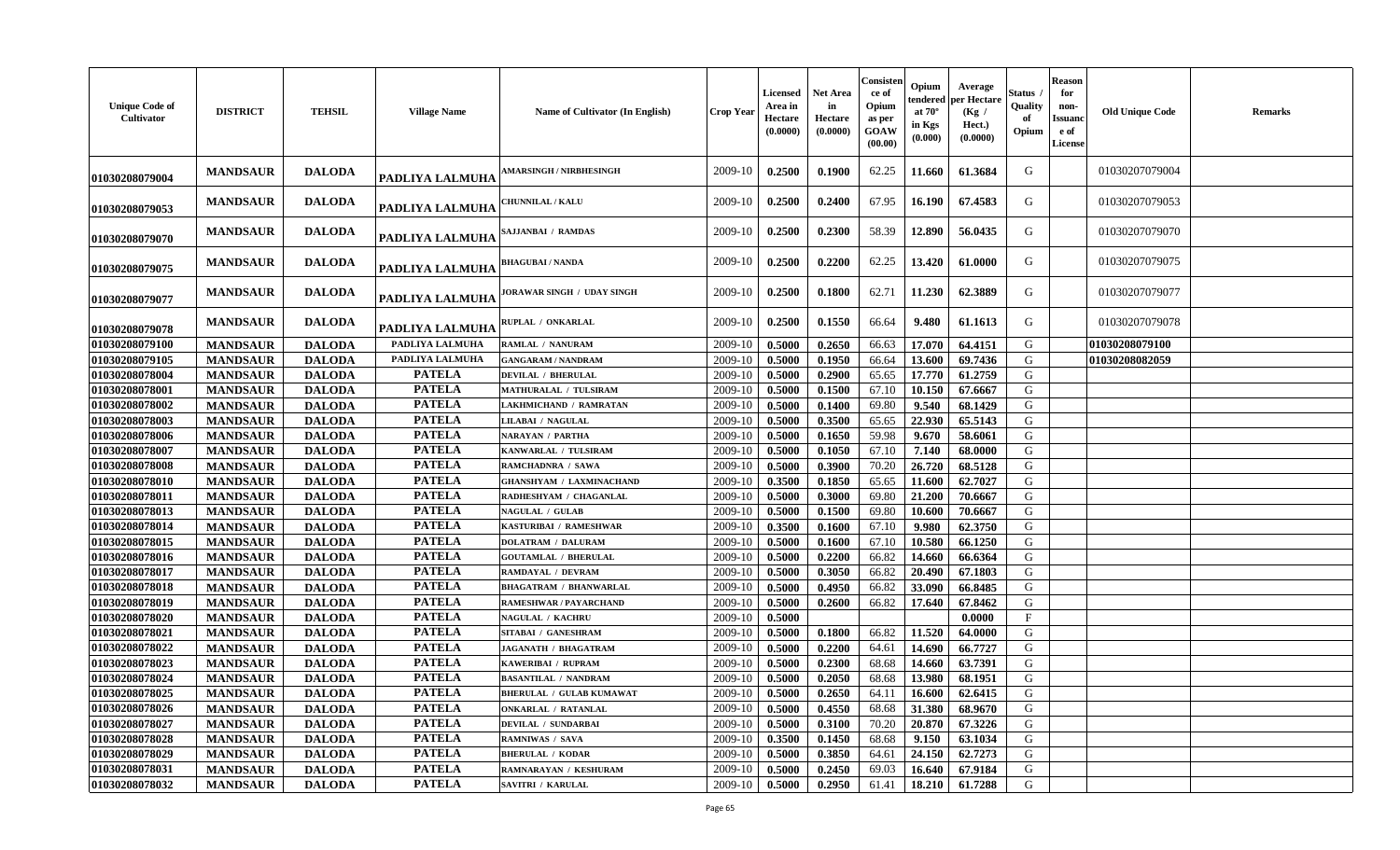| <b>Unique Code of</b><br>Cultivator | <b>DISTRICT</b> | <b>TEHSIL</b> | <b>Village Name</b> | <b>Name of Cultivator (In English)</b> | <b>Crop Year</b> | Licensed<br>Area in<br>Hectare<br>(0.0000) | <b>Net Area</b><br>in<br>Hectare<br>(0.0000) | Consister<br>ce of<br>Opium<br>as per<br>GOAW<br>(00.00) | Opium<br>endered<br>at $70^{\circ}$<br>in Kgs<br>(0.000) | Average<br>per Hectare<br>(Kg /<br>Hect.)<br>(0.0000) | Status<br>Quality<br>of<br>Opium | <b>Reason</b><br>for<br>non-<br><b>Issuanc</b><br>e of<br><b>License</b> | <b>Old Unique Code</b> | <b>Remarks</b>     |
|-------------------------------------|-----------------|---------------|---------------------|----------------------------------------|------------------|--------------------------------------------|----------------------------------------------|----------------------------------------------------------|----------------------------------------------------------|-------------------------------------------------------|----------------------------------|--------------------------------------------------------------------------|------------------------|--------------------|
| 01030208078033                      | <b>MANDSAUR</b> | <b>DALODA</b> | <b>PATELA</b>       | KHEMRAJ / RAMKISHAN                    | 2009-10          | 0.5000                                     | 0.2150                                       | 67.91                                                    | 14.910                                                   | 69.3488                                               | G                                |                                                                          |                        |                    |
| 01030208078034                      | <b>MANDSAUR</b> | <b>DALODA</b> | <b>PATELA</b>       | <b>BASANTILAL / KACHRU</b>             | 2009-10          | 0.5000                                     | 0.1950                                       | 69.38                                                    | 12.960                                                   | 66.4615                                               | G                                |                                                                          |                        |                    |
| 01030208078035                      | <b>MANDSAUR</b> | <b>DALODA</b> | <b>PATELA</b>       | <b>SURATRAM / GULAB</b>                | 2009-10          | 0.5000                                     | 0.3000                                       | 66.27                                                    | 19.900                                                   | 66.3333                                               | G                                |                                                                          |                        |                    |
| 01030208078036                      | <b>MANDSAUR</b> | <b>DALODA</b> | <b>PATELA</b>       | RAMESHWAR / BHERULAL PATIDAR           | 2009-10          | 0.5000                                     | 0.4900                                       | 66.27                                                    | 32.590                                                   | 66.5102                                               | G                                |                                                                          |                        |                    |
| 01030208078037                      | <b>MANDSAUR</b> | <b>DALODA</b> | <b>PATELA</b>       | <b>GANGABAI/VARDA</b>                  | 2009-10          | 0.5000                                     | 0.1650                                       | 69.03                                                    | 11.250                                                   | 68.1818                                               | G                                |                                                                          |                        |                    |
| 01030208078038                      | <b>MANDSAUR</b> | <b>DALODA</b> | <b>PATELA</b>       | <b>JAGDISH / BHANVARLAL</b>            | 2009-10          | 0.5000                                     | 0.1450                                       | 61.89                                                    | 8.740                                                    | 60.2759                                               | G                                |                                                                          |                        | <b>NAME CHANGE</b> |
| 01030208078039                      | <b>MANDSAUR</b> | <b>DALODA</b> | <b>PATELA</b>       | RAMESHCHANDRA / PARASRAM               | 2009-10          | 0.5000                                     | 0.2100                                       | 66.27                                                    | 13.110                                                   | 62.4286                                               | G                                |                                                                          |                        |                    |
| 01030208078040                      | <b>MANDSAUR</b> | <b>DALODA</b> | <b>PATELA</b>       | KHUDABAKSH / SULEMAN                   | 2009-10          | 0.5000                                     | 0.2650                                       | 65.22                                                    | 17.400                                                   | 65.6604                                               | G                                |                                                                          |                        |                    |
| 01030208078043                      | <b>MANDSAUR</b> | <b>DALODA</b> | <b>PATELA</b>       | MULCHAND / CHUNNILAL                   | 2009-10          | 0.5000                                     | 0.1400                                       | 66.27                                                    | 9.250                                                    | 66.0714                                               | G                                |                                                                          |                        |                    |
| 01030208078044                      | <b>MANDSAUR</b> | <b>DALODA</b> | <b>PATELA</b>       | MOHANLAL / RAMRATAN                    | 2009-10          | 0.5000                                     | 0.2250                                       | 71.64                                                    | 16.910                                                   | 75.1556                                               | G                                |                                                                          |                        |                    |
| 01030208078045                      | <b>MANDSAUR</b> | <b>DALODA</b> | <b>PATELA</b>       | HIRALAL / CHAMPALAL                    | 2009-10          | 0.5000                                     | 0.2350                                       | 69.38                                                    | 15.310                                                   | 65.1489                                               | G                                |                                                                          |                        |                    |
| 01030208078047                      | <b>MANDSAUR</b> | <b>DALODA</b> | <b>PATELA</b>       | PARWAT SINGH / BASANT SINGH            | 2009-10          | 0.5000                                     | 0.3050                                       | 66.73                                                    | 19.740                                                   | 64.7213                                               | G                                |                                                                          |                        |                    |
| 01030208078048                      | <b>MANDSAUR</b> | <b>DALODA</b> | <b>PATELA</b>       | <b>RUPARAM / RAMKISHAN</b>             | 2009-10          | 0.5000                                     | 0.4250                                       | 66.73                                                    | 28.720                                                   | 67.5765                                               | G                                |                                                                          |                        |                    |
| 01030208078049                      | <b>MANDSAUR</b> | <b>DALODA</b> | <b>PATELA</b>       | <b>MANGILAL / RATANLAL</b>             | 2009-10          | 0.5000                                     | 0.2400                                       | 66.73                                                    | 15.200                                                   | 63.3333                                               | G                                |                                                                          |                        |                    |
| 01030208078050                      | <b>MANDSAUR</b> | <b>DALODA</b> | <b>PATELA</b>       | PANNALAL / SHOBHARAM                   | 2009-10          | 0.5000                                     | 0.2850                                       | 72.46                                                    | 19.700                                                   | 69.1228                                               | G                                |                                                                          |                        |                    |
| 01030208078051                      | <b>MANDSAUR</b> | <b>DALODA</b> | <b>PATELA</b>       | <b>BHANWAR KUNWAR / RUP SINGH</b>      | 2009-10          | 0.3500                                     | 0.1500                                       | 69.38                                                    | 9.640                                                    | 64.2667                                               | G                                |                                                                          |                        |                    |
| 01030208078052                      | <b>MANDSAUR</b> | <b>DALODA</b> | <b>PATELA</b>       | SOHANBAI / NATHULAL                    | 2009-10          | 0.3500                                     | 0.2700                                       | 65.65                                                    | 17.070                                                   | 63.2222                                               | G                                |                                                                          |                        |                    |
| 01030208078053                      | <b>MANDSAUR</b> | <b>DALODA</b> | <b>PATELA</b>       | KARULAL / RANCHOD                      | 2009-10          | 0.5000                                     | 0.2400                                       | 66.73                                                    | 16.360                                                   | 68.1667                                               | G                                |                                                                          |                        |                    |
| 01030208078055                      | <b>MANDSAUR</b> | <b>DALODA</b> | <b>PATELA</b>       | KHUSHALIRAM / KESARLAL                 | 2009-10          | 0.5000                                     | 0.3400                                       | 66.73                                                    | 22,220                                                   | 65.3529                                               | G                                |                                                                          |                        |                    |
| 01030208078056                      | <b>MANDSAUR</b> | <b>DALODA</b> | <b>PATELA</b>       | KISHANLAL / TULSIRAM                   | 2009-10          | 0.5000                                     | 0.2500                                       | 69.38                                                    | 16.270                                                   | 65.0800                                               | G                                |                                                                          |                        |                    |
| 01030208078057                      | <b>MANDSAUR</b> | <b>DALODA</b> | <b>PATELA</b>       | <b>MOTILAL / SHANKARLAL</b>            | 2009-10          | 0.5000                                     | 0.4000                                       | 69.03                                                    | 26.510                                                   | 66.2750                                               | G                                |                                                                          |                        |                    |
| 01030208078061                      | <b>MANDSAUR</b> | <b>DALODA</b> | <b>PATELA</b>       | NIRBHAYRAM / RAMLAL                    | 2009-10          | 0.5000                                     | 0.2450                                       | 66.73                                                    | 15.600                                                   | 63.6735                                               | G                                |                                                                          |                        |                    |
| 01030208078064                      | <b>MANDSAUR</b> | <b>DALODA</b> | <b>PATELA</b>       | <b>DEUBAI/MAGNIRAM</b>                 | 2009-10          | 0.5000                                     | 0.3000                                       | 70.06                                                    | 20.430                                                   | 68.1000                                               | G                                |                                                                          |                        |                    |
| 01030208078065                      | <b>MANDSAUR</b> | <b>DALODA</b> | <b>PATELA</b>       | RAMCHANDRA / TULSIRAM                  | 2009-10          | 0.5000                                     | 0.1050                                       | 64.45                                                    | 6.890                                                    | 65.6190                                               | G                                |                                                                          |                        |                    |
| 01030208078066                      | <b>MANDSAUR</b> | <b>DALODA</b> | <b>PATELA</b>       | CHUNILAL / UMMEDRAM                    | 2009-10          | 0.3500                                     | 0.1200                                       | 63.61                                                    | 7.280                                                    | 60.6667                                               | G                                |                                                                          |                        |                    |
| 01030208078068                      | <b>MANDSAUR</b> | <b>DALODA</b> | <b>PATELA</b>       | <b>MATHURALAL / HARIRAM</b>            | 2009-10          | 0.5000                                     | 0.3050                                       | 64.31                                                    | 19.270                                                   | 63.1803                                               | G                                |                                                                          |                        |                    |
| 01030208078070                      | <b>MANDSAUR</b> | <b>DALODA</b> | <b>PATELA</b>       | PUNAMCHAND / NANURAM                   | 2009-10          | 0.3500                                     | 0.2850                                       | 69.68                                                    | 19.590                                                   | 68.7368                                               | G                                |                                                                          |                        |                    |
| 01030208078072                      | <b>MANDSAUR</b> | <b>DALODA</b> | <b>PATELA</b>       | RAMCHANDRAA / BAJERAM                  | 2009-10          | 0.5000                                     | 0.2750                                       | 67.79                                                    | 18.430                                                   | 67.0182                                               | G                                |                                                                          |                        |                    |
| 01030208078074                      | <b>MANDSAUR</b> | <b>DALODA</b> | <b>PATELA</b>       | SHIVNARAYAN / RAMRATAN                 | 2009-10          | 0.5000                                     | 0.1800                                       | 70.13                                                    | 12.640                                                   | 70.2222                                               | G                                |                                                                          |                        |                    |
| 01030208078075                      | <b>MANDSAUR</b> | <b>DALODA</b> | <b>PATELA</b>       | TULSIRAM / PARTHA                      | 2009-10          | 0.5000                                     | 0.1400                                       | 67.95                                                    | 9.510                                                    | 67.9286                                               | G                                |                                                                          |                        |                    |
| 01030208078078                      | <b>MANDSAUR</b> | <b>DALODA</b> | <b>PATELA</b>       | <b>RUPRAM / KESHURAM</b>               | 2009-10          | 0.3500                                     | 0.1950                                       | 67.95                                                    | 13.310                                                   | 68.2564                                               | ${\bf G}$                        |                                                                          |                        |                    |
| 01030208078081                      | <b>MANDSAUR</b> | <b>DALODA</b> | <b>PATELA</b>       | <b>JANIBAI / LALU</b>                  | 2009-10          | 0.5000                                     | 0.3050                                       | 64.31                                                    | 19.000                                                   | 62.2951                                               | G                                |                                                                          |                        |                    |
| 01030208078083                      | <b>MANDSAUR</b> | <b>DALODA</b> | <b>PATELA</b>       | <b>DALURAM / SUKHKHA</b>               | 2009-10          | 0.5000                                     | 0.1050                                       | 67.95                                                    | 7.000                                                    | 66.6667                                               | G                                |                                                                          |                        |                    |
| 01030208078085                      | <b>MANDSAUR</b> | <b>DALODA</b> | <b>PATELA</b>       | <b>RAMESHWAR / SURATRAM</b>            | 2009-10          | 0.5000                                     | 0.2000                                       | 65.61                                                    | 13.190                                                   | 65.9500                                               | G                                |                                                                          |                        |                    |
| 01030208078086                      | <b>MANDSAUR</b> | <b>DALODA</b> | <b>PATELA</b>       | <b>NAGULAL / BABRU</b>                 | 2009-10          | 0.5000                                     | 0.3500                                       | 67.95                                                    | 23.940                                                   | 68.4000                                               | G                                |                                                                          |                        |                    |
| 01030208078087                      | <b>MANDSAUR</b> | <b>DALODA</b> | <b>PATELA</b>       | <b>DEVBAI / SAVA</b>                   | 2009-10          | 0.3500                                     | 0.1350                                       | 70.13                                                    | 9.450                                                    | 70.0000                                               | G                                |                                                                          |                        |                    |
| 01030208078088                      | <b>MANDSAUR</b> | <b>DALODA</b> | <b>PATELA</b>       | DEVILAL / MANGILAL CHAMAR              | 2009-10          | 0.5000                                     | 0.2450                                       | 70.13                                                    | 16.840                                                   | 68.7347                                               | G                                |                                                                          |                        |                    |
| 01030208078089                      | <b>MANDSAUR</b> | <b>DALODA</b> | <b>PATELA</b>       | <b>BASANTILAL / NANDA TEL</b>          | 2009-10          | 0.5000                                     | 0.2500                                       | 66.67                                                    | 16.130                                                   | 64.5200                                               | G                                |                                                                          |                        |                    |
| 01030208078090                      | <b>MANDSAUR</b> | <b>DALODA</b> | <b>PATELA</b>       | <b>BALMUKUND / GOVINDRAM</b>           | 2009-10          | 0.3500                                     | 0.2200                                       | 64.31                                                    | 13.500                                                   | 61.3636                                               | G                                |                                                                          |                        |                    |
| 01030208078091                      | <b>MANDSAUR</b> | <b>DALODA</b> | <b>PATELA</b>       | <b>GORDHANLAL / DEUBAI</b>             | 2009-10          | 0.5000                                     | 0.2100                                       | 66.91                                                    | 14.300                                                   | 68.0952                                               | G                                |                                                                          |                        |                    |
| 01030208078092                      | <b>MANDSAUR</b> | <b>DALODA</b> | <b>PATELA</b>       | <b>GANGABAI / TULSIRAM</b>             | 2009-10          | 0.3500                                     | 0.1000                                       | 66.91                                                    | 6.620                                                    | 66.2000                                               | G                                |                                                                          |                        |                    |
| 01030208078093                      | <b>MANDSAUR</b> | <b>DALODA</b> | <b>PATELA</b>       | RAJ KUNWAR / JAGDISH                   | 2009-10          | 0.5000                                     | 0.1750                                       | 66.91                                                    | 11.510                                                   | 65.7714                                               | G                                |                                                                          |                        |                    |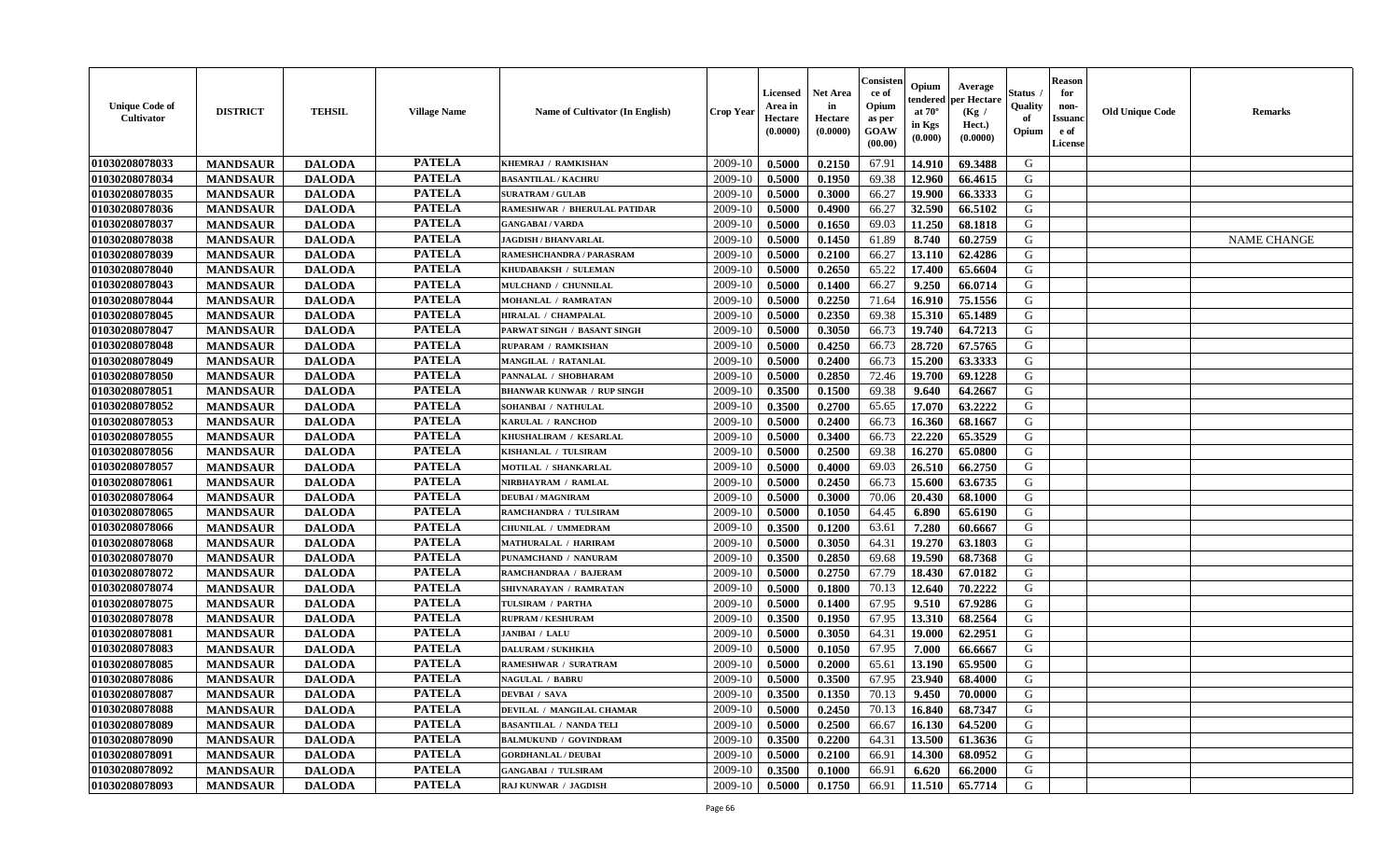| <b>Unique Code of</b><br><b>Cultivator</b> | <b>DISTRICT</b> | <b>TEHSIL</b> | <b>Village Name</b> | <b>Name of Cultivator (In English)</b> | <b>Crop Year</b> | Licensed<br>Area in<br>Hectare<br>(0.0000) | Net Area<br>in<br>Hectare<br>(0.0000) | Consister<br>ce of<br>Opium<br>as per<br>GOAW<br>(00.00) | Opium<br>endered<br>at $70^{\circ}$<br>in Kgs<br>$(\mathbf{0.000})$ | Average<br>per Hectare<br>(Kg /<br>Hect.)<br>(0.0000) | Status<br>Quality<br>of<br>Opium | <b>Reason</b><br>for<br>non-<br><b>Issuano</b><br>e of<br>License | <b>Old Unique Code</b> | <b>Remarks</b> |
|--------------------------------------------|-----------------|---------------|---------------------|----------------------------------------|------------------|--------------------------------------------|---------------------------------------|----------------------------------------------------------|---------------------------------------------------------------------|-------------------------------------------------------|----------------------------------|-------------------------------------------------------------------|------------------------|----------------|
| 01030208078094                             | <b>MANDSAUR</b> | <b>DALODA</b> | <b>PATELA</b>       | PRATHVIRAJ / DOULATRAM                 | 2009-10          | 0.5000                                     | 0.1450                                | 70.13                                                    | 10.150                                                              | 70.0000                                               | G                                |                                                                   |                        |                |
| 01030208078095                             | <b>MANDSAUR</b> | <b>DALODA</b> | <b>PATELA</b>       | LAXMINARAYAN / BABULAL                 | 2009-10          | 0.5000                                     | 0.3100                                | 63.84                                                    | 19.950                                                              | 64.3548                                               | G                                |                                                                   |                        |                |
| 01030208078096                             | <b>MANDSAUR</b> | <b>DALODA</b> | <b>PATELA</b>       | KANHAIYALAL / BHERULAL DHOBI           | 2009-10          | 0.5000                                     | 0.2850                                | 66.91                                                    | 18.740                                                              | 65.7544                                               | G                                |                                                                   |                        |                |
| 01030208078097                             | <b>MANDSAUR</b> | <b>DALODA</b> | <b>PATELA</b>       | <b>MANGILAL / KACHRU</b>               | 2009-10          | 0.5000                                     | 0.1800                                | 64.31                                                    | 12.120                                                              | 67.3333                                               | G                                |                                                                   |                        |                |
| 01030208078098                             | <b>MANDSAUR</b> | <b>DALODA</b> | <b>PATELA</b>       | <b>BHAGIRATH / KANWARLAL PATIDAR</b>   | 2009-10          | 0.2500                                     |                                       |                                                          |                                                                     | 0.0000                                                | $_{\rm F}$                       |                                                                   |                        |                |
| 01030208078099                             | <b>MANDSAUR</b> | <b>DALODA</b> | <b>PATELA</b>       | HAKIM / SULEMAN MANSURI                | 2009-10          | 0.5000                                     | 0.3000                                | 66.91                                                    | 20.200                                                              | 67.3333                                               | G                                |                                                                   |                        |                |
| 01030208078100                             | <b>MANDSAUR</b> | <b>DALODA</b> | <b>PATELA</b>       | <b>CHUNILAL / BAGDIRAM PATIDAR</b>     | 2009-10          | 0.5000                                     | 0.1550                                | 66.03                                                    | 9.830                                                               | 63.4194                                               | G                                |                                                                   |                        |                |
| 01030208078101                             | <b>MANDSAUR</b> | <b>DALODA</b> | <b>PATELA</b>       | <b>RUKMANBAI/MAGNIRAM</b>              | 2009-10          | 0.5000                                     | 0.2400                                | 68.68                                                    | 16.170                                                              | 67.3750                                               | G                                |                                                                   |                        |                |
| 01030208078102                             | <b>MANDSAUR</b> | <b>DALODA</b> | <b>PATELA</b>       | <b>JAGANATH / KASTURA BHIL</b>         | 2009-10          | 0.5000                                     | 0.2550                                | 69.80                                                    | 17.770                                                              | 69.6863                                               | G                                |                                                                   |                        |                |
| 01030208078103                             | <b>MANDSAUR</b> | <b>DALODA</b> | <b>PATELA</b>       | <b>HABIB / HUSSAIN MANSURI</b>         | 2009-10          | 0.5000                                     | 0.1600                                | 69.80                                                    | 11.130                                                              | 69.5625                                               | G                                |                                                                   |                        |                |
| 01030208078104                             | <b>MANDSAUR</b> | <b>DALODA</b> | <b>PATELA</b>       | UDAYLAL / LACHIRAM GAYARI              | 2009-10          | 0.5000                                     |                                       |                                                          |                                                                     | 0.0000                                                | $\mathbf F$                      |                                                                   |                        |                |
| 01030208078105                             | <b>MANDSAUR</b> | <b>DALODA</b> | <b>PATELA</b>       | <b>MUNNIBAI/UMASHANKAR</b>             | 2009-10          | 0.5000                                     | 0.2000                                | 68.97                                                    | 13.280                                                              | 66.4000                                               | - 1                              | 02                                                                |                        |                |
| 01030208078106                             | <b>MANDSAUR</b> | <b>DALODA</b> | <b>PATELA</b>       | KISHANLAL / BAJERAM KUMAWAT            | 2009-10          | 0.5000                                     | 0.1400                                | 68.35                                                    | 9.350                                                               | 66.7857                                               | G                                |                                                                   |                        |                |
| 01030208078107                             | <b>MANDSAUR</b> | <b>DALODA</b> | <b>PATELA</b>       | AYODHAYABAI / TEKCHAND KUMAR           | 2009-10          | 0.3500                                     | 0.1700                                | 65.02                                                    | 10.160                                                              | 59.7647                                               | G                                |                                                                   |                        |                |
| 01030208078108                             | <b>MANDSAUR</b> | <b>DALODA</b> | <b>PATELA</b>       | RAMCHANDRAA / DOULATRAM                | 2009-10          | 0.5000                                     | 0.1900                                | 68.35                                                    | 13.350                                                              | 70.2632                                               | G                                |                                                                   |                        |                |
| 01030208078110                             | <b>MANDSAUR</b> | <b>DALODA</b> | <b>PATELA</b>       | <b>MADAN SINGH / RUP SINGH</b>         | 2009-10          | 0.3500                                     | 0.0600                                | 72.22                                                    | 4.400                                                               | 73.3333                                               | G                                |                                                                   |                        |                |
| 01030208078111                             | <b>MANDSAUR</b> | <b>DALODA</b> | <b>PATELA</b>       | <b>BABULAL / KISHANLAL PATIDAR</b>     | 2009-10          | 0.2500                                     | 0.1950                                | 70.90                                                    | 13.280                                                              | 68.1026                                               | G                                |                                                                   |                        |                |
| 01030208078112                             | <b>MANDSAUR</b> | <b>DALODA</b> | <b>PATELA</b>       | KANHAIYALAL / BHERULAL KUMAWAT         | 2009-10          | 0.5000                                     | 0.4250                                | 68.70                                                    | 27.770                                                              | 65.3412                                               | G                                |                                                                   |                        |                |
| 01030208078113                             | <b>MANDSAUR</b> | <b>DALODA</b> | <b>PATELA</b>       | <b>RAMESHWAR / BHERULAL</b>            | 2009-10          | 0.5000                                     | 0.2450                                | 69.68                                                    | 16.690                                                              | 68.1224                                               | G                                |                                                                   |                        |                |
| 01030208078114                             | <b>MANDSAUR</b> | <b>DALODA</b> | <b>PATELA</b>       | <b>RAMRATAN / RAMLAL SUTHAR</b>        | 2009-10          | 0.2500                                     | 0.1150                                | 69.68                                                    | 7.320                                                               | 63.6522                                               | G                                |                                                                   |                        |                |
| 01030208078115                             | <b>MANDSAUR</b> | <b>DALODA</b> | <b>PATELA</b>       | <b>BHAGIRATH / RAMCHANDAR</b>          | 2009-10          | 0.5000                                     | 0.2000                                | 65.02                                                    | 12.470                                                              | 62.3500                                               | G                                |                                                                   |                        |                |
| 01030208078116                             | <b>MANDSAUR</b> | <b>DALODA</b> | <b>PATELA</b>       | SHIVLAL / KISHANLAL                    | 2009-10          | 0.2500                                     | 0.1000                                | 64.45                                                    | 6.210                                                               | 62.1000                                               | G                                |                                                                   |                        |                |
| 01030208078117                             | <b>MANDSAUR</b> | <b>DALODA</b> | <b>PATELA</b>       | <b>BHANWARLAL / KACHRU NAI</b>         | 2009-10          | 0.5000                                     | 0.2100                                | 68.35                                                    | 13.560                                                              | 64.5714                                               | G                                |                                                                   |                        |                |
| 01030208078119                             | <b>MANDSAUR</b> | <b>DALODA</b> | <b>PATELA</b>       | <b>RUPRAM / NANDA</b>                  | 2009-10          | 0.3500                                     | 0.2550                                | 65.02                                                    | 16.350                                                              | 64.1176                                               | G                                |                                                                   |                        |                |
| 01030208078122                             | <b>MANDSAUR</b> | <b>DALODA</b> | <b>PATELA</b>       | <b>BHAGATRAM / GORDHANLAL</b>          | 2009-10          | 0.5000                                     | 0.1550                                | 67.21                                                    | 10.220                                                              | 65.9355                                               | G                                |                                                                   |                        |                |
| 01030208078123                             | <b>MANDSAUR</b> | <b>DALODA</b> | <b>PATELA</b>       | <b>GANGABAI / KANWARLAL</b>            | 2009-10          | 0.5000                                     | 0.2050                                | 67.79                                                    | 13.420                                                              | 65.4634                                               | G                                |                                                                   |                        |                |
| 01030208078124                             | <b>MANDSAUR</b> | <b>DALODA</b> | <b>PATELA</b>       | DEVILAL / MANGILAL PATIDAR             | 2009-10          | 0.5000                                     | 0.2100                                | 65.02                                                    | 13.570                                                              | 64.6190                                               | G                                |                                                                   |                        |                |
| 01030208078125                             | <b>MANDSAUR</b> | <b>DALODA</b> | <b>PATELA</b>       | RAMNARAYAN / SUKHA                     | 2009-10          | 0.5000                                     | 0.1500                                | 65.02                                                    | 9.620                                                               | 64.1333                                               | G                                |                                                                   |                        |                |
| 01030208078127                             | <b>MANDSAUR</b> | <b>DALODA</b> | <b>PATELA</b>       | KALABAI / SHIVNARAYAN                  | 2009-10          | 0.5000                                     | 0.1400                                | 69.68                                                    | 9.860                                                               | 70.4286                                               | G                                |                                                                   |                        |                |
| 01030208078129                             | <b>MANDSAUR</b> | <b>DALODA</b> | <b>PATELA</b>       | KANCHANBAI / CHIMANLAL                 | 2009-10          | 0.5000                                     | 0.4700                                | 68.70                                                    | 31.420                                                              | 66.8511                                               | G                                |                                                                   |                        |                |
| 01030208078121                             | <b>MANDSAUR</b> | <b>DALODA</b> | <b>PATELA</b>       | SUNDARLAL / MATHURALAL                 | 2009-10          | 0.5000                                     | 0.2050                                | 64.45                                                    | 12.480                                                              | 60.8780                                               | G                                |                                                                   |                        |                |
| 01030208078059                             | <b>MANDSAUR</b> | <b>DALODA</b> | <b>PATELA</b>       | MADHOLAL / NANURAM                     | 2009-10          | 0.5000                                     | 0.1200                                | 67.79                                                    | 8.130                                                               | 67.7500                                               | G                                |                                                                   |                        |                |
| 01030208078084                             | <b>MANDSAUR</b> | <b>DALODA</b> | <b>PATELA</b>       | <b>DULESINGH / NATHUSINGH</b>          | 2009-10          | 0.5000                                     | 0.1950                                | 67.79                                                    | 13.070                                                              | 67.0256                                               | G                                |                                                                   |                        |                |
| 01030208078132                             | <b>MANDSAUR</b> | <b>DALODA</b> | <b>PATELA</b>       | <b>BALMUKUND / CHUNNILAL</b>           | 2009-10          | 0.5000                                     | 0.1500                                | 69.68                                                    | 10.380                                                              | 69.2000                                               | G                                |                                                                   |                        |                |
| 01030208078041                             | <b>MANDSAUR</b> | <b>DALODA</b> | <b>PATELA</b>       | <b>MANGILAL / SHOBHARAM</b>            | 2009-10          | 0.5000                                     | 0.3100                                | 70.66                                                    | 19.610                                                              | 63.2581                                               | G                                |                                                                   |                        |                |
| 01030208078135                             | <b>MANDSAUR</b> | <b>DALODA</b> | <b>PATELA</b>       | <b>DEVILAL / BASANTILAL</b>            | 2009-10   0.5000 |                                            | 0.4850                                | 64.45                                                    |                                                                     | $ 31.080 $ 64.0825                                    | G                                |                                                                   |                        |                |
| 01030208078136                             | <b>MANDSAUR</b> | <b>DALODA</b> | <b>PATELA</b>       | <b>HARIVALLABH / BALARAM</b>           | 2009-10          | 0.5000                                     | 0.1600                                | 67.79                                                    | 10.290                                                              | 64.3125                                               | G                                |                                                                   |                        |                |
| 01030208078138                             | <b>MANDSAUR</b> | <b>DALODA</b> | <b>PATELA</b>       | <b>HIRALAL / KALURAM</b>               | 2009-10          | 0.5000                                     | 0.1550                                | 64.45                                                    | 10.030                                                              | 64.7097                                               | G                                |                                                                   |                        |                |
| 01030208080016                             | <b>MANDSAUR</b> | <b>DALODA</b> | PIPLIYA MUJHAWER    | <b>GANESHRAM / GULAB</b>               | 2009-10          | 0.5000                                     | 0.1000                                | 67.06                                                    | 7.010                                                               | 70.1000                                               | G                                |                                                                   |                        |                |
| 01030208080004                             | <b>MANDSAUR</b> | <b>DALODA</b> | PIPLIYA MUJHAWER    | <b>CHAINSINGH / VAKTAWARSINGH</b>      | 2009-10          | 0.5000                                     |                                       |                                                          |                                                                     | 0.0000                                                | $\mathbf{F}$                     |                                                                   |                        |                |
| 01030208080008                             | <b>MANDSAUR</b> | <b>DALODA</b> | PIPLIYA MUJHAWER    | PRABHULAL / BABRU                      | 2009-10          | 0.5000                                     | 0.1800                                | 64.95                                                    | 11.830                                                              | 65.7222                                               | G                                |                                                                   |                        |                |
| 01030208080012                             | <b>MANDSAUR</b> | <b>DALODA</b> | PIPLIYA MUJHAWER    | PREMKUNWAR / ONKARLAL                  | 2009-10          | 0.5000                                     | 0.2400                                | 62.58                                                    | 14.880                                                              | 62.0000                                               | G                                |                                                                   |                        |                |
|                                            |                 |               |                     |                                        |                  |                                            |                                       |                                                          |                                                                     |                                                       |                                  |                                                                   |                        |                |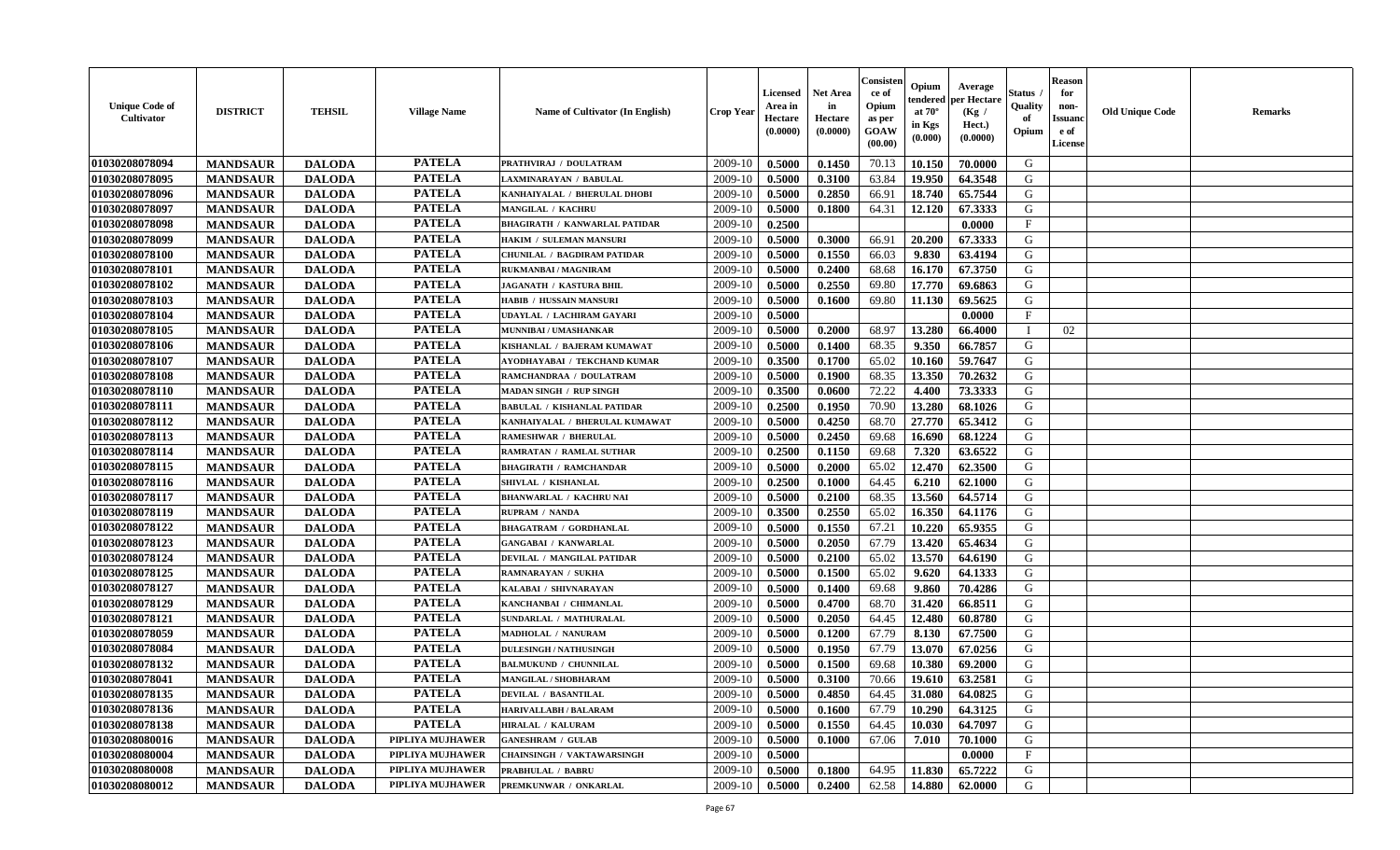| <b>Unique Code of</b><br><b>Cultivator</b> | <b>DISTRICT</b> | <b>TEHSIL</b> | <b>Village Name</b> | Name of Cultivator (In English)   | <b>Crop Year</b> | Licensed<br>Area in<br>Hectare<br>(0.0000) | <b>Net Area</b><br>in<br>Hectare<br>(0.0000) | Consisteı<br>ce of<br>Opium<br>as per<br>GOAW<br>(00.00) | Opium<br>endered<br>at $70^\circ$<br>in Kgs<br>(0.000) | Average<br>per Hectare<br>(Kg /<br>Hect.)<br>(0.0000) | Status<br>Quality<br>of<br>Opium | <b>Reason</b><br>for<br>non-<br><b>Issuand</b><br>e of<br>License | <b>Old Unique Code</b> | <b>Remarks</b>     |
|--------------------------------------------|-----------------|---------------|---------------------|-----------------------------------|------------------|--------------------------------------------|----------------------------------------------|----------------------------------------------------------|--------------------------------------------------------|-------------------------------------------------------|----------------------------------|-------------------------------------------------------------------|------------------------|--------------------|
| 01030208080015                             | <b>MANDSAUR</b> | <b>DALODA</b> | PIPLIYA MUJHAWER    | KAILASH / SHAVRAM                 | 2009-10          | 0.5000                                     | 0.2300                                       | 69.43                                                    | 13.900                                                 | 60.4348                                               | G                                |                                                                   |                        |                    |
| 01030208080023                             | <b>MANDSAUR</b> | <b>DALODA</b> | PIPLIYA MUJHAWER    | <b>BHERULAL / DHURA</b>           | 2009-10          | 0.3500                                     |                                              |                                                          |                                                        | 0.0000                                                | $\mathbf{F}$                     |                                                                   |                        | <b>NAME CHANGE</b> |
| 01030208080025                             | <b>MANDSAUR</b> | <b>DALODA</b> | PIPLIYA MUJHAWER    | MOD SINGH / KHUMAN SINGH          | 2009-10          | 0.5000                                     |                                              |                                                          |                                                        | 0.0000                                                | F                                |                                                                   |                        |                    |
| 01030208080032                             | <b>MANDSAUR</b> | <b>DALODA</b> | PIPLIYA MUJHAWER    | <b>CHUNNILAL / BABRU</b>          | 2009-10          | 0.5000                                     |                                              |                                                          |                                                        | 0.0000                                                | $\mathbf{F}$                     |                                                                   |                        |                    |
| 01030208080033                             | <b>MANDSAUR</b> | <b>DALODA</b> | PIPLIYA MUJHAWER    | MOHAN SINGH / LAL SINGH           | 2009-10          | 0.5000                                     |                                              |                                                          |                                                        | 0.0000                                                | $_{\rm F}$                       |                                                                   |                        |                    |
| 01030208080013                             | <b>MANDSAUR</b> | <b>DALODA</b> | PIPLIYA MUJHAWER    | SHARIF MOHAMMAD / SAID MOHAMMAD   | 2009-10          | 0.3500                                     |                                              |                                                          |                                                        | 0.0000                                                | $\mathbf{F}$                     |                                                                   |                        |                    |
| 01030208080038                             | <b>MANDSAUR</b> | <b>DALODA</b> | PIPLIYA MUJHAWER    | NAGULAL / CHUNILAL                | 2009-10          | 0.5000                                     | 0.1950                                       | 64.95                                                    | 12.180                                                 | 62.4615                                               | G                                |                                                                   |                        |                    |
| 01030208080028                             | <b>MANDSAUR</b> | <b>DALODA</b> | PIPLIYA MUJHAWER    | HUKUM SINGH / CHIMAN SINGH        | 2009-10          | 0.3500                                     | 0.1450                                       | 60.77                                                    | 8.140                                                  | 56.1379                                               | G                                |                                                                   |                        |                    |
| 01030208080001                             | <b>MANDSAUR</b> | <b>DALODA</b> | PIPLIYA MUJHAWER    | <b>CHAGANLAL / BAGDIRAM</b>       | 2009-10          | 0.2500                                     |                                              |                                                          |                                                        | 0.0000                                                | $_{\rm F}$                       |                                                                   | 01030207080001         |                    |
| 01030208080006                             | <b>MANDSAUR</b> | <b>DALODA</b> | PIPLIYA MUJHAWER    | <b>BHERULAL / DEVRAM</b>          | 2009-10          | 0.2500                                     | 0.1900                                       | 61.25                                                    | 11.830                                                 | 62.2632                                               | G                                |                                                                   | 01030207080006         |                    |
| 01030208080018                             | <b>MANDSAUR</b> | <b>DALODA</b> | PIPLIYA MUJHAWER    | KANCHANBAI / RUPA                 | 2009-10          | 0.2500                                     | 0.1800                                       | 64.95                                                    | 11.750                                                 | 65.2778                                               | $\mathbf G$                      |                                                                   | 01030207080018         |                    |
| 01030208080039                             | <b>MANDSAUR</b> | <b>DALODA</b> | PIPLIYA MUJHAWER    | <b>DEVRAM / RAJARAM</b>           | 2009-10          | 0.5000                                     | 0.2250                                       | 60.77                                                    | 12.210                                                 | 54.2667                                               | G                                | 04                                                                | 01030207038002         |                    |
| 01030208080014                             | <b>MANDSAUR</b> | <b>DALODA</b> | PIPLIYA MUJHAWER    | RAFIK MOHAMMAD / SHARIF MOHAMMAD  | 2009-10          | 0.2500                                     |                                              |                                                          |                                                        | 0.0000                                                | F                                |                                                                   | 01030207080014         |                    |
| 01030208081019                             | <b>MANDSAUR</b> | <b>DALODA</b> | <b>RAKODA</b>       | KANHAIYALAL / RAMNARAYAN          | 2009-10          | 0.5000                                     | 0.1500                                       | 66.82                                                    | 9.410                                                  | 62.7333                                               | G                                |                                                                   |                        |                    |
| 01030208081082                             | <b>MANDSAUR</b> | <b>DALODA</b> | <b>RAKODA</b>       | <b>ONKARLAL / BHERULAL</b>        | 2009-10          | 0.5000                                     | 0.2000                                       | 63.60                                                    | 13.010                                                 | 65.0500                                               | G                                |                                                                   |                        |                    |
| 01030208081001                             | <b>MANDSAUR</b> | <b>DALODA</b> | <b>RAKODA</b>       | AMBALAL / KANWARLAL               | 2009-10          | 0.5000                                     | 0.2400                                       | 67.46                                                    | 15.640                                                 | 65.1667                                               | T                                | 02                                                                |                        |                    |
| 01030208081002                             | <b>MANDSAUR</b> | <b>DALODA</b> | <b>RAKODA</b>       | <b>BALMUKUND / BALARAM</b>        | 2009-10          | 0.5000                                     | 0.1950                                       | 63.37                                                    | 12.460                                                 | 63.8974                                               | G                                |                                                                   |                        |                    |
| 01030208081003                             | <b>MANDSAUR</b> | <b>DALODA</b> | <b>RAKODA</b>       | <b>BHUWANILAL / DEVILAL</b>       | 2009-10          | 0.5000                                     | 0.1500                                       | 66.29                                                    | 9.950                                                  | 66.3333                                               | G                                |                                                                   |                        |                    |
| 01030208081006                             | <b>MANDSAUR</b> | <b>DALODA</b> | <b>RAKODA</b>       | <b>JAGANNATH / MANNALAL</b>       | 2009-10          | 0.3500                                     | 0.1850                                       | 59.77                                                    | 11.310                                                 | 61.1351                                               | G                                |                                                                   |                        |                    |
| 01030208081007                             | <b>MANDSAUR</b> | <b>DALODA</b> | <b>RAKODA</b>       | VARDICHAND / BHAGIRATH            | 2009-10          | 0.5000                                     | 0.4100                                       | 62.08                                                    | 24.260                                                 | 59.1707                                               | G                                |                                                                   |                        |                    |
| 01030208081008                             | <b>MANDSAUR</b> | <b>DALODA</b> | <b>RAKODA</b>       | RAMCHANDRAA / BALARAM             | 2009-10          | 0.5000                                     | 0.1400                                       | 66.29                                                    | 9.270                                                  | 66.2143                                               | G                                |                                                                   |                        |                    |
| 01030208081009                             | <b>MANDSAUR</b> | <b>DALODA</b> | <b>RAKODA</b>       | JAGDISH / KHUSHALILAL             | 2009-10          | 0.5000                                     | 0.3550                                       | 64.14                                                    | 23.040                                                 | 64.9014                                               | G                                |                                                                   |                        |                    |
| 01030208081011                             | <b>MANDSAUR</b> | <b>DALODA</b> | <b>RAKODA</b>       | <b>BABULAL / BALARAM</b>          | 2009-10          | 0.5000                                     | 0.3450                                       | 64.74                                                    | 21.340                                                 | 61.8551                                               | G                                |                                                                   |                        |                    |
| 01030208081012                             | <b>MANDSAUR</b> | <b>DALODA</b> | <b>RAKODA</b>       | KRISHNABAI / LAXMINARAYAN         | 2009-10          | 0.5000                                     | 0.2550                                       | 61.98                                                    | 15.700                                                 | 61.5686                                               | G                                |                                                                   |                        |                    |
| 01030208081015                             | <b>MANDSAUR</b> | <b>DALODA</b> | <b>RAKODA</b>       | <b>GUNWANT KUMAR / RADHESHYAM</b> | 2009-10          | 0.5000                                     | 0.2600                                       | 64.74                                                    | 16.440                                                 | 63.2308                                               | G                                |                                                                   |                        |                    |
| 01030208081016                             | <b>MANDSAUR</b> | <b>DALODA</b> | <b>RAKODA</b>       | KANHAIYALAL / DEVILAL             | 2009-10          | 0.5000                                     | 0.2450                                       | 66.29                                                    | 16.300                                                 | 66.5306                                               | G                                |                                                                   |                        |                    |
| 01030208081018                             | <b>MANDSAUR</b> | <b>DALODA</b> | <b>RAKODA</b>       | RAJESH / JAWHARLAL                | 2009-10          | 0.5000                                     | 0.2050                                       | 66.29                                                    | 11.880                                                 | 57.9512                                               | G                                |                                                                   |                        |                    |
| 01030208081022                             | <b>MANDSAUR</b> | <b>DALODA</b> | <b>RAKODA</b>       | RAMLAL / SURATRAM                 | 2009-10          | 0.3500                                     | 0.1900                                       | 66.29                                                    | 12.290                                                 | 64.6842                                               | G                                |                                                                   |                        |                    |
| 01030208081023                             | <b>MANDSAUR</b> | <b>DALODA</b> | <b>RAKODA</b>       | PARWATIBAI / AMBARAM              | 2009-10          | 0.5000                                     | 0.2000                                       | 64.74                                                    | 13.200                                                 | 66.0000                                               | G                                |                                                                   |                        |                    |
| 01030208081025                             | <b>MANDSAUR</b> | <b>DALODA</b> | <b>RAKODA</b>       | RAM KUNWARBAI / CHAMPALAL         | 2009-10          | 0.5000                                     | 0.3100                                       | 64.74                                                    | 19.660                                                 | 63.4194                                               | G                                |                                                                   |                        |                    |
| 01030208081026                             | <b>MANDSAUR</b> | <b>DALODA</b> | <b>RAKODA</b>       | <b>RATANLAL / BHERULAL</b>        | 2009-10          | 0.5000                                     | 0.2000                                       | 68.79                                                    | 13.930                                                 | 69.6500                                               | ${\bf G}$                        |                                                                   |                        |                    |
| 01030208081027                             | <b>MANDSAUR</b> | <b>DALODA</b> | <b>RAKODA</b>       | <b>MULCHANDRA / RUPA</b>          | 2009-10          | 0.5000                                     | 0.2100                                       | 67.43                                                    | 14.400                                                 | 68.5714                                               | G                                |                                                                   |                        |                    |
| 01030208081029                             | <b>MANDSAUR</b> | <b>DALODA</b> | <b>RAKODA</b>       | <b>BALARAM / CHATURBHUJ</b>       | 2009-10          | 0.3500                                     | 0.1450                                       | 63.37                                                    | 9.060                                                  | 62.4828                                               | G                                |                                                                   |                        |                    |
| 01030208081032                             | <b>MANDSAUR</b> | <b>DALODA</b> | <b>RAKODA</b>       | <b>BASANTILAL / RATANLAL</b>      | 2009-10          | 0.5000                                     | 0.2050                                       | 67.69                                                    | 13.160                                                 | 64.1951                                               | G                                |                                                                   |                        |                    |
| 01030208081034                             | <b>MANDSAUR</b> | <b>DALODA</b> | <b>RAKODA</b>       | <b>BANSHILAL / RAJARAM</b>        | 2009-10          | 0.5000                                     | 0.2400                                       | 63.37                                                    | 15.310                                                 | 63.7917                                               | G                                |                                                                   |                        |                    |
| 01030208081035                             | <b>MANDSAUR</b> | <b>DALODA</b> | <b>RAKODA</b>       | <b>BALU / GOPAL</b>               | 2009-10          | 0.5000                                     | 0.2150                                       | 67.69                                                    | 14.870                                                 | 69.1628                                               | G                                |                                                                   |                        |                    |
| 01030208081036                             | <b>MANDSAUR</b> | <b>DALODA</b> | <b>RAKODA</b>       | <b>RATANLAL / TULSIRAM</b>        | 2009-10          | 0.5000                                     | 0.1900                                       | 67.69                                                    | 12.950                                                 | 68.1579                                               | G                                |                                                                   |                        | <b>NAME CHANGE</b> |
| 01030208081037                             | <b>MANDSAUR</b> | <b>DALODA</b> | <b>RAKODA</b>       | <b>RAMRATAN / BALU</b>            | 2009-10          | 0.3500                                     | 0.3500                                       | 63.37                                                    | 22.240                                                 | 63.5429                                               | G                                |                                                                   |                        |                    |
| 01030208081038                             | <b>MANDSAUR</b> | <b>DALODA</b> | <b>RAKODA</b>       | <b>BASANTILAL / CHUNNILAL</b>     | 2009-10          | 0.5000                                     | 0.2000                                       | 67.43                                                    | 13.300                                                 | 66.5000                                               | G                                |                                                                   |                        |                    |
| 01030208081039                             | <b>MANDSAUR</b> | <b>DALODA</b> | <b>RAKODA</b>       | <b>BALARAM / RUPRAM</b>           | 2009-10          | 0.5000                                     | 0.2900                                       | 67.43                                                    | 17.580                                                 | 60.6207                                               | G                                |                                                                   |                        |                    |
| 01030208081040                             | <b>MANDSAUR</b> | <b>DALODA</b> | <b>RAKODA</b>       | <b>LACHIRAM / DHANNA</b>          | 2009-10          | 0.5000                                     | 0.2700                                       | 64.14                                                    | 17.020                                                 | 63.0370                                               | G                                |                                                                   |                        |                    |
| 01030208081041                             | <b>MANDSAUR</b> | <b>DALODA</b> | <b>RAKODA</b>       | <b>BHERULAL / BHANWARLAL</b>      | 2009-10          | 0.5000                                     | 0.1950                                       | 67.90                                                    | 13.220                                                 | 67.7949                                               | G                                |                                                                   |                        |                    |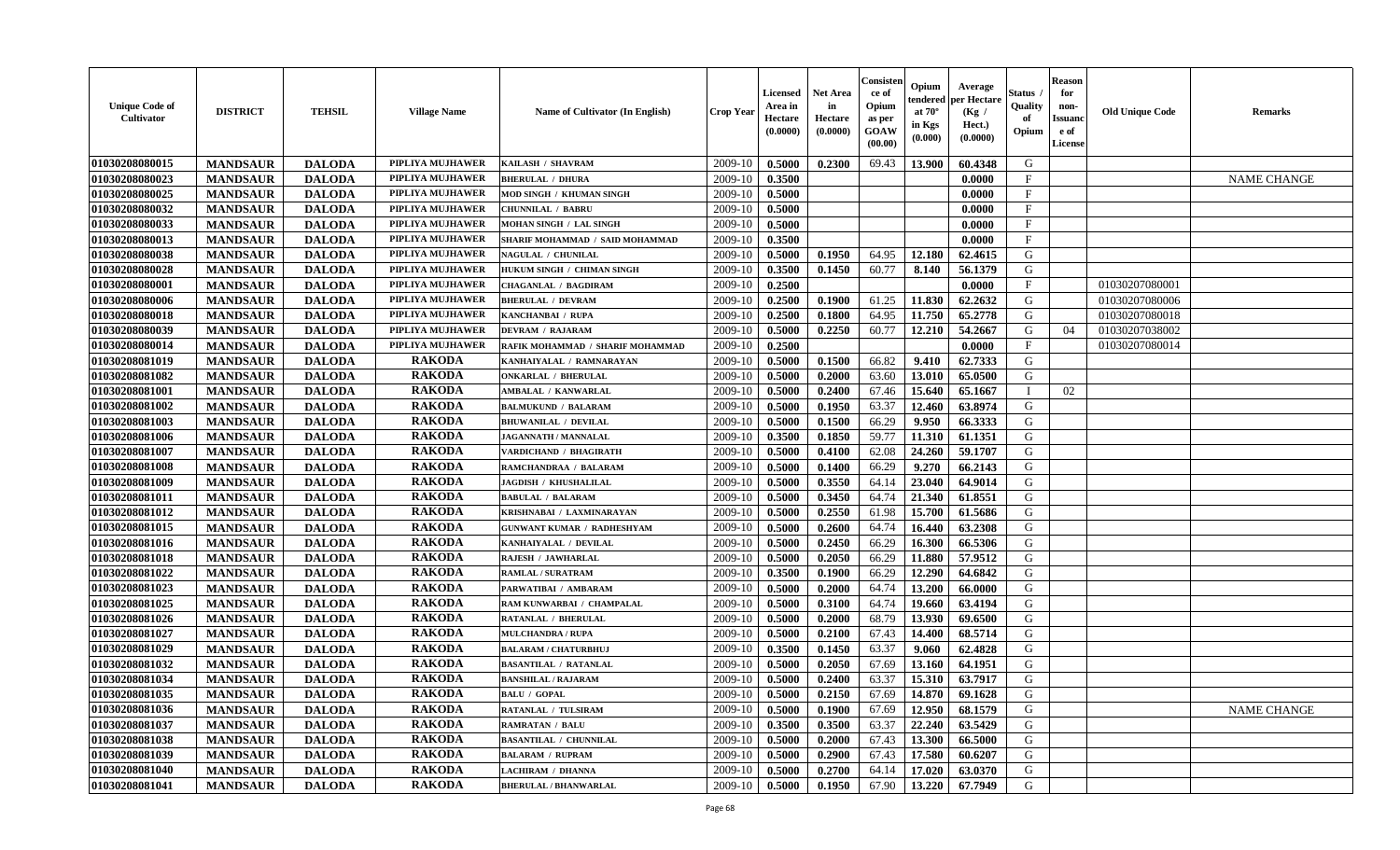| <b>Unique Code of</b><br>Cultivator | <b>DISTRICT</b> | <b>TEHSIL</b> | <b>Village Name</b> | Name of Cultivator (In English) | <b>Crop Year</b> | <b>Licensed</b><br>Area in<br>Hectare<br>(0.0000) | Net Area<br>in<br>Hectare<br>(0.0000) | Consister<br>ce of<br>Opium<br>as per<br>GOAW<br>(00.00) | Opium<br>endered<br>at $70^\circ$<br>in Kgs<br>(0.000) | Average<br>per Hectare<br>(Kg /<br>Hect.)<br>(0.0000) | Status<br>Quality<br>of<br>Opium | <b>Reason</b><br>for<br>non-<br><b>Issuand</b><br>e of<br>License | <b>Old Unique Code</b> | Remarks            |
|-------------------------------------|-----------------|---------------|---------------------|---------------------------------|------------------|---------------------------------------------------|---------------------------------------|----------------------------------------------------------|--------------------------------------------------------|-------------------------------------------------------|----------------------------------|-------------------------------------------------------------------|------------------------|--------------------|
| 01030208081042                      | <b>MANDSAUR</b> | <b>DALODA</b> | <b>RAKODA</b>       | SAMANDARBAI / BAPULAL           | 2009-10          | 0.5000                                            | 0.1050                                | 67.90                                                    | 6.810                                                  | 64.8571                                               | G                                |                                                                   |                        |                    |
| 01030208081043                      | <b>MANDSAUR</b> | <b>DALODA</b> | <b>RAKODA</b>       | <b>DINESH / DHURILAL</b>        | 2009-10          | 0.5000                                            | 0.1200                                | 68.79                                                    | 7.930                                                  | 66.0833                                               | G                                |                                                                   |                        |                    |
| 01030208081044                      | <b>MANDSAUR</b> | <b>DALODA</b> | <b>RAKODA</b>       | RAMKUNWAR / HAJARILAL           | 2009-10          | 0.5000                                            | 0.1950                                | 67.43                                                    | 13.320                                                 | 68.3077                                               | G                                |                                                                   |                        |                    |
| 01030208081045                      | <b>MANDSAUR</b> | <b>DALODA</b> | <b>RAKODA</b>       | KANHAIYALAL / BHANWARLAL        | 2009-10          | 0.5000                                            | 0.3300                                | 64.14                                                    | 21.490                                                 | 65.1212                                               | G                                |                                                                   |                        |                    |
| 01030208081050                      | <b>MANDSAUR</b> | <b>DALODA</b> | <b>RAKODA</b>       | NATHULAL / RATANLAL             | 2009-10          | 0.5000                                            | 0.3600                                | 68.24                                                    | 24.810                                                 | 68.9167                                               | G                                |                                                                   |                        |                    |
| 01030208081051                      | <b>MANDSAUR</b> | <b>DALODA</b> | <b>RAKODA</b>       | <b>DEVILAL / PUNAMCHAND</b>     | 2009-10          | 0.5000                                            | 0.2050                                | 68.24                                                    | 13.530                                                 | 66.0000                                               | G                                |                                                                   |                        |                    |
| 01030208081053                      | <b>MANDSAUR</b> | <b>DALODA</b> | <b>RAKODA</b>       | <b>BHAGATRAM / SURATRAM</b>     | 2009-10          | 0.3500                                            | 0.2250                                | 68.24                                                    | 15.550                                                 | 69.1111                                               | G                                |                                                                   |                        |                    |
| 01030208081054                      | <b>MANDSAUR</b> | <b>DALODA</b> | <b>RAKODA</b>       | <b>BASANTILAL / BALARAM</b>     | 2009-10          | 0.5000                                            | 0.2800                                | 68.24                                                    | 18.340                                                 | 65.5000                                               | G                                |                                                                   |                        |                    |
| 01030208081055                      | <b>MANDSAUR</b> | <b>DALODA</b> | <b>RAKODA</b>       | RATANBAI / KHEMRAJ              | 2009-10          | 0.5000                                            | 0.1000                                | 68.12                                                    | 6.730                                                  | 67.3000                                               | G                                |                                                                   |                        |                    |
| 01030208081056                      | <b>MANDSAUR</b> | <b>DALODA</b> | <b>RAKODA</b>       | <b>RATANBAI / MANGILAL</b>      | 2009-10          | 0.5000                                            | 0.3500                                | 68.12                                                    | 24.050                                                 | 68.7143                                               | G                                |                                                                   |                        |                    |
| 01030208081058                      | <b>MANDSAUR</b> | <b>DALODA</b> | <b>RAKODA</b>       | <b>DHAPUBAI / BALARAM</b>       | 2009-10          | 0.3500                                            | 0.2800                                | 64.14                                                    | 17.030                                                 | 60.8214                                               | G                                |                                                                   |                        |                    |
| 01030208081059                      | <b>MANDSAUR</b> | <b>DALODA</b> | <b>RAKODA</b>       | CHAGANLAL / CHATURBHUJ          | 2009-10          | 0.3500                                            | 0.2100                                | 68.79                                                    | 14.450                                                 | 68.8095                                               | G                                |                                                                   |                        |                    |
| 01030208081060                      | <b>MANDSAUR</b> | <b>DALODA</b> | <b>RAKODA</b>       | RAMESHWAR / KANWARLAL           | 2009-10          | 0.5000                                            |                                       |                                                          |                                                        | 0.0000                                                | $\mathbf{F}$                     |                                                                   |                        |                    |
| 01030208081063                      | <b>MANDSAUR</b> | <b>DALODA</b> | <b>RAKODA</b>       | <b>SURESH / BHUWANILAL</b>      | 2009-10          | 0.5000                                            | 0.2700                                | 60.54                                                    | 16.380                                                 | 60.6667                                               | G                                |                                                                   |                        |                    |
| 01030208081064                      | <b>MANDSAUR</b> | <b>DALODA</b> | <b>RAKODA</b>       | MANALAL / NANURAM               | 2009-10          | 0.5000                                            | 0.4000                                | 64.24                                                    | 24.630                                                 | 61.5750                                               | $\mathbf G$                      |                                                                   |                        |                    |
| 01030208081065                      | <b>MANDSAUR</b> | <b>DALODA</b> | <b>RAKODA</b>       | <b>KISHANLAL / DEVA</b>         | 2009-10          | 0.3500                                            | 0.2350                                | 64.24                                                    | 15.150                                                 | 64.4681                                               | G                                |                                                                   |                        |                    |
| 01030208081067                      | <b>MANDSAUR</b> | <b>DALODA</b> | <b>RAKODA</b>       | <b>BHULIBAI / RAMLAL</b>        | 2009-10          | 0.5000                                            | 0.1050                                | 68.12                                                    | 7.240                                                  | 68.9524                                               | G                                |                                                                   |                        |                    |
| 01030208081068                      | <b>MANDSAUR</b> | <b>DALODA</b> | <b>RAKODA</b>       | RATANLAL / RUPRAM               | 2009-10          | 0.5000                                            | 0.3000                                | 68.12                                                    | 20.360                                                 | 67.8667                                               | G                                |                                                                   |                        |                    |
| 01030208081069                      | <b>MANDSAUR</b> | <b>DALODA</b> | <b>RAKODA</b>       | <b>NANDRAM / RAMLAL</b>         | 2009-10          | 0.5000                                            | 0.2850                                | 61.77                                                    | 17.640                                                 | 61.8947                                               | G                                |                                                                   |                        |                    |
| 01030208081070                      | <b>MANDSAUR</b> | <b>DALODA</b> | <b>RAKODA</b>       | SHIVLAL / CHUNILAL              | 2009-10          | 0.5000                                            | 0.1600                                | 64.24                                                    | 10.320                                                 | 64.5000                                               | G                                |                                                                   |                        |                    |
| 01030208081071                      | <b>MANDSAUR</b> | <b>DALODA</b> | <b>RAKODA</b>       | LAXMINARAYAN / KASHIRAM         | 2009-10          | 0.5000                                            | 0.2700                                | 66.29                                                    | 17.420                                                 | 64.5185                                               | $\mathbf I$                      | 02                                                                |                        |                    |
| 01030208081072                      | <b>MANDSAUR</b> | <b>DALODA</b> | <b>RAKODA</b>       | JAGDISH / CHATURBHUJ            | 2009-10          | 0.5000                                            | 0.2150                                | 70.29                                                    | 15.240                                                 | 70.8837                                               | G                                |                                                                   |                        |                    |
| 01030208081075                      | <b>MANDSAUR</b> | <b>DALODA</b> | <b>RAKODA</b>       | RAMNARAYAN / RUPRAM             | 2009-10          | 0.5000                                            | 0.2400                                | 62.47                                                    | 14.810                                                 | 61.7083                                               | G                                |                                                                   |                        |                    |
| 01030208081077                      | <b>MANDSAUR</b> | <b>DALODA</b> | <b>RAKODA</b>       | <b>BHAGATRAM / RATANLAL</b>     | 2009-10          | 0.3500                                            | 0.1550                                | 67.49                                                    | 9.960                                                  | 64.2581                                               | G                                |                                                                   |                        |                    |
| 01030208081079                      | <b>MANDSAUR</b> | <b>DALODA</b> | <b>RAKODA</b>       | <b>VENIRAM / GOPAL</b>          | 2009-10          | 0.5000                                            | 0.2250                                | 64.00                                                    | 14.500                                                 | 64.4444                                               | G                                |                                                                   |                        |                    |
| 01030208081084                      | <b>MANDSAUR</b> | <b>DALODA</b> | <b>RAKODA</b>       | <b>BADRILAL / NARAYAN</b>       | 2009-10          | 0.5000                                            | 0.3450                                | 64.41                                                    | 22.550                                                 | 65.3623                                               | G                                |                                                                   |                        |                    |
| 01030208081085                      | <b>MANDSAUR</b> | <b>DALODA</b> | <b>RAKODA</b>       | PUNAMCHAND / GIRDHARI           | 2009-10          | 0.3500                                            | 0.1600                                | 61.77                                                    | 9.590                                                  | 59.9375                                               | G                                |                                                                   |                        |                    |
| 01030208081088                      | <b>MANDSAUR</b> | <b>DALODA</b> | <b>RAKODA</b>       | RAMESHWAR / BHANWARLAL          | 2009-10          | 0.5000                                            | 0.2200                                | 67.90                                                    | 14.500                                                 | 65.9091                                               | G                                |                                                                   |                        |                    |
| 01030208081092                      | <b>MANDSAUR</b> | <b>DALODA</b> | <b>RAKODA</b>       | <b>BALARAM / RUPRAM</b>         | 2009-10          | 0.5000                                            | 0.1200                                | 64.00                                                    | 7.530                                                  | 62.7500                                               | G                                |                                                                   |                        |                    |
| 01030208081093                      | <b>MANDSAUR</b> | <b>DALODA</b> | <b>RAKODA</b>       | <b>SHYAMLAL / PRABHULAL</b>     | 2009-10          | 0.3500                                            |                                       |                                                          |                                                        | 0.0000                                                | $_{\rm F}$                       |                                                                   |                        |                    |
| 01030208081014                      | <b>MANDSAUR</b> | <b>DALODA</b> | <b>RAKODA</b>       | <b>JAGDISH / KANHAIYALAL</b>    | 2009-10          | 0.5000                                            | 0.2500                                | 68.79                                                    | 18.570                                                 | 74.2800                                               | G                                |                                                                   |                        |                    |
| 01030208081097                      | <b>MANDSAUR</b> | <b>DALODA</b> | <b>RAKODA</b>       | <b>NANDRAM / BHERULAL</b>       | 2009-10          | 0.5000                                            | 0.4950                                | 64.00                                                    | 31.980                                                 | 64.6061                                               | G                                |                                                                   |                        |                    |
| 01030208081098                      | <b>MANDSAUR</b> | <b>DALODA</b> | <b>RAKODA</b>       | KANWARLAL / NIRBHYARAM          | 2009-10          | 0.5000                                            | 0.1750                                | 64.28                                                    | 11.130                                                 | 63.6000                                               | G                                |                                                                   |                        |                    |
| 01030208081099                      | <b>MANDSAUR</b> | <b>DALODA</b> | <b>RAKODA</b>       | <b>JAWAHARLAL / NAWALRAM</b>    | 2009-10          | 0.5000                                            | 0.2000                                | 66.56                                                    | 12.350                                                 | 61.7500                                               | G                                |                                                                   |                        |                    |
| 01030208081103                      | <b>MANDSAUR</b> | <b>DALODA</b> | <b>RAKODA</b>       | RAMESHWAR / KHUSHALIRAM         | 2009-10          | 0.5000                                            |                                       |                                                          |                                                        | 0.0000                                                | F                                |                                                                   |                        |                    |
| 01030208081104                      | <b>MANDSAUR</b> | <b>DALODA</b> | <b>RAKODA</b>       | <b>AMRATRAM / BALARAM</b>       | 2009-10          | 0.2500                                            | 0.1050                                | 66.56                                                    | 6.980                                                  | 66.4762                                               | G                                |                                                                   |                        | <b>NAME CHANGE</b> |
| 01030208081108                      | <b>MANDSAUR</b> | <b>DALODA</b> | <b>RAKODA</b>       | <b>SALAGRAM / NIRBHAYRAM</b>    | 2009-10          | 0.5000                                            | 0.1200                                | 64.00                                                    | 7.780                                                  | 64.8333                                               | G                                |                                                                   |                        |                    |
| 01030208081110                      | <b>MANDSAUR</b> | <b>DALODA</b> | <b>RAKODA</b>       | PREMCHANDRA / BALARAM           | 2009-10          | 0.3500                                            | 0.2000                                | 69.38                                                    | 12.780                                                 | 63.9000                                               | G                                |                                                                   |                        |                    |
| 01030208081117                      | <b>MANDSAUR</b> | <b>DALODA</b> | <b>RAKODA</b>       | RAMLAL / KISHANLAL              | 2009-10          | 0.3500                                            | 0.1900                                | 64.29                                                    | 11.430                                                 | 60.1579                                               | G                                |                                                                   |                        |                    |
| 01030208081118                      | <b>MANDSAUR</b> | <b>DALODA</b> | <b>RAKODA</b>       | SHIVNARAYAN / CHAMARLAL         | 2009-10          | 0.5000                                            | 0.2000                                | 66.56                                                    | 12.830                                                 | 64.1500                                               | ${\bf G}$                        |                                                                   |                        |                    |
| 01030208081120                      | <b>MANDSAUR</b> | <b>DALODA</b> | <b>RAKODA</b>       | CHAINRAM / ASHARAM              | 2009-10          | 0.5000                                            | 0.2600                                | 62.85                                                    | 16.570                                                 | 63.7308                                               | G                                |                                                                   |                        |                    |
| 01030208081121                      | <b>MANDSAUR</b> | <b>DALODA</b> | <b>RAKODA</b>       | <b>GANGABAI / HIRALAL</b>       | 2009-10          | 0.3500                                            | 0.3550                                | 64.29                                                    | 22.170                                                 | 62.4507                                               | G                                |                                                                   |                        | <b>NAME CHANGE</b> |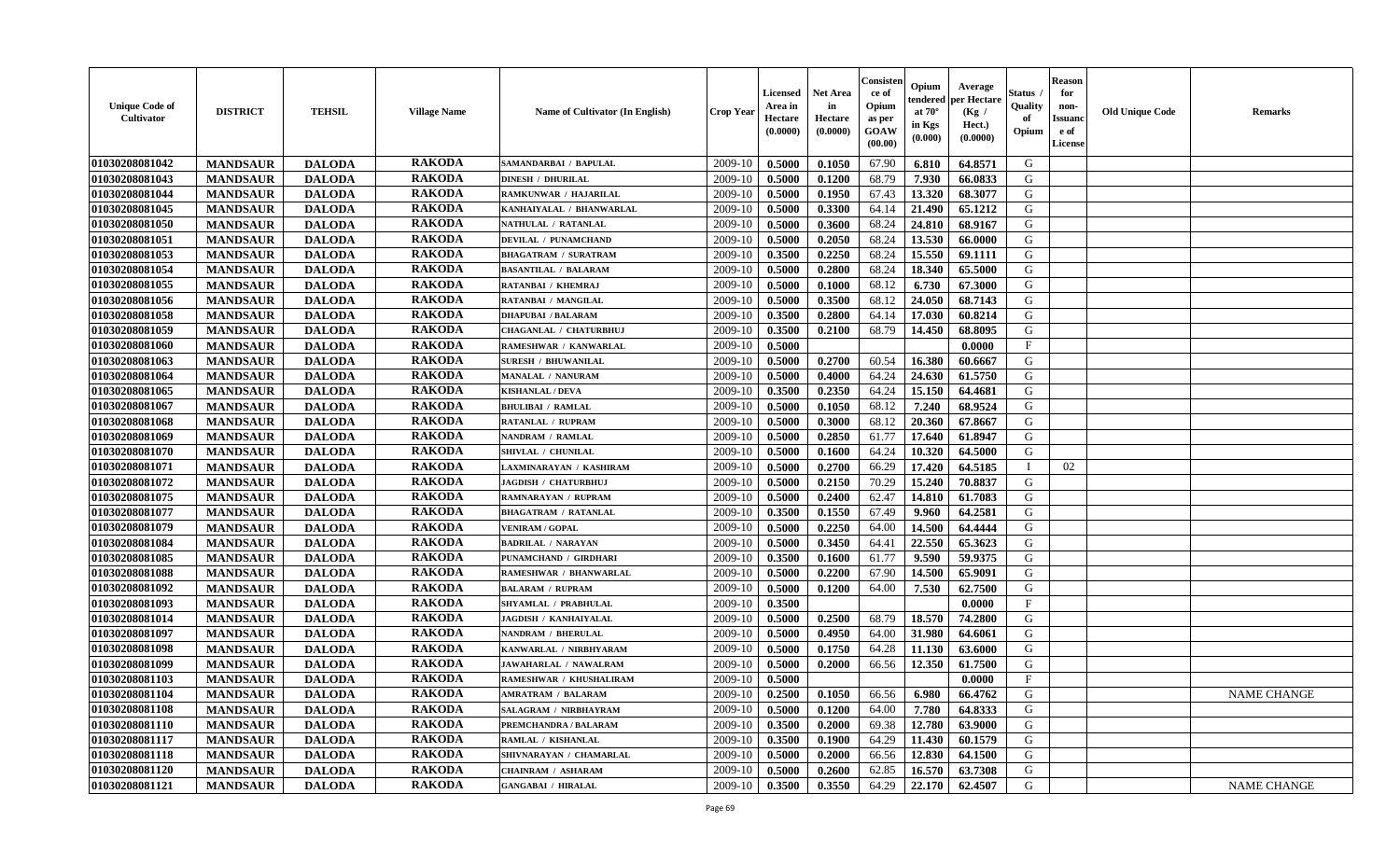| <b>Unique Code of</b><br><b>Cultivator</b> | <b>DISTRICT</b> | <b>TEHSIL</b> | <b>Village Name</b> | Name of Cultivator (In English)    | <b>Crop Year</b> | Licensed<br>Area in<br>Hectare<br>(0.0000) | <b>Net Area</b><br>in<br>Hectare<br>(0.0000) | Consisteı<br>ce of<br>Opium<br>as per<br>GOAW<br>(00.00) | Opium<br>endered<br>at $70^\circ$<br>in Kgs<br>(0.000) | Average<br>per Hectare<br>(Kg /<br>Hect.)<br>(0.0000) | Status<br>Quality<br>of<br>Opium | <b>Reason</b><br>for<br>non-<br><b>Issuand</b><br>e of<br><b>License</b> | <b>Old Unique Code</b> | <b>Remarks</b> |
|--------------------------------------------|-----------------|---------------|---------------------|------------------------------------|------------------|--------------------------------------------|----------------------------------------------|----------------------------------------------------------|--------------------------------------------------------|-------------------------------------------------------|----------------------------------|--------------------------------------------------------------------------|------------------------|----------------|
| 01030208081190                             | <b>MANDSAUR</b> | <b>DALODA</b> | <b>RAKODA</b>       | MOHANBAI / RAMESHWAR               | 2009-10          | 0.5000                                     | 0.2950                                       | 64.29                                                    | 18.520                                                 | 62.7797                                               | G                                |                                                                          |                        |                |
| 01030208081126                             | <b>MANDSAUR</b> | <b>DALODA</b> | <b>RAKODA</b>       | <b>GHANSHYAM / BHAGATRAM</b>       | 2009-10          | 0.5000                                     | 0.1750                                       | 64.29                                                    | 11.070                                                 | 63.2571                                               | G                                |                                                                          |                        |                |
| 01030208081127                             | <b>MANDSAUR</b> | <b>DALODA</b> | <b>RAKODA</b>       | RADHESHYAM / RUPRAM TELI           | 2009-10          | 0.5000                                     | 0.4500                                       | 61.77                                                    | 27.060                                                 | 60.1333                                               | G                                |                                                                          |                        |                |
| 01030208081131                             | <b>MANDSAUR</b> | <b>DALODA</b> | <b>RAKODA</b>       | RADHESHYAM / SHIVLAL               | 2009-10          | 0.5000                                     | 0.2000                                       | 64.29                                                    | 12.180                                                 | 60.9000                                               | G                                |                                                                          |                        |                |
| 01030208081132                             | <b>MANDSAUR</b> | <b>DALODA</b> | <b>RAKODA</b>       | <b>DASHRATH / ONKARLAL</b>         | 2009-10          | 0.3500                                     | 0.2500                                       | 64.28                                                    | 16.010                                                 | 64.0400                                               | G                                |                                                                          |                        |                |
| 01030208081134                             | <b>MANDSAUR</b> | <b>DALODA</b> | <b>RAKODA</b>       | <b>MEWALAL / RAMLAL</b>            | 2009-10          | 0.5000                                     | 0.1400                                       | 67.55                                                    | 9.890                                                  | 70.6429                                               | G                                |                                                                          |                        |                |
| 01030208081138                             | <b>MANDSAUR</b> | <b>DALODA</b> | <b>RAKODA</b>       | PANALAL / RUPRAM                   | 2009-10          | 0.5000                                     | 0.0900                                       | 64.28                                                    | 5.890                                                  | 65.4444                                               | G                                |                                                                          |                        |                |
| 01030208081140                             | <b>MANDSAUR</b> | <b>DALODA</b> | <b>RAKODA</b>       | SURESHCHAND / JAWAHARLAL           | 2009-10          | 0.3500                                     | 0.1000                                       | 67.55                                                    | 6.090                                                  | 60.9000                                               | G                                |                                                                          |                        |                |
| 01030208081143                             | <b>MANDSAUR</b> | <b>DALODA</b> | <b>RAKODA</b>       | <b>JAGDISH / AMBARAM</b>           | 2009-10          | 0.5000                                     | 0.2050                                       | 67.55                                                    | 13.910                                                 | 67.8537                                               | G                                |                                                                          |                        |                |
| 01030208081145                             | <b>MANDSAUR</b> | <b>DALODA</b> | <b>RAKODA</b>       | <b>GOPAL / RAMLAL</b>              | 2009-10          | 0.5000                                     | 0.1000                                       | 64.28                                                    | 6.090                                                  | 60.9000                                               | G                                |                                                                          |                        |                |
| 01030208081146                             | <b>MANDSAUR</b> | <b>DALODA</b> | <b>RAKODA</b>       | SHANKARLAL / BHAGATRAM             | 2009-10          | 0.5000                                     | 0.4350                                       | 67.55                                                    | 26.060                                                 | 59.9080                                               | G                                |                                                                          |                        |                |
| 01030208081147                             | <b>MANDSAUR</b> | <b>DALODA</b> | <b>RAKODA</b>       | <b>LILESH / RAMESHWAR</b>          | 2009-10          | 0.5000                                     | 0.5000                                       | 67.55                                                    | 33.910                                                 | 67.8200                                               | G                                |                                                                          |                        |                |
| 01030208081148                             | <b>MANDSAUR</b> | <b>DALODA</b> | <b>RAKODA</b>       | <b>ATAMARAM / MANNALAL</b>         | 2009-10          | 0.5000                                     | 0.1150                                       | 69.27                                                    | 8.160                                                  | 70.9565                                               | G                                |                                                                          |                        |                |
| 01030208081149                             | <b>MANDSAUR</b> | <b>DALODA</b> | <b>RAKODA</b>       | <b>MAHESH / BAPULAL</b>            | 2009-10          | 0.3500                                     | 0.1000                                       | 69.27                                                    | 6.760                                                  | 67.6000                                               | G                                |                                                                          |                        |                |
| 01030208081150                             | <b>MANDSAUR</b> | <b>DALODA</b> | <b>RAKODA</b>       | PAPPULAL / BHERULAL                | 2009-10          | 0.5000                                     | 0.3400                                       | 69.27                                                    | 21.940                                                 | 64.5294                                               | G                                |                                                                          |                        |                |
| 01030208081151                             | <b>MANDSAUR</b> | <b>DALODA</b> | <b>RAKODA</b>       | SUNDARLAL / KASHIRAM               | 2009-10          | 0.3500                                     | 0.2000                                       | 58.63                                                    | 11.730                                                 | 58.6500                                               | G                                |                                                                          |                        |                |
| 01030208081152                             | <b>MANDSAUR</b> | <b>DALODA</b> | <b>RAKODA</b>       | VANIRAM / PANNALAL                 | 2009-10          | 0.5000                                     | 0.1550                                       | 63.94                                                    | 10.180                                                 | 65.6774                                               | G                                |                                                                          |                        |                |
| 01030208081153                             | <b>MANDSAUR</b> | <b>DALODA</b> | <b>RAKODA</b>       | <b>UDAYLAL / CHAMPALAL</b>         | 2009-10          | 0.5000                                     | 0.2050                                       | 63.94                                                    | 13.040                                                 | 63.6098                                               | G                                |                                                                          |                        |                |
| 01030208081158                             | <b>MANDSAUR</b> | <b>DALODA</b> | <b>RAKODA</b>       | RAMNIWAS / BHAIYALAL               | 2009-10          | 0.2500                                     | 0.0550                                       | 64.34                                                    | 3.420                                                  | 62.1818                                               | G                                |                                                                          |                        |                |
| 01030208081159                             | <b>MANDSAUR</b> | <b>DALODA</b> | <b>RAKODA</b>       | <b>BASANTILAL / PANNALAL</b>       | 2009-10          | 0.5000                                     | 0.2500                                       | 69.27                                                    | 17.520                                                 | 70.0800                                               | G                                |                                                                          |                        |                |
| 01030208081161                             | <b>MANDSAUR</b> | <b>DALODA</b> | <b>RAKODA</b>       | RUKAMANIBAI / MADANLAL             | 2009-10          | 0.5000                                     | 0.5000                                       | 69.27                                                    | 34.820                                                 | 69.6400                                               | G                                |                                                                          |                        |                |
| 01030208081162                             | <b>MANDSAUR</b> | <b>DALODA</b> | <b>RAKODA</b>       | ABHA KUNWAR / RADHESHYAM           | 2009-10          | 0.5000                                     | 0.2000                                       | 68.03                                                    | 13.300                                                 | 66.5000                                               | G                                |                                                                          |                        |                |
| 01030208081164                             | <b>MANDSAUR</b> | <b>DALODA</b> | <b>RAKODA</b>       | UDAYLAL / KANWARLAL                | 2009-10          | 0.5000                                     | 0.2000                                       | 64.34                                                    | 13.040                                                 | 65.2000                                               | G                                |                                                                          |                        |                |
| 01030208081166                             | <b>MANDSAUR</b> | <b>DALODA</b> | <b>RAKODA</b>       | MANOHARLAL / AMBALAL               | 2009-10          | 0.5000                                     |                                              |                                                          |                                                        | 0.0000                                                | $\rm F$                          |                                                                          |                        |                |
| 01030208081167                             | <b>MANDSAUR</b> | <b>DALODA</b> | <b>RAKODA</b>       | <b>OMPRAKASH / NANDRAM</b>         | 2009-10          | 0.5000                                     | 0.2850                                       | 68.03                                                    | 19.510                                                 | 68.4561                                               | G                                |                                                                          |                        |                |
| 01030208081168                             | <b>MANDSAUR</b> | <b>DALODA</b> | <b>RAKODA</b>       | <b>MUKESH / RADHESHYAM</b>         | 2009-10          | 0.5000                                     | 0.2350                                       | 68.03                                                    | 15.950                                                 | 67.8723                                               | G                                |                                                                          |                        |                |
| 01030208081169                             | <b>MANDSAUR</b> | <b>DALODA</b> | <b>RAKODA</b>       | <b>DEVILAL / KACHRULAL</b>         | 2009-10          | 0.3500                                     | 0.2400                                       | 68.03                                                    | 15.800                                                 | 65.8333                                               | G                                |                                                                          |                        |                |
| 01030208081171                             | <b>MANDSAUR</b> | <b>DALODA</b> | <b>RAKODA</b>       | JUJHARLAL / PRABHULAL              | 2009-10          | 0.3500                                     | 0.3200                                       | 68.03                                                    | 21.550                                                 | 67.3438                                               | G                                |                                                                          |                        |                |
| 01030208081172                             | <b>MANDSAUR</b> | <b>DALODA</b> | <b>RAKODA</b>       | <b>JAGDISH / HARDEVRAM</b>         | 2009-10          | 0.5000                                     | 0.2750                                       | 64.34                                                    | 17.770                                                 | 64.6182                                               | G                                |                                                                          |                        |                |
| 01030208081163                             | <b>MANDSAUR</b> | <b>DALODA</b> | <b>RAKODA</b>       | SHANTILAL / NAGULAL                | 2009-10          | 0.5000                                     | 0.2750                                       | 63.94                                                    | 17.630                                                 | 64.1091                                               | G                                |                                                                          |                        |                |
| 01030208081087                             | <b>MANDSAUR</b> | <b>DALODA</b> | <b>RAKODA</b>       | <b>AMRATRAM / BHANWARLAL</b>       | 2009-10          | 0.5000                                     | 0.2600                                       | 63.94                                                    | 16.530                                                 | 63.5769                                               | ${\bf G}$                        |                                                                          |                        |                |
| 01030208081066                             | <b>MANDSAUR</b> | <b>DALODA</b> | <b>RAKODA</b>       | <b>NANDRAM / BALARAM</b>           | 2009-10          | 0.3500                                     | 0.1950                                       | 67.81                                                    | 13.110                                                 | 67.2308                                               | G                                |                                                                          |                        |                |
| 01030208081141                             | <b>MANDSAUR</b> | <b>DALODA</b> | <b>RAKODA</b>       | <b>GHANSHYAM / RAMESHWAR</b>       | 2009-10          | 0.5000                                     | 0.3900                                       | 64.34                                                    | 24.770                                                 | 63.5128                                               | G                                |                                                                          |                        |                |
| 01030208081156                             | <b>MANDSAUR</b> | <b>DALODA</b> | <b>RAKODA</b>       | NIRBHAYARAM / DEVARAM / PUNAMCHAND | 2009-10          | 0.5000                                     |                                              |                                                          |                                                        | 0.0000                                                | $\mathbf{F}$                     |                                                                          |                        |                |
| 01030208081115                             | <b>MANDSAUR</b> | <b>DALODA</b> | <b>RAKODA</b>       | KACHRU / GANESHRAM                 | 2009-10          | 0.5000                                     | 0.2000                                       | 67.81                                                    | 12.510                                                 | 62.5500                                               | G                                |                                                                          |                        |                |
| 01030208081176                             | <b>MANDSAUR</b> | <b>DALODA</b> | <b>RAKODA</b>       | <b>BHAGATRAM / SAVRAM</b>          | 2009-10          | 0.5000                                     | 0.1200                                       | 64.34                                                    | 7.450                                                  | 62.0833                                               | G                                |                                                                          |                        |                |
| 01030208081086                             | <b>MANDSAUR</b> | <b>DALODA</b> | <b>RAKODA</b>       | SHANKARLAL / SAMPATBAI             | 2009-10          | 0.5000                                     | 0.2000                                       | 61.75                                                    | 12.460                                                 | 62.3000                                               | G                                |                                                                          |                        |                |
| 01030208081177                             | <b>MANDSAUR</b> | <b>DALODA</b> | <b>RAKODA</b>       | KANHAIYALAL / KISHANLAL            | 2009-10          | 0.5000                                     | 0.2850                                       | 61.75                                                    | 17.840                                                 | 62.5965                                               | G                                |                                                                          |                        |                |
| 01030208081180                             | <b>MANDSAUR</b> | <b>DALODA</b> | <b>RAKODA</b>       | VARDICHAND / AMRATRAM              | 2009-10          | 0.5000                                     |                                              |                                                          |                                                        | 0.0000                                                | N                                |                                                                          |                        |                |
| 01030208081182                             | <b>MANDSAUR</b> | <b>DALODA</b> | <b>RAKODA</b>       | MANGAL KUMAR / RAM LAL             | 2009-10          | 0.5000                                     | 0.2400                                       | 67.81                                                    | 14.470                                                 | 60.2917                                               | G                                |                                                                          |                        |                |
| 01030208081129                             | <b>MANDSAUR</b> | <b>DALODA</b> | <b>RAKODA</b>       | OMPRAKASH / BHAGATRAM              | 2009-10          | 0.5000                                     |                                              |                                                          |                                                        | 0.0000                                                | $\mathbf{F}$                     |                                                                          |                        |                |
| 01030208081185                             | <b>MANDSAUR</b> | <b>DALODA</b> | <b>RAKODA</b>       | SAMANDALAL / BHERULAL              | 2009-10          | 0.5000                                     | 0.4100                                       | 60.71                                                    | 24.120                                                 | 58.8293                                               | G                                |                                                                          |                        |                |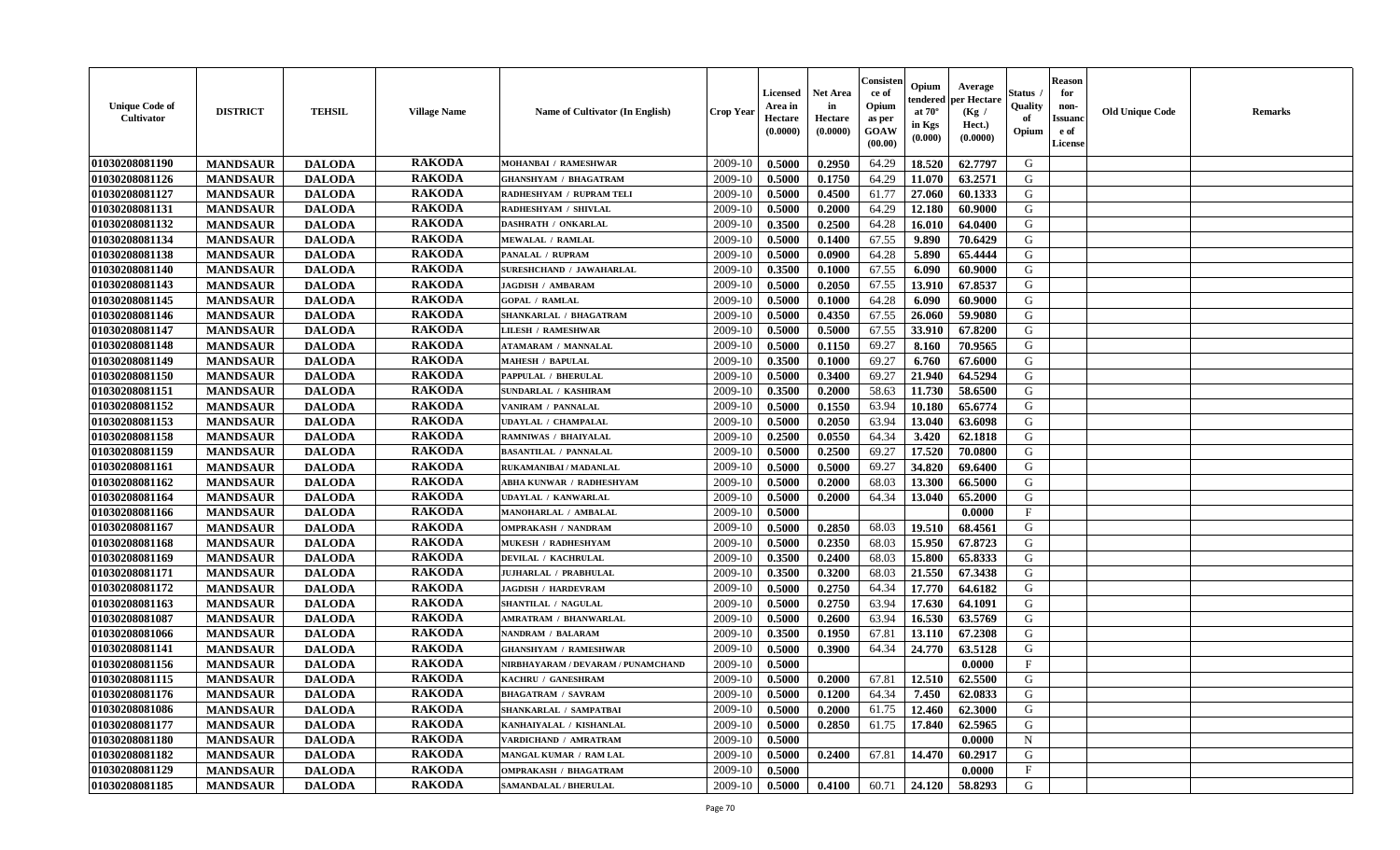| <b>Unique Code of</b><br>Cultivator | <b>DISTRICT</b> | <b>TEHSIL</b> | <b>Village Name</b> | Name of Cultivator (In English) | <b>Crop Year</b> | Licensed<br>Area in<br>Hectare<br>(0.0000) | Net Area<br>in<br>Hectare<br>(0.0000) | Consisten<br>ce of<br>Opium<br>as per<br>GOAW<br>(00.00) | Opium<br>tendered<br>at $70^\circ$<br>in Kgs<br>(0.000) | Average<br>per Hectare<br>(Kg /<br>Hect.)<br>(0.0000) | Status<br>Quality<br>of<br>Opium | <b>Reason</b><br>for<br>non-<br>Issuanc<br>e of<br>License | <b>Old Unique Code</b> | <b>Remarks</b>     |
|-------------------------------------|-----------------|---------------|---------------------|---------------------------------|------------------|--------------------------------------------|---------------------------------------|----------------------------------------------------------|---------------------------------------------------------|-------------------------------------------------------|----------------------------------|------------------------------------------------------------|------------------------|--------------------|
| 01030208081187                      | <b>MANDSAUR</b> | <b>DALODA</b> | <b>RAKODA</b>       | RAMIBAI / KHEMRAJ               | 2009-10          | 0.5000                                     | 0.2000                                | 61.75                                                    | 11.420                                                  | 57.1000                                               | G                                |                                                            |                        |                    |
| 01030208081049                      | <b>MANDSAUR</b> | <b>DALODA</b> | <b>RAKODA</b>       | <b>GANGABAI / PAYARA</b>        | 2009-10          | 0.2500                                     | 0.2000                                | 67.81                                                    | 14.330                                                  | 71.6500                                               | G                                |                                                            | 01030207081049         |                    |
| 01030208081155                      | <b>MANDSAUR</b> | <b>DALODA</b> | <b>RAKODA</b>       | KANHAIYALAL / RUPRAM            | 2009-10          | 0.5000                                     |                                       |                                                          |                                                         | 0.0000                                                | $\mathbf{F}$                     |                                                            | 01030207081155         |                    |
| 01030208081061                      | <b>MANDSAUR</b> | <b>DALODA</b> | <b>RAKODA</b>       | KASHIRAM / BHANWARLAL           | 2009-10          | 0.2500                                     | 0.1000                                | 60.71                                                    | 6.080                                                   | 60.8000                                               | G                                |                                                            | 01030207081061         |                    |
| 01030208081005                      | <b>MANDSAUR</b> | <b>DALODA</b> | <b>RAKODA</b>       | <b>BAPULAL / KANHAIYALAL</b>    | 2009-10          | 0.5000                                     |                                       |                                                          |                                                         | 0.0000                                                | $\mathbf F$                      |                                                            |                        |                    |
| 01030208081083                      | <b>MANDSAUR</b> | <b>DALODA</b> | <b>RAKODA</b>       | RAM SINGH / DHANA               | 2009-10          | 0.2500                                     | 0.2500                                | 63.94                                                    | 14.700                                                  | 58.8000                                               | G                                |                                                            | 01030207081083         |                    |
| 01030208082062                      | <b>MANDSAUR</b> | <b>DALODA</b> | <b>SEMLIYA HIRA</b> | RAMNARAYAN / MAGNIRAM           | 2009-10          | 0.5000                                     | 0.4850                                | 58.17                                                    | 28.470                                                  | 58.7010                                               | G                                |                                                            |                        |                    |
| 01030208082001                      | <b>MANDSAUR</b> | <b>DALODA</b> | <b>SEMLIYA HIRA</b> | <b>GANPATLAL / MANNALAL</b>     | 2009-10          | 0.5000                                     | 0.2000                                | 64.49                                                    | 13.210                                                  | 66.0500                                               | G                                |                                                            |                        |                    |
| 01030208082002                      | <b>MANDSAUR</b> | <b>DALODA</b> | <b>SEMLIYA HIRA</b> | KANWARLAL / AMRATRAM            | 2009-10          | 0.2500                                     |                                       |                                                          |                                                         | 0.0000                                                | $\mathbf{F}$                     |                                                            |                        |                    |
| 01030208082005                      | <b>MANDSAUR</b> | <b>DALODA</b> | <b>SEMLIYA HIRA</b> | MANGILAL / MADHOLAL             | 2009-10          | 0.5000                                     | 0.3100                                | 62.64                                                    | 19.380                                                  | 62.5161                                               | G                                |                                                            |                        |                    |
| 01030208082006                      | <b>MANDSAUR</b> | <b>DALODA</b> | <b>SEMLIYA HIRA</b> | <b>JAGANATH / AMARCHAND</b>     | 2009-10          | 0.5000                                     | 0.2550                                | 64.33                                                    | 16.050                                                  | 62.9412                                               | $\mathbf I$                      | 02                                                         |                        |                    |
| 01030208082009                      | <b>MANDSAUR</b> | <b>DALODA</b> | <b>SEMLIYA HIRA</b> | <b>RAMESHVAR / TULSIRAM</b>     | 2009-10          | 0.5000                                     | 0.1800                                | 64.27                                                    | 11.580                                                  | 64.3333                                               | G                                |                                                            |                        |                    |
| 01030208082011                      | <b>MANDSAUR</b> | <b>DALODA</b> | <b>SEMLIYA HIRA</b> | <b>KISHAN / UDA</b>             | 2009-10          | 0.5000                                     | 0.3550                                | 61.84                                                    | 21.940                                                  | 61.8028                                               | G                                |                                                            |                        | <b>NAME CHANGE</b> |
| 01030208082012                      | <b>MANDSAUR</b> | <b>DALODA</b> | <b>SEMLIYA HIRA</b> | <b>BALARAM / AMRITRAM</b>       | 2009-10          | 0.5000                                     | 0.3900                                | 66.34                                                    | 26.120                                                  | 66.9744                                               | G                                |                                                            |                        |                    |
| 01030208082013                      | <b>MANDSAUR</b> | <b>DALODA</b> | <b>SEMLIYA HIRA</b> | SATAYNARAYAN / CHAMPABAI        | 2009-10          | 0.5000                                     | 0.2600                                | 64.65                                                    | 17.180                                                  | 66.0769                                               | G                                |                                                            |                        |                    |
| 01030208082014                      | <b>MANDSAUR</b> | <b>DALODA</b> | <b>SEMLIYA HIRA</b> | <b>GITABAI/NANURAM</b>          | 2009-10          | 0.5000                                     | 0.1550                                | 64.87                                                    | 10.760                                                  | 69.4194                                               | G                                |                                                            |                        |                    |
| 01030208082016                      | <b>MANDSAUR</b> | <b>DALODA</b> | <b>SEMLIYA HIRA</b> | SUHAGBAI / SUKHLAL              | 2009-10          | 0.5000                                     | 0.1500                                | 64.49                                                    | 10.080                                                  | 67.2000                                               | G                                |                                                            |                        |                    |
| 01030208082017                      | <b>MANDSAUR</b> | <b>DALODA</b> | <b>SEMLIYA HIRA</b> | PRABHULAL / MADHO KULMI         | 2009-10          | 0.5000                                     | 0.1550                                | 64.49                                                    | 10.200                                                  | 65.8065                                               | G                                |                                                            |                        |                    |
| 01030208082018                      | <b>MANDSAUR</b> | <b>DALODA</b> | <b>SEMLIYA HIRA</b> | <b>BHERULAL / BALARAM</b>       | 2009-10          | 0.5000                                     | 0.2350                                | 62.38                                                    | 14.680                                                  | 62.4681                                               | G                                |                                                            |                        | <b>NAME CHANGE</b> |
| 01030208082021                      | <b>MANDSAUR</b> | <b>DALODA</b> | <b>SEMLIYA HIRA</b> | <b>SHANTIBAI / BHERULAL</b>     | 2009-10          | 0.5000                                     | 0.1350                                | 59.77                                                    | 8.330                                                   | 61.7037                                               | G                                |                                                            |                        |                    |
| 01030208082023                      | <b>MANDSAUR</b> | <b>DALODA</b> | <b>SEMLIYA HIRA</b> | UMARAO SINGH / SHAITAN KUNWAR   | 2009-10          | 0.5000                                     | 0.1900                                | 61.09                                                    | 11.850                                                  | 62.3684                                               | G                                |                                                            |                        |                    |
| 01030208082024                      | <b>MANDSAUR</b> | <b>DALODA</b> | <b>SEMLIYA HIRA</b> | <b>AVANTIBAI / CHAMARLAL</b>    | 2009-10          | 0.5000                                     | 0.2900                                | 64.65                                                    | 19.430                                                  | 67.0000                                               | G                                |                                                            |                        |                    |
| 01030208082025                      | <b>MANDSAUR</b> | <b>DALODA</b> | <b>SEMLIYA HIRA</b> | PRAKASHCHANDRA / AMARATRAM      | 2009-10          | 0.2500                                     | 0.1000                                | 62.75                                                    | 6.490                                                   | 64.9000                                               | G                                |                                                            |                        |                    |
| 01030208082026                      | <b>MANDSAUR</b> | <b>DALODA</b> | <b>SEMLIYA HIRA</b> | <b>RUGNATH / RAM KUMHAR</b>     | 2009-10          | 0.5000                                     | 0.2200                                | 64.65                                                    | 13.730                                                  | 62.4091                                               | G                                |                                                            |                        |                    |
| 01030208082027                      | <b>MANDSAUR</b> | <b>DALODA</b> | <b>SEMLIYA HIRA</b> | LACHHIBAI / BALURAM             | 2009-10          | 0.5000                                     | 0.4950                                | 62.59                                                    | 31.710                                                  | 64.0606                                               | G                                |                                                            |                        |                    |
| 01030208082030                      | <b>MANDSAUR</b> | <b>DALODA</b> | <b>SEMLIYA HIRA</b> | <b>BHANVARLAL / KISHANLAL</b>   | 2009-10          | 0.5000                                     | 0.2050                                | 65.50                                                    | 13.660                                                  | 66.6341                                               | G                                |                                                            |                        |                    |
| 01030208082031                      | <b>MANDSAUR</b> | <b>DALODA</b> | <b>SEMLIYA HIRA</b> | HURJABAI / GANESHRAM            | 2009-10          | 0.5000                                     | 0.1600                                | 63.76                                                    | 10.140                                                  | 63.3750                                               | G                                |                                                            |                        |                    |
| 01030208082033                      | <b>MANDSAUR</b> | <b>DALODA</b> | <b>SEMLIYA HIRA</b> | NARAYAN / MATHURABAI            | 2009-10          | 0.5000                                     |                                       |                                                          |                                                         | 0.0000                                                | $_{\rm F}$                       |                                                            |                        |                    |
| 01030208082034                      | <b>MANDSAUR</b> | <b>DALODA</b> | <b>SEMLIYA HIRA</b> | <b>UDAYLAL / SHIVNARAYAN</b>    | 2009-10          | 0.5000                                     | 0.2500                                | 64.49                                                    | 16.080                                                  | 64.3200                                               | G                                |                                                            |                        |                    |
| 01030208082035                      | <b>MANDSAUR</b> | <b>DALODA</b> | <b>SEMLIYA HIRA</b> | <b>BALARAM / NANDA KULMI</b>    | 2009-10          | 0.5000                                     | 0.2000                                | 64.65                                                    | 13.020                                                  | 65.1000                                               | G                                |                                                            |                        |                    |
| 01030208082036                      | <b>MANDSAUR</b> | <b>DALODA</b> | <b>SEMLIYA HIRA</b> | <b>DHANNA / MANNA</b>           | 2009-10          | 0.5000                                     | 0.2000                                | 64.49                                                    | 13.400                                                  | 67.0000                                               | G                                |                                                            |                        |                    |
| 01030208082038                      | <b>MANDSAUR</b> | <b>DALODA</b> | <b>SEMLIYA HIRA</b> | <b>DILIP KUMAR / BHERULAL</b>   | 2009-10          | 0.5000                                     | 0.1350                                | 63.76                                                    | 8.990                                                   | 66.5926                                               | G                                |                                                            |                        |                    |
| 01030208082042                      | <b>MANDSAUR</b> | <b>DALODA</b> | <b>SEMLIYA HIRA</b> | <b>BHANWARLAL / BHERULAL</b>    | 2009-10          | 0.5000                                     | 0.3900                                | 60.06                                                    | 23.640                                                  | 60.6154                                               | G                                |                                                            |                        |                    |
| 01030208082044                      | <b>MANDSAUR</b> | <b>DALODA</b> | <b>SEMLIYA HIRA</b> | KANHAIYALAL / AMRATRAM          | 2009-10          | 0.5000                                     | 0.1600                                | 63.61                                                    | 10.300                                                  | 64.3750                                               | G                                |                                                            |                        |                    |
| 01030208082045                      | <b>MANDSAUR</b> | <b>DALODA</b> | <b>SEMLIYA HIRA</b> | NATHULAL / GANESHRAM GAYARI     | 2009-10          | 0.5000                                     | 0.1400                                | 63.61                                                    | 10.090                                                  | 72.0714                                               | G                                |                                                            |                        |                    |
| 01030208082046                      | <b>MANDSAUR</b> | <b>DALODA</b> | <b>SEMLIYA HIRA</b> | <b>GOPAL / GANPAT</b>           | 2009-10          | 0.5000                                     | 0.3700                                | 66.03                                                    | 24.750                                                  | 66.8919                                               | G                                |                                                            |                        |                    |
| 01030208082047                      | <b>MANDSAUR</b> | <b>DALODA</b> | <b>SEMLIYA HIRA</b> | <b>DHAPUBAI / KANWARLAL</b>     | 2009-10          | 0.5000                                     | 0.1750                                | 63.61                                                    | 11.400                                                  | 65.1429                                               | G                                |                                                            |                        |                    |
| 01030208082048                      | <b>MANDSAUR</b> | <b>DALODA</b> | <b>SEMLIYA HIRA</b> | JUJHAR SINGH / BHUWANI SINGH    | 2009-10          | 0.5000                                     | 0.1200                                | 63.84                                                    | 8.070                                                   | 67.2500                                               | G                                |                                                            |                        |                    |
| 01030208082049                      | <b>MANDSAUR</b> | <b>DALODA</b> | <b>SEMLIYA HIRA</b> | <b>BAJRANGLAL / CHAMARLAL</b>   | 2009-10          | 0.5000                                     | 0.3200                                | 63.61                                                    | 20.800                                                  | 65.0000                                               | G                                |                                                            |                        |                    |
| 01030208082050                      | <b>MANDSAUR</b> | <b>DALODA</b> | <b>SEMLIYA HIRA</b> | MOHANLAL / KHIMA                | 2009-10          | 0.3500                                     | 0.1850                                | 66.03                                                    | 12.120                                                  | 65.5135                                               | G                                |                                                            |                        |                    |
| 01030208082051                      | <b>MANDSAUR</b> | <b>DALODA</b> | <b>SEMLIYA HIRA</b> | <b>RUKAMANBAI/MADHO</b>         | 2009-10          | 0.5000                                     | 0.1650                                | 62.88                                                    | 10.320                                                  | 62.5455                                               | G                                |                                                            |                        |                    |
| 01030208082054                      | <b>MANDSAUR</b> | <b>DALODA</b> | <b>SEMLIYA HIRA</b> | RAMCHANDRA / SHANKARLAL         | 2009-10          | 0.5000                                     | 0.3500                                | 66.03                                                    | 23.350                                                  | 66.7143                                               | G                                |                                                            |                        |                    |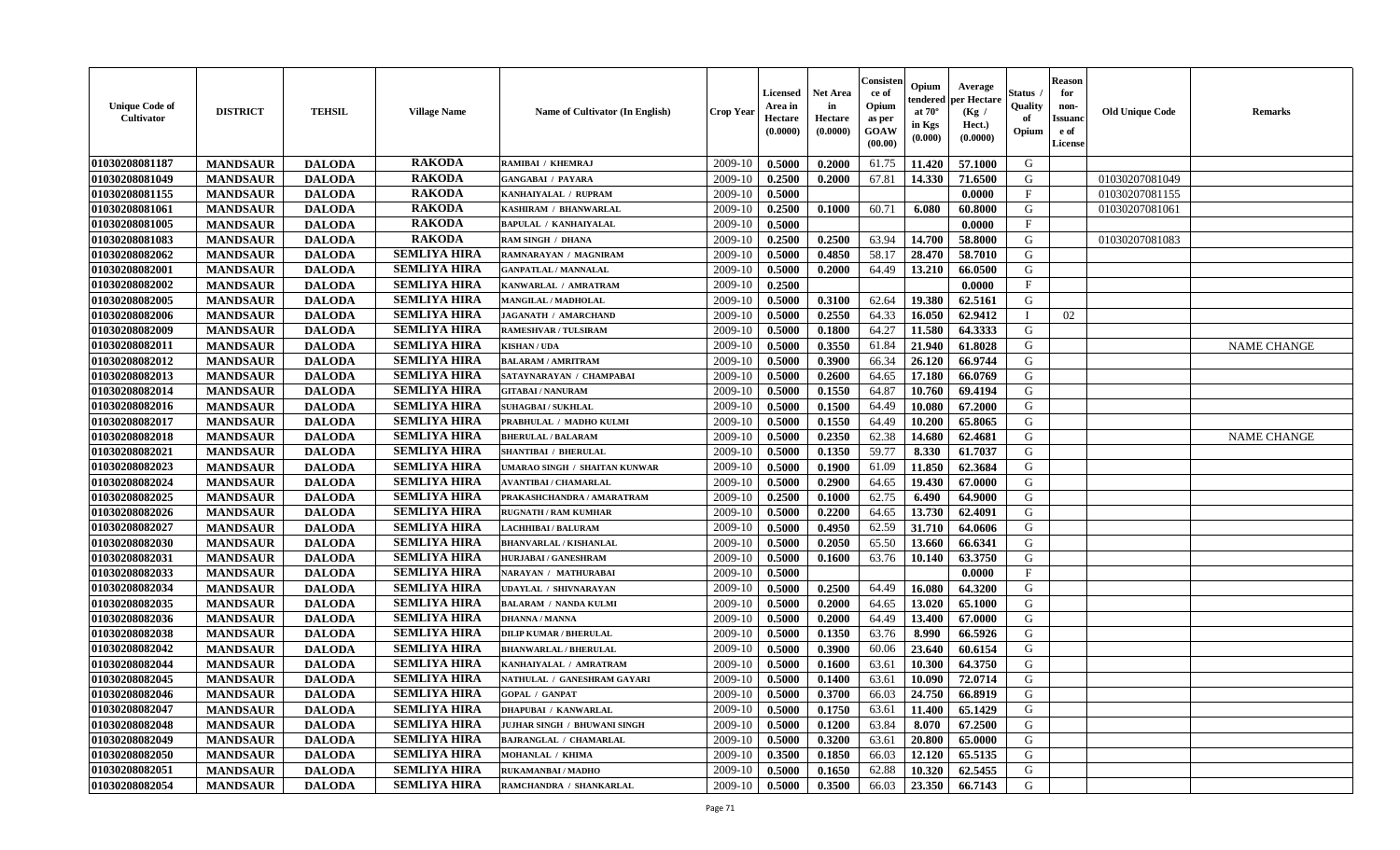| <b>Unique Code of</b><br>Cultivator | <b>DISTRICT</b> | <b>TEHSIL</b> | <b>Village Name</b> | <b>Name of Cultivator (In English)</b> | <b>Crop Year</b> | <b>Licensed</b><br>Area in<br>Hectare<br>(0.0000) | Net Area<br>in<br>Hectare<br>(0.0000) | Consisteı<br>ce of<br>Opium<br>as per<br><b>GOAW</b><br>(00.00) | Opium<br>endered<br>at $70^\circ$<br>in Kgs<br>(0.000) | Average<br>oer Hectare<br>(Kg /<br>Hect.)<br>(0.0000) | Status<br>Quality<br>of<br>Opium | <b>Reason</b><br>for<br>non-<br><b>Issuanc</b><br>e of<br><b>License</b> | <b>Old Unique Code</b> | Remarks |
|-------------------------------------|-----------------|---------------|---------------------|----------------------------------------|------------------|---------------------------------------------------|---------------------------------------|-----------------------------------------------------------------|--------------------------------------------------------|-------------------------------------------------------|----------------------------------|--------------------------------------------------------------------------|------------------------|---------|
| 01030208082055                      | <b>MANDSAUR</b> | <b>DALODA</b> | <b>SEMLIYA HIRA</b> | <b>BAKSHIRAM / MADHODAS</b>            | 2009-10          | 0.3500                                            | 0.2800                                | 70.47                                                           | 19.370                                                 | 69.1786                                               |                                  | 02                                                                       |                        |         |
| 01030208082057                      | <b>MANDSAUR</b> | <b>DALODA</b> | <b>SEMLIYA HIRA</b> | SALAGRAM / DHANNA                      | 2009-10          | 0.5000                                            |                                       |                                                                 |                                                        | 0.0000                                                | $_{\rm F}$                       | 08                                                                       |                        |         |
| 01030208082060                      | <b>MANDSAUR</b> | <b>DALODA</b> | <b>SEMLIYA HIRA</b> | PRATAPBAI / BHANWARLAL                 | 2009-10          | 0.5000                                            | 0.1550                                | 66.03                                                           | 10.410                                                 | 67.1613                                               | G                                |                                                                          |                        |         |
| 01030208082064                      | <b>MANDSAUR</b> | <b>DALODA</b> | <b>SEMLIYA HIRA</b> | <b>BADRILAL / BHARATRAM</b>            | 2009-10          | 0.5000                                            | 0.2000                                | 63.95                                                           | 12.500                                                 | 62.5000                                               | G                                |                                                                          |                        |         |
| 01030208082065                      | <b>MANDSAUR</b> | <b>DALODA</b> | <b>SEMLIYA HIRA</b> | <b>HIRALAL / NANDIBAI</b>              | 2009-10          | 0.5000                                            | 0.2300                                | 63.95                                                           | 14.910                                                 | 64.8261                                               | G                                |                                                                          |                        |         |
| 01030208082067                      | <b>MANDSAUR</b> | <b>DALODA</b> | <b>SEMLIYA HIRA</b> | <b>CHAINRAM / GANESHRAM</b>            | 2009-10          | 0.5000                                            | 0.2050                                | 59.89                                                           | 12.070                                                 | 58.8780                                               | G                                |                                                                          |                        |         |
| 01030208082069                      | <b>MANDSAUR</b> | <b>DALODA</b> | <b>SEMLIYA HIRA</b> | <b>BAGDIRAM / BHAGIRATH</b>            | 2009-10          | 0.5000                                            | 0.1900                                | 65.55                                                           | 12.260                                                 | 64.5263                                               | G                                |                                                                          |                        |         |
| 01030208082070                      | <b>MANDSAUR</b> | <b>DALODA</b> | <b>SEMLIYA HIRA</b> | <b>GENDIBAI / RAMGIR</b>               | 2009-10          | 0.5000                                            |                                       |                                                                 |                                                        | 0.0000                                                | $\mathbf{F}$                     |                                                                          |                        |         |
| 01030208082071                      | <b>MANDSAUR</b> | <b>DALODA</b> | <b>SEMLIYA HIRA</b> | <b>BABU KHA / IBRAHIM KHA</b>          | 2009-10          | 0.5000                                            | 0.2400                                | 59.94                                                           | 14.330                                                 | 59.7083                                               | G                                |                                                                          |                        |         |
| 01030208082074                      | <b>MANDSAUR</b> | <b>DALODA</b> | <b>SEMLIYA HIRA</b> | RAMESHWAR / BHANWARLAL                 | 2009-10          | 0.5000                                            | 0.2600                                | 65.55                                                           | 17.290                                                 | 66.5000                                               | G                                |                                                                          |                        |         |
| 01030208082075                      | <b>MANDSAUR</b> | <b>DALODA</b> | <b>SEMLIYA HIRA</b> | PRAKASHCHAND / GANESHRAM               | 2009-10          | 0.5000                                            | 0.2000                                | 65.55                                                           | 13.060                                                 | 65.3000                                               | G                                |                                                                          |                        |         |
| 01030208082076                      | <b>MANDSAUR</b> | <b>DALODA</b> | <b>SEMLIYA HIRA</b> | <b>DHAPUBAI/PREMCHAND</b>              | 2009-10          | 0.5000                                            | 0.1000                                | 69.06                                                           | 6.800                                                  | 68.0000                                               | G                                |                                                                          |                        |         |
| 01030208082078                      | <b>MANDSAUR</b> | <b>DALODA</b> | <b>SEMLIYA HIRA</b> | TULSIBAI / NANDA                       | 2009-10          | 0.3500                                            | 0.1800                                | 63.95                                                           | 11.540                                                 | 64.1111                                               | G                                |                                                                          |                        |         |
| 01030208082080                      | <b>MANDSAUR</b> | <b>DALODA</b> | <b>SEMLIYA HIRA</b> | <b>BHERULAL / NANDA</b>                | 2009-10          | 0.5000                                            | 0.2050                                | 65.03                                                           | 13.620                                                 | 66.4390                                               | ${\bf G}$                        |                                                                          |                        |         |
| 01030208082081                      | <b>MANDSAUR</b> | <b>DALODA</b> | <b>SEMLIYA HIRA</b> | RATAN / KASHIRAM                       | 2009-10          | 0.5000                                            |                                       |                                                                 |                                                        | 0.0000                                                | $\mathbf{F}$                     |                                                                          |                        |         |
| 01030208082089                      | <b>MANDSAUR</b> | <b>DALODA</b> | <b>SEMLIYA HIRA</b> | <b>BHUWANIBAI / UDA</b>                | 2009-10          | 0.5000                                            | 0.1850                                | 65.03                                                           | 7.610                                                  | 41.1351                                               | G                                | 04                                                                       |                        |         |
| 01030208082091                      | <b>MANDSAUR</b> | <b>DALODA</b> | <b>SEMLIYA HIRA</b> | MANGILAL / NANDARAM                    | 2009-10          | 0.3500                                            | 0.3050                                | 62.88                                                           | 18.630                                                 | 61.0820                                               | G                                |                                                                          |                        |         |
| 01030208082092                      | <b>MANDSAUR</b> | <b>DALODA</b> | <b>SEMLIYA HIRA</b> | <b>RATANBAI/NAGU</b>                   | 2009-10          | 0.5000                                            |                                       |                                                                 |                                                        | 0.0000                                                | $\mathbf{F}$                     |                                                                          |                        |         |
| 01030208082093                      | <b>MANDSAUR</b> | <b>DALODA</b> | <b>SEMLIYA HIRA</b> | NATHULAL / GANESHRAM PATIDAR           | 2009-10          | 0.5000                                            |                                       |                                                                 |                                                        | 0.0000                                                | $\mathbf{F}$                     |                                                                          |                        |         |
| 01030208082095                      | <b>MANDSAUR</b> | <b>DALODA</b> | <b>SEMLIYA HIRA</b> | SHIVNARAYAN / SUKHLAL                  | 2009-10          | 0.5000                                            | 0.1600                                | 62.88                                                           | 10.320                                                 | 64.5000                                               | G                                |                                                                          |                        |         |
| 01030208082096                      | <b>MANDSAUR</b> | <b>DALODA</b> | <b>SEMLIYA HIRA</b> | SONIBAI / KANHAIYALAL                  | 2009-10          | 0.5000                                            | 0.3500                                | 65.03                                                           | 22.260                                                 | 63.6000                                               | G                                |                                                                          |                        |         |
| 01030208082100                      | <b>MANDSAUR</b> | <b>DALODA</b> | <b>SEMLIYA HIRA</b> | RAMLAL / DEVA KUMAWAT                  | 2009-10          | 0.5000                                            | 0.2250                                | 61.73                                                           | 14.220                                                 | 63.2000                                               | G                                |                                                                          |                        |         |
| 01030208082103                      | <b>MANDSAUR</b> | <b>DALODA</b> | <b>SEMLIYA HIRA</b> | KISHANLAL / NATHULAL                   | 2009-10          | 0.5000                                            | 0.4900                                | 61.73                                                           | 31.310                                                 | 63.8980                                               | ${\bf G}$                        |                                                                          |                        |         |
| 01030208082105                      | <b>MANDSAUR</b> | <b>DALODA</b> | <b>SEMLIYA HIRA</b> | <b>DEVRAM / BHUVANILAL</b>             | 2009-10          | 0.5000                                            | 0.2000                                | 61.01                                                           | 12.630                                                 | 63.1500                                               | G                                |                                                                          |                        |         |
| 01030208082108                      | <b>MANDSAUR</b> | <b>DALODA</b> | <b>SEMLIYA HIRA</b> | SAJJAN KUNWAR / RAM SINGH              | 2009-10          | 0.5000                                            | 0.1950                                | 64.45                                                           | 12.720                                                 | 65.2308                                               | G                                |                                                                          |                        |         |
| 01030208082109                      | <b>MANDSAUR</b> | <b>DALODA</b> | <b>SEMLIYA HIRA</b> | <b>CHAMARLAL / KALU</b>                | 2009-10          | 0.5000                                            |                                       |                                                                 |                                                        | 0.0000                                                | $\mathbf{F}$                     |                                                                          |                        |         |
| 01030208082114                      | <b>MANDSAUR</b> | <b>DALODA</b> | <b>SEMLIYA HIRA</b> | <b>DILIP KUMAR / NANDRAM</b>           | 2009-10          | 0.5000                                            | 0.4400                                | 64.45                                                           | 29,250                                                 | 66.4773                                               | G                                |                                                                          |                        |         |
| 01030208082115                      | <b>MANDSAUR</b> | <b>DALODA</b> | <b>SEMLIYA HIRA</b> | <b>BADRILAL / CHAMPABAI</b>            | 2009-10          | 0.3500                                            | 0.2000                                | 65.75                                                           | 12.980                                                 | 64.9000                                               | G                                |                                                                          |                        |         |
| 01030208082121                      | <b>MANDSAUR</b> | <b>DALODA</b> | <b>SEMLIYA HIRA</b> | MOHANLAL / NATHULAL                    | 2009-10          | 0.5000                                            | 0.3100                                | 63.95                                                           | 19.640                                                 | 63.3548                                               | G                                |                                                                          |                        |         |
| 01030208082122                      | <b>MANDSAUR</b> | <b>DALODA</b> | <b>SEMLIYA HIRA</b> | <b>BHAGATRAM / GANESHRAM</b>           | 2009-10          | 0.5000                                            | 0.2750                                | 64.45                                                           | 17.370                                                 | 63.1636                                               | G                                |                                                                          |                        |         |
| 01030208082125                      | <b>MANDSAUR</b> | <b>DALODA</b> | <b>SEMLIYA HIRA</b> | MANGILAL / BHANWARLAL                  | 2009-10          | 0.5000                                            | 0.2400                                | 63.95                                                           | 15.390                                                 | 64.1250                                               | G                                |                                                                          |                        |         |
| 01030208082127                      | <b>MANDSAUR</b> | <b>DALODA</b> | <b>SEMLIYA HIRA</b> | <b>CHUNILAL / DHANA</b>                | 2009-10          | 0.5000                                            | 0.2000                                | 63.95                                                           | 13.060                                                 | 65.3000                                               | G                                |                                                                          |                        |         |
| 01030208082132                      | <b>MANDSAUR</b> | <b>DALODA</b> | <b>SEMLIYA HIRA</b> | MANGILAL / CHAMPALAL                   | 2009-10          | 0.5000                                            | 0.1000                                | 64.11                                                           | 6.580                                                  | 65.8000                                               | G                                |                                                                          |                        |         |
| 01030208082135                      | <b>MANDSAUR</b> | <b>DALODA</b> | <b>SEMLIYA HIRA</b> | MOTYABAI / RUPANATH                    | 2009-10          | 0.5000                                            | 0.3500                                | 62.07                                                           | 21.690                                                 | 61.9714                                               | G                                |                                                                          |                        |         |
| 01030208082139                      | <b>MANDSAUR</b> | <b>DALODA</b> | <b>SEMLIYA HIRA</b> | MOHANBAI / BHUWANIRAM                  | 2009-10          | 0.5000                                            | 0.2500                                | 63.95                                                           | 16.100                                                 | 64.4000                                               | G                                |                                                                          |                        |         |
| 01030208082177                      | <b>MANDSAUR</b> | <b>DALODA</b> | <b>SEMLIYA HIRA</b> | RAJENDRAKUMAR / BHERULAL               | 2009-10          | 0.5000                                            | 0.2000                                | 64.11                                                           | 12.960                                                 | 64.8000                                               | G                                |                                                                          |                        |         |
| 01030208082141                      | <b>MANDSAUR</b> | <b>DALODA</b> | <b>SEMLIYA HIRA</b> | PRAKASHCHANDRA / SHIVNARAYAN           | 2009-10          | 0.5000                                            | 0.2050                                | 63.95                                                           | 13.300                                                 | 64.8780                                               | G                                |                                                                          |                        |         |
| 01030208082142                      | <b>MANDSAUR</b> | <b>DALODA</b> | <b>SEMLIYA HIRA</b> | RAMESHVAR / BALARAM                    | 2009-10          | 0.5000                                            | 0.1000                                | 64.11                                                           | 6.410                                                  | 64.1000                                               | G                                |                                                                          |                        |         |
| 01030208082144                      | <b>MANDSAUR</b> | <b>DALODA</b> | <b>SEMLIYA HIRA</b> | RAMCHANDRA / NANURAM                   | 2009-10          | 0.5000                                            | 0.1400                                | 64.11                                                           | 9.170                                                  | 65.5000                                               | G                                |                                                                          |                        |         |
| 01030208082146                      | <b>MANDSAUR</b> | <b>DALODA</b> | <b>SEMLIYA HIRA</b> | <b>HIRANATH / RUPANATH</b>             | 2009-10          | 0.5000                                            | 0.2000                                | 64.11                                                           | 12.900                                                 | 64.5000                                               | G                                |                                                                          |                        |         |
| 01030208082147                      | <b>MANDSAUR</b> | <b>DALODA</b> | <b>SEMLIYA HIRA</b> | <b>PUSHKAR / BALARAM</b>               | 2009-10          | 0.5000                                            | 0.2250                                | 65.12                                                           | 14.900                                                 | 66.2222                                               | G                                |                                                                          |                        |         |
| 01030208082148                      | <b>MANDSAUR</b> | <b>DALODA</b> | <b>SEMLIYA HIRA</b> | KANHAIYALAL / GANPATLAL                | 2009-10          | 0.5000                                            | 0.1950                                | 65.75                                                           | 13.060                                                 | 66.9744                                               | G                                |                                                                          |                        |         |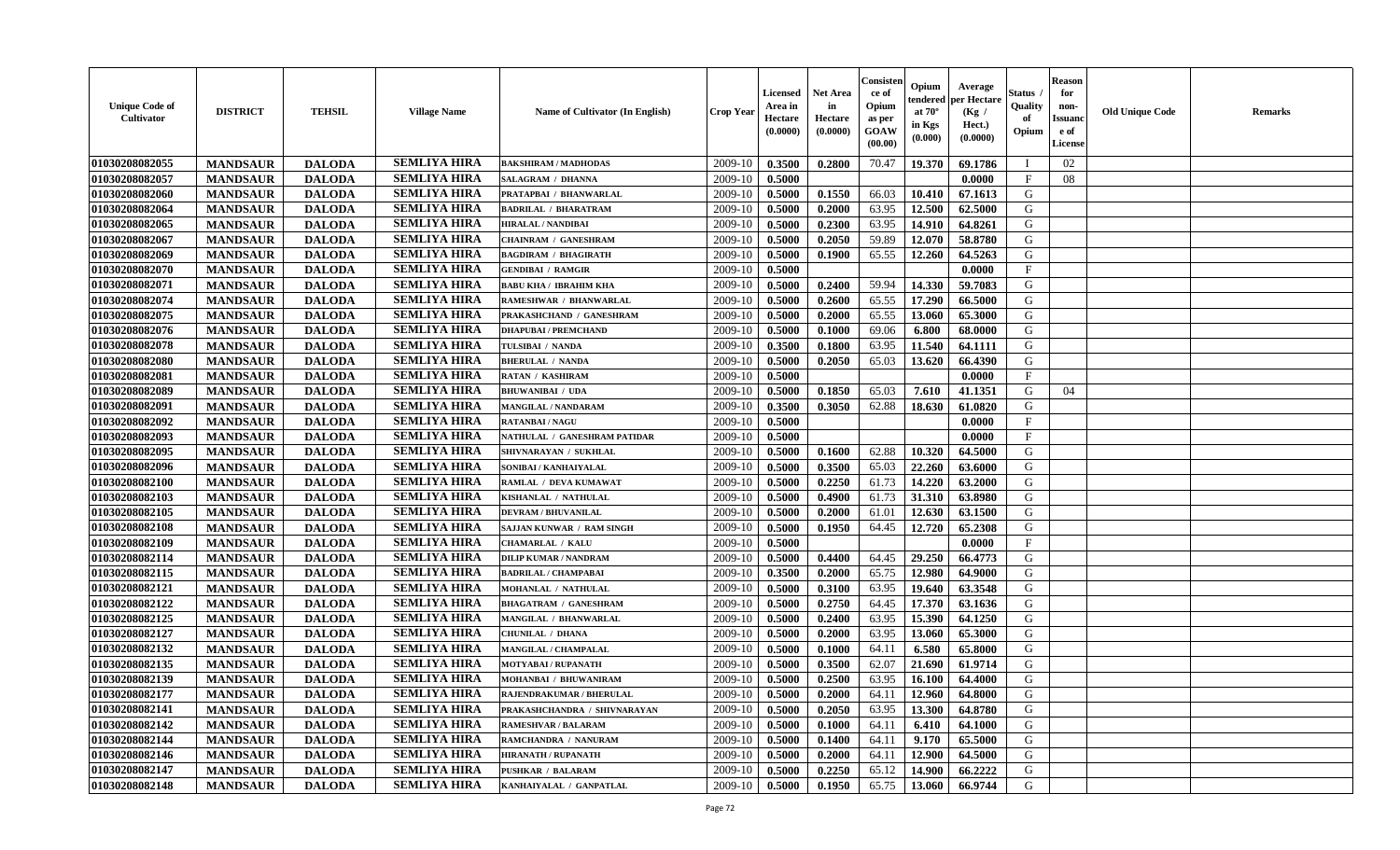| <b>Unique Code of</b><br><b>Cultivator</b> | <b>DISTRICT</b> | <b>TEHSIL</b> | <b>Village Name</b> | Name of Cultivator (In English) | <b>Crop Year</b> | <b>Licensed</b><br>Area in<br>Hectare<br>(0.0000) | Net Area<br>in<br>Hectare<br>(0.0000) | Consisteı<br>ce of<br>Opium<br>as per<br><b>GOAW</b><br>(00.00) | Opium<br>endered<br>at $70^\circ$<br>in Kgs<br>(0.000) | Average<br>per Hectare<br>(Kg /<br>Hect.)<br>(0.0000) | Status<br>Quality<br>of<br>Opium | <b>Reason</b><br>for<br>non-<br><b>Issuanc</b><br>e of<br><b>License</b> | <b>Old Unique Code</b> | Remarks            |
|--------------------------------------------|-----------------|---------------|---------------------|---------------------------------|------------------|---------------------------------------------------|---------------------------------------|-----------------------------------------------------------------|--------------------------------------------------------|-------------------------------------------------------|----------------------------------|--------------------------------------------------------------------------|------------------------|--------------------|
| 01030208082152                             | <b>MANDSAUR</b> | <b>DALODA</b> | <b>SEMLIYA HIRA</b> | <b>JAGDISH / NATHULAL</b>       | 2009-10          | 0.5000                                            | 0.2150                                | 65.75                                                           | 13.510                                                 | 62.8372                                               | G                                |                                                                          |                        |                    |
| 01030208082153                             | <b>MANDSAUR</b> | <b>DALODA</b> | <b>SEMLIYA HIRA</b> | RADHESHYAM / PRABHULAL          | 2009-10          | 0.5000                                            | 0.3050                                | 65.75                                                           | 20.210                                                 | 66.2623                                               | G                                |                                                                          |                        |                    |
| 01030208082154                             | <b>MANDSAUR</b> | <b>DALODA</b> | <b>SEMLIYA HIRA</b> | RESHAMBAI / DEVILAL             | 2009-10          | 0.5000                                            | 0.2800                                | 61.73                                                           | 17.630                                                 | 62.9643                                               | G                                |                                                                          |                        |                    |
| 01030208082155                             | <b>MANDSAUR</b> | <b>DALODA</b> | <b>SEMLIYA HIRA</b> | SHANTIBAI / AVANTILAL           | 2009-10          | 0.5000                                            | 0.2600                                | 62.54                                                           | 16.790                                                 | 64.5769                                               | G                                |                                                                          |                        |                    |
| 01030208082156                             | <b>MANDSAUR</b> | <b>DALODA</b> | <b>SEMLIYA HIRA</b> | RADHESHYAM / PUNAMCHAND         | 2009-10          | 0.5000                                            | 0.2000                                | 65.75                                                           | 13.050                                                 | 65.2500                                               | G                                |                                                                          |                        |                    |
| 01030208082157                             | <b>MANDSAUR</b> | <b>DALODA</b> | <b>SEMLIYA HIRA</b> | PRAKASHCHAND / PRABHULAL        | 2009-10          | 0.5000                                            | 0.2950                                | 63.84                                                           | 19.360                                                 | 65.6271                                               | G                                |                                                                          |                        |                    |
| 01030208082158                             | <b>MANDSAUR</b> | <b>DALODA</b> | <b>SEMLIYA HIRA</b> | MANGILAL / PRABHULAL            | 2009-10          | 0.5000                                            | 0.2000                                | 63.55                                                           | 12.970                                                 | 64.8500                                               | G                                |                                                                          |                        |                    |
| 01030208082159                             | <b>MANDSAUR</b> | <b>DALODA</b> | <b>SEMLIYA HIRA</b> | SATYANRAYAN / SHIVNARAYAN       | 2009-10          | 0.5000                                            | 0.1200                                | 63.76                                                           | 7.750                                                  | 64.5833                                               | G                                |                                                                          |                        |                    |
| 01030208082162                             | <b>MANDSAUR</b> | <b>DALODA</b> | <b>SEMLIYA HIRA</b> | <b>BHERULAL / KANWARLAL</b>     | 2009-10          | 0.5000                                            | 0.2600                                | 63.81                                                           | 16.400                                                 | 63.0769                                               | G                                |                                                                          |                        |                    |
| 01030208082165                             | <b>MANDSAUR</b> | <b>DALODA</b> | <b>SEMLIYA HIRA</b> | <b>NAGGIBAI / BALMUKUND</b>     | 2009-10          | 0.3500                                            | 0.2500                                | 63.81                                                           | 15.180                                                 | 60.7200                                               | G                                |                                                                          |                        |                    |
| 01030208082166                             | <b>MANDSAUR</b> | <b>DALODA</b> | <b>SEMLIYA HIRA</b> | PREMCHAND / BHERULAL            | 2009-10          | 0.5000                                            | 0.2550                                | 63.76                                                           | 16.620                                                 | 65.1765                                               | G                                |                                                                          |                        |                    |
| 01030208082167                             | <b>MANDSAUR</b> | <b>DALODA</b> | <b>SEMLIYA HIRA</b> | PANNALAL / DULICHAND            | 2009-10          | 0.5000                                            | 0.0900                                | 63.81                                                           | 5.990                                                  | 66.5556                                               | G                                |                                                                          |                        |                    |
| 01030208082169                             | <b>MANDSAUR</b> | <b>DALODA</b> | <b>SEMLIYA HIRA</b> | <b>DEVILAL / BHAGATRAM</b>      | 2009-10          | 0.5000                                            | 0.1750                                | 63.81                                                           | 11.390                                                 | 65.0857                                               | G                                |                                                                          |                        |                    |
| 01030208082170                             | <b>MANDSAUR</b> | <b>DALODA</b> | <b>SEMLIYA HIRA</b> | RAMESHWAR / BHERULAL            | 2009-10          | 0.5000                                            | 0.1200                                | 63.76                                                           | 7.900                                                  | 65.8333                                               | ${\bf G}$                        |                                                                          |                        |                    |
| 01030208082020                             | <b>MANDSAUR</b> | <b>DALODA</b> | <b>SEMLIYA HIRA</b> | KANWARLAL / GOVINDRAM           | 2009-10          | 0.3500                                            | 0.2000                                | 63.81                                                           | 12.520                                                 | 62.6000                                               | G                                |                                                                          |                        |                    |
| 01030208082058                             | <b>MANDSAUR</b> | <b>DALODA</b> | <b>SEMLIYA HIRA</b> | <b>HIRALAL / BHUWAN</b>         | 2009-10          | 0.5000                                            | 0.1000                                | 64.44                                                           | 6.540                                                  | 65.4000                                               | T                                | 02                                                                       |                        |                    |
| 01030208082106                             | <b>MANDSAUR</b> | <b>DALODA</b> | <b>SEMLIYA HIRA</b> | <b>BALMUKAND / MOTILAL</b>      | 2009-10          | 0.5000                                            | 0.2050                                | 63.79                                                           | 12.820                                                 | 62.5366                                               | G                                |                                                                          |                        | <b>NAME CHANGE</b> |
| 01030208082007                             | <b>MANDSAUR</b> | <b>DALODA</b> | <b>SEMLIYA HIRA</b> | NANDKISHOR / RAMKISHAN          | 2009-10          | 0.3500                                            | 0.1450                                | 63.84                                                           | 9.680                                                  | 66.7586                                               | G                                |                                                                          |                        |                    |
| 01030208082008                             | <b>MANDSAUR</b> | <b>DALODA</b> | <b>SEMLIYA HIRA</b> | <b>BALARAM / RAMRATAN</b>       | 2009-10          | 0.5000                                            | 0.1000                                | 63.79                                                           | 6.400                                                  | 64.0000                                               | G                                |                                                                          |                        |                    |
| 01030208082010                             | <b>MANDSAUR</b> | <b>DALODA</b> | <b>SEMLIYA HIRA</b> | MANGILAL / SHIVNARAYAN          | 2009-10          | 0.5000                                            | 0.3450                                | 63.79                                                           | 22.130                                                 | 64.1449                                               | G                                |                                                                          |                        |                    |
| 01030208082053                             | <b>MANDSAUR</b> | <b>DALODA</b> | <b>SEMLIYA HIRA</b> | NANDRAM / BALARAM               | 2009-10          | 0.5000                                            | 0.1050                                | 63.79                                                           | 6.720                                                  | 64.0000                                               | G                                |                                                                          |                        |                    |
| 01030208082160                             | <b>MANDSAUR</b> | <b>DALODA</b> | <b>SEMLIYA HIRA</b> | <b>BAGDIBAI / DEVILAL</b>       | 2009-10          | 0.5000                                            | 0.1750                                | 63.79                                                           | 11.210                                                 | 64.0571                                               | G                                |                                                                          |                        |                    |
| 01030208082171                             | <b>MANDSAUR</b> | <b>DALODA</b> | <b>SEMLIYA HIRA</b> | <b>KAMERIBAI / RUPA</b>         | 2009-10          | 0.5000                                            |                                       |                                                                 |                                                        | 0.0000                                                | $_{\rm F}$                       |                                                                          |                        |                    |
| 01030208082173                             | <b>MANDSAUR</b> | <b>DALODA</b> | <b>SEMLIYA HIRA</b> | KANVARLAL / KALURAM             | 2009-10          | 0.5000                                            |                                       |                                                                 |                                                        | 0.0000                                                | $\mathbf{F}$                     |                                                                          |                        |                    |
| 01030208082174                             | <b>MANDSAUR</b> | <b>DALODA</b> | <b>SEMLIYA HIRA</b> | MADHOLAL / KALURAM JI           | 2009-10          | 0.5000                                            | 0.2050                                | 61.73                                                           | 12.800                                                 | 62.4390                                               | G                                |                                                                          |                        |                    |
| 01030208082101                             | <b>MANDSAUR</b> | <b>DALODA</b> | <b>SEMLIYA HIRA</b> | <b>BASNTIBAI / BHERULAL</b>     | 2009-10          | 0.2500                                            |                                       |                                                                 |                                                        | 0.0000                                                | $\mathbf{F}$                     |                                                                          |                        |                    |
| 01030208082175                             | <b>MANDSAUR</b> | <b>DALODA</b> | <b>SEMLIYA HIRA</b> | <b>DHAPUBAI / HARIRAM KUMAR</b> | 2009-10          | 0.5000                                            | 0.2350                                | 61.46                                                           | 14.690                                                 | 62.5106                                               | G                                |                                                                          |                        |                    |
| 01030208082176                             | <b>MANDSAUR</b> | <b>DALODA</b> | <b>SEMLIYA HIRA</b> | <b>DHANA / BHERA</b>            | 2009-10          | 0.5000                                            |                                       |                                                                 |                                                        | 0.0000                                                | $\mathbf{F}$                     |                                                                          |                        |                    |
| 01030208082128                             | <b>MANDSAUR</b> | <b>DALODA</b> | <b>SEMLIYA HIRA</b> | <b>BHAIRU / KARU</b>            | 2009-10          | 0.2500                                            | 0.1000                                | 64.77                                                           | 6.530                                                  | 65.3000                                               | G                                |                                                                          | 01030207082128         |                    |
| 01030208082168                             | <b>MANDSAUR</b> | <b>DALODA</b> | <b>SEMLIYA HIRA</b> | KOMALRAM / KASTURIBAI           | 2009-10          | 0.2500                                            | 0.2350                                | 63.96                                                           | 15.310                                                 | 65.1489                                               | G                                |                                                                          | 01030207082168         |                    |
| 01030208082068                             | <b>MANDSAUR</b> | <b>DALODA</b> | <b>SEMLIYA HIRA</b> | NARENDRA KUMAR / BALARAM        | 2009-10          | 0.2500                                            | 0.1200                                | 64.45                                                           | 7.610                                                  | 63.4167                                               | G                                |                                                                          | 01030207082068         |                    |
| 01030208082097                             | <b>MANDSAUR</b> | <b>DALODA</b> | <b>SEMLIYA HIRA</b> | <b>KACHRU / RAMLAL</b>          | 2009-10          | 0.2500                                            | 0.1000                                | 64.77                                                           | 6.400                                                  | 64.0000                                               | G                                |                                                                          | 01030207082097         |                    |
| 01030208082164                             | <b>MANDSAUR</b> | <b>DALODA</b> | <b>SEMLIYA HIRA</b> | <b>CHATAR SINGH / MOD SINGH</b> | 2009-10          | 0.2500                                            | 0.1550                                | 61.73                                                           | 9.680                                                  | 62.4516                                               | G                                |                                                                          | 01030207082164         |                    |
| 01030208082041                             | <b>MANDSAUR</b> | <b>DALODA</b> | <b>SEMLIYA HIRA</b> | MANGIBAI / AMBARAM              | 2009-10          | 0.2500                                            | 0.2450                                | 64.77                                                           | 15.620                                                 | 63.7551                                               | G                                |                                                                          | 01030207082041         |                    |
| 01030208082066                             | <b>MANDSAUR</b> | <b>DALODA</b> | <b>SEMLIYA HIRA</b> | CHANDRABAI / HIRALAL            | 2009-10          | 0.2500                                            | 0.2050                                | 64.45                                                           | 13.670                                                 | 66.6829                                               | G                                |                                                                          | 01030207082066         |                    |
| 01030208082136                             | <b>MANDSAUR</b> | <b>DALODA</b> | <b>SEMLIYA HIRA</b> | <b>BHERU / BHUWAN</b>           | 2009-10          | 0.2500                                            | 0.1300                                | 64.70                                                           | 8.740                                                  | 67.2308                                               | G                                |                                                                          | 01030207082136         |                    |
| 01030208083001                             | <b>MANDSAUR</b> | <b>DALODA</b> | <b>TAJKHEDI</b>     | <b>BHAGVANSINGH / MOTISINGH</b> | 2009-10          | 0.5000                                            | 0.3000                                | 60.76                                                           | 19.140                                                 | 63.8000                                               | G                                |                                                                          |                        |                    |
| 01030208083002                             | <b>MANDSAUR</b> | <b>DALODA</b> | <b>TAJKHEDI</b>     | SHOBHARAM / DALURAM             | 2009-10          | 0.5000                                            | 0.2900                                | 60.92                                                           | 18.950                                                 | 65.3448                                               | G                                |                                                                          |                        |                    |
| 01030208083003                             | <b>MANDSAUR</b> | <b>DALODA</b> | <b>TAJKHEDI</b>     | <b>LALURAM / GOTAM</b>          | 2009-10          | 0.5000                                            | 0.1900                                | 63.35                                                           | 12.760                                                 | 67.1579                                               | G                                |                                                                          |                        |                    |
| 01030208083004                             | <b>MANDSAUR</b> | <b>DALODA</b> | <b>TAJKHEDI</b>     | MANGILAL / MAGNIRAM             | 2009-10          | 0.5000                                            | 0.1650                                | 67.09                                                           | 11.500                                                 | 69.6970                                               | G                                |                                                                          |                        |                    |
| 01030208083005                             | <b>MANDSAUR</b> | <b>DALODA</b> | <b>TAJKHEDI</b>     | <b>BALDEV / KESHURAM</b>        | 2009-10          | 0.5000                                            | 0.1850                                | 63.35                                                           | 11.870                                                 | 64.1622                                               | G                                |                                                                          |                        |                    |
| 01030208083006                             | <b>MANDSAUR</b> | <b>DALODA</b> | <b>TAJKHEDI</b>     | <b>SURAJBAI / MULCHAND</b>      | 2009-10          | 0.5000                                            | 0.4800                                | 63.35                                                           | 30.790                                                 | 64.1458                                               | G                                |                                                                          |                        |                    |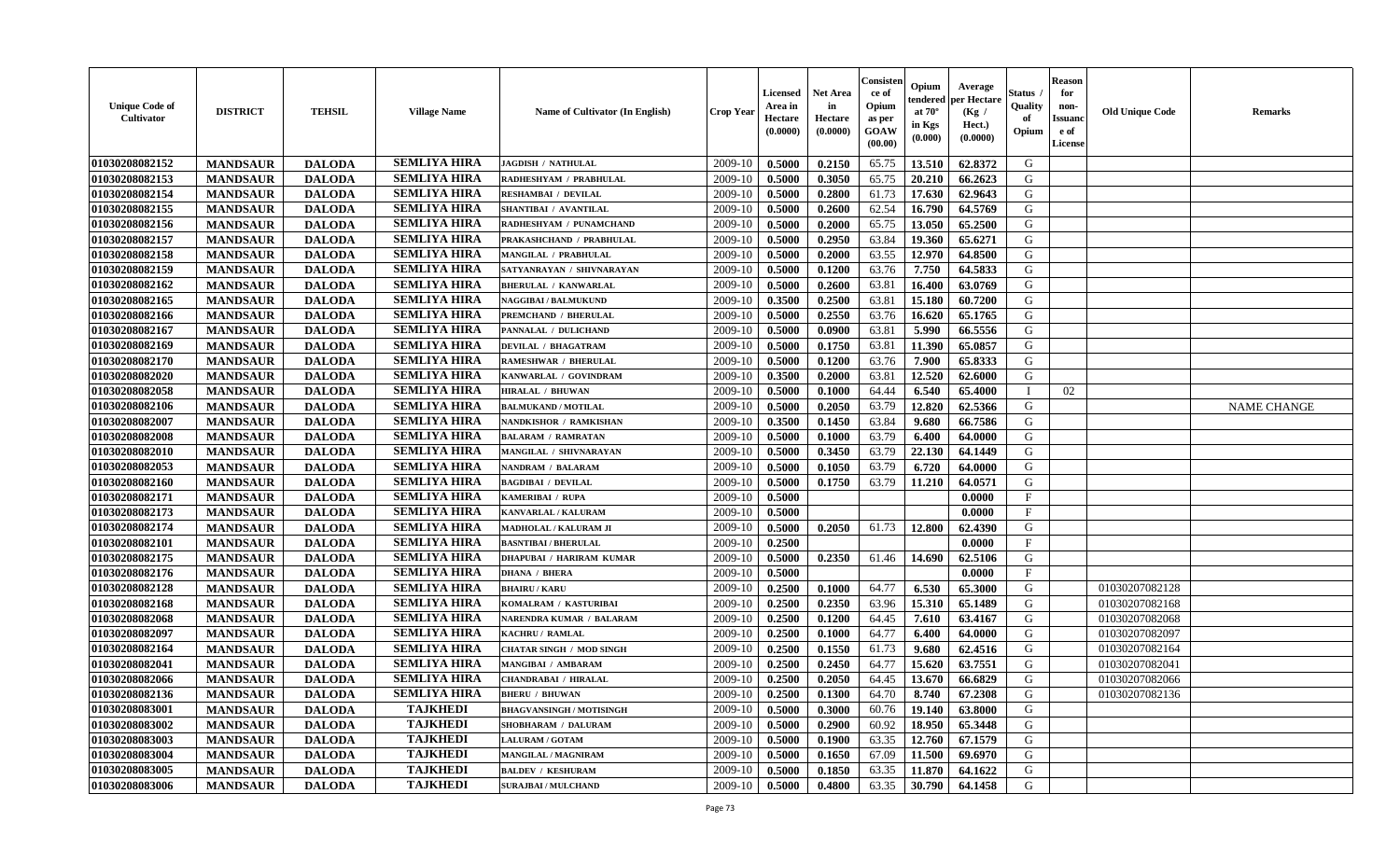| <b>Unique Code of</b><br><b>Cultivator</b> | <b>DISTRICT</b> | <b>TEHSIL</b>   | <b>Village Name</b> | Name of Cultivator (In English)     | <b>Crop Year</b> | <b>Licensed</b><br>Area in<br>Hectare<br>(0.0000) | <b>Net Area</b><br>in<br>Hectare<br>(0.0000) | Consisteı<br>ce of<br>Opium<br>as per<br>GOAW<br>(00.00) | Opium<br>endered<br>at $70^\circ$<br>in Kgs<br>(0.000) | Average<br>per Hectare<br>(Kg /<br>Hect.)<br>(0.0000) | Status<br>Quality<br>of<br>Opium | <b>Reason</b><br>for<br>non-<br><b>Issuand</b><br>e of<br>License | <b>Old Unique Code</b> | Remarks |
|--------------------------------------------|-----------------|-----------------|---------------------|-------------------------------------|------------------|---------------------------------------------------|----------------------------------------------|----------------------------------------------------------|--------------------------------------------------------|-------------------------------------------------------|----------------------------------|-------------------------------------------------------------------|------------------------|---------|
| 01030208083010                             | <b>MANDSAUR</b> | <b>DALODA</b>   | <b>TAJKHEDI</b>     | <b>GANESHRAM / DALURAM</b>          | 2009-10          | 0.5000                                            | 0.3000                                       | 63.35                                                    | 19.240                                                 | 64.1333                                               | G                                |                                                                   |                        |         |
| 01030208083012                             | <b>MANDSAUR</b> | <b>DALODA</b>   | <b>TAJKHEDI</b>     | AMBARAM / GANGARAM                  | 2009-10          | 0.5000                                            | 0.2450                                       | 64.12                                                    | 15.920                                                 | 64.9796                                               | G                                |                                                                   |                        |         |
| 01030208083013                             | <b>MANDSAUR</b> | <b>DALODA</b>   | <b>TAJKHEDI</b>     | <b>NANDRAM / BHERULAL</b>           | 2009-10          | 0.5000                                            | 0.2000                                       | 57.86                                                    | 11.700                                                 | 58.5000                                               | G                                |                                                                   |                        |         |
| 01030208083014                             | <b>MANDSAUR</b> | <b>DALODA</b>   | <b>TAJKHEDI</b>     | <b>GULABSINGH / NAHARSINGH</b>      | 2009-10          | 0.5000                                            | 0.2050                                       | 65.10                                                    | 13.620                                                 | 66.4390                                               | G                                |                                                                   |                        |         |
| 01030208083016                             | <b>MANDSAUR</b> | <b>DALODA</b>   | <b>TAJKHEDI</b>     | <b>DEVILAL / RATANLAL</b>           | 2009-10          | 0.5000                                            | 0.4000                                       | 65.10                                                    | 26.960                                                 | 67.4000                                               | G                                |                                                                   |                        |         |
| 01030208083017                             | <b>MANDSAUR</b> | <b>DALODA</b>   | <b>TAJKHEDI</b>     | TEJKUNWAR / NAGU SINGH              | 2009-10          | 0.5000                                            | 0.4400                                       | 60.76                                                    | 26.410                                                 | 60.0227                                               | G                                |                                                                   |                        |         |
| 01030208083022                             | <b>MANDSAUR</b> | <b>DALODA</b>   | <b>TAJKHEDI</b>     | <b>BALARAM / BHUWANISHANKAR</b>     | 2009-10          | 0.5000                                            | 0.3000                                       | 65.10                                                    | 19.830                                                 | 66.1000                                               | G                                |                                                                   |                        |         |
| 01030208083025                             | <b>MANDSAUR</b> | <b>DALODA</b>   | <b>TAJKHEDI</b>     | NATHULAL / RATANLAL                 | 2009-10          | 0.5000                                            | 0.2150                                       | 65.10                                                    | 14.290                                                 | 66.4651                                               | G                                |                                                                   |                        |         |
| 01030208083033                             | <b>MANDSAUR</b> | <b>DALODA</b>   | <b>TAJKHEDI</b>     | <b>CHAINRAM / MAGANIRAM</b>         | 2009-10          | 0.5000                                            | 0.2150                                       | 65.05                                                    | 14.090                                                 | 65.5349                                               | G                                |                                                                   |                        |         |
| 01030208083036                             | <b>MANDSAUR</b> | <b>DALODA</b>   | <b>TAJKHEDI</b>     | <b>NATTHE KHAN / BHURE KHAN</b>     | 2009-10          | 0.5000                                            | 0.3000                                       | 65.05                                                    | 19.880                                                 | 66.2667                                               | G                                |                                                                   |                        |         |
| 01030208083038                             | <b>MANDSAUR</b> | <b>DALODA</b>   | <b>TAJKHEDI</b>     | <b>MOHAN / RAMA</b>                 | 2009-10          | 0.5000                                            | 0.4050                                       | 65.05                                                    | 26.410                                                 | 65.2099                                               | G                                |                                                                   |                        |         |
| 01030208083045                             | <b>MANDSAUR</b> | <b>DALODA</b>   | <b>TAJKHEDI</b>     | HANS KUNWAR / DHUL SINGH            | 2009-10          | 0.5000                                            |                                              |                                                          |                                                        | 0.0000                                                | $_{\rm F}$                       |                                                                   |                        |         |
| 01030208083046                             | <b>MANDSAUR</b> | <b>DALODA</b>   | <b>TAJKHEDI</b>     | <b>GOPAL / LALURAM</b>              | 2009-10          | 0.5000                                            | 0.1850                                       | 65.05                                                    | 12.550                                                 | 67.8378                                               | G                                |                                                                   |                        |         |
| 01030208083047                             | <b>MANDSAUR</b> | <b>DALODA</b>   | <b>TAJKHEDI</b>     | MAHIPAL SINGH / BHAGWAN SINGH       | 2009-10          | 0.5000                                            | 0.4300                                       | 60.76                                                    | 26.530                                                 | 61.6977                                               | G                                |                                                                   |                        |         |
| 01030208083051                             | <b>MANDSAUR</b> | <b>DALODA</b>   | <b>TAJKHEDI</b>     | <b>BHUWANI SINGH / VIKRAM SINGH</b> | 2009-10          | 0.5000                                            | 0.3200                                       | 61.72                                                    | 20.180                                                 | 63.0625                                               | $\mathbf G$                      |                                                                   |                        |         |
| 01030208083054                             | <b>MANDSAUR</b> | <b>DALODA</b>   | <b>TAJKHEDI</b>     | KANHAIYALAL / KESHURAM              | 2009-10          | 0.5000                                            | 0.1800                                       | 67.14                                                    | 12.230                                                 | 67.9444                                               | G                                |                                                                   |                        |         |
| 01030208083055                             | <b>MANDSAUR</b> | <b>DALODA</b>   | <b>TAJKHEDI</b>     | <b>BHANWAR SINGH / BHERU SINGH</b>  | 2009-10          | 0.5000                                            | 0.1600                                       | 64.45                                                    | 10.280                                                 | 64.2500                                               | G                                |                                                                   |                        |         |
| 01030208083056                             | <b>MANDSAUR</b> | <b>DALODA</b>   | <b>TAJKHEDI</b>     | <b>RAMPRASAD / BAGDIRAM</b>         | 2009-10          | 0.5000                                            | 0.4700                                       | 60.76                                                    | 27.450                                                 | 58.4043                                               | G                                |                                                                   |                        |         |
| 01030208083057                             | <b>MANDSAUR</b> | <b>DALODA</b>   | <b>TAJKHEDI</b>     | NARENDRA SINGH / DASHRATH SINGH     | 2009-10          | 0.5000                                            | 0.2000                                       | 68.83                                                    | 14.020                                                 | 70.1000                                               | G                                |                                                                   |                        |         |
| 01030208083058                             | <b>MANDSAUR</b> | <b>DALODA</b>   | <b>TAJKHEDI</b>     | <b>DOLATSINGH / NAHAR SINGH</b>     | 2009-10          | 0.5000                                            | 0.2000                                       | 67.09                                                    | 13.440                                                 | 67.2000                                               | G                                |                                                                   |                        |         |
| 01030208083059                             | <b>MANDSAUR</b> | <b>DALODA</b>   | <b>TAJKHEDI</b>     | KISHAN KUNWAR / KISHOR SINGH        | 2009-10          | 0.5000                                            | 0.2600                                       | 67.09                                                    | 17.640                                                 | 67.8462                                               | G                                |                                                                   |                        |         |
| 01030208083060                             | <b>MANDSAUR</b> | <b>DALODA</b>   | <b>TAJKHEDI</b>     | ISHWAR SINGH / SARDAR SINGH         | 2009-10          | 0.5000                                            | 0.1400                                       | 64.45                                                    | 9.470                                                  | 67.6429                                               | G                                |                                                                   |                        |         |
| 01030208083061                             | <b>MANDSAUR</b> | <b>DALODA</b>   | <b>TAJKHEDI</b>     | PUNAMCHAND / GANGARAM               | 2009-10          | 0.5000                                            | 0.2100                                       | 64.45                                                    | 14.520                                                 | 69.1429                                               | G                                |                                                                   |                        |         |
| 01030208083064                             | <b>MANDSAUR</b> | <b>DALODA</b>   | <b>TAJKHEDI</b>     | KAILASHLAL / RATANLAL               | 2009-10          | 0.5000                                            | 0.2550                                       | 61.72                                                    | 16.430                                                 | 64.4314                                               | G                                |                                                                   |                        |         |
| 01030208083068                             | <b>MANDSAUR</b> | <b>DALODA</b>   | <b>TAJKHEDI</b>     | JITENDRA SINGH / RAGHUVIR SINGH     | 2009-10          | 0.5000                                            | 0.3400                                       | 61.72                                                    | 21.700                                                 | 63.8235                                               | G                                |                                                                   |                        |         |
| 01030208083072                             | <b>MANDSAUR</b> | <b>DALODA</b>   | <b>TAJKHEDI</b>     | <b>BHARAT KUNWAR / DEVI SINGH</b>   | 2009-10          | 0.5000                                            | 0.2000                                       | 67.14                                                    | 13.530                                                 | 67.6500                                               | G                                |                                                                   |                        |         |
| 01030208083075                             | <b>MANDSAUR</b> | <b>DALODA</b>   | <b>TAJKHEDI</b>     | RAJENDRA SINGH / SAWRUP SINGH       | 2009-10          | 0.5000                                            | 0.1450                                       | 61.72                                                    | 9.280                                                  | 64.0000                                               | G                                |                                                                   |                        |         |
| 01030208083076                             | <b>MANDSAUR</b> | <b>DALODA</b>   | <b>TAJKHEDI</b>     | PREMCHAND / MANGILAL                | 2009-10          | 0.5000                                            | 0.4850                                       | 64.45                                                    | 31.360                                                 | 64.6598                                               | G                                |                                                                   |                        |         |
| 01030208083050                             | <b>MANDSAUR</b> | <b>DALODA</b>   | <b>TAJKHEDI</b>     | MODIRAM / GANGARAM                  | 2009-10          | 0.5000                                            | 0.1850                                       | 65.79                                                    | 13.690                                                 | 74.0000                                               | G                                |                                                                   |                        |         |
| 01030208083018                             | <b>MANDSAUR</b> | <b>DALODA</b>   | <b>TAJKHEDI</b>     | <b>SUKHRAM / BHUWAN</b>             | 2009-10          | 0.5000                                            | 0.1500                                       | 68.93                                                    | 10.540                                                 | 70.2667                                               | G                                |                                                                   |                        |         |
| 01030208083007                             | <b>MANDSAUR</b> | <b>DALODA</b>   | <b>TAJKHEDI</b>     | <b>BALWANT SINGH / MADAN SINGH</b>  | 2009-10          | 0.5000                                            | 0.2500                                       | 67.09                                                    | 17.550                                                 | 70.2000                                               | G                                |                                                                   |                        |         |
| 01030208083042                             | <b>MANDSAUR</b> | <b>DALODA</b>   | <b>TAJKHEDI</b>     | <b>BHANWARLAL / PAYARCHAND</b>      | 2009-10          | 0.5000                                            | 0.3400                                       | 65.79                                                    | 21.510                                                 | 63.2647                                               | G                                |                                                                   |                        |         |
| 01030208083041                             | <b>MANDSAUR</b> | <b>DALODA</b>   | <b>TAJKHEDI</b>     | <b>DEVARAM / BHULLIBAI</b>          | 2009-10          | 0.5000                                            | 0.1100                                       | 69.21                                                    | 7.410                                                  | 67.3636                                               | G                                | 08                                                                |                        |         |
| 01030208083077                             | <b>MANDSAUR</b> | <b>DALODA</b>   | <b>TAJKHEDI</b>     | <b>BHANWAR SINGH / SARDAR SINGH</b> | 2009-10          | 0.5000                                            |                                              |                                                          |                                                        | 0.0000                                                | $_{\rm F}$                       |                                                                   |                        |         |
| 01030208083019                             | <b>MANDSAUR</b> | <b>DALODA</b>   | <b>TAJKHEDI</b>     | SHOBHARAM / PYARCHANDRA             | 2009-10          | 0.2500                                            | 0.1800                                       | 65.79                                                    | 11.970                                                 | 66.5000                                               | G                                |                                                                   | 01030207083019         |         |
| 01030208083044                             | <b>MANDSAUR</b> | <b>DALODA</b>   | <b>TAJKHEDI</b>     | RAJENDRA KUMAR / SHOBHARAM          | 2009-10          | 0.2500                                            | 0.1750                                       | 67.14                                                    | 11.840                                                 | 67.6571                                               | G                                |                                                                   | 01030207083044         |         |
| 01030207035011                             | <b>MANDSAUR</b> | <b>MANDSAUR</b> | <b>AADHARI</b>      | <b>BAGDIBAI / BHAGIRATH</b>         | 2009-10          | 0.5000                                            | 0.4750                                       | 61.11                                                    | 27.910                                                 | 58.7579                                               | G                                |                                                                   |                        |         |
| 01030207035013                             | <b>MANDSAUR</b> | <b>MANDSAUR</b> | <b>AADHARI</b>      | MAN SINGH / LAL SINGH               | 2009-10          | 0.5000                                            | 0.4300                                       | 56.18                                                    | 23.720                                                 | 55.1628                                               | G                                | 04                                                                |                        |         |
| 01030207035014                             | <b>MANDSAUR</b> | <b>MANDSAUR</b> | <b>AADHARI</b>      | KANIRAM / JUJHAR                    | 2009-10          | 0.5000                                            | 0.2400                                       | 65.82                                                    | 15.730                                                 | 65.5417                                               | G                                |                                                                   |                        |         |
| 01030207035018                             | <b>MANDSAUR</b> | <b>MANDSAUR</b> | <b>AADHARI</b>      | <b>BHERU SINGH / ONKAR SINGH</b>    | 2009-10          | 0.5000                                            | 0.3600                                       | 61.11                                                    | 21.670                                                 | 60.1944                                               | G                                |                                                                   |                        |         |
| 01030207035019                             | <b>MANDSAUR</b> | <b>MANDSAUR</b> | <b>AADHARI</b>      | <b>GOPALSINGH / ONKARSINGH</b>      | 2009-10          | 0.5000                                            | 0.2850                                       | 63.32                                                    | 17.540                                                 | 61.5439                                               | G                                |                                                                   |                        |         |
| 01030207035020                             | <b>MANDSAUR</b> | <b>MANDSAUR</b> | <b>AADHARI</b>      | <b>SATTUBAI / SITARAM</b>           | 2009-10          | 0.5000                                            | 0.3050                                       | 63.32                                                    | 19.150                                                 | 62.7869                                               | G                                |                                                                   |                        |         |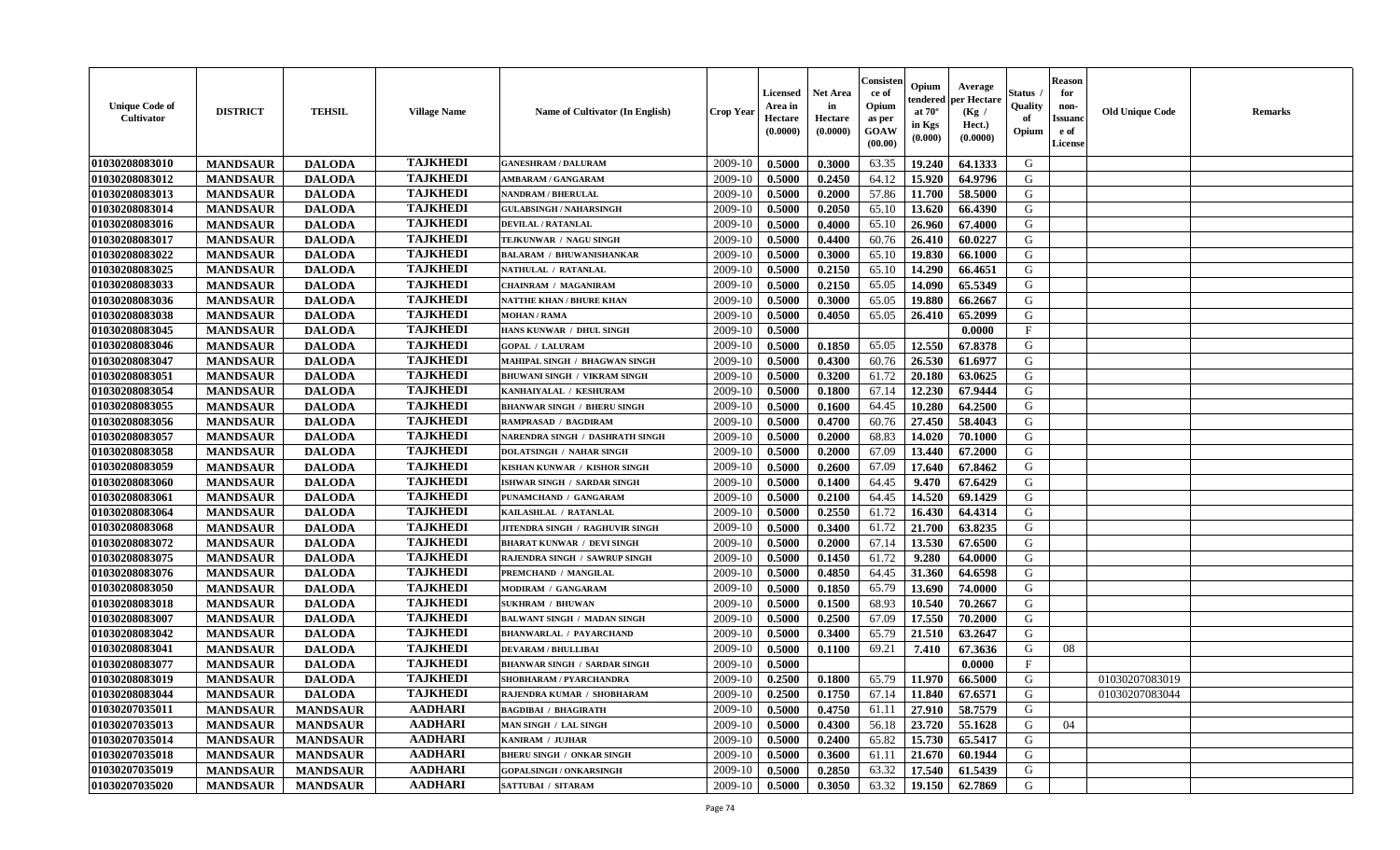| <b>Unique Code of</b><br><b>Cultivator</b> | <b>DISTRICT</b> | <b>TEHSIL</b>   | <b>Village Name</b> | Name of Cultivator (In English)       | <b>Crop Year</b> | <b>Licensed</b><br>Area in<br>Hectare<br>(0.0000) | <b>Net Area</b><br>in<br>Hectare<br>(0.0000) | Consisteı<br>ce of<br>Opium<br>as per<br>GOAW<br>(00.00) | Opium<br>endered<br>at $70^{\circ}$<br>in Kgs<br>(0.000) | Average<br>er Hectare<br>(Kg /<br>Hect.)<br>(0.0000) | Status<br>Quality<br>of<br>Opium | <b>Reason</b><br>for<br>non-<br><b>Issuand</b><br>e of<br>License | <b>Old Unique Code</b> | Remarks                                     |
|--------------------------------------------|-----------------|-----------------|---------------------|---------------------------------------|------------------|---------------------------------------------------|----------------------------------------------|----------------------------------------------------------|----------------------------------------------------------|------------------------------------------------------|----------------------------------|-------------------------------------------------------------------|------------------------|---------------------------------------------|
| 01030207035021                             | <b>MANDSAUR</b> | <b>MANDSAUR</b> | <b>AADHARI</b>      | <b>BHAGIBAI / DEVA</b>                | 2009-10          | 0.3500                                            |                                              |                                                          |                                                          | 0.0000                                               | $\mathbf{F}$                     |                                                                   |                        |                                             |
| 01030207035029                             | <b>MANDSAUR</b> | <b>MANDSAUR</b> | <b>AADHARI</b>      | VARDICHAND / KESHURAM                 | 2009-10          | 0.5000                                            | 0.2800                                       | 61.11                                                    | 16.750                                                   | 59.8214                                              | G                                |                                                                   |                        | <b>NAME CHANGE</b>                          |
| 01030207035038                             | <b>MANDSAUR</b> | <b>MANDSAUR</b> | <b>AADHARI</b>      | KAWARIBAI / NATHU                     | 2009-10          | 0.3500                                            | 0.1800                                       | 65.82                                                    | 12.350                                                   | 68.6111                                              | G                                |                                                                   |                        |                                             |
| 01030207035043                             | <b>MANDSAUR</b> | <b>MANDSAUR</b> | <b>AADHARI</b>      | <b>HIRALAL / NATHU</b>                | 2009-10          | 0.5000                                            | 0.2500                                       | 67.24                                                    | 16.820                                                   | 67.2800                                              | $\mathbf{I}$                     | 02                                                                |                        |                                             |
| 01030207035048                             | <b>MANDSAUR</b> | <b>MANDSAUR</b> | <b>AADHARI</b>      | <b>BHANVARLAL / KACHARU</b>           | 2009-10          | 0.5000                                            | 0.3100                                       | 65.82                                                    | 20.490                                                   | 66.0968                                              | G                                |                                                                   |                        |                                             |
| 01030207035049                             | <b>MANDSAUR</b> | <b>MANDSAUR</b> | <b>AADHARI</b>      | <b>TULSIRAM / DHURA</b>               | 2009-10          | 0.5000                                            | 0.3950                                       | 65.82                                                    | 27.050                                                   | 68.4810                                              | G                                |                                                                   |                        |                                             |
| 01030207035024                             | <b>MANDSAUR</b> | <b>MANDSAUR</b> | <b>AADHARI</b>      | JUJHAR SINGH / RAY SINGH              | 2009-10          | 0.5000                                            | 0.3000                                       | 61.11                                                    | 18.160                                                   | 60.5333                                              | G                                |                                                                   |                        |                                             |
| 01030207035009                             | <b>MANDSAUR</b> | <b>MANDSAUR</b> | <b>AADHARI</b>      | DATARASINGH / ARJUNASINGH             | 2009-10          | 0.5000                                            | 0.2650                                       | 59.11                                                    | 16.030                                                   | 60.4906                                              | G                                |                                                                   |                        |                                             |
| 01030207035002                             | <b>MANDSAUR</b> | <b>MANDSAUR</b> | <b>AADHARI</b>      | MOTYABAI / BHAGWAN                    | 2009-10          | 0.3500                                            | 0.3450                                       | 61.11                                                    | 21.390                                                   | 62.0000                                              | G                                |                                                                   |                        |                                             |
| 01030207035055                             | <b>MANDSAUR</b> | <b>MANDSAUR</b> | <b>AADHARI</b>      | RAJARAM / SITARAM                     | 2009-10          | 0.5000                                            | 0.3250                                       | 61.88                                                    | 21.470                                                   | 66.0615                                              | G                                |                                                                   |                        |                                             |
| 01030207035027                             | <b>MANDSAUR</b> | <b>MANDSAUR</b> | <b>AADHARI</b>      | <b>CHANDRAAKUNWAR / NARAYAN SINGH</b> | 2009-10          | 0.2500                                            |                                              |                                                          |                                                          | 0.0000                                               | F                                |                                                                   |                        |                                             |
| 01030207034014                             | <b>MANDSAUR</b> | <b>MANDSAUR</b> | <b>AZIZKHEDI</b>    | <b>RAJARAM / DEVRAM</b>               | 2009-10          | 0.5000                                            | 0.4500                                       | 60.81                                                    | 26.920                                                   | 59.8222                                              | G                                |                                                                   |                        | TRANSFER/RAJAKHEDI                          |
| 01030207034005                             | <b>MANDSAUR</b> | <b>MANDSAUR</b> | <b>AZIZKHEDI</b>    | <b>UDAYRAM / MAGANIRAM</b>            | 2009-10          | 0.3500                                            | 0.3450                                       | 57.60                                                    | 19.280                                                   | 55.8841                                              | G                                | 04                                                                |                        |                                             |
| 01030207034007                             | <b>MANDSAUR</b> | <b>MANDSAUR</b> | <b>AZIZKHEDI</b>    | RAMLAL / MAGANIRAM                    | 2009-10          | 0.3500                                            | 0.3400                                       | 61.59                                                    | 19.930                                                   | 58.6176                                              | G                                |                                                                   |                        | TRANSFER/RAJAKHEDI                          |
| 01030207034020                             | <b>MANDSAUR</b> | <b>MANDSAUR</b> | <b>AZIZKHEDI</b>    | <b>MAGANBAI / BHUWAN</b>              | 2009-10          | 0.5000                                            |                                              |                                                          |                                                          | 0.0000                                               | $\mathbf N$                      |                                                                   |                        | <b>IRAINSPEIVINIUUTIA</b><br>$0 \wedge CCD$ |
| 01030207034019                             | <b>MANDSAUR</b> | <b>MANDSAUR</b> | <b>AZIZKHEDI</b>    | <b>GORDHANALAL / CHUNNILAL</b>        | 2009-10          | 0.2500                                            | 0.2000                                       | 60.59                                                    | 11.840                                                   | 59.2000                                              | G                                |                                                                   |                        | <b>TRANSFER/SETKHEDI</b>                    |
| 01030207034004                             | <b>MANDSAUR</b> | <b>MANDSAUR</b> | <b>AZIZKHEDI</b>    | <b>GIRADHARI / BABARU</b>             | 2009-10          | 0.2500                                            | 0.1550                                       | 67.81                                                    | 10.130                                                   | 65.3548                                              | G                                |                                                                   |                        | <b>TRANSFER/PIPLIYA</b><br><b>MUZAWAR</b>   |
| 01030207084004                             | <b>MANDSAUR</b> | <b>MANDSAUR</b> | <b>BABRECHA</b>     | <b>BHERULAL / KACHRU</b>              | 2009-10          | 0.5000                                            | 0.3100                                       | 61.26                                                    | 18.990                                                   | 61.2581                                              | G                                |                                                                   |                        |                                             |
| 01030207084010                             | <b>MANDSAUR</b> | <b>MANDSAUR</b> | <b>BABRECHA</b>     | <b>JAGDISH / BALU</b>                 | 2009-10          | 0.5000                                            | 0.2050                                       | 65.36                                                    | 13.670                                                   | 66.6829                                              | G                                |                                                                   |                        |                                             |
| 01030207084011                             | <b>MANDSAUR</b> | <b>MANDSAUR</b> | <b>BABRECHA</b>     | VAJERAM / GANGARAM                    | 2009-10          | 0.5000                                            | 0.4950                                       | 63.62                                                    | 30.440                                                   | 61.4949                                              | G                                |                                                                   |                        |                                             |
| 01030207084014                             | <b>MANDSAUR</b> | <b>MANDSAUR</b> | <b>BABRECHA</b>     | <b>GORISHANKAR / BALARAM</b>          | 2009-10          | 0.5000                                            | 0.1950                                       | 63.80                                                    | 12.720                                                   | 65.2308                                              | G                                |                                                                   |                        |                                             |
| 01030207084016                             | <b>MANDSAUR</b> | <b>MANDSAUR</b> | <b>BABRECHA</b>     | <b>BALARAM / MODA</b>                 | 2009-10          | 0.5000                                            | 0.3550                                       | 53.98                                                    | 8.970                                                    | 25.2676                                              | G                                | 04                                                                |                        |                                             |
| 01030207084022                             | <b>MANDSAUR</b> | <b>MANDSAUR</b> | <b>BABRECHA</b>     | <b>BHULI BAI / JADAWCHAND</b>         | 2009-10          | 0.5000                                            | 0.3150                                       | 61.26                                                    | 18.980                                                   | 60.2540                                              | G                                |                                                                   |                        |                                             |
| 01030207084026                             | <b>MANDSAUR</b> | <b>MANDSAUR</b> | <b>BABRECHA</b>     | DARIYAVBAI / NANURAM                  | 2009-10          | 0.5000                                            | 0.4100                                       | 63.62                                                    | 24.980                                                   | 60.9268                                              | G                                |                                                                   |                        |                                             |
| 01030207084028                             | <b>MANDSAUR</b> | <b>MANDSAUR</b> | <b>BABRECHA</b>     | <b>JAGANNATH / SALAGARAM</b>          | 2009-10          | 0.5000                                            | 0.1850                                       | 65.36                                                    | 12.220                                                   | 66.0541                                              | G                                |                                                                   |                        |                                             |
| 01030207084030                             | <b>MANDSAUR</b> | <b>MANDSAUR</b> | <b>BABRECHA</b>     | ISHWARLAL / RATANLAL                  | 2009-10          | 0.5000                                            | 0.3500                                       | 59.64                                                    | 21.250                                                   | 60.7143                                              | G                                |                                                                   |                        |                                             |
| 01030207084031                             | <b>MANDSAUR</b> | <b>MANDSAUR</b> | <b>BABRECHA</b>     | <b>GORDHANLAL / RATANLAL</b>          | 2009-10          | 0.5000                                            | 0.3300                                       | 59.64                                                    | 20.570                                                   | 62.3333                                              | G                                |                                                                   |                        |                                             |
| 01030207084034                             | <b>MANDSAUR</b> | <b>MANDSAUR</b> | <b>BABRECHA</b>     | <b>GANGABAI / BHANWARLAL</b>          | 2009-10          | 0.5000                                            | 0.3550                                       | 61.26                                                    | 21.460                                                   | 60.4507                                              | G                                |                                                                   |                        |                                             |
| 01030207084035                             | <b>MANDSAUR</b> | <b>MANDSAUR</b> | <b>BABRECHA</b>     | MANGU / KISHAN                        | 2009-10          | 0.5000                                            | 0.2700                                       | 63.62                                                    | 17.310                                                   | 64.1111                                              | G                                |                                                                   |                        |                                             |
| 01030207084044                             | <b>MANDSAUR</b> | <b>MANDSAUR</b> | <b>BABRECHA</b>     | <b>JAGANNATH / BHAGWAN</b>            | 2009-10          | 0.5000                                            | 0.2750                                       | 64.22                                                    | 17.830                                                   | 64.8364                                              | G                                |                                                                   |                        |                                             |
| 01030207084060                             | <b>MANDSAUR</b> | <b>MANDSAUR</b> | <b>BABRECHA</b>     | RAMCHANDRAA / RATANLAL                | 2009-10          | 0.5000                                            | 0.1650                                       | 67.49                                                    | 11.050                                                   | 66.9697                                              | G                                |                                                                   |                        |                                             |
| 01030207084061                             | <b>MANDSAUR</b> | <b>MANDSAUR</b> | <b>BABRECHA</b>     | KAMLABAI / NANDKISHOR                 | 2009-10          | 0.5000                                            | 0.4850                                       | 61.26                                                    | 30.060                                                   | 61.9794                                              | G                                |                                                                   |                        |                                             |
| 01030207084063                             | <b>MANDSAUR</b> | <b>MANDSAUR</b> | <b>BABRECHA</b>     | <b>BALU SINGH / GOVINDRAM</b>         | 2009-10          | 0.5000                                            | 0.1500                                       | 64.44                                                    | 9.840                                                    | 65.6000                                              | G                                |                                                                   |                        |                                             |
| 01030207084071                             | <b>MANDSAUR</b> | <b>MANDSAUR</b> | <b>BABRECHA</b>     | MANGILAL / GOUTAM                     | 2009-10          | 0.5000                                            | 0.4750                                       | 64.44                                                    | 30.720                                                   | 64.6737                                              | G                                |                                                                   |                        |                                             |
| 01030207084072                             | <b>MANDSAUR</b> | <b>MANDSAUR</b> | <b>BABRECHA</b>     | <b>BHULIBAI / RODA</b>                | 2009-10          | 0.5000                                            | 0.1500                                       | 62.74                                                    | 9.810                                                    | 65.4000                                              | G                                |                                                                   |                        |                                             |
| 01030207084076                             | <b>MANDSAUR</b> | <b>MANDSAUR</b> | <b>BABRECHA</b>     | <b>BHANWARBAI / HIRALAL</b>           | 2009-10          | 0.3500                                            | 0.2300                                       | 62.74                                                    | 14.390                                                   | 62.5652                                              | G                                |                                                                   |                        |                                             |
| 01030207084082                             | <b>MANDSAUR</b> | <b>MANDSAUR</b> | <b>BABRECHA</b>     | <b>BHANWARLAL / RATANLAL</b>          | 2009-10          | 0.3500                                            | 0.3450                                       | 58.94                                                    | 21.610                                                   | 62.6377                                              | G                                |                                                                   |                        |                                             |
| 01030207084085                             | <b>MANDSAUR</b> | <b>MANDSAUR</b> | <b>BABRECHA</b>     | MANGILAL / NIRBHAYRAM                 | 2009-10          | 0.5000                                            | 0.3900                                       | 62.74                                                    | 24.310                                                   | 62.3333                                              | G                                |                                                                   |                        |                                             |
| 01030207084087                             | <b>MANDSAUR</b> | <b>MANDSAUR</b> | <b>BABRECHA</b>     | <b>VANIBAI / MANGILAL</b>             | 2009-10          | 0.5000                                            | 0.2500                                       | 62.49                                                    | 16.150                                                   | 64.6000                                              | $\mathbf G$                      |                                                                   |                        |                                             |
| 01030207084089                             | <b>MANDSAUR</b> | <b>MANDSAUR</b> | <b>BABRECHA</b>     | <b>JAGDISH / NATHULAL</b>             | 2009-10          | 0.3500                                            | 0.3250                                       | 58.94                                                    | 19.920                                                   | 61.2923                                              | G                                |                                                                   |                        |                                             |
| 01030207084091                             | <b>MANDSAUR</b> | <b>MANDSAUR</b> | <b>BABRECHA</b>     | <b>NAGUBAI/BALU</b>                   | 2009-10          | 0.5000                                            | 0.2200                                       | 62.74                                                    | 14.260                                                   | 64.8182                                              | G                                |                                                                   |                        |                                             |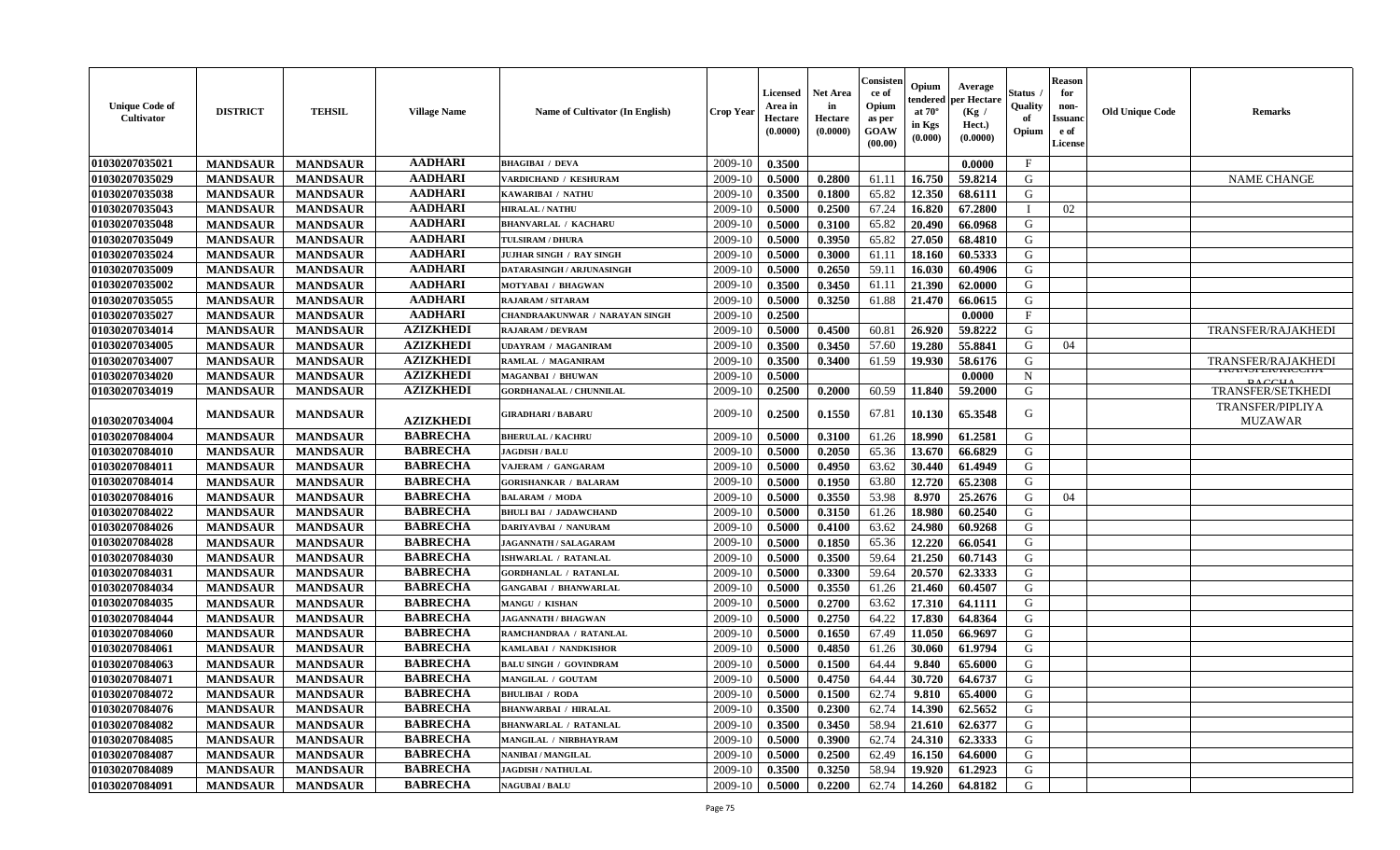| <b>Unique Code of</b><br><b>Cultivator</b> | <b>DISTRICT</b> | <b>TEHSIL</b>   | <b>Village Name</b> | <b>Name of Cultivator (In English)</b> | <b>Crop Year</b> | <b>Licensed</b><br>Area in<br>Hectare<br>(0.0000) | <b>Net Area</b><br>in<br>Hectare<br>(0.0000) | Consisteı<br>ce of<br>Opium<br>as per<br><b>GOAW</b><br>(00.00) | Opium<br>endered<br>at $70^\circ$<br>in Kgs<br>$(\mathbf{0.000})$ | Average<br>per Hectare<br>(Kg /<br>Hect.)<br>(0.0000) | Status<br>Quality<br>of<br>Opium | Reason<br>for<br>non-<br>Issuan<br>e of<br>License | <b>Old Unique Code</b> | <b>Remarks</b>     |
|--------------------------------------------|-----------------|-----------------|---------------------|----------------------------------------|------------------|---------------------------------------------------|----------------------------------------------|-----------------------------------------------------------------|-------------------------------------------------------------------|-------------------------------------------------------|----------------------------------|----------------------------------------------------|------------------------|--------------------|
| 01030207084093                             | <b>MANDSAUR</b> | <b>MANDSAUR</b> | <b>BABRECHA</b>     | <b>BHERULAL / RAMLAL</b>               | 2009-10          | 0.5000                                            | 0.2900                                       | 66.42                                                           | 19.130                                                            | 65.9655                                               | G                                |                                                    |                        |                    |
| 01030207084096                             | <b>MANDSAUR</b> | <b>MANDSAUR</b> | <b>BABRECHA</b>     | <b>BHERULAL / KISHAN</b>               | 2009-10          | 0.3500                                            | 0.3500                                       | 60.30                                                           | 20.680                                                            | 59.0857                                               | G                                |                                                    |                        |                    |
| 01030207084002                             | <b>MANDSAUR</b> | <b>MANDSAUR</b> | <b>BABRECHA</b>     | <b>GANPAT / JAGNNATH</b>               | 2009-10          | 0.5000                                            | 0.2050                                       | 68.07                                                           | 13.440                                                            | 65.5610                                               | G                                |                                                    |                        |                    |
| 01030207084003                             | <b>MANDSAUR</b> | <b>MANDSAUR</b> | <b>BABRECHA</b>     | RAMNIVAS / JAGANNATH                   | 2009-10          | 0.5000                                            | 0.4650                                       | 62.49                                                           | 25.830                                                            | 55.5484                                               | G                                | 04                                                 |                        |                    |
| 01030207084005                             | <b>MANDSAUR</b> | <b>MANDSAUR</b> | <b>BABRECHA</b>     | KAMLABAI / BHERULAL                    | 2009-10          | 0.3500                                            | 0.1750                                       | 61.20                                                           | 10.960                                                            | 62.6286                                               | G                                |                                                    |                        |                    |
| 01030207084008                             | <b>MANDSAUR</b> | <b>MANDSAUR</b> | <b>BABRECHA</b>     | <b>GOPAL / BHERULAL</b>                | 2009-10          | 0.5000                                            | 0.1500                                       | 68.07                                                           | 9.960                                                             | 66.4000                                               | G                                |                                                    |                        |                    |
| 01030207084017                             | <b>MANDSAUR</b> | <b>MANDSAUR</b> | <b>BABRECHA</b>     | <b>SHUKHDEV / BHERULAL</b>             | 2009-10          | 0.5000                                            | 0.2450                                       | 68.07                                                           | 16.710                                                            | 68.2041                                               | G                                |                                                    |                        |                    |
| 01030207084018                             | <b>MANDSAUR</b> | <b>MANDSAUR</b> | <b>BABRECHA</b>     | PRATAPBAI / RODMAL                     | 2009-10          | 0.3500                                            | 0.2000                                       | 61.20                                                           | 12.190                                                            | 60.9500                                               | G                                |                                                    |                        |                    |
| 01030207084029                             | <b>MANDSAUR</b> | <b>MANDSAUR</b> | <b>BABRECHA</b>     | <b>INDRAPRASAD / LALUPRASAD</b>        | 2009-10          | 0.5000                                            | 0.2300                                       | 62.49                                                           | 14.450                                                            | 62.8261                                               | G                                |                                                    |                        |                    |
| 01030207084040                             | <b>MANDSAUR</b> | <b>MANDSAUR</b> | <b>BABRECHA</b>     | SAJJANBAI / LAXMICHAND                 | 2009-10          | 0.5000                                            | 0.4750                                       | 63.42                                                           | 30.040                                                            | 63.2421                                               | G                                |                                                    |                        |                    |
| 01030207084052                             | <b>MANDSAUR</b> | <b>MANDSAUR</b> | <b>BABRECHA</b>     | <b>RAMSUKHIBAI / NATHULAL</b>          | 2009-10          | 0.3500                                            | 0.3500                                       | 61.20                                                           | 20.830                                                            | 59.5143                                               | G                                |                                                    |                        | <b>NAME CHANGE</b> |
| 01030207084070                             | <b>MANDSAUR</b> | <b>MANDSAUR</b> | <b>BABRECHA</b>     | KAMLABAI / DEVA                        | 2009-10          | 0.5000                                            | 0.3550                                       | 61.19                                                           | 21.840                                                            | 61.5211                                               | G                                |                                                    |                        |                    |
| 01030207084075                             | <b>MANDSAUR</b> | <b>MANDSAUR</b> | <b>BABRECHA</b>     | RAMCHANDRA / HIRALAL                   | 2009-10          | 0.5000                                            | 0.4850                                       | 63.14                                                           | 30.490                                                            | 62.8660                                               | G                                |                                                    |                        |                    |
| 01030207084092                             | <b>MANDSAUR</b> | <b>MANDSAUR</b> | <b>BABRECHA</b>     | <b>BAGDIRAM / BHERA</b>                | 2009-10          | 0.3500                                            | 0.3200                                       | 59.27                                                           | 19.780                                                            | 61.8125                                               | G                                |                                                    |                        |                    |
| 01030207084080                             | <b>MANDSAUR</b> | <b>MANDSAUR</b> | <b>BABRECHA</b>     | <b>LALU/BHUWAN</b>                     | 2009-10          | 0.2500                                            | 0.1100                                       | 67.49                                                           | 7.040                                                             | 64.0000                                               | G                                |                                                    |                        |                    |
| 01030207084109                             | <b>MANDSAUR</b> | <b>MANDSAUR</b> | <b>BABRECHA</b>     | JAYKUNWERBAI / RAMSINGH                | 2009-10          | 0.5000                                            | 0.3250                                       | 61.20                                                           | 19.580                                                            | 60.2462                                               | G                                |                                                    |                        |                    |
| 01030207084074                             | <b>MANDSAUR</b> | <b>MANDSAUR</b> | <b>BABRECHA</b>     | KAMLABAI / PARMANAND                   | 2009-10          | 0.3500                                            | 0.2000                                       | 67.18                                                           | 13.240                                                            | 66.2000                                               | G                                |                                                    |                        |                    |
| 01030207084110                             | <b>MANDSAUR</b> | <b>MANDSAUR</b> | <b>BABRECHA</b>     | <b>SHRILAL / RAMLAL</b>                | 2009-10          | 0.5000                                            | 0.1850                                       | 61.19                                                           | 10.410                                                            | 56.2703                                               | G                                |                                                    |                        |                    |
| 01030207084019                             | <b>MANDSAUR</b> | <b>MANDSAUR</b> | <b>BABRECHA</b>     | <b>GANESHRAM / CUNILAL</b>             | 2009-10          | 0.2500                                            | 0.2200                                       | 63.14                                                           | 14.330                                                            | 65.1364                                               | G                                |                                                    |                        |                    |
| 01030207084021                             | <b>MANDSAUR</b> | <b>MANDSAUR</b> | <b>BABRECHA</b>     | <b>BHUGUDIBAI / GULAB</b>              | 2009-10          | 0.2500                                            | 0.2450                                       | 65.02                                                           | 16.260                                                            | 66.3673                                               | G                                |                                                    |                        |                    |
| 01030207084069                             | <b>MANDSAUR</b> | <b>MANDSAUR</b> | <b>BABRECHA</b>     | RAMKUNVAR / BAHADURASINGH              | 2009-10          | 0.2500                                            | 0.2300                                       | 61.64                                                           | 14.600                                                            | 63.4783                                               | G                                |                                                    |                        |                    |
| 01030207084077                             | <b>MANDSAUR</b> | <b>MANDSAUR</b> | <b>BABRECHA</b>     | <b>BHANWERLAL / KANHIYALAL</b>         | 2009-10          | 0.2500                                            | 0.1650                                       | 63.14                                                           | 10.640                                                            | 64.4848                                               | G                                |                                                    |                        |                    |
| 01030207084023                             | <b>MANDSAUR</b> | <b>MANDSAUR</b> | <b>BABRECHA</b>     | <b>CHAMPALAL / BHERA</b>               | 2009-10          | 0.2500                                            | 0.2200                                       | 63.14                                                           | 13.620                                                            | 61.9091                                               | G                                |                                                    |                        |                    |
| 01030207084064                             | <b>MANDSAUR</b> | <b>MANDSAUR</b> | <b>BABRECHA</b>     | <b>DIPA / ONKAR</b>                    | 2009-10          | 0.2500                                            | 0.2350                                       | 67.18                                                           | 15.250                                                            | 64.8936                                               | G                                |                                                    |                        | <b>NAME CHANGE</b> |
| 01030207084057                             | <b>MANDSAUR</b> | <b>MANDSAUR</b> | <b>BABRECHA</b>     | <b>HARISINGH / ONKARLAL</b>            | 2009-10          | 0.2500                                            | 0.2400                                       | 30.20                                                           | 2.870                                                             | 11.9583                                               |                                  | 02                                                 |                        |                    |
| 01030207084062                             | <b>MANDSAUR</b> | <b>MANDSAUR</b> | <b>BABRECHA</b>     | NATHIBAI / KARU                        | 2009-10          | 0.2500                                            | 0.2300                                       | 61.19                                                           | 12.450                                                            | 54.1304                                               | G                                | 04                                                 |                        |                    |
| 01030207084073                             | <b>MANDSAUR</b> | <b>MANDSAUR</b> | <b>BABRECHA</b>     | <b>BALURAM / RAMRATAN</b>              | 2009-10          | 0.2500                                            | 0.1450                                       | 67.18                                                           | 10.260                                                            | 70.7586                                               | G                                |                                                    |                        |                    |
| 01030207084027                             | <b>MANDSAUR</b> | <b>MANDSAUR</b> | <b>BABRECHA</b>     | <b>BALURAM / HIRALAL</b>               | 2009-10          | 0.2500                                            | 0.2250                                       | 65.02                                                           | 14.630                                                            | 65.0222                                               | G                                |                                                    |                        |                    |
| 01030207085007                             | <b>MANDSAUR</b> | <b>MANDSAUR</b> | <b>BADWAN</b>       | <b>JAMNASHANKER / SHIVNARAYAN</b>      | 2009-10          | 0.5000                                            | 0.4800                                       | 63.92                                                           | 30.600                                                            | 63.7500                                               | G                                |                                                    |                        |                    |
| 01030207085016                             | <b>MANDSAUR</b> | <b>MANDSAUR</b> | <b>BADWAN</b>       | <b>GORISHNKAR / BHERULAL</b>           | 2009-10          | 0.5000                                            |                                              |                                                                 |                                                                   | 0.0000                                                | $\mathbf{F}$                     |                                                    |                        |                    |
| 01030207085017                             | <b>MANDSAUR</b> | <b>MANDSAUR</b> | <b>BADWAN</b>       | <b>MODIRAM / RAMCHANDRA</b>            | 2009-10          | 0.5000                                            | 0.4100                                       | 63.92                                                           | 25.940                                                            | 63.2683                                               | G                                |                                                    |                        |                    |
| 01030207085018                             | <b>MANDSAUR</b> | <b>MANDSAUR</b> | <b>BADWAN</b>       | <b>BAGDIRAM / HARIRAM</b>              | 2009-10          | 0.5000                                            |                                              |                                                                 |                                                                   | 0.0000                                                | $\mathbf{F}$                     |                                                    |                        |                    |
| 01030207085028                             | <b>MANDSAUR</b> | <b>MANDSAUR</b> | <b>BADWAN</b>       | <b>SANTOSH BAI / HIRALAL</b>           | 2009-10          | 0.2500                                            |                                              |                                                                 |                                                                   | 0.0000                                                | $\mathbf{F}$                     |                                                    |                        |                    |
| 01030207085031                             | <b>MANDSAUR</b> | <b>MANDSAUR</b> | <b>BADWAN</b>       | NANIBAI / NANDA                        | 2009-10          | 0.5000                                            | 0.2750                                       | 64.21                                                           | 17.470                                                            | 63.5273                                               | G                                |                                                    |                        |                    |
| 01030207085032                             | <b>MANDSAUR</b> | <b>MANDSAUR</b> | <b>BADWAN</b>       | <b>BHERULAL / BAGDIRAM</b>             | 2009-10          | 0.5000                                            | 0.3150                                       | 65.05                                                           | 20.010                                                            | 63.5238                                               | G                                |                                                    |                        |                    |
| 01030207085039                             | <b>MANDSAUR</b> | <b>MANDSAUR</b> | <b>BADWAN</b>       | <b>KANKUBAI / BAGDIRAM</b>             | $2009-10$ 0.2500 |                                                   |                                              |                                                                 |                                                                   | 0.0000                                                | F                                |                                                    |                        |                    |
| 01030207085050                             | <b>MANDSAUR</b> | <b>MANDSAUR</b> | <b>BADWAN</b>       | <b>DARIYAVBAI / BHERULAL</b>           | 2009-10          | 0.5000                                            | 0.3950                                       | 63.92                                                           | 24.150                                                            | 61.1392                                               | G                                |                                                    |                        |                    |
| <b>01030207085090</b>                      | <b>MANDSAUR</b> | <b>MANDSAUR</b> | <b>BADWAN</b>       | <b>BALURAM / LAXMAN</b>                | 2009-10          | 0.5000                                            | 0.1200                                       | 65.51                                                           | 7.810                                                             | 65.0833                                               | G                                |                                                    |                        |                    |
| 01030207085099                             | <b>MANDSAUR</b> | <b>MANDSAUR</b> | <b>BADWAN</b>       | <b>SALAGRAM / BAGDIRAM</b>             | 2009-10          | 0.5000                                            | 0.3100                                       | 67.15                                                           | 20.290                                                            | 65.4516                                               | G                                |                                                    |                        |                    |
| <b>01030207085101</b>                      | <b>MANDSAUR</b> | <b>MANDSAUR</b> | <b>BADWAN</b>       | <b>NANDALAL / SITARAM</b>              | 2009-10          | 0.5000                                            |                                              |                                                                 |                                                                   | 0.0000                                                | $\mathbf{F}$                     |                                                    |                        |                    |
| 01030207085002                             | <b>MANDSAUR</b> | <b>MANDSAUR</b> | <b>BADWAN</b>       | <b>BHERULAL / DEVARAM</b>              | 2009-10          | 0.5000                                            |                                              |                                                                 |                                                                   | 0.0000                                                | $\mathbf{F}$                     |                                                    |                        |                    |
| 01030207085006                             | <b>MANDSAUR</b> | <b>MANDSAUR</b> | <b>BADWAN</b>       | <b>DEVILAL / LAXMAN</b>                | 2009-10          | $\boldsymbol{0.5000}$                             | 0.4550                                       | 64.93                                                           | 28.250                                                            | 62.0879                                               | G                                |                                                    |                        |                    |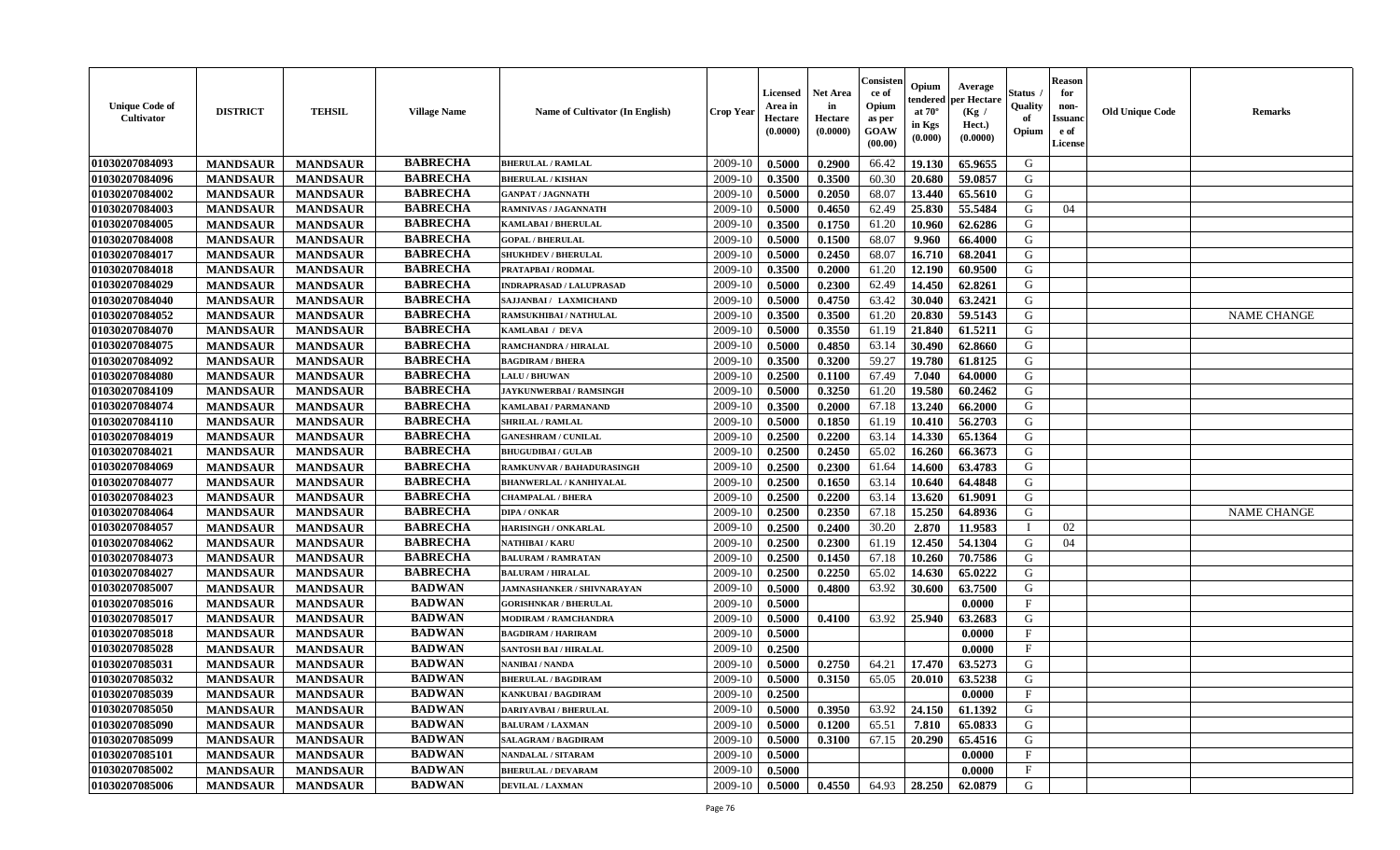| <b>Unique Code of</b><br>Cultivator | <b>DISTRICT</b> | <b>TEHSIL</b>   | <b>Village Name</b> | Name of Cultivator (In English)        | <b>Crop Year</b> | <b>Licensed</b><br>Area in<br>Hectare<br>(0.0000) | <b>Net Area</b><br>in<br>Hectare<br>(0.0000) | Consisteı<br>ce of<br>Opium<br>as per<br>GOAW<br>(00.00) | Opium<br>endered<br>at $70^\circ$<br>in Kgs<br>$({\bf 0.000})$ | Average<br>oer Hectare<br>(Kg /<br>Hect.)<br>(0.0000) | Status<br>Quality<br>of<br>Opium | Reason<br>for<br>non-<br>Issuan<br>e of<br>License | <b>Old Unique Code</b> | <b>Remarks</b>     |
|-------------------------------------|-----------------|-----------------|---------------------|----------------------------------------|------------------|---------------------------------------------------|----------------------------------------------|----------------------------------------------------------|----------------------------------------------------------------|-------------------------------------------------------|----------------------------------|----------------------------------------------------|------------------------|--------------------|
| 01030207085021                      | <b>MANDSAUR</b> | <b>MANDSAUR</b> | <b>BADWAN</b>       | <b>RAMNIVAS / BHAWATIBAI</b>           | 2009-10          | 0.5000                                            | 0.4150                                       | 68.63                                                    | 28.400                                                         | 68.4337                                               | G                                |                                                    |                        |                    |
| 01030207085034                      | <b>MANDSAUR</b> | <b>MANDSAUR</b> | <b>BADWAN</b>       | RADHESHYAM / BAGDIRAM                  | 2009-10          | 0.5000                                            |                                              |                                                          |                                                                | 0.0000                                                | $_{\rm F}$                       |                                                    |                        |                    |
| 01030207085047                      | <b>MANDSAUR</b> | <b>MANDSAUR</b> | <b>BADWAN</b>       | <b>UDAYALAL / BHERULAL</b>             | 2009-10          | 0.5000                                            | 0.3000                                       | 63.33                                                    | 18.370                                                         | 61.2333                                               | G                                |                                                    |                        |                    |
| 01030207085065                      | <b>MANDSAUR</b> | <b>MANDSAUR</b> | <b>BADWAN</b>       | <b>SALAGARAM / DALLA</b>               | 2009-10          | 0.5000                                            | 0.3200                                       | 63.33                                                    | 20.380                                                         | 63.6875                                               | G                                |                                                    |                        |                    |
| 01030207085074                      | <b>MANDSAUR</b> | <b>MANDSAUR</b> | <b>BADWAN</b>       | RAMLAL / BHERULAL                      | 2009-10          | 0.3500                                            | 0.0700                                       | 65.51                                                    | 5.560                                                          | 79.4286                                               | G                                |                                                    |                        |                    |
| 01030207085079                      | <b>MANDSAUR</b> | <b>MANDSAUR</b> | <b>BADWAN</b>       | <b>BHAGWANTIBAI/NANURAM</b>            | 2009-10          | 0.5000                                            | 0.2050                                       | 65.51                                                    | 12.340                                                         | 60.1951                                               | G                                |                                                    |                        |                    |
| 01030207085098                      | <b>MANDSAUR</b> | <b>MANDSAUR</b> | <b>BADWAN</b>       | <b>LILABAI/DEVILAL</b>                 | 2009-10          | 0.3500                                            | 0.1100                                       | 58.75                                                    | 6.410                                                          | 58,2727                                               | G                                |                                                    |                        |                    |
| 01030207085108                      | <b>MANDSAUR</b> | <b>MANDSAUR</b> | <b>BADWAN</b>       | PARVATIBAI / DEVILAL                   | 2009-10          | 0.5000                                            | 0.4950                                       | 68.63                                                    | 34.540                                                         | 69.7778                                               | G                                |                                                    |                        |                    |
| 01030207085109                      | <b>MANDSAUR</b> | <b>MANDSAUR</b> | <b>BADWAN</b>       | <b>MANGILAL / KESHURAM</b>             | 2009-10          | 0.5000                                            | 0.2100                                       | 65.90                                                    | 13.630                                                         | 64.9048                                               | G                                |                                                    |                        |                    |
| 01030207085013                      | <b>MANDSAUR</b> | <b>MANDSAUR</b> | <b>BADWAN</b>       | <b>MANGILAL / PARATHA</b>              | 2009-10          | 0.5000                                            | 0.2100                                       | 65.90                                                    | 13.380                                                         | 63.7143                                               | G                                |                                                    |                        | <b>NAME CHANGE</b> |
| 01030207085059                      | <b>MANDSAUR</b> | <b>MANDSAUR</b> | <b>BADWAN</b>       | <b>BADRILAL / HIRALAL</b>              | 2009-10          | 0.5000                                            | 0.2500                                       | 63.33                                                    | 15.700                                                         | 62.8000                                               | G                                |                                                    |                        |                    |
| 01030207085005                      | <b>MANDSAUR</b> | <b>MANDSAUR</b> | <b>BADWAN</b>       | <b>MANIBAI/KALU</b>                    | 2009-10          | 0.5000                                            | 0.3200                                       | 68.63                                                    | 21.890                                                         | 68.4063                                               | G                                |                                                    |                        | <b>NAME CHANGE</b> |
| 01030207085055                      | <b>MANDSAUR</b> | <b>MANDSAUR</b> | <b>BADWAN</b>       | <b>RAMLAL / KALU</b>                   | 2009-10          | 0.5000                                            | 0.1050                                       | 60.04                                                    | 6.130                                                          | 58.3810                                               | G                                |                                                    |                        |                    |
| 01030207085115                      | <b>MANDSAUR</b> | <b>MANDSAUR</b> | <b>BADWAN</b>       | <b>DEVRAM / KAWERJI</b>                | 2009-10          | 0.5000                                            | 0.4250                                       | 65.90                                                    | 25.670                                                         | 60.4000                                               | G                                |                                                    |                        |                    |
| 01030207085118                      | <b>MANDSAUR</b> | <b>MANDSAUR</b> | <b>BADWAN</b>       | <b>MANGILAL / RAMRATAN</b>             | 2009-10          | 0.5000                                            | 0.4150                                       | 60.01                                                    | 14.160                                                         | 34.1205                                               | G                                | 04                                                 |                        |                    |
| 01030207085112                      | <b>MANDSAUR</b> | <b>MANDSAUR</b> | <b>BADWAN</b>       | <b>KACHRU / BALURAM</b>                | 2009-10          | 0.5000                                            | 0.1500                                       | 62.64                                                    | 9.460                                                          | 63.0667                                               | G                                |                                                    |                        |                    |
| 01030207085082                      | <b>MANDSAUR</b> | <b>MANDSAUR</b> | <b>BADWAN</b>       | NATHIBAI / KESHURAM                    | 2009-10          | 0.3500                                            | 0.0350                                       | 65.02                                                    | 2.420                                                          | 69.1429                                               | G                                |                                                    |                        | <b>NAME CHANGE</b> |
| 01030207085056                      | <b>MANDSAUR</b> | <b>MANDSAUR</b> | <b>BADWAN</b>       | <b>MOHANBAI/SITARAM</b>                | 2009-10          | 0.5000                                            | 0.1600                                       | 62.64                                                    | 10.130                                                         | 63.3125                                               | G                                |                                                    |                        |                    |
| 01030207085069                      | <b>MANDSAUR</b> | <b>MANDSAUR</b> | <b>BADWAN</b>       | <b>SITARAM / BHERULAL</b>              | 2009-10          | 0.3500                                            | 0.2450                                       | 62.64                                                    | 15.690                                                         | 64.0408                                               | G                                |                                                    |                        |                    |
| 01030207085120                      | <b>MANDSAUR</b> | <b>MANDSAUR</b> | <b>BADWAN</b>       | RAMKANYABAI / RATANLAL                 | 2009-10          | 0.3500                                            | 0.2400                                       | 63.10                                                    | 14.750                                                         | 61.4583                                               | G                                |                                                    |                        |                    |
| 01030207085036                      | <b>MANDSAUR</b> | <b>MANDSAUR</b> | <b>BADWAN</b>       | <b>MANGILAL / BABRU</b>                | 2009-10          | 0.2500                                            | 0.2350                                       | 63.10                                                    | 13.710                                                         | 58.3404                                               | G                                |                                                    |                        |                    |
| 01030207085040                      | <b>MANDSAUR</b> | <b>MANDSAUR</b> | <b>BADWAN</b>       | <b>HIRALAL / BHAGIRATH</b>             | 2009-10          | 0.2500                                            | 0.2400                                       | 60.01                                                    | 13.360                                                         | 55.6667                                               | G                                | 04                                                 |                        |                    |
| 01030207085078                      | <b>MANDSAUR</b> | <b>MANDSAUR</b> | <b>BADWAN</b>       | NANDRAM / KISHANLAL                    | 2009-10          | 0.2500                                            | 0.2200                                       | 63.10                                                    | 14.270                                                         | 64.8636                                               | G                                |                                                    |                        |                    |
| 01030207085025                      | <b>MANDSAUR</b> | <b>MANDSAUR</b> | <b>BADWAN</b>       | <b>DOLATRAM / JAGANNATH</b>            | 2009-10          | 0.2500                                            | 0.2200                                       | 62.11                                                    | 13.340                                                         | 60.6364                                               | G                                |                                                    |                        |                    |
| 01030207085094                      | <b>MANDSAUR</b> | <b>MANDSAUR</b> | <b>BADWAN</b>       | RAMKANYABAI / RAMNARAYAN               | 2009-10          | 0.2500                                            | 0.2500                                       | 67.12                                                    | 16.770                                                         | 67.0800                                               | G                                |                                                    |                        |                    |
| 01030207085089                      | <b>MANDSAUR</b> | <b>MANDSAUR</b> | <b>BADWAN</b>       | <b>AVATIBAI / GNGARAM</b>              | 2009-10          | 0.2500                                            | 0.2000                                       | 62.11                                                    | 5.100                                                          | 25.5000                                               | G                                | 04                                                 |                        |                    |
| 01030207085085                      | <b>MANDSAUR</b> | <b>MANDSAUR</b> | <b>BADWAN</b>       | SAMANDBAI / BHERULAL                   | 2009-10          | 0.2500                                            | 0.1500                                       | 67.12                                                    | 9.160                                                          | 61.0667                                               | G                                |                                                    |                        |                    |
| 01030207085081                      | <b>MANDSAUR</b> | <b>MANDSAUR</b> | <b>BADWAN</b>       | <b>GOVARDHAN / BHERULAL</b>            | 2009-10          | 0.2500                                            | 0.2000                                       | 67.12                                                    | 12.660                                                         | 63.3000                                               | G                                |                                                    |                        |                    |
| 01030207085095                      | <b>MANDSAUR</b> | <b>MANDSAUR</b> | <b>BADWAN</b>       | <b>JAGDISH / BAGDIRAM</b>              | 2009-10          | 0.2500                                            |                                              |                                                          |                                                                | 0.0000                                                | $\mathbf{F}$                     |                                                    |                        |                    |
| 01030207085107                      | <b>MANDSAUR</b> | <b>MANDSAUR</b> | <b>BADWAN</b>       | <b>RAMCHANDRA / BHERULAL</b>           | 2009-10          | 0.2500                                            |                                              |                                                          |                                                                | 0.0000                                                | F                                |                                                    |                        |                    |
| 01030207085009                      | <b>MANDSAUR</b> | <b>MANDSAUR</b> | <b>BADWAN</b>       | <b>BAGADIBAI / MATA RAMKUNVAR</b>      | 2009-10          | 0.2500                                            | 0.2050                                       | 62.11                                                    | 13.390                                                         | 65.3171                                               | G                                |                                                    |                        |                    |
| 01030207085044                      | <b>MANDSAUR</b> | <b>MANDSAUR</b> | <b>BADWAN</b>       | <b>GOPAL / BAPULAL</b>                 | 2009-10          | 0.2500                                            | 0.2050                                       | 65.96                                                    | 13.320                                                         | 64.9756                                               | G                                |                                                    |                        |                    |
| 01030207085072                      | <b>MANDSAUR</b> | <b>MANDSAUR</b> | <b>BADWAN</b>       | <b>RAMCHANDRAA / BALDEV</b>            | 2009-10          | 0.2500                                            |                                              |                                                          |                                                                | 0.0000                                                | $_{\rm F}$                       |                                                    |                        |                    |
| 01030207085091                      | <b>MANDSAUR</b> | <b>MANDSAUR</b> | <b>BADWAN</b>       | <b>NATHU / NANURAM</b>                 | 2009-10          | 0.2500                                            |                                              |                                                          |                                                                | 0.0000                                                | $_{\rm F}$                       |                                                    |                        | <b>NAME CHANGE</b> |
| 01030207086005                      | <b>MANDSAUR</b> | <b>MANDSAUR</b> | <b>BAGYA</b>        | <b>VARADICHAND / NANDA</b>             | 2009-10          | 0.5000                                            | 0.1100                                       | 66.88                                                    | 7.450                                                          | 67.7273                                               | G                                |                                                    |                        |                    |
| 01030207086012                      | <b>MANDSAUR</b> | MANDSAUR        | BAGYA               | TULSIBAI / KISHAN                      | $2009-10$        | 0.3500                                            | 0.3050                                       |                                                          |                                                                | 63.50   18.720   61.3770                              | G                                |                                                    |                        |                    |
| 01030207086013                      | <b>MANDSAUR</b> | <b>MANDSAUR</b> | <b>BAGYA</b>        | <b>MOTYABAI/VERDA</b>                  | 2009-10          | 0.5000                                            |                                              |                                                          |                                                                | 0.0000                                                | $_{\rm F}$                       |                                                    |                        |                    |
| 01030207086014                      | <b>MANDSAUR</b> | <b>MANDSAUR</b> | <b>BAGYA</b>        | <b>AMARLAL / KALU</b>                  | 2009-10          | 0.3500                                            |                                              |                                                          |                                                                | 0.0000                                                | $\mathbf{F}$                     |                                                    |                        |                    |
| 01030207086016                      | <b>MANDSAUR</b> | <b>MANDSAUR</b> | <b>BAGYA</b>        | <b>RAMIBAI/RATANLAL</b>                | 2009-10          | 0.3500                                            |                                              |                                                          |                                                                | 0.0000                                                | $\mathbf F$                      |                                                    |                        |                    |
| 01030207086017                      | <b>MANDSAUR</b> | <b>MANDSAUR</b> | <b>BAGYA</b>        | OMPRAKASH / SHOBHARAM                  | 2009-10          | 0.5000                                            | 0.2450                                       | 63.29                                                    | 15.670                                                         | 63.9592                                               | G                                |                                                    |                        |                    |
| 01030207086020                      | <b>MANDSAUR</b> | <b>MANDSAUR</b> | <b>BAGYA</b>        | <b>JANIBAI / NANDA</b>                 | 2009-10          | 0.3500                                            | 0.2500                                       | 63.29                                                    | 9.850                                                          | 39.4000                                               | G                                | 04                                                 |                        |                    |
| 01030207086023                      | <b>MANDSAUR</b> | <b>MANDSAUR</b> | <b>BAGYA</b>        | <b>JANIBAI / KISHANLAL (GHATIWALA)</b> | 2009-10          | 0.5000                                            | 0.2050                                       | 62.47                                                    | 13.110                                                         | 63.9512                                               | G                                |                                                    |                        |                    |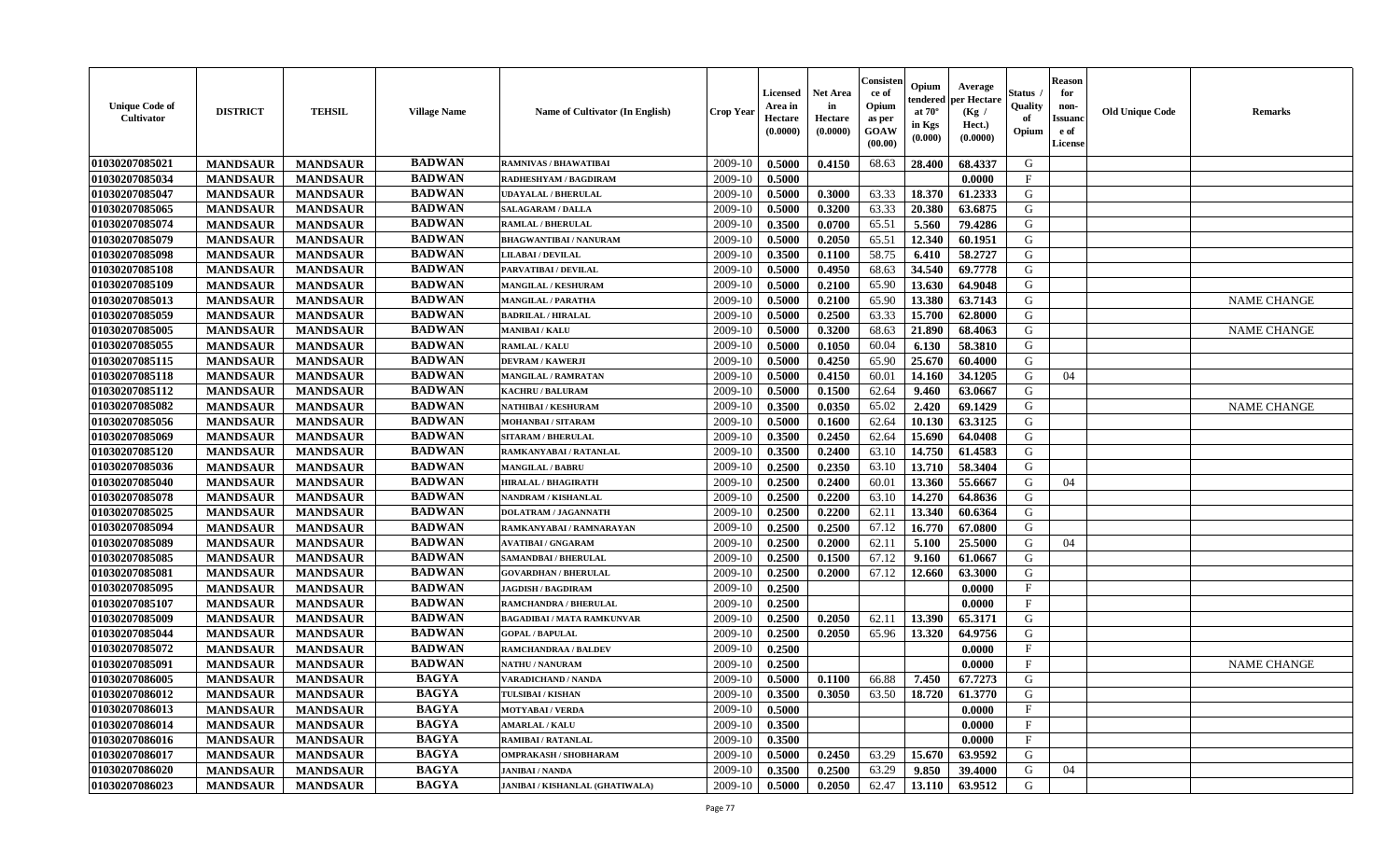| <b>Unique Code of</b><br><b>Cultivator</b> | <b>DISTRICT</b> | <b>TEHSIL</b>   | <b>Village Name</b> | Name of Cultivator (In English)  | <b>Crop Year</b> | <b>Licensed</b><br>Area in<br>Hectare<br>(0.0000) | Net Area<br>in<br>Hectare<br>(0.0000) | Consister<br>ce of<br>Opium<br>as per<br><b>GOAW</b><br>(00.00) | Opium<br>endered<br>at $70^\circ$<br>in Kgs<br>(0.000) | Average<br>per Hectare<br>(Kg /<br>Hect.)<br>(0.0000) | Status<br>Quality<br>of<br>Opium | <b>Reason</b><br>for<br>non-<br><b>Issuand</b><br>e of<br><b>License</b> | <b>Old Unique Code</b> | <b>Remarks</b>     |
|--------------------------------------------|-----------------|-----------------|---------------------|----------------------------------|------------------|---------------------------------------------------|---------------------------------------|-----------------------------------------------------------------|--------------------------------------------------------|-------------------------------------------------------|----------------------------------|--------------------------------------------------------------------------|------------------------|--------------------|
| 01030207086025                             | <b>MANDSAUR</b> | <b>MANDSAUR</b> | <b>BAGYA</b>        | <b>MANGU / NATHU</b>             | 2009-10          | 0.3500                                            | 0.1700                                | 62.91                                                           | 10.400                                                 | 61.1765                                               | G                                |                                                                          |                        |                    |
| 01030207086027                             | <b>MANDSAUR</b> | <b>MANDSAUR</b> | <b>BAGYA</b>        | <b>SAJJANBAI / DEVRAM</b>        | 2009-10          | 0.5000                                            | 0.1200                                | 64.81                                                           | 7.890                                                  | 65.7500                                               | G                                |                                                                          |                        |                    |
| 01030207086029                             | <b>MANDSAUR</b> | <b>MANDSAUR</b> | <b>BAGYA</b>        | <b>NANALAL / VERDICHAND</b>      | 2009-10          | 0.3500                                            |                                       |                                                                 |                                                        | 0.0000                                                | F                                |                                                                          |                        |                    |
| 01030207086032                             | <b>MANDSAUR</b> | <b>MANDSAUR</b> | <b>BAGYA</b>        | <b>SHAMBHULAL / BALU</b>         | 2009-10          | 0.5000                                            | 0.1000                                | 66.70                                                           | 6.860                                                  | 68.6000                                               | G                                |                                                                          |                        |                    |
| 01030207086037                             | <b>MANDSAUR</b> | <b>MANDSAUR</b> | <b>BAGYA</b>        | <b>SAJJANBAI / RATANLAL</b>      | 2009-10          | 0.3500                                            | 0.3200                                | 63.29                                                           | 19.810                                                 | 61.9063                                               | G                                |                                                                          |                        |                    |
| 01030207086001                             | <b>MANDSAUR</b> | <b>MANDSAUR</b> | <b>BAGYA</b>        | NANIBAI / BAGDIRAM               | 2009-10          | 0.5000                                            |                                       |                                                                 |                                                        | 0.0000                                                | $_{\rm F}$                       |                                                                          |                        |                    |
| 01030207086039                             | <b>MANDSAUR</b> | <b>MANDSAUR</b> | <b>BAGYA</b>        | <b>VERDICHAND / BHAGWAN</b>      | 2009-10          | 0.5000                                            | 0.3450                                | 63.29                                                           | 22.320                                                 | 64.6957                                               | G                                |                                                                          |                        |                    |
| 01030207086022                             | <b>MANDSAUR</b> | <b>MANDSAUR</b> | <b>BAGYA</b>        | <b>JANIBAI / AMRA</b>            | 2009-10          | 0.5000                                            |                                       |                                                                 |                                                        | 0.0000                                                | $\mathbf{F}$                     |                                                                          |                        |                    |
| 01030207086041                             | <b>MANDSAUR</b> | <b>MANDSAUR</b> | <b>BAGYA</b>        | <b>SHIVRAM / HIRALAL</b>         | 2009-10          | 0.5000                                            | 0.2000                                | 67.01                                                           | 12.770                                                 | 63.8500                                               | G                                |                                                                          |                        |                    |
| 01030207086031                             | <b>MANDSAUR</b> | <b>MANDSAUR</b> | <b>BAGYA</b>        | <b>BHANWERLAL / SHIVLAL</b>      | 2009-10          | 0.2500                                            | 0.1900                                | 64.81                                                           | 11.410                                                 | 60.0526                                               | G                                |                                                                          |                        |                    |
| 01030207086007                             | <b>MANDSAUR</b> | <b>MANDSAUR</b> | <b>BAGYA</b>        | <b>UMRAWSINGH / BHANWERSINGH</b> | 2009-10          | 0.2500                                            |                                       |                                                                 |                                                        | 0.0000                                                | F                                |                                                                          |                        |                    |
| 01030207086024                             | <b>MANDSAUR</b> | <b>MANDSAUR</b> | <b>BAGYA</b>        | LAXMINARAYAN / SHOBHARAM         | 2009-10          | 0.2500                                            | 0.1500                                | 67.77                                                           | 9.490                                                  | 63.2667                                               | G                                |                                                                          |                        |                    |
| 01030207087001                             | <b>MANDSAUR</b> | <b>MANDSAUR</b> | <b>BHATREWAS</b>    | RADHAKISHAN / KALURAM            | 2009-10          | 0.3500                                            | 0.3500                                | 65.82                                                           | 19.570                                                 | 55.9143                                               | G                                | 04                                                                       |                        |                    |
| 01030207087002                             | <b>MANDSAUR</b> | <b>MANDSAUR</b> | <b>BHATREWAS</b>    | NARAYANIBAI / RATANLAL           | 2009-10          | 0.5000                                            |                                       |                                                                 |                                                        | 0.0000                                                | $_{\rm F}$                       |                                                                          |                        |                    |
| 01030207087005                             | <b>MANDSAUR</b> | <b>MANDSAUR</b> | <b>BHATREWAS</b>    | <b>DHANNA / GHAMER</b>           | 2009-10          | 0.5000                                            | 0.4400                                | 64.41                                                           | 27.120                                                 | 61.6364                                               | G                                |                                                                          |                        |                    |
| 01030207087006                             | <b>MANDSAUR</b> | <b>MANDSAUR</b> | <b>BHATREWAS</b>    | <b>MANSINGH / PANALAL</b>        | 2009-10          | 0.5000                                            | 0.3300                                | 60.61                                                           | 20.090                                                 | 60.8788                                               | G                                |                                                                          |                        |                    |
| 01030207087009                             | <b>MANDSAUR</b> | <b>MANDSAUR</b> | <b>BHATREWAS</b>    | RAMCHANDRA / NANDA               | 2009-10          | 0.5000                                            | 0.4950                                | 59.60                                                           | 30.220                                                 | 61.0505                                               | G                                |                                                                          |                        |                    |
| 01030207087016                             | <b>MANDSAUR</b> | <b>MANDSAUR</b> | <b>BHATREWAS</b>    | NANDIBAI / RAMCHANDRA            | 2009-10          | 0.5000                                            | 0.4400                                | 62.64                                                           | 26.870                                                 | 61.0682                                               | G                                |                                                                          |                        |                    |
| 01030207087018                             | <b>MANDSAUR</b> | <b>MANDSAUR</b> | <b>BHATREWAS</b>    | <b>MANGALSINGH / HARIRAM</b>     | 2009-10          | 0.5000                                            | 0.2300                                | 66.98                                                           | 14.310                                                 | 62.2174                                               | G                                |                                                                          |                        |                    |
| 01030207087019                             | <b>MANDSAUR</b> | <b>MANDSAUR</b> | <b>BHATREWAS</b>    | <b>GITABAI/HIRALAL</b>           | 2009-10          | 0.5000                                            | 0.4850                                | 61.46                                                           | 29.870                                                 | 61.5876                                               | $\mathbf{I}$                     | 02                                                                       |                        |                    |
| 01030207087032                             | <b>MANDSAUR</b> | <b>MANDSAUR</b> | <b>BHATREWAS</b>    | LAXMINARAYAN / NATHU             | 2009-10          | 0.5000                                            | 0.4250                                | 66.88                                                           | 26.690                                                 | 62.8000                                               | G                                |                                                                          |                        |                    |
| 01030207087033                             | <b>MANDSAUR</b> | <b>MANDSAUR</b> | <b>BHATREWAS</b>    | <b>AASHARAM / BHUWAN</b>         | 2009-10          | 0.5000                                            | 0.2900                                | 63.34                                                           | 16.680                                                 | 57.5172                                               | G                                |                                                                          |                        |                    |
| 01030207087047                             | <b>MANDSAUR</b> | <b>MANDSAUR</b> | <b>BHATREWAS</b>    | <b>JAYRAM / BAGDIRAM</b>         | 2009-10          | 0.5000                                            | 0.4600                                | 62.64                                                           | 28.870                                                 | 62.7609                                               | G                                |                                                                          |                        |                    |
| 01030207087049                             | <b>MANDSAUR</b> | <b>MANDSAUR</b> | <b>BHATREWAS</b>    | <b>BAGDIRAM / NANDA</b>          | 2009-10          | 0.5000                                            | 0.4850                                | 60.96                                                           | 28.960                                                 | 59.7113                                               | G                                |                                                                          |                        |                    |
| 01030207087053                             | <b>MANDSAUR</b> | <b>MANDSAUR</b> | <b>BHATREWAS</b>    | <b>KESHERBAI/AMBARAM</b>         | 2009-10          | 0.5000                                            |                                       |                                                                 |                                                        | 0.0000                                                | $\rm F$                          |                                                                          |                        |                    |
| 01030207087056                             | <b>MANDSAUR</b> | <b>MANDSAUR</b> | <b>BHATREWAS</b>    | <b>SUNDERBAI/ CHENRAM</b>        | 2009-10          | 0.5000                                            | 0.4450                                | 63.34                                                           | 29.150                                                 | 65.5056                                               | G                                |                                                                          |                        |                    |
| 01030207087057                             | <b>MANDSAUR</b> | <b>MANDSAUR</b> | <b>BHATREWAS</b>    | KALU / SAVA                      | 2009-10          | 0.5000                                            | 0.4800                                | 67.17                                                           | 28.070                                                 | 58.4792                                               | G                                |                                                                          |                        | <b>NAME CHANGE</b> |
| 01030207087059                             | <b>MANDSAUR</b> | <b>MANDSAUR</b> | <b>BHATREWAS</b>    | <b>GOPILAL / HERCHAND</b>        | 2009-10          | 0.5000                                            | 0.5050                                | 63.34                                                           | 33.050                                                 | 65.4455                                               | G                                |                                                                          |                        |                    |
| 01030207087061                             | <b>MANDSAUR</b> | <b>MANDSAUR</b> | <b>BHATREWAS</b>    | <b>DALLA / DEVA</b>              | 2009-10          | 0.5000                                            |                                       |                                                                 |                                                        | 0.0000                                                | $\rm F$                          |                                                                          |                        |                    |
| 01030207087063                             | <b>MANDSAUR</b> | <b>MANDSAUR</b> | <b>BHATREWAS</b>    | <b>MANGALSINGH / RAMLAL</b>      | 2009-10          | 0.5000                                            | 0.2150                                | 62.34                                                           | 12.850                                                 | 59.7674                                               | G                                |                                                                          |                        |                    |
| 01030207087065                             | <b>MANDSAUR</b> | <b>MANDSAUR</b> | <b>BHATREWAS</b>    | KAMLABAI / BAGDIRAM              | 2009-10          | 0.5000                                            | 0.2350                                | 66.32                                                           | 14.560                                                 | 61.9574                                               | G                                |                                                                          |                        |                    |
| 01030207087067                             | <b>MANDSAUR</b> | <b>MANDSAUR</b> | <b>BHATREWAS</b>    | PRAHLADSINGH / UDAYLAL           | 2009-10          | 0.5000                                            | 0.4800                                | 63.34                                                           | 29.360                                                 | 61.1667                                               | ${\bf G}$                        |                                                                          |                        |                    |
| 01030207087074                             | <b>MANDSAUR</b> | <b>MANDSAUR</b> | <b>BHATREWAS</b>    | SAMRATH / HARCHANDRA             | 2009-10          | 0.5000                                            | 0.5000                                | 63.34                                                           | 31.420                                                 | 62.8400                                               | G                                |                                                                          |                        |                    |
| 01030207087075                             | <b>MANDSAUR</b> | <b>MANDSAUR</b> | <b>BHATREWAS</b>    | <b>RAMESWER / RAGHUNATH</b>      | 2009-10          | 0.5000                                            |                                       |                                                                 |                                                        | 0.0000                                                | $\mathbf{F}$                     |                                                                          |                        |                    |
| 01030207087026                             | <b>MANDSAUR</b> | <b>MANDSAUR</b> | <b>BHATREWAS</b>    | <b>AWANTABAI/BALU</b>            | 2009-10          | 0.5000                                            | 0.2000                                | 61.67                                                           | 11.940                                                 | 59.7000                                               | G                                |                                                                          |                        |                    |
| 01030207087011                             | <b>MANDSAUR</b> | <b>MANDSAUR</b> | <b>BHATREWAS</b>    | <b>SHOBHARAM / BAGDIRAM</b>      | 2009-10          | 0.2500                                            | 0.1900                                | 69.22                                                           | 12.760                                                 | 67.1579                                               | G                                |                                                                          |                        |                    |
| 01030207087068                             | <b>MANDSAUR</b> | <b>MANDSAUR</b> | <b>BHATREWAS</b>    | <b>GANESHRAM / BAGDIRAM</b>      | 2009-10          | 0.2500                                            | 0.2400                                | 60.96                                                           | 14.180                                                 | 59.0833                                               | G                                |                                                                          |                        |                    |
| 01030207087030                             | <b>MANDSAUR</b> | <b>MANDSAUR</b> | <b>BHATREWAS</b>    | <b>SHANTIBAI / KISHAN</b>        | 2009-10          | 0.2500                                            | 0.1000                                | 60.96                                                           | 6.390                                                  | 63.9000                                               | G                                |                                                                          |                        |                    |
| 01030207087022                             | <b>MANDSAUR</b> | <b>MANDSAUR</b> | <b>BHATREWAS</b>    | <b>DURGABAI/BHANWERLAL</b>       | 2009-10          | 0.2500                                            | 0.2400                                | 60.96                                                           | 13.640                                                 | 56.8333                                               | G                                |                                                                          |                        |                    |
| 01030207087023                             | <b>MANDSAUR</b> | <b>MANDSAUR</b> | <b>BHATREWAS</b>    | <b>BHANWERSINGH / RAMRATAN</b>   | 2009-10          | 0.2500                                            | 0.2450                                | 61.84                                                           | 15.350                                                 | 62.6531                                               | ${\bf G}$                        |                                                                          |                        |                    |
| 01030207087046                             | <b>MANDSAUR</b> | <b>MANDSAUR</b> | <b>BHATREWAS</b>    | <b>BALURAM / SAVA</b>            | 2009-10          | 0.2500                                            | 0.2200                                | 60.96                                                           | 12.330                                                 | 56.0455                                               | G                                |                                                                          |                        |                    |
| 01030207087076                             | <b>MANDSAUR</b> | <b>MANDSAUR</b> | <b>BHATREWAS</b>    | NERSINGH / SHOBHARAM             | 2009-10          | 0.2500                                            | 0.2550                                | 61.49                                                           | 14.520                                                 | 56.9412                                               | G                                |                                                                          |                        |                    |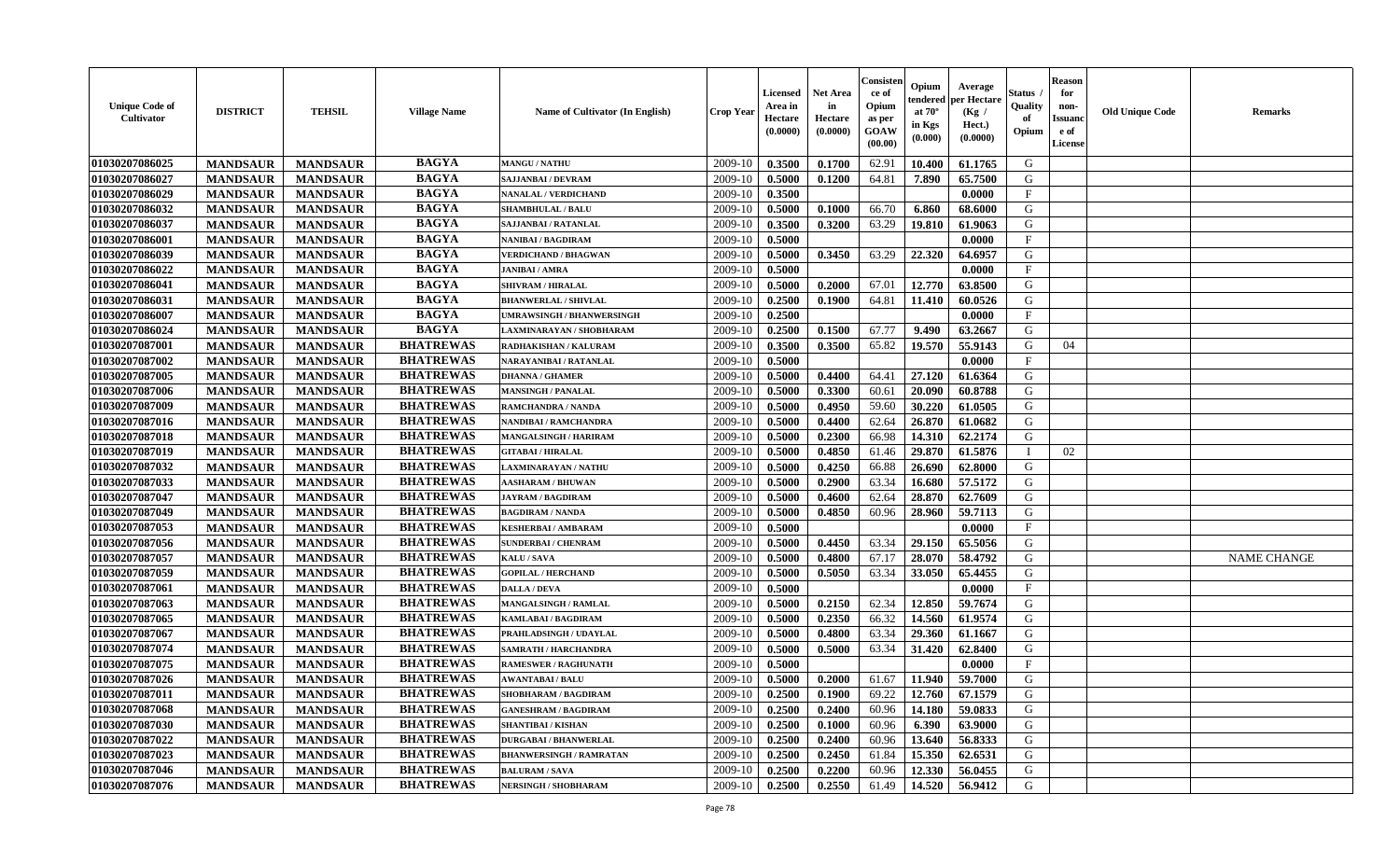| <b>Unique Code of</b><br><b>Cultivator</b> | <b>DISTRICT</b> | <b>TEHSIL</b>   | <b>Village Name</b> | Name of Cultivator (In English)   | <b>Crop Year</b> | <b>Licensed</b><br>Area in<br>Hectare<br>(0.0000) | Net Area<br>in<br>Hectare<br>(0.0000) | Consisteı<br>ce of<br>Opium<br>as per<br>GOAW<br>(00.00) | Opium<br>endered<br>at $70^\circ$<br>in Kgs<br>(0.000) | Average<br>per Hectare<br>(Kg /<br>Hect.)<br>(0.0000) | Status<br>Quality<br>of<br>Opium | <b>Reason</b><br>for<br>non-<br>Issuano<br>e of<br>License | <b>Old Unique Code</b> | Remarks            |
|--------------------------------------------|-----------------|-----------------|---------------------|-----------------------------------|------------------|---------------------------------------------------|---------------------------------------|----------------------------------------------------------|--------------------------------------------------------|-------------------------------------------------------|----------------------------------|------------------------------------------------------------|------------------------|--------------------|
| 01030207087015                             | <b>MANDSAUR</b> | <b>MANDSAUR</b> | <b>BHATREWAS</b>    | KACHARMAL / JETRAM                | 2009-10          | 0.5000                                            |                                       |                                                          |                                                        | 0.0000                                                | $\mathbf{F}$                     |                                                            |                        |                    |
| 01030207087058                             | <b>MANDSAUR</b> | <b>MANDSAUR</b> | <b>BHATREWAS</b>    | <b>MANGAL / DEVA</b>              | 2009-10          | 0.2500                                            | 0.2100                                | 66.32                                                    | 12.640                                                 | 60.1905                                               | G                                |                                                            |                        |                    |
| 01030207087071                             | <b>MANDSAUR</b> | <b>MANDSAUR</b> | <b>BHATREWAS</b>    | <b>HERCHAND / PUNA</b>            | 2009-10          | 0.2500                                            | 0.2300                                | 59.30                                                    | 12.450                                                 | 54.1304                                               | G                                | 04                                                         |                        |                    |
| 01030207089004                             | <b>MANDSAUR</b> | <b>MANDSAUR</b> | <b>CHAJUKHEDA</b>   | <b>RAMSINGH / BALUSINGH</b>       | 2009-10          | 0.3500                                            | 0.3150                                | 62.17                                                    | 19.020                                                 | 60.3810                                               | G                                |                                                            |                        |                    |
| 01030207089002                             | <b>MANDSAUR</b> | <b>MANDSAUR</b> | <b>CHAJUKHEDA</b>   | DIPABAI / CHOTHMAL                | 2009-10          | 0.5000                                            | 0.2800                                | 64.50                                                    | 18.080                                                 | 64.5714                                               | G                                |                                                            |                        |                    |
| 01030207089010                             | <b>MANDSAUR</b> | <b>MANDSAUR</b> | <b>CHAJUKHEDA</b>   | <b>BHAGWATIBAI / MANGILAL</b>     | 2009-10          | 0.2500                                            | 0.1000                                | 59.41                                                    | 5.810                                                  | 58.1000                                               | G                                |                                                            |                        |                    |
| 01030207089016                             | <b>MANDSAUR</b> | <b>MANDSAUR</b> | <b>CHAJUKHEDA</b>   | RAMCHANDRAA / KACHRU              | 2009-10          | 0.5000                                            | 0.2250                                | 60.18                                                    | 12.310                                                 | 54.7111                                               | G                                | 04                                                         |                        |                    |
| 01030207089017                             | <b>MANDSAUR</b> | <b>MANDSAUR</b> | <b>CHAJUKHEDA</b>   | <b>BHERULAL / UDA</b>             | 2009-10          | 0.5000                                            | 0.2950                                | 62.92                                                    | 17.760                                                 | 60.2034                                               | G                                |                                                            |                        |                    |
| 01030207089007                             | <b>MANDSAUR</b> | <b>MANDSAUR</b> | <b>CHAJUKHEDA</b>   | <b>RATANLAL / CHUNILAL</b>        | 2009-10          | 0.5000                                            | 0.3100                                | 62.92                                                    | 20.270                                                 | 65.3871                                               | G                                |                                                            |                        |                    |
| 01030207089032                             | <b>MANDSAUR</b> | <b>MANDSAUR</b> | <b>CHAJUKHEDA</b>   | <b>ASHOK / VERDICHAND</b>         | 2009-10          | 0.3500                                            | 0.2050                                | 62.92                                                    | 12.930                                                 | 63.0732                                               | G                                |                                                            |                        |                    |
| 01030207089033                             | <b>MANDSAUR</b> | <b>MANDSAUR</b> | <b>CHAJUKHEDA</b>   | NAMSHIBAI / RAMNARAYAN            | 2009-10          | 0.5000                                            | 0.3450                                | 64.50                                                    | 22.250                                                 | 64.4928                                               | G                                |                                                            |                        |                    |
| 01030207089009                             | <b>MANDSAUR</b> | <b>MANDSAUR</b> | <b>CHAJUKHEDA</b>   | <b>RADHESHYAM / DEVIDAS</b>       | 2009-10          | 0.2500                                            | 0.2450                                | 62.92                                                    | 15.020                                                 | 61.3061                                               | G                                |                                                            |                        |                    |
| 01030207089020                             | <b>MANDSAUR</b> | <b>MANDSAUR</b> | <b>CHAJUKHEDA</b>   | <b>BHERUSINGH / HARISINGH</b>     | 2009-10          | 0.2500                                            | 0.1950                                | 62.92                                                    | 12.800                                                 | 65.6410                                               | G                                | 08                                                         |                        |                    |
| 01030207089006                             | <b>MANDSAUR</b> | <b>MANDSAUR</b> | <b>CHAJUKHEDA</b>   | KACHNBAI / BHERULAL               | 2009-10          | 0.2500                                            | 0.2000                                | 59.41                                                    | 12.340                                                 | 61.7000                                               | G                                |                                                            |                        |                    |
| 01030207089034                             | <b>MANDSAUR</b> | <b>MANDSAUR</b> | <b>CHAJUKHEDA</b>   | <b>BHARATSINGH / BHANWERSINGH</b> | 2009-10          | 0.2500                                            | 0.2050                                | 63.22                                                    | 12.520                                                 | 61.0732                                               | G                                |                                                            | 01030207063004         |                    |
| 01030207089035                             | <b>MANDSAUR</b> | <b>MANDSAUR</b> | <b>CHAJUKHEDA</b>   | <b>SHIVGIR / RATANGIR</b>         | 2009-10          | 0.2500                                            | 0.2100                                | 63.22                                                    | 12.650                                                 | 60.2381                                               | G                                |                                                            | 01030207063012         |                    |
| 01030207089029                             | <b>MANDSAUR</b> | <b>MANDSAUR</b> | <b>CHAJUKHEDA</b>   | MANGUSINGH / KHAYLSINGH           | 2009-10          | 0.2500                                            | 0.2400                                | 68.54                                                    | 16.770                                                 | 69.8750                                               | G                                |                                                            | 01030208067002         | TRANSFER/BANIKHEDI |
| 01030207089037                             | <b>MANDSAUR</b> | <b>MANDSAUR</b> | <b>CHAJUKHEDA</b>   | <b>SAJJANKUNWER / RAMSINGH</b>    | 2009-10          | 0.2500                                            | 0.1950                                | 64.50                                                    | 12.790                                                 | 65.5897                                               | G                                |                                                            | 01030208067020         | TRANSFER/BANIKHEDI |
| 01030207091004                             | <b>MANDSAUR</b> | <b>MANDSAUR</b> | <b>DHAKADKHEDI</b>  | <b>GITABAI/ GANGARAM</b>          | 2009-10          | 0.5000                                            | 0.2500                                | 59.76                                                    | 14.880                                                 | 59.5200                                               | G                                |                                                            |                        |                    |
| 01030207091005                             | <b>MANDSAUR</b> | <b>MANDSAUR</b> | <b>DHAKADKHEDI</b>  | <b>RATNIBAI / BHUWAN</b>          | 2009-10          | 0.5000                                            |                                       |                                                          |                                                        | 0.0000                                                | $\mathbf{F}$                     |                                                            |                        |                    |
| 01030207091008                             | <b>MANDSAUR</b> | <b>MANDSAUR</b> | <b>DHAKADKHEDI</b>  | <b>SHAMBHULAL / PURALAL</b>       | 2009-10          | 0.3500                                            | 0.2900                                | 62.81                                                    | 17.390                                                 | 59.9655                                               | G                                |                                                            |                        |                    |
| 01030207091011                             | <b>MANDSAUR</b> | <b>MANDSAUR</b> | <b>DHAKADKHEDI</b>  | <b>DEVILAL / RAMJI</b>            | 2009-10          | 0.5000                                            | 0.1500                                | 64.04                                                    | 9.500                                                  | 63.3333                                               | G                                |                                                            |                        |                    |
| 01030207091013                             | <b>MANDSAUR</b> | <b>MANDSAUR</b> | <b>DHAKADKHEDI</b>  | <b>MADANSINGH / KALUSINGH</b>     | 2009-10          | 0.5000                                            | 0.1500                                | 59.76                                                    | 9.030                                                  | 60.2000                                               | G                                |                                                            |                        |                    |
| 01030207091014                             | <b>MANDSAUR</b> | <b>MANDSAUR</b> | <b>DHAKADKHEDI</b>  | SITARAM / RAMCHANDRA              | 2009-10          | 0.5000                                            | 0.1400                                | 66.04                                                    | 9.360                                                  | 66.8571                                               | G                                |                                                            |                        |                    |
| 01030207091015                             | <b>MANDSAUR</b> | <b>MANDSAUR</b> | <b>DHAKADKHEDI</b>  | <b>BAGDIRAM / BHERULAL</b>        | 2009-10          | 0.5000                                            | 0.1900                                | 59.76                                                    | 11.930                                                 | 62.7895                                               | G                                |                                                            |                        |                    |
| 01030207091016                             | <b>MANDSAUR</b> | <b>MANDSAUR</b> | <b>DHAKADKHEDI</b>  | NANDRAM / BHUWAN                  | 2009-10          | 0.5000                                            | 0.2150                                | 60.90                                                    | 12.390                                                 | 57.6279                                               | G                                |                                                            |                        |                    |
| 01030207091020                             | <b>MANDSAUR</b> | <b>MANDSAUR</b> | <b>DHAKADKHEDI</b>  | <b>JMRAWSINGH / AMERSINGH</b>     | 2009-10          | 0.5000                                            | 0.1100                                | 61.93                                                    | 6.860                                                  | 62.3636                                               | G                                |                                                            |                        |                    |
| 01030207091021                             | <b>MANDSAUR</b> | <b>MANDSAUR</b> | <b>DHAKADKHEDI</b>  | <b>VISHNUDAS / SHANKERDAS</b>     | 2009-10          | 0.5000                                            | 0.3000                                | 61.93                                                    | 18.840                                                 | 62.8000                                               | G                                |                                                            |                        |                    |
| 01030207091024                             | <b>MANDSAUR</b> | <b>MANDSAUR</b> | <b>DHAKADKHEDI</b>  | <b>RAMCHANDRA / KALU</b>          | 2009-10          | 0.3500                                            |                                       |                                                          |                                                        | 0.0000                                                | $\mathbf{F}$                     |                                                            |                        |                    |
| 01030207091025                             | <b>MANDSAUR</b> | <b>MANDSAUR</b> | <b>DHAKADKHEDI</b>  | <b>BALURAM / DEVRAM</b>           | 2009-10          | 0.5000                                            | 0.1150                                | 64.11                                                    | 7.480                                                  | 65.0435                                               | G                                |                                                            |                        |                    |
| 01030207091027                             | <b>MANDSAUR</b> | <b>MANDSAUR</b> | <b>DHAKADKHEDI</b>  | <b>MANGILAL / NANURAM</b>         | 2009-10          | 0.3500                                            | 0.3400                                | 61.93                                                    | 21.370                                                 | 62.8529                                               | G                                |                                                            |                        |                    |
| 01030207091029                             | <b>MANDSAUR</b> | <b>MANDSAUR</b> | <b>DHAKADKHEDI</b>  | <b>MOHANLAL / RATANLAL</b>        | 2009-10          | 0.5000                                            | 0.4850                                | 57.91                                                    | 29.470                                                 | 60.7629                                               | G                                |                                                            |                        |                    |
| 01030207091031                             | <b>MANDSAUR</b> | <b>MANDSAUR</b> | <b>DHAKADKHEDI</b>  | TULSIDAS / SHANKERDAS             | 2009-10          | 0.5000                                            | 0.1900                                | 64.11                                                    | 11.760                                                 | 61.8947                                               | G                                |                                                            |                        |                    |
| 01030207091019                             | <b>MANDSAUR</b> | <b>MANDSAUR</b> | <b>DHAKADKHEDI</b>  | <b>BHAWERLAL / RAMCHANDRA</b>     | 2009-10          | 0.5000                                            |                                       |                                                          |                                                        | 0.0000                                                | $_{\rm F}$                       |                                                            |                        |                    |
| 01030207091002                             | <b>MANDSAUR</b> | <b>MANDSAUR</b> | <b>DHAKADKHEDI</b>  | RAMNARAYAN / D.P.BAGDIRAM         | 2009-10          | 0.5000                                            | 0.1500                                | 64.11                                                    | 9.600                                                  | 64.0000                                               | G                                |                                                            |                        |                    |
| 01030207091030                             | <b>MANDSAUR</b> | <b>MANDSAUR</b> | <b>DHAKADKHEDI</b>  | <b>MOHANSINGH / BHAWERSINGH</b>   | 2009-10          | 0.3500                                            | 0.1650                                | 60.99                                                    | 10.160                                                 | 61.5758                                               | G                                |                                                            |                        |                    |
| 01030207091007                             | <b>MANDSAUR</b> | <b>MANDSAUR</b> | <b>DHAKADKHEDI</b>  | <b>JARESINGH / BHANWERSINGH</b>   | 2009-10          | 0.2500                                            | 0.2450                                | 60.99                                                    | 14.760                                                 | 60.2449                                               | G                                |                                                            |                        |                    |
| 01030207091028                             | <b>MANDSAUR</b> | <b>MANDSAUR</b> | <b>DHAKADKHEDI</b>  | <b>SHMBHUSINGH / DEVISINGH</b>    | 2009-10          | 0.2500                                            | 0.2000                                | 59.94                                                    | 11.600                                                 | 58.0000                                               | G                                |                                                            |                        |                    |
| 01030207091001                             | <b>MANDSAUR</b> | <b>MANDSAUR</b> | <b>DHAKADKHEDI</b>  | MADANSINGH / AMARSINGH            | 2009-10          | 0.2500                                            | 0.0900                                | 65.11                                                    | 5.880                                                  | 65.3333                                               | G                                |                                                            |                        |                    |
| 01030207091033                             | <b>MANDSAUR</b> | <b>MANDSAUR</b> | <b>DHAKADKHEDI</b>  | RAMESHWER / KISHANLAL             | 2009-10          | 0.5000                                            |                                       |                                                          |                                                        | 0.0000                                                | F                                |                                                            | 01030207086004         |                    |
| 01030207069035                             | <b>MANDSAUR</b> | <b>MANDSAUR</b> | <b>DHAMNAR</b>      | RAMPRASHAD / OKARLAL              | 2009-10          | 0.5000                                            | 0.3500                                | 66.76                                                    | 23.710                                                 | 67.7429                                               | G                                |                                                            |                        |                    |
| 01030207069001                             | <b>MANDSAUR</b> | <b>MANDSAUR</b> | <b>DHAMNAR</b>      | PARWATIBAI / BADRILAL             | 2009-10          | 0.3500                                            | 0.1500                                | 63.74                                                    | 9.530                                                  | 63.5333                                               | G                                |                                                            |                        |                    |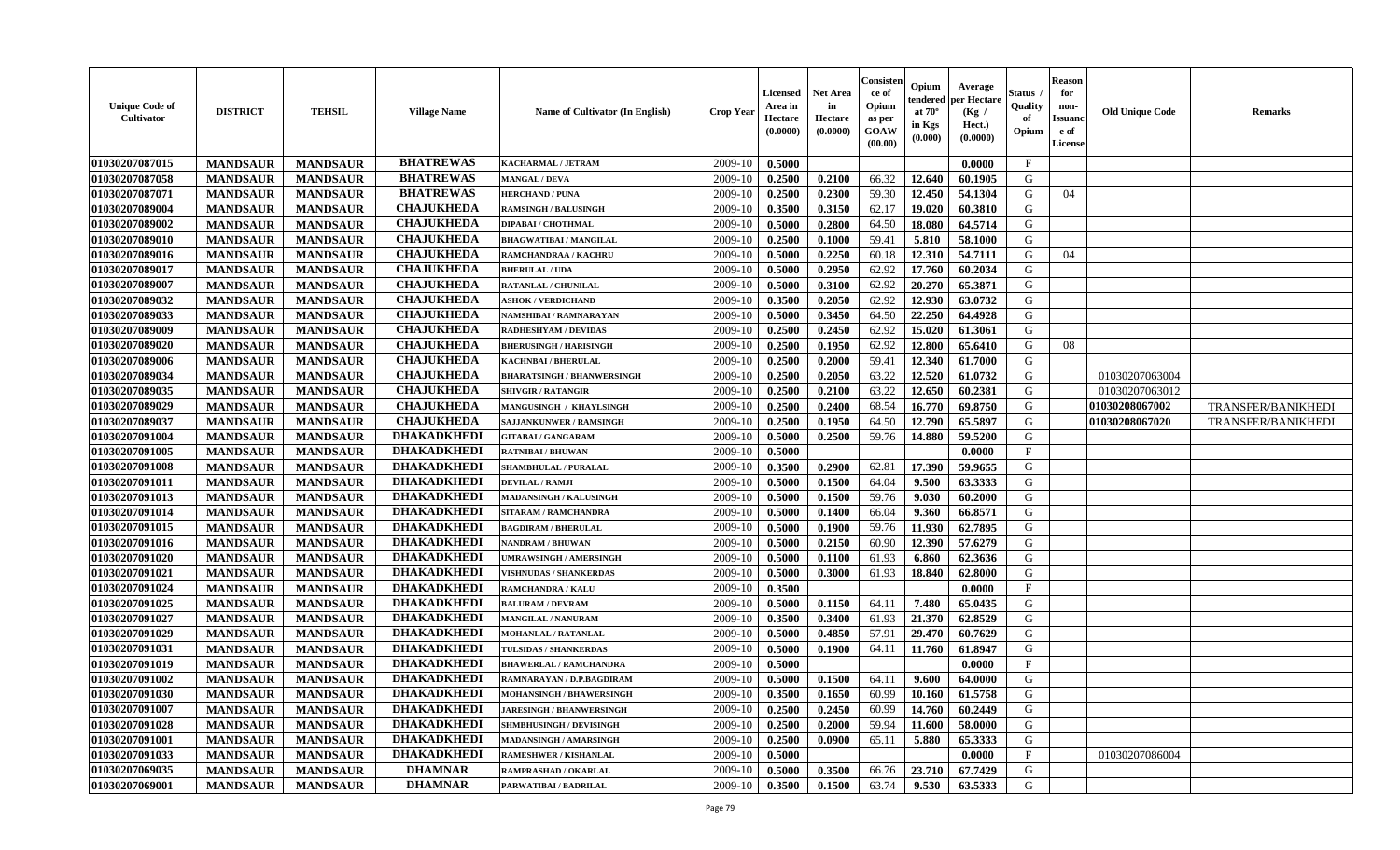| <b>Unique Code of</b><br><b>Cultivator</b> | <b>DISTRICT</b> | <b>TEHSIL</b>   | <b>Village Name</b> | Name of Cultivator (In English) | <b>Crop Year</b> | <b>Licensed</b><br>Area in<br>Hectare<br>(0.0000) | <b>Net Area</b><br>in<br>Hectare<br>(0.0000) | Consister<br>ce of<br>Opium<br>as per<br><b>GOAW</b><br>(00.00) | Opium<br>endered<br>at $70^\circ$<br>in Kgs<br>$(\mathbf{0.000})$ | Average<br>per Hectare<br>(Kg)<br>Hect.)<br>(0.0000) | Status<br>Quality<br>of<br>Opium | <b>Reason</b><br>for<br>non-<br><b>Issuano</b><br>e of<br>License | <b>Old Unique Code</b> | <b>Remarks</b>     |
|--------------------------------------------|-----------------|-----------------|---------------------|---------------------------------|------------------|---------------------------------------------------|----------------------------------------------|-----------------------------------------------------------------|-------------------------------------------------------------------|------------------------------------------------------|----------------------------------|-------------------------------------------------------------------|------------------------|--------------------|
| 01030207069005                             | <b>MANDSAUR</b> | <b>MANDSAUR</b> | <b>DHAMNAR</b>      | SHIVNARAYAN / NIRBHAYRAM        | 2009-10          | 0.5000                                            | 0.4700                                       | 61.49                                                           | 13.380                                                            | 28.4681                                              | G                                | 04                                                                |                        |                    |
| 01030207069006                             | <b>MANDSAUR</b> | <b>MANDSAUR</b> | <b>DHAMNAR</b>      | <b>KASTURIBAI / RAJARAM</b>     | 2009-10          | 0.3500                                            | 0.3500                                       | 66.76                                                           | 21.010                                                            | 60.0286                                              | G                                |                                                                   |                        | <b>NAME CHANGE</b> |
| 01030207069007                             | <b>MANDSAUR</b> | <b>MANDSAUR</b> | <b>DHAMNAR</b>      | <b>BALURAM / ASHARAM</b>        | 2009-10          | 0.5000                                            | 0.4900                                       | 61.49                                                           | 30.180                                                            | 61.5918                                              | G                                |                                                                   |                        |                    |
| 01030207069012                             | <b>MANDSAUR</b> | <b>MANDSAUR</b> | <b>DHAMNAR</b>      | RADHESHYAM / ONKARLAL           | 2009-10          | 0.5000                                            | 0.2600                                       | 65.37                                                           | 17.140                                                            | 65.9231                                              | G                                |                                                                   |                        |                    |
| 01030207069013                             | <b>MANDSAUR</b> | <b>MANDSAUR</b> | <b>DHAMNAR</b>      | <b>BHANWERLAL / RAMNARAYAN</b>  | 2009-10          | 0.5000                                            | 0.4750                                       | 65.37                                                           | 31.000                                                            | 65.2632                                              | G                                |                                                                   |                        |                    |
| 01030207069019                             | <b>MANDSAUR</b> | <b>MANDSAUR</b> | <b>DHAMNAR</b>      | KANHIYALAL / RAMRATAN           | 2009-10          | 0.5000                                            | 0.3950                                       | 65.37                                                           | 24.730                                                            | 62.6076                                              | G                                |                                                                   |                        |                    |
| 01030207069024                             | <b>MANDSAUR</b> | <b>MANDSAUR</b> | <b>DHAMNAR</b>      | <b>ONKARLAL / BHAGIRTH</b>      | 2009-10          | 0.5000                                            | 0.2550                                       | 65.37                                                           | 16.840                                                            | 66.0392                                              | G                                |                                                                   |                        |                    |
| 01030207069025                             | <b>MANDSAUR</b> | <b>MANDSAUR</b> | <b>DHAMNAR</b>      | NANDRAM / BAGDIRAM              | 2009-10          | 0.5000                                            | 0.2800                                       | 66.76                                                           | 18.110                                                            | 64.6786                                              | G                                |                                                                   |                        |                    |
| 01030207069028                             | <b>MANDSAUR</b> | <b>MANDSAUR</b> | <b>DHAMNAR</b>      | <b>ASHOK KUMAR / AMBARAM</b>    | 2009-10          | 0.5000                                            | 0.4900                                       | 67.82                                                           | 32.890                                                            | 67.1224                                              | G                                |                                                                   |                        |                    |
| 01030207069029                             | <b>MANDSAUR</b> | <b>MANDSAUR</b> | <b>DHAMNAR</b>      | SHANTILAL / RAMNARAYAN          | 2009-10          | 0.5000                                            | 0.2000                                       | 66.76                                                           | 12.990                                                            | 64.9500                                              | G                                |                                                                   |                        |                    |
| 01030207069037                             | <b>MANDSAUR</b> | <b>MANDSAUR</b> | <b>DHAMNAR</b>      | <b>JAGDISGH / BAGDIRAM</b>      | 2009-10          | 0.5000                                            | 0.3450                                       | 66.67                                                           | 20.410                                                            | 59.1594                                              | G                                |                                                                   |                        |                    |
| 01030207069039                             | <b>MANDSAUR</b> | <b>MANDSAUR</b> | <b>DHAMNAR</b>      | PRABHULAL / SHUKHA              | 2009-10          | 0.5000                                            | 0.1800                                       | 67.82                                                           | 11.930                                                            | 66.2778                                              | G                                |                                                                   |                        |                    |
| 01030207069042                             | <b>MANDSAUR</b> | <b>MANDSAUR</b> | <b>DHAMNAR</b>      | HARISHANKAR / AMBALAL           | 2009-10          | 0.5000                                            | 0.2000                                       | 65.37                                                           | 13.760                                                            | 68.8000                                              | G                                |                                                                   |                        |                    |
| 01030207069043                             | <b>MANDSAUR</b> | <b>MANDSAUR</b> | <b>DHAMNAR</b>      | <b>RATANLAL / PARTHA GAYRI</b>  | 2009-10          | 0.3500                                            | 0.1550                                       | 64.60                                                           | 10.110                                                            | 65,2258                                              | G                                |                                                                   |                        |                    |
| 01030207069053                             | <b>MANDSAUR</b> | <b>MANDSAUR</b> | <b>DHAMNAR</b>      | <b>BADRILAL / ONKARLAL</b>      | 2009-10          | 0.5000                                            | 0.2650                                       | 67.82                                                           | 17.060                                                            | 64.3774                                              | G                                |                                                                   |                        |                    |
| 01030207069060                             | <b>MANDSAUR</b> | <b>MANDSAUR</b> | <b>DHAMNAR</b>      | SATYNARAYAN / NANDRAM           | 2009-10          | 0.5000                                            | 0.1950                                       | 64.60                                                           | 12.750                                                            | 65.3846                                              | G                                |                                                                   |                        |                    |
| 01030207069073                             | <b>MANDSAUR</b> | <b>MANDSAUR</b> | <b>DHAMNAR</b>      | VINODAKUMAR / AVANTIPRASAD      | 2009-10          | 0.5000                                            | 0.2650                                       | 66.67                                                           | 17.690                                                            | 66.7547                                              | G                                |                                                                   |                        |                    |
| 01030207069076                             | <b>MANDSAUR</b> | <b>MANDSAUR</b> | <b>DHAMNAR</b>      | <b>AMBALAL / DEVRAM</b>         | 2009-10          | 0.5000                                            | 0.3850                                       | 64.60                                                           | 25.540                                                            | 66.3377                                              | G                                |                                                                   |                        |                    |
| 01030207069089                             | <b>MANDSAUR</b> | <b>MANDSAUR</b> | <b>DHAMNAR</b>      | MOHANLAL / RODMAL               | 2009-10          | 0.5000                                            | 0.3950                                       | 67.82                                                           | 26.910                                                            | 68.1266                                              | G                                |                                                                   |                        |                    |
| 01030207069095                             | <b>MANDSAUR</b> | <b>MANDSAUR</b> | <b>DHAMNAR</b>      | <b>MUIKUND / BALARAM</b>        | 2009-10          | 0.5000                                            | 0.2000                                       | 68.08                                                           | 13.400                                                            | 67.0000                                              | G                                |                                                                   |                        |                    |
| 01030207069097                             | <b>MANDSAUR</b> | <b>MANDSAUR</b> | <b>DHAMNAR</b>      | <b>DOLATRAM / NANDA</b>         | 2009-10          | 0.5000                                            | 0.4200                                       | 61.21                                                           | 25.780                                                            | 61.3810                                              | G                                |                                                                   |                        |                    |
| 01030207069099                             | <b>MANDSAUR</b> | <b>MANDSAUR</b> | <b>DHAMNAR</b>      | RAMNARAYAN / PRABHULAL          | 2009-10          | 0.5000                                            | 0.2900                                       | 66.67                                                           | 17.660                                                            | 60.8966                                              | G                                |                                                                   |                        |                    |
| 01030207069021                             | <b>MANDSAUR</b> | <b>MANDSAUR</b> | <b>DHAMNAR</b>      | <b>RUKMANBAI/GIRDHARI</b>       | 2009-10          | 0.5000                                            | 0.3600                                       | 66.67                                                           | 24.310                                                            | 67.5278                                              | G                                |                                                                   |                        |                    |
| 01030207069044                             | <b>MANDSAUR</b> | <b>MANDSAUR</b> | <b>DHAMNAR</b>      | <b>OMPRAKASH / RAMLAL</b>       | 2009-10          | 0.5000                                            | 0.3700                                       | 68.08                                                           | 25.510                                                            | 68.9459                                              | G                                |                                                                   |                        |                    |
| 01030207069004                             | <b>MANDSAUR</b> | <b>MANDSAUR</b> | <b>DHAMNAR</b>      | MANGILAL / BAGDIRAM DHAKAD      | 2009-10          | 0.5000                                            | 0.3100                                       | 61.21                                                           | 18.040                                                            | 58.1935                                              | G                                |                                                                   |                        | <b>NAME CHANGE</b> |
| 01030207069100                             | <b>MANDSAUR</b> | <b>MANDSAUR</b> | <b>DHAMNAR</b>      | RATANBAI / RAMCHANDRA           | 2009-10          | 0.5000                                            | 0.2350                                       | 68.08                                                           | 17.070                                                            | 72.6383                                              | G                                |                                                                   |                        |                    |
| 01030207069101                             | <b>MANDSAUR</b> | <b>MANDSAUR</b> | <b>DHAMNAR</b>      | <b>RAMESHVAR / BHERULAL</b>     | 2009-10          | 0.5000                                            | 0.2650                                       | 64.29                                                           | 16.160                                                            | 60.9811                                              | G                                |                                                                   |                        |                    |
| 01030207069064                             | <b>MANDSAUR</b> | <b>MANDSAUR</b> | <b>DHAMNAR</b>      | SOHANBAI / HIRALAL              | 2009-10          | 0.5000                                            |                                              |                                                                 |                                                                   | 0.0000                                               | $\mathbf{F}$                     |                                                                   |                        |                    |
| 01030207069106                             | <b>MANDSAUR</b> | <b>MANDSAUR</b> | <b>DHAMNAR</b>      | <b>RAMNANDI / HIRALAL</b>       | 2009-10          | 0.3500                                            | 0.2350                                       | 63.17                                                           | 14.340                                                            | 61.0213                                              | $\blacksquare$                   | 02                                                                |                        |                    |
| 01030207069107                             | <b>MANDSAUR</b> | <b>MANDSAUR</b> | <b>DHAMNAR</b>      | MOHANLAL / DOLATRAM             | 2009-10          | 0.5000                                            |                                              |                                                                 |                                                                   | 0.0000                                               | $\mathbf N$                      |                                                                   |                        |                    |
| 01030207069109                             | <b>MANDSAUR</b> | <b>MANDSAUR</b> | <b>DHAMNAR</b>      | <b>SEJATJI / BABU KHA</b>       | 2009-10          | 0.3500                                            | 0.2600                                       | 64.29                                                           | 16.920                                                            | 65.0769                                              | G                                |                                                                   |                        |                    |
| 01030207069110                             | <b>MANDSAUR</b> | <b>MANDSAUR</b> | <b>DHAMNAR</b>      | <b>RAMKUNWER / ONKARLAL</b>     | 2009-10          | 0.3500                                            | 0.1500                                       | 68.08                                                           | 10.230                                                            | 68.2000                                              | G                                |                                                                   |                        |                    |
| 01030207069066                             | <b>MANDSAUR</b> | <b>MANDSAUR</b> | <b>DHAMNAR</b>      | <b>CHENABAI/SITARAM</b>         | 2009-10          | 0.2500                                            | 0.2500                                       | 63.94                                                           | 15.740                                                            | 62.9600                                              | G                                |                                                                   |                        |                    |
| 01030207069069                             | <b>MANDSAUR</b> | <b>MANDSAUR</b> | <b>DHAMNAR</b>      | <b>BADRILAL / BHANWERLAL</b>    | 2009-10          | 0.2500                                            | 0.2450                                       | 64.29                                                           | 15.740                                                            | 64.2449                                              | G                                |                                                                   |                        |                    |
| 01030207069098                             | <b>MANDSAUR</b> | <b>MANDSAUR</b> | <b>DHAMNAR</b>      | <b>KESHERBAI/NATHU</b>          | 2009-10          | 0.2500                                            | 0.1500                                       | 64.29                                                           | 10.300                                                            | 68.6667                                              | G                                |                                                                   |                        |                    |
| 01030207069047                             | <b>MANDSAUR</b> | <b>MANDSAUR</b> | <b>DHAMNAR</b>      | SHANTILAL / RAMPRASHAD          | $2009-10$        | 0.2500                                            | 0.2450                                       | 65.55                                                           | 16.100                                                            | 65.7143                                              | G                                |                                                                   |                        |                    |
| 01030207069016                             | <b>MANDSAUR</b> | <b>MANDSAUR</b> | <b>DHAMNAR</b>      | NANDLAL / KACHRUMAL             | 2009-10          | 0.2500                                            | 0.0800                                       | 65.55                                                           | 5.380                                                             | 67.2500                                              | G                                |                                                                   |                        |                    |
| 01030207069111                             | <b>MANDSAUR</b> | <b>MANDSAUR</b> | <b>DHAMNAR</b>      | AMANABAI / HABIB KHA            | 2009-10          | 0.2500                                            | 0.2500                                       | 60.76                                                           | 14.500                                                            | 58.0000                                              | G                                |                                                                   | 01030207073007         |                    |
| 01030207069112                             | <b>MANDSAUR</b> | <b>MANDSAUR</b> | <b>DHAMNAR</b>      | <b>DHAPUBAI/BASNTILAL</b>       | 2009-10          | 0.2500                                            | 0.1000                                       | 66.48                                                           | 6.250                                                             | 62.5000                                              | G                                |                                                                   | 01030207073014         |                    |
| 01030207069113                             | <b>MANDSAUR</b> | <b>MANDSAUR</b> | <b>DHAMNAR</b>      | <b>GITABAI/ UADAYRAM</b>        | 2009-10          | 0.2500                                            |                                              |                                                                 |                                                                   | 0.0000                                               | $\mathbf{F}$                     |                                                                   | 01030207073011         |                    |
| 01030207069103                             | <b>MANDSAUR</b> | <b>MANDSAUR</b> | <b>DHAMNAR</b>      | <b>BAGDIRAM / BHERULAL</b>      | 2009-10          | 0.2500                                            | 0.2000                                       | 61.49                                                           | 12.720                                                            | 63.6000                                              | G                                |                                                                   |                        |                    |
| 01030207070047                             | <b>MANDSAUR</b> | <b>MANDSAUR</b> | <b>DHUNDHADKA</b>   | RAISHAKHA / ALLARAKH            | 2009-10          | 0.3500                                            | 0.3450                                       | 61.02                                                           |                                                                   | 20.010 58.0000                                       | G                                |                                                                   |                        |                    |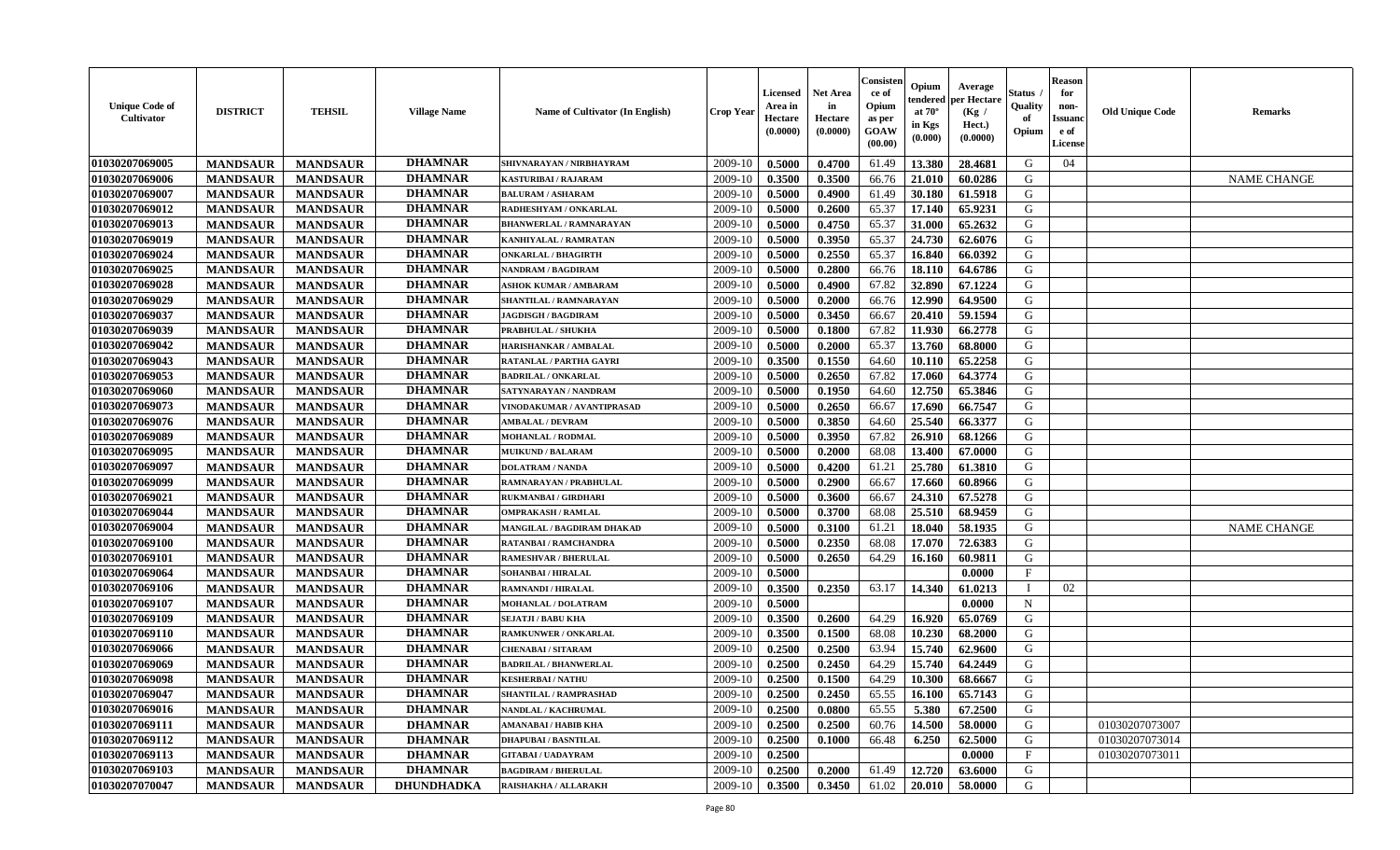| <b>Unique Code of</b><br>Cultivator | <b>DISTRICT</b> | <b>TEHSIL</b>   | <b>Village Name</b> | Name of Cultivator (In English)    | <b>Crop Year</b> | Licensed<br>Area in<br>Hectare<br>(0.0000) | Net Area<br>in<br>Hectare<br>(0.0000) | Consisteı<br>ce of<br>Opium<br>as per<br>GOAW<br>(00.00) | Opium<br>endered<br>at $70^\circ$<br>in Kgs<br>(0.000) | Average<br>per Hectare<br>(Kg /<br>Hect.)<br>(0.0000) | Status<br>Quality<br>of<br>Opium | <b>Reason</b><br>for<br>non-<br><b>Issuanc</b><br>e of<br>License | <b>Old Unique Code</b> | Remarks |
|-------------------------------------|-----------------|-----------------|---------------------|------------------------------------|------------------|--------------------------------------------|---------------------------------------|----------------------------------------------------------|--------------------------------------------------------|-------------------------------------------------------|----------------------------------|-------------------------------------------------------------------|------------------------|---------|
| 01030207070005                      | <b>MANDSAUR</b> | <b>MANDSAUR</b> | DHUNDHADKA          | <b>BHARATRAM / NANDA</b>           | 2009-10          | 0.5000                                     | 0.3500                                | 64.29                                                    | 21.920                                                 | 62.6286                                               | G                                |                                                                   |                        |         |
| 01030207070010                      | <b>MANDSAUR</b> | <b>MANDSAUR</b> | <b>DHUNDHADKA</b>   | <b>NATHULAL / SALAGRAM</b>         | 2009-10          | 0.5000                                     | 0.3850                                | 61.84                                                    | 22.080                                                 | 57.3506                                               | G                                |                                                                   |                        |         |
| 01030207070015                      | <b>MANDSAUR</b> | <b>MANDSAUR</b> | DHUNDHADKA          | <b>NATHU / HIRA</b>                | 2009-10          | 0.5000                                     |                                       |                                                          |                                                        | 0.0000                                                | $\mathbf{F}$                     |                                                                   |                        |         |
| 01030207070016                      | <b>MANDSAUR</b> | <b>MANDSAUR</b> | DHUNDHADKA          | <b>BALMUKAND / BAGDIRAM</b>        | 2009-10          | 0.5000                                     | 0.3300                                | 66.85                                                    | 22.400                                                 | 67.8788                                               | G                                |                                                                   |                        |         |
| 01030207070020                      | <b>MANDSAUR</b> | <b>MANDSAUR</b> | DHUNDHADKA          | <b>DEVRAM / KISHAN</b>             | 2009-10          | 0.5000                                     | 0.5000                                | 61.84                                                    | 30.960                                                 | 61.9200                                               | G                                |                                                                   |                        |         |
| 01030207070023                      | <b>MANDSAUR</b> | <b>MANDSAUR</b> | <b>DHUNDHADKA</b>   | <b>BADRILAL / BHUWAN</b>           | 2009-10          | 0.5000                                     | 0.3000                                | 66.85                                                    | 17.080                                                 | 56.9333                                               | G                                |                                                                   |                        |         |
| 01030207070024                      | <b>MANDSAUR</b> | <b>MANDSAUR</b> | <b>DHUNDHADKA</b>   | SHANKARLAL / PANNALAL              | 2009-10          | 0.3500                                     | 0.2050                                | 64.29                                                    | 13.360                                                 | 65.1707                                               | G                                |                                                                   |                        |         |
| 01030207070026                      | <b>MANDSAUR</b> | <b>MANDSAUR</b> | DHUNDHADKA          | NANDIBAI / LAXMAN                  | 2009-10          | 0.5000                                     | 0.1650                                | 61.84                                                    | 10.660                                                 | 64.6061                                               | G                                |                                                                   |                        |         |
| 01030207070028                      | <b>MANDSAUR</b> | <b>MANDSAUR</b> | DHUNDHADKA          | SARJUNABAI / MAGNIRAM              | 2009-10          | 0.3500                                     |                                       |                                                          |                                                        | 0.0000                                                | $\mathbf{F}$                     |                                                                   |                        |         |
| 01030207070030                      | <b>MANDSAUR</b> | <b>MANDSAUR</b> | DHUNDHADKA          | <b>RAMLAL / BAGDIRAM</b>           | 2009-10          | 0.5000                                     | 0.5000                                | 61.98                                                    | 31.440                                                 | 62.8800                                               | G                                |                                                                   |                        |         |
| 01030207070032                      | <b>MANDSAUR</b> | <b>MANDSAUR</b> | DHUNDHADKA          | <b>DEVRAM / RAMLAL</b>             | 2009-10          | 0.3500                                     | 0.3000                                | 61.98                                                    | 17.880                                                 | 59.6000                                               | G                                |                                                                   |                        |         |
| 01030207070033                      | <b>MANDSAUR</b> | <b>MANDSAUR</b> | DHUNDHADKA          | <b>BASNTILAL / MOTILAL</b>         | 2009-10          | 0.5000                                     |                                       |                                                          |                                                        | 0.0000                                                | $_{\rm F}$                       |                                                                   |                        |         |
| 01030207070034                      | <b>MANDSAUR</b> | <b>MANDSAUR</b> | <b>DHUNDHADKA</b>   | SARDARSINGH / VIJAYSINGH           | 2009-10          | 0.3500                                     | 0.2100                                | 56.13                                                    | 7.610                                                  | 36.2381                                               | G                                | 04                                                                |                        |         |
| 01030207070035                      | <b>MANDSAUR</b> | <b>MANDSAUR</b> | DHUNDHADKA          | RAMLAL / SITARAM                   | 2009-10          | 0.3500                                     | 0.2750                                | 61.02                                                    | 17.210                                                 | 62.5818                                               | G                                |                                                                   |                        |         |
| 01030207070037                      | <b>MANDSAUR</b> | <b>MANDSAUR</b> | <b>DHUNDHADKA</b>   | <b>RUPA / ONKAR</b>                | 2009-10          | 0.5000                                     | 0.2600                                | 64.68                                                    | 16.050                                                 | 61.7308                                               | ${\bf G}$                        |                                                                   |                        |         |
| 01030207070039                      | <b>MANDSAUR</b> | <b>MANDSAUR</b> | DHUNDHADKA          | <b>VISRAMDAS / GURURAMDAS</b>      | 2009-10          | 0.5000                                     | 0.1600                                | 67.55                                                    | 9.820                                                  | 61.3750                                               | G                                |                                                                   |                        |         |
| 01030207070041                      | <b>MANDSAUR</b> | <b>MANDSAUR</b> | DHUNDHADKA          | <b>BALURAM / KESHURAM</b>          | 2009-10          | 0.5000                                     | 0.2950                                | 56.77                                                    | 17.300                                                 | 58.6441                                               | T                                | 02                                                                |                        |         |
| 01030207070043                      | <b>MANDSAUR</b> | <b>MANDSAUR</b> | DHUNDHADKA          | <b>KARULAL / BAGDIRAM</b>          | 2009-10          | 0.5000                                     | 0.1500                                | 64.68                                                    | 9.910                                                  | 66.0667                                               | G                                |                                                                   |                        |         |
| 01030207070044                      | <b>MANDSAUR</b> | <b>MANDSAUR</b> | <b>DHUNDHADKA</b>   | <b>BAPULAL / RUPRAM</b>            | 2009-10          | 0.5000                                     | 0.2000                                | 61.98                                                    | 12.760                                                 | 63.8000                                               | G                                |                                                                   |                        |         |
| 01030207070052                      | <b>MANDSAUR</b> | <b>MANDSAUR</b> | DHUNDHADKA          | <b>BADRILAL / RAMLAL</b>           | 2009-10          | 0.5000                                     | 0.3250                                | 64.68                                                    | 20.970                                                 | 64.5231                                               | G                                |                                                                   |                        |         |
| 01030207070064                      | <b>MANDSAUR</b> | <b>MANDSAUR</b> | DHUNDHADKA          | <b>SALAGRAM / GANGARAM</b>         | 2009-10          | 0.5000                                     | 0.3000                                | 63.40                                                    | 19.400                                                 | 64.6667                                               | G                                |                                                                   |                        |         |
| 01030207070073                      | <b>MANDSAUR</b> | <b>MANDSAUR</b> | DHUNDHADKA          | <b>BALURAM / SHANKARLAL</b>        | 2009-10          | 0.5000                                     | 0.3000                                | 64.68                                                    | 18.320                                                 | 61.0667                                               | G                                |                                                                   |                        |         |
| 01030207070086                      | <b>MANDSAUR</b> | <b>MANDSAUR</b> | DHUNDHADKA          | <b>NANDKISHOR / RAMCHANDRA</b>     | 2009-10          | 0.5000                                     | 0.3000                                | 64.20                                                    | 8.390                                                  | 27.9667                                               | G                                | 04                                                                |                        |         |
| 01030207070087                      | <b>MANDSAUR</b> | <b>MANDSAUR</b> | <b>DHUNDHADKA</b>   | <b>JUJHAR / KISHAN</b>             | 2009-10          | 0.5000                                     | 0.3400                                | 63.40                                                    | 20.750                                                 | 61.0294                                               | G                                |                                                                   |                        |         |
| 01030207070089                      | <b>MANDSAUR</b> | <b>MANDSAUR</b> | DHUNDHADKA          | <b>SITRAM / NANURAM</b>            | 2009-10          | 0.5000                                     | 0.2000                                | 66.85                                                    | 13.570                                                 | 67.8500                                               | G                                |                                                                   |                        |         |
| 01030207070095                      | <b>MANDSAUR</b> | <b>MANDSAUR</b> | <b>DHUNDHADKA</b>   | NANDRAM / BAGDIRAM KUDIWALA        | 2009-10          | 0.5000                                     | 0.2000                                | 64.20                                                    | 12.860                                                 | 64.3000                                               | G                                |                                                                   |                        |         |
| 01030207070098                      | <b>MANDSAUR</b> | <b>MANDSAUR</b> | DHUNDHADKA          | <b>VERDICHAND / BAGDIRAM</b>       | 2009-10          | 0.5000                                     | 0.1950                                | 64.20                                                    | 11.940                                                 | 61.2308                                               | G                                |                                                                   |                        |         |
| 01030207070100                      | <b>MANDSAUR</b> | <b>MANDSAUR</b> | DHUNDHADKA          | <b>BHERULAL / FAKIRCHANDRA</b>     | 2009-10          | 0.5000                                     | 0.3500                                | 63.40                                                    | 21.790                                                 | 62,2571                                               | G                                |                                                                   |                        |         |
| 01030207070101                      | <b>MANDSAUR</b> | <b>MANDSAUR</b> | <b>DHUNDHADKA</b>   | <b>LAXMICHAND / SHIVRAM</b>        | 2009-10          | 0.3500                                     | 0.2950                                | 63.40                                                    | 17.740                                                 | 60.1356                                               | G                                |                                                                   |                        |         |
| 01030207070103                      | <b>MANDSAUR</b> | <b>MANDSAUR</b> | DHUNDHADKA          | <b>MOHANLAL / HIRALAL</b>          | 2009-10          | 0.5000                                     | 0.3850                                | 62.00                                                    | 24.920                                                 | 64.7273                                               | G                                |                                                                   |                        |         |
| 01030207070108                      | <b>MANDSAUR</b> | <b>MANDSAUR</b> | <b>DHUNDHADKA</b>   | NANDKISHOR / RAMCHANDRA MALI       | 2009-10          | 0.5000                                     | 0.2100                                | 64.20                                                    | 13.630                                                 | 64.9048                                               | G                                |                                                                   |                        |         |
| 01030207070109                      | <b>MANDSAUR</b> | <b>MANDSAUR</b> | <b>DHUNDHADKA</b>   | <b>SITABAI / KHUBRAM</b>           | 2009-10          | 0.5000                                     | 0.4100                                | 64.25                                                    | 26.490                                                 | 64.6098                                               | G                                |                                                                   |                        |         |
| 01030207070112                      | <b>MANDSAUR</b> | <b>MANDSAUR</b> | DHUNDHADKA          | <b>BAPULAL / SHOBHAGMAL</b>        | 2009-10          | 0.5000                                     |                                       |                                                          |                                                        | 0.0000                                                | $\rm F$                          |                                                                   |                        |         |
| 01030207070117                      | <b>MANDSAUR</b> | <b>MANDSAUR</b> | DHUNDHADKA          | <b>NAGU / BAGDIRAM</b>             | 2009-10          | 0.5000                                     | 0.1500                                | 63.13                                                    | 9.210                                                  | 61.4000                                               | G                                |                                                                   |                        |         |
| 01030207070118                      | <b>MANDSAUR</b> | <b>MANDSAUR</b> | DHUNDHADKA          | <b>NATHULAL / MAGNIRAM</b>         | 2009-10          | 0.5000                                     | 0.2850                                | 64.29                                                    | 9.480                                                  | 33.2632                                               | G                                | 04                                                                |                        |         |
| 01030207070121                      | <b>MANDSAUR</b> | <b>MANDSAUR</b> | DHUNDHADKA          | RAMCHANDRA / LAXMAN                | 2009-10          | 0.5000                                     | 0.3000                                | 63.13                                                    | 18.820                                                 | 62.7333                                               | G                                |                                                                   |                        |         |
| 01030207070124                      | <b>MANDSAUR</b> | <b>MANDSAUR</b> | DHUNDHADKA          | <b>BANSHILAL / SITARAM</b>         | 2009-10          | 0.5000                                     | 0.4850                                | 66.85                                                    | 32.230                                                 | 66.4536                                               | G                                |                                                                   |                        |         |
| 01030207070125                      | <b>MANDSAUR</b> | <b>MANDSAUR</b> | <b>DHUNDHADKA</b>   | <b>RAMLAL / SHALAGRAM</b>          | 2009-10          | 0.5000                                     | 0.2300                                | 63.13                                                    | 13.860                                                 | 60.2609                                               | G                                |                                                                   |                        |         |
| 01030207070126                      | <b>MANDSAUR</b> | <b>MANDSAUR</b> | <b>DHUNDHADKA</b>   | KANHIYALAL / SHANKERLAL            | 2009-10          | 0.5000                                     |                                       |                                                          |                                                        | 0.0000                                                | $\mathbf{F}$                     |                                                                   |                        |         |
| 01030207070129                      | <b>MANDSAUR</b> | <b>MANDSAUR</b> | <b>DHUNDHADKA</b>   | KAILASHCHANDRA / SHAMBHULAL        | 2009-10          | 0.5000                                     | 0.3000                                | 64.29                                                    | 19.060                                                 | 63.5333                                               | G                                |                                                                   |                        |         |
| 01030207070131                      | <b>MANDSAUR</b> | <b>MANDSAUR</b> | <b>DHUNDHADKA</b>   | PARWATIBAI / CHENGIR               | 2009-10          | 0.5000                                     | 0.4850                                | 63.13                                                    | 28.590                                                 | 58.9485                                               | G                                |                                                                   |                        |         |
| 01030207070132                      | <b>MANDSAUR</b> | <b>MANDSAUR</b> | DHUNDHADKA          | <b>BHERULAL / BAGDIRAM RATHORE</b> | 2009-10          | 0.5000                                     |                                       |                                                          |                                                        | 0.0000                                                | $\mathbf{F}$                     |                                                                   |                        |         |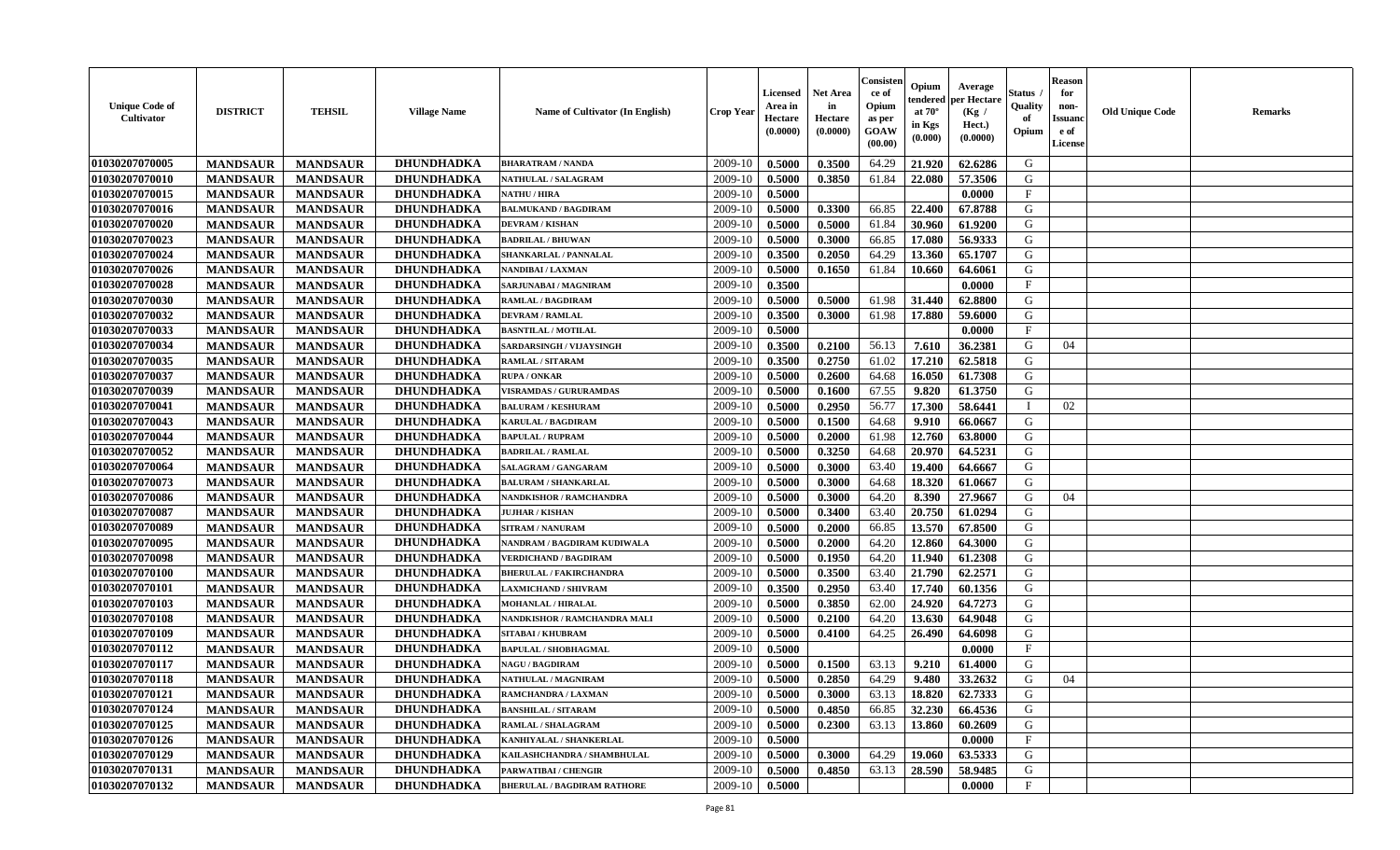| <b>Unique Code of</b><br><b>Cultivator</b> | <b>DISTRICT</b> | <b>TEHSIL</b>   | <b>Village Name</b> | Name of Cultivator (In English) | <b>Crop Year</b> | <b>Licensed</b><br>Area in<br>Hectare<br>(0.0000) | <b>Net Area</b><br>in<br>Hectare<br>(0.0000) | Consister<br>ce of<br>Opium<br>as per<br><b>GOAW</b><br>(00.00) | Opium<br>endered<br>at $70^\circ$<br>in Kgs<br>$(\mathbf{0.000})$ | Average<br>per Hectare<br>(Kg)<br>Hect.)<br>(0.0000) | Status<br>Quality<br>of<br>Opium | <b>Reason</b><br>for<br>non-<br><b>Issuano</b><br>e of<br>License | <b>Old Unique Code</b> | <b>Remarks</b> |
|--------------------------------------------|-----------------|-----------------|---------------------|---------------------------------|------------------|---------------------------------------------------|----------------------------------------------|-----------------------------------------------------------------|-------------------------------------------------------------------|------------------------------------------------------|----------------------------------|-------------------------------------------------------------------|------------------------|----------------|
| 01030207070133                             | <b>MANDSAUR</b> | <b>MANDSAUR</b> | DHUNDHADKA          | <b>RATANSINGH / BHERUSINGH</b>  | 2009-10          | 0.5000                                            | 0.3300                                       | 58.67                                                           | 17.810                                                            | 53.9697                                              | G                                | 04                                                                |                        |                |
| 01030207070134                             | <b>MANDSAUR</b> | <b>MANDSAUR</b> | DHUNDHADKA          | RAMESHCHAND / BALMUKUND         | 2009-10          | 0.5000                                            | 0.2900                                       | 68.42                                                           | 20.450                                                            | 70.5172                                              | G                                |                                                                   |                        |                |
| 01030207070135                             | <b>MANDSAUR</b> | <b>MANDSAUR</b> | DHUNDHADKA          | <b>SHANKERLAL / RANCHOR</b>     | 2009-10          | 0.5000                                            | 0.2250                                       | 64.25                                                           | 15.000                                                            | 66.6667                                              | G                                |                                                                   |                        |                |
| 01030207070136                             | <b>MANDSAUR</b> | <b>MANDSAUR</b> | DHUNDHADKA          | YASWANTKUMAR / OMPRAKASH DHAKAD | 2009-10          | 0.5000                                            | 0.4250                                       | 64.25                                                           | 26.450                                                            | 62.2353                                              | G                                |                                                                   |                        |                |
| 01030207070138                             | <b>MANDSAUR</b> | <b>MANDSAUR</b> | <b>DHUNDHADKA</b>   | <b>BAPULAL / MAGNIRAM</b>       | 2009-10          | 0.5000                                            | 0.1450                                       | 61.93                                                           | 8.220                                                             | 56.6897                                              | G                                |                                                                   |                        |                |
| 01030207070141                             | <b>MANDSAUR</b> | <b>MANDSAUR</b> | <b>DHUNDHADKA</b>   | <b>BADRILAL / BHERULAL MALI</b> | 2009-10          | 0.5000                                            | 0.2700                                       | 62.00                                                           | 16.030                                                            | 59.3704                                              | G                                |                                                                   |                        |                |
| 01030207070144                             | <b>MANDSAUR</b> | <b>MANDSAUR</b> | <b>DHUNDHADKA</b>   | KARULAL / SHOBHARAM NANDA       | 2009-10          | 0.5000                                            | 0.4800                                       | 64.57                                                           | 31.240                                                            | 65.0833                                              | G                                |                                                                   |                        |                |
| 01030207070147                             | <b>MANDSAUR</b> | <b>MANDSAUR</b> | DHUNDHADKA          | RAMESHWER / ONKARLAL            | 2009-10          | 0.5000                                            | 0.3100                                       | 65.34                                                           | 19.870                                                            | 64.0968                                              | G                                |                                                                   |                        |                |
| 01030207070046                             | <b>MANDSAUR</b> | <b>MANDSAUR</b> | <b>DHUNDHADKA</b>   | PREMLATABAI / DILIP             | 2009-10          | 0.5000                                            | 0.2050                                       | 65.34                                                           | 13.070                                                            | 63.7561                                              | G                                |                                                                   |                        |                |
| 01030207070006                             | <b>MANDSAUR</b> | <b>MANDSAUR</b> | <b>DHUNDHADKA</b>   | NATHIBAI / BHANWERLAL           | 2009-10          | 0.5000                                            | 0.2400                                       | 68.07                                                           | 15.870                                                            | 66.1250                                              | G                                |                                                                   |                        |                |
| 01030207070080                             | <b>MANDSAUR</b> | <b>MANDSAUR</b> | DHUNDHADKA          | RAMCHAND / ONKARLAL             | 2009-10          | 0.5000                                            | 0.2000                                       | 62.00                                                           | 12.280                                                            | 61.4000                                              | G                                |                                                                   |                        |                |
| 01030207070013                             | <b>MANDSAUR</b> | <b>MANDSAUR</b> | DHUNDHADKA          | <b>BAPULAL / KESHRIMAL</b>      | 2009-10          | 0.5000                                            | 0.1900                                       | 67.88                                                           | 12.650                                                            | 66.5789                                              | G                                |                                                                   |                        |                |
| 01030207070012                             | <b>MANDSAUR</b> | <b>MANDSAUR</b> | <b>DHUNDHADKA</b>   | <b>DHAPUBAI/KISHANLAL</b>       | 2009-10          | 0.5000                                            | 0.4450                                       | 65.34                                                           | 11.420                                                            | 25.6629                                              | G                                | 04                                                                |                        |                |
| 01030207070027                             | <b>MANDSAUR</b> | <b>MANDSAUR</b> | <b>DHUNDHADKA</b>   | DEVRAM / KISHANALAL             | 2009-10          | 0.3500                                            | 0.2650                                       | 59.07                                                           | 8.520                                                             | 32.1509                                              | G                                | 04                                                                |                        |                |
| 01030207070001                             | <b>MANDSAUR</b> | <b>MANDSAUR</b> | <b>DHUNDHADKA</b>   | <b>RAMLAL / DEVRAM</b>          | 2009-10          | 0.2500                                            | 0.2300                                       | 68.07                                                           | 14.200                                                            | 61.7391                                              | G                                |                                                                   |                        |                |
| 01030207070122                             | <b>MANDSAUR</b> | <b>MANDSAUR</b> | <b>DHUNDHADKA</b>   | <b>JAGDISH / DEVRAM</b>         | 2009-10          | 0.2500                                            | 0.1950                                       | 70.42                                                           | 13.420                                                            | 68.8205                                              | G                                |                                                                   |                        |                |
| 01030207070058                             | <b>MANDSAUR</b> | <b>MANDSAUR</b> | <b>DHUNDHADKA</b>   | NIRBHAYRAM / UDAYRAM            | 2009-10          | 0.2500                                            | 0.2200                                       | 59.07                                                           | 12.290                                                            | 55.8636                                              | G                                | 04                                                                |                        |                |
| 01030207070070                             | <b>MANDSAUR</b> | <b>MANDSAUR</b> | <b>DHUNDHADKA</b>   | <b>RAMPRATAP / NANDA</b>        | 2009-10          | 0.2500                                            | 0.2400                                       | 68.07                                                           | 11.020                                                            | 45.9167                                              | G                                | 04                                                                |                        |                |
| 01030207070029                             | <b>MANDSAUR</b> | <b>MANDSAUR</b> | <b>DHUNDHADKA</b>   | NATHULAL / RAMCHAND             | 2009-10          | 0.2500                                            | 0.2450                                       | 67.88                                                           | 16.600                                                            | 67.7551                                              | G                                |                                                                   |                        |                |
| 01030207070022                             | <b>MANDSAUR</b> | <b>MANDSAUR</b> | <b>DHUNDHADKA</b>   | <b>SHANKAR / BHAGIRATH</b>      | 2009-10          | 0.2500                                            |                                              |                                                                 |                                                                   | 0.0000                                               | $\mathbf{F}$                     |                                                                   |                        |                |
| 01030207070097                             | <b>MANDSAUR</b> | <b>MANDSAUR</b> | <b>DHUNDHADKA</b>   | <b>GOPAL / VERDICHAND</b>       | 2009-10          | 0.2500                                            | 0.1250                                       | 62.00                                                           | 8.020                                                             | 64.1600                                              | G                                |                                                                   |                        |                |
| 01030207070116                             | <b>MANDSAUR</b> | <b>MANDSAUR</b> | DHUNDHADKA          | KAILASHCHANDRA / MAGNIRAM       | 2009-10          | 0.2500                                            | 0.2000                                       | 69.00                                                           | 13.110                                                            | 65.5500                                              | G                                |                                                                   |                        |                |
| 01030207070083                             | <b>MANDSAUR</b> | <b>MANDSAUR</b> | <b>DHUNDHADKA</b>   | <b>KESHERPURI / KEWALPURI</b>   | 2009-10          | 0.2500                                            | 0.1500                                       | 61.34                                                           | 8.010                                                             | 53.4000                                              | G                                | 04                                                                |                        |                |
| 01030207070011                             | <b>MANDSAUR</b> | <b>MANDSAUR</b> | <b>DHUNDHADKA</b>   | <b>NARMADABAI / RANCHOD</b>     | 2009-10          | 0.2500                                            | 0.1950                                       | 61.34                                                           | 11.580                                                            | 59.3846                                              | G                                |                                                                   |                        |                |
| 01030207070014                             | <b>MANDSAUR</b> | <b>MANDSAUR</b> | <b>DHUNDHADKA</b>   | <b>BHERA / DHURA</b>            | 2009-10          | 0.2500                                            | 0.2350                                       | 65.41                                                           | 14.230                                                            | 60.5532                                              | G                                |                                                                   |                        |                |
| 01030207070060                             | <b>MANDSAUR</b> | <b>MANDSAUR</b> | DHUNDHADKA          | <b>BHERULAL / BAGDIRAM</b>      | 2009-10          | 0.2500                                            | 0.2400                                       | 59.07                                                           | 13.410                                                            | 55.8750                                              | G                                | 04                                                                |                        |                |
| 01030207070062                             | <b>MANDSAUR</b> | <b>MANDSAUR</b> | <b>DHUNDHADKA</b>   | <b>RAMLAL / PURIYA</b>          | 2009-10          | 0.2500                                            |                                              |                                                                 |                                                                   | 0.0000                                               | $\mathbf{F}$                     |                                                                   |                        |                |
| 01030207070120                             | <b>MANDSAUR</b> | <b>MANDSAUR</b> | <b>DHUNDHADKA</b>   | <b>NANDRAM / BAGDIRAM</b>       | 2009-10          | 0.2500                                            | 0.2450                                       | 61.34                                                           | 13.660                                                            | 55.7551                                              | G                                | 04                                                                |                        |                |
| 01030207070151                             | <b>MANDSAUR</b> | <b>MANDSAUR</b> | <b>DHUNDHADKA</b>   | MANGILAL / SHIVARAM             | 2009-10          | 0.2500                                            | 0.2100                                       | 60.64                                                           | 7.010                                                             | 33.3810                                              | G                                | 04                                                                |                        |                |
| 01030207070067                             | <b>MANDSAUR</b> | <b>MANDSAUR</b> | DHUNDHADKA          | <b>BAGDIBAI / RAMCHAND</b>      | 2009-10          | 0.2500                                            | 0.2500                                       | 65.34                                                           | 16.760                                                            | 67.0400                                              | G                                |                                                                   |                        |                |
| 01030207070128                             | <b>MANDSAUR</b> | <b>MANDSAUR</b> | <b>DHUNDHADKA</b>   | RAMESHCHAND / DEWRAM MALI       | 2009-10          | 0.2500                                            | 0.2500                                       | 60.64                                                           | 15.150                                                            | 60.6000                                              | G                                |                                                                   |                        |                |
| 01030207070007                             | <b>MANDSAUR</b> | <b>MANDSAUR</b> | <b>DHUNDHADKA</b>   | SHOBHARAM / UMMEDRAM            | 2009-10          | 0.2500                                            | 0.1650                                       | 61.34                                                           | 5.290                                                             | 32.0606                                              | G                                | 04                                                                |                        |                |
| 01030207070152                             | <b>MANDSAUR</b> | <b>MANDSAUR</b> | DHUNDHADKA          | <b>HASTIMAL / GENDALAL</b>      | 2009-10          | 0.2500                                            | 0.1000                                       | 65.41                                                           | 6.430                                                             | 64.3000                                              | G                                |                                                                   |                        |                |
| 01030207070002                             | <b>MANDSAUR</b> | <b>MANDSAUR</b> | DHUNDHADKA          | RADHEAHYAM / HIRALAL            | 2009-10          | 0.2500                                            | 0.1300                                       | 61.93                                                           | 8.100                                                             | 62.3077                                              | G                                |                                                                   |                        |                |
| 01030207070031                             | <b>MANDSAUR</b> | <b>MANDSAUR</b> | <b>DHUNDHADKA</b>   | <b>RAMRATAN / BHUWAN</b>        | 2009-10          | 0.2500                                            |                                              |                                                                 |                                                                   | 0.0000                                               | $\mathbf{F}$                     |                                                                   |                        |                |
| 01030207070040                             | <b>MANDSAUR</b> | <b>MANDSAUR</b> | <b>DHUNDHADKA</b>   | <b>MODIRAM / BHAGGA</b>         | $2009-10$ 0.2500 |                                                   |                                              |                                                                 |                                                                   | 0.0000                                               | $\mathbf{F}$                     |                                                                   |                        |                |
| 01030207070053                             | <b>MANDSAUR</b> | <b>MANDSAUR</b> | <b>DHUNDHADKA</b>   | <b>KISHAN / DHURA</b>           | 2009-10          | 0.2500                                            |                                              |                                                                 |                                                                   | 0.0000                                               | $\mathbf{F}$                     |                                                                   |                        |                |
| 01030207092003                             | <b>MANDSAUR</b> | <b>MANDSAUR</b> | <b>GUDIYANA</b>     | <b>KANHAIYALAL / HIRALAL</b>    | 2009-10          | 0.2500                                            |                                              |                                                                 |                                                                   | 0.0000                                               | $_{\rm F}$                       |                                                                   |                        |                |
| 01030207092011                             | <b>MANDSAUR</b> | <b>MANDSAUR</b> | <b>GUDIYANA</b>     | RAMKUNWARBAI / RATANLAL         | 2009-10          | 0.5000                                            |                                              |                                                                 |                                                                   | 0.0000                                               | $\mathbf{F}$                     |                                                                   |                        |                |
| 01030207092016                             | <b>MANDSAUR</b> | <b>MANDSAUR</b> | <b>GUDIYANA</b>     | <b>DHAPUBAI/NANURAM</b>         | 2009-10          | 0.2500                                            |                                              |                                                                 |                                                                   | 0.0000                                               | $\mathbf{F}$                     |                                                                   |                        |                |
| 01030207092009                             | <b>MANDSAUR</b> | <b>MANDSAUR</b> | <b>GUDIYANA</b>     | PRABHULAL / KANIRAM             | 2009-10          | 0.2500                                            | 0.2400                                       | 60.70                                                           | 7.540                                                             | 31.4167                                              | G                                | 04                                                                |                        |                |
| 01030207092032                             | <b>MANDSAUR</b> | <b>MANDSAUR</b> | <b>GUDIYANA</b>     | <b>KACHANABAI/BALU</b>          | 2009-10          | 0.2500                                            | 0.2400                                       | 61.22                                                           | 7.570                                                             | 31.5417                                              | G                                | 04                                                                |                        |                |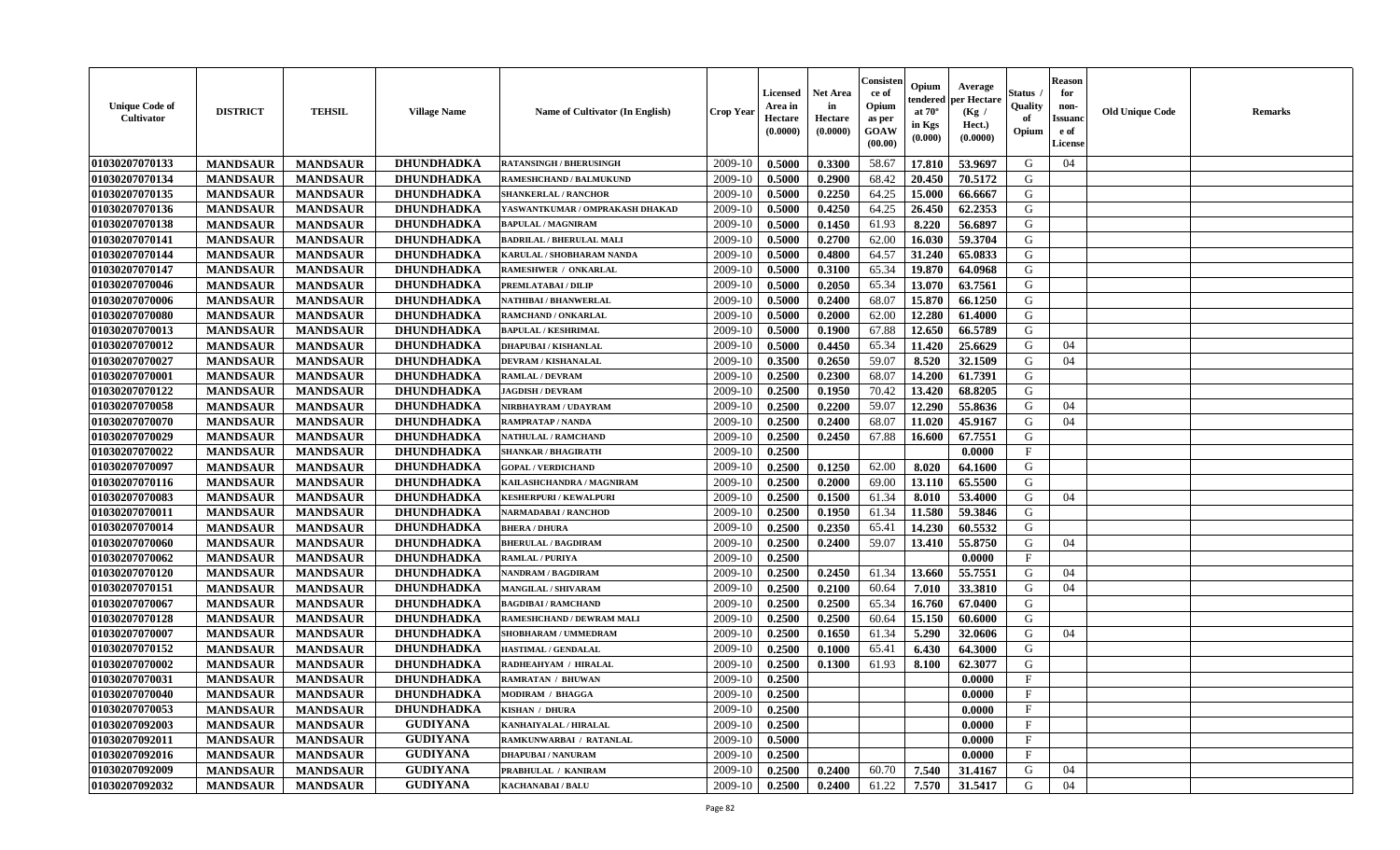| <b>Unique Code of</b><br><b>Cultivator</b> | <b>DISTRICT</b> | <b>TEHSIL</b>   | <b>Village Name</b> | Name of Cultivator (In English) | <b>Crop Year</b> | <b>Licensed</b><br>Area in<br>Hectare<br>(0.0000) | Net Area<br>in<br>Hectare<br>(0.0000) | Consister<br>ce of<br>Opium<br>as per<br>GOAW<br>(00.00) | Opium<br>endered<br>at $70^\circ$<br>in Kgs<br>(0.000) | Average<br>per Hectare<br>(Kg /<br>Hect.)<br>(0.0000) | Status<br>Quality<br>of<br>Opium | <b>Reason</b><br>for<br>non-<br><b>Issuand</b><br>e of<br>License | <b>Old Unique Code</b> | Remarks |
|--------------------------------------------|-----------------|-----------------|---------------------|---------------------------------|------------------|---------------------------------------------------|---------------------------------------|----------------------------------------------------------|--------------------------------------------------------|-------------------------------------------------------|----------------------------------|-------------------------------------------------------------------|------------------------|---------|
| 01030207092018                             | <b>MANDSAUR</b> | <b>MANDSAUR</b> | <b>GUDIYANA</b>     | <b>SUKHALAL / NANDA</b>         | 2009-10          | 0.2500                                            |                                       |                                                          |                                                        | 0.0000                                                | $\mathbf{F}$                     |                                                                   |                        |         |
| 01030207092012                             | <b>MANDSAUR</b> | <b>MANDSAUR</b> | <b>GUDIYANA</b>     | <b>BAPULAL / GANESHRAM</b>      | 2009-10          | 0.2500                                            |                                       |                                                          |                                                        | 0.0000                                                | $\mathbf{F}$                     |                                                                   |                        |         |
| 01030207092037                             | <b>MANDSAUR</b> | <b>MANDSAUR</b> | <b>GUDIYANA</b>     | <b>MANGILAL / BHAGA</b>         | 2009-10          | 0.3500                                            |                                       |                                                          |                                                        | 0.0000                                                | $\mathbf{F}$                     |                                                                   | 01030207095098         |         |
| 01030207071006                             | <b>MANDSAUR</b> | <b>MANDSAUR</b> | <b>GULIYANA</b>     | <b>PURALAL / BHERA</b>          | 2009-10          | 0.5000                                            | 0.4500                                | 63.50                                                    | 28.560                                                 | 63.4667                                               | G                                |                                                                   |                        |         |
| 01030207071017                             | <b>MANDSAUR</b> | <b>MANDSAUR</b> | <b>GULIYANA</b>     | <b>MANGILAL / RODU</b>          | 2009-10          | 0.5000                                            | 0.3850                                | 67.10                                                    | 24.450                                                 | 63.5065                                               | G                                |                                                                   |                        |         |
| 01030207071004                             | <b>MANDSAUR</b> | <b>MANDSAUR</b> | <b>GULIYANA</b>     | <b>BAGDIRAM / VARDA</b>         | 2009-10          | 0.5000                                            | 0.4400                                | 66.76                                                    | 29.760                                                 | 67.6364                                               | G                                |                                                                   |                        |         |
| 01030207071007                             | <b>MANDSAUR</b> | <b>MANDSAUR</b> | <b>GULIYANA</b>     | <b>GITABAI/BHERA</b>            | 2009-10          | 0.5000                                            | 0.4800                                | 63.50                                                    | 29.710                                                 | 61.8958                                               | G                                |                                                                   |                        |         |
| 01030207071008                             | <b>MANDSAUR</b> | <b>MANDSAUR</b> | <b>GULIYANA</b>     | <b>SHAMBHULAL / BHERA</b>       | 2009-10          | 0.5000                                            | 0.2650                                | 63.09                                                    | 16.820                                                 | 63.4717                                               | G                                |                                                                   |                        |         |
| 01030207071009                             | <b>MANDSAUR</b> | <b>MANDSAUR</b> | <b>GULIYANA</b>     | <b>NANDLAL / RUGGA</b>          | 2009-10          | 0.5000                                            | 0.2450                                | 63.09                                                    | 15.060                                                 | 61.4694                                               | G                                |                                                                   |                        |         |
| 01030207071011                             | <b>MANDSAUR</b> | <b>MANDSAUR</b> | <b>GULIYANA</b>     | RAMCHANDRA / FATTA              | 2009-10          | 0.3500                                            |                                       |                                                          |                                                        | 0.0000                                                | $\mathbf{F}$                     |                                                                   |                        |         |
| 01030207071016                             | <b>MANDSAUR</b> | <b>MANDSAUR</b> | <b>GULIYANA</b>     | <b>GANGABAI / BHERULAL</b>      | 2009-10          | 0.5000                                            | 0.2200                                | 63.50                                                    | 13.940                                                 | 63.3636                                               | G                                |                                                                   |                        |         |
| 01030207071023                             | <b>MANDSAUR</b> | <b>MANDSAUR</b> | <b>GULIYANA</b>     | SHIVNARAYAN / SITARAM           | 2009-10          | 0.5000                                            | 0.3100                                | 67.10                                                    | 19.930                                                 | 64.2903                                               | G                                |                                                                   |                        |         |
| 01030207071026                             | <b>MANDSAUR</b> | <b>MANDSAUR</b> | <b>GULIYANA</b>     | <b>KAMLABAI/GOPAL</b>           | 2009-10          | 0.5000                                            | 0.2600                                | 63.09                                                    | 16.580                                                 | 63.7692                                               | G                                |                                                                   |                        |         |
| 01030207071027                             | <b>MANDSAUR</b> | <b>MANDSAUR</b> | <b>GULIYANA</b>     | KARULAL / FAKIRCHAND            | 2009-10          | 0.5000                                            | 0.3150                                | 67.10                                                    | 21.110                                                 | 67.0159                                               | G                                |                                                                   |                        |         |
| 01030207071032                             | <b>MANDSAUR</b> | <b>MANDSAUR</b> | <b>GULIYANA</b>     | <b>MANGIBAI/SITARAM</b>         | 2009-10          | 0.5000                                            | 0.2850                                | 67.10                                                    | 19.680                                                 | 69.0526                                               | $\mathbf G$                      |                                                                   |                        |         |
| 01030207071052                             | <b>MANDSAUR</b> | <b>MANDSAUR</b> | <b>GULIYANA</b>     | SAJJANBAI / MANGILAL            | 2009-10          | 0.5000                                            | 0.1550                                | 61.24                                                    | 8.080                                                  | 52.1290                                               | G                                | 04                                                                |                        |         |
| 01030207071056                             | <b>MANDSAUR</b> | <b>MANDSAUR</b> | <b>GULIYANA</b>     | <b>BASNTIBAI / RAMCHANDRA</b>   | 2009-10          | 0.5000                                            | 0.2350                                | 64.78                                                    | 13.760                                                 | 58.5532                                               | G                                |                                                                   |                        |         |
| 01030207071057                             | <b>MANDSAUR</b> | <b>MANDSAUR</b> | <b>GULIYANA</b>     | <b>KAILASH / HIRALAL</b>        | 2009-10          | 0.5000                                            | 0.3350                                | 68.60                                                    | 22.600                                                 | 67.4627                                               | G                                |                                                                   |                        |         |
| 01030207071058                             | <b>MANDSAUR</b> | <b>MANDSAUR</b> | <b>GULIYANA</b>     | RATANLAL / JAGANNATH            | 2009-10          | 0.5000                                            | 0.4900                                | 64.78                                                    | 30.960                                                 | 63.1837                                               | G                                |                                                                   |                        |         |
| 01030207071061                             | <b>MANDSAUR</b> | <b>MANDSAUR</b> | <b>GULIYANA</b>     | <b>BHANVARLAL / BHERULAL</b>    | 2009-10          | 0.5000                                            | 0.2900                                | 68.60                                                    | 19.800                                                 | 68.2759                                               | G                                |                                                                   |                        |         |
| 01030207071064                             | <b>MANDSAUR</b> | <b>MANDSAUR</b> | <b>GULIYANA</b>     | <b>RAMNARAYAN / BHERULAL</b>    | 2009-10          | 0.5000                                            | 0.2900                                | 60.82                                                    | 17.720                                                 | 61.1034                                               | G                                |                                                                   |                        |         |
| 01030207071065                             | <b>MANDSAUR</b> | <b>MANDSAUR</b> | <b>GULIYANA</b>     | <b>BHANVARLAL / SITARAM</b>     | 2009-10          | 0.5000                                            | 0.2550                                | 64.78                                                    | 16.780                                                 | 65.8039                                               | G                                |                                                                   |                        |         |
| 01030207071068                             | <b>MANDSAUR</b> | <b>MANDSAUR</b> | <b>GULIYANA</b>     | PRABHULAL / BHERULAL            | 2009-10          | 0.5000                                            | 0.3050                                | 64.78                                                    | 19.620                                                 | 64.3279                                               | G                                |                                                                   |                        |         |
| 01030207071069                             | <b>MANDSAUR</b> | <b>MANDSAUR</b> | <b>GULIYANA</b>     | <b>HIRALAL / RUGGA</b>          | 2009-10          | 0.5000                                            | 0.2850                                | 62.99                                                    | 18.330                                                 | 64.3158                                               | G                                |                                                                   |                        |         |
| 01030207071070                             | <b>MANDSAUR</b> | <b>MANDSAUR</b> | <b>GULIYANA</b>     | PURALAL / RAMCHANDRA            | 2009-10          | 0.5000                                            | 0.2500                                | 62.99                                                    | 15.340                                                 | 61.3600                                               | G                                |                                                                   |                        |         |
| 01030207071043                             | <b>MANDSAUR</b> | <b>MANDSAUR</b> | <b>GULIYANA</b>     | <b>MANGILAL / MEGHA</b>         | 2009-10          | 0.3500                                            | 0.3350                                | 63.50                                                    | 19.100                                                 | 57.0149                                               | G                                |                                                                   |                        |         |
| 01030207071039                             | <b>MANDSAUR</b> | <b>MANDSAUR</b> | <b>GULIYANA</b>     | <b>MANGIBAI/DEVRAM</b>          | 2009-10          | 0.5000                                            | 0.2900                                | 62.99                                                    | 16.330                                                 | 56.3103                                               | G                                |                                                                   |                        |         |
| 01030207071042                             | <b>MANDSAUR</b> | <b>MANDSAUR</b> | <b>GULIYANA</b>     | PURALAL / BHAGWATILAL           | 2009-10          | 0.2500                                            | 0.2000                                | 61.07                                                    | 12.490                                                 | 62.4500                                               | G                                |                                                                   |                        |         |
| 01030207071072                             | <b>MANDSAUR</b> | <b>MANDSAUR</b> | <b>GULIYANA</b>     | <b>MOTILAL / BHERULAL</b>       | 2009-10          | 0.2500                                            | 0.2050                                | 68.60                                                    | 13.310                                                 | 64.9268                                               | G                                |                                                                   |                        |         |
| 01030207071053                             | <b>MANDSAUR</b> | <b>MANDSAUR</b> | <b>GULIYANA</b>     | <b>KARULAL / LAKSHMAN</b>       | 2009-10          | 0.2500                                            | 0.2200                                | 59.60                                                    | 13.180                                                 | 59.9091                                               | G                                |                                                                   |                        |         |
| 01030207071002                             | <b>MANDSAUR</b> | <b>MANDSAUR</b> | <b>GULIYANA</b>     | NANDLAL / BHERULAL              | 2009-10          | 0.2500                                            | 0.2300                                | 70.40                                                    | 16.080                                                 | 69.9130                                               | G                                |                                                                   |                        |         |
| 01030207071003                             | <b>MANDSAUR</b> | <b>MANDSAUR</b> | <b>GULIYANA</b>     | <b>BHERULAL / KESHAR</b>        | 2009-10          | 0.2500                                            | 0.1150                                | 70.40                                                    | 8.120                                                  | 70.6087                                               | G                                |                                                                   |                        |         |
| 01030207071013                             | <b>MANDSAUR</b> | <b>MANDSAUR</b> | <b>GULIYANA</b>     | <b>BHULIBAI / JAGANNATH</b>     | 2009-10          | 0.2500                                            | 0.2300                                | 70.40                                                    | 16.380                                                 | 71.2174                                               | G                                |                                                                   |                        |         |
| 01030207071067                             | <b>MANDSAUR</b> | <b>MANDSAUR</b> | <b>GULIYANA</b>     | <b>BALMUKAND / VAJERAM</b>      | 2009-10          | 0.2500                                            | 0.1400                                | 62.99                                                    | 8.890                                                  | 63.5000                                               | G                                |                                                                   |                        |         |
| 01030207071035                             | <b>MANDSAUR</b> | <b>MANDSAUR</b> | <b>GULIYANA</b>     | <b>BHANWARBAI / PRABHULAL</b>   | 2009-10          | 0.2500                                            | 0.1950                                | 64.78                                                    | 12.100                                                 | 62.0513                                               | G                                |                                                                   |                        |         |
| 01030207095004                             | <b>MANDSAUR</b> | <b>MANDSAUR</b> | <b>JHAKRDA</b>      | <b>HIRALAL / RAMCHANDRA</b>     | 2009-10          | 0.5000                                            | 0.4000                                | 60.47                                                    | 24.780                                                 | 61.9500                                               | G                                |                                                                   |                        |         |
| 01030207095016                             | <b>MANDSAUR</b> | <b>MANDSAUR</b> | <b>JHAKRDA</b>      | RAMESHWAR / GANESHRAM           | 2009-10          | 0.5000                                            | 0.2300                                | 61.98                                                    | 14.350                                                 | 62.3913                                               | G                                |                                                                   |                        |         |
| 01030207095017                             | <b>MANDSAUR</b> | <b>MANDSAUR</b> | <b>JHAKRDA</b>      | <b>BALARAM / CHAMPALAL</b>      | 2009-10          | 0.5000                                            |                                       |                                                          |                                                        | 0.0000                                                | $\mathbf{F}$                     |                                                                   |                        |         |
| 01030207095030                             | <b>MANDSAUR</b> | <b>MANDSAUR</b> | <b>JHAKRDA</b>      | <b>OMPRAKASH / RAMESHWAR</b>    | 2009-10          | 0.5000                                            | 0.3450                                | 61.98                                                    | 21.510                                                 | 62.3478                                               | G                                |                                                                   |                        |         |
| 01030207095033                             | <b>MANDSAUR</b> | <b>MANDSAUR</b> | <b>JHAKRDA</b>      | <b>BHERULAL / RAMCHADNRA</b>    | 2009-10          | 0.5000                                            | 0.4800                                | 61.98                                                    | 29.970                                                 | 62.4375                                               | G                                |                                                                   |                        |         |
| 01030207095069                             | <b>MANDSAUR</b> | <b>MANDSAUR</b> | <b>JHAKRDA</b>      | <b>SURAJBAI / MANGILAL</b>      | 2009-10          | 0.5000                                            | 0.1250                                | 59.76                                                    | 6.920                                                  | 55.3600                                               | G                                | 04                                                                |                        |         |
| 01030207095071                             | <b>MANDSAUR</b> | <b>MANDSAUR</b> | <b>JHAKRDA</b>      | <b>DEVILAL / RAMCHANDRA</b>     | 2009-10          | 0.3500                                            | 0.2900                                | 61.98                                                    | 18.380                                                 | 63.3793                                               | G                                |                                                                   |                        |         |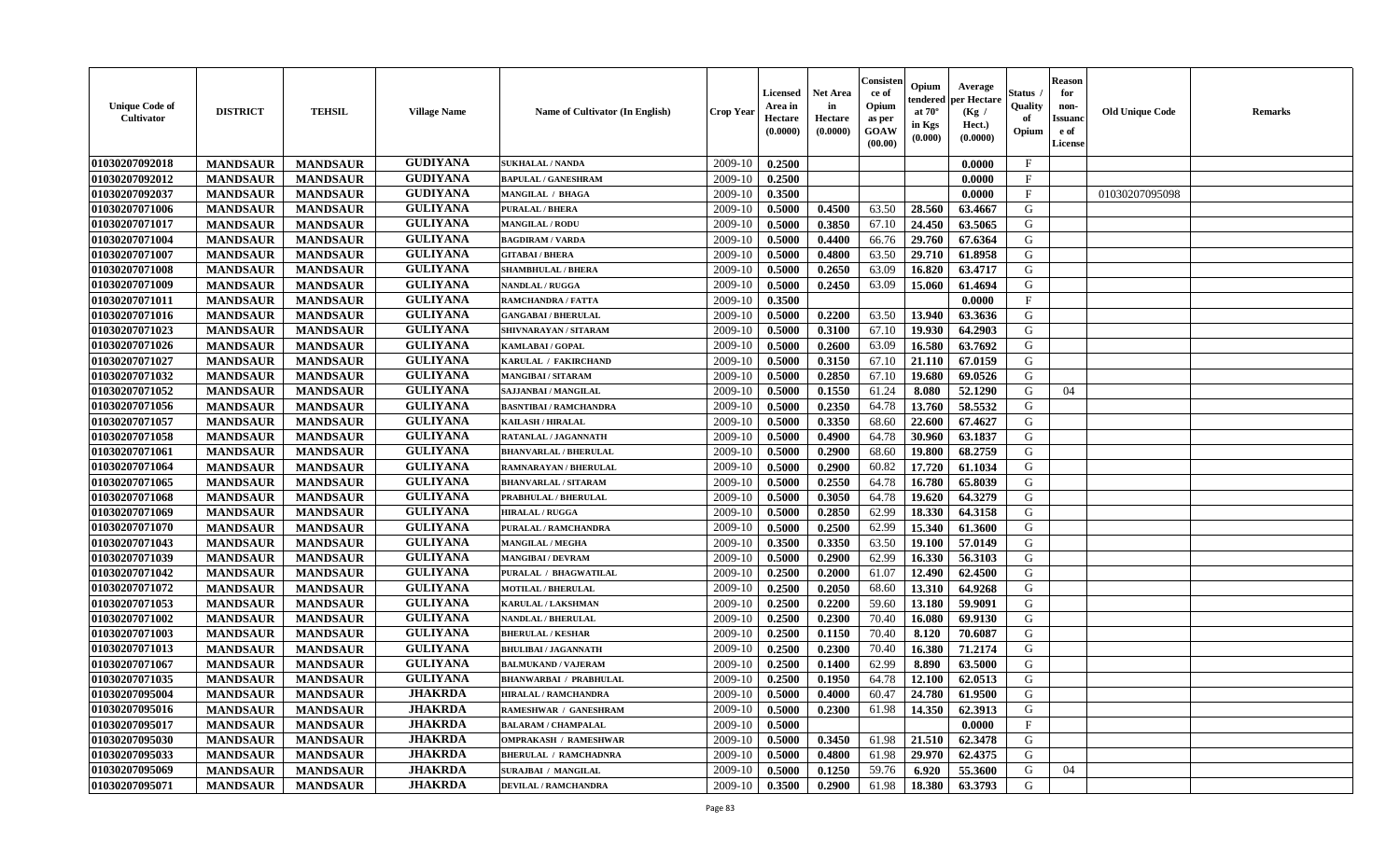| <b>Unique Code of</b><br><b>Cultivator</b> | <b>DISTRICT</b> | <b>TEHSIL</b>   | <b>Village Name</b> | Name of Cultivator (In English) | <b>Crop Year</b> | <b>Licensed</b><br>Area in<br>Hectare<br>(0.0000) | <b>Net Area</b><br>in<br>Hectare<br>(0.0000) | Consisteı<br>ce of<br>Opium<br>as per<br>GOAW<br>(00.00) | Opium<br>endered<br>at $70^\circ$<br>in Kgs<br>(0.000) | Average<br>per Hectare<br>(Kg /<br>Hect.)<br>(0.0000) | Status<br>Quality<br>of<br>Opium | <b>Reason</b><br>for<br>non-<br><b>Issuand</b><br>e of<br><b>License</b> | <b>Old Unique Code</b> | <b>Remarks</b> |
|--------------------------------------------|-----------------|-----------------|---------------------|---------------------------------|------------------|---------------------------------------------------|----------------------------------------------|----------------------------------------------------------|--------------------------------------------------------|-------------------------------------------------------|----------------------------------|--------------------------------------------------------------------------|------------------------|----------------|
| 01030207095046                             | <b>MANDSAUR</b> | <b>MANDSAUR</b> | <b>JHAKRDA</b>      | DEVNATH / KACHRUNATH            | 2009-10          | 0.2500                                            | 0.2200                                       | 44.91                                                    | 4.820                                                  | 21.9091                                               | G                                | 04                                                                       |                        |                |
| 01030207095031                             | <b>MANDSAUR</b> | <b>MANDSAUR</b> | <b>JHAKRDA</b>      | SITARAM / CHAMPALAL             | 2009-10          | 0.5000                                            |                                              |                                                          |                                                        | 0.0000                                                | $\mathbf{F}$                     |                                                                          |                        |                |
| 01030207095015                             | <b>MANDSAUR</b> | <b>MANDSAUR</b> | <b>JHAKRDA</b>      | <b>DHAPUBAI/GOPAL</b>           | 2009-10          | 0.2500                                            | 0.2050                                       | 61.85                                                    | 12.150                                                 | 59.2683                                               | G                                |                                                                          |                        |                |
| 01030207095013                             | <b>MANDSAUR</b> | <b>MANDSAUR</b> | <b>JHAKRDA</b>      | KACHARULAL / MANGILAL           | 2009-10          | 0.2500                                            | 0.2400                                       | 53.61                                                    | 12.830                                                 | 53.4583                                               | G                                | 04                                                                       |                        |                |
| 01030207095014                             | <b>MANDSAUR</b> | <b>MANDSAUR</b> | <b>JHAKRDA</b>      | ISHWARLAL / GANESHRAM           | 2009-10          | 0.2500                                            | 0.2250                                       | 61.85                                                    | 13.970                                                 | 62.0889                                               | G                                |                                                                          |                        |                |
| 01030207095001                             | <b>MANDSAUR</b> | <b>MANDSAUR</b> | <b>JHAKRDA</b>      | <b>BALARAM / BHUVAN</b>         | 2009-10          | 0.2500                                            |                                              |                                                          |                                                        | 0.0000                                                | F                                |                                                                          |                        |                |
| 01030207094004                             | <b>MANDSAUR</b> | <b>MANDSAUR</b> | <b>JHAWAL</b>       | <b>MANGILAL / NANURAM</b>       | 2009-10          | 0.5000                                            | 0.4900                                       | 62.78                                                    | 31.170                                                 | 63.6122                                               | G                                |                                                                          |                        |                |
| 01030207094009                             | <b>MANDSAUR</b> | <b>MANDSAUR</b> | <b>JHAWAL</b>       | <b>NANDRAM / KALU BALAI</b>     | 2009-10          | 0.5000                                            | 0.4900                                       | 63.04                                                    | 29.840                                                 | 60.8980                                               | G                                |                                                                          |                        |                |
| 01030207094013                             | <b>MANDSAUR</b> | <b>MANDSAUR</b> | <b>JHAWAL</b>       | <b>RAYSINGH / LAKSHMAN</b>      | 2009-10          | 0.5000                                            |                                              |                                                          |                                                        | 0.0000                                                | $\mathbf{F}$                     |                                                                          |                        |                |
| 01030207094015                             | <b>MANDSAUR</b> | <b>MANDSAUR</b> | <b>JHAWAL</b>       | <b>BHERULAL / HANSRAJ</b>       | 2009-10          | 0.3500                                            | 0.3050                                       | 57.12                                                    | 18.480                                                 | 60.5902                                               | G                                |                                                                          |                        |                |
| 01030207094022                             | <b>MANDSAUR</b> | <b>MANDSAUR</b> | <b>JHAWAL</b>       | <b>BALURAM / DEVICHANDRA</b>    | 2009-10          | 0.3500                                            | 0.0200                                       | 63.34                                                    | 1.600                                                  | 80.0000                                               | G                                |                                                                          |                        |                |
| 01030207094025                             | <b>MANDSAUR</b> | <b>MANDSAUR</b> | <b>JHAWAL</b>       | RAMIBAI / SHANKARLAL            | 2009-10          | 0.2500                                            | 0.2350                                       | 62.91                                                    | 13.220                                                 | 56.2553                                               | $\mathbf{I}$                     | 02                                                                       |                        |                |
| 01030207094027                             | <b>MANDSAUR</b> | <b>MANDSAUR</b> | <b>JHAWAL</b>       | <b>BHERULAL / BALURAM</b>       | 2009-10          | 0.3500                                            | 0.3250                                       | 64.51                                                    | 21.830                                                 | 67.1692                                               | $\mathbf I$                      | 02                                                                       |                        |                |
| 01030207094029                             | <b>MANDSAUR</b> | <b>MANDSAUR</b> | <b>JHAWAL</b>       | <b>SUKHIBAI / RATANLAL</b>      | 2009-10          | 0.5000                                            | 0.2400                                       | 62.78                                                    | 15.440                                                 | 64.3333                                               | G                                |                                                                          |                        |                |
| 01030207094036                             | <b>MANDSAUR</b> | <b>MANDSAUR</b> | <b>JHAWAL</b>       | <b>BHERULAL / KESHURAM</b>      | 2009-10          | 0.5000                                            | 0.3000                                       | 62.78                                                    | 18.700                                                 | 62.3333                                               | G                                |                                                                          |                        |                |
| 01030207094037                             | <b>MANDSAUR</b> | <b>MANDSAUR</b> | <b>JHAWAL</b>       | RAMPRASAD / BHUVANISHANKAR      | 2009-10          | 0.3500                                            | 0.1950                                       | 62.80                                                    | 13.770                                                 | 70.6154                                               | G                                |                                                                          |                        |                |
| 01030207094043                             | <b>MANDSAUR</b> | <b>MANDSAUR</b> | <b>JHAWAL</b>       | <b>GANGARAM / BALURAM</b>       | 2009-10          | 0.5000                                            | 0.3200                                       | 65.35                                                    | 21.110                                                 | 65.9688                                               | G                                |                                                                          |                        |                |
| 01030207094054                             | <b>MANDSAUR</b> | <b>MANDSAUR</b> | <b>JHAWAL</b>       | <b>KANTILAL / HANSRAJ</b>       | 2009-10          | 0.5000                                            | 0.3400                                       | 63.90                                                    | 22.880                                                 | 67.2941                                               | G                                |                                                                          |                        |                |
| 01030207094064                             | <b>MANDSAUR</b> | <b>MANDSAUR</b> | <b>JHAWAL</b>       | <b>DASHRATH / KANVARLAL</b>     | 2009-10          | 0.5000                                            | 0.3000                                       | 62.80                                                    | 18.930                                                 | 63.1000                                               | G                                |                                                                          |                        |                |
| 01030207094065                             | <b>MANDSAUR</b> | <b>MANDSAUR</b> | <b>JHAWAL</b>       | <b>GANESHRAM / NANURAM</b>      | 2009-10          | 0.5000                                            |                                              |                                                          |                                                        | 0.0000                                                | $\mathbf{F}$                     |                                                                          |                        |                |
| 01030207094071                             | <b>MANDSAUR</b> | <b>MANDSAUR</b> | <b>JHAWAL</b>       | <b>JATANBAI / SHANKARLAL</b>    | 2009-10          | 0.3500                                            | 0.3050                                       | 57.07                                                    | 18.470                                                 | 60.5574                                               | G                                |                                                                          |                        |                |
| 01030207094081                             | <b>MANDSAUR</b> | <b>MANDSAUR</b> | <b>JHAWAL</b>       | <b>RAMIBAI / PRABHULAL</b>      | 2009-10          | 0.3500                                            | 0.3450                                       | 59.90                                                    | 21.480                                                 | 62.2609                                               | G                                |                                                                          |                        |                |
| 01030207094087                             | <b>MANDSAUR</b> | <b>MANDSAUR</b> | <b>JHAWAL</b>       | <b>SHOBHARAM / UDA</b>          | 2009-10          | 0.5000                                            |                                              |                                                          |                                                        | 0.0000                                                | $\mathbf{F}$                     |                                                                          |                        |                |
| 01030207094099                             | <b>MANDSAUR</b> | <b>MANDSAUR</b> | <b>JHAWAL</b>       | MANGIBAI / MANGILAL             | 2009-10          | 0.5000                                            | 0.3100                                       | 64.76                                                    | 20.460                                                 | 66.0000                                               | G                                |                                                                          |                        |                |
| 01030207094103                             | <b>MANDSAUR</b> | <b>MANDSAUR</b> | <b>JHAWAL</b>       | RAM KUNWARBAI / GULABBAI        | 2009-10          | 0.5000                                            | 0.3950                                       | 60.95                                                    | 25.590                                                 | 64.7848                                               | G                                |                                                                          |                        |                |
| 01030207094005                             | <b>MANDSAUR</b> | <b>MANDSAUR</b> | <b>JHAWAL</b>       | <b>GITABAI/NANDLAL</b>          | 2009-10          | 0.5000                                            | 0.3100                                       | 60.95                                                    | 19.030                                                 | 61.3871                                               | G                                |                                                                          |                        |                |
| 01030207094067                             | <b>MANDSAUR</b> | <b>MANDSAUR</b> | <b>JHAWAL</b>       | <b>MANGIBAI/MANGILAL</b>        | 2009-10          | 0.2500                                            |                                              |                                                          |                                                        | 0.0000                                                | $\mathbf{F}$                     |                                                                          |                        |                |
| 01030207094059                             | <b>MANDSAUR</b> | <b>MANDSAUR</b> | <b>JHAWAL</b>       | <b>GIRDHARI / RAGHUNATH</b>     | 2009-10          | 0.3500                                            | 0.1050                                       | 55.52                                                    | 5.020                                                  | 47.8095                                               | G                                | 04                                                                       |                        |                |
| 01030207094094                             | <b>MANDSAUR</b> | <b>MANDSAUR</b> | <b>JHAWAL</b>       | <b>MAGNIRAM / BAGDIRAM</b>      | 2009-10          | 0.3500                                            | 0.3200                                       | 63.42                                                    | 20.210                                                 | 63.1563                                               | G                                |                                                                          |                        |                |
| 01030207094090                             | <b>MANDSAUR</b> | <b>MANDSAUR</b> | <b>JHAWAL</b>       | MOTIRAM / CHAMPALAL             | 2009-10          | 0.2500                                            | 0.2400                                       | 60.30                                                    | 14.830                                                 | 61.7917                                               | G                                |                                                                          |                        |                |
| 01030207094105                             | <b>MANDSAUR</b> | <b>MANDSAUR</b> | <b>JHAWAL</b>       | <b>BALMUKUND / FULCHAND</b>     | 2009-10          | 0.2500                                            | 0.2500                                       | 51.91                                                    | 13.290                                                 | 53.1600                                               | G                                | 04                                                                       |                        |                |
| 01030207094014                             | <b>MANDSAUR</b> | <b>MANDSAUR</b> | <b>JHAWAL</b>       | <b>JAGDISH / RATANLAL</b>       | 2009-10          | 0.2500                                            | 0.2450                                       | 59.66                                                    | 14.800                                                 | 60.4082                                               | T                                | 02                                                                       |                        |                |
| 01030207094049                             | <b>MANDSAUR</b> | <b>MANDSAUR</b> | <b>JHAWAL</b>       | RAMIBAI / BAGDIRAM              | 2009-10          | 0.2500                                            | 0.2450                                       | 61.96                                                    | 15.100                                                 | 61.6327                                               | G                                |                                                                          |                        |                |
| 01030207094088                             | <b>MANDSAUR</b> | <b>MANDSAUR</b> | <b>JHAWAL</b>       | <b>KACHRULAL / NAHAR JI</b>     | 2009-10          | 0.2500                                            | 0.2400                                       | 55.97                                                    | 13.290                                                 | 55.3750                                               | $\mathbf{I}$                     | 02                                                                       |                        |                |
| 01030207094012                             | <b>MANDSAUR</b> | <b>MANDSAUR</b> | <b>JHAWAL</b>       | RAMGOPAL / SHANKARLAL           | 2009-10          | 0.2500                                            |                                              |                                                          |                                                        | 0.0000                                                | $\mathbf{F}$                     |                                                                          |                        |                |
| 01030207094030                             | <b>MANDSAUR</b> | <b>MANDSAUR</b> | <b>JHAWAL</b>       | <b>BADRILAL / RAJARAM</b>       | 2009-10          | 0.2500                                            |                                              |                                                          |                                                        | 0.0000                                                | $_{\rm F}$                       |                                                                          |                        |                |
| 01030207094104                             | <b>MANDSAUR</b> | <b>MANDSAUR</b> | <b>JHAWAL</b>       | <b>GENDALAL / FULCHANDRA</b>    | 2009-10          | 0.2500                                            | 0.2500                                       | 59.13                                                    | 14.050                                                 | 56.2000                                               | G                                |                                                                          |                        |                |
| 01030207094092                             | <b>MANDSAUR</b> | <b>MANDSAUR</b> | <b>JHAWAL</b>       | <b>BHANVARLAL / KALU</b>        | 2009-10          | 0.2500                                            | 0.2500                                       | 62.78                                                    | 15.680                                                 | 62.7200                                               | G                                |                                                                          |                        |                |
| 01030207094003                             | <b>MANDSAUR</b> | <b>MANDSAUR</b> | <b>JHAWAL</b>       | DAKUBAI / HEMRAJ                | 2009-10          | 0.2500                                            |                                              |                                                          |                                                        | 0.0000                                                | F                                |                                                                          |                        |                |
| 01030207096009                             | <b>MANDSAUR</b> | <b>MANDSAUR</b> | <b>JHIRKAN</b>      | KACHRU / SAVA                   | 2009-10          | 0.5000                                            |                                              |                                                          |                                                        | 0.0000                                                | $_{\rm F}$                       |                                                                          |                        |                |
| 01030207096022                             | <b>MANDSAUR</b> | <b>MANDSAUR</b> | <b>JHIRKAN</b>      | <b>RAMSINGH / KAVARLAL</b>      | 2009-10          | 0.2500                                            |                                              |                                                          |                                                        | 0.0000                                                | $\mathbf N$                      |                                                                          |                        |                |
| 01030207096030                             | <b>MANDSAUR</b> | <b>MANDSAUR</b> | <b>JHIRKAN</b>      | <b>HARLAL / NANDA</b>           | 2009-10          | 0.5000                                            | 0.3800                                       | 62.49                                                    | 23.970                                                 | 63.0789                                               | G                                |                                                                          |                        |                |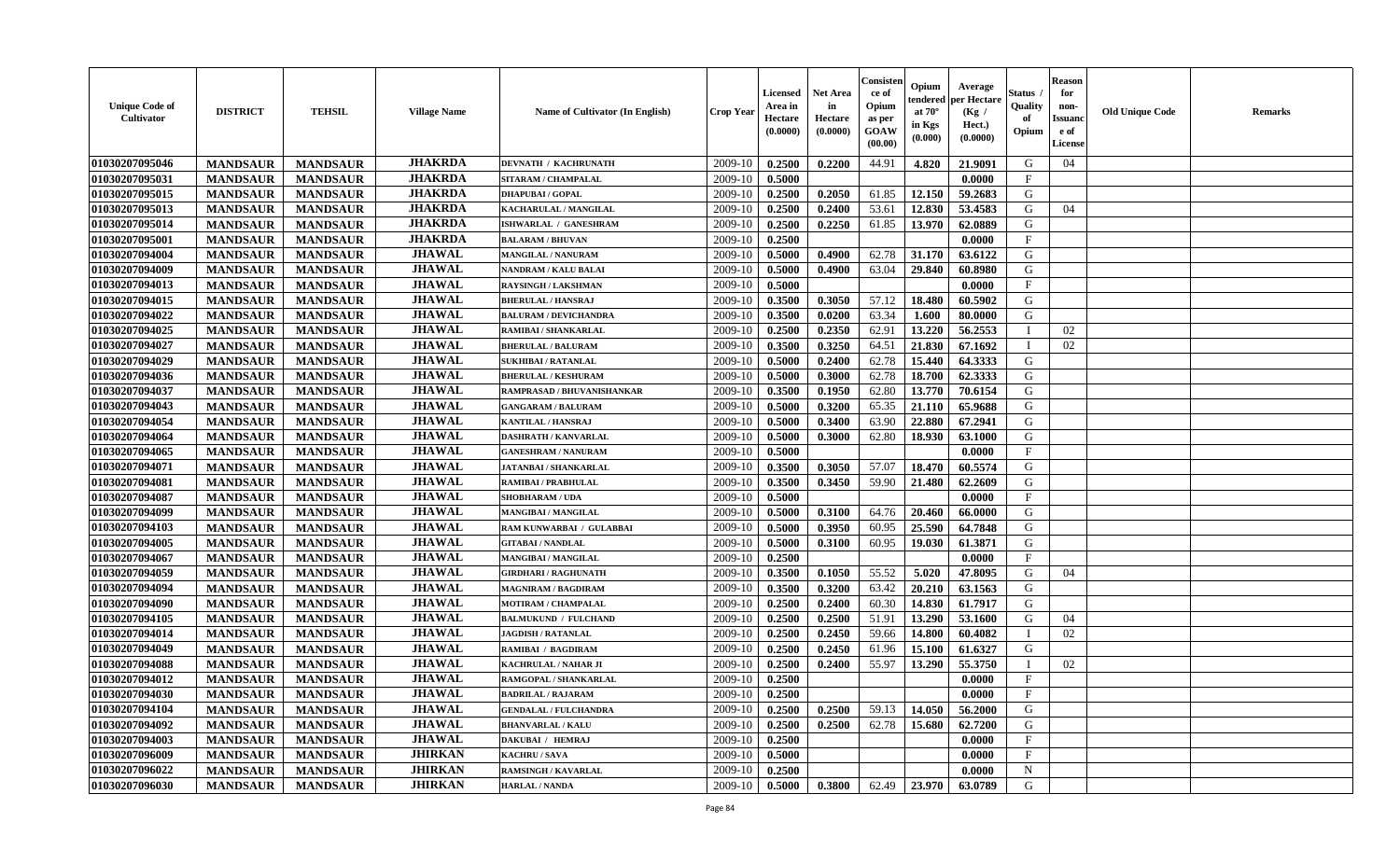| <b>Unique Code of</b><br><b>Cultivator</b> | <b>DISTRICT</b> | <b>TEHSIL</b>   | <b>Village Name</b> | Name of Cultivator (In English)  | <b>Crop Year</b> | <b>Licensed</b><br>Area in<br>Hectare<br>(0.0000) | <b>Net Area</b><br>in<br>Hectare<br>(0.0000) | Consisteı<br>ce of<br>Opium<br>as per<br>GOAW<br>(00.00) | Opium<br>endered<br>at $70^\circ$<br>in Kgs<br>(0.000) | Average<br>oer Hectare<br>(Kg /<br>Hect.)<br>(0.0000) | Status<br>Quality<br>of<br>Opium | <b>Reason</b><br>for<br>non-<br>Issuano<br>e of<br>License | <b>Old Unique Code</b> | <b>Remarks</b>     |
|--------------------------------------------|-----------------|-----------------|---------------------|----------------------------------|------------------|---------------------------------------------------|----------------------------------------------|----------------------------------------------------------|--------------------------------------------------------|-------------------------------------------------------|----------------------------------|------------------------------------------------------------|------------------------|--------------------|
| 01030207096043                             | <b>MANDSAUR</b> | <b>MANDSAUR</b> | <b>JHIRKAN</b>      | VISHNUBAI / CHAMPALAL            | 2009-10          | 0.2500                                            |                                              |                                                          |                                                        | 0.0000                                                | $\mathbf N$                      |                                                            |                        |                    |
| 01030207096046                             | <b>MANDSAUR</b> | <b>MANDSAUR</b> | <b>JHIRKAN</b>      | <b>MAGNIRAM / RAMRATAN</b>       | 2009-10          | 0.2500                                            |                                              |                                                          |                                                        | 0.0000                                                | $\mathbf N$                      |                                                            |                        |                    |
| 01030207096058                             | <b>MANDSAUR</b> | <b>MANDSAUR</b> | <b>JHIRKAN</b>      | <b>TEKA / KESHAR</b>             | 2009-10          | 0.2500                                            |                                              |                                                          |                                                        | 0.0000                                                | $\mathbf N$                      |                                                            |                        |                    |
| 01030207096093                             | <b>MANDSAUR</b> | <b>MANDSAUR</b> | <b>JHIRKAN</b>      | <b>RAMKUNVARBAI/KALU</b>         | 2009-10          | 0.5000                                            | 0.4350                                       | 62.49                                                    | 26.320                                                 | 60.5057                                               | G                                |                                                            |                        |                    |
| 01030207096045                             | <b>MANDSAUR</b> | <b>MANDSAUR</b> | <b>JHIRKAN</b>      | <b>BAGDIRAM / GANGARAM</b>       | 2009-10          | 0.5000                                            | 0.5000                                       | 60.86                                                    | 30.060                                                 | 60.1200                                               | G                                |                                                            |                        |                    |
| 01030207096061                             | <b>MANDSAUR</b> | <b>MANDSAUR</b> | <b>JHIRKAN</b>      | KARULAL / RAMA                   | 2009-10          | 0.2500                                            |                                              |                                                          |                                                        | 0.0000                                                | F                                |                                                            |                        |                    |
| 01030207096056                             | <b>MANDSAUR</b> | <b>MANDSAUR</b> | <b>JHIRKAN</b>      | <b>SUNDARBAI / KANHEYALAL</b>    | 2009-10          | 0.5000                                            | 0.1050                                       | 60.87                                                    | 6.300                                                  | 60.0000                                               | G                                |                                                            |                        |                    |
| 01030207096044                             | <b>MANDSAUR</b> | <b>MANDSAUR</b> | <b>JHIRKAN</b>      | <b>VISHRAM / VAJERAM</b>         | 2009-10          | 0.5000                                            | 0.1500                                       | 54.40                                                    | 8.510                                                  | 56.7333                                               | G                                | 05                                                         |                        |                    |
| 01030207096004                             | <b>MANDSAUR</b> | <b>MANDSAUR</b> | <b>JHIRKAN</b>      | <b>BAGDIRAM / HIRA</b>           | 2009-10          | 0.2500                                            | 0.2450                                       | 65.29                                                    | 14.690                                                 | 59.9592                                               | $\mathbf I$                      | 02                                                         |                        |                    |
| 01030207096024                             | <b>MANDSAUR</b> | <b>MANDSAUR</b> | <b>JHIRKAN</b>      | RADHESHYAM / KACHRU              | 2009-10          | 0.2500                                            |                                              |                                                          |                                                        | 0.0000                                                | $\mathbf{F}$                     |                                                            |                        |                    |
| 01030207096023                             | <b>MANDSAUR</b> | <b>MANDSAUR</b> | <b>JHIRKAN</b>      | <b>SITARAM / VAJERAM</b>         | 2009-10          | 0.2500                                            | 0.1300                                       | 56.35                                                    | 2.580                                                  | 19.8462                                               | T                                | 02                                                         |                        |                    |
| 01030207096025                             | <b>MANDSAUR</b> | <b>MANDSAUR</b> | <b>JHIRKAN</b>      | RAMESHCHANDRA / KARULAL          | 2009-10          | 0.2500                                            | 0.2550                                       | 60.35                                                    | 14.810                                                 | 58.0784                                               | G                                |                                                            |                        |                    |
| 01030207096028                             | <b>MANDSAUR</b> | <b>MANDSAUR</b> | <b>JHIRKAN</b>      | <b>DHIRAMLAL / BHUVAN JI</b>     | 2009-10          | 0.2500                                            | 0.2000                                       | 56.16                                                    | 11.450                                                 | 57.2500                                               | G                                |                                                            |                        |                    |
| 01030207096087                             | <b>MANDSAUR</b> | <b>MANDSAUR</b> | <b>JHIRKAN</b>      | <b>MANGU / SAVA</b>              | 2009-10          | 0.2500                                            |                                              |                                                          |                                                        | 0.0000                                                | F                                |                                                            |                        | <b>NAME CHANGE</b> |
| 01030207096002                             | <b>MANDSAUR</b> | <b>MANDSAUR</b> | <b>JHIRKAN</b>      | RAMCHANDRA / KANIRAM             | 2009-10          | 0.2500                                            |                                              |                                                          |                                                        | 0.0000                                                | $\mathbf{F}$                     |                                                            |                        |                    |
| 01030207096099                             | <b>MANDSAUR</b> | <b>MANDSAUR</b> | <b>JHIRKAN</b>      | <b>BALU / NANDA</b>              | 2009-10          | 0.5000                                            |                                              |                                                          |                                                        | 0.0000                                                | $\rm F$                          |                                                            | 01030207098066         |                    |
| 01030207096017                             | <b>MANDSAUR</b> | <b>MANDSAUR</b> | <b>JHIRKAN</b>      | TULSIBAI / RAMRATAN              | 2009-10          | 0.2500                                            |                                              |                                                          |                                                        | 0.0000                                                | $\mathbf{F}$                     |                                                            |                        |                    |
| 01030207096068                             | <b>MANDSAUR</b> | <b>MANDSAUR</b> | <b>JHIRKAN</b>      | <b>BALU / BHERA</b>              | 2009-10          | 0.2500                                            |                                              |                                                          |                                                        | 0.0000                                                | $\mathbf{F}$                     |                                                            |                        |                    |
| 01030207096076                             | <b>MANDSAUR</b> | <b>MANDSAUR</b> | <b>JHIRKAN</b>      | KARU / HIRA JI                   | 2009-10          | 0.2500                                            |                                              |                                                          |                                                        | 0.0000                                                | $\mathbf{F}$                     |                                                            |                        |                    |
| 01030207096078                             | <b>MANDSAUR</b> | <b>MANDSAUR</b> | <b>JHIRKAN</b>      | <b>KARULAL / KHIMA</b>           | 2009-10          | 0.2500                                            |                                              |                                                          |                                                        | 0.0000                                                | $\mathbf{F}$                     |                                                            |                        |                    |
| 01030207096094                             | <b>MANDSAUR</b> | <b>MANDSAUR</b> | <b>JHIRKAN</b>      | <b>BAGDIRAM / KESHURAM</b>       | 2009-10          | 0.5000                                            |                                              |                                                          |                                                        | 0.0000                                                | N                                | 11                                                         |                        |                    |
| 01030207096003                             | <b>MANDSAUR</b> | <b>MANDSAUR</b> | <b>JHIRKAN</b>      | <b>MOHANLAL / KANIRAM</b>        | 2009-10          | 0.2500                                            |                                              |                                                          |                                                        | 0.0000                                                | $\mathbf{F}$                     |                                                            |                        |                    |
| 01030207096100                             | <b>MANDSAUR</b> | <b>MANDSAUR</b> | <b>JHIRKAN</b>      | <b>SHAMBHULAL / JUJHAR</b>       | 2009-10          | 0.2500                                            |                                              |                                                          |                                                        | 0.0000                                                | $\mathbf{F}$                     |                                                            | 01030207103001         |                    |
| 01030207096101                             | <b>MANDSAUR</b> | <b>MANDSAUR</b> | <b>JHIRKAN</b>      | <b>KARULAL / FAKIRCHAND</b>      | 2009-10          | 0.5000                                            |                                              |                                                          |                                                        | 0.0000                                                | $\mathbf{F}$                     | 08                                                         | 01030207103013         |                    |
| 01030207093001                             | <b>MANDSAUR</b> | <b>MANDSAUR</b> | <b>JOGIKHEDA</b>    | <b>BHANVARLAL / PYARCHANDRA</b>  | 2009-10          | 0.5000                                            |                                              |                                                          |                                                        | 0.0000                                                | $\mathbf{F}$                     |                                                            |                        |                    |
| 01030207093003                             | <b>MANDSAUR</b> | <b>MANDSAUR</b> | <b>JOGIKHEDA</b>    | <b>BAGDIRAM / GULABCHANDRA</b>   | 2009-10          | 0.5000                                            | 0.2450                                       | 68.73                                                    | 17.200                                                 | 70.2041                                               | G                                |                                                            |                        |                    |
| 01030207093004                             | <b>MANDSAUR</b> | <b>MANDSAUR</b> | <b>JOGIKHEDA</b>    | <b>DEVILAL / RAMNARAYAN</b>      | 2009-10          | 0.5000                                            | 0.4950                                       | 64.99                                                    | 31.020                                                 | 62.6667                                               | G                                |                                                            |                        |                    |
| 01030207093005                             | <b>MANDSAUR</b> | <b>MANDSAUR</b> | <b>JOGIKHEDA</b>    | <b>GOPAL / BHANVARLAL</b>        | 2009-10          | 0.3500                                            | 0.1950                                       | 62.81                                                    | 12.210                                                 | 62.6154                                               | G                                |                                                            |                        |                    |
| 01030207093020                             | <b>MANDSAUR</b> | <b>MANDSAUR</b> | <b>JOGIKHEDA</b>    | <b>SHANTILAL / TEKA</b>          | 2009-10          | 0.3500                                            |                                              |                                                          |                                                        | 0.0000                                                | $\mathbf{F}$                     |                                                            |                        |                    |
| 01030207093022                             | <b>MANDSAUR</b> | <b>MANDSAUR</b> | <b>JOGIKHEDA</b>    | <b>RUGNATH / BALDEV JI</b>       | 2009-10          | 0.5000                                            | 0.1000                                       | 62.81                                                    | 6.460                                                  | 64.6000                                               | G                                |                                                            |                        |                    |
| 01030207093032                             | <b>MANDSAUR</b> | <b>MANDSAUR</b> | <b>JOGIKHEDA</b>    | <b>JANIBAI / MANGILAL</b>        | 2009-10          | 0.5000                                            | 0.2900                                       | 67.54                                                    | 20.100                                                 | 69.3103                                               | ${\bf G}$                        |                                                            |                        |                    |
| 01030207093035                             | <b>MANDSAUR</b> | <b>MANDSAUR</b> | <b>JOGIKHEDA</b>    | SAWRUPBAI / RAMCHADNRA           | 2009-10          | 0.5000                                            | 0.1200                                       | 66.14                                                    | 7.300                                                  | 60.8333                                               | G                                |                                                            |                        |                    |
| 01030207093036                             | <b>MANDSAUR</b> | <b>MANDSAUR</b> | <b>JOGIKHEDA</b>    | <b>BHANVARLAL / AMRITRAM</b>     | 2009-10          | 0.5000                                            | 0.2050                                       | 64.99                                                    | 13.300                                                 | 64.8780                                               | G                                |                                                            |                        | <b>NAME CHANGE</b> |
| 01030207093043                             | <b>MANDSAUR</b> | <b>MANDSAUR</b> | <b>JOGIKHEDA</b>    | <b>DHAPUBAI / GENDALAL</b>       | 2009-10          | 0.5000                                            | 0.3000                                       | 65.82                                                    | 20.030                                                 | 66.7667                                               | G                                |                                                            |                        |                    |
| 01030207093045                             | <b>MANDSAUR</b> | <b>MANDSAUR</b> | <b>JOGIKHEDA</b>    | <b>KRISHANKUNWAR / RAN SINGH</b> | 2009-10          | 0.5000                                            | 0.4250                                       | 65.82                                                    | 27.470                                                 | 64.6353                                               | G                                |                                                            |                        |                    |
| 01030207093047                             | <b>MANDSAUR</b> | <b>MANDSAUR</b> | <b>JOGIKHEDA</b>    | <b>DALURAM / BALDEVRAM</b>       | 2009-10          | 0.5000                                            | 0.1000                                       | 62.81                                                    | 6.420                                                  | 64.2000                                               | G                                |                                                            |                        |                    |
| 01030207093051                             | <b>MANDSAUR</b> | <b>MANDSAUR</b> | <b>JOGIKHEDA</b>    | MANGILAL / UDA GAYARI            | 2009-10          | 0.5000                                            | 0.2000                                       | 64.99                                                    | 12.540                                                 | 62.7000                                               | G                                |                                                            |                        |                    |
| 01030207093052                             | <b>MANDSAUR</b> | <b>MANDSAUR</b> | <b>JOGIKHEDA</b>    | <b>BHAGUBAI / RAMCHANDRA</b>     | 2009-10          | 0.5000                                            | 0.1850                                       | 66.08                                                    | 12.730                                                 | 68.8108                                               | G                                |                                                            |                        |                    |
| 01030207093054                             | <b>MANDSAUR</b> | <b>MANDSAUR</b> | <b>JOGIKHEDA</b>    | <b>BHERULAL / KISHANLAL</b>      | 2009-10          | 0.5000                                            | 0.2550                                       | 64.26                                                    | 16.340                                                 | 64.0784                                               | G                                |                                                            |                        |                    |
| 01030207093060                             | <b>MANDSAUR</b> | <b>MANDSAUR</b> | <b>JOGIKHEDA</b>    | <b>KACHRU / HARIRAM</b>          | 2009-10          | 0.5000                                            |                                              |                                                          |                                                        | 0.0000                                                | $\mathbf{F}$                     |                                                            |                        |                    |
| 01030207093063                             | <b>MANDSAUR</b> | <b>MANDSAUR</b> | <b>JOGIKHEDA</b>    | <b>HIRALAL / SHOBHARAM</b>       | 2009-10          | 0.3500                                            | 0.2500                                       | 58.21                                                    | 14.100                                                 | 56.4000                                               | T                                | 02                                                         |                        |                    |
| 01030207093065                             | <b>MANDSAUR</b> | <b>MANDSAUR</b> | <b>JOGIKHEDA</b>    | <b>CHAMPA / UDA</b>              | 2009-10          | 0.5000                                            | 0.3250                                       | 62.81                                                    | 20.090                                                 | 61.8154                                               | G                                |                                                            |                        |                    |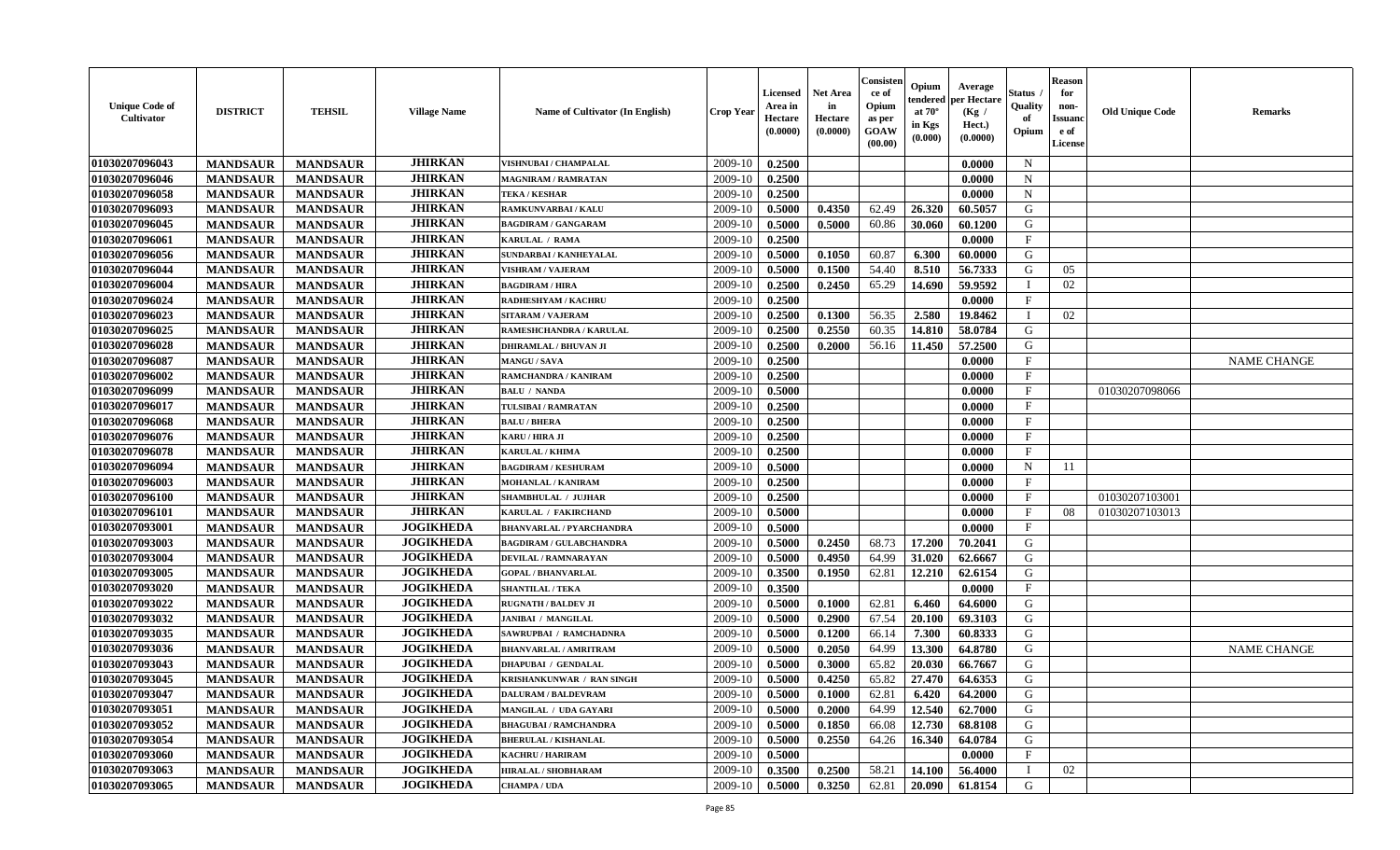| <b>Unique Code of</b><br>Cultivator | <b>DISTRICT</b>                    | <b>TEHSIL</b>                      | <b>Village Name</b>                            | Name of Cultivator (In English)             | Crop Yeaı          | Licensed<br>Area in<br>Hectare<br>(0.0000) | <b>Net Area</b><br>in<br>Hectare<br>(0.0000) | Consister<br>ce of<br>Opium<br>as per<br>GOAW<br>(00.00) | Opium<br>endered<br>at $70^\circ$<br>in Kgs<br>(0.000) | Average<br>per Hectare<br>(Kg /<br>Hect.)<br>(0.0000) | Status<br>Quality<br>of<br>Opium | <b>Reason</b><br>for<br>non-<br><b>Issuanc</b><br>e of<br><b>License</b> | <b>Old Unique Code</b> | Remarks                   |
|-------------------------------------|------------------------------------|------------------------------------|------------------------------------------------|---------------------------------------------|--------------------|--------------------------------------------|----------------------------------------------|----------------------------------------------------------|--------------------------------------------------------|-------------------------------------------------------|----------------------------------|--------------------------------------------------------------------------|------------------------|---------------------------|
| 01030207093072                      | <b>MANDSAUR</b>                    | <b>MANDSAUR</b>                    | <b>JOGIKHEDA</b>                               | KAMLAKUNVAR / MADHOSINGH /<br>CHANDRAKUNVAR | 2009-10            | 0.5000                                     | 0.1600                                       | 65.05                                                    | 10.300                                                 | 64.3750                                               | G                                |                                                                          |                        |                           |
| 01030207093067                      | <b>MANDSAUR</b>                    | <b>MANDSAUR</b>                    | <b>JOGIKHEDA</b>                               | KAVERIBAI / RAJARAM                         | 2009-10            | 0.5000                                     | 0.3950                                       | 65.05                                                    | 24.830                                                 | 62.8608                                               | G                                |                                                                          |                        |                           |
| 01030207093070                      | <b>MANDSAUR</b>                    | <b>MANDSAUR</b>                    | <b>JOGIKHEDA</b>                               | <b>UMMEDIBAI / DOLA</b>                     | 2009-10            | 0.5000                                     |                                              |                                                          |                                                        | 0.0000                                                | $\mathbf{F}$                     |                                                                          |                        |                           |
| 01030207093026                      | <b>MANDSAUR</b>                    | <b>MANDSAUR</b>                    | <b>JOGIKHEDA</b>                               | DEVILAL / JHAMAKLAL                         | 2009-10            | 0.3500                                     | 0.2300                                       | 61.87                                                    | 14.410                                                 | 62.6522                                               | G                                |                                                                          |                        |                           |
| 01030207093018                      | <b>MANDSAUR</b>                    | <b>MANDSAUR</b>                    | <b>JOGIKHEDA</b>                               | <b>JAGDISH / KANIRAM</b>                    | 2009-10            | 0.5000                                     | 0.4550                                       | 61.87                                                    | 27.510                                                 | 60.4615                                               | G                                |                                                                          |                        |                           |
| 01030207093074                      | <b>MANDSAUR</b>                    | <b>MANDSAUR</b>                    | <b>JOGIKHEDA</b>                               | <b>RUPA / TEKA</b>                          | 2009-10            | 0.5000                                     | 0.2200                                       | 65.05                                                    | 13.360                                                 | 60.7273                                               | G                                |                                                                          |                        | <b>TRANSFER/BANIKHEDI</b> |
| 01030207093016                      | <b>MANDSAUR</b>                    | <b>MANDSAUR</b>                    | <b>JOGIKHEDA</b>                               | <b>BASANTILAL / KANHAIYALAL</b>             | 2009-10            | 0.2500                                     | 0.1000                                       | 56.53                                                    | 5.400                                                  | 54.0000                                               | G                                | 04                                                                       |                        |                           |
| 01030207093015                      | <b>MANDSAUR</b>                    | <b>MANDSAUR</b>                    | <b>JOGIKHEDA</b>                               | SALAGRAM / NANURAM                          | 2009-10            | 0.2500                                     | 0.2100                                       | 67.81                                                    | 12.820                                                 | 61.0476                                               | G                                |                                                                          |                        |                           |
| 01030207093029                      | <b>MANDSAUR</b>                    | <b>MANDSAUR</b>                    | <b>JOGIKHEDA</b>                               | DALURAM / PYARCHANDRA                       | 2009-10            | 0.2500                                     | 0.2500                                       | 65.05                                                    | 16.530                                                 | 66.1200                                               | G                                |                                                                          |                        |                           |
| 01030207093046                      | <b>MANDSAUR</b>                    | <b>MANDSAUR</b>                    | <b>JOGIKHEDA</b>                               | <b>GANGARAM / NANURAM</b>                   | 2009-10            | 0.2500                                     |                                              |                                                          |                                                        | 0.0000                                                | $\boldsymbol{\mathrm{F}}$        |                                                                          |                        |                           |
| 01030207093068                      | <b>MANDSAUR</b>                    | <b>MANDSAUR</b>                    | <b>JOGIKHEDA</b>                               | <b>JHAMAKLAL / KALU JI</b>                  | 2009-10            | 0.2500                                     | 0.1800                                       | 61.87                                                    | 11.100                                                 | 61.6667                                               | G                                |                                                                          |                        |                           |
| 01030207093056                      | <b>MANDSAUR</b>                    | <b>MANDSAUR</b>                    | <b>JOGIKHEDA</b>                               | <b>PURALAL / BHERA JI</b>                   | 2009-10            | 0.2500                                     | 0.2150                                       | 56.10                                                    | 6.550                                                  | 30.4651                                               | G                                | 04                                                                       |                        |                           |
| 01030207093007                      | <b>MANDSAUR</b>                    | <b>MANDSAUR</b>                    | <b>JOGIKHEDA</b>                               | <b>DEVILAL / MANGILAL</b>                   | 2009-10            | 0.2500                                     | 0.1200                                       | 61.87                                                    | 7.690                                                  | 64.0833                                               | G                                |                                                                          |                        |                           |
| 01030207093075                      | <b>MANDSAUR</b>                    | <b>MANDSAUR</b>                    | <b>JOGIKHEDA</b>                               | <b>BHERULAL / RAMCHADNRA</b>                | 2009-10            | 0.2500                                     | 0.1400                                       | 65.05                                                    | 9.020                                                  | 64.4286                                               | G                                |                                                                          | 01030207070088         |                           |
| 01030207097001                      | <b>MANDSAUR</b>                    | <b>MANDSAUR</b>                    | <b>KAYAMKHEDA</b>                              | <b>MO. RAFIK / ABDUL SATTAR</b>             | 2009-10            | 0.5000                                     | 0.2800                                       | 66.08                                                    | 16.510                                                 | 58.9643                                               | G                                |                                                                          |                        |                           |
| 01030207097004                      | <b>MANDSAUR</b>                    | <b>MANDSAUR</b>                    | <b>KAYAMKHEDA</b>                              | <b>BADRILAL / NARAYAN</b>                   | 2009-10            | 0.5000                                     | 0.4850                                       | 61.85                                                    | 27.890                                                 | 57.5052                                               | ${\bf G}$                        |                                                                          |                        |                           |
| 01030207097005                      | <b>MANDSAUR</b>                    | <b>MANDSAUR</b>                    | <b>KAYAMKHEDA</b>                              | <b>GITABAI/AMRITRAM</b>                     | 2009-10            | 0.3500                                     | 0.3150                                       | 61.85                                                    | 18.290                                                 | 58.0635                                               | G                                |                                                                          |                        |                           |
| 01030207097014                      | <b>MANDSAUR</b>                    | <b>MANDSAUR</b>                    | <b>KAYAMKHEDA</b>                              | <b>BALURAM / NANURAM</b>                    | 2009-10            | 0.5000                                     | 0.4750                                       | 63.62                                                    | 29.430                                                 | 61.9579                                               | G                                |                                                                          |                        |                           |
| 01030207097013                      | <b>MANDSAUR</b>                    | <b>MANDSAUR</b>                    | <b>KAYAMKHEDA</b>                              | RASHID MOH. / VASALJI                       | 2009-10            | 0.5000                                     | 0.2550                                       | 63.62                                                    | 14.460                                                 | 56.7059                                               | G                                |                                                                          |                        |                           |
| 01030207097008                      | <b>MANDSAUR</b>                    | <b>MANDSAUR</b>                    | <b>KAYAMKHEDA</b>                              | <b>AMRITRAM / SUKKHA</b>                    | 2009-10            | 0.5000                                     | 0.1550                                       | 66.08                                                    | 9.610                                                  | 62.0000                                               | G                                | 08                                                                       |                        |                           |
| 01030207097015                      | <b>MANDSAUR</b>                    | <b>MANDSAUR</b>                    | <b>KAYAMKHEDA</b>                              | PUSHKAR / VARDICHANDRA                      | 2009-10            | 0.5000                                     | 0.2600                                       | 69.36                                                    | 17.750                                                 | 68.2692                                               | G                                |                                                                          |                        |                           |
| 01030207097016                      | <b>MANDSAUR</b>                    | <b>MANDSAUR</b>                    | <b>KAYAMKHEDA</b>                              | SHIVNARAYAN / NANDLAL                       | 2009-10            | 0.5000                                     |                                              |                                                          |                                                        | 0.0000                                                | $\mathbf N$                      |                                                                          |                        |                           |
| 01030207097018                      | <b>MANDSAUR</b>                    | <b>MANDSAUR</b>                    | <b>KAYAMKHEDA</b>                              | RAMCHANDRAA / DOULATRAM                     | 2009-10            | 0.5000                                     | 0.1000                                       | 68.41                                                    | 6.520                                                  | 65.2000                                               | G                                |                                                                          |                        |                           |
| 01030207097017                      | <b>MANDSAUR</b>                    | <b>MANDSAUR</b>                    | <b>KAYAMKHEDA</b>                              | <b>BHAGVANSINGH / CHNDARSINGH</b>           | 2009-10            | 0.5000                                     |                                              |                                                          |                                                        | 0.0000                                                | $\mathbf{F}$                     |                                                                          |                        |                           |
| 01030207097019                      | <b>MANDSAUR</b>                    | <b>MANDSAUR</b>                    | <b>KAYAMKHEDA</b>                              | KARUSINGH / DEVISINGH                       | 2009-10            | 0.2500                                     | 0.2000                                       | 66.03                                                    | 13.000                                                 | 65.0000                                               | G                                |                                                                          | 01030207063011         |                           |
| 01030207098014                      | <b>MANDSAUR</b>                    | <b>MANDSAUR</b>                    | <b>KHAJURI AAJANA</b>                          | <b>MADHU / RAMA</b>                         | 2009-10            | 0.5000                                     | 0.2400                                       | 64.27                                                    | 15.510                                                 | 64.6250                                               | $\mathbf I$                      | 02                                                                       |                        |                           |
| 01030207098015                      | <b>MANDSAUR</b>                    | <b>MANDSAUR</b>                    | <b>KHAJURI AAJANA</b>                          | KHIMA / KANA BALAI                          | 2009-10            | 0.3500                                     | 0.1900                                       | 62.01                                                    | 2.020                                                  | 10.6316                                               | G                                | 04                                                                       |                        |                           |
| 01030207098018                      | <b>MANDSAUR</b>                    | <b>MANDSAUR</b>                    | <b>KHAJURI AAJANA</b>                          | SHIVLAL / NANURAM AAJANA                    | 2009-10            | 0.5000                                     | 0.3100                                       | 62.27                                                    | 21.140                                                 | 68.1935                                               | G                                |                                                                          |                        | TRANSFER/JHAWAL           |
| 01030207098029                      | <b>MANDSAUR</b>                    | <b>MANDSAUR</b>                    | <b>KHAJURI AAJANA</b>                          | RAMCHANDRA / CHAMPALAL                      | 2009-10            | 0.5000                                     | 0.3900                                       | 63.30                                                    | 25.140                                                 | 64.4615                                               |                                  | 02                                                                       |                        |                           |
| 01030207098048                      | <b>MANDSAUR</b>                    | <b>MANDSAUR</b>                    | <b>KHAJURI AAJANA</b>                          | KESHURAM / KAN JI                           | 2009-10            | 0.5000                                     |                                              |                                                          |                                                        | 0.0000                                                | $\mathbf{F}$                     |                                                                          |                        | TRANSFER/JOGIKHEDA        |
| 01030207098067<br>01030207098049    | <b>MANDSAUR</b>                    | <b>MANDSAUR</b>                    | <b>KHAJURI AAJANA</b><br><b>KHAJURI AAJANA</b> | <b>MOHAN / MODIRAM</b>                      | 2009-10<br>2009-10 | 0.3500<br>0.3500                           | 0.1900                                       | 63.28<br>62.27                                           | 12.150<br>11.780                                       | 63.9474                                               | T<br>G                           | 02<br>08                                                                 |                        |                           |
|                                     | <b>MANDSAUR</b>                    | <b>MANDSAUR</b>                    | <b>KHAJURI AAJANA</b>                          | PRABHULAL / NANURAM<br>RAMKISHAN / DEVILAL  |                    |                                            | 0.2000                                       |                                                          |                                                        | 58.9000                                               | G                                |                                                                          |                        |                           |
| 01030207098008<br>01030207098013    | <b>MANDSAUR</b><br><b>MANDSAUR</b> | <b>MANDSAUR</b><br><b>MANDSAUR</b> | <b>KHAJURI AAJANA</b>                          | <b>BHERULAL / UDA</b>                       | 2009-10<br>2009-10 | 0.2500<br>0.2500                           | 0.2500<br>0.2550                             | 60.94<br>59.80                                           | 14.960<br>15.150                                       | 59.8400<br>59.4118                                    | - I                              | 02                                                                       |                        | <b>TRANSFER/JHAWAL</b>    |
| 01030207098001                      | <b>MANDSAUR</b>                    | <b>MANDSAUR</b>                    | <b>KHAJURI AAJANA</b>                          | SAJJANBAI / ONKARLAL                        | 2009-10            | 0.2500                                     | 0.2500                                       | 60.33                                                    | 14.760                                                 | 59.0400                                               |                                  | 02                                                                       |                        |                           |
| 01030207098028                      | <b>MANDSAUR</b>                    | <b>MANDSAUR</b>                    | <b>KHAJURI AAJANA</b>                          | DEVILAL / CHATARBHUJ                        | 2009-10            | 0.5000                                     |                                              |                                                          |                                                        | 0.0000                                                | $\mathbf{F}$                     |                                                                          |                        | TRANSFER/JHAWAL           |
| 01030207099001                      | <b>MANDSAUR</b>                    | <b>MANDSAUR</b>                    | <b>LADUSA</b>                                  | <b>BALASHANKAR / BADRILAL</b>               | 2009-10            | 0.5000                                     | 0.4700                                       | 67.81                                                    | 34.140                                                 | 72.6383                                               | G                                |                                                                          |                        |                           |
| 01030207099003                      | <b>MANDSAUR</b>                    | <b>MANDSAUR</b>                    | <b>LADUSA</b>                                  | VARDICHANDRA / KISHANLAL                    | 2009-10            | 0.5000                                     | 0.2400                                       | 61.75                                                    | 15.450                                                 | 64.3750                                               | G                                |                                                                          |                        |                           |
| 01030207099015                      | <b>MANDSAUR</b>                    | <b>MANDSAUR</b>                    | <b>LADUSA</b>                                  | NANDLAL / DAYARAM                           | 2009-10            | 0.5000                                     | 0.4950                                       | 61.75                                                    | 31.840                                                 | 64.3232                                               | G                                |                                                                          |                        |                           |
| 01030207099006                      | <b>MANDSAUR</b>                    | <b>MANDSAUR</b>                    | <b>LADUSA</b>                                  | LAXMINARAYAN / ONKARLAL                     | 2009-10            | 0.5000                                     | 0.4900                                       | 62.64                                                    | 31.130                                                 | 63.5306                                               | G                                |                                                                          |                        |                           |
| 01030207099007                      | <b>MANDSAUR</b>                    | <b>MANDSAUR</b>                    | <b>LADUSA</b>                                  | PARMANAND / BADRILAL                        | 2009-10            | 0.5000                                     | 0.4700                                       | 61.90                                                    | 29.020                                                 | 61.7447                                               | G                                |                                                                          |                        |                           |
|                                     |                                    |                                    |                                                |                                             |                    |                                            |                                              |                                                          |                                                        |                                                       |                                  |                                                                          |                        |                           |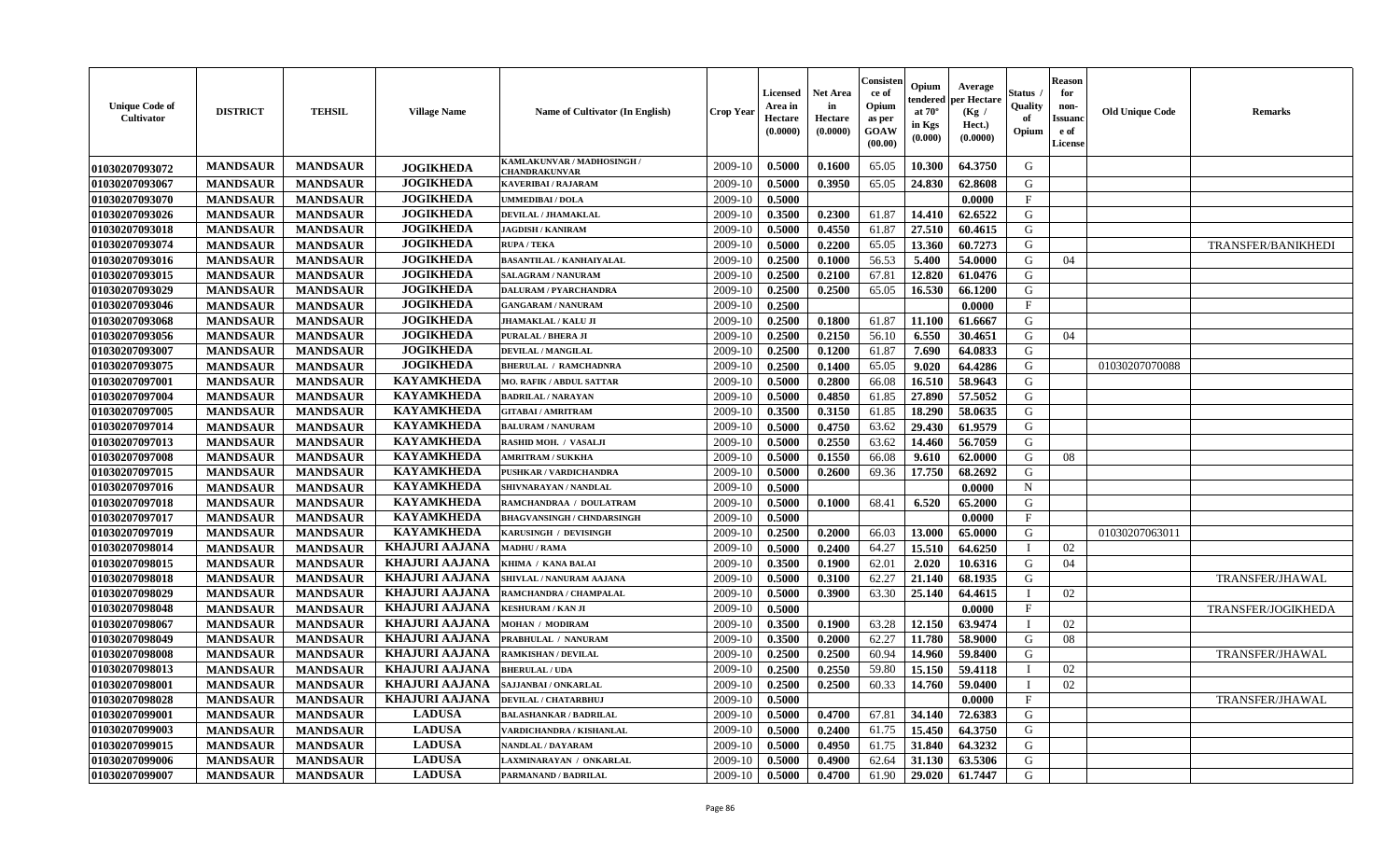| <b>Unique Code of</b><br><b>Cultivator</b> | <b>DISTRICT</b> | <b>TEHSIL</b>   | <b>Village Name</b> | Name of Cultivator (In English)       | <b>Crop Year</b> | <b>Licensed</b><br>Area in<br>Hectare<br>(0.0000) | <b>Net Area</b><br>in<br>Hectare<br>(0.0000) | Consisteı<br>ce of<br>Opium<br>as per<br>GOAW<br>(00.00) | Opium<br>endered<br>at $70^\circ$<br>in Kgs<br>(0.000) | Average<br>per Hectare<br>(Kg /<br>Hect.)<br>(0.0000) | Status<br>Quality<br>of<br>Opium | <b>Reason</b><br>for<br>non-<br><b>Issuand</b><br>e of<br>License | <b>Old Unique Code</b> | Remarks |
|--------------------------------------------|-----------------|-----------------|---------------------|---------------------------------------|------------------|---------------------------------------------------|----------------------------------------------|----------------------------------------------------------|--------------------------------------------------------|-------------------------------------------------------|----------------------------------|-------------------------------------------------------------------|------------------------|---------|
| 01030207099025                             | <b>MANDSAUR</b> | <b>MANDSAUR</b> | <b>LADUSA</b>       | <b>BHERULAL / CHUNNILAL</b>           | 2009-10          | 0.5000                                            | 0.1400                                       | 62.48                                                    | 8.960                                                  | 64.0000                                               | G                                |                                                                   |                        |         |
| 01030207099027                             | <b>MANDSAUR</b> | <b>MANDSAUR</b> | <b>LADUSA</b>       | SHANTIBAI / KESHURAM                  | 2009-10          | 0.3500                                            | 0.2050                                       | 59.38                                                    | 12.130                                                 | 59.1707                                               | G                                |                                                                   |                        |         |
| 01030207099031                             | <b>MANDSAUR</b> | <b>MANDSAUR</b> | <b>LADUSA</b>       | RADHESHYAM / BALARAM                  | 2009-10          | 0.5000                                            | 0.3000                                       | 66.09                                                    | 19.860                                                 | 66.2000                                               | G                                |                                                                   |                        |         |
| 01030207099040                             | <b>MANDSAUR</b> | <b>MANDSAUR</b> | <b>LADUSA</b>       | <b>SHANTILAL / DEVA</b>               | 2009-10          | 0.5000                                            | 0.4850                                       | 69.03                                                    | 33.450                                                 | 68.9691                                               | G                                |                                                                   |                        |         |
| 01030207099019                             | <b>MANDSAUR</b> | <b>MANDSAUR</b> | <b>LADUSA</b>       | <b>VASUDEV / RAMCHANDRA</b>           | 2009-10          | 0.5000                                            | 0.4600                                       | 62.64                                                    | 28.480                                                 | 61.9130                                               | G                                |                                                                   |                        |         |
| 01030207099029                             | <b>MANDSAUR</b> | <b>MANDSAUR</b> | <b>LADUSA</b>       | KANHAIYALAL / AMIRCHANDRA             | 2009-10          | 0.5000                                            | 0.4100                                       | 62.64                                                    | 25.990                                                 | 63.3902                                               | G                                |                                                                   |                        |         |
| 01030207099016                             | <b>MANDSAUR</b> | <b>MANDSAUR</b> | <b>LADUSA</b>       | <b>MODIRAM / BADRILAL</b>             | 2009-10          | 0.5000                                            | 0.3000                                       | 66.41                                                    | 19.850                                                 | 66.1667                                               | G                                |                                                                   |                        |         |
| 01030207099018                             | <b>MANDSAUR</b> | <b>MANDSAUR</b> | <b>LADUSA</b>       | RAMESHWAR / DAYARAM                   | 2009-10          | 0.5000                                            | 0.4000                                       | 66.41                                                    | 26.210                                                 | 65.5250                                               | G                                |                                                                   |                        |         |
| 01030207099021                             | <b>MANDSAUR</b> | <b>MANDSAUR</b> | <b>LADUSA</b>       | PUNAMCHAND / NATHU                    | 2009-10          | 0.5000                                            | 0.4800                                       | 66.41                                                    | 32.390                                                 | 67.4792                                               | G                                |                                                                   |                        |         |
| 01030207099014                             | <b>MANDSAUR</b> | <b>MANDSAUR</b> | <b>LADUSA</b>       | <b>GITABAI/BAGDIRAM</b>               | 2009-10          | 0.5000                                            | 0.3500                                       | 66.41                                                    | 23.990                                                 | 68.5429                                               | G                                |                                                                   |                        |         |
| 01030207099022                             | <b>MANDSAUR</b> | <b>MANDSAUR</b> | <b>LADUSA</b>       | <b>DEVRAM / BALARAM</b>               | 2009-10          | 0.3500                                            | 0.2750                                       | 62.64                                                    | 17.480                                                 | 63.5636                                               | G                                |                                                                   |                        |         |
| 01030207099010                             | <b>MANDSAUR</b> | <b>MANDSAUR</b> | <b>LADUSA</b>       | <b>GHANSHYAM / KHUBRAJ</b>            | 2009-10          | 0.2500                                            | 0.2300                                       | 61.90                                                    | 14.090                                                 | 61.2609                                               | G                                |                                                                   |                        |         |
| 01030207099011                             | <b>MANDSAUR</b> | <b>MANDSAUR</b> | <b>LADUSA</b>       | <b>GANGARAM / JIVRAM</b>              | 2009-10          | 0.2500                                            | 0.2300                                       | 66.41                                                    | 15.210                                                 | 66.1304                                               | G                                |                                                                   |                        |         |
| 01030207099043                             | <b>MANDSAUR</b> | <b>MANDSAUR</b> | <b>LADUSA</b>       | <b>GANGARAM / KISHAN</b>              | 2009-10          | 0.3500                                            | 0.1600                                       | 66.85                                                    | 11.000                                                 | 68.7500                                               | G                                |                                                                   | 01030207107030         |         |
| 01030207100001                             | <b>MANDSAUR</b> | <b>MANDSAUR</b> | <b>LASUDAWAN</b>    | KAMLASHANKAR / BHERULAL               | 2009-10          | 0.5000                                            | 0.3450                                       | 66.25                                                    | 24.270                                                 | 70.3478                                               | $\mathbf G$                      |                                                                   |                        |         |
| 01030207100006                             | <b>MANDSAUR</b> | <b>MANDSAUR</b> | <b>LASUDAWAN</b>    | <b>GANPATLAL / MOHANLAL</b>           | 2009-10          | 0.5000                                            | 0.3000                                       | 63.22                                                    | 19.640                                                 | 65.4667                                               | G                                |                                                                   |                        |         |
| 01030207100008                             | <b>MANDSAUR</b> | <b>MANDSAUR</b> | <b>LASUDAWAN</b>    | <b>GOPAL / BHERULAL</b>               | 2009-10          | 0.5000                                            | 0.3000                                       | 63.83                                                    | 19.180                                                 | 63.9333                                               | G                                |                                                                   |                        |         |
| 01030207100009                             | <b>MANDSAUR</b> | <b>MANDSAUR</b> | <b>LASUDAWAN</b>    | <b>ONKARILAL / BHANWARLAL</b>         | 2009-10          | 0.5000                                            | 0.2050                                       | 61.66                                                    | 13.280                                                 | 64.7805                                               | G                                |                                                                   |                        |         |
| 01030207100010                             | <b>MANDSAUR</b> | <b>MANDSAUR</b> | <b>LASUDAWAN</b>    | RATANLAL / BHANVARLAL                 | 2009-10          | 0.5000                                            | 0.2950                                       | 61.66                                                    | 19.320                                                 | 65.4915                                               | G                                |                                                                   |                        |         |
| 01030207100012                             | <b>MANDSAUR</b> | <b>MANDSAUR</b> | <b>LASUDAWAN</b>    | <b>RAMNIVAS / BHANVARLAL</b>          | 2009-10          | 0.5000                                            | 0.3300                                       | 66.56                                                    | 25.660                                                 | 77.7576                                               | G                                |                                                                   |                        |         |
| 01030207100014                             | <b>MANDSAUR</b> | <b>MANDSAUR</b> | <b>LASUDAWAN</b>    | <b>SHANKARLAL / NANDA</b>             | 2009-10          | 0.5000                                            | 0.2300                                       | 61.66                                                    | 14.260                                                 | 62.0000                                               | G                                |                                                                   |                        |         |
| 01030207100020                             | <b>MANDSAUR</b> | <b>MANDSAUR</b> | <b>LASUDAWAN</b>    | <b>NARSINGH / MANGILAL</b>            | 2009-10          | 0.5000                                            | 0.4500                                       | 66.56                                                    | 30.200                                                 | 67.1111                                               | G                                |                                                                   |                        |         |
| 01030207100030                             | <b>MANDSAUR</b> | <b>MANDSAUR</b> | <b>LASUDAWAN</b>    | <b>DHAPUBAI/NAGULAL</b>               | 2009-10          | 0.5000                                            | 0.2800                                       | 63.83                                                    | 17.740                                                 | 63.3571                                               | G                                |                                                                   |                        |         |
| 01030207100032                             | <b>MANDSAUR</b> | <b>MANDSAUR</b> | <b>LASUDAWAN</b>    | AMBALAL / JAYRAM                      | 2009-10          | 0.5000                                            | 0.1950                                       | 66.56                                                    | 14.960                                                 | 76.7179                                               | G                                |                                                                   |                        |         |
| 01030207100034                             | <b>MANDSAUR</b> | <b>MANDSAUR</b> | <b>LASUDAWAN</b>    | <b>MANGILAL / BHUVAN</b>              | 2009-10          | 0.5000                                            | 0.3000                                       | 67.22                                                    | 20.580                                                 | 68.6000                                               | G                                |                                                                   |                        |         |
| 01030207100039                             | <b>MANDSAUR</b> | <b>MANDSAUR</b> | <b>LASUDAWAN</b>    | CHNDRAKALABAI / RAMPRASAD / HULASIBAI | 2009-10          | 0.5000                                            | 0.2450                                       | 66.18                                                    | 16.510                                                 | 67.3878                                               | G                                |                                                                   |                        |         |
| 01030207100043                             | <b>MANDSAUR</b> | <b>MANDSAUR</b> | <b>LASUDAWAN</b>    | <b>BHULIBAI / HARCHANDRA</b>          | 2009-10          | 0.5000                                            | 0.3900                                       | 61.88                                                    | 10.070                                                 | 25.8205                                               | G                                | 04                                                                |                        |         |
| 01030207100044                             | <b>MANDSAUR</b> | <b>MANDSAUR</b> | <b>LASUDAWAN</b>    | RAMCHANDRA / LAKSHMAN                 | 2009-10          | 0.5000                                            | 0.4300                                       | 61.88                                                    | 25.520                                                 | 59.3488                                               | G                                |                                                                   |                        |         |
| 01030207100047                             | <b>MANDSAUR</b> | <b>MANDSAUR</b> | <b>LASUDAWAN</b>    | <b>DHAPUBAI/HIRALAL</b>               | 2009-10          | 0.5000                                            | 0.4300                                       | 61.89                                                    | 26.670                                                 | 62.0233                                               | G                                |                                                                   |                        |         |
| 01030207100049                             | <b>MANDSAUR</b> | <b>MANDSAUR</b> | <b>LASUDAWAN</b>    | PRABHULAL / MODA JI                   | 2009-10          | 0.5000                                            | 0.2950                                       | 63.83                                                    | 19.480                                                 | 66.0339                                               | G                                |                                                                   |                        |         |
| 01030207100050                             | <b>MANDSAUR</b> | <b>MANDSAUR</b> | <b>LASUDAWAN</b>    | LAKSHMINARAYAN / NATHU                | 2009-10          | 0.5000                                            | 0.2250                                       | 66.56                                                    | 15.290                                                 | 67.9556                                               | G                                |                                                                   |                        |         |
| 01030207100051                             | <b>MANDSAUR</b> | <b>MANDSAUR</b> | <b>LASUDAWAN</b>    | PANNALAL / RODA JI                    | 2009-10          | 0.5000                                            | 0.4900                                       | 67.06                                                    | 33.700                                                 | 68.7755                                               | G                                |                                                                   |                        |         |
| 01030207100053                             | <b>MANDSAUR</b> | <b>MANDSAUR</b> | <b>LASUDAWAN</b>    | SHANTILAL / HARISHANKAR               | 2009-10          | 0.5000                                            | 0.3200                                       | 63.83                                                    | 20.600                                                 | 64.3750                                               | G                                |                                                                   |                        |         |
| 01030207100059                             | <b>MANDSAUR</b> | <b>MANDSAUR</b> | <b>LASUDAWAN</b>    | <b>HIRALAL / GULAB</b>                | 2009-10          | 0.5000                                            | 0.4200                                       | 61.80                                                    | 25.910                                                 | 61.6905                                               | G                                |                                                                   |                        |         |
| 01030207100063                             | <b>MANDSAUR</b> | <b>MANDSAUR</b> | <b>LASUDAWAN</b>    | <b>KISHOR / MODIBAI</b>               | 2009-10          | 0.5000                                            | 0.2350                                       | 67.06                                                    | 15.890                                                 | 67.6170                                               | G                                |                                                                   |                        |         |
| 01030207100064                             | <b>MANDSAUR</b> | <b>MANDSAUR</b> | <b>LASUDAWAN</b>    | KISHANLAL / LAKSHMAN                  | 2009-10          | 0.5000                                            | 0.2400                                       | 61.88                                                    | 15.990                                                 | 66.6250                                               | G                                |                                                                   |                        |         |
| 01030207100067                             | <b>MANDSAUR</b> | <b>MANDSAUR</b> | <b>LASUDAWAN</b>    | <b>BHERULAL / RAMCHANDRA</b>          | 2009-10          | 0.5000                                            | 0.3200                                       | 61.80                                                    | 20.040                                                 | 62.6250                                               | G                                |                                                                   |                        |         |
| 01030207100073                             | <b>MANDSAUR</b> | <b>MANDSAUR</b> | <b>LASUDAWAN</b>    | <b>SHANKARLAL / BHERULAL</b>          | 2009-10          | 0.5000                                            | 0.1950                                       | 61.88                                                    | 12.760                                                 | 65.4359                                               | G                                |                                                                   |                        |         |
| 01030207100075                             | <b>MANDSAUR</b> | <b>MANDSAUR</b> | <b>LASUDAWAN</b>    | <b>JHABBABAI/RAMCHANDRA</b>           | 2009-10          | 0.3500                                            | 0.2050                                       | 61.80                                                    | 12.770                                                 | 62.2927                                               | G                                |                                                                   |                        |         |
| 01030207100077                             | <b>MANDSAUR</b> | <b>MANDSAUR</b> | <b>LASUDAWAN</b>    | SOHANBAI / CHAMPALAL                  | 2009-10          | 0.5000                                            | 0.3100                                       | 64.11                                                    | 19.300                                                 | 62.2581                                               |                                  | 02                                                                |                        |         |
| 01030207100084                             | <b>MANDSAUR</b> | <b>MANDSAUR</b> | <b>LASUDAWAN</b>    | <b>SHOBHARAM / BHERA JI</b>           | 2009-10          | 0.5000                                            | 0.1700                                       | 59.95                                                    | 10.900                                                 | 64.1176                                               | G                                |                                                                   |                        |         |
| 01030207100089                             | <b>MANDSAUR</b> | <b>MANDSAUR</b> | <b>LASUDAWAN</b>    | <b>BADRILAL / NATHU</b>               | 2009-10          | 0.5000                                            | 0.4000                                       | 61.88                                                    | 27.350                                                 | 68.3750                                               | G                                |                                                                   |                        |         |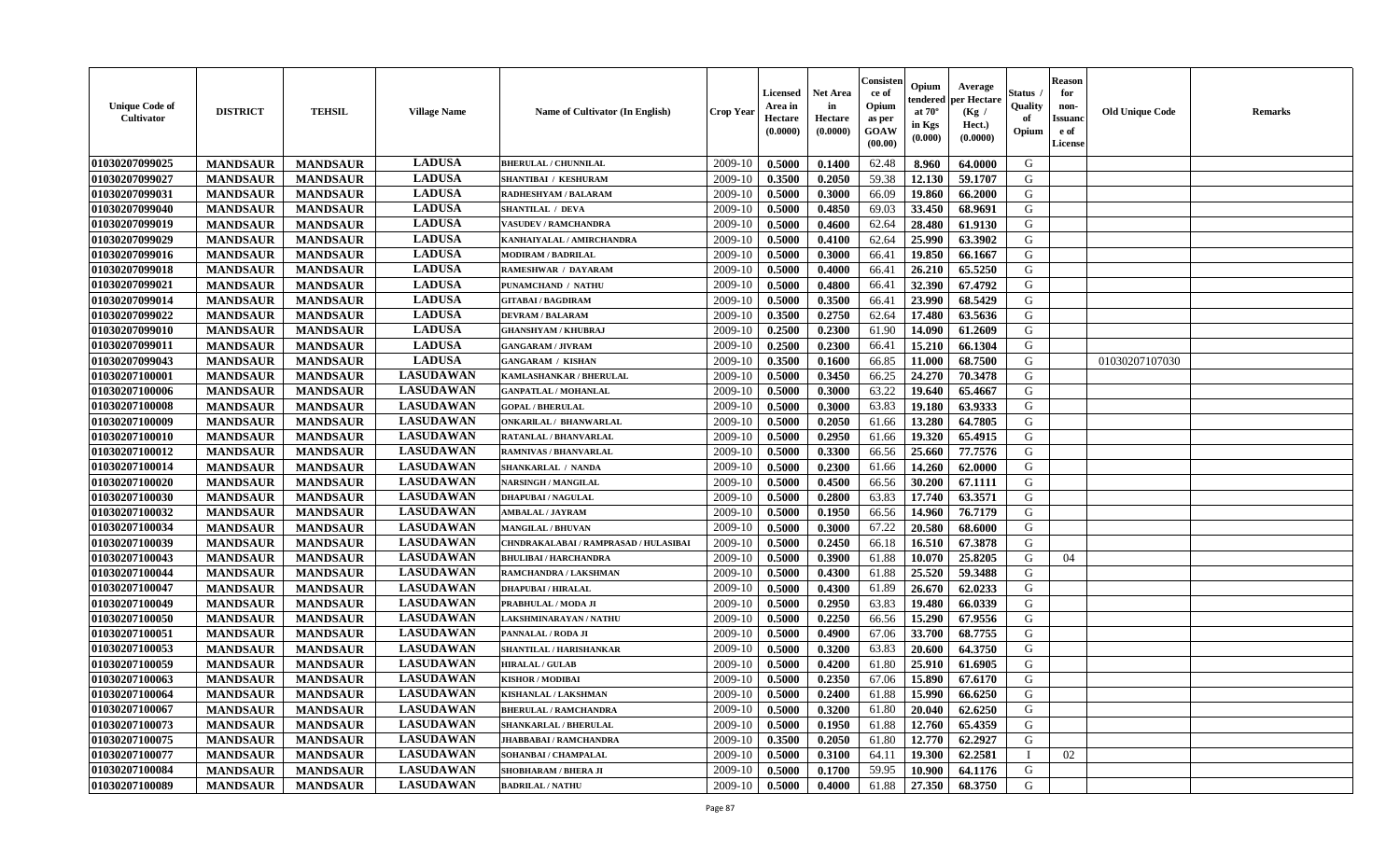| <b>Unique Code of</b><br>Cultivator | <b>DISTRICT</b> | <b>TEHSIL</b>   | <b>Village Name</b> | Name of Cultivator (In English) | <b>Crop Year</b> | <b>Licensed</b><br>Area in<br>Hectare<br>(0.0000) | <b>Net Area</b><br>in<br>Hectare<br>(0.0000) | Consister<br>ce of<br>Opium<br>as per<br>GOAW<br>(00.00) | Opium<br>endered<br>at $70^\circ$<br>in Kgs<br>(0.000) | Average<br>per Hectare<br>(Kg /<br>Hect.)<br>(0.0000) | <b>Status</b> .<br>Quality<br>of<br>Opium | <b>Reason</b><br>for<br>non-<br><b>Issuand</b><br>e of<br>License | <b>Old Unique Code</b> | <b>Remarks</b>     |
|-------------------------------------|-----------------|-----------------|---------------------|---------------------------------|------------------|---------------------------------------------------|----------------------------------------------|----------------------------------------------------------|--------------------------------------------------------|-------------------------------------------------------|-------------------------------------------|-------------------------------------------------------------------|------------------------|--------------------|
| 01030207100092                      | <b>MANDSAUR</b> | <b>MANDSAUR</b> | <b>LASUDAWAN</b>    | SITABAI / NANDA                 | 2009-10          | 0.5000                                            | 0.3500                                       | 67.06                                                    | 24.230                                                 | 69.2286                                               | G                                         |                                                                   |                        |                    |
| 01030207100095                      | <b>MANDSAUR</b> | <b>MANDSAUR</b> | <b>LASUDAWAN</b>    | <b>DASHRATH / MOHANLAL</b>      | 2009-10          | 0.5000                                            | 0.4800                                       | 61.80                                                    | 30.090                                                 | 62.6875                                               | G                                         |                                                                   |                        |                    |
| 01030207100101                      | <b>MANDSAUR</b> | <b>MANDSAUR</b> | <b>LASUDAWAN</b>    | <b>BAGDIRAM / HARIRAM</b>       | 2009-10          | 0.5000                                            | 0.3500                                       | 60.10                                                    | 21.680                                                 | 61.9429                                               | G                                         |                                                                   |                        |                    |
| 01030207100102                      | <b>MANDSAUR</b> | <b>MANDSAUR</b> | <b>LASUDAWAN</b>    | <b>RATANBAI/BALU</b>            | 2009-10          | 0.3500                                            | 0.1500                                       | 59.97                                                    | 9.230                                                  | 61.5333                                               | G                                         |                                                                   |                        |                    |
| 01030207100113                      | <b>MANDSAUR</b> | <b>MANDSAUR</b> | <b>LASUDAWAN</b>    | <b>DHAPUBAI/RATANLAL</b>        | 2009-10          | 0.5000                                            | 0.3650                                       | 59.97                                                    | 22.530                                                 | 61.7260                                               | G                                         |                                                                   |                        |                    |
| 01030207100119                      | <b>MANDSAUR</b> | <b>MANDSAUR</b> | <b>LASUDAWAN</b>    | AKSHMINARAYAN / NARSINGH        | 2009-10          | 0.5000                                            |                                              |                                                          |                                                        | 0.0000                                                | $\mathbf F$                               |                                                                   |                        |                    |
| 01030207100133                      | <b>MANDSAUR</b> | <b>MANDSAUR</b> | <b>LASUDAWAN</b>    | RAJUBAI / JAGANNATH             | 2009-10          | 0.5000                                            | 0.4350                                       | 65.01                                                    | 28.650                                                 | 65.8621                                               | G                                         |                                                                   |                        |                    |
| 01030207100135                      | <b>MANDSAUR</b> | <b>MANDSAUR</b> | <b>LASUDAWAN</b>    | KANHAIYALAL / BHERULAL          | 2009-10          | 0.5000                                            | 0.3000                                       | 62.67                                                    | 19.360                                                 | 64.5333                                               | G                                         |                                                                   |                        |                    |
| 01030207100138                      | <b>MANDSAUR</b> | <b>MANDSAUR</b> | <b>LASUDAWAN</b>    | <b>BHANVARLAL / SAVRAM</b>      | 2009-10          | 0.5000                                            |                                              |                                                          |                                                        | 0.0000                                                | $\mathbf{F}$                              |                                                                   |                        |                    |
| 01030207100155                      | <b>MANDSAUR</b> | <b>MANDSAUR</b> | <b>LASUDAWAN</b>    | MANOHARSINGH / HARISHANKAR      | 2009-10          | 0.5000                                            | 0.3300                                       | 65.01                                                    | 23.580                                                 | 71.4545                                               | G                                         |                                                                   |                        |                    |
| 01030207100158                      | <b>MANDSAUR</b> | <b>MANDSAUR</b> | <b>LASUDAWAN</b>    | PARIBAI / RATANLAL              | 2009-10          | 0.5000                                            | 0.2000                                       | 63.22                                                    | 12.800                                                 | 64.0000                                               | G                                         |                                                                   |                        |                    |
| 01030207100163                      | <b>MANDSAUR</b> | <b>MANDSAUR</b> | <b>LASUDAWAN</b>    | RAMCHANDRADAS / SEVADAS         | 2009-10          | 0.5000                                            | 0.2400                                       | 62.67                                                    | 13.750                                                 | 57.2917                                               | G                                         |                                                                   |                        |                    |
| 01030207100175                      | <b>MANDSAUR</b> | <b>MANDSAUR</b> | <b>LASUDAWAN</b>    | <b>SHRILAL / PRABHULAL</b>      | 2009-10          | 0.5000                                            | 0.3000                                       | 62.67                                                    | 19.730                                                 | 65.7667                                               | G                                         |                                                                   |                        |                    |
| 01030207100176                      | <b>MANDSAUR</b> | <b>MANDSAUR</b> | <b>LASUDAWAN</b>    | <b>BHANWARLAL / BHERULAL</b>    | 2009-10          | 0.5000                                            | 0.3200                                       | 62.67                                                    | 20.390                                                 | 63.7188                                               | G                                         |                                                                   |                        |                    |
| 01030207100177                      | <b>MANDSAUR</b> | <b>MANDSAUR</b> | <b>LASUDAWAN</b>    | RAJARAM / NANDA                 | 2009-10          | 0.5000                                            | 0.1450                                       | 65.22                                                    | 10.670                                                 | 73.5862                                               | ${\bf G}$                                 |                                                                   |                        |                    |
| 01030207100178                      | <b>MANDSAUR</b> | <b>MANDSAUR</b> | <b>LASUDAWAN</b>    | LAKSHMINARAYAN / UDA            | 2009-10          | 0.5000                                            | 0.2450                                       | 63.51                                                    | 15.890                                                 | 64.8571                                               | G                                         |                                                                   |                        |                    |
| 01030207100184                      | <b>MANDSAUR</b> | <b>MANDSAUR</b> | <b>LASUDAWAN</b>    | KANHAIYALAL / RAMDEV            | 2009-10          | 0.5000                                            | 0.2700                                       | 66.25                                                    | 18.360                                                 | 68.0000                                               | G                                         |                                                                   |                        |                    |
| 01030207100187                      | <b>MANDSAUR</b> | <b>MANDSAUR</b> | <b>LASUDAWAN</b>    | HIRALAL / KASTURCHANDRA         | 2009-10          | 0.5000                                            | 0.3000                                       | 59.97                                                    | 16.410                                                 | 54.7000                                               | G                                         | 04                                                                |                        |                    |
| 01030207100190                      | <b>MANDSAUR</b> | <b>MANDSAUR</b> | <b>LASUDAWAN</b>    | NARSINGH / UDAYRAM              | 2009-10          | 0.5000                                            | 0.3800                                       | 67.84                                                    | 25.160                                                 | 66.2105                                               | $\mathbf I$                               | 02                                                                |                        |                    |
| 01030207100003                      | <b>MANDSAUR</b> | <b>MANDSAUR</b> | <b>LASUDAWAN</b>    | <b>GIRDHARI / NANURAM</b>       | 2009-10          | 0.5000                                            | 0.1000                                       | 68.52                                                    | 6.940                                                  | 69.4000                                               | $\mathbf I$                               | 02                                                                |                        |                    |
| 01030207100007                      | <b>MANDSAUR</b> | <b>MANDSAUR</b> | <b>LASUDAWAN</b>    | <b>RAGHUVIRSINGH / RAMDEV</b>   | 2009-10          | 0.5000                                            | 0.3300                                       | 66.27                                                    | 21.760                                                 | 65.9394                                               | G                                         |                                                                   |                        |                    |
| 01030207100013                      | <b>MANDSAUR</b> | <b>MANDSAUR</b> | <b>LASUDAWAN</b>    | <b>MOHANLAL / BHERULAL</b>      | 2009-10          | 0.5000                                            | 0.2500                                       | 66.27                                                    | 16.570                                                 | 66.2800                                               | G                                         |                                                                   |                        |                    |
| 01030207100016                      | <b>MANDSAUR</b> | <b>MANDSAUR</b> | <b>LASUDAWAN</b>    | KISHANLAL / RAMCHANDRA          | 2009-10          | 0.5000                                            | 0.3100                                       | 66.27                                                    | 20.960                                                 | 67.6129                                               | ${\bf G}$                                 |                                                                   |                        |                    |
| 01030207100021                      | <b>MANDSAUR</b> | <b>MANDSAUR</b> | <b>LASUDAWAN</b>    | ONKARLAL / BALURAM              | 2009-10          | 0.5000                                            | 0.1900                                       | 63.51                                                    | 12.570                                                 | 66.1579                                               | ${\bf G}$                                 |                                                                   |                        |                    |
| 01030207100026                      | <b>MANDSAUR</b> | <b>MANDSAUR</b> | <b>LASUDAWAN</b>    | <b>SUNDARLAL / VAJERAM</b>      | 2009-10          | 0.5000                                            | 0.2550                                       | 66.86                                                    | 18.310                                                 | 71.8039                                               | G                                         |                                                                   |                        |                    |
| 01030207100033                      | <b>MANDSAUR</b> | <b>MANDSAUR</b> | <b>LASUDAWAN</b>    | <b>BALARAM / NANURAM</b>        | 2009-10          | 0.5000                                            | 0.3400                                       | 63.51                                                    | 21.540                                                 | 63.3529                                               | ${\bf G}$                                 |                                                                   |                        |                    |
| 01030207100035                      | <b>MANDSAUR</b> | <b>MANDSAUR</b> | <b>LASUDAWAN</b>    | <b>BALU / GHASI</b>             | 2009-10          | 0.5000                                            | 0.3650                                       | 63.22                                                    | 23.010                                                 | 63.0411                                               | G                                         |                                                                   |                        | <b>NAME CHANGE</b> |
| 01030207100038                      | <b>MANDSAUR</b> | <b>MANDSAUR</b> | <b>LASUDAWAN</b>    | KISHANLAL / RUPA                | 2009-10          | 0.5000                                            | 0.4950                                       | 62.71                                                    | 31.460                                                 | 63.5556                                               | G                                         |                                                                   |                        |                    |
| 01030207100041                      | <b>MANDSAUR</b> | <b>MANDSAUR</b> | <b>LASUDAWAN</b>    | <b>SURAJBAI / BHERUSINGH</b>    | 2009-10          | 0.3500                                            | 0.2500                                       | 59.97                                                    | 14.150                                                 | 56.6000                                               | G                                         |                                                                   |                        |                    |
| 01030207100042                      | <b>MANDSAUR</b> | <b>MANDSAUR</b> | <b>LASUDAWAN</b>    | <b>BHERULAL / BALU JI</b>       | 2009-10          | 0.5000                                            | 0.1500                                       | 65.01                                                    | 10.190                                                 | 67.9333                                               | G                                         |                                                                   |                        |                    |
| 01030207100065                      | <b>MANDSAUR</b> | <b>MANDSAUR</b> | <b>LASUDAWAN</b>    | <b>MANGILAL / MODIRAM</b>       | 2009-10          | 0.5000                                            | 0.2800                                       | 66.25                                                    | 19.020                                                 | 67.9286                                               | G                                         |                                                                   |                        |                    |
| 01030207100068                      | <b>MANDSAUR</b> | <b>MANDSAUR</b> | <b>LASUDAWAN</b>    | MOHANBAI / MANGILAL             | 2009-10          | 0.5000                                            | 0.3050                                       | 63.22                                                    | 19.390                                                 | 63.5738                                               | G                                         |                                                                   |                        |                    |
| 01030207100076                      | <b>MANDSAUR</b> | <b>MANDSAUR</b> | <b>LASUDAWAN</b>    | <b>GOPAL / NANDRAM</b>          | 2009-10          | 0.5000                                            | 0.3000                                       | 65.01                                                    | 20.330                                                 | 67.7667                                               | G                                         |                                                                   |                        |                    |
| 01030207100078                      | <b>MANDSAUR</b> | <b>MANDSAUR</b> | <b>LASUDAWAN</b>    | NANURAM / RAKVA                 | 2009-10          | 0.5000                                            | 0.2200                                       | 66.25                                                    | 14.390                                                 | 65.4091                                               | G                                         |                                                                   |                        |                    |
| 01030207100087                      | <b>MANDSAUR</b> | <b>MANDSAUR</b> | <b>LASUDAWAN</b>    | <b>MANGIBAI/BADRILAL</b>        | 2009-10          | 0.5000                                            | 0.3800                                       | 62.98                                                    | 24.350                                                 | 64.0789                                               | ${\bf G}$                                 |                                                                   |                        |                    |
| 01030207100098                      | <b>MANDSAUR</b> | <b>MANDSAUR</b> | <b>LASUDAWAN</b>    | <b>KACHRIBAI / NANDIBAI</b>     | 2009-10          | 0.5000                                            | 0.4000                                       | 62.98                                                    | 25.500                                                 | 63.7500                                               | G                                         |                                                                   |                        |                    |
| 01030207100104                      | <b>MANDSAUR</b> | <b>MANDSAUR</b> | <b>LASUDAWAN</b>    | <b>CHAMPALAL / TEKA</b>         | 2009-10          | 0.5000                                            | 0.4000                                       | 63.91                                                    | 26.260                                                 | 65.6500                                               | G                                         |                                                                   |                        |                    |
| 01030207100117                      | <b>MANDSAUR</b> | <b>MANDSAUR</b> | <b>LASUDAWAN</b>    | <b>BHERULAL / HARIRAM</b>       | 2009-10          | 0.5000                                            | 0.3950                                       | 63.91                                                    | 25.130                                                 | 63.6203                                               | G                                         |                                                                   |                        |                    |
| 01030207100120                      | <b>MANDSAUR</b> | <b>MANDSAUR</b> | <b>LASUDAWAN</b>    | RAMESHVAR / JAMANABAI           | 2009-10          | 0.5000                                            | 0.2700                                       | 63.91                                                    | 17.490                                                 | 64.7778                                               | G                                         |                                                                   |                        |                    |
| 01030207100122                      | <b>MANDSAUR</b> | <b>MANDSAUR</b> | <b>LASUDAWAN</b>    | KANWARLAL / DEVILAL             | 2009-10          | 0.5000                                            | 0.3050                                       | 61.24                                                    | 19.390                                                 | 63.5738                                               | ${\bf G}$                                 |                                                                   |                        |                    |
| 01030207100136                      | <b>MANDSAUR</b> | <b>MANDSAUR</b> | <b>LASUDAWAN</b>    | MANGILAL / NANDRAM              | 2009-10          | 0.5000                                            | 0.2450                                       | 61.24                                                    | 15.230                                                 | 62.1633                                               | G                                         |                                                                   |                        |                    |
| 01030207100140                      | <b>MANDSAUR</b> | <b>MANDSAUR</b> | <b>LASUDAWAN</b>    | KACHRULAL / BHUWAN              | 2009-10          | 0.3500                                            | 0.2400                                       | 50.01                                                    | 12.890                                                 | 53.7083                                               | G                                         | 04                                                                |                        |                    |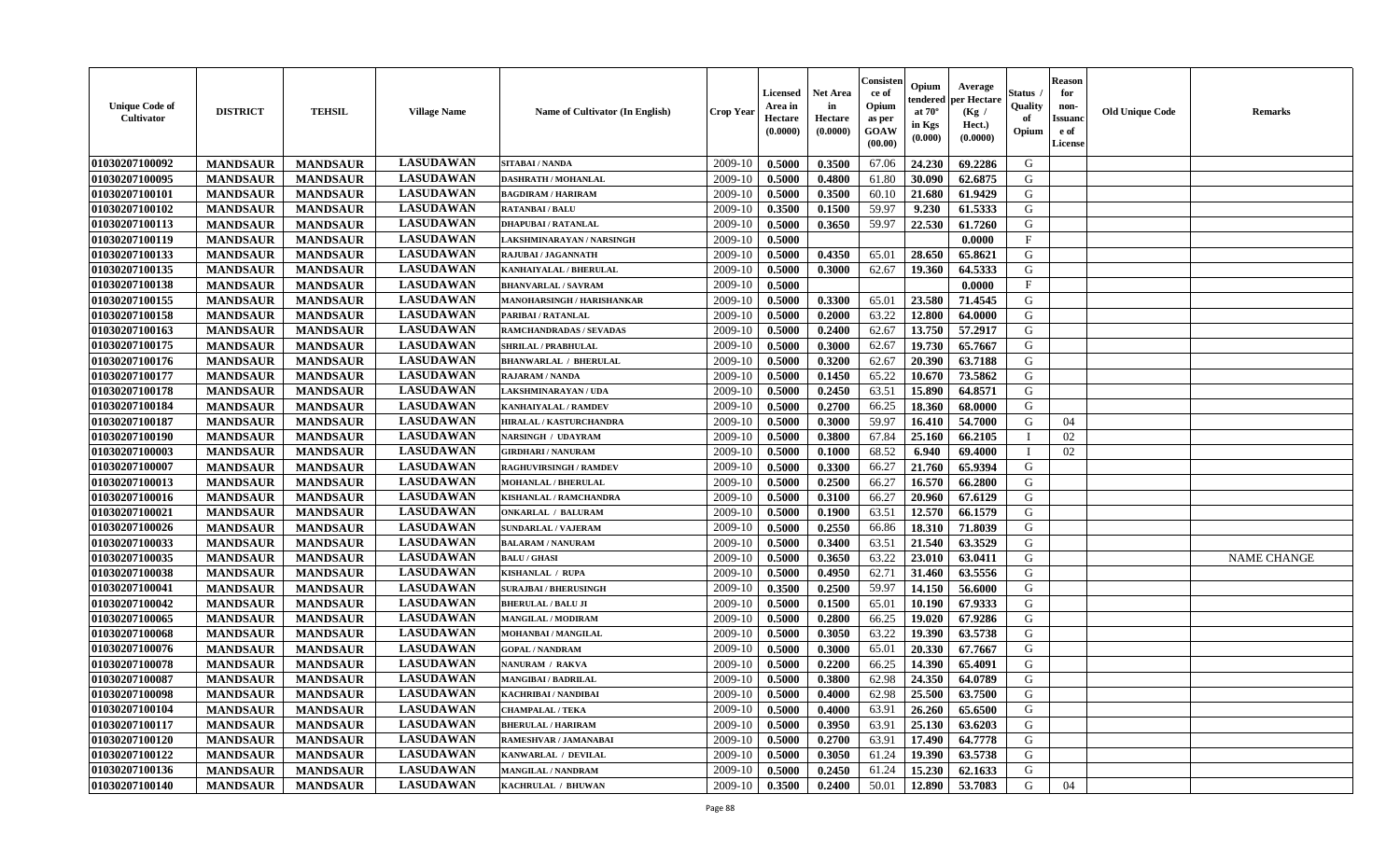| <b>Unique Code of</b><br><b>Cultivator</b> | <b>DISTRICT</b> | <b>TEHSIL</b>   | <b>Village Name</b> | Name of Cultivator (In English)    | <b>Crop Year</b> | <b>Licensed</b><br>Area in<br>Hectare<br>(0.0000) | <b>Net Area</b><br>in<br>Hectare<br>(0.0000) | Consisteı<br>ce of<br>Opium<br>as per<br>GOAW<br>(00.00) | Opium<br>endered<br>at $70^\circ$<br>in Kgs<br>(0.000) | Average<br>per Hectare<br>(Kg /<br>Hect.)<br>(0.0000) | Status<br>Quality<br>of<br>Opium | <b>Reason</b><br>for<br>non-<br><b>Issuand</b><br>e of<br>License | <b>Old Unique Code</b> | Remarks |
|--------------------------------------------|-----------------|-----------------|---------------------|------------------------------------|------------------|---------------------------------------------------|----------------------------------------------|----------------------------------------------------------|--------------------------------------------------------|-------------------------------------------------------|----------------------------------|-------------------------------------------------------------------|------------------------|---------|
| 01030207100143                             | <b>MANDSAUR</b> | <b>MANDSAUR</b> | <b>LASUDAWAN</b>    | <b>GHANSHYAM / NANDRAM</b>         | 2009-10          | 0.5000                                            | 0.2400                                       | 63.79                                                    | 15.320                                                 | 63.8333                                               | I                                | 02                                                                |                        |         |
| 01030207100145                             | <b>MANDSAUR</b> | <b>MANDSAUR</b> | <b>LASUDAWAN</b>    | RAMGOPAL / PRAHLAD JI              | 2009-10          | 0.5000                                            | 0.2050                                       | 65.40                                                    | 13.860                                                 | 67.6098                                               | G                                |                                                                   |                        |         |
| 01030207100146                             | <b>MANDSAUR</b> | <b>MANDSAUR</b> | <b>LASUDAWAN</b>    | <b>RATANLAL / NANDRAM</b>          | 2009-10          | 0.5000                                            | 0.2950                                       | 63.61                                                    | 19.220                                                 | 65.1525                                               | G                                |                                                                   |                        |         |
| 01030207100150                             | <b>MANDSAUR</b> | <b>MANDSAUR</b> | <b>LASUDAWAN</b>    | <b>GOPAL / HARCHANDRA</b>          | 2009-10          | 0.5000                                            | 0.3400                                       | 65.40                                                    | 22.470                                                 | 66.0882                                               | G                                |                                                                   |                        |         |
| 01030207100159                             | <b>MANDSAUR</b> | <b>MANDSAUR</b> | <b>LASUDAWAN</b>    | <b>AMBALAL / KACHRULAL</b>         | 2009-10          | 0.5000                                            | 0.1350                                       | 62.21                                                    | 8.670                                                  | 64.2222                                               | G                                |                                                                   |                        |         |
| 01030207100166                             | <b>MANDSAUR</b> | <b>MANDSAUR</b> | <b>LASUDAWAN</b>    | RAM KUNWARBAI / ONKARLAL           | 2009-10          | 0.3500                                            | 0.1400                                       | 62.98                                                    | 8.850                                                  | 63.2143                                               | G                                |                                                                   |                        |         |
| 01030207100167                             | <b>MANDSAUR</b> | <b>MANDSAUR</b> | <b>LASUDAWAN</b>    | JAGDISHCHANDRA / BHERULAL          | 2009-10          | 0.5000                                            | 0.2000                                       | 69.56                                                    | 14.060                                                 | 70.3000                                               | G                                |                                                                   |                        |         |
| 01030207100171                             | <b>MANDSAUR</b> | <b>MANDSAUR</b> | <b>LASUDAWAN</b>    | <b>NANDA / DHURA</b>               | 2009-10          | 0.5000                                            | 0.4000                                       | 59.85                                                    | 14.950                                                 | 37.3750                                               | G                                | 04                                                                |                        |         |
| 01030207100188                             | <b>MANDSAUR</b> | <b>MANDSAUR</b> | <b>LASUDAWAN</b>    | <b>KAMALSINGH / RAMDEV</b>         | 2009-10          | 0.5000                                            | 0.4000                                       | 65.40                                                    | 26.520                                                 | 66.3000                                               | G                                |                                                                   |                        |         |
| 01030207100036                             | <b>MANDSAUR</b> | <b>MANDSAUR</b> | <b>LASUDAWAN</b>    | <b>RAMLAL / BHERULAL</b>           | 2009-10          | 0.5000                                            | 0.2000                                       | 69.56                                                    | 14.260                                                 | 71.3000                                               | G                                |                                                                   |                        |         |
| 01030207100069                             | <b>MANDSAUR</b> | <b>MANDSAUR</b> | <b>LASUDAWAN</b>    | KANHAIYALAL / BHUWAN               | 2009-10          | 0.5000                                            | 0.3050                                       | 65.40                                                    | 20.570                                                 | 67.4426                                               | G                                |                                                                   |                        |         |
| 01030207100110                             | <b>MANDSAUR</b> | <b>MANDSAUR</b> | <b>LASUDAWAN</b>    | <b>NATHIBAI/NANDA</b>              | 2009-10          | 0.3500                                            | 0.1650                                       | 62.30                                                    | 10.340                                                 | 62.6667                                               | G                                |                                                                   |                        |         |
| 01030207100192                             | <b>MANDSAUR</b> | <b>MANDSAUR</b> | <b>LASUDAWAN</b>    | <b>RAMIBAI / BHERULAL</b>          | 2009-10          | 0.5000                                            | 0.1900                                       | 62.30                                                    | 12.500                                                 | 65.7895                                               | G                                |                                                                   |                        |         |
| 01030207100085                             | <b>MANDSAUR</b> | <b>MANDSAUR</b> | <b>LASUDAWAN</b>    | KAMLA BAI / MANGILAL               | 2009-10          | 0.5000                                            | 0.2350                                       | 63.03                                                    | 14.610                                                 | 62.1702                                               | G                                |                                                                   |                        |         |
| 01030207100126                             | <b>MANDSAUR</b> | <b>MANDSAUR</b> | <b>LASUDAWAN</b>    | <b>SUKHIBAI / BHUVAN</b>           | 2009-10          | 0.3500                                            | 0.2350                                       | 63.19                                                    | 13.650                                                 | 58.0851                                               | $\mathbf G$                      |                                                                   |                        |         |
| 01030207100179                             | <b>MANDSAUR</b> | <b>MANDSAUR</b> | <b>LASUDAWAN</b>    | <b>MANGIBAI/RAMCHANDRA</b>         | 2009-10          | 0.5000                                            | 0.4150                                       | 59.43                                                    | 10.820                                                 | 26.0723                                               | G                                | 04                                                                |                        |         |
| 01030207100002                             | <b>MANDSAUR</b> | <b>MANDSAUR</b> | <b>LASUDAWAN</b>    | SHAMBHULAL / BHERULAL              | 2009-10          | 0.5000                                            | 0.2950                                       | 66.82                                                    | 20.730                                                 | 70.2712                                               | G                                |                                                                   |                        |         |
| 01030207100160                             | <b>MANDSAUR</b> | <b>MANDSAUR</b> | <b>LASUDAWAN</b>    | <b>GANPATLAL / HARCHANDRA</b>      | 2009-10          | 0.5000                                            | 0.2000                                       | 62.98                                                    | 12.890                                                 | 64.4500                                               | G                                |                                                                   |                        |         |
| 01030207100057                             | <b>MANDSAUR</b> | <b>MANDSAUR</b> | <b>LASUDAWAN</b>    | VARDICHAND / ONKARLAL              | 2009-10          | 0.2500                                            | 0.1700                                       | 66.82                                                    | 11.290                                                 | 66.4118                                               | G                                |                                                                   |                        |         |
| 01030207100081                             | <b>MANDSAUR</b> | <b>MANDSAUR</b> | <b>LASUDAWAN</b>    | PRAHLAD / RATANLAL                 | 2009-10          | 0.2500                                            | 0.1950                                       | 63.03                                                    | 12.700                                                 | 65.1282                                               | G                                |                                                                   |                        |         |
| 01030207100091                             | <b>MANDSAUR</b> | <b>MANDSAUR</b> | <b>LASUDAWAN</b>    | <b>RAMPRATAP / SEVA</b>            | 2009-10          | 0.2500                                            | 0.2000                                       | 59.98                                                    | 12.600                                                 | 63.0000                                               | G                                |                                                                   |                        |         |
| 01030207100141                             | <b>MANDSAUR</b> | <b>MANDSAUR</b> | <b>LASUDAWAN</b>    | <b>BHANWAR SINGH / BHERU SINGH</b> | 2009-10          | 0.2500                                            | 0.1000                                       | 61.89                                                    | 6.580                                                  | 65.8000                                               | G                                |                                                                   |                        |         |
| 01030207100173                             | <b>MANDSAUR</b> | <b>MANDSAUR</b> | <b>LASUDAWAN</b>    | <b>MAGANBAI / RAMESHWAR</b>        | 2009-10          | 0.2500                                            | 0.2000                                       | 63.33                                                    | 13.490                                                 | 67.4500                                               | G                                |                                                                   |                        |         |
| 01030207100060                             | <b>MANDSAUR</b> | <b>MANDSAUR</b> | <b>LASUDAWAN</b>    | <b>KAMLABAI/KANIRAM</b>            | 2009-10          | 0.2500                                            | 0.2000                                       | 63.33                                                    | 13.450                                                 | 67.2500                                               | G                                |                                                                   |                        |         |
| 01030207100096                             | <b>MANDSAUR</b> | <b>MANDSAUR</b> | <b>LASUDAWAN</b>    | RAMCHANDRAA / MANGILAL             | 2009-10          | 0.2500                                            | 0.1900                                       | 63.97                                                    | 12.890                                                 | 67.8421                                               | G                                |                                                                   |                        |         |
| 01030207100157                             | <b>MANDSAUR</b> | <b>MANDSAUR</b> | <b>LASUDAWAN</b>    | JAVAHARLAL / MANGILAL              | 2009-10          | 0.2500                                            | 0.2200                                       | 61.80                                                    | 13.800                                                 | 62.7273                                               | G                                |                                                                   |                        |         |
| 01030207100170                             | <b>MANDSAUR</b> | <b>MANDSAUR</b> | <b>LASUDAWAN</b>    | <b>BHANWARLAL / KESHURAM</b>       | 2009-10          | 0.2500                                            | 0.1900                                       | 63.67                                                    | 13.230                                                 | 69.6316                                               | G                                |                                                                   |                        |         |
| 01030207100182                             | <b>MANDSAUR</b> | <b>MANDSAUR</b> | <b>LASUDAWAN</b>    | MANGILAL / NANDA (NAI)             | 2009-10          | 0.2500                                            | 0.2000                                       | 63.33                                                    | 13.110                                                 | 65.5500                                               | G                                |                                                                   |                        |         |
| 01030207100121                             | <b>MANDSAUR</b> | <b>MANDSAUR</b> | <b>LASUDAWAN</b>    | <b>MOHANLAL / DEVILAL</b>          | 2009-10          | 0.2500                                            | 0.2000                                       | 59.95                                                    | 12.680                                                 | 63.4000                                               | G                                |                                                                   |                        |         |
| 01030207100023                             | <b>MANDSAUR</b> | <b>MANDSAUR</b> | <b>LASUDAWAN</b>    | <b>RAJARAM / KARU</b>              | 2009-10          | 0.2500                                            | 0.1900                                       | 66.31                                                    | 13.070                                                 | 68.7895                                               | G                                |                                                                   |                        |         |
| 01030207100106                             | <b>MANDSAUR</b> | <b>MANDSAUR</b> | <b>LASUDAWAN</b>    | <b>JAGDISH / LALA</b>              | 2009-10          | 0.2500                                            | 0.2400                                       | 63.97                                                    | 13.560                                                 | 56.5000                                               | G                                |                                                                   |                        |         |
| 01030207100115                             | <b>MANDSAUR</b> | <b>MANDSAUR</b> | <b>LASUDAWAN</b>    | <b>RAMPRATAP / GULAB</b>           | 2009-10          | 0.2500                                            | 0.1600                                       | 61.89                                                    | 10.230                                                 | 63.9375                                               | G                                |                                                                   |                        |         |
| 01030207100149                             | <b>MANDSAUR</b> | <b>MANDSAUR</b> | <b>LASUDAWAN</b>    | RADHESHYAM / HARCHANDRA            | 2009-10          | 0.2500                                            | 0.2550                                       | 63.97                                                    | 16.770                                                 | 65.7647                                               | G                                |                                                                   |                        |         |
| 01030207100153                             | <b>MANDSAUR</b> | <b>MANDSAUR</b> | <b>LASUDAWAN</b>    | <b>BHANWARLAL / NANURAM</b>        | 2009-10          | 0.2500                                            | 0.1950                                       | 62.18                                                    | 12.980                                                 | 66.5641                                               | G                                |                                                                   |                        |         |
| 01030207100154                             | <b>MANDSAUR</b> | <b>MANDSAUR</b> | <b>LASUDAWAN</b>    | <b>BALURAM / DEVILAL</b>           | 2009-10          | 0.2500                                            | 0.1550                                       | 59.98                                                    | 8.770                                                  | 56.5806                                               | G                                |                                                                   |                        |         |
| 01030207100088                             | <b>MANDSAUR</b> | <b>MANDSAUR</b> | <b>LASUDAWAN</b>    | NANIBAI / GIRDHARI                 | 2009-10          | 0.2500                                            | 0.1850                                       | 61.24                                                    | 10.910                                                 | 58.9730                                               | G                                |                                                                   |                        |         |
| 01030207100169                             | <b>MANDSAUR</b> | <b>MANDSAUR</b> | <b>LASUDAWAN</b>    | <b>DEVILAL / BHERULAL</b>          | 2009-10          | 0.2500                                            | 0.2150                                       | 64.27                                                    | 13.720                                                 | 63.8140                                               | G                                |                                                                   |                        |         |
| 01030207100134                             | <b>MANDSAUR</b> | <b>MANDSAUR</b> | <b>LASUDAWAN</b>    | <b>NANDUBAI/GANESHRAM</b>          | 2009-10          | 0.2500                                            | 0.1950                                       | 64.27                                                    | 12.350                                                 | 63.3333                                               | G                                |                                                                   |                        |         |
| 01030207100045                             | <b>MANDSAUR</b> | <b>MANDSAUR</b> | <b>LASUDAWAN</b>    | <b>BHAGIBAI/KACHRU</b>             | 2009-10          | 0.2500                                            | 0.1500                                       | 59.98                                                    | 9.220                                                  | 61.4667                                               | G                                |                                                                   |                        |         |
| 01030207100132                             | <b>MANDSAUR</b> | <b>MANDSAUR</b> | <b>LASUDAWAN</b>    | <b>BAPULAL / GIRDHARILAL</b>       | 2009-10          | 0.2500                                            | 0.2200                                       | 62.18                                                    | 14.990                                                 | 68.1364                                               | ${\bf G}$                        |                                                                   |                        |         |
| 01030207100137                             | <b>MANDSAUR</b> | <b>MANDSAUR</b> | <b>LASUDAWAN</b>    | KAILASHCHANDRA / RATANLAL          | 2009-10          | 0.2500                                            | 0.2450                                       | 65.18                                                    | 15.760                                                 | 64.3265                                               | G                                |                                                                   |                        |         |
| 01030207100162                             | <b>MANDSAUR</b> | <b>MANDSAUR</b> | <b>LASUDAWAN</b>    | TARACHANDRA / BALARAM              | 2009-10          | 0.2500                                            | 0.2300                                       | 64.27                                                    | 15.440                                                 | 67.1304                                               | G                                |                                                                   |                        |         |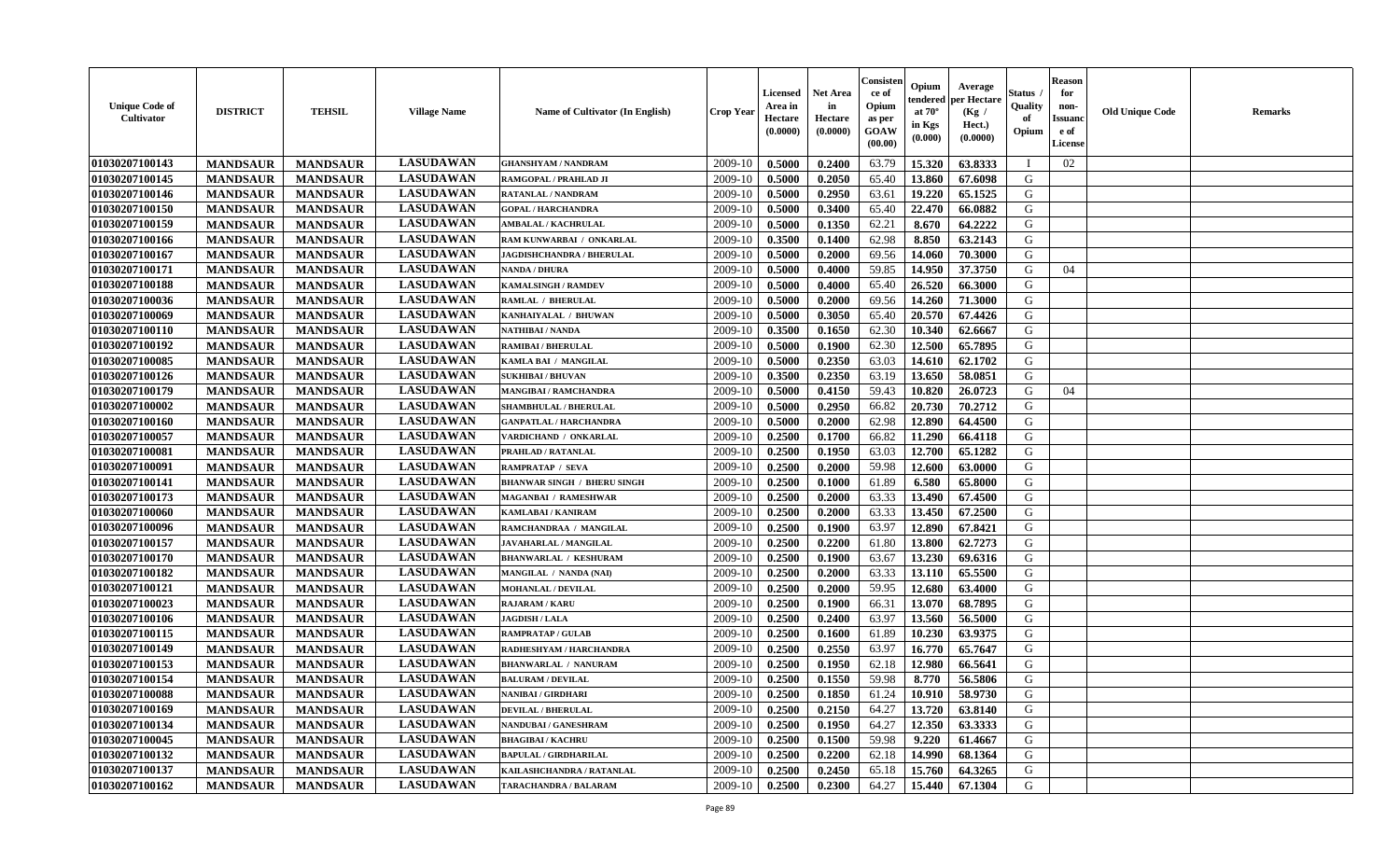| <b>Unique Code of</b><br>Cultivator | <b>DISTRICT</b> | <b>TEHSIL</b>   | <b>Village Name</b>               | <b>Name of Cultivator (In English)</b> | <b>Crop Year</b> | Licensed<br>Area in<br>Hectare<br>(0.0000) | <b>Net Area</b><br>in<br>Hectare<br>(0.0000) | Consisten<br>ce of<br>Opium<br>as per<br><b>GOAW</b><br>(00.00) | Opium<br>endered<br>at $70^\circ$<br>in Kgs<br>(0.000) | Average<br>per Hectare<br>(Kg /<br>Hect.)<br>(0.0000) | Status<br>Quality<br>оf<br>Opium | <b>Reason</b><br>for<br>non-<br><b>Issuanc</b><br>e of<br><b>License</b> | <b>Old Unique Code</b> | Remarks            |
|-------------------------------------|-----------------|-----------------|-----------------------------------|----------------------------------------|------------------|--------------------------------------------|----------------------------------------------|-----------------------------------------------------------------|--------------------------------------------------------|-------------------------------------------------------|----------------------------------|--------------------------------------------------------------------------|------------------------|--------------------|
| 01030207100074                      | <b>MANDSAUR</b> | <b>MANDSAUR</b> | <b>LASUDAWAN</b>                  | HAKIM / BAKSHU MANSURI                 | 2009-10          | 0.2500                                     | 0.2000                                       | 63.91                                                           | 13.660                                                 | 68.3000                                               | G                                |                                                                          |                        |                    |
| 01030207100082                      | <b>MANDSAUR</b> | <b>MANDSAUR</b> | <b>LASUDAWAN</b>                  | NATHIBAI / KESHURAM                    | 2009-10          | 0.2500                                     | 0.2450                                       | 61.24                                                           | 15.380                                                 | 62.7755                                               | G                                |                                                                          |                        |                    |
| 01030207100144                      | <b>MANDSAUR</b> | <b>MANDSAUR</b> | <b>LASUDAWAN</b>                  | <b>MATHURALAL / KESHURAM</b>           | 2009-10          | 0.2500                                     | 0.2350                                       | 61.04                                                           | 14.370                                                 | 61.1489                                               | G                                |                                                                          |                        | <b>NAME CHANGE</b> |
| 01030207100131                      | <b>MANDSAUR</b> | <b>MANDSAUR</b> | <b>LASUDAWAN</b>                  | KANHEYALAL / HIRALAL                   | 2009-10          | 0.2500                                     | 0.2000                                       | 64.27                                                           | 13.060                                                 | 65.3000                                               | G                                |                                                                          |                        |                    |
| 01030207100156                      | <b>MANDSAUR</b> | <b>MANDSAUR</b> | <b>LASUDAWAN</b>                  | <b>SURESHCHANDRA / RAMCHANDRA</b>      | 2009-10          | 0.2500                                     | 0.1550                                       | 66.31                                                           | 9.990                                                  | 64.4516                                               | G                                |                                                                          |                        |                    |
| 01030207100062                      | <b>MANDSAUR</b> | <b>MANDSAUR</b> | <b>LASUDAWAN</b>                  | KACHRULAL / MANGILAL                   | 2009-10          | 0.2500                                     | 0.2100                                       | 63.33                                                           | 14.490                                                 | 69.0000                                               | G                                |                                                                          |                        |                    |
| 01030207100193                      | <b>MANDSAUR</b> | <b>MANDSAUR</b> | <b>LASUDAWAN</b>                  | <b>ISHWARLAL / RAMPRATAP</b>           | 2009-10          | 0.2500                                     | 0.1500                                       | 55.55                                                           | 8.820                                                  | 58.8000                                               | G                                |                                                                          | 01030207084106         |                    |
| 01030207101003                      | <b>MANDSAUR</b> | <b>MANDSAUR</b> | <b>LUHARI SHEKH</b>               | <b>FAKIRCHAND / KANWARLAL</b>          | 2009-10          | 0.5000                                     | 0.2800                                       | 66.85                                                           | 19.440                                                 | 69.4286                                               | G                                |                                                                          |                        |                    |
| 01030207101004                      | <b>MANDSAUR</b> | <b>MANDSAUR</b> | <b>LUHARI SHEKH</b>               | LAKSHMINARAYAN / BALMUKAND             | 2009-10          | 0.5000                                     | 0.3800                                       | 62.64                                                           | 24.360                                                 | 64.1053                                               | G                                |                                                                          |                        |                    |
| 01030207101005                      | <b>MANDSAUR</b> | <b>MANDSAUR</b> | <b>LUHARI SHEKH</b>               | <b>GITABAI/KANVARLAL</b>               | 2009-10          | 0.5000                                     | 0.2800                                       | 66.85                                                           | 19.120                                                 | 68.2857                                               | G                                |                                                                          |                        |                    |
| 01030207101007                      | <b>MANDSAUR</b> | <b>MANDSAUR</b> | <b>LUHARI SHEKH</b>               | DEVILAL / D.PU. MODIRAM                | 2009-10          | 0.5000                                     | 0.1750                                       | 62.36                                                           | 10.210                                                 | 58.3429                                               | G                                |                                                                          |                        |                    |
| 01030207101008                      | <b>MANDSAUR</b> | <b>MANDSAUR</b> | <b>LUHARI SHEKH</b>               | <b>MAGNIRAM / JAYRAM</b>               | 2009-10          | 0.5000                                     | 0.1950                                       | 66.85                                                           | 13.370                                                 | 68.5641                                               | ${\bf G}$                        |                                                                          |                        |                    |
| 01030207101009                      | <b>MANDSAUR</b> | <b>MANDSAUR</b> | <b>LUHARI SHEKH</b>               | <b>MAHAVIRDAS / GOMATIDAS</b>          | 2009-10          | 0.3500                                     | 0.1950                                       | 61.90                                                           | 11.970                                                 | 61.3846                                               | G                                |                                                                          |                        |                    |
| 01030207101011                      | <b>MANDSAUR</b> | <b>MANDSAUR</b> | <b>LUHARI SHEKH</b>               | <b>BHAGATRAM / BHANWARLAL</b>          | 2009-10          | 0.5000                                     | 0.2150                                       | 61.41                                                           | 13.760                                                 | 64.0000                                               | G                                |                                                                          |                        |                    |
| 01030207101001                      | <b>MANDSAUR</b> | <b>MANDSAUR</b> | <b>LUHARI SHEKH</b>               | <b>SUKHLAL / NANDA JI</b>              | 2009-10          | 0.5000                                     |                                              |                                                                 |                                                        | 0.0000                                                | $\mathbf{F}$                     |                                                                          |                        |                    |
| 01030207102004                      | <b>MANDSAUR</b> | <b>MANDSAUR</b> | <b>LUHARI</b><br><b>SREEPANTH</b> | DEVICHANDRA / GANESHRAM                | 2009-10          | 0.3500                                     | 0.1750                                       | 60.62                                                           | 9.780                                                  | 55,8857                                               | G                                | 04                                                                       |                        |                    |
| 01030207102006                      | <b>MANDSAUR</b> | <b>MANDSAUR</b> | <b>LUHARI</b><br><b>SREEPANTH</b> | SAJJANBAI / KANVARLAL                  | 2009-10          | 0.5000                                     |                                              |                                                                 |                                                        | 0.0000                                                | $\mathbf F$                      |                                                                          |                        |                    |
| 01030207102009                      | <b>MANDSAUR</b> | <b>MANDSAUR</b> | <b>LUHARI</b><br><b>SREEPANTH</b> | <b>BHAGVAN / KALU</b>                  | 2009-10          | 0.5000                                     | 0.3050                                       | 60.62                                                           | 19.080                                                 | 62.5574                                               | G                                |                                                                          |                        |                    |
| 01030207102010                      | <b>MANDSAUR</b> | <b>MANDSAUR</b> | <b>LUHARI</b><br><b>SREEPANTH</b> | <b>BHANVARIBAI / BEVA MANSINGH</b>     | 2009-10          | 0.5000                                     | 0.0950                                       | 63.42                                                           | 6.780                                                  | 71.3684                                               | G                                |                                                                          |                        |                    |
| 01030207102011                      | <b>MANDSAUR</b> | <b>MANDSAUR</b> | <b>LUHARI</b><br><b>SREEPANTH</b> | <b>BHUVAN / FAKIRA</b>                 | 2009-10          | 0.3500                                     |                                              |                                                                 |                                                        | 0.0000                                                | $\mathbf{F}$                     |                                                                          |                        |                    |
| 01030207102012                      | <b>MANDSAUR</b> | <b>MANDSAUR</b> | <b>LUHARI</b><br><b>SREEPANTH</b> | <b>BHULIBAI / KARULAL</b>              | 2009-10          | 0.3500                                     | 0.2850                                       | 60.62                                                           | 18.360                                                 | 64.4211                                               | G                                |                                                                          |                        |                    |
| 01030207102024                      | <b>MANDSAUR</b> | <b>MANDSAUR</b> | <b>LUHARI</b><br><b>SREEPANTH</b> | <b>SAMRATH / RAMLAL</b>                | 2009-10          | 0.5000                                     | 0.1050                                       | 64.65                                                           | 6.790                                                  | 64.6667                                               | G                                |                                                                          |                        |                    |
| 01030207102030                      | <b>MANDSAUR</b> | <b>MANDSAUR</b> | <b>LUHARI</b><br><b>SREEPANTH</b> | TULSIRAM / GOVINDRAM                   | 2009-10          | 0.3500                                     |                                              |                                                                 |                                                        | 0.0000                                                | F                                |                                                                          |                        |                    |
| 01030207102031                      | <b>MANDSAUR</b> | <b>MANDSAUR</b> | <b>LUHARI</b><br><b>SREEPANTH</b> | <b>MEGHRAJ / RAMLAL</b>                | 2009-10          | 0.5000                                     | 0.3500                                       | 57.71                                                           | 20.610                                                 | 58.8857                                               | G                                |                                                                          |                        |                    |
| <b>01030207102034</b>               | <b>MANDSAUR</b> | <b>MANDSAUR</b> | <b>LUHARI</b><br><b>SREEPANTH</b> | KISHANLAL / GOVINDRAM                  | 2009-10          | 0.3500                                     |                                              |                                                                 |                                                        | 0.0000                                                | $\mathbf{F}$                     |                                                                          |                        |                    |
| 01030207102036                      | <b>MANDSAUR</b> | <b>MANDSAUR</b> | <b>LUHARI</b><br><b>SREEPANTH</b> | RAJARAM / GOVINDRAM                    | 2009-10          | 0.5000                                     | 0.2850                                       | 57.71                                                           | 17.520                                                 | 61.4737                                               | G                                |                                                                          |                        |                    |
| 01030207102039                      | <b>MANDSAUR</b> | <b>MANDSAUR</b> | <b>LUHARI</b><br><b>SREEPANTH</b> | KAILASH / VARDA JI                     | 2009-10          | 0.5000                                     | 0.3500                                       | 63.61                                                           | 22.560                                                 | 64.4571                                               | G                                |                                                                          |                        |                    |
| 01030207102045                      | <b>MANDSAUR</b> | <b>MANDSAUR</b> | <b>LUHARI</b><br><b>SREEPANTH</b> | RATANLAL / MANGILAL                    | 2009-10          | 0.5000                                     | 0.3050                                       | 63.61                                                           | 19.050                                                 | 62.4590                                               | G                                |                                                                          |                        |                    |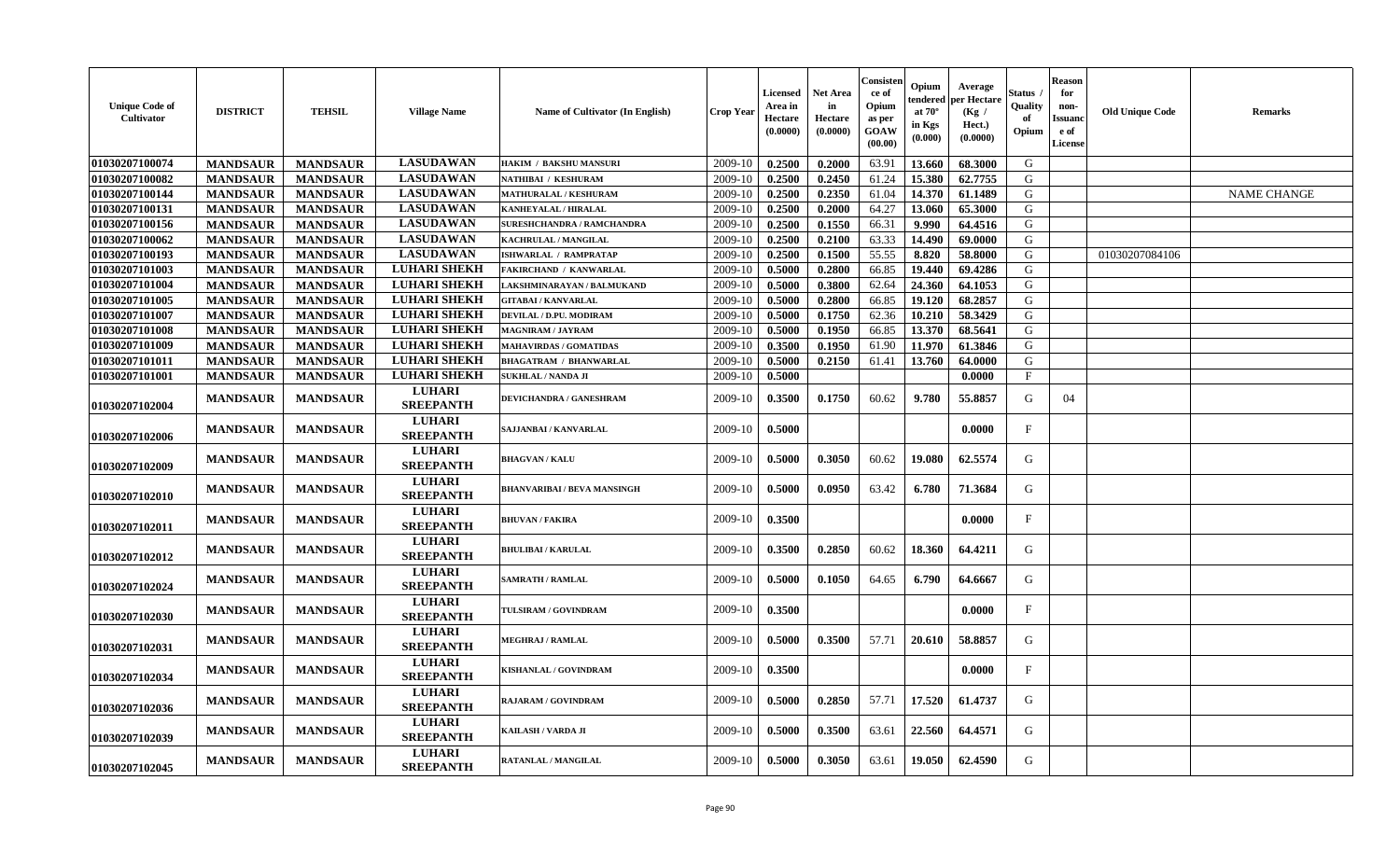| <b>Unique Code of</b><br>Cultivator | <b>DISTRICT</b> | <b>TEHSIL</b>   | <b>Village Name</b>               | Name of Cultivator (In English) | <b>Crop Year</b> | <b>Licensed</b><br>Area in<br>Hectare<br>(0.0000) | <b>Net Area</b><br>in<br>Hectare<br>(0.0000) | Consisten<br>ce of<br>Opium<br>as per<br>GOAW<br>(00.00) | Opium<br>tendered<br>at $70^\circ$<br>in Kgs<br>(0.000) | Average<br>per Hectare<br>(Kg /<br>Hect.)<br>(0.0000) | Status<br>Quality<br>of<br>Opium | <b>Reason</b><br>for<br>non-<br><b>Issuand</b><br>e of<br>License | <b>Old Unique Code</b> | <b>Remarks</b>     |
|-------------------------------------|-----------------|-----------------|-----------------------------------|---------------------------------|------------------|---------------------------------------------------|----------------------------------------------|----------------------------------------------------------|---------------------------------------------------------|-------------------------------------------------------|----------------------------------|-------------------------------------------------------------------|------------------------|--------------------|
| 01030207102050                      | <b>MANDSAUR</b> | <b>MANDSAUR</b> | <b>LUHARI</b><br><b>SREEPANTH</b> | <b>GANESHRAM / VERDA</b>        | 2009-10          | 0.3500                                            | 0.1050                                       | 63.61                                                    | 7.310                                                   | 69.6190                                               | G                                |                                                                   |                        |                    |
| 01030207102051                      | <b>MANDSAUR</b> | <b>MANDSAUR</b> | <b>LUHARI</b><br><b>SREEPANTH</b> | <b>SHYAMUBAI / GOPAL</b>        | 2009-10          | 0.3500                                            | 0.1650                                       | 59.84                                                    | 9.290                                                   | 56.3030                                               |                                  | 02                                                                |                        |                    |
| 01030207102040                      | <b>MANDSAUR</b> | <b>MANDSAUR</b> | <b>LUHARI</b><br><b>SREEPANTH</b> | <b>GOPAL / RAMLAL</b>           | 2009-10          | 0.5000                                            |                                              |                                                          |                                                         | 0.0000                                                | F                                |                                                                   |                        |                    |
| 01030207102047                      | <b>MANDSAUR</b> | <b>MANDSAUR</b> | <b>LUHARI</b><br><b>SREEPANTH</b> | <b>ONKARLAL / RUGHNATH</b>      | 2009-10          | 0.5000                                            | 0.0950                                       | 60.23                                                    | 5.840                                                   | 61.4737                                               | G                                |                                                                   |                        |                    |
| 01030207102048                      | <b>MANDSAUR</b> | <b>MANDSAUR</b> | <b>LUHARI</b><br><b>SREEPANTH</b> | <b>INDRASINGH / KARULAL</b>     | 2009-10          | 0.3500                                            | 0.1200                                       | 65.97                                                    | 8.370                                                   | 69.7500                                               | G                                |                                                                   |                        |                    |
| 01030207102054                      | <b>MANDSAUR</b> | <b>MANDSAUR</b> | <b>LUHARI</b><br><b>SREEPANTH</b> | <b>RAMDAS / MOHANDAS</b>        | 2009-10          | 0.5000                                            | 0.0900                                       | 64.12                                                    | 6.350                                                   | 70.5556                                               | T                                | 02                                                                |                        |                    |
| 01030207102043                      | <b>MANDSAUR</b> | <b>MANDSAUR</b> | <b>LUHARI</b><br><b>SREEPANTH</b> | UNKARLAL / MANGILAL             | 2009-10          | 0.2500                                            | 0.1100                                       | 72.24                                                    | 8.050                                                   | 73.1818                                               | G                                |                                                                   |                        |                    |
| 01030207102020                      | <b>MANDSAUR</b> | <b>MANDSAUR</b> | <b>LUHARI</b><br><b>SREEPANTH</b> | <b>BHUVANILAL / DHANNA JI</b>   | 2009-10          | 0.2500                                            |                                              |                                                          |                                                         | 0.0000                                                | $\mathbf{F}$                     |                                                                   |                        |                    |
| 01030207056003                      | <b>MANDSAUR</b> | <b>MANDSAUR</b> | <b>MOHMMADPURA</b>                | <b>SITABAI/BHAGGA</b>           | 2009-10          | 0.2500                                            | 0.2300                                       | 60.70                                                    | 13.240                                                  | 57.5652                                               | G                                |                                                                   |                        |                    |
| 01030207056026                      | <b>MANDSAUR</b> | <b>MANDSAUR</b> | <b>MOHMMADPURA</b>                | <b>SITARAM / CHUNILAL</b>       | 2009-10          | 0.2500                                            |                                              |                                                          |                                                         | 0.0000                                                | F                                |                                                                   |                        |                    |
| 01030207056028                      | <b>MANDSAUR</b> | <b>MANDSAUR</b> | <b>MOHMMADPURA</b>                | <b>DHAPUBAI / FATTA JI</b>      | 2009-10          | 0.2500                                            | 0.2200                                       | 57.53                                                    | 12.710                                                  | 57.7727                                               | G                                |                                                                   |                        |                    |
| 01030207056010                      | <b>MANDSAUR</b> | <b>MANDSAUR</b> | <b>MOHMMADPURA</b>                | <b>NAGUBAI/AMRITRAM</b>         | 2009-10          | 0.2500                                            | 0.2400                                       | 60.70                                                    | 9.720                                                   | 40.5000                                               | G                                | 04                                                                |                        |                    |
| 01030207056031                      | <b>MANDSAUR</b> | <b>MANDSAUR</b> | <b>MOHMMADPURA</b>                | TULSIBAI / FULCHAND             | 2009-10          | 0.2500                                            |                                              |                                                          |                                                         | 0.0000                                                | F                                |                                                                   | 01030207146011         |                    |
| 01030207056032                      | <b>MANDSAUR</b> | <b>MANDSAUR</b> | <b>MOHMMADPURA</b>                | <b>DOLATRAM / GORILAL</b>       | 2009-10          | 0.2500                                            | 0.1400                                       | 60.70                                                    | 8.280                                                   | 59.1429                                               | G                                |                                                                   | 01030207146010         |                    |
| 01030207056033                      | <b>MANDSAUR</b> | <b>MANDSAUR</b> | <b>MOHMMADPURA</b>                | <b>JAMNABAI/SITARAM</b>         | 2009-10          | 0.2500                                            |                                              |                                                          |                                                         | 0.0000                                                | $\mathbf{F}$                     |                                                                   | 01030207146021         |                    |
| 01030207056034                      | <b>MANDSAUR</b> | <b>MANDSAUR</b> | <b>MOHMMADPURA</b>                | MANGILAL / RAMLAL               | 2009-10          | 0.5000                                            |                                              |                                                          |                                                         | 0.0000                                                | F                                |                                                                   | 01030207034021         |                    |
| 01030207056002                      | <b>MANDSAUR</b> | <b>MANDSAUR</b> | <b>MOHMMADPURA</b>                | KOSIBAI / RAMLAL                | 2009-10          | 0.2500                                            |                                              |                                                          |                                                         | 0.0000                                                | F                                |                                                                   |                        |                    |
| 01030207077002                      | <b>MANDSAUR</b> | <b>MANDSAUR</b> | NIPANIYA AFZALPUR                 | <b>BHERULAL / KALU</b>          | 2009-10          | 0.3500                                            | 0.2500                                       | 60.61                                                    | 13.800                                                  | 55.2000                                               | G                                | 04                                                                |                        |                    |
| 01030207077003                      | <b>MANDSAUR</b> | <b>MANDSAUR</b> | NIPANIYA AFZALPUR                 | <b>CHENSINGH / UDESINGH</b>     | 2009-10          | 0.5000                                            |                                              |                                                          |                                                         | 0.0000                                                | $_{\rm F}$                       |                                                                   |                        |                    |
| 01030207077007                      | <b>MANDSAUR</b> | <b>MANDSAUR</b> | NIPANIYA AFZALPUR                 | RAMLAL / ONKARLAL               | 2009-10          | 0.5000                                            | 0.3400                                       | 65.03                                                    | 23.130                                                  | 68.0294                                               | G                                |                                                                   |                        |                    |
| 01030207077009                      | <b>MANDSAUR</b> | <b>MANDSAUR</b> | <b>NIPANIYA AFZALPUR</b>          | <b>GITABAI/KESHURAM</b>         | 2009-10          | 0.5000                                            | 0.3650                                       | 59.73                                                    | 20.790                                                  | 56.9589                                               | G                                |                                                                   |                        |                    |
| 01030207077010                      | <b>MANDSAUR</b> | <b>MANDSAUR</b> | NIPANIYA AFZALPUR                 | <b>GHANSHYAM / HIRALAL</b>      | 2009-10          | 0.5000                                            | 0.4600                                       | 64.14                                                    | 26.050                                                  | 56.6304                                               | П                                | 02                                                                |                        |                    |
| 01030207077015                      | <b>MANDSAUR</b> | <b>MANDSAUR</b> | NIPANIYA AFZALPUR                 | <b>BHERULAL / HIRALAL</b>       | 2009-10          | 0.5000                                            | 0.1450                                       | 63.79                                                    | 9.560                                                   | 65.9310                                               | G                                |                                                                   |                        |                    |
| 01030207077028                      | <b>MANDSAUR</b> | <b>MANDSAUR</b> | NIPANIYA AFZALPUR                 | <b>BHUVANSINGH / BHERUSINGH</b> | 2009-10          | 0.5000                                            |                                              |                                                          |                                                         | 0.0000                                                | $\mathbf{F}$                     |                                                                   |                        |                    |
| 01030207077034                      | <b>MANDSAUR</b> | <b>MANDSAUR</b> | NIPANIYA AFZALPUR                 | <b>MOHANLAL / PANNALAL</b>      | 2009-10          | 0.3500                                            | 0.1450                                       | 62.88                                                    | 9.140                                                   | 63.0345                                               | $\mathsf{G}$                     |                                                                   |                        |                    |
| 01030207077035                      | <b>MANDSAUR</b> | <b>MANDSAUR</b> | NIPANIYA AFZALPUR                 | <b>FAKIRCHAND / RAMCHAND</b>    | 2009-10          | 0.3500                                            | 0.2600                                       | 62.41                                                    | 16.980                                                  | 65.3077                                               |                                  | 02                                                                |                        |                    |
| 01030207077038                      | <b>MANDSAUR</b> | <b>MANDSAUR</b> | NIPANIYA AFZALPUR                 | LAXMINARAYAN / BHERULAL         | 2009-10          | 0.5000                                            | 0.4350                                       | 61.65                                                    | 26.110                                                  | 60.0230                                               | G                                |                                                                   |                        |                    |
| 01030207077041                      | <b>MANDSAUR</b> | <b>MANDSAUR</b> | NIPANIYA AFZALPUR                 | KHURSHID / MOHD. KHAJU          | 2009-10          | 0.5000                                            | 0.2950                                       | 67.97                                                    | 20.420                                                  | 69.2203                                               | G                                |                                                                   |                        |                    |
| 01030207077045                      | <b>MANDSAUR</b> | <b>MANDSAUR</b> | NIPANIYA AFZALPUR                 | RUKAMANBAI / RATANLAL           | 2009-10          | 0.5000                                            |                                              |                                                          |                                                         | 0.0000                                                | F                                |                                                                   |                        |                    |
| 01030207077048                      | <b>MANDSAUR</b> | <b>MANDSAUR</b> | NIPANIYA AFZALPUR                 | <b>CHAMPABAI/RAMA</b>           | 2009-10          | 0.5000                                            | 0.2000                                       | 65.03                                                    | 12.780                                                  | 63.9000                                               | G                                |                                                                   |                        |                    |
| 01030207077051                      | <b>MANDSAUR</b> | <b>MANDSAUR</b> | NIPANIYA AFZALPUR                 | <b>HUDIBAI/BHAGIRATH</b>        | 2009-10          | 0.5000                                            |                                              |                                                          |                                                         | 0.0000                                                | $\mathbf{F}$                     |                                                                   |                        | <b>NAME CHANGE</b> |
| 01030207077052                      | <b>MANDSAUR</b> | <b>MANDSAUR</b> | NIPANIYA AFZALPUR                 | KANIRAM / HARIRAM               | 2009-10          | 0.5000                                            | 0.2800                                       | 62.88                                                    | 17.620                                                  | 62.9286                                               | G                                |                                                                   |                        |                    |
| 01030207077055                      | <b>MANDSAUR</b> | <b>MANDSAUR</b> | NIPANIYA AFZALPUR                 | AHMAD KHAN / KHAJU JI           | 2009-10          | 0.2500                                            |                                              |                                                          |                                                         | 0.0000                                                | $F_{\perp}$                      |                                                                   |                        |                    |
| 01030207077021                      | <b>MANDSAUR</b> | <b>MANDSAUR</b> | NIPANIYA AFZALPUR                 | <b>BALUBAI/RAMA</b>             | 2009-10          | 0.5000                                            | 0.4300                                       | 65.03                                                    | 26.200                                                  | 60.9302                                               | G                                |                                                                   |                        |                    |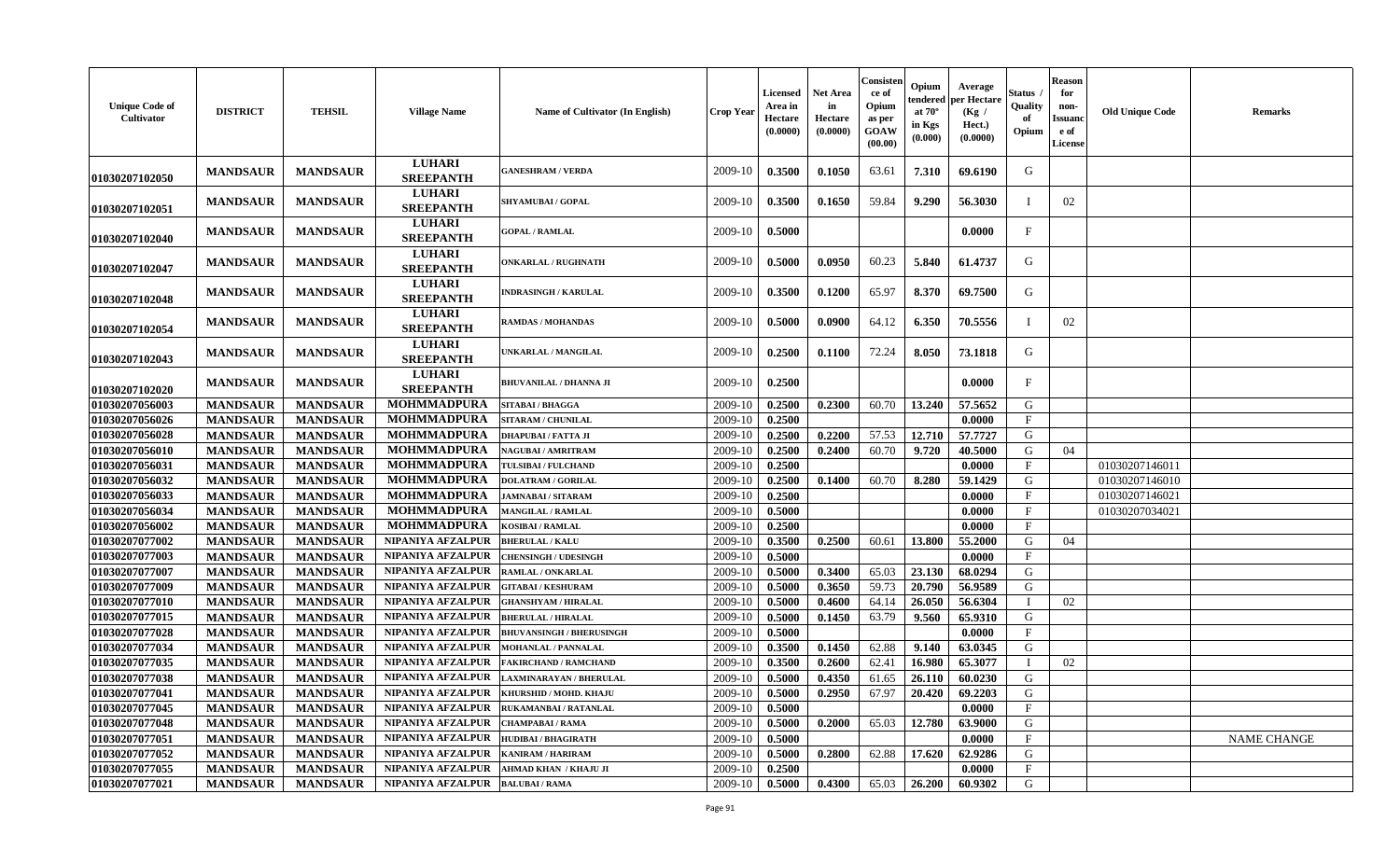| <b>Unique Code of</b><br><b>Cultivator</b> | <b>DISTRICT</b> | <b>TEHSIL</b>   | <b>Village Name</b>      | Name of Cultivator (In English)     | <b>Crop Year</b> | <b>Licensed</b><br>Area in<br>Hectare<br>(0.0000) | <b>Net Area</b><br>in<br>Hectare<br>(0.0000) | Consisteı<br>ce of<br>Opium<br>as per<br><b>GOAW</b><br>(00.00) | Opium<br>endered<br>at $70^\circ$<br>in Kgs<br>$(\mathbf{0.000})$ | Average<br>per Hectare<br>(Kg /<br>Hect.)<br>(0.0000) | Status<br>Quality<br>of<br>Opium | Reason<br>for<br>non-<br>Issuan<br>e of<br><b>License</b> | <b>Old Unique Code</b> | <b>Remarks</b>     |
|--------------------------------------------|-----------------|-----------------|--------------------------|-------------------------------------|------------------|---------------------------------------------------|----------------------------------------------|-----------------------------------------------------------------|-------------------------------------------------------------------|-------------------------------------------------------|----------------------------------|-----------------------------------------------------------|------------------------|--------------------|
| 01030207077020                             | <b>MANDSAUR</b> | <b>MANDSAUR</b> | NIPANIYA AFZALPUR        | <b>GOMKUNVAR / GORDHANSINGH</b>     | 2009-10          | 0.2500                                            |                                              |                                                                 |                                                                   | 0.0000                                                | $\mathbf{F}$                     |                                                           |                        |                    |
| 01030207077058                             | <b>MANDSAUR</b> | <b>MANDSAUR</b> | NIPANIYA AFZALPUR        | <b>MANGILAL / TORIRAM</b>           | 2009-10          | 0.5000                                            | 0.2700                                       | 65.03                                                           | 16.140                                                            | 59.7778                                               | G                                |                                                           |                        |                    |
| 01030207077059                             | <b>MANDSAUR</b> | <b>MANDSAUR</b> | NIPANIYA AFZALPUR        | <b>VALIBAI/MANGILAL</b>             | 2009-10          | 0.3500                                            | 0.3500                                       | 62.88                                                           | 19.520                                                            | 55.7714                                               | G                                | 04                                                        |                        |                    |
| 01030207077031                             | <b>MANDSAUR</b> | <b>MANDSAUR</b> | NIPANIYA AFZALPUR        | <b>HMERBAI/BHERULAL</b>             | 2009-10          | 0.2500                                            | 0.1350                                       | 62.88                                                           | 8.130                                                             | 60.2222                                               | G                                |                                                           |                        |                    |
| 01030207077039                             | <b>MANDSAUR</b> | <b>MANDSAUR</b> | NIPANIYA AFZALPUR        | MANGILAL / GANGARAM                 | 2009-10          | 0.2500                                            | 0.1000                                       | 64.21                                                           | 6.160                                                             | 61.6000                                               | G                                |                                                           |                        |                    |
| 01030207077018                             | <b>MANDSAUR</b> | <b>MANDSAUR</b> | NIPANIYA AFZALPUR        | RAMESHVAR / SHANKARLAL              | 2009-10          | 0.2500                                            |                                              |                                                                 |                                                                   | 0.0000                                                | $_{\rm F}$                       |                                                           |                        | <b>NAME CHANGE</b> |
| 01030207077022                             | <b>MANDSAUR</b> | <b>MANDSAUR</b> | <b>NIPANIYA AFZALPUR</b> | <b>RAMLAL / BHUVAN</b>              | 2009-10          | 0.2500                                            | 0.2500                                       | 64.21                                                           | 14.280                                                            | 57.1200                                               | G                                |                                                           |                        |                    |
| 01030207077016                             | <b>MANDSAUR</b> | <b>MANDSAUR</b> | NIPANIYA AFZALPUR        | <b>GANGABAI / HEMRAJ</b>            | 2009-10          | 0.2500                                            | 0.2350                                       | 63.39                                                           | 14.540                                                            | 61.8723                                               | G                                |                                                           |                        |                    |
| 01030207077029                             | <b>MANDSAUR</b> | <b>MANDSAUR</b> | NIPANIYA AFZALPUR        | <b>VISHRAM / KALU JI</b>            | 2009-10          | 0.2500                                            | 0.2450                                       | 65.03                                                           | 15.310                                                            | 62.4898                                               | G                                |                                                           |                        |                    |
| 01030207077005                             | <b>MANDSAUR</b> | <b>MANDSAUR</b> | NIPANIYA AFZALPUR        | MOHANLAL / BHERULAL                 | 2009-10          | 0.2500                                            |                                              |                                                                 |                                                                   | 0.0000                                                | $\mathbf{F}$                     |                                                           |                        |                    |
| 01030207077011                             | <b>MANDSAUR</b> | <b>MANDSAUR</b> | NIPANIYA AFZALPUR        | SAJJANBAI / KACHRU                  | 2009-10          | 0.2500                                            | 0.2150                                       | 61.55                                                           | 13.630                                                            | 63.3953                                               | G                                |                                                           |                        |                    |
| 01030207077013                             | <b>MANDSAUR</b> | <b>MANDSAUR</b> | NIPANIYA AFZALPUR        | <b>BHARATKUNVAR / RATANSINGH</b>    | 2009-10          | 0.2500                                            | 0.2350                                       | 65.03                                                           | 15.230                                                            | 64.8085                                               | G                                |                                                           |                        |                    |
| 01030207077023                             | <b>MANDSAUR</b> | <b>MANDSAUR</b> | NIPANIYA AFZALPUR        | <b>BASHIR NABI / NABIBAKSH</b>      | 2009-10          | 0.2500                                            | 0.0650                                       | 64.21                                                           | 4.150                                                             | 63.8462                                               | G                                |                                                           |                        |                    |
| 01030207106005                             | <b>MANDSAUR</b> | <b>MANDSAUR</b> | <b>PINDA</b>             | KANIYALAL / HAJARILAL               | 2009-10          | 0.3500                                            | 0.3200                                       | 64.40                                                           | 20.380                                                            | 63.6875                                               | G                                |                                                           |                        |                    |
| 01030207106006                             | <b>MANDSAUR</b> | <b>MANDSAUR</b> | <b>PINDA</b>             | <b>BADRILAL / HAJARILAL</b>         | 2009-10          | 0.5000                                            | 0.3550                                       | 65.51                                                           | 23.470                                                            | 66.1127                                               | G                                |                                                           |                        |                    |
| 01030207106007                             | <b>MANDSAUR</b> | <b>MANDSAUR</b> | <b>PINDA</b>             | RAMESHCHAND / BHAGATRAM             | 2009-10          | 0.5000                                            | 0.2450                                       | 62.71                                                           | 15.700                                                            | 64.0816                                               | G                                |                                                           |                        |                    |
| 01030207106008                             | <b>MANDSAUR</b> | <b>MANDSAUR</b> | <b>PINDA</b>             | LAKSHMICHANDRA / BHAGATRAM          | 2009-10          | 0.5000                                            | 0.2000                                       | 62.71                                                           | 12.550                                                            | 62.7500                                               | G                                |                                                           |                        |                    |
| 01030207106009                             | <b>MANDSAUR</b> | <b>MANDSAUR</b> | <b>PINDA</b>             | DASHARATH / RADHESHYAM              | 2009-10          | 0.5000                                            | 0.1900                                       | 63.99                                                           | 12.400                                                            | 65.2632                                               | П                                | 02                                                        |                        |                    |
| 01030207106017                             | <b>MANDSAUR</b> | <b>MANDSAUR</b> | <b>PINDA</b>             | <b>MANGILAL / GORISHANKER</b>       | 2009-10          | 0.5000                                            | 0.2100                                       | 62.71                                                           | 12.520                                                            | 59.6190                                               | G                                |                                                           |                        |                    |
| 01030207106021                             | <b>MANDSAUR</b> | <b>MANDSAUR</b> | <b>PINDA</b>             | SATAYNARAYAN / NANDRAM              | 2009-10          | 0.5000                                            |                                              |                                                                 |                                                                   | 0.0000                                                | $_{\rm F}$                       |                                                           |                        |                    |
| 01030207106023                             | <b>MANDSAUR</b> | <b>MANDSAUR</b> | <b>PINDA</b>             | <b>KAILASH / SITARAM</b>            | 2009-10          | 0.5000                                            | 0.2550                                       | 65.51                                                           | 15.610                                                            | 61.2157                                               | G                                |                                                           |                        |                    |
| 01030207106033                             | <b>MANDSAUR</b> | <b>MANDSAUR</b> | <b>PINDA</b>             | <b>GOPAL / MANGILAL</b>             | 2009-10          | 0.5000                                            | 0.4800                                       | 58.18                                                           | 10.800                                                            | 22.5000                                               | G                                | 04                                                        |                        |                    |
| 01030207106034                             | <b>MANDSAUR</b> | <b>MANDSAUR</b> | <b>PINDA</b>             | <b>SHANKARDAS / BHUWANDAS</b>       | 2009-10          | 0.5000                                            |                                              |                                                                 |                                                                   | 0.0000                                                | $\mathbf{F}$                     |                                                           |                        |                    |
| 01030207106037                             | <b>MANDSAUR</b> | <b>MANDSAUR</b> | <b>PINDA</b>             | <b>DOLATRAM / KESHURAM</b>          | 2009-10          | 0.5000                                            |                                              |                                                                 |                                                                   | 0.0000                                                | $\mathbf{F}$                     |                                                           |                        |                    |
| 01030207106039                             | <b>MANDSAUR</b> | <b>MANDSAUR</b> | <b>PINDA</b>             | SATAYNARAYAN / DEVILAL              | 2009-10          | 0.5000                                            |                                              |                                                                 |                                                                   | 0.0000                                                | $\mathbf{F}$                     |                                                           |                        |                    |
| 01030207106040                             | <b>MANDSAUR</b> | <b>MANDSAUR</b> | <b>PINDA</b>             | <b>NATHULAL / BHAGWAN</b>           | 2009-10          | 0.5000                                            |                                              |                                                                 |                                                                   | 0.0000                                                | $\mathbf{F}$                     |                                                           |                        |                    |
| 01030207106041                             | <b>MANDSAUR</b> | <b>MANDSAUR</b> | <b>PINDA</b>             | <b>BAPULAL / RAMJAS</b>             | 2009-10          | 0.3500                                            | 0.3400                                       | 65.51                                                           | 21.670                                                            | 63.7353                                               | G                                |                                                           |                        |                    |
| 01030207106042                             | <b>MANDSAUR</b> | <b>MANDSAUR</b> | <b>PINDA</b>             | TULSIRAM / RAMESHWER                | 2009-10          | 0.2500                                            |                                              |                                                                 |                                                                   | 0.0000                                                | $\mathbf{F}$                     |                                                           |                        |                    |
| 01030207106045                             | <b>MANDSAUR</b> | <b>MANDSAUR</b> | <b>PINDA</b>             | <b>HAJARILAL / DEVRAM</b>           | 2009-10          | 0.3500                                            | 0.2450                                       | 65.51                                                           | 15.750                                                            | 64.2857                                               | G                                |                                                           |                        |                    |
| 01030207106046                             | <b>MANDSAUR</b> | <b>MANDSAUR</b> | <b>PINDA</b>             | KAMLABAI / HIRALAL                  | 2009-10          | 0.5000                                            | 0.1100                                       | 68.49                                                           | 7.450                                                             | 67.7273                                               |                                  | 02                                                        |                        |                    |
| 01030207106047                             | <b>MANDSAUR</b> | <b>MANDSAUR</b> | <b>PINDA</b>             | <b>DINESH / DEVILAL</b>             | 2009-10          | 0.5000                                            |                                              |                                                                 |                                                                   | 0.0000                                                | $\mathbf{F}$                     |                                                           |                        |                    |
| 01030207106048                             | <b>MANDSAUR</b> | <b>MANDSAUR</b> | <b>PINDA</b>             | RAMESHVAR / MAGNIRAM                | 2009-10          | 0.5000                                            |                                              |                                                                 |                                                                   | 0.0000                                                | $\mathbf{F}$                     |                                                           |                        |                    |
| 01030207106050                             | <b>MANDSAUR</b> | <b>MANDSAUR</b> | <b>PINDA</b>             | RAMNARAYAN / PRABHULAL              | 2009-10          | 0.3500                                            |                                              |                                                                 |                                                                   | 0.0000                                                | $\mathbf{F}$                     |                                                           |                        |                    |
| 01030207106051                             | <b>MANDSAUR</b> | <b>MANDSAUR</b> | <b>PINDA</b>             | <b>BHUVANDAS / MADHODAS</b>         | 2009-10          | 0.3500                                            |                                              |                                                                 |                                                                   | 0.0000                                                | $_{\rm F}$                       |                                                           |                        |                    |
| 01030207106054                             | <b>MANDSAUR</b> | <b>MANDSAUR</b> | PINDA                    | <b>UMENDRAM / SAWRAM</b>            | 2009-10          | 0.5000                                            |                                              |                                                                 |                                                                   | 0.0000                                                | $\mathbf{F}$                     |                                                           |                        |                    |
| 01030207106056                             | <b>MANDSAUR</b> | <b>MANDSAUR</b> | <b>PINDA</b>             | SHYAMLAL / D.P.KANWERLAL            | $2009-10$ 0.3500 |                                                   | 0.2900                                       |                                                                 |                                                                   | $65.51$   18.650   64.3103                            | G                                |                                                           |                        |                    |
| 01030207106057                             | <b>MANDSAUR</b> | <b>MANDSAUR</b> | <b>PINDA</b>             | RAMLAL / MAGNIRAM                   | 2009-10          | 0.5000                                            |                                              |                                                                 |                                                                   | 0.0000                                                | F.                               |                                                           |                        |                    |
| 01030207106058                             | <b>MANDSAUR</b> | <b>MANDSAUR</b> | <b>PINDA</b>             | RADHESHYAM / BHAGATRAM              | 2009-10          | 0.5000                                            | 0.3300                                       | 64.87                                                           | 20.940                                                            | 63.4545                                               |                                  | 02                                                        |                        |                    |
| 01030207106059                             | <b>MANDSAUR</b> | <b>MANDSAUR</b> | <b>PINDA</b>             | SATAYNARAYAN / CHUNILAL / SHOBHARAM | 2009-10          | 0.3500                                            |                                              |                                                                 |                                                                   | 0.0000                                                | $\mathbf{F}$                     |                                                           |                        |                    |
| 01030207106062                             | <b>MANDSAUR</b> | <b>MANDSAUR</b> | <b>PINDA</b>             | <b>RATANLAL / RANCHOR</b>           | 2009-10          | 0.5000                                            | 0.2750                                       | 65.95                                                           | 17.420                                                            | 63.3455                                               | G                                |                                                           |                        |                    |
| 01030207106064                             | <b>MANDSAUR</b> | <b>MANDSAUR</b> | <b>PINDA</b>             | <b>BALARAM / CHAMPALAL</b>          | 2009-10          | 0.5000                                            |                                              |                                                                 |                                                                   | 0.0000                                                | $\mathbf{F}$                     |                                                           |                        |                    |
| 01030207106065                             | <b>MANDSAUR</b> | <b>MANDSAUR</b> | <b>PINDA</b>             | MUKESH / DEVRAM / HAJAMBAI          | 2009-10          | 0.3500                                            | 0.2750                                       | 65.95                                                           | 18.050                                                            | 65.6364                                               | G                                |                                                           |                        |                    |
|                                            |                 |                 |                          |                                     |                  |                                                   |                                              |                                                                 |                                                                   |                                                       |                                  |                                                           |                        |                    |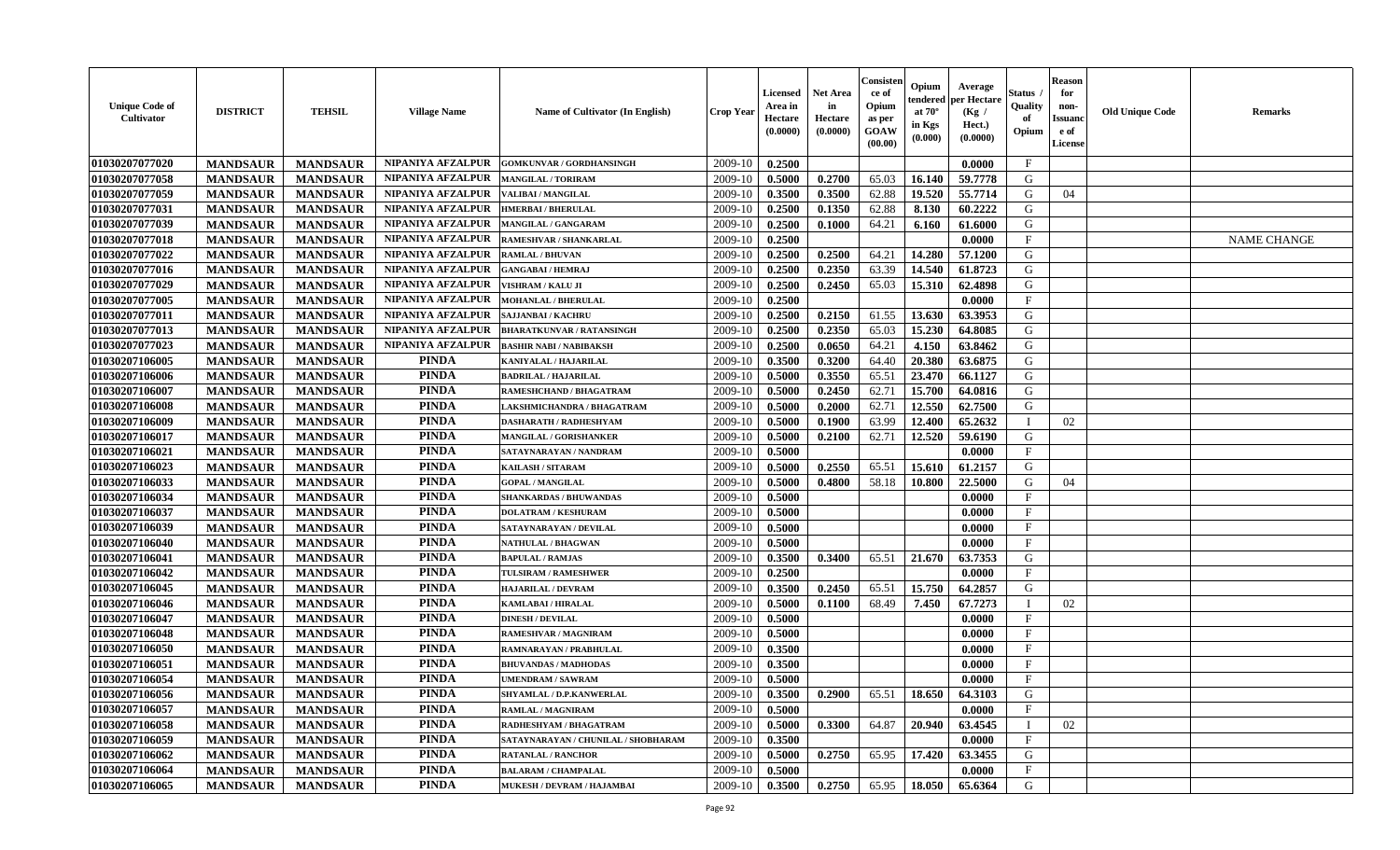| <b>Unique Code of</b><br><b>Cultivator</b> | <b>DISTRICT</b> | <b>TEHSIL</b>   | <b>Village Name</b> | Name of Cultivator (In English)  | <b>Crop Year</b> | <b>Licensed</b><br>Area in<br>Hectare<br>(0.0000) | <b>Net Area</b><br>in<br>Hectare<br>(0.0000) | Consister<br>ce of<br>Opium<br>as per<br>GOAW<br>(00.00) | Opium<br>endered<br>at $70^\circ$<br>in Kgs<br>$(\mathbf{0.000})$ | Average<br>per Hectare<br>(Kg)<br>Hect.)<br>(0.0000) | Status<br>Quality<br>of<br>Opium | Reason<br>for<br>non-<br>Issuan<br>e of<br><b>License</b> | <b>Old Unique Code</b> | <b>Remarks</b>       |
|--------------------------------------------|-----------------|-----------------|---------------------|----------------------------------|------------------|---------------------------------------------------|----------------------------------------------|----------------------------------------------------------|-------------------------------------------------------------------|------------------------------------------------------|----------------------------------|-----------------------------------------------------------|------------------------|----------------------|
| 01030207106068                             | <b>MANDSAUR</b> | <b>MANDSAUR</b> | <b>PINDA</b>        | <b>NAGGA / BHERA</b>             | 2009-10          | 0.5000                                            |                                              |                                                          |                                                                   | 0.0000                                               | $\mathbf{F}$                     |                                                           |                        |                      |
| 01030207106069                             | <b>MANDSAUR</b> | <b>MANDSAUR</b> | <b>PINDA</b>        | KANCHANBAI / GAWARIYA            | 2009-10          | 0.5000                                            | 0.2450                                       | 61.59                                                    | 14.810                                                            | 60.4490                                              | G                                |                                                           |                        |                      |
| 01030207106070                             | <b>MANDSAUR</b> | <b>MANDSAUR</b> | <b>PINDA</b>        | <b>BHARATBHUSHAN / MOHANLAL</b>  | 2009-10          | 0.5000                                            |                                              |                                                          |                                                                   | 0.0000                                               | $\mathbf{F}$                     |                                                           |                        |                      |
| 01030207106072                             | <b>MANDSAUR</b> | <b>MANDSAUR</b> | <b>PINDA</b>        | SHANKARLAL / NANDRAM             | 2009-10          | 0.5000                                            |                                              |                                                          |                                                                   | 0.0000                                               | $\mathbf{F}$                     |                                                           |                        |                      |
| 01030207106073                             | <b>MANDSAUR</b> | <b>MANDSAUR</b> | <b>PINDA</b>        | <b>BASHANTILAL / HARIRAM</b>     | 2009-10          | 0.3500                                            |                                              |                                                          |                                                                   | 0.0000                                               | $\mathbf{F}$                     |                                                           |                        | <b>NAME CHANGE</b>   |
| 01030207106078                             | <b>MANDSAUR</b> | <b>MANDSAUR</b> | <b>PINDA</b>        | <b>KANWERLAL / RUGHNATH</b>      | 2009-10          | 0.5000                                            | 0.2000                                       | 62.71                                                    | 12.180                                                            | 60.9000                                              | G                                |                                                           |                        |                      |
| 01030207106079                             | <b>MANDSAUR</b> | <b>MANDSAUR</b> | <b>PINDA</b>        | KAMLABAI / TULSIRAM              | 2009-10          | 0.3500                                            | 0.1850                                       | 62.42                                                    | 10.940                                                            | 59.1351                                              | П                                | 02                                                        |                        |                      |
| 01030207106080                             | <b>MANDSAUR</b> | <b>MANDSAUR</b> | <b>PINDA</b>        | <b>RAMLAL / HIRALAL</b>          | 2009-10          | 0.5000                                            |                                              |                                                          |                                                                   | 0.0000                                               | $\mathbf{F}$                     |                                                           |                        |                      |
| 01030207106085                             | <b>MANDSAUR</b> | <b>MANDSAUR</b> | <b>PINDA</b>        | <b>BHERULAL / DEVRAM</b>         | 2009-10          | 0.5000                                            |                                              |                                                          |                                                                   | 0.0000                                               | $_{\rm F}$                       |                                                           |                        |                      |
| 01030207106087                             | <b>MANDSAUR</b> | <b>MANDSAUR</b> | <b>PINDA</b>        | NARAYANSINGH / LALSINGH          | 2009-10          | 0.5000                                            |                                              |                                                          |                                                                   | 0.0000                                               | $_{\rm F}$                       |                                                           |                        |                      |
| 01030207106091                             | <b>MANDSAUR</b> | <b>MANDSAUR</b> | <b>PINDA</b>        | <b>KARANSINGH / BHAWERSINGH</b>  | 2009-10          | 0.3500                                            | 0.1900                                       | 60.72                                                    | 11.380                                                            | 59.8947                                              | G                                |                                                           |                        |                      |
| 01030207106093                             | <b>MANDSAUR</b> | <b>MANDSAUR</b> | <b>PINDA</b>        | VISHNUKUMAR / BHAGATRAM          | 2009-10          | 0.5000                                            | 0.2500                                       | 62.17                                                    | 15.910                                                            | 63.6400                                              | G                                |                                                           |                        |                      |
| 01030207106095                             | <b>MANDSAUR</b> | <b>MANDSAUR</b> | <b>PINDA</b>        | <b>RATANBAI/MANGYA</b>           | 2009-10          | 0.5000                                            | 0.1000                                       | 65.95                                                    | 6.690                                                             | 66.9000                                              | G                                |                                                           |                        |                      |
| 01030207106097                             | <b>MANDSAUR</b> | <b>MANDSAUR</b> | <b>PINDA</b>        | <b>MADANLAL / SITARAM</b>        | 2009-10          | 0.5000                                            | 0.2750                                       | 62.17                                                    | 16.600                                                            | 60.3636                                              | G                                |                                                           |                        |                      |
| 01030207106099                             | <b>MANDSAUR</b> | <b>MANDSAUR</b> | <b>PINDA</b>        | SHIVNARAYAN / DHURILAL           | 2009-10          | 0.5000                                            | 0.2000                                       | 65.95                                                    | 13.990                                                            | 69.9500                                              | G                                |                                                           |                        |                      |
| 01030207106025                             | <b>MANDSAUR</b> | <b>MANDSAUR</b> | <b>PINDA</b>        | <b>DINESH / BAJERAM</b>          | 2009-10          | 0.5000                                            | 0.1200                                       | 66.35                                                    | 7.730                                                             | 64.4167                                              | G                                |                                                           |                        |                      |
| 01030207106032                             | <b>MANDSAUR</b> | <b>MANDSAUR</b> | <b>PINDA</b>        | KARIMANBAI / SATTARSAH           | 2009-10          | 0.5000                                            | 0.1450                                       | 66.35                                                    | 9.460                                                             | 65.2414                                              | G                                |                                                           |                        |                      |
| 01030207106038                             | <b>MANDSAUR</b> | <b>MANDSAUR</b> | <b>PINDA</b>        | PUNAMCHAND / KESHURAM            | 2009-10          | 0.5000                                            | 0.3750                                       | 65.66                                                    | 24.240                                                            | 64.6400                                              | G                                |                                                           |                        |                      |
| 01030207106043                             | <b>MANDSAUR</b> | <b>MANDSAUR</b> | <b>PINDA</b>        | <b>OMPRAKASH / HIRALAL</b>       | 2009-10          | 0.5000                                            |                                              |                                                          |                                                                   | 0.0000                                               | F                                |                                                           |                        |                      |
| 01030207106088                             | <b>MANDSAUR</b> | <b>MANDSAUR</b> | <b>PINDA</b>        | <b>BADAMBAI/MANGILAL</b>         | 2009-10          | 0.3500                                            |                                              |                                                          |                                                                   | 0.0000                                               | $_{\rm F}$                       |                                                           |                        |                      |
| 01030207106089                             | <b>MANDSAUR</b> | <b>MANDSAUR</b> | <b>PINDA</b>        | <b>VERDICHAND / BHERA</b>        | 2009-10          | 0.5000                                            | 0.4100                                       | 66.35                                                    | 24.130                                                            | 58.8537                                              | G                                |                                                           |                        |                      |
| 01030207106029                             | <b>MANDSAUR</b> | <b>MANDSAUR</b> | <b>PINDA</b>        | SHIVNARAYAN / BAGDIRAM           | 2009-10          | 0.5000                                            |                                              |                                                          |                                                                   | 0.0000                                               | $\mathbf{F}$                     |                                                           |                        |                      |
| 01030207106101                             | <b>MANDSAUR</b> | <b>MANDSAUR</b> | <b>PINDA</b>        | <b>ONKARLAL / KANWERLAL</b>      | 2009-10          | 0.5000                                            |                                              |                                                          |                                                                   | 0.0000                                               | $\mathbf{F}$                     |                                                           |                        |                      |
| 01030207106084                             | <b>MANDSAUR</b> | <b>MANDSAUR</b> | <b>PINDA</b>        | <b>VENIRAM / BHUWAN</b>          | 2009-10          | 0.3500                                            |                                              |                                                          |                                                                   | 0.0000                                               | $\mathbf{F}$                     |                                                           |                        |                      |
| 01030207106012                             | <b>MANDSAUR</b> | <b>MANDSAUR</b> | <b>PINDA</b>        | <b>DHANSHING / DHULSHING</b>     | 2009-10          | 0.3500                                            | 0.2900                                       | 65.66                                                    | 18.430                                                            | 63.5517                                              | G                                |                                                           |                        |                      |
| 01030207106011                             | <b>MANDSAUR</b> | <b>MANDSAUR</b> | <b>PINDA</b>        | RAJENDRA / JHUJHARSINGH          | 2009-10          | 0.3500                                            | 0.2750                                       | 62.17                                                    | 16.450                                                            | 59.8182                                              | G                                |                                                           |                        |                      |
| 01030207106060                             | <b>MANDSAUR</b> | <b>MANDSAUR</b> | <b>PINDA</b>        | <b>SITARAM / BALARAM</b>         | 2009-10          | 0.2500                                            | 0.2000                                       | 62.17                                                    | 12.230                                                            | 61.1500                                              | G                                |                                                           |                        | <b>NAME CHANGE</b>   |
| 01030207106063                             | <b>MANDSAUR</b> | <b>MANDSAUR</b> | <b>PINDA</b>        | <b>LALKUNWARBAI / GUMANSINGH</b> | 2009-10          | 0.2500                                            |                                              |                                                          |                                                                   | 0.0000                                               | $_{\rm F}$                       |                                                           |                        |                      |
| 01030207106094                             | <b>MANDSAUR</b> | <b>MANDSAUR</b> | <b>PINDA</b>        | <b>RAMESHCHAND / NATHULAL</b>    | 2009-10          | 0.2500                                            | 0.2400                                       | 62.98                                                    | 12.510                                                            | 52.1250                                              | G                                | 04                                                        |                        |                      |
| 01030207106022                             | <b>MANDSAUR</b> | <b>MANDSAUR</b> | <b>PINDA</b>        | <b>JUJHARSINGH / JAYSINGH</b>    | 2009-10          | 0.2500                                            |                                              |                                                          |                                                                   | 0.0000                                               | $_{\rm F}$                       |                                                           |                        |                      |
| 01030207106075                             | <b>MANDSAUR</b> | <b>MANDSAUR</b> | <b>PINDA</b>        | <b>SUGANBAI/FULKUNWARBAI</b>     | 2009-10          | 0.2500                                            |                                              |                                                          |                                                                   | 0.0000                                               | $_{\rm F}$                       |                                                           |                        |                      |
| 01030207106031                             | <b>MANDSAUR</b> | <b>MANDSAUR</b> | <b>PINDA</b>        | RAMNARAYAN / KARU                | 2009-10          | 0.2500                                            | 0.1750                                       | 66.35                                                    | 10.600                                                            | 60.5714                                              | G                                |                                                           |                        |                      |
| 01030207106049                             | <b>MANDSAUR</b> | <b>MANDSAUR</b> | <b>PINDA</b>        | <b>KALU / BHERA</b>              | 2009-10          | 0.2500                                            | 0.1750                                       | 61.25                                                    | 10.540                                                            | 60.2286                                              | G                                |                                                           |                        |                      |
| 01030207106067                             | <b>MANDSAUR</b> | <b>MANDSAUR</b> | <b>PINDA</b>        | RADHESHYAM / SHANKERLAL          | 2009-10          | 0.2500                                            |                                              |                                                          |                                                                   | 0.0000                                               | F                                |                                                           |                        |                      |
| 01030207106086                             | <b>MANDSAUR</b> | <b>MANDSAUR</b> | PINDA               | <b>JHUJHAR / DEVA</b>            | 2009-10          | 0.2500                                            |                                              |                                                          |                                                                   | 0.0000                                               | $\mathbf{F}$                     |                                                           |                        |                      |
| 01030207106002                             | <b>MANDSAUR</b> | <b>MANDSAUR</b> | <b>PINDA</b>        | PRABHULAL / VERDICHAND           | $2009-10$        | 0.2500                                            | 0.2100                                       | 63.39                                                    |                                                                   | $13.310 \mid 63.3810$                                | $\perp$                          | 02                                                        |                        |                      |
| 01030207106015                             | <b>MANDSAUR</b> | <b>MANDSAUR</b> | <b>PINDA</b>        | <b>SALAGRAM / RANCHOR</b>        | 2009-10          | 0.2500                                            | 0.1900                                       | 62.98                                                    | 11.850                                                            | 62.3684                                              | G                                |                                                           | 01030208043061         |                      |
| 01030207106016                             | <b>MANDSAUR</b> | <b>MANDSAUR</b> | <b>PINDA</b>        | <b>BAGIRATH / DEVRAM</b>         | 2009-10          | 0.2500                                            |                                              |                                                          |                                                                   | 0.0000                                               | $\mathbf{F}$                     |                                                           |                        |                      |
| 01030207106066                             | <b>MANDSAUR</b> | <b>MANDSAUR</b> | <b>PINDA</b>        | <b>BHANWARBAI/RAMESHWER</b>      | 2009-10          | 0.2500                                            |                                              |                                                          |                                                                   | 0.0000                                               | $\mathbf{F}$                     |                                                           |                        |                      |
| 01030207107002                             | <b>MANDSAUR</b> | <b>MANDSAUR</b> | <b>RASULPUR</b>     | <b>BHANVARIBAI / GANGARAM</b>    | 2009-10          | 0.3500                                            | 0.2550                                       | 64.41                                                    | 16.610                                                            | 65.1373                                              | - 1                              | 02                                                        |                        |                      |
| 01030207107006                             | <b>MANDSAUR</b> | <b>MANDSAUR</b> | <b>RASULPUR</b>     | <b>BHIMSINGH / UMRAVSINGH</b>    | 2009-10          | 0.5000                                            |                                              |                                                          |                                                                   | 0.0000                                               | $\mathbf{F}$                     |                                                           |                        | TRANSFER/DHAKADKHEDI |
| 01030207107022                             | <b>MANDSAUR</b> | <b>MANDSAUR</b> | <b>RASULPUR</b>     | <b>MANGUSINGH / MODSINGH</b>     | 2009-10          | 0.5000                                            |                                              |                                                          |                                                                   | 0.0000                                               | $\mathbf{F}$                     |                                                           |                        | TRANSFER/LADUSA      |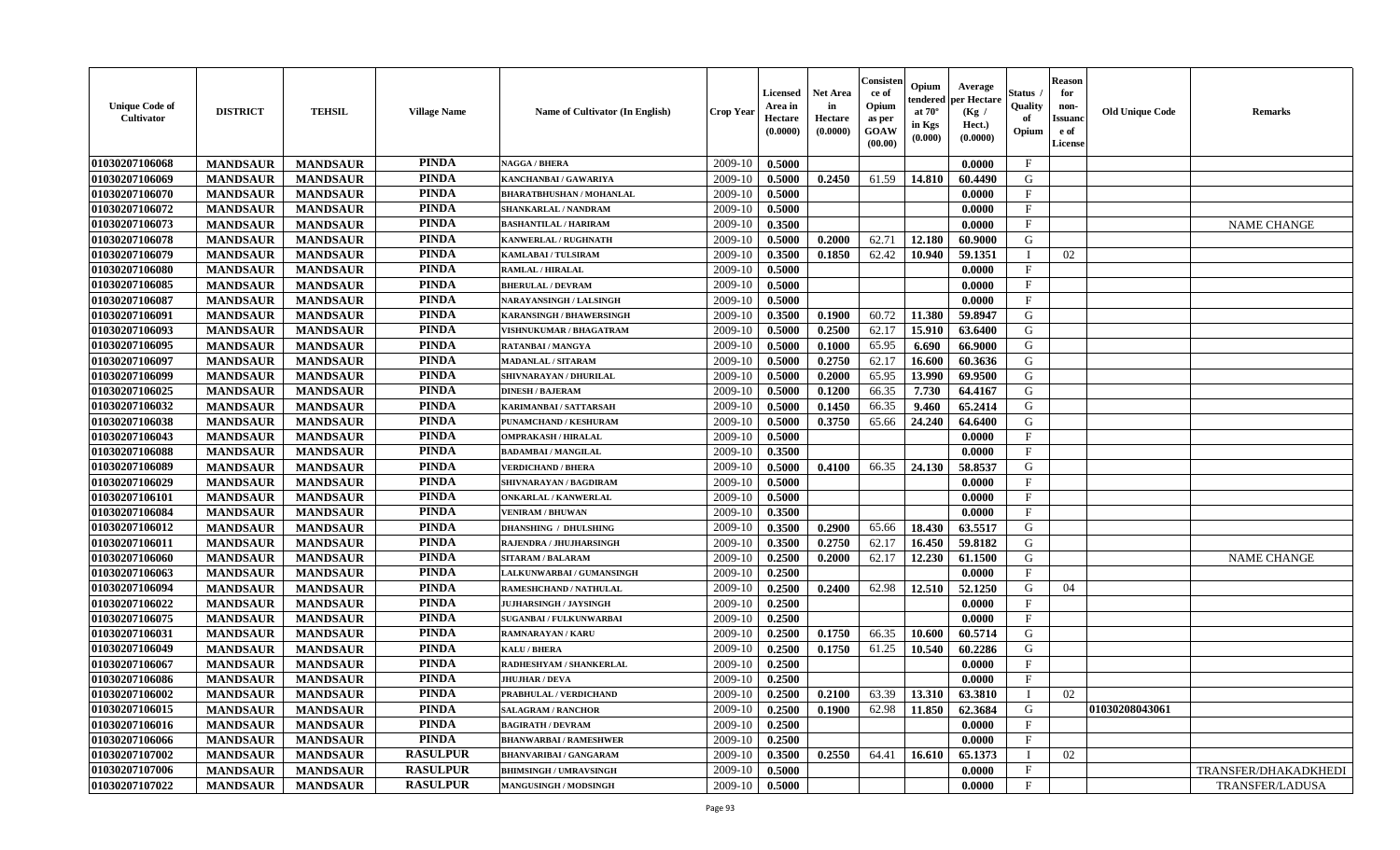| <b>Unique Code of</b><br><b>Cultivator</b> | <b>DISTRICT</b> | <b>TEHSIL</b>   | <b>Village Name</b> | Name of Cultivator (In English)   | <b>Crop Year</b> | <b>Licensed</b><br>Area in<br>Hectare<br>(0.0000) | <b>Net Area</b><br>in<br>Hectare<br>(0.0000) | Consister<br>ce of<br>Opium<br>as per<br><b>GOAW</b><br>(00.00) | Opium<br>endered<br>at $70^\circ$<br>in Kgs<br>(0.000) | Average<br>per Hectare<br>(Kg)<br>Hect.)<br>(0.0000) | Status<br>Quality<br>of<br>Opium | <b>Reason</b><br>for<br>non-<br><b>Issuand</b><br>e of<br><b>License</b> | <b>Old Unique Code</b> | <b>Remarks</b>              |
|--------------------------------------------|-----------------|-----------------|---------------------|-----------------------------------|------------------|---------------------------------------------------|----------------------------------------------|-----------------------------------------------------------------|--------------------------------------------------------|------------------------------------------------------|----------------------------------|--------------------------------------------------------------------------|------------------------|-----------------------------|
| 01030207107026                             | <b>MANDSAUR</b> | <b>MANDSAUR</b> | <b>RASULPUR</b>     | UMRAVSINGH / JHUJHARLAL           | 2009-10          | 0.5000                                            | 0.1550                                       | 56.83                                                           | 8.730                                                  | 56.3226                                              | G                                | 08                                                                       |                        |                             |
| 01030207107021                             | <b>MANDSAUR</b> | <b>MANDSAUR</b> | <b>RASULPUR</b>     | VIKRAMSINGH / MODSINGH            | 2009-10          | 0.5000                                            | 0.1150                                       | 57.71                                                           | 6.680                                                  | 58.0870                                              | G                                |                                                                          |                        | TRANSFER/LADUSA             |
| 01030207107014                             | <b>MANDSAUR</b> | <b>MANDSAUR</b> | <b>RASULPUR</b>     | <b>RAMLAL / SUKHLAL</b>           | 2009-10          | 0.5000                                            |                                              |                                                                 |                                                        | 0.0000                                               | F                                |                                                                          |                        | <b>TRANSFER/DIGAON MALI</b> |
| 01030207060049                             | <b>MANDSAUR</b> | <b>MANDSAUR</b> | RICHABACCHA         | LAXMINARAYAN / GIRDHARI           | 2009-10          | 0.5000                                            | 0.1050                                       | 64.28                                                           | 6.610                                                  | 62.9524                                              | G                                |                                                                          |                        |                             |
| 01030207060002                             | <b>MANDSAUR</b> | <b>MANDSAUR</b> | RICHABACCHA         | MANOHARLAL / CHATARBHUJ           | 2009-10          | 0.2500                                            |                                              |                                                                 |                                                        | 0.0000                                               | $\mathbf{F}$                     |                                                                          |                        |                             |
| 01030207060003                             | <b>MANDSAUR</b> | <b>MANDSAUR</b> | RICHABACCHA         | NANDRAM / BHERULAL                | 2009-10          | 0.5000                                            |                                              |                                                                 |                                                        | 0.0000                                               | $_{\rm F}$                       |                                                                          |                        |                             |
| 01030207060004                             | <b>MANDSAUR</b> | <b>MANDSAUR</b> | RICHABACCHA         | PRABHULAL / BHERULAL              | 2009-10          | 0.5000                                            | 0.3800                                       | 64.28                                                           | 24.100                                                 | 63.4211                                              | G                                |                                                                          |                        |                             |
| 01030207060007                             | <b>MANDSAUR</b> | <b>MANDSAUR</b> | RICHABACCHA         | <b>DEVRAM / KALU</b>              | 2009-10          | 0.5000                                            |                                              |                                                                 |                                                        | 0.0000                                               | $\rm F$                          |                                                                          |                        |                             |
| 01030207060008                             | <b>MANDSAUR</b> | <b>MANDSAUR</b> | RICHABACCHA         | <b>MOHANLAL / NANURAM</b>         | 2009-10          | 0.5000                                            |                                              |                                                                 |                                                        | 0.0000                                               | $\mathbf{F}$                     |                                                                          |                        |                             |
| 01030207060009                             | <b>MANDSAUR</b> | <b>MANDSAUR</b> | RICHABACCHA         | RAJARAM / RAMA                    | 2009-10          | 0.5000                                            | 0.3950                                       | 69.40                                                           | 26.900                                                 | 68.1013                                              | G                                |                                                                          |                        |                             |
| 01030207060010                             | <b>MANDSAUR</b> | <b>MANDSAUR</b> | RICHABACCHA         | <b>BHERULAL / BHANVARLAL</b>      | 2009-10          | 0.5000                                            | 0.2950                                       | 61.05                                                           | 17.910                                                 | 60.7119                                              | G                                |                                                                          |                        |                             |
| 01030207060014                             | <b>MANDSAUR</b> | <b>MANDSAUR</b> | RICHABACCHA         | <b>VARDISHANKAR / LALA</b>        | 2009-10          | 0.5000                                            | 0.2650                                       | 64.28                                                           | 16.950                                                 | 63.9623                                              | G                                |                                                                          |                        |                             |
| 01030207060015                             | <b>MANDSAUR</b> | <b>MANDSAUR</b> | RICHABACCHA         | <b>INDARMAL / BHERULAL</b>        | 2009-10          | 0.5000                                            | 0.3350                                       | 64.28                                                           | 20.380                                                 | 60.8358                                              | G                                |                                                                          |                        |                             |
| 01030207060018                             | <b>MANDSAUR</b> | <b>MANDSAUR</b> | RICHABACCHA         | RADHESHYAM / GIRDHARILAL          | 2009-10          | 0.5000                                            |                                              |                                                                 |                                                        | 0.0000                                               | $\mathbf{F}$                     |                                                                          |                        |                             |
| 01030207060021                             | <b>MANDSAUR</b> | <b>MANDSAUR</b> | RICHABACCHA         | <b>BHERU / DEVA</b>               | 2009-10          | 0.3500                                            | 0.2350                                       | 65.39                                                           | 15.530                                                 | 66.0851                                              | G                                |                                                                          |                        |                             |
| 01030207060023                             | <b>MANDSAUR</b> | <b>MANDSAUR</b> | RICHABACCHA         | MANGILAL / PYARCHAND              | 2009-10          | 0.5000                                            | 0.2450                                       | 62.90                                                           | 15.420                                                 | 62.9388                                              | G                                |                                                                          |                        |                             |
| 01030207060024                             | <b>MANDSAUR</b> | <b>MANDSAUR</b> | RICHABACCHA         | KANHIYALAL / NATHU                | 2009-10          | 0.5000                                            | 0.3000                                       | 61.05                                                           | 18.310                                                 | 61.0333                                              | G                                |                                                                          |                        | <b>NAME CHANGE</b>          |
| 01030207060025                             | <b>MANDSAUR</b> | <b>MANDSAUR</b> | RICHABACCHA         | RAMNARAYAN / CHUNILAL             | 2009-10          | 0.5000                                            | 0.1550                                       | 61.05                                                           | 9.420                                                  | 60.7742                                              | G                                |                                                                          |                        |                             |
| 01030207060027                             | <b>MANDSAUR</b> | <b>MANDSAUR</b> | RICHABACCHA         | PREMLATA / MADHULAL               | 2009-10          | 0.5000                                            | 0.1500                                       | 67.14                                                           | 10.410                                                 | 69.4000                                              | G                                |                                                                          |                        |                             |
| 01030207060028                             | <b>MANDSAUR</b> | <b>MANDSAUR</b> | RICHABACCHA         | <b>BAGDIBAI / MANGILAL</b>        | 2009-10          | 0.5000                                            | 0.4150                                       | 59.95                                                           | 24.270                                                 | 58.4819                                              | G                                |                                                                          |                        |                             |
| 01030207060029                             | <b>MANDSAUR</b> | <b>MANDSAUR</b> | RICHABACCHA         | RAMPRATAP / GULABCHAND            | 2009-10          | 0.5000                                            |                                              |                                                                 |                                                        | 0.0000                                               | $\mathbf{F}$                     |                                                                          |                        |                             |
| 01030207060031                             | <b>MANDSAUR</b> | <b>MANDSAUR</b> | RICHABACCHA         | <b>RAMIBAI/ONKAR</b>              | 2009-10          | 0.5000                                            |                                              |                                                                 |                                                        | 0.0000                                               | F                                |                                                                          |                        | <b>NAME CHANGE</b>          |
| 01030207060032                             | <b>MANDSAUR</b> | <b>MANDSAUR</b> | RICHABACCHA         | <b>JMENDRAM / BAGDIRAM</b>        | 2009-10          | 0.3500                                            |                                              |                                                                 |                                                        | 0.0000                                               | $\mathbf{F}$                     |                                                                          |                        |                             |
| 01030207060033                             | <b>MANDSAUR</b> | <b>MANDSAUR</b> | RICHABACCHA         | <b>MOHANLAL / PANALAL</b>         | 2009-10          | 0.5000                                            |                                              |                                                                 |                                                        | 0.0000                                               | $\mathbf{F}$                     |                                                                          |                        |                             |
| 01030207060034                             | <b>MANDSAUR</b> | <b>MANDSAUR</b> | RICHABACCHA         | <b>KAMLABAI/KISHOR</b>            | 2009-10          | 0.5000                                            | 0.2700                                       | 62.90                                                           | 16.740                                                 | 62.0000                                              | G                                |                                                                          |                        |                             |
| 01030207060036                             | <b>MANDSAUR</b> | <b>MANDSAUR</b> | RICHABACCHA         | <b>NANDRAM / KALU</b>             | 2009-10          | 0.5000                                            | 0.2650                                       | 61.05                                                           | 15.830                                                 | 59.7358                                              | G                                |                                                                          |                        |                             |
| 01030207060037                             | <b>MANDSAUR</b> | <b>MANDSAUR</b> | RICHABACCHA         | <b>BABULAL / RAMLAL</b>           | 2009-10          | 0.5000                                            | 0.2400                                       | 61.63                                                           | 14.760                                                 | 61.5000                                              | G                                |                                                                          |                        |                             |
| 01030207060042                             | <b>MANDSAUR</b> | <b>MANDSAUR</b> | RICHABACCHA         | <b>BHAWERSINGH / KALUSINGH</b>    | 2009-10          | 0.5000                                            | 0.1950                                       | 61.63                                                           | 11.920                                                 | 61.1282                                              | G                                |                                                                          |                        |                             |
| 01030207060045                             | <b>MANDSAUR</b> | <b>MANDSAUR</b> | RICHABACCHA         | KANWERLAL / BHANWERLAL            | 2009-10          | 0.5000                                            | 0.1100                                       | 62.90                                                           | 6.810                                                  | 61.9091                                              | G                                |                                                                          |                        |                             |
| 01030207060046                             | <b>MANDSAUR</b> | <b>MANDSAUR</b> | RICHABACCHA         | <b>MATHURADAS / BHAWERLAL</b>     | 2009-10          | 0.5000                                            | 0.2000                                       | 62.90                                                           | 12.510                                                 | 62.5500                                              | G                                |                                                                          |                        |                             |
| 01030207060048                             | <b>MANDSAUR</b> | <b>MANDSAUR</b> | RICHABACCHA         | MADHOLAL / CHATURBHUJ             | 2009-10          | 0.5000                                            |                                              |                                                                 |                                                        | 0.0000                                               | $\mathbf{F}$                     |                                                                          |                        |                             |
| 01030207060058                             | <b>MANDSAUR</b> | <b>MANDSAUR</b> | <b>RICHABACCHA</b>  | <b>BHUWAN / HIRALAL</b>           | 2009-10          | 0.3500                                            |                                              |                                                                 |                                                        | 0.0000                                               | $\mathbf{F}$                     |                                                                          |                        |                             |
| 01030207060060                             | <b>MANDSAUR</b> | <b>MANDSAUR</b> | RICHABACCHA         | <b>BHUWAN / NANDA</b>             | 2009-10          | 0.2500                                            |                                              |                                                                 |                                                        | 0.0000                                               | $\mathbf{F}$                     |                                                                          |                        |                             |
| 01030207060061                             | <b>MANDSAUR</b> | <b>MANDSAUR</b> | RICHABACCHA         | <b>SUNDARLAL / GIRDHARI</b>       | 2009-10          | 0.5000                                            |                                              |                                                                 |                                                        | 0.0000                                               | $\mathbf{F}$                     |                                                                          |                        |                             |
| 01030207060062                             | <b>MANDSAUR</b> | <b>MANDSAUR</b> | RICHABACCHA         | <b>JAGDISH / UMENDRAM</b>         | 2009-10          | 0.5000                                            |                                              |                                                                 |                                                        | 0.0000                                               | $\mathbf{F}$                     |                                                                          |                        |                             |
| 01030207060067                             | <b>MANDSAUR</b> | <b>MANDSAUR</b> | <b>RICHABACCHA</b>  | MANGILAL / BAGDIRAM BHAMI         | 2009-10          | 0.5000                                            | 0.2450                                       | 61.63                                                           | 14.760                                                 | 60.2449                                              | G                                |                                                                          |                        |                             |
| 01030207060068                             | <b>MANDSAUR</b> | <b>MANDSAUR</b> | RICHABACCHA         | <b>BHAWERLAL / BAGDIRAM</b>       | 2009-10          | 0.2500                                            |                                              |                                                                 |                                                        | 0.0000                                               | $\rm F$                          |                                                                          |                        |                             |
| 01030207060070                             | <b>MANDSAUR</b> | <b>MANDSAUR</b> | RICHABACCHA         | <b>CHANDERSINGH / PARWATSINGH</b> | 2009-10          | 0.2500                                            |                                              |                                                                 |                                                        | 0.0000                                               | $\mathbf{F}$                     |                                                                          |                        |                             |
| 01030207060076                             | <b>MANDSAUR</b> | <b>MANDSAUR</b> | RICHABACCHA         | PRABHULAL / GIRDHARI              | 2009-10          | 0.5000                                            |                                              |                                                                 |                                                        | 0.0000                                               | $\mathbf{F}$                     |                                                                          |                        |                             |
| 01030207060077                             | <b>MANDSAUR</b> | <b>MANDSAUR</b> | RICHABACCHA         | <b>DEVILAL / RAMLAL</b>           | 2009-10          | 0.5000                                            | 0.2900                                       | 61.63                                                           | 17.780                                                 | 61.3103                                              | ${\bf G}$                        |                                                                          |                        |                             |
| 01030207060079                             | <b>MANDSAUR</b> | <b>MANDSAUR</b> | RICHABACCHA         | <b>KELASH / MANGILAL</b>          | 2009-10          | 0.5000                                            |                                              |                                                                 |                                                        | 0.0000                                               | $\mathbf{F}$                     |                                                                          |                        |                             |
| 01030207060080                             | <b>MANDSAUR</b> | <b>MANDSAUR</b> | <b>RICHABACCHA</b>  | SHANKERLAL / MANGILAL             | 2009-10          | 0.5000                                            | 0.2700                                       | 64.27                                                           | 17.320                                                 | 64.1481                                              | G                                |                                                                          |                        |                             |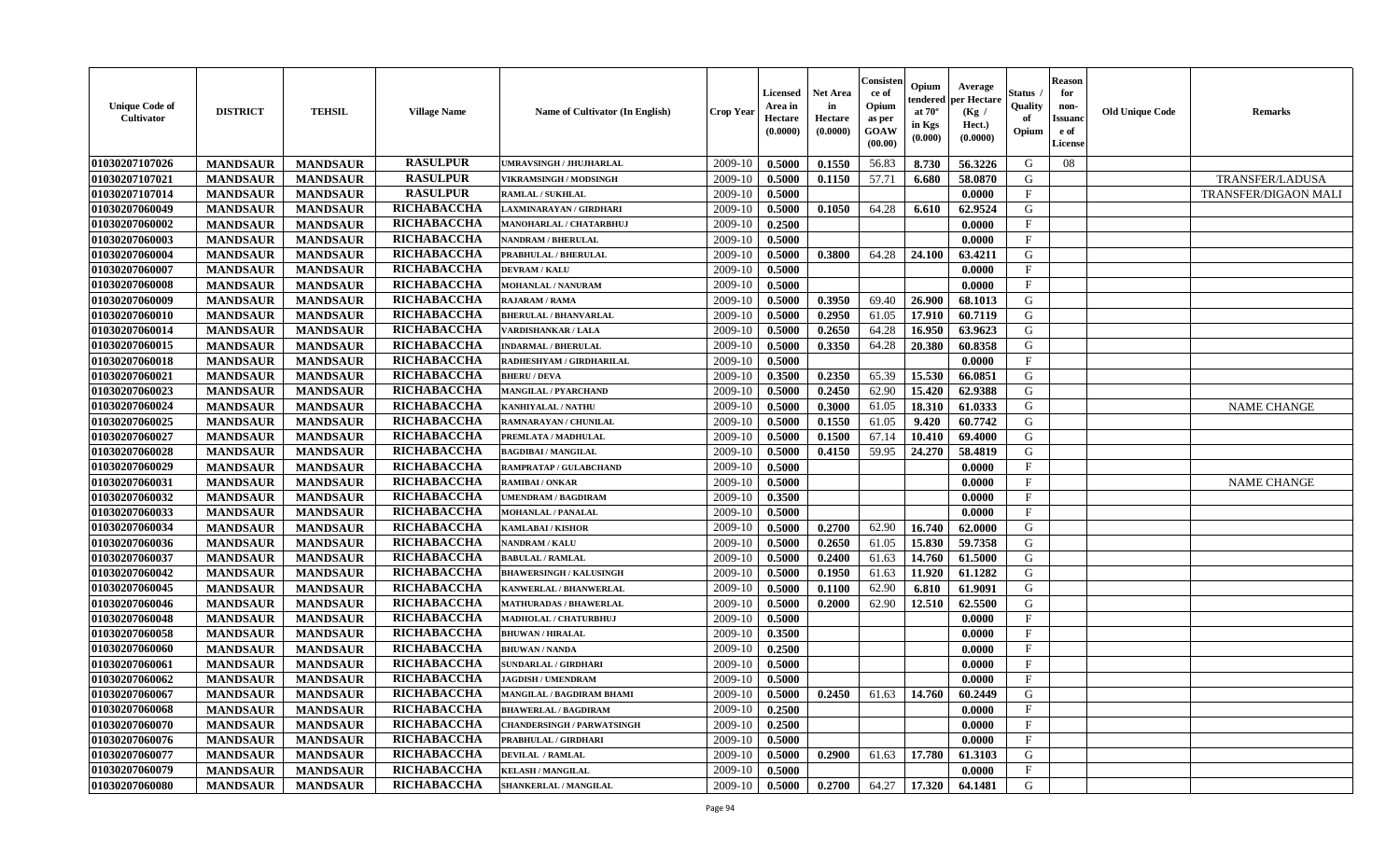| <b>Unique Code of</b><br>Cultivator | <b>DISTRICT</b> | <b>TEHSIL</b>   | <b>Village Name</b> | Name of Cultivator (In English)  | <b>Crop Year</b> | <b>Licensed</b><br>Area in<br>Hectare<br>(0.0000) | <b>Net Area</b><br>in<br>Hectare<br>(0.0000) | Consister<br>ce of<br>Opium<br>as per<br><b>GOAW</b><br>(00.00) | Opium<br>endered<br>at $70^{\circ}$<br>in Kgs<br>$(\mathbf{0.000})$ | Average<br>per Hectare<br>(Kg /<br>Hect.)<br>(0.0000) | Status<br>Quality<br>of<br>Opium | <b>Reason</b><br>for<br>non-<br><b>Issuanc</b><br>e of<br>License | <b>Old Unique Code</b> | <b>Remarks</b>            |
|-------------------------------------|-----------------|-----------------|---------------------|----------------------------------|------------------|---------------------------------------------------|----------------------------------------------|-----------------------------------------------------------------|---------------------------------------------------------------------|-------------------------------------------------------|----------------------------------|-------------------------------------------------------------------|------------------------|---------------------------|
| 01030207060083                      | <b>MANDSAUR</b> | <b>MANDSAUR</b> | RICHABACCHA         | <b>VINOD / INDERMAL</b>          | 2009-10          | 0.5000                                            | 0.2000                                       | 64.27                                                           | 12.840                                                              | 64.2000                                               | G                                |                                                                   |                        |                           |
| 01030207060084                      | <b>MANDSAUR</b> | <b>MANDSAUR</b> | RICHABACCHA         | SHIVNARAYAN / NANDRAM            | 2009-10          | 0.5000                                            | 0.1000                                       | 67.14                                                           | 6.550                                                               | 65.5000                                               | G                                |                                                                   |                        |                           |
| 01030207060085                      | <b>MANDSAUR</b> | <b>MANDSAUR</b> | RICHABACCHA         | <b>DASRATH / PRABHULAL</b>       | 2009-10          | 0.5000                                            | 0.1900                                       | 64.27                                                           | 12.280                                                              | 64.6316                                               | G                                |                                                                   |                        |                           |
| 01030207060086                      | <b>MANDSAUR</b> | <b>MANDSAUR</b> | RICHABACCHA         | <b>BHAGIRATH / PRABHULAL</b>     | 2009-10          | 0.5000                                            | 0.1350                                       | 64.27                                                           | 9.880                                                               | 73.1852                                               | G                                |                                                                   |                        |                           |
| 01030207060092                      | <b>MANDSAUR</b> | <b>MANDSAUR</b> | RICHABACCHA         | <b>RAMESHWER / NANURAM</b>       | 2009-10          | 0.5000                                            | 0.2500                                       | 64.56                                                           | 16.110                                                              | 64.4400                                               | G                                |                                                                   |                        |                           |
| 01030207060093                      | <b>MANDSAUR</b> | <b>MANDSAUR</b> | RICHABACCHA         | <b>SHANKERLAL / DEVRAM</b>       | 2009-10          | 0.5000                                            | 0.1950                                       | 64.59                                                           | 12.150                                                              | 62.3077                                               | G                                |                                                                   |                        |                           |
| 01030207060094                      | <b>MANDSAUR</b> | <b>MANDSAUR</b> | RICHABACCHA         | LILABAI / GOPAL                  | 2009-10          | 0.5000                                            |                                              |                                                                 |                                                                     | 0.0000                                                | $\mathbf{F}$                     |                                                                   |                        |                           |
| 01030207060056                      | <b>MANDSAUR</b> | <b>MANDSAUR</b> | RICHABACCHA         | KRISHANBAI / OMPRAKASH           | 2009-10          | 0.5000                                            | 0.1500                                       | 62.37                                                           | 9.520                                                               | 63.4667                                               | G                                |                                                                   |                        |                           |
| 01030207060012                      | <b>MANDSAUR</b> | <b>MANDSAUR</b> | RICHABACCHA         | KAMLABAI / RATANLAL              | 2009-10          | 0.5000                                            | 0.2500                                       | 64.56                                                           | 16.090                                                              | 64.3600                                               | G                                |                                                                   |                        |                           |
| 01030207060019                      | <b>MANDSAUR</b> | <b>MANDSAUR</b> | RICHABACCHA         | <b>NIRBHAYRAM / RAMLAL</b>       | 2009-10          | 0.5000                                            |                                              |                                                                 |                                                                     | 0.0000                                                | $\mathbf{F}$                     |                                                                   |                        |                           |
| 01030207060091                      | <b>MANDSAUR</b> | <b>MANDSAUR</b> | RICHABACCHA         | RAMNARAYAN / MANGILAL            | 2009-10          | 0.5000                                            | 0.1500                                       | 64.56                                                           | 9.660                                                               | 64.4000                                               | G                                |                                                                   |                        |                           |
| 01030207060087                      | <b>MANDSAUR</b> | <b>MANDSAUR</b> | RICHABACCHA         | PRABHULAL / HIRALAL              | 2009-10          | 0.5000                                            | 0.0900                                       | 64.56                                                           | 5.990                                                               | 66.5556                                               | G                                |                                                                   |                        |                           |
| 01030207060016                      | <b>MANDSAUR</b> | <b>MANDSAUR</b> | RICHABACCHA         | <b>JDAYRAM / PANALAL</b>         | 2009-10          | 0.5000                                            | 0.3500                                       | 63.63                                                           | 21.230                                                              | 60.6571                                               | G                                |                                                                   |                        |                           |
| 01030207060017                      | <b>MANDSAUR</b> | <b>MANDSAUR</b> | RICHABACCHA         | <b>ISHWERLAL / BHANWERLAL</b>    | 2009-10          | 0.5000                                            | 0.1000                                       | 64.59                                                           | 6.170                                                               | 61.7000                                               | G                                |                                                                   |                        |                           |
| 01030207060043                      | <b>MANDSAUR</b> | <b>MANDSAUR</b> | RICHABACCHA         | <b>BALU / NANURAM</b>            | 2009-10          | 0.5000                                            | 0.3900                                       | 63.63                                                           | 25.190                                                              | 64.5897                                               | G                                |                                                                   |                        |                           |
| 01030207060082                      | <b>MANDSAUR</b> | <b>MANDSAUR</b> | RICHABACCHA         | MANGILAL / RAMLAL                | 2009-10          | 0.5000                                            | 0.1500                                       | 63.63                                                           | 9.260                                                               | 61.7333                                               | G                                |                                                                   |                        |                           |
| 01030207060099                      | <b>MANDSAUR</b> | <b>MANDSAUR</b> | RICHABACCHA         | <b>BHUVAN / BHAGIRATH</b>        | 2009-10          | 0.5000                                            | 0.4500                                       | 63.63                                                           | 27.350                                                              | 60.7778                                               | G                                |                                                                   |                        |                           |
| 01030207060102                      | <b>MANDSAUR</b> | <b>MANDSAUR</b> | RICHABACCHA         | SATAYNARAYAN / HARIRAM           | 2009-10          | 0.5000                                            |                                              |                                                                 |                                                                     | 0.0000                                                | $\mathbf F$                      |                                                                   |                        |                           |
| 01030207060107                      | <b>MANDSAUR</b> | <b>MANDSAUR</b> | RICHABACCHA         | <b>MOHAN / DHURA</b>             | 2009-10          | 0.5000                                            | 0.2150                                       | 61.14                                                           | 13.290                                                              | 61.8140                                               | G                                |                                                                   |                        |                           |
| 01030207060108                      | <b>MANDSAUR</b> | <b>MANDSAUR</b> | RICHABACCHA         | <b>GANGABAI / MULCHANDRA</b>     | 2009-10          | 0.3500                                            | 0.1950                                       | 64.59                                                           | 12.840                                                              | 65.8462                                               | G                                |                                                                   |                        |                           |
| 01030207060109                      | <b>MANDSAUR</b> | <b>MANDSAUR</b> | RICHABACCHA         | <b>RAMESHWER / LAXMAN</b>        | 2009-10          | 0.5000                                            | 0.2900                                       | 61.14                                                           | 17.980                                                              | 62.0000                                               | G                                |                                                                   |                        |                           |
| 01030207060111                      | <b>MANDSAUR</b> | <b>MANDSAUR</b> | RICHABACCHA         | RAJARAM / BHUVANIRAM             | 2009-10          | 0.5000                                            | 0.2500                                       | 59.60                                                           | 15.240                                                              | 60.9600                                               | G                                |                                                                   |                        |                           |
| 01030207060112                      | <b>MANDSAUR</b> | <b>MANDSAUR</b> | RICHABACCHA         | MUNNIBAI / NANALAL               | 2009-10          | 0.5000                                            | 0.3950                                       | 59.60                                                           | 23.010                                                              | 58.2532                                               | G                                |                                                                   |                        |                           |
| 01030207060113                      | <b>MANDSAUR</b> | <b>MANDSAUR</b> | RICHABACCHA         | <b>AMARLAL / MANGILAL</b>        | 2009-10          | 0.3500                                            | 0.1950                                       | 61.14                                                           | 12.650                                                              | 64.8718                                               | G                                |                                                                   |                        | TRANSFER/BANIKHEDI        |
| 01030207060114                      | <b>MANDSAUR</b> | <b>MANDSAUR</b> | RICHABACCHA         | MANGILAL / KISHANLAL             | 2009-10          | 0.3500                                            | 0.2500                                       | 62.37                                                           | 15.640                                                              | 62.5600                                               | G                                |                                                                   |                        | <b>TRANSFER/BANIKHEDI</b> |
| 01030207060071                      | <b>MANDSAUR</b> | <b>MANDSAUR</b> | RICHABACCHA         | <b>BHERULAL / SHUNDERLAL</b>     | 2009-10          | 0.2500                                            | 0.2050                                       | 64.59                                                           | 12.000                                                              | 58.5366                                               | G                                |                                                                   |                        |                           |
| 01030207060088                      | <b>MANDSAUR</b> | <b>MANDSAUR</b> | RICHABACCHA         | PERSRAM / DEVRAM                 | 2009-10          | 0.2500                                            | 0.2500                                       | 65.11                                                           | 15.850                                                              | 63.4000                                               | G                                |                                                                   |                        |                           |
| 01030207060052                      | <b>MANDSAUR</b> | <b>MANDSAUR</b> | RICHABACCHA         | <b>NANDA / GULAB</b>             | 2009-10          | 0.2500                                            | 0.2000                                       | 61.14                                                           | 11.830                                                              | 59.1500                                               | G                                |                                                                   |                        |                           |
| 01030207060055                      | <b>MANDSAUR</b> | <b>MANDSAUR</b> | RICHABACCHA         | <b>BANSIDAS / RAGHUDAS</b>       | 2009-10          | 0.2500                                            | 0.2050                                       | 67.14                                                           | 13.270                                                              | 64.7317                                               | G                                |                                                                   |                        |                           |
| 01030207060041                      | <b>MANDSAUR</b> | <b>MANDSAUR</b> | RICHABACCHA         | AYODHYABAI/NANDA                 | 2009-10          | 0.2500                                            | 0.1950                                       | 65.11                                                           | 13.150                                                              | 67.4359                                               | G                                |                                                                   |                        |                           |
| 01030207060063                      | <b>MANDSAUR</b> | <b>MANDSAUR</b> | RICHABACCHA         | <b>DHANA / NAGGA</b>             | 2009-10          | 0.2500                                            |                                              |                                                                 |                                                                     | 0.0000                                                | $\mathbf{F}$                     |                                                                   |                        |                           |
| 01030207060047                      | <b>MANDSAUR</b> | <b>MANDSAUR</b> | RICHABACCHA         | <b>JADURAM / NANURAM</b>         | 2009-10          | 0.2500                                            | 0.1000                                       | 65.11                                                           | 6.530                                                               | 65.3000                                               | G                                |                                                                   |                        |                           |
| 01030207060104                      | <b>MANDSAUR</b> | <b>MANDSAUR</b> | RICHABACCHA         | <b>NARSINGH / HIRALAL</b>        | 2009-10          | 0.2500                                            | 0.2150                                       | 65.11                                                           | 13.580                                                              | 63.1628                                               | G                                |                                                                   |                        |                           |
| 01030207060100                      | <b>MANDSAUR</b> | <b>MANDSAUR</b> | RICHABACCHA         | <b>ONKAR / SHIVLAL</b>           | 2009-10          | 0.2500                                            | 0.2300                                       | 62.37                                                           | 13.940                                                              | 60.6087                                               | G                                |                                                                   |                        |                           |
| 01030207060030                      | <b>MANDSAUR</b> | <b>MANDSAUR</b> | RICHABACCHA         | <b>MANGIBAI/GANGARAM</b>         | 2009-10          | 0.2500                                            |                                              |                                                                 |                                                                     | 0.0000                                                | $\mathbf{F}$                     |                                                                   |                        |                           |
| 01030207060038                      | <b>MANDSAUR</b> | MANDSAUR        | RICHABACCHA         | <b>BHANWARLAL / MAGNIRAM</b>     | $2009-10$ 0.2500 |                                                   |                                              |                                                                 |                                                                     | 0.0000                                                | F                                |                                                                   |                        |                           |
| 01030207060089                      | <b>MANDSAUR</b> | <b>MANDSAUR</b> | <b>RICHABACCHA</b>  | MADHULAL / BHANWERLAL            | 2009-10          | 0.2500                                            |                                              |                                                                 |                                                                     | 0.0000                                                | $_{\rm F}$                       |                                                                   |                        |                           |
| 01030207060103                      | <b>MANDSAUR</b> | <b>MANDSAUR</b> | <b>RICHABACCHA</b>  | <b>JULFIKAR / GUL KHA</b>        | 2009-10          | 0.2500                                            |                                              |                                                                 |                                                                     | 0.0000                                                | $\mathbf{F}$                     |                                                                   |                        |                           |
| 01030207060106                      | <b>MANDSAUR</b> | <b>MANDSAUR</b> | <b>RICHABACCHA</b>  | <b>DASHRATH / PRATAPSINGH</b>    | 2009-10          | 0.2500                                            |                                              |                                                                 |                                                                     | 0.0000                                                | $\mathbf{F}$                     |                                                                   |                        |                           |
| 01030207060115                      | <b>MANDSAUR</b> | <b>MANDSAUR</b> | <b>RICHABACCHA</b>  | <b>SURAJKUNWER / ISHWERSINGH</b> | 2009-10          | 0.2500                                            |                                              |                                                                 |                                                                     | 0.0000                                                | $\mathbf{F}$                     |                                                                   | 01030207090001         |                           |
| 01030207109001                      | <b>MANDSAUR</b> | <b>MANDSAUR</b> | <b>SETKHEDI</b>     | <b>BANSHILAL / MANGILAL</b>      | 2009-10          | 0.5000                                            | 0.2000                                       | 62.19                                                           | 12.240                                                              | 61.2000                                               | G                                |                                                                   |                        |                           |
| 01030207109002                      | <b>MANDSAUR</b> | <b>MANDSAUR</b> | <b>SETKHEDI</b>     | DASRATHLAL / MANGILAL            | 2009-10          | 0.5000                                            | 0.2350                                       | 61.61                                                           | 14.870                                                              | 63.2766                                               | G                                |                                                                   |                        |                           |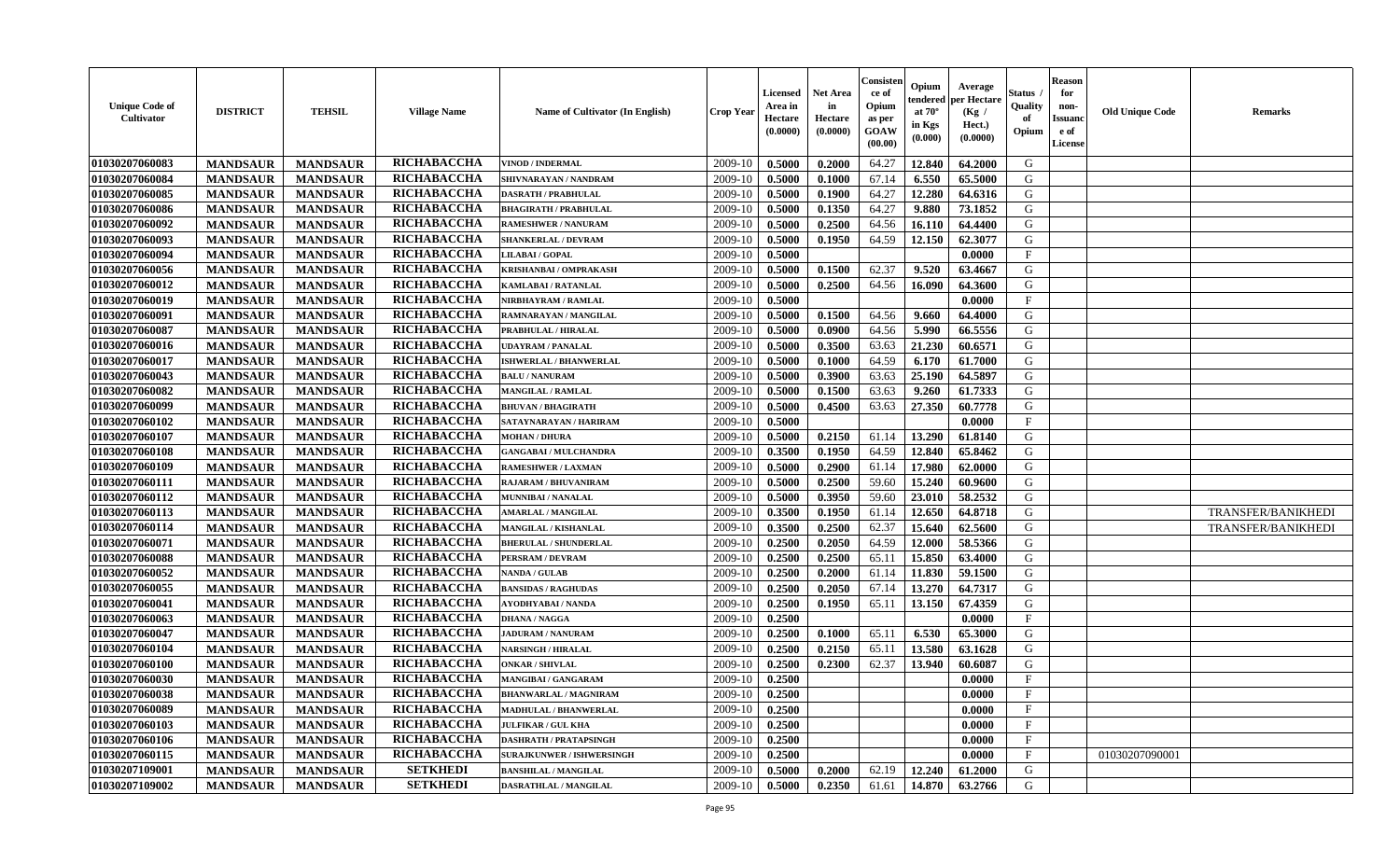| <b>Unique Code of</b><br>Cultivator | <b>DISTRICT</b>                    | <b>TEHSIL</b>   | <b>Village Name</b> | Name of Cultivator (In English)  | <b>Crop Year</b> | Licensed<br>Area in<br>Hectare<br>(0.0000) | <b>Net Area</b><br>in<br>Hectare<br>(0.0000) | Consister<br>ce of<br>Opium<br>as per<br>GOAW<br>(00.00) | Opium<br>endered<br>at $70^\circ$<br>in Kgs<br>(0.000) | Average<br>per Hectare<br>(Kg /<br>Hect.)<br>(0.0000) | <b>Status</b><br>Quality<br>of<br>Opium | <b>Reason</b><br>for<br>non-<br><b>Issuanc</b><br>e of<br>License | <b>Old Unique Code</b> | <b>Remarks</b>    |
|-------------------------------------|------------------------------------|-----------------|---------------------|----------------------------------|------------------|--------------------------------------------|----------------------------------------------|----------------------------------------------------------|--------------------------------------------------------|-------------------------------------------------------|-----------------------------------------|-------------------------------------------------------------------|------------------------|-------------------|
| 01030207109008                      | <b>MANDSAUR</b>                    | <b>MANDSAUR</b> | <b>SETKHEDI</b>     | <b>OMPRAKASH / VERDICHAND</b>    | 2009-10          | 0.5000                                     |                                              |                                                          |                                                        | 0.0000                                                | $\mathbf{F}$                            |                                                                   |                        |                   |
| 01030207109009                      | <b>MANDSAUR</b>                    | <b>MANDSAUR</b> | <b>SETKHEDI</b>     | OMPRAKASH / BHAGWATILAL          | 2009-10          | 0.2500                                     | 0.2500                                       | 62.42                                                    | 14.820                                                 | 59.2800                                               | G                                       |                                                                   |                        |                   |
| 01030207109010                      | <b>MANDSAUR</b>                    | <b>MANDSAUR</b> | <b>SETKHEDI</b>     | <b>GOPAL / MANGILAL</b>          | 2009-10          | 0.5000                                     | 0.2550                                       | 60.45                                                    | 15.800                                                 | 61.9608                                               | G                                       |                                                                   |                        |                   |
| 01030207109011                      | <b>MANDSAUR</b>                    | <b>MANDSAUR</b> | <b>SETKHEDI</b>     | <b>GULABCHAND / CHATURBHUJ</b>   | 2009-10          | 0.5000                                     | 0.2650                                       | 65.11                                                    | 16.180                                                 | 61.0566                                               | G                                       |                                                                   |                        |                   |
| 01030207109021                      | <b>MANDSAUR</b>                    | <b>MANDSAUR</b> | <b>SETKHEDI</b>     | <b>RAMLAL / TULSIRAM</b>         | 2009-10          | 0.5000                                     | 0.3050                                       | 60.45                                                    | 18.200                                                 | 59.6721                                               | G                                       |                                                                   |                        |                   |
| 01030207109022                      | <b>MANDSAUR</b>                    | <b>MANDSAUR</b> | <b>SETKHEDI</b>     | <b>BADRILAL / DOLATRAM</b>       | 2009-10          | 0.5000                                     | 0.2750                                       | 60.45                                                    | 16.570                                                 | 60.2545                                               | G                                       |                                                                   |                        |                   |
| 01030207109023                      | <b>MANDSAUR</b>                    | <b>MANDSAUR</b> | <b>SETKHEDI</b>     | VARDICHANDRA / HIRALAL           | 2009-10          | 0.5000                                     |                                              |                                                          |                                                        | 0.0000                                                | $\boldsymbol{\mathrm{F}}$               |                                                                   |                        |                   |
| 01030207109024                      | <b>MANDSAUR</b>                    | <b>MANDSAUR</b> | <b>SETKHEDI</b>     | <b>GOVINDRAM / KISHAN</b>        | 2009-10          | 0.5000                                     | 0.2900                                       | 69.05                                                    | 18.230                                                 | 62.8621                                               | G                                       |                                                                   |                        |                   |
| 01030207109025                      | <b>MANDSAUR</b>                    | <b>MANDSAUR</b> | <b>SETKHEDI</b>     | <b>JANIBAI / KARU</b>            | 2009-10          | 0.5000                                     | 0.1900                                       | 63.56                                                    | 11.370                                                 | 59.8421                                               | G                                       |                                                                   |                        |                   |
| 01030207109027                      | <b>MANDSAUR</b>                    | <b>MANDSAUR</b> | <b>SETKHEDI</b>     | MANGILAL / GANESHRAM             | 2009-10          | 0.5000                                     | 0.2500                                       | 61.61                                                    | 15.220                                                 | 60.8800                                               | G                                       |                                                                   |                        |                   |
| 01030207109029                      | <b>MANDSAUR</b>                    | <b>MANDSAUR</b> | <b>SETKHEDI</b>     | <b>MANGU / KISHAN</b>            | 2009-10          | 0.5000                                     | 0.4400                                       | 64.94                                                    | 26.370                                                 | 59.9318                                               | $\mathbf G$                             |                                                                   |                        |                   |
| 01030207109032                      | <b>MANDSAUR</b>                    | <b>MANDSAUR</b> | <b>SETKHEDI</b>     | KACHANBAI / BHANWERLAL           | 2009-10          | 0.5000                                     | 0.2000                                       | 63.56                                                    | 12.750                                                 | 63.7500                                               | G                                       |                                                                   |                        |                   |
| 01030207109033                      | <b>MANDSAUR</b>                    | <b>MANDSAUR</b> | <b>SETKHEDI</b>     | <b>BHAGWATILAL / GANESHRAM</b>   | 2009-10          | 0.5000                                     |                                              |                                                          |                                                        | 0.0000                                                | $\mathbf F$                             |                                                                   |                        |                   |
| 01030207109036                      | <b>MANDSAUR</b>                    | <b>MANDSAUR</b> | <b>SETKHEDI</b>     | <b>BHERULAL / KANIRAM</b>        | 2009-10          | 0.5000                                     | 0.4650                                       | 63.56                                                    | 28.350                                                 | 60.9677                                               | G                                       |                                                                   |                        |                   |
| 01030207109041                      | <b>MANDSAUR</b>                    | <b>MANDSAUR</b> | <b>SETKHEDI</b>     | <b>DEVIBAI/RATANLAL</b>          | 2009-10          | 0.5000                                     | 0.2050                                       | 64.99                                                    | 12.210                                                 | 59.5610                                               | G                                       |                                                                   |                        |                   |
| 01030207109043                      | <b>MANDSAUR</b>                    | <b>MANDSAUR</b> | <b>SETKHEDI</b>     | <b>BHERULAL / AMERCHAND</b>      | 2009-10          | 0.5000                                     | 0.2250                                       | 67.75                                                    | 15.040                                                 | 66.8444                                               | G                                       |                                                                   |                        |                   |
| 01030207109051                      | <b>MANDSAUR</b>                    | <b>MANDSAUR</b> | <b>SETKHEDI</b>     | NANDRAM / RAMA                   | 2009-10          | 0.5000                                     | 0.5000                                       | 62.19                                                    | 29.480                                                 | 58.9600                                               | G                                       |                                                                   |                        |                   |
| 01030207109015                      | <b>MANDSAUR</b>                    | <b>MANDSAUR</b> | <b>SETKHEDI</b>     | <b>SHYAMLAL / BADRILAL</b>       | 2009-10          | 0.5000                                     | 0.3550                                       | 65.11                                                    | 23.380                                                 | 65.8592                                               | G                                       |                                                                   |                        |                   |
| 01030207109055                      | <b>MANDSAUR</b>                    | <b>MANDSAUR</b> | <b>SETKHEDI</b>     | <b>UDEYRAM / KACHRU</b>          | 2009-10          | 0.5000                                     |                                              |                                                          |                                                        | 0.0000                                                | $\mathbf{F}$                            |                                                                   |                        |                   |
| 01030207109056                      | <b>MANDSAUR</b>                    | <b>MANDSAUR</b> | <b>SETKHEDI</b>     | <b>NANDLAL / SITARAM</b>         | 2009-10          | 0.5000                                     | 0.1650                                       | 70.07                                                    | 11.940                                                 | 72.3636                                               | G                                       |                                                                   |                        |                   |
| 01030207109034                      | <b>MANDSAUR</b>                    | <b>MANDSAUR</b> | <b>SETKHEDI</b>     | <b>UDEYRAM / KALURAM</b>         | 2009-10          | 0.2500                                     | 0.1600                                       | 65.11                                                    | 10.410                                                 | 65.0625                                               | G                                       |                                                                   |                        |                   |
| 01030207109039                      | <b>MANDSAUR</b>                    | <b>MANDSAUR</b> | <b>SETKHEDI</b>     | <b>GANGABAI/DOLATRAM</b>         | 2009-10          | 0.2500                                     | 0.1800                                       | 63.56                                                    | 11.620                                                 | 64.5556                                               | G                                       |                                                                   |                        |                   |
| 01030207109018                      | <b>MANDSAUR</b>                    | <b>MANDSAUR</b> | <b>SETKHEDI</b>     | RAMCHAND / NARAYAN               | 2009-10          | 0.2500                                     | 0.2400                                       | 62.19                                                    | 15.300                                                 | 63.7500                                               | ${\bf G}$                               |                                                                   |                        |                   |
| 01030207109028                      | <b>MANDSAUR</b>                    | <b>MANDSAUR</b> | <b>SETKHEDI</b>     | SHANKARLAL / RUPNARAYAN          | 2009-10          | 0.2500                                     | 0.1550                                       | 64.99                                                    | 10.060                                                 | 64.9032                                               | G                                       |                                                                   |                        |                   |
| 01030207109026                      | <b>MANDSAUR</b>                    | <b>MANDSAUR</b> | <b>SETKHEDI</b>     | <b>BHUWANIRAM / NANDRAM</b>      | 2009-10          | 0.2500                                     | 0.0950                                       | 70.07                                                    | 6.550                                                  | 68.9474                                               | G                                       |                                                                   |                        |                   |
| 01030207109044                      |                                    | <b>MANDSAUR</b> | <b>SETKHEDI</b>     | <b>MANGILAL / RATANLAL</b>       | 2009-10          | 0.2500                                     | 0.1200                                       | 62.19                                                    | 7.470                                                  | 62.2500                                               | G                                       |                                                                   |                        |                   |
| 01030207109017                      | <b>MANDSAUR</b><br><b>MANDSAUR</b> | <b>MANDSAUR</b> | <b>SETKHEDI</b>     | <b>JAGDISH / LAXMINARAYAN</b>    | 2009-10          | 0.2500                                     | 0.2400                                       | 62.42                                                    | 15.150                                                 | 63.1250                                               | G                                       |                                                                   |                        |                   |
| 01030207109035                      | <b>MANDSAUR</b>                    | <b>MANDSAUR</b> | <b>SETKHEDI</b>     | <b>SURAJMAL / KANIRAM</b>        | 2009-10          | 0.2500                                     | 0.2100                                       | 65.11                                                    | 13.740                                                 | 65.4286                                               | G                                       |                                                                   |                        |                   |
| 01030207112006                      | <b>MANDSAUR</b>                    | <b>MANDSAUR</b> | <b>TAKARDA</b>      | <b>KARUSINGH / FATESINGH</b>     | 2009-10          | 0.5000                                     | 0.4900                                       | 64.80                                                    | 31.610                                                 | 64.5102                                               | G                                       |                                                                   |                        |                   |
| 01030207112007                      | <b>MANDSAUR</b>                    | <b>MANDSAUR</b> | <b>TAKARDA</b>      | <b>KESHURAM / ONKAR</b>          | 2009-10          | 0.2500                                     |                                              |                                                          |                                                        | 0.0000                                                | $\mathbf{F}$                            |                                                                   |                        |                   |
| 01030207112010                      |                                    | <b>MANDSAUR</b> | <b>TAKARDA</b>      |                                  |                  |                                            | 0.4800                                       | 64.15                                                    | 30.380                                                 |                                                       | G                                       |                                                                   |                        |                   |
|                                     | <b>MANDSAUR</b>                    |                 |                     | <b>BALWANTSINGH / FATESINGH</b>  | 2009-10          | 0.5000                                     |                                              |                                                          |                                                        | 63.2917                                               |                                         |                                                                   |                        |                   |
| 01030207112011                      | <b>MANDSAUR</b>                    | <b>MANDSAUR</b> | <b>TAKARDA</b>      | RAMPRASAD / JHUJHARLAL           | 2009-10          | 0.2500                                     |                                              |                                                          |                                                        | 0.0000                                                | F                                       |                                                                   |                        |                   |
| 01030207112017                      | <b>MANDSAUR</b>                    | <b>MANDSAUR</b> | <b>TAKARDA</b>      | <b>SAJJANSINGH / BHADURSINGH</b> | 2009-10          | 0.5000                                     | 0.2050                                       | 61.35                                                    | 13.590                                                 | 66.2927                                               | T                                       | 02                                                                |                        |                   |
| 01030207112023                      | <b>MANDSAUR</b>                    | <b>MANDSAUR</b> | <b>TAKARDA</b>      | NAGU / MANNA                     | 2009-10          | 0.3500                                     | 0.3300                                       | 59.09                                                    | 19.970                                                 | 60.5152                                               | G                                       |                                                                   |                        | TRANSFER/JHAKARDA |
| 01030207112031                      | <b>MANDSAUR</b>                    | <b>MANDSAUR</b> | <b>TAKARDA</b>      | <b>BHOPALSINGH / DULESINGH</b>   | 2009-10          | 0.5000                                     | 0.1000                                       | 66.57                                                    | 7.060                                                  | 70.6000                                               |                                         | 02                                                                |                        |                   |
| 01030207112001                      | <b>MANDSAUR</b>                    | <b>MANDSAUR</b> | <b>TAKARDA</b>      | <b>HIRALAL / MANGILAL</b>        | 2009-10          | 0.5000                                     | 0.1850                                       | 71.16                                                    | 13.260                                                 | 71.6757                                               | $\mathbf I$                             | 02                                                                |                        |                   |
| 01030207112009                      | <b>MANDSAUR</b>                    | <b>MANDSAUR</b> | <b>TAKARDA</b>      | <b>BADRILAL / KANHIYALAL</b>     | 2009-10          | 0.5000                                     | 0.2600                                       | 63.73                                                    | 16.730                                                 | 64.3462                                               | G                                       | 08                                                                |                        |                   |
| 01030207112012                      | <b>MANDSAUR</b>                    | <b>MANDSAUR</b> | <b>TAKARDA</b>      | <b>GANGABAI/KACHRU</b>           | 2009-10          | 0.2500                                     | 0.2150                                       | 67.81                                                    | 14.420                                                 | 67.0698                                               | G                                       |                                                                   |                        |                   |
| 01030207112022                      | <b>MANDSAUR</b>                    | <b>MANDSAUR</b> | <b>TAKARDA</b>      | <b>RAMA / NAURAM</b>             | 2009-10          | 0.2500                                     | 0.2150                                       | 60.81                                                    | 12.290                                                 | 57.1628                                               | ${\bf G}$                               |                                                                   |                        |                   |
| 01030207112020                      | <b>MANDSAUR</b>                    | <b>MANDSAUR</b> | <b>TAKARDA</b>      | <b>BAGDIRAM / BHERA JI</b>       | 2009-10          | 0.2500                                     | 0.2350                                       | 60.81                                                    | 12.080                                                 | 51.4043                                               | G                                       | 04                                                                |                        |                   |
| 01030207112019                      | <b>MANDSAUR</b>                    | <b>MANDSAUR</b> | <b>TAKARDA</b>      | <b>KASHIRAM / VARDA</b>          | 2009-10          | 0.2500                                     | 0.2400                                       | 64.39                                                    | 13.180                                                 | 54.9167                                               | G                                       | 04                                                                |                        |                   |
| 01030207112018                      | <b>MANDSAUR</b>                    | <b>MANDSAUR</b> | <b>TAKARDA</b>      | <b>RAMNIVAS / DEVA</b>           | 2009-10          | 0.2500                                     |                                              |                                                          |                                                        | 0.0000                                                | F                                       |                                                                   |                        |                   |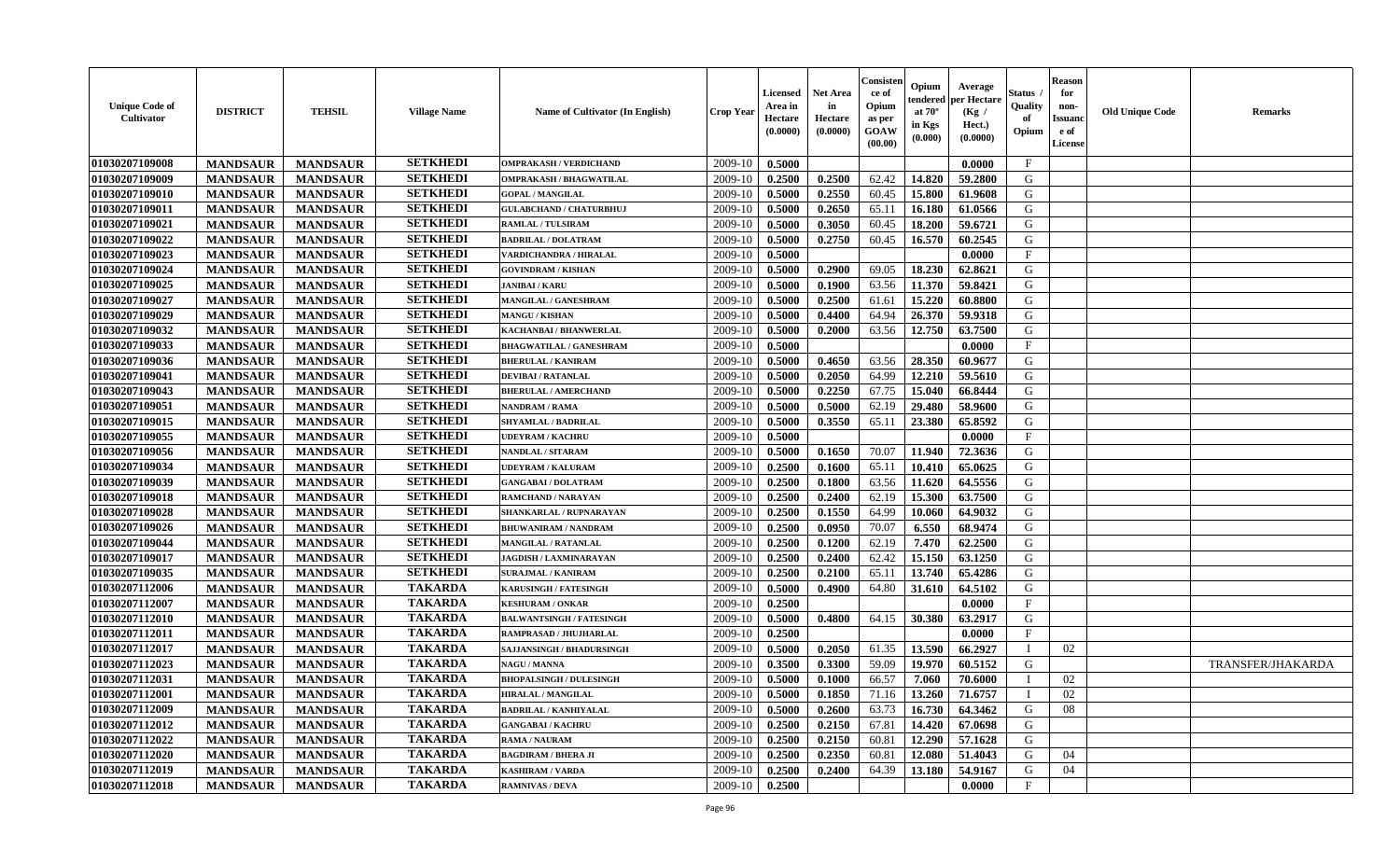| <b>Unique Code of</b><br>Cultivator | <b>DISTRICT</b> | <b>TEHSIL</b>   | <b>Village Name</b>  | Name of Cultivator (In English) | <b>Crop Year</b> | <b>Licensed</b><br>Area in<br>Hectare<br>(0.0000) | <b>Net Area</b><br>in<br>Hectare<br>(0.0000) | Consisteı<br>ce of<br>Opium<br>as per<br><b>GOAW</b><br>(00.00) | Opium<br>endered<br>at $70^\circ$<br>in Kgs<br>(0.000) | Average<br>per Hectare<br>(Kg /<br>Hect.)<br>(0.0000) | Status<br>Quality<br>of<br>Opium | <b>Reason</b><br>for<br>non-<br>Issuan<br>e of<br>License | <b>Old Unique Code</b> | <b>Remarks</b>      |
|-------------------------------------|-----------------|-----------------|----------------------|---------------------------------|------------------|---------------------------------------------------|----------------------------------------------|-----------------------------------------------------------------|--------------------------------------------------------|-------------------------------------------------------|----------------------------------|-----------------------------------------------------------|------------------------|---------------------|
| 01030207114011                      | <b>MANDSAUR</b> | <b>MANDSAUR</b> | <b>AKYA FATTU</b>    | <b>BASANTIBAI / MOHANLAL</b>    | 2009-10          | 0.3500                                            | 0.2000                                       | 60.77                                                           | 12.120                                                 | 60.6000                                               | G                                |                                                           |                        |                     |
| 01030207114024                      | <b>MANDSAUR</b> | <b>MANDSAUR</b> | <b>AKYA FATTU</b>    | SAJJANLALA / KISHANLAL          | 2009-10          | 0.3500                                            | 0.3250                                       | 47.90                                                           | 7.510                                                  | 23.1077                                               | G                                | 04                                                        |                        |                     |
| 01030207114029                      | <b>MANDSAUR</b> | <b>MANDSAUR</b> | <b>AKYA FATTU</b>    | <b>MOTILAL / SAVA JI</b>        | 2009-10          | 0.5000                                            | 0.2250                                       | 61.36                                                           | 12.990                                                 | 57.7333                                               | $\blacksquare$                   | 02                                                        |                        |                     |
| 01030207114034                      | <b>MANDSAUR</b> | <b>MANDSAUR</b> | <b>AKYA FATTU</b>    | <b>BABULAL/UDA JI</b>           | 2009-10          | 0.5000                                            | 0.1100                                       | 61.09                                                           | 6.690                                                  | 60.8182                                               | G                                |                                                           |                        |                     |
| 01030207114038                      | <b>MANDSAUR</b> | <b>MANDSAUR</b> | <b>AKYA FATTU</b>    | PARASRAM / MOTILAL              | 2009-10          | 0.5000                                            |                                              |                                                                 |                                                        | 0.0000                                                | $_{\rm F}$                       |                                                           |                        |                     |
| 01030207114040                      | <b>MANDSAUR</b> | <b>MANDSAUR</b> | <b>AKYA FATTU</b>    | <b>RAJARAM / MOTILAL</b>        | 2009-10          | 0.5000                                            |                                              |                                                                 |                                                        | 0.0000                                                | $\mathbf{F}$                     |                                                           |                        |                     |
| 01030207114047                      | <b>MANDSAUR</b> | <b>MANDSAUR</b> | <b>AKYA FATTU</b>    | NIRBHAYRAM / KACHRU             | 2009-10          | 0.5000                                            | 0.1600                                       | 61.73                                                           | 9.850                                                  | 61.5625                                               | G                                |                                                           |                        |                     |
| 01030207114052                      | <b>MANDSAUR</b> | <b>MANDSAUR</b> | <b>AKYA FATTU</b>    | <b>GORDHAN / MAGAN JI</b>       | 2009-10          | 0.3500                                            | 0.2850                                       | 61.94                                                           | 17.950                                                 | 62.9825                                               | G                                |                                                           |                        |                     |
| 01030207114056                      | <b>MANDSAUR</b> | <b>MANDSAUR</b> | <b>AKYA FATTU</b>    | RADHIBAI / RAMLAL               | 2009-10          | 0.5000                                            |                                              |                                                                 |                                                        | 0.0000                                                | $_{\rm F}$                       |                                                           |                        |                     |
| 01030207114058                      | <b>MANDSAUR</b> | <b>MANDSAUR</b> | <b>AKYA FATTU</b>    | <b>JAGDISH / GIRDHARI</b>       | 2009-10          | 0.5000                                            |                                              |                                                                 |                                                        | 0.0000                                                | $\mathbf{F}$                     | 07                                                        |                        |                     |
| 01030207114069                      | <b>MANDSAUR</b> | <b>MANDSAUR</b> | <b>AKYA FATTU</b>    | <b>BAPULAL / SONA</b>           | 2009-10          | 0.3500                                            | 0.2950                                       | 57.41                                                           | 4.920                                                  | 16.6780                                               | G                                | 04                                                        |                        |                     |
| 01030207114072                      | <b>MANDSAUR</b> | <b>MANDSAUR</b> | <b>AKYA FATTU</b>    | <b>BAPULAL / HIRA JI</b>        | 2009-10          | 0.3500                                            |                                              |                                                                 |                                                        | 0.0000                                                | $_{\rm F}$                       | 07                                                        |                        |                     |
| 01030207114073                      | <b>MANDSAUR</b> | <b>MANDSAUR</b> | <b>AKYA FATTU</b>    | <b>KISHOR / KARULAL</b>         | 2009-10          | 0.3500                                            |                                              |                                                                 |                                                        | 0.0000                                                | $\mathbf{F}$                     | 07                                                        |                        |                     |
| 01030207114075                      | <b>MANDSAUR</b> | <b>MANDSAUR</b> | <b>AKYA FATTU</b>    | <b>KANIRAM / HIRAJI</b>         | 2009-10          | 0.3500                                            |                                              |                                                                 |                                                        | 0.0000                                                | $\mathbf{F}$                     | 07                                                        |                        |                     |
| 01030207114076                      | <b>MANDSAUR</b> | <b>MANDSAUR</b> | <b>AKYA FATTU</b>    | <b>KARU / HIRA</b>              | 2009-10          | 0.5000                                            |                                              |                                                                 |                                                        | 0.0000                                                | $\mathbf{F}$                     |                                                           |                        |                     |
| 01030207114071                      | <b>MANDSAUR</b> | <b>MANDSAUR</b> | <b>AKYA FATTU</b>    | <b>MANGILAL / SONA</b>          | 2009-10          | 0.2500                                            |                                              |                                                                 |                                                        | 0.0000                                                | F                                |                                                           |                        | <b>NAME CHANGE</b>  |
| 01030207114045                      | <b>MANDSAUR</b> | <b>MANDSAUR</b> | <b>AKYA FATTU</b>    | MADHUSINGH / MANGILAL           | 2009-10          | 0.2500                                            |                                              |                                                                 |                                                        | 0.0000                                                | $\mathbf F$                      |                                                           |                        |                     |
| 01030207114036                      | <b>MANDSAUR</b> | <b>MANDSAUR</b> | <b>AKYA FATTU</b>    | <b>PANNALAL / RADHU</b>         | 2009-10          | 0.2500                                            | 0.1950                                       | 60.77                                                           | 11.840                                                 | 60.7179                                               | G                                |                                                           |                        |                     |
| 01030207114002                      | <b>MANDSAUR</b> | <b>MANDSAUR</b> | <b>AKYA FATTU</b>    | <b>SHYAMKALA / DASHRATH</b>     | 2009-10          | 0.2500                                            |                                              |                                                                 |                                                        | 0.0000                                                | F                                |                                                           |                        |                     |
| 01030207114061                      | <b>MANDSAUR</b> | <b>MANDSAUR</b> | <b>AKYA FATTU</b>    | SATYANARAYAN / KASHIRAM         | 2009-10          | 0.2500                                            |                                              |                                                                 |                                                        | 0.0000                                                | $\mathbf{F}$                     |                                                           |                        |                     |
| 01030207114009                      | <b>MANDSAUR</b> | <b>MANDSAUR</b> | <b>AKYA FATTU</b>    | FAKIRCHAND / SATYANARAYAN       | 2009-10          | 0.2500                                            |                                              |                                                                 |                                                        | 0.0000                                                | F                                |                                                           |                        |                     |
| 01030207114022                      | <b>MANDSAUR</b> | <b>MANDSAUR</b> | <b>AKYA FATTU</b>    | <b>GANGARAM / NANALAL</b>       | 2009-10          | 0.5000                                            |                                              |                                                                 |                                                        | 0.0000                                                | $\mathbf{F}$                     |                                                           |                        |                     |
| 01030207114008                      | <b>MANDSAUR</b> | <b>MANDSAUR</b> | <b>AKYA FATTU</b>    | PRABHULAL / KASHIRAM            | 2009-10          | 0.2500                                            |                                              |                                                                 |                                                        | 0.0000                                                | $\mathbf{F}$                     |                                                           | 01030207127019         |                     |
| 01030207114032                      | <b>MANDSAUR</b> | <b>MANDSAUR</b> | <b>AKYA FATTU</b>    | RAMCHANDRA / MOHANLAL           | 2009-10          | 0.2500                                            |                                              |                                                                 |                                                        | 0.0000                                                | $\mathbf{F}$                     |                                                           |                        |                     |
| 01030207114026                      | <b>MANDSAUR</b> | <b>MANDSAUR</b> | <b>AKYA FATTU</b>    | SATYANARAYAN / PANNALAL         | 2009-10          | 0.2500                                            |                                              |                                                                 |                                                        | 0.0000                                                | $\mathbf{F}$                     |                                                           | 01030207127018         |                     |
| 01030207115001                      | <b>MANDSAUR</b> | <b>MANDSAUR</b> | <b>BADRI</b>         | <b>FARM INCHARGE</b>            | 2009-10          | 1.0000                                            |                                              |                                                                 |                                                        | 0.0000                                                | G                                |                                                           |                        | <b>EXPERIMENTAL</b> |
| 01030207115002                      | <b>MANDSAUR</b> | <b>MANDSAUR</b> | <b>BADRI</b>         | PROJECT INCHARGE                | 2009-10          | 0.5000                                            | 0.1500                                       | 94.99                                                           | 3.580                                                  | 23.8667                                               | G                                |                                                           |                        | <b>EXPERIMENTAL</b> |
| 01030207116005                      | <b>MANDSAUR</b> | <b>MANDSAUR</b> | <b>BEHKHEDA</b>      | <b>BHARATSING / BHUVANSING</b>  | 2009-10          | 0.5000                                            | 0.1400                                       | 62.51                                                           | 8.570                                                  | 61.2143                                               | - 1                              | 02                                                        |                        |                     |
| 01030207116001                      | <b>MANDSAUR</b> | <b>MANDSAUR</b> | <b>BEHKHEDA</b>      | <b>MAGNIRAM / KASHIRAM</b>      | 2009-10          | 0.5000                                            | 0.2200                                       | 64.99                                                           | 14.100                                                 | 64.0909                                               | G                                |                                                           |                        | <b>NAME CHANGE</b>  |
| 01030207116002                      | <b>MANDSAUR</b> | <b>MANDSAUR</b> | <b>BEHKHEDA</b>      | <b>RAMLAL / BHERULAL</b>        | 2009-10          | 0.5000                                            |                                              |                                                                 |                                                        | 0.0000                                                | $\mathbf{F}$                     |                                                           |                        |                     |
| 01030207116004                      | <b>MANDSAUR</b> | <b>MANDSAUR</b> | <b>BEHKHEDA</b>      | <b>AMBALAL / KALURAM</b>        | 2009-10          | 0.5000                                            |                                              |                                                                 |                                                        | 0.0000                                                | $\mathbf{F}$                     |                                                           |                        | NAME CHANGE         |
| 01030207116012                      | <b>MANDSAUR</b> | <b>MANDSAUR</b> | <b>BEHKHEDA</b>      | MOHANBAI / BHAVARLAL            | 2009-10          | 0.3500                                            | 0.2200                                       | 61.16                                                           | 13.900                                                 | 63.1818                                               | G                                |                                                           |                        |                     |
| 01030207116015                      | <b>MANDSAUR</b> | <b>MANDSAUR</b> | <b>BEHKHEDA</b>      | <b>RAMNIVAS / RAMLAL</b>        | 2009-10          | 0.3500                                            | 0.1250                                       | 62.16                                                           | 7.230                                                  | 57.8400                                               | G                                |                                                           |                        |                     |
| 01030207116032                      | <b>MANDSAUR</b> | <b>MANDSAUR</b> | <b>BEHKHEDA</b>      | SHUHAGBAI / NANDRAM             | 2009-10          | 0.3500                                            | 0.1700                                       | 64.99                                                           | 10.830                                                 | 63.7059                                               | G                                |                                                           |                        |                     |
| 01030207116040                      | <b>MANDSAUR</b> | <b>MANDSAUR</b> | <b>BEHKHEDA</b>      | <b>HARISING / RAMSING</b>       | 2009-10          | 0.5000                                            |                                              |                                                                 |                                                        | 0.0000                                                | $\mathbf{F}$                     |                                                           |                        |                     |
| <b>01030207116041</b>               | <b>MANDSAUR</b> | <b>MANDSAUR</b> | <b>BEHKHEDA</b>      | <b>KELASH D.P. / RAMSUKH</b>    | $2009-10$ 0.5000 |                                                   |                                              |                                                                 |                                                        | 0.0000                                                | F                                |                                                           |                        |                     |
| 01030207116009                      | <b>MANDSAUR</b> | <b>MANDSAUR</b> | <b>BEHKHEDA</b>      | <b>MOHANKUVAR / RODSINGH</b>    | 2009-10          | 0.3500                                            |                                              |                                                                 |                                                        | 0.0000                                                | $_{\rm F}$                       |                                                           |                        |                     |
| 01030207116017                      | <b>MANDSAUR</b> | <b>MANDSAUR</b> | <b>BEHKHEDA</b>      | MOHANBAI / UDAYRAM              | 2009-10          | 0.3500                                            | 0.1600                                       | 61.05                                                           | 9.720                                                  | 60.7500                                               | G                                |                                                           |                        |                     |
| 01030207116008                      | <b>MANDSAUR</b> | <b>MANDSAUR</b> | <b>BEHKHEDA</b>      | <b>DHAPUBAI/NATHLAL</b>         | 2009-10          | 0.2500                                            | 0.1700                                       | 62.59                                                           | 10.790                                                 | 63.4706                                               | G                                |                                                           |                        |                     |
| 01030207116034                      | <b>MANDSAUR</b> | <b>MANDSAUR</b> | <b>BEHKHEDA</b>      | <b>RAMSING / BHERUSING</b>      | 2009-10          | 0.2500                                            | 0.2150                                       | 62.54                                                           | 13.450                                                 | 62.5581                                               | G                                |                                                           |                        |                     |
| 01030207006042                      | <b>MANDSAUR</b> | <b>MANDSAUR</b> | <b>BHUKHI ADHARI</b> | <b>GHISIBAI/BAGDIRAM</b>        | 2009-10          | 0.2500                                            |                                              |                                                                 |                                                        | 0.0000                                                | $\mathbf{F}$                     |                                                           |                        |                     |
| 01030207006035                      | <b>MANDSAUR</b> | <b>MANDSAUR</b> | <b>BHUKHI ADHARI</b> | NANDLAL URF NANDA / DHANNA      | 2009-10          | 0.2500                                            |                                              |                                                                 |                                                        | 0.0000                                                | $\mathbf{F}$                     |                                                           |                        |                     |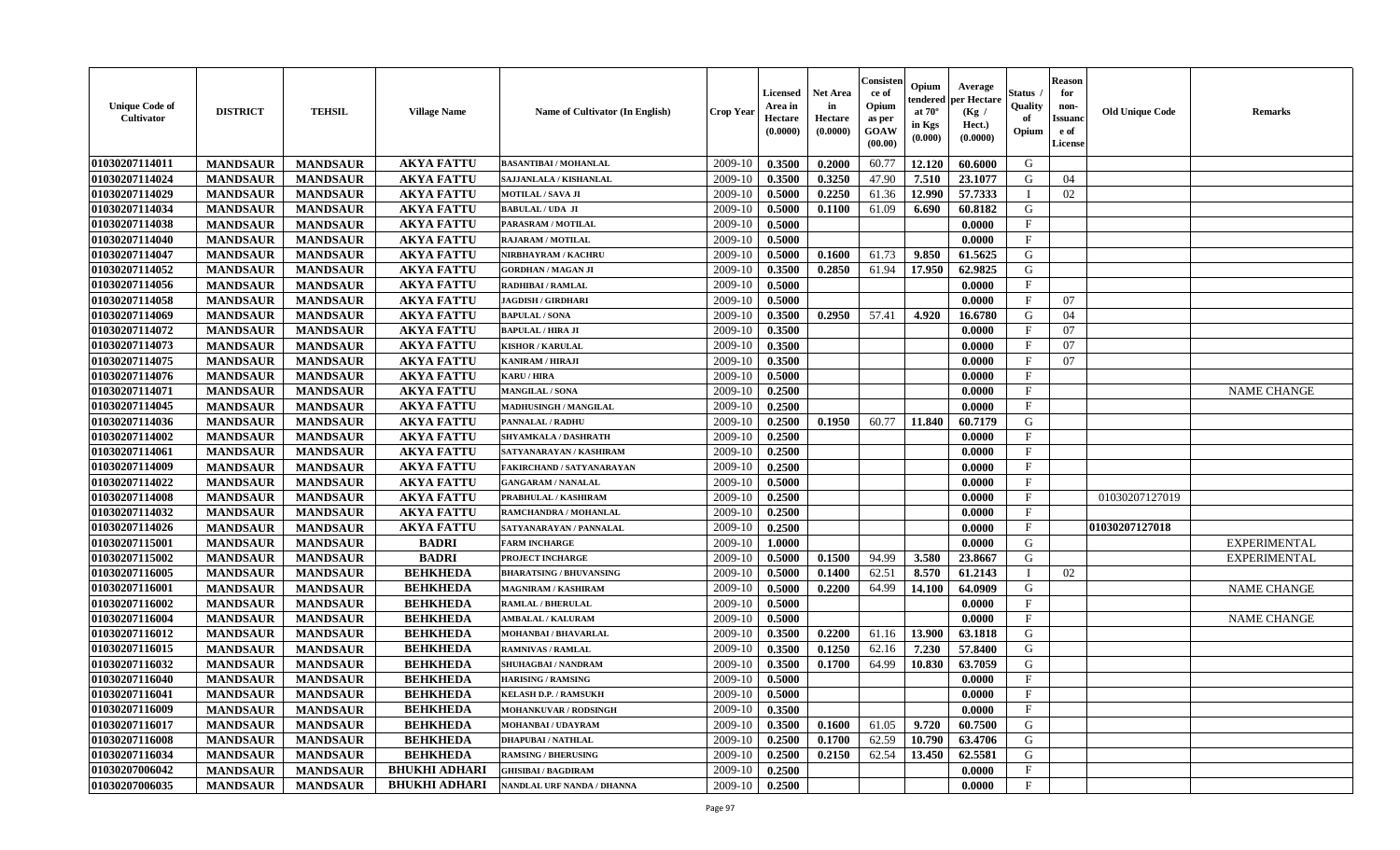| <b>Unique Code of</b><br><b>Cultivator</b> | <b>DISTRICT</b> | <b>TEHSIL</b>   | <b>Village Name</b>  | <b>Name of Cultivator (In English)</b> | <b>Crop Year</b> | <b>Licensed</b><br>Area in<br>Hectare<br>(0.0000) | <b>Net Area</b><br>in<br>Hectare<br>(0.0000) | Consister<br>ce of<br>Opium<br>as per<br><b>GOAW</b><br>(00.00) | Opium<br>endered<br>at $70^\circ$<br>in Kgs<br>(0.000) | Average<br>per Hectare<br>(Kg /<br>Hect.)<br>(0.0000) | Status<br>Quality<br>of<br>Opium | <b>Reason</b><br>for<br>non-<br><b>Issuand</b><br>e of<br>License | <b>Old Unique Code</b> | <b>Remarks</b> |
|--------------------------------------------|-----------------|-----------------|----------------------|----------------------------------------|------------------|---------------------------------------------------|----------------------------------------------|-----------------------------------------------------------------|--------------------------------------------------------|-------------------------------------------------------|----------------------------------|-------------------------------------------------------------------|------------------------|----------------|
| 01030207006011                             | <b>MANDSAUR</b> | <b>MANDSAUR</b> | <b>BHUKHI ADHARI</b> | <b>HARKUNVAR / RANGLAL</b>             | 2009-10          | 0.2500                                            |                                              |                                                                 |                                                        | 0.0000                                                | $\mathbf{F}$                     |                                                                   |                        |                |
| 01030207006038                             | <b>MANDSAUR</b> | <b>MANDSAUR</b> | <b>BHUKHI ADHARI</b> | <b>NANURAM / HANSRAJ</b>               | 2009-10          | 0.2500                                            |                                              |                                                                 |                                                        | 0.0000                                                | $\mathbf F$                      |                                                                   |                        |                |
| 01030207006049                             | <b>MANDSAUR</b> | <b>MANDSAUR</b> | <b>BHUKHI ADHARI</b> | <b>BHONIBAI/RAMLAL</b>                 | 2009-10          | 0.2500                                            |                                              |                                                                 |                                                        | 0.0000                                                | $\mathbf{F}$                     |                                                                   |                        |                |
| 01030207006001                             | <b>MANDSAUR</b> | <b>MANDSAUR</b> | <b>BHUKHI ADHARI</b> | <b>RAMSINGH / KUKA</b>                 | 2009-10          | 0.2500                                            | 0.1650                                       | 65.62                                                           | 10.960                                                 | 66.4242                                               | G                                |                                                                   |                        |                |
| 01030207006005                             | <b>MANDSAUR</b> | <b>MANDSAUR</b> | <b>BHUKHI ADHARI</b> | <b>PYARA / KACHRU</b>                  | 2009-10          | 0.2500                                            | 0.1150                                       | 60.70                                                           | 7.240                                                  | 62.9565                                               | G                                |                                                                   |                        |                |
| 01030207006008                             | <b>MANDSAUR</b> | <b>MANDSAUR</b> | <b>BHUKHI ADHARI</b> | KALU / KANIRAM                         | 2009-10          | 0.2500                                            |                                              |                                                                 |                                                        | 0.0000                                                | $_{\rm F}$                       |                                                                   |                        |                |
| 01030207006009                             | <b>MANDSAUR</b> | <b>MANDSAUR</b> | <b>BHUKHI ADHARI</b> | <b>DEVICHAND / BHANVARLAL</b>          | 2009-10          | 0.2500                                            |                                              |                                                                 |                                                        | 0.0000                                                | $\mathbf{F}$                     |                                                                   |                        |                |
| 01030207006045                             | <b>MANDSAUR</b> | <b>MANDSAUR</b> | <b>BHUKHI ADHARI</b> | RADHABAI / PANNALAL                    | 2009-10          | 0.2500                                            |                                              |                                                                 |                                                        | 0.0000                                                | $\mathbf{F}$                     |                                                                   |                        |                |
| 01030207006051                             | <b>MANDSAUR</b> | <b>MANDSAUR</b> | <b>BHUKHI ADHARI</b> | <b>RAMESHVAR / KANIRAM</b>             | 2009-10          | 0.2500                                            |                                              |                                                                 |                                                        | 0.0000                                                | $\rm F$                          |                                                                   |                        |                |
| 01030207006025                             | <b>MANDSAUR</b> | <b>MANDSAUR</b> | <b>BHUKHI ADHARI</b> | PRABHULAL / GOTAM                      | 2009-10          | 0.2500                                            | 0.2300                                       | 67.78                                                           | 13.870                                                 | 60.3043                                               | <sup>1</sup>                     | 02                                                                |                        |                |
| 01030207006050                             | <b>MANDSAUR</b> | <b>MANDSAUR</b> | <b>BHUKHI ADHARI</b> | NANDLAL / UDAYLAL                      | 2009-10          | 0.2500                                            | 0.1450                                       | 61.96                                                           | 9.050                                                  | 62.4138                                               | $\mathbf{I}$                     | 02                                                                |                        |                |
| 01030207006010                             | <b>MANDSAUR</b> | <b>MANDSAUR</b> | <b>BHUKHI ADHARI</b> | <b>BHUVANILAL / GIRDHARI</b>           | 2009-10          | 0.3500                                            | 0.1950                                       | 62.15                                                           | 12.710                                                 | 65.1795                                               | G                                |                                                                   | 01030207123082         |                |
| 01030207006030                             | <b>MANDSAUR</b> | <b>MANDSAUR</b> | <b>BHUKHI ADHARI</b> | <b>GITABAI/MANGILAL</b>                | 2009-10          | 0.5000                                            |                                              |                                                                 |                                                        | 0.0000                                                | $\mathbf{F}$                     |                                                                   | 01030207147052         |                |
| 01030207006029                             | <b>MANDSAUR</b> | <b>MANDSAUR</b> | <b>BHUKHI ADHARI</b> | NANDA / BHUVAN                         | 2009-10          | 0.5000                                            |                                              |                                                                 |                                                        | 0.0000                                                | $\mathbf{F}$                     |                                                                   | 01030207019052         |                |
| 01030207119002                             | <b>MANDSAUR</b> | <b>MANDSAUR</b> | <b>CHIKLIYA</b>      | <b>MANSING / SHIVRAM</b>               | 2009-10          | 0.5000                                            |                                              |                                                                 |                                                        | 0.0000                                                | $\mathbf{F}$                     |                                                                   |                        |                |
| 01030207119007                             | <b>MANDSAUR</b> | <b>MANDSAUR</b> | <b>CHIKLIYA</b>      | <b>CHAGANLAL / BHAWARLAL</b>           | 2009-10          | 0.5000                                            |                                              |                                                                 |                                                        | 0.0000                                                | $\rm F$                          |                                                                   |                        |                |
| 01030207119008                             | <b>MANDSAUR</b> | <b>MANDSAUR</b> | <b>CHIKLIYA</b>      | RAMCHANDRAA / BHAVARLAL                | 2009-10          | 0.5000                                            |                                              |                                                                 |                                                        | 0.0000                                                | $\rm F$                          |                                                                   |                        |                |
| 01030207119018                             | <b>MANDSAUR</b> | <b>MANDSAUR</b> | <b>CHIKLIYA</b>      | <b>DHAPUBAI/BHAVARLAL</b>              | 2009-10          | 0.5000                                            |                                              |                                                                 |                                                        | 0.0000                                                | $_{\rm F}$                       |                                                                   |                        |                |
| 01030207119019                             | <b>MANDSAUR</b> | <b>MANDSAUR</b> | <b>CHIKLIYA</b>      | <b>MANGILAL / KANIRAM</b>              | 2009-10          | 0.3500                                            |                                              |                                                                 |                                                        | 0.0000                                                | F                                |                                                                   |                        |                |
| 01030207119020                             | <b>MANDSAUR</b> | <b>MANDSAUR</b> | <b>CHIKLIYA</b>      | <b>RAMSUKHIBAI / UMRAVSING</b>         | 2009-10          | 0.2500                                            | 0.1850                                       | 59.66                                                           | 12.400                                                 | 67.0270                                               | G                                |                                                                   |                        |                |
| 01030207119013                             | <b>MANDSAUR</b> | <b>MANDSAUR</b> | <b>CHIKLIYA</b>      | <b>BASANTILAL / KACHRULAL</b>          | 2009-10          | 0.2500                                            |                                              |                                                                 |                                                        | 0.0000                                                | $\mathbf{F}$                     |                                                                   |                        |                |
| 01030207119001                             | <b>MANDSAUR</b> | <b>MANDSAUR</b> | <b>CHIKLIYA</b>      | <b>RAMESHCHAND / SHIVRAM</b>           | 2009-10          | 0.2500                                            | 0.2300                                       | 65.27                                                           | 15.340                                                 | 66.6957                                               | G                                |                                                                   |                        |                |
| 01030207119003                             | <b>MANDSAUR</b> | <b>MANDSAUR</b> | <b>CHIKLIYA</b>      | <b>GOPAL / SHIVRAM</b>                 | 2009-10          | 0.2500                                            |                                              |                                                                 |                                                        | 0.0000                                                | $\mathbf{F}$                     |                                                                   |                        |                |
| 01030207120010                             | <b>MANDSAUR</b> | <b>MANDSAUR</b> | <b>DAMDAM</b>        | <b>JAVAHARLAL / KARULAL</b>            | 2009-10          | 0.5000                                            |                                              |                                                                 |                                                        | 0.0000                                                | $\mathbf{F}$                     |                                                                   |                        |                |
| 01030207120003                             | <b>MANDSAUR</b> | <b>MANDSAUR</b> | <b>DAMDAM</b>        | <b>MANGIBAI/NARAYAN</b>                | 2009-10          | 0.5000                                            |                                              |                                                                 |                                                        | 0.0000                                                | $\mathbf{F}$                     | 07                                                                |                        |                |
| 01030207120019                             | <b>MANDSAUR</b> | <b>MANDSAUR</b> | <b>DAMDAM</b>        | <b>BABULAL / KAVARLAL</b>              | 2009-10          | 0.2500                                            |                                              |                                                                 |                                                        | 0.0000                                                | $_{\rm F}$                       |                                                                   |                        |                |
| 01030207120026                             | <b>MANDSAUR</b> | <b>MANDSAUR</b> | <b>DAMDAM</b>        | PREAMCHAND / CHAMPALAL                 | 2009-10          | 0.3500                                            | 0.1500                                       | 56.12                                                           | 7.590                                                  | 50.6000                                               | $\mathbf I$                      | 02                                                                |                        |                |
| 01030207120030                             | <b>MANDSAUR</b> | <b>MANDSAUR</b> | <b>DAMDAM</b>        | <b>LAKSHMAN / FAKIRCHAND</b>           | 2009-10          | 0.5000                                            | 0.1550                                       | 64.42                                                           | 9.470                                                  | 61.0968                                               | $\mathbf{I}$                     | 02                                                                |                        |                |
| 01030207120033                             | <b>MANDSAUR</b> | <b>MANDSAUR</b> | <b>DAMDAM</b>        | <b>SUKHLAL / RATANLAL</b>              | 2009-10          | 0.5000                                            | 0.0800                                       | 71.19                                                           | 6.030                                                  | 75.3750                                               | G                                |                                                                   |                        |                |
| 01030207120034                             | <b>MANDSAUR</b> | <b>MANDSAUR</b> | <b>DAMDAM</b>        | <b>BHAVARLAL / LAKSHMAN</b>            | 2009-10          | 0.5000                                            |                                              |                                                                 |                                                        | 0.0000                                                | $\mathbf{F}$                     |                                                                   |                        |                |
| 01030207120036                             | <b>MANDSAUR</b> | <b>MANDSAUR</b> | <b>DAMDAM</b>        | <b>BHERULAL / DEVA</b>                 | 2009-10          | 0.3500                                            |                                              |                                                                 |                                                        | 0.0000                                                | F                                |                                                                   |                        |                |
| 01030207120055                             | <b>MANDSAUR</b> | <b>MANDSAUR</b> | <b>DAMDAM</b>        | <b>BALU / GORA</b>                     | 2009-10          | 0.5000                                            |                                              |                                                                 |                                                        | 0.0000                                                | F                                | 08                                                                |                        |                |
| 01030207120066                             | <b>MANDSAUR</b> | <b>MANDSAUR</b> | <b>DAMDAM</b>        | KAMAL / RAMLAL                         | 2009-10          | 0.5000                                            | 0.0900                                       | 66.31                                                           | 5.730                                                  | 63.6667                                               | G                                | 08                                                                |                        |                |
| 01030207120075                             | <b>MANDSAUR</b> | <b>MANDSAUR</b> | <b>DAMDAM</b>        | <b>KACHRUSING / DULESING</b>           | 2009-10          | 0.3500                                            |                                              |                                                                 |                                                        | 0.0000                                                | $\mathbf{F}$                     |                                                                   |                        |                |
| 01030207120001                             | <b>MANDSAUR</b> | <b>MANDSAUR</b> | <b>DAMDAM</b>        | <b>PYARCHAND / GORA</b>                | 2009-10          | 0.5000                                            |                                              |                                                                 |                                                        | 0.0000                                                | $\mathbf{F}$                     |                                                                   |                        |                |
| 01030207120028                             | <b>MANDSAUR</b> | <b>MANDSAUR</b> | <b>DAMDAM</b>        | <b>SHANTILAL / NARAYAN</b>             | 2009-10          | 0.2500                                            |                                              |                                                                 |                                                        | 0.0000                                                | F                                |                                                                   |                        |                |
| 01030207120012                             | <b>MANDSAUR</b> | <b>MANDSAUR</b> | <b>DAMDAM</b>        | <b>BHAGIRATH / RAMLAL</b>              | 2009-10          | 0.2500                                            |                                              |                                                                 |                                                        | 0.0000                                                | $\mathbf{F}$                     |                                                                   |                        |                |
| 01030207120006                             | <b>MANDSAUR</b> | <b>MANDSAUR</b> | <b>DAMDAM</b>        | <b>KAVARLAL / BHERULAL</b>             | 2009-10          | 0.2500                                            |                                              |                                                                 |                                                        | 0.0000                                                | $\mathbf{F}$                     |                                                                   |                        |                |
| 01030207120040                             | <b>MANDSAUR</b> | <b>MANDSAUR</b> | <b>DAMDAM</b>        | SHAYAMLAL / MANGILAL                   | 2009-10          | 0.2500                                            |                                              |                                                                 |                                                        | 0.0000                                                | $\mathbf{F}$                     |                                                                   |                        |                |
| 01030207120050                             | <b>MANDSAUR</b> | <b>MANDSAUR</b> | <b>DAMDAM</b>        | <b>MANABAI/HIRALAL</b>                 | 2009-10          | 0.2500                                            |                                              |                                                                 |                                                        | 0.0000                                                | F                                |                                                                   |                        |                |
| 01030207120011                             | <b>MANDSAUR</b> | <b>MANDSAUR</b> | <b>DAMDAM</b>        | <b>NANDRAM / PYARJI</b>                | 2009-10          | 0.2500                                            |                                              |                                                                 |                                                        | 0.0000                                                | $\mathbf{F}$                     |                                                                   |                        |                |
| 01030207120061                             | <b>MANDSAUR</b> | <b>MANDSAUR</b> | <b>DAMDAM</b>        | <b>AMRATRAM / BHERULAL</b>             | 2009-10          | 0.5000                                            |                                              |                                                                 |                                                        | 0.0000                                                | $\mathbf{F}$                     |                                                                   | 01030207132086         |                |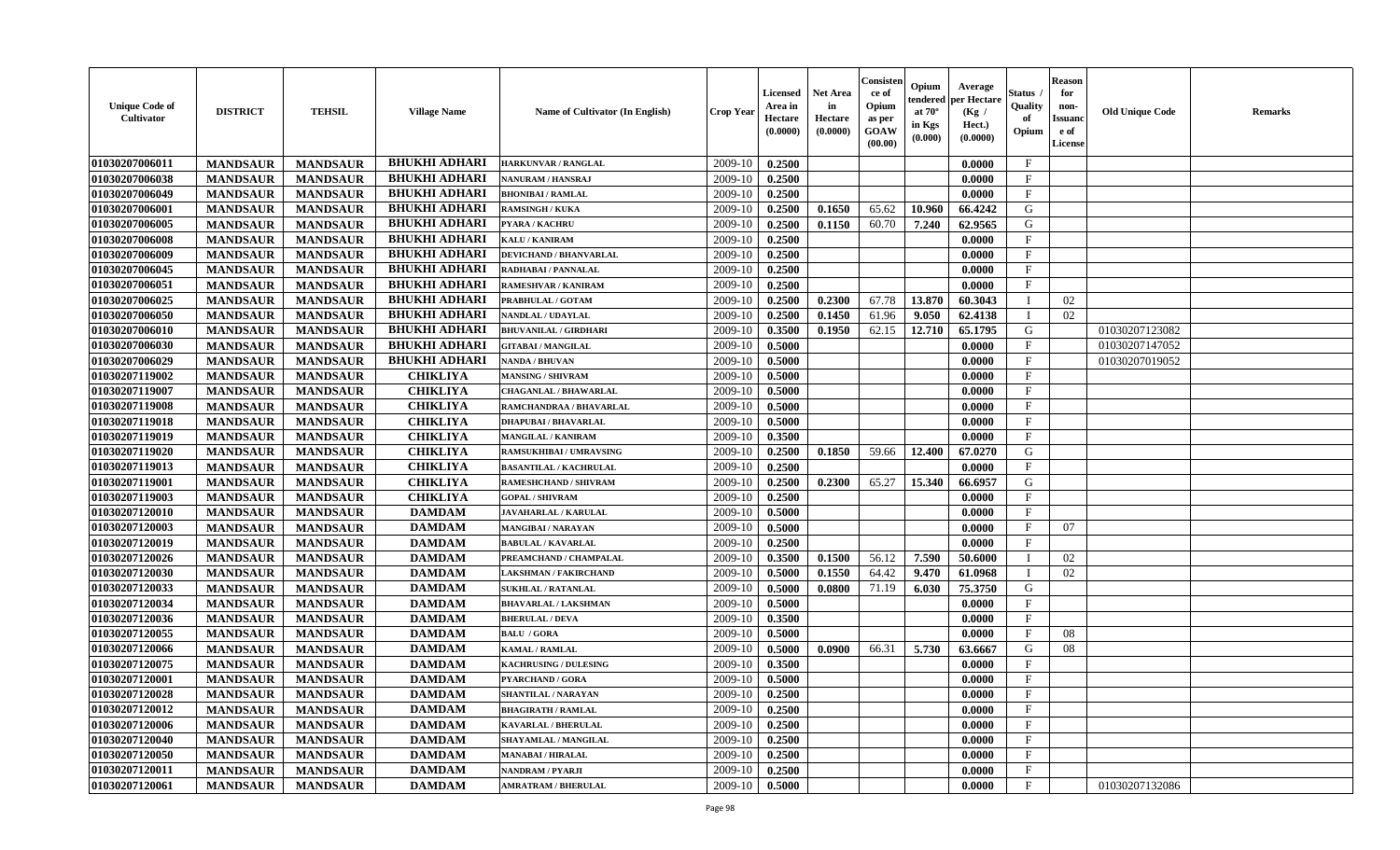| Consister<br><b>Reason</b><br>Opium<br>Average<br><b>Net Area</b><br>Status<br>Licensed<br>for<br>ce of<br>per Hectare<br>endered<br><b>Unique Code of</b><br>Opium<br>Quality<br>Area in<br>in<br>non-<br><b>DISTRICT</b><br><b>TEHSIL</b><br><b>Name of Cultivator (In English)</b><br><b>Crop Year</b><br><b>Village Name</b><br>at $70^\circ$<br>(Kg /<br>Cultivator<br>Hectare<br>Hectare<br>of<br><b>Issuano</b><br>as per<br>in Kgs<br>Hect.)<br>(0.0000)<br>GOAW<br>(0.0000)<br>Opium<br>e of<br>(0.0000)<br>(0.000)<br>(00.00)<br>License | <b>Old Unique Code</b><br><b>Remarks</b> |
|----------------------------------------------------------------------------------------------------------------------------------------------------------------------------------------------------------------------------------------------------------------------------------------------------------------------------------------------------------------------------------------------------------------------------------------------------------------------------------------------------------------------------------------------------|------------------------------------------|
| 01030207123001<br><b>DHIKOLA</b><br>2009-10<br>$\mathbf{F}$<br><b>MANDSAUR</b><br>0.5000<br><b>MANDSAUR</b><br>PANNALAL / CHAMPALAL<br>0.0000                                                                                                                                                                                                                                                                                                                                                                                                      |                                          |
| 01030207123008<br><b>MANDSAUR</b><br><b>DHIKOLA</b><br>2009-10<br>0.5000<br>0.2300<br>61.98<br>4.500<br>19.5652<br>G<br><b>MANDSAUR</b><br>04<br>TANKUBAI / KANAJI                                                                                                                                                                                                                                                                                                                                                                                 |                                          |
| 01030207123011<br><b>MANDSAUR</b><br><b>MANDSAUR</b><br><b>DHIKOLA</b><br>2009-10<br>0.5000<br>0.0000<br>F<br><b>RAMLAL / KANIRAM</b>                                                                                                                                                                                                                                                                                                                                                                                                              |                                          |
| 0.2900<br>61.98<br>18.190<br>62.7241<br>G<br>01030207123012<br><b>MANDSAUR</b><br><b>MANDSAUR</b><br><b>DHIKOLA</b><br>2009-10<br>0.3500<br><b>RATANLAL / RAMLAL BADA</b>                                                                                                                                                                                                                                                                                                                                                                          |                                          |
| <b>MANDSAUR</b><br><b>DHIKOLA</b><br>0.0000<br>01030207123031<br><b>MANDSAUR</b><br>2009-10<br>0.5000<br>$_{\rm F}$<br><b>RAMIBAI/KALU</b>                                                                                                                                                                                                                                                                                                                                                                                                         |                                          |
| <b>DHIKOLA</b><br>01030207123036<br><b>MANDSAUR</b><br><b>MANDSAUR</b><br>MOHANALAL / BHUVANILAL<br>0.5000<br>$\mathbf{F}$<br>2009-10<br>0.0000                                                                                                                                                                                                                                                                                                                                                                                                    |                                          |
| 01030207123042<br><b>MANDSAUR</b><br><b>MANDSAUR</b><br><b>DHIKOLA</b><br>2009-10<br>0.5000<br>$\mathbf{F}$<br>FULANDEVI / BHAGATRAM<br>0.0000                                                                                                                                                                                                                                                                                                                                                                                                     |                                          |
| 01030207123058<br><b>DHIKOLA</b><br>$\mathbf{F}$<br><b>MANDSAUR</b><br><b>MANDSAUR</b><br>2009-10<br>0.3500<br><b>MADHULAL / KACHARU</b><br>0.0000                                                                                                                                                                                                                                                                                                                                                                                                 |                                          |
| 01030207123075<br>2009-10<br><b>MANDSAUR</b><br><b>MANDSAUR</b><br><b>DHIKOLA</b><br>0.5000<br>$_{\rm F}$<br><b>MANGILAL / PARMANAD</b><br>0.0000                                                                                                                                                                                                                                                                                                                                                                                                  |                                          |
| <b>DHIKOLA</b><br>58.95<br>G<br>01030207123004<br>2009-10<br>11.780<br><b>MANDSAUR</b><br><b>MANDSAUR</b><br>0.2500<br>0.1950<br>60.4103<br>RAMLAL / HEMRAJMOTA                                                                                                                                                                                                                                                                                                                                                                                    |                                          |
| <b>DHIKOLA</b><br><b>MANDSAUR</b><br>0.2500<br>0.2500<br>58.95<br>13.450<br>53.8000<br>G<br>01030207123071<br><b>MANDSAUR</b><br>PANNALAL / KISHANLAL<br>2009-10<br>04                                                                                                                                                                                                                                                                                                                                                                             |                                          |
| 01030207123016<br><b>MANDSAUR</b><br><b>MANDSAUR</b><br><b>DHIKOLA</b><br>2009-10<br>0.2500<br>0.0000<br>$\mathbf{F}$<br>KACHRULAL / NANDRAM                                                                                                                                                                                                                                                                                                                                                                                                       |                                          |
| 01030207123069<br><b>MANDSAUR</b><br><b>DHIKOLA</b><br>2009-10<br>0.2500<br>0.2050<br>53.25<br>9.780<br><b>MANDSAUR</b><br>47.7073<br>G<br>04<br><b>BANSHILAL / KASTURA</b>                                                                                                                                                                                                                                                                                                                                                                        |                                          |
| 01030207123073<br><b>MANDSAUR</b><br><b>MANDSAUR</b><br><b>DHIKOLA</b><br>2009-10<br>0.2500<br><b>SUKHLAL / PANNALAL</b><br>0.0000<br>$\mathbf{F}$                                                                                                                                                                                                                                                                                                                                                                                                 |                                          |
| 01030207123019<br><b>DHIKOLA</b><br>0.2500<br>$\mathbf{F}$<br><b>MANDSAUR</b><br><b>MANDSAUR</b><br>2009-10<br>0.0000<br><b>GANPATLAL / BHANVARLAL</b>                                                                                                                                                                                                                                                                                                                                                                                             |                                          |
| <b>DHIKOLA</b><br>0.2500<br>F<br>01030207123067<br><b>MANDSAUR</b><br><b>MANDSAUR</b><br>2009-10<br>0.0000<br><b>BHAGATRAM / PANNALAL</b>                                                                                                                                                                                                                                                                                                                                                                                                          |                                          |
| $\mathbf{F}$<br>01030207123083<br><b>MANDSAUR</b><br><b>MANDSAUR</b><br><b>DHIKOLA</b><br>2009-10<br>0.2500<br>NANURAM / KISHANLAL<br>0.0000                                                                                                                                                                                                                                                                                                                                                                                                       | 01030207016009                           |
| 01030207123084<br>2009-10<br>G<br><b>MANDSAUR</b><br><b>MANDSAUR</b><br>0.2500<br>0.1700<br>61.98<br>9.310<br>54.7647<br>04<br><b>DHIKOLA</b><br><b>KISHANLAL / RAJARAM</b>                                                                                                                                                                                                                                                                                                                                                                        | 01030207016006                           |
| 01030207123085<br><b>MANDSAUR</b><br>0.2500<br>$\mathbf{F}$<br><b>MANDSAUR</b><br><b>DHIKOLA</b><br><b>GOPAL / PREMCHAND</b><br>2009-10<br>0.0000                                                                                                                                                                                                                                                                                                                                                                                                  | 01030207003013                           |
| 01030207123086<br><b>MANDSAUR</b><br><b>MANDSAUR</b><br><b>DHIKOLA</b><br>2009-10<br>0.2500<br><b>SHIVRAM / JETRAM</b><br>0.0000<br>F                                                                                                                                                                                                                                                                                                                                                                                                              | 01030207117018                           |
| 0.2500<br>F<br>01030207123061<br><b>MANDSAUR</b><br><b>MANDSAUR</b><br><b>DHIKOLA</b><br>2009-10<br>0.0000<br><b>CHAGANLAL / KACHRU</b>                                                                                                                                                                                                                                                                                                                                                                                                            |                                          |
| <b>DHIKOLA</b><br><b>MANDSAUR</b><br>0.2500<br>$\mathbf{F}$<br>01030207123043<br><b>MANDSAUR</b><br>2009-10<br><b>GOPAL / RAGHUNATH</b><br>0.0000                                                                                                                                                                                                                                                                                                                                                                                                  |                                          |
| 01030207121079<br><b>DIGAON MALI</b><br>2009-10<br>0.5000<br><b>MANDSAUR</b><br><b>MANDSAUR</b><br>KISHANLAL / ONKARLAL<br>0.0000<br>$\mathbf{F}$                                                                                                                                                                                                                                                                                                                                                                                                  |                                          |
| 01030207121001<br><b>DIGAON MALI</b><br>$\mathbf{F}$<br><b>MANDSAUR</b><br>2009-10<br>0.5000<br><b>MANDSAUR</b><br>0.0000<br>RAGHUNATHSINGH / KISHANSINGH                                                                                                                                                                                                                                                                                                                                                                                          |                                          |
| 01030207121002<br><b>DIGAON MALI</b><br>G<br><b>MANDSAUR</b><br><b>MANDSAUR</b><br>2009-10<br>0.5000<br>0.0950<br>68.29<br>6.860<br>72.2105<br><b>ONKARLAL / GOTAM</b>                                                                                                                                                                                                                                                                                                                                                                             |                                          |
| G<br>01030207121003<br><b>MANDSAUR</b><br><b>DIGAON MALI</b><br>2009-10<br>0.5000<br>70.83<br>71.3913<br><b>MANDSAUR</b><br><b>GOPAL / GOTAM</b><br>0.1150<br>8.210                                                                                                                                                                                                                                                                                                                                                                                |                                          |
| 62.2376<br>01030207121005<br><b>MANDSAUR</b><br><b>MANDSAUR</b><br><b>DIGAON MALI</b><br>2009-10<br>0.5000<br>0.5050<br>63.93<br>31.430<br>G<br><b>GOPAL / KASHIRAM</b>                                                                                                                                                                                                                                                                                                                                                                            |                                          |
| 01030207121007<br><b>MANDSAUR</b><br><b>MANDSAUR</b><br><b>DIGAON MALI</b><br>0.5000<br>0.0000<br>$\mathbf{F}$<br>2009-10<br><b>SUGANBAI/BALU</b>                                                                                                                                                                                                                                                                                                                                                                                                  |                                          |
| $\mathbf{F}$<br>01030207121014<br><b>MANDSAUR</b><br><b>MANDSAUR</b><br><b>DIGAON MALI</b><br>2009-10<br>0.3500<br><b>BHAGIRATH / HARIRAM</b><br>0.0000                                                                                                                                                                                                                                                                                                                                                                                            |                                          |
| 01030207121018<br><b>MANDSAUR</b><br>0.5000<br>$\mathbf{F}$<br><b>MANDSAUR</b><br><b>DIGAON MALI</b><br>2009-10<br>0.0000<br><b>CHATURBHUJ / UDAKUMHR</b>                                                                                                                                                                                                                                                                                                                                                                                          |                                          |
| 01030207121019<br><b>MANDSAUR</b><br><b>MANDSAUR</b><br><b>DIGAON MALI</b><br>0.3500<br><b>BAGDIRAM / BHANA</b><br>2009-10<br>0.0000<br>$\mathbf F$                                                                                                                                                                                                                                                                                                                                                                                                |                                          |
| $\mathbf F$<br>01030207121021<br><b>DIGAON MALI</b><br>2009-10<br><b>MANDSAUR</b><br><b>MANDSAUR</b><br>0.3500<br>0.0000<br><b>MANGU / BHUVAN</b>                                                                                                                                                                                                                                                                                                                                                                                                  |                                          |
| 01030207121028<br><b>DIGAON MALI</b><br>G<br>63.93<br>12.400<br><b>MANDSAUR</b><br><b>MANDSAUR</b><br>2009-10<br>0.3500<br>0.2000<br>62.0000<br><b>SHANTILAL / KACHRU</b>                                                                                                                                                                                                                                                                                                                                                                          |                                          |
| $\mathbf{F}$<br>01030207121032<br><b>MANDSAUR</b><br><b>DIGAON MALI</b><br>2009-10<br>0.5000<br>0.0000<br><b>MANDSAUR</b><br>JIVANSINGH / SUNDARLAL                                                                                                                                                                                                                                                                                                                                                                                                |                                          |
| 01030207121034<br>0.3500<br>0.2100<br>62.84<br>12.040<br>57.3333<br>G<br><b>MANDSAUR</b><br><b>MANDSAUR</b><br><b>DIGAON MALI</b><br>2009-10<br><b>TARABAI / BADRILAL</b>                                                                                                                                                                                                                                                                                                                                                                          |                                          |
| 01030207121036<br><b>DIGAON MALI</b><br>$2009-10$ 0.3500<br>0.0000<br>F<br><b>MANDSAUR</b><br>MANDSAUR<br><b>RADHESHYAM / KACHRU</b>                                                                                                                                                                                                                                                                                                                                                                                                               |                                          |
| 01030207121037<br><b>MANDSAUR</b><br><b>MANDSAUR</b><br><b>DIGAON MALI</b><br>2009-10<br>0.5000<br>0.0000<br>$\mathbf{F}$<br><b>AMRITRAJ / BAJERAM</b>                                                                                                                                                                                                                                                                                                                                                                                             |                                          |
| 01030207121040<br>$\mathbf{F}$<br><b>MANDSAUR</b><br><b>MANDSAUR</b><br><b>DIGAON MALI</b><br>2009-10<br>0.5000<br>0.0000<br><b>RANCHOR / BAJERAM</b>                                                                                                                                                                                                                                                                                                                                                                                              |                                          |
| <b>MANDSAUR</b><br><b>MANDSAUR</b><br>0.3500<br>$\mathbf{F}$<br>01030207121041<br><b>DIGAON MALI</b><br>2009-10<br>0.0000<br><b>PAVAN / BHUVAN</b>                                                                                                                                                                                                                                                                                                                                                                                                 |                                          |
| 01030207121042<br>0.1000<br>63.93<br>6.360<br>G<br><b>MANDSAUR</b><br><b>MANDSAUR</b><br><b>DIGAON MALI</b><br>2009-10<br>0.3500<br>63.6000<br><b>DURGASHANKER / PAYARCHAND</b>                                                                                                                                                                                                                                                                                                                                                                    |                                          |
| 01030207121050<br><b>DIGAON MALI</b>                                                                                                                                                                                                                                                                                                                                                                                                                                                                                                               |                                          |
| <b>MANDSAUR</b><br>2009-10<br>64.63<br>G<br><b>MANDSAUR</b><br>0.5000<br>0.1950<br>11.540<br>59.1795<br><b>GOVINDARAM / RUPA</b>                                                                                                                                                                                                                                                                                                                                                                                                                   |                                          |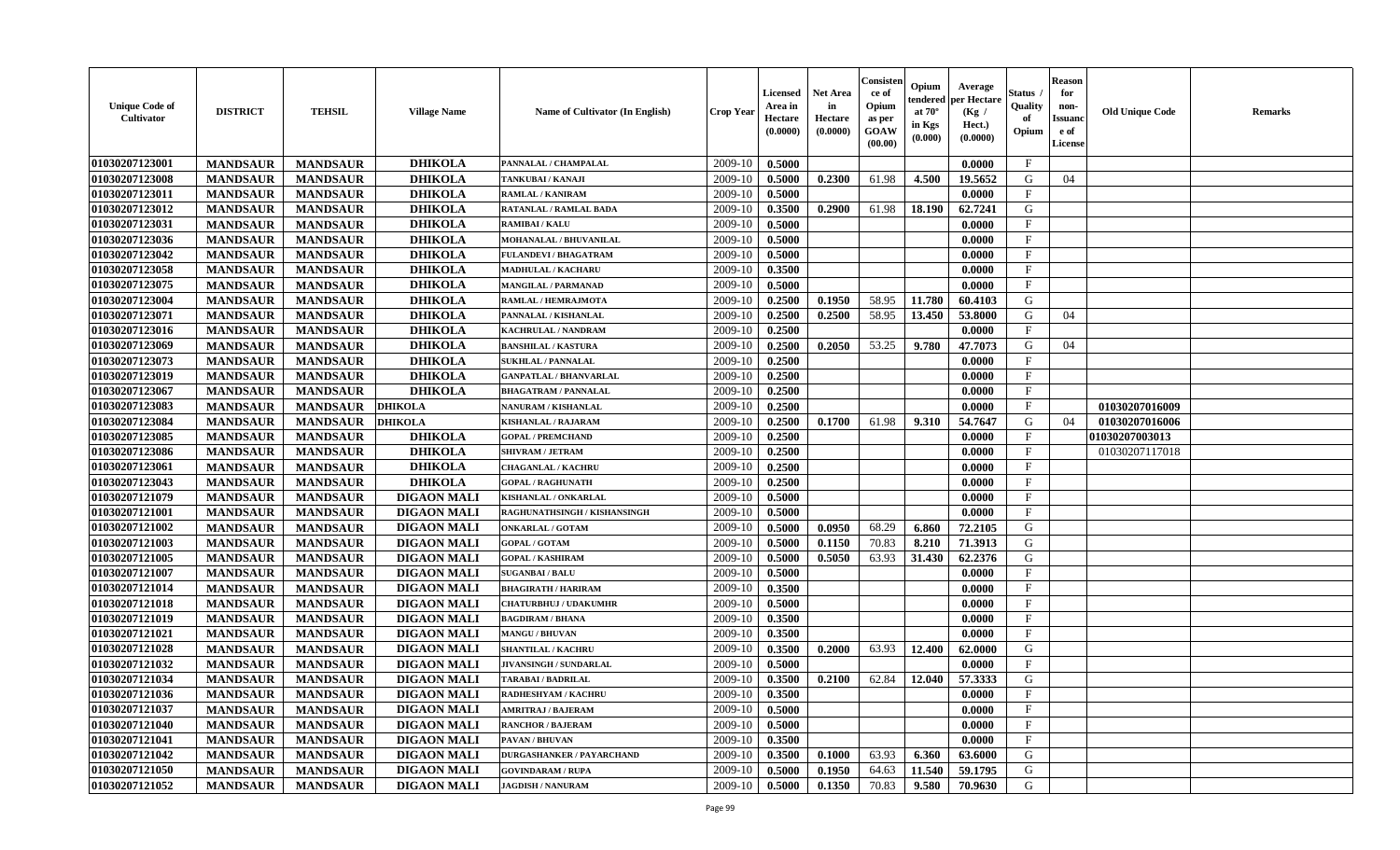| <b>Unique Code of</b><br><b>Cultivator</b> | <b>DISTRICT</b> | <b>TEHSIL</b>   | <b>Village Name</b> | Name of Cultivator (In English) | <b>Crop Year</b> | <b>Licensed</b><br>Area in<br>Hectare<br>(0.0000) | <b>Net Area</b><br>in<br>Hectare<br>(0.0000) | Consister<br>ce of<br>Opium<br>as per<br><b>GOAW</b><br>(00.00) | Opium<br>endered<br>at $70^\circ$<br>in Kgs<br>$(\mathbf{0.000})$ | Average<br>per Hectare<br>(Kg /<br>Hect.)<br>(0.0000) | Status<br>Quality<br>of<br>Opium | <b>Reason</b><br>for<br>non-<br><b>Issuano</b><br>e of<br>License | <b>Old Unique Code</b> | <b>Remarks</b>                       |
|--------------------------------------------|-----------------|-----------------|---------------------|---------------------------------|------------------|---------------------------------------------------|----------------------------------------------|-----------------------------------------------------------------|-------------------------------------------------------------------|-------------------------------------------------------|----------------------------------|-------------------------------------------------------------------|------------------------|--------------------------------------|
| 01030207121053                             | <b>MANDSAUR</b> | <b>MANDSAUR</b> | <b>DIGAON MALI</b>  | RUGANATHASINGH / JAGADISH       | 2009-10          | 0.3500                                            | 0.3500                                       | 68.29                                                           | 23.160                                                            | 66.1714                                               | G                                |                                                                   |                        |                                      |
| 01030207121062                             | <b>MANDSAUR</b> | <b>MANDSAUR</b> | <b>DIGAON MALI</b>  | LILABAI / BHAVARLAL             | 2009-10          | 0.3500                                            |                                              |                                                                 |                                                                   | 0.0000                                                | $\mathbf{F}$                     |                                                                   |                        |                                      |
| 01030207121067                             | <b>MANDSAUR</b> | <b>MANDSAUR</b> | <b>DIGAON MALI</b>  | <b>RATANLAL / RUPA</b>          | 2009-10          | 0.5000                                            | 0.1450                                       | 67.99                                                           | 9.960                                                             | 68.6897                                               | G                                |                                                                   |                        |                                      |
| 01030207121068                             | <b>MANDSAUR</b> | <b>MANDSAUR</b> | <b>DIGAON MALI</b>  | <b>BAHADURSINGH / KACHRU</b>    | 2009-10          | 0.3500                                            | 0.3500                                       | 64.63                                                           | 22.620                                                            | 64.6286                                               | G                                |                                                                   |                        |                                      |
| 01030207121073                             | <b>MANDSAUR</b> | <b>MANDSAUR</b> | <b>DIGAON MALI</b>  | SHANKARLAL / ONKARLAL           | 2009-10          | 0.3500                                            |                                              |                                                                 |                                                                   | 0.0000                                                | $\mathbf{F}$                     |                                                                   |                        |                                      |
| 01030207121074                             | <b>MANDSAUR</b> | <b>MANDSAUR</b> | <b>DIGAON MALI</b>  | <b>GOPAL / D.P. KACHRU</b>      | 2009-10          | 0.5000                                            | 0.1750                                       | 67.99                                                           | 11.920                                                            | 68.1143                                               | G                                |                                                                   |                        |                                      |
| 01030207121153                             | <b>MANDSAUR</b> | <b>MANDSAUR</b> | <b>DIGAON MALI</b>  | <b>BAGDIRAM / RATANLAL</b>      | 2009-10          | 0.3500                                            | 0.2900                                       | 64.63                                                           | 6.540                                                             | 22.5517                                               | G                                | 04                                                                |                        |                                      |
| 01030207121077                             | <b>MANDSAUR</b> | <b>MANDSAUR</b> | <b>DIGAON MALI</b>  | <b>BHUVANDAS / UDAYRAM</b>      | 2009-10          | 0.5000                                            |                                              |                                                                 |                                                                   | 0.0000                                                | $\mathbf{F}$                     |                                                                   |                        |                                      |
| 01030207121078                             | <b>MANDSAUR</b> | <b>MANDSAUR</b> | <b>DIGAON MALI</b>  | KACHANBAI / MADANLAL            | 2009-10          | 0.5000                                            |                                              |                                                                 |                                                                   | 0.0000                                                | $\mathbf{F}$                     |                                                                   |                        |                                      |
| 01030207121080                             | <b>MANDSAUR</b> | <b>MANDSAUR</b> | <b>DIGAON MALI</b>  | NANDLAL / HIRALAL               | 2009-10          | 0.3500                                            |                                              |                                                                 |                                                                   | 0.0000                                                | $\mathbf F$                      |                                                                   |                        |                                      |
| 01030207121082                             | <b>MANDSAUR</b> | <b>MANDSAUR</b> | <b>DIGAON MALI</b>  | KACHARULAL D.PU. AMAR JI        | 2009-10          | 0.3500                                            | 0.1900                                       | 64.81                                                           | 12.370                                                            | 65.1053                                               | G                                |                                                                   |                        |                                      |
| 01030207121083                             | <b>MANDSAUR</b> | <b>MANDSAUR</b> | <b>DIGAON MALI</b>  | AASUBAI / MOHAMMAD KHAN         | 2009-10          | 0.5000                                            |                                              |                                                                 |                                                                   | 0.0000                                                | $\mathbf{F}$                     |                                                                   |                        |                                      |
| 01030207121090                             | <b>MANDSAUR</b> | <b>MANDSAUR</b> | <b>DIGAON MALI</b>  | JAGHANNATH / BHAVARLAL          | 2009-10          | 0.5000                                            | 0.2900                                       | 59.48                                                           | 17.060                                                            | 58.8276                                               | G                                |                                                                   |                        |                                      |
| 01030207121092                             | <b>MANDSAUR</b> | <b>MANDSAUR</b> | <b>DIGAON MALI</b>  | <b>GOVERDHAN / MODIRAM</b>      | 2009-10          | 0.3500                                            | 0.0850                                       | 59.48                                                           | 4.890                                                             | 57.5294                                               | G                                |                                                                   |                        |                                      |
| 01030207121097                             | <b>MANDSAUR</b> | <b>MANDSAUR</b> | <b>DIGAON MALI</b>  | <b>JAGDISH / PRITHVIRAJ</b>     | 2009-10          | 0.5000                                            | 0.2850                                       | 70.55                                                           | 18.890                                                            | 66.2807                                               | G                                |                                                                   |                        |                                      |
| 01030207121098                             | <b>MANDSAUR</b> | <b>MANDSAUR</b> | <b>DIGAON MALI</b>  | <b>CHATURBHUJ / ONKAR</b>       | 2009-10          | 0.3500                                            | 0.3000                                       | 67.99                                                           | 17.940                                                            | 59.8000                                               | G                                |                                                                   |                        |                                      |
| 01030207121099                             | <b>MANDSAUR</b> | <b>MANDSAUR</b> | <b>DIGAON MALI</b>  | SAVITRIBAI / BALARAM            | 2009-10          | 0.3500                                            | 0.2100                                       | 62.84                                                           | 12.140                                                            | 57.8095                                               | G                                |                                                                   |                        |                                      |
| 01030207121101                             | <b>MANDSAUR</b> | <b>MANDSAUR</b> | <b>DIGAON MALI</b>  | <b>CHUNNILAL / BHAGIRATH</b>    | 2009-10          | 0.3500                                            | 0.1950                                       | 64.20                                                           | 12.710                                                            | 65.1795                                               | G                                |                                                                   |                        |                                      |
| 01030207121103                             | <b>MANDSAUR</b> | <b>MANDSAUR</b> | <b>DIGAON MALI</b>  | RADHESHYAM / DEVAJI             | 2009-10          | 0.2500                                            |                                              |                                                                 |                                                                   | 0.0000                                                | $\mathbf{F}$                     |                                                                   |                        |                                      |
| 01030207121104                             | <b>MANDSAUR</b> | <b>MANDSAUR</b> | <b>DIGAON MALI</b>  | <b>RAMLAL / BAJERAM</b>         | 2009-10          | 0.5000                                            |                                              |                                                                 |                                                                   | 0.0000                                                | $\mathbf{F}$                     |                                                                   |                        |                                      |
| 01030207121105                             | <b>MANDSAUR</b> | <b>MANDSAUR</b> | <b>DIGAON MALI</b>  | <b>BHAVARLAL / RAMLAL</b>       | 2009-10          | 0.3500                                            |                                              |                                                                 |                                                                   | 0.0000                                                | $\mathbf{F}$                     |                                                                   |                        |                                      |
| 01030207121111                             | <b>MANDSAUR</b> | <b>MANDSAUR</b> | <b>DIGAON MALI</b>  | <b>HEMRAJ / HARIRAM</b>         | 2009-10          | 0.5000                                            | 0.2450                                       | 61.68                                                           | 14.130                                                            | 57.6735                                               | $\blacksquare$                   | 02                                                                |                        |                                      |
| 01030207121123                             | <b>MANDSAUR</b> | <b>MANDSAUR</b> | <b>DIGAON MALI</b>  | <b>MANGILAL / RAJARAM</b>       | 2009-10          | 0.3500                                            |                                              |                                                                 |                                                                   | 0.0000                                                | $\mathbf{F}$                     |                                                                   |                        |                                      |
| 01030207121127                             | <b>MANDSAUR</b> | <b>MANDSAUR</b> | <b>DIGAON MALI</b>  | <b>RATANLAL / BHAGVAN</b>       | 2009-10          | 0.5000                                            |                                              |                                                                 |                                                                   | 0.0000                                                | $\mathbf{F}$                     |                                                                   |                        |                                      |
| 01030207121133                             | <b>MANDSAUR</b> | <b>MANDSAUR</b> | <b>DIGAON MALI</b>  | <b>KAMLABAI/RAMESHVAR</b>       | 2009-10          | 0.3500                                            | 0.2050                                       | 63.24                                                           | 13.220                                                            | 64.4878                                               | - 1                              | 02                                                                |                        |                                      |
| 01030207121144                             | <b>MANDSAUR</b> | <b>MANDSAUR</b> | <b>DIGAON MALI</b>  | MOHANLAL / LAL JI               | 2009-10          | 0.3500                                            | 0.1850                                       | 58.18                                                           | 10.200                                                            | 55.1351                                               | G                                | 04                                                                |                        |                                      |
| 01030207121149                             | <b>MANDSAUR</b> | <b>MANDSAUR</b> | <b>DIGAON MALI</b>  | <b>AMRITLAL / SUNDARLAL</b>     | 2009-10          | 0.5000                                            |                                              |                                                                 |                                                                   | 0.0000                                                | $\mathbf{F}$                     |                                                                   |                        |                                      |
| 01030207121150                             | <b>MANDSAUR</b> | <b>MANDSAUR</b> | <b>DIGAON MALI</b>  | <b>GANPATLAL / BHERULAL</b>     | 2009-10          | 0.3500                                            | 0.2000                                       | 60.25                                                           | 11.460                                                            | 57.3000                                               | G                                |                                                                   |                        |                                      |
| 01030207121156                             | <b>MANDSAUR</b> | <b>MANDSAUR</b> | <b>DIGAON MALI</b>  | <b>VARDICHAND / RUPA</b>        | 2009-10          | 0.5000                                            | 0.1500                                       | 62.96                                                           | 8.890                                                             | 59.2667                                               | G                                |                                                                   |                        |                                      |
| 01030207121158                             | <b>MANDSAUR</b> | <b>MANDSAUR</b> | <b>DIGAON MALI</b>  | <b>KANIYALAL / JAGDISH</b>      | 2009-10          | 0.5000                                            | 0.0850                                       | 75.40                                                           | 6.280                                                             | 73.8824                                               | G                                |                                                                   |                        |                                      |
| 01030207121161                             | <b>MANDSAUR</b> | <b>MANDSAUR</b> | <b>DIGAON MALI</b>  | <b>VIJAYSINGH / SUNDARLAL</b>   | 2009-10          | 0.5000                                            | 0.1350                                       | 64.31                                                           | 8.950                                                             | 66.2963                                               | G                                |                                                                   |                        |                                      |
| 01030207121164                             | <b>MANDSAUR</b> | <b>MANDSAUR</b> | <b>DIGAON MALI</b>  | <b>BALMUKAND / RADHAKISHAN</b>  | 2009-10          | 0.5000                                            | 0.1000                                       | 62.96                                                           | 6.020                                                             | 60.2000                                               | G                                |                                                                   |                        |                                      |
| 01030207121146                             | <b>MANDSAUR</b> | <b>MANDSAUR</b> | <b>DIGAON MALI</b>  | <b>BAGDIRAM / GANGARAM</b>      | 2009-10          | 0.3500                                            | 0.3000                                       | 52.29                                                           | 15.370                                                            | 51.2333                                               | G                                | 04                                                                |                        |                                      |
| 01030207121038                             | <b>MANDSAUR</b> | <b>MANDSAUR</b> | <b>DIGAON MALI</b>  | <b>BASANTIBAI / BHUVAN</b>      | 2009-10          | 0.5000                                            |                                              |                                                                 |                                                                   | 0.0000                                                | $\mathbf{F}$                     |                                                                   |                        |                                      |
| 01030207121039                             | <b>MANDSAUR</b> | <b>MANDSAUR</b> | <b>DIGAON MALI</b>  | <b>KACHANBAI/BALARAM</b>        | 2009-10          | 0.3500                                            |                                              |                                                                 |                                                                   | 0.0000                                                | $\mathbf{F}$                     |                                                                   |                        |                                      |
| 01030207121047                             | <b>MANDSAUR</b> | <b>MANDSAUR</b> | <b>DIGAON MALI</b>  | <b>RAMESHCHAND / BAGDIRAM</b>   | $2009-10$ 0.5000 |                                                   |                                              |                                                                 |                                                                   | 0.0000                                                | $\mathbf{F}$                     |                                                                   |                        |                                      |
| 01030207121063                             | <b>MANDSAUR</b> | <b>MANDSAUR</b> | <b>DIGAON MALI</b>  | <b>BANSHILAL / GOTAM</b>        | 2009-10          | 0.3500                                            |                                              |                                                                 |                                                                   | 0.0000                                                | $\mathbf{F}$                     |                                                                   |                        | TRANSFER/ARNIYA<br><b>NIZAMUDDIN</b> |
| 01030207121069                             | <b>MANDSAUR</b> | <b>MANDSAUR</b> | <b>DIGAON MALI</b>  | <b>BHAGWAN / RUPA JI</b>        | 2009-10          | 0.5000                                            | 0.2400                                       | 62.96                                                           | 15.530                                                            | 64.7083                                               | G                                |                                                                   |                        |                                      |
| 01030207121075                             | <b>MANDSAUR</b> | <b>MANDSAUR</b> | <b>DIGAON MALI</b>  | <b>GULAB / BHUVAN</b>           | 2009-10          | 0.5000                                            |                                              |                                                                 |                                                                   | 0.0000                                                | $\mathbf{F}$                     |                                                                   |                        |                                      |
| 01030207121086                             | <b>MANDSAUR</b> | <b>MANDSAUR</b> | <b>DIGAON MALI</b>  | MADANLAL / ONKARLAL             | 2009-10          | 0.3500                                            | 0.3000                                       | 60.25                                                           | 17.270                                                            | 57.5667                                               | G                                |                                                                   |                        |                                      |
| 01030207121091                             | <b>MANDSAUR</b> | <b>MANDSAUR</b> | <b>DIGAON MALI</b>  | <b>SURAJBAI / PANALAL</b>       | 2009-10          | 0.5000                                            | 0.1000                                       | 65.05                                                           | 6.240                                                             | 62.4000                                               | G                                |                                                                   |                        |                                      |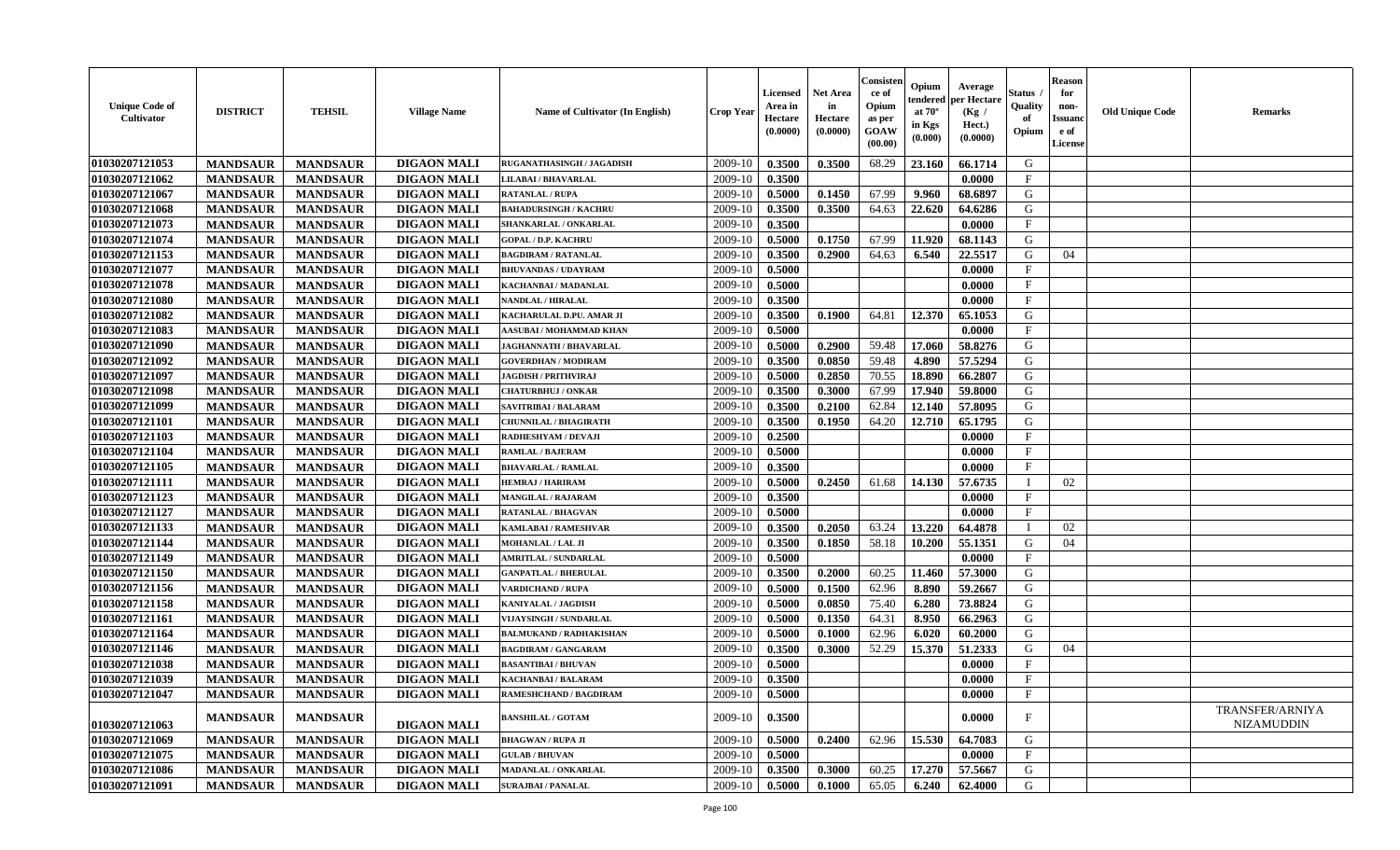| <b>Unique Code of</b><br><b>Cultivator</b> | <b>DISTRICT</b> | <b>TEHSIL</b>   | <b>Village Name</b> | Name of Cultivator (In English) | <b>Crop Year</b> | <b>Licensed</b><br>Area in<br>Hectare<br>(0.0000) | <b>Net Area</b><br>in<br>Hectare<br>(0.0000) | Consister<br>ce of<br>Opium<br>as per<br><b>GOAW</b><br>(00.00) | Opium<br>endered<br>at $70^\circ$<br>in Kgs<br>$(\mathbf{0.000})$ | Average<br>per Hectare<br>(Kg /<br>Hect.)<br>(0.0000) | Status<br>Quality<br>of<br>Opium | <b>Reason</b><br>for<br>non-<br><b>Issuano</b><br>e of<br>License | <b>Old Unique Code</b> | <b>Remarks</b>     |
|--------------------------------------------|-----------------|-----------------|---------------------|---------------------------------|------------------|---------------------------------------------------|----------------------------------------------|-----------------------------------------------------------------|-------------------------------------------------------------------|-------------------------------------------------------|----------------------------------|-------------------------------------------------------------------|------------------------|--------------------|
| 01030207121132                             | <b>MANDSAUR</b> | <b>MANDSAUR</b> | <b>DIGAON MALI</b>  | RAMKANYABAI / SHANKARLAL        | 2009-10          | 0.3500                                            | 0.2500                                       | 62.96                                                           | 16.420                                                            | 65.6800                                               | G                                |                                                                   |                        |                    |
| 01030207121159                             | <b>MANDSAUR</b> | <b>MANDSAUR</b> | <b>DIGAON MALI</b>  | <b>OMPRAKASH / MADHOLAL</b>     | 2009-10          | 0.3500                                            |                                              |                                                                 |                                                                   | 0.0000                                                | $\mathbf{F}$                     |                                                                   |                        |                    |
| 01030207121048                             | <b>MANDSAUR</b> | <b>MANDSAUR</b> | <b>DIGAON MALI</b>  | <b>BANSHILAL / BAGDIRAM</b>     | 2009-10          | 0.3500                                            | 0.1250                                       | 67.40                                                           | 8.310                                                             | 66.4800                                               |                                  | 02                                                                |                        |                    |
| 01030207121081                             | <b>MANDSAUR</b> | <b>MANDSAUR</b> | <b>DIGAON MALI</b>  | <b>BALURAM / RAMJI</b>          | 2009-10          | 0.3500                                            |                                              |                                                                 |                                                                   | 0.0000                                                | $_{\rm F}$                       |                                                                   |                        |                    |
| 01030207121011                             | <b>MANDSAUR</b> | <b>MANDSAUR</b> | <b>DIGAON MALI</b>  | <b>KAMAL / RATANNLAL</b>        | 2009-10          | 0.3500                                            | 0.2000                                       | 57.60                                                           | 10.710                                                            | 53.5500                                               | G                                | 04                                                                |                        |                    |
| 01030207121049                             | <b>MANDSAUR</b> | <b>MANDSAUR</b> | <b>DIGAON MALI</b>  | <b>VISHRAM / RAMLAL</b>         | 2009-10          | 0.3500                                            | 0.1600                                       | 66.80                                                           | 9.820                                                             | 61.3750                                               | G                                |                                                                   |                        |                    |
| 01030207121059                             | <b>MANDSAUR</b> | <b>MANDSAUR</b> | <b>DIGAON MALI</b>  | <b>RAMKANYABAI/RANCHOR</b>      | 2009-10          | 0.3500                                            |                                              |                                                                 |                                                                   | 0.0000                                                | $\mathbf{F}$                     |                                                                   |                        |                    |
| 01030207121154                             | <b>MANDSAUR</b> | <b>MANDSAUR</b> | <b>DIGAON MALI</b>  | SHAMBHULAL / BHANVARLAL         | 2009-10          | 0.3500                                            | 0.2100                                       | 59.48                                                           | 11.900                                                            | 56.6667                                               | G                                |                                                                   |                        |                    |
| 01030207121166                             | <b>MANDSAUR</b> | <b>MANDSAUR</b> | <b>DIGAON MALI</b>  | <b>CHATURBHUJ / KACHRU</b>      | 2009-10          | 0.3500                                            |                                              |                                                                 |                                                                   | 0.0000                                                | $\mathbf{F}$                     |                                                                   |                        |                    |
| 01030207121167                             | <b>MANDSAUR</b> | <b>MANDSAUR</b> | <b>DIGAON MALI</b>  | <b>KISHANLAL / BAJERAM</b>      | 2009-10          | 0.3500                                            |                                              |                                                                 |                                                                   | 0.0000                                                | $\mathbf F$                      |                                                                   |                        |                    |
| 01030207121024                             | <b>MANDSAUR</b> | <b>MANDSAUR</b> | <b>DIGAON MALI</b>  | MOHANLAL / MANGILAL             | 2009-10          | 0.5000                                            | 0.3000                                       | 57.60                                                           | 17.340                                                            | 57.8000                                               | G                                |                                                                   |                        |                    |
| 01030207121084                             | <b>MANDSAUR</b> | <b>MANDSAUR</b> | <b>DIGAON MALI</b>  | <b>GANGABAI/MOHANLAL</b>        | 2009-10          | 0.5000                                            |                                              |                                                                 |                                                                   | 0.0000                                                | $\mathbf{F}$                     |                                                                   |                        |                    |
| 01030207121051                             | <b>MANDSAUR</b> | <b>MANDSAUR</b> | <b>DIGAON MALI</b>  | NARAYANSINGH / KISHANSINGH      | 2009-10          | 0.5000                                            |                                              |                                                                 |                                                                   | 0.0000                                                | $\mathbf F$                      |                                                                   |                        |                    |
| 01030207121071                             | <b>MANDSAUR</b> | <b>MANDSAUR</b> | <b>DIGAON MALI</b>  | PANNALAL / ONKARLAL             | 2009-10          | 0.3500                                            |                                              |                                                                 |                                                                   | 0.0000                                                | $\mathbf{F}$                     |                                                                   |                        |                    |
| 01030207121060                             | <b>MANDSAUR</b> | <b>MANDSAUR</b> | <b>DIGAON MALI</b>  | <b>BIHARILAL / ONKARLAL</b>     | 2009-10          | 0.3500                                            |                                              |                                                                 |                                                                   | 0.0000                                                | $_{\rm F}$                       |                                                                   |                        |                    |
| 01030207121114                             | <b>MANDSAUR</b> | <b>MANDSAUR</b> | <b>DIGAON MALI</b>  | <b>JAMUNABAI / KACHRU</b>       | 2009-10          | 0.3500                                            | 0.1550                                       | 63.13                                                           | 9.140                                                             | 58.9677                                               | G                                |                                                                   |                        |                    |
| 01030207121033                             | <b>MANDSAUR</b> | <b>MANDSAUR</b> | <b>DIGAON MALI</b>  | <b>SHANTIBAI / RAMLAL</b>       | 2009-10          | 0.3500                                            | 0.2100                                       | 62.68                                                           | 13.500                                                            | 64.2857                                               | G                                |                                                                   |                        |                    |
| 01030207121162                             | <b>MANDSAUR</b> | <b>MANDSAUR</b> | <b>DIGAON MALI</b>  | <b>RAMLAL / HIRALAL</b>         | 2009-10          | 0.5000                                            |                                              |                                                                 |                                                                   | 0.0000                                                | $\mathbf{F}$                     |                                                                   |                        |                    |
| 01030207121147                             | <b>MANDSAUR</b> | <b>MANDSAUR</b> | <b>DIGAON MALI</b>  | MOTYABAI / MADHODAS             | 2009-10          | 0.2500                                            |                                              |                                                                 |                                                                   | 0.0000                                                | $\mathbf{F}$                     |                                                                   |                        |                    |
| 01030207121160                             | <b>MANDSAUR</b> | <b>MANDSAUR</b> | <b>DIGAON MALI</b>  | <b>MANOHAR / KASHIRAM</b>       | 2009-10          | 0.2500                                            |                                              |                                                                 |                                                                   | 0.0000                                                | $\mathbf{F}$                     |                                                                   |                        |                    |
| 01030207121044                             | <b>MANDSAUR</b> | <b>MANDSAUR</b> | <b>DIGAON MALI</b>  | <b>GORDHAN / VARDA</b>          | 2009-10          | 0.2500                                            |                                              |                                                                 |                                                                   | 0.0000                                                | $\mathbf{F}$                     |                                                                   |                        |                    |
| 01030207121143                             | <b>MANDSAUR</b> | <b>MANDSAUR</b> | <b>DIGAON MALI</b>  | <b>MANOHARDAS / RUPADAS</b>     | 2009-10          | 0.2500                                            |                                              |                                                                 |                                                                   | 0.0000                                                | $_{\rm F}$                       |                                                                   |                        |                    |
| 01030207121118                             | <b>MANDSAUR</b> | <b>MANDSAUR</b> | <b>DIGAON MALI</b>  | <b>SHANTIBAI/VARDA</b>          | 2009-10          | 0.2500                                            |                                              |                                                                 |                                                                   | 0.0000                                                | $\mathbf{F}$                     |                                                                   |                        |                    |
| 01030207121020                             | <b>MANDSAUR</b> | <b>MANDSAUR</b> | <b>DIGAON MALI</b>  | <b>RAMLAL / NANDA</b>           | 2009-10          | 0.2500                                            |                                              |                                                                 |                                                                   | 0.0000                                                | $\mathbf{F}$                     |                                                                   |                        |                    |
| 01030207121025                             | <b>MANDSAUR</b> | <b>MANDSAUR</b> | <b>DIGAON MALI</b>  | <b>BABULAL / VARDA</b>          | 2009-10          | 0.2500                                            |                                              |                                                                 |                                                                   | 0.0000                                                | $\mathbf{F}$                     |                                                                   |                        |                    |
| 01030207121096                             | <b>MANDSAUR</b> | <b>MANDSAUR</b> | <b>DIGAON MALI</b>  | <b>BAGDIBAI / BHUVAN</b>        | 2009-10          | 0.2500                                            | 0.1500                                       | 62.26                                                           | 9.730                                                             | 64.8667                                               | - 1                              | 02                                                                |                        |                    |
| 01030207121045                             | <b>MANDSAUR</b> | <b>MANDSAUR</b> | <b>DIGAON MALI</b>  | <b>BHERULAL / DHANNA</b>        | 2009-10          | 0.2500                                            | 0.1950                                       | 59.48                                                           | 11.220                                                            | 57.5385                                               | G                                |                                                                   |                        |                    |
| 01030207121089                             | <b>MANDSAUR</b> | <b>MANDSAUR</b> | <b>DIGAON MALI</b>  | LILABAI / DHANNA                | 2009-10          | 0.2500                                            | 0.2350                                       | 63.32                                                           | 13.700                                                            | 58.2979                                               | П                                | 02                                                                |                        |                    |
| 01030207121004                             | <b>MANDSAUR</b> | <b>MANDSAUR</b> | <b>DIGAON MALI</b>  | <b>DEVILAL / PRABHULAL</b>      | 2009-10          | 0.2500                                            | 0.1000                                       | 62.84                                                           | 6.250                                                             | 62.5000                                               | G                                |                                                                   |                        |                    |
| 01030207121085                             | <b>MANDSAUR</b> | <b>MANDSAUR</b> | <b>DIGAON MALI</b>  | <b>DEVA / ONKAR GAYARI</b>      | 2009-10          | 0.2500                                            | 0.1250                                       | 62.84                                                           | 7.210                                                             | 57.6800                                               | G                                |                                                                   |                        | <b>NAME CHANGE</b> |
| 01030207121173                             | <b>MANDSAUR</b> | <b>MANDSAUR</b> | <b>DIGAON MALI</b>  | <b>GANGARAM / RUPA</b>          | 2009-10          | 0.2500                                            |                                              |                                                                 |                                                                   | 0.0000                                                | $\mathbf{F}$                     |                                                                   |                        |                    |
| 01030207121168                             | <b>MANDSAUR</b> | <b>MANDSAUR</b> | <b>DIGAON MALI</b>  | KACHRIBAI / GORDHANLAL          | 2009-10          | 0.2500                                            | 0.1750                                       | 70.03                                                           | 13.180                                                            | 75.3143                                               | G                                |                                                                   | 01030207162051         |                    |
| 01030207121030                             | <b>MANDSAUR</b> | <b>MANDSAUR</b> | <b>DIGAON MALI</b>  | <b>KISHANLAL / BHERULAL</b>     | 2009-10          | 0.2500                                            |                                              |                                                                 |                                                                   | 0.0000                                                | $_{\rm F}$                       |                                                                   |                        |                    |
| 01030207121128                             | <b>MANDSAUR</b> | <b>MANDSAUR</b> | <b>DIGAON MALI</b>  | <b>BADRILAL / RAMLAL</b>        | 2009-10          | 0.2500                                            |                                              |                                                                 |                                                                   | 0.0000                                                | $\mathbf{F}$                     |                                                                   |                        |                    |
| 01030207121129                             | <b>MANDSAUR</b> | <b>MANDSAUR</b> | <b>DIGAON MALI</b>  | <b>RAMESHVAR / DHANNA</b>       | 2009-10          | 0.2500                                            |                                              |                                                                 |                                                                   | 0.0000                                                | $\mathbf{F}$                     |                                                                   |                        |                    |
| 01030207121169                             | <b>MANDSAUR</b> | <b>MANDSAUR</b> | <b>DIGAON MALI</b>  | <b>PUSHKAR / HEMRAJ</b>         | $2009-10$ 0.5000 |                                                   |                                              |                                                                 |                                                                   | 0.0000                                                | $_{\rm F}$                       |                                                                   | 01060208042085         |                    |
| 01030207124008                             | <b>MANDSAUR</b> | <b>MANDSAUR</b> | <b>GANDHIGRAM</b>   | PRABHULAL / SHANKARLAL          | 2009-10          | 0.5000                                            |                                              |                                                                 |                                                                   | 0.0000                                                | $\mathbf{F}$                     |                                                                   |                        |                    |
| 01030207124005                             | <b>MANDSAUR</b> | <b>MANDSAUR</b> | <b>GANDHIGRAM</b>   | <b>GANPATLAL / SHANKARLAL</b>   | 2009-10          | 0.3500                                            |                                              |                                                                 |                                                                   | 0.0000                                                | $_{\rm F}$                       |                                                                   |                        |                    |
| 01030207124006                             | <b>MANDSAUR</b> | <b>MANDSAUR</b> | <b>GANDHIGRAM</b>   | <b>MANOHARSINGH / BHAIRULAL</b> | 2009-10          | 0.5000                                            | 0.1800                                       | 67.96                                                           | 12.160                                                            | 67.5556                                               | G                                |                                                                   |                        |                    |
| 01030207124007                             | <b>MANDSAUR</b> | <b>MANDSAUR</b> | <b>GANDHIGRAM</b>   | PURALAL / JAGANNATH             | 2009-10          | 0.3500                                            |                                              |                                                                 |                                                                   | 0.0000                                                | $\mathbf{F}$                     |                                                                   |                        |                    |
| 01030207124009                             | <b>MANDSAUR</b> | <b>MANDSAUR</b> | <b>GANDHIGRAM</b>   | <b>JANIBAI / BHERULAL</b>       | 2009-10          | 0.5000                                            |                                              |                                                                 |                                                                   | 0.0000                                                | $\mathbf F$                      |                                                                   |                        |                    |
| 01030207124011                             | <b>MANDSAUR</b> | <b>MANDSAUR</b> | <b>GANDHIGRAM</b>   | <b>DEVILAL / MODA</b>           | 2009-10          | 0.3500                                            | 0.2450                                       | 68.43                                                           | 16.420 67.0204                                                    |                                                       | G                                |                                                                   |                        |                    |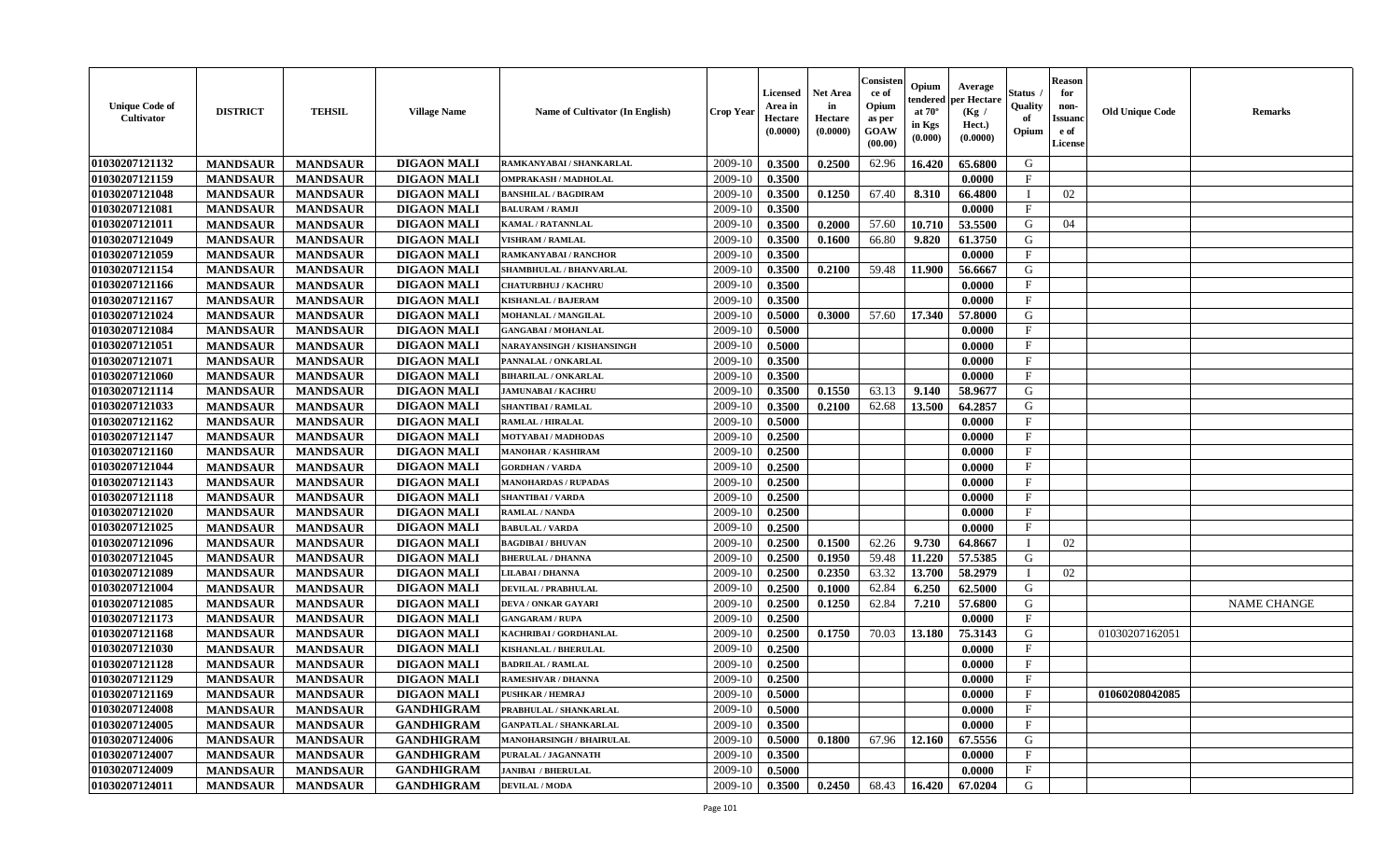| <b>Unique Code of</b><br>Cultivator | <b>DISTRICT</b> | <b>TEHSIL</b>   | <b>Village Name</b> | Name of Cultivator (In English) | <b>Crop Year</b> | Licensed<br>Area in<br>Hectare<br>(0.0000) | Net Area<br>in<br>Hectare<br>(0.0000) | Consisten<br>ce of<br>Opium<br>as per<br>GOAW<br>(00.00) | Opium<br>tendered<br>at $70^\circ$<br>in Kgs<br>(0.000) | Average<br>per Hectare<br>(Kg /<br>Hect.)<br>(0.0000) | Status<br>Quality<br>of<br>Opium | <b>Reason</b><br>for<br>non-<br>Issuanc<br>e of<br>License | <b>Old Unique Code</b> | <b>Remarks</b>        |
|-------------------------------------|-----------------|-----------------|---------------------|---------------------------------|------------------|--------------------------------------------|---------------------------------------|----------------------------------------------------------|---------------------------------------------------------|-------------------------------------------------------|----------------------------------|------------------------------------------------------------|------------------------|-----------------------|
| 01030207124012                      | <b>MANDSAUR</b> | <b>MANDSAUR</b> | <b>GANDHIGRAM</b>   | <b>BHAGVAN / BAGDIRAM</b>       | 2009-10          | 0.2500                                     |                                       |                                                          |                                                         | 0.0000                                                | $\mathbf{F}$                     |                                                            |                        |                       |
| 01030207124004                      | <b>MANDSAUR</b> | <b>MANDSAUR</b> | <b>GANDHIGRAM</b>   | <b>BHARATSINGH / SHANKARLAL</b> | 2009-10          | 0.3500                                     |                                       |                                                          |                                                         | 0.0000                                                | $\mathbf{F}$                     |                                                            |                        |                       |
| 01030207124015                      | <b>MANDSAUR</b> | <b>MANDSAUR</b> | <b>GANDHIGRAM</b>   | <b>BALVANTSINGH / DEV JI</b>    | 2009-10          | 0.3500                                     |                                       |                                                          |                                                         | 0.0000                                                | $\mathbf F$                      |                                                            |                        |                       |
| 01030207124022                      | <b>MANDSAUR</b> | <b>MANDSAUR</b> | <b>GANDHIGRAM</b>   | <b>VARADA / KESHURAM</b>        | 2009-10          | 0.3500                                     | 0.2000                                | 63.94                                                    | 11.890                                                  | 59.4500                                               | G                                |                                                            |                        |                       |
| 01030207124023                      | <b>MANDSAUR</b> | <b>MANDSAUR</b> | <b>GANDHIGRAM</b>   | <b>GANESHRAM / BHERA</b>        | 2009-10          | 0.5000                                     |                                       |                                                          |                                                         | 0.0000                                                | $\mathbf F$                      |                                                            |                        |                       |
| 01030207124003                      | <b>MANDSAUR</b> | <b>MANDSAUR</b> | <b>GANDHIGRAM</b>   | <b>HIRALAL / NANDA</b>          | 2009-10          | 0.5000                                     |                                       |                                                          |                                                         | 0.0000                                                | $\mathbf{F}$                     |                                                            |                        |                       |
| 01030207124027                      | <b>MANDSAUR</b> | <b>MANDSAUR</b> | <b>GANDHIGRAM</b>   | RAMESHVAR / JAVAHARLAL          | 2009-10          | 0.5000                                     |                                       |                                                          |                                                         | 0.0000                                                | $\mathbf{F}$                     |                                                            |                        |                       |
| 01030207124031                      | <b>MANDSAUR</b> | <b>MANDSAUR</b> | <b>GANDHIGRAM</b>   | <b>MANGILAL / KARU</b>          | 2009-10          | 0.2500                                     | 0.1250                                | 62.98                                                    | 7.470                                                   | 59.7600                                               | I                                | 02                                                         |                        |                       |
| 01030207124034                      | <b>MANDSAUR</b> | <b>MANDSAUR</b> | <b>GANDHIGRAM</b>   | <b>HEMRAJ / HIRALAL</b>         | 2009-10          | 0.3500                                     |                                       |                                                          |                                                         | 0.0000                                                | $\mathbf F$                      |                                                            |                        |                       |
| 01030207124035                      | <b>MANDSAUR</b> | <b>MANDSAUR</b> | <b>GANDHIGRAM</b>   | <b>RUKAMANBAI / BADRILAL</b>    | 2009-10          | 0.3500                                     |                                       |                                                          |                                                         | 0.0000                                                | $\mathbf F$                      |                                                            |                        |                       |
| 01030207124036                      | <b>MANDSAUR</b> | <b>MANDSAUR</b> | <b>GANDHIGRAM</b>   | <b>JAYSINGH / SHOBHARAM</b>     | 2009-10          | 0.3500                                     | 0.1850                                | 67.93                                                    | 12.610                                                  | 68.1622                                               | G                                |                                                            |                        |                       |
| 01030207124024                      | <b>MANDSAUR</b> | <b>MANDSAUR</b> | <b>GANDHIGRAM</b>   | <b>NANDLAL / RAMPRATAP</b>      | 2009-10          | 0.2500                                     |                                       |                                                          |                                                         | 0.0000                                                | $\mathbf F$                      |                                                            |                        |                       |
| 01030207124014                      | <b>MANDSAUR</b> | <b>MANDSAUR</b> | <b>GANDHIGRAM</b>   | <b>GIRADHARI / UDA JI</b>       | 2009-10          | 0.2500                                     |                                       |                                                          |                                                         | 0.0000                                                | $\rm F$                          |                                                            |                        |                       |
| 01030207124037                      | <b>MANDSAUR</b> | <b>MANDSAUR</b> | <b>GANDHIGRAM</b>   | <b>RATNIBAI / GANGARAM</b>      | 2009-10          | 0.2500                                     |                                       |                                                          |                                                         | 0.0000                                                | $\mathbf{F}$                     |                                                            | 01030207122016         |                       |
| 01030207124038                      | <b>MANDSAUR</b> | <b>MANDSAUR</b> | <b>GANDHIGRAM</b>   | <b>AANANDDAS / GARIBDAS</b>     | 2009-10          | 0.2500                                     |                                       |                                                          |                                                         | 0.0000                                                | F                                |                                                            | 01030207122014         | TRANSFER/DIGAON KHURD |
| 01030207126009                      | <b>MANDSAUR</b> | <b>MANDSAUR</b> | <b>HASLI</b>        | <b>DASHRATH / KARU JI</b>       | 2009-10          | 0.3500                                     | 0.1150                                | 65.80                                                    | 7.380                                                   | 64.1739                                               | G                                |                                                            |                        | TRANSFER/PANPUR       |
| 01030207126015                      | <b>MANDSAUR</b> | <b>MANDSAUR</b> | <b>HASLI</b>        | SOHANABAI / RAMLAL              | 2009-10          | 0.3500                                     | 0.1800                                | 53.90                                                    | 8.990                                                   | 49.9444                                               | G                                | 04                                                         |                        |                       |
| 01030207126019                      | <b>MANDSAUR</b> | <b>MANDSAUR</b> | <b>HASLI</b>        | <b>BHARATSINGH / KASTURA</b>    | 2009-10          | 0.3500                                     | 0.3000                                | 38.52                                                    | 3.180                                                   | 10.6000                                               |                                  | 02                                                         |                        |                       |
| 01030207126021                      | <b>MANDSAUR</b> | <b>MANDSAUR</b> | <b>HASLI</b>        | <b>PYARCHNDR / BALARAM</b>      | 2009-10          | 0.2500                                     |                                       |                                                          |                                                         | 0.0000                                                | $\mathbf{F}$                     |                                                            |                        | TRANSFER/PANPUR       |
| 01030207126041                      | <b>MANDSAUR</b> | <b>MANDSAUR</b> | <b>HASLI</b>        | RAMCHANDRAIBAI / KISHANLAL      | 2009-10          | 0.3500                                     |                                       |                                                          |                                                         | 0.0000                                                | $\mathbf{F}$                     |                                                            |                        | TRANSFER/GUDIYANA     |
| 01030207126005                      | <b>MANDSAUR</b> | <b>MANDSAUR</b> | <b>HASLI</b>        | <b>GOPAL / SURATLAL</b>         | 2009-10          | 0.2500                                     | 0.2300                                | 58.95                                                    | 12.850                                                  | 55.8696                                               | G                                | 04                                                         |                        |                       |
| 01030207126006                      | <b>MANDSAUR</b> | <b>MANDSAUR</b> | <b>HASLI</b>        | <b>JAGDISH / SUKHLAL</b>        | 2009-10          | 0.2500                                     | 0.1500                                | 49.19                                                    | 3.600                                                   | 24.0000                                               | G                                | 04                                                         |                        |                       |
| 01030207126017                      | <b>MANDSAUR</b> | <b>MANDSAUR</b> | <b>HASLI</b>        | <b>KASTURA / MOTILAL</b>        | 2009-10          | 0.2500                                     | 0.1950                                | 61.98                                                    | 5.490                                                   | 28.1538                                               | G                                | 04                                                         |                        |                       |
| 01030207126022                      | <b>MANDSAUR</b> | <b>MANDSAUR</b> | <b>HASLI</b>        | <b>MANGILAL / RAMLAL</b>        | 2009-10          | 0.2500                                     |                                       |                                                          |                                                         | 0.0000                                                | $\mathbf{F}$                     |                                                            |                        | TRANSFER/PANPUR       |
| 01030207126014                      | <b>MANDSAUR</b> | <b>MANDSAUR</b> | <b>HASLI</b>        | <b>NANDRAM / RAMLAL</b>         | 2009-10          | 0.2500                                     |                                       |                                                          |                                                         | 0.0000                                                | $\mathbf F$                      |                                                            |                        | TRANSFER/DAMDAM       |
| 01030207128006                      | <b>MANDSAUR</b> | <b>MANDSAUR</b> | <b>JAGGAKHEDI</b>   | RADHESHYAM / RATANLAL           | 2009-10          | 0.3500                                     | 0.3400                                | 61.74                                                    | 19.960                                                  | 58.7059                                               | G                                |                                                            |                        |                       |
| 01030207128012                      | <b>MANDSAUR</b> | <b>MANDSAUR</b> | <b>JAGGAKHEDI</b>   | <b>KANKUBAI/SURATRAM</b>        | 2009-10          | 0.5000                                     | 0.2050                                | 63.77                                                    | 13.350                                                  | 65.1220                                               | G                                |                                                            |                        |                       |
| 01030207128013                      | <b>MANDSAUR</b> | <b>MANDSAUR</b> | <b>JAGGAKHEDI</b>   | KHIMA / CHATURBHUJ              | 2009-10          | 0.5000                                     |                                       |                                                          |                                                         | 0.0000                                                | $\mathbf{F}$                     |                                                            |                        |                       |
| 01030207128026                      | <b>MANDSAUR</b> | <b>MANDSAUR</b> | <b>JAGGAKHEDI</b>   | <b>GITABAI/BHERULAL</b>         | 2009-10          | 0.5000                                     | 0.2800                                | 61.31                                                    | 16.970                                                  | 60.6071                                               | G                                |                                                            |                        |                       |
| 01030207128066                      | <b>MANDSAUR</b> | <b>MANDSAUR</b> | <b>JAGGAKHEDI</b>   | KACHRULAL / NANURAM             | 2009-10          | 0.3500                                     | 0.3100                                | 63.06                                                    | 18.960                                                  | 61.1613                                               | G                                |                                                            |                        |                       |
| 01030207128078                      | <b>MANDSAUR</b> | <b>MANDSAUR</b> | <b>JAGGAKHEDI</b>   | <b>JARESINGH / TEJSINGH</b>     | 2009-10          | 0.2500                                     |                                       |                                                          |                                                         | 0.0000                                                | $\mathbf{F}$                     |                                                            |                        |                       |
| 01030207128081                      | <b>MANDSAUR</b> | <b>MANDSAUR</b> | <b>JAGGAKHEDI</b>   | <b>CHANDMAL / RAMLAL</b>        | 2009-10          | 0.3500                                     | 0.3500                                | 61.74                                                    | 21.040                                                  | 60.1143                                               | G                                |                                                            |                        |                       |
| 01030207128009                      | <b>MANDSAUR</b> | <b>MANDSAUR</b> | <b>JAGGAKHEDI</b>   | RADHESHYAM / NANDRAM            | 2009-10          | 0.5000                                     | 0.2950                                | 64.06                                                    | 19.470                                                  | 66.0000                                               | G                                |                                                            |                        |                       |
| 01030207128074                      | <b>MANDSAUR</b> | <b>MANDSAUR</b> | <b>JAGGAKHEDI</b>   | <b>KAMALDAS / GARIBDAS</b>      | 2009-10          | 0.2500                                     | 0.2200                                | 59.30                                                    | 12.430                                                  | 56.5000                                               | G                                |                                                            |                        |                       |
| 01030207128068                      | <b>MANDSAUR</b> | <b>MANDSAUR</b> | <b>JAGGAKHEDI</b>   | <b>GOPAL / DHURA</b>            | 2009-10          | 0.2500                                     | 0.2400                                | 62.82                                                    | 14.710                                                  | 61.2917                                               | $\mathbf I$                      | 02                                                         |                        |                       |
| 01030207128039                      | <b>MANDSAUR</b> | <b>MANDSAUR</b> | <b>JAGGAKHEDI</b>   | <b>DHAPUBAI/GHISA</b>           | 2009-10          | 0.2500                                     | 0.2050                                | 50.61                                                    | 9.920                                                   | 48.3902                                               | G                                | 04                                                         |                        |                       |
| 01030207128022                      | <b>MANDSAUR</b> | <b>MANDSAUR</b> | <b>JAGGAKHEDI</b>   | <b>SITARAM / ONKARDAS</b>       | 2009-10          | 0.2500                                     | 0.1800                                | 59.96                                                    | 9.920                                                   | 55.1111                                               | G                                | 04                                                         |                        |                       |
| 01030207128025                      | <b>MANDSAUR</b> | <b>MANDSAUR</b> | <b>JAGGAKHEDI</b>   | <b>HIRABAI/ CHAMPALAL</b>       | 2009-10          | 0.2500                                     | 0.2300                                | 59.96                                                    | 14.220                                                  | 61.8261                                               | G                                |                                                            |                        |                       |
| 01030207128017                      | <b>MANDSAUR</b> | <b>MANDSAUR</b> | <b>JAGGAKHEDI</b>   | <b>JAWAHARLAL. / NARAYAN</b>    | 2009-10          | 0.2500                                     | 0.1500                                | 59.96                                                    | 9.110                                                   | 60.7333                                               | G                                |                                                            |                        |                       |
| 01030207128064                      | <b>MANDSAUR</b> | <b>MANDSAUR</b> | <b>JAGGAKHEDI</b>   | <b>VAJESINGH / TEJSINGH</b>     | 2009-10          | 0.2500                                     |                                       |                                                          |                                                         | 0.0000                                                | F                                |                                                            |                        |                       |
| 01030207128053                      | <b>MANDSAUR</b> | <b>MANDSAUR</b> | <b>JAGGAKHEDI</b>   | RAMKANYABAI / HIRALAL           | 2009-10          | 0.2500                                     | 0.2100                                | 65.01                                                    | 13.740                                                  | 65.4286                                               | G                                |                                                            |                        |                       |
| 01030207128055                      | <b>MANDSAUR</b> | <b>MANDSAUR</b> | <b>JAGGAKHEDI</b>   | NANDLAL / JUJHARLAL             | 2009-10          | 0.2500                                     | 0.2350                                | 64.85                                                    | 12.470                                                  | 53.0638                                               | G                                | 04                                                         |                        |                       |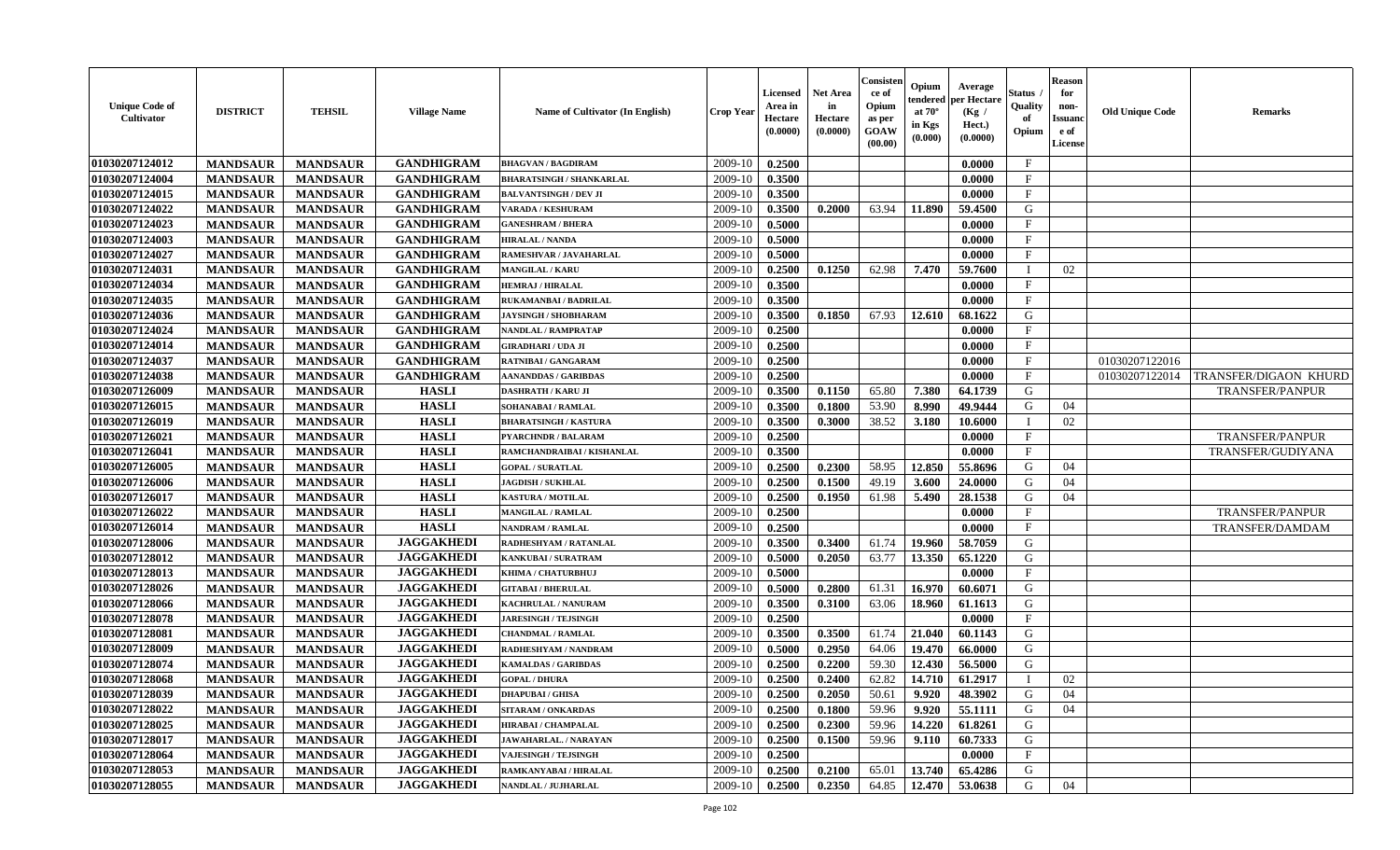| <b>Unique Code of</b><br>Cultivator | <b>DISTRICT</b> | <b>TEHSIL</b>   | <b>Village Name</b>                          | Name of Cultivator (In English)                   | <b>Crop Year</b> | Licensed<br>Area in<br>Hectare<br>(0.0000) | <b>Net Area</b><br>in<br>Hectare<br>(0.0000) | Consister<br>ce of<br>Opium<br>as per<br>GOAW<br>(00.00) | Opium<br>endered<br>at $70^\circ$<br>in Kgs<br>$(\mathbf{0.000})$ | Average<br>per Hectare<br>(Kg /<br>Hect.)<br>(0.0000) | Status<br>Quality<br>of<br>Opium | <b>Reason</b><br>for<br>non-<br><b>Issuanc</b><br>e of<br>License | <b>Old Unique Code</b> | Remarks            |
|-------------------------------------|-----------------|-----------------|----------------------------------------------|---------------------------------------------------|------------------|--------------------------------------------|----------------------------------------------|----------------------------------------------------------|-------------------------------------------------------------------|-------------------------------------------------------|----------------------------------|-------------------------------------------------------------------|------------------------|--------------------|
| 01030207128059                      | <b>MANDSAUR</b> | <b>MANDSAUR</b> | <b>JAGGAKHEDI</b>                            | LAKSHMAN / MANGILAL                               | 2009-10          | 0.2500                                     | 0.2100                                       | 53.42                                                    | 5.730                                                             | 27.2857                                               | G                                | 04                                                                |                        |                    |
| 01030207128048                      | <b>MANDSAUR</b> | <b>MANDSAUR</b> | <b>JAGGAKHEDI</b>                            | <b>BASNTIBAI / MOHANLAL</b>                       | 2009-10          | 0.2500                                     |                                              |                                                          |                                                                   | 0.0000                                                | $\mathbf{F}$                     |                                                                   |                        |                    |
| 01030207128042                      | <b>MANDSAUR</b> | <b>MANDSAUR</b> | <b>JAGGAKHEDI</b>                            | PUNAMCHANDRA / RATANLAL                           | 2009-10          | 0.2500                                     | 0.2300                                       | 62.82                                                    | 14.710                                                            | 63.9565                                               | G                                |                                                                   |                        |                    |
| 01030207128085                      | <b>MANDSAUR</b> | <b>MANDSAUR</b> | <b>JAGGAKHEDI</b>                            | <b>MANGILAL / DHURA</b>                           | 2009-10          | 0.2500                                     |                                              |                                                          |                                                                   | 0.0000                                                | $\mathbf{F}$                     |                                                                   | 01030207125001         |                    |
| 01030207128086                      | <b>MANDSAUR</b> | <b>MANDSAUR</b> | <b>JAGGAKHEDI</b>                            | <b>BHANVARBAI/BHANVARLAL</b>                      | 2009-10          | 0.2500                                     |                                              |                                                          |                                                                   | 0.0000                                                | $\mathbf F$                      |                                                                   | 01030207125003         |                    |
| 01030207130004                      | <b>MANDSAUR</b> | <b>MANDSAUR</b> | <b>KHANDERIYA MARU</b>                       | RAMCHANDRA / LAKSHMICHANDRA                       | 2009-10          | 0.5000                                     | 0.2450                                       | 60.95                                                    | 15.400                                                            | 62.8571                                               | G                                |                                                                   |                        |                    |
| 01030207130011                      | <b>MANDSAUR</b> | <b>MANDSAUR</b> | <b>KHANDERIYA MARU</b>                       | <b>NATHULAL / PANNALAL</b>                        | 2009-10          | 0.5000                                     | 0.1000                                       | 63.77                                                    | 6.510                                                             | 65.1000                                               | ${\bf G}$                        |                                                                   |                        |                    |
| 01030207130019                      | <b>MANDSAUR</b> | <b>MANDSAUR</b> | <b>KHANDERIYA MARUBHAGIRATH/SHIVLAL</b>      |                                                   | 2009-10          | 0.3500                                     | 0.2800                                       | 63.77                                                    | 17.370                                                            | 62.0357                                               | G                                |                                                                   |                        |                    |
| 01030207130022                      | <b>MANDSAUR</b> | <b>MANDSAUR</b> | <b>KHANDERIYA MARU</b>                       | <b>BADRILAL / RAMLAL</b>                          | 2009-10          | 0.5000                                     |                                              |                                                          |                                                                   | 0.0000                                                | $\mathbf{F}$                     |                                                                   |                        |                    |
| 01030207130030                      | <b>MANDSAUR</b> | <b>MANDSAUR</b> |                                              | KHANDERIYA MARU RAMLAL / LAKSHMAN CHAMAR          | 2009-10          | 0.5000                                     | 0.3100                                       | 63.77                                                    | 19.660                                                            | 63.4194                                               | G                                |                                                                   |                        |                    |
| 01030207130032                      | <b>MANDSAUR</b> | <b>MANDSAUR</b> | <b>KHANDERIYA MARU</b>                       | <b>LAKSHMAN / BHUVAN</b>                          | 2009-10          | 0.5000                                     |                                              |                                                          |                                                                   | 0.0000                                                | $\mathbf{F}$                     |                                                                   |                        |                    |
| 01030207130035                      | <b>MANDSAUR</b> | <b>MANDSAUR</b> | KHANDERIYA MARUBHARATSINGH / NANURAM         |                                                   | 2009-10          | 0.5000                                     | 0.2200                                       | 60.95                                                    | 13.900                                                            | 63.1818                                               | G                                |                                                                   |                        |                    |
| 01030207130045                      | <b>MANDSAUR</b> | <b>MANDSAUR</b> | KHANDERIYA MARU MODIRAM / HAMERA             |                                                   | 2009-10          | 0.5000                                     | 0.3050                                       | 64.49                                                    | 19.740                                                            | 64.7213                                               | G                                |                                                                   |                        |                    |
| 01030207130055                      | <b>MANDSAUR</b> | <b>MANDSAUR</b> | <b>KHANDERIYA MARU</b>                       | <b>HEMRAJ / RAMLAL</b>                            | 2009-10          | 0.3500                                     | 0.3250                                       | 63.05                                                    | 19.910                                                            | 61.2615                                               | G                                |                                                                   |                        |                    |
| 01030207130058                      | <b>MANDSAUR</b> | <b>MANDSAUR</b> | KHANDERIYA MARUGANGABAI/KASTURA              |                                                   | 2009-10          | 0.5000                                     | 0.4000                                       | 60.95                                                    | 24.190                                                            | 60.4750                                               | G                                |                                                                   |                        |                    |
| 01030207130060                      | <b>MANDSAUR</b> | <b>MANDSAUR</b> |                                              | <b>KHANDERIYA MARU RAJKUNVAR / D.PUTRI KISHOR</b> | 2009-10          | 0.3500                                     |                                              |                                                          |                                                                   | 0.0000                                                | $\mathbf F$                      |                                                                   |                        |                    |
| 01030207130067                      | <b>MANDSAUR</b> | <b>MANDSAUR</b> | KHANDERIYA MARUMANGILAL / BHAGVAN            |                                                   | 2009-10          | 0.5000                                     | 0.3000                                       | 64.49                                                    | 18.310                                                            | 61.0333                                               | G                                |                                                                   |                        |                    |
| 01030207130078                      | <b>MANDSAUR</b> | <b>MANDSAUR</b> | KHANDERIYA MARU SHIVLAL / MAGNIRAM           |                                                   | 2009-10          | 0.3500                                     | 0.3450                                       | 60.95                                                    | 20.510                                                            | 59.4493                                               | G                                |                                                                   |                        |                    |
| 01030207130105                      | <b>MANDSAUR</b> | <b>MANDSAUR</b> | <b>KHANDERIYA MARU SHIVALAL / KACHRU</b>     |                                                   | 2009-10          | 0.3500                                     |                                              |                                                          |                                                                   | 0.0000                                                | F                                |                                                                   |                        |                    |
| 01030207130106                      | <b>MANDSAUR</b> | <b>MANDSAUR</b> | <b>KHANDERIYA MARUNANALAL/UDA</b>            |                                                   | 2009-10          | 0.3500                                     | 0.1400                                       | 55.42                                                    | 7.330                                                             | 52.3571                                               | G                                | 04                                                                |                        |                    |
| 01030207130052                      | <b>MANDSAUR</b> | <b>MANDSAUR</b> | KHANDERIYA MARU RAMSINGH / BHUVAN            |                                                   | 2009-10          | 0.5000                                     | 0.2350                                       | 60.58                                                    | 14.210                                                            | 60.4681                                               | G                                |                                                                   |                        |                    |
| 01030207130096                      | <b>MANDSAUR</b> | <b>MANDSAUR</b> | KHANDERIYA MARU SONABAI / CHUNNILAL          |                                                   | 2009-10          | 0.3500                                     | 0.2250                                       | 60.58                                                    | 12.900                                                            | 57.3333                                               | G                                |                                                                   |                        |                    |
| 01030207130098                      | <b>MANDSAUR</b> | <b>MANDSAUR</b> |                                              | KHANDERIYA MARUJHAMAKLAL / PYARCHANDRA            | 2009-10          | 0.5000                                     | 0.1000                                       | 66.66                                                    | 6.710                                                             | 67.1000                                               | G                                | 08                                                                |                        |                    |
| 01030207130104                      | <b>MANDSAUR</b> | <b>MANDSAUR</b> | <b>KHANDERIYA MARU KAWARLAL / SHANKARLAL</b> |                                                   | 2009-10          | 0.5000                                     | 0.1000                                       | 64.49                                                    | 6.510                                                             | 65.1000                                               | G                                |                                                                   |                        |                    |
| 01030207130013                      | <b>MANDSAUR</b> | <b>MANDSAUR</b> | KHANDERIYA MARU DHANRAJ / GAMER              |                                                   | 2009-10          | 0.5000                                     |                                              |                                                          |                                                                   | 0.0000                                                | $\mathbf F$                      |                                                                   |                        |                    |
| 01030207130014                      | <b>MANDSAUR</b> | <b>MANDSAUR</b> | KHANDERIYA MARU RATANLAL / KARU              |                                                   | 2009-10          | 0.2500                                     |                                              |                                                          |                                                                   | 0.0000                                                | $\mathbf F$                      |                                                                   |                        |                    |
| 01030207130042                      | <b>MANDSAUR</b> | <b>MANDSAUR</b> | <b>KHANDERIYA MARU</b>                       | <b>BHAGIRATH / JAYSINGH</b>                       | 2009-10          | 0.2500                                     | 0.1250                                       | 63.05                                                    | 7.140                                                             | 57.1200                                               | G                                |                                                                   |                        |                    |
| 01030207130049                      | <b>MANDSAUR</b> | <b>MANDSAUR</b> | KHANDERIYA MARUMANNALAL/KARULAL              |                                                   | 2009-10          | 0.2500                                     | 0.1850                                       | 67.09                                                    | 12.450                                                            | 67.2973                                               | G                                |                                                                   |                        |                    |
| 01030207130070                      | <b>MANDSAUR</b> | <b>MANDSAUR</b> | KHANDERIYA MARU AASHARAM / UDA               |                                                   | 2009-10          | 0.2500                                     |                                              |                                                          |                                                                   | 0.0000                                                | $\mathbf{F}$                     |                                                                   |                        |                    |
| 01030207130081                      | <b>MANDSAUR</b> | <b>MANDSAUR</b> | KHANDERIYA MARUSITARAM / GIRDHARI            |                                                   | 2009-10          | 0.2500                                     |                                              |                                                          |                                                                   | 0.0000                                                | $\mathbf{F}$                     |                                                                   |                        |                    |
| 01030207130041                      | <b>MANDSAUR</b> | <b>MANDSAUR</b> | <b>KHANDERIYA MARU BANSHIDAS / GOPALDAS</b>  |                                                   | 2009-10          | 0.2500                                     |                                              |                                                          |                                                                   | 0.0000                                                | $\mathbf{F}$                     |                                                                   |                        |                    |
| 01030207130034                      | <b>MANDSAUR</b> | <b>MANDSAUR</b> | <b>KHANDERIYA MARU</b>                       | <b>KAMAL / BHUVAN</b>                             | 2009-10          | 0.2500                                     |                                              |                                                          |                                                                   | 0.0000                                                | $\mathbf{F}$                     |                                                                   |                        | <b>NAME CHANGE</b> |
| 01030207130064                      | <b>MANDSAUR</b> | <b>MANDSAUR</b> | KHANDERIYA MARU BAGDIBAI / RUGNATH           |                                                   | 2009-10          | 0.2500                                     |                                              |                                                          |                                                                   | 0.0000                                                | $\mathbf{F}$                     |                                                                   |                        |                    |
| 01030207130069                      | <b>MANDSAUR</b> | <b>MANDSAUR</b> | KHANDERIYA MARUGANGABAI/GAMER                |                                                   | 2009-10          | 0.2500                                     |                                              |                                                          |                                                                   | 0.0000                                                | $\mathbf{F}$                     |                                                                   |                        |                    |
| 01030207129036                      | <b>MANDSAUR</b> | <b>MANDSAUR</b> | <b>KOLWA</b>                                 | PRITHVIRAJ / HIRA                                 | 2009-10          | 0.3500                                     | 0.2300                                       | 61.32                                                    | 13.600                                                            | 59.1304                                               | G                                |                                                                   |                        |                    |
| 01030207129002                      | <b>MANDSAUR</b> | <b>MANDSAUR</b> | <b>KOLWA</b>                                 | <b>MANGILAL / NANDA</b>                           | 2009-10          | 0.5000                                     | 0.3750                                       | 62.62                                                    | 21.380                                                            | 57.0133                                               | G                                |                                                                   |                        |                    |
| 01030207129003                      | <b>MANDSAUR</b> | <b>MANDSAUR</b> | <b>KOLWA</b>                                 | <b>BAGDIRAM / MANGILAL</b>                        | 2009-10          | 0.3500                                     | 0.3150                                       | 56.77                                                    | 9.550                                                             | 30.3175                                               | G                                | 04                                                                |                        |                    |
| 01030207129008                      | <b>MANDSAUR</b> | <b>MANDSAUR</b> | <b>KOLWA</b>                                 | KHEMCHAND / RAGHUNATH                             | 2009-10          | 0.5000                                     |                                              |                                                          |                                                                   | 0.0000                                                | $\mathbf{F}$                     |                                                                   |                        |                    |
| 01030207129013                      | <b>MANDSAUR</b> | <b>MANDSAUR</b> | <b>KOLWA</b>                                 | <b>VINESH / RAMCHANDRA</b>                        | 2009-10          | 0.5000                                     | 0.3000                                       | 62.62                                                    | 19.010                                                            | 63.3667                                               | G                                |                                                                   |                        |                    |
| 01030207129014                      | <b>MANDSAUR</b> | <b>MANDSAUR</b> | <b>KOLWA</b>                                 | SATAYNARAYAN / MOTILAL                            | 2009-10          | 0.5000                                     | 0.2950                                       | 61.32                                                    | 18.260                                                            | 61.8983                                               | G                                |                                                                   |                        |                    |
| 01030207129028                      | <b>MANDSAUR</b> | <b>MANDSAUR</b> | <b>KOLWA</b>                                 | KANHAIYALAL / KACHRU                              | 2009-10          | 0.3500                                     | 0.3450                                       | 56.77                                                    | 10.550                                                            | 30.5797                                               | G                                | 04                                                                |                        |                    |
| 01030207129030                      | <b>MANDSAUR</b> | <b>MANDSAUR</b> | <b>KOLWA</b>                                 | <b>MADHU / HIRA</b>                               | 2009-10          | 0.5000                                     |                                              |                                                          |                                                                   | 0.0000                                                | $\mathbf{F}$                     |                                                                   |                        |                    |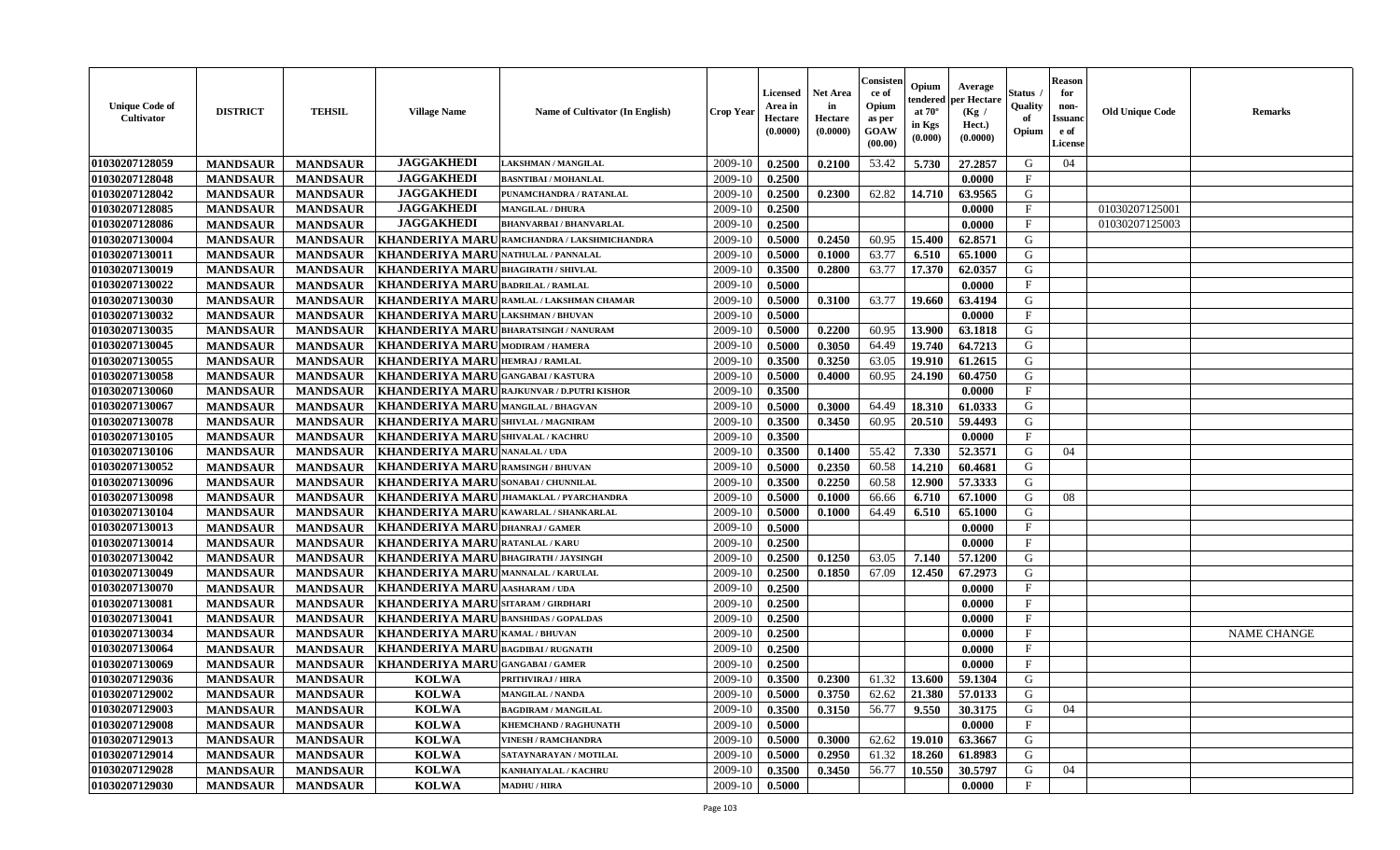| <b>Unique Code of</b><br>Cultivator | <b>DISTRICT</b> | <b>TEHSIL</b>   | <b>Village Name</b> | <b>Name of Cultivator (In English)</b> | <b>Crop Year</b> | <b>Licensed</b><br>Area in<br>Hectare<br>(0.0000) | Net Area<br>in<br>Hectare<br>(0.0000) | Consisteı<br>ce of<br>Opium<br>as per<br><b>GOAW</b><br>(00.00) | Opium<br>endered<br>at $70^\circ$<br>in Kgs<br>(0.000) | Average<br><b>per Hectare</b><br>(Kg /<br>Hect.)<br>(0.0000) | Status<br>Quality<br>of<br>Opium | <b>Reason</b><br>for<br>non-<br><b>Issuanc</b><br>e of<br><b>License</b> | <b>Old Unique Code</b> | <b>Remarks</b>     |
|-------------------------------------|-----------------|-----------------|---------------------|----------------------------------------|------------------|---------------------------------------------------|---------------------------------------|-----------------------------------------------------------------|--------------------------------------------------------|--------------------------------------------------------------|----------------------------------|--------------------------------------------------------------------------|------------------------|--------------------|
| 01030207129035                      | <b>MANDSAUR</b> | <b>MANDSAUR</b> | <b>KOLWA</b>        | <b>KALABAI/MANGUDAS</b>                | 2009-10          | 0.5000                                            | 0.3550                                | 62.62                                                           | 21.860                                                 | 61.5775                                                      | G                                |                                                                          |                        |                    |
| 01030207129040                      | <b>MANDSAUR</b> | <b>MANDSAUR</b> | <b>KOLWA</b>        | <b>BHAGIRATH / CHAMPALAL</b>           | 2009-10          | 0.3500                                            | 0.3500                                | 61.32                                                           | 14.310                                                 | 40.8857                                                      | G                                | 04                                                                       |                        |                    |
| 01030207129041                      | <b>MANDSAUR</b> | <b>MANDSAUR</b> | <b>KOLWA</b>        | <b>GIRDHARI / MOHAN</b>                | 2009-10          | 0.5000                                            | 0.3050                                | 61.32                                                           | 12.540                                                 | 41.1148                                                      | G                                | 04                                                                       |                        |                    |
| 01030207129045                      | <b>MANDSAUR</b> | <b>MANDSAUR</b> | <b>KOLWA</b>        | <b>HARIDAS / KAMLADAS</b>              | 2009-10          | 0.5000                                            | 0.1900                                | 61.26                                                           | 11.990                                                 | 63.1053                                                      | G                                |                                                                          |                        |                    |
| 01030207129046                      | <b>MANDSAUR</b> | <b>MANDSAUR</b> | <b>KOLWA</b>        | SATAYNARAYAN / HARLAL                  | 2009-10          | 0.5000                                            | 0.4050                                | 62.62                                                           | 25.410                                                 | 62.7407                                                      | G                                |                                                                          |                        |                    |
| 01030207129050                      | <b>MANDSAUR</b> | <b>MANDSAUR</b> | <b>KOLWA</b>        | <b>JANIBAI / RODIRAM</b>               | 2009-10          | 0.5000                                            | 0.3100                                | 62.46                                                           | 16.880                                                 | 54.4516                                                      | G                                | 04                                                                       |                        |                    |
| 01030207129058                      | <b>MANDSAUR</b> | <b>MANDSAUR</b> | <b>KOLWA</b>        | <b>BAGDIRAM / HARLAL</b>               | 2009-10          | 0.5000                                            | 0.4500                                | 61.40                                                           | 27.150                                                 | 60.3333                                                      | I                                | 02                                                                       |                        |                    |
| 01030207129067                      | <b>MANDSAUR</b> | <b>MANDSAUR</b> | <b>KOLWA</b>        | MAGANLAL / LAKSHMICHANDRA              | 2009-10          | 0.3500                                            | 0.2350                                | 63.23                                                           | 14.820                                                 | 63.0638                                                      | G                                |                                                                          |                        |                    |
| 01030207129075                      | <b>MANDSAUR</b> | <b>MANDSAUR</b> | <b>KOLWA</b>        | PRABHULAL / KISHAN                     | 2009-10          | 0.5000                                            | 0.2000                                | 63.63                                                           | 10.530                                                 | 52.6500                                                      | G                                | 04                                                                       |                        |                    |
| 01030207129076                      | <b>MANDSAUR</b> | <b>MANDSAUR</b> | <b>KOLWA</b>        | <b>BAGDIRAM / NARAYAN</b>              | 2009-10          | 0.3500                                            | 0.3350                                | 58.92                                                           | 20.070                                                 | 59.9104                                                      | G                                |                                                                          |                        |                    |
| 01030207129080                      | <b>MANDSAUR</b> | <b>MANDSAUR</b> | <b>KOLWA</b>        | RAMLAL / HIRALAL                       | 2009-10          | 0.5000                                            | 0.2400                                | 58.92                                                           | 6.190                                                  | 25.7917                                                      | G                                | 04                                                                       |                        |                    |
| 01030207129051                      | <b>MANDSAUR</b> | <b>MANDSAUR</b> | <b>KOLWA</b>        | MOHANBAI / SHANKARLAL                  | 2009-10          | 0.3500                                            | 0.1250                                | 61.89                                                           | 7.820                                                  | 62.5600                                                      | G                                |                                                                          |                        |                    |
| 01030207129032                      | <b>MANDSAUR</b> | <b>MANDSAUR</b> | <b>KOLWA</b>        | <b>CHATRA / RUGNATH</b>                | 2009-10          | 0.3500                                            | 0.2400                                | 54.80                                                           | 8.530                                                  | 35.5417                                                      | G                                | 04                                                                       |                        |                    |
| 01030207129088                      | <b>MANDSAUR</b> | <b>MANDSAUR</b> | <b>KOLWA</b>        | <b>RANGLAL / HEMRAJ</b>                | 2009-10          | 0.5000                                            | 0.4100                                | 63.24                                                           | 24.330                                                 | 59.3415                                                      | G                                |                                                                          |                        |                    |
| 01030207129001                      | <b>MANDSAUR</b> | <b>MANDSAUR</b> | <b>KOLWA</b>        | KAMLABAI / RAMLAL                      | 2009-10          | 0.2500                                            | 0.1800                                | 56.68                                                           | 10.200                                                 | 56.6667                                                      | G                                |                                                                          |                        |                    |
| 01030207129011                      | <b>MANDSAUR</b> | <b>MANDSAUR</b> | <b>KOLWA</b>        | <b>GOPAL / FAKIRCHAND</b>              | 2009-10          | 0.2500                                            |                                       |                                                                 |                                                        | 0.0000                                                       | $\mathbf{F}$                     |                                                                          |                        |                    |
| 01030207129018                      | <b>MANDSAUR</b> | <b>MANDSAUR</b> | <b>KOLWA</b>        | SHAMBHULAL / SHANKARLAL                | 2009-10          | 0.2500                                            |                                       |                                                                 |                                                        | 0.0000                                                       | $\mathbf{F}$                     |                                                                          |                        |                    |
| 01030207129043                      | <b>MANDSAUR</b> | <b>MANDSAUR</b> | <b>KOLWA</b>        | <b>MANGILAL / KISHAN</b>               | 2009-10          | 0.2500                                            | 0.2150                                | 52.99                                                           | 2.950                                                  | 13.7209                                                      | G                                | 04                                                                       |                        |                    |
| 01030207129044                      | <b>MANDSAUR</b> | <b>MANDSAUR</b> | <b>KOLWA</b>        | <b>KASHIRAM / KALU JI</b>              | 2009-10          | 0.2500                                            | 0.1700                                | 56.77                                                           | 9.080                                                  | 53.4118                                                      | G                                | 04                                                                       |                        |                    |
| 01030207129056                      | <b>MANDSAUR</b> | <b>MANDSAUR</b> | <b>KOLWA</b>        | <b>NANDAGIR / DARAYAVGIR</b>           | 2009-10          | 0.2500                                            | 0.2450                                | 61.36                                                           | 11.040                                                 | 45.0612                                                      | G                                | 04                                                                       |                        |                    |
| 01030207129065                      | <b>MANDSAUR</b> | <b>MANDSAUR</b> | <b>KOLWA</b>        | <b>RAMDAYAL / PURALAL</b>              | 2009-10          | 0.2500                                            | 0.1900                                | 64.00                                                           | 6.390                                                  | 33.6316                                                      | G                                | 04                                                                       |                        | <b>NAME CHANGE</b> |
| 01030207129010                      | <b>MANDSAUR</b> | <b>MANDSAUR</b> | <b>KOLWA</b>        | <b>GHANSHYAM / AMRITRAM</b>            | 2009-10          | 0.2500                                            | 0.2450                                | 53.10                                                           | 11.990                                                 | 48.9388                                                      | G                                | 04                                                                       |                        |                    |
| 01030207129009                      | <b>MANDSAUR</b> | <b>MANDSAUR</b> | <b>KOLWA</b>        | <b>KELASH / BHANVARLAL</b>             | 2009-10          | 0.2500                                            | 0.2100                                | 58.92                                                           | 12.200                                                 | 58.0952                                                      | G                                |                                                                          |                        |                    |
| 01030207129074                      | <b>MANDSAUR</b> | <b>MANDSAUR</b> | <b>KOLWA</b>        | <b>DHURA / KALU</b>                    | 2009-10          | 0.2500                                            | 0.1500                                | 56.77                                                           | 3.030                                                  | 20.2000                                                      | G                                | 04                                                                       |                        |                    |
| 01030207129082                      | <b>MANDSAUR</b> | <b>MANDSAUR</b> | <b>KOLWA</b>        | KANHEYALAL / PANNALAL                  | 2009-10          | 0.2500                                            |                                       |                                                                 |                                                        | 0.0000                                                       | $\mathbf{F}$                     |                                                                          |                        |                    |
| 01030207129089                      | <b>MANDSAUR</b> | <b>MANDSAUR</b> | <b>KOLWA</b>        | NANDUBAI / LAKSHMAN                    | 2009-10          | 0.2500                                            |                                       |                                                                 |                                                        | 0.0000                                                       | $\mathbf{F}$                     |                                                                          | 01030207161006         |                    |
| 01030207131016                      | <b>MANDSAUR</b> | <b>MANDSAUR</b> | <b>LABDARI</b>      | <b>BAGDIRAM / UDAYLAL</b>              | 2009-10          | 0.2500                                            |                                       |                                                                 |                                                        | 0.0000                                                       | $\mathbf{F}$                     |                                                                          |                        |                    |
| 01030207131005                      | <b>MANDSAUR</b> | <b>MANDSAUR</b> | <b>LABDARI</b>      | <b>KANIRAM / KANVARLAL</b>             | 2009-10          | 0.2500                                            |                                       |                                                                 |                                                        | 0.0000                                                       | $\mathbf{F}$                     |                                                                          |                        |                    |
| 01030207131014                      | <b>MANDSAUR</b> | <b>MANDSAUR</b> | <b>LABDARI</b>      | <b>GANESHRAM / KAVNRLAL</b>            | 2009-10          | 0.2500                                            |                                       |                                                                 |                                                        | 0.0000                                                       | $_{\rm F}$                       |                                                                          |                        |                    |
| 01030207131015                      | <b>MANDSAUR</b> | <b>MANDSAUR</b> | <b>LABDARI</b>      | KAVARLAL / CHUNNILAL                   | 2009-10          | 0.2500                                            | 0.1450                                | 53.17                                                           | 3.080                                                  | 21.2414                                                      | G                                | 04                                                                       |                        |                    |
| 01030207131017                      | <b>MANDSAUR</b> | <b>MANDSAUR</b> | <b>LABDARI</b>      | <b>BAKSHIRAM / BABRU</b>               | 2009-10          | 0.3500                                            | 0.2750                                | 47.71                                                           | 4.610                                                  | 16.7636                                                      | G                                | 04                                                                       |                        |                    |
| 01030207131019                      | <b>MANDSAUR</b> | <b>MANDSAUR</b> | <b>LABDARI</b>      | <b>MEHATABBAI/KARU</b>                 | 2009-10          | 0.3500                                            | 0.2850                                | 64.27                                                           | 18.360                                                 | 64.4211                                                      | G                                |                                                                          |                        |                    |
| 01030207131022                      | <b>MANDSAUR</b> | <b>MANDSAUR</b> | <b>LABDARI</b>      | <b>KALABAI/GIRDHARI</b>                | 2009-10          | 0.3500                                            | 0.2800                                | 53.40                                                           | 13.670                                                 | 48.8214                                                      | G                                | 04                                                                       |                        |                    |
| 01030207131024                      | <b>MANDSAUR</b> | <b>MANDSAUR</b> | <b>LABDARI</b>      | <b>BHERULAL / NANURAM</b>              | 2009-10          | 0.5000                                            | 0.1950                                | 64.27                                                           | 12.580                                                 | 64.5128                                                      | G                                |                                                                          |                        |                    |
| 01030207131025                      | <b>MANDSAUR</b> | <b>MANDSAUR</b> | <b>LABDARI</b>      | <b>BHANVARLAL / SALAGRAM</b>           | 2009-10          | 0.5000                                            | 0.2200                                | 65.35                                                           | 14.260                                                 | 64.8182                                                      | G                                |                                                                          |                        |                    |
| 01030207131001                      | <b>MANDSAUR</b> | <b>MANDSAUR</b> | <b>LABDARI</b>      | <b>KACHRU / UDAYLAL</b>                | 2009-10          | 0.5000                                            | 0.3700                                | 62.51                                                           | 23.410                                                 | 63.2703                                                      | $\mathbf I$                      | 02                                                                       |                        |                    |
| 01030207131021                      | <b>MANDSAUR</b> | <b>MANDSAUR</b> | <b>LABDARI</b>      | <b>BHAGIRATH / UDAYLAL</b>             | 2009-10          | 0.2500                                            | 0.1750                                | 61.36                                                           | 9.810                                                  | 56.0571                                                      | G                                |                                                                          |                        |                    |
| 01030207131012                      | <b>MANDSAUR</b> | <b>MANDSAUR</b> | <b>LABDARI</b>      | RAMPRASAD / LAKSHMAN                   | 2009-10          | 0.2500                                            | 0.1600                                | 63.20                                                           | 9.490                                                  | 59.3125                                                      | G                                |                                                                          |                        |                    |
| 01030207131010                      | <b>MANDSAUR</b> | <b>MANDSAUR</b> | <b>LABDARI</b>      | <b>TEKCHANDRA / BHAGIRATH</b>          | 2009-10          | 0.2500                                            | 0.2000                                | 59.11                                                           | 12.040                                                 | 60.2000                                                      | G                                |                                                                          |                        |                    |
| 01030207131023                      | <b>MANDSAUR</b> | <b>MANDSAUR</b> | <b>LABDARI</b>      | LAKSHMAN / BADRILAL                    | 2009-10          | 0.2500                                            | 0.1950                                | 63.15                                                           | 11.920                                                 | 61.1282                                                      | G                                |                                                                          |                        |                    |
| 01030207131026                      | <b>MANDSAUR</b> | <b>MANDSAUR</b> | <b>LABDARI</b>      | <b>PURALAL / GULAB</b>                 | 2009-10          | 0.2500                                            | 0.1900                                | 62.98                                                           | 11.730                                                 | 61.7368                                                      | G                                |                                                                          |                        | <b>NAME CHANGE</b> |
| 01030207131031                      | <b>MANDSAUR</b> | <b>MANDSAUR</b> | <b>LABDARI</b>      | <b>KANHIYALAL / GULAB</b>              | 2009-10          | 0.3500                                            | 0.2000                                | 62.06                                                           | 12.300                                                 | 61.5000                                                      | G                                |                                                                          | 010302071430000        |                    |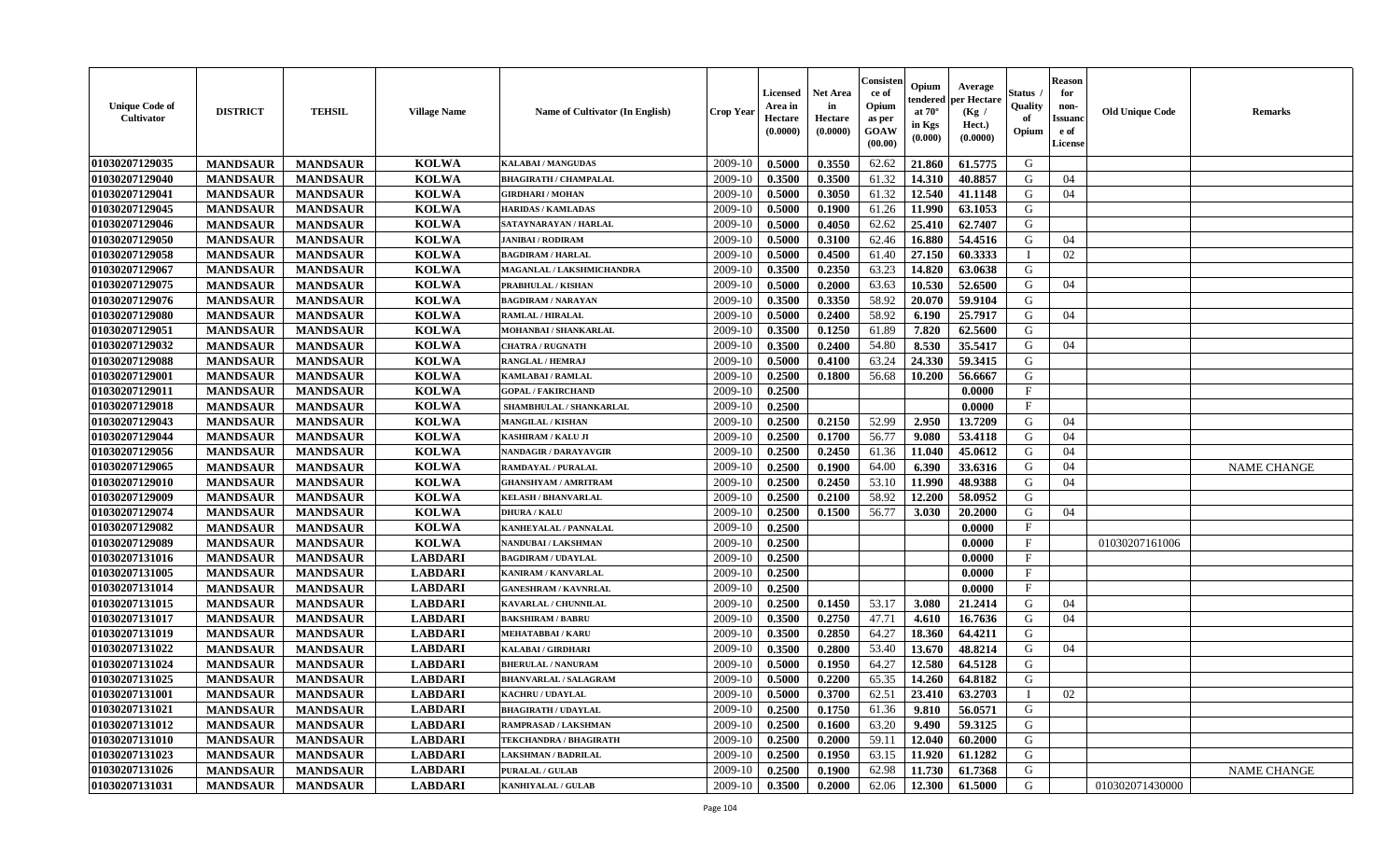| <b>Unique Code of</b><br>Cultivator | <b>DISTRICT</b> | <b>TEHSIL</b>   | <b>Village Name</b> | Name of Cultivator (In English)    | <b>Crop Year</b> | Licensed<br>Area in<br>Hectare<br>(0.0000) | <b>Net Area</b><br>in<br>Hectare<br>(0.0000) | Consisten<br>ce of<br>Opium<br>as per<br>GOAW<br>(00.00) | Opium<br>tendered<br>at $70^\circ$<br>in Kgs<br>(0.000) | Average<br>per Hectare<br>(Kg /<br>Hect.)<br>(0.0000) | Status<br>Quality<br>of<br>Opium | <b>Reason</b><br>for<br>non-<br>Issuanc<br>e of<br>License | <b>Old Unique Code</b> | <b>Remarks</b>     |
|-------------------------------------|-----------------|-----------------|---------------------|------------------------------------|------------------|--------------------------------------------|----------------------------------------------|----------------------------------------------------------|---------------------------------------------------------|-------------------------------------------------------|----------------------------------|------------------------------------------------------------|------------------------|--------------------|
| 01030207019002                      | <b>MANDSAUR</b> | <b>MANDSAUR</b> | <b>LALGHATI</b>     | NARBADABAI / MOHANLAL              | 2009-10          | 0.2500                                     |                                              |                                                          |                                                         | 0.0000                                                | $\mathbf{F}$                     |                                                            |                        | <b>NAME CHANGE</b> |
| 01030207019007                      | <b>MANDSAUR</b> | <b>MANDSAUR</b> | <b>LALGHATI</b>     | <b>DEUBAI/KISANLAL</b>             | 2009-10          | 0.3500                                     | 0.1800                                       | 67.27                                                    | 11.140                                                  | 61.8889                                               | G                                |                                                            |                        |                    |
| 01030207019009                      | <b>MANDSAUR</b> | <b>MANDSAUR</b> | <b>LALGHATI</b>     | <b>DHANRAJ / KALURAM</b>           | 2009-10          | 0.3500                                     | 0.1200                                       | 66.49                                                    | 7.690                                                   | 64.0833                                               |                                  | 02                                                         |                        |                    |
| 01030207019010                      | <b>MANDSAUR</b> | <b>MANDSAUR</b> | <b>LALGHATI</b>     | <b>MANGILAL / RAMLAL</b>           | 2009-10          | 0.3500                                     | 0.1700                                       | 64.06                                                    | 11.010                                                  | 64.7647                                               | G                                |                                                            |                        |                    |
| 01030207019041                      | <b>MANDSAUR</b> | <b>MANDSAUR</b> | <b>LALGHATI</b>     | <b>GATTUBAI/DEVICHANDRA</b>        | 2009-10          | 0.3500                                     | 0.0800                                       | 62.82                                                    | 4.740                                                   | 59.2500                                               | G                                |                                                            |                        |                    |
| 01030207019051                      | <b>MANDSAUR</b> | <b>MANDSAUR</b> | <b>LALGHATI</b>     | SAVLAL / ONKARLAL                  | 2009-10          | 0.3500                                     | 0.2000                                       | 56.22                                                    | 4.060                                                   | 20.3000                                               | G                                | 04                                                         |                        |                    |
| 01030207019001                      | <b>MANDSAUR</b> | <b>MANDSAUR</b> | <b>LALGHATI</b>     | <b>MANGIAL / KASTURCHAND</b>       | 2009-10          | 0.2500                                     |                                              |                                                          |                                                         | 0.0000                                                | F                                |                                                            |                        |                    |
| 01030207019003                      | <b>MANDSAUR</b> | <b>MANDSAUR</b> | <b>LALGHATI</b>     | RUKAMANIBAI / KASTURCHANDRA        | 2009-10          | 0.5000                                     |                                              |                                                          |                                                         | 0.0000                                                | $\mathbf{F}$                     |                                                            |                        |                    |
| 01030207019006                      | <b>MANDSAUR</b> | <b>MANDSAUR</b> | <b>LALGHATI</b>     | <b>MANGIBAI/PANNALAL</b>           | 2009-10          | 0.2500                                     |                                              |                                                          |                                                         | 0.0000                                                | $\mathbf F$                      |                                                            |                        |                    |
| 01030207019011                      | <b>MANDSAUR</b> | <b>MANDSAUR</b> | <b>LALGHATI</b>     | <b>RAMCHANDRA / NATHU</b>          | 2009-10          | 0.2500                                     | 0.1450                                       | 60.30                                                    | 2.950                                                   | 20.3448                                               | G                                | 04                                                         |                        |                    |
| 01030207019012                      | <b>MANDSAUR</b> | <b>MANDSAUR</b> | <b>LALGHATI</b>     | <b>BANSILAL / MOHANLAL</b>         | 2009-10          | 0.2500                                     |                                              |                                                          |                                                         | 0.0000                                                | $\mathbf{F}$                     |                                                            |                        |                    |
| 01030207019013                      | <b>MANDSAUR</b> | <b>MANDSAUR</b> | <b>LALGHATI</b>     | SATYNARAYAN / BAPULAL              | 2009-10          | 0.2500                                     |                                              |                                                          |                                                         | 0.0000                                                | $_{\rm F}$                       |                                                            |                        |                    |
| 01030207019016                      | <b>MANDSAUR</b> | <b>MANDSAUR</b> | <b>LALGHATI</b>     | <b>MADANLAL / PANNALAL</b>         | 2009-10          | 0.2500                                     |                                              |                                                          |                                                         | 0.0000                                                | $\mathbf{F}$                     |                                                            |                        |                    |
| 01030207019021                      | <b>MANDSAUR</b> | <b>MANDSAUR</b> | <b>LALGHATI</b>     | <b>BHERULAL / MANGILAL</b>         | 2009-10          | 0.5000                                     |                                              |                                                          |                                                         | 0.0000                                                | $\mathbf F$                      |                                                            |                        |                    |
| 01030207019023                      | <b>MANDSAUR</b> | <b>MANDSAUR</b> | <b>LALGHATI</b>     | <b>GOPAL / MANGILAL</b>            | 2009-10          | 0.2500                                     |                                              |                                                          |                                                         | 0.0000                                                | $\mathbf{F}$                     |                                                            |                        |                    |
| 01030207019024                      | <b>MANDSAUR</b> | <b>MANDSAUR</b> | <b>LALGHATI</b>     | SHIVNARAYAN / GOPAL                | 2009-10          | 0.2500                                     |                                              |                                                          |                                                         | 0.0000                                                | $\mathbf{F}$                     |                                                            |                        |                    |
| 01030207019025                      | <b>MANDSAUR</b> | <b>MANDSAUR</b> | <b>LALGHATI</b>     | <b>SURESH / BAPULAL</b>            | 2009-10          | 0.2500                                     |                                              |                                                          |                                                         | 0.0000                                                | $\mathbf F$                      |                                                            |                        |                    |
| 01030207019031                      | <b>MANDSAUR</b> | <b>MANDSAUR</b> | <b>LALGHATI</b>     | <b>ONKARLAL / UDAYRAM</b>          | 2009-10          | 0.2500                                     |                                              |                                                          |                                                         | 0.0000                                                | $\mathbf{F}$                     |                                                            |                        |                    |
| 01030207019032                      | <b>MANDSAUR</b> | <b>MANDSAUR</b> | <b>LALGHATI</b>     | <b>JUMMABAI/RATANLAL</b>           | 2009-10          | 0.2500                                     |                                              |                                                          |                                                         | 0.0000                                                | $\mathbf F$                      |                                                            |                        |                    |
| 01030207019033                      | <b>MANDSAUR</b> | <b>MANDSAUR</b> | <b>LALGHATI</b>     | RANGLAL / UDAYLAL                  | 2009-10          | 0.2500                                     | 0.1350                                       | 56.97                                                    | 7.160                                                   | 53.0370                                               | $\mathbf I$                      | 02                                                         |                        |                    |
| 01030207019035                      | <b>MANDSAUR</b> | <b>MANDSAUR</b> | <b>LALGHATI</b>     | PRABHULAL / KASTURCHANDRA          | 2009-10          | 0.2500                                     |                                              |                                                          |                                                         | 0.0000                                                | $\mathbf{F}$                     |                                                            |                        |                    |
| 01030207019037                      | <b>MANDSAUR</b> | <b>MANDSAUR</b> | <b>LALGHATI</b>     | <b>GATUBAI/BAGDIRAM</b>            | 2009-10          | 0.2500                                     |                                              |                                                          |                                                         | 0.0000                                                | $\mathbf F$                      |                                                            |                        |                    |
| 01030207019039                      | <b>MANDSAUR</b> | <b>MANDSAUR</b> | <b>LALGHATI</b>     | SHIVNARAYAN / RAMLAL               | 2009-10          | 0.2500                                     |                                              |                                                          |                                                         | 0.0000                                                | $\mathbf{F}$                     |                                                            |                        |                    |
| 01030207019045                      | <b>MANDSAUR</b> | <b>MANDSAUR</b> | <b>LALGHATI</b>     | KANVARLAL / KANIRAM                | 2009-10          | 0.2500                                     |                                              |                                                          |                                                         | 0.0000                                                | $\mathbf{F}$                     |                                                            |                        |                    |
| 01030207019026                      | <b>MANDSAUR</b> | <b>MANDSAUR</b> | <b>LALGHATI</b>     | <b>DASHRATH / GOPAL</b>            | 2009-10          | 0.2500                                     | 0.1400                                       | 61.35                                                    | 8.190                                                   | 58.5000                                               | G                                |                                                            |                        |                    |
| 01030207019008                      | <b>MANDSAUR</b> | <b>MANDSAUR</b> | <b>LALGHATI</b>     | <b>BAGDIBAI / UDAYRAM</b>          | 2009-10          | 0.2500                                     | 0.1650                                       | 56.22                                                    | 3.690                                                   | 22.3636                                               | G                                | 04                                                         |                        |                    |
| 01030207019048                      | <b>MANDSAUR</b> | <b>MANDSAUR</b> | <b>LALGHATI</b>     | KANIRAM / GIRDHARILAL              | 2009-10          | 0.2500                                     |                                              |                                                          |                                                         | 0.0000                                                | F                                |                                                            |                        |                    |
| 01030207019049                      | <b>MANDSAUR</b> | <b>MANDSAUR</b> | <b>LALGHATI</b>     | <b>BHUVANILAL / KANIRAM</b>        | 2009-10          | 0.2500                                     |                                              |                                                          |                                                         | 0.0000                                                | $\mathbf F$                      |                                                            |                        |                    |
| 01030207019018                      | <b>MANDSAUR</b> | <b>MANDSAUR</b> | <b>LALGHATI</b>     | RAMLAL / KISHANLAL                 | 2009-10          | 0.2500                                     |                                              |                                                          |                                                         | 0.0000                                                | $\rm F$                          |                                                            |                        |                    |
| 01030207019053                      | <b>MANDSAUR</b> | <b>MANDSAUR</b> | <b>LALGHATI</b>     | <b>DASRATH / PREMCHAND</b>         | 2009-10          | 0.2500                                     | 0.1100                                       | 64.80                                                    | 6.870                                                   | 62.4545                                               | G                                |                                                            | 01030207003012         |                    |
| 01030207019054                      | <b>MANDSAUR</b> | <b>MANDSAUR</b> | <b>LALGHATI</b>     | RADHESHYAM / KARULAI               | 2009-10          | 0.2500                                     | 0.1850                                       | 61.29                                                    | 10.450                                                  | 56.4865                                               | G                                |                                                            | 01030207003007         |                    |
| 01030207019055                      | <b>MANDSAUR</b> | <b>MANDSAUR</b> | <b>LALGHATI</b>     | <b>FAKIRCHAND / KACRU</b>          | 2009-10          | 0.2500                                     | 0.1300                                       | 62.82                                                    | 8.320                                                   | 64.0000                                               | $\mathbf G$                      |                                                            | 01030207003005         |                    |
| 01030207019027                      | <b>MANDSAUR</b> | <b>MANDSAUR</b> | <b>LALGHATI</b>     | KANVARLAL / HANSRAJ                | 2009-10          | 0.2500                                     |                                              |                                                          |                                                         | 0.0000                                                | $\mathbf{F}$                     |                                                            |                        |                    |
| 01030207019015                      | <b>MANDSAUR</b> | <b>MANDSAUR</b> | <b>LALGHATI</b>     | <b>NANIBAI/UDAYLAL</b>             | 2009-10          | 0.2500                                     | 0.1000                                       | 56.22                                                    | 5.720                                                   | 57.2000                                               | G                                |                                                            |                        |                    |
| 01030207132030                      | <b>MANDSAUR</b> | <b>MANDSAUR</b> | <b>LILDA</b>        | <b>SAJJANSINGH / SHIVSINGH</b>     | 2009-10          | 0.5000                                     | 0.2850                                       | 60.69                                                    | 17.500                                                  | 61.4035                                               | G                                |                                                            |                        |                    |
| 01030207132001                      | <b>MANDSAUR</b> | <b>MANDSAUR</b> | <b>LILDA</b>        | <b>BHAVSINGH / CHANDA</b>          | 2009-10          | 0.2500                                     |                                              |                                                          |                                                         | 0.0000                                                | $\mathbf{F}$                     |                                                            |                        |                    |
| 01030207132004                      | <b>MANDSAUR</b> | <b>MANDSAUR</b> | <b>LILDA</b>        | KACHRUSINGH / BHANVARSINGH         | 2009-10          | 0.3500                                     | 0.2350                                       | 66.63                                                    | 13.990                                                  | 59.5319                                               | $\mathbf I$                      | 02                                                         |                        |                    |
| 01030207132006                      | <b>MANDSAUR</b> | <b>MANDSAUR</b> | <b>LILDA</b>        | <b>MANSINGH / GOBARSINGH</b>       | 2009-10          | 0.3500                                     | 0.3450                                       | 61.10                                                    | 20.340                                                  | 58.9565                                               | $\mathbf I$                      | 02                                                         |                        |                    |
| 01030207132007                      | <b>MANDSAUR</b> | <b>MANDSAUR</b> | <b>LILDA</b>        | PANIBAI / BHAGVATSINGH             | 2009-10          | 0.3500                                     |                                              |                                                          |                                                         | 0.0000                                                | $\mathbf{F}$                     |                                                            |                        |                    |
| 01030207132013                      | <b>MANDSAUR</b> | <b>MANDSAUR</b> | <b>LILDA</b>        | UMMEDSINGH / KARANSINGH            | 2009-10          | 0.2500                                     |                                              |                                                          |                                                         | 0.0000                                                | F                                |                                                            |                        |                    |
| 01030207132014                      | <b>MANDSAUR</b> | <b>MANDSAUR</b> | <b>LILDA</b>        | <b>BALVANTSINGH / BHAGVATSINGH</b> | 2009-10          | 0.3500                                     |                                              |                                                          |                                                         | 0.0000                                                | $\mathbf{F}$                     |                                                            |                        |                    |
| 01030207132016                      | <b>MANDSAUR</b> | <b>MANDSAUR</b> | <b>LILDA</b>        | <b>GOVINDSINGH / NIRBHESINGH</b>   | 2009-10          | 0.3500                                     |                                              |                                                          |                                                         | 0.0000                                                | $\mathbf{F}$                     |                                                            |                        |                    |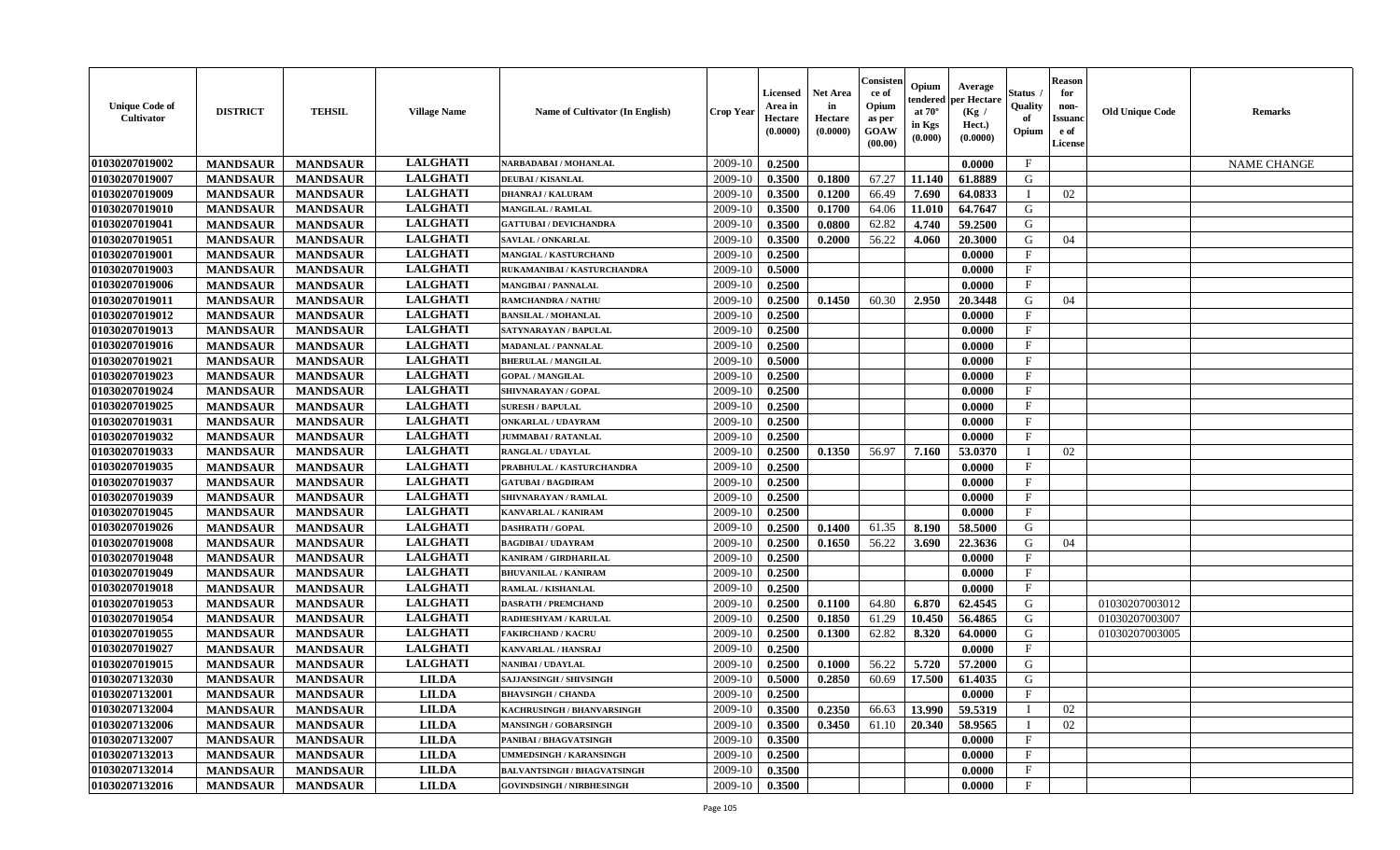| <b>Unique Code of</b><br><b>Cultivator</b> | <b>DISTRICT</b> | <b>TEHSIL</b>   | <b>Village Name</b>    | Name of Cultivator (In English)  | <b>Crop Year</b> | <b>Licensed</b><br>Area in<br>Hectare<br>(0.0000) | <b>Net Area</b><br>in<br>Hectare<br>(0.0000) | Consister<br>ce of<br>Opium<br>as per<br><b>GOAW</b><br>(00.00) | Opium<br>endered<br>at $70^\circ$<br>in Kgs<br>(0.000) | Average<br>per Hectare<br>(Kg /<br>Hect.)<br>(0.0000) | Status<br>Quality<br>of<br>Opium | <b>Reason</b><br>for<br>non-<br><b>Issuand</b><br>e of<br><b>License</b> | <b>Old Unique Code</b> | <b>Remarks</b> |
|--------------------------------------------|-----------------|-----------------|------------------------|----------------------------------|------------------|---------------------------------------------------|----------------------------------------------|-----------------------------------------------------------------|--------------------------------------------------------|-------------------------------------------------------|----------------------------------|--------------------------------------------------------------------------|------------------------|----------------|
| 01030207132024                             | <b>MANDSAUR</b> | <b>MANDSAUR</b> | <b>LILDA</b>           | <b>DILIPSINGH / KARUSINGH</b>    | 2009-10          | 0.3500                                            | 0.3250                                       | 48.22                                                           | 8.350                                                  | 25.6923                                               | G                                | 04                                                                       |                        |                |
| 01030207132037                             | <b>MANDSAUR</b> | <b>MANDSAUR</b> | <b>LILDA</b>           | SUKHALAL / SAMADA JI             | 2009-10          | 0.3500                                            | 0.3500                                       | 57.79                                                           | 9.620                                                  | 27.4857                                               | G                                | 04                                                                       |                        |                |
| 01030207132043                             | <b>MANDSAUR</b> | <b>MANDSAUR</b> | <b>LILDA</b>           | <b>UDAYSINGH / SVARUPSINGH</b>   | 2009-10          | 0.3500                                            | 0.2700                                       | 59.87                                                           | 15.080                                                 | 55.8519                                               | G                                | 04                                                                       |                        |                |
| 01030207132044                             | <b>MANDSAUR</b> | <b>MANDSAUR</b> | <b>LILDA</b>           | <b>MAGANBAI/DULESINGH</b>        | 2009-10          | 0.3500                                            |                                              |                                                                 |                                                        | 0.0000                                                | $\mathbf{F}$                     |                                                                          |                        |                |
| 01030207132046                             | <b>MANDSAUR</b> | <b>MANDSAUR</b> | <b>LILDA</b>           | <b>DHAPUBAI/GORIYA</b>           | 2009-10          | 0.5000                                            |                                              |                                                                 |                                                        | 0.0000                                                | F                                |                                                                          |                        |                |
| 01030207132047                             | <b>MANDSAUR</b> | <b>MANDSAUR</b> | <b>LILDA</b>           | KANVARBAI / DULESINGH            | 2009-10          | 0.5000                                            | 0.4850                                       | 59.96                                                           | 11.390                                                 | 23.4845                                               | $\mathbf I$                      | 02                                                                       |                        |                |
| 01030207132062                             | <b>MANDSAUR</b> | <b>MANDSAUR</b> | <b>LILDA</b>           | NANDRAM / BHANVARLAL             | 2009-10          | 0.3500                                            | 0.3550                                       | 57.79                                                           | 20.280                                                 | 57.1268                                               | G                                |                                                                          |                        |                |
| 01030207132063                             | <b>MANDSAUR</b> | <b>MANDSAUR</b> | <b>LILDA</b>           | <b>AMARA / MEGHA</b>             | 2009-10          | 0.3500                                            |                                              |                                                                 |                                                        | 0.0000                                                | $_{\rm F}$                       |                                                                          |                        |                |
| 01030207132064                             | <b>MANDSAUR</b> | <b>MANDSAUR</b> | <b>LILDA</b>           | <b>DURGABAI/GULJARKISHOR</b>     | 2009-10          | 0.2500                                            |                                              |                                                                 |                                                        | 0.0000                                                | $_{\rm F}$                       |                                                                          |                        |                |
| 01030207132070                             | <b>MANDSAUR</b> | <b>MANDSAUR</b> | <b>LILDA</b>           | KHUMANSINGH / NAHARSINGH         | 2009-10          | 0.2500                                            |                                              |                                                                 |                                                        | 0.0000                                                | $\mathbf{F}$                     |                                                                          |                        |                |
| 01030207132074                             | <b>MANDSAUR</b> | <b>MANDSAUR</b> | <b>LILDA</b>           | SHANKARLAL / KARULAL             | 2009-10          | 0.5000                                            | 0.4450                                       | 56.47                                                           | 24.410                                                 | 54.8539                                               | G                                | 04                                                                       |                        |                |
| 01030207132081                             | <b>MANDSAUR</b> | <b>MANDSAUR</b> | <b>LILDA</b>           | <b>MANGILAL / HAJARILAL</b>      | 2009-10          | 0.3500                                            | 0.2400                                       | 55.63                                                           | 13.850                                                 | 57.7083                                               | G                                |                                                                          |                        |                |
| 01030207132005                             | <b>MANDSAUR</b> | <b>MANDSAUR</b> | <b>LILDA</b>           | KARANSINGH / MODASINGH           | 2009-10          | 0.3500                                            | 0.3350                                       | 60.52                                                           | 20.040                                                 | 59.8209                                               | $\mathbf{I}$                     | 02                                                                       |                        |                |
| 01030207132085                             | <b>MANDSAUR</b> | <b>MANDSAUR</b> | <b>LILDA</b>           | <b>GOPIYABAI/MANGILAL</b>        | 2009-10          | 0.5000                                            | 0.1850                                       | 54.34                                                           | 9.290                                                  | 50.2162                                               | G                                | 04                                                                       |                        |                |
| 01030207132012                             | <b>MANDSAUR</b> | <b>MANDSAUR</b> | <b>LILDA</b>           | <b>BHARATSINGH / KARANSINGH</b>  | 2009-10          | 0.2500                                            |                                              |                                                                 |                                                        | 0.0000                                                | $\mathbf{F}$                     |                                                                          |                        |                |
| 01030207132060                             | <b>MANDSAUR</b> | <b>MANDSAUR</b> | <b>LILDA</b>           | <b>JIVARAJ / BHUVAN</b>          | 2009-10          | 0.2500                                            | 0.2450                                       | 59.98                                                           | 14.990                                                 | 61.1837                                               | G                                |                                                                          |                        |                |
| 01030207132065                             | <b>MANDSAUR</b> | <b>MANDSAUR</b> | <b>LILDA</b>           | <b>DULICHANDRA / LAKSHMAN</b>    | 2009-10          | 0.2500                                            | 0.2400                                       | 56.47                                                           | 12.200                                                 | 50.8333                                               | G                                | 04                                                                       |                        |                |
| 01030207132050                             | <b>MANDSAUR</b> | <b>MANDSAUR</b> | <b>LILDA</b>           | <b>UDAYSINGH / NAHARSINGH</b>    | 2009-10          | 0.2500                                            |                                              |                                                                 |                                                        | 0.0000                                                | $_{\rm F}$                       |                                                                          |                        |                |
| 01030207132018                             | <b>MANDSAUR</b> | <b>MANDSAUR</b> | <b>LILDA</b>           | <b>ISHVARLAL / MANGILAL</b>      | 2009-10          | 0.2500                                            | 0.1800                                       | 49.06                                                           | 8.400                                                  | 46.6667                                               | G                                | 04                                                                       |                        |                |
| 01030207132036                             | <b>MANDSAUR</b> | <b>MANDSAUR</b> | <b>LILDA</b>           | <b>MANOHAR / LALU</b>            | 2009-10          | 0.2500                                            | 0.2450                                       | 51.15                                                           | 12.590                                                 | 51.3878                                               | G                                | 04                                                                       |                        |                |
| 01030207132068                             | <b>MANDSAUR</b> | <b>MANDSAUR</b> | <b>LILDA</b>           | KACHRUSINGH / NAWALSINGH         | 2009-10          | 0.2500                                            |                                              |                                                                 |                                                        | 0.0000                                                | $\mathbf{F}$                     |                                                                          |                        |                |
| 01030207133049                             | <b>MANDSAUR</b> | <b>MANDSAUR</b> | <b>MALYA KHERKHEDA</b> | <b>SUKHLAL / BAGDIRAM</b>        | 2009-10          | 0.5000                                            | 0.3550                                       | 64.24                                                           | 21.460                                                 | 60.4507                                               | G                                |                                                                          |                        |                |
| 01030207133001                             | <b>MANDSAUR</b> | <b>MANDSAUR</b> | <b>MALYA KHERKHED</b>  | KAMAL / HIRALAL                  | 2009-10          | 0.5000                                            | 0.1900                                       | 65.76                                                           | 12.640                                                 | 66.5263                                               |                                  | 02                                                                       |                        |                |
| 01030207133002                             | <b>MANDSAUR</b> | <b>MANDSAUR</b> | <b>MALYA KHERKHEDA</b> | <b>DEVILAL / VAJERAM</b>         | 2009-10          | 0.3500                                            |                                              |                                                                 |                                                        | 0.0000                                                | $\mathbf{F}$                     |                                                                          |                        |                |
| 01030207133008                             | <b>MANDSAUR</b> | <b>MANDSAUR</b> | <b>MALYA KHERKHEDA</b> | <b>MOHANLAL / KACHRU</b>         | 2009-10          | 0.3500                                            | 0.2300                                       | 65.17                                                           | 14.730                                                 | 64.0435                                               | G                                |                                                                          |                        |                |
| 01030207133009                             | <b>MANDSAUR</b> | <b>MANDSAUR</b> | <b>MALYA KHERKHEDA</b> | <b>BHARATSINGH / KISHANSINGH</b> | 2009-10          | 0.3500                                            |                                              |                                                                 |                                                        | 0.0000                                                | $\mathbf{F}$                     |                                                                          |                        |                |
| 01030207133011                             | <b>MANDSAUR</b> | <b>MANDSAUR</b> | <b>MALYA KHERKHEDA</b> | <b>GORILAL / MOHANLAL</b>        | 2009-10          | 0.5000                                            | 0.1950                                       | 65.17                                                           | 12.340                                                 | 63.2821                                               | G                                |                                                                          |                        |                |
| 01030207133013                             | <b>MANDSAUR</b> | <b>MANDSAUR</b> | <b>MALYA KHERKHEDA</b> | <b>PARASRAM / MADHU</b>          | 2009-10          | 0.5000                                            |                                              |                                                                 |                                                        | 0.0000                                                | $_{\rm F}$                       |                                                                          |                        |                |
| 01030207133005                             | <b>MANDSAUR</b> | <b>MANDSAUR</b> | <b>MALYA KHERKHEDA</b> | <b>GOPIBAI/KANVARLAL</b>         | 2009-10          | 0.3500                                            |                                              |                                                                 |                                                        | 0.0000                                                | $\rm F$                          |                                                                          |                        |                |
| 01030207133015                             | <b>MANDSAUR</b> | <b>MANDSAUR</b> | <b>MALYA KHERKHEDA</b> | <b>MOHANLAL / MANNALAL</b>       | 2009-10          | 0.5000                                            | 0.1950                                       | 67.55                                                           | 13.090                                                 | 67.1282                                               | G                                |                                                                          |                        |                |
| 01030207133017                             | <b>MANDSAUR</b> | <b>MANDSAUR</b> | <b>MALYA KHERKHED</b>  | MADANLAL / GANGAJI               | 2009-10          | 0.3500                                            | 0.1800                                       | 64.24                                                           | 11.560                                                 | 64.2222                                               | G                                |                                                                          |                        |                |
| 01030207133020                             | <b>MANDSAUR</b> | <b>MANDSAUR</b> | <b>MALYA KHERKHED</b>  | <b>RAMESHVAR / KANA</b>          | 2009-10          | 0.3500                                            |                                              |                                                                 |                                                        | 0.0000                                                | $\mathbf{F}$                     |                                                                          |                        |                |
| 01030207133025                             | <b>MANDSAUR</b> | <b>MANDSAUR</b> | <b>MALYA KHERKHEDA</b> | <b>GOPAL / JAVAHARLAL</b>        | 2009-10          | 0.5000                                            |                                              |                                                                 |                                                        | 0.0000                                                | $\mathbf{F}$                     |                                                                          |                        |                |
| 01030207133026                             | <b>MANDSAUR</b> | <b>MANDSAUR</b> | <b>MALYA KHERKHEDA</b> | <b>DASHRATH / KISHAN</b>         | 2009-10          | 0.3500                                            | 0.2750                                       | 57.00                                                           | 15.980                                                 | 58.1091                                               | G                                |                                                                          |                        |                |
| 01030207133027                             | <b>MANDSAUR</b> | <b>MANDSAUR</b> | <b>MALYA KHERKHEDA</b> | <b>HIRALAL / DEV JI</b>          | 2009-10          | 0.3500                                            | 0.1500                                       | 64.24                                                           | 9.920                                                  | 66.1333                                               | G                                |                                                                          |                        |                |
| 01030207133030                             | <b>MANDSAUR</b> | <b>MANDSAUR</b> | <b>MALYA KHERKHEDA</b> | KACHRU / NATHU                   | 2009-10          | 0.5000                                            |                                              |                                                                 |                                                        | 0.0000                                                | $\mathbf{F}$                     |                                                                          |                        |                |
| 01030207133031                             | <b>MANDSAUR</b> | <b>MANDSAUR</b> | <b>MALYA KHERKHEDA</b> | <b>SHANKAR / JORJI</b>           | 2009-10          | 0.3500                                            | 0.1300                                       | 65.17                                                           | 8.510                                                  | 65.4615                                               | G                                |                                                                          |                        |                |
| 01030207133034                             | <b>MANDSAUR</b> | <b>MANDSAUR</b> | <b>MALYA KHERKHEDA</b> | KAMLABAI / RAMCHANDRA            | 2009-10          | 0.3500                                            |                                              |                                                                 |                                                        | 0.0000                                                | $\mathbf{F}$                     |                                                                          |                        |                |
| 01030207133035                             | <b>MANDSAUR</b> | <b>MANDSAUR</b> | <b>MALYA KHERKHED</b>  | NARAYANSINGH / GANESHRAM         | 2009-10          | 0.5000                                            | 0.1800                                       | 65.17                                                           | 12.120                                                 | 67.3333                                               | G                                |                                                                          |                        |                |
| 01030207133038                             | <b>MANDSAUR</b> | <b>MANDSAUR</b> | <b>MALYA KHERKHED</b>  | <b>KISHANDAS / KANHIYADAS</b>    | 2009-10          | 0.3500                                            |                                              |                                                                 |                                                        | 0.0000                                                | F                                |                                                                          |                        |                |
| 01030207133040                             | <b>MANDSAUR</b> | <b>MANDSAUR</b> | <b>MALYA KHERKHEDA</b> | <b>JIVANSINGH / NARAYANSINGH</b> | 2009-10          | 0.3500                                            | 0.2100                                       | 62.28                                                           | 13.170                                                 | 62.7143                                               | G                                |                                                                          |                        |                |
| 01030207133044                             | <b>MANDSAUR</b> | <b>MANDSAUR</b> | <b>MALYA KHERKHEDA</b> | <b>SHIVLAL / GOVINDA</b>         | 2009-10          | 0.3500                                            | 0.2400                                       | 59.05                                                           | 14.780                                                 | 61.5833                                               | G                                |                                                                          |                        |                |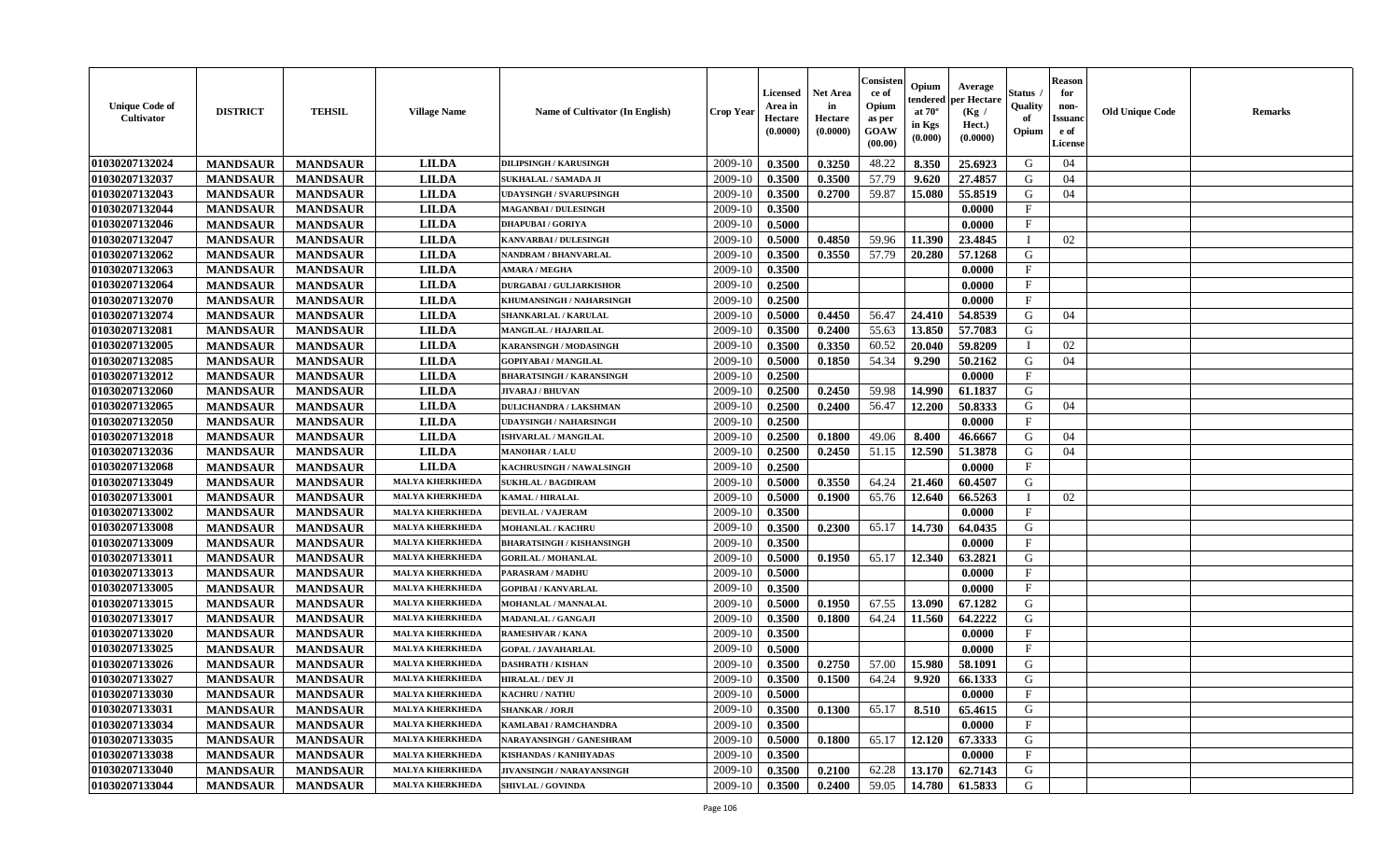| <b>Unique Code of</b><br>Cultivator | <b>DISTRICT</b> | <b>TEHSIL</b>   | <b>Village Name</b>    | <b>Name of Cultivator (In English)</b> | <b>Crop Year</b> | <b>Licensed</b><br>Area in<br>Hectare<br>(0.0000) | Net Area<br>in<br>Hectare<br>(0.0000) | Consister<br>ce of<br>Opium<br>as per<br>GOAW<br>(00.00) | Opium<br>endered<br>at $70^\circ$<br>in Kgs<br>$(\mathbf{0.000})$ | Average<br>per Hectare<br>(Kg /<br>Hect.)<br>(0.0000) | Status<br>Quality<br>of<br>Opium | <b>Reason</b><br>for<br>non-<br>Issuan<br>e of<br>License | <b>Old Unique Code</b> | Remarks            |
|-------------------------------------|-----------------|-----------------|------------------------|----------------------------------------|------------------|---------------------------------------------------|---------------------------------------|----------------------------------------------------------|-------------------------------------------------------------------|-------------------------------------------------------|----------------------------------|-----------------------------------------------------------|------------------------|--------------------|
| 01030207133046                      | <b>MANDSAUR</b> | <b>MANDSAUR</b> | <b>MALYA KHERKHEDA</b> | <b>BASANTILAL / MOHANLAL</b>           | 2009-10          | 0.3500                                            |                                       |                                                          |                                                                   | 0.0000                                                | $\mathbf{F}$                     |                                                           |                        |                    |
| 01030207133048                      | <b>MANDSAUR</b> | <b>MANDSAUR</b> | <b>MALYA KHERKHEDA</b> | RAMKANYA / KAILASH                     | 2009-10          | 0.3500                                            | 0.2600                                | 62.28                                                    | 6.430                                                             | 24.7308                                               | G                                | 04                                                        |                        |                    |
| 01030207133050                      | <b>MANDSAUR</b> | <b>MANDSAUR</b> | <b>MALYA KHERKHED</b>  | NANURAM / BAGDIRAM                     | 2009-10          | 0.3500                                            | 0.2050                                | 58.77                                                    | 2.270                                                             | 11.0732                                               | G                                | 04                                                        |                        |                    |
| 01030207133058                      | <b>MANDSAUR</b> | <b>MANDSAUR</b> | <b>MALYA KHERKHEDA</b> | <b>RAMCHANDRA / KARU</b>               | 2009-10          | 0.3500                                            | 0.1100                                | 65.17                                                    | 7.210                                                             | 65.5455                                               | G                                |                                                           |                        |                    |
| 01030207133059                      | <b>MANDSAUR</b> | <b>MANDSAUR</b> | <b>MALYA KHERKHEDA</b> | <b>MANSINGH / BAHADUR SINGH</b>        | 2009-10          | 0.3500                                            | 0.2050                                | 57.00                                                    | 11.850                                                            | 57.8049                                               | G                                |                                                           |                        |                    |
| 01030207133060                      | <b>MANDSAUR</b> | <b>MANDSAUR</b> | <b>MALYA KHERKHEDA</b> | <b>GAVRILAL / BHERUSING</b>            | 2009-10          | 0.5000                                            |                                       |                                                          |                                                                   | 0.0000                                                | $_{\rm F}$                       |                                                           |                        |                    |
| 01030207133073                      | <b>MANDSAUR</b> | <b>MANDSAUR</b> | <b>MALYA KHERKHEDA</b> | <b>BHERULAL / GUMAN</b>                | 2009-10          | 0.5000                                            | 0.2500                                | 64.06                                                    | 16.190                                                            | 64.7600                                               | G                                |                                                           |                        |                    |
| 01030207133074                      | <b>MANDSAUR</b> | <b>MANDSAUR</b> | <b>MALYA KHERKHEDA</b> | <b>BADRILAL / MOTILAL</b>              | 2009-10          | 0.3500                                            | 0.2100                                | 67.55                                                    | 13.100                                                            | 62.3810                                               | G                                |                                                           |                        |                    |
| 01030207133075                      | <b>MANDSAUR</b> | <b>MANDSAUR</b> | <b>MALYA KHERKHEDA</b> | MOHANLAL / RAMA DHOBI                  | 2009-10          | 0.5000                                            | 0.4250                                | 59.05                                                    | 9.410                                                             | 22.1412                                               | G                                | 04                                                        |                        |                    |
| 01030207133077                      | <b>MANDSAUR</b> | <b>MANDSAUR</b> | <b>MALYA KHERKHEDA</b> | <b>BAGDIRAM / UDA</b>                  | 2009-10          | 0.3500                                            | 0.1850                                | 62.28                                                    | 10.350                                                            | 55.9459                                               | G                                | 04                                                        |                        |                    |
| 01030207133078                      | <b>MANDSAUR</b> | <b>MANDSAUR</b> | <b>MALYA KHERKHEDA</b> | <b>JAGDISH / KACHRU</b>                | 2009-10          | 0.3500                                            |                                       |                                                          |                                                                   | 0.0000                                                | $\mathbf{F}$                     |                                                           |                        |                    |
| 01030207133080                      | <b>MANDSAUR</b> | <b>MANDSAUR</b> | <b>MALYA KHERKHEDA</b> | <b>JABRU / RAMKISHAN</b>               | 2009-10          | 0.3500                                            | 0.1300                                | 59.04                                                    | 2.860                                                             | 22.0000                                               | G                                | 04                                                        |                        |                    |
| 01030207133082                      | <b>MANDSAUR</b> | <b>MANDSAUR</b> | <b>MALYA KHERKHEDA</b> | PRABHUBAI / KACHRU                     | 2009-10          | 0.3500                                            | 0.1350                                | 71.37                                                    | 9.330                                                             | 69.1111                                               | G                                |                                                           |                        |                    |
| 01030207133091                      | <b>MANDSAUR</b> | <b>MANDSAUR</b> | <b>MALYA KHERKHED</b>  | <b>HEMANTBAI/NARAYAN</b>               | 2009-10          | 0.5000                                            | 0.2000                                | 62.28                                                    | 12.660                                                            | 63.3000                                               | G                                |                                                           |                        |                    |
| 01030207133094                      | <b>MANDSAUR</b> | <b>MANDSAUR</b> | <b>MALYA KHERKHEDA</b> | <b>BHULIBAI/LAKSHMAN</b>               | 2009-10          | 0.5000                                            |                                       |                                                          |                                                                   | 0.0000                                                | $\mathbf{F}$                     | 07                                                        |                        |                    |
| 01030207133095                      | <b>MANDSAUR</b> | <b>MANDSAUR</b> | <b>MALYA KHERKHEDA</b> | <b>DEVA / NANURAM</b>                  | 2009-10          | 0.3500                                            | 0.1300                                | 62.28                                                    | 7.960                                                             | 61.2308                                               | G                                |                                                           |                        |                    |
| 01030207133086                      | <b>MANDSAUR</b> | <b>MANDSAUR</b> | <b>MALYA KHERKHEDA</b> | <b>JABRU / BHAGVAN</b>                 | 2009-10          | 0.3500                                            | 0.1850                                | 57.25                                                    | 3.700                                                             | 20.0000                                               | G                                | 04                                                        |                        |                    |
| 01030207133099                      | <b>MANDSAUR</b> | <b>MANDSAUR</b> | <b>MALYA KHERKHEDA</b> | <b>LAKSHMAN / BALU</b>                 | 2009-10          | 0.5000                                            | 0.2650                                | 60.51                                                    | 15.970                                                            | 60.2642                                               | G                                |                                                           |                        |                    |
| 01030207133100                      | <b>MANDSAUR</b> | <b>MANDSAUR</b> | <b>MALYA KHERKHEDA</b> | KALURAM / KANAJI                       | 2009-10          | 0.5000                                            | 0.2350                                | 64.04                                                    | 15.130                                                            | 64.3830                                               | G                                |                                                           |                        |                    |
| 01030207133104                      | <b>MANDSAUR</b> | <b>MANDSAUR</b> | <b>MALYA KHERKHEDA</b> | <b>DHAPUBAI/UDA</b>                    | 2009-10          | 0.3500                                            | 0.2500                                | 60.51                                                    | 14.720                                                            | 58.8800                                               | G                                |                                                           |                        | <b>NAME CHANGE</b> |
| 01030207133105                      | <b>MANDSAUR</b> | <b>MANDSAUR</b> | <b>MALYA KHERKHEDA</b> | <b>MANNA / BHERA</b>                   | 2009-10          | 0.3500                                            | 0.3500                                | 60.51                                                    | 21.270                                                            | 60.7714                                               | G                                |                                                           |                        |                    |
| 01030207133106                      | <b>MANDSAUR</b> | <b>MANDSAUR</b> | <b>MALYA KHERKHEDA</b> | <b>BHERULAL / KESHURAM</b>             | 2009-10          | 0.5000                                            | 0.3800                                | 64.04                                                    | 24.260                                                            | 63.8421                                               | G                                |                                                           |                        |                    |
| 01030207133108                      | <b>MANDSAUR</b> | <b>MANDSAUR</b> | <b>MALYA KHERKHEDA</b> | SAJJANBAI / SHANKARLAL                 | 2009-10          | 0.3500                                            | 0.2000                                | 60.51                                                    | 10.770                                                            | 53.8500                                               | G                                | 04                                                        |                        |                    |
| 01030207133109                      | <b>MANDSAUR</b> | <b>MANDSAUR</b> | <b>MALYA KHERKHEDA</b> | PRABHULAL / RAMLAL DHOBI               | 2009-10          | 0.5000                                            | 0.1850                                | 64.04                                                    | 11.730                                                            | 63.4054                                               | G                                |                                                           |                        |                    |
| 01030207133112                      | <b>MANDSAUR</b> | <b>MANDSAUR</b> | <b>MALYA KHERKHED</b>  | KELASHCHANDRA / BADRILAL               | 2009-10          | 0.5000                                            | 0.1800                                | 64.04                                                    | 11.380                                                            | 63.2222                                               | G                                |                                                           |                        |                    |
| 01030207133113                      | <b>MANDSAUR</b> | <b>MANDSAUR</b> | <b>MALYA KHERKHEDA</b> | <b>GANPATLAL / MADHO</b>               | 2009-10          | 0.5000                                            |                                       |                                                          |                                                                   | 0.0000                                                | $\mathbf{F}$                     |                                                           |                        |                    |
| 01030207133115                      | <b>MANDSAUR</b> | <b>MANDSAUR</b> | <b>MALYA KHERKHEDA</b> | <b>DEVILAL / UDAJI</b>                 | 2009-10          | 0.5000                                            |                                       |                                                          |                                                                   | 0.0000                                                | F                                |                                                           |                        |                    |
| 01030207133131                      | <b>MANDSAUR</b> | <b>MANDSAUR</b> | <b>MALYA KHERKHEDA</b> | <b>JAGDISH / NATHULAL</b>              | 2009-10          | 0.5000                                            |                                       |                                                          |                                                                   | 0.0000                                                | $\mathbf{F}$                     |                                                           |                        |                    |
| 01030207133135                      | <b>MANDSAUR</b> | <b>MANDSAUR</b> | <b>MALYA KHERKHEDA</b> | <b>MANGILAL / BHERULAL</b>             | 2009-10          | 0.5000                                            |                                       |                                                          |                                                                   | 0.0000                                                | $\mathbf{F}$                     |                                                           |                        |                    |
| 01030207133148                      | <b>MANDSAUR</b> | <b>MANDSAUR</b> | <b>MALYA KHERKHEDA</b> | SITABAI / JORJI                        | 2009-10          | 0.2500                                            |                                       |                                                          |                                                                   | 0.0000                                                | $\mathbf{F}$                     |                                                           |                        |                    |
| 01030207133149                      | <b>MANDSAUR</b> | <b>MANDSAUR</b> | <b>MALYA KHERKHEDA</b> | LILABAI / KISHANLAL                    | 2009-10          | 0.3500                                            | 0.2600                                | 57.53                                                    | 5.740                                                             | 22.0769                                               | G                                | 04                                                        |                        |                    |
| 01030207133151                      | <b>MANDSAUR</b> | <b>MANDSAUR</b> | <b>MALYA KHERKHEDA</b> | <b>BANSHILAL / HARISHCHANDRA</b>       | 2009-10          | 0.3500                                            | 0.2950                                | 59.07                                                    | 17.380                                                            | 58.9153                                               |                                  | 02                                                        |                        |                    |
| 01030207133158                      | <b>MANDSAUR</b> | <b>MANDSAUR</b> | <b>MALYA KHERKHEDA</b> | <b>BHANVARLAL / SHANKARLAL</b>         | 2009-10          | 0.3500                                            |                                       |                                                          |                                                                   | 0.0000                                                | $\mathbf{F}$                     |                                                           |                        |                    |
| 01030207133163                      | <b>MANDSAUR</b> | <b>MANDSAUR</b> | <b>MALYA KHERKHEDA</b> | KANCHANBAI / BAGDIRAM                  | 2009-10          | 0.3500                                            |                                       |                                                          |                                                                   | 0.0000                                                | $\mathbf{F}$                     |                                                           |                        |                    |
| 01030207133167                      | <b>MANDSAUR</b> | <b>MANDSAUR</b> | <b>MALYA KHERKHEDA</b> | <b>RUGNATH SINGH / KACHRU JI</b>       | 2009-10          | 0.5000                                            | 0.3950                                | 57.53                                                    | 9.890                                                             | 25.0380                                               | G                                | 04                                                        |                        |                    |
| 01030207133168                      | <b>MANDSAUR</b> | <b>MANDSAUR</b> | <b>MALYA KHERKHEDA</b> | <b>GOPAL / KISHANLAL</b>               | $2009-10$ 0.5000 |                                                   | 0.3050                                |                                                          |                                                                   | 57.53   16.490   54.0656                              | G                                | 04                                                        |                        |                    |
| 01030207133170                      | <b>MANDSAUR</b> | <b>MANDSAUR</b> | <b>MALYA KHERKHEDA</b> | RUGNATHSINGH / KAILASHCHANDRA          | 2009-10          | 0.3500                                            |                                       |                                                          |                                                                   | 0.0000                                                | $\mathbf{F}$                     |                                                           |                        |                    |
| 01030207133172                      | <b>MANDSAUR</b> | <b>MANDSAUR</b> | <b>MALYA KHERKHEDA</b> | NARAYANDAS / KANHAIYALAL               | 2009-10          | 0.5000                                            | 0.2150                                | 64.04                                                    | 13.400                                                            | 62.3256                                               | G                                |                                                           |                        |                    |
| 01030207133175                      | <b>MANDSAUR</b> | <b>MANDSAUR</b> | <b>MALYA KHERKHEDA</b> | <b>DHURIBAI / KACHRU</b>               | 2009-10          | 0.5000                                            | 0.2950                                | 62.81                                                    | 19.790                                                            | 67.0847                                               | G                                |                                                           |                        |                    |
| 01030207133176                      | <b>MANDSAUR</b> | <b>MANDSAUR</b> | <b>MALYA KHERKHEDA</b> | <b>JAWAHARLAL / KACHRU</b>             | 2009-10          | 0.5000                                            | 0.3000                                | 62.81                                                    | 20.120                                                            | 67.0667                                               | G                                |                                                           |                        |                    |
| 01030207133180                      | <b>MANDSAUR</b> | <b>MANDSAUR</b> | <b>MALYA KHERKHEDA</b> | DASHRATH / SHANKARLAL                  | 2009-10          | 0.5000                                            |                                       |                                                          |                                                                   | 0.0000                                                | $\mathbf{F}$                     |                                                           |                        |                    |
| 01030207133184                      | <b>MANDSAUR</b> | <b>MANDSAUR</b> | <b>MALYA KHERKHEDA</b> | <b>MOHANLAL / FATTA JI</b>             | 2009-10          | 0.5000                                            |                                       |                                                          |                                                                   | 0.0000                                                | $\mathbf{F}$                     |                                                           |                        |                    |
|                                     |                 |                 |                        |                                        |                  |                                                   |                                       |                                                          |                                                                   |                                                       |                                  |                                                           |                        |                    |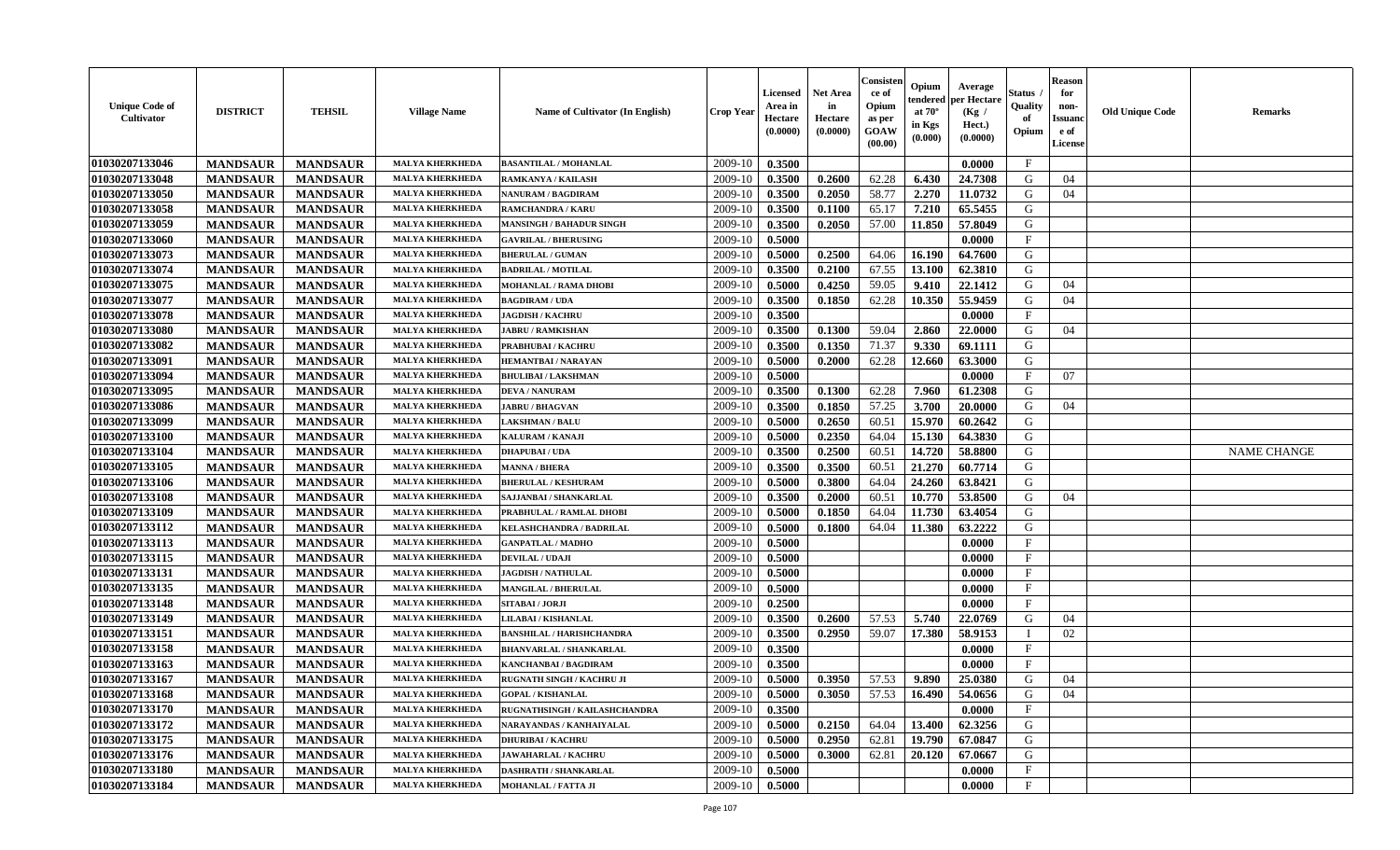| <b>Unique Code of</b><br>Cultivator | <b>DISTRICT</b> | <b>TEHSIL</b>   | <b>Village Name</b>    | Name of Cultivator (In English) | <b>Crop Year</b> | <b>Licensed</b><br>Area in<br>Hectare<br>(0.0000) | Net Area<br>in<br>Hectare<br>(0.0000) | Consister<br>ce of<br>Opium<br>as per<br><b>GOAW</b><br>(00.00) | Opium<br>endered<br>at $70^\circ$<br>in Kgs<br>(0.000) | Average<br>per Hectare<br>(Kg /<br>Hect.)<br>(0.0000) | <b>Status</b><br>Quality<br>of<br>Opium | <b>Reason</b><br>for<br>non-<br><b>Issuand</b><br>e of<br>License | <b>Old Unique Code</b> | <b>Remarks</b>     |
|-------------------------------------|-----------------|-----------------|------------------------|---------------------------------|------------------|---------------------------------------------------|---------------------------------------|-----------------------------------------------------------------|--------------------------------------------------------|-------------------------------------------------------|-----------------------------------------|-------------------------------------------------------------------|------------------------|--------------------|
| 01030207133185                      | <b>MANDSAUR</b> | <b>MANDSAUR</b> | <b>MALYA KHERKHEDA</b> | <b>BALURAM / KISHAN JI</b>      | 2009-10          | 0.5000                                            |                                       |                                                                 |                                                        | 0.0000                                                | $\mathbf{F}$                            |                                                                   |                        |                    |
| 01030207133189                      | <b>MANDSAUR</b> | <b>MANDSAUR</b> | <b>MALYA KHERKHEDA</b> | <b>BADRILAL / JAVAHARLAL</b>    | 2009-10          | 0.5000                                            | 0.2150                                | 62.81                                                           | 13.200                                                 | 61.3953                                               | G                                       |                                                                   |                        |                    |
| 01030207133157                      | <b>MANDSAUR</b> | <b>MANDSAUR</b> | <b>MALYA KHERKHEDA</b> | <b>MIRABAI / BALIBAI</b>        | 2009-10          | 0.5000                                            |                                       |                                                                 |                                                        | 0.0000                                                | F                                       |                                                                   |                        |                    |
| 01030207133165                      | <b>MANDSAUR</b> | <b>MANDSAUR</b> | <b>MALYA KHERKHEDA</b> | MANGILAL / NANDRAM TAILI        | 2009-10          | 0.5000                                            | 0.2650                                | 63.61                                                           | 15.790                                                 | 59.5849                                               | $\mathbf{I}$                            | 02                                                                |                        |                    |
| 01030207133212                      | <b>MANDSAUR</b> | <b>MANDSAUR</b> | <b>MALYA KHERKHEDA</b> | <b>SURESH / ANANTNARAYAN</b>    | 2009-10          | 0.3500                                            | 0.3350                                | 62.81                                                           | 19.900                                                 | 59.4030                                               | G                                       |                                                                   |                        |                    |
| 01030207133085                      | <b>MANDSAUR</b> | <b>MANDSAUR</b> | <b>MALYA KHERKHEDA</b> | <b>BHAGATRAM / RUPA</b>         | 2009-10          | 0.2500                                            |                                       |                                                                 |                                                        | 0.0000                                                | F                                       |                                                                   |                        |                    |
| 01030207133130                      | <b>MANDSAUR</b> | <b>MANDSAUR</b> | <b>MALYA KHERKHEDA</b> | <b>BAGDIRAM / SHANKARLAL</b>    | 2009-10          | 0.2500                                            | 0.2300                                | 58.35                                                           | 12.220                                                 | 53.1304                                               | $\mathbf G$                             | 04                                                                |                        |                    |
| 01030207133010                      | <b>MANDSAUR</b> | <b>MANDSAUR</b> | <b>MALYA KHERKHEDA</b> | SHRILAL / MANNALAL              | 2009-10          | 0.2500                                            | 0.1950                                | 61.20                                                           | 12.000                                                 | 61.5385                                               | G                                       |                                                                   |                        |                    |
| 01030207133092                      | <b>MANDSAUR</b> | <b>MANDSAUR</b> | <b>MALYA KHERKHEDA</b> | SHRILAL / D.P.RATANLAL          | 2009-10          | 0.2500                                            | 0.2000                                | 62.81                                                           | 12.670                                                 | 63.3500                                               | G                                       |                                                                   |                        |                    |
| 01030207133202                      | <b>MANDSAUR</b> | <b>MANDSAUR</b> | <b>MALYA KHERKHEDA</b> | MADANLAL / MADHO JI             | 2009-10          | 0.2500                                            | 0.1300                                | 63.02                                                           | 8.290                                                  | 63.7692                                               | G                                       |                                                                   |                        |                    |
| 01030207133156                      | <b>MANDSAUR</b> | <b>MANDSAUR</b> | <b>MALYA KHERKHEDA</b> | <b>AMBALAL / GOPIBAI</b>        | 2009-10          | 0.2500                                            |                                       |                                                                 |                                                        | 0.0000                                                | $\mathbf{F}$                            |                                                                   |                        |                    |
| 01030207133012                      | <b>MANDSAUR</b> | <b>MANDSAUR</b> | <b>MALYA KHERKHEDA</b> | <b>KISHANDAS / SHANKARDAS</b>   | 2009-10          | 0.2500                                            | 0.1500                                | 63.02                                                           | 9.100                                                  | 60.6667                                               | G                                       |                                                                   |                        |                    |
| 01030207133143                      | <b>MANDSAUR</b> | <b>MANDSAUR</b> | MALYA KHERKHEDA        | MOHANLAL / BHAGVAN              | 2009-10          | 0.2500                                            |                                       |                                                                 |                                                        | 0.0000                                                | $\mathbf{F}$                            |                                                                   |                        |                    |
| 01030207133183                      | <b>MANDSAUR</b> | <b>MANDSAUR</b> | <b>MALYA KHERKHEDA</b> | <b>GANPATLAL / SHANKARLAL</b>   | 2009-10          | 0.2500                                            |                                       |                                                                 |                                                        | 0.0000                                                | $\mathbf{F}$                            |                                                                   |                        |                    |
| 01030207133116                      | <b>MANDSAUR</b> | <b>MANDSAUR</b> | <b>MALYA KHERKHEDA</b> | JAWAHERLAL / MANNALAL           | 2009-10          | 0.2500                                            |                                       |                                                                 |                                                        | 0.0000                                                | F                                       |                                                                   |                        |                    |
| 01030207133114                      | <b>MANDSAUR</b> | <b>MANDSAUR</b> | <b>MALYA KHERKHEDA</b> | KAMALSINGH / MADHOJI            | 2009-10          | 0.2500                                            |                                       |                                                                 |                                                        | 0.0000                                                | $\mathbf{F}$                            |                                                                   |                        |                    |
| 01030207133076                      | <b>MANDSAUR</b> | <b>MANDSAUR</b> | <b>MALYA KHERKHEDA</b> | NANDA / KISHAN AANJANA          | 2009-10          | 0.2500                                            | 0.2000                                | 63.02                                                           | 12.250                                                 | 61.2500                                               | G                                       | 08                                                                |                        |                    |
| 01030207133065                      | <b>MANDSAUR</b> | <b>MANDSAUR</b> | MALYA KHERKHEDA        | <b>VISHNUDAS / AANANDDAS</b>    | 2009-10          | 0.2500                                            | 0.0300                                | 64.69                                                           | 2.150                                                  | 71.6667                                               | G                                       |                                                                   |                        |                    |
| 01030207133103                      | <b>MANDSAUR</b> | <b>MANDSAUR</b> | <b>MALYA KHERKHEDA</b> | ANANT NARAYAN / PANNALAL        | 2009-10          | 0.2500                                            |                                       |                                                                 |                                                        | 0.0000                                                | $\mathbf{F}$                            |                                                                   |                        |                    |
| 01030207133181                      | <b>MANDSAUR</b> | <b>MANDSAUR</b> | <b>MALYA KHERKHEDA</b> | KELASHCHAND / ANTERNARAYAN      | 2009-10          | 0.2500                                            |                                       |                                                                 |                                                        | 0.0000                                                | $\mathbf{F}$                            |                                                                   |                        |                    |
| 01030207133213                      | <b>MANDSAUR</b> | <b>MANDSAUR</b> | <b>MALYA KHERKHEDA</b> | <b>SAJJANBAI / GARIBDAS</b>     | 2009-10          | 0.3500                                            | 0.2100                                | 64.40                                                           | 7.480                                                  | 35.6190                                               | $\mathbf I$                             | 02                                                                | 01030207128075         |                    |
| 01030207134001                      | <b>MANDSAUR</b> | <b>MANDSAUR</b> | <b>NAWANKHEDI</b>      | <b>BABULAL / NANURAM</b>        | 2009-10          | 0.5000                                            | 0.3200                                | 65.36                                                           | 22.300                                                 | 69.6875                                               | $\mathbf I$                             | 02                                                                |                        |                    |
| 01030207134021                      | <b>MANDSAUR</b> | <b>MANDSAUR</b> | <b>NAWANKHEDI</b>      | PRABHULAL / PRAKASH             | 2009-10          | 0.5000                                            | 0.4950                                | 63.94                                                           | 32.960                                                 | 66.5859                                               | G                                       |                                                                   |                        |                    |
| 01030207134031                      | <b>MANDSAUR</b> | <b>MANDSAUR</b> | <b>NAWANKHEDI</b>      | PRABHULAL / NANURAM             | 2009-10          | 0.2500                                            |                                       |                                                                 |                                                        | 0.0000                                                | $\mathbf{F}$                            |                                                                   |                        |                    |
| 01030207134043                      | <b>MANDSAUR</b> | <b>MANDSAUR</b> | <b>NAWANKHEDI</b>      | LAXMINARAYAN / HARIRAM          | 2009-10          | 0.2500                                            |                                       |                                                                 |                                                        | 0.0000                                                | $\mathbf{F}$                            |                                                                   |                        |                    |
| 01030207134029                      | <b>MANDSAUR</b> | <b>MANDSAUR</b> | <b>NAWANKHEDI</b>      | SHANTIBAI / OMPRAKASH           | 2009-10          | 0.5000                                            | 0.5000                                | 62.91                                                           | 32.670                                                 | 65.3400                                               | G                                       |                                                                   |                        |                    |
| 01030207134034                      | <b>MANDSAUR</b> | <b>MANDSAUR</b> | <b>NAWANKHEDI</b>      | SHANTIBAI / SHANKARLAL          | 2009-10          | 0.3500                                            | 0.0950                                | 60.32                                                           | 5.680                                                  | 59.7895                                               | G                                       |                                                                   |                        |                    |
| 01030207134036                      | <b>MANDSAUR</b> | <b>MANDSAUR</b> | <b>NAWANKHEDI</b>      | NIRBHAYRAM / RAGHUNATH          | 2009-10          | 0.2500                                            | 0.2400                                | 63.94                                                           | 13.430                                                 | 55.9583                                               | G                                       | 04                                                                |                        |                    |
| 01030207134025                      | <b>MANDSAUR</b> | <b>MANDSAUR</b> | <b>NAWANKHEDI</b>      | PRABHUBAI / KARULAL             | 2009-10          | 0.2500                                            | 0.1650                                | 62.91                                                           | 9.840                                                  | 59.6364                                               | G                                       |                                                                   |                        |                    |
| 01030207134012                      | <b>MANDSAUR</b> | <b>MANDSAUR</b> | <b>NAWANKHEDI</b>      | KAILASH / BHAGIRATH             | 2009-10          | 0.2500                                            | 0.1000                                | 63.13                                                           | 6.300                                                  | 63.0000                                               | G                                       |                                                                   |                        |                    |
| 01030207135039                      | <b>MANDSAUR</b> | <b>MANDSAUR</b> | <b>NIRDHARI</b>        | MOHANLAL / KISHANLAL            | 2009-10          | 0.5000                                            | 0.2300                                | 67.71                                                           | 15.070                                                 | 65.5217                                               | ${\bf G}$                               |                                                                   |                        |                    |
| 01030207135001                      | <b>MANDSAUR</b> | <b>MANDSAUR</b> | <b>NIRDHARI</b>        | NANDUBAI / MATHURADAS           | 2009-10          | 0.5000                                            | 0.1950                                | 64.50                                                           | 12.570                                                 | 64.4615                                               | G                                       |                                                                   |                        | <b>NAME CHANGE</b> |
| 01030207135003                      | <b>MANDSAUR</b> | <b>MANDSAUR</b> | <b>NIRDHARI</b>        | <b>BHANVARDAS / NARSINGDAS</b>  | 2009-10          | 0.5000                                            |                                       |                                                                 |                                                        | 0.0000                                                | $\mathbf{F}$                            |                                                                   |                        |                    |
| 01030207135006                      | <b>MANDSAUR</b> | <b>MANDSAUR</b> | <b>NIRDHARI</b>        | <b>MANGILAL / BHANWERLAL</b>    | 2009-10          | 0.5000                                            | 0.3050                                | 63.22                                                           | 19.230                                                 | 63.0492                                               | G                                       |                                                                   |                        |                    |
| 01030207135009                      | <b>MANDSAUR</b> | <b>MANDSAUR</b> | <b>NIRDHARI</b>        | <b>KHEMA / BAGDIRAM</b>         | 2009-10          | 0.3500                                            | 0.1550                                | 63.11                                                           | 9.640                                                  | 62.1935                                               | G                                       |                                                                   |                        |                    |
| 01030207135010                      | <b>MANDSAUR</b> | <b>MANDSAUR</b> | <b>NIRDHARI</b>        | HULASHIBAI / KISHANDAS          | 2009-10          | 0.5000                                            |                                       |                                                                 |                                                        | 0.0000                                                | $\mathbf{F}$                            |                                                                   |                        |                    |
| 01030207135011                      | <b>MANDSAUR</b> | <b>MANDSAUR</b> | <b>NIRDHARI</b>        | <b>BHAGVAN / VARDA</b>          | 2009-10          | 0.5000                                            | 0.1100                                | 65.14                                                           | 7.330                                                  | 66.6364                                               | G                                       |                                                                   |                        |                    |
| 01030207135014                      | <b>MANDSAUR</b> | <b>MANDSAUR</b> | <b>NIRDHARI</b>        | <b>JANIBAI / FAKIRCHND</b>      | 2009-10          | 0.5000                                            | 0.3550                                | 64.50                                                           | 22.750                                                 | 64.0845                                               | G                                       |                                                                   |                        |                    |
| 01030207135016                      | <b>MANDSAUR</b> | <b>MANDSAUR</b> | <b>NIRDHARI</b>        | <b>DHAPUBAI/BHAGVAN</b>         | 2009-10          | 0.3500                                            |                                       |                                                                 |                                                        | 0.0000                                                | F                                       |                                                                   |                        |                    |
| 01030207135018                      | <b>MANDSAUR</b> | <b>MANDSAUR</b> | <b>NIRDHARI</b>        | <b>JAGANNATH / KALURAM</b>      | 2009-10          | 0.5000                                            | 0.1400                                | 64.50                                                           | 9.050                                                  | 64.6429                                               | G                                       |                                                                   |                        |                    |
| 01030207135020                      | <b>MANDSAUR</b> | <b>MANDSAUR</b> | <b>NIRDHARI</b>        | RAMESHVER / LAKHMICHAND         | 2009-10          | 0.5000                                            | 0.1950                                | 65.33                                                           | 13.220                                                 | 67.7949                                               | G                                       |                                                                   |                        |                    |
| 01030207135021                      |                 | <b>MANDSAUR</b> | <b>NIRDHARI</b>        | <b>MANSINGH / RATANLAL</b>      | 2009-10          | 0.5000                                            | 0.4000                                | 69.82                                                           | 26.490                                                 | 66.2250                                               | $\mathbf{I}$                            | 02                                                                |                        |                    |
|                                     | <b>MANDSAUR</b> |                 |                        |                                 |                  |                                                   |                                       |                                                                 |                                                        |                                                       |                                         |                                                                   |                        |                    |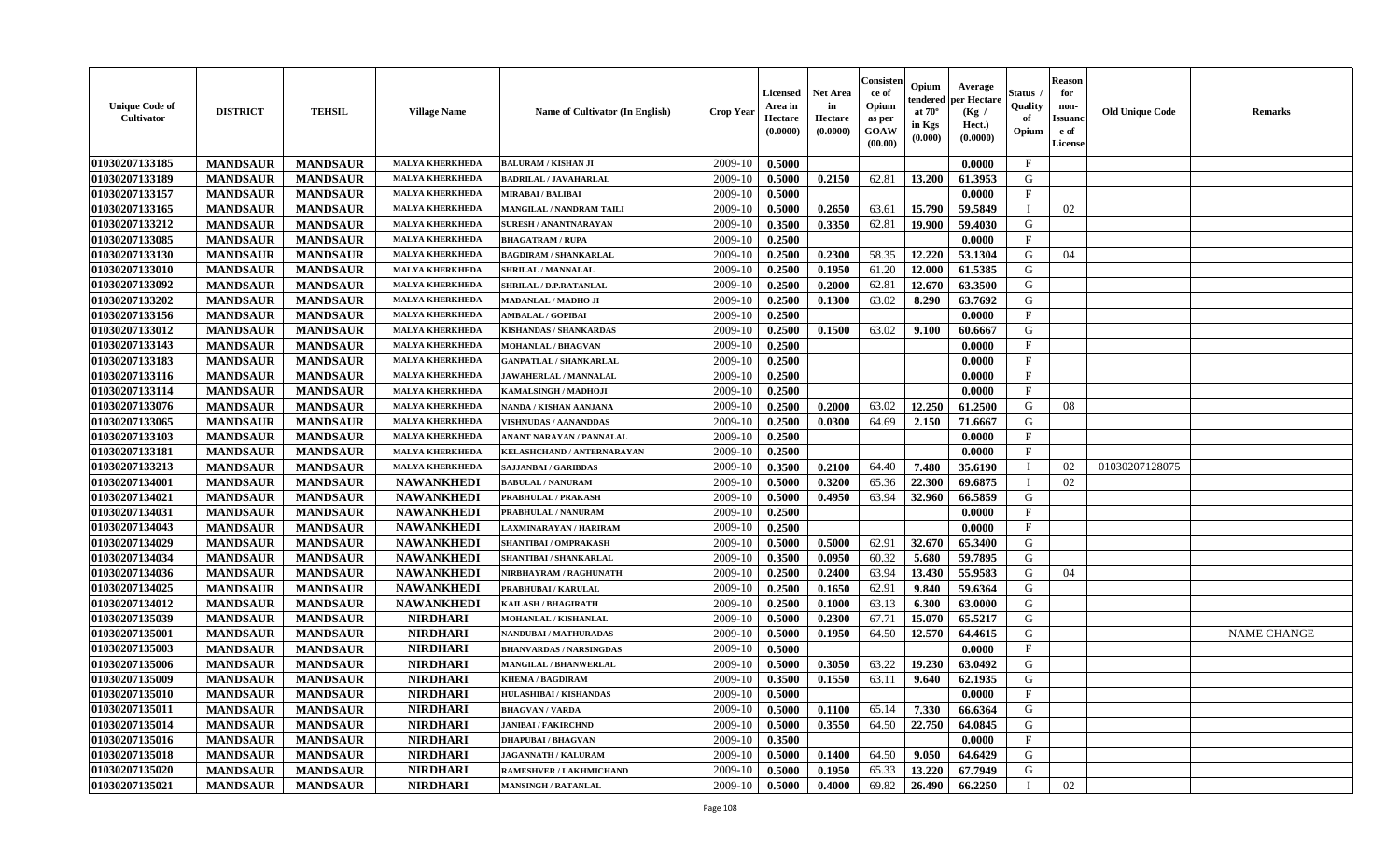| <b>Unique Code of</b><br>Cultivator | <b>DISTRICT</b> | <b>TEHSIL</b>   | <b>Village Name</b> | Name of Cultivator (In English) | <b>Crop Year</b> | <b>Licensed</b><br>Area in<br>Hectare<br>(0.0000) | <b>Net Area</b><br>in<br>Hectare<br>(0.0000) | Consister<br>ce of<br>Opium<br>as per<br>GOAW<br>(00.00) | Opium<br>endered<br>at $70^\circ$<br>in Kgs<br>(0.000) | Average<br><b>per Hectare</b><br>(Kg /<br>Hect.)<br>(0.0000) | Status<br>Quality<br>of<br>Opium | Reason<br>for<br>non-<br>Issuan<br>e of<br>License | <b>Old Unique Code</b> | <b>Remarks</b>     |
|-------------------------------------|-----------------|-----------------|---------------------|---------------------------------|------------------|---------------------------------------------------|----------------------------------------------|----------------------------------------------------------|--------------------------------------------------------|--------------------------------------------------------------|----------------------------------|----------------------------------------------------|------------------------|--------------------|
| 01030207135022                      | <b>MANDSAUR</b> | <b>MANDSAUR</b> | <b>NIRDHARI</b>     | <b>BHERULAL / D.P. BAGDIRAM</b> | 2009-10          | 0.3500                                            | 0.2800                                       | 63.22                                                    | 17.780                                                 | 63.5000                                                      | G                                |                                                    |                        |                    |
| 01030207135024                      | <b>MANDSAUR</b> | <b>MANDSAUR</b> | <b>NIRDHARI</b>     | <b>GITABAI/MANGUDAS</b>         | 2009-10          | 0.3500                                            |                                              |                                                          |                                                        | 0.0000                                                       | $_{\rm F}$                       |                                                    |                        |                    |
| 01030207135026                      | <b>MANDSAUR</b> | <b>MANDSAUR</b> | <b>NIRDHARI</b>     | KAILASH / JAGANNATH             | 2009-10          | 0.5000                                            | 0.2000                                       | 65.33                                                    | 13.170                                                 | 65.8500                                                      | G                                |                                                    |                        |                    |
| 01030207135027                      | <b>MANDSAUR</b> | <b>MANDSAUR</b> | <b>NIRDHARI</b>     | VARDICHANDRA / BHERULAL         | 2009-10          | 0.5000                                            | 0.2550                                       | 65.33                                                    | 16.210                                                 | 63.5686                                                      | G                                |                                                    |                        |                    |
| 01030207135031                      | <b>MANDSAUR</b> | <b>MANDSAUR</b> | <b>NIRDHARI</b>     | SAWARUPIBAI / BHANA             | 2009-10          | 0.5000                                            |                                              |                                                          |                                                        | 0.0000                                                       | F                                |                                                    |                        |                    |
| 01030207135032                      | <b>MANDSAUR</b> | <b>MANDSAUR</b> | <b>NIRDHARI</b>     | <b>ONKARDAS / RATANDAS</b>      | 2009-10          | 0.5000                                            | 0.1750                                       | 62.24                                                    | 10.750                                                 | 61.4286                                                      | G                                |                                                    |                        |                    |
| 01030207135033                      | <b>MANDSAUR</b> | <b>MANDSAUR</b> | <b>NIRDHARI</b>     | <b>BANSHILAL / VAJERAM</b>      | 2009-10          | 0.5000                                            |                                              |                                                          |                                                        | 0.0000                                                       | $\mathbf F$                      |                                                    |                        | <b>NAME CHANGE</b> |
| 01030207135034                      | <b>MANDSAUR</b> | <b>MANDSAUR</b> | <b>NIRDHARI</b>     | <b>JANIBAI / MANGILAL</b>       | 2009-10          | 0.3500                                            | 0.1800                                       | 65.33                                                    | 11.740                                                 | 65,2222                                                      | G                                |                                                    |                        |                    |
| 01030207135037                      | <b>MANDSAUR</b> | <b>MANDSAUR</b> | <b>NIRDHARI</b>     | KALURAM / RAMLAL                | 2009-10          | 0.3500                                            | 0.3400                                       | 63.30                                                    | 20.930                                                 | 61.5588                                                      | G                                |                                                    |                        |                    |
| 01030207135040                      | <b>MANDSAUR</b> | <b>MANDSAUR</b> | <b>NIRDHARI</b>     | RAMIBAI / JAGANNATH             | 2009-10          | 0.3500                                            | 0.2400                                       | 63.30                                                    | 15.050                                                 | 62.7083                                                      | G                                |                                                    |                        |                    |
| 01030207135041                      | <b>MANDSAUR</b> | <b>MANDSAUR</b> | <b>NIRDHARI</b>     | <b>KALURAM / BHERULAL</b>       | 2009-10          | 0.5000                                            |                                              |                                                          |                                                        | 0.0000                                                       | $\mathbf{F}$                     |                                                    |                        |                    |
| 01030207135042                      | <b>MANDSAUR</b> | <b>MANDSAUR</b> | <b>NIRDHARI</b>     | <b>MANGIBAI / SALAGRAM</b>      | 2009-10          | 0.5000                                            | 0.2800                                       | 63.30                                                    | 17.380                                                 | 62.0714                                                      | G                                |                                                    |                        |                    |
| 01030207135045                      | <b>MANDSAUR</b> | <b>MANDSAUR</b> | <b>NIRDHARI</b>     | <b>GOKULSINGH / UDAYSINGH</b>   | 2009-10          | 0.3500                                            | 0.2050                                       | 59.41                                                    | 12.150                                                 | 59.2683                                                      | G                                |                                                    |                        |                    |
| 01030207135046                      | <b>MANDSAUR</b> | <b>MANDSAUR</b> | <b>NIRDHARI</b>     | SATAYNARAYAN / DOLATRAM         | 2009-10          | 0.3500                                            | 0.1700                                       | 67.26                                                    | 11.450                                                 | 67.3529                                                      |                                  | 02                                                 |                        |                    |
| 01030207135048                      | <b>MANDSAUR</b> | <b>MANDSAUR</b> | <b>NIRDHARI</b>     | <b>BAGDIRAM / KISHANALAL</b>    | 2009-10          | 0.3500                                            | 0.2400                                       | 63.30                                                    | 15.640                                                 | 65.1667                                                      | G                                |                                                    |                        |                    |
| 01030207135051                      | <b>MANDSAUR</b> | <b>MANDSAUR</b> | <b>NIRDHARI</b>     | <b>GITABAI / BALARAM</b>        | 2009-10          | 0.5000                                            | 0.1200                                       | 65.52                                                    | 7.390                                                  | 61.5833                                                      | G                                |                                                    |                        |                    |
| 01030207135054                      | <b>MANDSAUR</b> | <b>MANDSAUR</b> | <b>NIRDHARI</b>     | <b>RODILAL / BHANA</b>          | 2009-10          | 0.3500                                            | 0.1550                                       | 63.30                                                    | 8.520                                                  | 54.9677                                                      | G                                | 04                                                 |                        |                    |
| 01030207135055                      | <b>MANDSAUR</b> | <b>MANDSAUR</b> | <b>NIRDHARI</b>     | FULKUNWAR / MOHANSINGH          | 2009-10          | 0.5000                                            | 0.2250                                       | 65.52                                                    | 14.160                                                 | 62.9333                                                      | G                                |                                                    |                        |                    |
| 01030207135056                      | <b>MANDSAUR</b> | <b>MANDSAUR</b> | <b>NIRDHARI</b>     | KANHAIYALAL / DEVJI RAWAT       | 2009-10          | 0.5000                                            | 0.3000                                       | 65.52                                                    | 18.860                                                 | 62.8667                                                      | G                                |                                                    |                        |                    |
| 01030207135059                      | <b>MANDSAUR</b> | <b>MANDSAUR</b> | <b>NIRDHARI</b>     | RAGHUVIRDAS / MATHURADAS        | 2009-10          | 0.3500                                            | 0.2900                                       | 65.52                                                    | 17.880                                                 | 61.6552                                                      | G                                |                                                    |                        |                    |
| 01030207135061                      | <b>MANDSAUR</b> | <b>MANDSAUR</b> | <b>NIRDHARI</b>     | <b>MANNUBAI/AMBARAM</b>         | 2009-10          | 0.5000                                            | 0.0950                                       | 65.52                                                    | 6.160                                                  | 64.8421                                                      | G                                |                                                    |                        |                    |
| 01030207135063                      | <b>MANDSAUR</b> | <b>MANDSAUR</b> | <b>NIRDHARI</b>     | KANHAIYALAL / DEVILAL BANJARA   | 2009-10          | 0.5000                                            | 0.3950                                       | 65.97                                                    | 24.430                                                 | 61.8481                                                      | G                                |                                                    |                        |                    |
| 01030207135067                      | <b>MANDSAUR</b> | <b>MANDSAUR</b> | <b>NIRDHARI</b>     | PREMABAI / DULICHANDRA          | 2009-10          | 0.5000                                            |                                              |                                                          |                                                        | 0.0000                                                       | F                                |                                                    |                        |                    |
| 01030207135071                      | <b>MANDSAUR</b> | <b>MANDSAUR</b> | <b>NIRDHARI</b>     | <b>MANNALAL / HIRALAL</b>       | 2009-10          | 0.3500                                            | 0.2600                                       | 62.25                                                    | 16.110                                                 | 61.9615                                                      | G                                |                                                    |                        |                    |
| 01030207135073                      | <b>MANDSAUR</b> | <b>MANDSAUR</b> | <b>NIRDHARI</b>     | KAMALDAS / NARAYANDAS           | 2009-10          | 0.5000                                            | 0.2950                                       | 65.37                                                    | 18.980                                                 | 64.3390                                                      | G                                |                                                    |                        |                    |
| 01030207135075                      | <b>MANDSAUR</b> | <b>MANDSAUR</b> | <b>NIRDHARI</b>     | <b>FAKIRCHAND / MANGILAL</b>    | 2009-10          | 0.3500                                            | 0.1500                                       | 62.25                                                    | 9.450                                                  | 63.0000                                                      | G                                |                                                    |                        |                    |
| 01030207135076                      | <b>MANDSAUR</b> | <b>MANDSAUR</b> | <b>NIRDHARI</b>     | <b>GOPAL / RAMESHVAR</b>        | 2009-10          | 0.3500                                            | 0.2400                                       | 62.25                                                    | 15.100                                                 | 62.9167                                                      | G                                |                                                    |                        |                    |
| 01030207135080                      | <b>MANDSAUR</b> | <b>MANDSAUR</b> | <b>NIRDHARI</b>     | <b>RAGHUVIRSING / UDAYSING</b>  | 2009-10          | 0.5000                                            | 0.1500                                       | 62.25                                                    | 9.200                                                  | 61.3333                                                      | G                                |                                                    |                        |                    |
| 01030207135005                      | <b>MANDSAUR</b> | <b>MANDSAUR</b> | <b>NIRDHARI</b>     | KHEMRAJ / VAJERAM               | 2009-10          | 0.2500                                            | 0.1950                                       | 60.69                                                    | 11.940                                                 | 61.2308                                                      | G                                |                                                    |                        |                    |
| 01030207135028                      | <b>MANDSAUR</b> | <b>MANDSAUR</b> | <b>NIRDHARI</b>     | <b>KASHIBAI / KACHRU</b>        | 2009-10          | 0.2500                                            | 0.2000                                       | 63.43                                                    | 12.390                                                 | 61.9500                                                      | G                                |                                                    |                        |                    |
| 01030207135023                      | <b>MANDSAUR</b> | <b>MANDSAUR</b> | <b>NIRDHARI</b>     | MISHRILAL / ONKAR               | 2009-10          | 0.2500                                            | 0.1000                                       | 66.20                                                    | 6.990                                                  | 69.9000                                                      | G                                |                                                    |                        |                    |
| 01030207135029                      | <b>MANDSAUR</b> | <b>MANDSAUR</b> | <b>NIRDHARI</b>     | <b>MANGILAL / FAKIRA</b>        | 2009-10          | 0.2500                                            | 0.2350                                       | 58.48                                                    | 12.510                                                 | 53.2340                                                      | - 1                              | 02                                                 |                        |                    |
| 01030207135036                      | <b>MANDSAUR</b> | <b>MANDSAUR</b> | <b>NIRDHARI</b>     | <b>MADHU / JAYRAM</b>           | 2009-10          | 0.2500                                            | 0.1550                                       | 67.37                                                    | 9.130                                                  | 58.9032                                                      | G                                |                                                    |                        |                    |
| 01030207135044                      | <b>MANDSAUR</b> | <b>MANDSAUR</b> | <b>NIRDHARI</b>     | <b>BABUBAI / GORADHAN</b>       | 2009-10          | 0.2500                                            | 0.1800                                       | 59.41                                                    | 9.740                                                  | 54.1111                                                      | G                                | 04                                                 |                        |                    |
| 01030207136003                      | <b>MANDSAUR</b> | <b>MANDSAUR</b> | PADLIYA MARU        | <b>BHAIRULAL / VENIRAM</b>      | 2009-10          | 0.5000                                            | 0.3000                                       | 65.88                                                    | 19.080                                                 | 63.6000                                                      | G                                |                                                    |                        |                    |
| 01030207136004                      | <b>MANDSAUR</b> | MANDSAUR        | PADLIYA MARU        | <b>BAPULAL / SUKHLAL</b>        |                  | $2009-10$ 0.3500                                  | 0.2100                                       | 69.91                                                    | 4.550                                                  | 21.6667                                                      | G                                | 04                                                 |                        |                    |
| 01030207136005                      | <b>MANDSAUR</b> | <b>MANDSAUR</b> | <b>PADLIYA MARU</b> | SHIVLAL / VENIRAM               | 2009-10          | 0.5000                                            | 0.1250                                       | 66.94                                                    | 8.280                                                  | 66.2400                                                      | G                                |                                                    |                        |                    |
| 01030207136009                      | <b>MANDSAUR</b> | <b>MANDSAUR</b> | <b>PADLIYA MARU</b> | SHANKARLAL / DHANSUKKH          | 2009-10          | 0.3500                                            | 0.2500                                       | 66.39                                                    | 15.730                                                 | 62.9200                                                      | G                                |                                                    |                        |                    |
| 01030207136010                      | <b>MANDSAUR</b> | <b>MANDSAUR</b> | PADLIYA MARU        | <b>MOTILAL / HIRALAL</b>        | 2009-10          | 0.3500                                            | 0.3250                                       | 63.05                                                    | 20.190                                                 | 62.1231                                                      | G                                |                                                    |                        |                    |
| 01030207136011                      | <b>MANDSAUR</b> | <b>MANDSAUR</b> | <b>PADLIYA MARU</b> | NIRBHAYRAM / DEVILAL            | 2009-10          | 0.3500                                            | 0.1500                                       | 60.58                                                    | 9.200                                                  | 61.3333                                                      | G                                |                                                    |                        |                    |
| 01030207136012                      | <b>MANDSAUR</b> | <b>MANDSAUR</b> | <b>PADLIYA MARU</b> | HARDEVRAM / KISHANLAL           | 2009-10          | 0.5000                                            | 0.2000                                       | 60.58                                                    | 12.110                                                 | 60.5500                                                      | G                                |                                                    |                        |                    |
| 01030207136013                      | <b>MANDSAUR</b> | <b>MANDSAUR</b> | PADLIYA MARU        | <b>TULSIRAM / BHERULAL</b>      | 2009-10          | 0.5000                                            |                                              |                                                          |                                                        | 0.0000                                                       | $\mathbf F$                      |                                                    |                        |                    |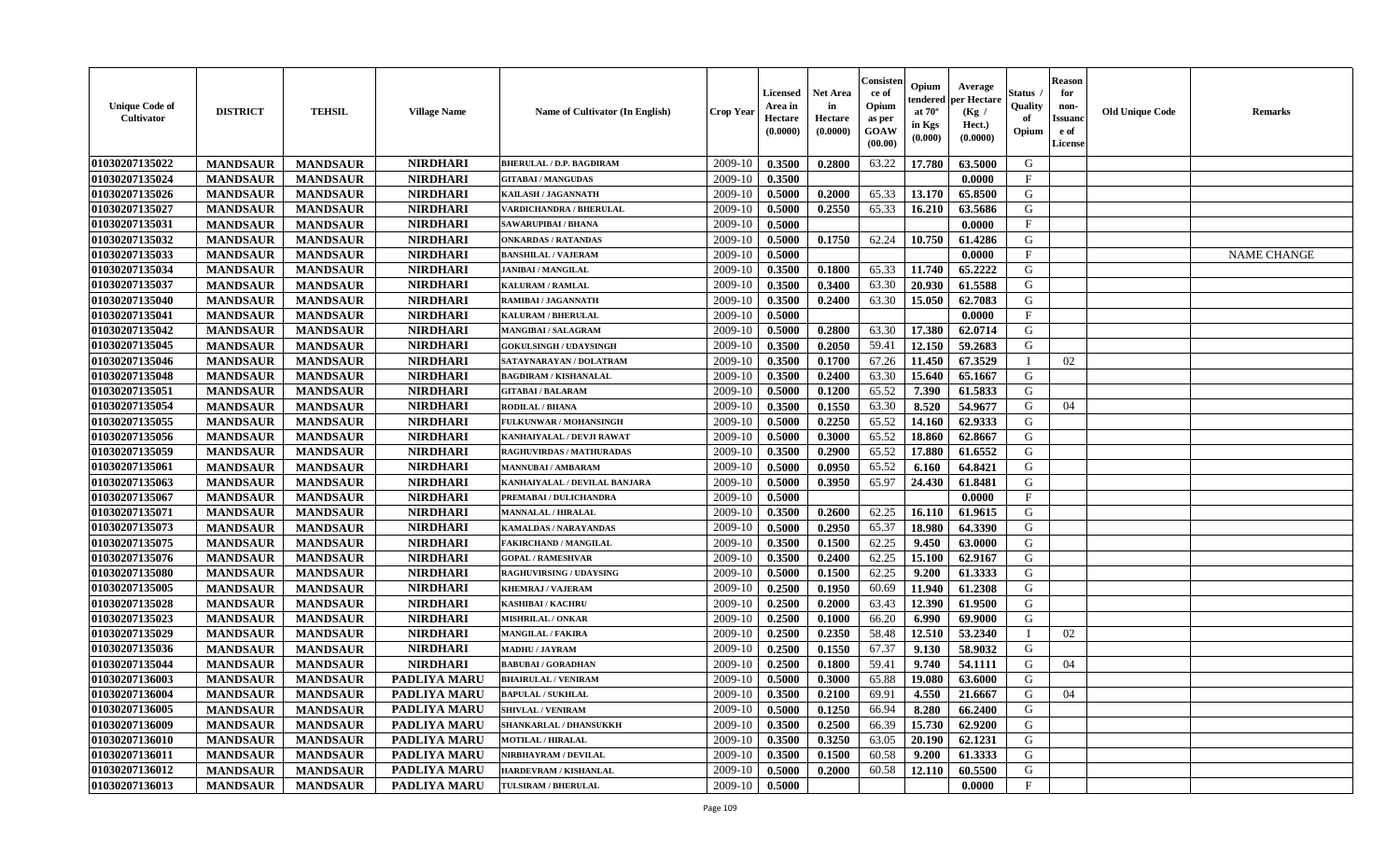| <b>Unique Code of</b><br><b>Cultivator</b> | <b>DISTRICT</b> | <b>TEHSIL</b>   | <b>Village Name</b> | Name of Cultivator (In English) | <b>Crop Year</b> | <b>Licensed</b><br>Area in<br>Hectare<br>(0.0000) | <b>Net Area</b><br>in<br>Hectare<br>(0.0000) | Consisteı<br>ce of<br>Opium<br>as per<br><b>GOAW</b><br>(00.00) | Opium<br>endered<br>at $70^\circ$<br>in Kgs<br>$(\mathbf{0.000})$ | Average<br>per Hectare<br>(Kg /<br>Hect.)<br>(0.0000) | Status<br>Quality<br>of<br>Opium | <b>Reason</b><br>for<br>non-<br>Issuan<br>e of<br>License | <b>Old Unique Code</b> | <b>Remarks</b> |
|--------------------------------------------|-----------------|-----------------|---------------------|---------------------------------|------------------|---------------------------------------------------|----------------------------------------------|-----------------------------------------------------------------|-------------------------------------------------------------------|-------------------------------------------------------|----------------------------------|-----------------------------------------------------------|------------------------|----------------|
| 01030207136015                             | <b>MANDSAUR</b> | <b>MANDSAUR</b> | PADLIYA MARU        | PRABHULAL / SUKHLAL             | 2009-10          | 0.3500                                            |                                              |                                                                 |                                                                   | 0.0000                                                | $\mathbf{F}$                     |                                                           |                        |                |
| 01030207136016                             | <b>MANDSAUR</b> | <b>MANDSAUR</b> | <b>PADLIYA MARU</b> | <b>DULICHAND / CHUNNILAL</b>    | 2009-10          | 0.5000                                            | 0.2650                                       | 65.41                                                           | 16.480                                                            | 62.1887                                               | G                                |                                                           |                        |                |
| 01030207136017                             | <b>MANDSAUR</b> | <b>MANDSAUR</b> | PADLIYA MARU        | TULSIBAI / NIRBHYARAM           | 2009-10          | 0.3500                                            | 0.2250                                       | 64.21                                                           | 13.800                                                            | 61.3333                                               | G                                |                                                           |                        |                |
| 01030207136022                             | <b>MANDSAUR</b> | <b>MANDSAUR</b> | <b>PADLIYA MARU</b> | KELASHCHAND / ONKARLAL          | 2009-10          | 0.5000                                            | 0.1900                                       | 65.67                                                           | 13.020                                                            | 68.5263                                               | $\blacksquare$                   | 02                                                        |                        |                |
| 01030207136024                             | <b>MANDSAUR</b> | <b>MANDSAUR</b> | <b>PADLIYA MARU</b> | <b>MOTIRAM / BHUVAN</b>         | 2009-10          | 0.5000                                            |                                              |                                                                 |                                                                   | 0.0000                                                | $\mathbf{F}$                     |                                                           |                        |                |
| 01030207136029                             | <b>MANDSAUR</b> | <b>MANDSAUR</b> | <b>PADLIYA MARU</b> | MOHANLAL / DHANSUKHLAL          | 2009-10          | 0.5000                                            | 0.2950                                       | 63.05                                                           | 18.700                                                            | 63.3898                                               | G                                |                                                           |                        |                |
| 01030207136030                             | <b>MANDSAUR</b> | <b>MANDSAUR</b> | PADLIYA MARU        | <b>BAPULAL / RAMLAL</b>         | 2009-10          | 0.5000                                            |                                              |                                                                 |                                                                   | 0.0000                                                | $\mathbf{F}$                     |                                                           |                        |                |
| 01030207136031                             | <b>MANDSAUR</b> | <b>MANDSAUR</b> | PADLIYA MARU        | PANNALAL / BHERULAL             | 2009-10          | 0.3500                                            | 0.1000                                       | 62.42                                                           | 5.720                                                             | 57.2000                                               | G                                |                                                           |                        |                |
| 01030207136032                             | <b>MANDSAUR</b> | <b>MANDSAUR</b> | PADLIYA MARU        | HANGAMIBAI / GANGARAM           | 2009-10          | 0.5000                                            |                                              |                                                                 |                                                                   | 0.0000                                                | F                                |                                                           |                        |                |
| 01030207136037                             | <b>MANDSAUR</b> | <b>MANDSAUR</b> | <b>PADLIYA MARU</b> | SHIVNARAYAN / RAMCHANDRA        | 2009-10          | 0.3500                                            | 0.1100                                       | 69.92                                                           | 7.760                                                             | 70.5455                                               | $\blacksquare$                   | 02                                                        |                        |                |
| 01030207136038                             | <b>MANDSAUR</b> | <b>MANDSAUR</b> | PADLIYA MARU        | DHAPUBAI / BHANA JI             | 2009-10          | 0.3500                                            | 0.3000                                       | 67.03                                                           | 20.300                                                            | 67.6667                                               | G                                |                                                           |                        |                |
| 01030207136041                             | <b>MANDSAUR</b> | <b>MANDSAUR</b> | PADLIYA MARU        | <b>BANSHILAL / RAMCHANDRA</b>   | 2009-10          | 0.5000                                            | 0.1000                                       | 66.75                                                           | 6.480                                                             | 64.8000                                               | G                                |                                                           |                        |                |
| 01030207136042                             | <b>MANDSAUR</b> | <b>MANDSAUR</b> | PADLIYA MARU        | <b>MOTILAL / KARULAL</b>        | 2009-10          | 0.5000                                            | 0.2050                                       | 66.09                                                           | 13.460                                                            | 65.6585                                               | G                                |                                                           |                        |                |
| 01030207136049                             | <b>MANDSAUR</b> | <b>MANDSAUR</b> | PADLIYA MARU        | RAMGOPAL / SHIVRAM              | 2009-10          | 0.5000                                            | 0.2100                                       | 63.49                                                           | 3.670                                                             | 17.4762                                               | G                                | 04                                                        |                        |                |
| 01030207136050                             | <b>MANDSAUR</b> | <b>MANDSAUR</b> | PADLIYA MARU        | NANIBAI / GANGARAM              | 2009-10          | 0.3500                                            |                                              |                                                                 |                                                                   | 0.0000                                                | $\mathbf{F}$                     |                                                           |                        |                |
| 01030207136051                             | <b>MANDSAUR</b> | <b>MANDSAUR</b> | PADLIYA MARU        | KASTURIBAI / NANDA              | 2009-10          | 0.5000                                            | 0.3950                                       | 63.35                                                           | 24.490                                                            | 62.0000                                               | G                                |                                                           |                        |                |
| 01030207136052                             | <b>MANDSAUR</b> | <b>MANDSAUR</b> | <b>PADLIYA MARU</b> | <b>BHAVRIBAI/SITARAM DAS</b>    | 2009-10          | 0.5000                                            | 0.0950                                       | 66.65                                                           | 6.820                                                             | 71.7895                                               | G                                |                                                           |                        |                |
| 01030207136054                             | <b>MANDSAUR</b> | <b>MANDSAUR</b> | PADLIYA MARU        | KARULAL / MOTILAL               | 2009-10          | 0.5000                                            | 0.2200                                       | 63.13                                                           | 13.870                                                            | 63.0455                                               | G                                |                                                           |                        |                |
| 01030207136055                             | <b>MANDSAUR</b> | <b>MANDSAUR</b> | PADLIYA MARU        | SHIVNARAYAN / KEVELRAM          | 2009-10          | 0.3500                                            | 0.1900                                       | 65.41                                                           | 12.610                                                            | 66.3684                                               | G                                |                                                           |                        |                |
| 01030207136056                             | <b>MANDSAUR</b> | <b>MANDSAUR</b> | PADLIYA MARU        | RADHESHYAM / DEVILAL            | 2009-10          | 0.3500                                            | 0.2000                                       | 65.41                                                           | 13.140                                                            | 65.7000                                               | G                                |                                                           |                        |                |
| 01030207136061                             | <b>MANDSAUR</b> | <b>MANDSAUR</b> | <b>PADLIYA MARU</b> | RAMBILAS / RAMNARAYAN           | 2009-10          | 0.3500                                            | 0.2000                                       | 65.41                                                           | 13.090                                                            | 65.4500                                               | G                                |                                                           |                        |                |
| 01030207136065                             | <b>MANDSAUR</b> | <b>MANDSAUR</b> | PADLIYA MARU        | <b>RAMESHVAR / SUKHLAL</b>      | 2009-10          | 0.5000                                            |                                              |                                                                 |                                                                   | 0.0000                                                | $\mathbf{F}$                     |                                                           |                        |                |
| 01030207136071                             | <b>MANDSAUR</b> | <b>MANDSAUR</b> | <b>PADLIYA MARU</b> | <b>BHIMA / NATHU</b>            | 2009-10          | 0.5000                                            |                                              |                                                                 |                                                                   | 0.0000                                                | $\mathbf{F}$                     |                                                           |                        |                |
| 01030207136072                             |                 |                 | <b>PADLIYA MARU</b> |                                 |                  |                                                   |                                              |                                                                 |                                                                   |                                                       | G                                |                                                           |                        |                |
|                                            | <b>MANDSAUR</b> | <b>MANDSAUR</b> |                     | MANGILAL / KISHANLAL            | 2009-10          | 0.5000                                            | 0.1900                                       | 64.94                                                           | 11.580                                                            | 60.9474                                               |                                  |                                                           |                        |                |
| 01030207136074                             | <b>MANDSAUR</b> | <b>MANDSAUR</b> | PADLIYA MARU        | <b>GOPAL / UDA</b>              | 2009-10          | 0.3500                                            | 0.3000                                       | 57.97                                                           | 6.360                                                             | 21.2000                                               | G                                | 04                                                        |                        |                |
| 01030207136076                             | <b>MANDSAUR</b> | <b>MANDSAUR</b> | PADLIYA MARU        | <b>MANGIBAI/BADRILAL</b>        | 2009-10          | 0.5000                                            | 0.2750                                       | 62.42                                                           | 17.080                                                            | 62.1091                                               | G                                |                                                           |                        |                |
| 01030207136077                             | <b>MANDSAUR</b> | <b>MANDSAUR</b> | <b>PADLIYA MARU</b> | <b>BHANVARLAL / RAMA</b>        | 2009-10          | 0.3500                                            |                                              |                                                                 |                                                                   | 0.0000                                                | $_{\rm F}$                       |                                                           |                        |                |
| 01030207136079                             | <b>MANDSAUR</b> | <b>MANDSAUR</b> | <b>PADLIYA MARU</b> | <b>BHANVARLAL / HIRALAL</b>     | 2009-10          | 0.5000                                            | 0.3200                                       | 68.02                                                           | 20.420                                                            | 63.8125                                               | G                                |                                                           |                        |                |
| 01030207136080                             | <b>MANDSAUR</b> | <b>MANDSAUR</b> | PADLIYA MARU        | <b>KANIYALAL / RATANLAL</b>     | 2009-10          | 0.3500                                            |                                              |                                                                 |                                                                   | 0.0000                                                | $\mathbf{F}$                     |                                                           |                        |                |
| 01030207136084                             | <b>MANDSAUR</b> | <b>MANDSAUR</b> | <b>PADLIYA MARU</b> | <b>JANIBAI / KANCHANBAI</b>     | 2009-10          | 0.3500                                            | 0.2850                                       | 64.24                                                           | 18.200                                                            | 63.8596                                               | G                                |                                                           |                        |                |
| 01030207136085                             | <b>MANDSAUR</b> | <b>MANDSAUR</b> | <b>PADLIYA MARU</b> | <b>BHANVARLAL / KACHRULAL</b>   | 2009-10          | 0.5000                                            |                                              |                                                                 |                                                                   | 0.0000                                                | $\mathbf{F}$                     |                                                           |                        |                |
| 01030207136089                             | <b>MANDSAUR</b> | <b>MANDSAUR</b> | <b>PADLIYA MARU</b> | <b>BAGATRAM / DHANSUKHLAL</b>   | 2009-10          | 0.3500                                            |                                              |                                                                 |                                                                   | 0.0000                                                | $\mathbf{F}$                     |                                                           |                        |                |
| 01030207136095                             | <b>MANDSAUR</b> | <b>MANDSAUR</b> | <b>PADLIYA MARU</b> | RADHESHYAM / BHERULAL           | 2009-10          | 0.5000                                            |                                              |                                                                 |                                                                   | 0.0000                                                | $\mathbf{F}$                     |                                                           |                        |                |
| 01030207136096                             | <b>MANDSAUR</b> | <b>MANDSAUR</b> | PADLIYA MARU        | <b>BANSHILAL / RAMGOPAL</b>     | 2009-10          | 0.3500                                            | 0.2100                                       | 64.94                                                           | 13.830                                                            | 65.8571                                               | G                                |                                                           |                        |                |
| 01030207136100                             | <b>MANDSAUR</b> | <b>MANDSAUR</b> | PADLIYA MARU        | <b>BANSHIDAS / SITARAMDAS</b>   | 2009-10          | 0.5000                                            | 0.2000                                       | 62.22                                                           | 12.600                                                            | 63.0000                                               | G                                |                                                           |                        |                |
| 01030207136103                             | <b>MANDSAUR</b> | <b>MANDSAUR</b> | PADLIYA MARU        | <b>HANSRAJ / KALURAM</b>        | $2009-10$ 0.5000 |                                                   |                                              |                                                                 |                                                                   | 0.0000                                                | F                                |                                                           |                        |                |
| 01030207136105                             | <b>MANDSAUR</b> | <b>MANDSAUR</b> | <b>PADLIYA MARU</b> | MANOHARLAL / CHUNNILAL          | 2009-10          | 0.5000                                            |                                              |                                                                 |                                                                   | 0.0000                                                | $_{\rm F}$                       |                                                           |                        |                |
| 01030207136106                             | <b>MANDSAUR</b> | <b>MANDSAUR</b> | <b>PADLIYA MARU</b> | RAMGOAPL / CHUNNILAL            | 2009-10          | 0.5000                                            |                                              |                                                                 |                                                                   | 0.0000                                                | $\mathbf{F}$                     |                                                           |                        |                |
| 01030207136108                             | <b>MANDSAUR</b> | <b>MANDSAUR</b> | PADLIYA MARU        | <b>DURGASHANKAR / BAGDIRAM</b>  | 2009-10          | 0.5000                                            | 0.3100                                       | 64.94                                                           | 18.620                                                            | 60.0645                                               | G                                |                                                           |                        |                |
| 01030207136109                             | <b>MANDSAUR</b> | <b>MANDSAUR</b> | <b>PADLIYA MARU</b> | <b>HARIKISHAN / SHIVLAL</b>     | 2009-10          | 0.5000                                            | 0.1650                                       | 64.94                                                           | 10.300                                                            | 62.4242                                               | G                                |                                                           |                        |                |
| 01030207136112                             | <b>MANDSAUR</b> | <b>MANDSAUR</b> | <b>PADLIYA MARU</b> | <b>KESHVRAM / MOTILAL</b>       | 2009-10          | 0.3500                                            | 0.2900                                       | 62.22                                                           | 17.090                                                            | 58.9310                                               | G                                |                                                           |                        |                |
| 01030207136117                             | <b>MANDSAUR</b> | <b>MANDSAUR</b> | PADLIYA MARU        | <b>BHRATRAM / BAPULAL</b>       | 2009-10          | 0.5000                                            |                                              |                                                                 |                                                                   | 0.0000                                                | $\mathbf{F}$                     |                                                           |                        |                |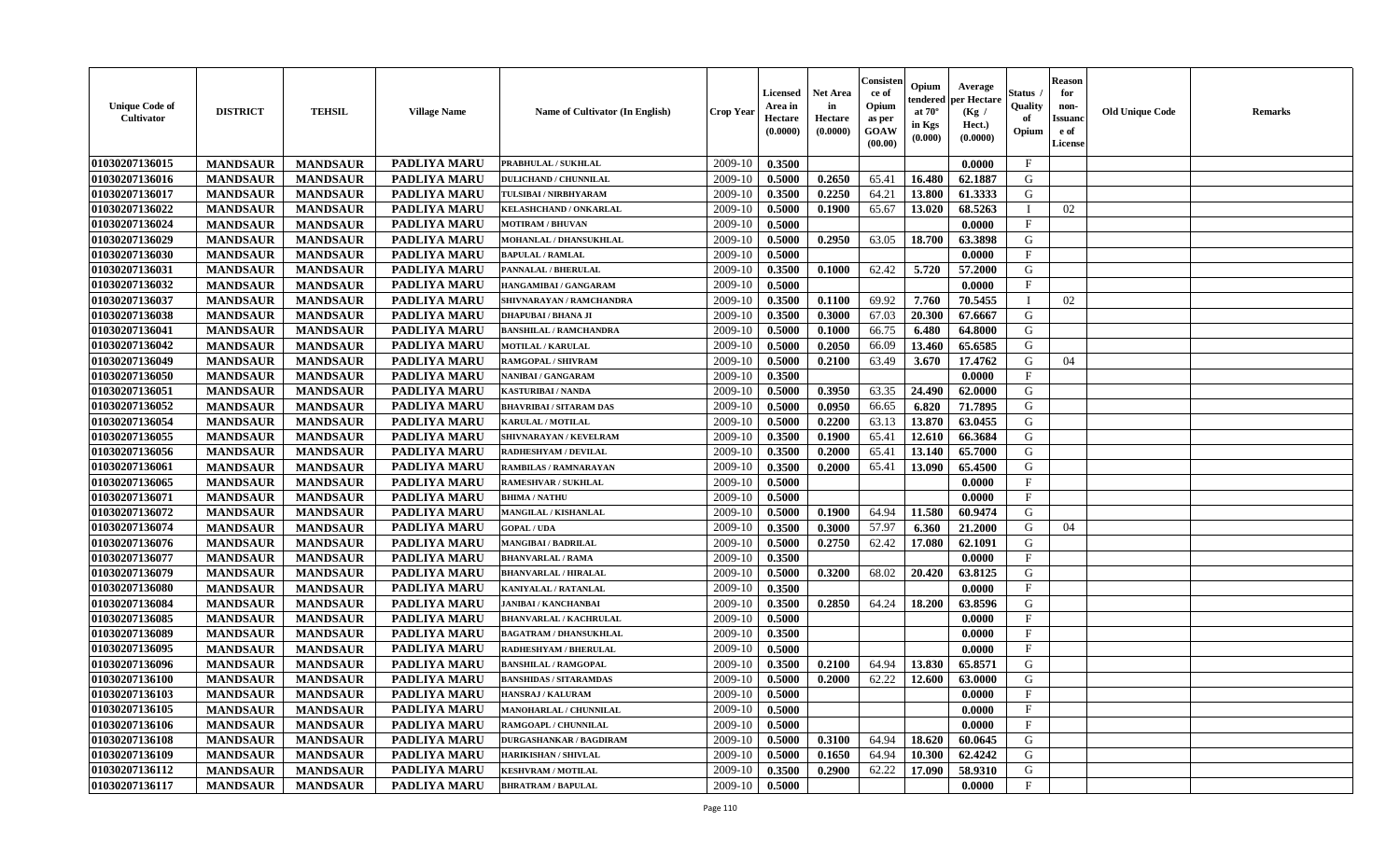| <b>Unique Code of</b><br>Cultivator | <b>DISTRICT</b> | <b>TEHSIL</b>   | <b>Village Name</b> | Name of Cultivator (In English)      | Crop Year | Licensed<br>Area in<br>Hectare<br>(0.0000) | Net Area<br>in<br><b>Hectare</b><br>(0.0000) | Consisten<br>ce of<br>Opium<br>as per<br>GOAW<br>(00.00) | Opium<br>endered<br>at $70^{\circ}$<br>in Kgs<br>(0.000) | Average<br>per Hectare<br>(Kg /<br>Hect.)<br>(0.0000) | štatus<br>Quality<br>Opium | <b>Reason</b><br>for<br>non-<br><b>Issuand</b><br>e of<br><b>License</b> | <b>Old Unique Code</b> | <b>Remarks</b>     |
|-------------------------------------|-----------------|-----------------|---------------------|--------------------------------------|-----------|--------------------------------------------|----------------------------------------------|----------------------------------------------------------|----------------------------------------------------------|-------------------------------------------------------|----------------------------|--------------------------------------------------------------------------|------------------------|--------------------|
| 01030207136118                      | <b>MANDSAUR</b> | <b>MANDSAUR</b> | <b>PADLIYA MARU</b> | <b>UDAYLAL / DHANRAJ</b>             | 2009-10   | 0.3500                                     |                                              |                                                          |                                                          | 0.0000                                                | $\mathbf F$                |                                                                          |                        |                    |
| 01030207136121                      | <b>MANDSAUR</b> | <b>MANDSAUR</b> | <b>PADLIYA MARU</b> | <b>SALGRAM / DEVILAL</b>             | 2009-10   | 0.3500                                     | 0.2550                                       | 62.22                                                    | 15.730                                                   | 61.6863                                               | G                          |                                                                          |                        |                    |
| 01030207136124                      | <b>MANDSAUR</b> | <b>MANDSAUR</b> | PADLIYA MARU        | RATANLAL / ONKARLAL                  | 2009-10   | 0.5000                                     | 0.2050                                       | 64.94                                                    | 13.410                                                   | 65.4146                                               | G                          |                                                                          |                        |                    |
| 01030207136128                      | <b>MANDSAUR</b> | <b>MANDSAUR</b> | <b>PADLIYA MARU</b> | <b>JIVRAJ / MANGILAL</b>             | 2009-10   | 0.3500                                     | 0.2350                                       | 60.24                                                    | 14.830                                                   | 63.1064                                               | T                          | 02                                                                       |                        |                    |
| 01030207136129                      | <b>MANDSAUR</b> | <b>MANDSAUR</b> | <b>PADLIYA MARU</b> | <b>LAKHSMAN / MANNALAL</b>           | 2009-10   | 0.3500                                     | 0.2950                                       | 65.92                                                    | 19.910                                                   | 67.4915                                               |                            | 02                                                                       |                        |                    |
| 01030207136082                      | <b>MANDSAUR</b> | <b>MANDSAUR</b> | PADLIYA MARU        | <b>DHURALAL / MANGILAL</b>           | 2009-10   | 0.3500                                     | 0.2450                                       | 62.22                                                    | 15.490                                                   | 63.2245                                               | G                          |                                                                          |                        |                    |
| 01030207136040                      | <b>MANDSAUR</b> | <b>MANDSAUR</b> | PADLIYA MARU        | <b>KASHIRAM / KISHANLAL</b>          | 2009-10   | 0.2500                                     |                                              |                                                          |                                                          | 0.0000                                                | $\mathbf{F}$               |                                                                          |                        | <b>NAME CHANGE</b> |
| 01030207136099                      | <b>MANDSAUR</b> | <b>MANDSAUR</b> | <b>PADLIYA MARU</b> | SHYAMLAL / UDAYRAM                   | 2009-10   | 0.2500                                     |                                              |                                                          |                                                          | 0.0000                                                | $\mathbf{F}$               |                                                                          |                        |                    |
| 01030207136127                      | <b>MANDSAUR</b> | <b>MANDSAUR</b> | PADLIYA MARU        | <b>GORULAL / NATHU JI</b>            | 2009-10   | 0.2500                                     | 0.2400                                       | 57.83                                                    | 13.830                                                   | 57.6250                                               | G                          |                                                                          |                        |                    |
| 01030207136066                      | <b>MANDSAUR</b> | <b>MANDSAUR</b> | <b>PADLIYA MARU</b> | SITABAI / HAJARILAL                  | 2009-10   | 0.2500                                     |                                              |                                                          |                                                          | 0.0000                                                | $\mathbf{F}$               |                                                                          |                        |                    |
| 01030207136091                      | <b>MANDSAUR</b> | <b>MANDSAUR</b> | PADLIYA MARU        | KACHRULAL / GULABNATH                | 2009-10   | 0.2500                                     |                                              |                                                          |                                                          | 0.0000                                                | $\mathbf{F}$               |                                                                          |                        |                    |
| 01030207136093                      | <b>MANDSAUR</b> | <b>MANDSAUR</b> | <b>PADLIYA MARU</b> | MANGILAL / HARDEVRAM                 | 2009-10   | 0.2500                                     |                                              |                                                          |                                                          | 0.0000                                                | $\mathbf{F}$               |                                                                          |                        |                    |
| 01030207136104                      | <b>MANDSAUR</b> | <b>MANDSAUR</b> | <b>PADLIYA MARU</b> | <b>RAYSINGH / KALUSINGH</b>          | 2009-10   | 0.2500                                     | 0.2350                                       | 59.68                                                    | 4.190                                                    | 17.8298                                               | G                          | 04                                                                       |                        |                    |
| 01030207136039                      | <b>MANDSAUR</b> | <b>MANDSAUR</b> | PADLIYA MARU        | ANANDILAL / BANSILAL                 | 2009-10   | 0.2500                                     |                                              |                                                          |                                                          | 0.0000                                                | $\mathbf{F}$               |                                                                          |                        |                    |
| 01030207136126                      | <b>MANDSAUR</b> | <b>MANDSAUR</b> | <b>PADLIYA MARU</b> | <b>SURAJMAL / DURGA</b>              | 2009-10   | 0.2500                                     | 0.2100                                       | 59.05                                                    | 12.540                                                   | 59.7143                                               | G                          |                                                                          |                        |                    |
| 01030207136137                      | <b>MANDSAUR</b> | <b>MANDSAUR</b> | PADLIYA MARU        | KANVARLAL / BHANVARLAL               | 2009-10   | 0.2500                                     |                                              |                                                          |                                                          | 0.0000                                                | $\mathbf{F}$               |                                                                          |                        |                    |
| 01030207136064                      | <b>MANDSAUR</b> | <b>MANDSAUR</b> | <b>PADLIYA MARU</b> | <b>KARU / GABBA</b>                  | 2009-10   | 0.2500                                     | 0.2000                                       | 47.25                                                    | 4.380                                                    | 21.9000                                               | G                          | 04                                                                       |                        |                    |
| 01030207136122                      | <b>MANDSAUR</b> | <b>MANDSAUR</b> | PADLIYA MARU        | KACHRULAL / BHANVARLAL               | 2009-10   | 0.2500                                     |                                              |                                                          |                                                          | 0.0000                                                | F                          |                                                                          |                        |                    |
| 01030207136007                      | <b>MANDSAUR</b> | <b>MANDSAUR</b> | PADLIYA MARU        | <b>HEMRAJ / KALU</b>                 | 2009-10   | 0.2500                                     |                                              |                                                          |                                                          | 0.0000                                                | $_{\rm F}$                 |                                                                          |                        |                    |
| 01030207136123                      | <b>MANDSAUR</b> | <b>MANDSAUR</b> | <b>PADLIYA MARU</b> | PRABHULAL / BHANVARLAL               | 2009-10   | 0.2500                                     |                                              |                                                          |                                                          | 0.0000                                                | $\mathbf{F}$               |                                                                          |                        |                    |
| 01030207137199                      | <b>MANDSAUR</b> | <b>MANDSAUR</b> | PIPLIYA KARADIYA    | <b>RAMNIVAS / SURATRAM</b>           | 2009-10   | 0.3500                                     | 0.1950                                       | 69.34                                                    | 13.920                                                   | 71.3846                                               | G                          |                                                                          |                        |                    |
| 01030207137001                      | <b>MANDSAUR</b> | <b>MANDSAUR</b> | PIPLIYA KARADIYA    | <b>AGDISH / NANDRAM</b>              | 2009-10   | 0.5000                                     | 0.2150                                       | 69.34                                                    | 14.060                                                   | 65.3953                                               | G                          |                                                                          |                        |                    |
| 01030207137002                      | <b>MANDSAUR</b> | <b>MANDSAUR</b> | PIPLIYA KARADIYA    | MADANLAL / NANDRAM                   | 2009-10   | 0.5000                                     | 0.2000                                       | 63.04                                                    | 12.570                                                   | 62.8500                                               | G                          |                                                                          |                        |                    |
| 01030207137009                      | <b>MANDSAUR</b> | <b>MANDSAUR</b> | PIPLIYA KARADIYA    | <b>MADHOLAL / LAKSHMAN</b>           | 2009-10   | 0.5000                                     | 0.1350                                       | 68.02                                                    | 8.810                                                    | 65.2593                                               | G                          |                                                                          |                        |                    |
| 01030207137017                      | <b>MANDSAUR</b> | <b>MANDSAUR</b> | PIPLIYA KARADIYA    | <b>SHANKERSING / WAKTAVARSING</b>    | 2009-10   | 0.5000                                     |                                              |                                                          |                                                          | 0.0000                                                | $\mathbf{F}$               |                                                                          |                        |                    |
| 01030207137022                      | <b>MANDSAUR</b> | <b>MANDSAUR</b> | PIPLIYA KARADIYA    | <b>GOPAL / GHAGANLAL</b>             | 2009-10   | 0.5000                                     | 0.3400                                       | 58.68                                                    | 5.750                                                    | 16.9118                                               | G                          | 04                                                                       |                        |                    |
| 01030207137025                      | <b>MANDSAUR</b> | <b>MANDSAUR</b> | PIPLIYA KARADIYA    | <b>PREMGIR / KACHUGIR</b>            | 2009-10   | 0.2500                                     |                                              |                                                          |                                                          | 0.0000                                                | $\mathbf{F}$               |                                                                          |                        |                    |
| 01030207137026                      | <b>MANDSAUR</b> | <b>MANDSAUR</b> | PIPLIYA KARADIYA    | <b>DASHRATHSING / SHAMBHUSINNNNG</b> | 2009-10   | 0.3500                                     | 0.2400                                       | 64.82                                                    | 14.790                                                   | 61.6250                                               | G                          |                                                                          |                        |                    |
| 01030207137029                      | <b>MANDSAUR</b> | <b>MANDSAUR</b> | PIPLIYA KARADIYA    | <b>BALWANTSINGH / DHANSINGH</b>      | 2009-10   | 0.5000                                     | 0.2600                                       | 67.89                                                    | 15.790                                                   | 60.7308                                               | G                          |                                                                          |                        |                    |
| 01030207137031                      | <b>MANDSAUR</b> | <b>MANDSAUR</b> | PIPLIYA KARADIYA    | <b>GORDHANSINGH / SHAMBHUSINGH</b>   | 2009-10   | 0.3500                                     | 0.2400                                       | 64.82                                                    | 14.930                                                   | 62.2083                                               | G                          |                                                                          |                        |                    |
| 01030207137042                      | <b>MANDSAUR</b> | <b>MANDSAUR</b> | PIPLIYA KARADIYA    | NARMADABAI / KALURAM                 | 2009-10   | 0.3500                                     | 0.1950                                       | 64.82                                                    | 12.170                                                   | 62.4103                                               | G                          |                                                                          |                        |                    |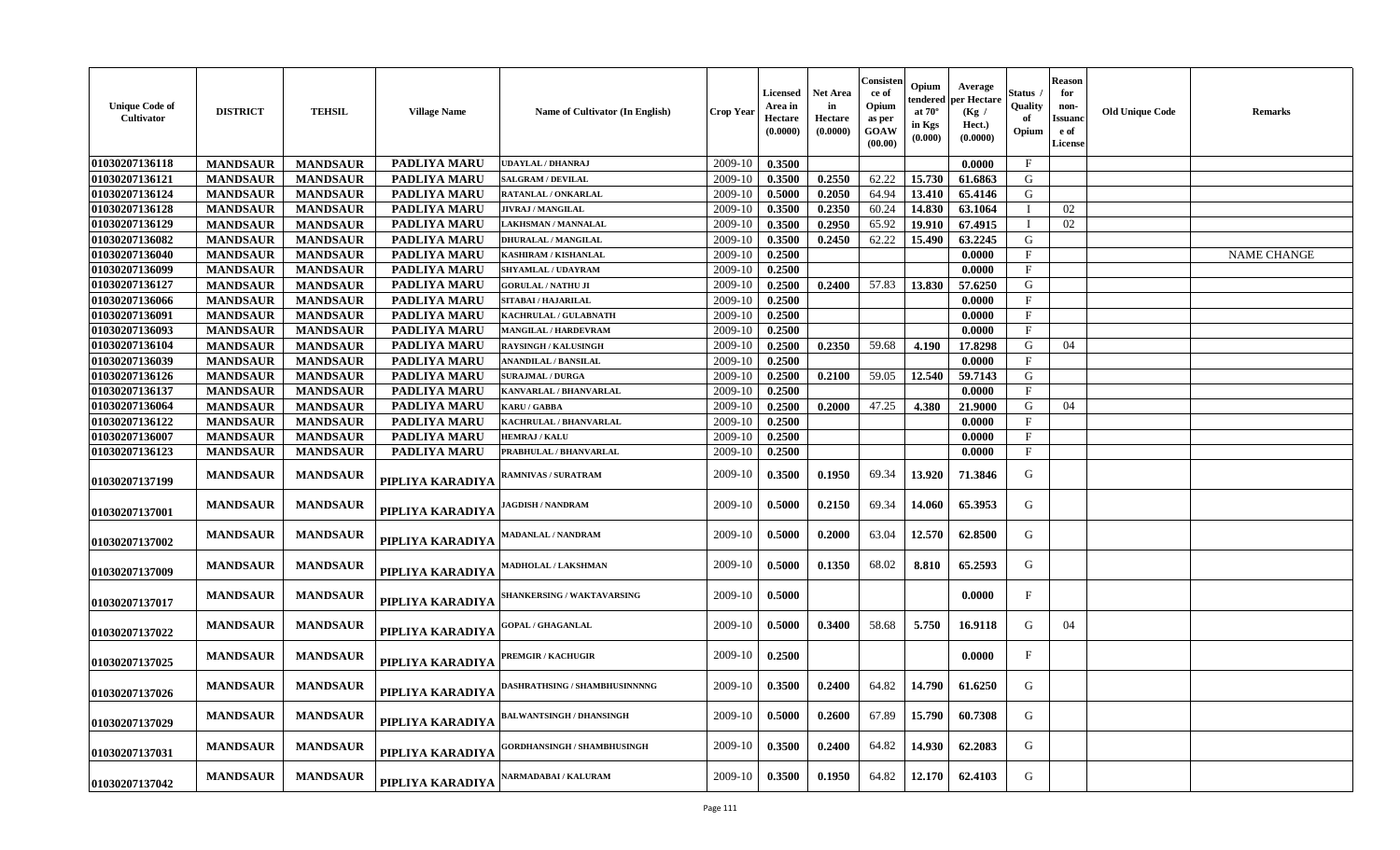| <b>Unique Code of</b><br>Cultivator | <b>DISTRICT</b> | <b>TEHSIL</b>   | <b>Village Name</b> | Name of Cultivator (In English) | Crop Year | <b>Licensed</b><br>Area in<br><b>Hectare</b><br>(0.0000) | Net Area<br>in<br>Hectare<br>(0.0000) | Consisten<br>ce of<br>Opium<br>as per<br>GOAW<br>(00.00) | Opium<br>tendered<br>at $70^\circ$<br>in Kgs<br>(0.000) | Average<br>per Hectare<br>(Kg)<br>Hect.)<br>(0.0000) | Status<br>Quality<br>оf<br>Opium | <b>Reason</b><br>for<br>non-<br>Issuand<br>e of<br><b>License</b> | <b>Old Unique Code</b> | <b>Remarks</b>     |
|-------------------------------------|-----------------|-----------------|---------------------|---------------------------------|-----------|----------------------------------------------------------|---------------------------------------|----------------------------------------------------------|---------------------------------------------------------|------------------------------------------------------|----------------------------------|-------------------------------------------------------------------|------------------------|--------------------|
| 01030207137044                      | <b>MANDSAUR</b> | <b>MANDSAUR</b> | PIPLIYA KARADIYA    | RAMCHANDRA / CHOTELAL           | 2009-10   | 0.5000                                                   | 0.3350                                | 64.82                                                    | 20.870                                                  | 62.2985                                              | G                                |                                                                   |                        |                    |
| 01030207137046                      | <b>MANDSAUR</b> | <b>MANDSAUR</b> | PIPLIYA KARADIYA    | <b>;ANESHRAM / ONKARLAL</b>     | 2009-10   | 0.5000                                                   |                                       |                                                          |                                                         | 0.0000                                               | $_{\rm F}$                       |                                                                   |                        |                    |
| 01030207137047                      | <b>MANDSAUR</b> | <b>MANDSAUR</b> | PIPLIYA KARADIYA    | <b>BHAGIRATH / NANDRAM</b>      | 2009-10   | 0.5000                                                   | 0.2900                                | 63.93                                                    | 18.920                                                  | 65.2414                                              | G                                |                                                                   |                        |                    |
| 01030207137051                      | <b>MANDSAUR</b> | <b>MANDSAUR</b> | PIPLIYA KARADIYA    | <b>GATUBAI/NATHU</b>            | 2009-10   | 0.5000                                                   | 0.2450                                | 64.20                                                    | 15.710                                                  | 64.1224                                              | G                                |                                                                   |                        |                    |
| 01030207137052                      | <b>MANDSAUR</b> | <b>MANDSAUR</b> | PIPLIYA KARADIYA    | ISHAN / PARTHA                  | 2009-10   | 0.3500                                                   | 0.1050                                | 58.69                                                    | 2.510                                                   | 23.9048                                              | G                                | 04                                                                |                        |                    |
| 01030207137053                      | <b>MANDSAUR</b> | <b>MANDSAUR</b> | PIPLIYA KARADIYA    | <b>ANHAIYALAL / HIRALAL</b>     | 2009-10   | 0.5000                                                   | 0.2550                                | 64.20                                                    | 15.320                                                  | 60.0784                                              | G                                |                                                                   |                        |                    |
| 01030207137054                      | <b>MANDSAUR</b> | <b>MANDSAUR</b> | PIPLIYA KARADIYA    | <b>UJHARLAL / BHERULAL</b>      | 2009-10   | 0.5000                                                   | 0.2300                                | 65.60                                                    | 14.750                                                  | 64.1304                                              | G                                |                                                                   |                        |                    |
| 01030207137055                      | <b>MANDSAUR</b> | <b>MANDSAUR</b> | PIPLIYA KARADIYA    | RAMNIVAS / BHANVARLAL           | 2009-10   | 0.5000                                                   |                                       |                                                          |                                                         | 0.0000                                               | $\mathbf{F}$                     |                                                                   |                        |                    |
| 01030207137059                      | <b>MANDSAUR</b> | <b>MANDSAUR</b> | PIPLIYA KARADIYA    | <b>ATHULAL / KALURAM</b>        | 2009-10   | 0.5000                                                   |                                       |                                                          |                                                         | 0.0000                                               | $\mathbf{F}$                     |                                                                   |                        |                    |
| 01030207137063                      | <b>MANDSAUR</b> | <b>MANDSAUR</b> | PIPLIYA KARADIYA    | ARDICHAND / KALURAM             | 2009-10   | 0.5000                                                   |                                       |                                                          |                                                         | 0.0000                                               | $\mathbf{F}$                     |                                                                   |                        |                    |
| 01030207137065                      | <b>MANDSAUR</b> | <b>MANDSAUR</b> | PIPLIYA KARADIYA    | <b>RAMESHCHANDRA / SURATRAM</b> | 2009-10   | 0.5000                                                   | 0.2350                                | 70.05                                                    | 14.230                                                  | 60.5532                                              | G                                |                                                                   |                        |                    |
| 01030207137067                      | <b>MANDSAUR</b> | <b>MANDSAUR</b> | PIPLIYA KARADIYA    | <b>BASNTILAL / PRABHULAL</b>    | 2009-10   | 0.5000                                                   | 0.2900                                | 63.04                                                    | 19.160                                                  | 66.0690                                              | G                                |                                                                   |                        |                    |
| 01030207137068                      | <b>MANDSAUR</b> | <b>MANDSAUR</b> | PIPLIYA KARADIYA    | <b>NATHULAL / RAMLAL</b>        | 2009-10   | 0.3500                                                   | 0.2250                                | 65.60                                                    | 14.640                                                  | 65.0667                                              | G                                |                                                                   |                        |                    |
| 01030207137069                      | <b>MANDSAUR</b> | <b>MANDSAUR</b> | PIPLIYA KARADIYA    | ADRILAL / AASHARAM              | 2009-10   | 0.5000                                                   |                                       |                                                          |                                                         | 0.0000                                               | $\mathbf{F}$                     |                                                                   |                        |                    |
| 01030207137070                      | <b>MANDSAUR</b> | <b>MANDSAUR</b> | PIPLIYA KARADIYA    | <b>HAMPALAL / CHUNNILAL</b>     | 2009-10   | 0.5000                                                   |                                       |                                                          |                                                         | 0.0000                                               | $\mathbf{F}$                     |                                                                   |                        |                    |
| 01030207137071                      | <b>MANDSAUR</b> | <b>MANDSAUR</b> | PIPLIYA KARADIYA    | ALURAM / NANDRAM                | 2009-10   | 0.5000                                                   | 0.1050                                | 64.91                                                    | 6.880                                                   | 65.5238                                              | G                                |                                                                   |                        |                    |
| 01030207137073                      | <b>MANDSAUR</b> | <b>MANDSAUR</b> | PIPLIYA KARADIYA    | <b>NANDRAM / BAGDIRAM</b>       | 2009-10   | 0.5000                                                   | 0.1800                                | 69.34                                                    | 12.600                                                  | 70.0000                                              | G                                |                                                                   |                        |                    |
| 01030207137074                      | <b>MANDSAUR</b> | <b>MANDSAUR</b> | PIPLIYA KARADIYA    | <b>BHAGATRAM / CHUNNILAL</b>    | 2009-10   | 0.5000                                                   |                                       |                                                          |                                                         | 0.0000                                               | $\mathbf{F}$                     |                                                                   |                        |                    |
| 01030207137075                      | <b>MANDSAUR</b> | <b>MANDSAUR</b> | PIPLIYA KARADIYA    | <b>SHANKARLAL / NANDRAM</b>     | 2009-10   | 0.5000                                                   | 0.1950                                | 68.90                                                    | 12.510                                                  | 64.1538                                              | G                                |                                                                   |                        | <b>NAME CHANGE</b> |
| 01030207137076                      | <b>MANDSAUR</b> | <b>MANDSAUR</b> | PIPLIYA KARADIYA    | <b>BADRILAL / RODA</b>          | 2009-10   | 0.5000                                                   | 0.2300                                | 63.68                                                    | 14.990                                                  | 65.1739                                              |                                  | 02                                                                |                        |                    |
| 01030207137078                      | <b>MANDSAUR</b> | <b>MANDSAUR</b> | PIPLIYA KARADIYA    | <b>DEVA / RAMA</b>              | 2009-10   | 0.3500                                                   | 0.2150                                | 62.95                                                    | 12.650                                                  | 58.8372                                              | G                                |                                                                   |                        |                    |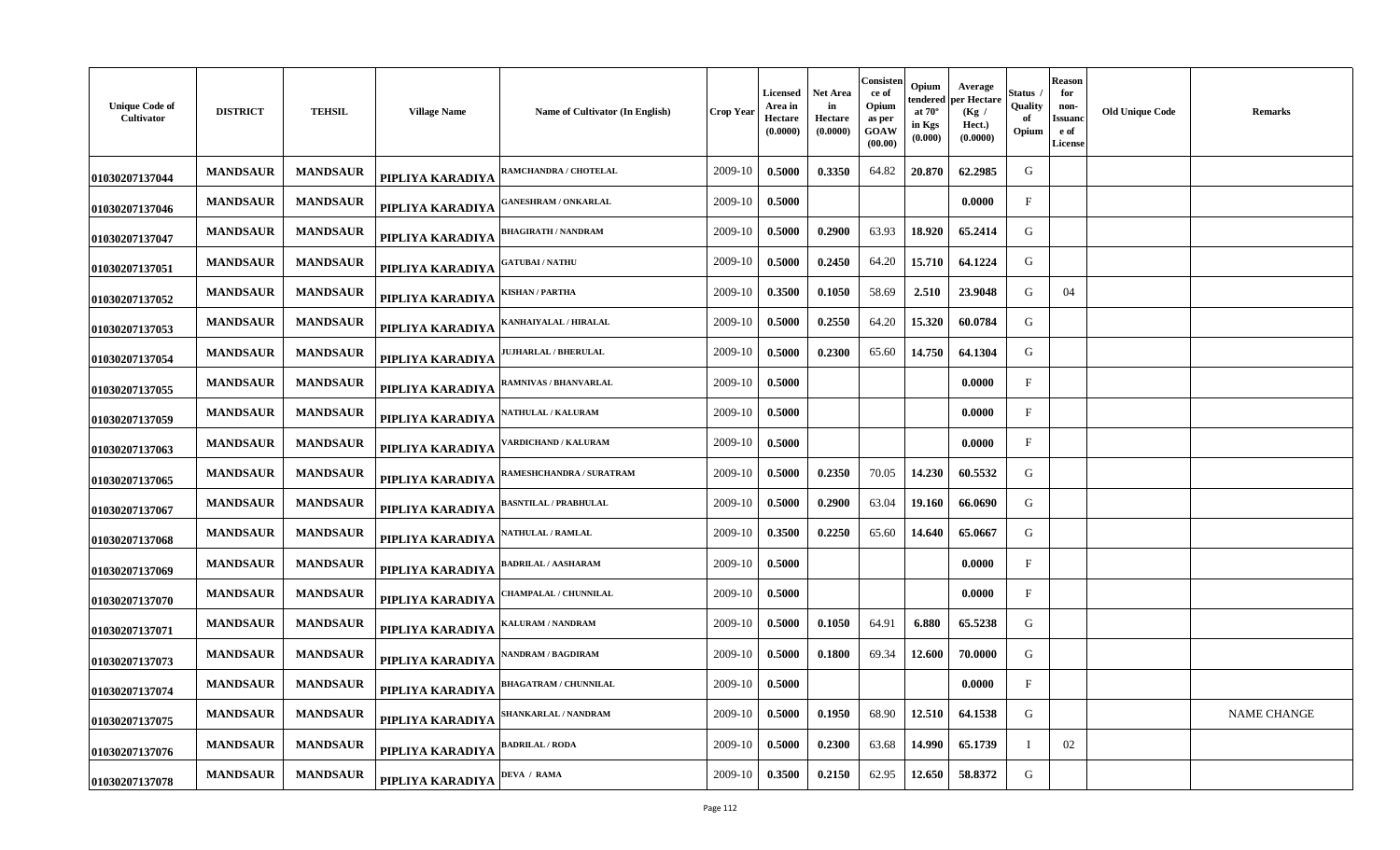| <b>Unique Code of</b><br>Cultivator | <b>DISTRICT</b> | <b>TEHSIL</b>   | <b>Village Name</b> | Name of Cultivator (In English)  | Crop Year | <b>Licensed</b><br>Area in<br><b>Hectare</b><br>(0.0000) | Net Area<br>in<br><b>Hectare</b><br>(0.0000) | Consisten<br>ce of<br>Opium<br>as per<br>GOAW<br>(00.00) | Opium<br>tendered<br>at $70^\circ$<br>in Kgs<br>(0.000) | Average<br>oer Hectare<br>(Kg)<br>Hect.)<br>(0.0000) | Status<br>Quality<br>оf<br>Opium | <b>Reason</b><br>for<br>non-<br>Issuand<br>e of<br><b>License</b> | <b>Old Unique Code</b> | <b>Remarks</b> |
|-------------------------------------|-----------------|-----------------|---------------------|----------------------------------|-----------|----------------------------------------------------------|----------------------------------------------|----------------------------------------------------------|---------------------------------------------------------|------------------------------------------------------|----------------------------------|-------------------------------------------------------------------|------------------------|----------------|
| 01030207137079                      | <b>MANDSAUR</b> | <b>MANDSAUR</b> | PIPLIYA KARADIYA    | MANGILAL / BHANVARLAL            | 2009-10   | 0.5000                                                   |                                              |                                                          |                                                         | 0.0000                                               | $\mathbf{F}$                     |                                                                   |                        |                |
| 01030207137084                      | <b>MANDSAUR</b> | <b>MANDSAUR</b> | PIPLIYA KARADIYA    | <b>BHULIBAI / BHERULAI</b>       | 2009-10   | 0.5000                                                   | 0.1900                                       | 63.04                                                    | 11.910                                                  | 62.6842                                              | G                                |                                                                   |                        |                |
| 01030207137085                      | <b>MANDSAUR</b> | <b>MANDSAUR</b> | PIPLIYA KARADIYA    | <b>BAKTAVARSINGH / AMARSINGH</b> | 2009-10   | 0.5000                                                   | 0.4150                                       | 51.19                                                    | 7.220                                                   | 17.3976                                              |                                  | 02                                                                |                        |                |
| 01030207137086                      | <b>MANDSAUR</b> | <b>MANDSAUR</b> | PIPLIYA KARADIYA    | <b>MOTILAL / UDA</b>             | 2009-10   | 0.5000                                                   | 0.3300                                       | 60.93                                                    | 19.990                                                  | 60.5758                                              | G                                |                                                                   |                        |                |
| 01030207137087                      | <b>MANDSAUR</b> | <b>MANDSAUR</b> | PIPLIYA KARADIYA    | <b>HAMBHUSINGH / AMARSINGH</b>   | 2009-10   | 0.5000                                                   |                                              |                                                          |                                                         | 0.0000                                               | $\mathbf F$                      |                                                                   |                        |                |
| 01030207137090                      | <b>MANDSAUR</b> | <b>MANDSAUR</b> | PIPLIYA KARADIYA    | <b>JUHARLAL / NATHU</b>          | 2009-10   | 0.5000                                                   | 0.4450                                       | 63.85                                                    | 31.920                                                  | 71.7303                                              | G                                |                                                                   |                        |                |
| 01030207137092                      | <b>MANDSAUR</b> | <b>MANDSAUR</b> | PIPLIYA KARADIYA    | RATANLAL / NATHULAL              | 2009-10   | 0.3500                                                   | 0.2000                                       | 65.13                                                    | 12.100                                                  | 60.5000                                              | G                                |                                                                   |                        |                |
| 01030207137098                      | <b>MANDSAUR</b> | <b>MANDSAUR</b> | PIPLIYA KARADIYA    | <b>DHANSINGH / MAGANSINGH</b>    | 2009-10   | 0.5000                                                   | 0.2950                                       | 71.09                                                    | 17.930                                                  | 60.7797                                              | G                                |                                                                   |                        |                |
| 01030207137101                      | <b>MANDSAUR</b> | <b>MANDSAUR</b> | PIPLIYA KARADIYA    | ANESHRAM / RADHAKISHAN           | 2009-10   | 0.5000                                                   | 0.2650                                       | 63.04                                                    | 15.350                                                  | 57.9245                                              | G                                |                                                                   |                        |                |
| 01030207137107                      | <b>MANDSAUR</b> | <b>MANDSAUR</b> | PIPLIYA KARADIYA    | RAJARAM / VARDICHAND             | 2009-10   | 0.3500                                                   | 0.1500                                       | 66.56                                                    | 8.580                                                   | 57.2000                                              | G                                |                                                                   |                        |                |
| 01030207137041                      | <b>MANDSAUR</b> | <b>MANDSAUR</b> | PIPLIYA KARADIYA    | <b>BHERULAL / MATHURALAL</b>     | 2009-10   | 0.5000                                                   | 0.1950                                       | 66.56                                                    | 12.490                                                  | 64.0513                                              | G                                |                                                                   |                        |                |
| 01030207137113                      | <b>MANDSAUR</b> | <b>MANDSAUR</b> | PIPLIYA KARADIYA    | <b>MANGILAL / DHURAJI</b>        | 2009-10   | 0.5000                                                   | 0.3150                                       | 66.56                                                    | 22.710                                                  | 72.0952                                              | G                                |                                                                   |                        |                |
| 01030207137120                      | <b>MANDSAUR</b> | <b>MANDSAUR</b> | PIPLIYA KARADIYA    | <b>BHANVARLAL / NANDRAM</b>      | 2009-10   | 0.3500                                                   | 0.2400                                       | 64.29                                                    | 15.710                                                  | 65.4583                                              | G                                |                                                                   |                        |                |
| 01030207137123                      | <b>MANDSAUR</b> | <b>MANDSAUR</b> | PIPLIYA KARADIYA    | <b>ACHRU / KALU</b>              | 2009-10   | 0.3500                                                   | 0.2700                                       | 64.30                                                    | 17.220                                                  | 63.7778                                              | G                                |                                                                   |                        |                |
| 01030207137125                      | <b>MANDSAUR</b> | <b>MANDSAUR</b> | PIPLIYA KARADIYA    | <b>MANGIBAI / BHANVARLAL</b>     | 2009-10   | 0.3500                                                   | 0.1500                                       | 66.06                                                    | 9.900                                                   | 66.0000                                              | G                                |                                                                   |                        |                |
| 01030207137132                      | <b>MANDSAUR</b> | <b>MANDSAUR</b> | PIPLIYA KARADIYA    | <b>MMADSINGH / FATTESINGH</b>    | 2009-10   | 0.3500                                                   | 0.2350                                       | 64.29                                                    | 14.910                                                  | 63.4468                                              | G                                |                                                                   |                        |                |
| 01030207137140                      | <b>MANDSAUR</b> | <b>MANDSAUR</b> | PIPLIYA KARADIYA    | <b>ALGRAM / RATANLAL</b>         | 2009-10   | 0.5000                                                   |                                              |                                                          |                                                         | 0.0000                                               | $\mathbf{F}$                     |                                                                   |                        |                |
| 01030207137141                      | <b>MANDSAUR</b> | <b>MANDSAUR</b> | PIPLIYA KARADIYA    | <b>APPUSINGH / RAGHUVIRSINGH</b> | 2009-10   | 0.3500                                                   |                                              |                                                          |                                                         | 0.0000                                               | $\mathbf{F}$                     |                                                                   |                        |                |
| 01030207137145                      | <b>MANDSAUR</b> | <b>MANDSAUR</b> | PIPLIYA KARADIYA    | /IDHYASAGAR / SURATRAM           | 2009-10   | 0.3500                                                   | 0.2050                                       | 64.29                                                    | 13.520                                                  | 65.9512                                              | G                                |                                                                   |                        |                |
| 01030207137146                      | <b>MANDSAUR</b> | <b>MANDSAUR</b> | PIPLIYA KARADIYA    | <b>BHERULAL / PREMCHANDRA</b>    | 2009-10   | 0.5000                                                   |                                              |                                                          |                                                         | 0.0000                                               | $_{\rm F}$                       |                                                                   |                        |                |
| 01030207137147                      | <b>MANDSAUR</b> | <b>MANDSAUR</b> | PIPLIYA KARADIYA    | <b>HIRALAL / KALU</b>            | 2009-10   | 0.3500                                                   | 0.1900                                       | 69.15                                                    | 13.020                                                  | 68.5263                                              | G                                |                                                                   |                        |                |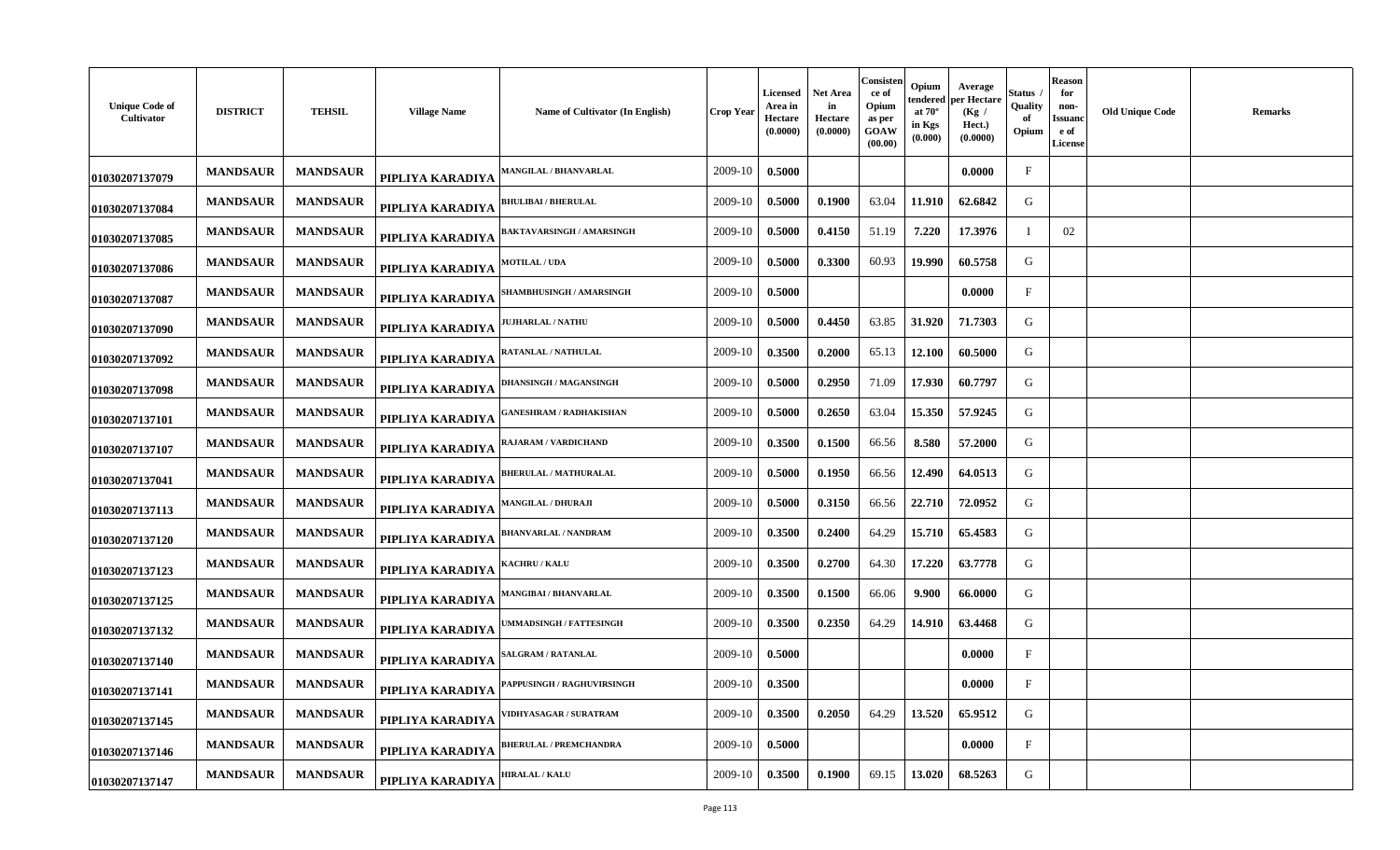| <b>Unique Code of</b><br>Cultivator | <b>DISTRICT</b> | <b>TEHSIL</b>   | <b>Village Name</b> | Name of Cultivator (In English) | <b>Crop Year</b> | Licensed<br>Area in<br>Hectare<br>(0.0000) | Net Area<br>in<br>Hectare<br>(0.0000) | Consisten<br>ce of<br>Opium<br>as per<br>GOAW<br>(00.00) | Opium<br>tendered<br>at $70^\circ$<br>in Kgs<br>(0.000) | Average<br>per Hectare<br>(Kg)<br>Hect.)<br>(0.0000) | Status<br>Quality<br>of<br>Opium | <b>Reason</b><br>for<br>non-<br>Issuanc<br>e of<br><b>License</b> | <b>Old Unique Code</b> | <b>Remarks</b> |
|-------------------------------------|-----------------|-----------------|---------------------|---------------------------------|------------------|--------------------------------------------|---------------------------------------|----------------------------------------------------------|---------------------------------------------------------|------------------------------------------------------|----------------------------------|-------------------------------------------------------------------|------------------------|----------------|
| 01030207137149                      | <b>MANDSAUR</b> | <b>MANDSAUR</b> | PIPLIYA KARADIYA    | <b>AMRATH / MANGILAL</b>        | 2009-10          | 0.3500                                     | 0.1200                                | 66.06                                                    | 8.210                                                   | 68.4167                                              | G                                |                                                                   |                        |                |
| 01030207137151                      | <b>MANDSAUR</b> | <b>MANDSAUR</b> | PIPLIYA KARADIYA    | <b>(AMLABAI / DALURAM</b>       | 2009-10          | 0.5000                                     | 0.2000                                | 66.06                                                    | 13.410                                                  | 67.0500                                              | G                                |                                                                   |                        |                |
| 01030207137158                      | <b>MANDSAUR</b> | <b>MANDSAUR</b> | PIPLIYA KARADIYA    | <b>BHERULAL / NATHULAL</b>      | 2009-10          | 0.3500                                     | 0.1600                                | 64.29                                                    | 8.920                                                   | 55.7500                                              | G                                | 04                                                                |                        |                |
| 01030207137159                      | <b>MANDSAUR</b> | <b>MANDSAUR</b> | PIPLIYA KARADIYA    | <b>BHANVARBAI / MANGILAL</b>    | 2009-10          | 0.5000                                     | 0.2000                                | 63.46                                                    | 12.570                                                  | 62.8500                                              | G                                |                                                                   |                        |                |
| 01030207137164                      | <b>MANDSAUR</b> | <b>MANDSAUR</b> | PIPLIYA KARADIYA    | <b>BHANWERLAL / TEKCHNDRA</b>   | 2009-10          | 0.5000                                     |                                       |                                                          |                                                         | 0.0000                                               | $_{\rm F}$                       |                                                                   |                        |                |
| 01030207137167                      | <b>MANDSAUR</b> | <b>MANDSAUR</b> | PIPLIYA KARADIYA    | <b>ATHULAL / BADRILAL</b>       | 2009-10          | 0.5000                                     | 0.2000                                | 67.71                                                    | 14.340                                                  | 71.7000                                              | G                                |                                                                   |                        |                |
| 01030207137170                      | <b>MANDSAUR</b> | <b>MANDSAUR</b> | PIPLIYA KARADIYA    | <b>GOPALSINGH / BHARATSINGH</b> | 2009-10          | 0.3500                                     | 0.2100                                | 49.81                                                    | 5.960                                                   | 28.3810                                              | G                                | 04                                                                |                        |                |
| 01030207137171                      | <b>MANDSAUR</b> | <b>MANDSAUR</b> | PIPLIYA KARADIYA    | <b>PANNALAL / RAMLAL</b>        | 2009-10          | 0.5000                                     | 0.3500                                | 69.15                                                    | 23.460                                                  | 67.0286                                              | G                                |                                                                   |                        |                |
| 01030207137172                      | <b>MANDSAUR</b> | <b>MANDSAUR</b> | PIPLIYA KARADIYA    | <b>BHAGIRATH / LAKSHMAN</b>     | 2009-10          | 0.5000                                     | 0.1500                                | 63.46                                                    | 9.600                                                   | 64.0000                                              | G                                |                                                                   |                        |                |
| 01030207137177                      | <b>MANDSAUR</b> | <b>MANDSAUR</b> | PIPLIYA KARADIYA    | <b>JANIBAI / BAGDIRAM</b>       | 2009-10          | 0.3500                                     | 0.1000                                | 69.15                                                    | 6.860                                                   | 68.6000                                              | G                                |                                                                   |                        |                |
| 01030207137183                      | <b>MANDSAUR</b> | <b>MANDSAUR</b> | PIPLIYA KARADIYA    | <b>GOTAM / KARURAM</b>          | 2009-10          | 0.5000                                     |                                       |                                                          |                                                         | 0.0000                                               | $\mathbf{F}$                     |                                                                   |                        |                |
| 01030207137185                      | <b>MANDSAUR</b> | <b>MANDSAUR</b> | PIPLIYA KARADIYA    | SHYAMLAL / PRITHVIRAJ           | 2009-10          | 0.5000                                     | 0.4100                                | 63.46                                                    | 26.530                                                  | 64.7073                                              | G                                |                                                                   |                        |                |
| 01030207137191                      | <b>MANDSAUR</b> | <b>MANDSAUR</b> | PIPLIYA KARADIYA    | <b>JDAYRAM / BHERULAL</b>       | 2009-10          | 0.5000                                     | 0.1200                                | 63.46                                                    | 7.910                                                   | 65.9167                                              | G                                |                                                                   |                        |                |
| 01030207137195                      | <b>MANDSAUR</b> | <b>MANDSAUR</b> | PIPLIYA KARADIYA    | <b>ADHESHYAM / BHERULAL</b>     | 2009-10          | 0.5000                                     | 0.1950                                | 64.35                                                    | 12.850                                                  | 65.8974                                              | G                                |                                                                   |                        |                |
| 01030207137200                      | <b>MANDSAUR</b> | <b>MANDSAUR</b> | PIPLIYA KARADIYA    | <b>SHYAMDAS / LAKSHMANDAS</b>   | 2009-10          | 0.5000                                     | 0.1550                                | 69.15                                                    | 10.790                                                  | 69.6129                                              | G                                |                                                                   |                        |                |
| 01030207137203                      | <b>MANDSAUR</b> | <b>MANDSAUR</b> | PIPLIYA KARADIYA    | ATANKUNVAR / UDAYSINGH          | 2009-10          | 0.3500                                     | 0.2300                                | 64.35                                                    | 13.780                                                  | 59.9130                                              | G                                |                                                                   |                        |                |
| 01030207137207                      | <b>MANDSAUR</b> | <b>MANDSAUR</b> | PIPLIYA KARADIYA    | <b>SHOK / MADHOLAL</b>          | 2009-10          | 0.5000                                     | 0.3850                                | 68.09                                                    | 26.790                                                  | 69.5844                                              | G                                |                                                                   |                        |                |
| 01030207137208                      | <b>MANDSAUR</b> | <b>MANDSAUR</b> | PIPLIYA KARADIYA    | <b>OMPRAKASH / SHANTILAL</b>    | 2009-10          | 0.5000                                     | 0.2600                                | 68.09                                                    | 17.860                                                  | 68.6923                                              | G                                |                                                                   |                        |                |
| 01030207137217                      | <b>MANDSAUR</b> | <b>MANDSAUR</b> | PIPLIYA KARADIYA    | ANVARLAL / PRABHULAL            | 2009-10          | 0.5000                                     | 0.1500                                | 64.35                                                    | 10.110                                                  | 67.4000                                              | G                                |                                                                   |                        |                |
| 01030207137221                      | <b>MANDSAUR</b> | <b>MANDSAUR</b> | PIPLIYA KARADIYA    | <b>GITABAI / KANHAIYALAL</b>    | 2009-10          | 0.5000                                     | 0.2150                                | 66.06                                                    | 12.380                                                  | 57.5814                                              | G                                |                                                                   |                        |                |
| 01030207137066                      | <b>MANDSAUR</b> | <b>MANDSAUR</b> | PIPLIYA KARADIYA    | <b>(ANHIYALAL / BAGDIRAM</b>    | 2009-10          | 0.5000                                     | 0.1800                                | 68.09                                                    | 13.280                                                  | 73.7778                                              | G                                |                                                                   |                        |                |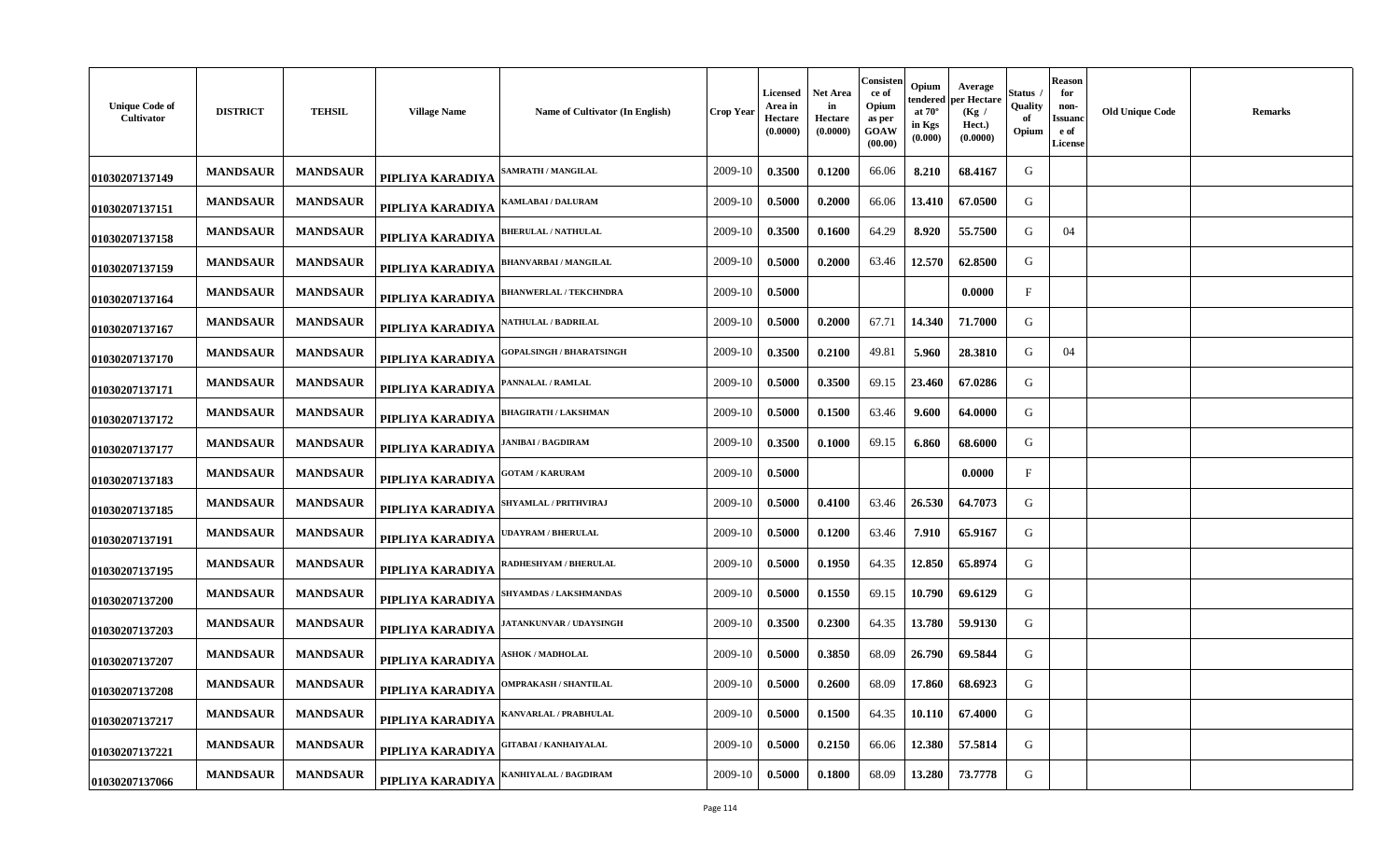| <b>Unique Code of</b><br>Cultivator | <b>DISTRICT</b> | <b>TEHSIL</b>   | <b>Village Name</b> | Name of Cultivator (In English) | Crop Year | Licensed<br>Area in<br>Hectare<br>(0.0000) | <b>Net Area</b><br>in<br>Hectare<br>(0.0000) | Consisten<br>ce of<br>Opium<br>as per<br>GOAW<br>(00.00) | Opium<br>endered<br>at $70^\circ$<br>in Kgs<br>(0.000) | Average<br>er Hectare<br>(Kg /<br>Hect.)<br>(0.0000) | štatus<br>Quality<br>of<br>Opium | Reason<br>for<br>non-<br><b>Issuanc</b><br>e of<br><b>License</b> | <b>Old Unique Code</b><br>Remarks |
|-------------------------------------|-----------------|-----------------|---------------------|---------------------------------|-----------|--------------------------------------------|----------------------------------------------|----------------------------------------------------------|--------------------------------------------------------|------------------------------------------------------|----------------------------------|-------------------------------------------------------------------|-----------------------------------|
| 01030207137080                      | <b>MANDSAUR</b> | <b>MANDSAUR</b> | PIPLIYA KARADIYA    | <b>JAYRAM / BHERAJI</b>         | 2009-10   | 0.5000                                     | 0.1200                                       | 70.03                                                    | 7.960                                                  | 66.3333                                              | G                                |                                                                   |                                   |
| 01030207137034                      | <b>MANDSAUR</b> | <b>MANDSAUR</b> | PIPLIYA KARADIYA    | <b>IAGDISH / RAMESHVER</b>      | 2009-10   | 0.3500                                     | 0.1000                                       | 68.88                                                    | 7.130                                                  | 71.3000                                              | G                                |                                                                   |                                   |
| 01030207137040                      | <b>MANDSAUR</b> | <b>MANDSAUR</b> | PIPLIYA KARADIYA    | <b>BHAGATGIR / MOHANGIR</b>     | 2009-10   | 0.5000                                     | 0.0950                                       | 68.88                                                    | 6.850                                                  | 72.1053                                              | G                                |                                                                   | NAME CHANGE                       |
| 01030207137091                      | <b>MANDSAUR</b> | <b>MANDSAUR</b> | PIPLIYA KARADIYA    | SHANTABAI / MOHANDAS            | 2009-10   | 0.5000                                     | 0.2450                                       | 66.68                                                    | 17.400                                                 | 71.0204                                              | G                                |                                                                   |                                   |
| 01030207137100                      | <b>MANDSAUR</b> | <b>MANDSAUR</b> | PIPLIYA KARADIYA    | <b>BADRILAL / KESHURAM</b>      | 2009-10   | 0.5000                                     | 0.2450                                       | 64.35                                                    | 15.330                                                 | 62.5714                                              | G                                |                                                                   |                                   |
| 01030207137118                      | <b>MANDSAUR</b> | <b>MANDSAUR</b> | PIPLIYA KARADIYA    | PRAHLADSINGH / UDAYSINGH        | 2009-10   | 0.5000                                     | 0.2500                                       | 66.68                                                    | 16.770                                                 | 67.0800                                              | G                                |                                                                   |                                   |
| 01030207137122                      | <b>MANDSAUR</b> | <b>MANDSAUR</b> | PIPLIYA KARADIYA    | RATANLAL / CHOTELAL             | 2009-10   | 0.5000                                     | 0.2350                                       | 66.68                                                    | 15.940                                                 | 67.8298                                              | G                                |                                                                   |                                   |
| 01030207137169                      | <b>MANDSAUR</b> | <b>MANDSAUR</b> | PIPLIYA KARADIYA    | <b>HARIOM / RAMJAS</b>          | 2009-10   | 0.5000                                     | 0.1100                                       | 64.24                                                    | 7.080                                                  | 64.3636                                              | G                                |                                                                   |                                   |
| 01030207137088                      | <b>MANDSAUR</b> | <b>MANDSAUR</b> | PIPLIYA KARADIYA    | KASTURIBAI / RATANLAL           | 2009-10   | 0.5000                                     | 0.1950                                       | 64.55                                                    | 12.490                                                 | 64.0513                                              | G                                |                                                                   |                                   |
| 01030207137050                      | <b>MANDSAUR</b> | <b>MANDSAUR</b> | PIPLIYA KARADIYA    | MURLIDAS / LAKSHMANDAS          | 2009-10   | 0.5000                                     | 0.2850                                       | 66.68                                                    | 20.590                                                 | 72.2456                                              | G                                |                                                                   |                                   |
| 01030207137192                      | <b>MANDSAUR</b> | <b>MANDSAUR</b> | PIPLIYA KARADIYA    | <b>MANGILAL / BALMUKUND</b>     | 2009-10   | 0.3500                                     | 0.2100                                       | 65.64                                                    | 13.330                                                 | 63.4762                                              | G                                |                                                                   |                                   |
| 01030207137222                      | <b>MANDSAUR</b> | <b>MANDSAUR</b> | PIPLIYA KARADIYA    | DHARMENDRKUMAR / BALARAM        | 2009-10   | 0.5000                                     |                                              |                                                          |                                                        | 0.0000                                               | $_{\rm F}$                       |                                                                   |                                   |
| 01030207137082                      | <b>MANDSAUR</b> | <b>MANDSAUR</b> | PIPLIYA KARADIYA    | RAMESHVAR / NANDRAM             | 2009-10   | 0.5000                                     | 0.1500                                       | 70.03                                                    | 10.470                                                 | 69.8000                                              | G                                |                                                                   |                                   |
| 01030207137115                      | <b>MANDSAUR</b> | <b>MANDSAUR</b> | PIPLIYA KARADIYA    | <b>DASHRATH / JAGDISH</b>       | 2009-10   | 0.5000                                     | 0.1950                                       | 64.55                                                    | 13.150                                                 | 67.4359                                              | G                                |                                                                   |                                   |
| 01030207137165                      | <b>MANDSAUR</b> | <b>MANDSAUR</b> | PIPLIYA KARADIYA    | RADHESHYAM / KISHAN             | 2009-10   | 0.3500                                     | 0.1850                                       | 62.84                                                    | 11.620                                                 | 62.8108                                              | G                                |                                                                   |                                   |
| 01030207137232                      | <b>MANDSAUR</b> | <b>MANDSAUR</b> | PIPLIYA KARADIYA    | SHYAMLAL D.P. CHINRAM           | 2009-10   | 0.5000                                     | 0.2050                                       | 64.23                                                    | 13.150                                                 | 64.1463                                              | G                                |                                                                   | <b>NAME CHANGE</b>                |
| 01030207137234                      | <b>MANDSAUR</b> | <b>MANDSAUR</b> | PIPLIYA KARADIYA    | <b>GIRJABAI / SITABAI</b>       | 2009-10   | 0.5000                                     | 0.2050                                       | 59.76                                                    | 12.280                                                 | 59.9024                                              | G                                |                                                                   | <b>NAME CHANGE</b>                |
| 01030207137148                      | <b>MANDSAUR</b> | <b>MANDSAUR</b> | PIPLIYA KARADIYA    | LAKSHMINARAYAN / SHANKARLAL     | 2009-10   | 0.3500                                     | 0.1950                                       | 64.29                                                    | 12.140                                                 | 62.2564                                              | $\mathbf I$                      | 02                                                                |                                   |
| 01030207137236                      | <b>MANDSAUR</b> | <b>MANDSAUR</b> | PIPLIYA KARADIYA    | RADHESHYAM / BHANWARLAL         | 2009-10   | 0.3500                                     | 0.3400                                       | 64.35                                                    | 22.020                                                 | 64.7647                                              | G                                |                                                                   |                                   |
| 01030207137058                      | <b>MANDSAUR</b> | <b>MANDSAUR</b> | PIPLIYA KARADIYA    | SURAJBAI / JAGANNATH            | 2009-10   | 0.5000                                     | 0.1850                                       | 68.88                                                    | 12.790                                                 | 69.1351                                              | G                                |                                                                   |                                   |
| 01030207137194                      | <b>MANDSAUR</b> | <b>MANDSAUR</b> | PIPLIYA KARADIYA    | <b>CHENRAM / SHANTILAL</b>      | 2009-10   | 0.5000                                     | 0.2100                                       | 70.03                                                    | 14.270                                                 | 67.9524                                              | G                                |                                                                   |                                   |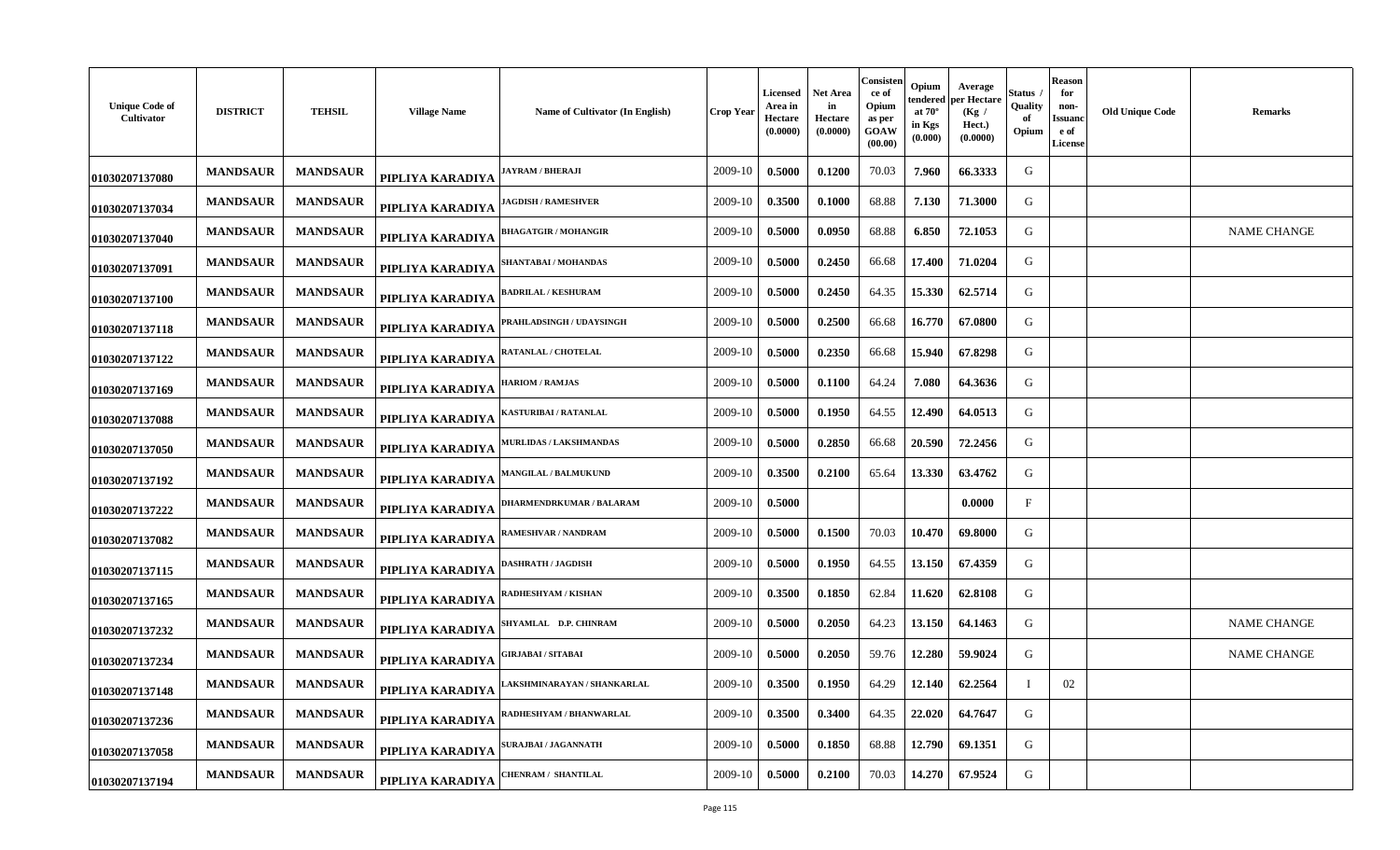| <b>Unique Code of</b><br>Cultivator | <b>DISTRICT</b> | <b>TEHSIL</b>   | <b>Village Name</b>                       | Name of Cultivator (In English) | <b>Crop Year</b> | <b>Licensed</b><br>Area in<br>Hectare<br>(0.0000) | <b>Net Area</b><br>in<br>Hectare<br>(0.0000) | Consisten<br>ce of<br>Opium<br>as per<br>GOAW<br>(00.00) | Opium<br>tendered<br>at $70^\circ$<br>in Kgs<br>(0.000) | Average<br>er Hectare<br>(Kg)<br>Hect.)<br>(0.0000) | Status<br>Quality<br>of<br>Opium | <b>Reason</b><br>for<br>non-<br>Issuand<br>e of<br><b>License</b> | <b>Old Unique Code</b> | Remarks            |
|-------------------------------------|-----------------|-----------------|-------------------------------------------|---------------------------------|------------------|---------------------------------------------------|----------------------------------------------|----------------------------------------------------------|---------------------------------------------------------|-----------------------------------------------------|----------------------------------|-------------------------------------------------------------------|------------------------|--------------------|
| 01030207137210                      | <b>MANDSAUR</b> | <b>MANDSAUR</b> | PIPLIYA KARADIYA                          | <b>AMARSINGH / RAMSINGH</b>     | 2009-10          | 0.3500                                            | 0.1550                                       | 66.11                                                    | 9.150                                                   | 59.0323                                             | G                                |                                                                   |                        |                    |
| 01030207137213                      | <b>MANDSAUR</b> | <b>MANDSAUR</b> | PIPLIYA KARADIYA                          | <b>AANGILAL / KHIMA</b>         | 2009-10          | 0.3500                                            | 0.2800                                       | 54.35                                                    | 15.850                                                  | 56.6071                                             | G                                | 05                                                                |                        |                    |
| 01030207137215                      | <b>MANDSAUR</b> | <b>MANDSAUR</b> | PIPLIYA KARADIYA                          | <b>AMJAS / ONKAR</b>            | 2009-10          | 0.5000                                            |                                              |                                                          |                                                         | 0.0000                                              | F                                |                                                                   |                        |                    |
| 01030207137108                      | <b>MANDSAUR</b> | <b>MANDSAUR</b> | PIPLIYA KARADIYA                          | RAMPRASAD / BHERULAL            | 2009-10          | 0.2500                                            |                                              |                                                          |                                                         | 0.0000                                              | $\mathbf{F}$                     |                                                                   |                        |                    |
| 01030207137230                      | <b>MANDSAUR</b> | <b>MANDSAUR</b> | PIPLIYA KARADIYA                          | <b>MOHANBAI / BHUVAN</b>        | 2009-10          | 0.2500                                            | 0.1000                                       | 63.62                                                    | 6.620                                                   | 66.2000                                             | G                                |                                                                   |                        |                    |
| 01030207137016                      | <b>MANDSAUR</b> | <b>MANDSAUR</b> | PIPLIYA KARADIYA                          | APPUSINGH / WAKTAVARSINGH       | 2009-10          | 0.2500                                            | 0.1950                                       | 61.61                                                    | 12.250                                                  | 62.8205                                             | G                                |                                                                   |                        |                    |
| 01030207137060                      | <b>MANDSAUR</b> | <b>MANDSAUR</b> | PIPLIYA KARADIYA                          | SHIVNARAYAN / LAKSHMINARAYAN    | 2009-10          | 0.2500                                            |                                              |                                                          |                                                         | 0.0000                                              | F                                |                                                                   |                        |                    |
| 01030207137023                      | <b>MANDSAUR</b> | <b>MANDSAUR</b> | PIPLIYA KARADIYA                          | MOHANBAI / PURAN GAYRI          | 2009-10          | 0.2500                                            |                                              |                                                          |                                                         | 0.0000                                              | $_{\rm F}$                       |                                                                   |                        |                    |
| 01030207137094                      | <b>MANDSAUR</b> | <b>MANDSAUR</b> | PIPLIYA KARADIYA                          | RAJARAM / JAGDISH               | 2009-10          | 0.2500                                            | 0.2050                                       | 64.82                                                    | 13.540                                                  | 66.0488                                             |                                  | 02                                                                |                        |                    |
| 01030207137103                      | <b>MANDSAUR</b> | <b>MANDSAUR</b> | PIPLIYA KARADIYA                          | <b>ADHESHYAM / KALURAM</b>      | 2009-10          | 0.2500                                            | 0.1550                                       | 62.35                                                    | 10.130                                                  | 65.3548                                             |                                  | 02                                                                |                        | <b>NAME CHANGE</b> |
| 01030207137197                      | <b>MANDSAUR</b> | <b>MANDSAUR</b> | PIPLIYA KARADIYA                          | ALURAM / RATANLAL               | 2009-10          | 0.2500                                            |                                              |                                                          |                                                         | 0.0000                                              | F                                |                                                                   |                        |                    |
| 01030207137049                      | <b>MANDSAUR</b> | <b>MANDSAUR</b> | PIPLIYA KARADIYA                          | <b>/ARDICHAND / KANA</b>        | 2009-10          | 0.2500                                            | 0.1400                                       | 67.19                                                    | 9.370                                                   | 66.9286                                             | G                                |                                                                   |                        |                    |
| 01030207137181                      | <b>MANDSAUR</b> | <b>MANDSAUR</b> | PIPLIYA KARADIYA                          | MADHU / NAWALJI                 | 2009-10          | 0.2500                                            | 0.1700                                       | 66.31                                                    | 11.360                                                  | 66.8235                                             | G                                |                                                                   |                        |                    |
| 01030207137209                      | <b>MANDSAUR</b> | <b>MANDSAUR</b> | PIPLIYA KARADIYA                          | <b>HAGANLAL / SURATRAM</b>      | 2009-10          | 0.2500                                            | 0.2000                                       | 70.03                                                    | 14.560                                                  | 72.8000                                             | G                                |                                                                   |                        |                    |
| 01030207137182                      | <b>MANDSAUR</b> | <b>MANDSAUR</b> | PIPLIYA KARADIYA                          | <b>PREMBAI / NANURAM</b>        | 2009-10          | 0.2500                                            |                                              |                                                          |                                                         | 0.0000                                              | F                                |                                                                   |                        |                    |
| 01030207137179                      | <b>MANDSAUR</b> | <b>MANDSAUR</b> | PIPLIYA KARADIYA                          | RAMGOPAL / BADRILAL             | 2009-10          | 0.2500                                            |                                              |                                                          |                                                         | 0.0000                                              | F                                |                                                                   |                        | <b>NAME CHANGE</b> |
| 01030207138024                      | <b>MANDSAUR</b> | <b>MANDSAUR</b> | ['HAKHEDI NAHARGA                         | <b>SABBA / MANGU</b>            | 2009-10          | 0.2500                                            | 0.2300                                       | 62.14                                                    | 14.910                                                  | 64.8261                                             | G                                |                                                                   |                        |                    |
| 01030207138005                      | <b>MANDSAUR</b> | <b>MANDSAUR</b> | 'HAKHEDI NAHARGA                          | <b>SURAJMAL / DHURAJI</b>       | 2009-10          | 0.2500                                            | 0.2400                                       | 62.14                                                    | 15.760                                                  | 65.6667                                             | G                                |                                                                   |                        |                    |
| 01030207138006                      | <b>MANDSAUR</b> | <b>MANDSAUR</b> | THAKHEDI NAHARGA TEJA / KANIRAM           |                                 | 2009-10          | 0.2500                                            | 0.2500                                       | 61.28                                                    | 15.280                                                  | 61.1200                                             | G                                |                                                                   |                        |                    |
| 01030207138018                      | MANDSAUR        | <b>MANDSAUR</b> | <b>THAKHEDI NAHARGA MANGILAL / DEVAJI</b> |                                 |                  | $2009-10$ 0.2500                                  | 0.2450                                       |                                                          |                                                         | 62.14   15.630   63.7959                            | G                                |                                                                   |                        |                    |
| 01030207138027                      | <b>MANDSAUR</b> | <b>MANDSAUR</b> | THAKHEDI NAHARGA DHURIBAI / RATANLAL      |                                 | 2009-10          | 0.2500                                            | 0.2500                                       | 61.99                                                    | 15.580                                                  | 62.3200                                             | G                                |                                                                   |                        |                    |
| 01030207138022                      | <b>MANDSAUR</b> | <b>MANDSAUR</b> | THAKHEDI NAHARGA MANGU/BHAGGA             |                                 | 2009-10          | 0.2500                                            | 0.2500                                       | 65.80                                                    | 17.320                                                  | 69.2800                                             | G                                |                                                                   |                        |                    |
| 01030207138015                      | <b>MANDSAUR</b> | <b>MANDSAUR</b> | THAKHEDI NAHARGA BAGDIRAM / GABBA         |                                 | 2009-10          | 0.5000                                            | 0.4750                                       | 61.99                                                    | 33.830                                                  | 71.2211                                             | G                                |                                                                   | 01030207136145         |                    |
| 01030207138013                      | <b>MANDSAUR</b> | <b>MANDSAUR</b> | HAKHEDI NAHARGA DHURILAL / MANGILAL       |                                 | 2009-10          | 0.5000                                            | 0.4500                                       | 61.99                                                    | 27.820                                                  | 61.8222                                             | G                                |                                                                   | 01030207136147         |                    |
| 01030207138001                      | <b>MANDSAUR</b> | <b>MANDSAUR</b> | THAKHEDI NAHARGA MANGILAL / BHAVSINGH     |                                 | 2009-10          | 0.3500                                            | 0.3450                                       | 61.99                                                    | 21.830                                                  | 63.2754                                             | G                                |                                                                   | 01030207135095         |                    |
| 01030207138009                      | <b>MANDSAUR</b> | <b>MANDSAUR</b> | THAKHEDI NAHARGA RODILAL / BIHARI         |                                 | 2009-10          | 0.2500                                            |                                              |                                                          |                                                         | 0.0000                                              | $\mathbf F$                      |                                                                   | 01030207136146         |                    |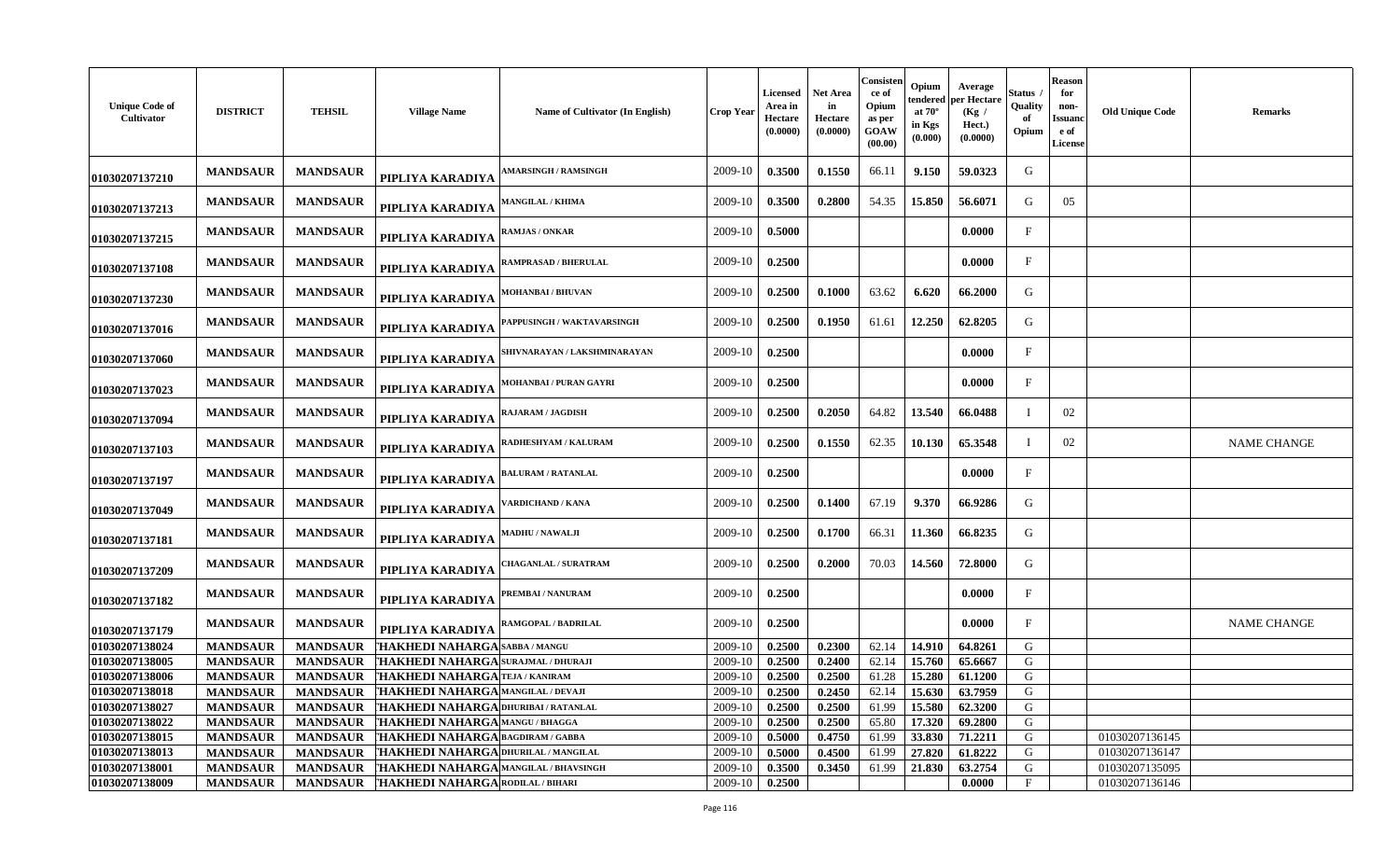| Consisten<br>Opium<br>Average<br><b>Net Area</b><br>Licensed<br>Status<br>ce of<br>per Hectare<br>tendered<br><b>Unique Code of</b><br>Quality<br>Area in<br>in<br>Opium<br><b>DISTRICT</b><br><b>TEHSIL</b><br><b>Village Name</b><br>Name of Cultivator (In English)<br>at $70^\circ$<br>Crop Year<br>(Kg)<br>Cultivator<br>Hectare<br>Hectare<br>as per<br>in Kgs<br>Hect.)<br>(0.0000)<br>(0.0000)<br>GOAW<br>Opium<br>(0.000)<br>(0.0000)<br>(00.00) | <b>Reason</b><br>for<br>non-<br><b>Old Unique Code</b><br><b>Remarks</b><br>Issuanc<br>e of<br><b>License</b> |
|-----------------------------------------------------------------------------------------------------------------------------------------------------------------------------------------------------------------------------------------------------------------------------------------------------------------------------------------------------------------------------------------------------------------------------------------------------------|---------------------------------------------------------------------------------------------------------------|
| 2009-10<br>0.5000<br>0.0000<br>$\mathbf{F}$<br><b>MANDSAUR</b><br><b>MANDSAUR</b><br><b>AANGILAL / JAYSING</b><br><b>RUPAWALI KHURD</b><br>01030207029001                                                                                                                                                                                                                                                                                                 |                                                                                                               |
| 0.2500<br><b>MANDSAUR</b><br><b>MANDSAUR</b><br>2009-10<br>0.0000<br>F<br><b>GOPALPURI / MOHANPURI</b><br><b>RUPAWALI KHURD</b><br>01030207029003                                                                                                                                                                                                                                                                                                         |                                                                                                               |
| 0.5000<br>0.0000<br><b>MANDSAUR</b><br><b>MANDSAUR</b><br>2009-10<br>F<br><b>APULAL / RAGHUNATH</b><br><b>RUPAWALI KHURD</b><br>01030207029005                                                                                                                                                                                                                                                                                                            |                                                                                                               |
| 2009-10<br>0.3500<br>$\mathbf{F}$<br><b>MANDSAUR</b><br><b>MANDSAUR</b><br>0.0000<br>DEVILAL / MANNALAL<br><b>RUPAWALI KHURD</b><br>01030207029006                                                                                                                                                                                                                                                                                                        |                                                                                                               |
| 2009-10<br>0.3500<br>57.45<br><b>MANDSAUR</b><br><b>MANDSAUR</b><br>0.2450<br>4.620<br>18.8571<br><b>AMCHANDRAA / HIRALAL</b><br><b>RUPAWALI KHURD</b><br>01030207029009                                                                                                                                                                                                                                                                                  | 02                                                                                                            |
| 2009-10<br>$\mathbf F$<br><b>MANDSAUR</b><br><b>MANDSAUR</b><br>0.2500<br>0.0000<br><b>DHANRAJ / JAYSING</b><br><b>RUPAWALI KHURD</b><br>01030207029010                                                                                                                                                                                                                                                                                                   |                                                                                                               |
| 2009-10<br>0.3450<br>60.51<br>G<br><b>MANDSAUR</b><br><b>MANDSAUR</b><br>0.3500<br>19.100<br>55.3623<br><b>BHULIBAI / MOHANPURI</b><br><b>RUPAWALI KHURD</b><br>01030207029022                                                                                                                                                                                                                                                                            | 04                                                                                                            |
| 2009-10<br>0.3500<br>0.1700<br>57.68<br>10.690<br>62.8824<br>G<br><b>MANDSAUR</b><br><b>MANDSAUR</b><br><b>MOTILAL / KANIRAM</b><br><b>RUPAWALI KHURD</b><br>01030207029028                                                                                                                                                                                                                                                                               |                                                                                                               |
| 0.2500<br>0.0000<br>$\mathbf{F}$<br><b>MANDSAUR</b><br><b>MANDSAUR</b><br>2009-10<br><b>ADRILAL / RAMCHANDRA</b><br><b>RUPAWALI KHURD</b><br>01030207029017                                                                                                                                                                                                                                                                                               | TRANSFER/SABAKHEDA                                                                                            |
| <b>MANDSAUR</b><br>2009-10<br>0.2500<br>0.0000<br>$\mathbf{F}$<br><b>MANDSAUR</b><br>ANNALAL / BHUVAN<br><b>RUPAWALI KHURD</b><br>01030207029007                                                                                                                                                                                                                                                                                                          |                                                                                                               |
| 0.2500<br>2009-10<br>0.0000<br>F<br><b>MANDSAUR</b><br><b>MANDSAUR</b><br>ASTURBAI / HIRALAL<br><b>RUPAWALI KHURD</b><br>01030207029016                                                                                                                                                                                                                                                                                                                   |                                                                                                               |
| 0.5000<br>0.0000<br>$_{\rm F}$<br><b>MANDSAUR</b><br><b>MANDSAUR</b><br>2009-10<br><b>;ATTUBAI / SUKHLAL</b><br><b>RUPAWALI KHURD</b><br>01030207029031                                                                                                                                                                                                                                                                                                   | 01030207003015                                                                                                |
| 0.5000<br>F<br><b>MANDSAUR</b><br><b>MANDSAUR</b><br>2009-10<br>0.0000<br><b>SHIVPURI / GANESHPURI</b><br><b>RUPAWALI KHURD</b><br>01030207029021                                                                                                                                                                                                                                                                                                         | 01050210136067                                                                                                |
| 01030207140010<br><b>MANDSAUR</b><br><b>MANDSAUR</b><br><b>SEMLI</b><br>2009-10<br>0.5000<br>0.3800<br>67.95<br>24.160<br>63.5789<br>G<br><b>GOPAL / PARTHA</b>                                                                                                                                                                                                                                                                                           |                                                                                                               |
| 01030207140004<br><b>MANDSAUR</b><br><b>SEMLI</b><br>0.5000<br>0.2150<br>69.19<br>14.660<br>68.1860<br>G<br><b>MANDSAUR</b><br>2009-10<br>LAKSHMINARAYAN / BHUVAN                                                                                                                                                                                                                                                                                         |                                                                                                               |
| 01030207140005<br><b>MANDSAUR</b><br><b>SEMLI</b><br>2009-10<br>0.3500<br>63.98<br>12.430<br>62.1500<br>G<br><b>MANDSAUR</b><br><b>ABBAS / MOHAMMAD</b><br>0.2000                                                                                                                                                                                                                                                                                         |                                                                                                               |
| 01030207140008<br><b>SEMLI</b><br>2009-10<br>66.76<br>G<br><b>MANDSAUR</b><br><b>MANDSAUR</b><br>PARSRAM / HANSRAJ<br>0.5000<br>0.2200<br>14.010<br>63.6818                                                                                                                                                                                                                                                                                               |                                                                                                               |
| 01030207140009<br><b>MANDSAUR</b><br><b>MANDSAUR</b><br><b>SEMLI</b><br>2009-10<br>0.5000<br>0.0000<br>$\mathbf{F}$<br><b>JAKIR / MOHMMD</b>                                                                                                                                                                                                                                                                                                              |                                                                                                               |
| 27.720<br>01030207140011<br><b>MANDSAUR</b><br><b>MANDSAUR</b><br><b>SEMLI</b><br>2009-10<br>0.5000<br>0.4150<br>70.69<br>66.7952<br>G<br>MOHANLAL / HANSRAJ<br>G<br>2009-10                                                                                                                                                                                                                                                                              |                                                                                                               |
| 01030207140015<br><b>SEMLI</b><br>67.95<br><b>MANDSAUR</b><br><b>MANDSAUR</b><br>0.5000<br>0.4650<br>30.410<br>65.3978<br><b>GANESHRAM / NARAYAN</b><br>72.79<br>${\bf G}$<br>01030207140017<br><b>SEMLI</b><br>2009-10<br>20.550<br>0.5000                                                                                                                                                                                                               |                                                                                                               |
| <b>MANDSAUR</b><br>65.2381<br><b>MANDSAUR</b><br>0.3150<br>MOHANLAL / NARAYAN<br>01030207140025<br><b>MANDSAUR</b><br><b>SEMLI</b><br>2009-10<br>66.76<br>G<br>0.3500<br>16.380<br>61.8113<br><b>JAMAL / FAKIRA</b>                                                                                                                                                                                                                                       |                                                                                                               |
| <b>MANDSAUR</b><br>0.2650<br>01030207140030<br><b>MANDSAUR</b><br><b>SEMLI</b><br>0.3500<br>G<br><b>MANDSAUR</b><br><b>KASAM / RAJU</b><br>2009-10<br>0.2000<br>63.98<br>12.160<br>60.8000                                                                                                                                                                                                                                                                |                                                                                                               |
| 0.3000<br>19.320<br>G<br>01030207140036<br><b>MANDSAUR</b><br><b>MANDSAUR</b><br><b>SEMLI</b><br>2009-10<br>0.3500<br>70.25<br>64.4000<br><b>SUGRABAI/KHAJU</b>                                                                                                                                                                                                                                                                                           |                                                                                                               |
| 01030207140038<br>58.94<br>12.710<br>55.2609<br><b>MANDSAUR</b><br><b>MANDSAUR</b><br><b>SEMLI</b><br><b>IBRAHIM / ALLARAKH</b><br>2009-10<br>0.3500<br>0.2300<br>G                                                                                                                                                                                                                                                                                       | 04                                                                                                            |
| 01030207140039<br><b>MANDSAUR</b><br><b>MANDSAUR</b><br><b>SEMLI</b><br>7.160<br>62.2609<br>G<br><b>BHUVAN / NANDLAL</b><br>2009-10<br>0.5000<br>0.1150<br>66.76                                                                                                                                                                                                                                                                                          |                                                                                                               |
| 01030207140042<br><b>MANDSAUR</b><br><b>MANDSAUR</b><br><b>SEMLI</b><br>0.5000<br>0.2100<br>13.570<br>64.6190<br>G<br>2009-10<br>66.76<br><b>JAGDISH / RADHAKISHAN</b>                                                                                                                                                                                                                                                                                    |                                                                                                               |
|                                                                                                                                                                                                                                                                                                                                                                                                                                                           |                                                                                                               |
| 01030207140043<br><b>MANDSAUR</b><br><b>MANDSAUR</b><br><b>SEMLI</b><br>0.5000<br>0.3950<br>24.500<br>62.0253<br>G<br>2009-10<br>66.76<br><b>HEMRAJ / HANSRAJ</b>                                                                                                                                                                                                                                                                                         |                                                                                                               |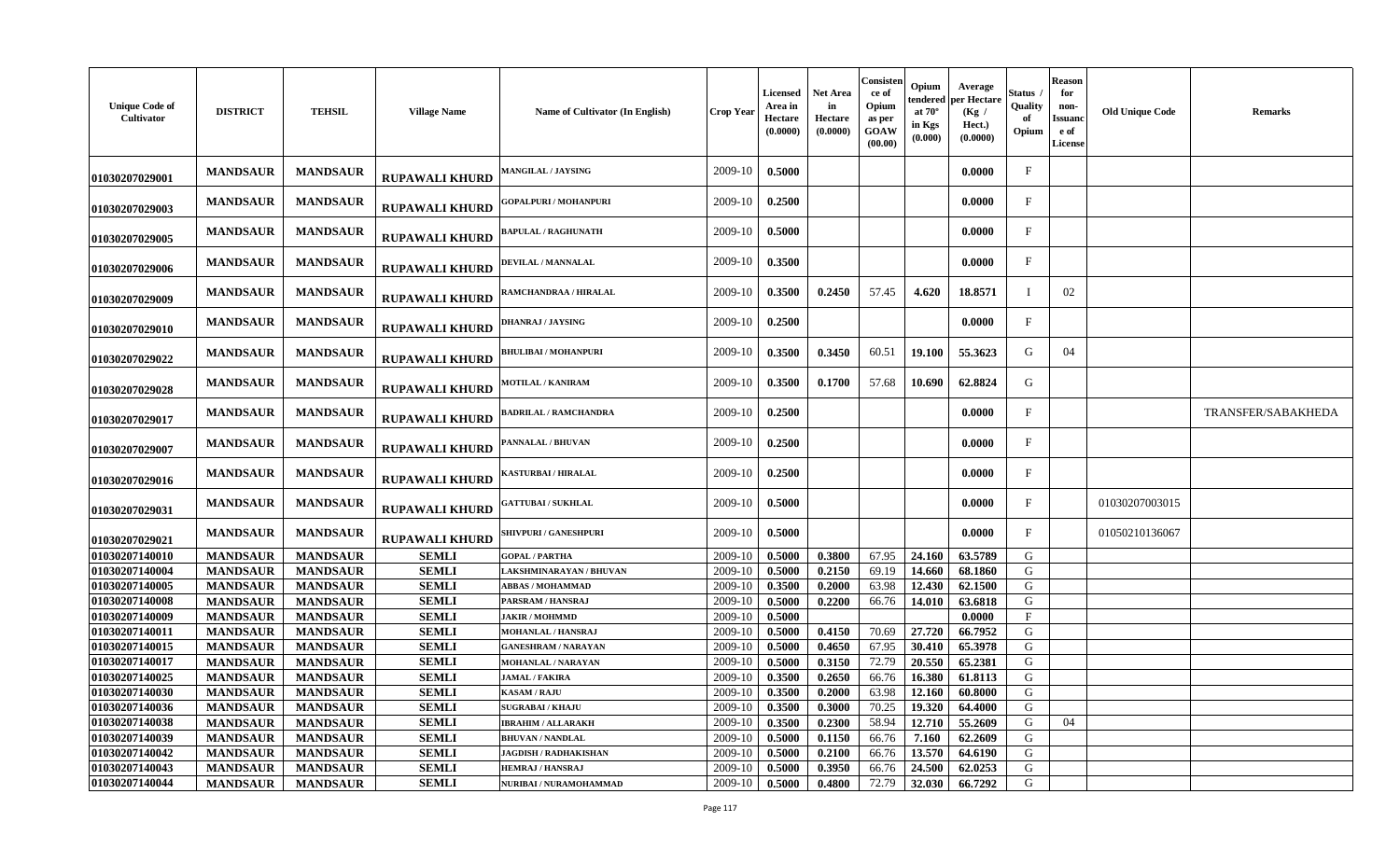| <b>Unique Code of</b><br><b>Cultivator</b> | <b>DISTRICT</b> | <b>TEHSIL</b>   | <b>Village Name</b> | <b>Name of Cultivator (In English)</b> | <b>Crop Year</b> | <b>Licensed</b><br>Area in<br>Hectare<br>(0.0000) | <b>Net Area</b><br>in<br>Hectare<br>(0.0000) | Consisteı<br>ce of<br>Opium<br>as per<br>GOAW<br>(00.00) | Opium<br>endered<br>at $70^\circ$<br>in Kgs<br>(0.000) | Average<br>per Hectare<br>(Kg /<br>Hect.)<br>(0.0000) | Status<br>Quality<br>of<br>Opium | <b>Reason</b><br>for<br>non-<br>Issuano<br>e of<br>License | <b>Old Unique Code</b> | Remarks            |
|--------------------------------------------|-----------------|-----------------|---------------------|----------------------------------------|------------------|---------------------------------------------------|----------------------------------------------|----------------------------------------------------------|--------------------------------------------------------|-------------------------------------------------------|----------------------------------|------------------------------------------------------------|------------------------|--------------------|
| 01030207140048                             | <b>MANDSAUR</b> | <b>MANDSAUR</b> | <b>SEMLI</b>        | <b>ANWAR / KASAM</b>                   | 2009-10          | 0.3500                                            | 0.2000                                       | 63.98                                                    | 11.860                                                 | 59.3000                                               | G                                |                                                            |                        |                    |
| 01030207140049                             | <b>MANDSAUR</b> | <b>MANDSAUR</b> | <b>SEMLI</b>        | <b>GAFFUR / GHASI</b>                  | 2009-10          | 0.5000                                            | 0.1750                                       | 72.79                                                    | 12.820                                                 | 73.2571                                               | G                                |                                                            |                        |                    |
| 01030207140051                             | <b>MANDSAUR</b> | <b>MANDSAUR</b> | <b>SEMLI</b>        | <b>BAGDIRAM / GODHA</b>                | 2009-10          | 0.3500                                            | 0.3450                                       | 67.30                                                    | 22.000                                                 | 63.7681                                               | G                                |                                                            |                        |                    |
| 01030207140061                             | <b>MANDSAUR</b> | <b>MANDSAUR</b> | <b>SEMLI</b>        | <b>VALIBAI/ALLARAKH</b>                | 2009-10          | 0.5000                                            | 0.1800                                       | 67.30                                                    | 10.900                                                 | 60.5556                                               | G                                |                                                            |                        |                    |
| 01030207140065                             | <b>MANDSAUR</b> | <b>MANDSAUR</b> | <b>SEMLI</b>        | RADHESHYAM / MANGILAL                  | 2009-10          | 0.5000                                            | 0.3100                                       | 63.98                                                    | 18.390                                                 | 59.3226                                               | G                                |                                                            |                        |                    |
| 01030207140077                             | <b>MANDSAUR</b> | <b>MANDSAUR</b> | <b>SEMLI</b>        | <b>MANGILAL / NANDRAM</b>              | 2009-10          | 0.3500                                            | 0.3150                                       | 72.79                                                    | 20.690                                                 | 65.6825                                               | G                                |                                                            |                        |                    |
| 01030207140069                             | <b>MANDSAUR</b> | <b>MANDSAUR</b> | <b>SEMLI</b>        | MOHHMAD HUSAIN / ALLAKH                | 2009-10          | 0.5000                                            | 0.1100                                       | 67.30                                                    | 7.180                                                  | 65.2727                                               | G                                |                                                            |                        |                    |
| 01030207140021                             | <b>MANDSAUR</b> | <b>MANDSAUR</b> | <b>SEMLI</b>        | <b>IBRAHIM / KHANU</b>                 | 2009-10          | 0.5000                                            | 0.4500                                       | 66.95                                                    | 29.080                                                 | 64.6222                                               | G                                |                                                            |                        |                    |
| 01030207140081                             | <b>MANDSAUR</b> | <b>MANDSAUR</b> | <b>SEMLI</b>        | MOHD. HUSSAIN / ALLARAKH               | 2009-10          | 0.5000                                            | 0.4900                                       | 63.98                                                    | 30.910                                                 | 63.0816                                               | G                                |                                                            |                        |                    |
| 01030207140062                             | <b>MANDSAUR</b> | <b>MANDSAUR</b> | <b>SEMLI</b>        | <b>ASARAPH / ALLARAKH</b>              | 2009-10          | 0.5000                                            | 0.4000                                       | 62.67                                                    | 23.290                                                 | 58.2250                                               | G                                |                                                            |                        |                    |
| 01030207140041                             | <b>MANDSAUR</b> | <b>MANDSAUR</b> | <b>SEMLI</b>        | <b>KASAM / GHASI</b>                   | 2009-10          | 0.3500                                            | 0.2100                                       | 67.30                                                    | 13.360                                                 | 63.6190                                               | G                                |                                                            |                        |                    |
| 01030207140029                             | <b>MANDSAUR</b> | <b>MANDSAUR</b> | <b>SEMLI</b>        | <b>AHMEDNUR / KHAJU</b>                | 2009-10          | 0.5000                                            | 0.3550                                       | 70.25                                                    | 22.490                                                 | 63.3521                                               | G                                |                                                            |                        |                    |
| 01030207140058                             | <b>MANDSAUR</b> | <b>MANDSAUR</b> | <b>SEMLI</b>        | <b>AAMIN / KHAJU</b>                   | 2009-10          | 0.3500                                            | 0.3000                                       | 69.19                                                    | 19.080                                                 | 63.6000                                               | G                                |                                                            |                        |                    |
| 01030207140079                             | <b>MANDSAUR</b> | <b>MANDSAUR</b> | <b>SEMLI</b>        | <b>GOPAL / RATANLAL</b>                | 2009-10          | 0.3500                                            | 0.2700                                       | 67.30                                                    | 17.400                                                 | 64.4444                                               | G                                |                                                            |                        |                    |
| 01030207140046                             | <b>MANDSAUR</b> | <b>MANDSAUR</b> | <b>SEMLI</b>        | <b>GATTUBAI/PARTHA</b>                 | 2009-10          | 0.5000                                            | 0.3550                                       | 73.90                                                    | 25.500                                                 | 71.8310                                               | $\mathbf G$                      |                                                            |                        |                    |
| 01030207140003                             | <b>MANDSAUR</b> | <b>MANDSAUR</b> | <b>SEMLI</b>        | MANGILAL / GORDHANLAL                  | 2009-10          | 0.5000                                            | 0.3800                                       | 73.90                                                    | 25.940                                                 | 68.2632                                               | G                                |                                                            |                        | <b>NAME CHANGE</b> |
| 01030207140012                             | <b>MANDSAUR</b> | <b>MANDSAUR</b> | <b>SEMLI</b>        | <b>KISHOR / PARTHA</b>                 | 2009-10          | 0.5000                                            | 0.3950                                       | 73.90                                                    | 27.730                                                 | 70.2025                                               | G                                |                                                            |                        |                    |
| 01030207140040                             | <b>MANDSAUR</b> | <b>MANDSAUR</b> | <b>SEMLI</b>        | <b>DHAPUBAI/NAGAJI</b>                 | 2009-10          | 0.5000                                            | 0.3500                                       | 69.62                                                    | 23.770                                                 | 67.9143                                               | G                                |                                                            |                        |                    |
| 01030207140047                             | <b>MANDSAUR</b> | <b>MANDSAUR</b> | <b>SEMLI</b>        | <b>SALGRAM / DEVBAI</b>                | 2009-10          | 0.5000                                            | 0.1400                                       | 70.94                                                    | 10.080                                                 | 72.0000                                               | G                                |                                                            |                        |                    |
| 01030207140053                             | <b>MANDSAUR</b> | <b>MANDSAUR</b> | <b>SEMLI</b>        | <b>SHAFI MOHD. / RAJU</b>              | 2009-10          | 0.3500                                            | 0.3250                                       | 66.87                                                    | 19.440                                                 | 59.8154                                               | G                                |                                                            |                        |                    |
| 01030207140056                             | <b>MANDSAUR</b> | <b>MANDSAUR</b> | <b>SEMLI</b>        | <b>MADANLAL / NAGAJI</b>               | 2009-10          | 0.5000                                            | 0.3500                                       | 62.67                                                    | 21.650                                                 | 61.8571                                               | G                                |                                                            |                        |                    |
| 01030207140073                             | <b>MANDSAUR</b> | <b>MANDSAUR</b> | <b>SEMLI</b>        | <b>NANDKISHOR / RAMLAL</b>             | 2009-10          | 0.5000                                            | 0.1050                                       | 69.61                                                    | 6.970                                                  | 66.3810                                               | G                                |                                                            |                        |                    |
| 01030207140014                             | <b>MANDSAUR</b> | <b>MANDSAUR</b> | <b>SEMLI</b>        | <b>HUSAIN / BHIMA</b>                  | 2009-10          | 0.5000                                            | 0.2500                                       | 69.61                                                    | 16.040                                                 | 64.1600                                               | G                                |                                                            |                        |                    |
| 01030207140068                             | <b>MANDSAUR</b> | <b>MANDSAUR</b> | <b>SEMLI</b>        | <b>PYARCHANDRA / RUPA</b>              | 2009-10          | 0.5000                                            | 0.1100                                       | 70.69                                                    | 7.230                                                  | 65.7273                                               | G                                |                                                            |                        | <b>NAME CHANGE</b> |
| 01030207140032                             | <b>MANDSAUR</b> | <b>MANDSAUR</b> | <b>SEMLI</b>        | <b>AYYUB / JAMAL</b>                   | 2009-10          | 0.5000                                            | 0.3000                                       | 65.47                                                    | 18.900                                                 | 63.0000                                               | G                                |                                                            |                        |                    |
| 01030207140070                             | <b>MANDSAUR</b> | <b>MANDSAUR</b> | <b>SEMLI</b>        | <b>JAIBUNBAI / MOHMMAD</b>             | 2009-10          | 0.5000                                            | 0.2950                                       | 65.61                                                    | 17.200                                                 | 58.3051                                               | G                                |                                                            |                        |                    |
| 01030207140084                             | <b>MANDSAUR</b> | <b>MANDSAUR</b> | <b>SEMLI</b>        | <b>SHAKINABAI/SATTAR</b>               | 2009-10          | 0.3500                                            | 0.1650                                       | 70.69                                                    | 11.200                                                 | 67.8788                                               | G                                |                                                            |                        |                    |
| 01030207140085                             | <b>MANDSAUR</b> | <b>MANDSAUR</b> | <b>SEMLI</b>        | <b>MEHABUB / RAJU</b>                  | 2009-10          | 0.5000                                            | 0.2350                                       | 65.47                                                    | 14.430                                                 | 61.4043                                               | G                                |                                                            |                        |                    |
| 01030207140086                             | <b>MANDSAUR</b> | <b>MANDSAUR</b> | <b>SEMLI</b>        | SHIVNARAYAN / BHUVAN                   | 2009-10          | 0.5000                                            | 0.2200                                       | 70.94                                                    | 15.650                                                 | 71.1364                                               | G                                |                                                            |                        |                    |
| 01030207140090                             | <b>MANDSAUR</b> | <b>MANDSAUR</b> | <b>SEMLI</b>        | VALI MO. / HAJI KASAM                  | 2009-10          | 0.5000                                            | 0.4050                                       | 65.47                                                    | 24.490                                                 | 60.4691                                               | G                                |                                                            |                        |                    |
| 01030207140080                             | <b>MANDSAUR</b> | <b>MANDSAUR</b> | <b>SEMLI</b>        | <b>SHAFHI MO. / KASAM</b>              | 2009-10          | 0.3500                                            | 0.3000                                       | 66.14                                                    | 19.070                                                 | 63.5667                                               | G                                |                                                            |                        |                    |
| 01030207140087                             | <b>MANDSAUR</b> | <b>MANDSAUR</b> | <b>SEMLI</b>        | <b>BATUNBAI/GAFUR</b>                  | 2009-10          | 0.5000                                            | 0.2350                                       | 66.81                                                    | 14.590                                                 | 62.0851                                               | G                                |                                                            |                        |                    |
| 01030207140064                             | <b>MANDSAUR</b> | <b>MANDSAUR</b> | <b>SEMLI</b>        | <b>KALLUBAI/FAKRU</b>                  | 2009-10          | 0.2500                                            | 0.1600                                       | 66.81                                                    | 10.050                                                 | 62.8125                                               | G                                |                                                            |                        |                    |
| 01030207140074                             | <b>MANDSAUR</b> | <b>MANDSAUR</b> | <b>SEMLI</b>        | PAPPUBAI / RAMRATAN                    | 2009-10          | 0.2500                                            | 0.2400                                       | 65.61                                                    | 14.420                                                 | 60.0833                                               | G                                |                                                            |                        |                    |
| 01030207140018                             | <b>MANDSAUR</b> | <b>MANDSAUR</b> | <b>SEMLI</b>        | <b>RAMNIVAS / NANDA</b>                | 2009-10          | 0.2500                                            | 0.1600                                       | 69.61                                                    | 11.000                                                 | 68.7500                                               | G                                |                                                            |                        |                    |
| 01030207140006                             | <b>MANDSAUR</b> | <b>MANDSAUR</b> | <b>SEMLI</b>        | <b>SHANTILAL / BHUVAN</b>              | 2009-10          | 0.3500                                            | 0.2150                                       | 70.94                                                    | 15.180                                                 | 70.6047                                               | G                                |                                                            | 01030207163094         |                    |
| 01030207140063                             | <b>MANDSAUR</b> | <b>MANDSAUR</b> | <b>SEMLI</b>        | <b>IBRAHIM / GHASI</b>                 | 2009-10          | 0.2500                                            | 0.1000                                       | 66.81                                                    | 2.750                                                  | 27.5000                                               | G                                | 04                                                         |                        |                    |
| 01030207139047                             | <b>MANDSAUR</b> | <b>MANDSAUR</b> | <b>SURI</b>         | <b>GOPAL / CHAMPALAL</b>               | 2009-10          | 0.5000                                            | 0.2250                                       | 63.09                                                    | 13.830                                                 | 61.4667                                               | G                                |                                                            |                        |                    |
| 01030207139007                             | <b>MANDSAUR</b> | <b>MANDSAUR</b> | <b>SURI</b>         | <b>BANSHILAL / PRABHULAL</b>           | 2009-10          | 0.3500                                            | 0.1950                                       | 63.09                                                    | 12.270                                                 | 62.9231                                               | G                                |                                                            |                        |                    |
| 01030207139008                             | <b>MANDSAUR</b> | <b>MANDSAUR</b> | <b>SURI</b>         | <b>OMAPRAKASH / RAMLAL</b>             | 2009-10          | 0.5000                                            | 0.1900                                       | 63.76                                                    | 12.170                                                 | 64.0526                                               | G                                |                                                            |                        |                    |
| 01030207139014                             | <b>MANDSAUR</b> | <b>MANDSAUR</b> | <b>SURI</b>         | PARASRAM / BAPULAL                     | 2009-10          | 0.5000                                            | 0.3200                                       | 63.76                                                    | 20.630                                                 | 64.4688                                               | G                                |                                                            |                        |                    |
| 01030207139015                             | <b>MANDSAUR</b> | <b>MANDSAUR</b> | <b>SURI</b>         | <b>MOHANLAL / KALURAM</b>              | 2009-10          | 0.5000                                            | 0.3150                                       | 63.76                                                    | 20.090                                                 | 63.7778                                               | G                                |                                                            |                        |                    |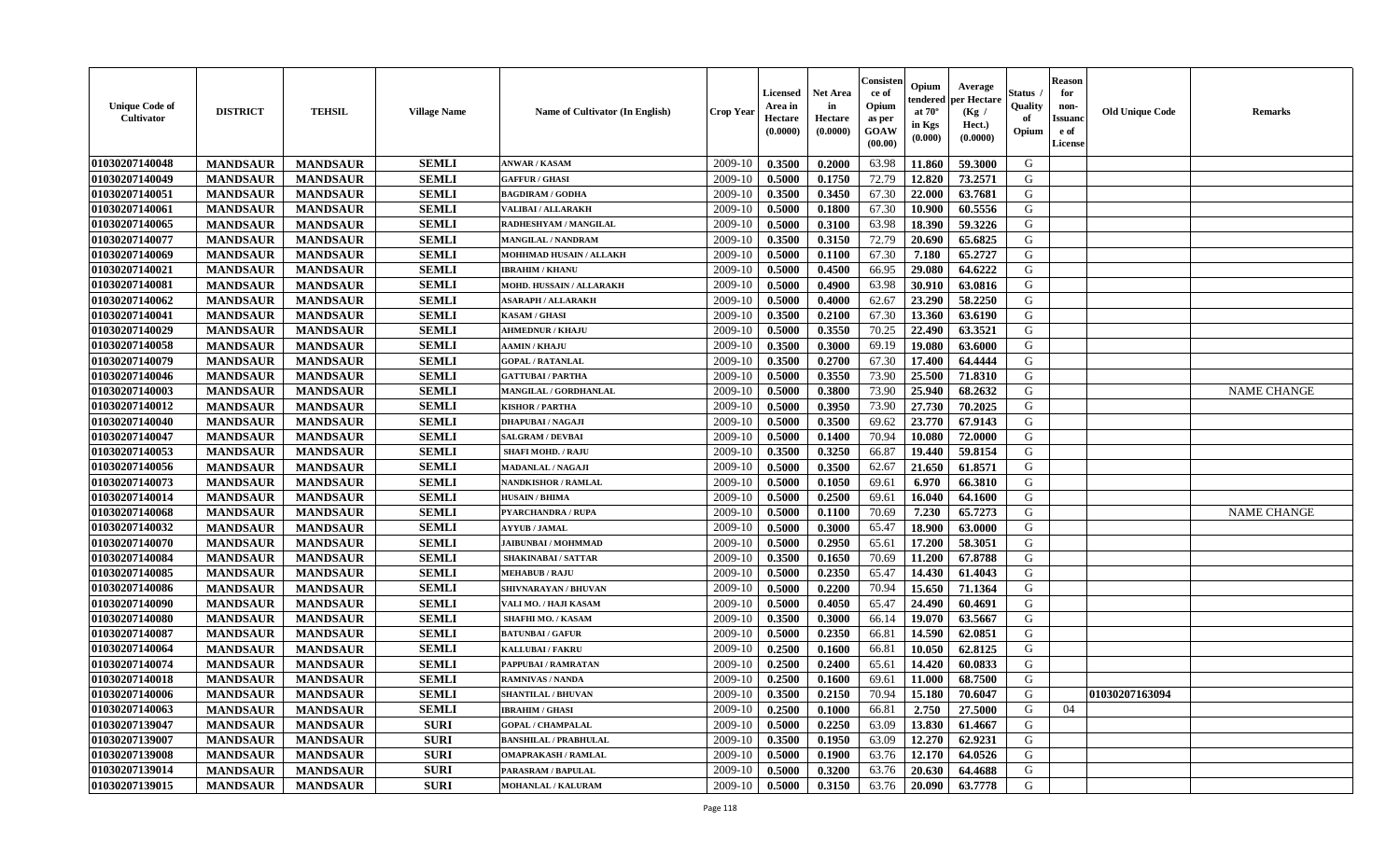| <b>Unique Code of</b><br><b>Cultivator</b> | <b>DISTRICT</b> | <b>TEHSIL</b>   | <b>Village Name</b> | Name of Cultivator (In English)   | <b>Crop Year</b> | Licensed<br>Area in<br>Hectare<br>(0.0000) | <b>Net Area</b><br>in<br>Hectare<br>(0.0000) | Consisteı<br>ce of<br>Opium<br>as per<br>GOAW<br>(00.00) | Opium<br>endered<br>at $70^\circ$<br>in Kgs<br>(0.000) | Average<br>per Hectare<br>(Kg /<br>Hect.)<br>(0.0000) | Status<br>Quality<br>of<br>Opium | <b>Reason</b><br>for<br>non-<br><b>Issuand</b><br>e of<br><b>License</b> | <b>Old Unique Code</b> | <b>Remarks</b>     |
|--------------------------------------------|-----------------|-----------------|---------------------|-----------------------------------|------------------|--------------------------------------------|----------------------------------------------|----------------------------------------------------------|--------------------------------------------------------|-------------------------------------------------------|----------------------------------|--------------------------------------------------------------------------|------------------------|--------------------|
| 01030207139016                             | <b>MANDSAUR</b> | <b>MANDSAUR</b> | <b>SURI</b>         | PRAHALAD / RAMSUKH                | 2009-10          | 0.5000                                     | 0.1950                                       | 64.73                                                    | 12.920                                                 | 66.2564                                               | G                                |                                                                          |                        |                    |
| 01030207139020                             | <b>MANDSAUR</b> | <b>MANDSAUR</b> | <b>SURI</b>         | <b>MANGILAL / BHERULAL</b>        | 2009-10          | 0.5000                                     | 0.2350                                       | 64.18                                                    | 16.090                                                 | 68.4681                                               | G                                |                                                                          |                        |                    |
| 01030207139021                             | <b>MANDSAUR</b> | <b>MANDSAUR</b> | <b>SURI</b>         | <b>JAGDISH / RAMSUKH</b>          | 2009-10          | 0.5000                                     | 0.1950                                       | 64.73                                                    | 12.940                                                 | 66.3590                                               | G                                |                                                                          |                        |                    |
| 01030207139023                             | <b>MANDSAUR</b> | <b>MANDSAUR</b> | <b>SURI</b>         | RAMGOPAL / KALURAM                | 2009-10          | 0.5000                                     | 0.1900                                       | 64.18                                                    | 12.260                                                 | 64.5263                                               | G                                |                                                                          |                        |                    |
| 01030207139025                             | <b>MANDSAUR</b> | <b>MANDSAUR</b> | <b>SURI</b>         | <b>KESHURAM / PRABHULAL</b>       | 2009-10          | 0.5000                                     | 0.2900                                       | 66.91                                                    | 19.440                                                 | 67.0345                                               | G                                |                                                                          |                        |                    |
| 01030207139027                             | <b>MANDSAUR</b> | <b>MANDSAUR</b> | <b>SURI</b>         | <b>BAPULAL / KACHRU</b>           | 2009-10          | 0.5000                                     | 0.2500                                       | 62.52                                                    | 15.800                                                 | 63.2000                                               | G                                |                                                                          |                        |                    |
| 01030207139033                             | <b>MANDSAUR</b> | <b>MANDSAUR</b> | <b>SURI</b>         | RAMNARAYAN / DHANNA               | 2009-10          | 0.5000                                     | 0.2300                                       | 63.11                                                    | 14.520                                                 | 63.1304                                               | G                                |                                                                          |                        |                    |
| 01030207139040                             | <b>MANDSAUR</b> | <b>MANDSAUR</b> | <b>SURI</b>         | <b>RAMSING / BHANVARSINGH</b>     | 2009-10          | 0.3500                                     | 0.3000                                       | 64.63                                                    | 19.490                                                 | 64.9667                                               | G                                |                                                                          |                        |                    |
| 01030207139041                             | <b>MANDSAUR</b> | <b>MANDSAUR</b> | <b>SURI</b>         | TULSIBAI / JAGNNATH               | 2009-10          | 0.5000                                     | 0.2000                                       | 64.18                                                    | 13.150                                                 | 65.7500                                               | G                                |                                                                          |                        |                    |
| 01030207139043                             | <b>MANDSAUR</b> | <b>MANDSAUR</b> | <b>SURI</b>         | <b>VASHIBAI / KARULAL</b>         | 2009-10          | 0.5000                                     | 0.1550                                       | 64.64                                                    | 10.210                                                 | 65.8710                                               | G                                |                                                                          |                        |                    |
| 01030207139045                             | <b>MANDSAUR</b> | <b>MANDSAUR</b> | <b>SURI</b>         | <b>SHAMBHU / BHUVAN</b>           | 2009-10          | 0.5000                                     | 0.1000                                       | 64.63                                                    | 6.730                                                  | 67.3000                                               | G                                |                                                                          |                        |                    |
| 01030207139053                             | <b>MANDSAUR</b> | <b>MANDSAUR</b> | <b>SURI</b>         | <b>BAGDIRAM / BAPULAL</b>         | 2009-10          | 0.5000                                     | 0.3450                                       | 66.91                                                    | 23.050                                                 | 66.8116                                               | G                                |                                                                          |                        |                    |
| 01030207139055                             | <b>MANDSAUR</b> | <b>MANDSAUR</b> | <b>SURI</b>         | LAKSHMINARAYAN / RAMLAL           | 2009-10          | 0.5000                                     | 0.2100                                       | 66.91                                                    | 14.360                                                 | 68.3810                                               | G                                |                                                                          |                        |                    |
| 01030207139056                             | <b>MANDSAUR</b> | <b>MANDSAUR</b> | <b>SURI</b>         | KANIYALAL / KALURAM               | 2009-10          | 0.5000                                     | 0.1500                                       | 68.33                                                    | 10.240                                                 | 68.2667                                               | G                                |                                                                          |                        |                    |
| 01030207139057                             | <b>MANDSAUR</b> | <b>MANDSAUR</b> | <b>SURI</b>         | KANVARLAL / BHERULAL              | 2009-10          | 0.2500                                     | 0.0900                                       | 64.63                                                    | 6.270                                                  | 69.6667                                               | G                                |                                                                          |                        |                    |
| 01030207139059                             | <b>MANDSAUR</b> | <b>MANDSAUR</b> | <b>SURI</b>         | SAMPATBAI / RADHESHYAM            | 2009-10          | 0.5000                                     | 0.3150                                       | 62.81                                                    | 20.000                                                 | 63.4921                                               | G                                |                                                                          |                        |                    |
| 01030207139069                             | <b>MANDSAUR</b> | <b>MANDSAUR</b> | <b>SURI</b>         | <b>UDAYSINGH / FATTESINGH</b>     | 2009-10          | 0.3500                                     | 0.2450                                       | 61.94                                                    | 7.500                                                  | 30.6122                                               | G                                | 04                                                                       |                        |                    |
| 01030207139076                             | <b>MANDSAUR</b> | <b>MANDSAUR</b> | <b>SURI</b>         | PRABHULAL / RATANLAL              | 2009-10          | 0.5000                                     | 0.2400                                       | 65.05                                                    | 15.920                                                 | 66.3333                                               | G                                |                                                                          |                        |                    |
| 01030207139078                             | <b>MANDSAUR</b> | <b>MANDSAUR</b> | <b>SURI</b>         | KANHEYALAL / MANNALAL             | 2009-10          | 0.5000                                     | 0.2100                                       | 66.36                                                    | 14.080                                                 | 67.0476                                               | G                                |                                                                          |                        |                    |
| 01030207139081                             | <b>MANDSAUR</b> | <b>MANDSAUR</b> | <b>SURI</b>         | <b>DEVISINGH / RODSINGH</b>       | 2009-10          | 0.5000                                     |                                              |                                                          |                                                        | 0.0000                                                | $\mathbf{F}$                     |                                                                          |                        |                    |
| 01030207139083                             | <b>MANDSAUR</b> | <b>MANDSAUR</b> | <b>SURI</b>         | <b>NANDRAM / NATHU</b>            | 2009-10          | 0.5000                                     | 0.3850                                       | 61.94                                                    | 24.090                                                 | 62.5714                                               | G                                |                                                                          |                        | <b>NAME CHANGE</b> |
| 01030207139085                             | <b>MANDSAUR</b> | <b>MANDSAUR</b> | <b>SURI</b>         | <b>BANSHILAL / MANNALAL</b>       | 2009-10          | 0.3500                                     | 0.2200                                       | 62.54                                                    | 13.790                                                 | 62.6818                                               | G                                |                                                                          |                        |                    |
| 01030207139088                             | <b>MANDSAUR</b> | <b>MANDSAUR</b> | <b>SURI</b>         | <b>RAMKISHAN / GULAB</b>          | 2009-10          | 0.5000                                     | 0.1850                                       | 61.94                                                    | 7.190                                                  | 38.8649                                               | G                                | 04                                                                       |                        |                    |
| 01030207139092                             | <b>MANDSAUR</b> | <b>MANDSAUR</b> | <b>SURI</b>         | PANNALAL / NANURAM                | 2009-10          | 0.5000                                     | 0.2900                                       | 59.08                                                    | 17.520                                                 | 60.4138                                               | G                                |                                                                          |                        |                    |
| 01030207139097                             | <b>MANDSAUR</b> | <b>MANDSAUR</b> | <b>SURI</b>         | PRAKASHCHAND / MADANLAL           | 2009-10          | 0.5000                                     | 0.0800                                       | 64.91                                                    | 5.060                                                  | 63.2500                                               | G                                |                                                                          |                        |                    |
| 01030207139100                             | <b>MANDSAUR</b> | <b>MANDSAUR</b> | <b>SURI</b>         | SITBAI / JAGDISH                  | 2009-10          | 0.5000                                     | 0.2950                                       | 61.94                                                    | 18.500                                                 | 62.7119                                               | G                                |                                                                          |                        |                    |
| 01030207139106                             | <b>MANDSAUR</b> | <b>MANDSAUR</b> | <b>SURI</b>         | <b>GANESH / BHERULAL</b>          | 2009-10          | 0.5000                                     | 0.1900                                       | 64.91                                                    | 12.490                                                 | 65.7368                                               | G                                |                                                                          |                        |                    |
| 01030207139108                             | <b>MANDSAUR</b> | <b>MANDSAUR</b> | <b>SURI</b>         | SHANTILAL / KISHANLAL             | 2009-10          | 0.5000                                     | 0.2850                                       | 64.91                                                    | 18.730                                                 | 65.7193                                               | G                                |                                                                          |                        |                    |
| 01030207139030                             | <b>MANDSAUR</b> | <b>MANDSAUR</b> | <b>SURI</b>         | <b>AATMARAM / RAMLAL</b>          | 2009-10          | 0.5000                                     | 0.1900                                       | 60.34                                                    | 11.490                                                 | 60.4737                                               | G                                |                                                                          |                        |                    |
| 01030207139006                             | <b>MANDSAUR</b> | <b>MANDSAUR</b> | <b>SURI</b>         | LAKSHMINARAYAN / BHANVARLAL       | 2009-10          | 0.5000                                     | 0.2300                                       | 65.05                                                    | 14.990                                                 | 65.1739                                               | G                                |                                                                          |                        |                    |
| 01030207139013                             | <b>MANDSAUR</b> | <b>MANDSAUR</b> | <b>SURI</b>         | <b>DEVILAL / NANURAM</b>          | 2009-10          | 0.5000                                     | 0.2850                                       | 65.57                                                    | 18.870                                                 | 66.2105                                               | ${\bf G}$                        |                                                                          |                        |                    |
| 01030207139018                             | <b>MANDSAUR</b> | <b>MANDSAUR</b> | <b>SURI</b>         | <b>NAGESHVAR / NANURAM</b>        | 2009-10          | 0.5000                                     | 0.3300                                       | 62.80                                                    | 20.720                                                 | 62.7879                                               | G                                |                                                                          |                        |                    |
| 01030207139022                             | <b>MANDSAUR</b> | <b>MANDSAUR</b> | <b>SURI</b>         | <b>DOLATRAM / RAMNIVAS</b>        | 2009-10          | 0.5000                                     | 0.2350                                       | 66.98                                                    | 16.010                                                 | 68.1277                                               | G                                |                                                                          |                        |                    |
| 01030207139026                             | <b>MANDSAUR</b> | <b>MANDSAUR</b> | <b>SURI</b>         | <b>DEVILAL / LACCHIRAM</b>        | 2009-10          | 0.5000                                     | 0.2500                                       | 68.46                                                    | 17.440                                                 | 69.7600                                               | G                                |                                                                          |                        |                    |
| 01030207139035                             | <b>MANDSAUR</b> | <b>MANDSAUR</b> | <b>SURI</b>         | <b>SHOBHARAM / UDA</b>            | 2009-10          | 0.3500                                     | 0.2150                                       | 62.80                                                    | 14.570                                                 | 67.7674                                               | G                                |                                                                          |                        |                    |
| 01030207139037                             | <b>MANDSAUR</b> | <b>MANDSAUR</b> | <b>SURI</b>         | <b>KANVARLAL / NANURAM</b>        | 2009-10          | 0.5000                                     | 0.1650                                       | 68.46                                                    | 11.890                                                 | 72.0606                                               | G                                |                                                                          |                        |                    |
| 01030207139039                             | <b>MANDSAUR</b> | <b>MANDSAUR</b> | <b>SURI</b>         | PRAKASHCHAND / MANGILAL / CHENRAM | 2009-10          | 0.5000                                     | 0.2100                                       | 68.46                                                    | 14.430                                                 | 68.7143                                               | G                                |                                                                          |                        |                    |
| 01030207139048                             | <b>MANDSAUR</b> | <b>MANDSAUR</b> | <b>SURI</b>         | KANVARLAL / KISHANLAL             | 2009-10          | 0.5000                                     | 0.1900                                       | 62.80                                                    | 12.920                                                 | 68.0000                                               | G                                |                                                                          |                        |                    |
| 01030207139049                             | <b>MANDSAUR</b> | <b>MANDSAUR</b> | <b>SURI</b>         | RAMDAYAL / NANURAM                | 2009-10          | 0.5000                                     | 0.3750                                       | 61.18                                                    | 23.280                                                 | 62.0800                                               | G                                |                                                                          |                        |                    |
| 01030207139052                             | <b>MANDSAUR</b> | <b>MANDSAUR</b> | <b>SURI</b>         | <b>GOKUL / BHUVAN</b>             | 2009-10          | 0.5000                                     | 0.2450                                       | 66.98                                                    | 16.990                                                 | 69.3469                                               | G                                |                                                                          |                        |                    |
| 01030207139067                             | <b>MANDSAUR</b> | <b>MANDSAUR</b> | <b>SURI</b>         | <b>SURAJBAI / BHERULAL</b>        | 2009-10          | 0.5000                                     | 0.2500                                       | 62.80                                                    | 15.700                                                 | 62.8000                                               | G                                |                                                                          |                        |                    |
| 01030207139082                             | <b>MANDSAUR</b> | <b>MANDSAUR</b> | <b>SURI</b>         | <b>SAGARKUNVAR / MULCHAND</b>     | 2009-10          | 0.5000                                     | 0.3050                                       | 62.62                                                    | 19.220                                                 | 63.0164                                               | G                                |                                                                          |                        |                    |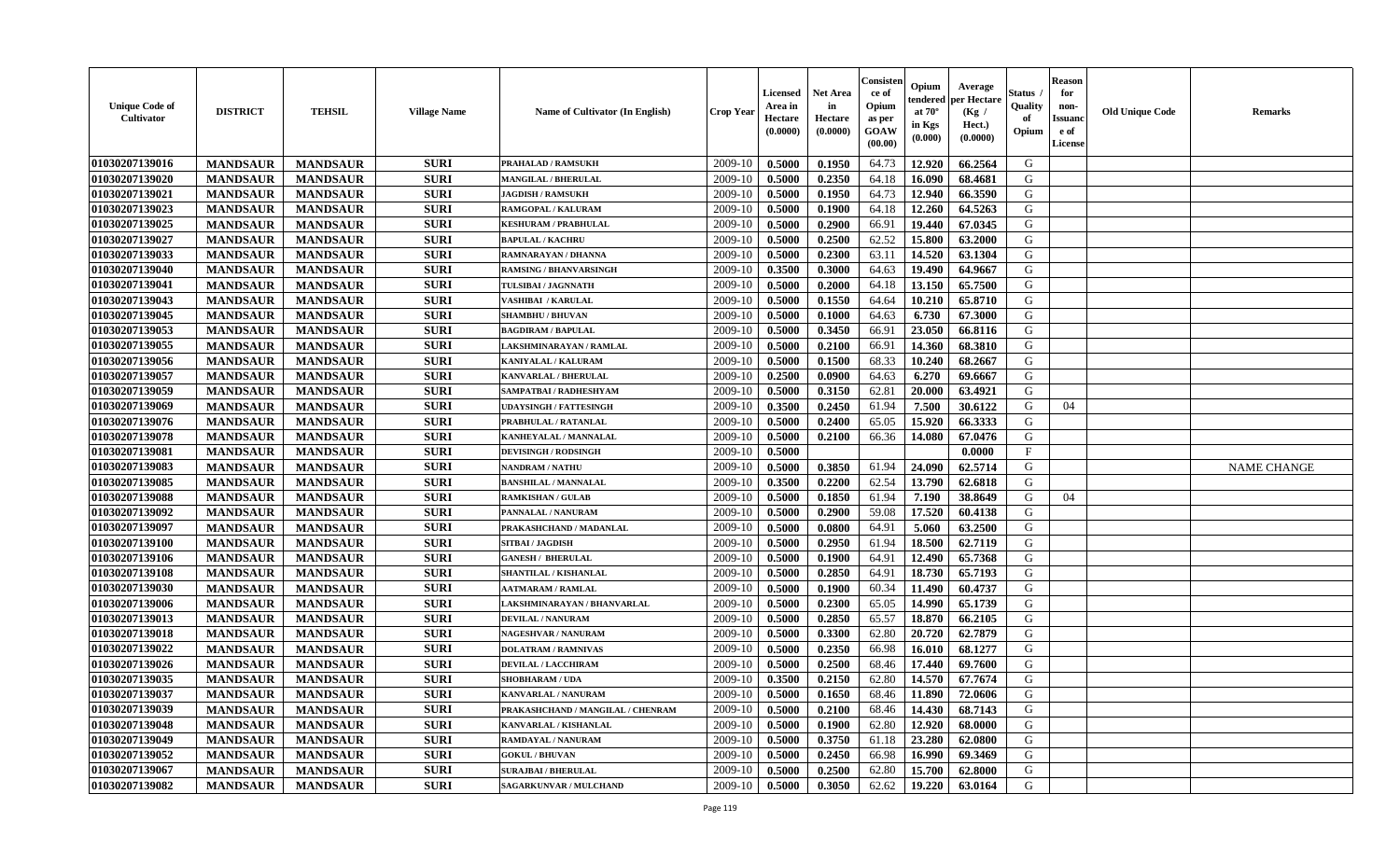| <b>Unique Code of</b><br>Cultivator | <b>DISTRICT</b> | <b>TEHSIL</b>   | <b>Village Name</b> | Name of Cultivator (In English) | <b>Crop Year</b> | Licensed<br>Area in<br>Hectare<br>(0.0000) | <b>Net Area</b><br>in<br>Hectare<br>(0.0000) | Consisten<br>ce of<br>Opium<br>as per<br>GOAW<br>(00.00) | Opium<br>tendered<br>at $70^{\circ}$<br>in Kgs<br>(0.000) | Average<br>per Hectare<br>(Kg /<br>Hect.)<br>(0.0000) | Status<br>Quality<br>of<br>Opium | <b>Reason</b><br>for<br>non-<br>Issuanc<br>e of<br>License | <b>Old Unique Code</b> | <b>Remarks</b>     |
|-------------------------------------|-----------------|-----------------|---------------------|---------------------------------|------------------|--------------------------------------------|----------------------------------------------|----------------------------------------------------------|-----------------------------------------------------------|-------------------------------------------------------|----------------------------------|------------------------------------------------------------|------------------------|--------------------|
| 01030207139087                      | <b>MANDSAUR</b> | <b>MANDSAUR</b> | <b>SURI</b>         | SITARAM / KISHAN                | 2009-10          | 0.5000                                     | 0.2900                                       | 63.47                                                    | 18.970                                                    | 65.4138                                               | G                                |                                                            |                        |                    |
| 01030207139091                      | <b>MANDSAUR</b> | <b>MANDSAUR</b> | <b>SURI</b>         | RADHESHYAM / RAMNARAYAN         | 2009-10          | 0.5000                                     | 0.2500                                       | 66.98                                                    | 17.030                                                    | 68.1200                                               | G                                |                                                            |                        |                    |
| 01030207139099                      | <b>MANDSAUR</b> | <b>MANDSAUR</b> | <b>SURI</b>         | <b>GANESH / ONKAR</b>           | 2009-10          | 0.5000                                     | 0.1500                                       | 66.98                                                    | 10.310                                                    | 68.7333                                               | G                                |                                                            |                        |                    |
| 01030207139104                      | <b>MANDSAUR</b> | <b>MANDSAUR</b> | <b>SURI</b>         | <b>GOBA/HARIRAM</b>             | 2009-10          | 0.3500                                     |                                              |                                                          |                                                           | 0.0000                                                | $\mathbf F$                      |                                                            |                        | <b>NAME CHANGE</b> |
| 01030207139107                      | <b>MANDSAUR</b> | <b>MANDSAUR</b> | <b>SURI</b>         | <b>BHUVANIBAI / RAMJAS</b>      | 2009-10          | 0.3500                                     | 0.3400                                       | 63.47                                                    | 21.590                                                    | 63.5000                                               | G                                |                                                            |                        |                    |
| 01030207139114                      | <b>MANDSAUR</b> | <b>MANDSAUR</b> | <b>SURI</b>         | NIRBHAYRAM / RAMNARAYAN         | 2009-10          | 0.5000                                     | 0.2100                                       | 63.47                                                    | 14.140                                                    | 67.3333                                               | G                                |                                                            |                        |                    |
| 01030207139115                      | <b>MANDSAUR</b> | <b>MANDSAUR</b> | <b>SURI</b>         | KAMLABAI / NATHULAL             | 2009-10          | 0.5000                                     | 0.1600                                       | 61.06                                                    | 9.890                                                     | 61.8125                                               | G                                |                                                            |                        |                    |
| 01030207139036                      | <b>MANDSAUR</b> | <b>MANDSAUR</b> | <b>SURI</b>         | <b>GOTAM / MAGNIRAM</b>         | 2009-10          | 0.5000                                     | 0.4650                                       | 66.88                                                    | 29.900                                                    | 64.3011                                               | G                                |                                                            |                        | <b>NAME CHANGE</b> |
| 01030207139093                      | <b>MANDSAUR</b> | <b>MANDSAUR</b> | <b>SURI</b>         | SALGRAM / SHANKARLAL            | 2009-10          | 0.5000                                     | 0.2450                                       | 63.47                                                    | 15.690                                                    | 64.0408                                               | G                                |                                                            |                        |                    |
| 01030207139116                      | <b>MANDSAUR</b> | <b>MANDSAUR</b> | <b>SURI</b>         | <b>GOBARIYA / UNKARLAL</b>      | 2009-10          | 0.3500                                     | 0.2500                                       | 61.98                                                    | 15.800                                                    | 63.2000                                               | G                                |                                                            |                        |                    |
| 01030207139024                      | <b>MANDSAUR</b> | <b>MANDSAUR</b> | <b>SURI</b>         | <b>MANGYA / BAGDIRAM</b>        | 2009-10          | 0.3500                                     | 0.1500                                       | 61.98                                                    | 9.780                                                     | 65.2000                                               | $\mathbf G$                      |                                                            |                        |                    |
| 01030207139074                      | <b>MANDSAUR</b> | <b>MANDSAUR</b> | <b>SURI</b>         | PRABHULAL / GANGARAM            | 2009-10          | 0.5000                                     | 0.2550                                       | 48.72                                                    | 5.720                                                     | 22.4314                                               | G                                | 04                                                         |                        |                    |
| 01030207139071                      | <b>MANDSAUR</b> | <b>MANDSAUR</b> | <b>SURI</b>         | KAMLABAI / KANHAIYALAL          | 2009-10          | 0.3500                                     | 0.2250                                       | 53.88                                                    | 12.150                                                    | 54.0000                                               | G                                | 04                                                         |                        |                    |
| 01030207139118                      | <b>MANDSAUR</b> | <b>MANDSAUR</b> | <b>SURI</b>         | <b>SHANTIBAI / RAMESHVR</b>     | 2009-10          | 0.5000                                     | 0.1900                                       | 60.38                                                    | 11.040                                                    | 58.1053                                               | G                                |                                                            |                        |                    |
| 01030207139009                      | <b>MANDSAUR</b> | <b>MANDSAUR</b> | <b>SURI</b>         | <b>MOHANLAL / BALURAM</b>       | 2009-10          | 0.5000                                     |                                              |                                                          |                                                           | 0.0000                                                | $\mathbf{F}$                     |                                                            |                        |                    |
| 01030207139034                      | <b>MANDSAUR</b> | <b>MANDSAUR</b> | <b>SURI</b>         | <b>BADRILAL / BHERULAL</b>      | 2009-10          | 0.5000                                     |                                              |                                                          |                                                           | 0.0000                                                | $\mathbf{F}$                     |                                                            |                        |                    |
| 01030207139123                      | <b>MANDSAUR</b> | <b>MANDSAUR</b> | <b>SURI</b>         | <b>GITABAI/SALGRAM</b>          | 2009-10          | 0.5000                                     | 0.1000                                       | 60.38                                                    | 6.280                                                     | 62.8000                                               | G                                |                                                            |                        |                    |
| 01030207139011                      | <b>MANDSAUR</b> | <b>MANDSAUR</b> | <b>SURI</b>         | <b>MANOHARLAL / DEVILAL</b>     | 2009-10          | 0.2500                                     | 0.1000                                       | 62.69                                                    | 6.130                                                     | 61.3000                                               | G                                |                                                            |                        |                    |
| 01030207139062                      | <b>MANDSAUR</b> | <b>MANDSAUR</b> | <b>SURI</b>         | <b>BAPULAL / PANNA</b>          | 2009-10          | 0.2500                                     | 0.2350                                       | 67.49                                                    | 16.200                                                    | 68.9362                                               | G                                |                                                            |                        |                    |
| 01030207139121                      | <b>MANDSAUR</b> | <b>MANDSAUR</b> | <b>SURI</b>         | <b>AMARIBAI/GANGARAM</b>        | 2009-10          | 0.2500                                     |                                              |                                                          |                                                           | 0.0000                                                | $\mathbf{F}$                     |                                                            |                        |                    |
| 01030207139060                      | <b>MANDSAUR</b> | <b>MANDSAUR</b> | <b>SURI</b>         | <b>RAMLAL / MOTILAL</b>         | 2009-10          | 0.2500                                     | 0.1450                                       | 60.38                                                    | 8.860                                                     | 61.1034                                               | G                                |                                                            |                        |                    |
| 01030207139063                      | <b>MANDSAUR</b> | <b>MANDSAUR</b> | <b>SURI</b>         | <b>BHAGWANTIBAI/GANGARAM</b>    | 2009-10          | 0.2500                                     |                                              |                                                          |                                                           | 0.0000                                                | $\mathbf{F}$                     |                                                            |                        |                    |
| 01030207139122                      | <b>MANDSAUR</b> | <b>MANDSAUR</b> | <b>SURI</b>         | TULSIBAI / KANHAIYALAL          | 2009-10          | 0.2500                                     | 0.1400                                       | 61.98                                                    | 9.120                                                     | 65.1429                                               | G                                |                                                            |                        |                    |
| 01030207139012                      | <b>MANDSAUR</b> | <b>MANDSAUR</b> | <b>SURI</b>         | DEVILAL / MANGILAL              | 2009-10          | 0.2500                                     | 0.1500                                       | 64.06                                                    | 9.550                                                     | 63.6667                                               | G                                |                                                            |                        |                    |
| 01030207139117                      | <b>MANDSAUR</b> | <b>MANDSAUR</b> | <b>SURI</b>         | LAKHMINARAYAN / KANIRAM         | 2009-10          | 0.2500                                     | 0.2500                                       | 62.25                                                    | 15.740                                                    | 62.9600                                               | G                                |                                                            |                        |                    |
| 01030207139029                      | <b>MANDSAUR</b> | <b>MANDSAUR</b> | <b>SURI</b>         | <b>GITBAI/MANGILAL</b>          | 2009-10          | 0.2500                                     | 0.1700                                       | 62.25                                                    | 10.900                                                    | 64.1176                                               | G                                |                                                            |                        |                    |
| 01030207139103                      | <b>MANDSAUR</b> | <b>MANDSAUR</b> | <b>SURI</b>         | <b>BHANVARSING / NATHUSING</b>  | 2009-10          | 0.2500                                     | 0.2300                                       | 60.38                                                    | 13.400                                                    | 58.2609                                               | G                                |                                                            |                        |                    |
| 01030207139031                      | <b>MANDSAUR</b> | <b>MANDSAUR</b> | <b>SURI</b>         | <b>MANGILAL / KALURAM</b>       | 2009-10          | 0.2500                                     | 0.2000                                       | 62.25                                                    | 12.790                                                    | 63.9500                                               | G                                |                                                            |                        |                    |
| 01030207139089                      | <b>MANDSAUR</b> | <b>MANDSAUR</b> | <b>SURI</b>         | <b>GANGARAM / BHUVAN</b>        | 2009-10          | 0.2500                                     | 0.2200                                       | 66.88                                                    | 15.220                                                    | 69.1818                                               | G                                |                                                            |                        |                    |
| 01030207139124                      | <b>MANDSAUR</b> | <b>MANDSAUR</b> | <b>SURI</b>         | <b>BHUVANISINGH / MODSINGH</b>  | 2009-10          | 0.2500                                     |                                              |                                                          |                                                           | 0.0000                                                | $\mathbf{F}$                     |                                                            | 01080213134005         |                    |
| 01030207143038                      | <b>MANDSAUR</b> | <b>MANDSAUR</b> | <b>UDPURA</b>       | <b>BHERULAL / RAGHUNATH</b>     | 2009-10          | 0.3500                                     | 0.3350                                       | 64.99                                                    | 20.610                                                    | 61.5224                                               | G                                |                                                            |                        |                    |
| 01030207143002                      | <b>MANDSAUR</b> | <b>MANDSAUR</b> | <b>UDPURA</b>       | <b>KISHOR / KHEMRAJ</b>         | 2009-10          | 0.3500                                     | 0.0950                                       | 62.42                                                    | 5.720                                                     | 60.2105                                               | G                                |                                                            |                        |                    |
| 01030207143003                      | <b>MANDSAUR</b> | <b>MANDSAUR</b> | <b>UDPURA</b>       | <b>SALAGRAM / PURALAL</b>       | 2009-10          | 0.5000                                     |                                              |                                                          |                                                           | 0.0000                                                | $\mathbf{F}$                     |                                                            |                        |                    |
| 01030207143007                      | <b>MANDSAUR</b> | <b>MANDSAUR</b> | <b>UDPURA</b>       | PARASRAM / NANDRAM              | 2009-10          | 0.5000                                     | 0.1700                                       | 64.99                                                    | 11.160                                                    | 65.6471                                               | G                                |                                                            |                        |                    |
| 01030207143009                      | <b>MANDSAUR</b> | <b>MANDSAUR</b> | <b>UDPURA</b>       | <b>RAJPURI / MOHANPURI</b>      | 2009-10          | 0.5000                                     |                                              |                                                          |                                                           | 0.0000                                                | $\mathbf{F}$                     |                                                            |                        |                    |
| 01030207143012                      | <b>MANDSAUR</b> | <b>MANDSAUR</b> | <b>UDPURA</b>       | RODIRAM / NANDRAM               | 2009-10          | 0.3500                                     | 0.1900                                       | 62.62                                                    | 11.840                                                    | 62.3158                                               | G                                |                                                            |                        |                    |
| 01030207143017                      | <b>MANDSAUR</b> | <b>MANDSAUR</b> | <b>UDPURA</b>       | <b>KARI / NANDRAM</b>           | 2009-10          | 0.5000                                     | 0.2950                                       | 60.45                                                    | 18.260                                                    | 61.8983                                               | G                                |                                                            |                        |                    |
| 01030207143018                      | <b>MANDSAUR</b> | <b>MANDSAUR</b> | <b>UDPURA</b>       | <b>MANGILAL / SHIVLAL</b>       | 2009-10          | 0.3500                                     | 0.2450                                       | 65.09                                                    | 14.940                                                    | 60.9796                                               | G                                |                                                            |                        |                    |
| 01030207143019                      | <b>MANDSAUR</b> | <b>MANDSAUR</b> | <b>UDPURA</b>       | SHIVKALABAI / RATANLAL          | 2009-10          | 0.3500                                     | 0.1900                                       | 62.62                                                    | 11.540                                                    | 60.7368                                               | G                                |                                                            |                        |                    |
| 01030207143025                      | <b>MANDSAUR</b> | <b>MANDSAUR</b> | <b>UDPURA</b>       | <b>DEVILAL / BHANVARLAL</b>     | 2009-10          | 0.5000                                     | 0.1950                                       | 65.09                                                    | 11.610                                                    | 59.5385                                               | G                                |                                                            |                        |                    |
| 01030207143026                      | <b>MANDSAUR</b> | <b>MANDSAUR</b> | <b>UDPURA</b>       | <b>BHANVARBAI/BHANVARLAL</b>    | 2009-10          | 0.5000                                     | 0.2900                                       | 67.75                                                    | 18.270                                                    | 63.0000                                               | G                                |                                                            |                        | <b>NAME CHANGE</b> |
| 01030207143028                      | <b>MANDSAUR</b> | <b>MANDSAUR</b> | <b>UDPURA</b>       | <b>BAPULAL / JAGNNATH</b>       | 2009-10          | 0.3500                                     | 0.2700                                       | 69.83                                                    | 18.200                                                    | 67.4074                                               | G                                |                                                            |                        |                    |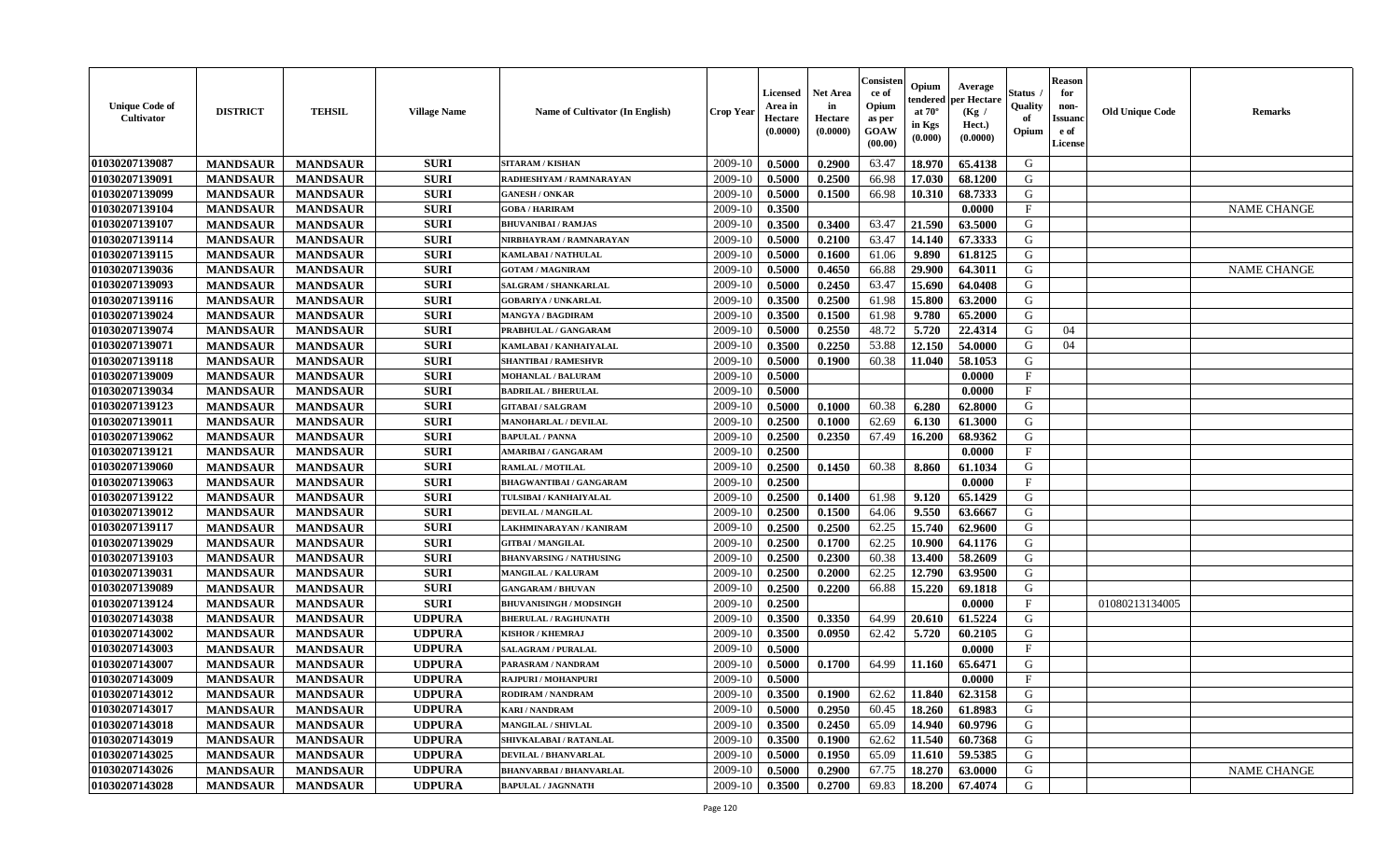| <b>Unique Code of</b><br><b>Cultivator</b> | <b>DISTRICT</b> | <b>TEHSIL</b>   | <b>Village Name</b> | Name of Cultivator (In English) | <b>Crop Year</b> | <b>Licensed</b><br>Area in<br>Hectare<br>(0.0000) | <b>Net Area</b><br>in<br>Hectare<br>(0.0000) | Consisteı<br>ce of<br>Opium<br>as per<br>GOAW<br>(00.00) | Opium<br>endered<br>at $70^\circ$<br>in Kgs<br>(0.000) | Average<br>per Hectare<br>(Kg /<br>Hect.)<br>(0.0000) | Status<br>Quality<br>of<br>Opium | <b>Reason</b><br>for<br>non-<br><b>Issuand</b><br>e of<br><b>License</b> | <b>Old Unique Code</b> | <b>Remarks</b> |
|--------------------------------------------|-----------------|-----------------|---------------------|---------------------------------|------------------|---------------------------------------------------|----------------------------------------------|----------------------------------------------------------|--------------------------------------------------------|-------------------------------------------------------|----------------------------------|--------------------------------------------------------------------------|------------------------|----------------|
| 01030207143029                             | <b>MANDSAUR</b> | <b>MANDSAUR</b> | <b>UDPURA</b>       | KARANSINGH / MOHANLAL           | 2009-10          | 0.5000                                            | 0.2050                                       | 65.09                                                    | 12.440                                                 | 60.6829                                               | G                                |                                                                          |                        |                |
| 01030207143030                             | <b>MANDSAUR</b> | <b>MANDSAUR</b> | <b>UDPURA</b>       | <b>AMBALAL / MOTILAL</b>        | 2009-10          | 0.5000                                            | 0.4400                                       | 65.09                                                    | 26.450                                                 | 60.1136                                               | G                                |                                                                          |                        |                |
| 01030207143032                             | <b>MANDSAUR</b> | <b>MANDSAUR</b> | <b>UDPURA</b>       | <b>RAMESHLAL / BALU</b>         | 2009-10          | 0.5000                                            |                                              |                                                          |                                                        | 0.0000                                                | F                                |                                                                          |                        |                |
| 01030207143033                             | <b>MANDSAUR</b> | <b>MANDSAUR</b> | <b>UDPURA</b>       | <b>MOHANPURI / NATHPURI</b>     | 2009-10          | 0.5000                                            |                                              |                                                          |                                                        | 0.0000                                                | $\mathbf{F}$                     |                                                                          |                        |                |
| 01030207143036                             | <b>MANDSAUR</b> | <b>MANDSAUR</b> | <b>UDPURA</b>       | SAMRTHPUTI D.P. MADANPURI       | 2009-10          | 0.5000                                            |                                              |                                                          |                                                        | 0.0000                                                | $\mathbf{F}$                     |                                                                          |                        |                |
| 01030207143041                             | <b>MANDSAUR</b> | <b>MANDSAUR</b> | <b>UDPURA</b>       | <b>MANGILAL / AASHARAM</b>      | 2009-10          | 0.3500                                            | 0.1850                                       | 58.57                                                    | 10.420                                                 | 56.3243                                               | G                                |                                                                          |                        |                |
| 01030207143042                             | <b>MANDSAUR</b> | <b>MANDSAUR</b> | <b>UDPURA</b>       | <b>BANSHIDAS / MUKANDDAS</b>    | 2009-10          | 0.5000                                            | 0.2550                                       | 62.42                                                    | 15.920                                                 | 62.4314                                               | G                                |                                                                          |                        |                |
| 01030207143043                             | <b>MANDSAUR</b> | <b>MANDSAUR</b> | <b>UDPURA</b>       | <b>RAMSING / NANDAJI</b>        | 2009-10          | 0.3500                                            | 0.1100                                       | 64.20                                                    | 2.470                                                  | 22.4545                                               | G                                | 04                                                                       |                        |                |
| 01030207143045                             | <b>MANDSAUR</b> | <b>MANDSAUR</b> | <b>UDPURA</b>       | <b>MADNALAL / UDAJI</b>         | 2009-10          | 0.3500                                            | 0.1800                                       | 67.75                                                    | 11.680                                                 | 64.8889                                               | G                                |                                                                          |                        |                |
| 01030207143051                             | <b>MANDSAUR</b> | <b>MANDSAUR</b> | <b>UDPURA</b>       | <b>JANIBAI / LAKSHMAN</b>       | 2009-10          | 0.3500                                            | 0.2800                                       | 67.75                                                    | 6.540                                                  | 23.3571                                               | G                                | 04                                                                       |                        |                |
| 01030207143052                             | <b>MANDSAUR</b> | <b>MANDSAUR</b> | <b>UDPURA</b>       | <b>BALAKARAMDAS / MANSHARAM</b> | 2009-10          | 0.5000                                            | 0.3450                                       | 67.63                                                    | 22.530                                                 | 65.3043                                               | G                                |                                                                          |                        |                |
| 01030207143053                             | <b>MANDSAUR</b> | <b>MANDSAUR</b> | <b>UDPURA</b>       | <b>MANNALAL / KHEMRAJ</b>       | 2009-10          | 0.5000                                            | 0.4450                                       | 61.44                                                    | 6.650                                                  | 14.9438                                               | G                                | 04                                                                       |                        |                |
| 01030207143054                             | <b>MANDSAUR</b> | <b>MANDSAUR</b> | <b>UDPURA</b>       | <b>RATANLAL / TULSIRAM</b>      | 2009-10          | 0.3500                                            | 0.1750                                       | 61.99                                                    | 5.770                                                  | 32.9714                                               | $\mathbf I$                      | 02                                                                       |                        |                |
| 01030207143056                             | <b>MANDSAUR</b> | <b>MANDSAUR</b> | <b>UDPURA</b>       | <b>BHERULAL / NATHU</b>         | 2009-10          | 0.3500                                            | 0.1750                                       | 65.00                                                    | 10.910                                                 | 62.3429                                               | G                                |                                                                          |                        |                |
| 01030207143057                             | <b>MANDSAUR</b> | <b>MANDSAUR</b> | <b>UDPURA</b>       | RUPCHANDA / BAPULAL             | 2009-10          | 0.5000                                            | 0.3250                                       | 62.08                                                    | 19.630                                                 | 60.4000                                               | G                                |                                                                          |                        |                |
| 01030207143060                             | <b>MANDSAUR</b> | <b>MANDSAUR</b> | <b>UDPURA</b>       | <b>BAGDIRAM / NANDA TELI</b>    | 2009-10          | 0.5000                                            | 0.2900                                       | 67.63                                                    | 19.190                                                 | 66.1724                                               | G                                |                                                                          |                        |                |
| 01030207143061                             | <b>MANDSAUR</b> | <b>MANDSAUR</b> | <b>UDPURA</b>       | <b>BHAGVANTIBAI / PRAHALAD</b>  | 2009-10          | 0.5000                                            | 0.3350                                       | 62.62                                                    | 21.510                                                 | 64.2090                                               | G                                |                                                                          |                        |                |
| 01030207143062                             | <b>MANDSAUR</b> | <b>MANDSAUR</b> | <b>UDPURA</b>       | <b>SHANKARLAL / KACHRU</b>      | 2009-10          | 0.5000                                            | 0.2450                                       | 65.75                                                    | 15.880                                                 | 64.8163                                               | G                                |                                                                          |                        |                |
| 01030207143063                             | <b>MANDSAUR</b> | <b>MANDSAUR</b> | <b>UDPURA</b>       | <b>AMBALAL / MUKAND DAS</b>     | 2009-10          | 0.3500                                            | 0.1600                                       | 61.24                                                    | 9.630                                                  | 60.1875                                               | G                                |                                                                          |                        |                |
| 01030207143069                             | <b>MANDSAUR</b> | <b>MANDSAUR</b> | <b>UDPURA</b>       | SALAGRAM / NIRBHAYRAM           | 2009-10          | 0.3500                                            | 0.1900                                       | 63.56                                                    | 11.570                                                 | 60.8947                                               | G                                |                                                                          |                        |                |
| 01030207143074                             | <b>MANDSAUR</b> | <b>MANDSAUR</b> | <b>UDPURA</b>       | RAMESHCHAND / RADHAKISHAN       | 2009-10          | 0.5000                                            |                                              |                                                          |                                                        | 0.0000                                                | F                                |                                                                          |                        |                |
| 01030207143075                             | <b>MANDSAUR</b> | <b>MANDSAUR</b> | <b>UDPURA</b>       | <b>KUSHALIBAI / DHURILAL</b>    | 2009-10          | 0.2500                                            |                                              |                                                          |                                                        | 0.0000                                                | $\mathbf{F}$                     |                                                                          |                        |                |
| 01030207143076                             | <b>MANDSAUR</b> | <b>MANDSAUR</b> | <b>UDPURA</b>       | PRABHULAL / DEVRAM              | 2009-10          | 0.5000                                            | 0.2950                                       | 67.63                                                    | 20.610                                                 | 69.8644                                               | G                                |                                                                          |                        |                |
| 01030207143079                             | <b>MANDSAUR</b> | <b>MANDSAUR</b> | <b>UDPURA</b>       | <b>BHAGWANTABAI / CHENRAM</b>   | 2009-10          | 0.3500                                            | 0.1850                                       | 67.63                                                    | 12.620                                                 | 68.2162                                               | G                                |                                                                          |                        |                |
| 01030207143080                             | <b>MANDSAUR</b> | <b>MANDSAUR</b> | <b>UDPURA</b>       | <b>BAPULAL / BHERULAL</b>       | 2009-10          | 0.5000                                            | 0.4150                                       | 63.56                                                    | 26.030                                                 | 62.7229                                               | G                                |                                                                          |                        |                |
| 01030207143083                             | <b>MANDSAUR</b> | <b>MANDSAUR</b> | <b>UDPURA</b>       | <b>GANESHRAM / BAGDIRAM</b>     | 2009-10          | 0.3500                                            | 0.1900                                       | 63.56                                                    | 12.250                                                 | 64.4737                                               | G                                |                                                                          |                        |                |
| 01030207143084                             | <b>MANDSAUR</b> | <b>MANDSAUR</b> | <b>UDPURA</b>       | RAMLAL / MOHANLAL               | 2009-10          | 0.5000                                            | 0.2050                                       | 63.56                                                    | 12.240                                                 | 59.7073                                               | G                                |                                                                          |                        |                |
| 01030207143085                             | <b>MANDSAUR</b> | <b>MANDSAUR</b> | <b>UDPURA</b>       | <b>BHARATRAM / NANDRAM</b>      | 2009-10          | 0.5000                                            | 0.3650                                       | 65.35                                                    | 6.580                                                  | 18.0274                                               | G                                | 04                                                                       |                        |                |
| 01030207143087                             | <b>MANDSAUR</b> | <b>MANDSAUR</b> | <b>UDPURA</b>       | <b>MASTRAM / GOTAM</b>          | 2009-10          | 0.5000                                            | 0.2550                                       | 69.86                                                    | 17.940                                                 | 70.3529                                               | G                                |                                                                          |                        |                |
| 01030207143088                             | <b>MANDSAUR</b> | <b>MANDSAUR</b> | <b>UDPURA</b>       | <b>RATANLAL / UDAYRAM</b>       | 2009-10          | 0.5000                                            | 0.2000                                       | 67.59                                                    | 13.380                                                 | 66.9000                                               | G                                |                                                                          |                        |                |
| 01030207143090                             | <b>MANDSAUR</b> | <b>MANDSAUR</b> | <b>UDPURA</b>       | <b>NANDKISHOR / BAGDIRAM</b>    | 2009-10          | 0.5000                                            |                                              |                                                          |                                                        | 0.0000                                                | $\mathbf{F}$                     |                                                                          |                        |                |
| 01030207143092                             | <b>MANDSAUR</b> | <b>MANDSAUR</b> | <b>UDPURA</b>       | <b>PUSHKAR / HARIKISHAN</b>     | 2009-10          | 0.5000                                            | 0.2000                                       | 65.35                                                    | 12.510                                                 | 62.5500                                               | G                                |                                                                          |                        |                |
| 01030207143095                             | <b>MANDSAUR</b> | <b>MANDSAUR</b> | <b>UDPURA</b>       | <b>BADRILAL / NARAYAN</b>       | 2009-10          | 0.5000                                            | 0.2400                                       | 65.35                                                    | 15.400                                                 | 64.1667                                               | G                                |                                                                          |                        |                |
| 01030207143097                             | <b>MANDSAUR</b> | <b>MANDSAUR</b> | <b>UDPURA</b>       | <b>JAMNABAI/BHERULAL</b>        | 2009-10          | 0.3500                                            | 0.3150                                       | 65.35                                                    | 6.930                                                  | 22.0000                                               | G                                | 04                                                                       |                        |                |
| 01030207143098                             | <b>MANDSAUR</b> | <b>MANDSAUR</b> | <b>UDPURA</b>       | <b>RAJESH / RUPCHAND</b>        | 2009-10          | 0.5000                                            | 0.2000                                       | 67.59                                                    | 13.600                                                 | 68.0000                                               | G                                |                                                                          |                        |                |
| 01030207143100                             | <b>MANDSAUR</b> | <b>MANDSAUR</b> | <b>UDPURA</b>       | NIRBHYARAM / PRABHULAL          | 2009-10          | 0.3500                                            | 0.1500                                       | 62.85                                                    | 9.100                                                  | 60.6667                                               | G                                |                                                                          |                        |                |
| 01030207143101                             | <b>MANDSAUR</b> | <b>MANDSAUR</b> | <b>UDPURA</b>       | RADHESHYAM / PRABHULAL          | 2009-10          | 0.5000                                            |                                              |                                                          |                                                        | 0.0000                                                | $\mathbf{F}$                     |                                                                          |                        |                |
| 01030207143001                             | <b>MANDSAUR</b> | <b>MANDSAUR</b> | <b>UDPURA</b>       | RAHDESHYAM / MAGNIRAM           | 2009-10          | 0.5000                                            | 0.2650                                       | 62.85                                                    | 15.820                                                 | 59.6981                                               | G                                |                                                                          |                        |                |
| 01030207143133                             | <b>MANDSAUR</b> | <b>MANDSAUR</b> | <b>UDPURA</b>       | NANIBAI / PYAR                  | 2009-10          | 0.5000                                            |                                              |                                                          |                                                        | 0.0000                                                | F                                |                                                                          |                        |                |
| 01030207143059                             | <b>MANDSAUR</b> | <b>MANDSAUR</b> | <b>UDPURA</b>       | <b>BAGDIRAM / NANDA DARJI</b>   | 2009-10          | 0.2500                                            |                                              |                                                          |                                                        | 0.0000                                                | $_{\rm F}$                       |                                                                          |                        |                |
| 01030207143072                             | <b>MANDSAUR</b> | <b>MANDSAUR</b> | <b>UDPURA</b>       | RADHESHYAM / GANPATLAL          | 2009-10          | 0.2500                                            | 0.1450                                       | 62.85                                                    | 9.220                                                  | 63.5862                                               | G                                |                                                                          |                        |                |
| 01030207143065                             | <b>MANDSAUR</b> | <b>MANDSAUR</b> | <b>UDPURA</b>       | <b>BHERULAL / NANURAM</b>       | 2009-10          | 0.2500                                            | 0.2050                                       | 62.85                                                    | 12.680                                                 | 61.8537                                               | G                                |                                                                          |                        |                |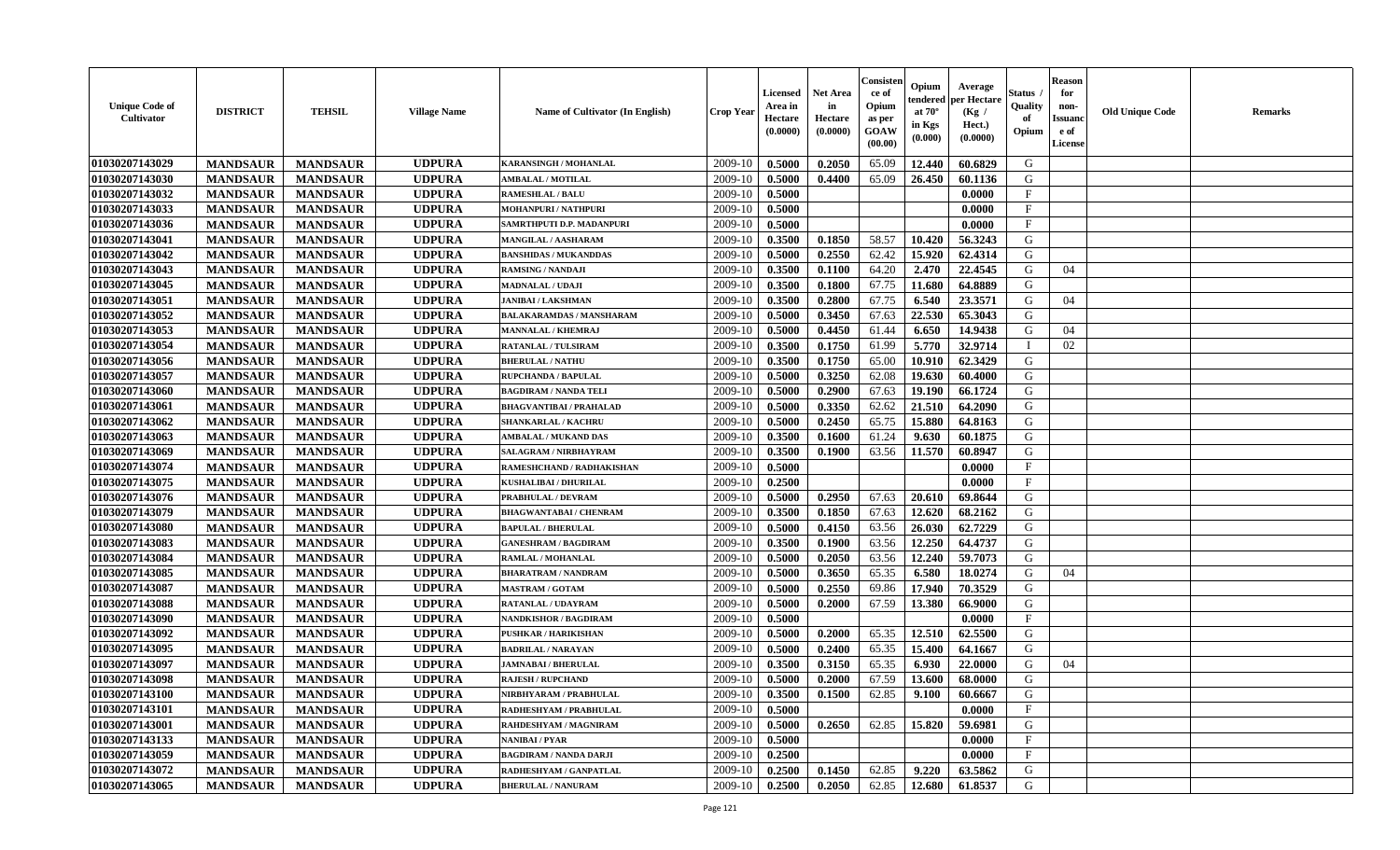| <b>Unique Code of</b><br>Cultivator | <b>DISTRICT</b> | <b>TEHSIL</b>   | <b>Village Name</b>                       | Name of Cultivator (In English)            | Crop Year | Licensed<br>Area in<br>Hectare<br>(0.0000) | <b>Net Area</b><br>in<br>Hectare<br>(0.0000) | Consister<br>ce of<br>Opium<br>as per<br>GOAW<br>(00.00) | Opium<br>endered<br>at $70^\circ$<br>in Kgs<br>$(\mathbf{0.000})$ | Average<br>per Hectare<br>(Kg /<br>Hect.)<br>(0.0000) | Status<br>Quality<br>of<br>Opium | <b>Reason</b><br>for<br>non-<br><b>Issuanc</b><br>e of<br>License | <b>Old Unique Code</b> | <b>Remarks</b>     |
|-------------------------------------|-----------------|-----------------|-------------------------------------------|--------------------------------------------|-----------|--------------------------------------------|----------------------------------------------|----------------------------------------------------------|-------------------------------------------------------------------|-------------------------------------------------------|----------------------------------|-------------------------------------------------------------------|------------------------|--------------------|
| 01030207143093                      | <b>MANDSAUR</b> | <b>MANDSAUR</b> | <b>UDPURA</b>                             | KACHRULAL / KHEMRAJ                        | 2009-10   | 0.2500                                     | 0.1650                                       | 67.59                                                    | 10.520                                                            | 63.7576                                               | G                                |                                                                   |                        | <b>NAME CHANGE</b> |
| 01030207143008                      | <b>MANDSAUR</b> | <b>MANDSAUR</b> | <b>UDPURA</b>                             | <b>RAMESHPURI / RATANPURI</b>              | 2009-10   | 0.2500                                     |                                              |                                                          |                                                                   | 0.0000                                                | $\mathbf{F}$                     |                                                                   |                        |                    |
| 01030207143081                      | <b>MANDSAUR</b> | <b>MANDSAUR</b> | <b>UDPURA</b>                             | <b>GAUTAM / BAGDIRAM</b>                   | 2009-10   | 0.2500                                     | 0.1550                                       | 62.85                                                    | 9.890                                                             | 63.8065                                               | G                                |                                                                   |                        |                    |
| 01030207143064                      | <b>MANDSAUR</b> | <b>MANDSAUR</b> | <b>UDPURA</b>                             | <b>MANGILAL / BAPULAL</b>                  | 2009-10   | 0.2500                                     |                                              |                                                          |                                                                   | 0.0000                                                | $\mathbf{F}$                     |                                                                   |                        |                    |
| 01030207144003                      | <b>MANDSAUR</b> | <b>MANDSAUR</b> | <b>AFZALPUR</b>                           | SHIVANARAYAN / KACHRULAL                   | 2009-10   | 0.3500                                     |                                              |                                                          |                                                                   | 0.0000                                                | $\mathbf{F}$                     |                                                                   |                        |                    |
| 01030207144033                      | <b>MANDSAUR</b> | <b>MANDSAUR</b> | <b>AFZALPUR</b>                           | VIJAYASINGH / KACHARULAL                   | 2009-10   | 0.5000                                     |                                              |                                                          |                                                                   | 0.0000                                                | $\mathbf{F}$                     |                                                                   |                        |                    |
| 01030207144083                      | <b>MANDSAUR</b> | <b>MANDSAUR</b> | <b>AFZALPUR</b>                           | <b>TULASIRAM / VARDA</b>                   | 2009-10   | 0.3500                                     |                                              |                                                          |                                                                   | 0.0000                                                | $\mathbf{F}$                     |                                                                   |                        |                    |
| 01030207144014                      | <b>MANDSAUR</b> | <b>MANDSAUR</b> | <b>AFZALPUR</b>                           | <b>DEVILAL / BHUVAN</b>                    | 2009-10   | 0.5000                                     |                                              |                                                          |                                                                   | 0.0000                                                | $\mathbf{F}$                     |                                                                   |                        |                    |
| 01030207144070                      | <b>MANDSAUR</b> | <b>MANDSAUR</b> | <b>AFZALPUR</b>                           | RAMKUNWERBAI / GANGARAM                    | 2009-10   | 0.3500                                     |                                              |                                                          |                                                                   | 0.0000                                                | $\mathbf{F}$                     |                                                                   |                        |                    |
| 01030207144012                      | <b>MANDSAUR</b> | <b>MANDSAUR</b> | <b>AFZALPUR</b>                           | <b>MADHUSINGH / NANURAM</b>                | 2009-10   | 0.3500                                     |                                              |                                                          |                                                                   | 0.0000                                                | $\mathbf{F}$                     |                                                                   |                        |                    |
| 01030207144054                      | <b>MANDSAUR</b> | <b>MANDSAUR</b> | <b>AFZALPUR</b>                           | <b>GITABAI/GOPAL</b>                       | 2009-10   | 0.3500                                     |                                              |                                                          |                                                                   | 0.0000                                                | $\mathbf{F}$                     |                                                                   |                        |                    |
| 01030207144007                      | <b>MANDSAUR</b> | <b>MANDSAUR</b> | <b>AFZALPUR</b>                           | <b>MANSINGH / NANDRAM</b>                  | 2009-10   | 0.2500                                     | 0.2300                                       | 56.00                                                    | 12.290                                                            | 53.4348                                               | G                                | 04                                                                |                        |                    |
| 01030207144085                      | <b>MANDSAUR</b> | <b>MANDSAUR</b> | <b>AFZALPUR</b>                           | <b>AMARASINGH / MANGILAL</b>               | 2009-10   | 0.2500                                     |                                              |                                                          |                                                                   | 0.0000                                                | $\mathbf{F}$                     |                                                                   |                        |                    |
| 01030207144058                      | <b>MANDSAUR</b> | <b>MANDSAUR</b> | <b>AFZALPUR</b>                           | <b>JAMANABAI/ONKAR</b>                     | 2009-10   | 0.2500                                     |                                              |                                                          |                                                                   | 0.0000                                                | $\mathbf{F}$                     |                                                                   |                        |                    |
| 01030207144023                      | <b>MANDSAUR</b> | <b>MANDSAUR</b> | <b>AFZALPUR</b>                           | FATTIBAI / PITA BHERULAL                   | 2009-10   | 0.2500                                     |                                              |                                                          |                                                                   | 0.0000                                                | N                                | 11                                                                |                        |                    |
| 01030207144091                      | <b>MANDSAUR</b> | <b>MANDSAUR</b> | <b>AFZALPUR</b>                           | <b>JARELAL / BAGDIRAM</b>                  | 2009-10   | 0.2500                                     |                                              |                                                          |                                                                   | 0.0000                                                | $\mathbf{F}$                     |                                                                   |                        |                    |
| 01030207144092                      | <b>MANDSAUR</b> | <b>MANDSAUR</b> | <b>AFZALPUR</b>                           | MOHANBAI / FAKIRCHANDRA                    | 2009-10   | 0.2500                                     | 0.2350                                       | 58.36                                                    | 8.630                                                             | 36.7234                                               | T                                | 02                                                                |                        |                    |
| 01030207145001                      | <b>MANDSAUR</b> | <b>MANDSAUR</b> | ARNIYA NIZAMUDDIN SAFHI MO. / ALARAKH     |                                            | 2009-10   | 0.3500                                     | 0.3450                                       | 65.15                                                    | 21.860                                                            | 63.3623                                               | G                                |                                                                   |                        |                    |
| 01030207145003                      | <b>MANDSAUR</b> | <b>MANDSAUR</b> | <b>ARNIYA NIZAMUDDINFAKRUDIN/TAJU</b>     |                                            | 2009-10   | 0.3500                                     | 0.3000                                       | 65.15                                                    | 18.530                                                            | 61.7667                                               | G                                |                                                                   |                        |                    |
| 01030207145005                      | <b>MANDSAUR</b> | <b>MANDSAUR</b> | ARNIYA NIZAMUDDINLALIBAI/MOHAMMAD         |                                            | 2009-10   | 0.3500                                     | 0.3500                                       | 65.15                                                    | 19.140                                                            | 54.6857                                               | G                                | 04                                                                |                        |                    |
| 01030207145027                      | <b>MANDSAUR</b> | <b>MANDSAUR</b> | ARNIYA NIZAMUDDINLALIBAI/LALU             |                                            | 2009-10   | 0.2500                                     |                                              |                                                          |                                                                   | 0.0000                                                | $\mathbf{F}$                     |                                                                   |                        |                    |
| 01030207145039                      | <b>MANDSAUR</b> | <b>MANDSAUR</b> |                                           | ARNIYA NIZAMUDDINSATAYNARAYAN / HARIVALABH | 2009-10   | 0.3500                                     |                                              |                                                          |                                                                   | 0.0000                                                | $\mathbf{F}$                     |                                                                   |                        |                    |
| 01030207145042                      | <b>MANDSAUR</b> | <b>MANDSAUR</b> | <b>ARNIYA NIZAMUDDIN</b> YUSUF / TAJU     |                                            | 2009-10   | 0.3500                                     | 0.1950                                       | 56.07                                                    | 9.500                                                             | 48.7179                                               | G                                | 04                                                                |                        |                    |
| 01030207145057                      | <b>MANDSAUR</b> | <b>MANDSAUR</b> | ARNIYA NIZAMUDDIN SHAKINABAI / MOHMMAD    |                                            | 2009-10   | 0.2500                                     |                                              |                                                          |                                                                   | 0.0000                                                | $\mathbf F$                      |                                                                   |                        |                    |
| 01030207145059                      | <b>MANDSAUR</b> | <b>MANDSAUR</b> | <b>ARNIYA NIZAMUDDIN</b> BATUNBAI / GAFUR |                                            | 2009-10   | 0.5000                                     |                                              |                                                          |                                                                   | 0.0000                                                | $\mathbf{F}$                     |                                                                   |                        |                    |
| 01030207145066                      | <b>MANDSAUR</b> | <b>MANDSAUR</b> | ARNIYA NIZAMUDDINFAKRUDIN / NASRUDIN      |                                            | 2009-10   | 0.5000                                     | 0.1500                                       | 65.14                                                    | 9.930                                                             | 66.2000                                               | G                                |                                                                   |                        |                    |
| 01030207145062                      | <b>MANDSAUR</b> | <b>MANDSAUR</b> | ARNIYA NIZAMUDDIN BHAGWANTIBAI/KACHRU     |                                            | 2009-10   | 0.2500                                     |                                              |                                                          |                                                                   | 0.0000                                                | $\mathbf N$                      |                                                                   |                        |                    |
| 01030207145019                      | <b>MANDSAUR</b> | <b>MANDSAUR</b> | ARNIYA NIZAMUDDINMOHAMAD HUSSAIN / LADU   |                                            | 2009-10   | 0.3500                                     |                                              |                                                          |                                                                   | 0.0000                                                | $\mathbf{F}$                     |                                                                   |                        |                    |
| 01030207145011                      | <b>MANDSAUR</b> | <b>MANDSAUR</b> | ARNIYA NIZAMUDDINMOHAMMAD / GAFUR         |                                            | 2009-10   | 0.3500                                     |                                              |                                                          |                                                                   | 0.0000                                                | $\mathbf{F}$                     | 07                                                                |                        |                    |
| 01030207145044                      | <b>MANDSAUR</b> | <b>MANDSAUR</b> | <b>ARNIYA NIZAMUDDINASRAF/ISMAIL</b>      |                                            | 2009-10   | 0.3500                                     | 0.1850                                       | 65.31                                                    | 5.060                                                             | 27.3514                                               | G                                | 04                                                                |                        |                    |
| 01030207145007                      | <b>MANDSAUR</b> | <b>MANDSAUR</b> | ARNIYA NIZAMUDDIN RAMCHAND / RAMA         |                                            | 2009-10   | 0.2500                                     |                                              |                                                          |                                                                   | 0.0000                                                | $\mathbf{F}$                     |                                                                   |                        |                    |
| 01030207145047                      | <b>MANDSAUR</b> | <b>MANDSAUR</b> | ARNIYA NIZAMUDDIN HURABAI/NYAJMOHAMAD     |                                            | 2009-10   | 0.2500                                     |                                              |                                                          |                                                                   | 0.0000                                                | $\mathbf{F}$                     |                                                                   |                        |                    |
| 01030207145025                      | <b>MANDSAUR</b> | <b>MANDSAUR</b> | <b>ARNIYA NIZAMUDDIN</b> BALIBAI/KHAJU    |                                            | 2009-10   | 0.2500                                     | 0.2500                                       | 64.30                                                    | 14.860                                                            | 59.4400                                               | - I                              | 02                                                                |                        |                    |
| 01030207145051                      | <b>MANDSAUR</b> | <b>MANDSAUR</b> | ARNIYA NIZAMUDDINMUMTAJ / GAFUR           |                                            | 2009-10   | 0.2500                                     | 0.2250                                       | 64.94                                                    | 13.490                                                            | 59.9556                                               | G                                |                                                                   |                        |                    |
| 01030207145069                      | <b>MANDSAUR</b> | <b>MANDSAUR</b> | <b>ARNIYA NIZAMUDDIN</b> ISMAIL/JAMA      |                                            | 2009-10   | 0.5000                                     |                                              |                                                          |                                                                   | 0.0000                                                | $\mathbf{F}$                     |                                                                   |                        |                    |
| 01030207147007                      | <b>MANDSAUR</b> | <b>MANDSAUR</b> | <b>BANSAKHEDI</b>                         | <b>SHAWRAM / MOTILAL</b>                   | 2009-10   | 0.2500                                     |                                              |                                                          |                                                                   | 0.0000                                                | $\mathbf{F}$                     |                                                                   |                        |                    |
| 01030207147003                      | <b>MANDSAUR</b> | <b>MANDSAUR</b> | <b>BANSAKHEDI</b>                         | <b>DHURA / MOTI</b>                        | 2009-10   | 0.3500                                     | 0.2450                                       | 62.40                                                    | 15.570                                                            | 63.5510                                               | G                                |                                                                   |                        | <b>NAME CHANGE</b> |
| 01030207147004                      | <b>MANDSAUR</b> | <b>MANDSAUR</b> | <b>BANSAKHEDI</b>                         | <b>BANSHILAL / BHAWERLAL</b>               | 2009-10   | 0.3500                                     | 0.2750                                       | 62.40                                                    | 17.650                                                            | 64.1818                                               | G                                |                                                                   |                        |                    |
| 01030207147010                      | <b>MANDSAUR</b> | <b>MANDSAUR</b> | <b>BANSAKHEDI</b>                         | <b>BHERULAL / ONKARLAL</b>                 | 2009-10   | 0.5000                                     |                                              |                                                          |                                                                   | 0.0000                                                | $\mathbf{F}$                     |                                                                   |                        |                    |
| 01030207147011                      | <b>MANDSAUR</b> | <b>MANDSAUR</b> | <b>BANSAKHEDI</b>                         | <b>GANESHRAM / TULSHIRAM</b>               | 2009-10   | 0.5000                                     | 0.1550                                       | 62.40                                                    | 9.180                                                             | 59.2258                                               | ${\bf G}$                        |                                                                   |                        |                    |
| 01030207147012                      | <b>MANDSAUR</b> | <b>MANDSAUR</b> | <b>BANSAKHEDI</b>                         | <b>CHAMPALAL / KALURAM</b>                 | 2009-10   | 0.3500                                     | 0.2400                                       | 62.59                                                    | 13.690                                                            | 57.0417                                               | G                                |                                                                   |                        |                    |
| 01030207147013                      | <b>MANDSAUR</b> | <b>MANDSAUR</b> | <b>BANSAKHEDI</b>                         | <b>NANDA / PANALAL</b>                     | 2009-10   | 0.3500                                     |                                              |                                                          |                                                                   | 0.0000                                                | $\mathbf{F}$                     |                                                                   |                        |                    |
|                                     |                 |                 |                                           |                                            |           |                                            |                                              |                                                          |                                                                   |                                                       |                                  |                                                                   |                        |                    |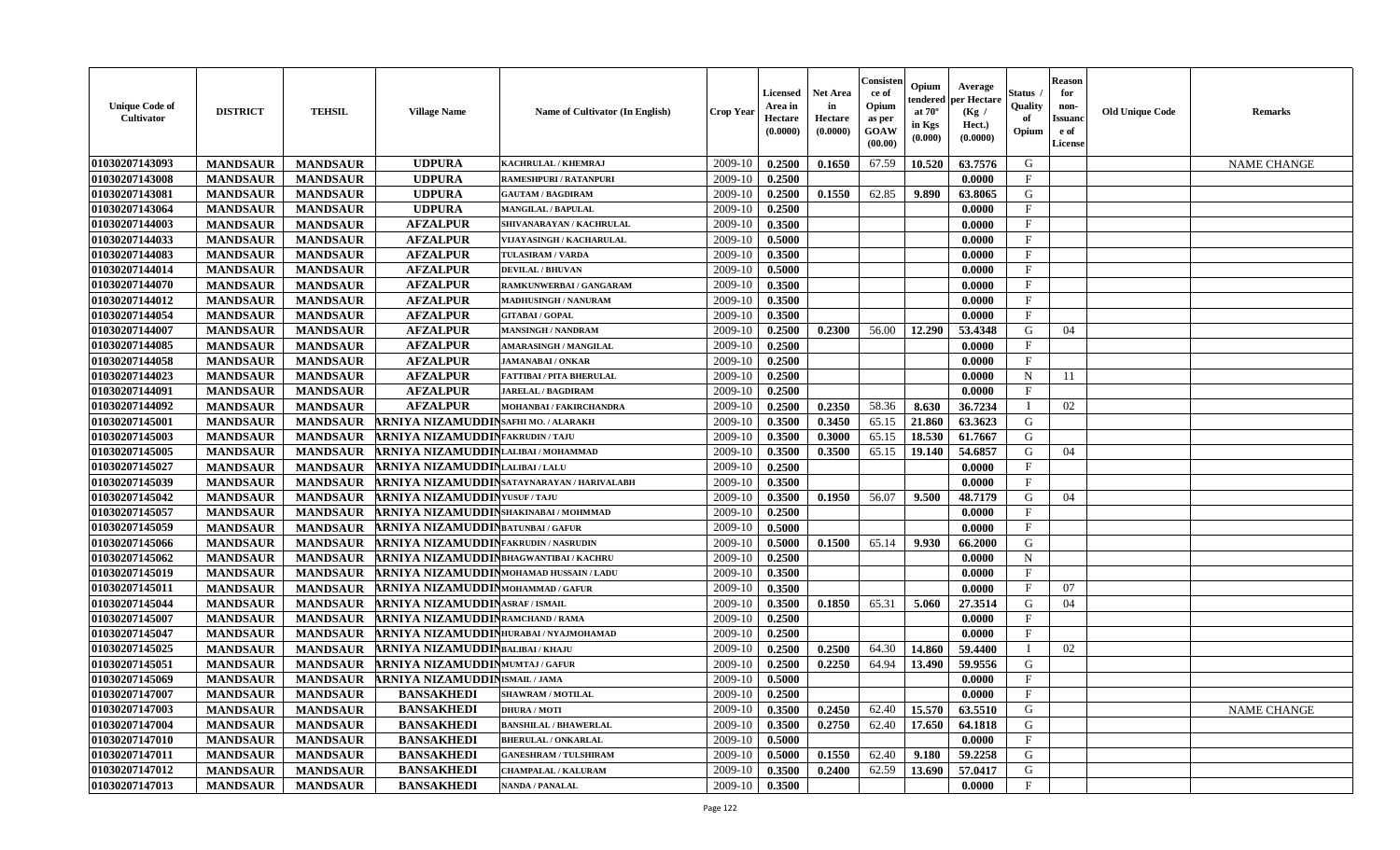| 01030207147022<br><b>MANDSAUR</b><br><b>BANSAKHEDI</b><br>2009-10<br>0.3500<br>0.1900<br>65.77<br>11.370<br>59.8421<br>G<br><b>MANDSAUR</b><br><b>BHULIBAI / GOPAL</b><br>01030207147028<br><b>BANSAKHEDI</b><br>2009-10<br>62.59<br>G<br><b>MANDSAUR</b><br>0.3500<br>0.1550<br>8.930<br>57.6129<br><b>MANDSAUR</b><br>LAXMINARAYAN / RAJARAM<br>01030207147030<br><b>MANDSAUR</b><br><b>BANSAKHEDI</b><br>2009-10<br>0.5000<br>0.0000<br>$\mathbf{F}$<br><b>MANDSAUR</b><br><b>RAMSINGH / PANNALAL</b><br>01030207147032<br><b>MANDSAUR</b><br><b>MANDSAUR</b><br><b>BANSAKHEDI</b><br>2009-10<br>0.5000<br>$\mathbf{F}$<br><b>BHAGATRAM / PANALAL</b><br>0.0000<br>01030207147033<br><b>MANDSAUR</b><br><b>BANSAKHEDI</b><br><b>MANDSAUR</b><br><b>GOTAM / RAMA</b><br>2009-10<br>0.2500<br>0.0000<br>$\mathbf{F}$<br>01030207147037<br><b>MANDSAUR</b><br><b>MANDSAUR</b><br><b>BANSAKHEDI</b><br>0.5000<br>62.59<br>63.5000<br>G<br>2009-10<br>0.1600<br>10.160<br><b>INDARAML / SHIVARAM</b><br>01030207147039<br><b>MANDSAUR</b><br><b>MANDSAUR</b><br><b>BANSAKHEDI</b><br>0.0000<br>$\mathbf F$<br>2009-10<br>0.5000<br>NONDRAM / DHURALAL<br>01030207147044<br><b>BANSAKHEDI</b><br><b>MANDSAUR</b><br><b>MANDSAUR</b><br>2009-10<br>0.3500<br>0.1100<br>65.82<br>7.480<br>68.0000<br>G<br>PANALAL / RAJARAM<br>01030207147045<br><b>BANSAKHEDI</b><br>2009-10<br>60.50<br>13.010<br>56.5652<br>G<br><b>MANDSAUR</b><br><b>MANDSAUR</b><br><b>BADRILAL / BHERULAL</b><br>0.3500<br>0.2300<br>01030207147050<br><b>BANSAKHEDI</b><br>2009-10<br>64.71<br>G<br><b>MANDSAUR</b><br><b>MANDSAUR</b><br>0.2500<br>0.1100<br>7.000<br>63.6364<br><b>ASHOKKUMAR / MANGILAL</b><br>01030207147042<br>2009-10<br>$\mathbf{F}$<br><b>MANDSAUR</b><br><b>MANDSAUR</b><br><b>BANSAKHEDI</b><br>0.3500<br>0.0000<br><b>ONKAR / NANURAM</b><br>01030207147051<br><b>MANDSAUR</b><br><b>MANDSAUR</b><br><b>BANSAKHEDI</b><br>PANALAL / BHAWERLAL<br>2009-10<br>0.5000<br>0.0000<br>$\mathbf{F}$<br><b>MANDSAUR</b><br><b>MANDSAUR</b><br><b>BANSAKHEDI</b><br>0.5000<br>0.2950<br>18.960<br>64.2712<br>G<br>01030207147031<br><b>BHARATRAM / PANALAL</b><br>2009-10<br>65.77<br>01030207147049<br><b>MANDSAUR</b><br><b>MANDSAUR</b><br><b>BANSAKHEDI</b><br>0.1100<br>64.71<br>7.030<br>63.9091<br>G<br>KISHORKUMAR / MANGILAL<br>2009-10<br>0.2500<br>F<br>01030207147034<br><b>MANDSAUR</b><br><b>MANDSAUR</b><br><b>BANSAKHEDI</b><br>0.2500<br>0.0000<br><b>RAMSINGH / MANGILAL</b><br>2009-10<br>01030207147014<br><b>MANDSAUR</b><br><b>BANSAKHEDI</b><br>2009-10<br>0.2500<br>$\mathbf F$<br><b>MANDSAUR</b><br>0.0000<br>01030207160114<br>HAMERIBAI / BHANWERLAL<br><b>BANSAKHEDI</b><br>01030207147029<br><b>MANDSAUR</b><br><b>MANDSAUR</b><br><b>BHERULAL / MANNALAL</b><br>2009-10<br>0.2500<br>0.0000<br>$\mathbf N$<br>11<br>01030207148032<br><b>BARDIYAKHEDI</b><br><b>MANDSAUR</b><br>2009-10<br>0.1400<br>67.21<br>9.530<br>G<br><b>MANDSAUR</b><br>NANDRAM / LAXMAN<br>0.5000<br>68.0714<br><b>NAME CHANGE</b><br>01030207148008<br>2009-10<br>0.5000<br>$\mathbf{F}$<br><b>MANDSAUR</b><br><b>MANDSAUR</b><br><b>BARDIYAKHEDI</b><br>0.0000<br>KANCHANBAI / BAGDIRAM<br>01030207148011<br><b>BARDIYAKHEDI</b><br>2009-10<br>0.5000<br>0.3700<br>22.780<br><b>MANDSAUR</b><br><b>MANDSAUR</b><br>KANVARLAL / PUNAMCHAND<br>65.66<br>61.5676<br>G<br>01030207148013<br><b>MANDSAUR</b><br><b>MANDSAUR</b><br><b>BARDIYAKHEDI</b><br>2009-10<br>0.5000<br>0.0000<br>$\mathbf{F}$<br>NATHULAL / NANURAM<br>01030207148016<br><b>MANDSAUR</b><br><b>MANDSAUR</b><br><b>BARDIYAKHEDI</b><br>2009-10<br>0.5000<br>0.0000<br>$\mathbf{F}$<br>PANNALAL / KESHURAM<br>01030207148023<br><b>MANDSAUR</b><br>$\mathbf{F}$<br><b>MANDSAUR</b><br><b>BARDIYAKHEDI</b><br>2009-10<br>0.5000<br>0.0000<br><b>JAGDISH / BHERULAL</b><br>G<br>01030207148027<br><b>BARDIYAKHEDI</b><br>2009-10<br>65.66<br>10.210<br><b>MANDSAUR</b><br><b>MANDSAUR</b><br>0.5000<br>0.1500<br>68.0667<br><b>BHARATRAM / MOTILAL</b><br>01030207148037<br><b>MANDSAUR</b><br><b>MANDSAUR</b><br><b>BARDIYAKHEDI</b><br>2009-10<br>0.5000<br>0.2400<br>65.66<br>14.190<br>59.1250<br>G<br><b>SURAJBAI / PUNUMCHAND</b><br>01030207148038<br><b>BARDIYAKHEDI</b><br><b>MANDSAUR</b><br><b>MANDSAUR</b><br>2009-10<br>0.5000<br>0.1750<br>65.66<br>11.540<br>65.9429<br>G<br><b>RUPA / GOTAM</b><br>01030207148046<br><b>MANDSAUR</b><br><b>MANDSAUR</b><br><b>BARDIYAKHEDI</b><br>2009-10<br>0.5000<br>0.1000<br>67.43<br>6.850<br>68.5000<br>G<br><b>GANGABAI / CHAGANLAL</b><br>01030207148048<br><b>MANDSAUR</b><br><b>MANDSAUR</b><br><b>BARDIYAKHEDI</b><br>2009-10<br>0.5000<br>0.0000<br>$\mathbf{F}$<br><b>RAMLAL / DHURA</b><br><b>BARDIYAKHEDI</b><br>01030207148057<br><b>MANDSAUR</b><br><b>MANDSAUR</b><br><b>KAMLABAI/KACHRU</b><br>2009-10<br>0.5000<br>0.1150<br>65.86<br>7.770<br>67.5652<br>G<br><b>MANDSAUR</b><br><b>MANDSAUR</b><br><b>BARDIYAKHEDI</b><br>01030207148058<br><b>GITABAI/MOTILAL</b><br>2009-10<br>0.5000<br>0.0000<br>$\mathbf{F}$<br>01030207148067<br><b>MANDSAUR</b><br><b>MANDSAUR</b><br><b>BARDIYAKHEDI</b><br>0.5000<br>$\mathbf{F}$<br><b>RODA / GHASI</b><br>2009-10<br>0.0000<br>01030207148002<br>$\mathbf{F}$<br><b>MANDSAUR</b><br><b>MANDSAUR</b><br><b>BARDIYAKHEDI</b><br>2009-10<br>0.2500<br><b>MANDALAL / GANESHRAM</b><br>0.0000<br>$\mathbf{F}$<br>01030207148012<br><b>MANDSAUR</b><br><b>MANDSAUR</b><br><b>BARDIYAKHEDI</b><br>2009-10<br>0.2500<br><b>RAMLAL / KACHRU</b><br>0.0000<br>01030207148014<br><b>BARDIYAKHEDI</b><br>2009-10<br>68.04<br><b>MANDSAUR</b><br><b>MANDSAUR</b><br>SUKHLAL / MOHANLAL<br>0.5000<br>0.1150<br>7.970<br>69.3043<br>G<br>$\mathbf{F}$<br>01030207148034<br><b>MANDSAUR</b><br><b>MANDSAUR</b><br><b>BARDIYAKHEDI</b><br>2009-10<br>0.5000<br>0.0000<br><b>MOHANLAL / KASTURA</b><br>$\mathbf{F}$<br>01030207148036<br><b>MANDSAUR</b><br><b>MANDSAUR</b><br><b>BARDIYAKHEDI</b><br>2009-10<br>0.5000<br>0.0000<br><b>DHAPUBAI/MODIRAM</b><br>01030207148043<br><b>MANDSAUR</b><br>0.1400<br>67.21<br>9.910<br><b>MANDSAUR</b><br><b>BARDIYAKHEDI</b><br><b>GANGARAM / KESHURAM</b><br>2009-10<br>0.3500<br>70.7857<br>G<br><b>MANDSAUR</b><br><b>MANDSAUR</b><br><b>BARDIYAKHEDI</b><br>0.5000<br>67.43<br>61.0000<br>G<br>01030207148045<br><b>BALURAM / DHURA</b><br>2009-10<br>0.1000<br>6.100<br>01030207148051<br><b>MANDSAUR</b><br><b>MANDSAUR</b><br><b>BARDIYAKHEDI</b><br>67.21<br>10.210<br>G<br>2009-10<br>0.5000<br>0.1500<br>68.0667<br><b>MOTILAL / GULALB</b><br>${\bf G}$<br>01030207148030<br><b>MANDSAUR</b><br><b>MANDSAUR</b><br><b>BARDIYAKHEDI</b><br>0.5000<br>0.2200<br>67.21<br>14.960<br>68.0000<br>2009-10<br><b>RAMESHVER / RUPA</b><br>$\mathbf F$<br>01030207148069<br><b>MANDSAUR</b><br><b>BARDIYAKHEDI</b><br>2009-10<br>0.5000<br>0.0000<br><b>MANDSAUR</b><br><b>VAJERAM / NANDA</b><br>01030207148020<br><b>BARDIYAKHEDI</b><br>2009-10<br>0.5000<br>0.2100<br>67.43<br>13.620<br>G<br><b>MANDSAUR</b><br>KACHRU / CHAMPALAL<br>64.8571<br><b>MANDSAUR</b> | <b>Unique Code of</b><br>Cultivator | <b>DISTRICT</b> | <b>TEHSIL</b> | <b>Village Name</b> | Name of Cultivator (In English) | Crop Year | Licensed<br>Area in<br>Hectare<br>(0.0000) | Net Area<br>in<br>Hectare<br>(0.0000) | Consister<br>ce of<br>Opium<br>as per<br>GOAW<br>(00.00) | Opium<br>endered<br>at $70^\circ$<br>in Kgs<br>(0.000) | Average<br>per Hectare<br>(Kg /<br>Hect.)<br>(0.0000) | Status<br>Quality<br>of<br>Opium | <b>Reason</b><br>for<br>non-<br><b>Issuanc</b><br>e of<br>License | <b>Old Unique Code</b> | Remarks |
|--------------------------------------------------------------------------------------------------------------------------------------------------------------------------------------------------------------------------------------------------------------------------------------------------------------------------------------------------------------------------------------------------------------------------------------------------------------------------------------------------------------------------------------------------------------------------------------------------------------------------------------------------------------------------------------------------------------------------------------------------------------------------------------------------------------------------------------------------------------------------------------------------------------------------------------------------------------------------------------------------------------------------------------------------------------------------------------------------------------------------------------------------------------------------------------------------------------------------------------------------------------------------------------------------------------------------------------------------------------------------------------------------------------------------------------------------------------------------------------------------------------------------------------------------------------------------------------------------------------------------------------------------------------------------------------------------------------------------------------------------------------------------------------------------------------------------------------------------------------------------------------------------------------------------------------------------------------------------------------------------------------------------------------------------------------------------------------------------------------------------------------------------------------------------------------------------------------------------------------------------------------------------------------------------------------------------------------------------------------------------------------------------------------------------------------------------------------------------------------------------------------------------------------------------------------------------------------------------------------------------------------------------------------------------------------------------------------------------------------------------------------------------------------------------------------------------------------------------------------------------------------------------------------------------------------------------------------------------------------------------------------------------------------------------------------------------------------------------------------------------------------------------------------------------------------------------------------------------------------------------------------------------------------------------------------------------------------------------------------------------------------------------------------------------------------------------------------------------------------------------------------------------------------------------------------------------------------------------------------------------------------------------------------------------------------------------------------------------------------------------------------------------------------------------------------------------------------------------------------------------------------------------------------------------------------------------------------------------------------------------------------------------------------------------------------------------------------------------------------------------------------------------------------------------------------------------------------------------------------------------------------------------------------------------------------------------------------------------------------------------------------------------------------------------------------------------------------------------------------------------------------------------------------------------------------------------------------------------------------------------------------------------------------------------------------------------------------------------------------------------------------------------------------------------------------------------------------------------------------------------------------------------------------------------------------------------------------------------------------------------------------------------------------------------------------------------------------------------------------------------------------------------------------------------------------------------------------------------------------------------------------------------------------------------------------------------------------------------------------------------------------------------------------------------------------------------------------------------------------------------------------------------------------------------------------------------------------------------------------------------------------------------------------------------------------------------------------------------------------------------------------------------------------------------------------------------------------------------------------------------------------------------------------------------------------------------------------------------------------------------------------------------------------------------------------------------------------------------------------------------------------------------------------------------------------------------------------------------------------------------------------------------------------------------------------------------------------------------------------------------------------------------------------------------------------------------------------------------------------------------------------------------------------------------------------------------------------------------------------------------------------------------------------------------------------------------------------------------------------------------------------------------------------------------------------------------------------------------------------------------------------------------------------------------------------------------------------------------------------------------------------------------------------------------------------------------------|-------------------------------------|-----------------|---------------|---------------------|---------------------------------|-----------|--------------------------------------------|---------------------------------------|----------------------------------------------------------|--------------------------------------------------------|-------------------------------------------------------|----------------------------------|-------------------------------------------------------------------|------------------------|---------|
|                                                                                                                                                                                                                                                                                                                                                                                                                                                                                                                                                                                                                                                                                                                                                                                                                                                                                                                                                                                                                                                                                                                                                                                                                                                                                                                                                                                                                                                                                                                                                                                                                                                                                                                                                                                                                                                                                                                                                                                                                                                                                                                                                                                                                                                                                                                                                                                                                                                                                                                                                                                                                                                                                                                                                                                                                                                                                                                                                                                                                                                                                                                                                                                                                                                                                                                                                                                                                                                                                                                                                                                                                                                                                                                                                                                                                                                                                                                                                                                                                                                                                                                                                                                                                                                                                                                                                                                                                                                                                                                                                                                                                                                                                                                                                                                                                                                                                                                                                                                                                                                                                                                                                                                                                                                                                                                                                                                                                                                                                                                                                                                                                                                                                                                                                                                                                                                                                                                                                                                                                                                                                                                                                                                                                                                                                                                                                                                                                                                                                                                                                                                                                                                                                                                                                                                                                                                                                                                                                                                                                                                                                |                                     |                 |               |                     |                                 |           |                                            |                                       |                                                          |                                                        |                                                       |                                  |                                                                   |                        |         |
|                                                                                                                                                                                                                                                                                                                                                                                                                                                                                                                                                                                                                                                                                                                                                                                                                                                                                                                                                                                                                                                                                                                                                                                                                                                                                                                                                                                                                                                                                                                                                                                                                                                                                                                                                                                                                                                                                                                                                                                                                                                                                                                                                                                                                                                                                                                                                                                                                                                                                                                                                                                                                                                                                                                                                                                                                                                                                                                                                                                                                                                                                                                                                                                                                                                                                                                                                                                                                                                                                                                                                                                                                                                                                                                                                                                                                                                                                                                                                                                                                                                                                                                                                                                                                                                                                                                                                                                                                                                                                                                                                                                                                                                                                                                                                                                                                                                                                                                                                                                                                                                                                                                                                                                                                                                                                                                                                                                                                                                                                                                                                                                                                                                                                                                                                                                                                                                                                                                                                                                                                                                                                                                                                                                                                                                                                                                                                                                                                                                                                                                                                                                                                                                                                                                                                                                                                                                                                                                                                                                                                                                                                |                                     |                 |               |                     |                                 |           |                                            |                                       |                                                          |                                                        |                                                       |                                  |                                                                   |                        |         |
|                                                                                                                                                                                                                                                                                                                                                                                                                                                                                                                                                                                                                                                                                                                                                                                                                                                                                                                                                                                                                                                                                                                                                                                                                                                                                                                                                                                                                                                                                                                                                                                                                                                                                                                                                                                                                                                                                                                                                                                                                                                                                                                                                                                                                                                                                                                                                                                                                                                                                                                                                                                                                                                                                                                                                                                                                                                                                                                                                                                                                                                                                                                                                                                                                                                                                                                                                                                                                                                                                                                                                                                                                                                                                                                                                                                                                                                                                                                                                                                                                                                                                                                                                                                                                                                                                                                                                                                                                                                                                                                                                                                                                                                                                                                                                                                                                                                                                                                                                                                                                                                                                                                                                                                                                                                                                                                                                                                                                                                                                                                                                                                                                                                                                                                                                                                                                                                                                                                                                                                                                                                                                                                                                                                                                                                                                                                                                                                                                                                                                                                                                                                                                                                                                                                                                                                                                                                                                                                                                                                                                                                                                |                                     |                 |               |                     |                                 |           |                                            |                                       |                                                          |                                                        |                                                       |                                  |                                                                   |                        |         |
|                                                                                                                                                                                                                                                                                                                                                                                                                                                                                                                                                                                                                                                                                                                                                                                                                                                                                                                                                                                                                                                                                                                                                                                                                                                                                                                                                                                                                                                                                                                                                                                                                                                                                                                                                                                                                                                                                                                                                                                                                                                                                                                                                                                                                                                                                                                                                                                                                                                                                                                                                                                                                                                                                                                                                                                                                                                                                                                                                                                                                                                                                                                                                                                                                                                                                                                                                                                                                                                                                                                                                                                                                                                                                                                                                                                                                                                                                                                                                                                                                                                                                                                                                                                                                                                                                                                                                                                                                                                                                                                                                                                                                                                                                                                                                                                                                                                                                                                                                                                                                                                                                                                                                                                                                                                                                                                                                                                                                                                                                                                                                                                                                                                                                                                                                                                                                                                                                                                                                                                                                                                                                                                                                                                                                                                                                                                                                                                                                                                                                                                                                                                                                                                                                                                                                                                                                                                                                                                                                                                                                                                                                |                                     |                 |               |                     |                                 |           |                                            |                                       |                                                          |                                                        |                                                       |                                  |                                                                   |                        |         |
|                                                                                                                                                                                                                                                                                                                                                                                                                                                                                                                                                                                                                                                                                                                                                                                                                                                                                                                                                                                                                                                                                                                                                                                                                                                                                                                                                                                                                                                                                                                                                                                                                                                                                                                                                                                                                                                                                                                                                                                                                                                                                                                                                                                                                                                                                                                                                                                                                                                                                                                                                                                                                                                                                                                                                                                                                                                                                                                                                                                                                                                                                                                                                                                                                                                                                                                                                                                                                                                                                                                                                                                                                                                                                                                                                                                                                                                                                                                                                                                                                                                                                                                                                                                                                                                                                                                                                                                                                                                                                                                                                                                                                                                                                                                                                                                                                                                                                                                                                                                                                                                                                                                                                                                                                                                                                                                                                                                                                                                                                                                                                                                                                                                                                                                                                                                                                                                                                                                                                                                                                                                                                                                                                                                                                                                                                                                                                                                                                                                                                                                                                                                                                                                                                                                                                                                                                                                                                                                                                                                                                                                                                |                                     |                 |               |                     |                                 |           |                                            |                                       |                                                          |                                                        |                                                       |                                  |                                                                   |                        |         |
|                                                                                                                                                                                                                                                                                                                                                                                                                                                                                                                                                                                                                                                                                                                                                                                                                                                                                                                                                                                                                                                                                                                                                                                                                                                                                                                                                                                                                                                                                                                                                                                                                                                                                                                                                                                                                                                                                                                                                                                                                                                                                                                                                                                                                                                                                                                                                                                                                                                                                                                                                                                                                                                                                                                                                                                                                                                                                                                                                                                                                                                                                                                                                                                                                                                                                                                                                                                                                                                                                                                                                                                                                                                                                                                                                                                                                                                                                                                                                                                                                                                                                                                                                                                                                                                                                                                                                                                                                                                                                                                                                                                                                                                                                                                                                                                                                                                                                                                                                                                                                                                                                                                                                                                                                                                                                                                                                                                                                                                                                                                                                                                                                                                                                                                                                                                                                                                                                                                                                                                                                                                                                                                                                                                                                                                                                                                                                                                                                                                                                                                                                                                                                                                                                                                                                                                                                                                                                                                                                                                                                                                                                |                                     |                 |               |                     |                                 |           |                                            |                                       |                                                          |                                                        |                                                       |                                  |                                                                   |                        |         |
|                                                                                                                                                                                                                                                                                                                                                                                                                                                                                                                                                                                                                                                                                                                                                                                                                                                                                                                                                                                                                                                                                                                                                                                                                                                                                                                                                                                                                                                                                                                                                                                                                                                                                                                                                                                                                                                                                                                                                                                                                                                                                                                                                                                                                                                                                                                                                                                                                                                                                                                                                                                                                                                                                                                                                                                                                                                                                                                                                                                                                                                                                                                                                                                                                                                                                                                                                                                                                                                                                                                                                                                                                                                                                                                                                                                                                                                                                                                                                                                                                                                                                                                                                                                                                                                                                                                                                                                                                                                                                                                                                                                                                                                                                                                                                                                                                                                                                                                                                                                                                                                                                                                                                                                                                                                                                                                                                                                                                                                                                                                                                                                                                                                                                                                                                                                                                                                                                                                                                                                                                                                                                                                                                                                                                                                                                                                                                                                                                                                                                                                                                                                                                                                                                                                                                                                                                                                                                                                                                                                                                                                                                |                                     |                 |               |                     |                                 |           |                                            |                                       |                                                          |                                                        |                                                       |                                  |                                                                   |                        |         |
|                                                                                                                                                                                                                                                                                                                                                                                                                                                                                                                                                                                                                                                                                                                                                                                                                                                                                                                                                                                                                                                                                                                                                                                                                                                                                                                                                                                                                                                                                                                                                                                                                                                                                                                                                                                                                                                                                                                                                                                                                                                                                                                                                                                                                                                                                                                                                                                                                                                                                                                                                                                                                                                                                                                                                                                                                                                                                                                                                                                                                                                                                                                                                                                                                                                                                                                                                                                                                                                                                                                                                                                                                                                                                                                                                                                                                                                                                                                                                                                                                                                                                                                                                                                                                                                                                                                                                                                                                                                                                                                                                                                                                                                                                                                                                                                                                                                                                                                                                                                                                                                                                                                                                                                                                                                                                                                                                                                                                                                                                                                                                                                                                                                                                                                                                                                                                                                                                                                                                                                                                                                                                                                                                                                                                                                                                                                                                                                                                                                                                                                                                                                                                                                                                                                                                                                                                                                                                                                                                                                                                                                                                |                                     |                 |               |                     |                                 |           |                                            |                                       |                                                          |                                                        |                                                       |                                  |                                                                   |                        |         |
|                                                                                                                                                                                                                                                                                                                                                                                                                                                                                                                                                                                                                                                                                                                                                                                                                                                                                                                                                                                                                                                                                                                                                                                                                                                                                                                                                                                                                                                                                                                                                                                                                                                                                                                                                                                                                                                                                                                                                                                                                                                                                                                                                                                                                                                                                                                                                                                                                                                                                                                                                                                                                                                                                                                                                                                                                                                                                                                                                                                                                                                                                                                                                                                                                                                                                                                                                                                                                                                                                                                                                                                                                                                                                                                                                                                                                                                                                                                                                                                                                                                                                                                                                                                                                                                                                                                                                                                                                                                                                                                                                                                                                                                                                                                                                                                                                                                                                                                                                                                                                                                                                                                                                                                                                                                                                                                                                                                                                                                                                                                                                                                                                                                                                                                                                                                                                                                                                                                                                                                                                                                                                                                                                                                                                                                                                                                                                                                                                                                                                                                                                                                                                                                                                                                                                                                                                                                                                                                                                                                                                                                                                |                                     |                 |               |                     |                                 |           |                                            |                                       |                                                          |                                                        |                                                       |                                  |                                                                   |                        |         |
|                                                                                                                                                                                                                                                                                                                                                                                                                                                                                                                                                                                                                                                                                                                                                                                                                                                                                                                                                                                                                                                                                                                                                                                                                                                                                                                                                                                                                                                                                                                                                                                                                                                                                                                                                                                                                                                                                                                                                                                                                                                                                                                                                                                                                                                                                                                                                                                                                                                                                                                                                                                                                                                                                                                                                                                                                                                                                                                                                                                                                                                                                                                                                                                                                                                                                                                                                                                                                                                                                                                                                                                                                                                                                                                                                                                                                                                                                                                                                                                                                                                                                                                                                                                                                                                                                                                                                                                                                                                                                                                                                                                                                                                                                                                                                                                                                                                                                                                                                                                                                                                                                                                                                                                                                                                                                                                                                                                                                                                                                                                                                                                                                                                                                                                                                                                                                                                                                                                                                                                                                                                                                                                                                                                                                                                                                                                                                                                                                                                                                                                                                                                                                                                                                                                                                                                                                                                                                                                                                                                                                                                                                |                                     |                 |               |                     |                                 |           |                                            |                                       |                                                          |                                                        |                                                       |                                  |                                                                   |                        |         |
|                                                                                                                                                                                                                                                                                                                                                                                                                                                                                                                                                                                                                                                                                                                                                                                                                                                                                                                                                                                                                                                                                                                                                                                                                                                                                                                                                                                                                                                                                                                                                                                                                                                                                                                                                                                                                                                                                                                                                                                                                                                                                                                                                                                                                                                                                                                                                                                                                                                                                                                                                                                                                                                                                                                                                                                                                                                                                                                                                                                                                                                                                                                                                                                                                                                                                                                                                                                                                                                                                                                                                                                                                                                                                                                                                                                                                                                                                                                                                                                                                                                                                                                                                                                                                                                                                                                                                                                                                                                                                                                                                                                                                                                                                                                                                                                                                                                                                                                                                                                                                                                                                                                                                                                                                                                                                                                                                                                                                                                                                                                                                                                                                                                                                                                                                                                                                                                                                                                                                                                                                                                                                                                                                                                                                                                                                                                                                                                                                                                                                                                                                                                                                                                                                                                                                                                                                                                                                                                                                                                                                                                                                |                                     |                 |               |                     |                                 |           |                                            |                                       |                                                          |                                                        |                                                       |                                  |                                                                   |                        |         |
|                                                                                                                                                                                                                                                                                                                                                                                                                                                                                                                                                                                                                                                                                                                                                                                                                                                                                                                                                                                                                                                                                                                                                                                                                                                                                                                                                                                                                                                                                                                                                                                                                                                                                                                                                                                                                                                                                                                                                                                                                                                                                                                                                                                                                                                                                                                                                                                                                                                                                                                                                                                                                                                                                                                                                                                                                                                                                                                                                                                                                                                                                                                                                                                                                                                                                                                                                                                                                                                                                                                                                                                                                                                                                                                                                                                                                                                                                                                                                                                                                                                                                                                                                                                                                                                                                                                                                                                                                                                                                                                                                                                                                                                                                                                                                                                                                                                                                                                                                                                                                                                                                                                                                                                                                                                                                                                                                                                                                                                                                                                                                                                                                                                                                                                                                                                                                                                                                                                                                                                                                                                                                                                                                                                                                                                                                                                                                                                                                                                                                                                                                                                                                                                                                                                                                                                                                                                                                                                                                                                                                                                                                |                                     |                 |               |                     |                                 |           |                                            |                                       |                                                          |                                                        |                                                       |                                  |                                                                   |                        |         |
|                                                                                                                                                                                                                                                                                                                                                                                                                                                                                                                                                                                                                                                                                                                                                                                                                                                                                                                                                                                                                                                                                                                                                                                                                                                                                                                                                                                                                                                                                                                                                                                                                                                                                                                                                                                                                                                                                                                                                                                                                                                                                                                                                                                                                                                                                                                                                                                                                                                                                                                                                                                                                                                                                                                                                                                                                                                                                                                                                                                                                                                                                                                                                                                                                                                                                                                                                                                                                                                                                                                                                                                                                                                                                                                                                                                                                                                                                                                                                                                                                                                                                                                                                                                                                                                                                                                                                                                                                                                                                                                                                                                                                                                                                                                                                                                                                                                                                                                                                                                                                                                                                                                                                                                                                                                                                                                                                                                                                                                                                                                                                                                                                                                                                                                                                                                                                                                                                                                                                                                                                                                                                                                                                                                                                                                                                                                                                                                                                                                                                                                                                                                                                                                                                                                                                                                                                                                                                                                                                                                                                                                                                |                                     |                 |               |                     |                                 |           |                                            |                                       |                                                          |                                                        |                                                       |                                  |                                                                   |                        |         |
|                                                                                                                                                                                                                                                                                                                                                                                                                                                                                                                                                                                                                                                                                                                                                                                                                                                                                                                                                                                                                                                                                                                                                                                                                                                                                                                                                                                                                                                                                                                                                                                                                                                                                                                                                                                                                                                                                                                                                                                                                                                                                                                                                                                                                                                                                                                                                                                                                                                                                                                                                                                                                                                                                                                                                                                                                                                                                                                                                                                                                                                                                                                                                                                                                                                                                                                                                                                                                                                                                                                                                                                                                                                                                                                                                                                                                                                                                                                                                                                                                                                                                                                                                                                                                                                                                                                                                                                                                                                                                                                                                                                                                                                                                                                                                                                                                                                                                                                                                                                                                                                                                                                                                                                                                                                                                                                                                                                                                                                                                                                                                                                                                                                                                                                                                                                                                                                                                                                                                                                                                                                                                                                                                                                                                                                                                                                                                                                                                                                                                                                                                                                                                                                                                                                                                                                                                                                                                                                                                                                                                                                                                |                                     |                 |               |                     |                                 |           |                                            |                                       |                                                          |                                                        |                                                       |                                  |                                                                   |                        |         |
|                                                                                                                                                                                                                                                                                                                                                                                                                                                                                                                                                                                                                                                                                                                                                                                                                                                                                                                                                                                                                                                                                                                                                                                                                                                                                                                                                                                                                                                                                                                                                                                                                                                                                                                                                                                                                                                                                                                                                                                                                                                                                                                                                                                                                                                                                                                                                                                                                                                                                                                                                                                                                                                                                                                                                                                                                                                                                                                                                                                                                                                                                                                                                                                                                                                                                                                                                                                                                                                                                                                                                                                                                                                                                                                                                                                                                                                                                                                                                                                                                                                                                                                                                                                                                                                                                                                                                                                                                                                                                                                                                                                                                                                                                                                                                                                                                                                                                                                                                                                                                                                                                                                                                                                                                                                                                                                                                                                                                                                                                                                                                                                                                                                                                                                                                                                                                                                                                                                                                                                                                                                                                                                                                                                                                                                                                                                                                                                                                                                                                                                                                                                                                                                                                                                                                                                                                                                                                                                                                                                                                                                                                |                                     |                 |               |                     |                                 |           |                                            |                                       |                                                          |                                                        |                                                       |                                  |                                                                   |                        |         |
|                                                                                                                                                                                                                                                                                                                                                                                                                                                                                                                                                                                                                                                                                                                                                                                                                                                                                                                                                                                                                                                                                                                                                                                                                                                                                                                                                                                                                                                                                                                                                                                                                                                                                                                                                                                                                                                                                                                                                                                                                                                                                                                                                                                                                                                                                                                                                                                                                                                                                                                                                                                                                                                                                                                                                                                                                                                                                                                                                                                                                                                                                                                                                                                                                                                                                                                                                                                                                                                                                                                                                                                                                                                                                                                                                                                                                                                                                                                                                                                                                                                                                                                                                                                                                                                                                                                                                                                                                                                                                                                                                                                                                                                                                                                                                                                                                                                                                                                                                                                                                                                                                                                                                                                                                                                                                                                                                                                                                                                                                                                                                                                                                                                                                                                                                                                                                                                                                                                                                                                                                                                                                                                                                                                                                                                                                                                                                                                                                                                                                                                                                                                                                                                                                                                                                                                                                                                                                                                                                                                                                                                                                |                                     |                 |               |                     |                                 |           |                                            |                                       |                                                          |                                                        |                                                       |                                  |                                                                   |                        |         |
|                                                                                                                                                                                                                                                                                                                                                                                                                                                                                                                                                                                                                                                                                                                                                                                                                                                                                                                                                                                                                                                                                                                                                                                                                                                                                                                                                                                                                                                                                                                                                                                                                                                                                                                                                                                                                                                                                                                                                                                                                                                                                                                                                                                                                                                                                                                                                                                                                                                                                                                                                                                                                                                                                                                                                                                                                                                                                                                                                                                                                                                                                                                                                                                                                                                                                                                                                                                                                                                                                                                                                                                                                                                                                                                                                                                                                                                                                                                                                                                                                                                                                                                                                                                                                                                                                                                                                                                                                                                                                                                                                                                                                                                                                                                                                                                                                                                                                                                                                                                                                                                                                                                                                                                                                                                                                                                                                                                                                                                                                                                                                                                                                                                                                                                                                                                                                                                                                                                                                                                                                                                                                                                                                                                                                                                                                                                                                                                                                                                                                                                                                                                                                                                                                                                                                                                                                                                                                                                                                                                                                                                                                |                                     |                 |               |                     |                                 |           |                                            |                                       |                                                          |                                                        |                                                       |                                  |                                                                   |                        |         |
|                                                                                                                                                                                                                                                                                                                                                                                                                                                                                                                                                                                                                                                                                                                                                                                                                                                                                                                                                                                                                                                                                                                                                                                                                                                                                                                                                                                                                                                                                                                                                                                                                                                                                                                                                                                                                                                                                                                                                                                                                                                                                                                                                                                                                                                                                                                                                                                                                                                                                                                                                                                                                                                                                                                                                                                                                                                                                                                                                                                                                                                                                                                                                                                                                                                                                                                                                                                                                                                                                                                                                                                                                                                                                                                                                                                                                                                                                                                                                                                                                                                                                                                                                                                                                                                                                                                                                                                                                                                                                                                                                                                                                                                                                                                                                                                                                                                                                                                                                                                                                                                                                                                                                                                                                                                                                                                                                                                                                                                                                                                                                                                                                                                                                                                                                                                                                                                                                                                                                                                                                                                                                                                                                                                                                                                                                                                                                                                                                                                                                                                                                                                                                                                                                                                                                                                                                                                                                                                                                                                                                                                                                |                                     |                 |               |                     |                                 |           |                                            |                                       |                                                          |                                                        |                                                       |                                  |                                                                   |                        |         |
|                                                                                                                                                                                                                                                                                                                                                                                                                                                                                                                                                                                                                                                                                                                                                                                                                                                                                                                                                                                                                                                                                                                                                                                                                                                                                                                                                                                                                                                                                                                                                                                                                                                                                                                                                                                                                                                                                                                                                                                                                                                                                                                                                                                                                                                                                                                                                                                                                                                                                                                                                                                                                                                                                                                                                                                                                                                                                                                                                                                                                                                                                                                                                                                                                                                                                                                                                                                                                                                                                                                                                                                                                                                                                                                                                                                                                                                                                                                                                                                                                                                                                                                                                                                                                                                                                                                                                                                                                                                                                                                                                                                                                                                                                                                                                                                                                                                                                                                                                                                                                                                                                                                                                                                                                                                                                                                                                                                                                                                                                                                                                                                                                                                                                                                                                                                                                                                                                                                                                                                                                                                                                                                                                                                                                                                                                                                                                                                                                                                                                                                                                                                                                                                                                                                                                                                                                                                                                                                                                                                                                                                                                |                                     |                 |               |                     |                                 |           |                                            |                                       |                                                          |                                                        |                                                       |                                  |                                                                   |                        |         |
|                                                                                                                                                                                                                                                                                                                                                                                                                                                                                                                                                                                                                                                                                                                                                                                                                                                                                                                                                                                                                                                                                                                                                                                                                                                                                                                                                                                                                                                                                                                                                                                                                                                                                                                                                                                                                                                                                                                                                                                                                                                                                                                                                                                                                                                                                                                                                                                                                                                                                                                                                                                                                                                                                                                                                                                                                                                                                                                                                                                                                                                                                                                                                                                                                                                                                                                                                                                                                                                                                                                                                                                                                                                                                                                                                                                                                                                                                                                                                                                                                                                                                                                                                                                                                                                                                                                                                                                                                                                                                                                                                                                                                                                                                                                                                                                                                                                                                                                                                                                                                                                                                                                                                                                                                                                                                                                                                                                                                                                                                                                                                                                                                                                                                                                                                                                                                                                                                                                                                                                                                                                                                                                                                                                                                                                                                                                                                                                                                                                                                                                                                                                                                                                                                                                                                                                                                                                                                                                                                                                                                                                                                |                                     |                 |               |                     |                                 |           |                                            |                                       |                                                          |                                                        |                                                       |                                  |                                                                   |                        |         |
|                                                                                                                                                                                                                                                                                                                                                                                                                                                                                                                                                                                                                                                                                                                                                                                                                                                                                                                                                                                                                                                                                                                                                                                                                                                                                                                                                                                                                                                                                                                                                                                                                                                                                                                                                                                                                                                                                                                                                                                                                                                                                                                                                                                                                                                                                                                                                                                                                                                                                                                                                                                                                                                                                                                                                                                                                                                                                                                                                                                                                                                                                                                                                                                                                                                                                                                                                                                                                                                                                                                                                                                                                                                                                                                                                                                                                                                                                                                                                                                                                                                                                                                                                                                                                                                                                                                                                                                                                                                                                                                                                                                                                                                                                                                                                                                                                                                                                                                                                                                                                                                                                                                                                                                                                                                                                                                                                                                                                                                                                                                                                                                                                                                                                                                                                                                                                                                                                                                                                                                                                                                                                                                                                                                                                                                                                                                                                                                                                                                                                                                                                                                                                                                                                                                                                                                                                                                                                                                                                                                                                                                                                |                                     |                 |               |                     |                                 |           |                                            |                                       |                                                          |                                                        |                                                       |                                  |                                                                   |                        |         |
|                                                                                                                                                                                                                                                                                                                                                                                                                                                                                                                                                                                                                                                                                                                                                                                                                                                                                                                                                                                                                                                                                                                                                                                                                                                                                                                                                                                                                                                                                                                                                                                                                                                                                                                                                                                                                                                                                                                                                                                                                                                                                                                                                                                                                                                                                                                                                                                                                                                                                                                                                                                                                                                                                                                                                                                                                                                                                                                                                                                                                                                                                                                                                                                                                                                                                                                                                                                                                                                                                                                                                                                                                                                                                                                                                                                                                                                                                                                                                                                                                                                                                                                                                                                                                                                                                                                                                                                                                                                                                                                                                                                                                                                                                                                                                                                                                                                                                                                                                                                                                                                                                                                                                                                                                                                                                                                                                                                                                                                                                                                                                                                                                                                                                                                                                                                                                                                                                                                                                                                                                                                                                                                                                                                                                                                                                                                                                                                                                                                                                                                                                                                                                                                                                                                                                                                                                                                                                                                                                                                                                                                                                |                                     |                 |               |                     |                                 |           |                                            |                                       |                                                          |                                                        |                                                       |                                  |                                                                   |                        |         |
|                                                                                                                                                                                                                                                                                                                                                                                                                                                                                                                                                                                                                                                                                                                                                                                                                                                                                                                                                                                                                                                                                                                                                                                                                                                                                                                                                                                                                                                                                                                                                                                                                                                                                                                                                                                                                                                                                                                                                                                                                                                                                                                                                                                                                                                                                                                                                                                                                                                                                                                                                                                                                                                                                                                                                                                                                                                                                                                                                                                                                                                                                                                                                                                                                                                                                                                                                                                                                                                                                                                                                                                                                                                                                                                                                                                                                                                                                                                                                                                                                                                                                                                                                                                                                                                                                                                                                                                                                                                                                                                                                                                                                                                                                                                                                                                                                                                                                                                                                                                                                                                                                                                                                                                                                                                                                                                                                                                                                                                                                                                                                                                                                                                                                                                                                                                                                                                                                                                                                                                                                                                                                                                                                                                                                                                                                                                                                                                                                                                                                                                                                                                                                                                                                                                                                                                                                                                                                                                                                                                                                                                                                |                                     |                 |               |                     |                                 |           |                                            |                                       |                                                          |                                                        |                                                       |                                  |                                                                   |                        |         |
|                                                                                                                                                                                                                                                                                                                                                                                                                                                                                                                                                                                                                                                                                                                                                                                                                                                                                                                                                                                                                                                                                                                                                                                                                                                                                                                                                                                                                                                                                                                                                                                                                                                                                                                                                                                                                                                                                                                                                                                                                                                                                                                                                                                                                                                                                                                                                                                                                                                                                                                                                                                                                                                                                                                                                                                                                                                                                                                                                                                                                                                                                                                                                                                                                                                                                                                                                                                                                                                                                                                                                                                                                                                                                                                                                                                                                                                                                                                                                                                                                                                                                                                                                                                                                                                                                                                                                                                                                                                                                                                                                                                                                                                                                                                                                                                                                                                                                                                                                                                                                                                                                                                                                                                                                                                                                                                                                                                                                                                                                                                                                                                                                                                                                                                                                                                                                                                                                                                                                                                                                                                                                                                                                                                                                                                                                                                                                                                                                                                                                                                                                                                                                                                                                                                                                                                                                                                                                                                                                                                                                                                                                |                                     |                 |               |                     |                                 |           |                                            |                                       |                                                          |                                                        |                                                       |                                  |                                                                   |                        |         |
|                                                                                                                                                                                                                                                                                                                                                                                                                                                                                                                                                                                                                                                                                                                                                                                                                                                                                                                                                                                                                                                                                                                                                                                                                                                                                                                                                                                                                                                                                                                                                                                                                                                                                                                                                                                                                                                                                                                                                                                                                                                                                                                                                                                                                                                                                                                                                                                                                                                                                                                                                                                                                                                                                                                                                                                                                                                                                                                                                                                                                                                                                                                                                                                                                                                                                                                                                                                                                                                                                                                                                                                                                                                                                                                                                                                                                                                                                                                                                                                                                                                                                                                                                                                                                                                                                                                                                                                                                                                                                                                                                                                                                                                                                                                                                                                                                                                                                                                                                                                                                                                                                                                                                                                                                                                                                                                                                                                                                                                                                                                                                                                                                                                                                                                                                                                                                                                                                                                                                                                                                                                                                                                                                                                                                                                                                                                                                                                                                                                                                                                                                                                                                                                                                                                                                                                                                                                                                                                                                                                                                                                                                |                                     |                 |               |                     |                                 |           |                                            |                                       |                                                          |                                                        |                                                       |                                  |                                                                   |                        |         |
|                                                                                                                                                                                                                                                                                                                                                                                                                                                                                                                                                                                                                                                                                                                                                                                                                                                                                                                                                                                                                                                                                                                                                                                                                                                                                                                                                                                                                                                                                                                                                                                                                                                                                                                                                                                                                                                                                                                                                                                                                                                                                                                                                                                                                                                                                                                                                                                                                                                                                                                                                                                                                                                                                                                                                                                                                                                                                                                                                                                                                                                                                                                                                                                                                                                                                                                                                                                                                                                                                                                                                                                                                                                                                                                                                                                                                                                                                                                                                                                                                                                                                                                                                                                                                                                                                                                                                                                                                                                                                                                                                                                                                                                                                                                                                                                                                                                                                                                                                                                                                                                                                                                                                                                                                                                                                                                                                                                                                                                                                                                                                                                                                                                                                                                                                                                                                                                                                                                                                                                                                                                                                                                                                                                                                                                                                                                                                                                                                                                                                                                                                                                                                                                                                                                                                                                                                                                                                                                                                                                                                                                                                |                                     |                 |               |                     |                                 |           |                                            |                                       |                                                          |                                                        |                                                       |                                  |                                                                   |                        |         |
|                                                                                                                                                                                                                                                                                                                                                                                                                                                                                                                                                                                                                                                                                                                                                                                                                                                                                                                                                                                                                                                                                                                                                                                                                                                                                                                                                                                                                                                                                                                                                                                                                                                                                                                                                                                                                                                                                                                                                                                                                                                                                                                                                                                                                                                                                                                                                                                                                                                                                                                                                                                                                                                                                                                                                                                                                                                                                                                                                                                                                                                                                                                                                                                                                                                                                                                                                                                                                                                                                                                                                                                                                                                                                                                                                                                                                                                                                                                                                                                                                                                                                                                                                                                                                                                                                                                                                                                                                                                                                                                                                                                                                                                                                                                                                                                                                                                                                                                                                                                                                                                                                                                                                                                                                                                                                                                                                                                                                                                                                                                                                                                                                                                                                                                                                                                                                                                                                                                                                                                                                                                                                                                                                                                                                                                                                                                                                                                                                                                                                                                                                                                                                                                                                                                                                                                                                                                                                                                                                                                                                                                                                |                                     |                 |               |                     |                                 |           |                                            |                                       |                                                          |                                                        |                                                       |                                  |                                                                   |                        |         |
|                                                                                                                                                                                                                                                                                                                                                                                                                                                                                                                                                                                                                                                                                                                                                                                                                                                                                                                                                                                                                                                                                                                                                                                                                                                                                                                                                                                                                                                                                                                                                                                                                                                                                                                                                                                                                                                                                                                                                                                                                                                                                                                                                                                                                                                                                                                                                                                                                                                                                                                                                                                                                                                                                                                                                                                                                                                                                                                                                                                                                                                                                                                                                                                                                                                                                                                                                                                                                                                                                                                                                                                                                                                                                                                                                                                                                                                                                                                                                                                                                                                                                                                                                                                                                                                                                                                                                                                                                                                                                                                                                                                                                                                                                                                                                                                                                                                                                                                                                                                                                                                                                                                                                                                                                                                                                                                                                                                                                                                                                                                                                                                                                                                                                                                                                                                                                                                                                                                                                                                                                                                                                                                                                                                                                                                                                                                                                                                                                                                                                                                                                                                                                                                                                                                                                                                                                                                                                                                                                                                                                                                                                |                                     |                 |               |                     |                                 |           |                                            |                                       |                                                          |                                                        |                                                       |                                  |                                                                   |                        |         |
|                                                                                                                                                                                                                                                                                                                                                                                                                                                                                                                                                                                                                                                                                                                                                                                                                                                                                                                                                                                                                                                                                                                                                                                                                                                                                                                                                                                                                                                                                                                                                                                                                                                                                                                                                                                                                                                                                                                                                                                                                                                                                                                                                                                                                                                                                                                                                                                                                                                                                                                                                                                                                                                                                                                                                                                                                                                                                                                                                                                                                                                                                                                                                                                                                                                                                                                                                                                                                                                                                                                                                                                                                                                                                                                                                                                                                                                                                                                                                                                                                                                                                                                                                                                                                                                                                                                                                                                                                                                                                                                                                                                                                                                                                                                                                                                                                                                                                                                                                                                                                                                                                                                                                                                                                                                                                                                                                                                                                                                                                                                                                                                                                                                                                                                                                                                                                                                                                                                                                                                                                                                                                                                                                                                                                                                                                                                                                                                                                                                                                                                                                                                                                                                                                                                                                                                                                                                                                                                                                                                                                                                                                |                                     |                 |               |                     |                                 |           |                                            |                                       |                                                          |                                                        |                                                       |                                  |                                                                   |                        |         |
|                                                                                                                                                                                                                                                                                                                                                                                                                                                                                                                                                                                                                                                                                                                                                                                                                                                                                                                                                                                                                                                                                                                                                                                                                                                                                                                                                                                                                                                                                                                                                                                                                                                                                                                                                                                                                                                                                                                                                                                                                                                                                                                                                                                                                                                                                                                                                                                                                                                                                                                                                                                                                                                                                                                                                                                                                                                                                                                                                                                                                                                                                                                                                                                                                                                                                                                                                                                                                                                                                                                                                                                                                                                                                                                                                                                                                                                                                                                                                                                                                                                                                                                                                                                                                                                                                                                                                                                                                                                                                                                                                                                                                                                                                                                                                                                                                                                                                                                                                                                                                                                                                                                                                                                                                                                                                                                                                                                                                                                                                                                                                                                                                                                                                                                                                                                                                                                                                                                                                                                                                                                                                                                                                                                                                                                                                                                                                                                                                                                                                                                                                                                                                                                                                                                                                                                                                                                                                                                                                                                                                                                                                |                                     |                 |               |                     |                                 |           |                                            |                                       |                                                          |                                                        |                                                       |                                  |                                                                   |                        |         |
|                                                                                                                                                                                                                                                                                                                                                                                                                                                                                                                                                                                                                                                                                                                                                                                                                                                                                                                                                                                                                                                                                                                                                                                                                                                                                                                                                                                                                                                                                                                                                                                                                                                                                                                                                                                                                                                                                                                                                                                                                                                                                                                                                                                                                                                                                                                                                                                                                                                                                                                                                                                                                                                                                                                                                                                                                                                                                                                                                                                                                                                                                                                                                                                                                                                                                                                                                                                                                                                                                                                                                                                                                                                                                                                                                                                                                                                                                                                                                                                                                                                                                                                                                                                                                                                                                                                                                                                                                                                                                                                                                                                                                                                                                                                                                                                                                                                                                                                                                                                                                                                                                                                                                                                                                                                                                                                                                                                                                                                                                                                                                                                                                                                                                                                                                                                                                                                                                                                                                                                                                                                                                                                                                                                                                                                                                                                                                                                                                                                                                                                                                                                                                                                                                                                                                                                                                                                                                                                                                                                                                                                                                |                                     |                 |               |                     |                                 |           |                                            |                                       |                                                          |                                                        |                                                       |                                  |                                                                   |                        |         |
|                                                                                                                                                                                                                                                                                                                                                                                                                                                                                                                                                                                                                                                                                                                                                                                                                                                                                                                                                                                                                                                                                                                                                                                                                                                                                                                                                                                                                                                                                                                                                                                                                                                                                                                                                                                                                                                                                                                                                                                                                                                                                                                                                                                                                                                                                                                                                                                                                                                                                                                                                                                                                                                                                                                                                                                                                                                                                                                                                                                                                                                                                                                                                                                                                                                                                                                                                                                                                                                                                                                                                                                                                                                                                                                                                                                                                                                                                                                                                                                                                                                                                                                                                                                                                                                                                                                                                                                                                                                                                                                                                                                                                                                                                                                                                                                                                                                                                                                                                                                                                                                                                                                                                                                                                                                                                                                                                                                                                                                                                                                                                                                                                                                                                                                                                                                                                                                                                                                                                                                                                                                                                                                                                                                                                                                                                                                                                                                                                                                                                                                                                                                                                                                                                                                                                                                                                                                                                                                                                                                                                                                                                |                                     |                 |               |                     |                                 |           |                                            |                                       |                                                          |                                                        |                                                       |                                  |                                                                   |                        |         |
|                                                                                                                                                                                                                                                                                                                                                                                                                                                                                                                                                                                                                                                                                                                                                                                                                                                                                                                                                                                                                                                                                                                                                                                                                                                                                                                                                                                                                                                                                                                                                                                                                                                                                                                                                                                                                                                                                                                                                                                                                                                                                                                                                                                                                                                                                                                                                                                                                                                                                                                                                                                                                                                                                                                                                                                                                                                                                                                                                                                                                                                                                                                                                                                                                                                                                                                                                                                                                                                                                                                                                                                                                                                                                                                                                                                                                                                                                                                                                                                                                                                                                                                                                                                                                                                                                                                                                                                                                                                                                                                                                                                                                                                                                                                                                                                                                                                                                                                                                                                                                                                                                                                                                                                                                                                                                                                                                                                                                                                                                                                                                                                                                                                                                                                                                                                                                                                                                                                                                                                                                                                                                                                                                                                                                                                                                                                                                                                                                                                                                                                                                                                                                                                                                                                                                                                                                                                                                                                                                                                                                                                                                |                                     |                 |               |                     |                                 |           |                                            |                                       |                                                          |                                                        |                                                       |                                  |                                                                   |                        |         |
|                                                                                                                                                                                                                                                                                                                                                                                                                                                                                                                                                                                                                                                                                                                                                                                                                                                                                                                                                                                                                                                                                                                                                                                                                                                                                                                                                                                                                                                                                                                                                                                                                                                                                                                                                                                                                                                                                                                                                                                                                                                                                                                                                                                                                                                                                                                                                                                                                                                                                                                                                                                                                                                                                                                                                                                                                                                                                                                                                                                                                                                                                                                                                                                                                                                                                                                                                                                                                                                                                                                                                                                                                                                                                                                                                                                                                                                                                                                                                                                                                                                                                                                                                                                                                                                                                                                                                                                                                                                                                                                                                                                                                                                                                                                                                                                                                                                                                                                                                                                                                                                                                                                                                                                                                                                                                                                                                                                                                                                                                                                                                                                                                                                                                                                                                                                                                                                                                                                                                                                                                                                                                                                                                                                                                                                                                                                                                                                                                                                                                                                                                                                                                                                                                                                                                                                                                                                                                                                                                                                                                                                                                |                                     |                 |               |                     |                                 |           |                                            |                                       |                                                          |                                                        |                                                       |                                  |                                                                   |                        |         |
|                                                                                                                                                                                                                                                                                                                                                                                                                                                                                                                                                                                                                                                                                                                                                                                                                                                                                                                                                                                                                                                                                                                                                                                                                                                                                                                                                                                                                                                                                                                                                                                                                                                                                                                                                                                                                                                                                                                                                                                                                                                                                                                                                                                                                                                                                                                                                                                                                                                                                                                                                                                                                                                                                                                                                                                                                                                                                                                                                                                                                                                                                                                                                                                                                                                                                                                                                                                                                                                                                                                                                                                                                                                                                                                                                                                                                                                                                                                                                                                                                                                                                                                                                                                                                                                                                                                                                                                                                                                                                                                                                                                                                                                                                                                                                                                                                                                                                                                                                                                                                                                                                                                                                                                                                                                                                                                                                                                                                                                                                                                                                                                                                                                                                                                                                                                                                                                                                                                                                                                                                                                                                                                                                                                                                                                                                                                                                                                                                                                                                                                                                                                                                                                                                                                                                                                                                                                                                                                                                                                                                                                                                |                                     |                 |               |                     |                                 |           |                                            |                                       |                                                          |                                                        |                                                       |                                  |                                                                   |                        |         |
|                                                                                                                                                                                                                                                                                                                                                                                                                                                                                                                                                                                                                                                                                                                                                                                                                                                                                                                                                                                                                                                                                                                                                                                                                                                                                                                                                                                                                                                                                                                                                                                                                                                                                                                                                                                                                                                                                                                                                                                                                                                                                                                                                                                                                                                                                                                                                                                                                                                                                                                                                                                                                                                                                                                                                                                                                                                                                                                                                                                                                                                                                                                                                                                                                                                                                                                                                                                                                                                                                                                                                                                                                                                                                                                                                                                                                                                                                                                                                                                                                                                                                                                                                                                                                                                                                                                                                                                                                                                                                                                                                                                                                                                                                                                                                                                                                                                                                                                                                                                                                                                                                                                                                                                                                                                                                                                                                                                                                                                                                                                                                                                                                                                                                                                                                                                                                                                                                                                                                                                                                                                                                                                                                                                                                                                                                                                                                                                                                                                                                                                                                                                                                                                                                                                                                                                                                                                                                                                                                                                                                                                                                |                                     |                 |               |                     |                                 |           |                                            |                                       |                                                          |                                                        |                                                       |                                  |                                                                   |                        |         |
|                                                                                                                                                                                                                                                                                                                                                                                                                                                                                                                                                                                                                                                                                                                                                                                                                                                                                                                                                                                                                                                                                                                                                                                                                                                                                                                                                                                                                                                                                                                                                                                                                                                                                                                                                                                                                                                                                                                                                                                                                                                                                                                                                                                                                                                                                                                                                                                                                                                                                                                                                                                                                                                                                                                                                                                                                                                                                                                                                                                                                                                                                                                                                                                                                                                                                                                                                                                                                                                                                                                                                                                                                                                                                                                                                                                                                                                                                                                                                                                                                                                                                                                                                                                                                                                                                                                                                                                                                                                                                                                                                                                                                                                                                                                                                                                                                                                                                                                                                                                                                                                                                                                                                                                                                                                                                                                                                                                                                                                                                                                                                                                                                                                                                                                                                                                                                                                                                                                                                                                                                                                                                                                                                                                                                                                                                                                                                                                                                                                                                                                                                                                                                                                                                                                                                                                                                                                                                                                                                                                                                                                                                |                                     |                 |               |                     |                                 |           |                                            |                                       |                                                          |                                                        |                                                       |                                  |                                                                   |                        |         |
|                                                                                                                                                                                                                                                                                                                                                                                                                                                                                                                                                                                                                                                                                                                                                                                                                                                                                                                                                                                                                                                                                                                                                                                                                                                                                                                                                                                                                                                                                                                                                                                                                                                                                                                                                                                                                                                                                                                                                                                                                                                                                                                                                                                                                                                                                                                                                                                                                                                                                                                                                                                                                                                                                                                                                                                                                                                                                                                                                                                                                                                                                                                                                                                                                                                                                                                                                                                                                                                                                                                                                                                                                                                                                                                                                                                                                                                                                                                                                                                                                                                                                                                                                                                                                                                                                                                                                                                                                                                                                                                                                                                                                                                                                                                                                                                                                                                                                                                                                                                                                                                                                                                                                                                                                                                                                                                                                                                                                                                                                                                                                                                                                                                                                                                                                                                                                                                                                                                                                                                                                                                                                                                                                                                                                                                                                                                                                                                                                                                                                                                                                                                                                                                                                                                                                                                                                                                                                                                                                                                                                                                                                |                                     |                 |               |                     |                                 |           |                                            |                                       |                                                          |                                                        |                                                       |                                  |                                                                   |                        |         |
|                                                                                                                                                                                                                                                                                                                                                                                                                                                                                                                                                                                                                                                                                                                                                                                                                                                                                                                                                                                                                                                                                                                                                                                                                                                                                                                                                                                                                                                                                                                                                                                                                                                                                                                                                                                                                                                                                                                                                                                                                                                                                                                                                                                                                                                                                                                                                                                                                                                                                                                                                                                                                                                                                                                                                                                                                                                                                                                                                                                                                                                                                                                                                                                                                                                                                                                                                                                                                                                                                                                                                                                                                                                                                                                                                                                                                                                                                                                                                                                                                                                                                                                                                                                                                                                                                                                                                                                                                                                                                                                                                                                                                                                                                                                                                                                                                                                                                                                                                                                                                                                                                                                                                                                                                                                                                                                                                                                                                                                                                                                                                                                                                                                                                                                                                                                                                                                                                                                                                                                                                                                                                                                                                                                                                                                                                                                                                                                                                                                                                                                                                                                                                                                                                                                                                                                                                                                                                                                                                                                                                                                                                |                                     |                 |               |                     |                                 |           |                                            |                                       |                                                          |                                                        |                                                       |                                  |                                                                   |                        |         |
|                                                                                                                                                                                                                                                                                                                                                                                                                                                                                                                                                                                                                                                                                                                                                                                                                                                                                                                                                                                                                                                                                                                                                                                                                                                                                                                                                                                                                                                                                                                                                                                                                                                                                                                                                                                                                                                                                                                                                                                                                                                                                                                                                                                                                                                                                                                                                                                                                                                                                                                                                                                                                                                                                                                                                                                                                                                                                                                                                                                                                                                                                                                                                                                                                                                                                                                                                                                                                                                                                                                                                                                                                                                                                                                                                                                                                                                                                                                                                                                                                                                                                                                                                                                                                                                                                                                                                                                                                                                                                                                                                                                                                                                                                                                                                                                                                                                                                                                                                                                                                                                                                                                                                                                                                                                                                                                                                                                                                                                                                                                                                                                                                                                                                                                                                                                                                                                                                                                                                                                                                                                                                                                                                                                                                                                                                                                                                                                                                                                                                                                                                                                                                                                                                                                                                                                                                                                                                                                                                                                                                                                                                |                                     |                 |               |                     |                                 |           |                                            |                                       |                                                          |                                                        |                                                       |                                  |                                                                   |                        |         |
|                                                                                                                                                                                                                                                                                                                                                                                                                                                                                                                                                                                                                                                                                                                                                                                                                                                                                                                                                                                                                                                                                                                                                                                                                                                                                                                                                                                                                                                                                                                                                                                                                                                                                                                                                                                                                                                                                                                                                                                                                                                                                                                                                                                                                                                                                                                                                                                                                                                                                                                                                                                                                                                                                                                                                                                                                                                                                                                                                                                                                                                                                                                                                                                                                                                                                                                                                                                                                                                                                                                                                                                                                                                                                                                                                                                                                                                                                                                                                                                                                                                                                                                                                                                                                                                                                                                                                                                                                                                                                                                                                                                                                                                                                                                                                                                                                                                                                                                                                                                                                                                                                                                                                                                                                                                                                                                                                                                                                                                                                                                                                                                                                                                                                                                                                                                                                                                                                                                                                                                                                                                                                                                                                                                                                                                                                                                                                                                                                                                                                                                                                                                                                                                                                                                                                                                                                                                                                                                                                                                                                                                                                |                                     |                 |               |                     |                                 |           |                                            |                                       |                                                          |                                                        |                                                       |                                  |                                                                   |                        |         |
|                                                                                                                                                                                                                                                                                                                                                                                                                                                                                                                                                                                                                                                                                                                                                                                                                                                                                                                                                                                                                                                                                                                                                                                                                                                                                                                                                                                                                                                                                                                                                                                                                                                                                                                                                                                                                                                                                                                                                                                                                                                                                                                                                                                                                                                                                                                                                                                                                                                                                                                                                                                                                                                                                                                                                                                                                                                                                                                                                                                                                                                                                                                                                                                                                                                                                                                                                                                                                                                                                                                                                                                                                                                                                                                                                                                                                                                                                                                                                                                                                                                                                                                                                                                                                                                                                                                                                                                                                                                                                                                                                                                                                                                                                                                                                                                                                                                                                                                                                                                                                                                                                                                                                                                                                                                                                                                                                                                                                                                                                                                                                                                                                                                                                                                                                                                                                                                                                                                                                                                                                                                                                                                                                                                                                                                                                                                                                                                                                                                                                                                                                                                                                                                                                                                                                                                                                                                                                                                                                                                                                                                                                |                                     |                 |               |                     |                                 |           |                                            |                                       |                                                          |                                                        |                                                       |                                  |                                                                   |                        |         |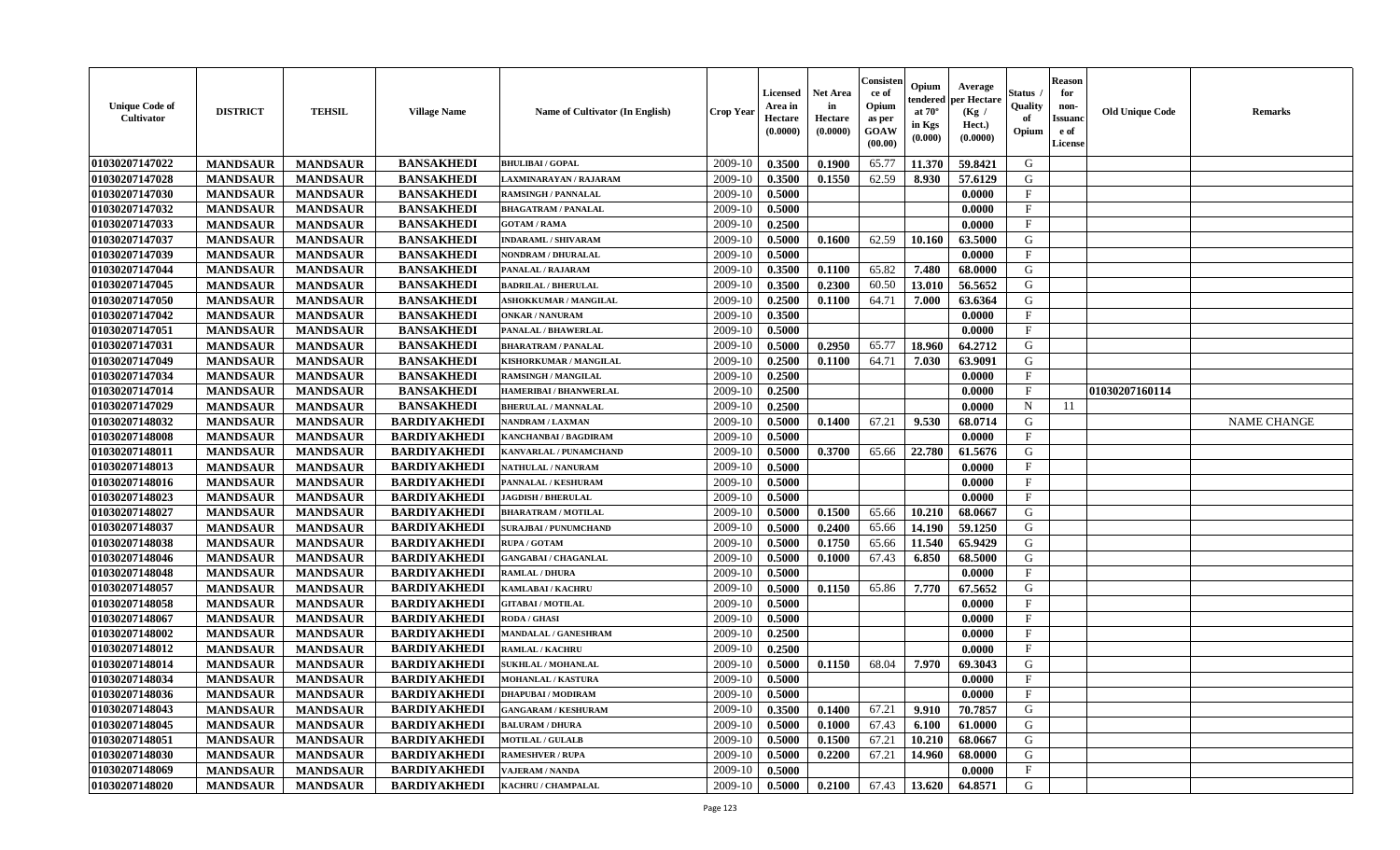| 01030207148047<br><b>BARDIYAKHEDI</b><br>2009-10<br>0.5000<br>0.1950<br>63.02<br>11.750<br>60.2564<br>G<br><b>MANDSAUR</b><br><b>MANDSAUR</b><br><b>HIRALAL / BHANA</b>                 |  |
|-----------------------------------------------------------------------------------------------------------------------------------------------------------------------------------------|--|
|                                                                                                                                                                                         |  |
| 01030207148059<br><b>BARDIYAKHEDI</b><br>2009-10<br>$\mathbf{F}$<br><b>MANDSAUR</b><br>0.5000<br>0.0000<br><b>MANDSAUR</b><br>PARVATIBAI / JAGHANNATH                                   |  |
| 2009-10<br>0.1800<br>64.44<br>11.110<br>61.7222<br>01030207148065<br><b>MANDSAUR</b><br><b>MANDSAUR</b><br><b>BARDIYAKHEDI</b><br><b>DHURILAL / NATHULAL</b><br>0.5000<br>G             |  |
| 01030207148003<br><b>MANDSAUR</b><br><b>MANDSAUR</b><br><b>BARDIYAKHEDI</b><br>0.2500<br>0.0000<br>$\mathbf{F}$<br><b>KESLASH / KARULAL</b><br>2009-10                                  |  |
| 01030207148044<br><b>MANDSAUR</b><br><b>MANDSAUR</b><br><b>BARDIYAKHEDI</b><br>2009-10<br>0.2500<br>0.2200<br>60.86<br>13.820<br>62.8182<br>G<br>NANDUBAI / BADRILAL                    |  |
| 01030207148062<br><b>MANDSAUR</b><br><b>MANDSAUR</b><br><b>BARDIYAKHEDI</b><br>56.75<br>51.3333<br>G<br>2009-10<br>0.2500<br>0.1200<br>6.160<br>04<br><b>BASANTIBAI / RATANLAL</b>      |  |
| 01030207148026<br><b>MANDSAUR</b><br><b>BARDIYAKHEDI</b><br><b>MANDSAUR</b><br>2009-10<br>0.2500<br>0.0000<br>$_{\rm F}$<br>RAMCHANDRAA / JAGANNNATH                                    |  |
| 01030207148029<br><b>BARDIYAKHEDI</b><br><b>MANDSAUR</b><br><b>MANDSAUR</b><br>2009-10<br>0.2500<br>$\mathbf{F}$<br>0.0000<br>SHANTILAL / NANDRAM                                       |  |
| 01030207148052<br><b>BARDIYAKHEDI</b><br><b>MANDSAUR</b><br><b>MANDSAUR</b><br>2009-10<br>0.2500<br>0.0000<br>$\mathbf F$<br><b>BAGDRIAM / RAM</b>                                      |  |
| 01030207150007<br><b>BHATANA</b><br>G<br><b>MANDSAUR</b><br>2009-10<br>0.5000<br>0.0950<br>67.76<br>5.930<br>62.4211<br><b>MANDSAUR</b><br>RADHESHYAM / NANURAM                         |  |
| 01030207150015<br><b>MANDSAUR</b><br><b>MANDSAUR</b><br><b>BHATANA</b><br>2009-10<br>0.3500<br>0.3200<br>63.02<br>19.980<br>62.4375<br>G<br><b>BANSHILAL / NANURAM</b>                  |  |
| 01030207150042<br><b>MANDSAUR</b><br><b>MANDSAUR</b><br><b>BHATANA</b><br>2009-10<br>0.5000<br>0.1550<br>68.00<br>3.330<br>21.4839<br><b>KASTURIBAI / RAJARAM</b><br>G<br>04            |  |
| <b>BHATANA</b><br>01030207150050<br><b>MANDSAUR</b><br><b>MANDSAUR</b><br>2009-10<br>0.3500<br>0.2300<br>63.02<br>14.010<br>60.9130<br>G<br><b>BHANVARLAL / NANURAM</b>                 |  |
| 01030207150054<br><b>MANDSAUR</b><br><b>BHATANA</b><br>$\mathbf{F}$<br><b>MANDSAUR</b><br>2009-10<br>0.5000<br>0.0000<br>KALU / BAGDIRAM                                                |  |
| 01030207150019<br><b>MANDSAUR</b><br><b>BHATANA</b><br>$\mathbf F$<br><b>MANDSAUR</b><br>2009-10<br>0.5000<br>JAGDISH / VARDA<br>0.0000                                                 |  |
| 01030207150033<br><b>MANDSAUR</b><br><b>BHATANA</b><br><b>MANDSAUR</b><br>2009-10<br>0.2500<br>0.0000<br>$\mathbf F$<br><b>MANNALAL / ONKAKR</b>                                        |  |
| 01030207150016<br><b>BHATANA</b><br><b>MANDSAUR</b><br><b>MANDSAUR</b><br>2009-10<br>0.2500<br>0.1500<br>60.77<br>3.580<br>23.8667<br>G<br>04<br><b>LALUDAS / BHERUDAS</b>              |  |
| 01030207150037<br><b>BHATANA</b><br>2009-10<br>$\mathbf{F}$<br><b>MANDSAUR</b><br><b>MANDSAUR</b><br>0.2500<br>0.0000<br><b>HANSRAJ / KISHAN</b>                                        |  |
| 0.1550<br>01030207149001<br><b>MANDSAUR</b><br><b>MANDSAUR</b><br><b>BILANTRI</b><br>2009-10<br>0.3500<br>61.90<br>9.270<br>59.8065<br>G<br><b>SHAMBHUSING / BEGAMSING</b>              |  |
| 01030207149009<br><b>MANDSAUR</b><br><b>MANDSAUR</b><br><b>BILANTRI</b><br>2009-10<br>0.2500<br>0.0000<br>$\mathbf{F}$<br>DHULASINGH / JAVANASINGH                                      |  |
| 01030207149014<br><b>MANDSAUR</b><br><b>BILANTRI</b><br><b>MANDSAUR</b><br><b>RUPA / KACHRU</b><br>2009-10<br>0.2500<br>0.0000<br>$\mathbf{F}$                                          |  |
| 01030207149017<br><b>MANDSAUR</b><br><b>MANDSAUR</b><br><b>BILANTRI</b><br>0.4950<br>28.960<br>58.5051<br>G<br>2009-10<br>0.5000<br>61.41<br><b>SHANIBAI / NANDRAM</b>                  |  |
| 01030207149044<br><b>MANDSAUR</b><br><b>MANDSAUR</b><br><b>BILANTRI</b><br>59.98<br>23.460<br>G<br>2009-10<br>0.5000<br>0.3900<br>60.1538<br><b>BHARATKUNVAR / RAMSING</b>              |  |
| <b>BILANTRI</b><br>60.95<br>01030207149050<br><b>MANDSAUR</b><br><b>MANDSAUR</b><br>2009-10<br>0.5000<br>0.4650<br>27.680<br>59.5269<br>02<br>MANGILAL / NATHULAL                       |  |
| <b>BILANTRI</b><br>01030207149051<br><b>MANDSAUR</b><br>2009-10<br>60.52<br>30.200<br>02<br><b>MANDSAUR</b><br>0.5000<br>0.4950<br>61.0101<br><b>BASANTILAL / NATHULAL</b>              |  |
| 01030207149024<br><b>BILANTRI</b><br>0.1550<br>59.98<br>G<br><b>MANDSAUR</b><br><b>MANDSAUR</b><br>2009-10<br>0.2500<br>9.240<br>59.6129<br><b>KHUSHALSING / MANSING</b>                |  |
| 01030207149007<br>0.2450<br>63.82<br>15.370<br>62.7347<br><b>MANDSAUR</b><br><b>MANDSAUR</b><br><b>BILANTRI</b><br>2009-10<br>0.2500<br>02<br>NARENDRAKUMAR / JAGANNNATH<br>$\mathbf I$ |  |
| 01030207149020<br><b>MANDSAUR</b><br><b>MANDSAUR</b><br><b>BILANTRI</b><br>2009-10<br>0.2500<br>0.0000<br>$\mathbf{F}$<br>RAMCHANDRAA / CHATRA                                          |  |
| <b>MANDSAUR</b><br><b>MANDSAUR</b><br><b>CHIPLANA</b><br>0.4550<br>63.48<br>27.130<br>59.6264<br>01030207088001<br>RAGHUNATHSING / KALUSING<br>2009-10<br>0.5000<br>G                   |  |
| 01030207088002<br><b>MANDSAUR</b><br><b>MANDSAUR</b><br><b>CHIPLANA</b><br>0.3200<br>63.48<br>18.120<br>56.6250<br>G<br>2009-10<br>0.3500<br><b>JHUJHARSNIG / KALUSING</b>              |  |
| 01030207088003<br><b>MANDSAUR</b><br><b>MANDSAUR</b><br><b>CHIPLANA</b><br>0.3500<br>0.0000<br>$\mathbf F$<br>2009-10<br>JITENDRASINGH / KALUSINGH                                      |  |
| 01030207088012<br><b>CHIPLANA</b><br><b>MANDSAUR</b><br><b>MANDSAUR</b><br>2009-10<br>0.5000<br>0.0000<br>$_{\rm F}$<br>VARDICHAND / KESHURAM                                           |  |
| 01030207088020<br><b>CHIPLANA</b><br>59.47<br>14.280<br>G<br><b>MANDSAUR</b><br><b>MANDSAUR</b><br>2009-10<br>0.5000<br>0.2400<br>59.5000<br>RAMESHCHAND / MANGILAL                     |  |
| <b>CHIPLANA</b><br>01030207088022<br><b>MANDSAUR</b><br>2009-10<br>0.3200<br>51.30<br>6.220<br>19.4375<br>G<br>04<br><b>MANDSAUR</b><br>0.3500<br><b>BHERULAL / MANGILAL</b>            |  |
| 01030207088023<br>$\mathbf{F}$<br><b>MANDSAUR</b><br><b>MANDSAUR</b><br><b>CHIPLANA</b><br>2009-10<br>0.5000<br>0.0000<br>PANNALAL / MOTILAL                                            |  |
| 17.260<br>01030207088025<br><b>MANDSAUR</b><br><b>MANDSAUR</b><br><b>CHIPLANA</b><br>2009-10<br>0.3500<br>0.2950<br>57.39<br>58.5085<br>G<br>PREMASINGH / DUNGARASINGH                  |  |
| 01030207088031<br><b>MANDSAUR</b><br><b>MANDSAUR</b><br><b>CHIPLANA</b><br>CHUNNILAL / UDAJI<br>2009-10<br>0.5000<br>0.0000<br>$\mathbf{F}$                                             |  |
| 01030207088035<br><b>MANDSAUR</b><br><b>MANDSAUR</b><br><b>CHIPLANA</b><br>2009-10<br>0.3500<br>0.0000<br>$\mathbf{F}$<br>RAMNARAYAN / MANGILAL                                         |  |
| 01030207088036<br><b>MANDSAUR</b><br><b>MANDSAUR</b><br><b>CHIPLANA</b><br>0.0000<br>$\mathbf{F}$<br>2009-10<br>0.2500<br><b>SHANTIBAI / NANURAM</b>                                    |  |
| <b>CHIPLANA</b><br>0.4350<br>63.48<br>26.990<br>G<br>01030207088038<br><b>MANDSAUR</b><br><b>MANDSAUR</b><br>2009-10<br>0.5000<br>62.0460<br>RAGHUNATHSING / RAMSING                    |  |
| 01030207088043<br><b>CHIPLANA</b><br>70.53<br>70.8571<br>G<br><b>MANDSAUR</b><br><b>MANDSAUR</b><br>2009-10<br>0.5000<br>0.1050<br>7.440<br><b>GANESH / DHNNA</b>                       |  |
| 59.47<br>01030207088044<br><b>CHIPLANA</b><br>2009-10<br>0.3500<br>0.3550<br>19.790<br>55.7465<br>G<br>04<br><b>MANDSAUR</b><br><b>MANDSAUR</b><br>SAJJANASINGH / LALASINGH             |  |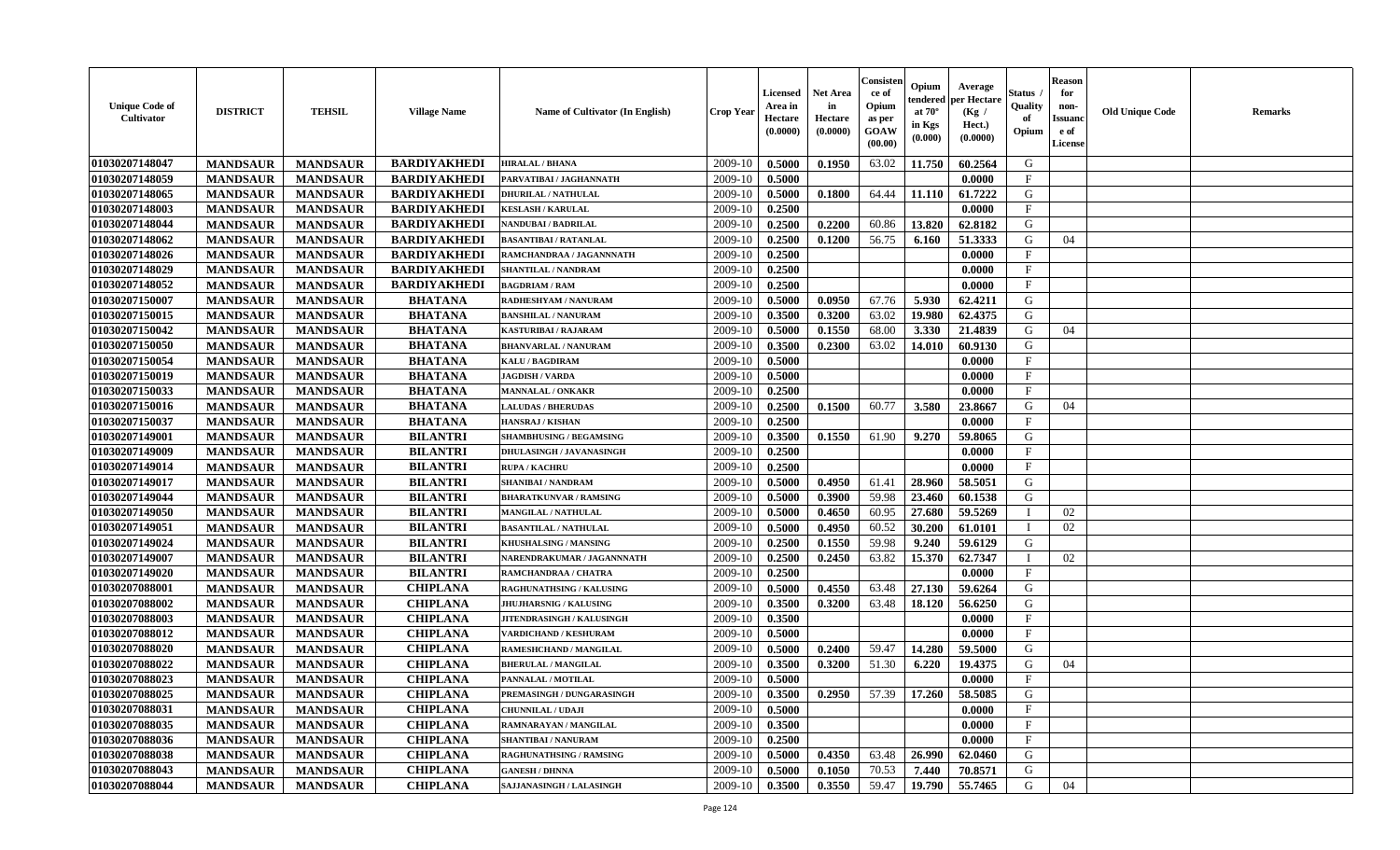| <b>Unique Code of</b><br>Cultivator | <b>DISTRICT</b> | <b>TEHSIL</b>   | <b>Village Name</b> | Name of Cultivator (In English)     | <b>Crop Year</b> | <b>Licensed</b><br>Area in<br>Hectare<br>(0.0000) | <b>Net Area</b><br>in<br>Hectare<br>(0.0000) | Consister<br>ce of<br>Opium<br>as per<br>GOAW<br>(00.00) | Opium<br>endered<br>at $70^{\circ}$<br>in Kgs<br>(0.000) | Average<br>per Hectare<br>(Kg /<br>Hect.)<br>(0.0000) | Status<br>Quality<br>of<br>Opium | <b>Reason</b><br>for<br>non-<br><b>Issuand</b><br>e of<br>License | <b>Old Unique Code</b> | <b>Remarks</b> |
|-------------------------------------|-----------------|-----------------|---------------------|-------------------------------------|------------------|---------------------------------------------------|----------------------------------------------|----------------------------------------------------------|----------------------------------------------------------|-------------------------------------------------------|----------------------------------|-------------------------------------------------------------------|------------------------|----------------|
| 01030207088047                      | <b>MANDSAUR</b> | <b>MANDSAUR</b> | <b>CHIPLANA</b>     | <b>GOPAL / BHERULAL</b>             | 2009-10          | 0.5000                                            |                                              |                                                          |                                                          | 0.0000                                                | $\mathbf{F}$                     |                                                                   |                        |                |
| 01030207088048                      | <b>MANDSAUR</b> | <b>MANDSAUR</b> | <b>CHIPLANA</b>     | <b>RAMSING / LALSINGH</b>           | 2009-10          | 0.3500                                            | 0.2400                                       | 63.25                                                    | 14.510                                                   | 60.4583                                               | G                                |                                                                   |                        |                |
| 01030207088049                      | <b>MANDSAUR</b> | <b>MANDSAUR</b> | <b>CHIPLANA</b>     | <b>RAJKUNWAR / HIMMATSINGH</b>      | 2009-10          | 0.5000                                            | 0.1950                                       | 66.00                                                    | 12.880                                                   | 66.0513                                               | G                                |                                                                   |                        |                |
| 01030207088051                      | <b>MANDSAUR</b> | <b>MANDSAUR</b> | <b>CHIPLANA</b>     | NARAYANSING / SHAMBHUSINGH          | 2009-10          | 0.3500                                            | 0.2050                                       | 57.39                                                    | 10.740                                                   | 52.3902                                               | G                                | 04                                                                |                        |                |
| 01030207088053                      | <b>MANDSAUR</b> | <b>MANDSAUR</b> | <b>CHIPLANA</b>     | RADHESHYAM / BHANVARLAL             | 2009-10          | 0.5000                                            | 0.4500                                       | 70.53                                                    | 31.910                                                   | 70.9111                                               | G                                |                                                                   |                        |                |
| 01030207088057                      | <b>MANDSAUR</b> | <b>MANDSAUR</b> | <b>CHIPLANA</b>     | LAKSHMANSINGH / BHUVANSINGH         | 2009-10          | 0.5000                                            | 0.2100                                       | 69.34                                                    | 14.410                                                   | 68.6190                                               | G                                |                                                                   |                        |                |
| 01030207088059                      | <b>MANDSAUR</b> | <b>MANDSAUR</b> | <b>CHIPLANA</b>     | <b>DILIPSING / SOHANSING</b>        | 2009-10          | 0.5000                                            | 0.3700                                       | 69.34                                                    | 24.570                                                   | 66.4054                                               | ${\bf G}$                        |                                                                   |                        |                |
| 01030207088063                      | <b>MANDSAUR</b> | <b>MANDSAUR</b> | <b>CHIPLANA</b>     | GOPALSINGH / JASTWANTSINGH          | 2009-10          | 0.5000                                            | 0.3000                                       | 63.25                                                    | 18.900                                                   | 63.0000                                               | G                                |                                                                   |                        |                |
| 01030207088065                      | <b>MANDSAUR</b> | <b>MANDSAUR</b> | <b>CHIPLANA</b>     | MANOHARASINGH / KALUSINGH           | 2009-10          | 0.5000                                            | 0.3950                                       | 69.34                                                    | 25.790                                                   | 65.2911                                               | G                                |                                                                   |                        |                |
| 01030207088067                      | <b>MANDSAUR</b> | <b>MANDSAUR</b> | <b>CHIPLANA</b>     | SHYAMLAL / LAKSHMINARAYAN           | 2009-10          | 0.5000                                            | 0.4700                                       | 51.69                                                    | 12.770                                                   | 27.1702                                               | $\mathbf I$                      | 02                                                                |                        |                |
| 01030207088070                      | <b>MANDSAUR</b> | <b>MANDSAUR</b> | <b>CHIPLANA</b>     | RATANASINGH / MADHOSINGH            | 2009-10          | 0.5000                                            | 0.2550                                       | 66.46                                                    | 16.680                                                   | 65.4118                                               | G                                |                                                                   |                        |                |
| 01030207088072                      | <b>MANDSAUR</b> | <b>MANDSAUR</b> | <b>CHIPLANA</b>     | JIVANASINGH / MADHOSINGH            | 2009-10          | 0.3500                                            | 0.2300                                       | 64.54                                                    | 14.350                                                   | 62.3913                                               | G                                |                                                                   |                        |                |
| 01030207088073                      | <b>MANDSAUR</b> | <b>MANDSAUR</b> | <b>CHIPLANA</b>     | <b>RAMESHCHAND / MANGILAL</b>       | 2009-10          | 0.5000                                            |                                              |                                                          |                                                          | 0.0000                                                | $\mathbf{F}$                     |                                                                   |                        |                |
| 01030207088075                      | <b>MANDSAUR</b> | <b>MANDSAUR</b> | <b>CHIPLANA</b>     | <b>SHAMBHUSINGH / LALSINGH</b>      | 2009-10          | 0.3500                                            | 0.3400                                       | 63.25                                                    | 20.160                                                   | 59.2941                                               | G                                |                                                                   |                        |                |
| 01030207088080                      | <b>MANDSAUR</b> | <b>MANDSAUR</b> | <b>CHIPLANA</b>     | <b>MOHANSINGH / LALSINGH</b>        | 2009-10          | 0.5000                                            | 0.3550                                       | 63.34                                                    | 21.210                                                   | 59.7465                                               | G                                |                                                                   |                        |                |
| 01030207088082                      | <b>MANDSAUR</b> | <b>MANDSAUR</b> | <b>CHIPLANA</b>     | <b>KRISHNADAS / MOHANDAS</b>        | 2009-10          | 0.5000                                            | 0.3050                                       | 63.34                                                    | 19.510                                                   | 63.9672                                               | G                                |                                                                   |                        |                |
| 01030207088083                      | <b>MANDSAUR</b> | <b>MANDSAUR</b> | <b>CHIPLANA</b>     | <b>BANUSINGH / SOHANASINGH</b>      | 2009-10          | 0.5000                                            | 0.2700                                       | 66.46                                                    | 17.590                                                   | 65.1481                                               | G                                |                                                                   |                        |                |
| 01030207088084                      | <b>MANDSAUR</b> | <b>MANDSAUR</b> | <b>CHIPLANA</b>     | NAHARASINGH / GOKULASINGH           | 2009-10          | 0.3500                                            | 0.3450                                       | 59.47                                                    | 19.740                                                   | 57.2174                                               | G                                |                                                                   |                        |                |
| 01030207088089                      | <b>MANDSAUR</b> | <b>MANDSAUR</b> | <b>CHIPLANA</b>     | <b>GANGADAS / BAGDIRAM</b>          | 2009-10          | 0.5000                                            | 0.1150                                       | 64.78                                                    | 7.210                                                    | 62.6957                                               | G                                |                                                                   |                        |                |
| 01030207088090                      | <b>MANDSAUR</b> | <b>MANDSAUR</b> | <b>CHIPLANA</b>     | RAMLAL / KANVARLAL                  | 2009-10          | 0.5000                                            |                                              |                                                          |                                                          | 0.0000                                                | $\mathbf{F}$                     |                                                                   |                        |                |
| 01030207088091                      | <b>MANDSAUR</b> | <b>MANDSAUR</b> | <b>CHIPLANA</b>     | RAMDAYAL / KANCHANBAI               | 2009-10          | 0.5000                                            |                                              |                                                          |                                                          | 0.0000                                                | $\mathbf F$                      |                                                                   |                        |                |
| 01030207088092                      | <b>MANDSAUR</b> | <b>MANDSAUR</b> | <b>CHIPLANA</b>     | <b>OMPRAKASH / BASNTILAL</b>        | 2009-10          | 0.3500                                            |                                              |                                                          |                                                          | 0.0000                                                | $\mathbf{F}$                     | 07                                                                |                        |                |
| 01030207088093                      | <b>MANDSAUR</b> | <b>MANDSAUR</b> | <b>CHIPLANA</b>     | <b>SURAJABAI / BHULIBAI</b>         | 2009-10          | 0.5000                                            | 0.1950                                       | 63.44                                                    | 11.440                                                   | 58.6667                                               | G                                |                                                                   |                        |                |
| 01030207088097                      | <b>MANDSAUR</b> | <b>MANDSAUR</b> | <b>CHIPLANA</b>     | <b>BHEULAL/SAWA</b>                 | 2009-10          | 0.3500                                            | 0.1750                                       | 69.99                                                    | 12.380                                                   | 70.7429                                               | G                                |                                                                   |                        |                |
| 01030207088100                      | <b>MANDSAUR</b> | <b>MANDSAUR</b> | <b>CHIPLANA</b>     | <b>BASANTIBAI / KESHURAM</b>        | 2009-10          | 0.5000                                            | 0.3150                                       | 63.44                                                    | 19.360                                                   | 61.4603                                               | G                                |                                                                   |                        |                |
| 01030207088104                      | <b>MANDSAUR</b> | <b>MANDSAUR</b> | <b>CHIPLANA</b>     | <b>DASHRATH / BAPULAL</b>           | 2009-10          | 0.3500                                            | 0.1350                                       | 66.44                                                    | 8.960                                                    | 66.3704                                               | G                                |                                                                   |                        |                |
| 01030207088107                      | <b>MANDSAUR</b> | <b>MANDSAUR</b> | <b>CHIPLANA</b>     | MADHOSINGH / VAKTAVARSINGH          | 2009-10          | 0.5000                                            | 0.1850                                       | 63.44                                                    | 11.830                                                   | 63.9459                                               | G                                |                                                                   |                        |                |
| 01030207088112                      | <b>MANDSAUR</b> | <b>MANDSAUR</b> | <b>CHIPLANA</b>     | ISHWARSINGH / FATTESINGH            | 2009-10          | 0.5000                                            | 0.4050                                       | 70.53                                                    | 26.440                                                   | 65.2840                                               | G                                |                                                                   |                        |                |
| 01030207088114                      | <b>MANDSAUR</b> | <b>MANDSAUR</b> | <b>CHIPLANA</b>     | KACHRIBAI / KANVARLAL               | 2009-10          | 0.5000                                            | 0.1900                                       | 48.82                                                    | 9.350                                                    | 49.2105                                               | G                                | 04                                                                |                        |                |
| 01030207088115                      | <b>MANDSAUR</b> | <b>MANDSAUR</b> | <b>CHIPLANA</b>     | <b>SHANKARLAL / BHERULAL</b>        | 2009-10          | 0.3500                                            |                                              |                                                          |                                                          | 0.0000                                                | $\mathbf F$                      |                                                                   |                        |                |
| 01030207088122                      | <b>MANDSAUR</b> | <b>MANDSAUR</b> | <b>CHIPLANA</b>     | PRABHULAL / SAVARAM                 | 2009-10          | 0.3500                                            |                                              |                                                          |                                                          | 0.0000                                                | $\mathbf{F}$                     |                                                                   |                        |                |
| 01030207088126                      | <b>MANDSAUR</b> | <b>MANDSAUR</b> | <b>CHIPLANA</b>     | JAGDISH / LAKHSMINARAYAN            | 2009-10          | 0.5000                                            | 0.4600                                       | 54.22                                                    | 11.410                                                   | 24.8043                                               |                                  | 02                                                                |                        |                |
| 01030207088127                      | <b>MANDSAUR</b> | <b>MANDSAUR</b> | <b>CHIPLANA</b>     | KAMLABAI / GOPAL                    | 2009-10          | 0.3500                                            | 0.3150                                       | 54.65                                                    | 10.170                                                   | 32.2857                                               | $\mathbf{I}$                     | 02                                                                |                        |                |
| 01030207088128                      | <b>MANDSAUR</b> | <b>MANDSAUR</b> | <b>CHIPLANA</b>     | <b>MOHANLAL / BHERA</b>             | 2009-10          | 0.3500                                            |                                              |                                                          |                                                          | 0.0000                                                | $\mathbf{F}$                     |                                                                   |                        |                |
| 01030207088139                      | <b>MANDSAUR</b> | <b>MANDSAUR</b> | <b>CHIPLANA</b>     | <b>JASWANTSINGH / AMARSINGH</b>     | 2009-10          | 0.3500                                            | 0.2100                                       | 51.38                                                    | 6.120                                                    | 29.1429                                               | G                                | 04                                                                |                        |                |
| 01030207088142                      | <b>MANDSAUR</b> | <b>MANDSAUR</b> | <b>CHIPLANA</b>     | <b>DHAPUBAI/MOHANDAS</b>            | 2009-10          | 0.3500                                            | 0.3300                                       | 61.21                                                    | 20.750                                                   | 62.8788                                               | G                                |                                                                   |                        |                |
| 01030207088144                      | <b>MANDSAUR</b> | <b>MANDSAUR</b> | <b>CHIPLANA</b>     | <b>BHANVARKUNWAR / GORDHANSINGH</b> | 2009-10          | 0.5000                                            | 0.4400                                       | 61.21                                                    | 26.700                                                   | 60.6818                                               | G                                |                                                                   |                        |                |
| 01030207088146                      | <b>MANDSAUR</b> | <b>MANDSAUR</b> | <b>CHIPLANA</b>     | <b>MANGILAL / NATHU</b>             | 2009-10          | 0.5000                                            | 0.2800                                       | 64.84                                                    | 17.530                                                   | 62.6071                                               | G                                |                                                                   |                        |                |
| 01030207088029                      | <b>MANDSAUR</b> | <b>MANDSAUR</b> | <b>CHIPLANA</b>     | RADHESHYAM / NATHULAL               | 2009-10          | 0.3500                                            |                                              |                                                          |                                                          | 0.0000                                                | $\mathbf{F}$                     |                                                                   |                        |                |
| 01030207088088                      | <b>MANDSAUR</b> | <b>MANDSAUR</b> | <b>CHIPLANA</b>     | RAJMAL / KANHAIYALAL                | 2009-10          | 0.5000                                            | 0.1950                                       | 61.70                                                    | 11.830                                                   | 60.6667                                               | G                                |                                                                   |                        |                |
| 01030207088095                      | <b>MANDSAUR</b> | <b>MANDSAUR</b> | <b>CHIPLANA</b>     | <b>BHAGUBAI/RAMLAL</b>              | 2009-10          | 0.3500                                            |                                              |                                                          |                                                          | 0.0000                                                | $\mathbf{F}$                     |                                                                   |                        |                |
| 01030207088098                      |                 |                 | <b>CHIPLANA</b>     |                                     | 2009-10          | 0.3500                                            | 0.3000                                       | 64.84                                                    | 18.920                                                   | 63.0667                                               | G                                |                                                                   |                        |                |
|                                     | <b>MANDSAUR</b> | <b>MANDSAUR</b> |                     | RATANKUNVAR / ARJUNSINGH            |                  |                                                   |                                              |                                                          |                                                          |                                                       |                                  |                                                                   |                        |                |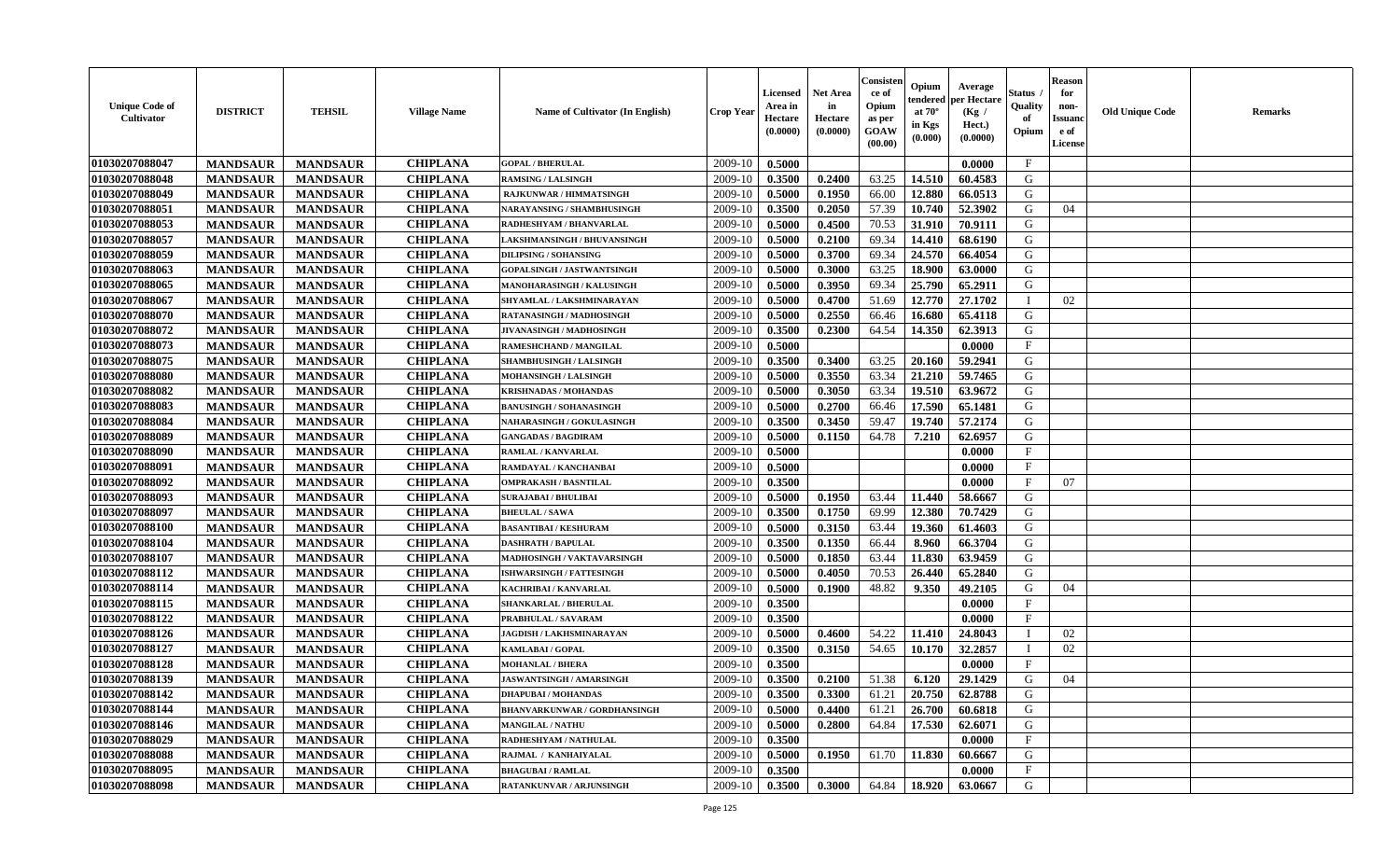| <b>Unique Code of</b><br>Cultivator | <b>DISTRICT</b> | <b>TEHSIL</b>   | <b>Village Name</b> | Name of Cultivator (In English) | <b>Crop Year</b> | <b>Licensed</b><br>Area in<br>Hectare<br>(0.0000) | <b>Net Area</b><br>in<br>Hectare<br>(0.0000) | Consister<br>ce of<br>Opium<br>as per<br>GOAW<br>(00.00) | Opium<br>endered<br>at $70^\circ$<br>in Kgs<br>(0.000) | Average<br>per Hectare<br>(Kg /<br>Hect.)<br>(0.0000) | Status<br>Quality<br>of<br>Opium | <b>Reason</b><br>for<br>non-<br><b>Issuanc</b><br>e of<br>License | <b>Old Unique Code</b> | <b>Remarks</b> |
|-------------------------------------|-----------------|-----------------|---------------------|---------------------------------|------------------|---------------------------------------------------|----------------------------------------------|----------------------------------------------------------|--------------------------------------------------------|-------------------------------------------------------|----------------------------------|-------------------------------------------------------------------|------------------------|----------------|
| 01030207088119                      | <b>MANDSAUR</b> | <b>MANDSAUR</b> | <b>CHIPLANA</b>     | <b>KAMLABAI/CHUNNILAL</b>       | 2009-10          | 0.5000                                            |                                              |                                                          |                                                        | 0.0000                                                | $\mathbf{F}$                     |                                                                   |                        |                |
| 01030207088085                      | <b>MANDSAUR</b> | <b>MANDSAUR</b> | <b>CHIPLANA</b>     | SANADKUMAR / GOPAL              | 2009-10          | 0.3500                                            |                                              |                                                          |                                                        | 0.0000                                                | $\mathbf F$                      |                                                                   |                        |                |
| 01030207088071                      | <b>MANDSAUR</b> | <b>MANDSAUR</b> | <b>CHIPLANA</b>     | RANAJITASINGH / MODASINGH       | 2009-10          | 0.5000                                            | 0.4800                                       | 60.34                                                    | 28.490                                                 | 59.3542                                               | G                                |                                                                   |                        |                |
| 01030207088124                      | <b>MANDSAUR</b> | <b>MANDSAUR</b> | <b>CHIPLANA</b>     | NANDAKUNVAR / SHAMBHUSINGH      | 2009-10          | 0.5000                                            | 0.3400                                       | 64.84                                                    | 20.710                                                 | 60.9118                                               | G                                |                                                                   |                        |                |
| 01030207088007                      | <b>MANDSAUR</b> | <b>MANDSAUR</b> | <b>CHIPLANA</b>     | <b>NARAYANSING / KALUSING</b>   | 2009-10          | 0.5000                                            | 0.4350                                       | 63.65                                                    | 26.510                                                 | 60.9425                                               | G                                |                                                                   |                        |                |
| 01030207088008                      | <b>MANDSAUR</b> | <b>MANDSAUR</b> | <b>CHIPLANA</b>     | <b>JORAWARSING / KALUSING</b>   | 2009-10          | 0.5000                                            | 0.2750                                       | 66.00                                                    | 18.030                                                 | 65.5636                                               | G                                |                                                                   |                        |                |
| 01030207088076                      | <b>MANDSAUR</b> | <b>MANDSAUR</b> | <b>CHIPLANA</b>     | <b>CHATARSINGH / KALUSINGH</b>  | 2009-10          | 0.5000                                            | 0.1900                                       | 66.00                                                    | 11.980                                                 | 63.0526                                               | G                                |                                                                   |                        |                |
| 01030207088032                      | <b>MANDSAUR</b> | <b>MANDSAUR</b> | <b>CHIPLANA</b>     | <b>BALARAM / DHANNA</b>         | 2009-10          | 0.5000                                            |                                              |                                                          |                                                        | 0.0000                                                | $\mathbf{F}$                     |                                                                   |                        |                |
| 01030207088102                      | <b>MANDSAUR</b> | <b>MANDSAUR</b> | <b>CHIPLANA</b>     | RAMKUNVARBAI / AMBASHANKAR      | 2009-10          | 0.3500                                            | 0.3450                                       | 60.34                                                    | 20.430                                                 | 59.2174                                               | G                                |                                                                   |                        |                |
| 01030207088125                      | <b>MANDSAUR</b> | <b>MANDSAUR</b> | <b>CHIPLANA</b>     | AMRIBAI / KANIYALAL             | 2009-10          | 0.2500                                            |                                              |                                                          |                                                        | 0.0000                                                | $\mathbf{F}$                     |                                                                   |                        |                |
| 01030207088026                      | <b>MANDSAUR</b> | <b>MANDSAUR</b> | <b>CHIPLANA</b>     | <b>BHAGIRATH / RAMLAL</b>       | 2009-10          | 0.2500                                            | 0.0950                                       | 63.65                                                    | 5.860                                                  | 61.6842                                               | G                                |                                                                   |                        |                |
| 01030207088042                      | <b>MANDSAUR</b> | <b>MANDSAUR</b> | <b>CHIPLANA</b>     | <b>RAMNIWAS / BASNTILAL</b>     | 2009-10          | 0.2500                                            |                                              |                                                          |                                                        | 0.0000                                                | $\mathbf{F}$                     |                                                                   |                        |                |
| 01030207088074                      | <b>MANDSAUR</b> | <b>MANDSAUR</b> | <b>CHIPLANA</b>     | PRABHULAL / MOTILAL             | 2009-10          | 0.2500                                            | 0.2450                                       | 65.38                                                    | 15.810                                                 | 64.5306                                               | G                                |                                                                   |                        |                |
| 01030207088131                      | <b>MANDSAUR</b> | <b>MANDSAUR</b> | <b>CHIPLANA</b>     | MODASIH / MADHOSINGH            | 2009-10          | 0.2500                                            | 0.2450                                       | 60.34                                                    | 14.460                                                 | 59.0204                                               | G                                |                                                                   |                        |                |
| 01030207088064                      | <b>MANDSAUR</b> | <b>MANDSAUR</b> | <b>CHIPLANA</b>     | <b>MAHESH KUMAR / RAJMAL</b>    | 2009-10          | 0.2500                                            |                                              |                                                          |                                                        | 0.0000                                                | $\mathbf{F}$                     |                                                                   |                        |                |
| 01030207088054                      | <b>MANDSAUR</b> | <b>MANDSAUR</b> | <b>CHIPLANA</b>     | <b>LAKSHMAN / BHANVARLAL</b>    | 2009-10          | 0.2500                                            |                                              |                                                          |                                                        | 0.0000                                                | $\mathbf{F}$                     |                                                                   |                        |                |
| 01030207088058                      | <b>MANDSAUR</b> | <b>MANDSAUR</b> | <b>CHIPLANA</b>     | RAHDESHYAM / LALA               | 2009-10          | 0.2500                                            | 0.2250                                       | 63.65                                                    | 14.190                                                 | 63.0667                                               | G                                |                                                                   |                        |                |
| 01030207088077                      | <b>MANDSAUR</b> | <b>MANDSAUR</b> | <b>CHIPLANA</b>     | <b>MOHANLAL / MANGILAL</b>      | 2009-10          | 0.2500                                            | 0.2150                                       | 52.31                                                    | 11.200                                                 | 52.0930                                               | G                                | 04                                                                |                        |                |
| 01030207088078                      | <b>MANDSAUR</b> | <b>MANDSAUR</b> | <b>CHIPLANA</b>     | SATYANARAYAN / MANGILAL         | 2009-10          | 0.2500                                            | 0.2000                                       | 57.39                                                    | 11.190                                                 | 55.9500                                               | G                                | 04                                                                |                        |                |
| 01030207088106                      | <b>MANDSAUR</b> | <b>MANDSAUR</b> | <b>CHIPLANA</b>     | <b>MOHANLAL / LALA</b>          | 2009-10          | 0.5000                                            |                                              |                                                          |                                                        | 0.0000                                                | F                                |                                                                   | 01030207108231         |                |
| 01030207088101                      | <b>MANDSAUR</b> | <b>MANDSAUR</b> | <b>CHIPLANA</b>     | <b>MOTI / KACHRULAL</b>         | 2009-10          | 0.2500                                            |                                              |                                                          |                                                        | 0.0000                                                | $\mathbf{F}$                     |                                                                   |                        |                |
| 01030207088105                      | <b>MANDSAUR</b> | <b>MANDSAUR</b> | <b>CHIPLANA</b>     | BHNVARAKUNVAR / JUJHARASINGH    | 2009-10          | 0.2500                                            |                                              |                                                          |                                                        | 0.0000                                                | $\mathbf{F}$                     |                                                                   |                        |                |
| 01030207088110                      | <b>MANDSAUR</b> | <b>MANDSAUR</b> | <b>CHIPLANA</b>     | <b>MANGU / KACHRU</b>           | 2009-10          | 0.2500                                            |                                              |                                                          |                                                        | 0.0000                                                | $\mathbf{F}$                     |                                                                   |                        |                |
| 01030207088113                      | <b>MANDSAUR</b> | <b>MANDSAUR</b> | <b>CHIPLANA</b>     | SOHANBAI / MULCHANDRA           | 2009-10          | 0.2500                                            |                                              |                                                          |                                                        | 0.0000                                                | $\mathbf{F}$                     |                                                                   |                        |                |
| 01030207151016                      | <b>MANDSAUR</b> | <b>MANDSAUR</b> | <b>CHIRMOLIYA</b>   | RAMKANYABAI / KANIRAM           | 2009-10          | 0.5000                                            | 0.4250                                       | 61.28                                                    | 7.600                                                  | 17.8824                                               | G                                | 04                                                                |                        |                |
| 01030207151003                      | <b>MANDSAUR</b> | <b>MANDSAUR</b> | <b>CHIRMOLIYA</b>   | <b>JHUJHAR / MANGALU</b>        | 2009-10          | 0.3500                                            |                                              |                                                          |                                                        | 0.0000                                                | F                                | 07                                                                |                        |                |
| 01030207151005                      | <b>MANDSAUR</b> | <b>MANDSAUR</b> | <b>CHIRMOLIYA</b>   | <b>GOPAL / BHANVARLAL</b>       | 2009-10          | 0.5000                                            |                                              |                                                          |                                                        | 0.0000                                                | $\mathbf F$                      |                                                                   |                        |                |
| 01030207151006                      | <b>MANDSAUR</b> | <b>MANDSAUR</b> | <b>CHIRMOLIYA</b>   | <b>MOHANLAL / BHERULAL</b>      | 2009-10          | 0.5000                                            | 0.1900                                       | 63.97                                                    | 11.680                                                 | 61.4737                                               | G                                |                                                                   |                        |                |
| 01030207151007                      | <b>MANDSAUR</b> | <b>MANDSAUR</b> | <b>CHIRMOLIYA</b>   | <b>KANIRAM / BHERULAL</b>       | 2009-10          | 0.3500                                            |                                              |                                                          |                                                        | 0.0000                                                | $\mathbf{F}$                     |                                                                   |                        |                |
| 01030207151010                      | <b>MANDSAUR</b> | <b>MANDSAUR</b> | <b>CHIRMOLIYA</b>   | PANNALAL / AMRATRAM             | 2009-10          | 0.5000                                            |                                              |                                                          |                                                        | 0.0000                                                | $\mathbf{F}$                     |                                                                   |                        |                |
| 01030207151015                      | <b>MANDSAUR</b> | <b>MANDSAUR</b> | <b>CHIRMOLIYA</b>   | <b>RAM KUNVAR / NARAYAN</b>     | 2009-10          | 0.3500                                            | 0.2650                                       | 61.28                                                    | 16.770                                                 | 63.2830                                               | G                                |                                                                   |                        |                |
| 01030207151017                      | <b>MANDSAUR</b> | <b>MANDSAUR</b> | <b>CHIRMOLIYA</b>   | <b>BAGDIRAM / BHUVANIRAM</b>    | 2009-10          | 0.5000                                            |                                              |                                                          |                                                        | 0.0000                                                | $\mathbf{F}$                     |                                                                   |                        |                |
| 01030207151019                      | <b>MANDSAUR</b> | <b>MANDSAUR</b> | <b>CHIRMOLIYA</b>   | <b>MEGHA / MANGILAL</b>         | 2009-10          | 0.3500                                            |                                              |                                                          |                                                        | 0.0000                                                | $\mathbf{F}$                     |                                                                   |                        |                |
| 01030207151021                      | <b>MANDSAUR</b> | <b>MANDSAUR</b> | <b>CHIRMOLIYA</b>   | <b>GATTUBAI/GOPAL</b>           | 2009-10          | 0.3500                                            |                                              |                                                          |                                                        | 0.0000                                                | F                                |                                                                   |                        |                |
| 01030207151029                      | <b>MANDSAUR</b> | <b>MANDSAUR</b> | <b>CHIRMOLIYA</b>   | <b>BASANTILAL / PRABHULAL</b>   | 2009-10          | 0.3500                                            |                                              |                                                          |                                                        | 0.0000                                                | $\mathbf{F}$                     |                                                                   |                        |                |
| 01030207151041                      | <b>MANDSAUR</b> | MANDSAUR        | <b>CHIRMOLIYA</b>   | <b>BASANTILAL / JETRAM</b>      | $2009-10$ 0.5000 |                                                   |                                              |                                                          |                                                        | 0.0000                                                | F                                |                                                                   |                        |                |
| 01030207151043                      | <b>MANDSAUR</b> | <b>MANDSAUR</b> | <b>CHIRMOLIYA</b>   | <b>BHAGIRATH / HIRALAL</b>      | 2009-10          | 0.3500                                            |                                              |                                                          |                                                        | 0.0000                                                | $\mathbf{F}$                     |                                                                   |                        |                |
| 01030207151044                      | <b>MANDSAUR</b> | <b>MANDSAUR</b> | <b>CHIRMOLIYA</b>   | <b>RAMSINGH / KARUSINGH</b>     | 2009-10          | 0.5000                                            |                                              |                                                          |                                                        | 0.0000                                                | $\mathbf F$                      |                                                                   |                        |                |
| 01030207151045                      | <b>MANDSAUR</b> | <b>MANDSAUR</b> | <b>CHIRMOLIYA</b>   | KARULAL / RAMLAL                | 2009-10          | 0.5000                                            |                                              |                                                          |                                                        | 0.0000                                                | $\mathbf{F}$                     |                                                                   |                        |                |
| 01030207151058                      | <b>MANDSAUR</b> | <b>MANDSAUR</b> | <b>CHIRMOLIYA</b>   | <b>KESLASH / BHERULAL</b>       | 2009-10          | 0.3500                                            | 0.1950                                       | 61.62                                                    | 11.580                                                 | 59.3846                                               | G                                |                                                                   |                        |                |
| 01030207151060                      | <b>MANDSAUR</b> | <b>MANDSAUR</b> | <b>CHIRMOLIYA</b>   | KASTURIBAI / BHUWANIRAM         | 2009-10          | 0.3500                                            |                                              |                                                          |                                                        | 0.0000                                                | $\mathbf{F}$                     | 07                                                                |                        |                |
| 01030207151062                      | <b>MANDSAUR</b> | <b>MANDSAUR</b> | <b>CHIRMOLIYA</b>   | <b>RATANLAL / NANDA</b>         | 2009-10          | 0.3500                                            |                                              |                                                          |                                                        | 0.0000                                                | $\mathbf{F}$                     |                                                                   |                        |                |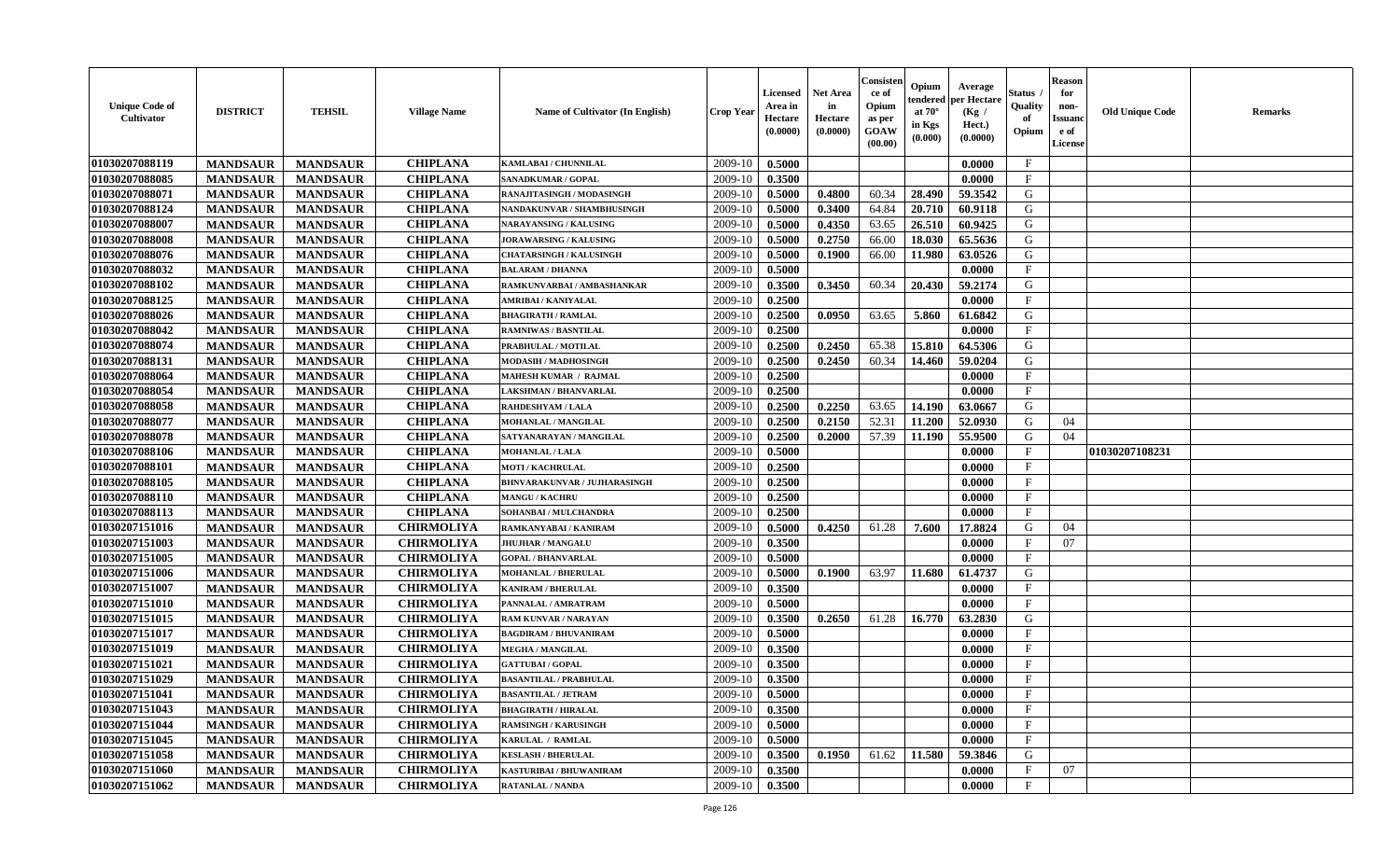| <b>Unique Code of</b><br>Cultivator | <b>DISTRICT</b> | <b>TEHSIL</b>   | <b>Village Name</b>  | <b>Name of Cultivator (In English)</b> | <b>Crop Year</b> | Licensed<br>Area in<br>Hectare<br>(0.0000) | <b>Net Area</b><br>in<br>Hectare<br>(0.0000) | Consister<br>ce of<br>Opium<br>as per<br>GOAW<br>(00.00) | Opium<br>endered<br>at $70^{\circ}$<br>in Kgs<br>(0.000) | Average<br>per Hectare<br>(Kg /<br>Hect.)<br>(0.0000) | Status<br>Quality<br>of<br>Opium | <b>Reason</b><br>for<br>non-<br><b>Issuano</b><br>e of<br>License | <b>Old Unique Code</b> | <b>Remarks</b>     |
|-------------------------------------|-----------------|-----------------|----------------------|----------------------------------------|------------------|--------------------------------------------|----------------------------------------------|----------------------------------------------------------|----------------------------------------------------------|-------------------------------------------------------|----------------------------------|-------------------------------------------------------------------|------------------------|--------------------|
| 01030207151064                      | <b>MANDSAUR</b> | <b>MANDSAUR</b> | <b>CHIRMOLIYA</b>    | <b>SUNDARBAI/NANDA</b>                 | 2009-10          | 0.5000                                     |                                              |                                                          |                                                          | 0.0000                                                | $\mathbf{F}$                     |                                                                   |                        |                    |
| 01030207151066                      | <b>MANDSAUR</b> | <b>MANDSAUR</b> | <b>CHIRMOLIYA</b>    | <b>DEVRAM / BAGDIRAM</b>               | 2009-10          | 0.3500                                     |                                              |                                                          |                                                          | 0.0000                                                | $\mathbf{F}$                     |                                                                   |                        |                    |
| 01030207151069                      | <b>MANDSAUR</b> | <b>MANDSAUR</b> | <b>CHIRMOLIYA</b>    | <b>GANESHRAM / KACHRU</b>              | 2009-10          | 0.3500                                     | 0.3000                                       | 64.49                                                    | 18.770                                                   | 62.5667                                               | G                                |                                                                   |                        |                    |
| 01030207151071                      | <b>MANDSAUR</b> | <b>MANDSAUR</b> | <b>CHIRMOLIYA</b>    | <b>GATTUBAI/KISHANLAL</b>              | 2009-10          | 0.3500                                     | 0.0850                                       | 62.46                                                    | 5.950                                                    | 70.0000                                               | G                                |                                                                   |                        |                    |
| 01030207151083                      | <b>MANDSAUR</b> | <b>MANDSAUR</b> | <b>CHIRMOLIYA</b>    | PRABHULAL / HEMRAJ                     | 2009-10          | 0.3500                                     |                                              |                                                          |                                                          | 0.0000                                                | $\mathbf{F}$                     |                                                                   |                        |                    |
| 01030207151038                      | <b>MANDSAUR</b> | <b>MANDSAUR</b> | <b>CHIRMOLIYA</b>    | <b>MANSINGH / BHERULAL</b>             | 2009-10          | 0.3500                                     |                                              |                                                          |                                                          | 0.0000                                                | $\mathbf{F}$                     |                                                                   |                        |                    |
| 01030207151047                      | <b>MANDSAUR</b> | <b>MANDSAUR</b> | <b>CHIRMOLIYA</b>    | <b>BASANTILAL / RAMLAL</b>             | 2009-10          | 0.5000                                     |                                              |                                                          |                                                          | 0.0000                                                | $\mathbf{F}$                     |                                                                   |                        |                    |
| 01030207151063                      | <b>MANDSAUR</b> | <b>MANDSAUR</b> | <b>CHIRMOLIYA</b>    | <b>BHERULAL / BHULIBAI</b>             | 2009-10          | 0.3500                                     |                                              |                                                          |                                                          | 0.0000                                                | $\mathbf{F}$                     |                                                                   |                        |                    |
| 01030207151012                      | <b>MANDSAUR</b> | <b>MANDSAUR</b> | <b>CHIRMOLIYA</b>    | <b>SHAVRAM / RAJAJRAM</b>              | 2009-10          | 0.5000                                     |                                              |                                                          |                                                          | 0.0000                                                | $_{\rm F}$                       |                                                                   |                        |                    |
| 01030207151013                      | <b>MANDSAUR</b> | <b>MANDSAUR</b> | <b>CHIRMOLIYA</b>    | <b>DHULICHAND / HEMRAJ</b>             | 2009-10          | 0.5000                                     | 0.2350                                       | 61.62                                                    | 14.320                                                   | 60.9362                                               | G                                |                                                                   |                        |                    |
| 01030207151024                      | <b>MANDSAUR</b> | <b>MANDSAUR</b> | <b>CHIRMOLIYA</b>    | <b>GUDDIBAI / MANGILAL</b>             | 2009-10          | 0.5000                                     | 0.3350                                       | 57.07                                                    | 19.430                                                   | 58.0000                                               | G                                |                                                                   |                        |                    |
| 01030207151025                      | <b>MANDSAUR</b> | <b>MANDSAUR</b> | <b>CHIRMOLIYA</b>    | <b>BAPULAL / CHUNNILAL</b>             | 2009-10          | 0.2500                                     |                                              |                                                          |                                                          | 0.0000                                                | $\mathbf{F}$                     |                                                                   |                        |                    |
| 01030207151020                      | <b>MANDSAUR</b> | <b>MANDSAUR</b> | <b>CHIRMOLIYA</b>    | VISHRAMBAI / AMRATRAM                  | 2009-10          | 0.3500                                     | 0.1450                                       | 63.77                                                    | 9.480                                                    | 65.3793                                               | G                                |                                                                   |                        |                    |
| 01030207151026                      | <b>MANDSAUR</b> | <b>MANDSAUR</b> | <b>CHIRMOLIYA</b>    | <b>FAKIRCHAND / KISHAN</b>             | 2009-10          | 0.3500                                     | 0.1950                                       | 61.62                                                    | 13.270                                                   | 68.0513                                               | G                                |                                                                   |                        |                    |
| 01030207151048                      | <b>MANDSAUR</b> | <b>MANDSAUR</b> | <b>CHIRMOLIYA</b>    | <b>SUKHALAL / BHERULAL</b>             | 2009-10          | 0.3500                                     | 0.1300                                       | 59.91                                                    | 8.100                                                    | 62.3077                                               |                                  | 02                                                                |                        |                    |
| 01030207151070                      | <b>MANDSAUR</b> | <b>MANDSAUR</b> | <b>CHIRMOLIYA</b>    | <b>GANGABAI / CHAMPALAL</b>            | 2009-10          | 0.2500                                     |                                              |                                                          |                                                          | 0.0000                                                | $\mathbf{F}$                     |                                                                   |                        |                    |
| 01030207151074                      | <b>MANDSAUR</b> | <b>MANDSAUR</b> | <b>CHIRMOLIYA</b>    | <b>KARULAL / RATANLAL</b>              | 2009-10          | 0.2500                                     |                                              |                                                          |                                                          | 0.0000                                                | $\mathbf{F}$                     |                                                                   |                        |                    |
| 01030207151011                      | <b>MANDSAUR</b> | <b>MANDSAUR</b> | <b>CHIRMOLIYA</b>    | <b>BIJJUABAI / JUNJHARASINGH</b>       | 2009-10          | 0.2500                                     |                                              |                                                          |                                                          | 0.0000                                                | $\mathbf{F}$                     | 09                                                                |                        | <b>NAME CHANGE</b> |
| 01030207151065                      | <b>MANDSAUR</b> | <b>MANDSAUR</b> | <b>CHIRMOLIYA</b>    | <b>MANGILAL / CHAMPALAL</b>            | 2009-10          | 0.2500                                     |                                              |                                                          |                                                          | 0.0000                                                | $\mathbf{F}$                     |                                                                   |                        |                    |
| 01030207151059                      | <b>MANDSAUR</b> | <b>MANDSAUR</b> | <b>CHIRMOLIYA</b>    | PANABAI / RAGHUNATH                    | 2009-10          | 0.2500                                     |                                              |                                                          |                                                          | 0.0000                                                | $\mathbf F$                      |                                                                   |                        |                    |
| 01030207151031                      | <b>MANDSAUR</b> | <b>MANDSAUR</b> | <b>CHIRMOLIYA</b>    | <b>AMRATRAM / RAMLAL</b>               | 2009-10          | 0.2500                                     |                                              |                                                          |                                                          | 0.0000                                                | F                                |                                                                   |                        |                    |
| 01030207152003                      | <b>MANDSAUR</b> | <b>MANDSAUR</b> | <b>DHATURIYA</b>     | HARKUNVARBAI / RAMSINGH                | 2009-10          | 0.5000                                     |                                              |                                                          |                                                          | 0.0000                                                | $\mathbf{F}$                     |                                                                   |                        |                    |
| 01030207152006                      | <b>MANDSAUR</b> | <b>MANDSAUR</b> | <b>DHATURIYA</b>     | <b>HIRALAL / KACHRU</b>                | 2009-10          | 0.5000                                     |                                              |                                                          |                                                          | 0.0000                                                | $\mathbf{F}$                     |                                                                   |                        |                    |
| 01030207152008                      | <b>MANDSAUR</b> | <b>MANDSAUR</b> | <b>DHATURIYA</b>     | <b>GIRDHARI / RAGHUNATH</b>            | 2009-10          | 0.3500                                     | 0.1500                                       | 64.00                                                    | 9.030                                                    | 60.2000                                               | G                                |                                                                   |                        |                    |
| 01030207152009                      | <b>MANDSAUR</b> | <b>MANDSAUR</b> | <b>DHATURIYA</b>     | <b>BHAGIRATH / KARULAL GURJAR</b>      | 2009-10          | 0.5000                                     |                                              |                                                          |                                                          | 0.0000                                                | $\mathbf{F}$                     |                                                                   |                        |                    |
| 01030207152016                      | <b>MANDSAUR</b> | <b>MANDSAUR</b> | <b>DHATURIYA</b>     | <b>MANSINGH / UDA</b>                  | 2009-10          | 0.3500                                     |                                              |                                                          |                                                          | 0.0000                                                | $\mathbf{F}$                     |                                                                   |                        |                    |
| 01030207152017                      | <b>MANDSAUR</b> | <b>MANDSAUR</b> | <b>DHATURIYA</b>     | VAGATRAM / ONKAR                       | 2009-10          | 0.5000                                     | 0.1050                                       | 64.58                                                    | 6.850                                                    | 65.2381                                               | G                                |                                                                   |                        |                    |
| 01030207152019                      | <b>MANDSAUR</b> | <b>MANDSAUR</b> | <b>DHATURIYA</b>     | <b>NAGU / GULAB</b>                    | 2009-10          | 0.3500                                     | 0.1250                                       | 68.46                                                    | 8.230                                                    | 65.8400                                               | G                                |                                                                   |                        |                    |
| 01030207152024                      | <b>MANDSAUR</b> | <b>MANDSAUR</b> | <b>DHATURIYA</b>     | <b>RAMESHVAR / KACHRU</b>              | 2009-10          | 0.5000                                     | 0.2400                                       | 56.68                                                    | 14.050                                                   | 58.5417                                               | G                                |                                                                   |                        |                    |
| 01030207152036                      | <b>MANDSAUR</b> | <b>MANDSAUR</b> | <b>DHATURIYA</b>     | <b>MADHU / RUPA</b>                    | 2009-10          | 0.3500                                     |                                              |                                                          |                                                          | 0.0000                                                | $\mathbf{F}$                     |                                                                   |                        |                    |
| 01030207152005                      | <b>MANDSAUR</b> | <b>MANDSAUR</b> | <b>DHATURIYA</b>     | <b>SONIBAI/GULAB</b>                   | 2009-10          | 0.3500                                     | 0.0900                                       | 68.39                                                    | 5.850                                                    | 65.0000                                               | G                                |                                                                   |                        |                    |
| 01030207152002                      | <b>MANDSAUR</b> | <b>MANDSAUR</b> | <b>DHATURIYA</b>     | RANGLAL / GULAB GAYARI                 | 2009-10          | 0.3500                                     | 0.1150                                       | 68.39                                                    | 7.380                                                    | 64.1739                                               | G                                |                                                                   |                        |                    |
| 01030207152049                      | <b>MANDSAUR</b> | <b>MANDSAUR</b> | <b>DHATURIYA</b>     | <b>SHANKARABAI / KANIRAM</b>           | 2009-10          | 0.5000                                     |                                              |                                                          |                                                          | 0.0000                                                | $\mathbf{F}$                     |                                                                   |                        |                    |
| 01030207152051                      | <b>MANDSAUR</b> | <b>MANDSAUR</b> | <b>DHATURIYA</b>     | SHIVAKANYABAI / MOHANALAL              | 2009-10          | 0.5000                                     | 0.1800                                       | 66.93                                                    | 13.000                                                   | 72,2222                                               | G                                |                                                                   |                        |                    |
| 01030207152023                      | <b>MANDSAUR</b> | <b>MANDSAUR</b> | <b>DHATURIYA</b>     | <b>KALABAI/BHERULAL</b>                | 2009-10          | 0.2500                                     |                                              |                                                          |                                                          | 0.0000                                                | $\mathbf{F}$                     |                                                                   |                        |                    |
| 01030207153185                      | <b>MANDSAUR</b> | <b>MANDSAUR</b> | <b>GURJARBARDIYA</b> | <b>MANSINGH / BASNTILAL</b>            | 2009-10   0.5000 |                                            | 0.0400                                       | 67.76                                                    |                                                          | $4.270$   106.7500                                    | G                                |                                                                   |                        |                    |
| 01030207153007                      | <b>MANDSAUR</b> | <b>MANDSAUR</b> | <b>GURJARBARDIYA</b> | <b>GORISHANKAR / MADHULAL</b>          | 2009-10          | 0.5000                                     | 0.4600                                       | 60.72                                                    | 29.010                                                   | 63.0652                                               | G                                |                                                                   |                        |                    |
| 01030207153009                      | <b>MANDSAUR</b> | <b>MANDSAUR</b> | <b>GURJARBARDIYA</b> | <b>FAKIRCHANDRA / BASNTILAL</b>        | 2009-10          | 0.3500                                     | 0.1900                                       | 58.45                                                    | 4.320                                                    | 22.7368                                               | G                                | 04                                                                |                        |                    |
| 01030207153011                      | <b>MANDSAUR</b> | <b>MANDSAUR</b> | <b>GURJARBARDIYA</b> | <b>JAVAHARLAL / UDAYLAL</b>            | 2009-10          | 0.3500                                     | 0.1650                                       | 67.55                                                    | 10.250                                                   | 62.1212                                               | G                                |                                                                   |                        |                    |
| 01030207153014                      | <b>MANDSAUR</b> | <b>MANDSAUR</b> | <b>GURJARBARDIYA</b> | <b>GANGABAI/KARULAL</b>                | 2009-10          | 0.3500                                     | 0.2600                                       | 60.72                                                    | 14.800                                                   | 56.9231                                               | G                                |                                                                   |                        |                    |
| 01030207153017                      | <b>MANDSAUR</b> | <b>MANDSAUR</b> | <b>GURJARBARDIYA</b> | KARULAL / KISHANLAL                    | 2009-10          | 0.3500                                     | 0.1200                                       | 62.98                                                    | 7.410                                                    | 61.7500                                               | G                                |                                                                   |                        |                    |
| 01030207153029                      | <b>MANDSAUR</b> | <b>MANDSAUR</b> | <b>GURJARBARDIYA</b> | <b>BHERULAL / KARULAL</b>              | 2009-10          | 0.3500                                     |                                              |                                                          |                                                          | 0.0000                                                | $\mathbf F$                      |                                                                   |                        |                    |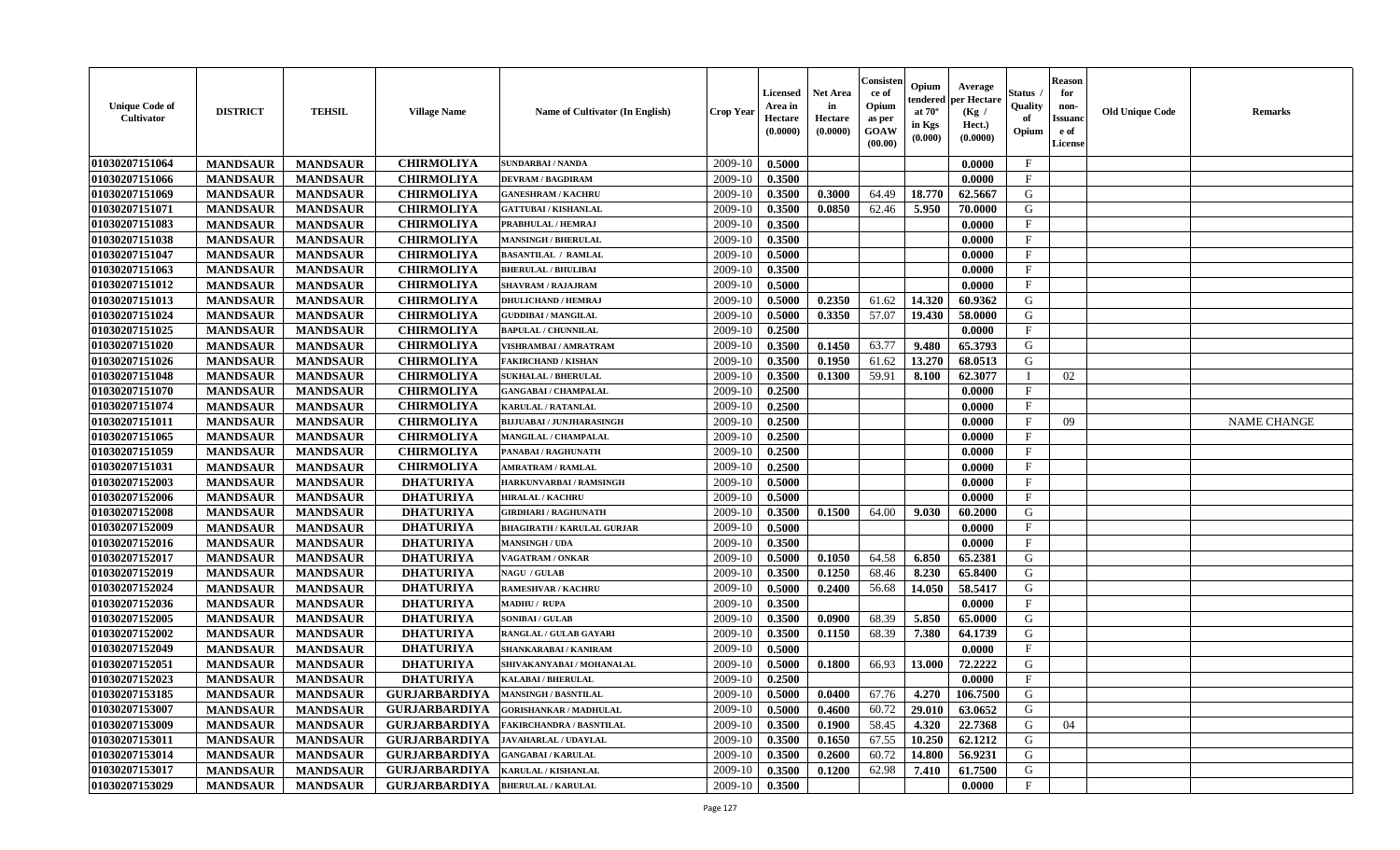| <b>Unique Code of</b><br>Cultivator | <b>DISTRICT</b> | <b>TEHSIL</b>   | <b>Village Name</b>  | Name of Cultivator (In English) | <b>Crop Year</b> | Licensed<br>Area in<br>Hectare<br>(0.0000) | <b>Net Area</b><br>in<br>Hectare<br>(0.0000) | Consister<br>ce of<br>Opium<br>as per<br>GOAW<br>(00.00) | Opium<br>tendered<br>at $70^\circ$<br>in Kgs<br>(0.000) | Average<br>per Hectare<br>(Kg /<br>Hect.)<br>(0.0000) | Status<br>Quality<br>of<br>Opium | Reason<br>for<br>non-<br>Issuan<br>e of<br><b>License</b> | <b>Old Unique Code</b> | <b>Remarks</b>     |
|-------------------------------------|-----------------|-----------------|----------------------|---------------------------------|------------------|--------------------------------------------|----------------------------------------------|----------------------------------------------------------|---------------------------------------------------------|-------------------------------------------------------|----------------------------------|-----------------------------------------------------------|------------------------|--------------------|
| 01030207153032                      | <b>MANDSAUR</b> | <b>MANDSAUR</b> | <b>GURJARBARDIYA</b> | <b>KOMAL / MANGILAL</b>         | 2009-10          | 0.3500                                     |                                              |                                                          |                                                         | 0.0000                                                | F                                | 07                                                        |                        |                    |
| 01030207153035                      | <b>MANDSAUR</b> | <b>MANDSAUR</b> | <b>GURJARBARDIYA</b> | SATAYNARAYAN / RAMLAL           | 2009-10          | 0.3500                                     |                                              |                                                          |                                                         | 0.0000                                                | F                                |                                                           |                        |                    |
| 01030207153037                      | <b>MANDSAUR</b> | <b>MANDSAUR</b> | <b>GURJARBARDIYA</b> | <b>SHANTILAL / RAMLAL</b>       | 2009-10          | 0.2500                                     |                                              |                                                          |                                                         | 0.0000                                                | F                                |                                                           |                        |                    |
| 01030207153041                      | <b>MANDSAUR</b> | <b>MANDSAUR</b> | <b>GURJARBARDIYA</b> | HANSRAJ / KISHANLAL             | 2009-10          | 0.3500                                     |                                              |                                                          |                                                         | 0.0000                                                | F                                | 07                                                        |                        |                    |
| 01030207153045                      | <b>MANDSAUR</b> | <b>MANDSAUR</b> | <b>GURJARBARDIYA</b> | RAMLAL / LAKSHMINARAYAN         | 2009-10          | 0.5000                                     | 0.2350                                       | 65.66                                                    | 15.400                                                  | 65.5319                                               | G                                |                                                           |                        |                    |
| 01030207153049                      | <b>MANDSAUR</b> | <b>MANDSAUR</b> | <b>GURJARBARDIYA</b> | <b>SHYAMLAL / PRABHULAL</b>     | 2009-10          | 0.3500                                     | 0.1800                                       | 58.43                                                    | 10.800                                                  | 60.0000                                               | G                                |                                                           |                        |                    |
| 01030207153050                      | <b>MANDSAUR</b> | <b>MANDSAUR</b> | <b>GURJARBARDIYA</b> | KAMALSINGH / KANVARLAL          | 2009-10          | 0.3500                                     | 0.1100                                       | 62.98                                                    | 6.720                                                   | 61.0909                                               | G                                |                                                           |                        |                    |
| 01030207153055                      | <b>MANDSAUR</b> | <b>MANDSAUR</b> | <b>GURJARBARDIYA</b> | <b>MANNALAL / DEVILAL</b>       | 2009-10          | 0.3500                                     |                                              |                                                          |                                                         | 0.0000                                                | F                                | 07                                                        |                        |                    |
| 01030207153057                      | <b>MANDSAUR</b> | <b>MANDSAUR</b> | <b>GURJARBARDIYA</b> | <b>BALURAM / GANESHRAM</b>      | 2009-10          | 0.5000                                     | 0.2600                                       | 63.25                                                    | 15.600                                                  | 60.0000                                               | G                                |                                                           |                        |                    |
| 01030207153059                      | <b>MANDSAUR</b> | <b>MANDSAUR</b> | <b>GURJARBARDIYA</b> | <b>GOPALDAS / RAMDAYALDAS</b>   | 2009-10          | 0.3500                                     |                                              |                                                          |                                                         | 0.0000                                                | F                                |                                                           |                        |                    |
| 01030207153061                      | <b>MANDSAUR</b> | <b>MANDSAUR</b> | <b>GURJARBARDIYA</b> | AKSHMINARAYAN / BADRILAL        | 2009-10          | 0.3500                                     | 0.1850                                       | 65.66                                                    | 12.140                                                  | 65.6216                                               | G                                |                                                           |                        |                    |
| 01030207153062                      | <b>MANDSAUR</b> | <b>MANDSAUR</b> | <b>GURJARBARDIYA</b> | SUKHLAL / ONKAR GURJAR CHOTA    | 2009-10          | 0.5000                                     | 0.2100                                       | 63.25                                                    | 13.920                                                  | 66.2857                                               | G                                |                                                           |                        |                    |
| 01030207153070                      | <b>MANDSAUR</b> | <b>MANDSAUR</b> | <b>GURJARBARDIYA</b> | <b>SAGARMAL / RAMNIVAS</b>      | 2009-10          | 0.5000                                     | 0.3450                                       | 63.25                                                    | 22.050                                                  | 63.9130                                               | G                                |                                                           |                        |                    |
| 01030207153073                      | <b>MANDSAUR</b> | <b>MANDSAUR</b> | <b>GURJARBARDIYA</b> | <b>GORISHANKAR / BHANVARLAL</b> | 2009-10          | 0.5000                                     | 0.4500                                       | 59.38                                                    | 27.590                                                  | 61.3111                                               | G                                |                                                           |                        |                    |
| 01030207153076                      | <b>MANDSAUR</b> | <b>MANDSAUR</b> | <b>GURJARBARDIYA</b> | <b>BHUVANSINGH / BASANTILAL</b> | 2009-10          | 0.5000                                     |                                              |                                                          |                                                         | 0.0000                                                | F                                |                                                           |                        |                    |
| 01030207153078                      | <b>MANDSAUR</b> | <b>MANDSAUR</b> | <b>GURJARBARDIYA</b> | <b>NAGULAL / BADRILAL</b>       | 2009-10          | 0.3500                                     | 0.3050                                       | 60.40                                                    | 18.410                                                  | 60.3607                                               | G                                |                                                           |                        |                    |
| 01030207153090                      | <b>MANDSAUR</b> | <b>MANDSAUR</b> | <b>GURJARBARDIYA</b> | KANHAIYALAL / RAMLAL            | 2009-10          | 0.5000                                     | 0.4750                                       | 59.60                                                    | 27.210                                                  | 57.2842                                               | G                                |                                                           |                        |                    |
| 01030207153097                      | <b>MANDSAUR</b> | <b>MANDSAUR</b> | <b>GURJARBARDIYA</b> | <b>MOTILAL / PYARCHANDRA</b>    | 2009-10          | 0.5000                                     |                                              |                                                          |                                                         | 0.0000                                                | $_{\rm F}$                       |                                                           |                        |                    |
| 01030207153104                      | <b>MANDSAUR</b> | <b>MANDSAUR</b> | <b>GURJARBARDIYA</b> | KANCHANBAI / GOVINDRAM          | 2009-10          | 0.3500                                     | 0.2450                                       | 63.25                                                    | 15.570                                                  | 63.5510                                               | G                                |                                                           |                        |                    |
| 01030207153105                      | <b>MANDSAUR</b> | <b>MANDSAUR</b> | <b>GURJARBARDIYA</b> | <b>GOPAL / NATHULAL</b>         | 2009-10          | 0.5000                                     | 0.4000                                       | 60.40                                                    | 23.400                                                  | 58.5000                                               | G                                |                                                           |                        |                    |
| 01030207153106                      | <b>MANDSAUR</b> | <b>MANDSAUR</b> | <b>GURJARBARDIYA</b> | PANNALAL / HIRALAL              | 2009-10          | 0.3500                                     | 0.3000                                       | 64.16                                                    | 18.770                                                  | 62.5667                                               | G                                |                                                           |                        |                    |
| 01030207153107                      | <b>MANDSAUR</b> | <b>MANDSAUR</b> | <b>GURJARBARDIYA</b> | <b>MANGILAL / GABBA JI</b>      | 2009-10          | 0.3500                                     |                                              |                                                          |                                                         | 0.0000                                                | F                                |                                                           |                        |                    |
| 01030207153119                      | <b>MANDSAUR</b> | <b>MANDSAUR</b> | <b>GURJARBARDIYA</b> | <b>UDAYLAL / KARU</b>           | 2009-10          | 0.3500                                     |                                              |                                                          |                                                         | 0.0000                                                | F                                |                                                           |                        |                    |
| 01030207153123                      | <b>MANDSAUR</b> | <b>MANDSAUR</b> | <b>GURJARBARDIYA</b> | ARDIBAI / DEVICHANDRA           | 2009-10          | 0.3500                                     |                                              |                                                          |                                                         | 0.0000                                                | $_{\rm F}$                       |                                                           |                        |                    |
| 01030207153127                      | <b>MANDSAUR</b> | <b>MANDSAUR</b> | <b>GURJARBARDIYA</b> | HIRALAL / MODIRAM               | 2009-10          | 0.5000                                     | 0.3550                                       | 68.81                                                    | 23.510                                                  | 66.2254                                               | G                                |                                                           |                        |                    |
| 01030207153135                      | <b>MANDSAUR</b> | <b>MANDSAUR</b> | <b>GURJARBARDIYA</b> | <b>GITABAI/DULICHANDRA</b>      | 2009-10          | 0.3500                                     | 0.2000                                       | 66.07                                                    | 11.990                                                  | 59.9500                                               | G                                |                                                           |                        |                    |
| 01030207153140                      | <b>MANDSAUR</b> | <b>MANDSAUR</b> | <b>GURJARBARDIYA</b> | SAMPATBAI / NATHU               | 2009-10          | 0.3500                                     | 0.3300                                       | 64.16                                                    | 19.600                                                  | 59.3939                                               | G                                |                                                           |                        |                    |
| 01030207153141                      | <b>MANDSAUR</b> | <b>MANDSAUR</b> | <b>GURJARBARDIYA</b> | <b>MANGILAL / RAMA</b>          | 2009-10          | 0.3500                                     | 0.2500                                       | 60.40                                                    | 13.920                                                  | 55.6800                                               | G                                | 04                                                        |                        |                    |
| 01030207153144                      | <b>MANDSAUR</b> | <b>MANDSAUR</b> | <b>GURJARBARDIYA</b> | <b>RAMESHVAR / BHERULAL</b>     | 2009-10          | 0.5000                                     | 0.2200                                       | 66.07                                                    | 15.240                                                  | 69.2727                                               | G                                |                                                           |                        |                    |
| 01030207153024                      | <b>MANDSAUR</b> | <b>MANDSAUR</b> | <b>GURJARBARDIYA</b> | KESHARBAI / KAMALSINGH          | 2009-10          | 0.3500                                     | 0.1100                                       | 66.01                                                    | 6.770                                                   | 61.5455                                               | G                                |                                                           |                        |                    |
| 01030207153109                      | <b>MANDSAUR</b> | <b>MANDSAUR</b> | <b>GURJARBARDIYA</b> | <b>KACHRULAL / CHAMPALAL</b>    | 2009-10          | 0.5000                                     | 0.2100                                       | 64.16                                                    | 13.430                                                  | 63.9524                                               | G                                |                                                           |                        |                    |
| 01030207153149                      | <b>MANDSAUR</b> | <b>MANDSAUR</b> | <b>GURJARBARDIYA</b> | KANVARLAL / BHANVARLAL          | 2009-10          | 0.5000                                     | 0.2950                                       | 66.07                                                    | 20.000                                                  | 67.7966                                               | G                                |                                                           |                        | <b>NAME CHANGE</b> |
| 01030207153151                      | <b>MANDSAUR</b> | <b>MANDSAUR</b> | <b>GURJARBARDIYA</b> | <b>BHANVARLAL / NATHU</b>       | 2009-10          | 0.3500                                     |                                              |                                                          |                                                         | 0.0000                                                | $_{\rm F}$                       |                                                           |                        |                    |
| 01030207153165                      | <b>MANDSAUR</b> | <b>MANDSAUR</b> | <b>GURJARBARDIYA</b> | KAMLABAI / RAMCHANDRA           | 2009-10          | 0.5000                                     | 0.3200                                       | 60.40                                                    | 19.600                                                  | 61.2500                                               | G                                |                                                           |                        |                    |
| 01030207153167                      | <b>MANDSAUR</b> | <b>MANDSAUR</b> | <b>GURJARBARDIYA</b> | <b>MANGILAL / BHERULAL</b>      | 2009-10          | 0.5000                                     | 0.2900                                       | 66.07                                                    | 18.510                                                  | 63.8276                                               | G                                |                                                           |                        |                    |
| 01030207153168                      | <b>MANDSAUR</b> | MANDSAUR        | GURJARBARDIYA        | <b>KAMLABAI / NANALAL</b>       | $2009-10$        | 0.5000                                     | 0.2750                                       |                                                          | $64.16$   17.750                                        | 64.5455                                               | G                                |                                                           |                        |                    |
| 01030207153171                      | <b>MANDSAUR</b> | <b>MANDSAUR</b> | <b>GURJARBARDIYA</b> | <b>RODIBAI/KASTURA</b>          | 2009-10          | 0.5000                                     |                                              |                                                          |                                                         | 0.0000                                                | F                                |                                                           |                        |                    |
| 01030207153176                      | <b>MANDSAUR</b> | <b>MANDSAUR</b> | <b>GURJARBARDIYA</b> | <b>SITABAI/NANURAM</b>          | 2009-10          | 0.3500                                     | 0.1000                                       | 67.14                                                    | 6.640                                                   | 66.4000                                               | G                                |                                                           |                        |                    |
| 01030207153177                      | <b>MANDSAUR</b> | <b>MANDSAUR</b> | <b>GURJARBARDIYA</b> | PARVATIBAI / LAKSHMAN           | 2009-10          | 0.3500                                     | 0.1200                                       | 67.14                                                    | 7.630                                                   | 63.5833                                               | G                                |                                                           |                        |                    |
| 01030207153183                      | <b>MANDSAUR</b> | <b>MANDSAUR</b> | <b>GURJARBARDIYA</b> | <b>VAJIBAI / GANESHRAM</b>      | 2009-10          | 0.2500                                     |                                              |                                                          |                                                         | 0.0000                                                | $_{\rm F}$                       |                                                           |                        |                    |
| 01030207153184                      | <b>MANDSAUR</b> | <b>MANDSAUR</b> | <b>GURJARBARDIYA</b> | <b>BADRILAL / AMRITRAM</b>      | 2009-10          | 0.5000                                     | 0.4000                                       | 67.14                                                    | 26.180                                                  | 65.4500                                               | G                                |                                                           |                        |                    |
| 01030207153187                      | <b>MANDSAUR</b> | <b>MANDSAUR</b> | <b>GURJARBARDIYA</b> | <b>GHANSHYAM / BAGDIRAM</b>     | 2009-10          | 0.5000                                     | 0.2450                                       | 67.14                                                    | 16.660                                                  | 68.0000                                               | G                                |                                                           |                        |                    |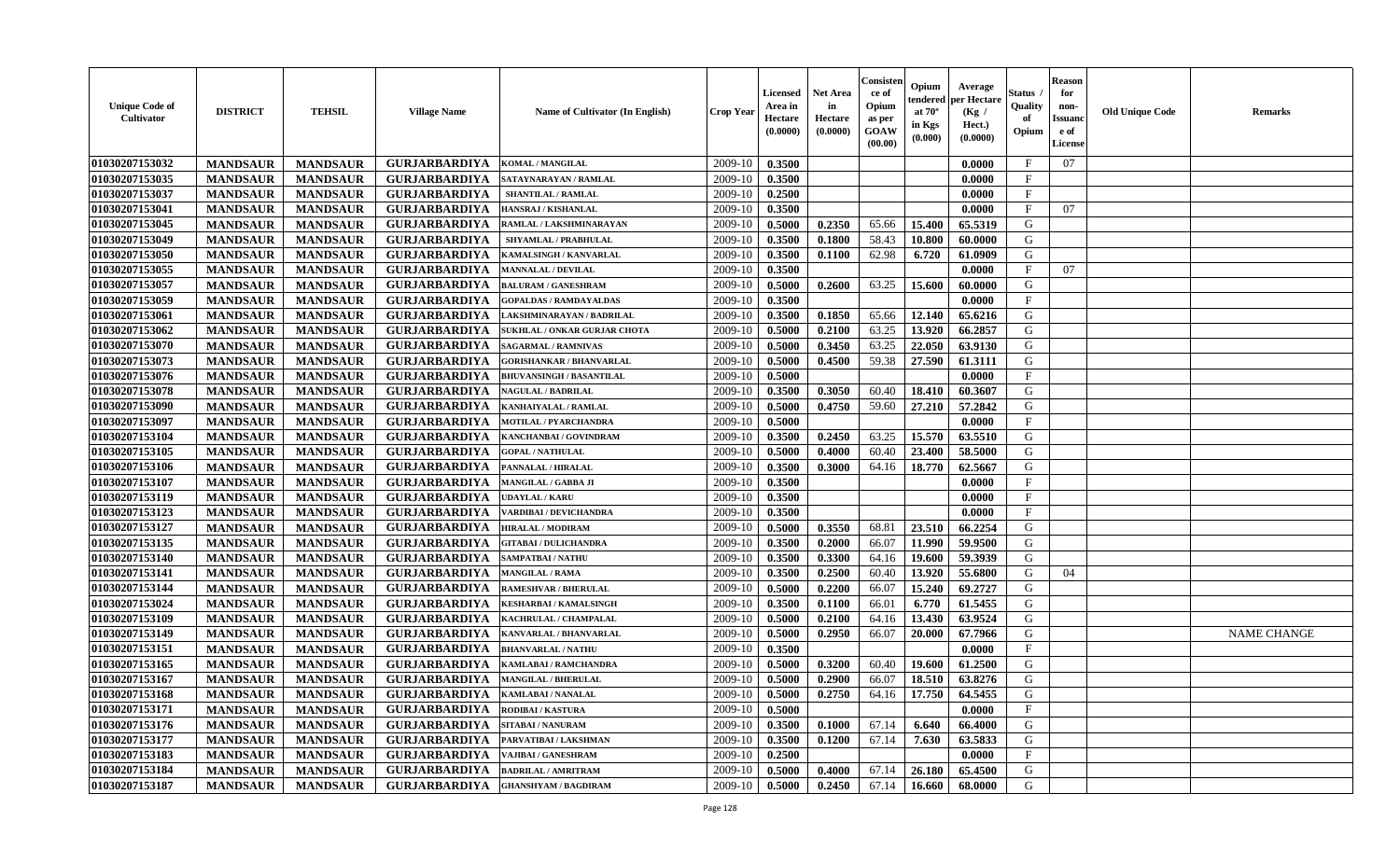| <b>Unique Code of</b><br>Cultivator | <b>DISTRICT</b> | <b>TEHSIL</b>   | <b>Village Name</b>  | <b>Name of Cultivator (In English)</b> | <b>Crop Year</b> | Licensed<br>Area in<br>Hectare<br>(0.0000) | <b>Net Area</b><br>in<br>Hectare<br>(0.0000) | Consister<br>ce of<br>Opium<br>as per<br><b>GOAW</b><br>(00.00) | Opium<br>endered<br>at $70^\circ$<br>in Kgs<br>$(\mathbf{0.000})$ | Average<br>per Hectare<br>(Kg /<br>Hect.)<br>(0.0000) | Status<br>Quality<br>of<br>Opium | <b>Reason</b><br>for<br>non-<br><b>Issuano</b><br>e of<br>License | <b>Old Unique Code</b> | <b>Remarks</b>     |
|-------------------------------------|-----------------|-----------------|----------------------|----------------------------------------|------------------|--------------------------------------------|----------------------------------------------|-----------------------------------------------------------------|-------------------------------------------------------------------|-------------------------------------------------------|----------------------------------|-------------------------------------------------------------------|------------------------|--------------------|
| 01030207153189                      | <b>MANDSAUR</b> | <b>MANDSAUR</b> | <b>GURJARBARDIYA</b> | <b>JAGADISH / KACHRULAL</b>            | 2009-10          | 0.5000                                     | 0.2350                                       | 63.29                                                           | 14.770                                                            | 62.8511                                               | G                                |                                                                   |                        |                    |
| 01030207153207                      | <b>MANDSAUR</b> | <b>MANDSAUR</b> | <b>GURJARBARDIYA</b> | KAMLIBAI / RAMCHANDRA                  | 2009-10          | 0.2500                                     |                                              |                                                                 |                                                                   | 0.0000                                                | $\mathbf{F}$                     |                                                                   |                        |                    |
| 01030207153222                      | <b>MANDSAUR</b> | <b>MANDSAUR</b> | <b>GURJARBARDIYA</b> | <b>GOPILAL / RAMLAL</b>                | 2009-10          | 0.3500                                     | 0.2000                                       | 66.16                                                           | 13.470                                                            | 67.3500                                               | G                                |                                                                   |                        |                    |
| 01030207153229                      | <b>MANDSAUR</b> | <b>MANDSAUR</b> | <b>GURJARBARDIYA</b> | CHANDRAKALABAI / RAMPRASAD             | 2009-10          | 0.3500                                     |                                              |                                                                 |                                                                   | 0.0000                                                | $\mathbf{F}$                     |                                                                   |                        |                    |
| 01030207153232                      | <b>MANDSAUR</b> | <b>MANDSAUR</b> | <b>GURJARBARDIYA</b> | <b>KARULAL / RAMLAL</b>                | 2009-10          | 0.2500                                     |                                              |                                                                 |                                                                   | 0.0000                                                | $\mathbf{F}$                     |                                                                   |                        |                    |
| 01030207153236                      | <b>MANDSAUR</b> | <b>MANDSAUR</b> | <b>GURJARBARDIYA</b> | <b>MOHANLAL / KISHANLAL</b>            | 2009-10          | 0.3500                                     | 0.3350                                       | 63.29                                                           | 8.430                                                             | 25.1642                                               | G                                | 04                                                                |                        |                    |
| 01030207153253                      | <b>MANDSAUR</b> | <b>MANDSAUR</b> | <b>GURJARBARDIYA</b> | VARDICHANDRA / RAMDAYALDAS             | 2009-10          | 0.3500                                     |                                              |                                                                 |                                                                   | 0.0000                                                | $\mathbf{F}$                     |                                                                   |                        |                    |
| 01030207153255                      | <b>MANDSAUR</b> | <b>MANDSAUR</b> | <b>GURJARBARDIYA</b> | RAMKUNVARBAI / BABULAL                 | 2009-10          | 0.5000                                     |                                              |                                                                 |                                                                   | 0.0000                                                | $\mathbf{F}$                     |                                                                   |                        |                    |
| 01030207153258                      | <b>MANDSAUR</b> | <b>MANDSAUR</b> | <b>GURJARBARDIYA</b> | <b>GOTAM / PYAR JI</b>                 | 2009-10          | 0.3500                                     | 0.2000                                       | 59.38                                                           | 10.410                                                            | 52.0500                                               | G                                | 04                                                                |                        |                    |
| 01030207153261                      | <b>MANDSAUR</b> | <b>MANDSAUR</b> | <b>GURJARBARDIYA</b> | PANNALAL / KARULAL                     | 2009-10          | 0.3500                                     |                                              |                                                                 |                                                                   | 0.0000                                                | F                                |                                                                   |                        |                    |
| 01030207153264                      | <b>MANDSAUR</b> | <b>MANDSAUR</b> | <b>GURJARBARDIYA</b> | DAYARAM / RADHAKISHAN                  | 2009-10          | 0.5000                                     | 0.2650                                       | 63.29                                                           | 16.550                                                            | 62.4528                                               | G                                |                                                                   |                        |                    |
| 01030207153267                      | <b>MANDSAUR</b> | <b>MANDSAUR</b> | <b>GURJARBARDIYA</b> | VINOD / KHEMRAJ                        | 2009-10          | 0.3500                                     |                                              |                                                                 |                                                                   | 0.0000                                                | $\mathbf{F}$                     |                                                                   |                        |                    |
| 01030207153284                      | <b>MANDSAUR</b> | <b>MANDSAUR</b> | <b>GURJARBARDIYA</b> | <b>GANESHRAM / TEKCHANDRA</b>          | 2009-10          | 0.3500                                     | 0.3350                                       | 65.16                                                           | 20.800                                                            | 62.0896                                               | G                                |                                                                   |                        | <b>NAME CHANGE</b> |
| 01030207153287                      | <b>MANDSAUR</b> | <b>MANDSAUR</b> | <b>GURJARBARDIYA</b> | LALCHANDRA / MANGILAL                  | 2009-10          | 0.3500                                     | 0.1700                                       | 66.16                                                           | 11.360                                                            | 66.8235                                               | G                                |                                                                   |                        |                    |
| 01030207153288                      | <b>MANDSAUR</b> | <b>MANDSAUR</b> | <b>GURJARBARDIYA</b> | <b>CHANDBEE / NATHE KHAN</b>           | 2009-10          | 0.5000                                     | 0.1800                                       | 64.36                                                           | 11.720                                                            | 65.1111                                               | G                                |                                                                   |                        |                    |
| 01030207153290                      | <b>MANDSAUR</b> | <b>MANDSAUR</b> | <b>GURJARBARDIYA</b> | SHAMBULAL / SHIVNARAYAN                | 2009-10          | 0.3500                                     | 0.1850                                       | 61.94                                                           | 11.600                                                            | 62.7027                                               | G                                |                                                                   |                        |                    |
| 01030207153291                      | <b>MANDSAUR</b> | <b>MANDSAUR</b> | <b>GURJARBARDIYA</b> | KAILASHCHANDRA / MODIRAM               | 2009-10          | 0.3500                                     | 0.2550                                       | 60.74                                                           | 14.230                                                            | 55.8039                                               | - I                              | 02                                                                |                        |                    |
| 01030207153273                      | <b>MANDSAUR</b> | <b>MANDSAUR</b> | <b>GURJARBARDIYA</b> | <b>INDRABI / SUKHLAL</b>               | 2009-10          | 0.3500                                     | 0.2000                                       | 59.85                                                           | 11.840                                                            | 59.2000                                               | G                                |                                                                   |                        |                    |
| 01030207153281                      | <b>MANDSAUR</b> | <b>MANDSAUR</b> | <b>GURJARBARDIYA</b> | <b>BHULIBAI / GOTAMLAL</b>             | 2009-10          | 0.3500                                     | 0.2000                                       | 60.98                                                           | 11.060                                                            | 55.3000                                               | G                                | 04                                                                |                        |                    |
| 01030207153294                      | <b>MANDSAUR</b> | <b>MANDSAUR</b> | <b>GURJARBARDIYA</b> | RADHESHYAM / RAMNIVAS                  | 2009-10          | 0.3500                                     |                                              |                                                                 |                                                                   | 0.0000                                                | $\mathbf F$                      |                                                                   |                        |                    |
| 01030207153295                      | <b>MANDSAUR</b> | <b>MANDSAUR</b> | <b>GURJARBARDIYA</b> | <b>BHANVARLAL / BHERULAL</b>           | 2009-10          | 0.5000                                     | 0.5000                                       | 61.19                                                           | 31.520                                                            | 63.0400                                               | G                                |                                                                   |                        |                    |
| 01030207153179                      | <b>MANDSAUR</b> | <b>MANDSAUR</b> | <b>GURJARBARDIYA</b> | <b>BHANVARBAI/SHRILAL</b>              | 2009-10          | 0.2500                                     |                                              |                                                                 |                                                                   | 0.0000                                                | $\mathbf{F}$                     |                                                                   |                        |                    |
| 01030207153210                      | <b>MANDSAUR</b> | <b>MANDSAUR</b> | <b>GURJARBARDIYA</b> | <b>JETRAM / BHANVARLAL</b>             | 2009-10          | 0.5000                                     | 0.4600                                       | 66.16                                                           | 30.590                                                            | 66.5000                                               | G                                |                                                                   |                        |                    |
| 01030207153170                      | <b>MANDSAUR</b> | <b>MANDSAUR</b> | <b>GURJARBARDIYA</b> | <b>BAGDIRAM / AMRITRAM</b>             | 2009-10          | 0.3500                                     | 0.1550                                       | 59.38                                                           | 8.900                                                             | 57.4194                                               | G                                |                                                                   |                        |                    |
| 01030207153300                      | <b>MANDSAUR</b> | <b>MANDSAUR</b> | <b>GURJARBARDIYA</b> | <b>BASNTILAL / PANNALAL</b>            | 2009-10          | 0.3500                                     | 0.1250                                       | 57.33                                                           | 8.270                                                             | 66.1600                                               | G                                |                                                                   |                        |                    |
| 01030207153113                      | <b>MANDSAUR</b> | <b>MANDSAUR</b> | <b>GURJARBARDIYA</b> | NANDLAL / JAGANNATH                    | 2009-10          | 0.5000                                     | 0.4750                                       | 66.16                                                           | 31.750                                                            | 66.8421                                               | G                                |                                                                   |                        |                    |
| 01030207153173                      | <b>MANDSAUR</b> | <b>MANDSAUR</b> | <b>GURJARBARDIYA</b> | <b>RAGHUNATH / GOTAM</b>               | 2009-10          | 0.3500                                     | 0.1500                                       | 59.38                                                           | 9.150                                                             | 61.0000                                               | G                                |                                                                   |                        |                    |
| 01030207153131                      | <b>MANDSAUR</b> | <b>MANDSAUR</b> | <b>GURJARBARDIYA</b> | <b>MANGILAL / RAMLAL</b>               | 2009-10          | 0.5000                                     |                                              |                                                                 |                                                                   | 0.0000                                                | F                                |                                                                   |                        |                    |
| 01030207153178                      | <b>MANDSAUR</b> | <b>MANDSAUR</b> | <b>GURJARBARDIYA</b> | DEVILAL / KISHANLAL                    | 2009-10          | 0.3500                                     |                                              |                                                                 |                                                                   | 0.0000                                                | $\mathbf{F}$                     | 07                                                                |                        |                    |
| 01030207153148                      | <b>MANDSAUR</b> | <b>MANDSAUR</b> | <b>GURJARBARDIYA</b> | LAXMINARAYAN / AMARA CHOTA             | 2009-10          | 0.5000                                     | 0.3850                                       | 59.38                                                           | 22.730                                                            | 59.0390                                               | G                                |                                                                   |                        |                    |
| 01030207153020                      | <b>MANDSAUR</b> | <b>MANDSAUR</b> | <b>GURJARBARDIYA</b> | <b>RAKESH / MOHANLAL</b>               | 2009-10          | 0.5000                                     | 0.1000                                       | 66.98                                                           | 6.640                                                             | 66.4000                                               |                                  | 02                                                                |                        |                    |
| 01030207153270                      | <b>MANDSAUR</b> | <b>MANDSAUR</b> | <b>GURJARBARDIYA</b> | PREMKUNVAR / RATANLAL                  | 2009-10          | 0.5000                                     | 0.2250                                       | 62.07                                                           | 13.790                                                            | 61.2889                                               |                                  | 02                                                                |                        |                    |
| 01030207153298                      | <b>MANDSAUR</b> | <b>MANDSAUR</b> | <b>GURJARBARDIYA</b> | SHYAMLAL / MOTILAL                     | 2009-10          | 0.3500                                     | 0.2000                                       | 59.32                                                           | 12.240                                                            | 61.2000                                               | G                                |                                                                   |                        |                    |
| 01030207153182                      | <b>MANDSAUR</b> | <b>MANDSAUR</b> | <b>GURJARBARDIYA</b> | <b>BHAGATRAM / DEVRAM</b>              | 2009-10          | 0.5000                                     | 0.3050                                       | 64.54                                                           | 19.550                                                            | 64.0984                                               | G                                |                                                                   |                        |                    |
| 01030207153006                      | <b>MANDSAUR</b> | <b>MANDSAUR</b> | <b>GURJARBARDIYA</b> | <b>SUKHLAL / DEVRAM URF JAMNALAL</b>   | 2009-10          | 0.3500                                     |                                              |                                                                 |                                                                   | 0.0000                                                | N                                |                                                                   |                        |                    |
| 01030207153245                      | <b>MANDSAUR</b> | <b>MANDSAUR</b> | <b>GURJARBARDIYA</b> | <b>BHUVANIRAM / CHENRAM</b>            | $2009-10$ 0.3500 |                                            | 0.1900                                       |                                                                 |                                                                   | $64.54$   12.260   64.5263                            | G                                |                                                                   |                        |                    |
| 01030207153044                      | <b>MANDSAUR</b> | <b>MANDSAUR</b> | <b>GURJARBARDIYA</b> | <b>BALMUKAND / AMRITRAM</b>            | 2009-10          | 0.5000                                     | 0.4050                                       | 59.32                                                           | 24.210                                                            | 59.7778                                               | G                                |                                                                   |                        |                    |
| 01030207153051                      | <b>MANDSAUR</b> | <b>MANDSAUR</b> | <b>GURJARBARDIYA</b> | SURESHCHANDRA / HAJARILAL              | 2009-10          | 0.3500                                     | 0.2300                                       | 64.54                                                           | 14.750                                                            | 64.1304                                               | G                                |                                                                   |                        |                    |
| 01030207153145                      | <b>MANDSAUR</b> | <b>MANDSAUR</b> | <b>GURJARBARDIYA</b> | <b>BHAGATRAM / BHAIRULAL</b>           | 2009-10          | 0.3500                                     |                                              |                                                                 |                                                                   | 0.0000                                                | $\mathbf{F}$                     |                                                                   |                        |                    |
| 01030207153156                      | <b>MANDSAUR</b> | <b>MANDSAUR</b> | <b>GURJARBARDIYA</b> | RUKAMANIBAI / BASANTILAL               | 2009-10          | 0.5000                                     | 0.3550                                       | 64.54                                                           | 22.750                                                            | 64.0845                                               | G                                |                                                                   |                        |                    |
| 01030207153154                      | <b>MANDSAUR</b> | <b>MANDSAUR</b> | <b>GURJARBARDIYA</b> | <b>BHUVANI / KHEMRAJ</b>               | 2009-10          | 0.5000                                     | 0.1850                                       | 60.68                                                           | 11.390                                                            | 61.5676                                               | G                                |                                                                   |                        |                    |
| 01030207153081                      | <b>MANDSAUR</b> | <b>MANDSAUR</b> | <b>GURJARBARDIYA</b> | <b>BADRILAL / RAMCHANDRA</b>           | 2009-10          | 0.5000                                     |                                              |                                                                 |                                                                   | 0.0000                                                | $\mathbf{F}$                     |                                                                   |                        |                    |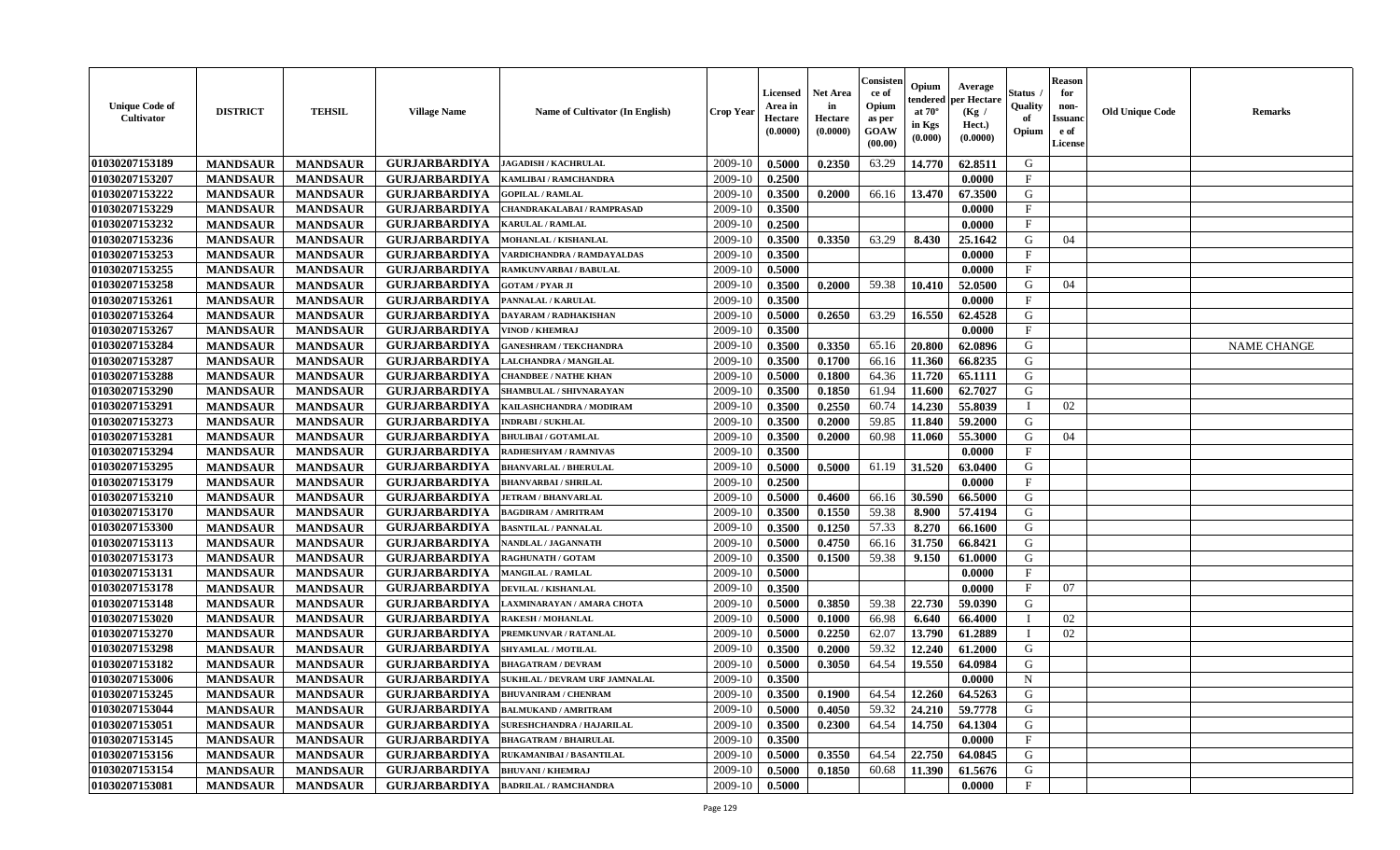| <b>Unique Code of</b><br>Cultivator | <b>DISTRICT</b> | <b>TEHSIL</b>   | <b>Village Name</b>  | Name of Cultivator (In English)  | <b>Crop Year</b> | Licensed<br>Area in<br>Hectare<br>(0.0000) | <b>Net Area</b><br>in<br>Hectare<br>(0.0000) | Consister<br>ce of<br>Opium<br>as per<br>GOAW<br>(00.00) | Opium<br>endered<br>at $70^\circ$<br>in Kgs<br>(0.000) | Average<br>per Hectare<br>(Kg /<br>Hect.)<br>(0.0000) | Status<br>Quality<br>of<br>Opium | <b>Reason</b><br>for<br>non-<br><b>Issuanc</b><br>e of<br>License | <b>Old Unique Code</b> | Remarks            |
|-------------------------------------|-----------------|-----------------|----------------------|----------------------------------|------------------|--------------------------------------------|----------------------------------------------|----------------------------------------------------------|--------------------------------------------------------|-------------------------------------------------------|----------------------------------|-------------------------------------------------------------------|------------------------|--------------------|
| 01030207153292                      | <b>MANDSAUR</b> | <b>MANDSAUR</b> | <b>GURJARBARDIYA</b> | UMADEVIBAI / MANOHARSINGH        | 2009-10          | 0.3500                                     |                                              |                                                          |                                                        | 0.0000                                                | $\mathbf{F}$                     | 07                                                                |                        |                    |
| 01030207153152                      | <b>MANDSAUR</b> | <b>MANDSAUR</b> | <b>GURJARBARDIYA</b> | <b>KACHRU / MANGU</b>            | 2009-10          | 0.2500                                     |                                              |                                                          |                                                        | 0.0000                                                | $\mathbf{F}$                     |                                                                   |                        |                    |
| 01030207153282                      | <b>MANDSAUR</b> | <b>MANDSAUR</b> | <b>GURJARBARDIYA</b> | <b>MANGUDAS / SAVADAS</b>        | 2009-10          | 0.2500                                     | 0.1850                                       | 61.13                                                    | 11.370                                                 | 61.4595                                               | G                                |                                                                   |                        |                    |
| 01030207153293                      | <b>MANDSAUR</b> | <b>MANDSAUR</b> | <b>GURJARBARDIYA</b> | <b>SURAJBAI / MADHOLAL</b>       | 2009-10          | 0.2500                                     |                                              |                                                          |                                                        | 0.0000                                                | $\mathbf{F}$                     |                                                                   |                        | <b>NAME CHANGE</b> |
| 01030207153098                      | <b>MANDSAUR</b> | <b>MANDSAUR</b> | <b>GURJARBARDIYA</b> | <b>RAMLAL / GOTAM</b>            | 2009-10          | 0.2500                                     | 0.1500                                       | 61.13                                                    | 7.910                                                  | 52.7333                                               | G                                | 04                                                                |                        |                    |
| 01030207153169                      | <b>MANDSAUR</b> | <b>MANDSAUR</b> | <b>GURJARBARDIYA</b> | SAMANDLAL / CHAINRAM             | 2009-10          | 0.2500                                     | 0.2400                                       | 64.36                                                    | 15.830                                                 | 65.9583                                               | G                                |                                                                   |                        |                    |
| 01030207153175                      | <b>MANDSAUR</b> | <b>MANDSAUR</b> | <b>GURJARBARDIYA</b> | <b>MOTILAL / MANA</b>            | 2009-10          | 0.2500                                     |                                              |                                                          |                                                        | 0.0000                                                | $\mathbf F$                      |                                                                   |                        |                    |
| 01030207153250                      | <b>MANDSAUR</b> | <b>MANDSAUR</b> | <b>GURJARBARDIYA</b> | <b>MATHURALAL / PRABHULAL</b>    | 2009-10          | 0.2500                                     |                                              |                                                          |                                                        | 0.0000                                                | $\mathbf{F}$                     |                                                                   |                        |                    |
| 01030207153263                      | <b>MANDSAUR</b> | <b>MANDSAUR</b> | <b>GURJARBARDIYA</b> | SHIVNARAYAN / GUMANIRAM          | 2009-10          | 0.2500                                     |                                              |                                                          |                                                        | 0.0000                                                | $\mathbf{F}$                     |                                                                   |                        |                    |
| 01030207153067                      | <b>MANDSAUR</b> | <b>MANDSAUR</b> | <b>GURJARBARDIYA</b> | KARULAL / MANGILAL               | 2009-10          | 0.2500                                     |                                              |                                                          |                                                        | 0.0000                                                | $\mathbf F$                      |                                                                   |                        |                    |
| 01030207153124                      | <b>MANDSAUR</b> | <b>MANDSAUR</b> | <b>GURJARBARDIYA</b> | <b>RAMLAL / MANGILAL GURJAR</b>  | 2009-10          | 0.2500                                     | 0.2400                                       | 61.13                                                    | 14.100                                                 | 58.7500                                               | G                                |                                                                   |                        |                    |
| 01030207153211                      | <b>MANDSAUR</b> | <b>MANDSAUR</b> | <b>GURJARBARDIYA</b> | <b>KARU / KISHAN BADA</b>        | 2009-10          | 0.2500                                     |                                              |                                                          |                                                        | 0.0000                                                | $\mathbf F$                      |                                                                   |                        |                    |
| 01030207153243                      | <b>MANDSAUR</b> | <b>MANDSAUR</b> | <b>GURJARBARDIYA</b> | <b>RATANBAI/BAPULAL</b>          | 2009-10          | 0.2500                                     |                                              |                                                          |                                                        | 0.0000                                                | $\mathbf{F}$                     |                                                                   |                        |                    |
| 01030207153013                      | <b>MANDSAUR</b> | <b>MANDSAUR</b> | <b>GURJARBARDIYA</b> | KAILASHBAI / GIRADHARILAL        | 2009-10          | 0.2500                                     |                                              |                                                          |                                                        | 0.0000                                                | $\mathbf{F}$                     |                                                                   |                        |                    |
| 01030207153092                      | <b>MANDSAUR</b> | <b>MANDSAUR</b> | <b>GURJARBARDIYA</b> | <b>BHAIRULAL / PYARCHANDRA</b>   | 2009-10          | 0.2500                                     |                                              |                                                          |                                                        | 0.0000                                                | $\mathbf{F}$                     |                                                                   |                        |                    |
| 01030207153181                      | <b>MANDSAUR</b> | <b>MANDSAUR</b> | <b>GURJARBARDIYA</b> | RAMKUVARBAI / UNKARLAL           | 2009-10          | 0.2500                                     |                                              |                                                          |                                                        | 0.0000                                                | $\mathbf F$                      |                                                                   |                        |                    |
| 01030207153247                      | <b>MANDSAUR</b> | <b>MANDSAUR</b> | <b>GURJARBARDIYA</b> | KAMLABAI / GIRDHARI              | 2009-10          | 0.2500                                     |                                              |                                                          |                                                        | 0.0000                                                | $\mathbf{F}$                     |                                                                   |                        |                    |
| 01030207153063                      | <b>MANDSAUR</b> | <b>MANDSAUR</b> | <b>GURJARBARDIYA</b> | <b>BHAGATRAM / KISHANLAL</b>     | 2009-10          | 0.2500                                     | 0.1750                                       | 62.65                                                    | 9.940                                                  | 56.8000                                               | G                                |                                                                   |                        |                    |
| 01030207153085                      | <b>MANDSAUR</b> | <b>MANDSAUR</b> | <b>GURJARBARDIYA</b> | <b>DEVILAL / NANURAM</b>         | 2009-10          | 0.2500                                     | 0.2550                                       | 59.32                                                    | 13.710                                                 | 53.7647                                               | G                                | 04                                                                |                        |                    |
| 01030207153286                      | <b>MANDSAUR</b> | <b>MANDSAUR</b> | <b>GURJARBARDIYA</b> | SHYAMUBAI / MANNALAL             | 2009-10          | 0.2500                                     | 0.2400                                       | 65.43                                                    | 15.680                                                 | 65.3333                                               | G                                |                                                                   |                        |                    |
| 01030207153158                      | <b>MANDSAUR</b> | <b>MANDSAUR</b> | <b>GURJARBARDIYA</b> | <b>BHANVARBAI/LAKSHMINARAYAN</b> | 2009-10          | 0.2500                                     | 0.2450                                       | 65.43                                                    | 15.960                                                 | 65.1429                                               | G                                |                                                                   |                        |                    |
| 01030207153299                      | <b>MANDSAUR</b> | <b>MANDSAUR</b> | <b>GURJARBARDIYA</b> | <b>BARMHASING / ANTARSING</b>    | 2009-10          | 0.2500                                     | 0.2500                                       | 55.35                                                    | 11.800                                                 | 47.2000                                               | G                                | 04                                                                | 01030207055009         |                    |
| 01030207153219                      | <b>MANDSAUR</b> | <b>MANDSAUR</b> | <b>GURJARBARDIYA</b> | <b>MOHANLAL / KHEMRAJ</b>        | 2009-10          | 0.2500                                     |                                              |                                                          |                                                        | 0.0000                                                | $\mathbf{F}$                     |                                                                   | 01050210027023         |                    |
| 01030207154005                      | <b>MANDSAUR</b> | <b>MANDSAUR</b> | <b>ISHAKPUR</b>      | <b>MOTYABAI/DEVRAM</b>           | 2009-10          | 0.3500                                     | 0.2450                                       | 62.69                                                    | 14.570                                                 | 59.4694                                               | G                                |                                                                   |                        |                    |
| 01030207154012                      | <b>MANDSAUR</b> | <b>MANDSAUR</b> | <b>ISHAKPUR</b>      | <b>BHARATSINGH / KALURAM</b>     | 2009-10          | 0.5000                                     |                                              |                                                          |                                                        | 0.0000                                                | $\mathbf F$                      |                                                                   |                        |                    |
| 01030207154018                      | <b>MANDSAUR</b> | <b>MANDSAUR</b> | <b>ISHAKPUR</b>      | <b>BHAGVATIBAI/DEVILAL</b>       | 2009-10          | 0.5000                                     | 0.1000                                       | 62.69                                                    | 6.140                                                  | 61.4000                                               | G                                |                                                                   |                        |                    |
| 01030207154050                      | <b>MANDSAUR</b> | <b>MANDSAUR</b> | <b>ISHAKPUR</b>      | RAJARAM / RADHAKISHAN            | 2009-10          | 0.3500                                     |                                              |                                                          |                                                        | 0.0000                                                | F                                |                                                                   |                        |                    |
| 01030207154007                      | <b>MANDSAUR</b> | <b>MANDSAUR</b> | <b>ISHAKPUR</b>      | <b>OMPRAKASH / MANGILAL</b>      | 2009-10          | 0.5000                                     | 0.3850                                       | 61.58                                                    | 24.960                                                 | 64.8312                                               | G                                |                                                                   |                        |                    |
| 01030207154028                      | <b>MANDSAUR</b> | <b>MANDSAUR</b> | <b>ISHAKPUR</b>      | <b>KASHIRAM / GULAB</b>          | 2009-10          | 0.3500                                     | 0.2200                                       | 62.69                                                    | 13.550                                                 | 61.5909                                               | G                                |                                                                   |                        |                    |
| 01030207154045                      | <b>MANDSAUR</b> | <b>MANDSAUR</b> | <b>ISHAKPUR</b>      | <b>RUKAMANIBAI / RAMA</b>        | 2009-10          | 0.3500                                     | 0.3100                                       | 60.50                                                    | 18.590                                                 | 59.9677                                               | G                                |                                                                   |                        |                    |
| 01030207154019                      | <b>MANDSAUR</b> | <b>MANDSAUR</b> | <b>ISHAKPUR</b>      | RAMPRAHALAD / CHHAGANLAL         | 2009-10          | 0.3500                                     | 0.2500                                       | 62.00                                                    | 15.230                                                 | 60.9200                                               | G                                |                                                                   |                        |                    |
| 01030207154003                      | <b>MANDSAUR</b> | <b>MANDSAUR</b> | <b>ISHAKPUR</b>      | <b>GITABAI/SUKHLAL</b>           | 2009-10          | 0.3500                                     | 0.2500                                       | 60.50                                                    | 14.580                                                 | 58.3200                                               | G                                |                                                                   |                        |                    |
| 01030207154062                      | <b>MANDSAUR</b> | <b>MANDSAUR</b> | <b>ISHAKPUR</b>      | <b>JETRAM / BRADILAL</b>         | 2009-10          | 0.5000                                     | 0.2800                                       | 62.00                                                    | 17.500                                                 | 62.5000                                               | G                                |                                                                   |                        |                    |
| 01030207154063                      | <b>MANDSAUR</b> | <b>MANDSAUR</b> | <b>ISHAKPUR</b>      | SHOBHARAM / NANURAM              | 2009-10          | 0.5000                                     | 0.2200                                       | 64.71                                                    | 7.300                                                  | 33.1818                                               | G                                | 04                                                                |                        |                    |
| 01030207154039                      | <b>MANDSAUR</b> | <b>MANDSAUR</b> | <b>ISHAKPUR</b>      | <b>NAGULAL / DHURA</b>           | 2009-10          | 0.2500                                     | 0.1650                                       | 65.15                                                    | 9.790                                                  | 59.3333                                               | G                                |                                                                   |                        |                    |
| 01030207154061                      | <b>MANDSAUR</b> | <b>MANDSAUR</b> | <b>ISHAKPUR</b>      | <b>GITABAI/AMARSINGH</b>         | 2009-10          | 0.2500                                     | 0.1000                                       | 62.00                                                    | 6.940                                                  | 69.4000                                               | G                                |                                                                   |                        |                    |
| 01030207154014                      | <b>MANDSAUR</b> | <b>MANDSAUR</b> | <b>ISHAKPUR</b>      | <b>BABUBAI/KACHRU</b>            | 2009-10          | 0.2500                                     |                                              |                                                          |                                                        | 0.0000                                                | $\mathbf F$                      |                                                                   |                        |                    |
| 01030207154051                      | <b>MANDSAUR</b> | <b>MANDSAUR</b> | <b>ISHAKPUR</b>      | <b>BHANVARLAL / KHEMRAJ</b>      | 2009-10          | 0.2500                                     |                                              |                                                          |                                                        | 0.0000                                                | $\mathbf{F}$                     |                                                                   |                        |                    |
| 01030207154057                      | <b>MANDSAUR</b> | <b>MANDSAUR</b> | <b>ISHAKPUR</b>      | <b>DHAPUBAI/KANIRAM</b>          | 2009-10          | 0.2500                                     |                                              |                                                          |                                                        | 0.0000                                                | $\mathbf{F}$                     |                                                                   | 01030207159028         |                    |
| 01030207154013                      | <b>MANDSAUR</b> | <b>MANDSAUR</b> | <b>ISHAKPUR</b>      | FAKIRCHAND / BHUVANIRAM          | 2009-10          | 0.2500                                     |                                              |                                                          |                                                        | 0.0000                                                | $\mathbf{F}$                     |                                                                   |                        |                    |
| 01030207155027                      | <b>MANDSAUR</b> | <b>MANDSAUR</b> | <b>KAMALPURA</b>     | <b>GANGABAI / BHAGIRATH</b>      | 2009-10          | 0.3500                                     | 0.2450                                       | 62.15                                                    | 15.410                                                 | 62.8980                                               | G                                |                                                                   |                        |                    |
| 01030207155030                      | <b>MANDSAUR</b> | <b>MANDSAUR</b> | <b>KAMALPURA</b>     | <b>JHUJHAR / NANURAM</b>         | 2009-10          | 0.3500                                     | 0.2800                                       | 58.64                                                    | 17.630                                                 | 62.9643                                               | G                                |                                                                   |                        |                    |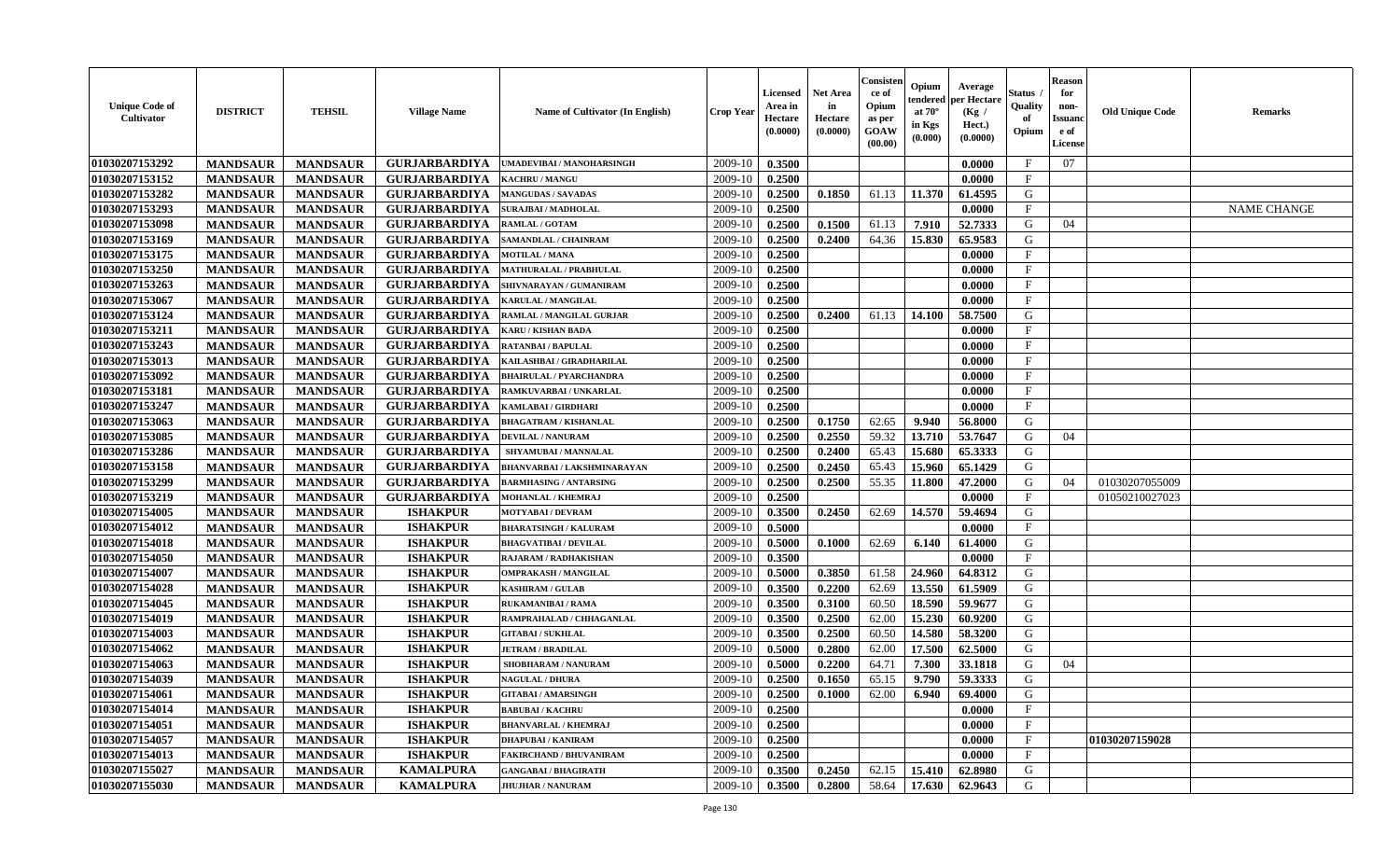| <b>Unique Code of</b><br><b>Cultivator</b> | <b>DISTRICT</b>                    | <b>TEHSIL</b>                      | <b>Village Name</b>                      | Name of Cultivator (In English) | <b>Crop Year</b>   | <b>Licensed</b><br>Area in<br>Hectare<br>(0.0000) | <b>Net Area</b><br>in<br>Hectare<br>(0.0000) | Consister<br>ce of<br>Opium<br>as per<br><b>GOAW</b><br>(00.00) | Opium<br>endered<br>at $70^\circ$<br>in Kgs<br>(0.000) | Average<br><b>per Hectare</b><br>(Kg /<br>Hect.)<br>(0.0000) | Status<br>Quality<br>of<br>Opium | <b>Reason</b><br>for<br>non-<br><b>Issuand</b><br>e of<br>License | <b>Old Unique Code</b> | <b>Remarks</b> |
|--------------------------------------------|------------------------------------|------------------------------------|------------------------------------------|---------------------------------|--------------------|---------------------------------------------------|----------------------------------------------|-----------------------------------------------------------------|--------------------------------------------------------|--------------------------------------------------------------|----------------------------------|-------------------------------------------------------------------|------------------------|----------------|
| 01030207155039                             | <b>MANDSAUR</b>                    | <b>MANDSAUR</b>                    | <b>KAMALPURA</b>                         | <b>JUJHARLAL / MANGILAL</b>     | 2009-10            | 0.2500                                            | 0.1250                                       | 67.55                                                           | 9.120                                                  | 72.9600                                                      | G                                |                                                                   |                        |                |
| 01030207155005                             | <b>MANDSAUR</b>                    | <b>MANDSAUR</b>                    | <b>KAMALPURA</b>                         | KISHANLAL / GANESHRAM           | 2009-10            | 0.2500                                            | 0.1950                                       | 62.15                                                           | 12.880                                                 | 66.0513                                                      | G                                |                                                                   |                        |                |
| 01030207155020                             | <b>MANDSAUR</b>                    | <b>MANDSAUR</b>                    | <b>KAMALPURA</b>                         | <b>SHAKUBAI/NATHU</b>           | 2009-10            | 0.2500                                            | 0.1050                                       | 57.68                                                           | 6.110                                                  | 58.1905                                                      | G                                |                                                                   |                        |                |
| 01030207155036                             | <b>MANDSAUR</b>                    | <b>MANDSAUR</b>                    | <b>KAMALPURA</b>                         | <b>LALSINGH / AMRASINGH</b>     | 2009-10            | 0.2500                                            | 0.2500                                       | 65.80                                                           | 17.050                                                 | 68.2000                                                      | G                                |                                                                   |                        |                |
| 01030207155033                             | <b>MANDSAUR</b>                    | <b>MANDSAUR</b>                    | <b>KAMALPURA</b>                         | <b>DEVISINGH / BAHADURSINGH</b> | 2009-10            | 0.2500                                            | 0.2200                                       | 59.66                                                           | 12.720                                                 | 57.8182                                                      | G                                |                                                                   |                        |                |
| 01030207155003                             | <b>MANDSAUR</b>                    | <b>MANDSAUR</b>                    | <b>KAMALPURA</b>                         | <b>NAHARSING / BHUVANISING</b>  | 2009-10            | 0.2500                                            |                                              |                                                                 |                                                        | 0.0000                                                       | $\mathbf{F}$                     |                                                                   |                        |                |
| 01030207155007                             | <b>MANDSAUR</b>                    | <b>MANDSAUR</b>                    | <b>KAMALPURA</b>                         | <b>RAMSINGH / BHANVARSINGH</b>  | 2009-10            | 0.2500                                            | 0.1750                                       | 62.14                                                           | 10.500                                                 | 60.0000                                                      | G                                |                                                                   |                        |                |
| 01030207155026                             | <b>MANDSAUR</b>                    | <b>MANDSAUR</b>                    | <b>KAMALPURA</b>                         | <b>RAMLAL / SAWRUP</b>          | 2009-10            | 0.2500                                            |                                              |                                                                 |                                                        | 0.0000                                                       | $\mathbf{F}$                     |                                                                   |                        |                |
| 01030207155040                             | <b>MANDSAUR</b>                    | <b>MANDSAUR</b>                    | <b>KAMALPURA</b>                         | <b>BHAGATRAM / SHIVLAL</b>      | 2009-10            | 0.2500                                            | 0.2250                                       | 62.14                                                           | 13.440                                                 | 59.7333                                                      | G                                |                                                                   |                        |                |
| 01030207156017                             | <b>MANDSAUR</b>                    | <b>MANDSAUR</b>                    | <b>LACCHAKHEDI</b>                       | <b>BAPULAL / KANHAIYALAL</b>    | 2009-10            | 0.5000                                            | 0.4500                                       | 63.89                                                           | 30.380                                                 | 67.5111                                                      | G                                |                                                                   |                        |                |
| 01030207156026                             | <b>MANDSAUR</b>                    | <b>MANDSAUR</b>                    | <b>LACCHAKHEDI</b>                       | <b>BHERULAL / BHAGATRAM</b>     | 2009-10            | 0.5000                                            | 0.2800                                       | 62.87                                                           | 18.110                                                 | 64.6786                                                      | G                                |                                                                   |                        |                |
| 01030207156001                             | <b>MANDSAUR</b>                    | <b>MANDSAUR</b>                    | <b>LACCHAKHEDI</b>                       | <b>SHANTILAL / HIRALAL</b>      | 2009-10            | 0.5000                                            | 0.3450                                       | 63.89                                                           | 21.410                                                 | 62.0580                                                      | G                                |                                                                   |                        |                |
| 01030207156002                             | <b>MANDSAUR</b>                    | <b>MANDSAUR</b>                    | <b>LACCHAKHEDI</b>                       | <b>JAGDISH / BHAGATRAM</b>      | 2009-10            | 0.3500                                            | 0.2100                                       | 64.06                                                           | 13.550                                                 | 64.5238                                                      | $\mathbf I$                      | 02                                                                |                        |                |
| 01030207156003                             | <b>MANDSAUR</b>                    | <b>MANDSAUR</b>                    | <b>LACCHAKHEDI</b>                       | RADHESHYAM / BAPULAL            | 2009-10            | 0.3500                                            | 0.3150                                       | 63.89                                                           | 21.080                                                 | 66.9206                                                      | G                                |                                                                   |                        |                |
| 01030207156005                             | <b>MANDSAUR</b>                    | <b>MANDSAUR</b>                    | <b>LACCHAKHEDI</b>                       | <b>VISHNULAL / CHAMPALAL</b>    | 2009-10            | 0.5000                                            | 0.4100                                       | 62.15                                                           | 26.250                                                 | 64.0244                                                      | ${\bf G}$                        |                                                                   |                        |                |
| 01030207156010                             | <b>MANDSAUR</b>                    | <b>MANDSAUR</b>                    | <b>LACCHAKHEDI</b>                       | <b>MANSINGH / BHANVARLAL</b>    | 2009-10            | 0.3500                                            | 0.3350                                       | 63.89                                                           | 20.430                                                 | 60.9851                                                      | G                                |                                                                   |                        |                |
| 01030207156011                             | <b>MANDSAUR</b>                    | <b>MANDSAUR</b>                    | <b>LACCHAKHEDI</b>                       | <b>BALARAM / BAPULAL</b>        | 2009-10            | 0.5000                                            | 0.4500                                       | 63.29                                                           | 30.300                                                 | 67.3333                                                      | G                                |                                                                   |                        |                |
| 01030207156012                             | <b>MANDSAUR</b>                    | <b>MANDSAUR</b>                    | <b>LACCHAKHEDI</b>                       | <b>BALMUKAND / BHAGATRAM</b>    | 2009-10            | 0.5000                                            | 0.2950                                       | 60.63                                                           | 18.310                                                 | 62.0678                                                      | G                                |                                                                   |                        |                |
| 01030207156015                             | <b>MANDSAUR</b>                    | <b>MANDSAUR</b>                    | <b>LACCHAKHEDI</b>                       | <b>BHAGVATILAL / JAGANNATH</b>  | 2009-10            | 0.5000                                            | 0.3250                                       | 65.59                                                           | 21.430                                                 | 65.9385                                                      | G                                |                                                                   |                        |                |
| 01030207156016                             | <b>MANDSAUR</b>                    | <b>MANDSAUR</b>                    | <b>LACCHAKHEDI</b>                       | MOHANLAL / KESHURAM             | 2009-10            | 0.5000                                            | 0.1000                                       | 68.46                                                           | 6.970                                                  | 69.7000                                                      | G                                |                                                                   |                        |                |
| 01030207156018                             | <b>MANDSAUR</b>                    | <b>MANDSAUR</b>                    | <b>LACCHAKHEDI</b>                       | RAMKANYABAI / RAMGOPAL          | 2009-10            | 0.3500                                            | 0.1950                                       | 63.29                                                           | 12.500                                                 | 64.1026                                                      | G                                |                                                                   |                        |                |
| 01030207156019                             | <b>MANDSAUR</b>                    | <b>MANDSAUR</b>                    | <b>LACCHAKHEDI</b>                       | MEHATABSINGH / ONKARLAL         | 2009-10            | 0.3500                                            | 0.2300                                       | 63.29                                                           | 14.690                                                 | 63.8696                                                      | G                                |                                                                   |                        |                |
| 01030207156020                             | <b>MANDSAUR</b>                    | <b>MANDSAUR</b>                    | <b>LACCHAKHEDI</b>                       | <b>KASTURIBAI / BHERULAL</b>    | 2009-10            | 0.3500                                            | 0.3300                                       | 63.29                                                           | 20.240                                                 | 61.3333                                                      | ${\bf G}$                        |                                                                   |                        |                |
| 01030207156021                             | <b>MANDSAUR</b>                    | <b>MANDSAUR</b>                    | <b>LACCHAKHEDI</b>                       | MOHANLAL / NANURAM              | 2009-10            | 0.5000                                            | 0.3450                                       | 67.26                                                           | 23.970                                                 | 69.4783                                                      | T                                | 02                                                                |                        |                |
| 01030207156024                             | <b>MANDSAUR</b>                    | <b>MANDSAUR</b>                    | <b>LACCHAKHEDI</b>                       | <b>BALDEV / MOHANLAL</b>        | 2009-10            | 0.5000                                            | 0.2950                                       | 60.12                                                           | 18.040                                                 | 61.1525                                                      | G                                |                                                                   |                        |                |
| 01030207156027                             | <b>MANDSAUR</b>                    | <b>MANDSAUR</b>                    | <b>LACCHAKHEDI</b>                       | <b>JAGANNATH / BHAVARLAL</b>    | 2009-10            | 0.5000                                            | 0.4500                                       | 63.29                                                           | 28.860                                                 | 64.1333                                                      | G                                |                                                                   |                        |                |
| 01030207156029                             | <b>MANDSAUR</b>                    | <b>MANDSAUR</b>                    | <b>LACCHAKHEDI</b>                       | <b>BABULAL / MANGILAL</b>       | 2009-10            | 0.3500                                            | 0.2050                                       | 61.91                                                           | 12.510                                                 | 61.0244                                                      | G                                |                                                                   |                        |                |
| 01030207156031                             | <b>MANDSAUR</b>                    | <b>MANDSAUR</b>                    | <b>LACCHAKHEDI</b>                       | <b>BHERULAL / CHUNNILAL</b>     | 2009-10            | 0.5000                                            | 0.4050                                       | 64.81                                                           | 26.910                                                 | 66.4444                                                      | G                                |                                                                   |                        |                |
| 01030207156033                             | <b>MANDSAUR</b>                    | <b>MANDSAUR</b>                    | <b>LACCHAKHEDI</b>                       | KANHAIYALAL / UDAYRAM           | 2009-10            | 0.5000                                            | 0.2450                                       | 66.14                                                           | 16.390                                                 | 66.8980                                                      | G                                |                                                                   |                        |                |
| 01030207156034                             | <b>MANDSAUR</b>                    | <b>MANDSAUR</b>                    | <b>LACCHAKHEDI</b>                       | <b>DHURILAL / BHAVANIRAM</b>    | 2009-10            | 0.5000                                            | 0.3050                                       | 65.02                                                           | 20.370                                                 | 66.7869                                                      | G                                |                                                                   |                        |                |
| 01030207156035                             | <b>MANDSAUR</b>                    | <b>MANDSAUR</b>                    | <b>LACCHAKHEDI</b>                       | KALURAM / NIRBHAYRAM            | 2009-10            | 0.5000                                            | 0.3900                                       | 64.78                                                           | 25.660                                                 | 65.7949                                                      | $\mathbf G$                      |                                                                   |                        |                |
| 01030207156040                             | <b>MANDSAUR</b>                    | <b>MANDSAUR</b>                    | <b>LACCHAKHEDI</b>                       | <b>JHAMKUBAI/KANA</b>           | 2009-10            | 0.5000                                            | 0.1950                                       | 66.91                                                           | 12.460                                                 | 63.8974                                                      | G                                |                                                                   |                        |                |
| 01030207156041                             | <b>MANDSAUR</b>                    | <b>MANDSAUR</b>                    | <b>LACCHAKHEDI</b>                       | RAMSURATBAI / LAXMINARAYAN      | 2009-10            | 0.5000                                            | 0.4750                                       | 61.91                                                           | 29.680                                                 | 62.4842                                                      | G                                |                                                                   |                        |                |
| 01030207156043                             | <b>MANDSAUR</b>                    | <b>MANDSAUR</b>                    | <b>LACCHAKHEDI</b>                       | <b>KALURAM / KISHANLAL</b>      | 2009-10            | 0.5000                                            | 0.2050                                       | 61.91                                                           | 12.280                                                 | 59.9024                                                      | G                                |                                                                   |                        |                |
| 01030207156047                             | <b>MANDSAUR</b>                    | <b>MANDSAUR</b>                    | <b>LACCHAKHEDI</b>                       | <b>RAMCHANDRA / BHAGVAN</b>     | 2009-10            | 0.5000                                            | 0.4900                                       | 61.91                                                           | 30.330                                                 | 61.8980                                                      | G                                |                                                                   |                        |                |
| 01030207156048                             |                                    |                                    |                                          | <b>RAGHUVIR / KISHAN</b>        | 2009-10            | 0.5000                                            | 0.2500                                       | 65.05                                                           | 16.250                                                 | 65.0000                                                      | G                                |                                                                   |                        |                |
| 01030207156050                             | <b>MANDSAUR</b>                    | <b>MANDSAUR</b>                    | <b>LACCHAKHEDI</b>                       | <b>BADRILAL / BHERULAL</b>      |                    |                                                   |                                              |                                                                 |                                                        |                                                              | G                                |                                                                   |                        |                |
| 01030207156053                             | <b>MANDSAUR</b><br><b>MANDSAUR</b> | <b>MANDSAUR</b><br><b>MANDSAUR</b> | <b>LACCHAKHEDI</b><br><b>LACCHAKHEDI</b> |                                 | 2009-10<br>2009-10 | 0.5000                                            | 0.2000                                       | 65.02<br>65.05                                                  | 12.720<br>23.120                                       | 63.6000                                                      | G                                |                                                                   |                        |                |
| 01030207156056                             |                                    |                                    |                                          | RAMKANYABAI / FULCHANDRA        |                    | 0.5000                                            | 0.3300                                       |                                                                 |                                                        | 70.0606                                                      | G                                |                                                                   |                        |                |
|                                            | <b>MANDSAUR</b>                    | <b>MANDSAUR</b>                    | <b>LACCHAKHEDI</b>                       | HUDIBAI / BHABHUTGIR            | 2009-10            | 0.5000                                            | 0.3850                                       | 65.05                                                           | 24.470                                                 | 63.5584                                                      |                                  |                                                                   |                        |                |
| 01030207156059                             | <b>MANDSAUR</b>                    | <b>MANDSAUR</b>                    | <b>LACCHAKHEDI</b>                       | <b>MOHANLAL / BHERULAL</b>      | 2009-10            | 0.5000                                            | 0.1200                                       | 65.05                                                           | 7.990                                                  | 66.5833                                                      | G                                |                                                                   |                        |                |
| 01030207156061                             | <b>MANDSAUR</b>                    | <b>MANDSAUR</b>                    | <b>LACCHAKHEDI</b>                       | <b>DHURILAL / HARDEVRAM</b>     | 2009-10            | 0.2500                                            |                                              |                                                                 |                                                        | 0.0000                                                       | $\mathbf N$                      |                                                                   |                        |                |
| 01030207156036                             | <b>MANDSAUR</b>                    | <b>MANDSAUR</b>                    | <b>LACCHAKHEDI</b>                       | <b>BHAGVAN / PRATAP</b>         | 2009-10            | 0.5000                                            | 0.2100                                       | 63.66                                                           | 14.080                                                 | 67.0476                                                      | G                                |                                                                   |                        |                |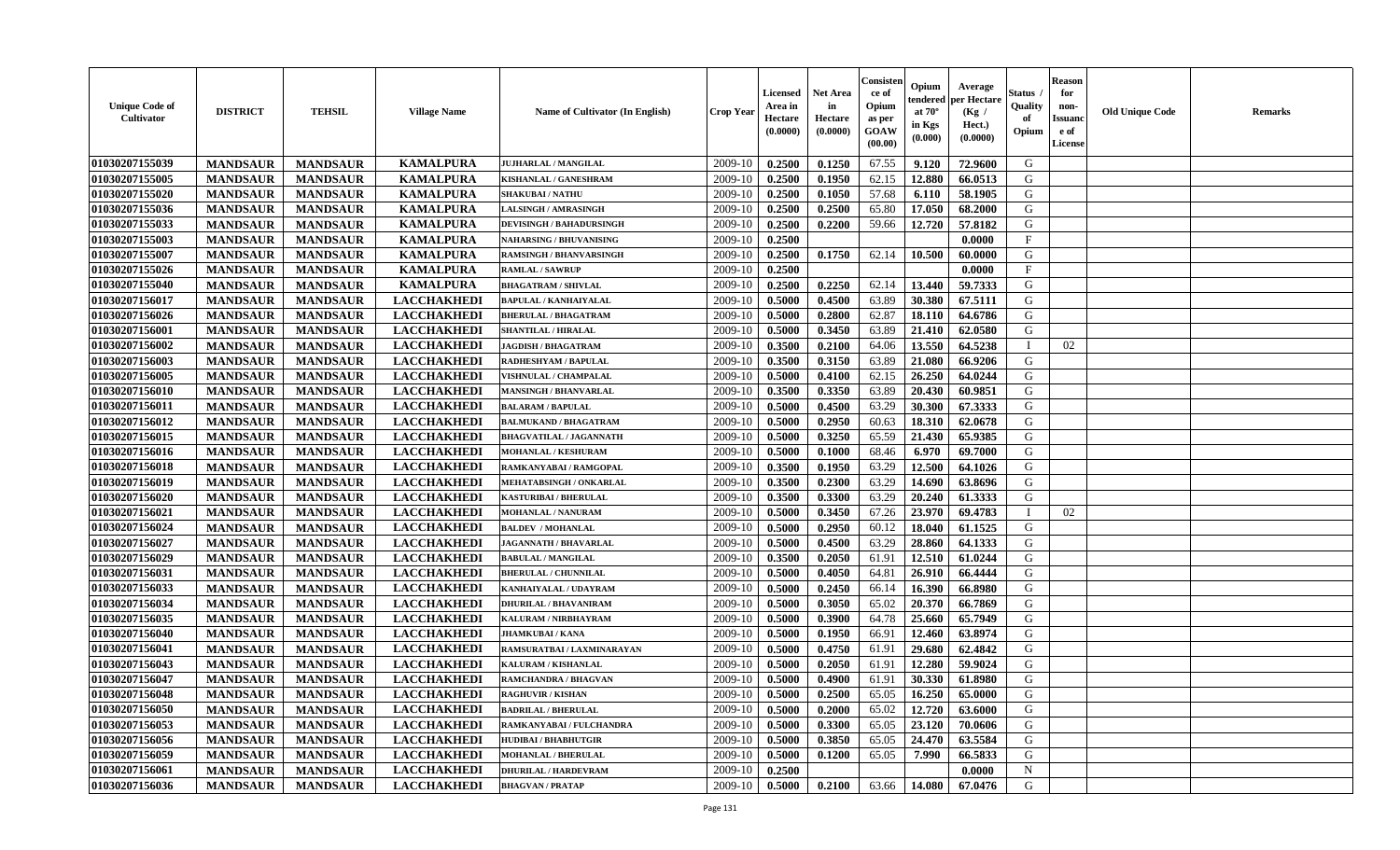| <b>Unique Code of</b><br><b>Cultivator</b> | <b>DISTRICT</b> | <b>TEHSIL</b>   | <b>Village Name</b> | Name of Cultivator (In English)  | <b>Crop Year</b> | <b>Licensed</b><br>Area in<br>Hectare<br>(0.0000) | <b>Net Area</b><br>in<br>Hectare<br>(0.0000) | Consisteı<br>ce of<br>Opium<br>as per<br><b>GOAW</b><br>(00.00) | Opium<br>endered<br>at $70^\circ$<br>in Kgs<br>$(\mathbf{0.000})$ | Average<br>per Hectare<br>(Kg /<br>Hect.)<br>(0.0000) | Status<br>Quality<br>of<br>Opium | <b>Reason</b><br>for<br>non-<br>Issuan<br>e of<br>License | <b>Old Unique Code</b> | <b>Remarks</b> |
|--------------------------------------------|-----------------|-----------------|---------------------|----------------------------------|------------------|---------------------------------------------------|----------------------------------------------|-----------------------------------------------------------------|-------------------------------------------------------------------|-------------------------------------------------------|----------------------------------|-----------------------------------------------------------|------------------------|----------------|
| 01030207156065                             | <b>MANDSAUR</b> | <b>MANDSAUR</b> | <b>LACCHAKHEDI</b>  | <b>JUJHARSINGH / NANURAM</b>     | 2009-10          | 0.5000                                            | 0.2600                                       | 61.65                                                           | 16.620                                                            | 63.9231                                               | G                                |                                                           |                        |                |
| 01030207156066                             | <b>MANDSAUR</b> | <b>MANDSAUR</b> | <b>LACCHAKHEDI</b>  | AKARAMKHAN / AAJAD KHAN          | 2009-10          | 0.5000                                            | 0.1900                                       | 63.85                                                           | 12.160                                                            | 64.0000                                               | G                                |                                                           |                        |                |
| 01030207156067                             | <b>MANDSAUR</b> | <b>MANDSAUR</b> | <b>LACCHAKHEDI</b>  | SAMADBAI / KESHURAM              | 2009-10          | 0.5000                                            | 0.1000                                       | 65.84                                                           | 6.490                                                             | 64.9000                                               | G                                |                                                           |                        |                |
| 01030207156009                             | <b>MANDSAUR</b> | <b>MANDSAUR</b> | <b>LACCHAKHEDI</b>  | <b>GANPATLAL / DHURILAL</b>      | 2009-10          | 0.2500                                            |                                              |                                                                 |                                                                   | 0.0000                                                | $\mathbf{F}$                     |                                                           |                        |                |
| 01030207156004                             | <b>MANDSAUR</b> | <b>MANDSAUR</b> | <b>LACCHAKHEDI</b>  | <b>ASHOK / RAMESHVAR</b>         | 2009-10          | 0.2500                                            | 0.1000                                       | 63.84                                                           | 6.580                                                             | 65.8000                                               | G                                |                                                           |                        |                |
| 01030207156007                             | <b>MANDSAUR</b> | <b>MANDSAUR</b> | <b>LACCHAKHEDI</b>  | <b>SHANTILAL / KARULAL</b>       | 2009-10          | 0.5000                                            | 0.3650                                       | 63.04                                                           | 23.840                                                            | 65.3151                                               | G                                |                                                           |                        |                |
| 01030207156008                             | <b>MANDSAUR</b> | <b>MANDSAUR</b> | <b>LACCHAKHEDI</b>  | <b>SHIVNARAYAN / KARULAL</b>     | 2009-10          | 0.3500                                            | 0.2450                                       | 62.15                                                           | 15.670                                                            | 63.9592                                               | G                                |                                                           |                        |                |
| 01030207156054                             | <b>MANDSAUR</b> | <b>MANDSAUR</b> | <b>LACCHAKHEDI</b>  | <b>VARDICHAND / BHERULAL</b>     | 2009-10          | 0.2500                                            | 0.1950                                       | 57.89                                                           | 12.030                                                            | 61.6923                                               | G                                |                                                           |                        |                |
| 01030207156068                             | <b>MANDSAUR</b> | <b>MANDSAUR</b> | <b>LACCHAKHEDI</b>  | <b>KAMLESH / BHERULAL</b>        | 2009-10          | 0.2500                                            | 0.1800                                       | 59.39                                                           | 11.240                                                            | 62.4444                                               | G                                |                                                           | 01030207166016         |                |
| 01030207156052                             | <b>MANDSAUR</b> | <b>MANDSAUR</b> | <b>LACCHAKHEDI</b>  | <b>BALARAM / BHANVARLAL</b>      | 2009-10          | 0.2500                                            |                                              |                                                                 |                                                                   | 0.0000                                                | $\mathbf{F}$                     |                                                           |                        |                |
| 01030207156063                             | <b>MANDSAUR</b> | <b>MANDSAUR</b> | <b>LACCHAKHEDI</b>  | KARULAL / HARDEVRAM              | 2009-10          | 0.2500                                            | 0.0800                                       | 63.86                                                           | 5.370                                                             | 67.1250                                               | G                                |                                                           |                        |                |
| 01030207157003                             | <b>MANDSAUR</b> | <b>MANDSAUR</b> | <b>LASUDI</b>       | <b>RAMESHVAR / BHERULAL</b>      | 2009-10          | 0.5000                                            | 0.2950                                       | 66.81                                                           | 20.570                                                            | 69.7288                                               | G                                |                                                           |                        |                |
| 01030207157024                             | <b>MANDSAUR</b> | <b>MANDSAUR</b> | <b>LASUDI</b>       | <b>AMARDAS / HARIDAS</b>         | 2009-10          | 0.5000                                            | 0.4750                                       | 59.27                                                           | 29.270                                                            | 61.6211                                               | G                                |                                                           |                        |                |
| 01030207157028                             | <b>MANDSAUR</b> | <b>MANDSAUR</b> | <b>LASUDI</b>       | <b>RAMESHDAS / HARIDAS</b>       | 2009-10          | 0.5000                                            | 0.4750                                       | 61.80                                                           | 30.550                                                            | 64.3158                                               | G                                |                                                           |                        |                |
| 01030207157015                             | <b>MANDSAUR</b> | <b>MANDSAUR</b> | <b>LASUDI</b>       | <b>SALAGRAM / HIRALAL</b>        | 2009-10          | 0.2500                                            | 0.2350                                       | 61.80                                                           | 10.780                                                            | 45.8723                                               | G                                | 04                                                        |                        |                |
| 01030207157005                             | <b>MANDSAUR</b> | <b>MANDSAUR</b> | <b>LASUDI</b>       | <b>GANGABAI/RATANSING</b>        | 2009-10          | 0.3500                                            |                                              |                                                                 |                                                                   | 0.0000                                                | F                                |                                                           |                        |                |
| 01030207157006                             | <b>MANDSAUR</b> | <b>MANDSAUR</b> | <b>LASUDI</b>       | <b>MANGILAL / GANGARAM</b>       | 2009-10          | 0.2500                                            | 0.2000                                       | 59.27                                                           | 13.000                                                            | 65.0000                                               | G                                |                                                           |                        |                |
| 01030207157004                             | <b>MANDSAUR</b> | <b>MANDSAUR</b> | <b>LASUDI</b>       | <b>HINDUSINGH / BAHADURSINGH</b> | 2009-10          | 0.2500                                            |                                              |                                                                 |                                                                   | 0.0000                                                | $\mathbf F$                      |                                                           |                        |                |
| 01030207157019                             | <b>MANDSAUR</b> | <b>MANDSAUR</b> | <b>LASUDI</b>       | <b>JAWAHARLAL / KESHRIMAL</b>    | 2009-10          | 0.2500                                            | 0.2200                                       | 59.27                                                           | 13.680                                                            | 62.1818                                               | G                                |                                                           |                        |                |
| 01030207158027                             | <b>MANDSAUR</b> | <b>MANDSAUR</b> | <b>LODH</b>         | RAMCHANDRA / RATANLAL            | 2009-10          | 0.3500                                            | 0.2150                                       | 66.93                                                           | 14.420                                                            | 67.0698                                               | G                                |                                                           |                        |                |
| 01030207158002                             | <b>MANDSAUR</b> | <b>MANDSAUR</b> | <b>LODH</b>         | <b>BANSHILAL / RATANLAL</b>      | 2009-10          | 0.5000                                            | 0.1950                                       | 60.97                                                           | 12.120                                                            | 62.1538                                               | G                                |                                                           |                        |                |
| 01030207158012                             | <b>MANDSAUR</b> | <b>MANDSAUR</b> | <b>LODH</b>         | <b>BALU / JETRAM</b>             | 2009-10          | 0.5000                                            | 0.2700                                       | 60.97                                                           | 16.710                                                            | 61.8889                                               | G                                |                                                           |                        |                |
| 01030207158014                             | <b>MANDSAUR</b> | <b>MANDSAUR</b> | <b>LODH</b>         | KAILASH / AUKARLAL               | 2009-10          | 0.2500                                            | 0.1000                                       | 60.97                                                           | 6.210                                                             | 62.1000                                               | G                                |                                                           |                        |                |
| 01030207158013                             | <b>MANDSAUR</b> | <b>MANDSAUR</b> | <b>LODH</b>         | KOSHALYABAI / BADRILAL           | 2009-10          | 0.5000                                            | 0.1900                                       | 60.97                                                           | 11.880                                                            | 62.5263                                               | G                                |                                                           |                        |                |
| 01030207158015                             | <b>MANDSAUR</b> | <b>MANDSAUR</b> | <b>LODH</b>         | PRABHULAL / KISHAN               | 2009-10          | 0.5000                                            | 0.1000                                       | 68.39                                                           | 7.180                                                             | 71.8000                                               | G                                |                                                           |                        |                |
| 01030207158016                             | <b>MANDSAUR</b> | <b>MANDSAUR</b> | <b>LODH</b>         | <b>DASHRATH / RATANLAL</b>       | 2009-10          | 0.5000                                            | 0.2000                                       | 66.93                                                           | 13.650                                                            | 68.2500                                               | G                                |                                                           |                        |                |
| 01030207158028                             | <b>MANDSAUR</b> | <b>MANDSAUR</b> | <b>LODH</b>         | <b>NATHULAL / BHANVARLAL</b>     | 2009-10          | 0.5000                                            | 0.4700                                       | 62.17                                                           | 29.280                                                            | 62.2979                                               | G                                |                                                           |                        |                |
| 01030207158030                             | <b>MANDSAUR</b> | <b>MANDSAUR</b> | <b>LODH</b>         | <b>BHANVARIBAI / GANGARAM</b>    | 2009-10          | 0.3500                                            |                                              |                                                                 |                                                                   | 0.0000                                                | $_{\rm F}$                       |                                                           |                        |                |
| 01030207158035                             | <b>MANDSAUR</b> | <b>MANDSAUR</b> | <b>LODH</b>         | <b>MOHANLAL / GOBAR</b>          | 2009-10          | 0.3500                                            |                                              |                                                                 |                                                                   | 0.0000                                                | $\mathbf{F}$                     |                                                           |                        |                |
| 01030207158037                             | <b>MANDSAUR</b> | <b>MANDSAUR</b> | <b>LODH</b>         | SAMANDARBAI / KARULAL            | 2009-10          | 0.3500                                            |                                              |                                                                 |                                                                   | 0.0000                                                | $_{\rm F}$                       |                                                           |                        |                |
| 01030207158044                             | <b>MANDSAUR</b> | <b>MANDSAUR</b> | <b>LODH</b>         | <b>BHERULAL / AMRATRAM</b>       | 2009-10          | 0.5000                                            |                                              |                                                                 |                                                                   | 0.0000                                                | $_{\rm F}$                       |                                                           |                        |                |
| 01030207158048                             | <b>MANDSAUR</b> | <b>MANDSAUR</b> | <b>LODH</b>         | RAMNARAYAN / KISHANLAL           | 2009-10          | 0.5000                                            |                                              |                                                                 |                                                                   | 0.0000                                                | $\mathbf{F}$                     |                                                           |                        |                |
| 01030207158059                             | <b>MANDSAUR</b> | <b>MANDSAUR</b> | <b>LODH</b>         | RATANLAL / HIRALAL GAYARI        | 2009-10          | 0.5000                                            | 0.2050                                       | 62.17                                                           | 12.930                                                            | 63.0732                                               | G                                |                                                           |                        |                |
| 01030207158067                             | <b>MANDSAUR</b> | <b>MANDSAUR</b> | <b>LODH</b>         | <b>BHERULAL / NATHULAL</b>       | 2009-10          | 0.5000                                            | 0.1800                                       | 62.17                                                           | 11.540                                                            | 64.1111                                               | G                                |                                                           |                        |                |
| 01030207158070                             | <b>MANDSAUR</b> | <b>MANDSAUR</b> | <b>LODH</b>         | SATAYNARAYAN / UDAYLAL           | 2009-10          | 0.5000                                            | 0.2150                                       | 62.17                                                           | 13.550                                                            | 63.0233                                               | G                                |                                                           |                        |                |
| 01030207158091                             | <b>MANDSAUR</b> | <b>MANDSAUR</b> | <b>LODH</b>         | RAMKANYABAI / MANGILAL           | $2009-10$ 0.3500 |                                                   |                                              |                                                                 |                                                                   | 0.0000                                                | F                                |                                                           |                        |                |
| 01030207158163                             | <b>MANDSAUR</b> | <b>MANDSAUR</b> | <b>LODH</b>         | <b>DULESINGH / NATHUSINGH</b>    | 2009-10          | 0.3500                                            | 0.0950                                       | 61.40                                                           | 6.040                                                             | 63.5789                                               | G                                |                                                           |                        |                |
| 01030207158154                             | <b>MANDSAUR</b> | <b>MANDSAUR</b> | <b>LODH</b>         | <b>AMARSINGH / GOTAMSINGH</b>    | 2009-10          | 0.5000                                            | 0.0900                                       | 57.42                                                           | 5.550                                                             | 61.6667                                               | G                                |                                                           |                        |                |
| 01030207158133                             | <b>MANDSAUR</b> | <b>MANDSAUR</b> | <b>LODH</b>         | KANVARLAL / MOHANLAL             | 2009-10          | 0.5000                                            | 0.3800                                       | 61.05                                                           | 23.410                                                            | 61.6053                                               | G                                |                                                           |                        |                |
| 01030207158072                             | <b>MANDSAUR</b> | <b>MANDSAUR</b> | <b>LODH</b>         | <b>DHAPUBAI/MANGILAL</b>         | 2009-10          | 0.5000                                            | 0.2100                                       | 65.87                                                           | 14.170                                                            | 67.4762                                               | G                                |                                                           |                        |                |
| 01030207158026                             | <b>MANDSAUR</b> | <b>MANDSAUR</b> | <b>LODH</b>         | <b>RAMESHVAR / BHAGAVAN</b>      | 2009-10          | 0.5000                                            |                                              |                                                                 |                                                                   | 0.0000                                                | $\mathbf{F}$                     |                                                           |                        |                |
| 01030207158033                             | <b>MANDSAUR</b> | <b>MANDSAUR</b> | <b>LODH</b>         | <b>DASHRATH / NAGULAL</b>        | 2009-10          | 0.5000                                            |                                              |                                                                 |                                                                   | 0.0000                                                | $\mathbf{F}$                     |                                                           |                        |                |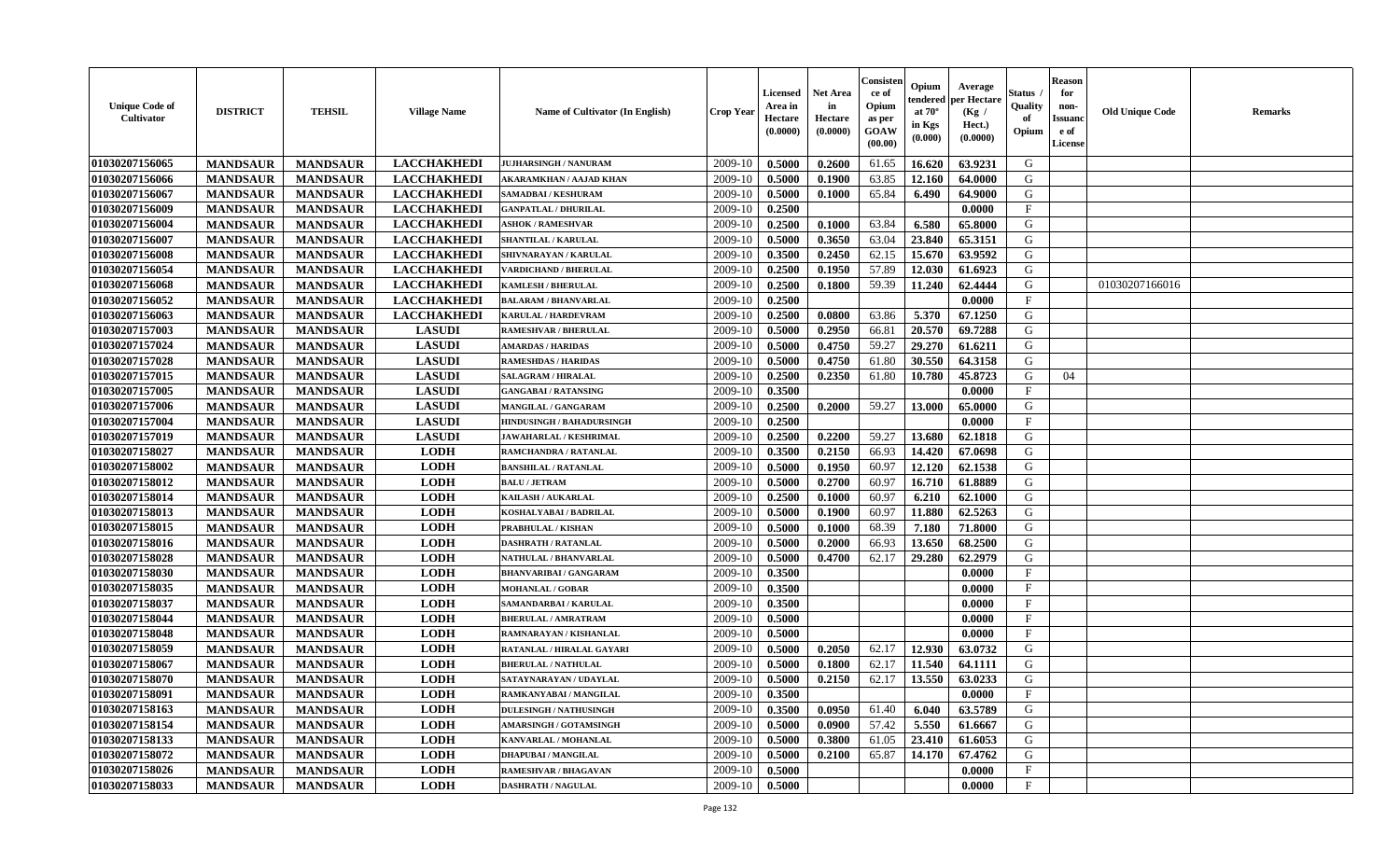| <b>Unique Code of</b><br><b>Cultivator</b> | <b>DISTRICT</b> | <b>TEHSIL</b>   | <b>Village Name</b> | <b>Name of Cultivator (In English)</b> | <b>Crop Year</b> | <b>Licensed</b><br>Area in<br>Hectare<br>(0.0000) | <b>Net Area</b><br>in<br>Hectare<br>(0.0000) | Consister<br>ce of<br>Opium<br>as per<br><b>GOAW</b><br>(00.00) | Opium<br>endered<br>at $70^\circ$<br>in Kgs<br>(0.000) | Average<br>per Hectare<br>(Kg /<br>Hect.)<br>(0.0000) | Status<br>Quality<br>of<br>Opium | <b>Reason</b><br>for<br>non-<br><b>Issuand</b><br>e of<br><b>License</b> | <b>Old Unique Code</b> | <b>Remarks</b>     |
|--------------------------------------------|-----------------|-----------------|---------------------|----------------------------------------|------------------|---------------------------------------------------|----------------------------------------------|-----------------------------------------------------------------|--------------------------------------------------------|-------------------------------------------------------|----------------------------------|--------------------------------------------------------------------------|------------------------|--------------------|
| 01030207158024                             | <b>MANDSAUR</b> | <b>MANDSAUR</b> | <b>LODH</b>         | <b>BHERULAL / NAGULAL</b>              | 2009-10          | 0.5000                                            | 0.3200                                       | 63.46                                                           | 3.980                                                  | 12.4375                                               | $\blacksquare$                   | 02                                                                       |                        |                    |
| 01030207158099                             | <b>MANDSAUR</b> | <b>MANDSAUR</b> | <b>LODH</b>         | <b>RAMLAL / ONKARLAL</b>               | 2009-10          | 0.5000                                            |                                              |                                                                 |                                                        | 0.0000                                                | $\mathbf F$                      |                                                                          |                        | <b>NAME CHANGE</b> |
| 01030207158116                             | <b>MANDSAUR</b> | <b>MANDSAUR</b> | <b>LODH</b>         | <b>BANSHILAL / CHAMPALAL</b>           | 2009-10          | 0.5000                                            | 0.1200                                       | 61.05                                                           | 7.820                                                  | 65.1667                                               | G                                |                                                                          |                        |                    |
| 01030207158006                             | <b>MANDSAUR</b> | <b>MANDSAUR</b> | <b>LODH</b>         | <b>MANGILAL / SHRILAL</b>              | 2009-10          | 0.2500                                            |                                              |                                                                 |                                                        | 0.0000                                                | $\mathbf{F}$                     |                                                                          |                        |                    |
| 01030207158061                             | <b>MANDSAUR</b> | <b>MANDSAUR</b> | <b>LODH</b>         | <b>JETRAM / AMRITRAM</b>               | 2009-10          | 0.5000                                            |                                              |                                                                 |                                                        | 0.0000                                                | $_{\rm F}$                       |                                                                          |                        |                    |
| 01030207158056                             | <b>MANDSAUR</b> | <b>MANDSAUR</b> | <b>LODH</b>         | KANCHANBAI / BHAVARLAL                 | 2009-10          | 0.2500                                            |                                              |                                                                 |                                                        | 0.0000                                                | $\mathbf{F}$                     |                                                                          |                        |                    |
| 01030207158004                             | <b>MANDSAUR</b> | <b>MANDSAUR</b> | <b>LODH</b>         | <b>DEVILAL / MANGILAL</b>              | 2009-10          | 0.2500                                            |                                              |                                                                 |                                                        | 0.0000                                                | F                                |                                                                          |                        |                    |
| 01030207158088                             | <b>MANDSAUR</b> | <b>MANDSAUR</b> | <b>LODH</b>         | JAGANNATH / MANGILAL                   | 2009-10          | 0.2500                                            |                                              |                                                                 |                                                        | 0.0000                                                | $\mathbf{F}$                     |                                                                          |                        |                    |
| 01030207158039                             | <b>MANDSAUR</b> | <b>MANDSAUR</b> | <b>LODH</b>         | <b>DIPKUNVAR / CHENSINGH</b>           | 2009-10          | 0.2500                                            | 0.1050                                       | 61.05                                                           | 6.590                                                  | 62.7619                                               | G                                |                                                                          |                        |                    |
| 01030207158036                             | <b>MANDSAUR</b> | <b>MANDSAUR</b> | <b>LODH</b>         | <b>ONKAR / KACHRULAL</b>               | 2009-10          | 0.2500                                            |                                              |                                                                 |                                                        | 0.0000                                                | $\mathbf{F}$                     |                                                                          |                        |                    |
| 01030207158073                             | <b>MANDSAUR</b> | <b>MANDSAUR</b> | <b>LODH</b>         | KALAWATI / MADANLAL                    | 2009-10          | 0.5000                                            |                                              |                                                                 |                                                        | 0.0000                                                | $\mathbf{F}$                     | 08                                                                       |                        |                    |
| 01030207158125                             | <b>MANDSAUR</b> | <b>MANDSAUR</b> | <b>LODH</b>         | <b>ASHOK / MODIRAM</b>                 | 2009-10          | 0.2500                                            | 0.1000                                       | 61.05                                                           | 5.940                                                  | 59.4000                                               | G                                |                                                                          |                        |                    |
| 01030207158064                             | <b>MANDSAUR</b> | <b>MANDSAUR</b> | <b>LODH</b>         | <b>DEVILAL HEMRAJ</b>                  | 2009-10          | 0.2500                                            |                                              |                                                                 |                                                        | 0.0000                                                | $\mathbf{F}$                     |                                                                          |                        |                    |
| 01030207158051                             | <b>MANDSAUR</b> | <b>MANDSAUR</b> | <b>LODH</b>         | RAMCHANDRA / RATANLAL                  | 2009-10          | 0.5000                                            | 0.1500                                       | 62.15                                                           | 9.540                                                  | 63.6000                                               | G                                |                                                                          |                        |                    |
| 01030207158137                             | <b>MANDSAUR</b> | <b>MANDSAUR</b> | <b>LODH</b>         | PRABHULAL / AMARCHAND                  | 2009-10          | 0.5000                                            | 0.1250                                       | 62.15                                                           | 7.990                                                  | 63.9200                                               | $\mathbf G$                      |                                                                          |                        |                    |
| 01030207158045                             | <b>MANDSAUR</b> | <b>MANDSAUR</b> | <b>LODH</b>         | VARDIBAI / MANGILAL                    | 2009-10          | 0.3500                                            | 0.2400                                       | 62.15                                                           | 15.160                                                 | 63.1667                                               | G                                |                                                                          |                        |                    |
| 01030207158093                             | <b>MANDSAUR</b> | <b>MANDSAUR</b> | <b>LODH</b>         | RAHDESHYAM / KALURAM NAI               | 2009-10          | 0.5000                                            |                                              |                                                                 |                                                        | 0.0000                                                | $\mathbf{F}$                     |                                                                          |                        |                    |
| 01030207158021                             | <b>MANDSAUR</b> | <b>MANDSAUR</b> | <b>LODH</b>         | RAMNARAYAN / NATHULAL                  | 2009-10          | 0.5000                                            | 0.2950                                       | 62.15                                                           | 18.950                                                 | 64.2373                                               | G                                |                                                                          |                        |                    |
| 01030207158025                             | <b>MANDSAUR</b> | <b>MANDSAUR</b> | <b>LODH</b>         | <b>BALURAM / RAMCHANDRA</b>            | 2009-10          | 0.5000                                            |                                              |                                                                 |                                                        | 0.0000                                                | $\mathbf{F}$                     |                                                                          |                        |                    |
| 01030207158145                             | <b>MANDSAUR</b> | <b>MANDSAUR</b> | <b>LODH</b>         | SHIVNARAYAN / BHAGIRATH                | 2009-10          | 0.5000                                            |                                              |                                                                 |                                                        | 0.0000                                                | $\rm F$                          |                                                                          |                        |                    |
| 01030207158149                             | <b>MANDSAUR</b> | <b>MANDSAUR</b> | <b>LODH</b>         | <b>SURESH / SHANKARLAL</b>             | 2009-10          | 0.5000                                            |                                              |                                                                 |                                                        | 0.0000                                                | $_{\rm F}$                       |                                                                          |                        |                    |
| 01030207158156                             | <b>MANDSAUR</b> | <b>MANDSAUR</b> | <b>LODH</b>         | <b>MANGILAL / RAMLAL</b>               | 2009-10          | 0.5000                                            | 0.1950                                       | 63.21                                                           | 11.900                                                 | 61.0256                                               | G                                |                                                                          |                        |                    |
| 01030207158090                             | <b>MANDSAUR</b> | <b>MANDSAUR</b> | <b>LODH</b>         | <b>GANGABAI / BHANVARLAL</b>           | 2009-10          | 0.5000                                            | 0.3100                                       | 63.21                                                           | 19.380                                                 | 62.5161                                               | ${\bf G}$                        |                                                                          |                        |                    |
| 01030207158081                             | <b>MANDSAUR</b> | <b>MANDSAUR</b> | <b>LODH</b>         | <b>BAGDIRAM / RUPA</b>                 | 2009-10          | 0.5000                                            | 0.3700                                       | 60.25                                                           | 22.120                                                 | 59.7838                                               | G                                |                                                                          |                        |                    |
| 01030207158053                             | <b>MANDSAUR</b> | <b>MANDSAUR</b> | <b>LODH</b>         | RAMCHANDRA / GANESHRAM                 | 2009-10          | 0.5000                                            |                                              |                                                                 |                                                        | 0.0000                                                | $\mathbf{F}$                     |                                                                          |                        |                    |
| 01030207158066                             | <b>MANDSAUR</b> | <b>MANDSAUR</b> | <b>LODH</b>         | <b>DASHRATH / BADRILAL</b>             | 2009-10          | 0.5000                                            |                                              |                                                                 |                                                        | 0.0000                                                | $\mathbf{F}$                     |                                                                          |                        |                    |
| 01030207158018                             | <b>MANDSAUR</b> | <b>MANDSAUR</b> | <b>LODH</b>         | <b>BHANVARLAL / SHANKARLAL</b>         | 2009-10          | 0.5000                                            |                                              |                                                                 |                                                        | 0.0000                                                | $\mathbf{F}$                     |                                                                          |                        |                    |
| 01030207158167                             | <b>MANDSAUR</b> | <b>MANDSAUR</b> | <b>LODH</b>         | <b>DEVILAL / GOBAR</b>                 | 2009-10          | 0.5000                                            | 0.5000                                       | 66.35                                                           | 9.000                                                  | 18.0000                                               | $\mathbf{I}$                     | 02                                                                       |                        |                    |
| 01030207158071                             | <b>MANDSAUR</b> | <b>MANDSAUR</b> | <b>LODH</b>         | <b>BHANVARLAL / RATANLAL</b>           | 2009-10          | 0.5000                                            | 0.2950                                       | 68.39                                                           | 18.670                                                 | 63.2881                                               | G                                |                                                                          |                        |                    |
| 01030207158019                             | <b>MANDSAUR</b> | <b>MANDSAUR</b> | <b>LODH</b>         | <b>OMPRAKASH / RAMCHANDRA</b>          | 2009-10          | 0.5000                                            | 0.3200                                       | 63.21                                                           | 20.300                                                 | 63.4375                                               | G                                |                                                                          |                        |                    |
| 01030207158119                             | <b>MANDSAUR</b> | <b>MANDSAUR</b> | <b>LODH</b>         | RAMESHVAR / SHANKARLAL                 | 2009-10          | 0.5000                                            |                                              |                                                                 |                                                        | 0.0000                                                | F                                |                                                                          |                        |                    |
| 01030207158184                             | <b>MANDSAUR</b> | <b>MANDSAUR</b> | <b>LODH</b>         | <b>DAYARAM / RAMCHANDRAA</b>           | 2009-10          | 0.5000                                            | 0.1350                                       | 65.87                                                           | 9.460                                                  | 70.0741                                               | G                                |                                                                          |                        |                    |
| 01030207158041                             | <b>MANDSAUR</b> | <b>MANDSAUR</b> | <b>LODH</b>         | <b>KARULAL / RATANLAL</b>              | 2009-10          | 0.5000                                            | 0.1000                                       | 71.05                                                           | 6.620                                                  | 66.2000                                               | G                                |                                                                          |                        |                    |
| 01030207158031                             | <b>MANDSAUR</b> | <b>MANDSAUR</b> | <b>LODH</b>         | <b>SURESH / RAMCHANDRA</b>             | 2009-10          | 0.5000                                            |                                              |                                                                 |                                                        | 0.0000                                                | $\mathbf F$                      | 07                                                                       |                        |                    |
| 01030207158017                             | <b>MANDSAUR</b> | <b>MANDSAUR</b> | <b>LODH</b>         | <b>OMPRAKASH / HIRALAL</b>             | 2009-10          | 0.5000                                            | 0.5000                                       | 57.42                                                           | 7.710                                                  | 15.4200                                               | G                                | 04                                                                       |                        |                    |
| 01030207158202                             | <b>MANDSAUR</b> | <b>MANDSAUR</b> | <b>LODH</b>         | <b>ISHWARSING / FATTESING</b>          | 2009-10          | 0.5000                                            |                                              |                                                                 |                                                        | 0.0000                                                | $\mathbf{F}$                     |                                                                          |                        |                    |
| 01030207158213                             | <b>MANDSAUR</b> | <b>MANDSAUR</b> | <b>LODH</b>         | <b>BAGWATILAL / BHANVARLAL</b>         | 2009-10          | 0.5000                                            |                                              |                                                                 |                                                        | 0.0000                                                | $\mathbf{F}$                     |                                                                          |                        |                    |
| 01030207158078                             | <b>MANDSAUR</b> | <b>MANDSAUR</b> | <b>LODH</b>         | <b>DHAPUBAI / DHANNALAL</b>            | 2009-10          | 0.5000                                            | 0.1750                                       | 65.87                                                           | 12.200                                                 | 69.7143                                               | G                                |                                                                          |                        |                    |
| 01030207158128                             | <b>MANDSAUR</b> | <b>MANDSAUR</b> | <b>LODH</b>         | <b>BADRILAL / KARULAL</b>              | 2009-10          | 0.5000                                            | 0.2850                                       | 54.43                                                           | 6.560                                                  | 23.0175                                               |                                  | 02                                                                       |                        |                    |
| 01030207158052                             | <b>MANDSAUR</b> | <b>MANDSAUR</b> | <b>LODH</b>         | <b>BADAMIBAI / SALAGRAM</b>            | 2009-10          | 0.2500                                            | 0.1000                                       | 71.45                                                           | 6.560                                                  | 65.6000                                               | G                                |                                                                          |                        |                    |
| 01030207158057                             | <b>MANDSAUR</b> | <b>MANDSAUR</b> | <b>LODH</b>         | <b>KESHURAM / KACHRU</b>               | 2009-10          | 0.2500                                            |                                              |                                                                 |                                                        | 0.0000                                                | $\mathbf{F}$                     |                                                                          |                        | <b>NAME CHANGE</b> |
| 01030207158075                             | <b>MANDSAUR</b> | <b>MANDSAUR</b> | <b>LODH</b>         | <b>KESHARSINGH / ONKARSINGH</b>        | 2009-10          | 0.2500                                            | 0.2250                                       | 62.37                                                           | 13.630                                                 | 60.5778                                               | G                                |                                                                          |                        |                    |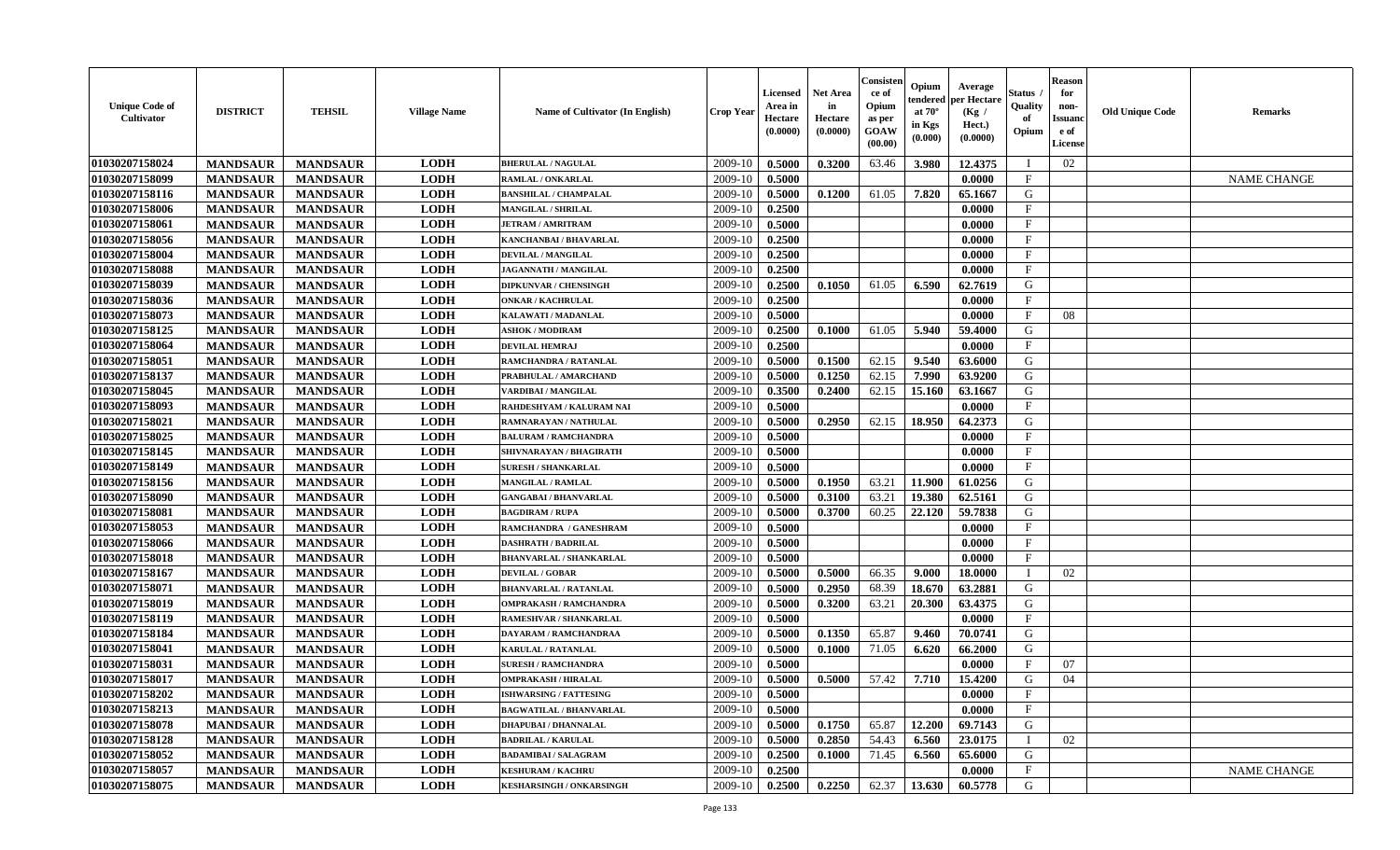| <b>Unique Code of</b><br><b>Cultivator</b> | <b>DISTRICT</b> | <b>TEHSIL</b>   | <b>Village Name</b> | Name of Cultivator (In English) | <b>Crop Year</b> | Licensed<br>Area in<br>Hectare<br>(0.0000) | <b>Net Area</b><br>in<br>Hectare<br>(0.0000) | Consisteı<br>ce of<br>Opium<br>as per<br>GOAW<br>(00.00) | Opium<br>endered<br>at $70^\circ$<br>in Kgs<br>(0.000) | Average<br>per Hectare<br>(Kg /<br>Hect.)<br>(0.0000) | Status<br>Quality<br>of<br>Opium | <b>Reason</b><br>for<br>non-<br><b>Issuand</b><br>e of<br>License | <b>Old Unique Code</b> | <b>Remarks</b>     |
|--------------------------------------------|-----------------|-----------------|---------------------|---------------------------------|------------------|--------------------------------------------|----------------------------------------------|----------------------------------------------------------|--------------------------------------------------------|-------------------------------------------------------|----------------------------------|-------------------------------------------------------------------|------------------------|--------------------|
| 01030207158109                             | <b>MANDSAUR</b> | <b>MANDSAUR</b> | <b>LODH</b>         | JHAMKUBAI / RATANLAL            | 2009-10          | 0.2500                                     | 0.1400                                       | 62.37                                                    | 8.990                                                  | 64.2143                                               | G                                |                                                                   |                        |                    |
| 01030207158098                             | <b>MANDSAUR</b> | <b>MANDSAUR</b> | <b>LODH</b>         | <b>BHAGIRATH / BHAGVAN</b>      | 2009-10          | 0.5000                                     | 0.2250                                       | 50.98                                                    | 5.670                                                  | 25.2000                                               | $\mathbf I$                      | 02                                                                | 01030208044072         |                    |
| 01030207158216                             | <b>MANDSAUR</b> | <b>MANDSAUR</b> | <b>LODH</b>         | RANCHORDAS / MOHANDAS           | 2009-10          | 0.3500                                     |                                              |                                                          |                                                        | 0.0000                                                | $\mathbf{F}$                     | 07                                                                | 01020104114018         |                    |
| 01030207158032                             | <b>MANDSAUR</b> | <b>MANDSAUR</b> | <b>LODH</b>         | <b>BHAGATRAM / MANGILAL</b>     | 2009-10          | 0.2500                                     |                                              |                                                          |                                                        | 0.0000                                                | $\mathbf{F}$                     |                                                                   |                        |                    |
| 01030207158157                             | <b>MANDSAUR</b> | <b>MANDSAUR</b> | <b>LODH</b>         | <b>DASHRATH / BHAGIRATH</b>     | 2009-10          | 0.2500                                     |                                              |                                                          |                                                        | 0.0000                                                | $\mathbf{F}$                     |                                                                   |                        |                    |
| 01030207158111                             | <b>MANDSAUR</b> | <b>MANDSAUR</b> | <b>LODH</b>         | <b>KARULAL / MOTI</b>           | 2009-10          | 0.2500                                     |                                              |                                                          |                                                        | 0.0000                                                | $\mathbf{F}$                     |                                                                   |                        |                    |
| 01030207158162                             | <b>MANDSAUR</b> | <b>MANDSAUR</b> | <b>LODH</b>         | <b>GOTAM / TULSIRAM</b>         | 2009-10          | 0.2500                                     |                                              |                                                          |                                                        | 0.0000                                                | $\rm F$                          |                                                                   |                        |                    |
| 01030207160004                             | <b>MANDSAUR</b> | <b>MANDSAUR</b> | <b>NETAWALI</b>     | <b>RAMSING / RAGHUNATHSING</b>  | 2009-10          | 0.5000                                     |                                              |                                                          |                                                        | 0.0000                                                | $\mathbf{F}$                     |                                                                   |                        |                    |
| 01030207160013                             | <b>MANDSAUR</b> | <b>MANDSAUR</b> | <b>NETAWALI</b>     | <b>BAJJIBAI / HEMRAJ</b>        | 2009-10          | 0.5000                                     |                                              |                                                          |                                                        | 0.0000                                                | $\mathbf{F}$                     |                                                                   |                        |                    |
| 01030207160019                             | <b>MANDSAUR</b> | <b>MANDSAUR</b> | <b>NETAWALI</b>     | <b>BASANTILAL / HIRALAL</b>     | 2009-10          | 0.5000                                     |                                              |                                                          |                                                        | 0.0000                                                | $\mathbf{F}$                     |                                                                   |                        |                    |
| 01030207160040                             | <b>MANDSAUR</b> | <b>MANDSAUR</b> | <b>NETAWALI</b>     | <b>NONDRAM / PRITHVIRAJ</b>     | 2009-10          | 0.5000                                     |                                              |                                                          |                                                        | 0.0000                                                | F                                |                                                                   |                        |                    |
| 01030207160049                             | <b>MANDSAUR</b> | <b>MANDSAUR</b> | <b>NETAWALI</b>     | PRABHULAL / PANNALAL            | 2009-10          | 0.3500                                     |                                              |                                                          |                                                        | 0.0000                                                | F                                |                                                                   |                        |                    |
| 01030207160065                             | <b>MANDSAUR</b> | <b>MANDSAUR</b> | <b>NETAWALI</b>     | KAMLABAI / KANHAIYALAL          | 2009-10          | 0.3500                                     |                                              |                                                          |                                                        | 0.0000                                                | $_{\rm F}$                       | 07                                                                |                        |                    |
| 01030207160067                             | <b>MANDSAUR</b> | <b>MANDSAUR</b> | <b>NETAWALI</b>     | <b>RUGANATH / MOD JI</b>        | 2009-10          | 0.5000                                     |                                              |                                                          |                                                        | 0.0000                                                | $_{\rm F}$                       |                                                                   |                        |                    |
| 01030207160073                             | <b>MANDSAUR</b> | <b>MANDSAUR</b> | <b>NETAWALI</b>     | <b>GOPAL / RATANLAL</b>         | 2009-10          | 0.2500                                     |                                              |                                                          |                                                        | 0.0000                                                | $\mathbf{F}$                     |                                                                   |                        |                    |
| 01030207160095                             | <b>MANDSAUR</b> | <b>MANDSAUR</b> | <b>NETAWALI</b>     | <b>DEVRAM / KESHARLAL</b>       | 2009-10          | 0.2500                                     |                                              |                                                          |                                                        | 0.0000                                                | $\rm F$                          |                                                                   |                        |                    |
| 01030207160089                             | <b>MANDSAUR</b> | <b>MANDSAUR</b> | <b>NETAWALI</b>     | SARDARBAI / CHATARBHUJ          | 2009-10          | 0.2500                                     |                                              |                                                          |                                                        | 0.0000                                                | $\mathbf{F}$                     |                                                                   |                        |                    |
| 01030207160002                             | <b>MANDSAUR</b> | <b>MANDSAUR</b> | <b>NETAWALI</b>     | NANDLAL / KISHANLAL             | 2009-10          | 0.2500                                     |                                              |                                                          |                                                        | 0.0000                                                | $\mathbf{F}$                     |                                                                   |                        | <b>NAME CHANGE</b> |
| 01030207160015                             | <b>MANDSAUR</b> | <b>MANDSAUR</b> | <b>NETAWALI</b>     | <b>DHANRAJ / KANIRAM</b>        | 2009-10          | 0.2500                                     |                                              |                                                          |                                                        | 0.0000                                                | $\mathbf{F}$                     |                                                                   |                        |                    |
| 01030207160083                             | <b>MANDSAUR</b> | <b>MANDSAUR</b> | <b>NETAWALI</b>     | <b>KANIRAM / RAJARAM</b>        | 2009-10          | 0.2500                                     |                                              |                                                          |                                                        | 0.0000                                                | $\mathbf{F}$                     |                                                                   |                        |                    |
| 01030207162001                             | <b>MANDSAUR</b> | <b>MANDSAUR</b> | <b>PALDI</b>        | <b>KARULAL / CHAMPALAL</b>      | 2009-10          | 0.3500                                     | 0.1600                                       | 66.72                                                    | 9.540                                                  | 59.6250                                               | G                                |                                                                   |                        |                    |
| 01030207162004                             | <b>MANDSAUR</b> | <b>MANDSAUR</b> | <b>PALDI</b>        | PRABHULAL / AMRITRAM            | 2009-10          | 0.5000                                     |                                              |                                                          |                                                        | 0.0000                                                | $\mathbf{F}$                     |                                                                   |                        |                    |
| 01030207162006                             | <b>MANDSAUR</b> | <b>MANDSAUR</b> | <b>PALDI</b>        | RAMESHVAR / DEVILAL             | 2009-10          | 0.5000                                     | 0.4350                                       | 66.72                                                    | 27.270                                                 | 62.6897                                               | G                                |                                                                   |                        |                    |
| 01030207162007                             | <b>MANDSAUR</b> | <b>MANDSAUR</b> | <b>PALDI</b>        | PARVATIBAI / PRITHVIRAJ         | 2009-10          | 0.5000                                     | 0.1050                                       | 65.34                                                    | 7.070                                                  | 67.3333                                               | G                                |                                                                   |                        |                    |
| 01030207162010                             | <b>MANDSAUR</b> | <b>MANDSAUR</b> | <b>PALDI</b>        | <b>BABULAL / DEVILAL</b>        | 2009-10          | 0.5000                                     | 0.3200                                       | 66.94                                                    | 19.470                                                 | 60.8438                                               | G                                |                                                                   |                        |                    |
| 01030207162011                             | <b>MANDSAUR</b> | <b>MANDSAUR</b> | <b>PALDI</b>        | PREMBAI / MANOHARSINGH          | 2009-10          | 0.3500                                     | 0.3400                                       | 65.92                                                    | 21.210                                                 | 62.3824                                               | G                                |                                                                   |                        |                    |
| 01030207162013                             | <b>MANDSAUR</b> | <b>MANDSAUR</b> | <b>PALDI</b>        | <b>RATANLAL / BHANVARLAL</b>    | 2009-10          | 0.3500                                     | 0.2100                                       | 67.79                                                    | 13.430                                                 | 63.9524                                               | G                                |                                                                   |                        |                    |
| 01030207162017                             | <b>MANDSAUR</b> | <b>MANDSAUR</b> | <b>PALDI</b>        | RAMESHVAR / MOTILAL             | 2009-10          | 0.5000                                     | 0.4700                                       | 64.57                                                    | 29.110                                                 | 61.9362                                               | G                                |                                                                   |                        |                    |
| 01030207162019                             | <b>MANDSAUR</b> | <b>MANDSAUR</b> | <b>PALDI</b>        | RADHESHYAM / MOHANLAL           | 2009-10          | 0.5000                                     | 0.2700                                       | 62.95                                                    | 16.760                                                 | 62.0741                                               | G                                |                                                                   |                        |                    |
| 01030207162023                             | <b>MANDSAUR</b> | <b>MANDSAUR</b> | <b>PALDI</b>        | HARKUNVARBAI / KARULAL          | 2009-10          | 0.3500                                     |                                              |                                                          |                                                        | 0.0000                                                | $\mathbf{F}$                     |                                                                   |                        |                    |
| 01030207162024                             | <b>MANDSAUR</b> | <b>MANDSAUR</b> | <b>PALDI</b>        | <b>DEVILAL / MOHANLAL</b>       | 2009-10          | 0.5000                                     | 0.1500                                       | 67.79                                                    | 9.680                                                  | 64.5333                                               | ${\bf G}$                        |                                                                   |                        |                    |
| 01030207162030                             | <b>MANDSAUR</b> | <b>MANDSAUR</b> | <b>PALDI</b>        | <b>MANGIBAI / VARDICHANDRA</b>  | 2009-10          | 0.5000                                     | 0.4150                                       | 67.79                                                    | 26.730                                                 | 64.4096                                               | G                                |                                                                   |                        |                    |
| 01030207162031                             | <b>MANDSAUR</b> | <b>MANDSAUR</b> | <b>PALDI</b>        | <b>ONKARLAL / MOTILAL</b>       | 2009-10          | 0.3500                                     |                                              |                                                          |                                                        | 0.0000                                                | $\mathbf{F}$                     |                                                                   |                        |                    |
| 01030207162033                             | <b>MANDSAUR</b> | <b>MANDSAUR</b> | <b>PALDI</b>        | <b>MANGILAL / RATANLAL</b>      | 2009-10          | 0.5000                                     | 0.4700                                       | 65.62                                                    | 29.250                                                 | 62.2340                                               | G                                |                                                                   |                        |                    |
| 01030207162035                             | <b>MANDSAUR</b> | <b>MANDSAUR</b> | <b>PALDI</b>        | <b>MAHADEV / TULSIRAM</b>       | 2009-10          | 0.5000                                     | 0.1000                                       | 67.79                                                    | 6.030                                                  | 60.3000                                               | G                                |                                                                   |                        |                    |
| 01030207162037                             | <b>MANDSAUR</b> | <b>MANDSAUR</b> | <b>PALDI</b>        | <b>BHUVANIRAM / VARDA</b>       | 2009-10          | 0.5000                                     | 0.4600                                       | 67.49                                                    | 28.100                                                 | 61.0870                                               | G                                |                                                                   |                        |                    |
| 01030207162045                             | <b>MANDSAUR</b> | <b>MANDSAUR</b> | <b>PALDI</b>        | <b>RAMIBAI / MANGILAL</b>       | 2009-10          | 0.5000                                     | 0.2850                                       | 63.40                                                    | 17.380                                                 | 60.9825                                               | G                                |                                                                   |                        |                    |
| 01030207162049                             | <b>MANDSAUR</b> | <b>MANDSAUR</b> | <b>PALDI</b>        | <b>RAMLAL / SAWRUF</b>          | 2009-10          | 0.5000                                     | 0.4300                                       | 65.62                                                    | 27.610                                                 | 64.2093                                               | G                                |                                                                   |                        |                    |
| 01030207162040                             | <b>MANDSAUR</b> | <b>MANDSAUR</b> | <b>PALDI</b>        | <b>BAGDIBAI / BALARAM</b>       | 2009-10          | 0.5000                                     | 0.1500                                       | 69.71                                                    | 9.970                                                  | 66.4667                                               | ${\bf G}$                        |                                                                   |                        |                    |
| 01030207162003                             | <b>MANDSAUR</b> | <b>MANDSAUR</b> | <b>PALDI</b>        | DEVILAL / BHANVARLAL            | 2009-10          | 0.5000                                     | 0.1100                                       | 65.62                                                    | 6.970                                                  | 63.3636                                               | G                                |                                                                   |                        |                    |
| 01030207162009                             | <b>MANDSAUR</b> | <b>MANDSAUR</b> | <b>PALDI</b>        | <b>PUSHPABAI/GOPAL</b>          | 2009-10          | 0.5000                                     | 0.3850                                       | 63.40                                                    | 24.610                                                 | 63.9221                                               | G                                |                                                                   |                        |                    |
| 01030207162026                             | <b>MANDSAUR</b> | <b>MANDSAUR</b> | <b>PALDI</b>        | <b>MANGILAL / NANDRAM</b>       | 2009-10          | 0.5000                                     | 0.4900                                       | 65.62                                                    | 30.280                                                 | 61.7959                                               | G                                |                                                                   |                        |                    |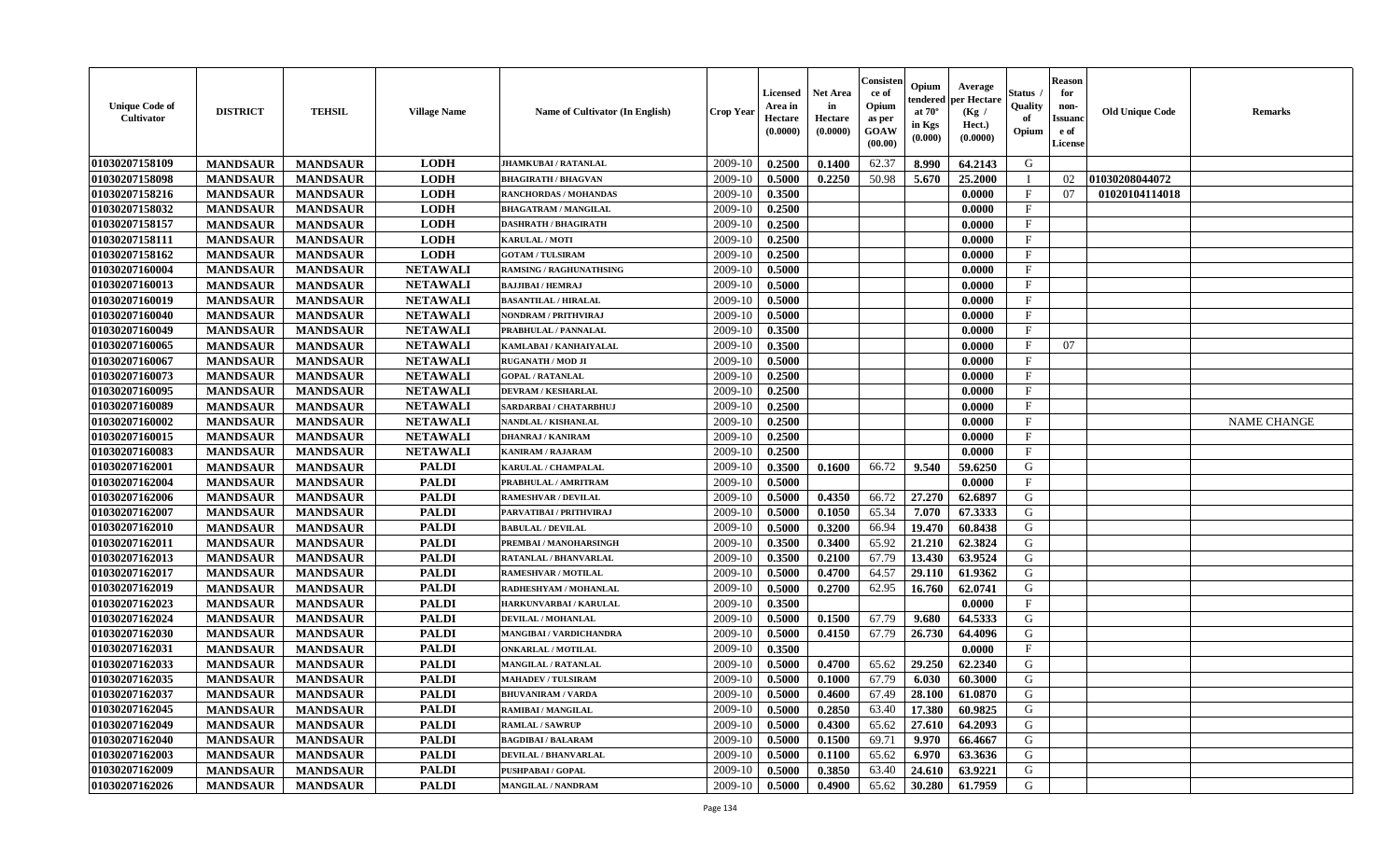| <b>Unique Code of</b><br><b>Cultivator</b> | <b>DISTRICT</b> | <b>TEHSIL</b>   | <b>Village Name</b> | Name of Cultivator (In English)     | <b>Crop Year</b> | <b>Licensed</b><br>Area in<br>Hectare<br>(0.0000) | Net Area<br>in<br>Hectare<br>(0.0000) | Consisteı<br>ce of<br>Opium<br>as per<br>GOAW<br>(00.00) | Opium<br>endered<br>at $70^\circ$<br>in Kgs<br>(0.000) | Average<br>per Hectare<br>(Kg /<br>Hect.)<br>(0.0000) | Status<br>Quality<br>of<br>Opium | <b>Reason</b><br>for<br>non-<br><b>Issuand</b><br>e of<br>License | <b>Old Unique Code</b> | Remarks |
|--------------------------------------------|-----------------|-----------------|---------------------|-------------------------------------|------------------|---------------------------------------------------|---------------------------------------|----------------------------------------------------------|--------------------------------------------------------|-------------------------------------------------------|----------------------------------|-------------------------------------------------------------------|------------------------|---------|
| 01030207162028                             | <b>MANDSAUR</b> | <b>MANDSAUR</b> | <b>PALDI</b>        | <b>BALARAM / NATHULAL</b>           | 2009-10          | 0.5000                                            | 0.1850                                | 65.36                                                    | 11.330                                                 | 61.2432                                               | G                                |                                                                   |                        |         |
| 01030207162032                             | <b>MANDSAUR</b> | <b>MANDSAUR</b> | <b>PALDI</b>        | RADHESHYAM / NATHULAL               | 2009-10          | 0.5000                                            | 0.2950                                | 65.36                                                    | 18.860                                                 | 63.9322                                               | G                                |                                                                   |                        |         |
| 01030207162064                             | <b>MANDSAUR</b> | <b>MANDSAUR</b> | <b>PALDI</b>        | <b>SUKHLAL / CHAMPALAL</b>          | 2009-10          | 0.2500                                            |                                       |                                                          |                                                        | 0.0000                                                | $\mathbf{F}$                     |                                                                   | 01030207103003         |         |
| 01030207163030                             | <b>MANDSAUR</b> | <b>MANDSAUR</b> | <b>PANPUR</b>       | <b>MOHANLAL / HIRALAL</b>           | 2009-10          | 0.5000                                            | 0.2050                                | 62.91                                                    | 12.890                                                 | 62.8780                                               | G                                |                                                                   |                        |         |
| 01030207163003                             | <b>MANDSAUR</b> | <b>MANDSAUR</b> | <b>PANPUR</b>       | <b>SHANIBAI / JAYRAM</b>            | 2009-10          | 0.3500                                            | 0.0900                                | 62.30                                                    | 6.320                                                  | 70.2222                                               | G                                |                                                                   |                        |         |
| 01030207163007                             | <b>MANDSAUR</b> | <b>MANDSAUR</b> | <b>PANPUR</b>       | <b>BAGDIBAI/LAKSHMAN</b>            | 2009-10          | 0.3500                                            | 0.1400                                | 65.75                                                    | 9.370                                                  | 66.9286                                               | G                                |                                                                   |                        |         |
| 01030207163011                             | <b>MANDSAUR</b> | <b>MANDSAUR</b> | <b>PANPUR</b>       | <b>BHANVARLAL / BHURA</b>           | 2009-10          | 0.3500                                            | 0.1500                                | 62.95                                                    | 9.240                                                  | 61.6000                                               | G                                |                                                                   |                        |         |
| 01030207163012                             | <b>MANDSAUR</b> | <b>MANDSAUR</b> | <b>PANPUR</b>       | <b>DHAPUBAI/BHUVAN</b>              | 2009-10          | 0.3500                                            | 0.3000                                | 62.95                                                    | 18.320                                                 | 61.0667                                               | G                                |                                                                   |                        |         |
| 01030207163018                             | <b>MANDSAUR</b> | <b>MANDSAUR</b> | <b>PANPUR</b>       | HAMERIBAI / MOHANLAL                | 2009-10          | 0.5000                                            | 0.4450                                | 64.99                                                    | 29.510                                                 | 66.3146                                               | G                                |                                                                   |                        |         |
| 01030207163025                             | <b>MANDSAUR</b> | <b>MANDSAUR</b> | <b>PANPUR</b>       | <b>SHIVLAL / HAMERA</b>             | 2009-10          | 0.3500                                            | 0.1600                                | 61.28                                                    | 9.590                                                  | 59.9375                                               | G                                |                                                                   |                        |         |
| 01030207163029                             | <b>MANDSAUR</b> | <b>MANDSAUR</b> | <b>PANPUR</b>       | <b>RAMA / PYARA</b>                 | 2009-10          | 0.5000                                            | 0.1750                                | 70.93                                                    | 11.230                                                 | 64.1714                                               | G                                |                                                                   |                        |         |
| 01030207163072                             | <b>MANDSAUR</b> | <b>MANDSAUR</b> | <b>PANPUR</b>       | <b>HIRASING / JAYRAM</b>            | 2009-10          | 0.5000                                            | 0.3250                                | 64.61                                                    | 21.840                                                 | 67.2000                                               | G                                |                                                                   |                        |         |
| 01030207163073                             | <b>MANDSAUR</b> | <b>MANDSAUR</b> | <b>PANPUR</b>       | <b>BABULAL / SHANKARLAL</b>         | 2009-10          | 0.5000                                            | 0.2000                                | 67.10                                                    | 14.400                                                 | 72.0000                                               | G                                |                                                                   |                        |         |
| 01030207163074                             | <b>MANDSAUR</b> | <b>MANDSAUR</b> | <b>PANPUR</b>       | <b>GIRDHARI / KACHRUMAL</b>         | 2009-10          | 0.5000                                            | 0.4450                                | 60.32                                                    | 28.900                                                 | 64.9438                                               | G                                |                                                                   |                        |         |
| 01030207163077                             | <b>MANDSAUR</b> | <b>MANDSAUR</b> | <b>PANPUR</b>       | <b>BHARAT / PYARA</b>               | 2009-10          | 0.3500                                            |                                       |                                                          |                                                        | 0.0000                                                | F                                | 07                                                                |                        |         |
| 01030207163079                             | <b>MANDSAUR</b> | <b>MANDSAUR</b> | <b>PANPUR</b>       | RAMESHVAR / GOVINDRAM               | 2009-10          | 0.3500                                            | 0.1850                                | 60.32                                                    | 11.280                                                 | 60.9730                                               | G                                |                                                                   |                        |         |
| 01030207163080                             | <b>MANDSAUR</b> | <b>MANDSAUR</b> | <b>PANPUR</b>       | <b>CHINRAM / GOVINDRAM</b>          | 2009-10          | 0.5000                                            | 0.1550                                | 62.95                                                    | 10.210                                                 | 65.8710                                               | G                                |                                                                   |                        |         |
| 01030207163083                             | <b>MANDSAUR</b> | <b>MANDSAUR</b> | <b>PANPUR</b>       | KANIYALAL / GOVINDRAM               | 2009-10          | 0.5000                                            | 0.1600                                | 62.95                                                    | 10.680                                                 | 66.7500                                               | G                                |                                                                   |                        |         |
| 01030207163093                             | <b>MANDSAUR</b> | <b>MANDSAUR</b> | <b>PANPUR</b>       | SAMPATBAI / GANPAT                  | 2009-10          | 0.3500                                            | 0.1000                                | 65.85                                                    | 6.410                                                  | 64.1000                                               | G                                |                                                                   |                        |         |
| 01030207163097                             | <b>MANDSAUR</b> | <b>MANDSAUR</b> | <b>PANPUR</b>       | <b>JAGDISH / NANURAM</b>            | 2009-10          | 0.3500                                            | 0.2550                                | 66.94                                                    | 14.980                                                 | 58.7451                                               | G                                |                                                                   |                        |         |
| 01030207163101                             | <b>MANDSAUR</b> | <b>MANDSAUR</b> | <b>PANPUR</b>       | NIRMALABAI / RADHESHYAM             | 2009-10          | 0.3500                                            | 0.1800                                | 66.94                                                    | 11.240                                                 | 62.4444                                               | G                                |                                                                   |                        |         |
| 01030207163037                             | <b>MANDSAUR</b> | <b>MANDSAUR</b> | <b>PANPUR</b>       | <b>KASTURIBAI/HANSRAJ</b>           | 2009-10          | 0.2500                                            |                                       |                                                          |                                                        | 0.0000                                                | $_{\rm F}$                       |                                                                   |                        |         |
| 01030207163004                             | <b>MANDSAUR</b> | <b>MANDSAUR</b> | <b>PANPUR</b>       | <b>BANSHIBAI / HARISINGH</b>        | 2009-10          | 0.2500                                            | 0.2300                                | 65.85                                                    | 14.270                                                 | 62.0435                                               | G                                |                                                                   |                        |         |
| 01030207163019                             | <b>MANDSAUR</b> | <b>MANDSAUR</b> | <b>PANPUR</b>       | <b>BHERUSINGH / GOVINDSINGH</b>     | 2009-10          | 0.2500                                            | 0.2400                                | 49.99                                                    | 4.610                                                  | 19.2083                                               | G                                | 04                                                                |                        |         |
| 01030207163069                             | <b>MANDSAUR</b> | <b>MANDSAUR</b> | <b>PANPUR</b>       | <b>MANGILAL / RAMA</b>              | 2009-10          | 0.2500                                            | 0.2350                                | 52.21                                                    | 12.400                                                 | 52.7660                                               | G                                | 04                                                                |                        |         |
| 01030207163070                             | <b>MANDSAUR</b> | <b>MANDSAUR</b> | <b>PANPUR</b>       | <b>GYANSINGH / MANSINGH</b>         | 2009-10          | 0.2500                                            | 0.1950                                | 69.16                                                    | 14.200                                                 | 72.8205                                               | <sup>1</sup>                     | 02                                                                |                        |         |
| 01030207163032                             | <b>MANDSAUR</b> | <b>MANDSAUR</b> | <b>PANPUR</b>       | <b>MODSINGH / KHEMRAJ</b>           | 2009-10          | 0.2500                                            | 0.2400                                | 60.32                                                    | 13.020                                                 | 54.2500                                               | G                                | 04                                                                |                        |         |
| 01030207163008                             | <b>MANDSAUR</b> | <b>MANDSAUR</b> | <b>PANPUR</b>       | <b>MANGILAL / RAMLAL</b>            | 2009-10          | 0.2500                                            | 0.2100                                | 65.85                                                    | 15.050                                                 | 71.6667                                               | G                                |                                                                   |                        |         |
| 01030207163031                             | <b>MANDSAUR</b> | <b>MANDSAUR</b> | <b>PANPUR</b>       | <b>KAMLABAI/RAMLAL</b>              | 2009-10          | 0.2500                                            |                                       |                                                          |                                                        | 0.0000                                                | $\mathbf{F}$                     |                                                                   |                        |         |
| 01030207163075                             | <b>MANDSAUR</b> | <b>MANDSAUR</b> | <b>PANPUR</b>       | <b>RADHESHYAM / GULAB</b>           | 2009-10          | 0.2500                                            | 0.2350                                | 62.95                                                    | 15.850                                                 | 67.4468                                               | G                                |                                                                   |                        |         |
| 01030207163009                             | <b>MANDSAUR</b> | <b>MANDSAUR</b> | <b>PANPUR</b>       | <b>JAMNABAI/GOVINDRAM</b>           | 2009-10          | 0.2500                                            | 0.2000                                | 69.28                                                    | 3.580                                                  | 17.9000                                               | G                                | 04                                                                |                        |         |
| 01030207163103                             | <b>MANDSAUR</b> | <b>MANDSAUR</b> | <b>PANPUR</b>       | SAID KHA / RODE KHA                 | 2009-10          | 0.3500                                            |                                       |                                                          |                                                        | 0.0000                                                | $\mathbf{F}$                     |                                                                   | 01030207145070         |         |
| 01030207164016                             | <b>MANDSAUR</b> | <b>MANDSAUR</b> | PIPALKHUNTA         | ROSHANBAI / KANWERLAL               | 2009-10          | 0.3500                                            | 0.3600                                | 62.16                                                    | 21.530                                                 | 59.8056                                               | G                                |                                                                   |                        |         |
| 01030207164002                             | <b>MANDSAUR</b> | <b>MANDSAUR</b> | <b>PIPALKHUNTA</b>  | PRABHULAL / BHUWAN                  | 2009-10          | 0.5000                                            |                                       |                                                          |                                                        | 0.0000                                                | $\mathbf F$                      |                                                                   |                        |         |
| 01030207164003                             | <b>MANDSAUR</b> | <b>MANDSAUR</b> | PIPALKHUNTA         | MANOHERSINGH / JAYSINGH             | 2009-10          | 0.5000                                            | 0.2750                                | 62.27                                                    | 15.740                                                 | 57.2364                                               | G                                |                                                                   |                        |         |
| 01030207164007                             | <b>MANDSAUR</b> | <b>MANDSAUR</b> | <b>PIPALKHUNTA</b>  | <b>GORDHANALAL / MOTI</b>           | 2009-10          | 0.5000                                            | 0.2050                                | 61.22                                                    | 12.690                                                 | 61.9024                                               | G                                |                                                                   |                        |         |
| 01030207164010                             | <b>MANDSAUR</b> | <b>MANDSAUR</b> | PIPALKHUNTA         | <b>KARULAL / RATANLAL</b>           | 2009-10          | 0.3500                                            | 0.3200                                | 62.64                                                    | 19.280                                                 | 60.2500                                               | G                                |                                                                   |                        |         |
| 01030207164012                             | <b>MANDSAUR</b> | <b>MANDSAUR</b> | <b>PIPALKHUNTA</b>  | <b>DEVILAL / LALJI</b>              | 2009-10          | 0.5000                                            |                                       |                                                          |                                                        | 0.0000                                                | $\mathbf{F}$                     |                                                                   |                        |         |
| 01030207164014                             | <b>MANDSAUR</b> | <b>MANDSAUR</b> | PIPALKHUNTA         | <b>DASHRATHSINGH / BHANWERSINGH</b> | 2009-10          | 0.3500                                            |                                       |                                                          |                                                        | 0.0000                                                | $\mathbf{F}$                     |                                                                   |                        |         |
| 01030207164018                             | <b>MANDSAUR</b> | <b>MANDSAUR</b> | <b>PIPALKHUNTA</b>  | KANWERLAL / GANESHRAM               | 2009-10          | 0.3500                                            | 0.3300                                | 60.61                                                    | 20.170                                                 | 61.1212                                               | G                                |                                                                   |                        |         |
| 01030207164019                             | <b>MANDSAUR</b> | <b>MANDSAUR</b> | PIPALKHUNTA         | <b>HIRALALA / ONKAR</b>             | 2009-10          | 0.5000                                            | 0.3450                                | 62.64                                                    | 21.400                                                 | 62.0290                                               | G                                |                                                                   |                        |         |
| 01030207164020                             | <b>MANDSAUR</b> | <b>MANDSAUR</b> | PIPALKHUNTA         | <b>JANIBAI / AMRATRAM</b>           | 2009-10          | 0.5000                                            | 0.4650                                | 60.61                                                    | 28.290                                                 | 60.8387                                               | G                                |                                                                   |                        |         |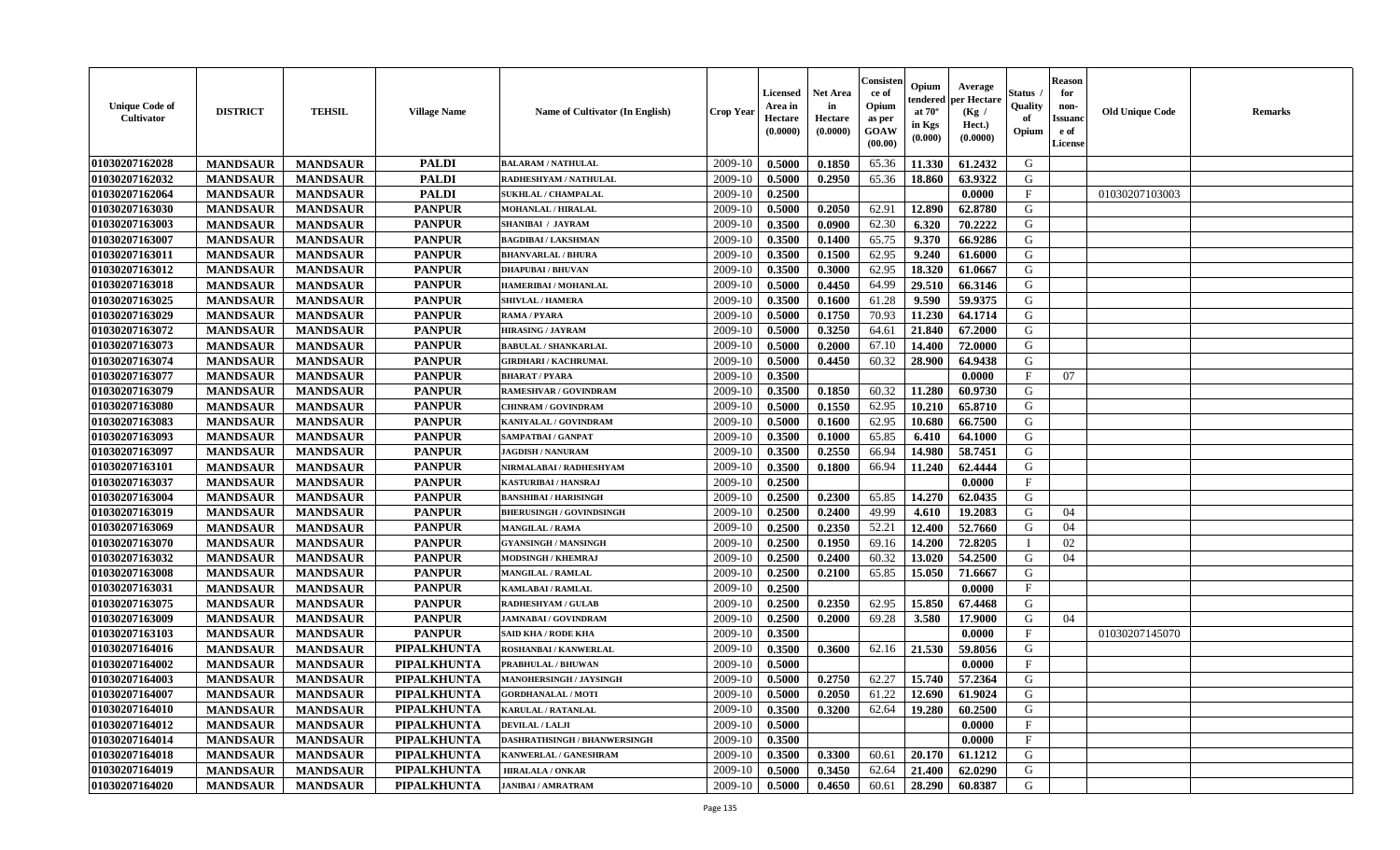| <b>Unique Code of</b><br>Cultivator | <b>DISTRICT</b> | <b>TEHSIL</b>   | <b>Village Name</b> | Name of Cultivator (In English)    | <b>Crop Year</b> | Licensed<br>Area in<br>Hectare<br>(0.0000) | Net Area<br>in<br>Hectare<br>(0.0000) | Consisten<br>ce of<br>Opium<br>as per<br>GOAW<br>(00.00) | Opium<br>tendered<br>at $70^\circ$<br>in Kgs<br>(0.000) | Average<br>per Hectare<br>(Kg /<br>Hect.)<br>(0.0000) | Status<br>Quality<br>of<br>Opium | Reason<br>for<br>non-<br>Issuanc<br>e of<br>License | <b>Old Unique Code</b> | <b>Remarks</b>     |
|-------------------------------------|-----------------|-----------------|---------------------|------------------------------------|------------------|--------------------------------------------|---------------------------------------|----------------------------------------------------------|---------------------------------------------------------|-------------------------------------------------------|----------------------------------|-----------------------------------------------------|------------------------|--------------------|
| 01030207164023                      | <b>MANDSAUR</b> | <b>MANDSAUR</b> | PIPALKHUNTA         | <b>RAMA / NATHU BALAI</b>          | 2009-10          | 0.5000                                     |                                       |                                                          |                                                         | 0.0000                                                | $\mathbf{F}$                     |                                                     |                        |                    |
| 01030207164027                      | <b>MANDSAUR</b> | <b>MANDSAUR</b> | <b>PIPALKHUNTA</b>  | <b>BHERULAL / KACHRU</b>           | 2009-10          | 0.5000                                     |                                       |                                                          |                                                         | 0.0000                                                | $\mathbf{F}$                     |                                                     |                        |                    |
| 01030207164028                      | <b>MANDSAUR</b> | <b>MANDSAUR</b> | <b>PIPALKHUNTA</b>  | RODIBAI / MANNALAL                 | 2009-10          | 0.5000                                     | 0.2900                                | 62.64                                                    | 17.670                                                  | 60.9310                                               | G                                |                                                     |                        |                    |
| 01030207164031                      | <b>MANDSAUR</b> | <b>MANDSAUR</b> | PIPALKHUNTA         | <b>BHANWERSINGH / BHUWANISINGH</b> | 2009-10          | 0.5000                                     |                                       |                                                          |                                                         | 0.0000                                                | $\mathbf F$                      |                                                     |                        | <b>NAME CHANGE</b> |
| 01030207164038                      | <b>MANDSAUR</b> | <b>MANDSAUR</b> | <b>PIPALKHUNTA</b>  | <b>ARJUNSINGH / KALUSINGH</b>      | 2009-10          | 0.5000                                     | 0.2850                                | 60.61                                                    | 16.680                                                  | 58.5263                                               | G                                |                                                     |                        |                    |
| 01030207164044                      | <b>MANDSAUR</b> | <b>MANDSAUR</b> | <b>PIPALKHUNTA</b>  | <b>RESHAMBAI/HINDUSINGH</b>        | 2009-10          | 0.5000                                     | 0.2000                                | 67.59                                                    | 12.850                                                  | 64.2500                                               |                                  | 02                                                  |                        |                    |
| 01030207164048                      | <b>MANDSAUR</b> | <b>MANDSAUR</b> | PIPALKHUNTA         | <b>KARIBAI/MANNALAL</b>            | 2009-10          | 0.5000                                     | 0.2050                                | 57.20                                                    | 11.650                                                  | 56.8293                                               | G                                |                                                     |                        |                    |
| 01030207164055                      | <b>MANDSAUR</b> | <b>MANDSAUR</b> | <b>PIPALKHUNTA</b>  | <b>MOHANLAL / LALA</b>             | 2009-10          | 0.5000                                     |                                       |                                                          |                                                         | 0.0000                                                | $\mathbf{F}$                     |                                                     |                        |                    |
| 01030207164056                      | <b>MANDSAUR</b> | <b>MANDSAUR</b> | <b>PIPALKHUNTA</b>  | <b>KANA / SHAMBU</b>               | 2009-10          | 0.5000                                     |                                       |                                                          |                                                         | 0.0000                                                | $\mathbf F$                      |                                                     |                        |                    |
| 01030207164013                      | <b>MANDSAUR</b> | <b>MANDSAUR</b> | PIPALKHUNTA         | RAMKUNWERBAI / BADANSINGH          | 2009-10          | 0.5000                                     |                                       |                                                          |                                                         | 0.0000                                                | $\mathbf F$                      |                                                     |                        |                    |
| 01030207164004                      | <b>MANDSAUR</b> | <b>MANDSAUR</b> | <b>PIPALKHUNTA</b>  | <b>RAMDAS / UMEDRAM</b>            | 2009-10          | 0.5000                                     |                                       |                                                          |                                                         | 0.0000                                                | $\mathbf{F}$                     |                                                     |                        |                    |
| 01030207164054                      | <b>MANDSAUR</b> | <b>MANDSAUR</b> | PIPALKHUNTA         | <b>KARULAL / GANGARAM</b>          | 2009-10          | 0.2500                                     | 0.1800                                | 60.61                                                    | 11.530                                                  | 64.0556                                               | G                                |                                                     |                        |                    |
| 01030207165001                      | <b>MANDSAUR</b> | <b>MANDSAUR</b> | <b>RANAKHEDA</b>    | <b>BHANWERLAL / DEVICHAND</b>      | 2009-10          | 0.5000                                     |                                       |                                                          |                                                         | 0.0000                                                | $\mathbf{F}$                     |                                                     |                        |                    |
| 01030207165002                      | <b>MANDSAUR</b> | <b>MANDSAUR</b> | <b>RANAKHEDA</b>    | <b>OMPRAKASH / DEVILAL</b>         | 2009-10          | 0.5000                                     |                                       |                                                          |                                                         | 0.0000                                                | $\mathbf{F}$                     |                                                     |                        |                    |
| 01030207165003                      | <b>MANDSAUR</b> | <b>MANDSAUR</b> | <b>RANAKHEDA</b>    | <b>AMBALAL / RAMESHWER</b>         | 2009-10          | 0.5000                                     | 0.4000                                | 62.80                                                    | 26.290                                                  | 65.7250                                               | G                                |                                                     |                        |                    |
| 01030207165008                      | <b>MANDSAUR</b> | <b>MANDSAUR</b> | <b>RANAKHEDA</b>    | <b>BADRILAL / CHAMPALAL</b>        | 2009-10          | 0.5000                                     | 0.2750                                | 60.97                                                    | 18.010                                                  | 65.4909                                               | G                                |                                                     |                        |                    |
| 01030207165009                      | <b>MANDSAUR</b> | <b>MANDSAUR</b> | <b>RANAKHEDA</b>    | RAMSINGH / JAYSINGH                | 2009-10          | 0.5000                                     | 0.2500                                | 60.04                                                    | 16.010                                                  | 64.0400                                               | G                                |                                                     |                        |                    |
| 01030207165015                      | <b>MANDSAUR</b> | <b>MANDSAUR</b> | <b>RANAKHEDA</b>    | <b>KISHAN / NATHU</b>              | 2009-10          | 0.3500                                     | 0.1250                                | 61.60                                                    | 8.320                                                   | 66.5600                                               | G                                |                                                     |                        |                    |
| 01030207165016                      | <b>MANDSAUR</b> | <b>MANDSAUR</b> | <b>RANAKHEDA</b>    | <b>FAKIRCHAND / RAMCHAND</b>       | 2009-10          | 0.5000                                     | 0.2750                                | 62.80                                                    | 17.050                                                  | 62.0000                                               | G                                |                                                     |                        |                    |
| 01030207165017                      | <b>MANDSAUR</b> | <b>MANDSAUR</b> | <b>RANAKHEDA</b>    | <b>JAGDISH / KACHRULAL</b>         | 2009-10          | 0.5000                                     | 0.2450                                | 64.30                                                    | 16.860                                                  | 68.8163                                               | G                                |                                                     |                        |                    |
| 01030207165023                      | <b>MANDSAUR</b> | <b>MANDSAUR</b> | <b>RANAKHEDA</b>    | <b>BADRILAL / KISHAN</b>           | 2009-10          | 0.3500                                     |                                       |                                                          |                                                         | 0.0000                                                | $\mathbf{F}$                     |                                                     |                        |                    |
| 01030207165025                      | <b>MANDSAUR</b> | <b>MANDSAUR</b> | <b>RANAKHEDA</b>    | <b>RANCHOR / MANGILAL</b>          | 2009-10          | 0.5000                                     | 0.4850                                | 61.60                                                    | 31.350                                                  | 64.6392                                               | G                                |                                                     |                        |                    |
| 01030207165028                      | <b>MANDSAUR</b> | <b>MANDSAUR</b> | <b>RANAKHEDA</b>    | <b>NANDLAL / KACHRU</b>            | 2009-10          | 0.3500                                     | 0.2400                                | 64.30                                                    | 16.020                                                  | 66.7500                                               | G                                |                                                     |                        |                    |
| 01030207165032                      | <b>MANDSAUR</b> | <b>MANDSAUR</b> | <b>RANAKHEDA</b>    | <b>BALMUKAND / LAKHMICHAND</b>     | 2009-10          | 0.5000                                     | 0.3050                                | 58.36                                                    | 17.920                                                  | 58.7541                                               | G                                |                                                     |                        |                    |
| 01030207165037                      | <b>MANDSAUR</b> | <b>MANDSAUR</b> | <b>RANAKHEDA</b>    | PRABHULAL / KISHAN                 | 2009-10          | 0.3500                                     |                                       |                                                          |                                                         | 0.0000                                                | $_{\rm F}$                       |                                                     |                        |                    |
| 01030207165038                      | <b>MANDSAUR</b> | <b>MANDSAUR</b> | <b>RANAKHEDA</b>    | <b>NANDLAL / PARSRAM</b>           | 2009-10          | 0.5000                                     | 0.1750                                | 64.30                                                    | 12.120                                                  | 69.2571                                               | G                                |                                                     |                        |                    |
| 01030207165040                      | <b>MANDSAUR</b> | <b>MANDSAUR</b> | <b>RANAKHEDA</b>    | MOHANLAL / RAMESHWAR               | 2009-10          | 0.5000                                     | 0.3150                                | 64.30                                                    | 20.870                                                  | 66.2540                                               | $\mathbf G$                      |                                                     |                        |                    |
| 01030207165047                      | <b>MANDSAUR</b> | <b>MANDSAUR</b> | <b>RANAKHEDA</b>    | DEVKANYABAI / ANOKHILAL            | 2009-10          | 0.5000                                     | 0.2150                                | 68.36                                                    | 15.640                                                  | 72.7442                                               | G                                |                                                     |                        |                    |
| 01030207165048                      | <b>MANDSAUR</b> | <b>MANDSAUR</b> | <b>RANAKHEDA</b>    | <b>DASRATHSINGH / JUJHARSINGH</b>  | 2009-10          | 0.5000                                     | 0.1450                                | 66.84                                                    | 10.470                                                  | 72.2069                                               | G                                |                                                     |                        |                    |
| 01030207165049                      | <b>MANDSAUR</b> | <b>MANDSAUR</b> | <b>RANAKHEDA</b>    | <b>BHERUSINGH / UMRAVSINGH</b>     | 2009-10          | 0.5000                                     | 0.0950                                | 64.51                                                    | 6.640                                                   | 69.8947                                               | G                                |                                                     |                        |                    |
| 01030207165057                      | <b>MANDSAUR</b> | <b>MANDSAUR</b> | <b>RANAKHEDA</b>    | <b>ANUGIR / DARYAVGIR</b>          | 2009-10          | 0.5000                                     | 0.3250                                | 56.68                                                    | 19.220                                                  | 59.1385                                               | G                                |                                                     |                        |                    |
| 01030207165064                      | <b>MANDSAUR</b> | <b>MANDSAUR</b> | <b>RANAKHEDA</b>    | <b>HIRALAL / PRABHULAL</b>         | 2009-10          | 0.5000                                     | 0.3400                                | 59.15                                                    | 20.720                                                  | 60.9412                                               | G                                |                                                     |                        |                    |
| 01030207165066                      | <b>MANDSAUR</b> | <b>MANDSAUR</b> | <b>RANAKHEDA</b>    | <b>GOPAL / BHERULAL</b>            | 2009-10          | 0.5000                                     | 0.2650                                | 63.94                                                    | 17.560                                                  | 66.2642                                               | G                                |                                                     |                        |                    |
| 01030207165069                      | <b>MANDSAUR</b> | <b>MANDSAUR</b> | <b>RANAKHEDA</b>    | <b>DHURIBAI / DEVGIR</b>           | 2009-10          | 0.3500                                     | 0.2000                                | 61.60                                                    | 12.670                                                  | 63.3500                                               | G                                |                                                     |                        |                    |
| 01030207165071                      | <b>MANDSAUR</b> | <b>MANDSAUR</b> | <b>RANAKHEDA</b>    | DEVILAL / SHANKERLAL               | 2009-10          | 0.5000                                     |                                       |                                                          |                                                         | 0.0000                                                | $\mathbf{F}$                     |                                                     |                        |                    |
| 01030207165074                      | <b>MANDSAUR</b> | <b>MANDSAUR</b> | <b>RANAKHEDA</b>    | <b>PARSRAM / KACHRU</b>            | 2009-10          | 0.5000                                     | 0.4000                                | 61.60                                                    | 26.720                                                  | 66.8000                                               | G                                |                                                     |                        |                    |
| 01030207165075                      | <b>MANDSAUR</b> | <b>MANDSAUR</b> | <b>RANAKHEDA</b>    | <b>MUNNALAL / HARIRAM</b>          | 2009-10          | 0.3500                                     | 0.2500                                | 63.94                                                    | 16.510                                                  | 66.0400                                               | G                                |                                                     |                        |                    |
| 01030207165076                      | <b>MANDSAUR</b> | <b>MANDSAUR</b> | <b>RANAKHEDA</b>    | <b>BHADURSINGH / JAYSINGH</b>      | 2009-10          | 0.5000                                     | 0.1500                                | 61.60                                                    | 9.340                                                   | 62.2667                                               | G                                |                                                     |                        |                    |
| 01030207165078                      | <b>MANDSAUR</b> | <b>MANDSAUR</b> | <b>RANAKHEDA</b>    | <b>VERDICHAND / TULSIRAM</b>       | 2009-10          | 0.5000                                     | 0.1550                                | 63.94                                                    | 10.640                                                  | 68.6452                                               | G                                |                                                     |                        |                    |
| 01030207165080                      | <b>MANDSAUR</b> | <b>MANDSAUR</b> | <b>RANAKHEDA</b>    | <b>RAMESWER / LAXMICHAND</b>       | 2009-10          | 0.5000                                     | 0.2850                                | 62.36                                                    | 18.410                                                  | 64.5965                                               | G                                |                                                     |                        |                    |
| 01030207165083                      | <b>MANDSAUR</b> | <b>MANDSAUR</b> | <b>RANAKHEDA</b>    | <b>MANGILAL / JAGANATH</b>         | 2009-10          | 0.3500                                     | 0.1250                                | 62.36                                                    | 7.900                                                   | 63.2000                                               | G                                |                                                     |                        |                    |
| 01030207165088                      | <b>MANDSAUR</b> | <b>MANDSAUR</b> | <b>RANAKHEDA</b>    | <b>CHAMPALAL / RATANLAL</b>        | 2009-10          | 0.5000                                     | 0.3300                                | 63.94                                                    | 21.640                                                  | 65.5758                                               | G                                |                                                     |                        |                    |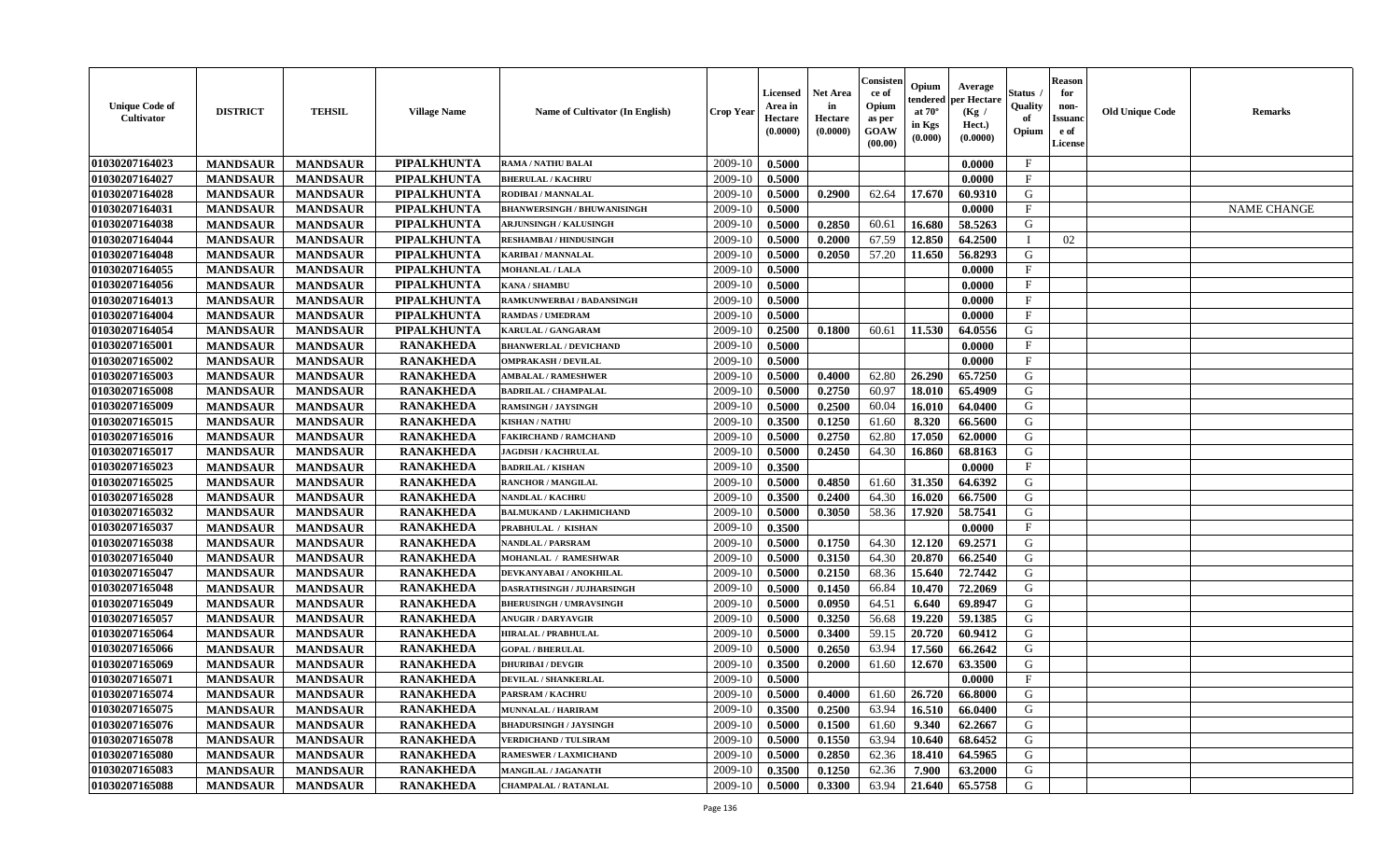| <b>Unique Code of</b><br><b>Cultivator</b> | <b>DISTRICT</b> | <b>TEHSIL</b>   | <b>Village Name</b> | <b>Name of Cultivator (In English)</b> | <b>Crop Year</b> | Licensed<br>Area in<br>Hectare<br>(0.0000) | Net Area<br>in<br>Hectare<br>(0.0000) | Consisteı<br>ce of<br>Opium<br>as per<br>GOAW<br>(00.00) | Opium<br>endered<br>at $70^\circ$<br>in Kgs<br>(0.000) | Average<br>per Hectare<br>(Kg /<br>Hect.)<br>(0.0000) | Status<br>Quality<br>of<br>Opium | <b>Reason</b><br>for<br>non-<br><b>Issuand</b><br>e of<br>License | <b>Old Unique Code</b> | Remarks |
|--------------------------------------------|-----------------|-----------------|---------------------|----------------------------------------|------------------|--------------------------------------------|---------------------------------------|----------------------------------------------------------|--------------------------------------------------------|-------------------------------------------------------|----------------------------------|-------------------------------------------------------------------|------------------------|---------|
| 01030207165089                             | <b>MANDSAUR</b> | <b>MANDSAUR</b> | <b>RANAKHEDA</b>    | <b>GENDKUNWER / BAGDUSINGH</b>         | 2009-10          | 0.5000                                     | 0.2100                                | 63.94                                                    | 13.910                                                 | 66.2381                                               | G                                |                                                                   |                        |         |
| 01030207165091                             | <b>MANDSAUR</b> | <b>MANDSAUR</b> | <b>RANAKHEDA</b>    | <b>SHANKERLAL / NANDA</b>              | 2009-10          | 0.3500                                     | 0.0950                                | 67.28                                                    | 6.710                                                  | 70.6316                                               | G                                |                                                                   |                        |         |
| 01030207165092                             | <b>MANDSAUR</b> | <b>MANDSAUR</b> | <b>RANAKHEDA</b>    | <b>JUJHARSINGH / KALUSINGH</b>         | 2009-10          | 0.5000                                     | 0.1850                                | 63.74                                                    | 12.190                                                 | 65.8919                                               | G                                |                                                                   |                        |         |
| 01030207165093                             | <b>MANDSAUR</b> | <b>MANDSAUR</b> | <b>RANAKHEDA</b>    | <b>GHASIRAM / TULSIRAM</b>             | 2009-10          | 0.3500                                     | 0.1950                                | 67.28                                                    | 13.970                                                 | 71.6410                                               | G                                |                                                                   |                        |         |
| 01030207165094                             | <b>MANDSAUR</b> | <b>MANDSAUR</b> | <b>RANAKHEDA</b>    | <b>ISHWERLAL / KAVERIBAI</b>           | 2009-10          | 0.5000                                     |                                       |                                                          |                                                        | 0.0000                                                | $_{\rm F}$                       |                                                                   |                        |         |
| 01030207165095                             | <b>MANDSAUR</b> | <b>MANDSAUR</b> | <b>RANAKHEDA</b>    | KAILASHBAI / RAMESHVAR                 | 2009-10          | 0.5000                                     | 0.1650                                | 60.43                                                    | 10.510                                                 | 63.6970                                               | G                                |                                                                   |                        |         |
| 01030207165096                             | <b>MANDSAUR</b> | <b>MANDSAUR</b> | <b>RANAKHEDA</b>    | <b>KACHRU / SHAVRAM</b>                | 2009-10          | 0.5000                                     | 0.2600                                | 63.74                                                    | 17.090                                                 | 65.7308                                               | G                                |                                                                   |                        |         |
| 01030207165098                             | <b>MANDSAUR</b> | <b>MANDSAUR</b> | <b>RANAKHEDA</b>    | RAMSHUKIBAI / RAMCHAND                 | 2009-10          | 0.5000                                     |                                       |                                                          |                                                        | 0.0000                                                | $\rm F$                          |                                                                   |                        |         |
| 01030207165099                             | <b>MANDSAUR</b> | <b>MANDSAUR</b> | <b>RANAKHEDA</b>    | RAMLAL / JADAWCHAND                    | 2009-10          | 0.5000                                     | 0.3850                                | 63.74                                                    | 24.880                                                 | 64.6234                                               | G                                |                                                                   |                        |         |
| 01030207165102                             | <b>MANDSAUR</b> | <b>MANDSAUR</b> | <b>RANAKHEDA</b>    | <b>BADRILAL / TULSIRAM</b>             | 2009-10          | 0.5000                                     | 0.1400                                | 66.44                                                    | 9.500                                                  | 67.8571                                               | G                                |                                                                   |                        |         |
| 01030207165104                             | <b>MANDSAUR</b> | <b>MANDSAUR</b> | <b>RANAKHEDA</b>    | <b>BHERULAL / BHANWERLAL</b>           | 2009-10          | 0.5000                                     | 0.1450                                | 63.74                                                    | 9.790                                                  | 67.5172                                               | G                                |                                                                   |                        |         |
| 01030207165105                             | <b>MANDSAUR</b> | <b>MANDSAUR</b> | <b>RANAKHEDA</b>    | MOHANLAL / ASHARAM                     | 2009-10          | 0.5000                                     | 0.1450                                | 63.74                                                    | 9.760                                                  | 67.3103                                               | G                                |                                                                   |                        |         |
| 01030207165106                             | <b>MANDSAUR</b> | <b>MANDSAUR</b> | <b>RANAKHEDA</b>    | <b>NANDIBAI / UDAYRAM</b>              | 2009-10          | 0.5000                                     | 0.2600                                | 63.08                                                    | 17.280                                                 | 66.4615                                               | G                                |                                                                   |                        |         |
| 01030207165111                             | <b>MANDSAUR</b> | <b>MANDSAUR</b> | <b>RANAKHEDA</b>    | <b>VENIRAM / MANNA</b>                 | 2009-10          | 0.5000                                     | 0.2250                                | 63.36                                                    | 14.530                                                 | 64.5778                                               | G                                |                                                                   |                        |         |
| 01030207165112                             | <b>MANDSAUR</b> | <b>MANDSAUR</b> | <b>RANAKHEDA</b>    | <b>GITABAI/HIRALAL</b>                 | 2009-10          | 0.5000                                     | 0.2550                                | 62.36                                                    | 15.540                                                 | 60.9412                                               | $\mathbf G$                      |                                                                   |                        |         |
| 01030207165114                             | <b>MANDSAUR</b> | <b>MANDSAUR</b> | <b>RANAKHEDA</b>    | <b>RANCHOR / KISHAN</b>                | 2009-10          | 0.5000                                     | 0.3150                                | 57.04                                                    | 7.500                                                  | 23.8095                                               |                                  | 02                                                                |                        |         |
| 01030207165115                             | <b>MANDSAUR</b> | <b>MANDSAUR</b> | <b>RANAKHEDA</b>    | <b>DEVILAL / DHURA</b>                 | 2009-10          | 0.5000                                     |                                       |                                                          |                                                        | 0.0000                                                | $\mathbf{F}$                     |                                                                   |                        |         |
| 01030207165119                             | <b>MANDSAUR</b> | <b>MANDSAUR</b> | <b>RANAKHEDA</b>    | <b>LAXMAN / PARTHA</b>                 | 2009-10          | 0.5000                                     | 0.3050                                | 62.36                                                    | 19.110                                                 | 62.6557                                               | G                                |                                                                   |                        |         |
| 01030207165120                             | <b>MANDSAUR</b> | <b>MANDSAUR</b> | <b>RANAKHEDA</b>    | NARAYANSINGH / NATHUSINGH              | 2009-10          | 0.5000                                     | 0.2000                                | 57.13                                                    | 11.590                                                 | 57.9500                                               | G                                |                                                                   |                        |         |
| 01030207165121                             | <b>MANDSAUR</b> | <b>MANDSAUR</b> | <b>RANAKHEDA</b>    | <b>SHANKERGIR / DEVGIR</b>             | 2009-10          | 0.5000                                     | 0.1750                                | 62.36                                                    | 11.750                                                 | 67.1429                                               | G                                |                                                                   |                        |         |
| 01030207165127                             | <b>MANDSAUR</b> | <b>MANDSAUR</b> | <b>RANAKHEDA</b>    | <b>LAXMICHAND / TULSIRAM</b>           | 2009-10          | 0.5000                                     |                                       |                                                          |                                                        | 0.0000                                                | $\mathbf{F}$                     |                                                                   |                        |         |
| 01030207165128                             | <b>MANDSAUR</b> | <b>MANDSAUR</b> | <b>RANAKHEDA</b>    | <b>NAHARSINGH / HMERSINGH</b>          | 2009-10          | 0.5000                                     | 0.1800                                | 59.12                                                    | 10.720                                                 | 59.5556                                               | G                                |                                                                   |                        |         |
| 01030207165129                             | <b>MANDSAUR</b> | <b>MANDSAUR</b> | <b>RANAKHEDA</b>    | <b>BHERULAL / MANNA</b>                | 2009-10          | 0.3500                                     | 0.2000                                | 63.08                                                    | 13.570                                                 | 67.8500                                               | G                                |                                                                   |                        |         |
| 01030207165131                             | <b>MANDSAUR</b> | <b>MANDSAUR</b> | <b>RANAKHEDA</b>    | HARIRAM / AMRATRAM                     | 2009-10          | 0.5000                                     | 0.3050                                | 63.08                                                    | 19.160                                                 | 62.8197                                               | G                                |                                                                   |                        |         |
| 01030207165133                             | <b>MANDSAUR</b> | <b>MANDSAUR</b> | <b>RANAKHEDA</b>    | RODSINGH / ANOPSINGH                   | 2009-10          | 0.5000                                     | 0.1900                                | 63.36                                                    | 12.840                                                 | 67.5789                                               | G                                |                                                                   |                        |         |
| 01030207165134                             | <b>MANDSAUR</b> | <b>MANDSAUR</b> | <b>RANAKHEDA</b>    | NARAYAN / TORIRAM                      | 2009-10          | 0.5000                                     | 0.2900                                | 63.36                                                    | 19.250                                                 | 66.3793                                               | G                                |                                                                   |                        |         |
| 01030207165136                             | <b>MANDSAUR</b> | <b>MANDSAUR</b> | <b>RANAKHEDA</b>    | <b>NAGU / DOLA</b>                     | 2009-10          | 0.3500                                     | 0.1900                                | 63.08                                                    | 12.860                                                 | 67.6842                                               | G                                |                                                                   |                        |         |
| 01030207165011                             | <b>MANDSAUR</b> | <b>MANDSAUR</b> | <b>RANAKHEDA</b>    | <b>DINESHCHAND / VERDICHAND</b>        | 2009-10          | 0.5000                                     | 0.2450                                | 63.36                                                    | 16.620                                                 | 67.8367                                               | G                                |                                                                   |                        |         |
| 01030207165012                             | <b>MANDSAUR</b> | <b>MANDSAUR</b> | <b>RANAKHEDA</b>    | <b>KAMLASHANKER / DEVILAL</b>          | 2009-10          | 0.5000                                     |                                       |                                                          |                                                        | 0.0000                                                | $\mathbf{F}$                     |                                                                   |                        |         |
| 01030207165013                             | <b>MANDSAUR</b> | <b>MANDSAUR</b> | <b>RANAKHEDA</b>    | <b>MUKESH / BADRILAL</b>               | 2009-10          | 0.3500                                     | 0.2250                                | 66.44                                                    | 15.400                                                 | 68.4444                                               | G                                |                                                                   |                        |         |
| 01030207165024                             | <b>MANDSAUR</b> | <b>MANDSAUR</b> | <b>RANAKHEDA</b>    | <b>ANOKHILAL / RAMNARAYAN</b>          | 2009-10          | 0.5000                                     | 0.4800                                | 63.26                                                    | 12.640                                                 | 26.3333                                               | G                                | 04                                                                |                        |         |
| 01030207165043                             | <b>MANDSAUR</b> | <b>MANDSAUR</b> | <b>RANAKHEDA</b>    | <b>KARULAL / GHASIRAM</b>              | 2009-10          | 0.5000                                     | 0.1900                                | 66.44                                                    | 13.380                                                 | 70.4211                                               | G                                |                                                                   |                        |         |
| 01030207165116                             | <b>MANDSAUR</b> | <b>MANDSAUR</b> | <b>RANAKHEDA</b>    | <b>BHULIBAI / ASHARAM</b>              | 2009-10          | 0.5000                                     | 0.2950                                | 63.08                                                    | 18.880                                                 | 64.0000                                               | G                                |                                                                   |                        |         |
| 01030207165118                             | <b>MANDSAUR</b> | <b>MANDSAUR</b> | <b>RANAKHEDA</b>    | SHANKARLAL / AMRATRAM                  | 2009-10          | 0.5000                                     | 0.3050                                | 58.74                                                    | 18.230                                                 | 59.7705                                               | G                                |                                                                   |                        |         |
| 01030207165042                             | <b>MANDSAUR</b> | <b>MANDSAUR</b> | <b>RANAKHEDA</b>    | <b>RAMESWER / DOLA</b>                 | 2009-10          | 0.2500                                     |                                       |                                                          |                                                        | 0.0000                                                | $\mathbf{F}$                     |                                                                   |                        |         |
| 01030207165022                             | <b>MANDSAUR</b> | <b>MANDSAUR</b> | <b>RANAKHEDA</b>    | SHYAMLAL / LAXMINARAYAN                | 2009-10          | 0.3500                                     | 0.2700                                | 61.18                                                    | 17.110                                                 | 63.3704                                               | G                                |                                                                   |                        |         |
| 01030207165067                             | <b>MANDSAUR</b> | <b>MANDSAUR</b> | <b>RANAKHEDA</b>    | KAMALSINGH / NAHARSINGH                | 2009-10          | 0.2500                                     |                                       |                                                          |                                                        | 0.0000                                                | $\rm F$                          |                                                                   |                        |         |
| 01030207165014                             | <b>MANDSAUR</b> | <b>MANDSAUR</b> | <b>RANAKHEDA</b>    | <b>GANGARAM / NATHU</b>                | 2009-10          | 0.3500                                     | 0.2450                                | 61.82                                                    | 16.530                                                 | 67.4694                                               | G                                |                                                                   |                        |         |
| 01030207165039                             | <b>MANDSAUR</b> | <b>MANDSAUR</b> | <b>RANAKHEDA</b>    | <b>GOPALSINGH / BAGDUSINGH</b>         | 2009-10          | 0.5000                                     |                                       |                                                          |                                                        | 0.0000                                                | $\mathbf{F}$                     |                                                                   |                        |         |
| 01030207165019                             | <b>MANDSAUR</b> | <b>MANDSAUR</b> | <b>RANAKHEDA</b>    | <b>KACHRULAL / HARIRAM</b>             | 2009-10          | 0.5000                                     | 0.2600                                | 61.82                                                    | 16.370                                                 | 62.9615                                               | G                                |                                                                   |                        |         |
| 01030207165058                             | <b>MANDSAUR</b> | <b>MANDSAUR</b> | <b>RANAKHEDA</b>    | RAMCHANDRA / NATHU                     | 2009-10          | 0.3500                                     | 0.1350                                | 57.41                                                    | 8.110                                                  | 60.0741                                               | G                                |                                                                   |                        |         |
| 01030207165085                             | <b>MANDSAUR</b> | <b>MANDSAUR</b> | <b>RANAKHEDA</b>    | <b>GOKUL / KACHRULAL</b>               | 2009-10          | 0.5000                                     | 0.2900                                | 63.36                                                    | 19.640                                                 | 67.7241                                               | G                                |                                                                   |                        |         |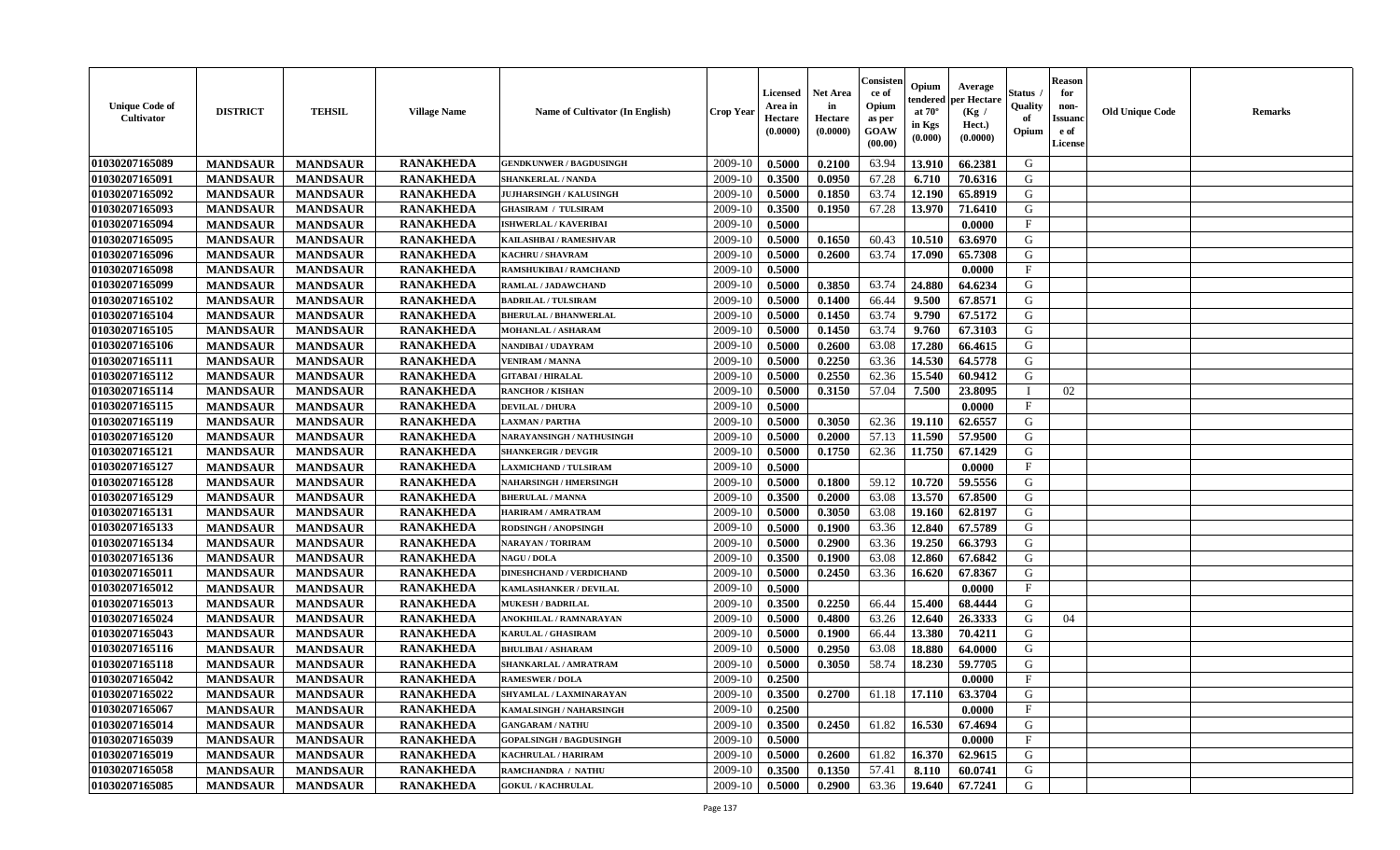| <b>Unique Code of</b><br>Cultivator | <b>DISTRICT</b> | <b>TEHSIL</b>   | <b>Village Name</b> | Name of Cultivator (In English)   | <b>Crop Year</b> | Licensed<br>Area in<br>Hectare<br>(0.0000) | <b>Net Area</b><br>in<br>Hectare<br>(0.0000) | Consister<br>ce of<br>Opium<br>as per<br>GOAW<br>(00.00) | Opium<br>endered<br>at $70^\circ$<br>in Kgs<br>(0.000) | Average<br>per Hectare<br>(Kg /<br>Hect.)<br>(0.0000) | <b>Status</b> .<br>Quality<br>of<br>Opium | <b>Reason</b><br>for<br>non-<br><b>Issuanc</b><br>e of<br>License | <b>Old Unique Code</b> | <b>Remarks</b>     |
|-------------------------------------|-----------------|-----------------|---------------------|-----------------------------------|------------------|--------------------------------------------|----------------------------------------------|----------------------------------------------------------|--------------------------------------------------------|-------------------------------------------------------|-------------------------------------------|-------------------------------------------------------------------|------------------------|--------------------|
| 01030207165138                      | <b>MANDSAUR</b> | <b>MANDSAUR</b> | <b>RANAKHEDA</b>    | KISHANKUNWER / JUJHARSINGH        | 2009-10          | 0.5000                                     | 0.2600                                       | 61.82                                                    | 16.450                                                 | 63.2692                                               | G                                         |                                                                   |                        |                    |
| 01030207165010                      | <b>MANDSAUR</b> | <b>MANDSAUR</b> | <b>RANAKHEDA</b>    | <b>DILIP / SUNDARLAL</b>          | 2009-10          | 0.2500                                     | 0.2450                                       | 61.82                                                    | 16.380                                                 | 66.8571                                               | G                                         |                                                                   |                        |                    |
| 01030207165082                      | <b>MANDSAUR</b> | <b>MANDSAUR</b> | <b>RANAKHEDA</b>    | SUNDERLAL / LAKHMICHAND           | 2009-10          | 0.2500                                     | 0.2500                                       | 61.56                                                    | 16.500                                                 | 66.0000                                               | G                                         |                                                                   |                        |                    |
| 01030207165103                      | <b>MANDSAUR</b> | <b>MANDSAUR</b> | <b>RANAKHEDA</b>    | <b>CHENSINGH / KISHORSINGH</b>    | 2009-10          | 0.2500                                     | 0.2400                                       | 63.26                                                    | 15.590                                                 | 64.9583                                               | G                                         |                                                                   |                        |                    |
| 01030207165045                      | <b>MANDSAUR</b> | <b>MANDSAUR</b> | <b>RANAKHEDA</b>    | <b>HANSKUNWER / KARUSINGH</b>     | 2009-10          | 0.2500                                     | 0.1750                                       | 65.15                                                    | 11.480                                                 | 65.6000                                               | G                                         |                                                                   |                        |                    |
| 01030207165052                      | <b>MANDSAUR</b> | <b>MANDSAUR</b> | <b>RANAKHEDA</b>    | OGHADSINGH / JAYSINGH             | 2009-10          | 0.2500                                     | 0.2250                                       | 61.56                                                    | 14.680                                                 | 65.2444                                               | G                                         |                                                                   |                        |                    |
| 01030207165068                      | <b>MANDSAUR</b> | <b>MANDSAUR</b> | <b>RANAKHEDA</b>    | <b>BHANWERLAL / LAXMICHAND</b>    | 2009-10          | 0.2500                                     | 0.1200                                       | 63.26                                                    | 8.120                                                  | 67.6667                                               | G                                         |                                                                   |                        |                    |
| 01030207165081                      | <b>MANDSAUR</b> | <b>MANDSAUR</b> | <b>RANAKHEDA</b>    | <b>AMBALAL / PRABHULAL</b>        | 2009-10          | 0.2500                                     |                                              |                                                          |                                                        | 0.0000                                                | $\mathbf F$                               |                                                                   |                        |                    |
| 01030207165087                      | <b>MANDSAUR</b> | <b>MANDSAUR</b> | <b>RANAKHEDA</b>    | <b>CHATURBHUJ / KANIRAM</b>       | 2009-10          | 0.2500                                     |                                              |                                                          |                                                        | 0.0000                                                | $\mathbf{F}$                              |                                                                   |                        |                    |
| 01030207165123                      | <b>MANDSAUR</b> | <b>MANDSAUR</b> | <b>RANAKHEDA</b>    | PRABHULAL / TULSIRAM              | 2009-10          | 0.2500                                     | 0.0950                                       | 63.26                                                    | 6.100                                                  | 64.2105                                               | G                                         |                                                                   |                        |                    |
| 01030207165031                      | <b>MANDSAUR</b> | <b>MANDSAUR</b> | <b>RANAKHEDA</b>    | <b>JHUJHARLAL / BHAGWAN</b>       | 2009-10          | 0.2500                                     | 0.0500                                       | 61.56                                                    | 3.230                                                  | 64.6000                                               | G                                         |                                                                   |                        |                    |
| 01030207165079                      | <b>MANDSAUR</b> | <b>MANDSAUR</b> | <b>RANAKHEDA</b>    | <b>MANGILAL / DALU</b>            | 2009-10          | 0.2500                                     | 0.2450                                       | 61.56                                                    | 16.010                                                 | 65.3469                                               | G                                         |                                                                   |                        |                    |
| 01030207165033                      | <b>MANDSAUR</b> | <b>MANDSAUR</b> | <b>RANAKHEDA</b>    | <b>PUSHKAR / DEVICHAND</b>        | 2009-10          | 0.2500                                     |                                              |                                                          |                                                        | 0.0000                                                | $\mathbf{F}$                              |                                                                   |                        |                    |
| 01030207165046                      | <b>MANDSAUR</b> | <b>MANDSAUR</b> | <b>RANAKHEDA</b>    | PARSRAM / VARDA                   | 2009-10          | 0.2500                                     |                                              |                                                          |                                                        | 0.0000                                                | $\mathbf{F}$                              |                                                                   |                        |                    |
| 01030207165117                      | <b>MANDSAUR</b> | <b>MANDSAUR</b> | <b>RANAKHEDA</b>    | <b>OMPRAKASH / BHERULAL</b>       | 2009-10          | 0.2500                                     |                                              |                                                          |                                                        | 0.0000                                                | $\mathbf{F}$                              |                                                                   |                        |                    |
| 01030207165100                      | <b>MANDSAUR</b> | <b>MANDSAUR</b> | <b>RANAKHEDA</b>    | <b>KANHIYALAL / VERDA</b>         | 2009-10          | 0.2500                                     | 0.1450                                       | 64.35                                                    | 9.720                                                  | 67.0345                                               | G                                         |                                                                   |                        |                    |
| 01030207166006                      | <b>MANDSAUR</b> | <b>MANDSAUR</b> | <b>RATHANA</b>      | <b>GANPATSINGH / JUJHARSINGH</b>  | 2009-10          | 0.3500                                     | 0.3400                                       | 53.29                                                    | 4.080                                                  | 12.0000                                               | $\mathbf{I}$                              | 02                                                                |                        |                    |
| 01030207166001                      | <b>MANDSAUR</b> | <b>MANDSAUR</b> | <b>RATHANA</b>      | MURALIMANOHAR / GORDHAN           | 2009-10          | 0.3500                                     | 0.2000                                       | 62.14                                                    | 12.690                                                 | 63.4500                                               | G                                         |                                                                   |                        |                    |
| 01030207166002                      | <b>MANDSAUR</b> | <b>MANDSAUR</b> | <b>RATHANA</b>      | SHOBHRAM / RATANLAL               | 2009-10          | 0.5000                                     |                                              |                                                          |                                                        | 0.0000                                                | $\mathbf{F}$                              |                                                                   |                        |                    |
| 01030207166003                      | <b>MANDSAUR</b> | <b>MANDSAUR</b> | <b>RATHANA</b>      | <b>KANHIYALAL / BAPULAL</b>       | 2009-10          | 0.5000                                     |                                              |                                                          |                                                        | 0.0000                                                | $\mathbf F$                               |                                                                   |                        |                    |
| 01030207166005                      | <b>MANDSAUR</b> | <b>MANDSAUR</b> | <b>RATHANA</b>      | <b>RAMLAL / KISHAN</b>            | 2009-10          | 0.5000                                     |                                              |                                                          |                                                        | 0.0000                                                | $\mathbf{F}$                              |                                                                   |                        |                    |
| 01030207166010                      | <b>MANDSAUR</b> | <b>MANDSAUR</b> | <b>RATHANA</b>      | <b>MOTI / RUGHNATH</b>            | 2009-10          | 0.5000                                     |                                              |                                                          |                                                        | 0.0000                                                | F                                         |                                                                   |                        |                    |
| 01030207166011                      | <b>MANDSAUR</b> | <b>MANDSAUR</b> | <b>RATHANA</b>      | KARULAL / BHANWERLAL              | 2009-10          | 0.5000                                     | 0.1850                                       | 62.14                                                    | 11.460                                                 | 61.9459                                               | G                                         |                                                                   |                        |                    |
| 01030207166017                      | <b>MANDSAUR</b> | <b>MANDSAUR</b> | <b>RATHANA</b>      | SATYNARAYAN / KARULAL             | 2009-10          | 0.5000                                     | 0.3300                                       | 62.14                                                    | 20.830                                                 | 63.1212                                               | G                                         |                                                                   |                        |                    |
| 01030207166020                      | <b>MANDSAUR</b> | <b>MANDSAUR</b> | <b>RATHANA</b>      | <b>SHAMBHULAL / SHIVRAM</b>       | 2009-10          | 0.5000                                     |                                              |                                                          |                                                        | 0.0000                                                | $\mathbf F$                               |                                                                   |                        |                    |
| 01030207166021                      | <b>MANDSAUR</b> | <b>MANDSAUR</b> | <b>RATHANA</b>      | <b>KARULAL / UDERAM</b>           | 2009-10          | 0.5000                                     |                                              |                                                          |                                                        | 0.0000                                                | $\mathbf{F}$                              |                                                                   |                        |                    |
| 01030207166022                      | <b>MANDSAUR</b> | <b>MANDSAUR</b> | <b>RATHANA</b>      | RADHESHYAM / RATANLAL             | 2009-10          | 0.3500                                     | 0.0950                                       | 56.47                                                    | 5.580                                                  | 58.7368                                               | G                                         |                                                                   |                        |                    |
| 01030207166024                      | <b>MANDSAUR</b> | <b>MANDSAUR</b> | <b>RATHANA</b>      | <b>RUGHNATHSINGH / RAMSINGH</b>   | 2009-10          | 0.5000                                     |                                              |                                                          |                                                        | 0.0000                                                | $\mathbf{F}$                              |                                                                   |                        |                    |
| 01030207166029                      | <b>MANDSAUR</b> | <b>MANDSAUR</b> | <b>RATHANA</b>      | UMRAWSINGH / D.P. INDRABAI        | 2009-10          | 0.3500                                     |                                              |                                                          |                                                        | 0.0000                                                | $\mathbf{F}$                              |                                                                   |                        |                    |
| 01030207166030                      | <b>MANDSAUR</b> | <b>MANDSAUR</b> | <b>RATHANA</b>      | NATHULAL / JUJHARLAL              | 2009-10          | 0.5000                                     | 0.2000                                       | 58.01                                                    | 11.680                                                 | 58.4000                                               | G                                         |                                                                   |                        |                    |
| 01030207166031                      | <b>MANDSAUR</b> | <b>MANDSAUR</b> | <b>RATHANA</b>      | <b>ARJUNSINGH / RAMSINGH</b>      | 2009-10          | 0.3500                                     |                                              |                                                          |                                                        | 0.0000                                                | $\mathbf F$                               |                                                                   |                        |                    |
| 01030207166035                      | <b>MANDSAUR</b> | <b>MANDSAUR</b> | <b>RATHANA</b>      | <b>BALARAM / BHANWERLAL</b>       | 2009-10          | 0.5000                                     | 0.2000                                       | 61.17                                                    | 12.350                                                 | 61.7500                                               |                                           | 02                                                                |                        |                    |
| 01030207166036                      | <b>MANDSAUR</b> | <b>MANDSAUR</b> | <b>RATHANA</b>      | RAMSHUKHIBAI / BHANWERLAL         | 2009-10          | 0.3500                                     | 0.2450                                       | 59.07                                                    | 14.810                                                 | 60.4490                                               | Т                                         | 02                                                                |                        |                    |
| 01030207166037                      | <b>MANDSAUR</b> | <b>MANDSAUR</b> | <b>RATHANA</b>      | <b>RATAN / SAWA GAYARI</b>        | 2009-10          | 0.3500                                     | 0.0950                                       | 61.70                                                    | 6.310                                                  | 66.4211                                               | G                                         | 08                                                                |                        |                    |
| 01030207166038                      | <b>MANDSAUR</b> | <b>MANDSAUR</b> | <b>RATHANA</b>      | <b>RAMESHWER / HERDEVRAM</b>      | 2009-10          | 0.5000                                     | 0.2500                                       | 62.14                                                    | 15.430                                                 | 61.7200                                               | G                                         |                                                                   |                        |                    |
| 01030207166039                      | <b>MANDSAUR</b> | <b>MANDSAUR</b> | <b>RATHANA</b>      | <b>GOVERDHAN / JAGANNATH</b>      | 2009-10          | 0.3500                                     |                                              |                                                          |                                                        | 0.0000                                                | F                                         |                                                                   |                        |                    |
| 01030207166040                      | <b>MANDSAUR</b> | <b>MANDSAUR</b> | <b>RATHANA</b>      | <b>UDAYRAM / KESHURAM</b>         | 2009-10          | 0.3500                                     | 0.3150                                       | 58.01                                                    | 18.460                                                 | 58.6032                                               | G                                         |                                                                   |                        | <b>NAME CHANGE</b> |
| 01030207166044                      | <b>MANDSAUR</b> | <b>MANDSAUR</b> | <b>RATHANA</b>      | <b>MANGILAL / DEVA</b>            | 2009-10          | 0.5000                                     |                                              |                                                          |                                                        | 0.0000                                                | $\mathbf{F}$                              |                                                                   |                        |                    |
| 01030207166045                      | <b>MANDSAUR</b> | <b>MANDSAUR</b> | <b>RATHANA</b>      | <b>GITABAI/PRBHULAL</b>           | 2009-10          | 0.3500                                     |                                              |                                                          |                                                        | 0.0000                                                | $\mathbf{F}$                              |                                                                   |                        |                    |
| 01030207166046                      | <b>MANDSAUR</b> | <b>MANDSAUR</b> | <b>RATHANA</b>      | <b>NATHUSINGH / UMRAVSINGH</b>    | 2009-10          | 0.5000                                     |                                              |                                                          |                                                        | 0.0000                                                | F                                         |                                                                   |                        |                    |
| 01030207166048                      | <b>MANDSAUR</b> | <b>MANDSAUR</b> | <b>RATHANA</b>      | <b>GULABSINGH / RUGHNATHSINGH</b> | 2009-10          | 0.5000                                     |                                              |                                                          |                                                        | 0.0000                                                | $\mathbf{F}$                              |                                                                   |                        |                    |
| 01030207166056                      | <b>MANDSAUR</b> | <b>MANDSAUR</b> | <b>RATHANA</b>      | <b>MATHURALAL / GANGARAM</b>      | 2009-10          | 0.5000                                     | 0.2000                                       | 58.01                                                    | 11.350                                                 | 56.7500                                               | G                                         |                                                                   |                        |                    |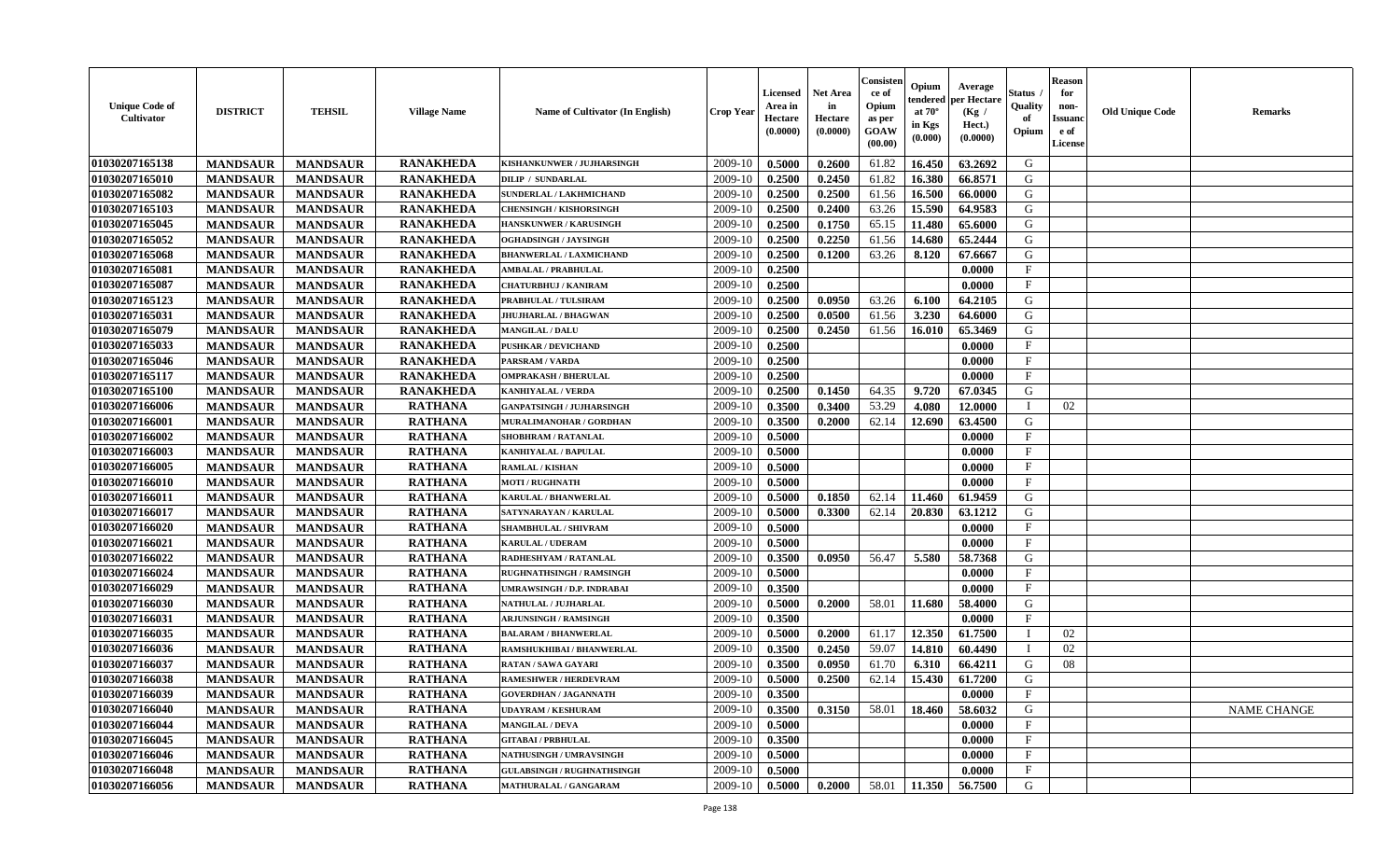| <b>Unique Code of</b><br><b>Cultivator</b> | <b>DISTRICT</b> | <b>TEHSIL</b>   | <b>Village Name</b> | Name of Cultivator (In English)  | <b>Crop Year</b> | Licensed<br>Area in<br>Hectare<br>(0.0000) | <b>Net Area</b><br>in<br>Hectare<br>(0.0000) | Consisteı<br>ce of<br>Opium<br>as per<br>GOAW<br>(00.00) | Opium<br>endered<br>at $70^\circ$<br>in Kgs<br>(0.000) | Average<br>per Hectare<br>(Kg /<br>Hect.)<br>(0.0000) | Status<br>Quality<br>of<br>Opium | <b>Reason</b><br>for<br>non-<br><b>Issuand</b><br>e of<br><b>License</b> | <b>Old Unique Code</b> | <b>Remarks</b> |
|--------------------------------------------|-----------------|-----------------|---------------------|----------------------------------|------------------|--------------------------------------------|----------------------------------------------|----------------------------------------------------------|--------------------------------------------------------|-------------------------------------------------------|----------------------------------|--------------------------------------------------------------------------|------------------------|----------------|
| 01030207166058                             | <b>MANDSAUR</b> | <b>MANDSAUR</b> | <b>RATHANA</b>      | <b>SHETANKUNWER / RAMSINGH</b>   | 2009-10          | 0.3500                                     |                                              |                                                          |                                                        | 0.0000                                                | $\mathbf{F}$                     |                                                                          |                        |                |
| 01030207166063                             | <b>MANDSAUR</b> | <b>MANDSAUR</b> | <b>RATHANA</b>      | KAMLABAI / KARULAL               | 2009-10          | 0.3500                                     | 0.1850                                       | 59.32                                                    | 11.460                                                 | 61.9459                                               | $\mathbf I$                      | 02                                                                       |                        |                |
| 01030207166066                             | <b>MANDSAUR</b> | <b>MANDSAUR</b> | <b>RATHANA</b>      | <b>BAPULAL / KESHURAM</b>        | 2009-10          | 0.5000                                     | 0.2400                                       | 66.85                                                    | 16.770                                                 | 69.8750                                               | $\mathbf I$                      | 02                                                                       |                        |                |
| 01030207166067                             | <b>MANDSAUR</b> | <b>MANDSAUR</b> | <b>RATHANA</b>      | NIRBHAYRAM / MAGNIRAM            | 2009-10          | 0.3500                                     | 0.3250                                       | 58.04                                                    | 6.000                                                  | 18.4615                                               | $\mathbf{I}$                     | 02                                                                       |                        |                |
| 01030207166076                             | <b>MANDSAUR</b> | <b>MANDSAUR</b> | <b>RATHANA</b>      | <b>HIRALAL / NANURAM</b>         | 2009-10          | 0.5000                                     | 0.2600                                       | 62.49                                                    | 16.240                                                 | 62.4615                                               | T                                | 02                                                                       |                        |                |
| 01030207166077                             | <b>MANDSAUR</b> | <b>MANDSAUR</b> | <b>RATHANA</b>      | RAMCHAND / AMRA                  | 2009-10          | 0.3500                                     | 0.3150                                       | 56.47                                                    | 17.750                                                 | 56.3492                                               | G                                |                                                                          |                        |                |
| 01030207166083                             | <b>MANDSAUR</b> | <b>MANDSAUR</b> | <b>RATHANA</b>      | <b>KISHAN / SAVA</b>             | 2009-10          | 0.3500                                     | 0.1900                                       | 61.50                                                    | 11.750                                                 | 61.8421                                               |                                  | 02                                                                       |                        |                |
| 01030207166084                             | <b>MANDSAUR</b> | <b>MANDSAUR</b> | <b>RATHANA</b>      | SHIVNARAYAN / BHERULAL           | 2009-10          | 0.5000                                     | 0.1400                                       | 62.14                                                    | 9.090                                                  | 64.9286                                               | G                                |                                                                          |                        |                |
| 01030207166085                             | <b>MANDSAUR</b> | <b>MANDSAUR</b> | <b>RATHANA</b>      | KACHRU / SURATRAM                | 2009-10          | 0.5000                                     |                                              |                                                          |                                                        | 0.0000                                                | $\mathbf{F}$                     |                                                                          |                        |                |
| 01030207166088                             | <b>MANDSAUR</b> | <b>MANDSAUR</b> | <b>RATHANA</b>      | <b>BHANWERLAL / NATHULAL</b>     | 2009-10          | 0.5000                                     | 0.0950                                       | 62.17                                                    | 5.660                                                  | 59.5789                                               | G                                |                                                                          |                        |                |
| 01030207166093                             | <b>MANDSAUR</b> | <b>MANDSAUR</b> | <b>RATHANA</b>      | <b>BHANWERLAL / PYARAJI</b>      | 2009-10          | 0.3500                                     | 0.3400                                       | 60.83                                                    | 17.480                                                 | 51.4118                                               | T                                | 02                                                                       |                        |                |
| 01030207166096                             | <b>MANDSAUR</b> | <b>MANDSAUR</b> | <b>RATHANA</b>      | <b>AMRATRAM / DUNGA</b>          | 2009-10          | 0.5000                                     |                                              |                                                          |                                                        | 0.0000                                                | $_{\rm F}$                       |                                                                          |                        |                |
| 01030207166098                             | <b>MANDSAUR</b> | <b>MANDSAUR</b> | <b>RATHANA</b>      | RADHESHYAM / GOVERDHAN           | 2009-10          | 0.3500                                     |                                              |                                                          |                                                        | 0.0000                                                | $_{\rm F}$                       |                                                                          |                        |                |
| 01030207166104                             | <b>MANDSAUR</b> | <b>MANDSAUR</b> | <b>RATHANA</b>      | RAMDAYAL / DOLATRAM              | 2009-10          | 0.5000                                     | 0.2250                                       | 62.17                                                    | 14.200                                                 | 63.1111                                               | G                                |                                                                          |                        |                |
| 01030207166105                             | <b>MANDSAUR</b> | <b>MANDSAUR</b> | <b>RATHANA</b>      | <b>RAJARAM / DHURILAL</b>        | 2009-10          | 0.2500                                     |                                              |                                                          |                                                        | 0.0000                                                | $\mathbf{F}$                     |                                                                          |                        |                |
| 01030207166111                             | <b>MANDSAUR</b> | <b>MANDSAUR</b> | <b>RATHANA</b>      | KAILASHBAI / DEVRAM              | 2009-10          | 0.5000                                     | 0.1550                                       | 62.17                                                    | 9.880                                                  | 63.7419                                               | G                                |                                                                          |                        |                |
| 01030207166113                             | <b>MANDSAUR</b> | <b>MANDSAUR</b> | <b>RATHANA</b>      | <b>MANKUNVAR / JAGDISH</b>       | 2009-10          | 0.5000                                     | 0.2750                                       | 61.96                                                    | 17.160                                                 | 62.4000                                               | <sup>1</sup>                     | 02                                                                       |                        |                |
| 01030207166019                             | <b>MANDSAUR</b> | <b>MANDSAUR</b> | <b>RATHANA</b>      | <b>RAMLAL / DEVA</b>             | 2009-10          | 0.3500                                     |                                              |                                                          |                                                        | 0.0000                                                | $\mathbf F$                      |                                                                          |                        |                |
| 01030207166033                             | <b>MANDSAUR</b> | <b>MANDSAUR</b> | <b>RATHANA</b>      | <b>BHULIBAI/MANGU</b>            | 2009-10          | 0.5000                                     | 0.3550                                       | 62.17                                                    | 22.980                                                 | 64.7324                                               | G                                |                                                                          |                        |                |
| 01030207166014                             | <b>MANDSAUR</b> | <b>MANDSAUR</b> | <b>RATHANA</b>      | RAMCHANDRA / GAMER JI            | 2009-10          | 0.2500                                     | 0.1000                                       | 61.37                                                    | 5.850                                                  | 58.5000                                               | $\mathbf{I}$                     | 02                                                                       |                        |                |
| 01030207166068                             | <b>MANDSAUR</b> | <b>MANDSAUR</b> | <b>RATHANA</b>      | <b>RATANKUNWER / CHENSINGH</b>   | 2009-10          | 0.2500                                     |                                              |                                                          |                                                        | 0.0000                                                | $_{\rm F}$                       |                                                                          |                        |                |
| 01030207166075                             | <b>MANDSAUR</b> | <b>MANDSAUR</b> | <b>RATHANA</b>      | <b>RAGHUNATH / KALU</b>          | 2009-10          | 0.2500                                     |                                              |                                                          |                                                        | 0.0000                                                | $\mathbf{F}$                     |                                                                          |                        |                |
| 01030207166069                             | <b>MANDSAUR</b> | <b>MANDSAUR</b> | <b>RATHANA</b>      | KISHANBAI / BHANWERLAL           | 2009-10          | 0.2500                                     | 0.2300                                       | 59.03                                                    | 2.720                                                  | 11.8261                                               |                                  | 02                                                                       |                        |                |
| 01030207166086                             | <b>MANDSAUR</b> | <b>MANDSAUR</b> | <b>RATHANA</b>      | KANWERLAL / PRABHULAL            | 2009-10          | 0.2500                                     |                                              |                                                          |                                                        | 0.0000                                                | $\mathbf{F}$                     |                                                                          |                        |                |
| 01030207166023                             | <b>MANDSAUR</b> | <b>MANDSAUR</b> | <b>RATHANA</b>      | VINOD / NANDA                    | 2009-10          | 0.2500                                     |                                              |                                                          |                                                        | 0.0000                                                | $\mathbf{F}$                     |                                                                          |                        |                |
| 01030207166009                             | <b>MANDSAUR</b> | <b>MANDSAUR</b> | <b>RATHANA</b>      | <b>KISHAN / NANDA</b>            | 2009-10          | 0.2500                                     |                                              |                                                          |                                                        | 0.0000                                                | $\mathbf F$                      |                                                                          |                        |                |
| 01030207166013                             | <b>MANDSAUR</b> | <b>MANDSAUR</b> | <b>RATHANA</b>      | <b>GANPAT / HIRALAL</b>          | 2009-10          | 0.2500                                     |                                              |                                                          |                                                        | 0.0000                                                | $\mathbf{F}$                     |                                                                          |                        |                |
| 01030207108001                             | <b>MANDSAUR</b> | <b>MANDSAUR</b> | <b>RINDA</b>        | RAMLAL / BHERULAL                | 2009-10          | 0.5000                                     | 0.1950                                       | 66.90                                                    | 11.790                                                 | 60.4615                                               | G                                |                                                                          |                        |                |
| 01030207108002                             | <b>MANDSAUR</b> | <b>MANDSAUR</b> | <b>RINDA</b>        | <b>BASNTILAL / NANDLAL</b>       | 2009-10          | 0.3500                                     | 0.2800                                       | 63.42                                                    | 17.170                                                 | 61.3214                                               | G                                |                                                                          |                        |                |
| 01030207108003                             | <b>MANDSAUR</b> | <b>MANDSAUR</b> | <b>RINDA</b>        | PUSHKARLAL / BHERULAL            | 2009-10          | 0.5000                                     | 0.2900                                       | 63.42                                                    | 18.740                                                 | 64.6207                                               | G                                |                                                                          |                        |                |
| 01030207108007                             | <b>MANDSAUR</b> | <b>MANDSAUR</b> | <b>RINDA</b>        | <b>RAGHUVIRDAS / GANESHDAS</b>   | 2009-10          | 0.5000                                     | 0.1300                                       | 74.07                                                    | 9.660                                                  | 74.3077                                               | ${\bf G}$                        |                                                                          |                        |                |
| 01030207108009                             | <b>MANDSAUR</b> | <b>MANDSAUR</b> | <b>RINDA</b>        | ISHWERLAL / BHUVANISHANKER       | 2009-10          | 0.5000                                     | 0.2400                                       | 68.92                                                    | 16.000                                                 | 66.6667                                               | G                                |                                                                          |                        |                |
| 01030207108013                             | <b>MANDSAUR</b> | <b>MANDSAUR</b> | <b>RINDA</b>        | VIKRAMSINGH / NARAYANSINGH       | 2009-10          | 0.3500                                     |                                              |                                                          |                                                        | 0.0000                                                | $\mathbf{F}$                     |                                                                          |                        |                |
| 01030207108014                             | <b>MANDSAUR</b> | <b>MANDSAUR</b> | <b>RINDA</b>        | <b>MANGILAL / KACHRU</b>         | 2009-10          | 0.5000                                     | 0.2000                                       | 63.84                                                    | 13.080                                                 | 65.4000                                               | G                                |                                                                          |                        |                |
| 01030207108019                             | <b>MANDSAUR</b> | <b>MANDSAUR</b> | <b>RINDA</b>        | <b>JUJHARLAL / AMRATRAM</b>      | 2009-10          | 0.5000                                     | 0.3950                                       | 66.27                                                    | 28.280                                                 | 71.5949                                               | G                                |                                                                          |                        |                |
| 01030207108023                             | <b>MANDSAUR</b> | <b>MANDSAUR</b> | <b>RINDA</b>        | <b>MUKESH / BALUDAS</b>          | 2009-10          | 0.5000                                     | 0.2250                                       | 69.00                                                    | 14.770                                                 | 65.6444                                               | G                                |                                                                          |                        |                |
| 01030207108025                             | <b>MANDSAUR</b> | <b>MANDSAUR</b> | <b>RINDA</b>        | <b>AMRATRAM / NANURAM</b>        | 2009-10          | 0.5000                                     | 0.3000                                       | 62.82                                                    | 6.170                                                  | 20.5667                                               | G                                | 04                                                                       |                        |                |
| 01030207108026                             | <b>MANDSAUR</b> | <b>MANDSAUR</b> | <b>RINDA</b>        | <b>BHUWANISINGH / ARJUNSINGH</b> | 2009-10          | 0.5000                                     | 0.2900                                       | 64.78                                                    | 18.970                                                 | 65.4138                                               | G                                |                                                                          |                        |                |
| 01030207108027                             | <b>MANDSAUR</b> | <b>MANDSAUR</b> | <b>RINDA</b>        | <b>MANGILAL / RAMRATAN</b>       | 2009-10          | 0.3500                                     | 0.2000                                       | 66.56                                                    | 13.300                                                 | 66.5000                                               | G                                |                                                                          |                        |                |
| 01030207108038                             | <b>MANDSAUR</b> | <b>MANDSAUR</b> | <b>RINDA</b>        | <b>KARULAL / BHERULAL</b>        | 2009-10          | 0.5000                                     | 0.1300                                       | 66.27                                                    | 9.270                                                  | 71.3077                                               | G                                |                                                                          |                        |                |
| 01030207108044                             | <b>MANDSAUR</b> | <b>MANDSAUR</b> | <b>RINDA</b>        | PRABHULAL / RATANLAL             | 2009-10          | 0.3500                                     | 0.3350                                       | 61.87                                                    | 20.760                                                 | 61.9701                                               | T                                | 02                                                                       |                        |                |
| 01030207108045                             | <b>MANDSAUR</b> | <b>MANDSAUR</b> | <b>RINDA</b>        | PRAHADPURI / MOHANPURI           | 2009-10          | 0.5000                                     | 0.1000                                       | 64.78                                                    | 6.510                                                  | 65.1000                                               | G                                |                                                                          |                        |                |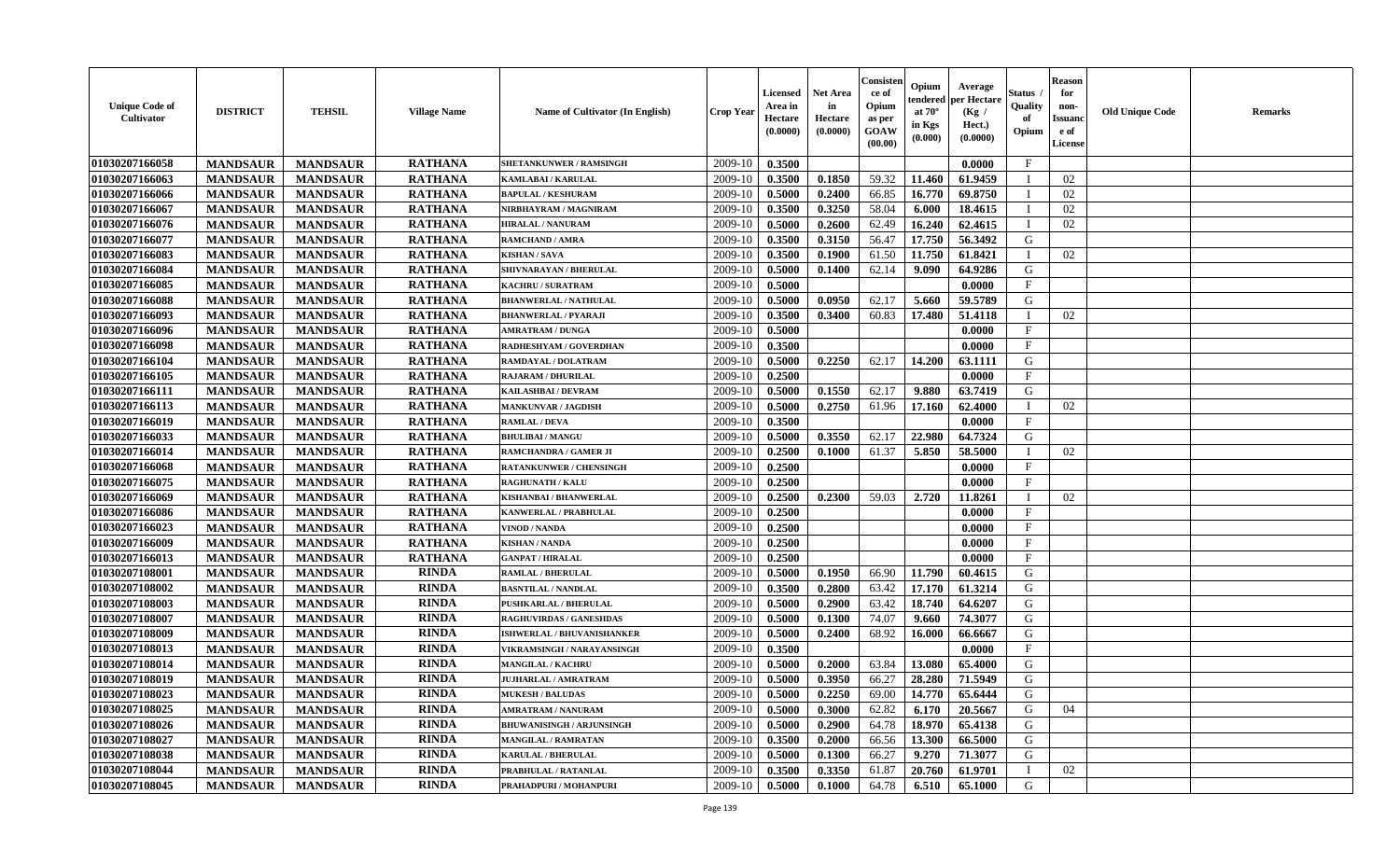| <b>Unique Code of</b><br>Cultivator | <b>DISTRICT</b> | <b>TEHSIL</b>   | <b>Village Name</b> | Name of Cultivator (In English)     | <b>Crop Year</b> | Licensed<br>Area in<br>Hectare<br>(0.0000) | <b>Net Area</b><br>in<br>Hectare<br>(0.0000) | Consisten<br>ce of<br>Opium<br>as per<br>GOAW<br>(00.00) | Opium<br>tendered<br>at $70^\circ$<br>in Kgs<br>(0.000) | Average<br>per Hectare<br>(Kg /<br>Hect.)<br>(0.0000) | Status<br>Quality<br>of<br>Opium | <b>Reason</b><br>for<br>non-<br>Issuanc<br>e of<br>License | <b>Old Unique Code</b> | <b>Remarks</b>     |
|-------------------------------------|-----------------|-----------------|---------------------|-------------------------------------|------------------|--------------------------------------------|----------------------------------------------|----------------------------------------------------------|---------------------------------------------------------|-------------------------------------------------------|----------------------------------|------------------------------------------------------------|------------------------|--------------------|
| 01030207108052                      | <b>MANDSAUR</b> | <b>MANDSAUR</b> | <b>RINDA</b>        | LAXMINARAYAN / SURATRAM             | 2009-10          | 0.3500                                     | 0.3450                                       | 66.27                                                    | 23.320                                                  | 67.5942                                               | G                                |                                                            |                        |                    |
| 01030207108058                      | <b>MANDSAUR</b> | <b>MANDSAUR</b> | <b>RINDA</b>        | <b>JHAMKUBAI/KARULAL</b>            | 2009-10          | 0.5000                                     | 0.2950                                       | 67.25                                                    | 20,540                                                  | 69.6271                                               | G                                |                                                            |                        |                    |
| 01030207108059                      | <b>MANDSAUR</b> | <b>MANDSAUR</b> | <b>RINDA</b>        | RADHESHYAM / AMRATRAM               | 2009-10          | 0.5000                                     | 0.2200                                       | 62.23                                                    | 14.150                                                  | 64.3182                                               | G                                |                                                            |                        |                    |
| 01030207108060                      | <b>MANDSAUR</b> | <b>MANDSAUR</b> | <b>RINDA</b>        | MOHANPURI / BHAGWANPURI             | 2009-10          | 0.5000                                     | 0.1950                                       | 67.25                                                    | 13.230                                                  | 67.8462                                               | G                                |                                                            |                        |                    |
| 01030207108064                      | <b>MANDSAUR</b> | <b>MANDSAUR</b> | <b>RINDA</b>        | <b>GOPALBAI/BHUWANISHANKER</b>      | 2009-10          | 0.3500                                     |                                              |                                                          |                                                         | 0.0000                                                | $\mathbf{F}$                     |                                                            |                        |                    |
| 01030207108066                      | <b>MANDSAUR</b> | <b>MANDSAUR</b> | <b>RINDA</b>        | <b>SAMPATBAI/RAMLAL</b>             | 2009-10          | 0.3500                                     | 0.1000                                       | 68.29                                                    | 7.060                                                   | 70.6000                                               | G                                |                                                            |                        |                    |
| 01030207108070                      | <b>MANDSAUR</b> | <b>MANDSAUR</b> | <b>RINDA</b>        | <b>BHUVANISHANKAR / BAGDIRAM</b>    | 2009-10          | 0.5000                                     |                                              |                                                          |                                                         | 0.0000                                                | $\mathbf{F}$                     |                                                            |                        |                    |
| 01030207108072                      | <b>MANDSAUR</b> | <b>MANDSAUR</b> | <b>RINDA</b>        | <b>SAMRATH / MANGILAL</b>           | 2009-10          | 0.2500                                     |                                              |                                                          |                                                         | 0.0000                                                | $\mathbf F$                      |                                                            |                        | <b>NAME CHANGE</b> |
| 01030207108074                      | <b>MANDSAUR</b> | <b>MANDSAUR</b> | <b>RINDA</b>        | <b>FATESINGH / GORDHANSINGH</b>     | 2009-10          | 0.5000                                     | 0.0750                                       | 67.00                                                    | 5.140                                                   | 68.5333                                               | G                                |                                                            |                        |                    |
| 01030207108076                      | <b>MANDSAUR</b> | <b>MANDSAUR</b> | <b>RINDA</b>        | KISHANLAL / BHERULAL                | 2009-10          | 0.5000                                     | 0.1950                                       | 67.11                                                    | 11.930                                                  | 61.1795                                               | G                                |                                                            |                        |                    |
| 01030207108077                      | <b>MANDSAUR</b> | <b>MANDSAUR</b> | <b>RINDA</b>        | <b>BALUDAS / FAKIRDAS</b>           | 2009-10          | 0.5000                                     | 0.2500                                       | 66.94                                                    | 16.480                                                  | 65.9200                                               | $\mathbf G$                      |                                                            |                        |                    |
| 01030207108092                      | <b>MANDSAUR</b> | <b>MANDSAUR</b> | <b>RINDA</b>        | <b>SHAMBHUKUNWER / HATESINGH</b>    | 2009-10          | 0.5000                                     | 0.3300                                       | 57.71                                                    | 18.850                                                  | 57.1212                                               | G                                |                                                            |                        |                    |
| 01030207108093                      | <b>MANDSAUR</b> | <b>MANDSAUR</b> | <b>RINDA</b>        | <b>BHARTIKUNWER / RAGHUVIRSINGH</b> | 2009-10          | 0.3500                                     | 0.3200                                       | 64.78                                                    | 20.540                                                  | 64.1875                                               | G                                |                                                            |                        |                    |
| 01030207108094                      | <b>MANDSAUR</b> | <b>MANDSAUR</b> | <b>RINDA</b>        | <b>AASHARAM / SAVRAM</b>            | 2009-10          | 0.5000                                     | 0.4200                                       | 61.21                                                    | 24.480                                                  | 58.2857                                               | G                                |                                                            |                        |                    |
| 01030207108096                      | <b>MANDSAUR</b> | <b>MANDSAUR</b> | <b>RINDA</b>        | KALAWATI / NANDRAM                  | 2009-10          | 0.3500                                     |                                              |                                                          |                                                         | 0.0000                                                | F                                |                                                            |                        |                    |
| 01030207108097                      | <b>MANDSAUR</b> | <b>MANDSAUR</b> | <b>RINDA</b>        | <b>LAXMINARAYAN / BHUWAN</b>        | 2009-10          | 0.3500                                     | 0.3000                                       | 62.15                                                    | 18.600                                                  | 62.0000                                               | $\mathbf I$                      | 02                                                         |                        |                    |
| 01030207108112                      | <b>MANDSAUR</b> | <b>MANDSAUR</b> | <b>RINDA</b>        | <b>GANGABAI/RATANLAL</b>            | 2009-10          | 0.3500                                     | 0.2100                                       | 62.83                                                    | 13.490                                                  | 64.2381                                               | G                                |                                                            |                        |                    |
| 01030207108113                      | <b>MANDSAUR</b> | <b>MANDSAUR</b> | <b>RINDA</b>        | <b>GANESHRAM / GANGARAM</b>         | 2009-10          | 0.3500                                     | 0.2350                                       | 62.83                                                    | 13.980                                                  | 59.4894                                               | G                                |                                                            |                        |                    |
| 01030207108123                      | <b>MANDSAUR</b> | <b>MANDSAUR</b> | <b>RINDA</b>        | <b>LILABAI/MATHURADAS</b>           | 2009-10          | 0.3500                                     | 0.3350                                       | 62.83                                                    | 21.440                                                  | 64.0000                                               | G                                |                                                            |                        |                    |
| 01030207108130                      | <b>MANDSAUR</b> | <b>MANDSAUR</b> | <b>RINDA</b>        | <b>KACHANBAI/RAGHUJI</b>            | 2009-10          | 0.3500                                     | 0.2450                                       | 63.94                                                    | 15.350                                                  | 62.6531                                               | G                                |                                                            |                        |                    |
| 01030207108134                      | <b>MANDSAUR</b> | <b>MANDSAUR</b> | <b>RINDA</b>        | <b>NANDA / BHERAJI</b>              | 2009-10          | 0.3500                                     |                                              |                                                          |                                                         | 0.0000                                                | $_{\rm F}$                       |                                                            |                        |                    |
| 01030207108135                      | <b>MANDSAUR</b> | <b>MANDSAUR</b> | <b>RINDA</b>        | <b>KESHERBAI/LAXMINARAYAN</b>       | 2009-10          | 0.3500                                     | 0.3300                                       | 60.47                                                    | 20.010                                                  | 60.6364                                               | G                                |                                                            |                        |                    |
| 01030207108142                      | <b>MANDSAUR</b> | <b>MANDSAUR</b> | <b>RINDA</b>        | <b>NATHU / BAGDIRAM</b>             | 2009-10          | 0.3500                                     | 0.2450                                       | 61.75                                                    | 15.570                                                  | 63.5510                                               | G                                |                                                            |                        |                    |
| 01030207108148                      | <b>MANDSAUR</b> | <b>MANDSAUR</b> | <b>RINDA</b>        | KAMLABAI / NANDA                    | 2009-10          | 0.3500                                     |                                              |                                                          |                                                         | 0.0000                                                | $\mathbf{F}$                     |                                                            |                        |                    |
| 01030207108151                      | <b>MANDSAUR</b> | <b>MANDSAUR</b> | <b>RINDA</b>        | <b>MANGILAL / GORDHAN</b>           | 2009-10          | 0.3500                                     |                                              |                                                          |                                                         | 0.0000                                                | $\mathbf{F}$                     |                                                            |                        |                    |
| 01030207108176                      | <b>MANDSAUR</b> | <b>MANDSAUR</b> | <b>RINDA</b>        | <b>NABINUR / RASUL KHA</b>          | 2009-10          | 0.3500                                     | 0.2000                                       | 61.75                                                    | 13.210                                                  | 66.0500                                               | G                                |                                                            |                        |                    |
| 01030207108189                      | <b>MANDSAUR</b> | <b>MANDSAUR</b> | <b>RINDA</b>        | <b>GOPAL / BHUWANISHANKER</b>       | 2009-10          | 0.5000                                     | 0.3100                                       | 65.96                                                    | 19.500                                                  | 62.9032                                               | G                                |                                                            |                        |                    |
| 01030207108190                      | <b>MANDSAUR</b> | <b>MANDSAUR</b> | <b>RINDA</b>        | <b>BHARATSINGH / INDRASINGH</b>     | 2009-10          | 0.5000                                     | 0.1550                                       | 64.91                                                    | 10.460                                                  | 67.4839                                               | G                                |                                                            |                        |                    |
| 01030207108192                      | <b>MANDSAUR</b> | <b>MANDSAUR</b> | <b>RINDA</b>        | RAJMAL / HIRALAL                    | 2009-10          | 0.5000                                     | 0.4900                                       | 61.75                                                    | 30.060                                                  | 61.3469                                               | G                                |                                                            |                        |                    |
| 01030207108193                      | <b>MANDSAUR</b> | <b>MANDSAUR</b> | <b>RINDA</b>        | <b>BANSHILAL / BHERULAL</b>         | 2009-10          | 0.3500                                     | 0.3150                                       | 57.60                                                    | 19.110                                                  | 60.6667                                               | G                                |                                                            |                        |                    |
| 01030207108209                      | <b>MANDSAUR</b> | <b>MANDSAUR</b> | <b>RINDA</b>        | <b>LALPURI / SHAMBHUPURI</b>        | 2009-10          | 0.3500                                     | 0.1950                                       | 61.75                                                    | 11.730                                                  | 60.1538                                               | G                                |                                                            |                        |                    |
| 01030207108215                      | <b>MANDSAUR</b> | <b>MANDSAUR</b> | <b>RINDA</b>        | <b>SHIVDAS / TULSIRAM</b>           | 2009-10          | 0.3500                                     | 0.2400                                       | 60.47                                                    | 15.260                                                  | 63.5833                                               | G                                |                                                            |                        |                    |
| 01030207108216                      | <b>MANDSAUR</b> | <b>MANDSAUR</b> | <b>RINDA</b>        | SHYAMLAL / RAMRATAN                 | 2009-10          | 0.3500                                     |                                              |                                                          |                                                         | 0.0000                                                | F                                |                                                            |                        |                    |
| 01030207108220                      | <b>MANDSAUR</b> | <b>MANDSAUR</b> | <b>RINDA</b>        | <b>GOPAL / BHUWAN</b>               | 2009-10          | 0.3500                                     | 0.1900                                       | 54.87                                                    | 4.210                                                   | 22.1579                                               | $\mathbf{I}$                     | 02                                                         |                        |                    |
| 01030207108222                      | <b>MANDSAUR</b> | <b>MANDSAUR</b> | <b>RINDA</b>        | <b>BALARAM / SITARAM</b>            | 2009-10          | 0.5000                                     | 0.1600                                       | 61.98                                                    | 10.390                                                  | 64.9375                                               | G                                |                                                            |                        |                    |
| 01030207108010                      | <b>MANDSAUR</b> | <b>MANDSAUR</b> | <b>RINDA</b>        | SHIVLAL / HIRALAL                   | 2009-10          | 0.3500                                     | 0.2300                                       | 61.98                                                    | 13.400                                                  | 58.2609                                               | G                                |                                                            |                        |                    |
| 01030207108226                      | <b>MANDSAUR</b> | <b>MANDSAUR</b> | <b>RINDA</b>        | RAMESHCHAND / BHERULAL              | 2009-10          | 0.5000                                     | 0.3950                                       | 60.25                                                    | 24.550                                                  | 62.1519                                               | G                                |                                                            |                        |                    |
| 01030207108015                      | <b>MANDSAUR</b> | <b>MANDSAUR</b> | <b>RINDA</b>        | <b>RAMNIWAS / PRBHULAI</b>          | 2009-10          | 0.5000                                     | 0.1800                                       | 65.96                                                    | 12.750                                                  | 70.8333                                               | G                                |                                                            |                        |                    |
| 01030207108016                      | <b>MANDSAUR</b> | <b>MANDSAUR</b> | <b>RINDA</b>        | RAMGOPAL / KANWERLAL                | 2009-10          | 0.3500                                     | 0.3450                                       | 60.47                                                    | 6.750                                                   | 19.5652                                               | G                                | 04                                                         |                        |                    |
| 01030207108020                      | <b>MANDSAUR</b> | <b>MANDSAUR</b> | <b>RINDA</b>        | SATAYNARAYAN / MANNALAL             | 2009-10          | 0.5000                                     | 0.2600                                       | 68.29                                                    | 17.180                                                  | 66.0769                                               | G                                |                                                            |                        |                    |
| 01030207108040                      | <b>MANDSAUR</b> | <b>MANDSAUR</b> | <b>RINDA</b>        | <b>SHIVLAL / BHANWERLAL</b>         | 2009-10          | 0.3500                                     |                                              |                                                          |                                                         | 0.0000                                                | $\mathbf{F}$                     |                                                            |                        |                    |
| 01030207108042                      | <b>MANDSAUR</b> | <b>MANDSAUR</b> | <b>RINDA</b>        | <b>GOPAL / BHUWANIRAM</b>           | 2009-10          | 0.5000                                     | 0.1850                                       | 62.83                                                    | 12.380                                                  | 66.9189                                               | G                                |                                                            |                        |                    |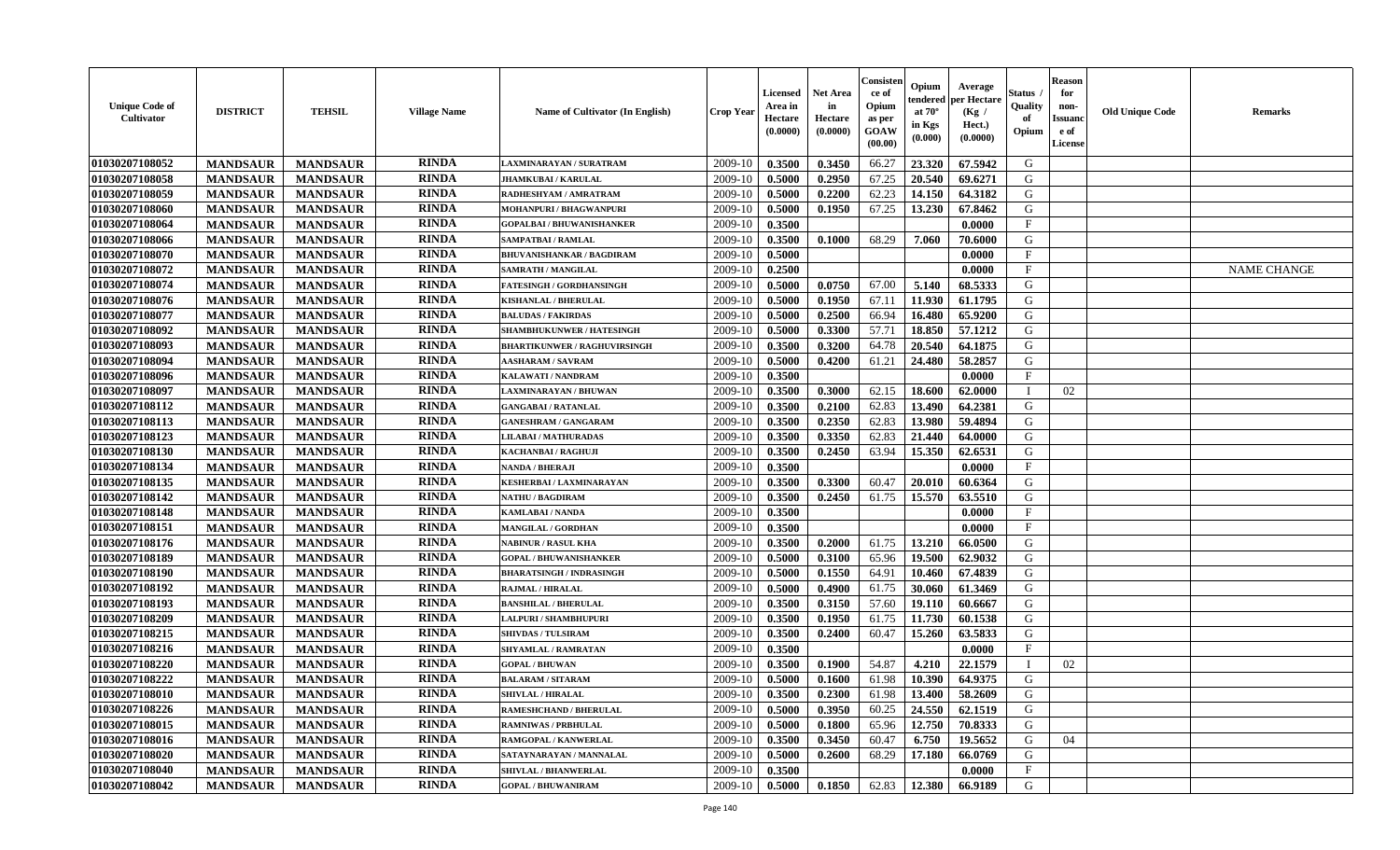| <b>Unique Code of</b><br><b>Cultivator</b> | <b>DISTRICT</b> | <b>TEHSIL</b>   | <b>Village Name</b>  | Name of Cultivator (In English) | <b>Crop Year</b> | <b>Licensed</b><br>Area in<br>Hectare<br>(0.0000) | <b>Net Area</b><br>in<br>Hectare<br>(0.0000) | Consisteı<br>ce of<br>Opium<br>as per<br><b>GOAW</b><br>(00.00) | Opium<br>endered<br>at $70^\circ$<br>in Kgs<br>$(\mathbf{0.000})$ | Average<br>per Hectare<br>(Kg /<br>Hect.)<br>(0.0000) | Status<br>Quality<br>of<br>Opium | Reason<br>for<br>non-<br>Issuan<br>e of<br><b>License</b> | <b>Old Unique Code</b> | <b>Remarks</b>         |
|--------------------------------------------|-----------------|-----------------|----------------------|---------------------------------|------------------|---------------------------------------------------|----------------------------------------------|-----------------------------------------------------------------|-------------------------------------------------------------------|-------------------------------------------------------|----------------------------------|-----------------------------------------------------------|------------------------|------------------------|
| 01030207108051                             | <b>MANDSAUR</b> | <b>MANDSAUR</b> | <b>RINDA</b>         | TULSIBAI / GANESHRAM            | 2009-10          | 0.5000                                            | 0.3800                                       | 60.47                                                           | 23.220                                                            | 61.1053                                               | G                                |                                                           |                        |                        |
| 01030207108061                             | <b>MANDSAUR</b> | <b>MANDSAUR</b> | <b>RINDA</b>         | <b>CHOTIBAI / MUNSHISAHA</b>    | 2009-10          | 0.5000                                            | 0.2200                                       | 65.96                                                           | 14.020                                                            | 63.7273                                               | G                                |                                                           |                        |                        |
| 01030207108071                             | <b>MANDSAUR</b> | <b>MANDSAUR</b> | <b>RINDA</b>         | <b>JAMUNABAI / NANDA</b>        | 2009-10          | 0.5000                                            | 0.3450                                       | 65.96                                                           | 23.310                                                            | 67.5652                                               | G                                |                                                           |                        |                        |
| 01030207108080                             | <b>MANDSAUR</b> | <b>MANDSAUR</b> | <b>RINDA</b>         | KACHRULAL / BHUWANILAL          | 2009-10          | 0.5000                                            | 0.3900                                       | 61.98                                                           | 24.700                                                            | 63.3333                                               | G                                |                                                           |                        |                        |
| 01030207108083                             | <b>MANDSAUR</b> | <b>MANDSAUR</b> | <b>RINDA</b>         | PRBHULAL / BHANWERLAL           | 2009-10          | 0.5000                                            | 0.4350                                       | 64.91                                                           | 28.700                                                            | 65.9770                                               | G                                |                                                           |                        |                        |
| 01030207108085                             | <b>MANDSAUR</b> | <b>MANDSAUR</b> | <b>RINDA</b>         | <b>BHUWANILAL / SURATRAM</b>    | 2009-10          | 0.5000                                            | 0.1950                                       | 60.25                                                           | 11.930                                                            | 61.1795                                               | G                                |                                                           |                        |                        |
| 01030207108088                             | <b>MANDSAUR</b> | <b>MANDSAUR</b> | <b>RINDA</b>         | <b>MADHAVLAL / AMRATRAM</b>     | 2009-10          | 0.5000                                            | 0.2100                                       | 52.29                                                           | 11.220                                                            | 53.4286                                               | G                                | 04                                                        |                        |                        |
| 01030207108090                             | <b>MANDSAUR</b> | <b>MANDSAUR</b> | <b>RINDA</b>         | <b>GITABAI/MANGU</b>            | 2009-10          | 0.5000                                            | 0.2200                                       | 61.16                                                           | 13.250                                                            | 60.2273                                               | G                                |                                                           |                        |                        |
| 01030207108099                             | <b>MANDSAUR</b> | <b>MANDSAUR</b> | <b>RINDA</b>         | KANWERLAL / BHERULAL            | 2009-10          | 0.5000                                            | 0.4450                                       | 61.98                                                           | 26.850                                                            | 60.3371                                               | G                                |                                                           |                        |                        |
| 01030207108152                             | <b>MANDSAUR</b> | <b>MANDSAUR</b> | <b>RINDA</b>         | <b>SURAJBAI / RAMKISHAN</b>     | 2009-10          | 0.5000                                            | 0.3950                                       | 61.96                                                           | 24.550                                                            | 62.1519                                               | G                                |                                                           |                        |                        |
| 01030207108158                             | <b>MANDSAUR</b> | <b>MANDSAUR</b> | <b>RINDA</b>         | SHAMBHULAL / BHAGIRATH          | 2009-10          | 0.3500                                            | 0.2850                                       | 61.96                                                           | 17.670                                                            | 62.0000                                               | G                                |                                                           |                        |                        |
| 01030207108165                             | <b>MANDSAUR</b> | <b>MANDSAUR</b> | <b>RINDA</b>         | <b>KARULAL / SHOBHRAM</b>       | 2009-10          | 0.3500                                            | 0.1900                                       | 61.96                                                           | 11.760                                                            | 61.8947                                               | G                                |                                                           |                        |                        |
| 01030207108172                             | <b>MANDSAUR</b> | <b>MANDSAUR</b> | <b>RINDA</b>         | RAMCHAND / BHUWANILAL           | 2009-10          | 0.5000                                            | 0.2050                                       | 64.91                                                           | 13.690                                                            | 66.7805                                               | G                                |                                                           |                        |                        |
| 01030207108191                             | <b>MANDSAUR</b> | <b>MANDSAUR</b> | <b>RINDA</b>         | SAMPATBAI / JHUJHARLAL          | 2009-10          | 0.5000                                            | 0.2800                                       | 61.96                                                           | 18.140                                                            | 64.7857                                               | G                                |                                                           |                        |                        |
| 01030207108201                             | <b>MANDSAUR</b> | <b>MANDSAUR</b> | <b>RINDA</b>         | <b>SHIVLAL / BALARAM</b>        | 2009-10          | 0.5000                                            | 0.2850                                       | 61.16                                                           | 17.400                                                            | 61.0526                                               | G                                |                                                           |                        |                        |
| 01030207108202                             | <b>MANDSAUR</b> | <b>MANDSAUR</b> | <b>RINDA</b>         | SHANKERLAL / RADHESHYAM         | 2009-10          | 0.5000                                            |                                              |                                                                 |                                                                   | 0.0000                                                | F                                |                                                           |                        |                        |
| 01030207108206                             | <b>MANDSAUR</b> | <b>MANDSAUR</b> | <b>RINDA</b>         | <b>MOHANLAL / SALAGRAM</b>      | 2009-10          | 0.3500                                            | 0.2450                                       | 64.31                                                           | 14.760                                                            | 60.2449                                               | G                                |                                                           |                        |                        |
| 01030207108210                             | <b>MANDSAUR</b> | <b>MANDSAUR</b> | <b>RINDA</b>         | PRAHLAD / MANNALAL              | 2009-10          | 0.5000                                            | 0.3250                                       | 64.31                                                           | 21.900                                                            | 67.3846                                               | G                                |                                                           |                        |                        |
| 01030207108214                             | <b>MANDSAUR</b> | <b>MANDSAUR</b> | <b>RINDA</b>         | <b>IBRAHIM / MUNSHISHAH</b>     | 2009-10          | 0.2500                                            | 0.1450                                       | 62.04                                                           | 9.050                                                             | 62.4138                                               | G                                |                                                           |                        |                        |
| 01030207108219                             | <b>MANDSAUR</b> | <b>MANDSAUR</b> | <b>RINDA</b>         | <b>BALMUKAND / BALARAM</b>      | 2009-10          | 0.3500                                            | 0.0700                                       | 61.16                                                           | 4.430                                                             | 63.2857                                               | G                                |                                                           |                        |                        |
| 01030207108228                             | <b>MANDSAUR</b> | <b>MANDSAUR</b> | <b>RINDA</b>         | HIRALAL / KISHANLAL             | 2009-10          | 0.5000                                            | 0.4750                                       | 61.16                                                           | 29.310                                                            | 61.7053                                               | G                                |                                                           |                        |                        |
| 01030207108247                             | <b>MANDSAUR</b> | <b>MANDSAUR</b> | <b>RINDA</b>         | <b>SAREKUNWER / HIRALAL</b>     | 2009-10          | 0.5000                                            | 0.1850                                       | 68.29                                                           | 12.880                                                            | 69.6216                                               | G                                |                                                           |                        |                        |
| 01030207108248                             | <b>MANDSAUR</b> | <b>MANDSAUR</b> | <b>RINDA</b>         | <b>RAMESH / KESHURAM</b>        | 2009-10          | 0.5000                                            | 0.1550                                       | 62.04                                                           | 9.830                                                             | 63.4194                                               | G                                | 08                                                        |                        | <b>TRANSFER/ACHERA</b> |
| 01030207108033                             | <b>MANDSAUR</b> | <b>MANDSAUR</b> | <b>RINDA</b>         | <b>DEVILAL / CHENRAM</b>        | 2009-10          | 0.2500                                            | 0.2100                                       | 62.04                                                           | 13.160                                                            | 62.6667                                               | G                                |                                                           |                        |                        |
| 01030207108168                             | <b>MANDSAUR</b> | <b>MANDSAUR</b> | RINDA                | RAMESHWER / JAGANNATH           | 2009-10          | 0.2500                                            |                                              |                                                                 |                                                                   | 0.0000                                                | $\mathbf{F}$                     |                                                           |                        |                        |
| 01030207108188                             | <b>MANDSAUR</b> | <b>MANDSAUR</b> | <b>RINDA</b>         | <b>RAMESHWER / BIHARILAL</b>    | 2009-10          | 0.2500                                            |                                              |                                                                 |                                                                   | 0.0000                                                | $\mathbf{F}$                     |                                                           |                        |                        |
| 01030207108245                             | <b>MANDSAUR</b> | <b>MANDSAUR</b> | <b>RINDA</b>         | RAMNARAYAN / MOHANLAL           | 2009-10          | 0.5000                                            |                                              |                                                                 |                                                                   | 0.0000                                                | $_{\rm F}$                       |                                                           |                        |                        |
| 01030207108029                             | <b>MANDSAUR</b> | <b>MANDSAUR</b> | <b>RINDA</b>         | <b>KASHIBAI / GULAB</b>         | 2009-10          | 0.2500                                            |                                              |                                                                 |                                                                   | 0.0000                                                | $\mathbf{F}$                     |                                                           |                        |                        |
| 01030207108102                             | <b>MANDSAUR</b> | <b>MANDSAUR</b> | <b>RINDA</b>         | RAGHUVIRSINGH / NARAYANSINGH    | 2009-10          | 0.2500                                            | 0.2000                                       | 62.04                                                           | 5.750                                                             | 28.7500                                               | G                                | 04                                                        |                        |                        |
| 01030207108187                             | <b>MANDSAUR</b> | <b>MANDSAUR</b> | <b>RINDA</b>         | <b>SAGRAMSINGH / HATESINGH</b>  | 2009-10          | 0.2500                                            |                                              |                                                                 |                                                                   | 0.0000                                                | $_{\rm F}$                       |                                                           |                        |                        |
| 01030207108213                             | <b>MANDSAUR</b> | <b>MANDSAUR</b> | <b>RINDA</b>         | RAMKUNWERBAI / KANHIYALAL       | 2009-10          | 0.2500                                            |                                              |                                                                 |                                                                   | 0.0000                                                | $_{\rm F}$                       |                                                           |                        |                        |
| 01030207108017                             | <b>MANDSAUR</b> | <b>MANDSAUR</b> | <b>RINDA</b>         | <b>BANSHILAL / KANWERLAL</b>    | 2009-10          | 0.2500                                            |                                              |                                                                 |                                                                   | 0.0000                                                | $\mathbf{F}$                     |                                                           |                        |                        |
| 01030207108063                             | <b>MANDSAUR</b> | <b>MANDSAUR</b> | <b>RINDA</b>         | <b>NIHALKUNWER / ARJUNSINGH</b> | 2009-10          | 0.5000                                            |                                              |                                                                 |                                                                   | 0.0000                                                | $\mathbf{F}$                     |                                                           |                        |                        |
| 01030207108065                             | <b>MANDSAUR</b> | <b>MANDSAUR</b> | <b>RINDA</b>         | <b>BALARAM / VENIRAM</b>        | 2009-10          | 0.2500                                            |                                              |                                                                 |                                                                   | 0.0000                                                | $_{\rm F}$                       |                                                           |                        |                        |
| 01030207108205                             | <b>MANDSAUR</b> | <b>MANDSAUR</b> | RINDA                | JOHARBAI / LAL MOHAMAD          | 2009-10          | 0.2500                                            |                                              |                                                                 |                                                                   | 0.0000                                                | $\mathbf{F}$                     |                                                           |                        |                        |
| 01030207108249                             | <b>MANDSAUR</b> | <b>MANDSAUR</b> | <b>RINDA</b>         | RAMPRATAP / RAMNARAYAN          | $2009-10$ 0.2500 |                                                   |                                              |                                                                 |                                                                   | 0.0000                                                | F                                | 08                                                        | 01030207032068         |                        |
| 01030207108137                             | <b>MANDSAUR</b> | <b>MANDSAUR</b> | <b>RINDA</b>         | <b>MOHANLAL / RATANLAL</b>      | 2009-10          | 0.2500                                            |                                              |                                                                 |                                                                   | 0.0000                                                | $_{\rm F}$                       |                                                           |                        |                        |
| 01030207108198                             | <b>MANDSAUR</b> | <b>MANDSAUR</b> | <b>RINDA</b>         | <b>GOPAL / MOHANLAL</b>         | 2009-10          | 0.2500                                            |                                              |                                                                 |                                                                   | 0.0000                                                | $\mathbf{F}$                     |                                                           |                        |                        |
| 01030207108203                             | <b>MANDSAUR</b> | <b>MANDSAUR</b> | <b>RINDA</b>         | <b>BADRILAL / NATHULAL</b>      | 2009-10          | 0.2500                                            |                                              |                                                                 |                                                                   | 0.0000                                                | $\mathbf{F}$                     |                                                           |                        |                        |
| 01030207167024                             | <b>MANDSAUR</b> | <b>MANDSAUR</b> | RUPAWALI KALA        | <b>RAMESWER / FAKIRCHAND</b>    | 2009-10          | 0.5000                                            | 0.4000                                       | 61.75                                                           | 10.480                                                            | 26.2000                                               |                                  | 02                                                        |                        |                        |
| 01030207167010                             |                 |                 | <b>RUPAWALI KALA</b> | SATAYNARAYAN / PRATHVIDAS       | 2009-10          |                                                   |                                              | 58.84                                                           |                                                                   |                                                       | G                                |                                                           |                        |                        |
| 01030207167026                             | <b>MANDSAUR</b> | <b>MANDSAUR</b> | <b>RUPAWALI KALA</b> |                                 |                  | 0.5000                                            | 0.2050                                       |                                                                 | 11.650                                                            | 56.8293                                               |                                  |                                                           |                        |                        |
|                                            | <b>MANDSAUR</b> | <b>MANDSAUR</b> |                      | <b>DEVILAL / FAKIRCHAND</b>     | 2009-10          | 0.5000                                            | 0.1950                                       | 65.80                                                           | 13.070                                                            | 67.0256                                               | G                                |                                                           |                        |                        |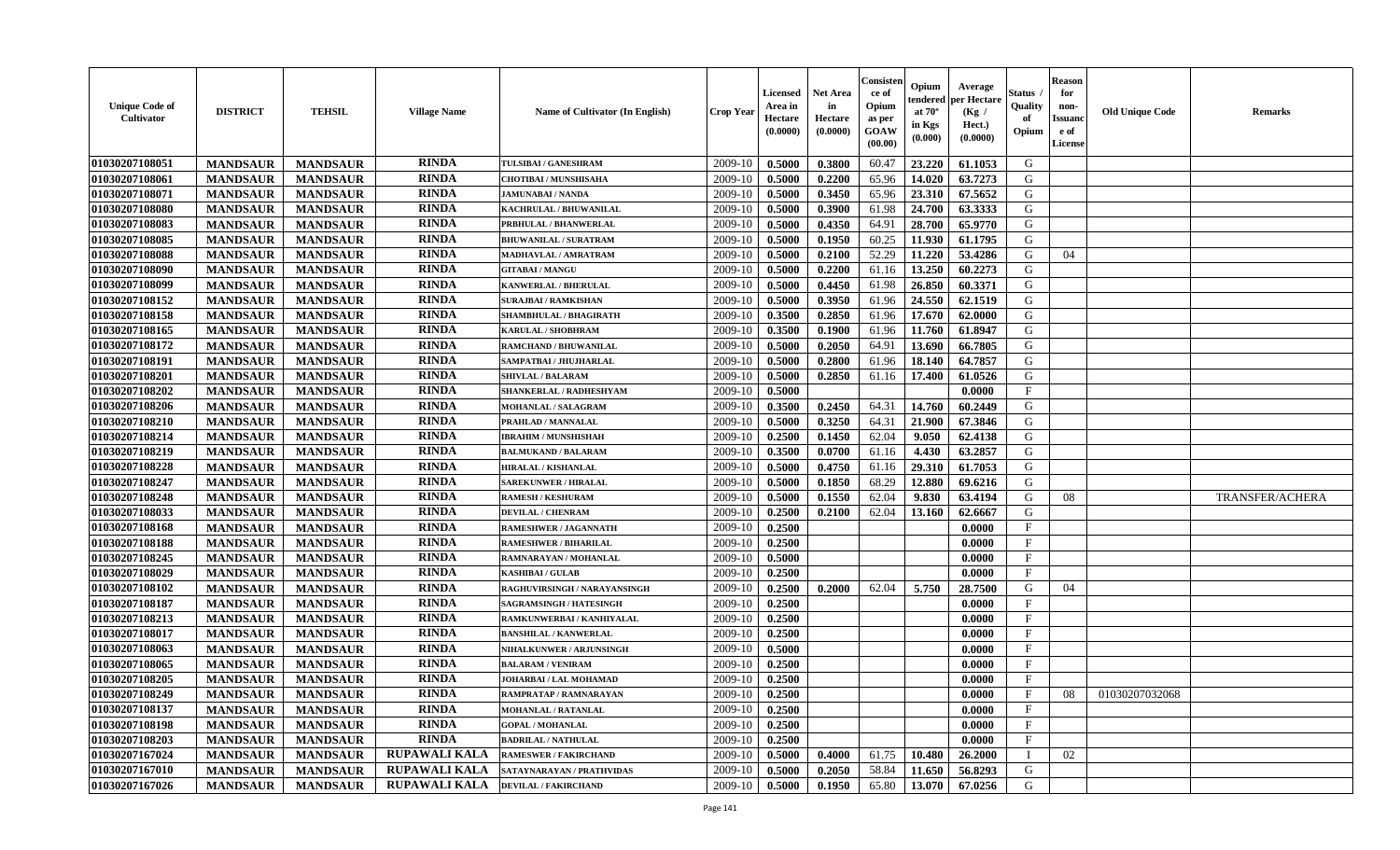| <b>Unique Code of</b><br><b>Cultivator</b> | <b>DISTRICT</b> | <b>TEHSIL</b>   | <b>Village Name</b>  | <b>Name of Cultivator (In English)</b> | <b>Crop Year</b> | <b>Licensed</b><br>Area in<br>Hectare<br>(0.0000) | <b>Net Area</b><br>in<br>Hectare<br>(0.0000) | Consisteı<br>ce of<br>Opium<br>as per<br><b>GOAW</b><br>(00.00) | Opium<br>endered<br>at $70^\circ$<br>in Kgs<br>(0.000) | Average<br>per Hectare<br>(Kg /<br>Hect.)<br>(0.0000) | Status<br>Quality<br>of<br>Opium | <b>Reason</b><br>for<br>non-<br>Issuan<br>e of<br>License | <b>Old Unique Code</b> | <b>Remarks</b>     |
|--------------------------------------------|-----------------|-----------------|----------------------|----------------------------------------|------------------|---------------------------------------------------|----------------------------------------------|-----------------------------------------------------------------|--------------------------------------------------------|-------------------------------------------------------|----------------------------------|-----------------------------------------------------------|------------------------|--------------------|
| 01030207167037                             | <b>MANDSAUR</b> | <b>MANDSAUR</b> | RUPAWALI KALA        | <b>BANSTIBAI / CHATARDAS</b>           | 2009-10          | 0.5000                                            | 0.2550                                       | 53.25                                                           | 7.400                                                  | 29.0196                                               | G                                | 04                                                        |                        |                    |
| 01030207167039                             | <b>MANDSAUR</b> | <b>MANDSAUR</b> | <b>RUPAWALI KALA</b> | <b>BHERULAL / KACHRU</b>               | 2009-10          | 0.3500                                            | 0.1550                                       | 58.84                                                           | 3.340                                                  | 21.5484                                               | G                                | 04                                                        |                        |                    |
| 01030207167042                             | <b>MANDSAUR</b> | <b>MANDSAUR</b> | <b>RUPAWALI KALA</b> | <b>UDELAL / GULAB</b>                  | 2009-10          | 0.5000                                            | 0.2950                                       | 63.87                                                           | 17.950                                                 | 60.8475                                               |                                  | 02                                                        |                        |                    |
| 01030207167051                             | <b>MANDSAUR</b> | <b>MANDSAUR</b> | <b>RUPAWALI KALA</b> | <b>KESHERBAI / JANKIDAS</b>            | 2009-10          | 0.3500                                            | 0.3000                                       | 58.89                                                           | 17.490                                                 | 58.3000                                               | G                                |                                                           |                        |                    |
| 01030207167054                             | <b>MANDSAUR</b> | <b>MANDSAUR</b> | RUPAWALI KALA        | <b>BHAGUBAI/RAMRATAN</b>               | 2009-10          | 0.5000                                            | 0.4000                                       | 62.15                                                           | 24.310                                                 | 60.7750                                               | G                                |                                                           |                        |                    |
| 01030207167058                             | <b>MANDSAUR</b> | <b>MANDSAUR</b> | <b>RUPAWALI KALA</b> | RAMKUNWERBAI / CHAMPALAL               | 2009-10          | 0.5000                                            |                                              |                                                                 |                                                        | 0.0000                                                | $\mathbf{F}$                     |                                                           |                        |                    |
| 01030207167002                             | <b>MANDSAUR</b> | <b>MANDSAUR</b> | <b>RUPAWALI KALA</b> | <b>MANSINGH / ONKAR</b>                | 2009-10          | 0.2500                                            | 0.2050                                       | 62.15                                                           | 12.410                                                 | 60.5366                                               | G                                |                                                           |                        |                    |
| 01030207167004                             | <b>MANDSAUR</b> | <b>MANDSAUR</b> | <b>RUPAWALI KALA</b> | <b>PURANDAS / PRATHVIDAS</b>           | 2009-10          | 0.2500                                            |                                              |                                                                 |                                                        | 0.0000                                                | $\mathbf{F}$                     |                                                           |                        |                    |
| 01030207167043                             | <b>MANDSAUR</b> | <b>MANDSAUR</b> | <b>RUPAWALI KALA</b> | SOHANBAI / GANESHRAM                   | 2009-10          | 0.2500                                            |                                              |                                                                 |                                                        | 0.0000                                                | $_{\rm F}$                       |                                                           |                        |                    |
| 01030207168029                             | <b>MANDSAUR</b> | <b>MANDSAUR</b> | <b>TISAI</b>         | <b>MANOHARSING / BHUVANSING</b>        | 2009-10          | 0.5000                                            |                                              |                                                                 |                                                        | 0.0000                                                | $_{\rm F}$                       |                                                           |                        | <b>NAME CHANGE</b> |
| 01030207168007                             | <b>MANDSAUR</b> | <b>MANDSAUR</b> | <b>TISAI</b>         | <b>RATANLAL / PYARJI</b>               | 2009-10          | 0.3500                                            |                                              |                                                                 |                                                        | 0.0000                                                | $\mathbf{F}$                     |                                                           |                        |                    |
| 01030207168009                             | <b>MANDSAUR</b> | <b>MANDSAUR</b> | <b>TISAI</b>         | <b>BHANVARLAL / RAMCHANDRAA</b>        | 2009-10          | 0.3500                                            | 0.1950                                       | 61.36                                                           | 11.970                                                 | 61.3846                                               | G                                |                                                           |                        |                    |
| 01030207168017                             | <b>MANDSAUR</b> | <b>MANDSAUR</b> | <b>TISAI</b>         | KANVARLAL / BHANVARLAL                 | 2009-10          | 0.3500                                            | 0.2550                                       | 61.36                                                           | 15.120                                                 | 59.2941                                               | G                                |                                                           |                        |                    |
| 01030207168019                             | <b>MANDSAUR</b> | <b>MANDSAUR</b> | <b>TISAI</b>         | <b>BALWANTSING / JAYSING</b>           | 2009-10          | 0.3500                                            |                                              |                                                                 |                                                        | 0.0000                                                | $\mathbf{F}$                     |                                                           |                        |                    |
| 01030207168022                             | <b>MANDSAUR</b> | <b>MANDSAUR</b> | <b>TISAI</b>         | <b>KARUSING / MANSING</b>              | 2009-10          | 0.3500                                            | 0.3300                                       | 58.92                                                           | 19,220                                                 | 58.2424                                               | G                                |                                                           |                        |                    |
| 01030207168025                             | <b>MANDSAUR</b> | <b>MANDSAUR</b> | <b>TISAI</b>         | <b>GOVINKUNVAR / ISHWARSING</b>        | 2009-10          | 0.5000                                            |                                              |                                                                 |                                                        | 0.0000                                                | F                                |                                                           |                        |                    |
| 01030207168033                             | <b>MANDSAUR</b> | <b>MANDSAUR</b> | <b>TISAI</b>         | <b>CHNDRIBAI / JAGANNATH</b>           | 2009-10          | 0.3500                                            |                                              |                                                                 |                                                        | 0.0000                                                | $\mathbf{F}$                     |                                                           |                        | <b>NAME CHANGE</b> |
| 01030207168035                             | <b>MANDSAUR</b> | <b>MANDSAUR</b> | <b>TISAI</b>         | SAJJANASINGH / JAYSINGH                | 2009-10          | 0.5000                                            |                                              |                                                                 |                                                        | 0.0000                                                | $\mathbf{F}$                     | 07                                                        |                        |                    |
| 01030207168037                             | <b>MANDSAUR</b> | <b>MANDSAUR</b> | <b>TISAI</b>         | <b>GULAB BAI/AMARCHAND</b>             | 2009-10          | 0.3500                                            | 0.3100                                       | 56.68                                                           | 17.200                                                 | 55.4839                                               | G                                | 04                                                        |                        |                    |
| 01030207168039                             | <b>MANDSAUR</b> | <b>MANDSAUR</b> | <b>TISAI</b>         | <b>RUKMANIBAI / KACHRU</b>             | 2009-10          | 0.5000                                            |                                              |                                                                 |                                                        | 0.0000                                                | $_{\rm F}$                       |                                                           |                        |                    |
| 01030207168040                             | <b>MANDSAUR</b> | <b>MANDSAUR</b> | <b>TISAI</b>         | <b>JAGANNATH / UDERAM</b>              | 2009-10          | 0.5000                                            | 0.2400                                       | 61.40                                                           | 14.530                                                 | 60.5417                                               | G                                |                                                           |                        |                    |
| 01030207168041                             | <b>MANDSAUR</b> | <b>MANDSAUR</b> | <b>TISAI</b>         | KAMLABAI / BALURAM                     | 2009-10          | 0.3500                                            |                                              |                                                                 |                                                        | 0.0000                                                | $\mathbf{F}$                     |                                                           |                        |                    |
| 01030207168043                             | <b>MANDSAUR</b> | <b>MANDSAUR</b> | <b>TISAI</b>         | <b>BHULIBAI / DEUBAI</b>               | 2009-10          | 0.5000                                            | 0.2500                                       | 61.36                                                           | 14.240                                                 | 56.9600                                               | G                                |                                                           |                        |                    |
| 01030207168044                             | <b>MANDSAUR</b> | <b>MANDSAUR</b> | <b>TISAI</b>         | <b>VIRMSING / MANSING</b>              | 2009-10          | 0.5000                                            | 0.1650                                       | 61.40                                                           | 10.460                                                 | 63.3939                                               | G                                |                                                           |                        |                    |
| 01030207168046                             | <b>MANDSAUR</b> | <b>MANDSAUR</b> | <b>TISAI</b>         | PYARA / MAGAN                          | 2009-10          | 0.5000                                            | 0.2800                                       | 62.72                                                           | 17.120                                                 | 61.1429                                               | G                                |                                                           |                        |                    |
| 01030207168047                             | <b>MANDSAUR</b> | <b>MANDSAUR</b> | <b>TISAI</b>         | <b>HIRALAL / UDA</b>                   | 2009-10          | 0.3500                                            | 0.1900                                       | 66.93                                                           | 11.900                                                 | 62.6316                                               | G                                |                                                           |                        |                    |
| 01030207168055                             | <b>MANDSAUR</b> | <b>MANDSAUR</b> | <b>TISAI</b>         | <b>GULABSING / ANARSING</b>            | 2009-10          | 0.5000                                            | 0.1900                                       | 61.40                                                           | 12.730                                                 | 67.0000                                               | G                                |                                                           |                        |                    |
| 01030207168061                             | <b>MANDSAUR</b> | <b>MANDSAUR</b> | <b>TISAI</b>         | <b>RAMNARAYAN / RUPA</b>               | 2009-10          | 0.5000                                            | 0.2850                                       | 56.68                                                           | 16.470                                                 | 57.7895                                               | G                                |                                                           |                        |                    |
| 01030207168062                             | <b>MANDSAUR</b> | <b>MANDSAUR</b> | <b>TISAI</b>         | <b>SHOBHARAM / UDA</b>                 | 2009-10          | 0.3500                                            | 0.2400                                       | 62.72                                                           | 14.210                                                 | 59.2083                                               | G                                |                                                           |                        |                    |
| 01030207168064                             | <b>MANDSAUR</b> | <b>MANDSAUR</b> | <b>TISAI</b>         | <b>GOPIBAI/BHANVARLAL</b>              | 2009-10          | 0.3500                                            | 0.2900                                       | 57.42                                                           | 16.960                                                 | 58.4828                                               | G                                |                                                           |                        |                    |
| 01030207168067                             | <b>MANDSAUR</b> | <b>MANDSAUR</b> | <b>TISAI</b>         | <b>DULESINGH / JAYSINGH</b>            | 2009-10          | 0.3500                                            |                                              |                                                                 |                                                        | 0.0000                                                | $_{\rm F}$                       | 07                                                        |                        |                    |
| 01030207168069                             | <b>MANDSAUR</b> | <b>MANDSAUR</b> | <b>TISAI</b>         | <b>CHANDABAI / BALARAM</b>             | 2009-10          | 0.5000                                            | 0.1400                                       | 62.72                                                           | 8.740                                                  | 62.4286                                               | G                                |                                                           |                        |                    |
| 01030207168074                             | <b>MANDSAUR</b> | <b>MANDSAUR</b> | <b>TISAI</b>         | <b>NANALAL / BHAGAVAN</b>              | 2009-10          | 0.5000                                            |                                              |                                                                 |                                                        | 0.0000                                                | $\mathbf{F}$                     |                                                           |                        |                    |
| 01030207168045                             | <b>MANDSAUR</b> | <b>MANDSAUR</b> | <b>TISAI</b>         | <b>DUNGARSINGH / JAYSINGH</b>          | 2009-10          | 0.3500                                            |                                              |                                                                 |                                                        | 0.0000                                                | $_{\rm F}$                       |                                                           |                        |                    |
| 01030207168066                             | <b>MANDSAUR</b> | <b>MANDSAUR</b> | <b>TISAI</b>         | <b>VARDICHANDRA / NANDA</b>            | 2009-10          | 0.2500                                            |                                              |                                                                 |                                                        | 0.0000                                                | $\mathbf{F}$                     |                                                           |                        |                    |
| 01030207168065                             | <b>MANDSAUR</b> | <b>MANDSAUR</b> | TISAI                | SHOBHARAM / NANDA                      | $2009-10$ 0.2500 |                                                   |                                              |                                                                 |                                                        | 0.0000                                                | F                                |                                                           |                        |                    |
| <b>01030207168024</b>                      | <b>MANDSAUR</b> | <b>MANDSAUR</b> | <b>TISAI</b>         | SHIVSINGH / MANSINGH                   | 2009-10          | 0.5000                                            |                                              |                                                                 |                                                        | 0.0000                                                | $_{\rm F}$                       |                                                           |                        |                    |
| 01030207168072                             | <b>MANDSAUR</b> | <b>MANDSAUR</b> | <b>TISAI</b>         | PRABHULAL / JAGANNATH                  | 2009-10          | 0.2500                                            | 0.1900                                       | 62.72                                                           | 11.800                                                 | 62.1053                                               | G                                |                                                           |                        |                    |
| 01030207168006                             | <b>MANDSAUR</b> | <b>MANDSAUR</b> | <b>TISAI</b>         | MANGILAL / NANURAM                     | 2009-10          | 0.2500                                            |                                              |                                                                 |                                                        | 0.0000                                                | $\mathbf{F}$                     |                                                           |                        |                    |
| 01030207169007                             | <b>MANDSAUR</b> | <b>MANDSAUR</b> | <b>TUMDAWDA</b>      | SHANTILAL / BHANVARLAL                 | 2009-10          | 0.2500                                            |                                              |                                                                 |                                                        | 0.0000                                                | $\mathbf{F}$                     |                                                           |                        |                    |
| 01030207169013                             | <b>MANDSAUR</b> | <b>MANDSAUR</b> | <b>TUMDAWDA</b>      | <b>GIRDHARI / KANA</b>                 | 2009-10          | 0.2500                                            |                                              |                                                                 |                                                        | 0.0000                                                | $\mathbf{F}$                     |                                                           |                        |                    |
| 01030207169014                             | <b>MANDSAUR</b> | <b>MANDSAUR</b> | <b>TUMDAWDA</b>      | PREMCHAND / DIPCHANDRAA                | 2009-10          | 0.3500                                            | 0.1550                                       | 57.63                                                           | 9.230                                                  | 59.5484                                               | G                                |                                                           |                        |                    |